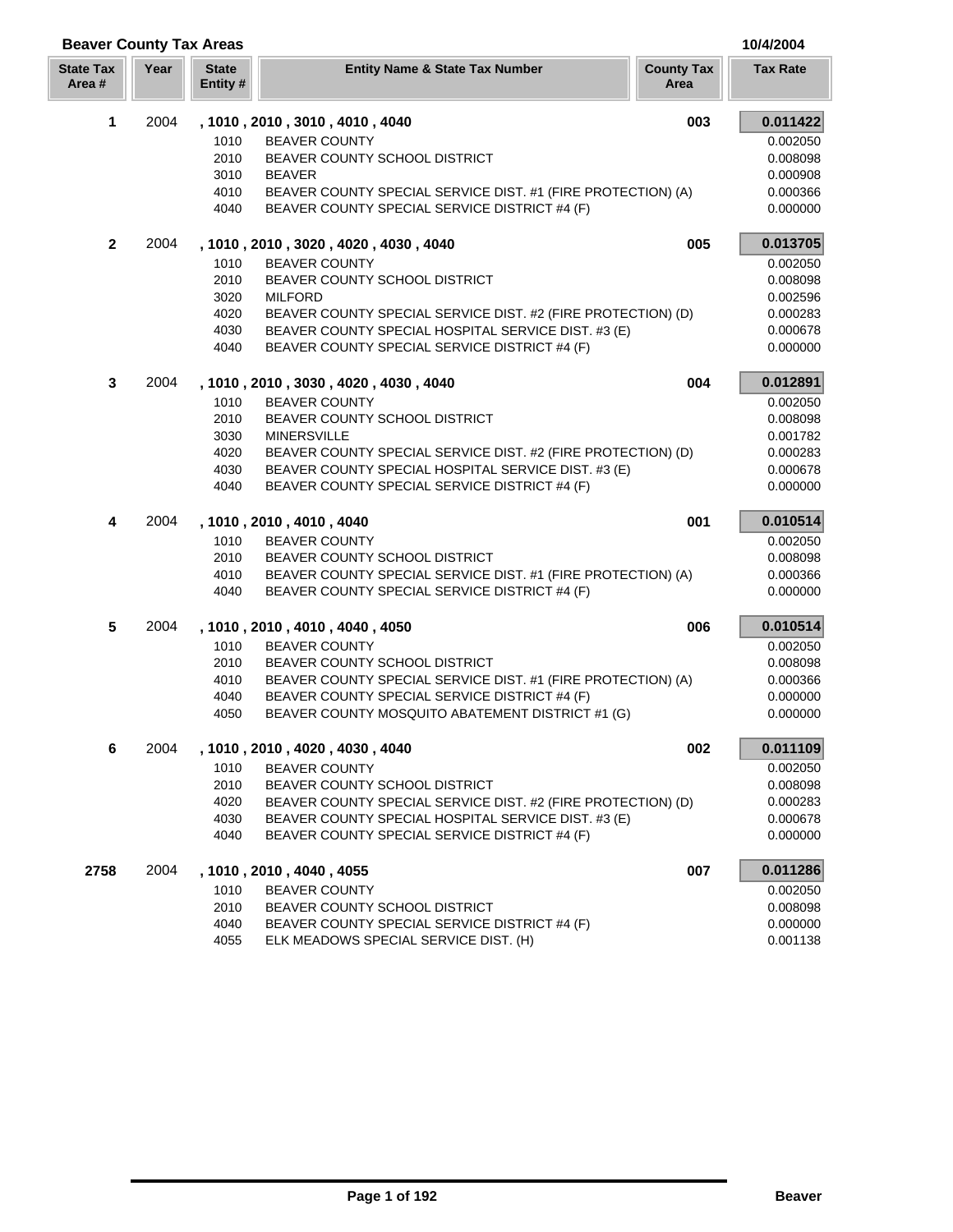| <b>Box Elder County Tax Areas</b> | 10/4/2004 |
|-----------------------------------|-----------|
|                                   |           |

| <b>State Tax</b><br>Area # | Year | <b>State</b><br>Entity # | <b>Entity Name &amp; State Tax Number</b>                                    | <b>County Tax</b><br>Area | <b>Tax Rate</b>      |
|----------------------------|------|--------------------------|------------------------------------------------------------------------------|---------------------------|----------------------|
| $\overline{\mathbf{r}}$    | 2004 |                          | , 1010, 2010, 3010, 4010, 4190, 6010                                         | 102                       | 0.009826             |
|                            |      | 1010                     | <b>BOX ELDER COUNTY</b>                                                      |                           | 0.002255             |
|                            |      | 2010                     | BOX ELDER COUNTY SCHOOL DISTRICT                                             |                           | 0.006408             |
|                            |      | 3010                     | <b>BEAR RIVER CITY</b>                                                       |                           | 0.000490             |
|                            |      | 4010                     | BOX ELDER COUNTY MOSQUITO ABATEMENT DISTRICT (A)                             |                           | 0.000328             |
|                            |      | 4190                     | BEAR RIVER WATER CONSERVANCY DISTRICT (Y)                                    |                           | 0.000167             |
|                            |      | 6010                     | BOX ELDER COUNTY LIBRARY EXCLUDING BRIGHAM CITY, GARLAND<br>AND TREMONTON)   |                           | 0.000178             |
| 9                          | 2004 |                          | , 1010, 2010, 3020, 4010, 4190                                               | 103                       | 0.011784             |
|                            |      | 1010                     | <b>BOX ELDER COUNTY</b>                                                      |                           | 0.002255             |
|                            |      | 2010                     | BOX ELDER COUNTY SCHOOL DISTRICT                                             |                           | 0.006408             |
|                            |      | 3020                     | <b>BRIGHAM CITY</b>                                                          |                           | 0.002626             |
|                            |      | 4010                     | BOX ELDER COUNTY MOSQUITO ABATEMENT DISTRICT (A)                             |                           | 0.000328             |
|                            |      | 4190                     | BEAR RIVER WATER CONSERVANCY DISTRICT (Y)                                    |                           | 0.000167             |
| 10                         | 2004 |                          | , 1010, 2010, 3020, 4010, 4190, 8010                                         | 193                       | 0.011784             |
|                            |      | 1010                     | <b>BOX ELDER COUNTY</b>                                                      |                           | 0.002255             |
|                            |      | 2010                     | BOX ELDER COUNTY SCHOOL DISTRICT                                             |                           | 0.006408             |
|                            |      | 3020                     | <b>BRIGHAM CITY</b>                                                          |                           | 0.002626             |
|                            |      | 4010                     | BOX ELDER COUNTY MOSQUITO ABATEMENT DISTRICT (A)                             |                           | 0.000328             |
|                            |      | 4190                     | BEAR RIVER WATER CONSERVANCY DISTRICT (Y)                                    |                           | 0.000167             |
|                            |      | 8010                     | OFFICIAL REDEVELOPMENT PROJECT AREA PLAN - BRIGHAM CITY - (A-1)              |                           | 0.000000             |
| 11                         | 2004 |                          | , 1010, 2010, 3020, 4010, 4190, 8020                                         | 193                       | 0.011784             |
|                            |      | 1010                     | <b>BOX ELDER COUNTY</b>                                                      |                           | 0.002255             |
|                            |      | 2010                     | BOX ELDER COUNTY SCHOOL DISTRICT                                             |                           | 0.006408             |
|                            |      | 3020<br>4010             | <b>BRIGHAM CITY</b><br>BOX ELDER COUNTY MOSQUITO ABATEMENT DISTRICT (A)      |                           | 0.002626<br>0.000328 |
|                            |      | 4190                     | BEAR RIVER WATER CONSERVANCY DISTRICT (Y)                                    |                           | 0.000167             |
|                            |      | 8020                     | OFFICIAL REDEVELOPMENT PROJECT AREA PLAN AMENDED - BRIGHAM<br>$CITY - (A-2)$ |                           | 0.000000             |
| 12                         | 2004 |                          | , 1010 , 2010 , 3020 , 4010 , 4190 , 8021                                    | 195                       | 0.011784             |
|                            |      | 1010                     | <b>BOX ELDER COUNTY</b>                                                      |                           | 0.002255             |
|                            |      | 2010                     | <b>BOX ELDER COUNTY SCHOOL DISTRICT</b>                                      |                           | 0.006408             |
|                            |      | 3020                     | <b>BRIGHAM CITY</b>                                                          |                           | 0.002626             |
|                            |      | 4010                     | BOX ELDER COUNTY MOSQUITO ABATEMENT DISTRICT (A)                             |                           | 0.000328             |
|                            |      | 4190                     | BEAR RIVER WATER CONSERVANCY DISTRICT (Y)                                    |                           | 0.000167             |
|                            |      | 8021                     | REDEVELOPMENT PROJECT AREA PLAN # 2 - BRIGHAM CITY - (A-3)                   |                           | 0.000000             |
| 13                         | 2004 |                          | , 1010, 2010, 3030, 4010, 4100, 4190, 6010                                   | 104                       | 0.011090             |
|                            |      | 1010                     | <b>BOX ELDER COUNTY</b>                                                      |                           | 0.002255             |
|                            |      | 2010                     | <b>BOX ELDER COUNTY SCHOOL DISTRICT</b>                                      |                           | 0.006408             |
|                            |      | 3030<br>4010             | <b>CORINNE</b><br>BOX ELDER COUNTY MOSQUITO ABATEMENT DISTRICT (A)           |                           | 0.001579<br>0.000328 |
|                            |      | 4100                     | CORINNE CEMETERY MAINTENANCE DISTRICT (N)                                    |                           | 0.000175             |
|                            |      | 4190                     | BEAR RIVER WATER CONSERVANCY DISTRICT (Y)                                    |                           | 0.000167             |
|                            |      | 6010                     | BOX ELDER COUNTY LIBRARY EXCLUDING BRIGHAM CITY, GARLAND<br>AND TREMONTON)   |                           | 0.000178             |
| 14                         | 2004 |                          | , 1010 , 2010 , 3040 , 4010 , 4190 , 6010                                    | 106                       | 0.009586             |
|                            |      | 1010                     | <b>BOX ELDER COUNTY</b>                                                      |                           | 0.002255             |
|                            |      | 2010                     | <b>BOX ELDER COUNTY SCHOOL DISTRICT</b>                                      |                           | 0.006408             |
|                            |      | 3040                     | <b>DEWEYVILLE</b>                                                            |                           | 0.000250             |
|                            |      | 4010                     | BOX ELDER COUNTY MOSQUITO ABATEMENT DISTRICT (A)                             |                           | 0.000328             |
|                            |      | 4190                     | BEAR RIVER WATER CONSERVANCY DISTRICT (Y)                                    |                           | 0.000167             |
|                            |      | 6010                     | BOX ELDER COUNTY LIBRARY EXCLUDING BRIGHAM CITY, GARLAND<br>AND TREMONTON)   |                           | 0.000178             |
| 15                         | 2004 |                          | , 1010, 2010, 3050, 4010, 4190, 6010                                         | 108                       | 0.009688             |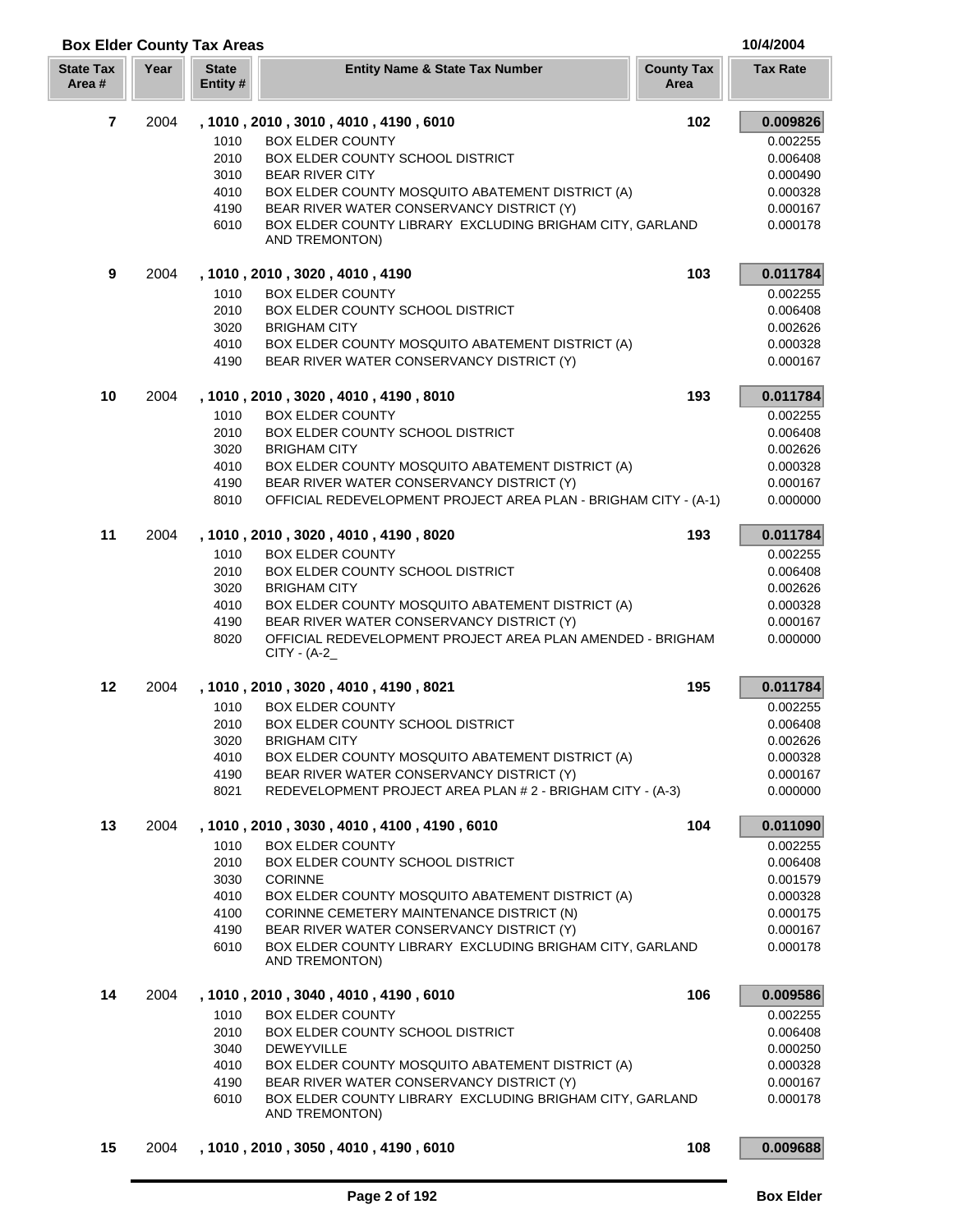| <b>Box Elder County Tax Areas</b> |      |                         |                                                                                                        |                           | 10/4/2004            |
|-----------------------------------|------|-------------------------|--------------------------------------------------------------------------------------------------------|---------------------------|----------------------|
| <b>State Tax</b><br>Area #        | Year | <b>State</b><br>Entity# | <b>Entity Name &amp; State Tax Number</b>                                                              | <b>County Tax</b><br>Area | <b>Tax Rate</b>      |
|                                   |      | 1010                    | <b>BOX ELDER COUNTY</b>                                                                                |                           | 0.002255             |
|                                   |      | 2010                    | BOX ELDER COUNTY SCHOOL DISTRICT                                                                       |                           | 0.006408             |
|                                   |      | 3050                    | <b>ELWOOD</b>                                                                                          |                           | 0.000352             |
|                                   |      | 4010                    | BOX ELDER COUNTY MOSQUITO ABATEMENT DISTRICT (A)                                                       |                           | 0.000328             |
|                                   |      | 4190                    | BEAR RIVER WATER CONSERVANCY DISTRICT (Y)                                                              |                           | 0.000167             |
|                                   |      | 6010                    | BOX ELDER COUNTY LIBRARY EXCLUDING BRIGHAM CITY, GARLAND<br>AND TREMONTON)                             |                           | 0.000178             |
| 16                                | 2004 |                         | , 1010, 2010, 3060, 4010, 4030, 4190, 6010                                                             | 111                       | 0.010417             |
|                                   |      | 1010                    | <b>BOX ELDER COUNTY</b>                                                                                |                           | 0.002255             |
|                                   |      | 2010                    | BOX ELDER COUNTY SCHOOL DISTRICT                                                                       |                           | 0.006408             |
|                                   |      | 3060                    | <b>FIELDING</b>                                                                                        |                           | 0.000923             |
|                                   |      | 4010                    | BOX ELDER COUNTY MOSQUITO ABATEMENT DISTRICT (A)                                                       |                           | 0.000328             |
|                                   |      | 4030                    | FIELDING CEMETERY MAINTENANCE DISTRICT (C)                                                             |                           | 0.000158             |
|                                   |      | 4190                    | BEAR RIVER WATER CONSERVANCY DISTRICT (Y)                                                              |                           | 0.000167             |
|                                   |      | 6010                    | BOX ELDER COUNTY LIBRARY EXCLUDING BRIGHAM CITY, GARLAND<br>AND TREMONTON)                             |                           | 0.000178             |
| 17                                | 2004 |                         | , 1010, 2010, 3070, 4010, 4190                                                                         | 156                       | 0.012316             |
|                                   |      | 1010                    | <b>BOX ELDER COUNTY</b>                                                                                |                           | 0.002255             |
|                                   |      | 2010                    | BOX ELDER COUNTY SCHOOL DISTRICT                                                                       |                           | 0.006408             |
|                                   |      | 3070                    | <b>GARLAND</b>                                                                                         |                           | 0.003158             |
|                                   |      | 4010                    | BOX ELDER COUNTY MOSQUITO ABATEMENT DISTRICT (A)                                                       |                           | 0.000328             |
|                                   |      | 4190                    | BEAR RIVER WATER CONSERVANCY DISTRICT (Y)                                                              |                           | 0.000167             |
| 18                                | 2004 |                         | , 1010, 2010, 3070, 4010, 4040, 4190                                                                   | 113                       | 0.012497             |
|                                   |      | 1010                    | <b>BOX ELDER COUNTY</b>                                                                                |                           | 0.002255             |
|                                   |      | 2010                    | BOX ELDER COUNTY SCHOOL DISTRICT                                                                       |                           | 0.006408             |
|                                   |      | 3070<br>4010            | GARLAND<br>BOX ELDER COUNTY MOSQUITO ABATEMENT DISTRICT (A)                                            |                           | 0.003158<br>0.000328 |
|                                   |      | 4040                    | GARLAND CEMETERY MAINTENANCE DISTRICT (D)                                                              |                           | 0.000181             |
|                                   |      | 4190                    | BEAR RIVER WATER CONSERVANCY DISTRICT (Y)                                                              |                           | 0.000167             |
| 19                                | 2004 |                         | , 1010, 2010, 3070, 4010, 4040, 4190, 8040                                                             | 166                       | 0.012497             |
|                                   |      | 1010                    | <b>BOX ELDER COUNTY</b>                                                                                |                           | 0.002255             |
|                                   |      | 2010                    | BOX ELDER COUNTY SCHOOL DISTRICT                                                                       |                           | 0.006408             |
|                                   |      |                         | 3070 GARLAND                                                                                           |                           | 0.003158             |
|                                   |      | 4010                    | BOX ELDER COUNTY MOSQUITO ABATEMENT DISTRICT (A)                                                       |                           | 0.000328             |
|                                   |      | 4040                    | GARLAND CEMETERY MAINTENANCE DISTRICT (D)                                                              |                           | 0.000181             |
|                                   |      | 4190<br>8040            | BEAR RIVER WATER CONSERVANCY DISTRICT (Y)<br>INDUSTRIAL AREA REDEVELOPMENT PLAN - GARLAND CITY - (C-1) |                           | 0.000167<br>0.000000 |
|                                   |      |                         |                                                                                                        |                           |                      |
| 20                                | 2004 |                         | , 1010 , 2010 , 3070 , 4010 , 4040 , 4190 , 8041                                                       | 167                       | 0.012497             |
|                                   |      | 1010<br>2010            | <b>BOX ELDER COUNTY</b><br><b>BOX ELDER COUNTY SCHOOL DISTRICT</b>                                     |                           | 0.002255<br>0.006408 |
|                                   |      | 3070                    | GARLAND                                                                                                |                           | 0.003158             |
|                                   |      | 4010                    | BOX ELDER COUNTY MOSQUITO ABATEMENT DISTRICT (A)                                                       |                           | 0.000328             |
|                                   |      | 4040                    | <b>GARLAND CEMETERY MAINTENANCE DISTRICT (D)</b>                                                       |                           | 0.000181             |
|                                   |      | 4190                    | BEAR RIVER WATER CONSERVANCY DISTRICT (Y)                                                              |                           | 0.000167             |
|                                   |      | 8041                    | DOWNTOWN GARLAND BUSINESS DEVELOPMENT PLAN - GARLAND CITY<br>- (C-2)                                   |                           | 0.000000             |
| 21                                | 2004 |                         | , 1010, 2010, 3080, 4010, 4190, 6010                                                                   | 117                       | 0.010402             |
|                                   |      | 1010                    | <b>BOX ELDER COUNTY</b>                                                                                |                           | 0.002255             |
|                                   |      | 2010                    | BOX ELDER COUNTY SCHOOL DISTRICT                                                                       |                           | 0.006408             |
|                                   |      | 3080                    | <b>HONEYVILLE</b>                                                                                      |                           | 0.001066             |
|                                   |      | 4010                    | BOX ELDER COUNTY MOSQUITO ABATEMENT DISTRICT (A)                                                       |                           | 0.000328             |
|                                   |      | 4190                    | BEAR RIVER WATER CONSERVANCY DISTRICT (Y)                                                              |                           | 0.000167             |
|                                   |      | 6010                    | BOX ELDER COUNTY LIBRARY EXCLUDING BRIGHAM CITY, GARLAND<br>AND TREMONTON)                             |                           | 0.000178             |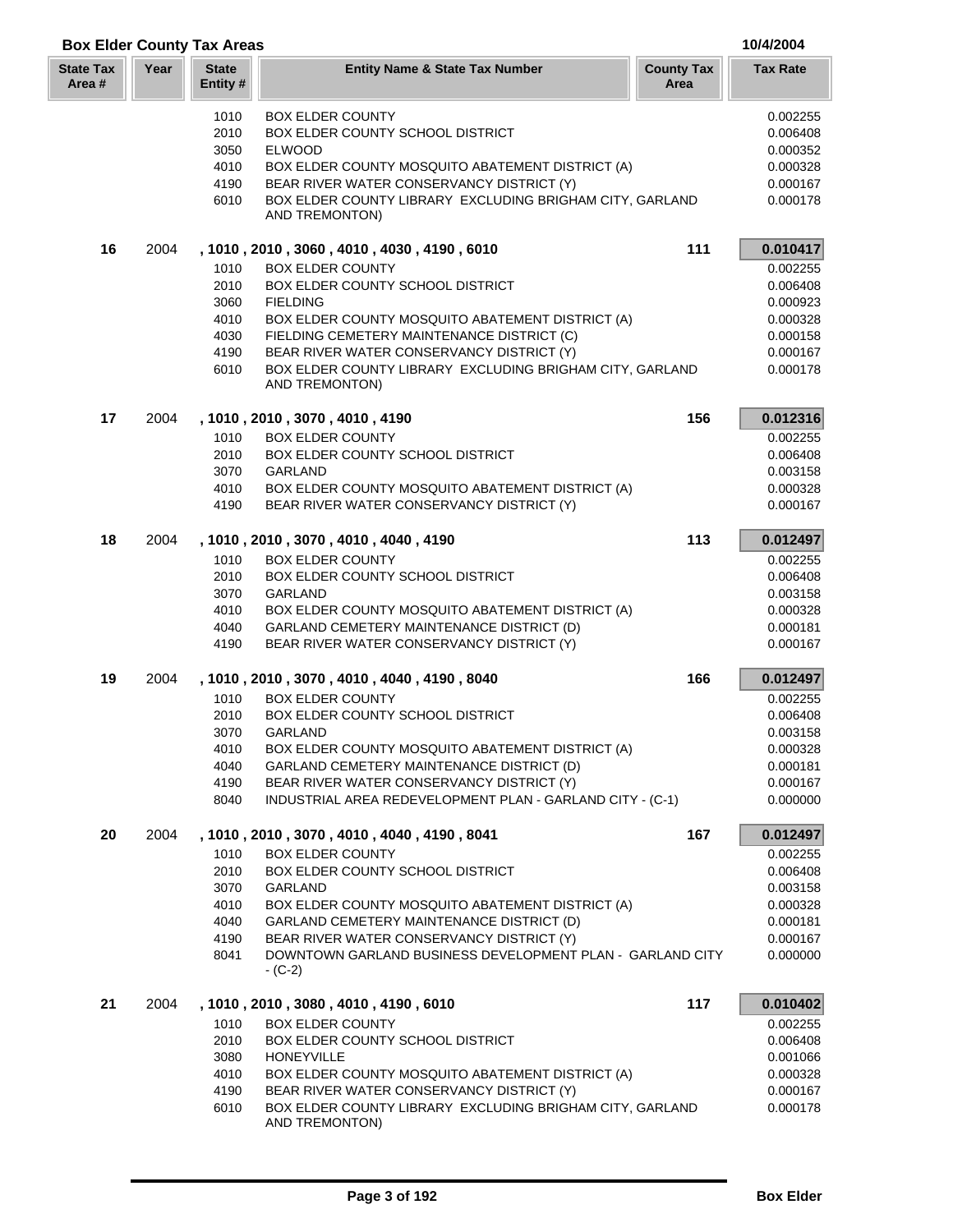| <b>State Tax</b><br>Area # | Year | <b>State</b><br>Entity # | <b>Entity Name &amp; State Tax Number</b>                                              | <b>County Tax</b><br>Area | <b>Tax Rate</b> |
|----------------------------|------|--------------------------|----------------------------------------------------------------------------------------|---------------------------|-----------------|
| 22                         | 2004 |                          | , 1010, 2010, 3090, 4010, 4020, 4190, 6010                                             | 118                       | 0.009647        |
|                            |      | 1010                     | <b>BOX ELDER COUNTY</b>                                                                |                           | 0.002255        |
|                            |      | 2010                     | BOX ELDER COUNTY SCHOOL DISTRICT                                                       |                           | 0.006408        |
|                            |      | 3090                     | <b>HOWELL</b>                                                                          |                           | 0.000311        |
|                            |      | 4010                     | BOX ELDER COUNTY MOSQUITO ABATEMENT DISTRICT (A)                                       |                           | 0.000328        |
|                            |      | 4020                     | BOX ELDER COUNTY SPECIAL SERVICE AREA #1 (B)                                           |                           | 0.000000        |
|                            |      | 4190                     | BEAR RIVER WATER CONSERVANCY DISTRICT (Y)                                              |                           | 0.000167        |
|                            |      | 6010                     | BOX ELDER COUNTY LIBRARY EXCLUDING BRIGHAM CITY, GARLAND<br>AND TREMONTON)             |                           | 0.000178        |
| 23                         | 2004 |                          | , 1010, 2010, 3100, 4010, 4190, 6010                                                   | 119                       | 0.011731        |
|                            |      | 1010                     | <b>BOX ELDER COUNTY</b>                                                                |                           | 0.002255        |
|                            |      | 2010                     | BOX ELDER COUNTY SCHOOL DISTRICT                                                       |                           | 0.006408        |
|                            |      | 3100                     | <b>MANTUA</b>                                                                          |                           | 0.002395        |
|                            |      | 4010                     | BOX ELDER COUNTY MOSQUITO ABATEMENT DISTRICT (A)                                       |                           | 0.000328        |
|                            |      | 4190                     | BEAR RIVER WATER CONSERVANCY DISTRICT (Y)                                              |                           | 0.000167        |
|                            |      | 6010                     | BOX ELDER COUNTY LIBRARY EXCLUDING BRIGHAM CITY, GARLAND<br>AND TREMONTON)             |                           | 0.000178        |
| 24                         | 2004 |                          | , 1010, 2010, 3110, 4010, 4190, 6010                                                   | 122                       | 0.011325        |
|                            |      | 1010                     | <b>BOX ELDER COUNTY</b>                                                                |                           | 0.002255        |
|                            |      | 2010                     | BOX ELDER COUNTY SCHOOL DISTRICT                                                       |                           | 0.006408        |
|                            |      | 3110                     | <b>PERRY</b>                                                                           |                           | 0.001989        |
|                            |      | 4010                     | BOX ELDER COUNTY MOSQUITO ABATEMENT DISTRICT (A)                                       |                           | 0.000328        |
|                            |      | 4190                     | BEAR RIVER WATER CONSERVANCY DISTRICT (Y)                                              |                           | 0.000167        |
|                            |      | 6010                     | BOX ELDER COUNTY LIBRARY EXCLUDING BRIGHAM CITY, GARLAND<br>AND TREMONTON)             |                           | 0.000178        |
| 25                         | 2004 |                          | , 1010, 2010, 3110, 4010, 4080, 4180, 4190, 6010                                       | 162                       | 0.011904        |
|                            |      | 1010                     | <b>BOX ELDER COUNTY</b>                                                                |                           | 0.002255        |
|                            |      | 2010                     | BOX ELDER COUNTY SCHOOL DISTRICT                                                       |                           | 0.006408        |
|                            |      | 3110                     | <b>PERRY</b>                                                                           |                           | 0.001989        |
|                            |      | 4010                     | BOX ELDER COUNTY MOSQUITO ABATEMENT DISTRICT (A)                                       |                           | 0.000328        |
|                            |      | 4080                     | WILLARD PRECINCT CEMETERY MAINTENANCE DISTRICT (K)                                     |                           | 0.000187        |
|                            |      | 4180                     | BOX ELDER COUNTY & PERRY CITY FLOOD CONTROL & DRAINAGE                                 |                           | 0.000392        |
|                            |      |                          | SPECIAL SERVICE DISTRICT (W)                                                           |                           |                 |
|                            |      | 4190                     | BEAR RIVER WATER CONSERVANCY DISTRICT (Y)                                              |                           | 0.000167        |
|                            |      | 6010                     | BOX ELDER COUNTY LIBRARY EXCLUDING BRIGHAM CITY, GARLAND<br>AND TREMONTON)             |                           | 0.000178        |
| 26                         | 2004 |                          | , 1010 , 2010 , 3110 , 4010 , 4180 , 4190 , 6010                                       | 157                       | 0.011717        |
|                            |      | 1010                     | <b>BOX ELDER COUNTY</b>                                                                |                           | 0.002255        |
|                            |      | 2010                     | <b>BOX ELDER COUNTY SCHOOL DISTRICT</b>                                                |                           | 0.006408        |
|                            |      | 3110                     | <b>PERRY</b>                                                                           |                           | 0.001989        |
|                            |      | 4010                     | BOX ELDER COUNTY MOSQUITO ABATEMENT DISTRICT (A)                                       |                           | 0.000328        |
|                            |      | 4180                     | BOX ELDER COUNTY & PERRY CITY FLOOD CONTROL & DRAINAGE<br>SPECIAL SERVICE DISTRICT (W) |                           | 0.000392        |
|                            |      | 4190                     | BEAR RIVER WATER CONSERVANCY DISTRICT (Y)                                              |                           | 0.000167        |
|                            |      | 6010                     | BOX ELDER COUNTY LIBRARY EXCLUDING BRIGHAM CITY, GARLAND<br>AND TREMONTON)             |                           | 0.000178        |
| 27                         | 2004 |                          | , 1010 , 2010 , 3120 , 4010 , 4090 , 4190 , 6010                                       | 123                       | 0.011540        |
|                            |      | 1010                     | <b>BOX ELDER COUNTY</b>                                                                |                           | 0.002255        |
|                            |      | 2010                     | <b>BOX ELDER COUNTY SCHOOL DISTRICT</b>                                                |                           | 0.006408        |
|                            |      | 3120                     | PLYMOUTH                                                                               |                           | 0.001995        |
|                            |      | 4010                     | BOX ELDER COUNTY MOSQUITO ABATEMENT DISTRICT (A)                                       |                           | 0.000328        |
|                            |      | 4090                     | PLYMOUTH CEMETERY MAINTENANCE DISTRICT (L)                                             |                           | 0.000209        |
|                            |      | 4190                     | BEAR RIVER WATER CONSERVANCY DISTRICT (Y)                                              |                           | 0.000167        |
|                            |      | 6010                     | BOX ELDER COUNTY LIBRARY EXCLUDING BRIGHAM CITY, GARLAND<br>AND TREMONTON)             |                           | 0.000178        |
| 28                         | 2004 |                          | , 1010, 2010, 3130, 4010, 4060, 4190, 6010                                             | 125                       | 0.011407        |

**Box Elder County Tax Areas 10/4/2004**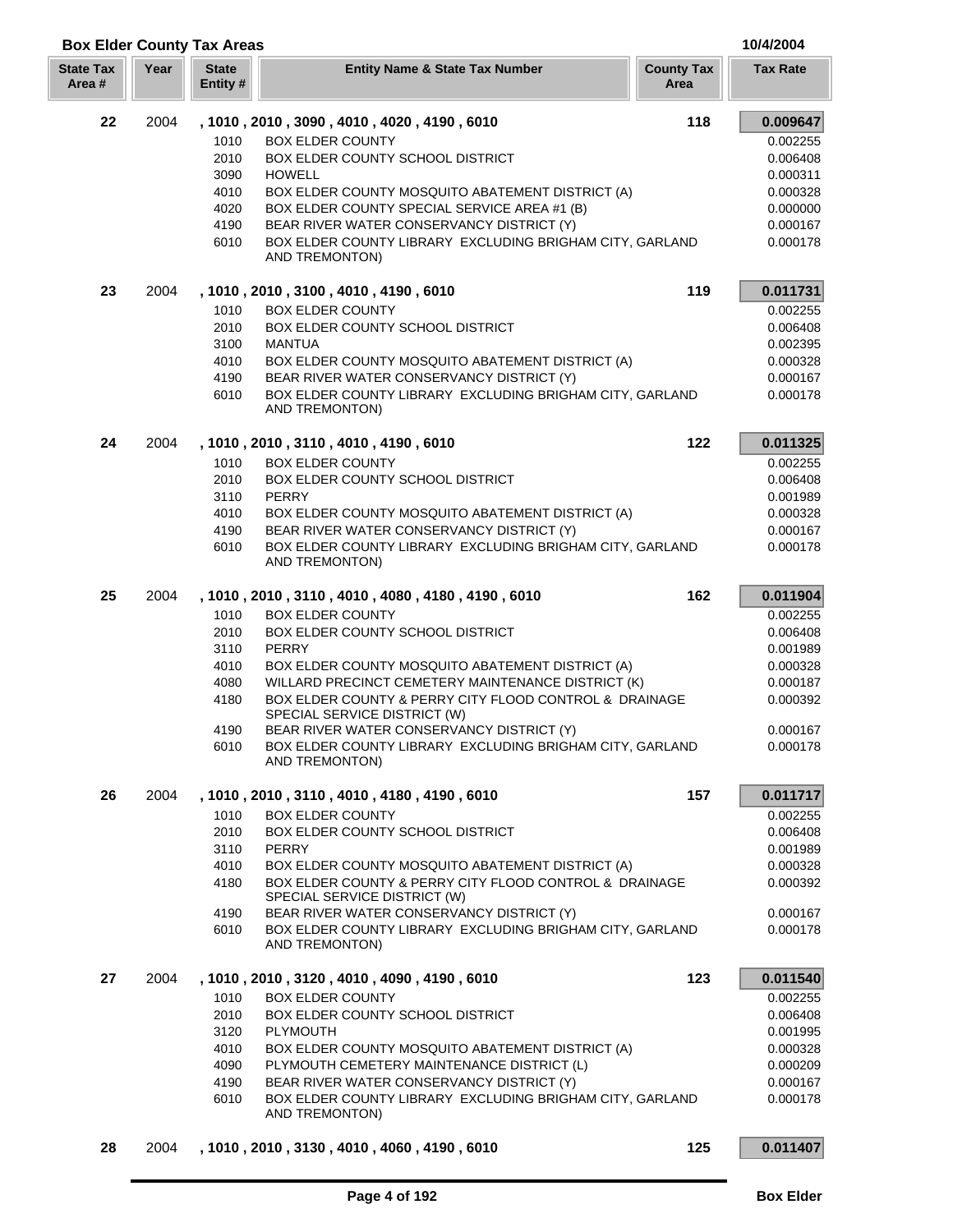| <b>Box Elder County Tax Areas</b> |      |                          |                                                                                    |                           | 10/4/2004       |
|-----------------------------------|------|--------------------------|------------------------------------------------------------------------------------|---------------------------|-----------------|
| <b>State Tax</b><br>Area #        | Year | <b>State</b><br>Entity # | <b>Entity Name &amp; State Tax Number</b>                                          | <b>County Tax</b><br>Area | <b>Tax Rate</b> |
|                                   |      | 1010                     | <b>BOX ELDER COUNTY</b>                                                            |                           | 0.002255        |
|                                   |      |                          |                                                                                    |                           |                 |
|                                   |      | 2010                     | BOX ELDER COUNTY SCHOOL DISTRICT                                                   |                           | 0.006408        |
|                                   |      | 3130                     | <b>PORTAGE</b>                                                                     |                           | 0.001751        |
|                                   |      | 4010                     | BOX ELDER COUNTY MOSQUITO ABATEMENT DISTRICT (A)                                   |                           | 0.000328        |
|                                   |      | 4060                     | PORTAGE PRECINCT CEMETERY MAINTENANCE DISTRICT (H)                                 |                           | 0.000320        |
|                                   |      | 4190                     | BEAR RIVER WATER CONSERVANCY DISTRICT (Y)                                          |                           | 0.000167        |
|                                   |      | 6010                     | BOX ELDER COUNTY LIBRARY EXCLUDING BRIGHAM CITY, GARLAND<br>AND TREMONTON)         |                           | 0.000178        |
| 29                                | 2004 |                          | , 1010, 2010, 3140, 4010, 4190, 6010                                               | 129                       | 0.010633        |
|                                   |      | 1010                     | <b>BOX ELDER COUNTY</b>                                                            |                           | 0.002255        |
|                                   |      | 2010                     | BOX ELDER COUNTY SCHOOL DISTRICT                                                   |                           | 0.006408        |
|                                   |      | 3140                     | <b>SNOWVILLE</b>                                                                   |                           | 0.001297        |
|                                   |      | 4010                     | BOX ELDER COUNTY MOSQUITO ABATEMENT DISTRICT (A)                                   |                           | 0.000328        |
|                                   |      | 4190                     | BEAR RIVER WATER CONSERVANCY DISTRICT (Y)                                          |                           | 0.000167        |
|                                   |      |                          |                                                                                    |                           |                 |
|                                   |      | 6010                     | BOX ELDER COUNTY LIBRARY EXCLUDING BRIGHAM CITY, GARLAND<br>AND TREMONTON)         |                           | 0.000178        |
| 30                                | 2004 |                          | , 1010, 2010, 3150, 4010, 4190                                                     | 130                       | 0.011601        |
|                                   |      | 1010                     | <b>BOX ELDER COUNTY</b>                                                            |                           | 0.002255        |
|                                   |      | 2010                     | BOX ELDER COUNTY SCHOOL DISTRICT                                                   |                           | 0.006408        |
|                                   |      | 3150                     | <b>TREMONTON</b>                                                                   |                           | 0.002443        |
|                                   |      | 4010                     | BOX ELDER COUNTY MOSQUITO ABATEMENT DISTRICT (A)                                   |                           | 0.000328        |
|                                   |      | 4190                     | BEAR RIVER WATER CONSERVANCY DISTRICT (Y)                                          |                           | 0.000167        |
| 31                                | 2004 |                          | , 1010, 2010, 3150, 4010, 4190, 8030                                               | 194                       | 0.011601        |
|                                   |      | 1010                     | <b>BOX ELDER COUNTY</b>                                                            |                           | 0.002255        |
|                                   |      | 2010                     | BOX ELDER COUNTY SCHOOL DISTRICT                                                   |                           | 0.006408        |
|                                   |      | 3150                     | <b>TREMONTON</b>                                                                   |                           | 0.002443        |
|                                   |      | 4010                     | BOX ELDER COUNTY MOSQUITO ABATEMENT DISTRICT (A)                                   |                           | 0.000328        |
|                                   |      | 4190                     | BEAR RIVER WATER CONSERVANCY DISTRICT (Y)                                          |                           | 0.000167        |
|                                   |      | 8030                     | OFFICIAL REDEVELOPMENT PROJECT AREA PLAN - TREMONTON CITY -<br>$(B-1)$             |                           | 0.000000        |
| 33                                | 2004 |                          | , 1010, 2010, 3150, 4010, 4040, 4190                                               | 151                       | 0.011782        |
|                                   |      | 1010                     | <b>BOX ELDER COUNTY</b>                                                            |                           | 0.002255        |
|                                   |      | 2010                     | BOX ELDER COUNTY SCHOOL DISTRICT                                                   |                           | 0.006408        |
|                                   |      | 3150                     | <b>TREMONTON</b>                                                                   |                           | 0.002443        |
|                                   |      | 4010                     |                                                                                    |                           |                 |
|                                   |      |                          | BOX ELDER COUNTY MOSQUITO ABATEMENT DISTRICT (A)                                   |                           | 0.000328        |
|                                   |      | 4040                     | GARLAND CEMETERY MAINTENANCE DISTRICT (D)                                          |                           | 0.000181        |
|                                   |      | 4190                     | BEAR RIVER WATER CONSERVANCY DISTRICT (Y)                                          |                           | 0.000167        |
| 34                                | 2004 |                          | , 1010, 2010, 3150, 4010, 4040, 4190, 8032                                         | 197                       | 0.011782        |
|                                   |      | 1010                     | <b>BOX ELDER COUNTY</b>                                                            |                           | 0.002255        |
|                                   |      | 2010                     | <b>BOX ELDER COUNTY SCHOOL DISTRICT</b>                                            |                           | 0.006408        |
|                                   |      | 3150                     | <b>TREMONTON</b>                                                                   |                           | 0.002443        |
|                                   |      | 4010                     | BOX ELDER COUNTY MOSQUITO ABATEMENT DISTRICT (A)                                   |                           | 0.000328        |
|                                   |      | 4040                     | GARLAND CEMETERY MAINTENANCE DISTRICT (D)                                          |                           | 0.000181        |
|                                   |      | 4190                     | BEAR RIVER WATER CONSERVANCY DISTRICT (Y)                                          |                           | 0.000167        |
|                                   |      | 8032                     | FREEWAY INTERCHANGE NEIGHBORHOOD DEVELOPMENT PLAN -                                |                           | 0.000000        |
|                                   |      |                          | TREMONTON CITY - (B-2)                                                             |                           |                 |
| 35                                | 2004 |                          | , 1010, 2010, 3160, 4010, 4080, 4150, 4190, 6010                                   | 132                       | 0.010929        |
|                                   |      | 1010                     | <b>BOX ELDER COUNTY</b>                                                            |                           | 0.002255        |
|                                   |      | 2010                     | <b>BOX ELDER COUNTY SCHOOL DISTRICT</b>                                            |                           | 0.006408        |
|                                   |      | 3160                     | WILLARD                                                                            |                           | 0.001028        |
|                                   |      | 4010                     | BOX ELDER COUNTY MOSQUITO ABATEMENT DISTRICT (A)                                   |                           | 0.000328        |
|                                   |      | 4080                     | WILLARD PRECINCT CEMETERY MAINTENANCE DISTRICT (K)                                 |                           | 0.000187        |
|                                   |      | 4150                     | BOX ELDER COUNTY AND WILLARD CITY FLOOD CONTROL AND                                |                           | 0.000378        |
|                                   |      | 4190                     | DRAINAGE SPECIAL SERVICE DISTRICT (T)<br>BEAR RIVER WATER CONSERVANCY DISTRICT (Y) |                           | 0.000167        |
|                                   |      |                          |                                                                                    |                           |                 |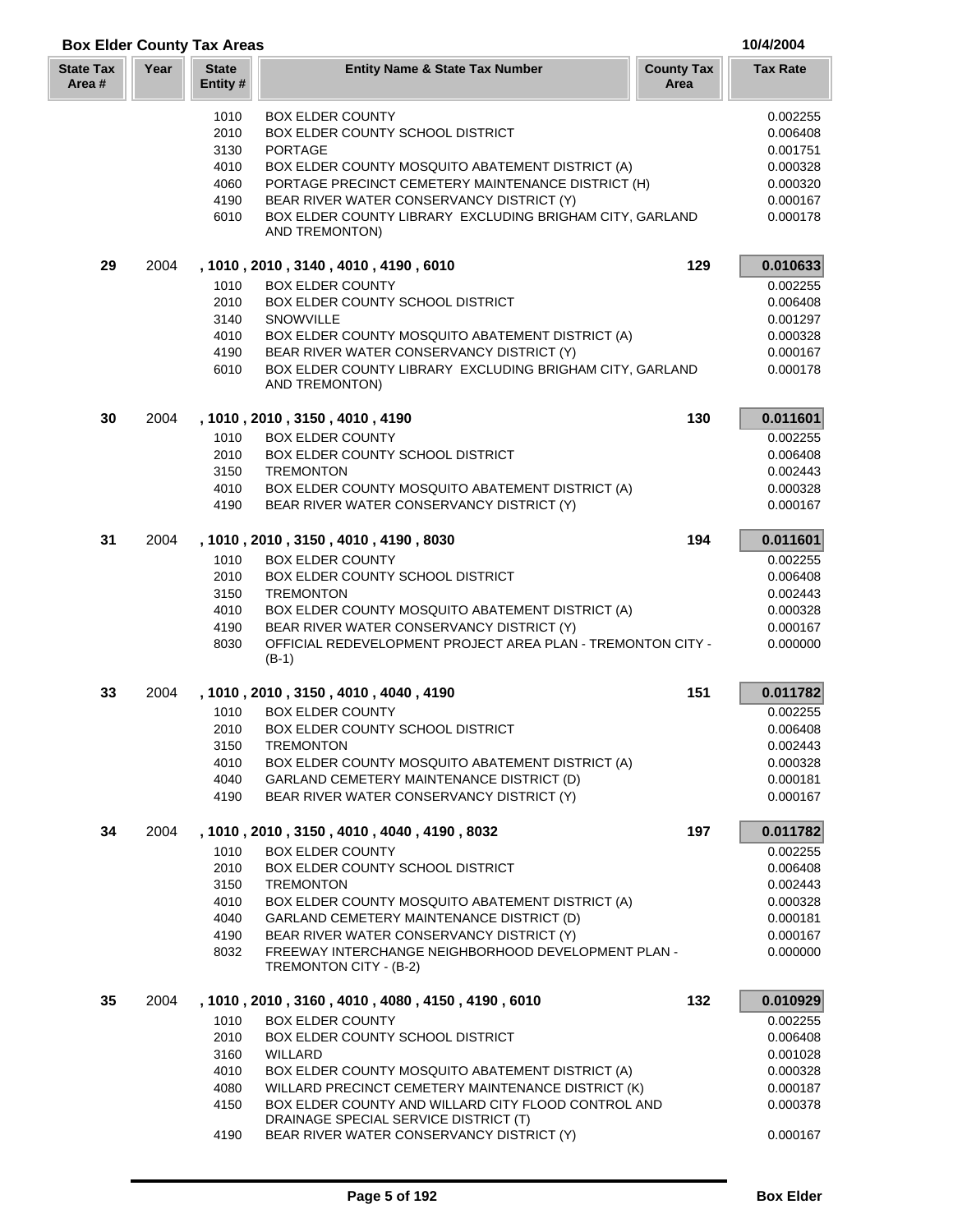| <b>Box Elder County Tax Areas</b> |      |                          |                                                                                              |                           | 10/4/2004       |
|-----------------------------------|------|--------------------------|----------------------------------------------------------------------------------------------|---------------------------|-----------------|
| <b>State Tax</b><br>Area #        | Year | <b>State</b><br>Entity # | <b>Entity Name &amp; State Tax Number</b>                                                    | <b>County Tax</b><br>Area | <b>Tax Rate</b> |
|                                   |      | 6010                     | BOX ELDER COUNTY LIBRARY EXCLUDING BRIGHAM CITY, GARLAND<br>AND TREMONTON)                   |                           | 0.000178        |
| 36                                | 2004 |                          | , 1010 , 2010 , 3160 , 4010 , 4080 , 4095 , 4150 , 4190 , 60                                 | 134                       | 0.011127        |
|                                   |      | 1010                     | <b>BOX ELDER COUNTY</b>                                                                      |                           | 0.002255        |
|                                   |      | 2010                     | BOX ELDER COUNTY SCHOOL DISTRICT                                                             |                           | 0.006408        |
|                                   |      | 3160                     | WILLARD                                                                                      |                           | 0.001028        |
|                                   |      | 4010                     | BOX ELDER COUNTY MOSQUITO ABATEMENT DISTRICT (A)                                             |                           | 0.000328        |
|                                   |      | 4080                     | WILLARD PRECINCT CEMETERY MAINTENANCE DISTRICT (K)                                           |                           | 0.000187        |
|                                   |      | 4095                     | WEBER BASIN WATER CONSERVANCY DISTRICT (M)                                                   |                           | 0.000198        |
|                                   |      | 4150                     | BOX ELDER COUNTY AND WILLARD CITY FLOOD CONTROL AND<br>DRAINAGE SPECIAL SERVICE DISTRICT (T) |                           | 0.000378        |
|                                   |      | 4190                     | BEAR RIVER WATER CONSERVANCY DISTRICT (Y)                                                    |                           | 0.000167        |
|                                   |      | 6010                     | BOX ELDER COUNTY LIBRARY EXCLUDING BRIGHAM CITY, GARLAND<br>AND TREMONTON)                   |                           | 0.000178        |
| 37                                | 2004 |                          | , 1010, 2010, 4010, 4190, 6010                                                               | 101                       | 0.009336        |
|                                   |      | 1010                     | <b>BOX ELDER COUNTY</b>                                                                      |                           | 0.002255        |
|                                   |      | 2010                     | BOX ELDER COUNTY SCHOOL DISTRICT                                                             |                           | 0.006408        |
|                                   |      | 4010                     | BOX ELDER COUNTY MOSQUITO ABATEMENT DISTRICT (A)                                             |                           | 0.000328        |
|                                   |      | 4190                     | BEAR RIVER WATER CONSERVANCY DISTRICT (Y)                                                    |                           | 0.000167        |
|                                   |      | 6010                     | BOX ELDER COUNTY LIBRARY EXCLUDING BRIGHAM CITY, GARLAND<br>AND TREMONTON)                   |                           | 0.000178        |
| 38                                | 2004 |                          | , 1010 , 2010 , 4010 , 4020 , 4190 , 6010                                                    | 128                       | 0.009336        |
|                                   |      | 1010                     | <b>BOX ELDER COUNTY</b>                                                                      |                           | 0.002255        |
|                                   |      | 2010                     | BOX ELDER COUNTY SCHOOL DISTRICT                                                             |                           | 0.006408        |
|                                   |      | 4010                     | BOX ELDER COUNTY MOSQUITO ABATEMENT DISTRICT (A)                                             |                           | 0.000328        |
|                                   |      | 4020                     | BOX ELDER COUNTY SPECIAL SERVICE AREA #1 (B)                                                 |                           | 0.000000        |
|                                   |      | 4190                     | BEAR RIVER WATER CONSERVANCY DISTRICT (Y)                                                    |                           | 0.000167        |
|                                   |      | 6010                     | BOX ELDER COUNTY LIBRARY EXCLUDING BRIGHAM CITY, GARLAND<br>AND TREMONTON)                   |                           | 0.000178        |
| 39                                | 2004 |                          | , 1010, 2010, 4010, 4030, 4190, 6010                                                         | 112                       | 0.009494        |
|                                   |      | 1010                     | <b>BOX ELDER COUNTY</b>                                                                      |                           | 0.002255        |
|                                   |      | 2010                     | BOX ELDER COUNTY SCHOOL DISTRICT                                                             |                           | 0.006408        |
|                                   |      | 4010                     | BOX ELDER COUNTY MOSQUITO ABATEMENT DISTRICT (A)                                             |                           | 0.000328        |
|                                   |      | 4030                     | FIELDING CEMETERY MAINTENANCE DISTRICT (C)                                                   |                           | 0.000158        |
|                                   |      | 4190                     | BEAR RIVER WATER CONSERVANCY DISTRICT (Y)                                                    |                           | 0.000167        |
|                                   |      | 6010                     | BOX ELDER COUNTY LIBRARY EXCLUDING BRIGHAM CITY, GARLAND<br>AND TREMONTON)                   |                           | 0.000178        |
| 40                                | 2004 |                          | , 1010, 2010, 4010, 4040, 4190, 6010                                                         | 114                       | 0.009517        |
|                                   |      | 1010                     | <b>BOX ELDER COUNTY</b>                                                                      |                           | 0.002255        |
|                                   |      | 2010                     | BOX ELDER COUNTY SCHOOL DISTRICT                                                             |                           | 0.006408        |
|                                   |      | 4010                     | BOX ELDER COUNTY MOSQUITO ABATEMENT DISTRICT (A)                                             |                           | 0.000328        |
|                                   |      | 4040                     | GARLAND CEMETERY MAINTENANCE DISTRICT (D)                                                    |                           | 0.000181        |
|                                   |      | 4190                     | BEAR RIVER WATER CONSERVANCY DISTRICT (Y)                                                    |                           | 0.000167        |
|                                   |      | 6010                     | BOX ELDER COUNTY LIBRARY EXCLUDING BRIGHAM CITY, GARLAND<br>AND TREMONTON)                   |                           | 0.000178        |
| 41                                | 2004 |                          | , 1010, 2010, 4010, 4050, 4190, 6010                                                         | 121                       | 0.009585        |
|                                   |      | 1010                     | <b>BOX ELDER COUNTY</b>                                                                      |                           | 0.002255        |
|                                   |      | 2010                     | BOX ELDER COUNTY SCHOOL DISTRICT                                                             |                           | 0.006408        |
|                                   |      | 4010                     | BOX ELDER COUNTY MOSQUITO ABATEMENT DISTRICT (A)                                             |                           | 0.000328        |
|                                   |      | 4050                     | PENROSE CEMETERY MAINTENANCE DISTRICT (E)                                                    |                           | 0.000249        |
|                                   |      | 4190                     | BEAR RIVER WATER CONSERVANCY DISTRICT (Y)                                                    |                           | 0.000167        |
|                                   |      | 6010                     | BOX ELDER COUNTY LIBRARY EXCLUDING BRIGHAM CITY, GARLAND<br>AND TREMONTON)                   |                           | 0.000178        |
| 42                                | 2004 |                          | , 1010, 2010, 4010, 4060, 4190, 6010                                                         | 126                       | 0.009656        |
|                                   |      | 1010                     | <b>BOX ELDER COUNTY</b>                                                                      |                           | 0.002255        |
|                                   |      |                          |                                                                                              |                           |                 |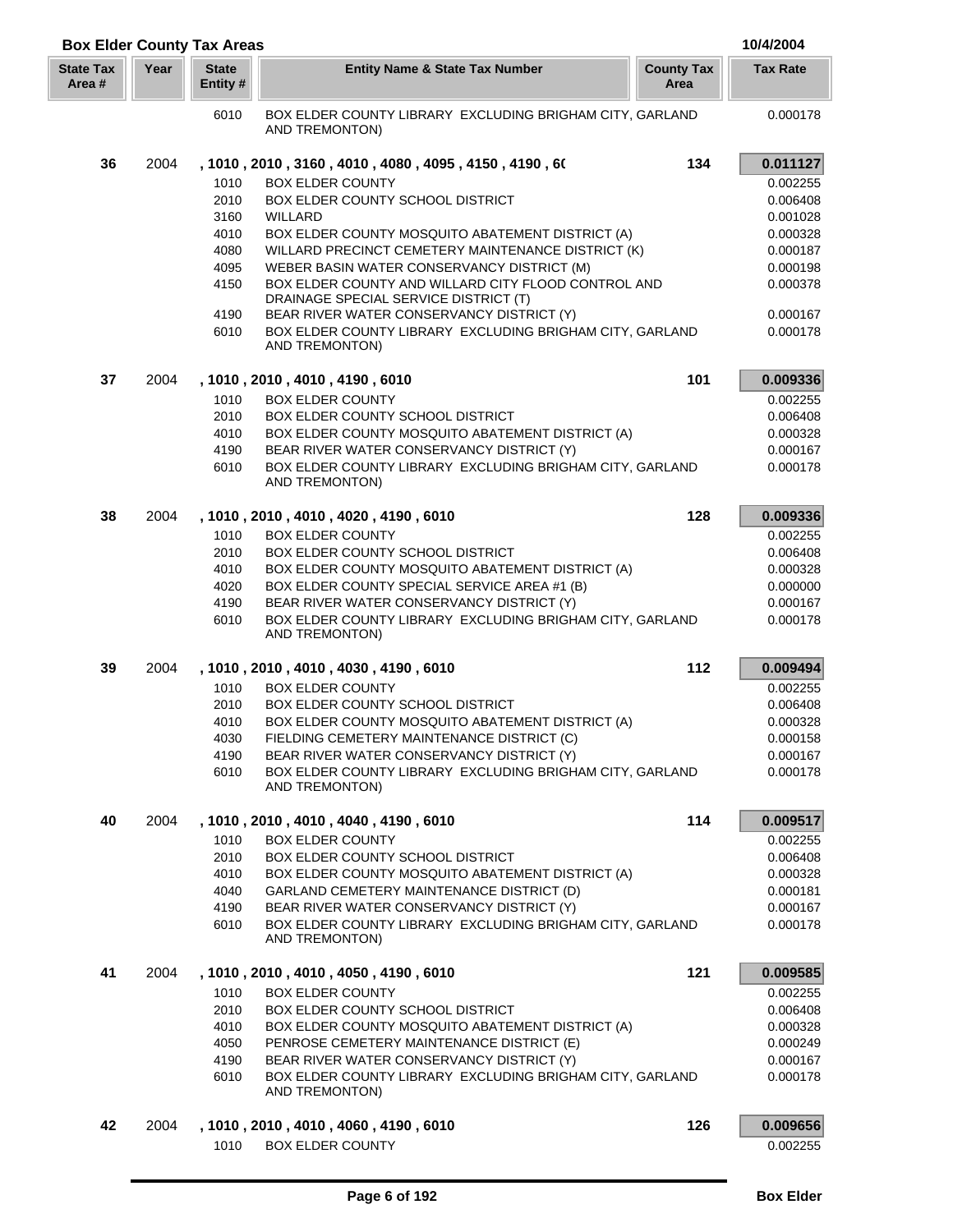| <b>Box Elder County Tax Areas</b> |      |                          |                                                                                   |                           | 10/4/2004       |
|-----------------------------------|------|--------------------------|-----------------------------------------------------------------------------------|---------------------------|-----------------|
| <b>State Tax</b><br>Area #        | Year | <b>State</b><br>Entity # | <b>Entity Name &amp; State Tax Number</b>                                         | <b>County Tax</b><br>Area | <b>Tax Rate</b> |
|                                   |      | 2010                     | <b>BOX ELDER COUNTY SCHOOL DISTRICT</b>                                           |                           | 0.006408        |
|                                   |      | 4010                     | BOX ELDER COUNTY MOSQUITO ABATEMENT DISTRICT (A)                                  |                           | 0.000328        |
|                                   |      | 4060                     | PORTAGE PRECINCT CEMETERY MAINTENANCE DISTRICT (H)                                |                           | 0.000320        |
|                                   |      | 4190                     | BEAR RIVER WATER CONSERVANCY DISTRICT (Y)                                         |                           | 0.000167        |
|                                   |      | 6010                     | BOX ELDER COUNTY LIBRARY EXCLUDING BRIGHAM CITY, GARLAND<br><b>AND TREMONTON)</b> |                           | 0.000178        |
|                                   |      |                          |                                                                                   |                           |                 |
| 43                                | 2004 |                          | , 1010 , 2010 , 4010 , 4070 , 4190 , 6010                                         | 127                       | 0.009516        |
|                                   |      | 1010                     | <b>BOX ELDER COUNTY</b>                                                           |                           | 0.002255        |
|                                   |      | 2010                     | BOX ELDER COUNTY SCHOOL DISTRICT                                                  |                           | 0.006408        |
|                                   |      | 4010                     | BOX ELDER COUNTY MOSQUITO ABATEMENT DISTRICT (A)                                  |                           | 0.000328        |
|                                   |      | 4070                     | RIVERSIDE CEMETERY MAINTENANCE DISTRICT (J)                                       |                           | 0.000180        |
|                                   |      | 4190                     | BEAR RIVER WATER CONSERVANCY DISTRICT (Y)                                         |                           | 0.000167        |
|                                   |      | 6010                     | BOX ELDER COUNTY LIBRARY EXCLUDING BRIGHAM CITY, GARLAND<br><b>AND TREMONTON)</b> |                           | 0.000178        |
| 44                                | 2004 |                          | , 1010, 2010, 4010, 4070, 4170, 4190, 6010                                        | 143                       | 0.009746        |
|                                   |      | 1010                     | <b>BOX ELDER COUNTY</b>                                                           |                           | 0.002255        |
|                                   |      | 2010                     | <b>BOX ELDER COUNTY SCHOOL DISTRICT</b>                                           |                           | 0.006408        |
|                                   |      | 4010                     | BOX ELDER COUNTY MOSQUITO ABATEMENT DISTRICT (A)                                  |                           | 0.000328        |
|                                   |      | 4070                     | RIVERSIDE CEMETERY MAINTENANCE DISTRICT (J)                                       |                           | 0.000180        |
|                                   |      | 4170                     | RIVERSIDE COMMUNITY SPECIAL SERVICE DISTRICT (V)                                  |                           | 0.000230        |
|                                   |      | 4190                     | BEAR RIVER WATER CONSERVANCY DISTRICT (Y)                                         |                           | 0.000167        |
|                                   |      | 6010                     | BOX ELDER COUNTY LIBRARY EXCLUDING BRIGHAM CITY, GARLAND<br>AND TREMONTON)        |                           | 0.000178        |
| 45                                | 2004 |                          | , 1010, 2010, 4010, 4080, 4190, 6010                                              | 133                       | 0.009523        |
|                                   |      | 1010                     | <b>BOX ELDER COUNTY</b>                                                           |                           | 0.002255        |
|                                   |      | 2010                     | BOX ELDER COUNTY SCHOOL DISTRICT                                                  |                           | 0.006408        |
|                                   |      | 4010                     | BOX ELDER COUNTY MOSQUITO ABATEMENT DISTRICT (A)                                  |                           | 0.000328        |
|                                   |      | 4080                     | WILLARD PRECINCT CEMETERY MAINTENANCE DISTRICT (K)                                |                           | 0.000187        |
|                                   |      | 4190                     | BEAR RIVER WATER CONSERVANCY DISTRICT (Y)                                         |                           | 0.000167        |
|                                   |      | 6010                     | BOX ELDER COUNTY LIBRARY EXCLUDING BRIGHAM CITY, GARLAND<br>AND TREMONTON)        |                           | 0.000178        |
| 46                                | 2004 |                          | , 1010, 2010, 4010, 4080, 4095, 4190, 6010                                        | 152                       | 0.009721        |
|                                   |      | 1010                     | BOX ELDER COUNTY                                                                  |                           | 0.002255        |
|                                   |      | 2010                     | <b>BOX ELDER COUNTY SCHOOL DISTRICT</b>                                           |                           | 0.006408        |
|                                   |      | 4010                     | BOX ELDER COUNTY MOSQUITO ABATEMENT DISTRICT (A)                                  |                           | 0.000328        |
|                                   |      | 4080                     | WILLARD PRECINCT CEMETERY MAINTENANCE DISTRICT (K)                                |                           | 0.000187        |
|                                   |      | 4095                     | WEBER BASIN WATER CONSERVANCY DISTRICT (M)                                        |                           | 0.000198        |
|                                   |      | 4190                     | BEAR RIVER WATER CONSERVANCY DISTRICT (Y)                                         |                           | 0.000167        |
|                                   |      | 6010                     | BOX ELDER COUNTY LIBRARY EXCLUDING BRIGHAM CITY, GARLAND<br>AND TREMONTON)        |                           | 0.000178        |
| 47                                | 2004 |                          | , 1010, 2010, 4010, 4080, 4095, 4150, 4190, 6010                                  | 135                       | 0.010099        |
|                                   |      | 1010                     | <b>BOX ELDER COUNTY</b>                                                           |                           | 0.002255        |
|                                   |      | 2010                     | BOX ELDER COUNTY SCHOOL DISTRICT                                                  |                           | 0.006408        |
|                                   |      | 4010                     | BOX ELDER COUNTY MOSQUITO ABATEMENT DISTRICT (A)                                  |                           | 0.000328        |
|                                   |      | 4080                     | WILLARD PRECINCT CEMETERY MAINTENANCE DISTRICT (K)                                |                           | 0.000187        |
|                                   |      | 4095                     | WEBER BASIN WATER CONSERVANCY DISTRICT (M)                                        |                           | 0.000198        |
|                                   |      | 4150                     | BOX ELDER COUNTY AND WILLARD CITY FLOOD CONTROL AND                               |                           | 0.000378        |
|                                   |      |                          | DRAINAGE SPECIAL SERVICE DISTRICT (T)                                             |                           |                 |
|                                   |      | 4190                     | BEAR RIVER WATER CONSERVANCY DISTRICT (Y)                                         |                           | 0.000167        |
|                                   |      | 6010                     | BOX ELDER COUNTY LIBRARY EXCLUDING BRIGHAM CITY, GARLAND<br>AND TREMONTON)        |                           | 0.000178        |
| 48                                | 2004 |                          | , 1010 , 2010 , 4010 , 4080 , 4095 , 4150 , 4190 , 4200 , 60                      | 136                       | 0.010421        |
|                                   |      | 1010                     | <b>BOX ELDER COUNTY</b>                                                           |                           | 0.002255        |
|                                   |      | 2010                     | <b>BOX ELDER COUNTY SCHOOL DISTRICT</b>                                           |                           | 0.006408        |
|                                   |      | 4010                     | BOX ELDER COUNTY MOSQUITO ABATEMENT DISTRICT (A)                                  |                           | 0.000328        |
|                                   |      | 4080                     | WILLARD PRECINCT CEMETERY MAINTENANCE DISTRICT (K)                                |                           | 0.000187        |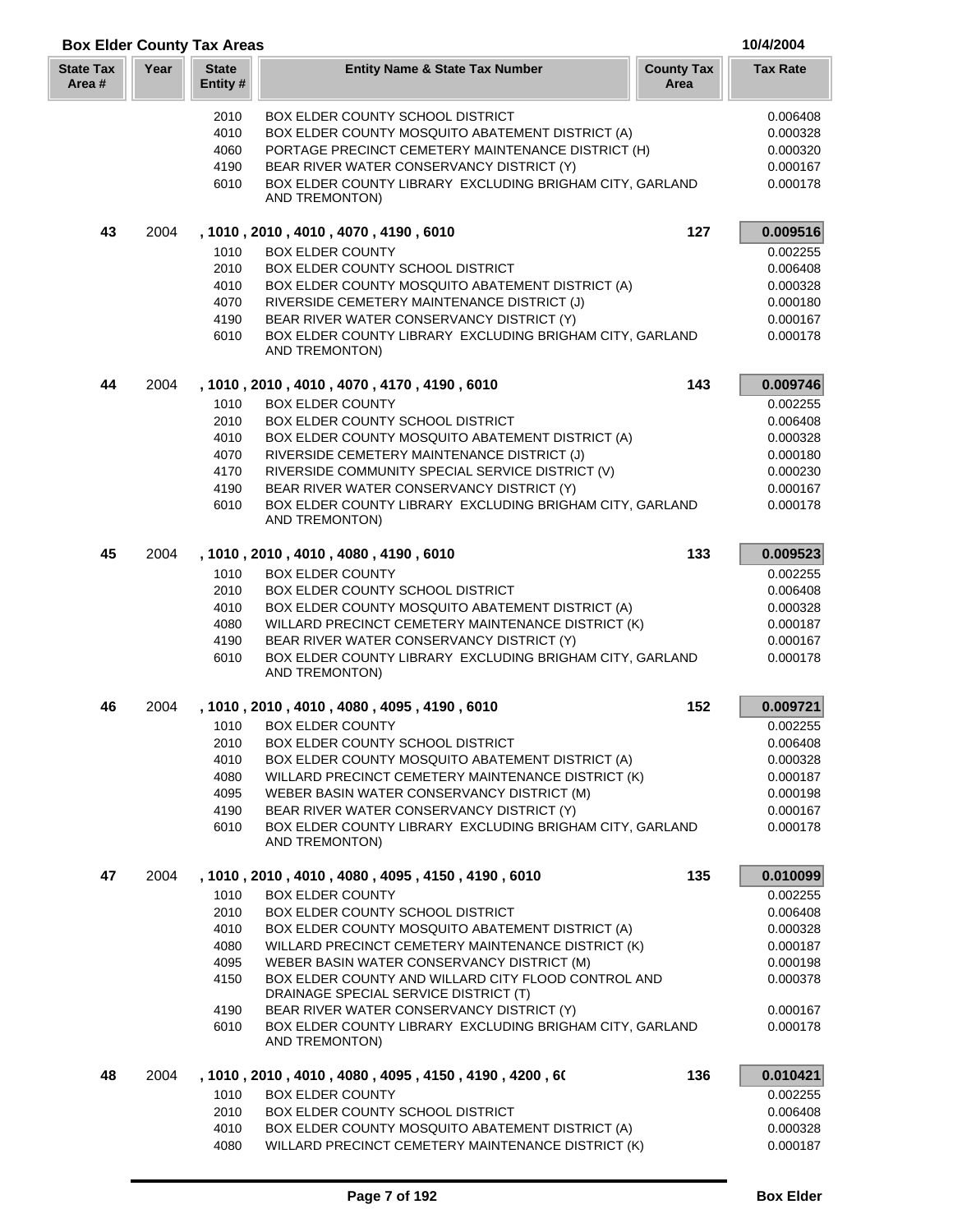| Year<br><b>State Tax</b><br><b>State</b><br><b>Entity Name &amp; State Tax Number</b><br><b>County Tax</b><br><b>Tax Rate</b><br>Area #<br>Entity #<br>Area<br>WEBER BASIN WATER CONSERVANCY DISTRICT (M)<br>0.000198<br>4095<br>BOX ELDER COUNTY AND WILLARD CITY FLOOD CONTROL AND<br>4150<br>DRAINAGE SPECIAL SERVICE DISTRICT (T)<br>4190<br>BEAR RIVER WATER CONSERVANCY DISTRICT (Y)<br>4200<br>BONA VISTA WATER IMPROVEMENT DISTRICT (Z)<br>6010<br>BOX ELDER COUNTY LIBRARY EXCLUDING BRIGHAM CITY, GARLAND<br>AND TREMONTON)<br>2004<br>148<br>49<br>, 1010, 2010, 4010, 4080, 4140, 4150, 4190, 6010<br>1010<br><b>BOX ELDER COUNTY</b><br>2010<br>BOX ELDER COUNTY SCHOOL DISTRICT<br>0.006408<br>4010<br>BOX ELDER COUNTY MOSQUITO ABATEMENT DISTRICT (A)<br>0.000328<br>WILLARD PRECINCT CEMETERY MAINTENANCE DISTRICT (K)<br>4080<br>0.000187<br>4140<br>SOUTH WILLARD SPECIAL SERVICE DIST (S)<br>0.000000<br>BOX ELDER COUNTY AND WILLARD CITY FLOOD CONTROL AND<br>4150<br>0.000378<br>DRAINAGE SPECIAL SERVICE DISTRICT (T)<br>BEAR RIVER WATER CONSERVANCY DISTRICT (Y)<br>4190<br>0.000167<br>6010<br>BOX ELDER COUNTY LIBRARY EXCLUDING BRIGHAM CITY, GARLAND<br>0.000178<br><b>AND TREMONTON)</b><br>50<br>2004<br>147<br>0.009901<br>, 1010 , 2010 , 4010 , 4080 , 4150 , 4190 , 6010<br>1010<br><b>BOX ELDER COUNTY</b><br>0.002255<br>2010<br><b>BOX ELDER COUNTY SCHOOL DISTRICT</b><br>0.006408<br>4010<br>BOX ELDER COUNTY MOSQUITO ABATEMENT DISTRICT (A)<br>0.000328<br>WILLARD PRECINCT CEMETERY MAINTENANCE DISTRICT (K)<br>4080<br>4150<br>BOX ELDER COUNTY AND WILLARD CITY FLOOD CONTROL AND<br>DRAINAGE SPECIAL SERVICE DISTRICT (T)<br>4190<br>BEAR RIVER WATER CONSERVANCY DISTRICT (Y)<br>BOX ELDER COUNTY LIBRARY EXCLUDING BRIGHAM CITY, GARLAND<br>6010<br>AND TREMONTON)<br>51<br>2004<br>159<br>, 1010, 2010, 4010, 4080, 4180, 4190, 6010<br>1010<br><b>BOX ELDER COUNTY</b><br>2010<br>0.006408<br>BOX ELDER COUNTY SCHOOL DISTRICT<br>4010<br>BOX ELDER COUNTY MOSQUITO ABATEMENT DISTRICT (A)<br>0.000328<br>WILLARD PRECINCT CEMETERY MAINTENANCE DISTRICT (K)<br>4080<br>0.000187<br>4180<br>BOX ELDER COUNTY & PERRY CITY FLOOD CONTROL & DRAINAGE<br>0.000392<br>SPECIAL SERVICE DISTRICT (W)<br>4190<br>BEAR RIVER WATER CONSERVANCY DISTRICT (Y)<br>0.000167<br>6010<br>BOX ELDER COUNTY LIBRARY EXCLUDING BRIGHAM CITY, GARLAND<br>0.000178<br>AND TREMONTON)<br>52<br>2004<br>, 1010, 2010, 4010, 4090, 4190, 6010<br>124<br>0.002255<br>1010<br><b>BOX ELDER COUNTY</b><br>2010<br>BOX ELDER COUNTY SCHOOL DISTRICT<br>0.006408<br>4010<br>BOX ELDER COUNTY MOSQUITO ABATEMENT DISTRICT (A)<br>0.000328<br>4090<br>PLYMOUTH CEMETERY MAINTENANCE DISTRICT (L)<br>0.000209<br>4190<br>BEAR RIVER WATER CONSERVANCY DISTRICT (Y)<br>0.000167<br>6010<br>BOX ELDER COUNTY LIBRARY EXCLUDING BRIGHAM CITY, GARLAND<br>0.000178<br>AND TREMONTON)<br>53<br>131<br>2004<br>, 1010, 2010, 4010, 4095, 4190, 6010<br>1010<br><b>BOX ELDER COUNTY</b><br>0.002255<br>2010<br>BOX ELDER COUNTY SCHOOL DISTRICT<br>0.006408<br>BOX ELDER COUNTY MOSQUITO ABATEMENT DISTRICT (A)<br>4010<br>0.000328<br>4095<br>WEBER BASIN WATER CONSERVANCY DISTRICT (M)<br>0.000198<br>4190<br>BEAR RIVER WATER CONSERVANCY DISTRICT (Y)<br>0.000167<br>BOX ELDER COUNTY LIBRARY EXCLUDING BRIGHAM CITY, GARLAND<br>6010<br>0.000178<br>AND TREMONTON)<br>54<br>2004<br>, 1010, 2010, 4010, 4100, 4190, 6010<br>105<br>1010<br><b>BOX ELDER COUNTY</b><br>0.002255<br>2010<br>BOX ELDER COUNTY SCHOOL DISTRICT<br>0.006408 | <b>Box Elder County Tax Areas</b> |  |  | 10/4/2004 |
|------------------------------------------------------------------------------------------------------------------------------------------------------------------------------------------------------------------------------------------------------------------------------------------------------------------------------------------------------------------------------------------------------------------------------------------------------------------------------------------------------------------------------------------------------------------------------------------------------------------------------------------------------------------------------------------------------------------------------------------------------------------------------------------------------------------------------------------------------------------------------------------------------------------------------------------------------------------------------------------------------------------------------------------------------------------------------------------------------------------------------------------------------------------------------------------------------------------------------------------------------------------------------------------------------------------------------------------------------------------------------------------------------------------------------------------------------------------------------------------------------------------------------------------------------------------------------------------------------------------------------------------------------------------------------------------------------------------------------------------------------------------------------------------------------------------------------------------------------------------------------------------------------------------------------------------------------------------------------------------------------------------------------------------------------------------------------------------------------------------------------------------------------------------------------------------------------------------------------------------------------------------------------------------------------------------------------------------------------------------------------------------------------------------------------------------------------------------------------------------------------------------------------------------------------------------------------------------------------------------------------------------------------------------------------------------------------------------------------------------------------------------------------------------------------------------------------------------------------------------------------------------------------------------------------------------------------------------------------------------------------------------------------------------------------------------------------------------------------------------------------------------------------------------------------------------------------------------------------------------------------------------------------------------------------------------------------------------------------------------------------------------------------------------------------------------------------------------------------------------------------------------------------------------------------------|-----------------------------------|--|--|-----------|
|                                                                                                                                                                                                                                                                                                                                                                                                                                                                                                                                                                                                                                                                                                                                                                                                                                                                                                                                                                                                                                                                                                                                                                                                                                                                                                                                                                                                                                                                                                                                                                                                                                                                                                                                                                                                                                                                                                                                                                                                                                                                                                                                                                                                                                                                                                                                                                                                                                                                                                                                                                                                                                                                                                                                                                                                                                                                                                                                                                                                                                                                                                                                                                                                                                                                                                                                                                                                                                                                                                                                                            |                                   |  |  |           |
|                                                                                                                                                                                                                                                                                                                                                                                                                                                                                                                                                                                                                                                                                                                                                                                                                                                                                                                                                                                                                                                                                                                                                                                                                                                                                                                                                                                                                                                                                                                                                                                                                                                                                                                                                                                                                                                                                                                                                                                                                                                                                                                                                                                                                                                                                                                                                                                                                                                                                                                                                                                                                                                                                                                                                                                                                                                                                                                                                                                                                                                                                                                                                                                                                                                                                                                                                                                                                                                                                                                                                            |                                   |  |  |           |
|                                                                                                                                                                                                                                                                                                                                                                                                                                                                                                                                                                                                                                                                                                                                                                                                                                                                                                                                                                                                                                                                                                                                                                                                                                                                                                                                                                                                                                                                                                                                                                                                                                                                                                                                                                                                                                                                                                                                                                                                                                                                                                                                                                                                                                                                                                                                                                                                                                                                                                                                                                                                                                                                                                                                                                                                                                                                                                                                                                                                                                                                                                                                                                                                                                                                                                                                                                                                                                                                                                                                                            |                                   |  |  | 0.000378  |
|                                                                                                                                                                                                                                                                                                                                                                                                                                                                                                                                                                                                                                                                                                                                                                                                                                                                                                                                                                                                                                                                                                                                                                                                                                                                                                                                                                                                                                                                                                                                                                                                                                                                                                                                                                                                                                                                                                                                                                                                                                                                                                                                                                                                                                                                                                                                                                                                                                                                                                                                                                                                                                                                                                                                                                                                                                                                                                                                                                                                                                                                                                                                                                                                                                                                                                                                                                                                                                                                                                                                                            |                                   |  |  | 0.000167  |
|                                                                                                                                                                                                                                                                                                                                                                                                                                                                                                                                                                                                                                                                                                                                                                                                                                                                                                                                                                                                                                                                                                                                                                                                                                                                                                                                                                                                                                                                                                                                                                                                                                                                                                                                                                                                                                                                                                                                                                                                                                                                                                                                                                                                                                                                                                                                                                                                                                                                                                                                                                                                                                                                                                                                                                                                                                                                                                                                                                                                                                                                                                                                                                                                                                                                                                                                                                                                                                                                                                                                                            |                                   |  |  | 0.000322  |
|                                                                                                                                                                                                                                                                                                                                                                                                                                                                                                                                                                                                                                                                                                                                                                                                                                                                                                                                                                                                                                                                                                                                                                                                                                                                                                                                                                                                                                                                                                                                                                                                                                                                                                                                                                                                                                                                                                                                                                                                                                                                                                                                                                                                                                                                                                                                                                                                                                                                                                                                                                                                                                                                                                                                                                                                                                                                                                                                                                                                                                                                                                                                                                                                                                                                                                                                                                                                                                                                                                                                                            |                                   |  |  | 0.000178  |
|                                                                                                                                                                                                                                                                                                                                                                                                                                                                                                                                                                                                                                                                                                                                                                                                                                                                                                                                                                                                                                                                                                                                                                                                                                                                                                                                                                                                                                                                                                                                                                                                                                                                                                                                                                                                                                                                                                                                                                                                                                                                                                                                                                                                                                                                                                                                                                                                                                                                                                                                                                                                                                                                                                                                                                                                                                                                                                                                                                                                                                                                                                                                                                                                                                                                                                                                                                                                                                                                                                                                                            |                                   |  |  | 0.009901  |
|                                                                                                                                                                                                                                                                                                                                                                                                                                                                                                                                                                                                                                                                                                                                                                                                                                                                                                                                                                                                                                                                                                                                                                                                                                                                                                                                                                                                                                                                                                                                                                                                                                                                                                                                                                                                                                                                                                                                                                                                                                                                                                                                                                                                                                                                                                                                                                                                                                                                                                                                                                                                                                                                                                                                                                                                                                                                                                                                                                                                                                                                                                                                                                                                                                                                                                                                                                                                                                                                                                                                                            |                                   |  |  | 0.002255  |
|                                                                                                                                                                                                                                                                                                                                                                                                                                                                                                                                                                                                                                                                                                                                                                                                                                                                                                                                                                                                                                                                                                                                                                                                                                                                                                                                                                                                                                                                                                                                                                                                                                                                                                                                                                                                                                                                                                                                                                                                                                                                                                                                                                                                                                                                                                                                                                                                                                                                                                                                                                                                                                                                                                                                                                                                                                                                                                                                                                                                                                                                                                                                                                                                                                                                                                                                                                                                                                                                                                                                                            |                                   |  |  |           |
|                                                                                                                                                                                                                                                                                                                                                                                                                                                                                                                                                                                                                                                                                                                                                                                                                                                                                                                                                                                                                                                                                                                                                                                                                                                                                                                                                                                                                                                                                                                                                                                                                                                                                                                                                                                                                                                                                                                                                                                                                                                                                                                                                                                                                                                                                                                                                                                                                                                                                                                                                                                                                                                                                                                                                                                                                                                                                                                                                                                                                                                                                                                                                                                                                                                                                                                                                                                                                                                                                                                                                            |                                   |  |  |           |
|                                                                                                                                                                                                                                                                                                                                                                                                                                                                                                                                                                                                                                                                                                                                                                                                                                                                                                                                                                                                                                                                                                                                                                                                                                                                                                                                                                                                                                                                                                                                                                                                                                                                                                                                                                                                                                                                                                                                                                                                                                                                                                                                                                                                                                                                                                                                                                                                                                                                                                                                                                                                                                                                                                                                                                                                                                                                                                                                                                                                                                                                                                                                                                                                                                                                                                                                                                                                                                                                                                                                                            |                                   |  |  |           |
|                                                                                                                                                                                                                                                                                                                                                                                                                                                                                                                                                                                                                                                                                                                                                                                                                                                                                                                                                                                                                                                                                                                                                                                                                                                                                                                                                                                                                                                                                                                                                                                                                                                                                                                                                                                                                                                                                                                                                                                                                                                                                                                                                                                                                                                                                                                                                                                                                                                                                                                                                                                                                                                                                                                                                                                                                                                                                                                                                                                                                                                                                                                                                                                                                                                                                                                                                                                                                                                                                                                                                            |                                   |  |  |           |
|                                                                                                                                                                                                                                                                                                                                                                                                                                                                                                                                                                                                                                                                                                                                                                                                                                                                                                                                                                                                                                                                                                                                                                                                                                                                                                                                                                                                                                                                                                                                                                                                                                                                                                                                                                                                                                                                                                                                                                                                                                                                                                                                                                                                                                                                                                                                                                                                                                                                                                                                                                                                                                                                                                                                                                                                                                                                                                                                                                                                                                                                                                                                                                                                                                                                                                                                                                                                                                                                                                                                                            |                                   |  |  |           |
|                                                                                                                                                                                                                                                                                                                                                                                                                                                                                                                                                                                                                                                                                                                                                                                                                                                                                                                                                                                                                                                                                                                                                                                                                                                                                                                                                                                                                                                                                                                                                                                                                                                                                                                                                                                                                                                                                                                                                                                                                                                                                                                                                                                                                                                                                                                                                                                                                                                                                                                                                                                                                                                                                                                                                                                                                                                                                                                                                                                                                                                                                                                                                                                                                                                                                                                                                                                                                                                                                                                                                            |                                   |  |  |           |
|                                                                                                                                                                                                                                                                                                                                                                                                                                                                                                                                                                                                                                                                                                                                                                                                                                                                                                                                                                                                                                                                                                                                                                                                                                                                                                                                                                                                                                                                                                                                                                                                                                                                                                                                                                                                                                                                                                                                                                                                                                                                                                                                                                                                                                                                                                                                                                                                                                                                                                                                                                                                                                                                                                                                                                                                                                                                                                                                                                                                                                                                                                                                                                                                                                                                                                                                                                                                                                                                                                                                                            |                                   |  |  |           |
|                                                                                                                                                                                                                                                                                                                                                                                                                                                                                                                                                                                                                                                                                                                                                                                                                                                                                                                                                                                                                                                                                                                                                                                                                                                                                                                                                                                                                                                                                                                                                                                                                                                                                                                                                                                                                                                                                                                                                                                                                                                                                                                                                                                                                                                                                                                                                                                                                                                                                                                                                                                                                                                                                                                                                                                                                                                                                                                                                                                                                                                                                                                                                                                                                                                                                                                                                                                                                                                                                                                                                            |                                   |  |  |           |
|                                                                                                                                                                                                                                                                                                                                                                                                                                                                                                                                                                                                                                                                                                                                                                                                                                                                                                                                                                                                                                                                                                                                                                                                                                                                                                                                                                                                                                                                                                                                                                                                                                                                                                                                                                                                                                                                                                                                                                                                                                                                                                                                                                                                                                                                                                                                                                                                                                                                                                                                                                                                                                                                                                                                                                                                                                                                                                                                                                                                                                                                                                                                                                                                                                                                                                                                                                                                                                                                                                                                                            |                                   |  |  |           |
|                                                                                                                                                                                                                                                                                                                                                                                                                                                                                                                                                                                                                                                                                                                                                                                                                                                                                                                                                                                                                                                                                                                                                                                                                                                                                                                                                                                                                                                                                                                                                                                                                                                                                                                                                                                                                                                                                                                                                                                                                                                                                                                                                                                                                                                                                                                                                                                                                                                                                                                                                                                                                                                                                                                                                                                                                                                                                                                                                                                                                                                                                                                                                                                                                                                                                                                                                                                                                                                                                                                                                            |                                   |  |  |           |
|                                                                                                                                                                                                                                                                                                                                                                                                                                                                                                                                                                                                                                                                                                                                                                                                                                                                                                                                                                                                                                                                                                                                                                                                                                                                                                                                                                                                                                                                                                                                                                                                                                                                                                                                                                                                                                                                                                                                                                                                                                                                                                                                                                                                                                                                                                                                                                                                                                                                                                                                                                                                                                                                                                                                                                                                                                                                                                                                                                                                                                                                                                                                                                                                                                                                                                                                                                                                                                                                                                                                                            |                                   |  |  |           |
|                                                                                                                                                                                                                                                                                                                                                                                                                                                                                                                                                                                                                                                                                                                                                                                                                                                                                                                                                                                                                                                                                                                                                                                                                                                                                                                                                                                                                                                                                                                                                                                                                                                                                                                                                                                                                                                                                                                                                                                                                                                                                                                                                                                                                                                                                                                                                                                                                                                                                                                                                                                                                                                                                                                                                                                                                                                                                                                                                                                                                                                                                                                                                                                                                                                                                                                                                                                                                                                                                                                                                            |                                   |  |  | 0.000187  |
|                                                                                                                                                                                                                                                                                                                                                                                                                                                                                                                                                                                                                                                                                                                                                                                                                                                                                                                                                                                                                                                                                                                                                                                                                                                                                                                                                                                                                                                                                                                                                                                                                                                                                                                                                                                                                                                                                                                                                                                                                                                                                                                                                                                                                                                                                                                                                                                                                                                                                                                                                                                                                                                                                                                                                                                                                                                                                                                                                                                                                                                                                                                                                                                                                                                                                                                                                                                                                                                                                                                                                            |                                   |  |  | 0.000378  |
|                                                                                                                                                                                                                                                                                                                                                                                                                                                                                                                                                                                                                                                                                                                                                                                                                                                                                                                                                                                                                                                                                                                                                                                                                                                                                                                                                                                                                                                                                                                                                                                                                                                                                                                                                                                                                                                                                                                                                                                                                                                                                                                                                                                                                                                                                                                                                                                                                                                                                                                                                                                                                                                                                                                                                                                                                                                                                                                                                                                                                                                                                                                                                                                                                                                                                                                                                                                                                                                                                                                                                            |                                   |  |  |           |
|                                                                                                                                                                                                                                                                                                                                                                                                                                                                                                                                                                                                                                                                                                                                                                                                                                                                                                                                                                                                                                                                                                                                                                                                                                                                                                                                                                                                                                                                                                                                                                                                                                                                                                                                                                                                                                                                                                                                                                                                                                                                                                                                                                                                                                                                                                                                                                                                                                                                                                                                                                                                                                                                                                                                                                                                                                                                                                                                                                                                                                                                                                                                                                                                                                                                                                                                                                                                                                                                                                                                                            |                                   |  |  | 0.000167  |
|                                                                                                                                                                                                                                                                                                                                                                                                                                                                                                                                                                                                                                                                                                                                                                                                                                                                                                                                                                                                                                                                                                                                                                                                                                                                                                                                                                                                                                                                                                                                                                                                                                                                                                                                                                                                                                                                                                                                                                                                                                                                                                                                                                                                                                                                                                                                                                                                                                                                                                                                                                                                                                                                                                                                                                                                                                                                                                                                                                                                                                                                                                                                                                                                                                                                                                                                                                                                                                                                                                                                                            |                                   |  |  | 0.000178  |
|                                                                                                                                                                                                                                                                                                                                                                                                                                                                                                                                                                                                                                                                                                                                                                                                                                                                                                                                                                                                                                                                                                                                                                                                                                                                                                                                                                                                                                                                                                                                                                                                                                                                                                                                                                                                                                                                                                                                                                                                                                                                                                                                                                                                                                                                                                                                                                                                                                                                                                                                                                                                                                                                                                                                                                                                                                                                                                                                                                                                                                                                                                                                                                                                                                                                                                                                                                                                                                                                                                                                                            |                                   |  |  | 0.009915  |
|                                                                                                                                                                                                                                                                                                                                                                                                                                                                                                                                                                                                                                                                                                                                                                                                                                                                                                                                                                                                                                                                                                                                                                                                                                                                                                                                                                                                                                                                                                                                                                                                                                                                                                                                                                                                                                                                                                                                                                                                                                                                                                                                                                                                                                                                                                                                                                                                                                                                                                                                                                                                                                                                                                                                                                                                                                                                                                                                                                                                                                                                                                                                                                                                                                                                                                                                                                                                                                                                                                                                                            |                                   |  |  | 0.002255  |
|                                                                                                                                                                                                                                                                                                                                                                                                                                                                                                                                                                                                                                                                                                                                                                                                                                                                                                                                                                                                                                                                                                                                                                                                                                                                                                                                                                                                                                                                                                                                                                                                                                                                                                                                                                                                                                                                                                                                                                                                                                                                                                                                                                                                                                                                                                                                                                                                                                                                                                                                                                                                                                                                                                                                                                                                                                                                                                                                                                                                                                                                                                                                                                                                                                                                                                                                                                                                                                                                                                                                                            |                                   |  |  |           |
|                                                                                                                                                                                                                                                                                                                                                                                                                                                                                                                                                                                                                                                                                                                                                                                                                                                                                                                                                                                                                                                                                                                                                                                                                                                                                                                                                                                                                                                                                                                                                                                                                                                                                                                                                                                                                                                                                                                                                                                                                                                                                                                                                                                                                                                                                                                                                                                                                                                                                                                                                                                                                                                                                                                                                                                                                                                                                                                                                                                                                                                                                                                                                                                                                                                                                                                                                                                                                                                                                                                                                            |                                   |  |  |           |
|                                                                                                                                                                                                                                                                                                                                                                                                                                                                                                                                                                                                                                                                                                                                                                                                                                                                                                                                                                                                                                                                                                                                                                                                                                                                                                                                                                                                                                                                                                                                                                                                                                                                                                                                                                                                                                                                                                                                                                                                                                                                                                                                                                                                                                                                                                                                                                                                                                                                                                                                                                                                                                                                                                                                                                                                                                                                                                                                                                                                                                                                                                                                                                                                                                                                                                                                                                                                                                                                                                                                                            |                                   |  |  |           |
|                                                                                                                                                                                                                                                                                                                                                                                                                                                                                                                                                                                                                                                                                                                                                                                                                                                                                                                                                                                                                                                                                                                                                                                                                                                                                                                                                                                                                                                                                                                                                                                                                                                                                                                                                                                                                                                                                                                                                                                                                                                                                                                                                                                                                                                                                                                                                                                                                                                                                                                                                                                                                                                                                                                                                                                                                                                                                                                                                                                                                                                                                                                                                                                                                                                                                                                                                                                                                                                                                                                                                            |                                   |  |  |           |
|                                                                                                                                                                                                                                                                                                                                                                                                                                                                                                                                                                                                                                                                                                                                                                                                                                                                                                                                                                                                                                                                                                                                                                                                                                                                                                                                                                                                                                                                                                                                                                                                                                                                                                                                                                                                                                                                                                                                                                                                                                                                                                                                                                                                                                                                                                                                                                                                                                                                                                                                                                                                                                                                                                                                                                                                                                                                                                                                                                                                                                                                                                                                                                                                                                                                                                                                                                                                                                                                                                                                                            |                                   |  |  |           |
|                                                                                                                                                                                                                                                                                                                                                                                                                                                                                                                                                                                                                                                                                                                                                                                                                                                                                                                                                                                                                                                                                                                                                                                                                                                                                                                                                                                                                                                                                                                                                                                                                                                                                                                                                                                                                                                                                                                                                                                                                                                                                                                                                                                                                                                                                                                                                                                                                                                                                                                                                                                                                                                                                                                                                                                                                                                                                                                                                                                                                                                                                                                                                                                                                                                                                                                                                                                                                                                                                                                                                            |                                   |  |  |           |
|                                                                                                                                                                                                                                                                                                                                                                                                                                                                                                                                                                                                                                                                                                                                                                                                                                                                                                                                                                                                                                                                                                                                                                                                                                                                                                                                                                                                                                                                                                                                                                                                                                                                                                                                                                                                                                                                                                                                                                                                                                                                                                                                                                                                                                                                                                                                                                                                                                                                                                                                                                                                                                                                                                                                                                                                                                                                                                                                                                                                                                                                                                                                                                                                                                                                                                                                                                                                                                                                                                                                                            |                                   |  |  |           |
|                                                                                                                                                                                                                                                                                                                                                                                                                                                                                                                                                                                                                                                                                                                                                                                                                                                                                                                                                                                                                                                                                                                                                                                                                                                                                                                                                                                                                                                                                                                                                                                                                                                                                                                                                                                                                                                                                                                                                                                                                                                                                                                                                                                                                                                                                                                                                                                                                                                                                                                                                                                                                                                                                                                                                                                                                                                                                                                                                                                                                                                                                                                                                                                                                                                                                                                                                                                                                                                                                                                                                            |                                   |  |  | 0.009545  |
|                                                                                                                                                                                                                                                                                                                                                                                                                                                                                                                                                                                                                                                                                                                                                                                                                                                                                                                                                                                                                                                                                                                                                                                                                                                                                                                                                                                                                                                                                                                                                                                                                                                                                                                                                                                                                                                                                                                                                                                                                                                                                                                                                                                                                                                                                                                                                                                                                                                                                                                                                                                                                                                                                                                                                                                                                                                                                                                                                                                                                                                                                                                                                                                                                                                                                                                                                                                                                                                                                                                                                            |                                   |  |  |           |
|                                                                                                                                                                                                                                                                                                                                                                                                                                                                                                                                                                                                                                                                                                                                                                                                                                                                                                                                                                                                                                                                                                                                                                                                                                                                                                                                                                                                                                                                                                                                                                                                                                                                                                                                                                                                                                                                                                                                                                                                                                                                                                                                                                                                                                                                                                                                                                                                                                                                                                                                                                                                                                                                                                                                                                                                                                                                                                                                                                                                                                                                                                                                                                                                                                                                                                                                                                                                                                                                                                                                                            |                                   |  |  |           |
|                                                                                                                                                                                                                                                                                                                                                                                                                                                                                                                                                                                                                                                                                                                                                                                                                                                                                                                                                                                                                                                                                                                                                                                                                                                                                                                                                                                                                                                                                                                                                                                                                                                                                                                                                                                                                                                                                                                                                                                                                                                                                                                                                                                                                                                                                                                                                                                                                                                                                                                                                                                                                                                                                                                                                                                                                                                                                                                                                                                                                                                                                                                                                                                                                                                                                                                                                                                                                                                                                                                                                            |                                   |  |  |           |
|                                                                                                                                                                                                                                                                                                                                                                                                                                                                                                                                                                                                                                                                                                                                                                                                                                                                                                                                                                                                                                                                                                                                                                                                                                                                                                                                                                                                                                                                                                                                                                                                                                                                                                                                                                                                                                                                                                                                                                                                                                                                                                                                                                                                                                                                                                                                                                                                                                                                                                                                                                                                                                                                                                                                                                                                                                                                                                                                                                                                                                                                                                                                                                                                                                                                                                                                                                                                                                                                                                                                                            |                                   |  |  |           |
|                                                                                                                                                                                                                                                                                                                                                                                                                                                                                                                                                                                                                                                                                                                                                                                                                                                                                                                                                                                                                                                                                                                                                                                                                                                                                                                                                                                                                                                                                                                                                                                                                                                                                                                                                                                                                                                                                                                                                                                                                                                                                                                                                                                                                                                                                                                                                                                                                                                                                                                                                                                                                                                                                                                                                                                                                                                                                                                                                                                                                                                                                                                                                                                                                                                                                                                                                                                                                                                                                                                                                            |                                   |  |  |           |
|                                                                                                                                                                                                                                                                                                                                                                                                                                                                                                                                                                                                                                                                                                                                                                                                                                                                                                                                                                                                                                                                                                                                                                                                                                                                                                                                                                                                                                                                                                                                                                                                                                                                                                                                                                                                                                                                                                                                                                                                                                                                                                                                                                                                                                                                                                                                                                                                                                                                                                                                                                                                                                                                                                                                                                                                                                                                                                                                                                                                                                                                                                                                                                                                                                                                                                                                                                                                                                                                                                                                                            |                                   |  |  |           |
|                                                                                                                                                                                                                                                                                                                                                                                                                                                                                                                                                                                                                                                                                                                                                                                                                                                                                                                                                                                                                                                                                                                                                                                                                                                                                                                                                                                                                                                                                                                                                                                                                                                                                                                                                                                                                                                                                                                                                                                                                                                                                                                                                                                                                                                                                                                                                                                                                                                                                                                                                                                                                                                                                                                                                                                                                                                                                                                                                                                                                                                                                                                                                                                                                                                                                                                                                                                                                                                                                                                                                            |                                   |  |  | 0.009534  |
|                                                                                                                                                                                                                                                                                                                                                                                                                                                                                                                                                                                                                                                                                                                                                                                                                                                                                                                                                                                                                                                                                                                                                                                                                                                                                                                                                                                                                                                                                                                                                                                                                                                                                                                                                                                                                                                                                                                                                                                                                                                                                                                                                                                                                                                                                                                                                                                                                                                                                                                                                                                                                                                                                                                                                                                                                                                                                                                                                                                                                                                                                                                                                                                                                                                                                                                                                                                                                                                                                                                                                            |                                   |  |  |           |
|                                                                                                                                                                                                                                                                                                                                                                                                                                                                                                                                                                                                                                                                                                                                                                                                                                                                                                                                                                                                                                                                                                                                                                                                                                                                                                                                                                                                                                                                                                                                                                                                                                                                                                                                                                                                                                                                                                                                                                                                                                                                                                                                                                                                                                                                                                                                                                                                                                                                                                                                                                                                                                                                                                                                                                                                                                                                                                                                                                                                                                                                                                                                                                                                                                                                                                                                                                                                                                                                                                                                                            |                                   |  |  |           |
|                                                                                                                                                                                                                                                                                                                                                                                                                                                                                                                                                                                                                                                                                                                                                                                                                                                                                                                                                                                                                                                                                                                                                                                                                                                                                                                                                                                                                                                                                                                                                                                                                                                                                                                                                                                                                                                                                                                                                                                                                                                                                                                                                                                                                                                                                                                                                                                                                                                                                                                                                                                                                                                                                                                                                                                                                                                                                                                                                                                                                                                                                                                                                                                                                                                                                                                                                                                                                                                                                                                                                            |                                   |  |  |           |
|                                                                                                                                                                                                                                                                                                                                                                                                                                                                                                                                                                                                                                                                                                                                                                                                                                                                                                                                                                                                                                                                                                                                                                                                                                                                                                                                                                                                                                                                                                                                                                                                                                                                                                                                                                                                                                                                                                                                                                                                                                                                                                                                                                                                                                                                                                                                                                                                                                                                                                                                                                                                                                                                                                                                                                                                                                                                                                                                                                                                                                                                                                                                                                                                                                                                                                                                                                                                                                                                                                                                                            |                                   |  |  |           |
|                                                                                                                                                                                                                                                                                                                                                                                                                                                                                                                                                                                                                                                                                                                                                                                                                                                                                                                                                                                                                                                                                                                                                                                                                                                                                                                                                                                                                                                                                                                                                                                                                                                                                                                                                                                                                                                                                                                                                                                                                                                                                                                                                                                                                                                                                                                                                                                                                                                                                                                                                                                                                                                                                                                                                                                                                                                                                                                                                                                                                                                                                                                                                                                                                                                                                                                                                                                                                                                                                                                                                            |                                   |  |  |           |
|                                                                                                                                                                                                                                                                                                                                                                                                                                                                                                                                                                                                                                                                                                                                                                                                                                                                                                                                                                                                                                                                                                                                                                                                                                                                                                                                                                                                                                                                                                                                                                                                                                                                                                                                                                                                                                                                                                                                                                                                                                                                                                                                                                                                                                                                                                                                                                                                                                                                                                                                                                                                                                                                                                                                                                                                                                                                                                                                                                                                                                                                                                                                                                                                                                                                                                                                                                                                                                                                                                                                                            |                                   |  |  |           |
|                                                                                                                                                                                                                                                                                                                                                                                                                                                                                                                                                                                                                                                                                                                                                                                                                                                                                                                                                                                                                                                                                                                                                                                                                                                                                                                                                                                                                                                                                                                                                                                                                                                                                                                                                                                                                                                                                                                                                                                                                                                                                                                                                                                                                                                                                                                                                                                                                                                                                                                                                                                                                                                                                                                                                                                                                                                                                                                                                                                                                                                                                                                                                                                                                                                                                                                                                                                                                                                                                                                                                            |                                   |  |  | 0.009511  |
|                                                                                                                                                                                                                                                                                                                                                                                                                                                                                                                                                                                                                                                                                                                                                                                                                                                                                                                                                                                                                                                                                                                                                                                                                                                                                                                                                                                                                                                                                                                                                                                                                                                                                                                                                                                                                                                                                                                                                                                                                                                                                                                                                                                                                                                                                                                                                                                                                                                                                                                                                                                                                                                                                                                                                                                                                                                                                                                                                                                                                                                                                                                                                                                                                                                                                                                                                                                                                                                                                                                                                            |                                   |  |  |           |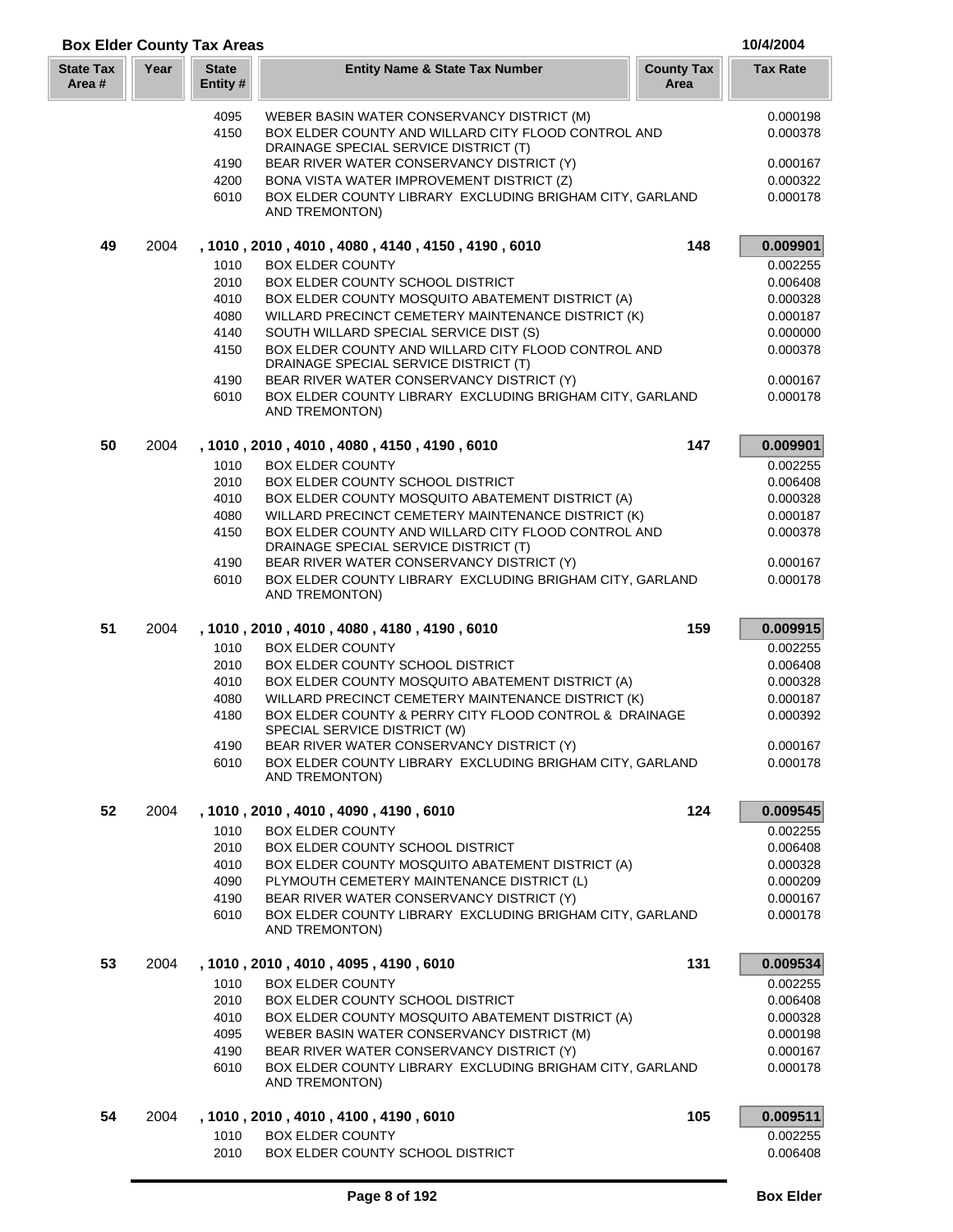|                            |      | <b>Box Elder County Tax Areas</b> |                                                                                        |                           | 10/4/2004       |
|----------------------------|------|-----------------------------------|----------------------------------------------------------------------------------------|---------------------------|-----------------|
| <b>State Tax</b><br>Area # | Year | <b>State</b><br>Entity #          | <b>Entity Name &amp; State Tax Number</b>                                              | <b>County Tax</b><br>Area | <b>Tax Rate</b> |
|                            |      | 4010                              | BOX ELDER COUNTY MOSQUITO ABATEMENT DISTRICT (A)                                       |                           | 0.000328        |
|                            |      | 4100                              | CORINNE CEMETERY MAINTENANCE DISTRICT (N)                                              |                           | 0.000175        |
|                            |      | 4190                              | BEAR RIVER WATER CONSERVANCY DISTRICT (Y)                                              |                           | 0.000167        |
|                            |      | 6010                              | BOX ELDER COUNTY LIBRARY EXCLUDING BRIGHAM CITY, GARLAND                               |                           | 0.000178        |
|                            |      |                                   | AND TREMONTON)                                                                         |                           |                 |
| 55                         | 2004 |                                   | , 1010 , 2010 , 4010 , 4120 , 4190 , 6010                                              | 116                       | 0.009717        |
|                            |      | 1010                              | <b>BOX ELDER COUNTY</b>                                                                |                           | 0.002255        |
|                            |      | 2010                              | BOX ELDER COUNTY SCHOOL DISTRICT                                                       |                           | 0.006408        |
|                            |      | 4010                              | BOX ELDER COUNTY MOSQUITO ABATEMENT DISTRICT (A)                                       |                           | 0.000328        |
|                            |      | 4120                              | HANSEL VALLEY WATERSHED DISTRICT (P)                                                   |                           | 0.000381        |
|                            |      | 4190                              | BEAR RIVER WATER CONSERVANCY DISTRICT (Y)                                              |                           | 0.000167        |
|                            |      | 6010                              | BOX ELDER COUNTY LIBRARY EXCLUDING BRIGHAM CITY, GARLAND<br>AND TREMONTON)             |                           | 0.000178        |
| 56                         | 2004 |                                   | , 1010, 2010, 4010, 4130, 4190, 6010                                                   | 107                       | 0.009496        |
|                            |      | 1010                              | <b>BOX ELDER COUNTY</b>                                                                |                           | 0.002255        |
|                            |      | 2010                              | BOX ELDER COUNTY SCHOOL DISTRICT                                                       |                           | 0.006408        |
|                            |      | 4010                              | BOX ELDER COUNTY MOSQUITO ABATEMENT DISTRICT (A)                                       |                           | 0.000328        |
|                            |      | 4130                              | EAST GARLAND CEMETERY MAINTENANCE DISTRICT (R)                                         |                           | 0.000160        |
|                            |      | 4190                              | BEAR RIVER WATER CONSERVANCY DISTRICT (Y)                                              |                           | 0.000167        |
|                            |      | 6010                              | BOX ELDER COUNTY LIBRARY EXCLUDING BRIGHAM CITY, GARLAND<br>AND TREMONTON)             |                           | 0.000178        |
| 57                         | 2004 |                                   | , 1010, 2010, 4010, 4160, 4190, 6010                                                   | 146                       | 0.009675        |
|                            |      | 1010                              | <b>BOX ELDER COUNTY</b>                                                                |                           | 0.002255        |
|                            |      | 2010                              | <b>BOX ELDER COUNTY SCHOOL DISTRICT</b>                                                |                           | 0.006408        |
|                            |      | 4010                              | BOX ELDER COUNTY MOSQUITO ABATEMENT DISTRICT (A)                                       |                           | 0.000328        |
|                            |      | 4160                              | BOX ELDER COUNTY SERVICE AREA #2 (U)                                                   |                           | 0.000339        |
|                            |      | 4190                              | BEAR RIVER WATER CONSERVANCY DISTRICT (Y)                                              |                           | 0.000167        |
|                            |      | 6010                              | BOX ELDER COUNTY LIBRARY EXCLUDING BRIGHAM CITY, GARLAND<br>AND TREMONTON)             |                           | 0.000178        |
| 58                         | 2004 |                                   | , 1010 , 2010 , 4010 , 4180 , 4190 , 6010                                              | 158                       | 0.009728        |
|                            |      | 1010                              | <b>BOX ELDER COUNTY</b>                                                                |                           | 0.002255        |
|                            |      | 2010                              | <b>BOX ELDER COUNTY SCHOOL DISTRICT</b>                                                |                           | 0.006408        |
|                            |      | 4010                              | BOX ELDER COUNTY MOSQUITO ABATEMENT DISTRICT (A)                                       |                           | 0.000328        |
|                            |      | 4180                              | BOX ELDER COUNTY & PERRY CITY FLOOD CONTROL & DRAINAGE<br>SPECIAL SERVICE DISTRICT (W) |                           | 0.000392        |
|                            |      | 4190                              | BEAR RIVER WATER CONSERVANCY DISTRICT (Y)                                              |                           | 0.000167        |
|                            |      | 6010                              | BOX ELDER COUNTY LIBRARY EXCLUDING BRIGHAM CITY, GARLAND<br>AND TREMONTON)             |                           | 0.000178        |
| 2002                       | 2004 |                                   | , 1010, 2010, 4010, 4190, 4220, 6010                                                   | 140                       | 0.009718        |
|                            |      | 1010                              | <b>BOX ELDER COUNTY</b>                                                                |                           | 0.002255        |
|                            |      | 2010                              | <b>BOX ELDER COUNTY SCHOOL DISTRICT</b>                                                |                           | 0.006408        |
|                            |      | 4010                              | BOX ELDER COUNTY MOSQUITO ABATEMENT DISTRICT (A)                                       |                           | 0.000328        |
|                            |      | 4190                              | BEAR RIVER WATER CONSERVANCY DISTRICT (Y)                                              |                           | 0.000167        |
|                            |      | 4220                              | GROUSE CREEK SPECIAL SERVICE DISTRICT (B-B)                                            |                           | 0.000382        |
|                            |      | 6010                              | BOX ELDER COUNTY LIBRARY EXCLUDING BRIGHAM CITY, GARLAND<br>AND TREMONTON)             |                           | 0.000178        |
| 2005                       | 2004 |                                   | , 1010 , 2010 , 4010 , 4190 , 4210 , 4220 , 6010                                       | 141                       | 0.009718        |
|                            |      | 1010                              | <b>BOX ELDER COUNTY</b>                                                                |                           | 0.002255        |
|                            |      | 2010                              | BOX ELDER COUNTY SCHOOL DISTRICT                                                       |                           | 0.006408        |
|                            |      | 4010                              | BOX ELDER COUNTY MOSQUITO ABATEMENT DISTRICT (A)                                       |                           | 0.000328        |
|                            |      | 4190                              | BEAR RIVER WATER CONSERVANCY DISTRICT (Y)                                              |                           | 0.000167        |
|                            |      | 4210                              | GROUSE CREEK CEMETERY MAINTENANCE DISTRICT (A-A)                                       |                           | 0.000000        |
|                            |      | 4220                              | GROUSE CREEK SPECIAL SERVICE DISTRICT (B-B)                                            |                           | 0.000382        |
|                            |      | 6010                              | BOX ELDER COUNTY LIBRARY EXCLUDING BRIGHAM CITY, GARLAND<br>AND TREMONTON)             |                           | 0.000178        |

I L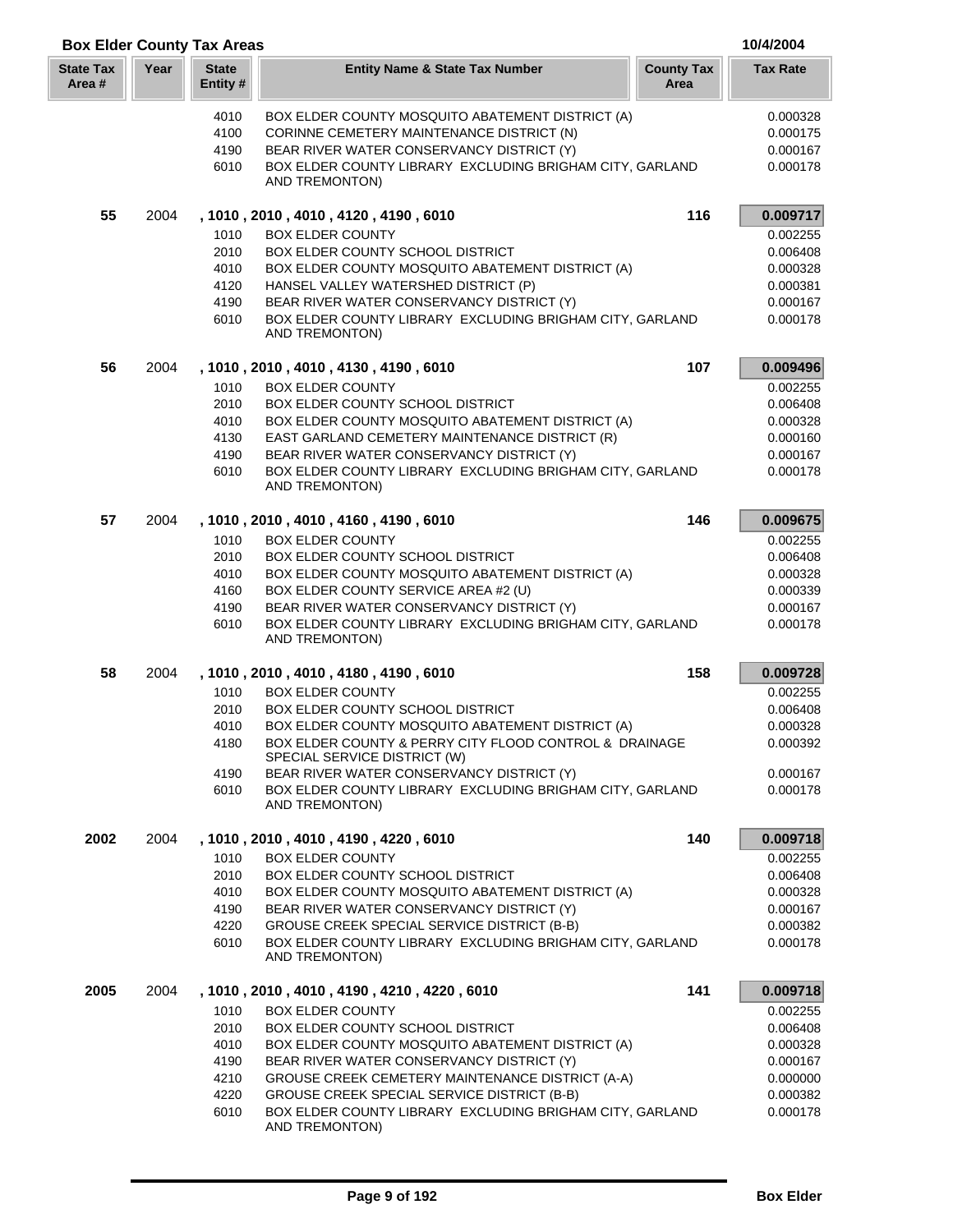| <b>Box Elder County Tax Areas</b> |      |                         |                                                                                                       |                           | 10/4/2004            |
|-----------------------------------|------|-------------------------|-------------------------------------------------------------------------------------------------------|---------------------------|----------------------|
| <b>State Tax</b><br>Area#         | Year | <b>State</b><br>Entity# | <b>Entity Name &amp; State Tax Number</b>                                                             | <b>County Tax</b><br>Area | <b>Tax Rate</b>      |
| 2010                              | 2004 |                         | , 1010 , 2010 , 4010 , 4160 , 4190 , 4220 , 6010                                                      | 139                       | 0.010057             |
|                                   |      | 1010                    | <b>BOX ELDER COUNTY</b>                                                                               |                           | 0.002255             |
|                                   |      | 2010                    | BOX ELDER COUNTY SCHOOL DISTRICT                                                                      |                           | 0.006408             |
|                                   |      | 4010                    | BOX ELDER COUNTY MOSQUITO ABATEMENT DISTRICT (A)                                                      |                           | 0.000328             |
|                                   |      | 4160                    | BOX ELDER COUNTY SERVICE AREA #2 (U)                                                                  |                           | 0.000339             |
|                                   |      | 4190                    | BEAR RIVER WATER CONSERVANCY DISTRICT (Y)                                                             |                           | 0.000167             |
|                                   |      | 4220                    | GROUSE CREEK SPECIAL SERVICE DISTRICT (B-B)                                                           |                           | 0.000382             |
|                                   |      | 6010                    | BOX ELDER COUNTY LIBRARY EXCLUDING BRIGHAM CITY, GARLAND<br>AND TREMONTON)                            |                           | 0.000178             |
| 2717                              | 2004 |                         | , 1010, 2010, 3020, 4010, 4180, 4190                                                                  | 163                       | 0.012176             |
|                                   |      | 1010                    | <b>BOX ELDER COUNTY</b>                                                                               |                           | 0.002255             |
|                                   |      | 2010                    | <b>BOX ELDER COUNTY SCHOOL DISTRICT</b>                                                               |                           | 0.006408             |
|                                   |      | 3020                    | <b>BRIGHAM CITY</b>                                                                                   |                           | 0.002626             |
|                                   |      | 4010                    | BOX ELDER COUNTY MOSQUITO ABATEMENT DISTRICT (A)                                                      |                           | 0.000328             |
|                                   |      | 4180                    | BOX ELDER COUNTY & PERRY CITY FLOOD CONTROL & DRAINAGE                                                |                           | 0.000392             |
|                                   |      | 4190                    | SPECIAL SERVICE DISTRICT (W)<br>BEAR RIVER WATER CONSERVANCY DISTRICT (Y)                             |                           | 0.000167             |
| 2979                              | 2004 |                         | , 1010, 2010, 3150, 4010, 4040, 4190, 8033                                                            | 196                       | 0.011782             |
|                                   |      | 1010                    | <b>BOX ELDER COUNTY</b>                                                                               |                           | 0.002255             |
|                                   |      | 2010                    | <b>BOX ELDER COUNTY SCHOOL DISTRICT</b>                                                               |                           | 0.006408             |
|                                   |      | 3150                    | <b>TREMONTON</b>                                                                                      |                           | 0.002443             |
|                                   |      | 4010                    | BOX ELDER COUNTY MOSQUITO ABATEMENT DISTRICT (A)                                                      |                           | 0.000328             |
|                                   |      | 4040                    | GARLAND CEMETERY MAINTENANCE DISTRICT (D)                                                             |                           | 0.000181             |
|                                   |      | 4190                    | BEAR RIVER WATER CONSERVANCY DISTRICT (Y)                                                             |                           | 0.000167             |
|                                   |      | 8033                    | TENTH NORTH ECONOMIC DEVELOPMENT PLAN (B-3)                                                           |                           | 0.000000             |
| 3104                              | 2004 |                         | , 1010, 2010, 4010, 4100, 4190, 6010, 8050                                                            | 168                       | 0.009511             |
|                                   |      | 1010                    | <b>BOX ELDER COUNTY</b>                                                                               |                           | 0.002255             |
|                                   |      | 2010                    | BOX ELDER COUNTY SCHOOL DISTRICT                                                                      |                           | 0.006408             |
|                                   |      | 4010                    | BOX ELDER COUNTY MOSQUITO ABATEMENT DISTRICT (A)                                                      |                           | 0.000328             |
|                                   |      | 4100                    | CORINNE CEMETERY MAINTENANCE DISTRICT (N)                                                             |                           | 0.000175             |
|                                   |      | 4190<br>6010            | BEAR RIVER WATER CONSERVANCY DISTRICT (Y)<br>BOX ELDER COUNTY LIBRARY EXCLUDING BRIGHAM CITY, GARLAND |                           | 0.000167<br>0.000178 |
|                                   |      |                         | AND TREMONTON)                                                                                        |                           |                      |
|                                   |      | 8050                    | WAL-MART ECONOMIC DEV. PROJECT - (D-1)                                                                |                           | 0.000000             |
| 3196                              | 2004 |                         | , 1010, 2010, 3030, 4010, 4100, 4190, 6010, 8055                                                      | 169                       | 0.011090             |
|                                   |      | 1010                    | <b>BOX ELDER COUNTY</b>                                                                               |                           | 0.002255             |
|                                   |      | 2010                    | <b>BOX ELDER COUNTY SCHOOL DISTRICT</b>                                                               |                           | 0.006408             |
|                                   |      | 3030                    | <b>CORINNE</b>                                                                                        |                           | 0.001579             |
|                                   |      | 4010                    | BOX ELDER COUNTY MOSQUITO ABATEMENT DISTRICT (A)                                                      |                           | 0.000328             |
|                                   |      | 4100                    | CORINNE CEMETERY MAINTENANCE DISTRICT (N)                                                             |                           | 0.000175             |
|                                   |      | 4190                    | BEAR RIVER WATER CONSERVANCY DISTRICT (Y)                                                             |                           | 0.000167             |
|                                   |      | 6010                    | BOX ELDER COUNTY LIBRARY EXCLUDING BRIGHAM CITY, GARLAND<br>AND TREMONTON)                            |                           | 0.000178             |
|                                   |      | 8055                    | AGRI-BUSINESS ECONOMIC DEVELOPMENT PLAN                                                               |                           | 0.000000             |
| 3367                              | 2004 |                         | , 1010, 2010, 3150, 4010, 4190, 8032                                                                  | 197                       | 0.011601             |
|                                   |      | 1010                    | <b>BOX ELDER COUNTY</b>                                                                               |                           | 0.002255             |
|                                   |      | 2010                    | <b>BOX ELDER COUNTY SCHOOL DISTRICT</b>                                                               |                           | 0.006408             |
|                                   |      | 3150                    | <b>TREMONTON</b>                                                                                      |                           | 0.002443             |
|                                   |      | 4010                    | BOX ELDER COUNTY MOSQUITO ABATEMENT DISTRICT (A)                                                      |                           | 0.000328             |
|                                   |      | 4190                    | BEAR RIVER WATER CONSERVANCY DISTRICT (Y)                                                             |                           | 0.000167             |
|                                   |      | 8032                    | FREEWAY INTERCHANGE NEIGHBORHOOD DEVELOPMENT PLAN -<br>TREMONTON CITY - (B-2)                         |                           | 0.000000             |
| 3368                              | 2004 |                         | , 1010, 2010, 3050, 4010, 4190, 6010, 8060                                                            | 170                       | 0.009688             |
|                                   |      | 1010                    | <b>BOX ELDER COUNTY</b>                                                                               |                           | 0.002255             |
|                                   |      | 2010                    | BOX ELDER COUNTY SCHOOL DISTRICT                                                                      |                           | 0.006408             |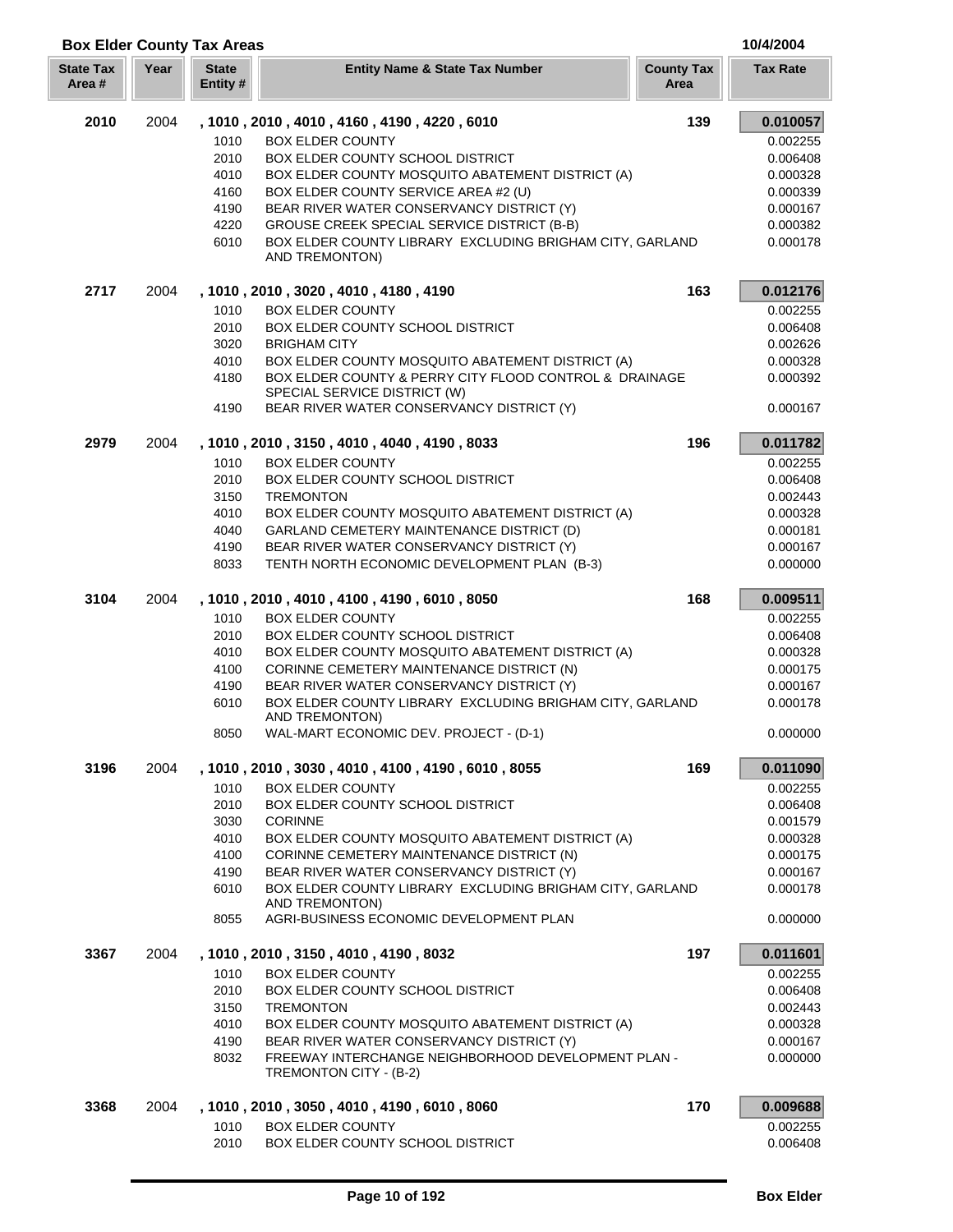## **Box Elder County Tax Areas 10/4/2004**

## **Year Entity Name & State Tax Number County Tax Tax Rate Area State Tax Area # State Entity #** 3050 ELWOOD 0.000352 4010 BOX ELDER COUNTY MOSQUITO ABATEMENT DISTRICT (A)  $0.000328$ <br>4190 BEAR RIVER WATER CONSERVANCY DISTRICT (Y) 0.000167 BEAR RIVER WATER CONSERVANCY DISTRICT (Y)

6010 BOX ELDER COUNTY LIBRARY EXCLUDING BRIGHAM CITY, GARLAND 0.000178 AND TREMONTON) 8060 ELWOOD REDEVELOPMENT PROJECT - (F-1) 0.000000 0.000000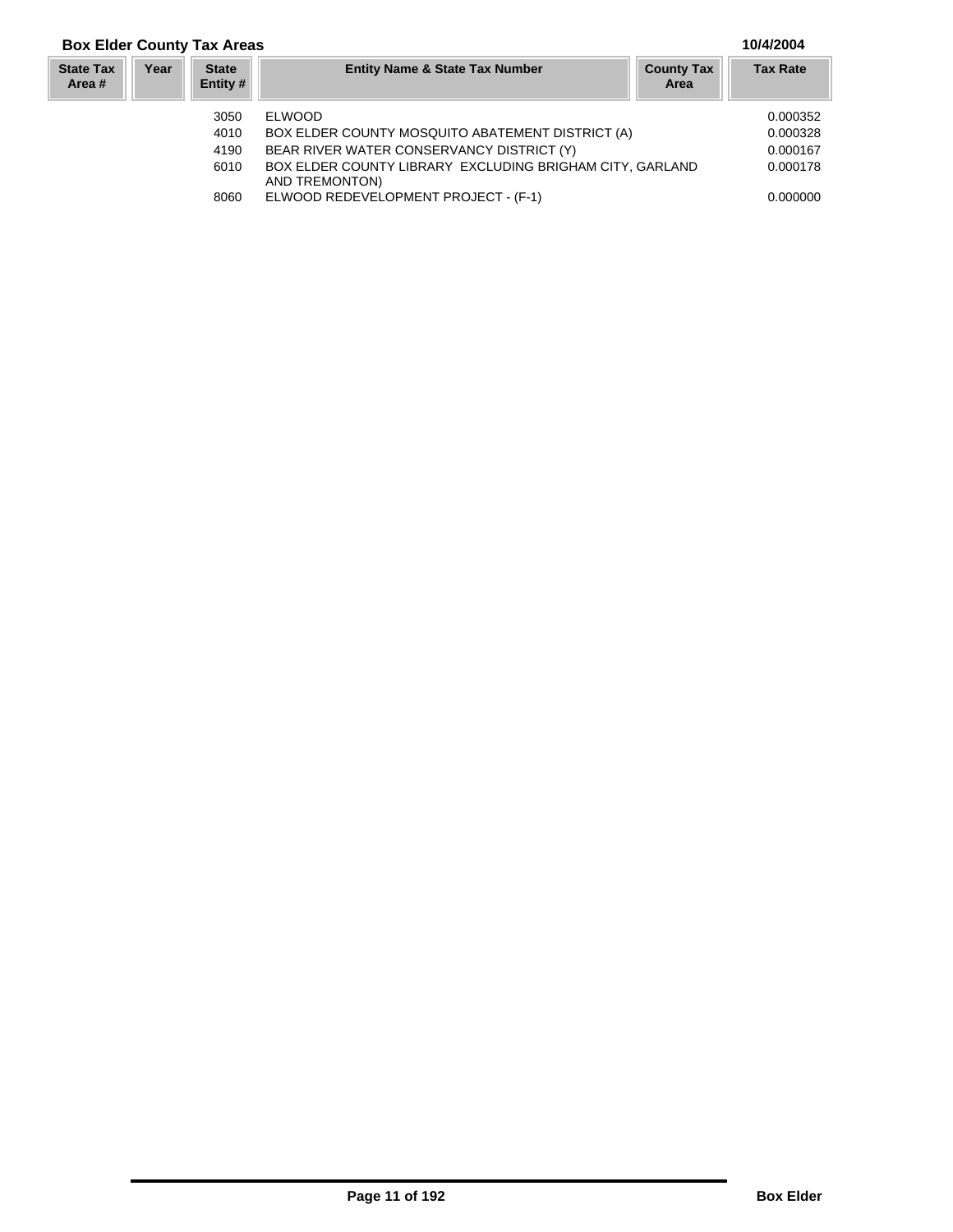| <b>Cache County Tax Areas</b> |      |                          |                                                                    | 10/4/2004                 |                      |  |
|-------------------------------|------|--------------------------|--------------------------------------------------------------------|---------------------------|----------------------|--|
| <b>State Tax</b><br>Area #    | Year | <b>State</b><br>Entity # | <b>Entity Name &amp; State Tax Number</b>                          | <b>County Tax</b><br>Area | <b>Tax Rate</b>      |  |
| 59                            | 2004 |                          | , 1010, 2020, 3010                                                 | 016                       | 0.009782             |  |
|                               |      | 1010                     | CACHE COUNTY                                                       |                           | 0.002277             |  |
|                               |      | 2020                     | CACHE COUNTY SCHOOL DISTRICT                                       |                           | 0.006995             |  |
|                               |      | 3010                     | AMALGA                                                             |                           | 0.000510             |  |
| 60                            | 2004 |                          | , 1010, 2020, 3020                                                 | 024                       | 0.010792             |  |
|                               |      | 1010                     | CACHE COUNTY                                                       |                           | 0.002277             |  |
|                               |      | 2020<br>3020             | CACHE COUNTY SCHOOL DISTRICT<br><b>CLARKSTON</b>                   |                           | 0.006995<br>0.001520 |  |
| 61                            | 2004 |                          | , 1010, 2020, 3030, 4010                                           | 022                       | 0.011831             |  |
|                               |      | 1010                     | <b>CACHE COUNTY</b>                                                |                           | 0.002277             |  |
|                               |      | 2020                     | CACHE COUNTY SCHOOL DISTRICT                                       |                           | 0.006995             |  |
|                               |      | 3030                     | <b>CORNISH</b>                                                     |                           | 0.002179             |  |
|                               |      | 4010                     | CORNISH CEMETERY MAINTENANCE DISTRICT (A)                          |                           | 0.000380             |  |
| 62                            | 2004 |                          | , 1010, 2020, 3040                                                 | 036                       | 0.010372             |  |
|                               |      | 1010<br>2020             | CACHE COUNTY<br>CACHE COUNTY SCHOOL DISTRICT                       |                           | 0.002277<br>0.006995 |  |
|                               |      | 3040                     | <b>HYDE PARK</b>                                                   |                           | 0.001100             |  |
| 63                            | 2004 |                          | , 1010, 2020, 3040, 4020                                           | 014                       | 0.010658             |  |
|                               |      | 1010                     | CACHE COUNTY                                                       |                           | 0.002277             |  |
|                               |      | 2020                     | CACHE COUNTY SCHOOL DISTRICT                                       |                           | 0.006995             |  |
|                               |      | 3040                     | <b>HYDE PARK</b>                                                   |                           | 0.001100             |  |
|                               |      | 4020                     | HYDE PARK CEMETERY MAINTENANCE DISTRICT (B)                        |                           | 0.000286             |  |
| 64                            | 2004 |                          | , 1010, 2020, 3050                                                 | 003                       | 0.010377             |  |
|                               |      | 1010<br>2020             | <b>CACHE COUNTY</b><br>CACHE COUNTY SCHOOL DISTRICT                |                           | 0.002277<br>0.006995 |  |
|                               |      | 3050                     | <b>HYRUM</b>                                                       |                           | 0.001105             |  |
| 65                            | 2004 |                          | , 1010, 2020, 3060                                                 | 019                       | 0.011462             |  |
|                               |      | 1010                     | <b>CACHE COUNTY</b>                                                |                           | 0.002277             |  |
|                               |      | 2020                     | CACHE COUNTY SCHOOL DISTRICT                                       |                           | 0.006995             |  |
|                               |      | 3060                     | LEWISTON                                                           |                           | 0.002190             |  |
| 66                            | 2004 |                          | , 1010, 2020, 3060, 4070                                           | 020                       | 0.011609             |  |
|                               |      | 1010<br>2020             | CACHE COUNTY<br>CACHE COUNTY SCHOOL DISTRICT                       |                           | 0.002277<br>0.006995 |  |
|                               |      | 3060                     | <b>LEWISTON</b>                                                    |                           | 0.002190             |  |
|                               |      | 4070                     | RICHMOND CEMETERY MAINTENANCE DISTRICT (H)                         |                           | 0.000147             |  |
| 71                            | 2004 |                          | , 1010, 2010, 3070, 8040                                           | 427                       | 0.011877             |  |
|                               |      | 1010                     | <b>CACHE COUNTY</b>                                                |                           | 0.002277             |  |
|                               |      | 2010                     | LOGAN CITY SCHOOL DISTRICT                                         |                           | 0.007304             |  |
|                               |      | 3070<br>8040             | <b>LOGAN</b><br>LOGAN NORTHWEST REDEVELOPMENT PLAN - LOGAN - (A-4) |                           | 0.002296<br>0.000000 |  |
| 72                            | 2004 |                          | , 1010, 2020, 3080                                                 | 005                       | 0.011120             |  |
|                               |      | 1010                     | CACHE COUNTY                                                       |                           | 0.002277             |  |
|                               |      | 2020                     | CACHE COUNTY SCHOOL DISTRICT                                       |                           | 0.006995             |  |
|                               |      | 3080                     | <b>MENDON</b>                                                      |                           | 0.001848             |  |
| 73                            | 2004 |                          | , 1010, 2020, 3090                                                 | 033                       | 0.010162             |  |
|                               |      | 1010                     | CACHE COUNTY                                                       |                           | 0.002277             |  |
|                               |      | 2020                     | CACHE COUNTY SCHOOL DISTRICT                                       |                           | 0.006995             |  |
|                               |      | 3090                     | MILLVILLE                                                          |                           | 0.000890             |  |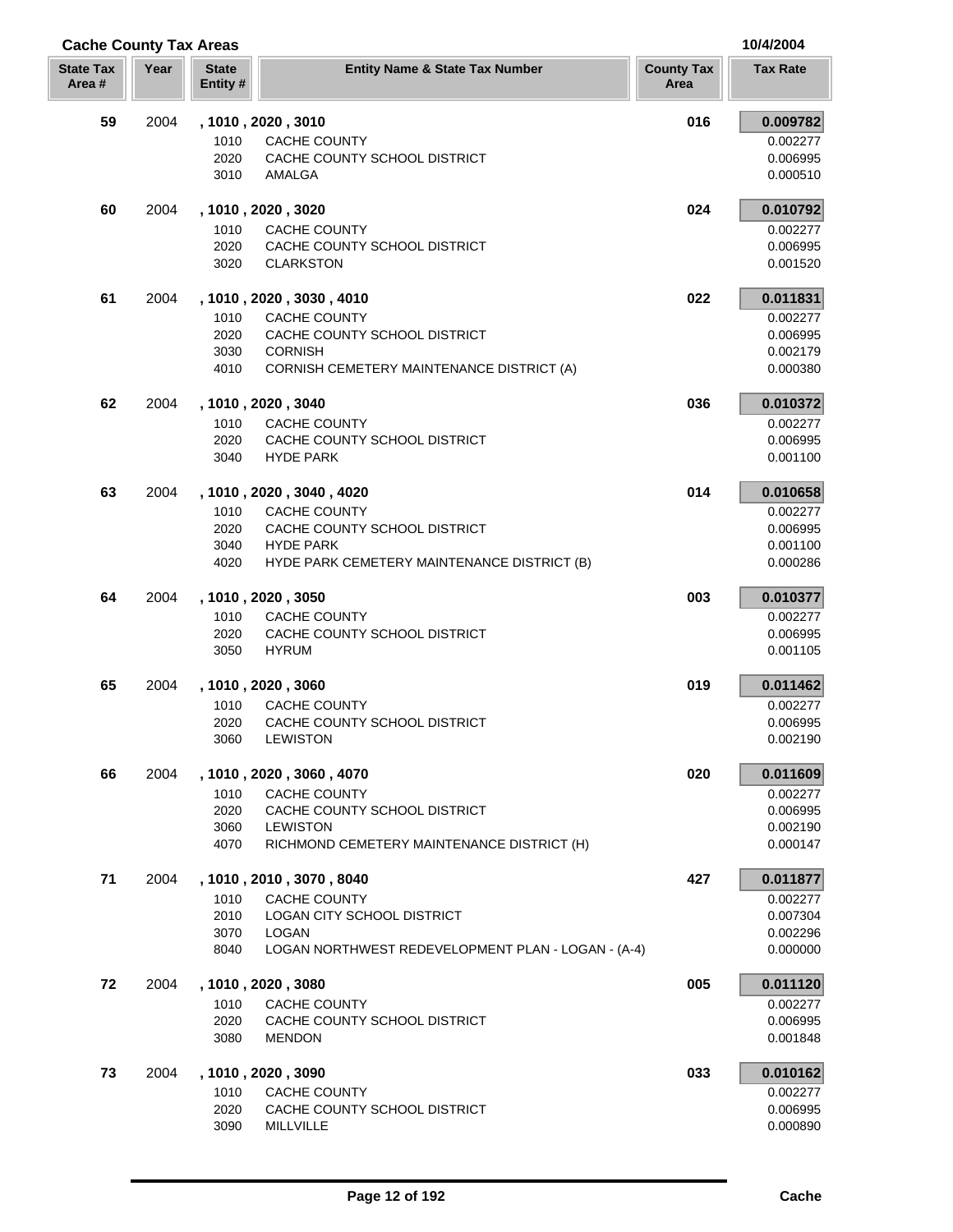| <b>Cache County Tax Areas</b> |      |                          |                                                                   |                           | 10/4/2004            |  |
|-------------------------------|------|--------------------------|-------------------------------------------------------------------|---------------------------|----------------------|--|
| <b>State Tax</b><br>Area#     | Year | <b>State</b><br>Entity # | <b>Entity Name &amp; State Tax Number</b>                         | <b>County Tax</b><br>Area | <b>Tax Rate</b>      |  |
| 74                            | 2004 |                          | , 1010, 2020, 3090, 4030                                          | 007                       | 0.010289             |  |
|                               |      | 1010                     | <b>CACHE COUNTY</b>                                               |                           | 0.002277             |  |
|                               |      | 2020                     | CACHE COUNTY SCHOOL DISTRICT                                      |                           | 0.006995             |  |
|                               |      | 3090                     | <b>MILLVILLE</b>                                                  |                           | 0.000890             |  |
|                               |      | 4030                     | MILLVILLE-NIBLEY CEMETERY MAINTENANCE DISTRICT (C)                |                           | 0.000127             |  |
| 75                            | 2004 |                          | , 1010, 2020, 3100, 4040                                          | 026                       | 0.010160             |  |
|                               |      | 1010                     | <b>CACHE COUNTY</b>                                               |                           | 0.002277             |  |
|                               |      | 2020                     | CACHE COUNTY SCHOOL DISTRICT                                      |                           | 0.006995             |  |
|                               |      | 3100                     | <b>NEWTON</b>                                                     |                           | 0.000780             |  |
|                               |      | 4040                     | NEWTON CEMETERY MAINTENANCE DISTRICT (D)                          |                           | 0.000108             |  |
| 76                            | 2004 |                          | , 1010, 2020, 3110                                                | 034                       | 0.010939             |  |
|                               |      | 1010                     | <b>CACHE COUNTY</b>                                               |                           | 0.002277             |  |
|                               |      | 2020                     | CACHE COUNTY SCHOOL DISTRICT                                      |                           | 0.006995             |  |
|                               |      | 3110                     | NIBLEY                                                            |                           | 0.001667             |  |
| 77                            | 2004 |                          | , 1010, 2020, 3110, 4030                                          | 008                       | 0.011066             |  |
|                               |      | 1010                     | <b>CACHE COUNTY</b>                                               |                           | 0.002277             |  |
|                               |      | 2020                     | CACHE COUNTY SCHOOL DISTRICT                                      |                           | 0.006995             |  |
|                               |      | 3110                     | <b>NIBLEY</b>                                                     |                           | 0.001667             |  |
|                               |      | 4030                     | MILLVILLE-NIBLEY CEMETERY MAINTENANCE DISTRICT (C)                |                           | 0.000127             |  |
| 78                            | 2004 |                          | , 1010, 2020, 3120                                                | 011                       | 0.011051             |  |
|                               |      | 1010                     | <b>CACHE COUNTY</b>                                               |                           | 0.002277             |  |
|                               |      | 2020                     | CACHE COUNTY SCHOOL DISTRICT                                      |                           | 0.006995             |  |
|                               |      | 3120                     | NORTH LOGAN                                                       |                           | 0.001779             |  |
| 79                            | 2004 |                          | , 1010 , 2020 , 3120 , 4020                                       | 013                       | 0.011337             |  |
|                               |      | 1010                     | <b>CACHE COUNTY</b>                                               |                           | 0.002277             |  |
|                               |      | 2020<br>3120             | CACHE COUNTY SCHOOL DISTRICT                                      |                           | 0.006995             |  |
|                               |      | 4020                     | <b>NORTH LOGAN</b><br>HYDE PARK CEMETERY MAINTENANCE DISTRICT (B) |                           | 0.001779<br>0.000286 |  |
|                               |      |                          |                                                                   | 002                       |                      |  |
| 80                            | 2004 |                          | , 1010, 2020, 3130, 4050                                          |                           | 0.010319             |  |
|                               |      | 1010<br>2020             | CACHE COUNTY<br>CACHE COUNTY SCHOOL DISTRICT                      |                           | 0.002277<br>0.006995 |  |
|                               |      | 3130                     | <b>PARADISE</b>                                                   |                           | 0.000940             |  |
|                               |      | 4050                     | PARADISE CEMETERY MAINTENANCE DISTRICT (E)                        |                           | 0.000107             |  |
| 81                            | 2004 |                          | , 1010 , 2020 , 3140                                              | 009                       | 0.010499             |  |
|                               |      | 1010                     | CACHE COUNTY                                                      |                           | 0.002277             |  |
|                               |      | 2020                     | CACHE COUNTY SCHOOL DISTRICT                                      |                           | 0.006995             |  |
|                               |      | 3140                     | <b>PROVIDENCE</b>                                                 |                           | 0.001227             |  |
| 82                            | 2004 |                          | , 1010, 2020, 3140, 4030                                          | 037                       | 0.010626             |  |
|                               |      | 1010                     | CACHE COUNTY                                                      |                           | 0.002277             |  |
|                               |      | 2020                     | CACHE COUNTY SCHOOL DISTRICT                                      |                           | 0.006995             |  |
|                               |      | 3140                     | <b>PROVIDENCE</b>                                                 |                           | 0.001227             |  |
|                               |      | 4030                     | MILLVILLE-NIBLEY CEMETERY MAINTENANCE DISTRICT (C)                |                           | 0.000127             |  |
| 83                            | 2004 |                          | , 1010, 2020, 3150, 4070                                          | 018                       | 0.010858             |  |
|                               |      | 1010                     | <b>CACHE COUNTY</b>                                               |                           | 0.002277             |  |
|                               |      | 2020                     | CACHE COUNTY SCHOOL DISTRICT                                      |                           | 0.006995             |  |
|                               |      | 3150                     | <b>RICHMOND</b>                                                   |                           | 0.001439             |  |
|                               |      | 4070                     | RICHMOND CEMETERY MAINTENANCE DISTRICT (H)                        |                           | 0.000147             |  |
| 84                            | 2004 |                          | , 1010, 2020, 3160                                                | 010                       | 0.010822             |  |
|                               |      | 1010                     | CACHE COUNTY                                                      |                           | 0.002277             |  |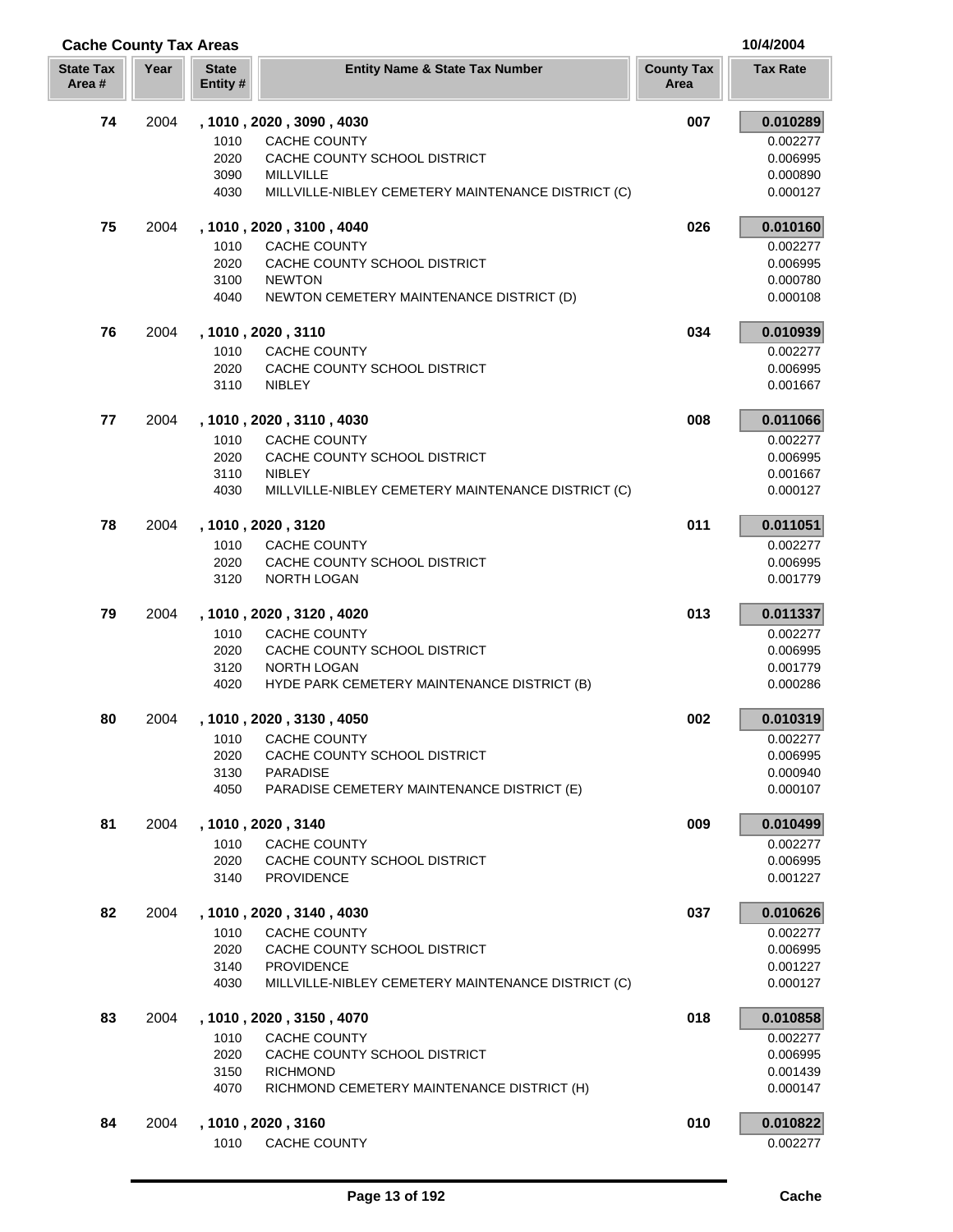| <b>Cache County Tax Areas</b> |      |                         |                                                                                            |                           | 10/4/2004            |
|-------------------------------|------|-------------------------|--------------------------------------------------------------------------------------------|---------------------------|----------------------|
| <b>State Tax</b><br>Area#     | Year | <b>State</b><br>Entity# | <b>Entity Name &amp; State Tax Number</b>                                                  | <b>County Tax</b><br>Area | <b>Tax Rate</b>      |
|                               |      | 2020                    | CACHE COUNTY SCHOOL DISTRICT                                                               |                           | 0.006995             |
|                               |      | 3160                    | <b>RIVER HEIGHTS</b>                                                                       |                           | 0.001550             |
| 85                            | 2004 |                         | , 1010 , 2020 , 3170                                                                       | 015                       | 0.011215             |
|                               |      | 1010                    | CACHE COUNTY                                                                               |                           | 0.002277             |
|                               |      | 2020                    | CACHE COUNTY SCHOOL DISTRICT                                                               |                           | 0.006995             |
|                               |      | 3170                    | <b>SMITHFIELD</b>                                                                          |                           | 0.001943             |
| 86                            | 2004 |                         | , 1010 , 2020 , 3170 , 8110                                                                | 115                       | 0.011215             |
|                               |      | 1010                    | CACHE COUNTY                                                                               |                           | 0.002277             |
|                               |      | 2020<br>3170            | CACHE COUNTY SCHOOL DISTRICT                                                               |                           | 0.006995             |
|                               |      | 8110                    | <b>SMITHFIELD</b><br>C.B.D. REDEVELOPMENT PROJECT - SMITHFIELD CITY - (B-1)                |                           | 0.001943<br>0.000000 |
| 87                            | 2004 |                         | , 1010 , 2020 , 3180                                                                       | 023                       | 0.010159             |
|                               |      | 1010                    | CACHE COUNTY                                                                               |                           | 0.002277             |
|                               |      | 2020                    | CACHE COUNTY SCHOOL DISTRICT                                                               |                           | 0.006995             |
|                               |      | 3180                    | <b>TRENTON</b>                                                                             |                           | 0.000887             |
| 88                            | 2004 |                         | , 1010, 2020, 3190                                                                         | 004                       | 0.010685             |
|                               |      | 1010                    | <b>CACHE COUNTY</b>                                                                        |                           | 0.002277             |
|                               |      | 2020                    | CACHE COUNTY SCHOOL DISTRICT                                                               |                           | 0.006995             |
|                               |      | 3190                    | WELLSVILLE                                                                                 |                           | 0.001413             |
| 89                            | 2004 |                         | , 1010, 2020, 4010                                                                         | 021                       | 0.009652             |
|                               |      | 1010                    | CACHE COUNTY                                                                               |                           | 0.002277             |
|                               |      | 2020                    | CACHE COUNTY SCHOOL DISTRICT                                                               |                           | 0.006995             |
|                               |      | 4010                    | CORNISH CEMETERY MAINTENANCE DISTRICT (A)                                                  |                           | 0.000380             |
| 90                            | 2004 |                         | , 1010, 2020, 4020                                                                         | 012                       | 0.009558             |
|                               |      | 1010                    | <b>CACHE COUNTY</b>                                                                        |                           | 0.002277             |
|                               |      | 2020                    | CACHE COUNTY SCHOOL DISTRICT                                                               |                           | 0.006995             |
|                               |      | 4020                    | HYDE PARK CEMETERY MAINTENANCE DISTRICT (B)                                                |                           | 0.000286             |
| 91                            | 2004 |                         | , 1010, 2020, 4030                                                                         | 006                       | 0.009399             |
|                               |      | 1010                    | CACHE COUNTY                                                                               |                           | 0.002277             |
|                               |      | 2020<br>4030            | CACHE COUNTY SCHOOL DISTRICT<br>MILLVILLE-NIBLEY CEMETERY MAINTENANCE DISTRICT (C)         |                           | 0.006995<br>0.000127 |
|                               |      |                         |                                                                                            |                           |                      |
| 92                            | 2004 | 1010                    | , 1010, 2020, 4030, 4075<br><b>CACHE COUNTY</b>                                            | 106                       | 0.009663<br>0.002277 |
|                               |      | 2020                    | CACHE COUNTY SCHOOL DISTRICT                                                               |                           | 0.006995             |
|                               |      | 4030                    | MILLVILLE-NIBLEY CEMETERY MAINTENANCE DISTRICT (C)                                         |                           | 0.000127             |
|                               |      | 4075                    | MOSQUITO ABATEMENT DISTRICT NO. 1 (I)                                                      |                           | 0.000264             |
| 93                            | 2004 |                         | , 1010, 2020, 4040                                                                         | 025                       | 0.009380             |
|                               |      | 1010                    | <b>CACHE COUNTY</b>                                                                        |                           | 0.002277             |
|                               |      | 2020                    | CACHE COUNTY SCHOOL DISTRICT                                                               |                           | 0.006995             |
|                               |      | 4040                    | NEWTON CEMETERY MAINTENANCE DISTRICT (D)                                                   |                           | 0.000108             |
| 94                            | 2004 |                         | , 1010, 2020, 4040, 4076                                                                   | 225                       | 0.009380             |
|                               |      | 1010                    | <b>CACHE COUNTY</b>                                                                        |                           | 0.002277             |
|                               |      | 2020                    | CACHE COUNTY SCHOOL DISTRICT                                                               |                           | 0.006995             |
|                               |      | 4040<br>4076            | NEWTON CEMETERY MAINTENANCE DISTRICT (D)<br>BENSON CULINARY WATER IMPROVEMENT DISTRICT (J) |                           | 0.000108<br>0.000000 |
|                               |      |                         |                                                                                            |                           |                      |
| 95                            | 2004 | 1010                    | , 1010, 2020, 4050<br><b>CACHE COUNTY</b>                                                  | 001                       | 0.009379<br>0.002277 |
|                               |      | 2020                    | CACHE COUNTY SCHOOL DISTRICT                                                               |                           | 0.006995             |

Į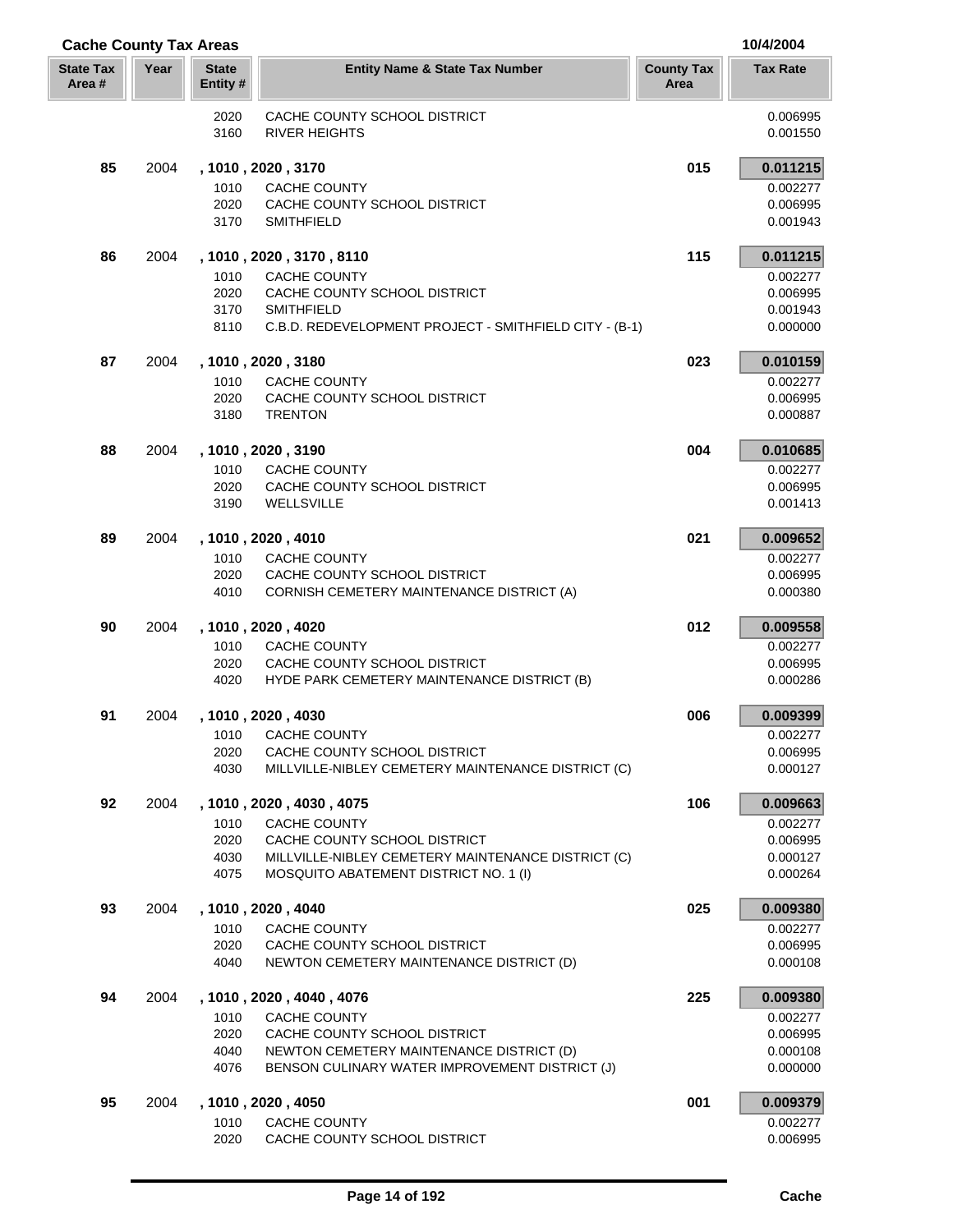| <b>Cache County Tax Areas</b> |      |                          |                                                                            |                           | 10/4/2004            |
|-------------------------------|------|--------------------------|----------------------------------------------------------------------------|---------------------------|----------------------|
| <b>State Tax</b><br>Area #    | Year | <b>State</b><br>Entity # | <b>Entity Name &amp; State Tax Number</b>                                  | <b>County Tax</b><br>Area | <b>Tax Rate</b>      |
|                               |      | 4050                     | PARADISE CEMETERY MAINTENANCE DISTRICT (E)                                 |                           | 0.000107             |
| 96                            | 2004 |                          | , 1010, 2020, 4060                                                         | 031                       | 0.009449             |
|                               |      | 1010                     | <b>CACHE COUNTY</b>                                                        |                           | 0.002277             |
|                               |      | 2020                     | CACHE COUNTY SCHOOL DISTRICT                                               |                           | 0.006995             |
|                               |      | 4060                     | AVON CEMETERY MAINTENANCE DISTRICT (F)                                     |                           | 0.000177             |
| 97                            | 2004 |                          | , 1010, 2020, 4060, 4080                                                   | 032                       | 0.010170             |
|                               |      | 1010                     | <b>CACHE COUNTY</b>                                                        |                           | 0.002277             |
|                               |      | 2020                     | CACHE COUNTY SCHOOL DISTRICT                                               |                           | 0.006995             |
|                               |      | 4060                     | AVON CEMETERY MAINTENANCE DISTRICT (F)                                     |                           | 0.000177             |
|                               |      | 4080                     | POWDER MOUNTAIN WATER & SEWER IMPROVEMENT DIST. (R)                        |                           | 0.000721             |
| 98                            | 2004 |                          | , 1010, 2020, 4070                                                         | 017                       | 0.009419             |
|                               |      | 1010                     | <b>CACHE COUNTY</b>                                                        |                           | 0.002277             |
|                               |      | 2020<br>4070             | CACHE COUNTY SCHOOL DISTRICT<br>RICHMOND CEMETERY MAINTENANCE DISTRICT (H) |                           | 0.006995<br>0.000147 |
|                               |      |                          |                                                                            |                           |                      |
| 99                            | 2004 |                          | , 1010, 2020, 4075                                                         | 128                       | 0.009536             |
|                               |      | 1010<br>2020             | <b>CACHE COUNTY</b><br>CACHE COUNTY SCHOOL DISTRICT                        |                           | 0.002277<br>0.006995 |
|                               |      | 4075                     | MOSQUITO ABATEMENT DISTRICT NO. 1 (I)                                      |                           | 0.000264             |
|                               |      |                          |                                                                            |                           |                      |
| 100                           | 2004 | 1010                     | , 1010, 2020, 4076<br>CACHE COUNTY                                         | 228                       | 0.009272<br>0.002277 |
|                               |      | 2020                     | CACHE COUNTY SCHOOL DISTRICT                                               |                           | 0.006995             |
|                               |      | 4076                     | BENSON CULINARY WATER IMPROVEMENT DISTRICT (J)                             |                           | 0.000000             |
|                               |      |                          |                                                                            |                           |                      |
| 101                           | 2004 | , 1010, 2020<br>1010     |                                                                            | 028                       | 0.009272<br>0.002277 |
|                               |      | 2020                     | CACHE COUNTY<br>CACHE COUNTY SCHOOL DISTRICT                               |                           | 0.006995             |
| 2031                          | 2004 |                          | , 1010, 2010, 3070                                                         | 027                       | 0.011877             |
|                               |      | 1010                     | CACHE COUNTY                                                               |                           | 0.002277             |
|                               |      | 2010                     | <b>LOGAN CITY SCHOOL DISTRICT</b>                                          |                           | 0.007304             |
|                               |      | 3070                     | LOGAN                                                                      |                           | 0.002296             |
| 2038                          | 2004 |                          | , 1010, 2010, 3070, 8030                                                   | 327                       | 0.011877             |
|                               |      | 1010                     | <b>CACHE COUNTY</b>                                                        |                           | 0.002277             |
|                               |      | 2010                     | LOGAN CITY SCHOOL DISTRICT                                                 |                           | 0.007304             |
|                               |      | 3070                     | <b>LOGAN</b>                                                               |                           | 0.002296             |
|                               |      | 8030                     | LOGAN SOUTH MAIN REDEVELOPMENT PROJECT - LOGAN - (A-3)                     |                           | 0.000000             |
| 2040                          | 2004 |                          | , 1010, 2010, 3070, 8020                                                   | 227                       | 0.011877             |
|                               |      | 1010                     | <b>CACHE COUNTY</b>                                                        |                           | 0.002277             |
|                               |      | 2010                     | <b>LOGAN CITY SCHOOL DISTRICT</b>                                          |                           | 0.007304             |
|                               |      | 3070                     | <b>LOGAN</b>                                                               |                           | 0.002296             |
|                               |      | 8020                     | LOGAN RIVER REDEVELOPMENT PLAN - LOGAN - (A-2)                             |                           | 0.000000             |
| 3051                          | 2004 |                          | , 1010, 2010, 3070, 8045                                                   | 527                       | 0.011877             |
|                               |      | 1010                     | <b>CACHE COUNTY</b>                                                        |                           | 0.002277             |
|                               |      | 2010                     | <b>LOGAN CITY SCHOOL DISTRICT</b>                                          |                           | 0.007304             |
|                               |      | 3070<br>8045             | LOGAN<br>NORTH MAIN STREET REDEVELOPMENT PLAN (A-5)                        |                           | 0.002296<br>0.000000 |
|                               |      |                          |                                                                            |                           |                      |
| 3102                          | 2004 | 1010                     | , 1010 , 2010 , 3070 , 8050<br><b>CACHE COUNTY</b>                         | 627                       | 0.011877<br>0.002277 |
|                               |      | 2010                     | LOGAN CITY SCHOOL DISTRICT                                                 |                           | 0.007304             |
|                               |      | 3070                     | LOGAN                                                                      |                           | 0.002296             |

ſ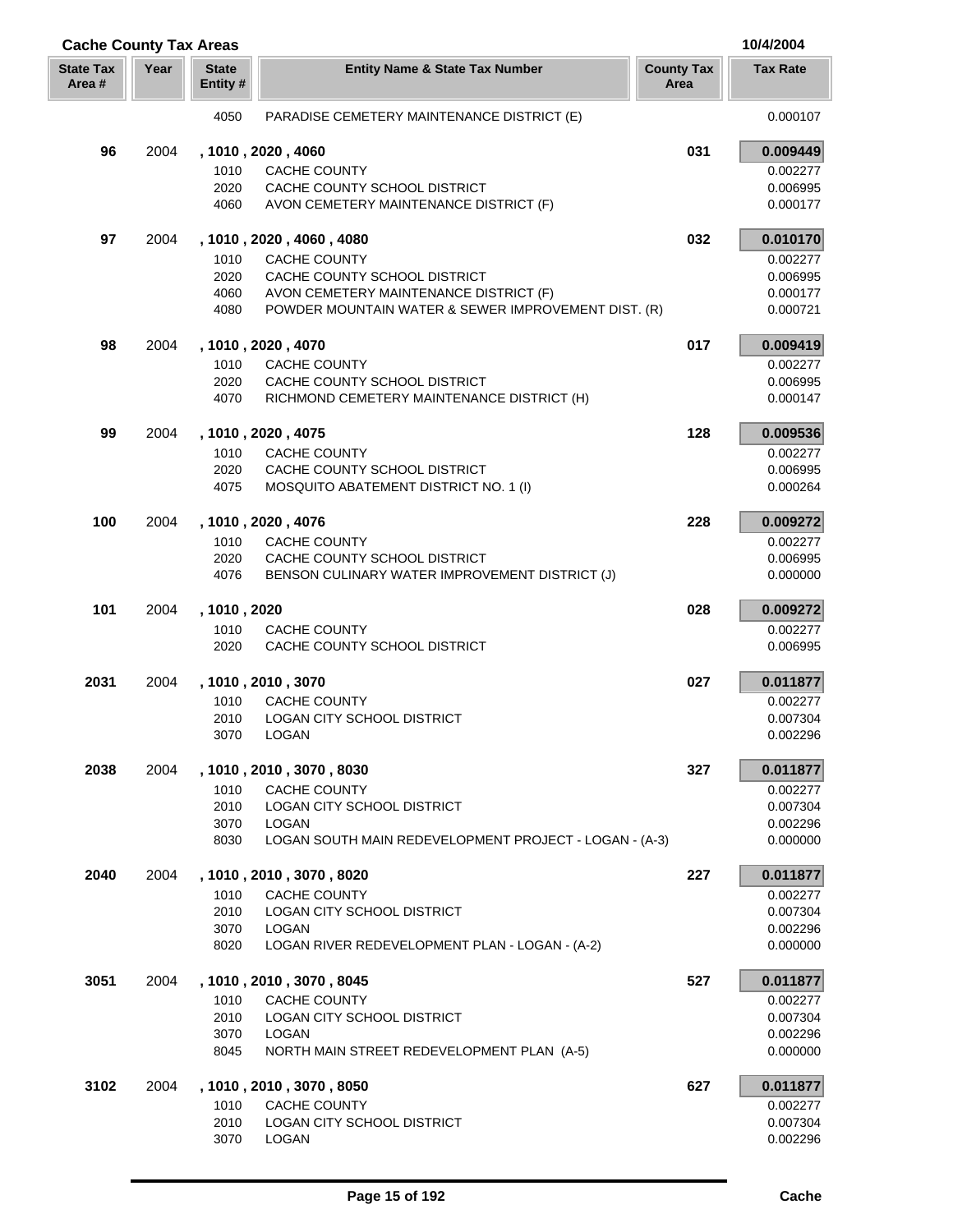| <b>Cache County Tax Areas</b> |      |                          |                                                          |                           | 10/4/2004       |
|-------------------------------|------|--------------------------|----------------------------------------------------------|---------------------------|-----------------|
| <b>State Tax</b><br>Area #    | Year | <b>State</b><br>Entity # | <b>Entity Name &amp; State Tax Number</b>                | <b>County Tax</b><br>Area | <b>Tax Rate</b> |
|                               |      | 8050                     | NORTH LOGAN RETAIL REDEV. PLAN (A-6)                     |                           | 0.000000        |
| 3369                          | 2004 |                          | , 1010, 2010, 3070, 8070                                 |                           | 0.011877        |
|                               |      | 1010                     | CACHE COUNTY                                             |                           | 0.002277        |
|                               |      | 2010                     | LOGAN CITY SCHOOL DISTRICT                               |                           | 0.007304        |
|                               |      | 3070                     | <b>LOGAN</b>                                             |                           | 0.002296        |
|                               |      | 8070                     | 600 WEST ECONOMIC DEVELOPMENT PLAN - LOGAN - (A-8)       |                           | 0.000000        |
| 3370                          | 2004 |                          | , 1010, 2010, 3070, 8060                                 | 827                       | 0.011877        |
|                               |      | 1010                     | CACHE COUNTY                                             |                           | 0.002277        |
|                               |      | 2010                     | LOGAN CITY SCHOOL DISTRICT                               |                           | 0.007304        |
|                               |      | 3070                     | <b>LOGAN</b>                                             |                           | 0.002296        |
|                               |      | 8060                     | DOWNTOWN REDEVELOPMENT PROJECT AREA PLAN - LOGAN - (A-7) |                           | 0.000000        |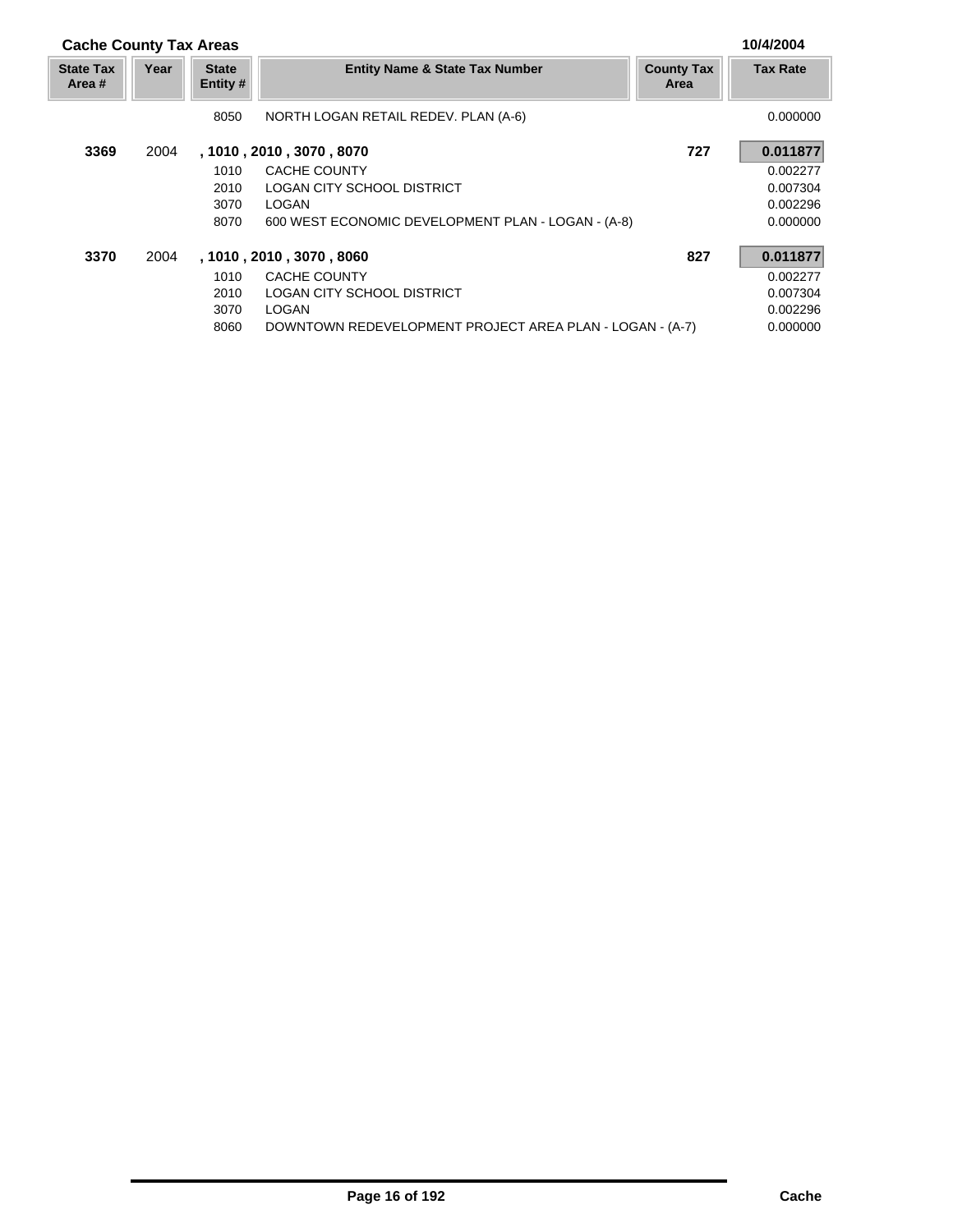| <b>Carbon County Tax Areas</b> |      |                          |                                                               |                           | 10/4/2004       |
|--------------------------------|------|--------------------------|---------------------------------------------------------------|---------------------------|-----------------|
| <b>State Tax</b><br>Area#      | Year | <b>State</b><br>Entity # | <b>Entity Name &amp; State Tax Number</b>                     | <b>County Tax</b><br>Area | <b>Tax Rate</b> |
| 102                            | 2004 |                          | , 1010, 2010, 3010, 4010                                      | 007                       | 0.015686        |
|                                |      | 1010                     | <b>CARBON COUNTY</b>                                          |                           | 0.002777        |
|                                |      | 2010                     | CARBON COUNTY SCHOOL DISTRICT                                 |                           | 0.006595        |
|                                |      | 3010                     | <b>EAST CARBON</b>                                            |                           | 0.006191        |
|                                |      | 4010                     | CARBON WATER CONSERVANCY DISTRICT (A)                         |                           | 0.000123        |
| 103                            | 2004 |                          | , 1010, 2010, 3020, 4010, 4020                                | 002                       | 0.012834        |
|                                |      | 1010                     | <b>CARBON COUNTY</b>                                          |                           | 0.002777        |
|                                |      | 2010                     | CARBON COUNTY SCHOOL DISTRICT                                 |                           | 0.006595        |
|                                |      | 3020                     | <b>HELPER</b>                                                 |                           | 0.002482        |
|                                |      | 4010                     | CARBON WATER CONSERVANCY DISTRICT (A)                         |                           | 0.000123        |
|                                |      | 4020                     | PRICE RIVER WATER IMPROVEMENT DISTRICT (B)                    |                           | 0.000857        |
| 104                            | 2004 |                          | , 1010 , 2010 , 3020 , 4010 , 4020 , 8030                     | 002                       | 0.012834        |
|                                |      | 1010                     | <b>CARBON COUNTY</b>                                          |                           | 0.002777        |
|                                |      | 2010                     | CARBON COUNTY SCHOOL DISTRICT                                 |                           | 0.006595        |
|                                |      | 3020                     | <b>HELPER</b>                                                 |                           | 0.002482        |
|                                |      | 4010                     | CARBON WATER CONSERVANCY DISTRICT (A)                         |                           | 0.000123        |
|                                |      | 4020                     | PRICE RIVER WATER IMPROVEMENT DISTRICT (B)                    |                           | 0.000857        |
|                                |      | 8030                     | HELPER CITY REDEVELOPMENT PROJECT AREA PLAN (B-1)             |                           | 0.000000        |
| 105                            | 2004 |                          | , 1010, 2010, 3030, 4010, 4020                                | 001                       | 0.013062        |
|                                |      | 1010                     | <b>CARBON COUNTY</b>                                          |                           | 0.002777        |
|                                |      | 2010                     | CARBON COUNTY SCHOOL DISTRICT                                 |                           | 0.006595        |
|                                |      | 3030                     | <b>PRICE</b>                                                  |                           | 0.002710        |
|                                |      | 4010                     | CARBON WATER CONSERVANCY DISTRICT (A)                         |                           | 0.000123        |
|                                |      | 4020                     | PRICE RIVER WATER IMPROVEMENT DISTRICT (B)                    |                           | 0.000857        |
| 106                            | 2004 |                          | , 1010, 2010, 3030, 4010, 4020, 8010                          | 001                       | 0.013062        |
|                                |      | 1010                     | <b>CARBON COUNTY</b>                                          |                           | 0.002777        |
|                                |      | 2010                     | CARBON COUNTY SCHOOL DISTRICT                                 |                           | 0.006595        |
|                                |      | 3030                     | <b>PRICE</b>                                                  |                           | 0.002710        |
|                                |      | 4010                     | CARBON WATER CONSERVANCY DISTRICT (A)                         |                           | 0.000123        |
|                                |      | 4020                     | PRICE RIVER WATER IMPROVEMENT DISTRICT (B)                    |                           | 0.000857        |
|                                |      | 8010                     | OFFICIAL REDEVELOPMENT PROJECT AREA PLAN - PRICE CITY - (A-1) |                           | 0.000000        |
| 108                            | 2004 |                          | , 1010, 2010, 3040, 4010                                      | 006                       | 0.010197        |
|                                |      | 1010                     | <b>CARBON COUNTY</b>                                          |                           | 0.002777        |
|                                |      | 2010                     | CARBON COUNTY SCHOOL DISTRICT                                 |                           | 0.006595        |
|                                |      | 3040                     | <b>SCOFIELD</b>                                               |                           | 0.000702        |
|                                |      | 4010                     | CARBON WATER CONSERVANCY DISTRICT (A)                         |                           | 0.000123        |
| 109                            | 2004 |                          | , 1010, 2010, 3050, 4010                                      | 004                       | 0.011698        |
|                                |      | 1010                     | <b>CARBON COUNTY</b>                                          |                           | 0.002777        |
|                                |      | 2010                     | CARBON COUNTY SCHOOL DISTRICT                                 |                           | 0.006595        |
|                                |      | 3050                     | <b>SUNNYSIDE</b>                                              |                           | 0.002203        |
|                                |      | 4010                     | CARBON WATER CONSERVANCY DISTRICT (A)                         |                           | 0.000123        |
| 110                            | 2004 |                          | , 1010, 2010, 3060, 4010, 4020                                | 003                       | 0.012509        |
|                                |      | 1010                     | <b>CARBON COUNTY</b>                                          |                           | 0.002777        |
|                                |      | 2010                     | CARBON COUNTY SCHOOL DISTRICT                                 |                           | 0.006595        |
|                                |      | 3060                     | <b>WELLINGTON</b>                                             |                           | 0.002157        |
|                                |      | 4010                     | CARBON WATER CONSERVANCY DISTRICT (A)                         |                           | 0.000123        |
|                                |      | 4020                     | PRICE RIVER WATER IMPROVEMENT DISTRICT (B)                    |                           | 0.000857        |
| 111                            | 2004 |                          | , 1010 , 2010 , 4010 , 6010                                   | 009                       | 0.009665        |
|                                |      | 1010                     | <b>CARBON COUNTY</b>                                          |                           | 0.002777        |
|                                |      | 2010                     | CARBON COUNTY SCHOOL DISTRICT                                 |                           | 0.006595        |
|                                |      | 4010                     | CARBON WATER CONSERVANCY DISTRICT (A)                         |                           | 0.000123        |

6010 MUNICIPAL SERVICES FUND 6010 0.000170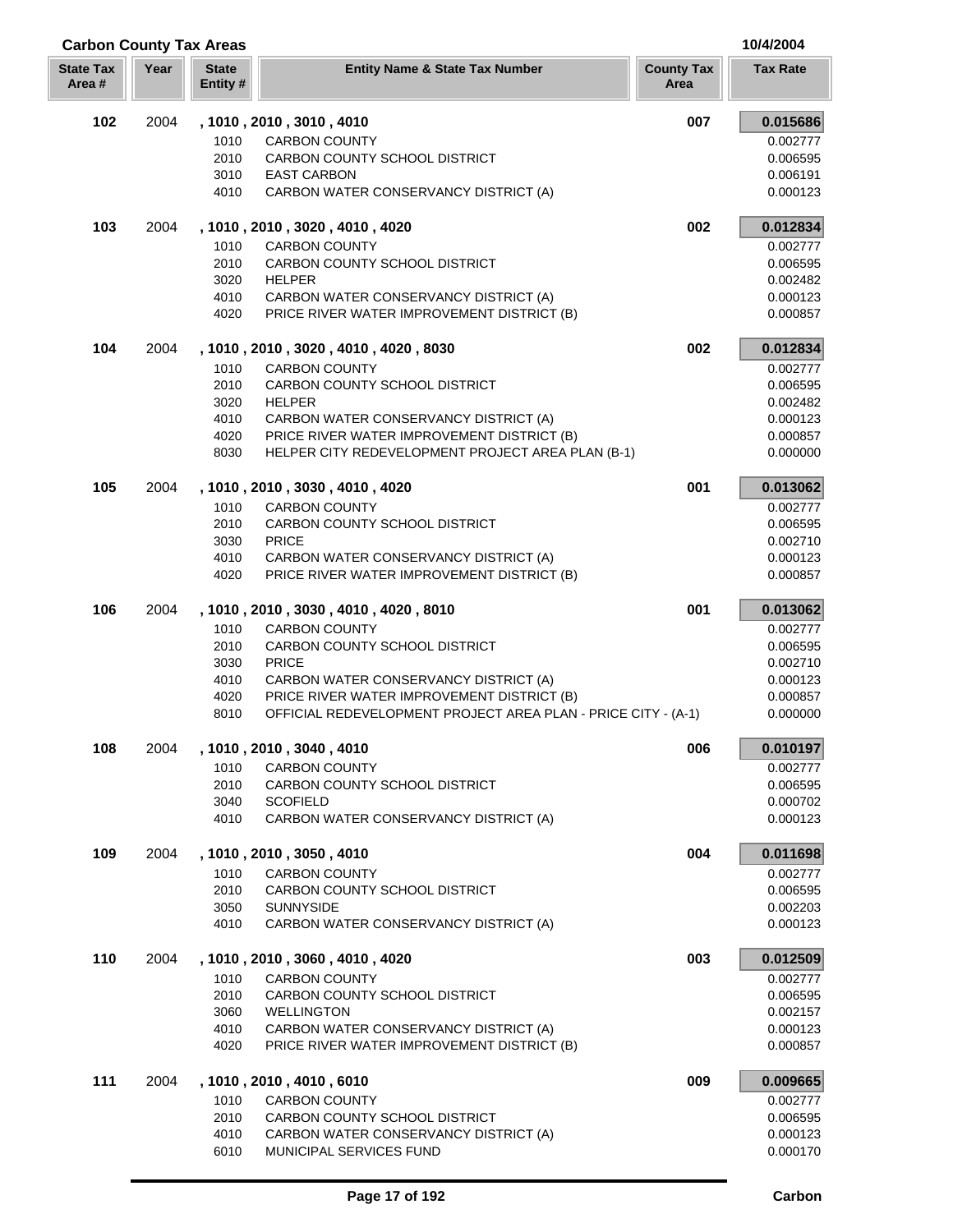| <b>Carbon County Tax Areas</b> |      |                          |                                                                                       | 10/4/2004                 |                      |
|--------------------------------|------|--------------------------|---------------------------------------------------------------------------------------|---------------------------|----------------------|
| <b>State Tax</b><br>Area #     | Year | <b>State</b><br>Entity # | <b>Entity Name &amp; State Tax Number</b>                                             | <b>County Tax</b><br>Area | <b>Tax Rate</b>      |
| 112                            | 2004 |                          | , 1010, 2010, 4010, 4020, 6010                                                        | 008                       | 0.010522             |
|                                |      | 1010                     | <b>CARBON COUNTY</b>                                                                  |                           | 0.002777             |
|                                |      | 2010                     | CARBON COUNTY SCHOOL DISTRICT                                                         |                           | 0.006595             |
|                                |      | 4010                     | CARBON WATER CONSERVANCY DISTRICT (A)                                                 |                           | 0.000123             |
|                                |      | 4020                     | PRICE RIVER WATER IMPROVEMENT DISTRICT (B)                                            |                           | 0.000857             |
|                                |      | 6010                     | <b>MUNICIPAL SERVICES FUND</b>                                                        |                           | 0.000170             |
| 113                            | 2004 |                          | , 1010 , 2010 , 4010 , 4020 , 4030 , 6010                                             | 011                       | 0.010522             |
|                                |      | 1010                     | <b>CARBON COUNTY</b>                                                                  |                           | 0.002777             |
|                                |      | 2010                     | CARBON COUNTY SCHOOL DISTRICT                                                         |                           | 0.006595             |
|                                |      | 4010                     | CARBON WATER CONSERVANCY DISTRICT (A)                                                 |                           | 0.000123             |
|                                |      | 4020                     | PRICE RIVER WATER IMPROVEMENT DISTRICT (B)                                            |                           | 0.000857             |
|                                |      | 4030                     | MILLER CREEK WATER SPECIAL SERVICE DISTRICT (C)                                       |                           | 0.000000             |
|                                |      | 6010                     | MUNICIPAL SERVICES FUND                                                               |                           | 0.000170             |
| 114                            | 2004 |                          | , 1010, 2010, 4010, 4040, 6010                                                        | 012                       | 0.009665             |
|                                |      | 1010                     | <b>CARBON COUNTY</b>                                                                  |                           | 0.002777             |
|                                |      | 2010                     | CARBON COUNTY SCHOOL DISTRICT                                                         |                           | 0.006595             |
|                                |      | 4010                     | CARBON WATER CONSERVANCY DISTRICT (A)                                                 |                           | 0.000123             |
|                                |      | 4040                     | SCOFIELD RESERVOIR SPECIAL SERVICE DISTRICT (D)                                       |                           | 0.000000             |
|                                |      | 6010                     | MUNICIPAL SERVICES FUND                                                               |                           | 0.000170             |
| 2045                           | 2004 |                          | , 1010, 2010, 3030, 4010, 4020, 8010, 8020                                            | 001                       | 0.013062             |
|                                |      | 1010                     | <b>CARBON COUNTY</b>                                                                  |                           | 0.002777             |
|                                |      | 2010<br>3030             | CARBON COUNTY SCHOOL DISTRICT<br><b>PRICE</b>                                         |                           | 0.006595<br>0.002710 |
|                                |      | 4010                     | CARBON WATER CONSERVANCY DISTRICT (A)                                                 |                           | 0.000123             |
|                                |      | 4020                     | PRICE RIVER WATER IMPROVEMENT DISTRICT (B)                                            |                           | 0.000857             |
|                                |      | 8010                     | OFFICIAL REDEVELOPMENT PROJECT AREA PLAN - PRICE CITY - (A-1)                         |                           | 0.000000             |
|                                |      | 8020                     | AREA IN OFFICIAL REDEVELOPMENT PROJECT AREA, PRICE CITY,<br>OUTSIDE 100 ACRE AREA (%) |                           | 0.000000             |
| 3359                           | 2004 |                          | , 1010, 2010, 3030, 4010, 4020, 8022                                                  | 091                       | 0.013062             |
|                                |      | 1010                     | <b>CARBON COUNTY</b>                                                                  |                           | 0.002777             |
|                                |      | 2010                     | <b>CARBON COUNTY SCHOOL DISTRICT</b>                                                  |                           | 0.006595             |
|                                |      | 3030                     | <b>PRICE</b>                                                                          |                           | 0.002710             |
|                                |      | 4010                     | CARBON WATER CONSERVANCY DISTRICT (A)                                                 |                           | 0.000123             |
|                                |      | 4020                     | PRICE RIVER WATER IMPROVEMENT DISTRICT (B)                                            |                           | 0.000857             |
|                                |      | 8022                     | EAST PRICE RDA PROJECT AREA PLAN (A-2)                                                |                           | 0.000000             |
| 3360                           | 2004 |                          | , 1010, 2010, 4010, 4020, 6010, 8022                                                  | 092                       | 0.010522             |
|                                |      | 1010                     | <b>CARBON COUNTY</b>                                                                  |                           | 0.002777             |
|                                |      | 2010                     | CARBON COUNTY SCHOOL DISTRICT                                                         |                           | 0.006595             |
|                                |      | 4010<br>4020             | CARBON WATER CONSERVANCY DISTRICT (A)<br>PRICE RIVER WATER IMPROVEMENT DISTRICT (B)   |                           | 0.000123<br>0.000857 |
|                                |      | 6010                     | <b>MUNICIPAL SERVICES FUND</b>                                                        |                           | 0.000170             |
|                                |      | 8022                     | EAST PRICE RDA PROJECT AREA PLAN (A-2)                                                |                           | 0.000000             |
| 3361                           | 2004 |                          | , 1010, 2010, 3060, 4010, 4020, 8040                                                  | 093                       | 0.012509             |
|                                |      | 1010                     | <b>CARBON COUNTY</b>                                                                  |                           | 0.002777             |
|                                |      | 2010                     | CARBON COUNTY SCHOOL DISTRICT                                                         |                           | 0.006595             |
|                                |      | 3060                     | <b>WELLINGTON</b>                                                                     |                           | 0.002157             |
|                                |      | 4010                     | CARBON WATER CONSERVANCY DISTRICT (A)                                                 |                           | 0.000123             |
|                                |      | 4020                     | PRICE RIVER WATER IMPROVEMENT DISTRICT (B)                                            |                           | 0.000857             |
|                                |      | 8040                     | WELLINGTON CITY RIDGE ROAD ECONOMIC DEVELOPMENT AREA (C-1)                            |                           | 0.000000             |
| 3362                           | 2004 |                          | , 1010, 2010, 4010, 4020, 4030, 6010, 8050                                            | 095                       | 0.010522             |
|                                |      | 1010                     | <b>CARBON COUNTY</b>                                                                  |                           | 0.002777             |
|                                |      | 2010                     | CARBON COUNTY SCHOOL DISTRICT                                                         |                           | 0.006595             |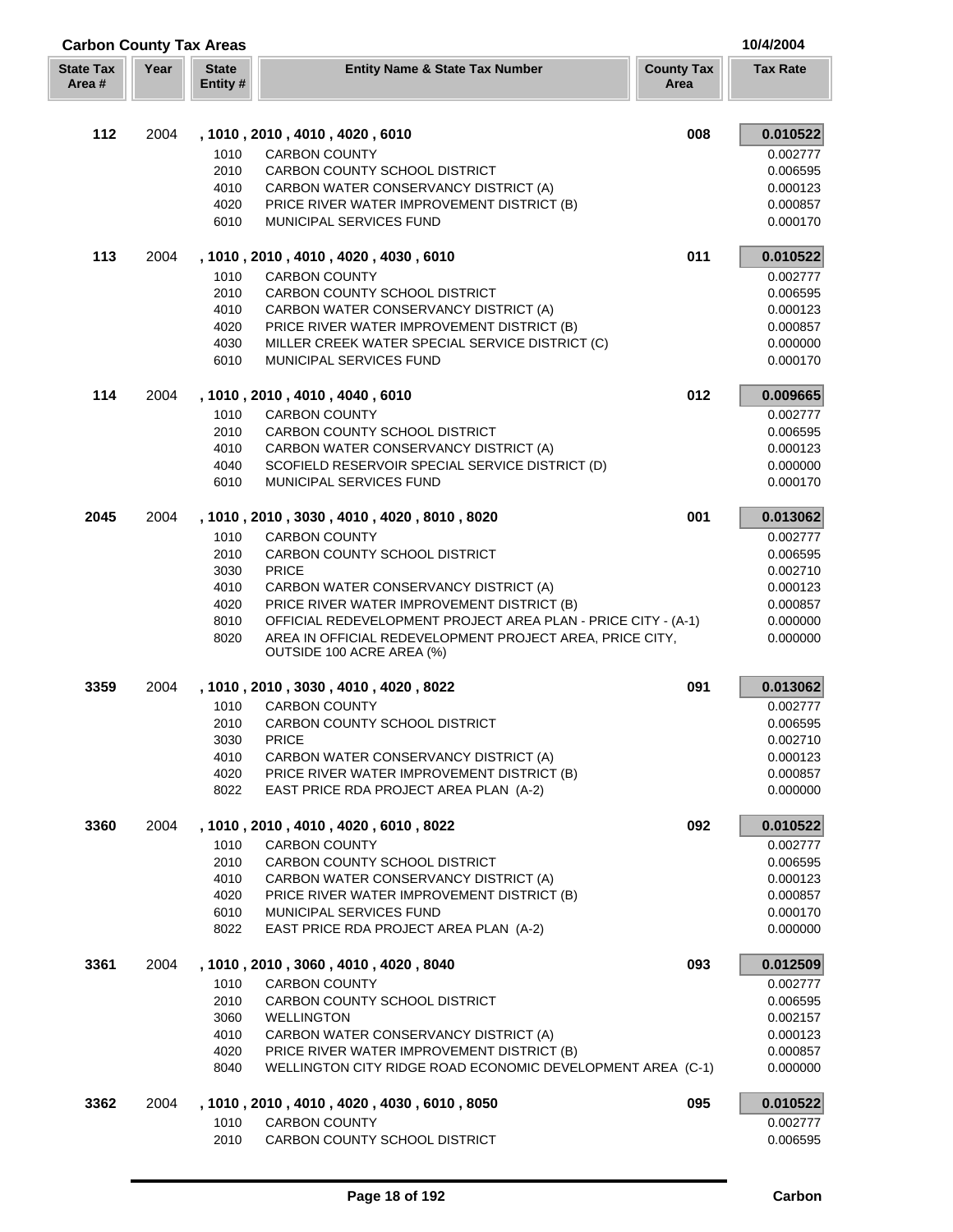## **Carbon County Tax Areas 10/4/2004**

| <b>State Tax</b><br>Area # | Year | <b>State</b><br>Entity # | <b>Entity Name &amp; State Tax Number</b>                | <b>County Tax</b><br>Area | <b>Tax Rate</b> |
|----------------------------|------|--------------------------|----------------------------------------------------------|---------------------------|-----------------|
|                            |      | 4010                     | CARBON WATER CONSERVANCY DISTRICT (A)                    |                           | 0.000123        |
|                            |      | 4020                     | PRICE RIVER WATER IMPROVEMENT DISTRICT (B)               |                           | 0.000857        |
|                            |      | 4030                     | MILLER CREEK WATER SPECIAL SERVICE DISTRICT (C)          |                           | 0.000000        |
|                            |      | 6010                     | MUNICIPAL SERVICES FUND                                  |                           | 0.000170        |
|                            |      | 8050                     | CARBON COUNTY RIDGE ROAD ECONOMIC DEVELOPMENT AREA (D-1) |                           | 0.000000        |
| 3363                       | 2004 |                          | , 1010, 2010, 4010, 6010, 8050                           | 096                       | 0.009665        |
|                            |      | 1010                     | <b>CARBON COUNTY</b>                                     |                           | 0.002777        |
|                            |      | 2010                     | CARBON COUNTY SCHOOL DISTRICT                            |                           | 0.006595        |
|                            |      | 4010                     | CARBON WATER CONSERVANCY DISTRICT (A)                    |                           | 0.000123        |
|                            |      | 6010                     | MUNICIPAL SERVICES FUND                                  |                           | 0.000170        |
|                            |      | 8050                     | CARBON COUNTY RIDGE ROAD ECONOMIC DEVELOPMENT AREA (D-1) |                           | 0.000000        |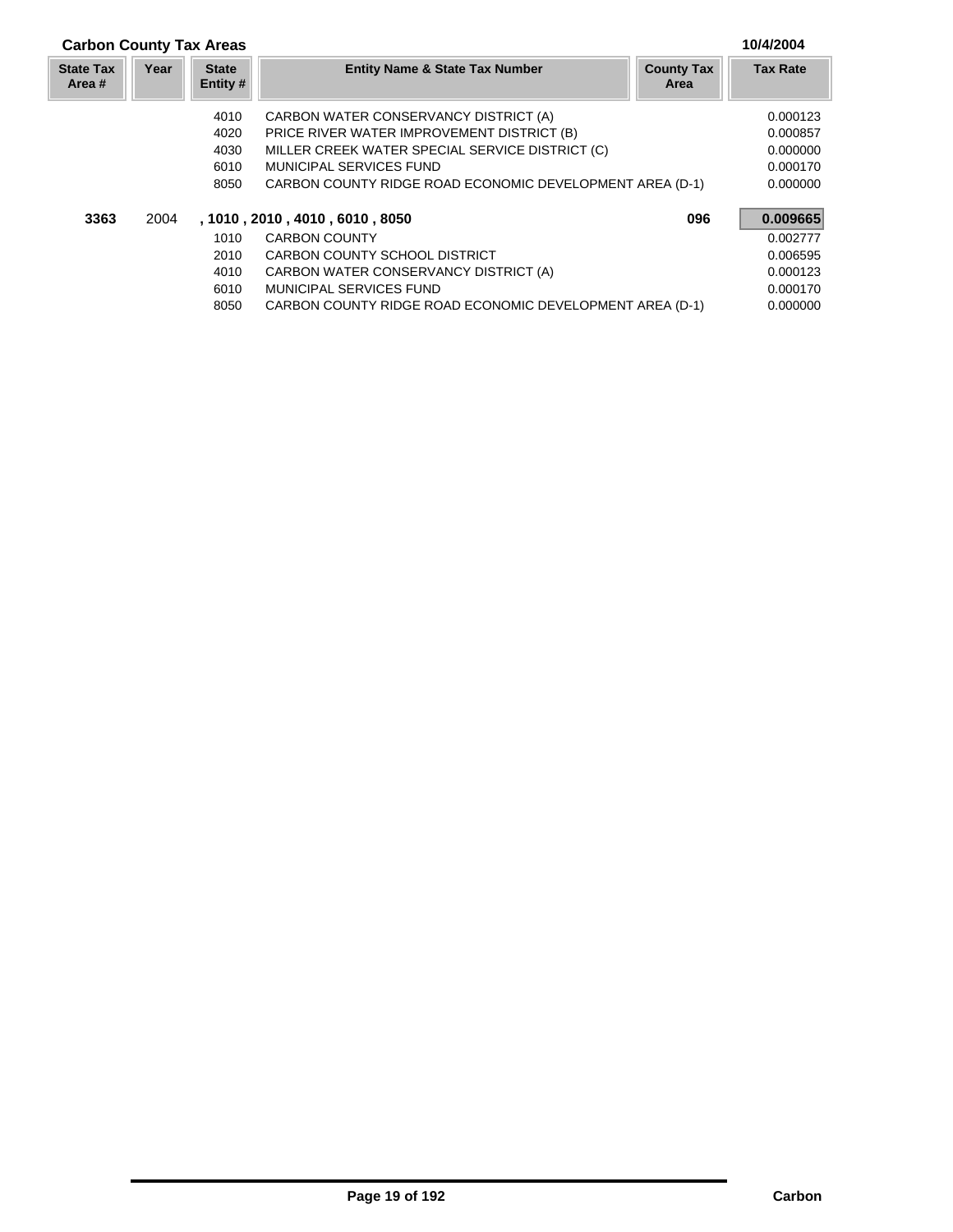| <b>Daggett County Tax Areas</b> |      |                          |                                                        |                           | 10/4/2004       |
|---------------------------------|------|--------------------------|--------------------------------------------------------|---------------------------|-----------------|
| <b>State Tax</b><br>Area #      | Year | <b>State</b><br>Entity # | <b>Entity Name &amp; State Tax Number</b>              | <b>County Tax</b><br>Area | <b>Tax Rate</b> |
| 115                             | 2004 |                          | , 1010, 2010, 3010, 4020                               | 053                       | 0.009024        |
|                                 |      | 1010                     | <b>DAGGETT COUNTY</b>                                  |                           | 0.003430        |
|                                 |      | 2010                     | DAGGETT COUNTY SCHOOL DISTRICT                         |                           | 0.004415        |
|                                 |      | 3010                     | <b>MANILA</b>                                          |                           | 0.000860        |
|                                 |      | 4020                     | DAGGETT COUNTY MOSQUITO ABATEMENT DISTRICT (B)         |                           | 0.000319        |
| 116                             | 2004 |                          | , 1010, 2010, 4010                                     | 099                       | 0.008536        |
|                                 |      | 1010                     | DAGGETT COUNTY                                         |                           | 0.003430        |
|                                 |      | 2010                     | DAGGETT COUNTY SCHOOL DISTRICT                         |                           | 0.004415        |
|                                 |      | 4010                     | DAGGETT COUNTY WATER AND SEWER DISTRICT (A)            |                           | 0.000691        |
| 117                             | 2004 |                          | , 1010, 2010, 4010, 4020                               | 052                       | 0.008855        |
|                                 |      | 1010                     | <b>DAGGETT COUNTY</b>                                  |                           | 0.003430        |
|                                 |      | 2010                     | DAGGETT COUNTY SCHOOL DISTRICT                         |                           | 0.004415        |
|                                 |      | 4010                     | DAGGETT COUNTY WATER AND SEWER DISTRICT (A)            |                           | 0.000691        |
|                                 |      | 4020                     | DAGGETT COUNTY MOSQUITO ABATEMENT DISTRICT (B)         |                           | 0.000319        |
| 118                             | 2004 |                          | , 1010, 2010, 4020                                     | 054                       | 0.008164        |
|                                 |      | 1010                     | <b>DAGGETT COUNTY</b>                                  |                           | 0.003430        |
|                                 |      | 2010                     | DAGGETT COUNTY SCHOOL DISTRICT                         |                           | 0.004415        |
|                                 |      | 4020                     | DAGGETT COUNTY MOSQUITO ABATEMENT DISTRICT (B)         |                           | 0.000319        |
| 119                             | 2004 | , 1010, 2010             |                                                        | 051                       | 0.007845        |
|                                 |      | 1010                     | DAGGETT COUNTY                                         |                           | 0.003430        |
|                                 |      | 2010                     | DAGGETT COUNTY SCHOOL DISTRICT                         |                           | 0.004415        |
| 2800                            | 2004 |                          | , 1010, 2010, 4010, 4020, 4025                         | 055                       | 0.010129        |
|                                 |      | 1010                     | <b>DAGGETT COUNTY</b>                                  |                           | 0.003430        |
|                                 |      | 2010                     | DAGGETT COUNTY SCHOOL DISTRICT                         |                           | 0.004415        |
|                                 |      | 4010                     | DAGGETT COUNTY WATER AND SEWER DISTRICT (A)            |                           | 0.000691        |
|                                 |      | 4020                     | DAGGETT COUNTY MOSQUITO ABATEMENT DISTRICT (B)         |                           | 0.000319        |
|                                 |      | 4025                     | DAGGETT COUNTY SERVICE AREA NO. 1 (C)                  |                           | 0.001274        |
| 3371                            | 2004 |                          | , 1010, 2010, 3010, 4020, 6010                         | 056                       | 0.009024        |
|                                 |      | 1010                     | <b>DAGGETT COUNTY</b>                                  |                           | 0.003430        |
|                                 |      | 2010                     | DAGGETT COUNTY SCHOOL DISTRICT                         |                           | 0.004415        |
|                                 |      | 3010                     | <b>MANILA</b>                                          |                           | 0.000860        |
|                                 |      | 4020                     | DAGGETT COUNTY MOSQUITO ABATEMENT DISTRICT (B)         |                           | 0.000319        |
|                                 |      | 6010                     | AREA WITHDRAWN FROM DAGGETT CO WATER & SEWER BUT STILL |                           | 0.000000        |

**Page 20 of 192 Daggett**

LIABLE FOR BOND (I)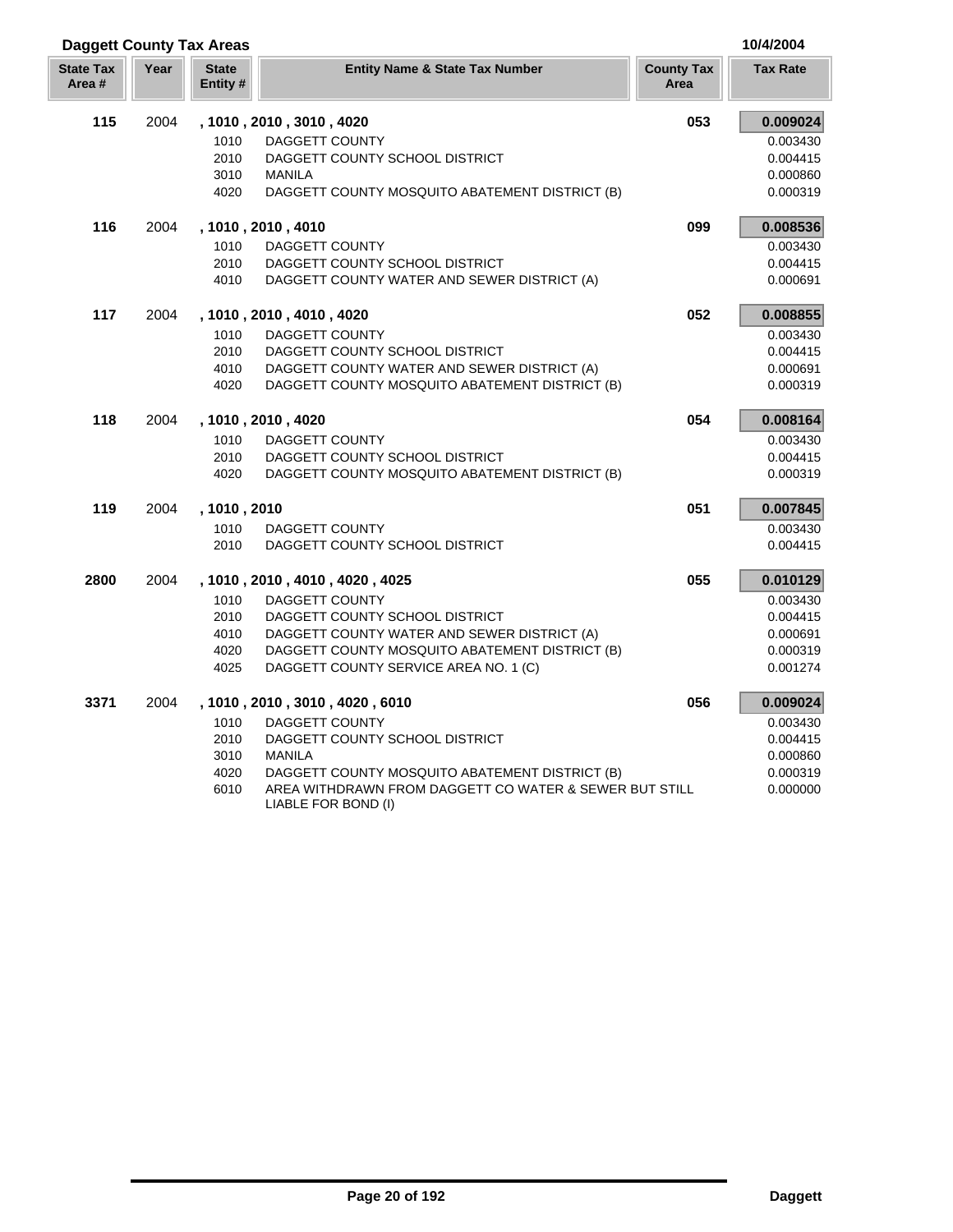| <b>Davis County Tax Areas</b> |      |                          |                                                                                             |                           | 10/4/2004            |
|-------------------------------|------|--------------------------|---------------------------------------------------------------------------------------------|---------------------------|----------------------|
| <b>State Tax</b><br>Area#     | Year | <b>State</b><br>Entity # | <b>Entity Name &amp; State Tax Number</b>                                                   | <b>County Tax</b><br>Area | <b>Tax Rate</b>      |
| 122                           | 2004 |                          | , 1010 , 2010 , 3010 , 4005 , 4010 , 4020 , 4030 , 4055 , 60                                | 004                       | 0.012560             |
|                               |      | 1010                     | <b>DAVIS COUNTY</b>                                                                         |                           | 0.001948             |
|                               |      | 2010                     | DAVIS COUNTY SCHOOL DISTRICT                                                                |                           | 0.007821             |
|                               |      | 3010                     | <b>BOUNTIFUL</b>                                                                            |                           | 0.001231             |
|                               |      | 4005                     | WEBER BASIN WATER CONSERVANCY DISTRICT (A)                                                  |                           | 0.000198             |
|                               |      | 4010                     | DAVIS COUNTY MOSQUITO ABATEMENT DISTRICT (B)                                                |                           | 0.000093             |
|                               |      | 4020                     | BOUNTIFUL WATER SUBCONSERVANCY DISTRICT (D)                                                 |                           | 0.000153             |
|                               |      | 4030                     | SOUTH DAVIS COUNTY WATER IMPROVEMENT DISTRICT (E)                                           |                           | 0.000318             |
|                               |      | 4055                     | SOUTH DAVIS COUNTY SEWER IMPROVEMENT DISTRICT (J)                                           |                           | 0.000366             |
|                               |      | 6030                     | COUNTY LIBRARY (EXCLUDE KAYSVILLE)                                                          |                           | 0.000432             |
| 123                           | 2004 |                          | , 1010, 2010, 3010, 4005, 4010, 4020, 4055, 6030                                            | 003                       | 0.012242             |
|                               |      | 1010                     | <b>DAVIS COUNTY</b>                                                                         |                           | 0.001948             |
|                               |      | 2010                     | DAVIS COUNTY SCHOOL DISTRICT                                                                |                           | 0.007821             |
|                               |      | 3010                     | <b>BOUNTIFUL</b>                                                                            |                           | 0.001231             |
|                               |      | 4005                     | WEBER BASIN WATER CONSERVANCY DISTRICT (A)                                                  |                           | 0.000198             |
|                               |      | 4010<br>4020             | DAVIS COUNTY MOSQUITO ABATEMENT DISTRICT (B)<br>BOUNTIFUL WATER SUBCONSERVANCY DISTRICT (D) |                           | 0.000093<br>0.000153 |
|                               |      | 4055                     | SOUTH DAVIS COUNTY SEWER IMPROVEMENT DISTRICT (J)                                           |                           | 0.000366             |
|                               |      | 6030                     | COUNTY LIBRARY (EXCLUDE KAYSVILLE)                                                          |                           | 0.000432             |
|                               |      |                          |                                                                                             |                           |                      |
| 124                           | 2004 |                          | , 1010 , 2010 , 3010 , 4005 , 4010 , 4020 , 4055 , 6030 , 80                                | 503                       | 0.012242             |
|                               |      | 1010<br>2010             | <b>DAVIS COUNTY</b><br>DAVIS COUNTY SCHOOL DISTRICT                                         |                           | 0.001948<br>0.007821 |
|                               |      | 3010                     | <b>BOUNTIFUL</b>                                                                            |                           | 0.001231             |
|                               |      | 4005                     | WEBER BASIN WATER CONSERVANCY DISTRICT (A)                                                  |                           | 0.000198             |
|                               |      | 4010                     | DAVIS COUNTY MOSQUITO ABATEMENT DISTRICT (B)                                                |                           | 0.000093             |
|                               |      | 4020                     | BOUNTIFUL WATER SUBCONSERVANCY DISTRICT (D)                                                 |                           | 0.000153             |
|                               |      | 4055                     | SOUTH DAVIS COUNTY SEWER IMPROVEMENT DISTRICT (J)                                           |                           | 0.000366             |
|                               |      | 6030                     | COUNTY LIBRARY (EXCLUDE KAYSVILLE)                                                          |                           | 0.000432             |
|                               |      | 8010                     | C.B.D NEIGHBORHOOD REDEVELOPMENT PLAN - BOUNTIFUL - (A-1)                                   |                           | 0.000000             |
| 126                           | 2004 |                          | , 1010 , 2010 , 3010 , 4005 , 4010 , 4020 , 4055 , 6030 , 80                                | 703                       | 0.012242             |
|                               |      | 1010                     | <b>DAVIS COUNTY</b>                                                                         |                           | 0.001948             |
|                               |      | 2010                     | DAVIS COUNTY SCHOOL DISTRICT                                                                |                           | 0.007821             |
|                               |      | 3010                     | <b>BOUNTIFUL</b>                                                                            |                           | 0.001231             |
|                               |      | 4005                     | WEBER BASIN WATER CONSERVANCY DISTRICT (A)                                                  |                           | 0.000198             |
|                               |      | 4010                     | DAVIS COUNTY MOSQUITO ABATEMENT DISTRICT (B)                                                |                           | 0.000093             |
|                               |      | 4020                     | BOUNTIFUL WATER SUBCONSERVANCY DISTRICT (D)                                                 |                           | 0.000153             |
|                               |      | 4055                     | SOUTH DAVIS COUNTY SEWER IMPROVEMENT DISTRICT (J)                                           |                           | 0.000366             |
|                               |      | 6030                     | COUNTY LIBRARY (EXCLUDE KAYSVILLE)                                                          |                           | 0.000432             |
|                               |      | 8020                     | C.B.D NEIGHBORHOOD REDEVELOPMENT PLAN-BOUNTIFUL - (A-2)                                     |                           | 0.000000             |
| 128                           | 2004 |                          | , 1010 , 2010 , 3010 , 4005 , 4010 , 4020 , 4055 , 6030 , 80                                | 603                       | 0.012242             |
|                               |      | 1010                     | <b>DAVIS COUNTY</b>                                                                         |                           | 0.001948             |
|                               |      | 2010                     | DAVIS COUNTY SCHOOL DISTRICT                                                                |                           | 0.007821             |
|                               |      | 3010                     | <b>BOUNTIFUL</b>                                                                            |                           | 0.001231             |
|                               |      | 4005                     | WEBER BASIN WATER CONSERVANCY DISTRICT (A)<br>DAVIS COUNTY MOSQUITO ABATEMENT DISTRICT (B)  |                           | 0.000198             |
|                               |      | 4010<br>4020             | BOUNTIFUL WATER SUBCONSERVANCY DISTRICT (D)                                                 |                           | 0.000093<br>0.000153 |
|                               |      | 4055                     | SOUTH DAVIS COUNTY SEWER IMPROVEMENT DISTRICT (J)                                           |                           | 0.000366             |
|                               |      | 6030                     | COUNTY LIBRARY (EXCLUDE KAYSVILLE)                                                          |                           | 0.000432             |
|                               |      | 8035                     | BOUNTIFUL GATEWAY NEIGHBORHOOD DEVELOPMENT PLAN -<br>BOUNTIFUL CITY - (A-3)                 |                           | 0.000000             |
|                               |      |                          |                                                                                             |                           |                      |
| 130                           | 2004 |                          | , 1010 , 2010 , 3010 , 4005 , 4010 , 4030 , 4055 , 6030 , 80                                | 505                       | 0.012407             |
|                               |      | 1010                     | <b>DAVIS COUNTY</b>                                                                         |                           | 0.001948             |
|                               |      | 2010                     | DAVIS COUNTY SCHOOL DISTRICT                                                                |                           | 0.007821             |
|                               |      | 3010<br>4005             | <b>BOUNTIFUL</b><br>WEBER BASIN WATER CONSERVANCY DISTRICT (A)                              |                           | 0.001231<br>0.000198 |
|                               |      | 4010                     | DAVIS COUNTY MOSQUITO ABATEMENT DISTRICT (B)                                                |                           | 0.000093             |
|                               |      |                          |                                                                                             |                           |                      |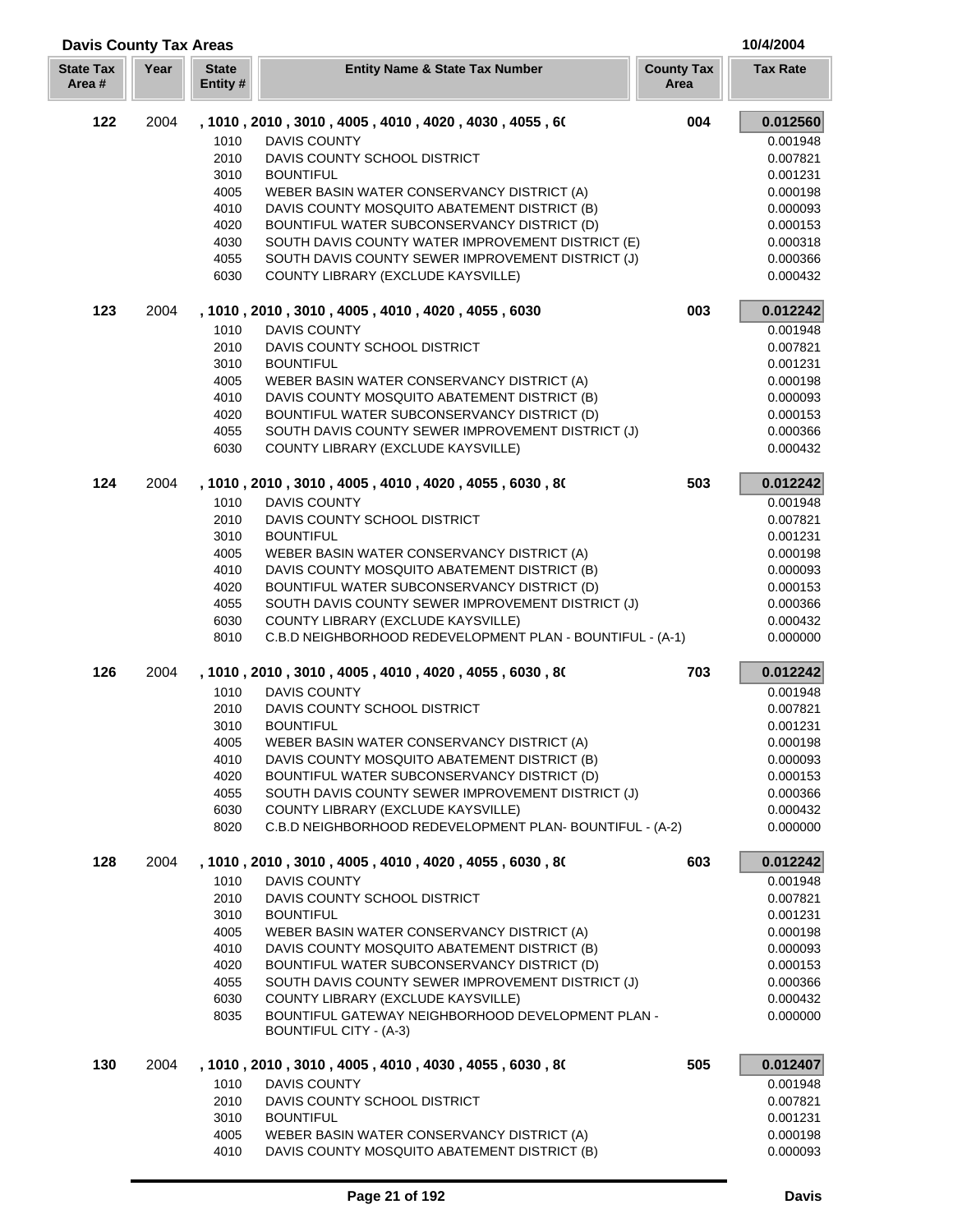| <b>Davis County Tax Areas</b> |      |                          |                                                                                            |                           | 10/4/2004            |
|-------------------------------|------|--------------------------|--------------------------------------------------------------------------------------------|---------------------------|----------------------|
| <b>State Tax</b><br>Area#     | Year | <b>State</b><br>Entity # | <b>Entity Name &amp; State Tax Number</b>                                                  | <b>County Tax</b><br>Area | <b>Tax Rate</b>      |
|                               |      | 4030                     | SOUTH DAVIS COUNTY WATER IMPROVEMENT DISTRICT (E)                                          |                           | 0.000318             |
|                               |      | 4055                     | SOUTH DAVIS COUNTY SEWER IMPROVEMENT DISTRICT (J)                                          |                           | 0.000366             |
|                               |      | 6030                     | COUNTY LIBRARY (EXCLUDE KAYSVILLE)                                                         |                           | 0.000432             |
|                               |      | 8010                     | C.B.D NEIGHBORHOOD REDEVELOPMENT PLAN - BOUNTIFUL - (A-1)                                  |                           | 0.000000             |
| 132                           | 2004 |                          | , 1010, 2010, 3010, 4005, 4010, 4055, 6030                                                 | 001                       | 0.012089             |
|                               |      | 1010                     | <b>DAVIS COUNTY</b>                                                                        |                           | 0.001948             |
|                               |      | 2010                     | DAVIS COUNTY SCHOOL DISTRICT                                                               |                           | 0.007821             |
|                               |      | 3010                     | <b>BOUNTIFUL</b>                                                                           |                           | 0.001231             |
|                               |      | 4005                     | WEBER BASIN WATER CONSERVANCY DISTRICT (A)                                                 |                           | 0.000198             |
|                               |      | 4010                     | DAVIS COUNTY MOSQUITO ABATEMENT DISTRICT (B)                                               |                           | 0.000093             |
|                               |      | 4055<br>6030             | SOUTH DAVIS COUNTY SEWER IMPROVEMENT DISTRICT (J)<br>COUNTY LIBRARY (EXCLUDE KAYSVILLE)    |                           | 0.000366<br>0.000432 |
| 133                           | 2004 |                          | , 1010, 2010, 3020, 4005, 4010, 4020, 4055, 6030                                           | 009                       | 0.012470             |
|                               |      | 1010                     | <b>DAVIS COUNTY</b>                                                                        |                           | 0.001948             |
|                               |      | 2010                     | DAVIS COUNTY SCHOOL DISTRICT                                                               |                           | 0.007821             |
|                               |      | 3020                     | <b>CENTERVILLE</b>                                                                         |                           | 0.001459             |
|                               |      | 4005                     | WEBER BASIN WATER CONSERVANCY DISTRICT (A)                                                 |                           | 0.000198             |
|                               |      | 4010                     | DAVIS COUNTY MOSQUITO ABATEMENT DISTRICT (B)                                               |                           | 0.000093             |
|                               |      | 4020                     | BOUNTIFUL WATER SUBCONSERVANCY DISTRICT (D)                                                |                           | 0.000153             |
|                               |      | 4055                     | SOUTH DAVIS COUNTY SEWER IMPROVEMENT DISTRICT (J)                                          |                           | 0.000366             |
|                               |      | 6030                     | COUNTY LIBRARY (EXCLUDE KAYSVILLE)                                                         |                           | 0.000432             |
| 134                           | 2004 | 1010                     | , 1010, 2010, 3020, 4005, 4010, 4055, 6030<br><b>DAVIS COUNTY</b>                          | 008                       | 0.012317<br>0.001948 |
|                               |      | 2010                     | DAVIS COUNTY SCHOOL DISTRICT                                                               |                           | 0.007821             |
|                               |      | 3020                     | <b>CENTERVILLE</b>                                                                         |                           | 0.001459             |
|                               |      | 4005                     | WEBER BASIN WATER CONSERVANCY DISTRICT (A)                                                 |                           | 0.000198             |
|                               |      | 4010                     | DAVIS COUNTY MOSQUITO ABATEMENT DISTRICT (B)                                               |                           | 0.000093             |
|                               |      | 4055                     | SOUTH DAVIS COUNTY SEWER IMPROVEMENT DISTRICT (J)                                          |                           | 0.000366             |
|                               |      | 6030                     | COUNTY LIBRARY (EXCLUDE KAYSVILLE)                                                         |                           | 0.000432             |
| 135                           | 2004 |                          | , 1010, 2010, 3020, 4005, 4010, 4055, 6030, 8090                                           | 508                       | 0.012317             |
|                               |      | 1010                     | <b>DAVIS COUNTY</b>                                                                        |                           | 0.001948             |
|                               |      | 2010                     | DAVIS COUNTY SCHOOL DISTRICT                                                               |                           | 0.007821             |
|                               |      | 3020                     | <b>CENTERVILLE</b>                                                                         |                           | 0.001459             |
|                               |      | 4005<br>4010             | WEBER BASIN WATER CONSERVANCY DISTRICT (A)<br>DAVIS COUNTY MOSQUITO ABATEMENT DISTRICT (B) |                           | 0.000198<br>0.000093 |
|                               |      | 4055                     | SOUTH DAVIS COUNTY SEWER IMPROVEMENT DISTRICT (J)                                          |                           | 0.000366             |
|                               |      | 6030                     | COUNTY LIBRARY (EXCLUDE KAYSVILLE)                                                         |                           | 0.000432             |
|                               |      | 8090                     | PARRISH LANE GATEWAY NEIGHBORHOOD DEVELOPMENT PLAN -                                       |                           | 0.000000             |
|                               |      |                          | CENTERVILLE CITY - (G-1)                                                                   |                           |                      |
| 137                           | 2004 |                          | , 1010, 2010, 3020, 4005, 4010, 4055, 4072, 6030                                           | 010                       | 0.012317             |
|                               |      | 1010                     | <b>DAVIS COUNTY</b>                                                                        |                           | 0.001948             |
|                               |      | 2010<br>3020             | DAVIS COUNTY SCHOOL DISTRICT<br><b>CENTERVILLE</b>                                         |                           | 0.007821<br>0.001459 |
|                               |      | 4005                     | WEBER BASIN WATER CONSERVANCY DISTRICT (A)                                                 |                           | 0.000198             |
|                               |      | 4010                     | DAVIS COUNTY MOSQUITO ABATEMENT DISTRICT (B)                                               |                           | 0.000093             |
|                               |      | 4055                     | SOUTH DAVIS COUNTY SEWER IMPROVEMENT DISTRICT (J)                                          |                           | 0.000366             |
|                               |      | 4072                     | CHASE LANE ESTATES/CASA LOMA SPECIAL SERVICE DISTRICT (M)                                  |                           | 0.000000             |
|                               |      | 6030                     | COUNTY LIBRARY (EXCLUDE KAYSVILLE)                                                         |                           | 0.000432             |
| 138                           | 2004 |                          | , 1010, 2010, 3030, 4005, 4010, 4015, 6030                                                 | 013                       | 0.014235             |
|                               |      | 1010                     | <b>DAVIS COUNTY</b>                                                                        |                           | 0.001948             |
|                               |      | 2010                     | DAVIS COUNTY SCHOOL DISTRICT                                                               |                           | 0.007821             |
|                               |      | 3030<br>4005             | <b>CLEARFIELD</b><br>WEBER BASIN WATER CONSERVANCY DISTRICT (A)                            |                           | 0.002980<br>0.000198 |
|                               |      | 4010                     | DAVIS COUNTY MOSQUITO ABATEMENT DISTRICT (B)                                               |                           | 0.000093             |
|                               |      | 4015                     | NORTH DAVIS COUNTY SEWER DISTRICT (C)                                                      |                           | 0.000763             |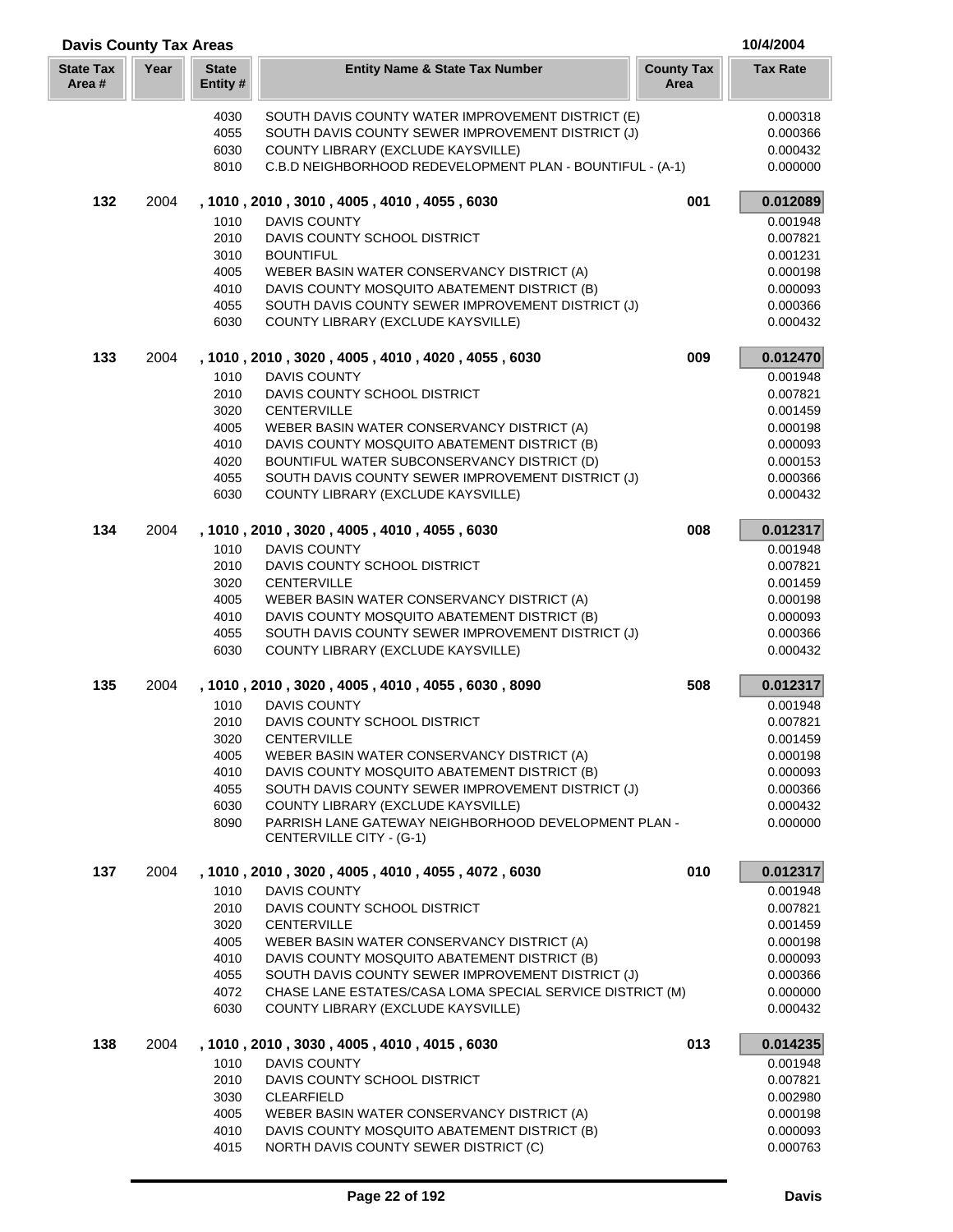| <b>Davis County Tax Areas</b> |      |                          |                                                                                                   |                           | 10/4/2004            |
|-------------------------------|------|--------------------------|---------------------------------------------------------------------------------------------------|---------------------------|----------------------|
| <b>State Tax</b><br>Area #    | Year | <b>State</b><br>Entity # | <b>Entity Name &amp; State Tax Number</b>                                                         | <b>County Tax</b><br>Area | <b>Tax Rate</b>      |
|                               |      | 6030                     | COUNTY LIBRARY (EXCLUDE KAYSVILLE)                                                                |                           | 0.000432             |
| 139                           | 2004 |                          | , 1010, 2010, 3030, 4005, 4010, 4015, 6030, 8075                                                  | 613                       | 0.014235             |
|                               |      | 1010                     | DAVIS COUNTY                                                                                      |                           | 0.001948             |
|                               |      | 2010                     | DAVIS COUNTY SCHOOL DISTRICT                                                                      |                           | 0.007821             |
|                               |      | 3030                     | CLEARFIELD                                                                                        |                           | 0.002980             |
|                               |      | 4005                     | WEBER BASIN WATER CONSERVANCY DISTRICT (A)                                                        |                           | 0.000198             |
|                               |      | 4010                     | DAVIS COUNTY MOSQUITO ABATEMENT DISTRICT (B)                                                      |                           | 0.000093             |
|                               |      | 4015                     | NORTH DAVIS COUNTY SEWER DISTRICT (C)                                                             |                           | 0.000763             |
|                               |      | 6030<br>8075             | COUNTY LIBRARY (EXCLUDE KAYSVILLE)<br>NORTH FREEPORT CENTER EXPANSION AREA NEIGHBORHOOD           |                           | 0.000432<br>0.000000 |
|                               |      |                          | DEVELOPMENT PLAN - CLEARFIELD - (E-6)                                                             |                           |                      |
| 140                           | 2004 |                          | , 1010, 2010, 3030, 4005, 4010, 4015, 6030, 8076                                                  | 713                       | 0.014235             |
|                               |      | 1010                     | <b>DAVIS COUNTY</b>                                                                               |                           | 0.001948             |
|                               |      | 2010                     | DAVIS COUNTY SCHOOL DISTRICT                                                                      |                           | 0.007821             |
|                               |      | 3030                     | <b>CLEARFIELD</b>                                                                                 |                           | 0.002980             |
|                               |      | 4005                     | WEBER BASIN WATER CONSERVANCY DISTRICT (A)                                                        |                           | 0.000198             |
|                               |      | 4010                     | DAVIS COUNTY MOSQUITO ABATEMENT DISTRICT (B)                                                      |                           | 0.000093             |
|                               |      | 4015                     | NORTH DAVIS COUNTY SEWER DISTRICT (C)                                                             |                           | 0.000763             |
|                               |      | 6030<br>8076             | COUNTY LIBRARY (EXCLUDE KAYSVILLE)<br>WEST SIDE CENTRAL BUSINESS DISTRICT NEIGHBORHOOD            |                           | 0.000432<br>0.000000 |
|                               |      |                          | DEVELOPMENT PLAN - CLEARFIELD CITY - (E-7)                                                        |                           |                      |
| 141                           | 2004 |                          | , 1010, 2010, 3030, 4005, 4010, 4015, 6030, 8077                                                  | 813                       | 0.014235             |
|                               |      | 1010                     | DAVIS COUNTY                                                                                      |                           | 0.001948             |
|                               |      | 2010                     | DAVIS COUNTY SCHOOL DISTRICT                                                                      |                           | 0.007821             |
|                               |      | 3030                     | <b>CLEARFIELD</b>                                                                                 |                           | 0.002980             |
|                               |      | 4005                     | WEBER BASIN WATER CONSERVANCY DISTRICT (A)                                                        |                           | 0.000198             |
|                               |      | 4010                     | DAVIS COUNTY MOSQUITO ABATEMENT DISTRICT (B)                                                      |                           | 0.000093             |
|                               |      | 4015                     | NORTH DAVIS COUNTY SEWER DISTRICT (C)                                                             |                           | 0.000763             |
|                               |      | 6030<br>8077             | COUNTY LIBRARY (EXCLUDE KAYSVILLE)<br>NORTH GATE/EAST SIDE CENTRAL BUSINESS DISTRICT NEIGHBORHOOD |                           | 0.000432             |
|                               |      |                          | DEVELOPMENT PLAN - CLEARFIELD (E-8)                                                               |                           | 0.000000             |
| 142                           | 2004 |                          | , 1010, 2010, 3030, 4005, 4010, 4015, 6030, 8078                                                  | 913                       | 0.014235             |
|                               |      | 1010                     | <b>DAVIS COUNTY</b>                                                                               |                           | 0.001948             |
|                               |      | 2010                     | DAVIS COUNTY SCHOOL DISTRICT                                                                      |                           | 0.007821             |
|                               |      | 3030                     | <b>CLEARFIELD</b>                                                                                 |                           | 0.002980             |
|                               |      | 4005                     | WEBER BASIN WATER CONSERVANCY DISTRICT (A)                                                        |                           | 0.000198             |
|                               |      | 4010                     | DAVIS COUNTY MOSQUITO ABATEMENT DISTRICT (B)                                                      |                           | 0.000093             |
|                               |      | 4015                     | NORTH DAVIS COUNTY SEWER DISTRICT (C)<br>COUNTY LIBRARY (EXCLUDE KAYSVILLE)                       |                           | 0.000763             |
|                               |      | 6030<br>8078             | 700 SOUTH NEIGHBORHOOD DEVELOPMENT PROJECT AREA -                                                 |                           | 0.000432<br>0.000000 |
|                               |      |                          | CLEARFIELD CITY - (E-9)                                                                           |                           |                      |
| 143                           | 2004 |                          | , 1010, 2010, 3030, 4005, 4010, 4015, 6030, 8079                                                  | 113                       | 0.014235             |
|                               |      | 1010                     | <b>DAVIS COUNTY</b>                                                                               |                           | 0.001948             |
|                               |      | 2010                     | DAVIS COUNTY SCHOOL DISTRICT                                                                      |                           | 0.007821             |
|                               |      | 3030                     | <b>CLEARFIELD</b>                                                                                 |                           | 0.002980             |
|                               |      | 4005                     | WEBER BASIN WATER CONSERVANCY DISTRICT (A)                                                        |                           | 0.000198             |
|                               |      | 4010<br>4015             | DAVIS COUNTY MOSQUITO ABATEMENT DISTRICT (B)<br>NORTH DAVIS COUNTY SEWER DISTRICT (C)             |                           | 0.000093<br>0.000763 |
|                               |      | 6030                     | COUNTY LIBRARY (EXCLUDE KAYSVILLE)                                                                |                           | 0.000432             |
|                               |      | 8079                     | SOUTHWEST FREEPORT NEIGHBORHOOD DEVELOPMENT PROJECT<br>AREA - CLEARFIELD CITY - (E-10)            |                           | 0.000000             |
| 144                           | 2004 |                          | , 1010, 2010, 3040, 4005, 4010, 6030                                                              | 016                       | 0.012655             |
|                               |      | 1010                     | <b>DAVIS COUNTY</b>                                                                               |                           |                      |
|                               |      | 2010                     | DAVIS COUNTY SCHOOL DISTRICT                                                                      |                           | 0.001948<br>0.007821 |
|                               |      | 3040                     | <b>CLINTON</b>                                                                                    |                           | 0.002163             |
|                               |      | 4005                     | WEBER BASIN WATER CONSERVANCY DISTRICT (A)                                                        |                           | 0.000198             |

ſ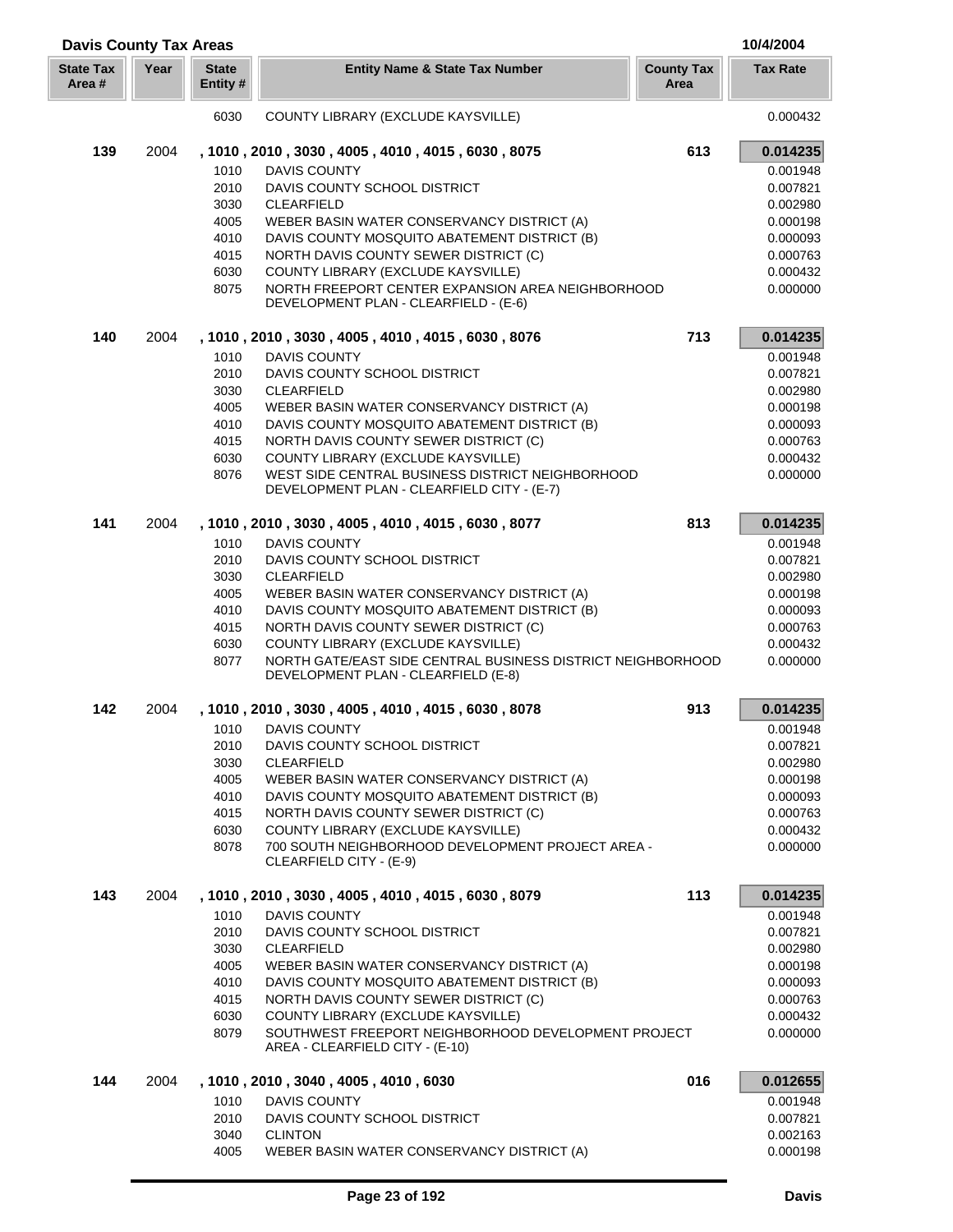| <b>Davis County Tax Areas</b> |      |                          |                                                                                           |                           | 10/4/2004            |
|-------------------------------|------|--------------------------|-------------------------------------------------------------------------------------------|---------------------------|----------------------|
| <b>State Tax</b><br>Area #    | Year | <b>State</b><br>Entity # | <b>Entity Name &amp; State Tax Number</b>                                                 | <b>County Tax</b><br>Area | <b>Tax Rate</b>      |
|                               |      | 4010<br>6030             | DAVIS COUNTY MOSQUITO ABATEMENT DISTRICT (B)<br>COUNTY LIBRARY (EXCLUDE KAYSVILLE)        |                           | 0.000093<br>0.000432 |
| 145                           | 2004 |                          | , 1010, 2010, 3040, 4005, 4010, 4015, 6030                                                | 017                       | 0.013418             |
|                               |      | 1010                     | DAVIS COUNTY                                                                              |                           | 0.001948             |
|                               |      | 2010                     | DAVIS COUNTY SCHOOL DISTRICT                                                              |                           | 0.007821             |
|                               |      | 3040                     | <b>CLINTON</b>                                                                            |                           | 0.002163             |
|                               |      | 4005                     | WEBER BASIN WATER CONSERVANCY DISTRICT (A)                                                |                           | 0.000198             |
|                               |      | 4010                     | DAVIS COUNTY MOSQUITO ABATEMENT DISTRICT (B)                                              |                           | 0.000093             |
|                               |      | 4015                     | NORTH DAVIS COUNTY SEWER DISTRICT (C)                                                     |                           | 0.000763             |
|                               |      | 6030                     | COUNTY LIBRARY (EXCLUDE KAYSVILLE)                                                        |                           | 0.000432             |
| 146                           | 2004 |                          | , 1010, 2010, 3040, 4005, 4010, 4015, 6030, 8130                                          | 517                       | 0.013418             |
|                               |      | 1010                     | <b>DAVIS COUNTY</b>                                                                       |                           | 0.001948             |
|                               |      | 2010<br>3040             | DAVIS COUNTY SCHOOL DISTRICT<br><b>CLINTON</b>                                            |                           | 0.007821<br>0.002163 |
|                               |      | 4005                     | WEBER BASIN WATER CONSERVANCY DISTRICT (A)                                                |                           | 0.000198             |
|                               |      | 4010                     | DAVIS COUNTY MOSQUITO ABATEMENT DISTRICT (B)                                              |                           | 0.000093             |
|                               |      | 4015                     | NORTH DAVIS COUNTY SEWER DISTRICT (C)                                                     |                           | 0.000763             |
|                               |      | 6030                     | COUNTY LIBRARY (EXCLUDE KAYSVILLE)                                                        |                           | 0.000432             |
|                               |      | 8130                     | C.B.D. REDEVELOPMENT PLAN - CLINTON CITY - (K-1)                                          |                           | 0.000000             |
| 147                           | 2004 |                          | , 1010, 2010, 3050, 4005, 4010, 4050, 6030                                                | 023                       | 0.013189             |
|                               |      | 1010                     | <b>DAVIS COUNTY</b>                                                                       |                           | 0.001948             |
|                               |      | 2010                     | DAVIS COUNTY SCHOOL DISTRICT                                                              |                           | 0.007821             |
|                               |      | 3050                     | <b>FARMINGTON</b>                                                                         |                           | 0.002426             |
|                               |      | 4005                     | WEBER BASIN WATER CONSERVANCY DISTRICT (A)                                                |                           | 0.000198             |
|                               |      | 4010                     | DAVIS COUNTY MOSQUITO ABATEMENT DISTRICT (B)                                              |                           | 0.000093             |
|                               |      | 4050<br>6030             | CENTRAL DAVIS COUNTY SEWER DISTRICT (H)<br>COUNTY LIBRARY (EXCLUDE KAYSVILLE)             |                           | 0.000271<br>0.000432 |
|                               |      |                          |                                                                                           |                           |                      |
| 148                           | 2004 |                          | , 1010, 2010, 3050, 4005, 4010, 4050, 6030, 8120                                          | 523                       | 0.013189             |
|                               |      | 1010                     | <b>DAVIS COUNTY</b>                                                                       |                           | 0.001948             |
|                               |      | 2010<br>3050             | DAVIS COUNTY SCHOOL DISTRICT                                                              |                           | 0.007821             |
|                               |      | 4005                     | <b>FARMINGTON</b><br>WEBER BASIN WATER CONSERVANCY DISTRICT (A)                           |                           | 0.002426<br>0.000198 |
|                               |      | 4010                     | DAVIS COUNTY MOSQUITO ABATEMENT DISTRICT (B)                                              |                           | 0.000093             |
|                               |      | 4050                     | CENTRAL DAVIS COUNTY SEWER DISTRICT (H)                                                   |                           | 0.000271             |
|                               |      | 6030                     | COUNTY LIBRARY (EXCLUDE KAYSVILLE)                                                        |                           | 0.000432             |
|                               |      | 8120                     | U.S. 89 NEIGHBORHOOD DEVELOPMENT PLAN - FARMINGTON CITY - (J-1)                           |                           | 0.000000             |
| 149                           | 2004 |                          | , 1010, 2010, 3050, 4005, 4010, 4050, 4070, 6030                                          | 024                       | 0.013707             |
|                               |      | 1010                     | <b>DAVIS COUNTY</b>                                                                       |                           | 0.001948             |
|                               |      | 2010                     | DAVIS COUNTY SCHOOL DISTRICT                                                              |                           | 0.007821             |
|                               |      | 3050                     | <b>FARMINGTON</b>                                                                         |                           | 0.002426             |
|                               |      | 4005                     | WEBER BASIN WATER CONSERVANCY DISTRICT (A)                                                |                           | 0.000198             |
|                               |      | 4010                     | DAVIS COUNTY MOSQUITO ABATEMENT DISTRICT (B)                                              |                           | 0.000093             |
|                               |      | 4050                     | CENTRAL DAVIS COUNTY SEWER DISTRICT (H)                                                   |                           | 0.000271             |
|                               |      | 4070<br>6030             | FARMINGTON AREA PRESSURIZED IRRIGATION DISTRICT (L)<br>COUNTY LIBRARY (EXCLUDE KAYSVILLE) |                           | 0.000518<br>0.000432 |
| 150                           | 2004 |                          | , 1010, 2010, 3050, 4005, 4010, 4050, 4070, 6030, 81                                      | 524                       | 0.013707             |
|                               |      | 1010                     | DAVIS COUNTY                                                                              |                           | 0.001948             |
|                               |      | 2010                     | DAVIS COUNTY SCHOOL DISTRICT                                                              |                           | 0.007821             |
|                               |      | 3050                     | <b>FARMINGTON</b>                                                                         |                           | 0.002426             |
|                               |      | 4005                     | WEBER BASIN WATER CONSERVANCY DISTRICT (A)                                                |                           | 0.000198             |
|                               |      | 4010                     | DAVIS COUNTY MOSQUITO ABATEMENT DISTRICT (B)                                              |                           | 0.000093             |
|                               |      | 4050                     | CENTRAL DAVIS COUNTY SEWER DISTRICT (H)                                                   |                           | 0.000271             |
|                               |      | 4070                     | FARMINGTON AREA PRESSURIZED IRRIGATION DISTRICT (L)                                       |                           | 0.000518             |
|                               |      | 6030                     | COUNTY LIBRARY (EXCLUDE KAYSVILLE)                                                        |                           | 0.000432             |
|                               |      | 8120                     | U.S. 89 NEIGHBORHOOD DEVELOPMENT PLAN - FARMINGTON CITY - (J-1)                           |                           | 0.000000             |

Г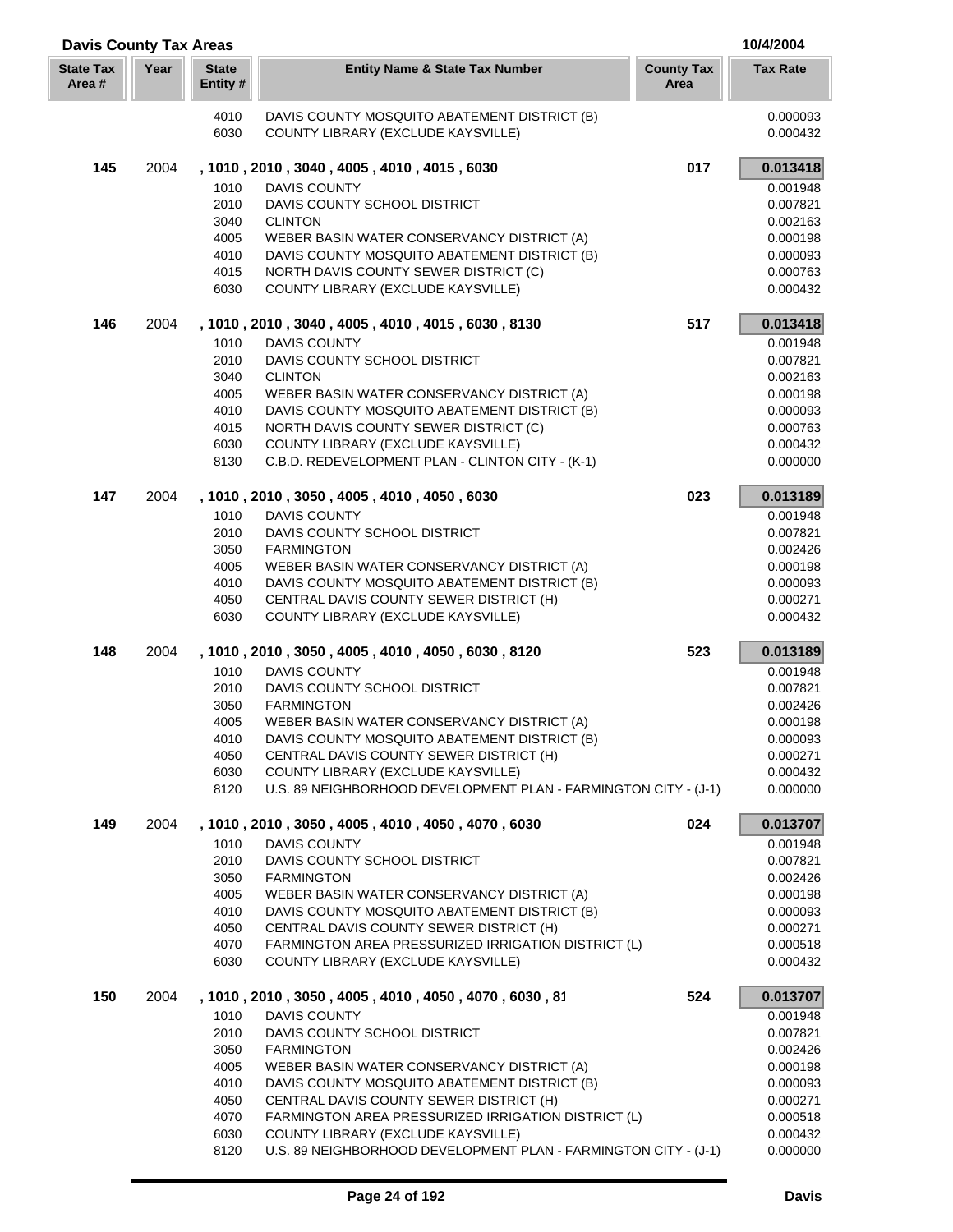| <b>Davis County Tax Areas</b> |      |                          |                                                                                         |                           | 10/4/2004            |
|-------------------------------|------|--------------------------|-----------------------------------------------------------------------------------------|---------------------------|----------------------|
| <b>State Tax</b><br>Area #    | Year | <b>State</b><br>Entity # | <b>Entity Name &amp; State Tax Number</b>                                               | <b>County Tax</b><br>Area | <b>Tax Rate</b>      |
| 151                           | 2004 |                          | , 1010, 2010, 3060, 4005, 4010, 4015, 6030                                              | 027                       | 0.013244             |
|                               |      | 1010                     | <b>DAVIS COUNTY</b>                                                                     |                           | 0.001948             |
|                               |      | 2010                     | DAVIS COUNTY SCHOOL DISTRICT                                                            |                           | 0.007821             |
|                               |      | 3060                     | <b>FRUIT HEIGHTS</b>                                                                    |                           | 0.001989             |
|                               |      | 4005                     | WEBER BASIN WATER CONSERVANCY DISTRICT (A)                                              |                           | 0.000198             |
|                               |      | 4010                     | DAVIS COUNTY MOSQUITO ABATEMENT DISTRICT (B)                                            |                           | 0.000093             |
|                               |      | 4015                     | NORTH DAVIS COUNTY SEWER DISTRICT (C)                                                   |                           | 0.000763             |
|                               |      | 6030                     | COUNTY LIBRARY (EXCLUDE KAYSVILLE)                                                      |                           | 0.000432             |
| 152                           | 2004 |                          | , 1010, 2010, 3060, 4005, 4010, 4050, 6030                                              | 028                       | 0.012752             |
|                               |      | 1010                     | <b>DAVIS COUNTY</b>                                                                     |                           | 0.001948             |
|                               |      | 2010                     | DAVIS COUNTY SCHOOL DISTRICT                                                            |                           | 0.007821             |
|                               |      | 3060                     | <b>FRUIT HEIGHTS</b>                                                                    |                           | 0.001989             |
|                               |      | 4005                     | WEBER BASIN WATER CONSERVANCY DISTRICT (A)                                              |                           | 0.000198             |
|                               |      | 4010                     | DAVIS COUNTY MOSQUITO ABATEMENT DISTRICT (B)                                            |                           | 0.000093             |
|                               |      | 4050                     | CENTRAL DAVIS COUNTY SEWER DISTRICT (H)                                                 |                           | 0.000271             |
|                               |      | 6030                     | COUNTY LIBRARY (EXCLUDE KAYSVILLE)                                                      |                           | 0.000432             |
| 153                           | 2004 |                          | , 1010, 2010, 3060, 4005, 4010, 4050, 4070, 6030                                        | 029                       | 0.013270             |
|                               |      | 1010                     | <b>DAVIS COUNTY</b>                                                                     |                           | 0.001948             |
|                               |      | 2010                     | DAVIS COUNTY SCHOOL DISTRICT                                                            |                           | 0.007821             |
|                               |      | 3060                     | <b>FRUIT HEIGHTS</b>                                                                    |                           | 0.001989             |
|                               |      | 4005                     | WEBER BASIN WATER CONSERVANCY DISTRICT (A)                                              |                           | 0.000198             |
|                               |      | 4010                     | DAVIS COUNTY MOSQUITO ABATEMENT DISTRICT (B)                                            |                           | 0.000093             |
|                               |      | 4050                     | CENTRAL DAVIS COUNTY SEWER DISTRICT (H)                                                 |                           | 0.000271             |
|                               |      | 4070                     | FARMINGTON AREA PRESSURIZED IRRIGATION DISTRICT (L)                                     |                           | 0.000518             |
|                               |      | 6030                     | COUNTY LIBRARY (EXCLUDE KAYSVILLE)                                                      |                           | 0.000432             |
| 154                           | 2004 |                          | , 1010, 2010, 3070, 4005, 4010                                                          | 032                       | 0.011660             |
|                               |      | 1010                     | <b>DAVIS COUNTY</b>                                                                     |                           | 0.001948             |
|                               |      | 2010<br>3070             | DAVIS COUNTY SCHOOL DISTRICT<br><b>KAYSVILLE</b>                                        |                           | 0.007821<br>0.001600 |
|                               |      | 4005                     | WEBER BASIN WATER CONSERVANCY DISTRICT (A)                                              |                           | 0.000198             |
|                               |      | 4010                     | DAVIS COUNTY MOSQUITO ABATEMENT DISTRICT (B)                                            |                           | 0.000093             |
| 155                           | 2004 |                          | , 1010, 2010, 3070, 4005, 4010, 4015                                                    | 033                       | 0.012423             |
|                               |      | 1010                     | <b>DAVIS COUNTY</b>                                                                     |                           | 0.001948             |
|                               |      | 2010                     | DAVIS COUNTY SCHOOL DISTRICT                                                            |                           | 0.007821             |
|                               |      | 3070                     | <b>KAYSVILLE</b>                                                                        |                           | 0.001600             |
|                               |      | 4005                     | WEBER BASIN WATER CONSERVANCY DISTRICT (A)                                              |                           | 0.000198             |
|                               |      | 4010                     | DAVIS COUNTY MOSQUITO ABATEMENT DISTRICT (B)                                            |                           | 0.000093             |
|                               |      | 4015                     | NORTH DAVIS COUNTY SEWER DISTRICT (C)                                                   |                           | 0.000763             |
| 156                           | 2004 |                          | , 1010, 2010, 3070, 4005, 4010, 4015, 4060                                              | 036                       | 0.012423             |
|                               |      | 1010                     | <b>DAVIS COUNTY</b>                                                                     |                           | 0.001948             |
|                               |      | 2010                     | DAVIS COUNTY SCHOOL DISTRICT                                                            |                           | 0.007821             |
|                               |      | 3070                     | <b>KAYSVILLE</b>                                                                        |                           | 0.001600             |
|                               |      | 4005                     | WEBER BASIN WATER CONSERVANCY DISTRICT (A)                                              |                           | 0.000198             |
|                               |      | 4010                     | DAVIS COUNTY MOSQUITO ABATEMENT DISTRICT (B)                                            |                           | 0.000093             |
|                               |      | 4015                     | NORTH DAVIS COUNTY SEWER DISTRICT (C)                                                   |                           | 0.000763             |
|                               |      | 4060                     | MUTTON HOLLOW IMPROVEMENT DISTRICT (K)                                                  |                           | 0.000000             |
| 157                           | 2004 |                          | , 1010, 2010, 3070, 4005, 4010, 4050                                                    | 034                       | 0.011931             |
|                               |      | 1010                     | DAVIS COUNTY                                                                            |                           | 0.001948             |
|                               |      | 2010                     | DAVIS COUNTY SCHOOL DISTRICT                                                            |                           | 0.007821             |
|                               |      | 3070                     | <b>KAYSVILLE</b>                                                                        |                           | 0.001600             |
|                               |      | 4005                     | WEBER BASIN WATER CONSERVANCY DISTRICT (A)                                              |                           | 0.000198             |
|                               |      | 4010<br>4050             | DAVIS COUNTY MOSQUITO ABATEMENT DISTRICT (B)<br>CENTRAL DAVIS COUNTY SEWER DISTRICT (H) |                           | 0.000093<br>0.000271 |
|                               |      |                          |                                                                                         |                           |                      |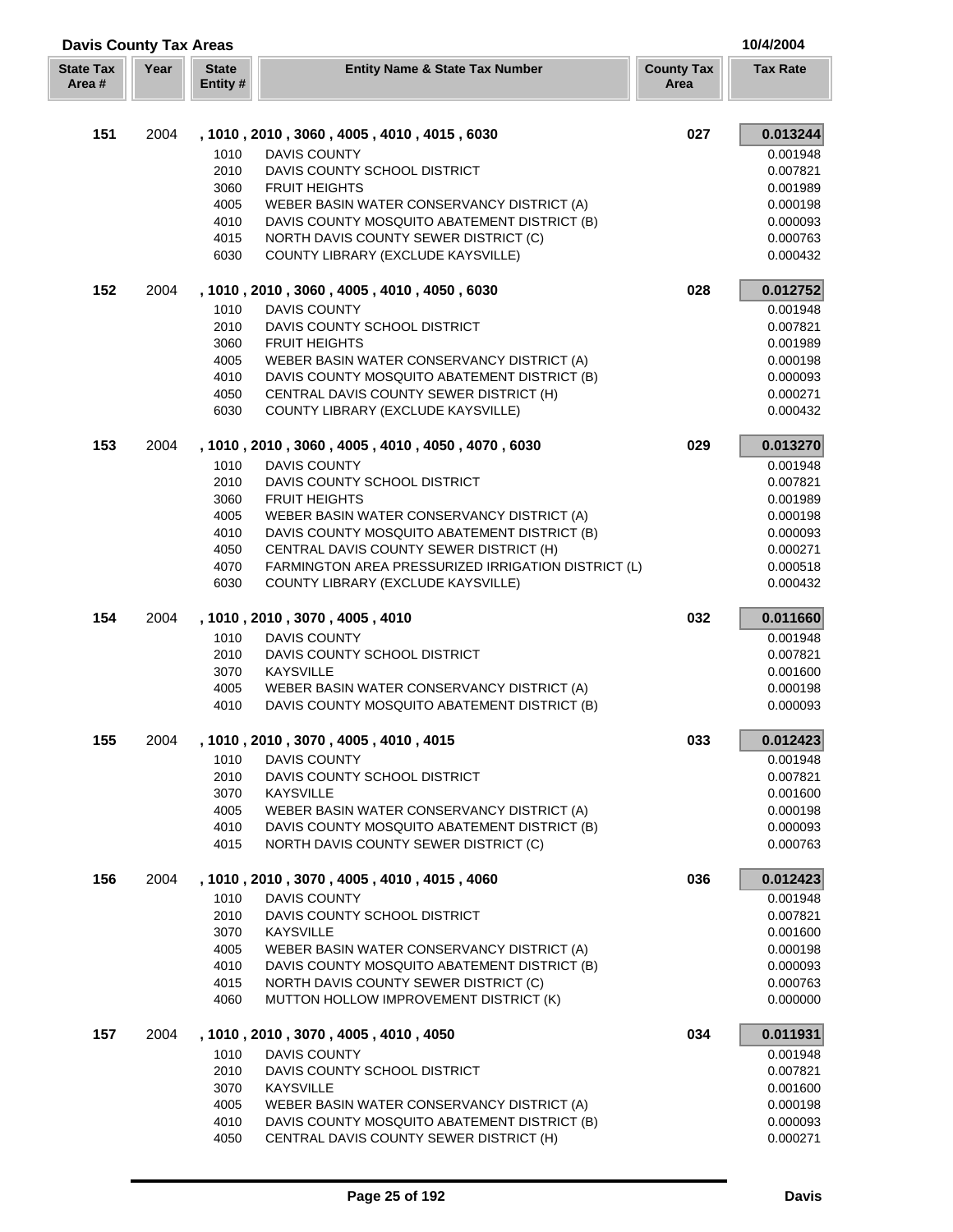| <b>Davis County Tax Areas</b> |      |                          |                                                                             |                           | 10/4/2004       |
|-------------------------------|------|--------------------------|-----------------------------------------------------------------------------|---------------------------|-----------------|
| <b>State Tax</b><br>Area#     | Year | <b>State</b><br>Entity # | <b>Entity Name &amp; State Tax Number</b>                                   | <b>County Tax</b><br>Area | <b>Tax Rate</b> |
| 158                           | 2004 |                          | , 1010, 2010, 3070, 4005, 4010, 4050, 4070                                  | 035                       | 0.012449        |
|                               |      | 1010                     | <b>DAVIS COUNTY</b>                                                         |                           | 0.001948        |
|                               |      | 2010                     | DAVIS COUNTY SCHOOL DISTRICT                                                |                           | 0.007821        |
|                               |      | 3070                     | <b>KAYSVILLE</b>                                                            |                           | 0.001600        |
|                               |      | 4005                     | WEBER BASIN WATER CONSERVANCY DISTRICT (A)                                  |                           | 0.000198        |
|                               |      | 4010                     | DAVIS COUNTY MOSQUITO ABATEMENT DISTRICT (B)                                |                           | 0.000093        |
|                               |      | 4050                     | CENTRAL DAVIS COUNTY SEWER DISTRICT (H)                                     |                           | 0.000271        |
|                               |      | 4070                     | FARMINGTON AREA PRESSURIZED IRRIGATION DISTRICT (L)                         |                           | 0.000518        |
| 159                           | 2004 |                          | , 1010, 2010, 3080, 4005, 4010, 4015, 6030                                  | 039                       | 0.013347        |
|                               |      | 1010                     | DAVIS COUNTY                                                                |                           | 0.001948        |
|                               |      | 2010                     | DAVIS COUNTY SCHOOL DISTRICT                                                |                           | 0.007821        |
|                               |      | 3080                     | LAYTON                                                                      |                           | 0.002092        |
|                               |      | 4005                     | WEBER BASIN WATER CONSERVANCY DISTRICT (A)                                  |                           | 0.000198        |
|                               |      | 4010                     | DAVIS COUNTY MOSQUITO ABATEMENT DISTRICT (B)                                |                           | 0.000093        |
|                               |      | 4015                     | NORTH DAVIS COUNTY SEWER DISTRICT (C)                                       |                           | 0.000763        |
|                               |      | 6030                     | COUNTY LIBRARY (EXCLUDE KAYSVILLE)                                          |                           | 0.000432        |
| 160                           | 2004 |                          | , 1010, 2010, 3080, 4005, 4010, 4015, 4060, 6030                            | 040                       | 0.013347        |
|                               |      | 1010                     | <b>DAVIS COUNTY</b>                                                         |                           | 0.001948        |
|                               |      | 2010                     | DAVIS COUNTY SCHOOL DISTRICT                                                |                           | 0.007821        |
|                               |      | 3080                     | <b>LAYTON</b>                                                               |                           | 0.002092        |
|                               |      | 4005                     | WEBER BASIN WATER CONSERVANCY DISTRICT (A)                                  |                           | 0.000198        |
|                               |      | 4010                     | DAVIS COUNTY MOSQUITO ABATEMENT DISTRICT (B)                                |                           | 0.000093        |
|                               |      | 4015                     | NORTH DAVIS COUNTY SEWER DISTRICT (C)                                       |                           | 0.000763        |
|                               |      | 4060                     | MUTTON HOLLOW IMPROVEMENT DISTRICT (K)                                      |                           | 0.000000        |
|                               |      | 6030                     | COUNTY LIBRARY (EXCLUDE KAYSVILLE)                                          |                           | 0.000432        |
| 161                           | 2004 |                          | , 1010, 2010, 3080, 4005, 4010, 4050, 6030                                  | 041                       | 0.012855        |
|                               |      | 1010                     | <b>DAVIS COUNTY</b>                                                         |                           | 0.001948        |
|                               |      | 2010                     | DAVIS COUNTY SCHOOL DISTRICT                                                |                           | 0.007821        |
|                               |      | 3080                     | <b>LAYTON</b>                                                               |                           | 0.002092        |
|                               |      | 4005                     | WEBER BASIN WATER CONSERVANCY DISTRICT (A)                                  |                           | 0.000198        |
|                               |      | 4010                     | DAVIS COUNTY MOSQUITO ABATEMENT DISTRICT (B)                                |                           | 0.000093        |
|                               |      | 4050                     | CENTRAL DAVIS COUNTY SEWER DISTRICT (H)                                     |                           | 0.000271        |
|                               |      | 6030                     | COUNTY LIBRARY (EXCLUDE KAYSVILLE)                                          |                           | 0.000432        |
| 163                           | 2004 |                          | , 1010, 2010, 3090, 4005, 4010, 4055, 6021, 6030                            | 044                       | 0.012510        |
|                               |      | 1010                     | <b>DAVIS COUNTY</b>                                                         |                           | 0.001948        |
|                               |      | 2010                     | DAVIS COUNTY SCHOOL DISTRICT                                                |                           | 0.007821        |
|                               |      | 3090                     | <b>NORTH SALT LAKE</b>                                                      |                           | 0.001652        |
|                               |      | 4005                     | WEBER BASIN WATER CONSERVANCY DISTRICT (A)                                  |                           | 0.000198        |
|                               |      | 4010                     | DAVIS COUNTY MOSQUITO ABATEMENT DISTRICT (B)                                |                           | 0.000093        |
|                               |      | 4055                     | SOUTH DAVIS COUNTY SEWER IMPROVEMENT DISTRICT (J)                           |                           | 0.000366        |
|                               |      | 6021                     | WEBER BASIN WATER CONSERVANCY DISTRICT (NORTH SALT LAKE<br>ONLY)            |                           | 0.000000        |
|                               |      | 6030                     | COUNTY LIBRARY (EXCLUDE KAYSVILLE)                                          |                           | 0.000432        |
| 164                           | 2004 |                          | , 1010, 2010, 3090, 4005, 4010, 4055, 6021, 6030, 80                        | 544                       | 0.012510        |
|                               |      | 1010                     | DAVIS COUNTY                                                                |                           | 0.001948        |
|                               |      | 2010                     | DAVIS COUNTY SCHOOL DISTRICT                                                |                           | 0.007821        |
|                               |      | 3090                     | <b>NORTH SALT LAKE</b>                                                      |                           | 0.001652        |
|                               |      | 4005                     | WEBER BASIN WATER CONSERVANCY DISTRICT (A)                                  |                           | 0.000198        |
|                               |      | 4010                     | DAVIS COUNTY MOSQUITO ABATEMENT DISTRICT (B)                                |                           | 0.000093        |
|                               |      | 4055                     | SOUTH DAVIS COUNTY SEWER IMPROVEMENT DISTRICT (J)                           |                           | 0.000366        |
|                               |      | 6021                     | WEBER BASIN WATER CONSERVANCY DISTRICT (NORTH SALT LAKE<br>ONLY)            |                           | 0.000000        |
|                               |      | 6030                     | COUNTY LIBRARY (EXCLUDE KAYSVILLE)                                          |                           | 0.000432        |
|                               |      | 8040                     | ECONOMIC DEVELOPMENT PROJECT AREA NO. 1 - NORTH SALT LAKE<br>$CITY - (B-1)$ |                           | 0.000000        |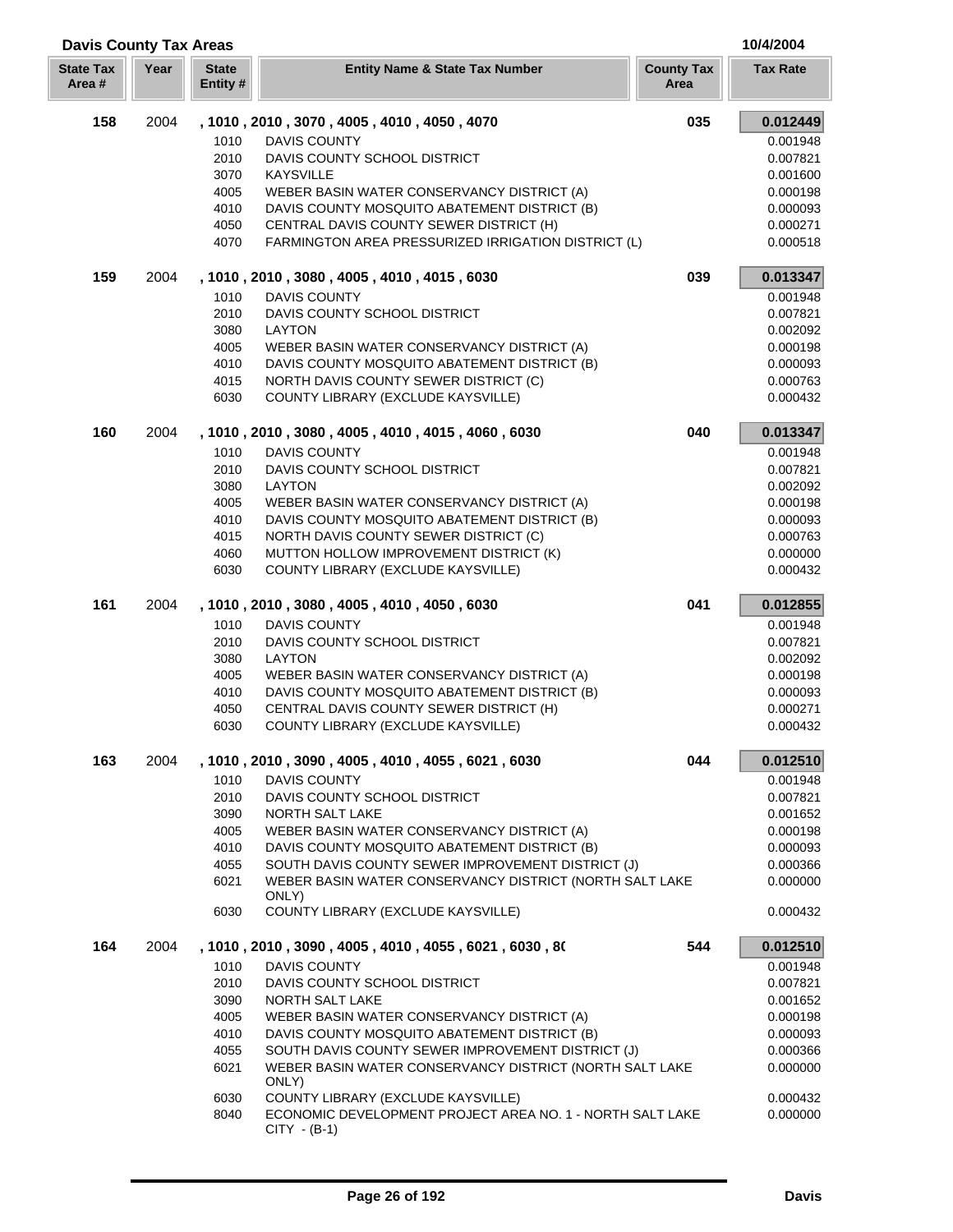| <b>Davis County Tax Areas</b> |      |                         |                                                                                                                   |                           | 10/4/2004            |
|-------------------------------|------|-------------------------|-------------------------------------------------------------------------------------------------------------------|---------------------------|----------------------|
| <b>State Tax</b><br>Area#     | Year | <b>State</b><br>Entity# | <b>Entity Name &amp; State Tax Number</b>                                                                         | <b>County Tax</b><br>Area | <b>Tax Rate</b>      |
| 165                           | 2004 |                         | , 1010 , 2010 , 3090 , 4005 , 4010 , 4055 , 6021 , 6030 , 80                                                      | 644                       | 0.012510             |
|                               |      | 1010                    | <b>DAVIS COUNTY</b>                                                                                               |                           | 0.001948             |
|                               |      | 2010                    | DAVIS COUNTY SCHOOL DISTRICT                                                                                      |                           | 0.007821             |
|                               |      | 3090                    | NORTH SALT LAKE                                                                                                   |                           | 0.001652             |
|                               |      | 4005                    | WEBER BASIN WATER CONSERVANCY DISTRICT (A)                                                                        |                           | 0.000198             |
|                               |      | 4010                    | DAVIS COUNTY MOSQUITO ABATEMENT DISTRICT (B)                                                                      |                           | 0.000093             |
|                               |      | 4055                    | SOUTH DAVIS COUNTY SEWER IMPROVEMENT DISTRICT (J)                                                                 |                           | 0.000366             |
|                               |      | 6021                    | WEBER BASIN WATER CONSERVANCY DISTRICT (NORTH SALT LAKE<br>ONLY)                                                  |                           | 0.000000             |
|                               |      | 6030<br>8041            | COUNTY LIBRARY (EXCLUDE KAYSVILLE)<br>ECONOMIC DEVELOPMENT PROJECT AREA NO. 2 - NORTH SALT LAKE<br>$CITY - (B-2)$ |                           | 0.000432<br>0.000000 |
| 166                           | 2004 |                         | , 1010, 2010, 3100, 4005, 4010, 6030                                                                              | 048                       | 0.011693             |
|                               |      | 1010                    | <b>DAVIS COUNTY</b>                                                                                               |                           | 0.001948             |
|                               |      | 2010                    | DAVIS COUNTY SCHOOL DISTRICT                                                                                      |                           | 0.007821             |
|                               |      | 3100                    | <b>SOUTH WEBER</b>                                                                                                |                           | 0.001201             |
|                               |      | 4005                    | WEBER BASIN WATER CONSERVANCY DISTRICT (A)                                                                        |                           | 0.000198             |
|                               |      | 4010                    | DAVIS COUNTY MOSQUITO ABATEMENT DISTRICT (B)                                                                      |                           | 0.000093             |
|                               |      | 6030                    | COUNTY LIBRARY (EXCLUDE KAYSVILLE)                                                                                |                           | 0.000432             |
| 167                           | 2004 |                         | , 1010, 2010, 3100, 4005, 4010, 4073, 6030                                                                        | 046                       | 0.012245             |
|                               |      | 1010                    | <b>DAVIS COUNTY</b>                                                                                               |                           | 0.001948             |
|                               |      | 2010                    | DAVIS COUNTY SCHOOL DISTRICT                                                                                      |                           | 0.007821             |
|                               |      | 3100                    | <b>SOUTH WEBER</b>                                                                                                |                           | 0.001201             |
|                               |      | 4005                    | WEBER BASIN WATER CONSERVANCY DISTRICT (A)                                                                        |                           | 0.000198             |
|                               |      | 4010                    | DAVIS COUNTY MOSQUITO ABATEMENT DISTRICT (B)                                                                      |                           | 0.000093             |
|                               |      | 4073<br>6030            | CENTRAL WEBER SEWER IMPROVEMENT DISTRICT (N)<br>COUNTY LIBRARY (EXCLUDE KAYSVILLE)                                |                           | 0.000552<br>0.000432 |
|                               |      |                         |                                                                                                                   |                           |                      |
| 168                           | 2004 |                         | , 1010, 2010, 3100, 4005, 4010, 4015, 6030                                                                        | 049                       | 0.012456             |
|                               |      | 1010                    | <b>DAVIS COUNTY</b>                                                                                               |                           | 0.001948             |
|                               |      | 2010                    | DAVIS COUNTY SCHOOL DISTRICT                                                                                      |                           | 0.007821             |
|                               |      | 3100                    | <b>SOUTH WEBER</b>                                                                                                |                           | 0.001201             |
|                               |      | 4005                    | WEBER BASIN WATER CONSERVANCY DISTRICT (A)                                                                        |                           | 0.000198             |
|                               |      | 4010                    | DAVIS COUNTY MOSQUITO ABATEMENT DISTRICT (B)                                                                      |                           | 0.000093             |
|                               |      | 4015<br>6030            | NORTH DAVIS COUNTY SEWER DISTRICT (C)<br>COUNTY LIBRARY (EXCLUDE KAYSVILLE)                                       |                           | 0.000763<br>0.000432 |
| 169                           | 2004 |                         | , 1010, 2010, 3100, 4005, 4010, 4073, 4080, 6030                                                                  | 047                       | 0.012245             |
|                               |      | 1010                    | <b>DAVIS COUNTY</b>                                                                                               |                           | 0.001948             |
|                               |      | 2010                    | DAVIS COUNTY SCHOOL DISTRICT                                                                                      |                           | 0.007821             |
|                               |      | 3100                    | <b>SOUTH WEBER</b>                                                                                                |                           | 0.001201             |
|                               |      | 4005                    | WEBER BASIN WATER CONSERVANCY DISTRICT (A)                                                                        |                           | 0.000198             |
|                               |      | 4010                    | DAVIS COUNTY MOSQUITO ABATEMENT DISTRICT (B)                                                                      |                           | 0.000093             |
|                               |      | 4073                    | CENTRAL WEBER SEWER IMPROVEMENT DISTRICT (N)                                                                      |                           | 0.000552             |
|                               |      | 4080                    | SOUTH WEBER WATER IMPROVEMENT DISTRICT (U)                                                                        |                           | 0.000000             |
|                               |      | 6030                    | COUNTY LIBRARY (EXCLUDE KAYSVILLE)                                                                                |                           | 0.000432             |
| 171                           | 2004 |                         | , 1010, 2010, 3110, 4005, 4010, 4015, 6020, 6030                                                                  | 051                       | 0.012686             |
|                               |      | 1010                    | <b>DAVIS COUNTY</b>                                                                                               |                           | 0.001948             |
|                               |      | 2010                    | DAVIS COUNTY SCHOOL DISTRICT                                                                                      |                           | 0.007821             |
|                               |      | 3110                    | <b>SUNSET</b>                                                                                                     |                           | 0.001174             |
|                               |      | 4005                    | WEBER BASIN WATER CONSERVANCY DISTRICT (A)                                                                        |                           | 0.000198             |
|                               |      | 4010                    | DAVIS COUNTY MOSQUITO ABATEMENT DISTRICT (B)                                                                      |                           | 0.000093             |
|                               |      | 4015                    | NORTH DAVIS COUNTY SEWER DISTRICT (C)                                                                             |                           | 0.000763             |
|                               |      | 6020<br>6030            | WEBER BASIN WATER CONSERVANCY DISTRICT (SUNSET ONLY)<br>COUNTY LIBRARY (EXCLUDE KAYSVILLE)                        |                           | 0.000257<br>0.000432 |
|                               |      |                         |                                                                                                                   |                           |                      |
| 173                           | 2004 |                         | , 1010, 2010, 3120, 4005, 4010, 4015, 6030                                                                        | 054                       | 0.012298             |
|                               |      | 1010                    | DAVIS COUNTY                                                                                                      |                           | 0.001948             |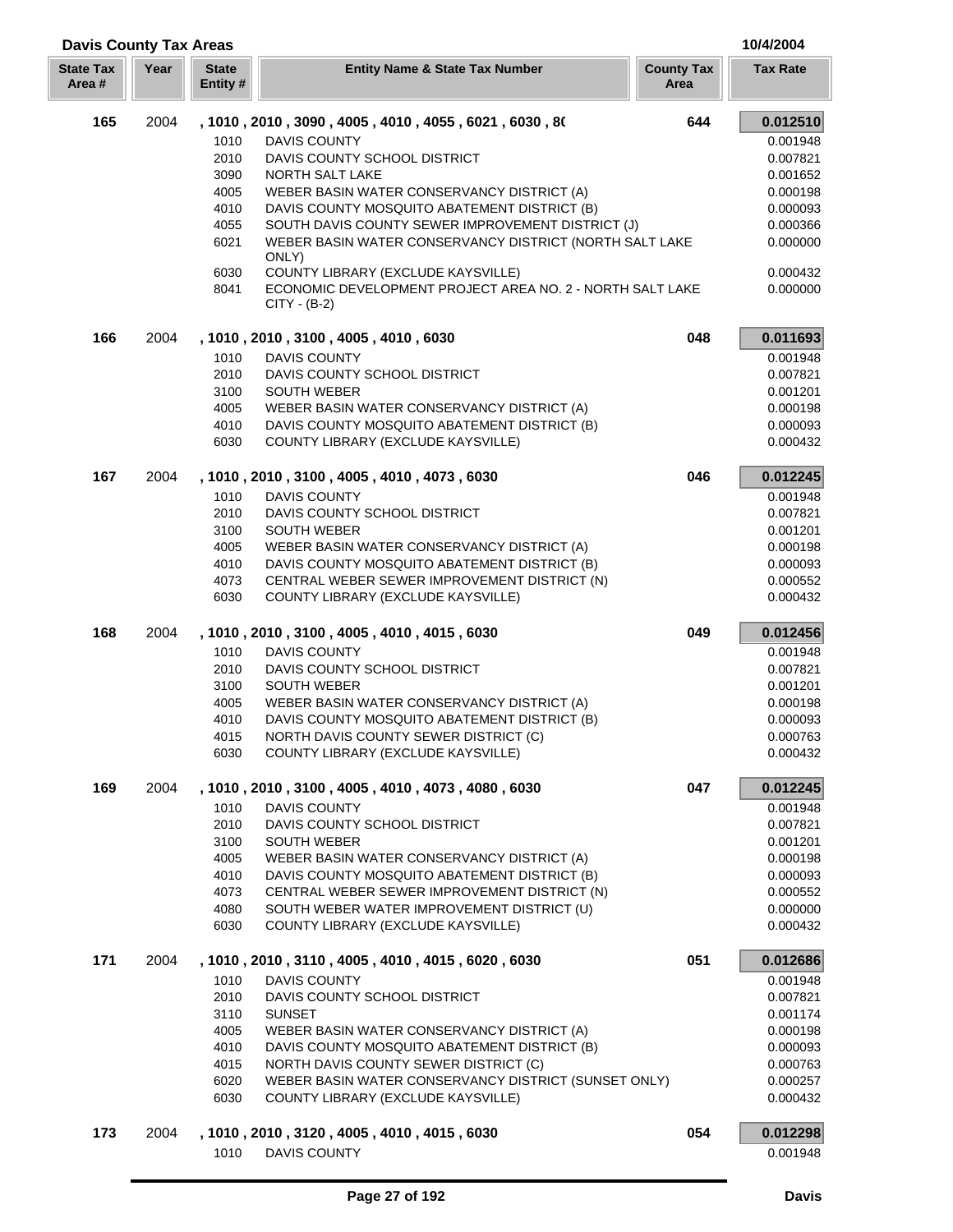| <b>Davis County Tax Areas</b> |      |                          |                                                                                              |                           | 10/4/2004            |  |
|-------------------------------|------|--------------------------|----------------------------------------------------------------------------------------------|---------------------------|----------------------|--|
| <b>State Tax</b><br>Area#     | Year | <b>State</b><br>Entity # | <b>Entity Name &amp; State Tax Number</b>                                                    | <b>County Tax</b><br>Area | <b>Tax Rate</b>      |  |
|                               |      | 2010                     | DAVIS COUNTY SCHOOL DISTRICT                                                                 |                           | 0.007821             |  |
|                               |      | 3120                     | <b>SYRACUSE</b>                                                                              |                           | 0.001043             |  |
|                               |      | 4005                     | WEBER BASIN WATER CONSERVANCY DISTRICT (A)                                                   |                           | 0.000198             |  |
|                               |      | 4010                     | DAVIS COUNTY MOSQUITO ABATEMENT DISTRICT (B)                                                 |                           | 0.000093             |  |
|                               |      | 4015                     | NORTH DAVIS COUNTY SEWER DISTRICT (C)                                                        |                           | 0.000763             |  |
|                               |      | 6030                     | COUNTY LIBRARY (EXCLUDE KAYSVILLE)                                                           |                           | 0.000432             |  |
| 174                           | 2004 |                          | , 1010, 2010, 3130, 4005, 4010, 4020, 4055, 6030                                             | 058                       | 0.012486             |  |
|                               |      | 1010                     | <b>DAVIS COUNTY</b>                                                                          |                           | 0.001948             |  |
|                               |      | 2010                     | DAVIS COUNTY SCHOOL DISTRICT                                                                 |                           | 0.007821             |  |
|                               |      | 3130                     | <b>WEST BOUNTIFUL</b>                                                                        |                           | 0.001475             |  |
|                               |      | 4005                     | WEBER BASIN WATER CONSERVANCY DISTRICT (A)                                                   |                           | 0.000198             |  |
|                               |      | 4010<br>4020             | DAVIS COUNTY MOSQUITO ABATEMENT DISTRICT (B)<br>BOUNTIFUL WATER SUBCONSERVANCY DISTRICT (D)  |                           | 0.000093<br>0.000153 |  |
|                               |      | 4055                     | SOUTH DAVIS COUNTY SEWER IMPROVEMENT DISTRICT (J)                                            |                           | 0.000366             |  |
|                               |      | 6030                     | COUNTY LIBRARY (EXCLUDE KAYSVILLE)                                                           |                           | 0.000432             |  |
| 175                           | 2004 |                          | , 1010, 2010, 3130, 4005, 4010, 4020, 4055, 6030, 81                                         | 558                       | 0.012486             |  |
|                               |      | 1010                     | <b>DAVIS COUNTY</b>                                                                          |                           | 0.001948             |  |
|                               |      | 2010                     | DAVIS COUNTY SCHOOL DISTRICT                                                                 |                           | 0.007821             |  |
|                               |      | 3130                     | <b>WEST BOUNTIFUL</b>                                                                        |                           | 0.001475             |  |
|                               |      | 4005                     | WEBER BASIN WATER CONSERVANCY DISTRICT (A)                                                   |                           | 0.000198             |  |
|                               |      | 4010                     | DAVIS COUNTY MOSQUITO ABATEMENT DISTRICT (B)                                                 |                           | 0.000093             |  |
|                               |      | 4020                     | BOUNTIFUL WATER SUBCONSERVANCY DISTRICT (D)                                                  |                           | 0.000153             |  |
|                               |      | 4055                     | SOUTH DAVIS COUNTY SEWER IMPROVEMENT DISTRICT (J)                                            |                           | 0.000366             |  |
|                               |      | 6030                     | COUNTY LIBRARY (EXCLUDE KAYSVILLE)                                                           |                           | 0.000432             |  |
|                               |      | 8100                     | WEST BOUNTIFUL GATEWAY NEIGHBORHOOD DEVELOPMENT PLAN -<br><b>WEST BOUNTIFUL CITY - (H-1)</b> |                           | 0.000000             |  |
| 176                           | 2004 |                          | , 1010, 2010, 3130, 4005, 4010, 4055, 6030                                                   | 057                       | 0.012333             |  |
|                               |      | 1010                     | <b>DAVIS COUNTY</b>                                                                          |                           | 0.001948             |  |
|                               |      | 2010                     | DAVIS COUNTY SCHOOL DISTRICT                                                                 |                           | 0.007821             |  |
|                               |      | 3130                     | <b>WEST BOUNTIFUL</b>                                                                        |                           | 0.001475             |  |
|                               |      | 4005                     | WEBER BASIN WATER CONSERVANCY DISTRICT (A)                                                   |                           | 0.000198             |  |
|                               |      | 4010                     | DAVIS COUNTY MOSQUITO ABATEMENT DISTRICT (B)                                                 |                           | 0.000093             |  |
|                               |      | 4055<br>6030             | SOUTH DAVIS COUNTY SEWER IMPROVEMENT DISTRICT (J)                                            |                           | 0.000366<br>0.000432 |  |
|                               |      |                          | COUNTY LIBRARY (EXCLUDE KAYSVILLE)                                                           |                           |                      |  |
| 177                           | 2004 | 1010                     | , 1010, 2010, 3130, 4005, 4010, 4055, 6030, 8101<br><b>DAVIS COUNTY</b>                      | 557                       | 0.012333<br>0.001948 |  |
|                               |      | 2010                     | DAVIS COUNTY SCHOOL DISTRICT                                                                 |                           | 0.007821             |  |
|                               |      | 3130                     | <b>WEST BOUNTIFUL</b>                                                                        |                           | 0.001475             |  |
|                               |      | 4005                     | WEBER BASIN WATER CONSERVANCY DISTRICT (A)                                                   |                           | 0.000198             |  |
|                               |      | 4010                     | DAVIS COUNTY MOSQUITO ABATEMENT DISTRICT (B)                                                 |                           | 0.000093             |  |
|                               |      | 4055                     | SOUTH DAVIS COUNTY SEWER IMPROVEMENT DISTRICT (J)                                            |                           | 0.000366             |  |
|                               |      | 6030                     | COUNTY LIBRARY (EXCLUDE KAYSVILLE)                                                           |                           | 0.000432             |  |
|                               |      | 8101                     | 5TH SOUTH REDEVELOPMENT PLAN - WEST BOUNTIFUL CITY - (H-2)                                   |                           | 0.000000             |  |
| 178                           | 2004 |                          | , 1010, 2010, 3140, 4005, 4010, 6030                                                         | 065                       | 0.012047             |  |
|                               |      | 1010                     | <b>DAVIS COUNTY</b>                                                                          |                           | 0.001948             |  |
|                               |      | 2010                     | DAVIS COUNTY SCHOOL DISTRICT                                                                 |                           | 0.007821             |  |
|                               |      | 3140                     | <b>WEST POINT</b>                                                                            |                           | 0.001555             |  |
|                               |      | 4005                     | WEBER BASIN WATER CONSERVANCY DISTRICT (A)                                                   |                           | 0.000198             |  |
|                               |      | 4010<br>6030             | DAVIS COUNTY MOSQUITO ABATEMENT DISTRICT (B)<br>COUNTY LIBRARY (EXCLUDE KAYSVILLE)           |                           | 0.000093<br>0.000432 |  |
| 179                           | 2004 |                          | , 1010, 2010, 3140, 4005, 4010, 4015, 6030                                                   | 063                       | 0.012810             |  |
|                               |      | 1010                     | <b>DAVIS COUNTY</b>                                                                          |                           | 0.001948             |  |
|                               |      | 2010                     | DAVIS COUNTY SCHOOL DISTRICT                                                                 |                           | 0.007821             |  |
|                               |      | 3140                     | <b>WEST POINT</b>                                                                            |                           | 0.001555             |  |
|                               |      | 4005                     | WEBER BASIN WATER CONSERVANCY DISTRICT (A)                                                   |                           | 0.000198             |  |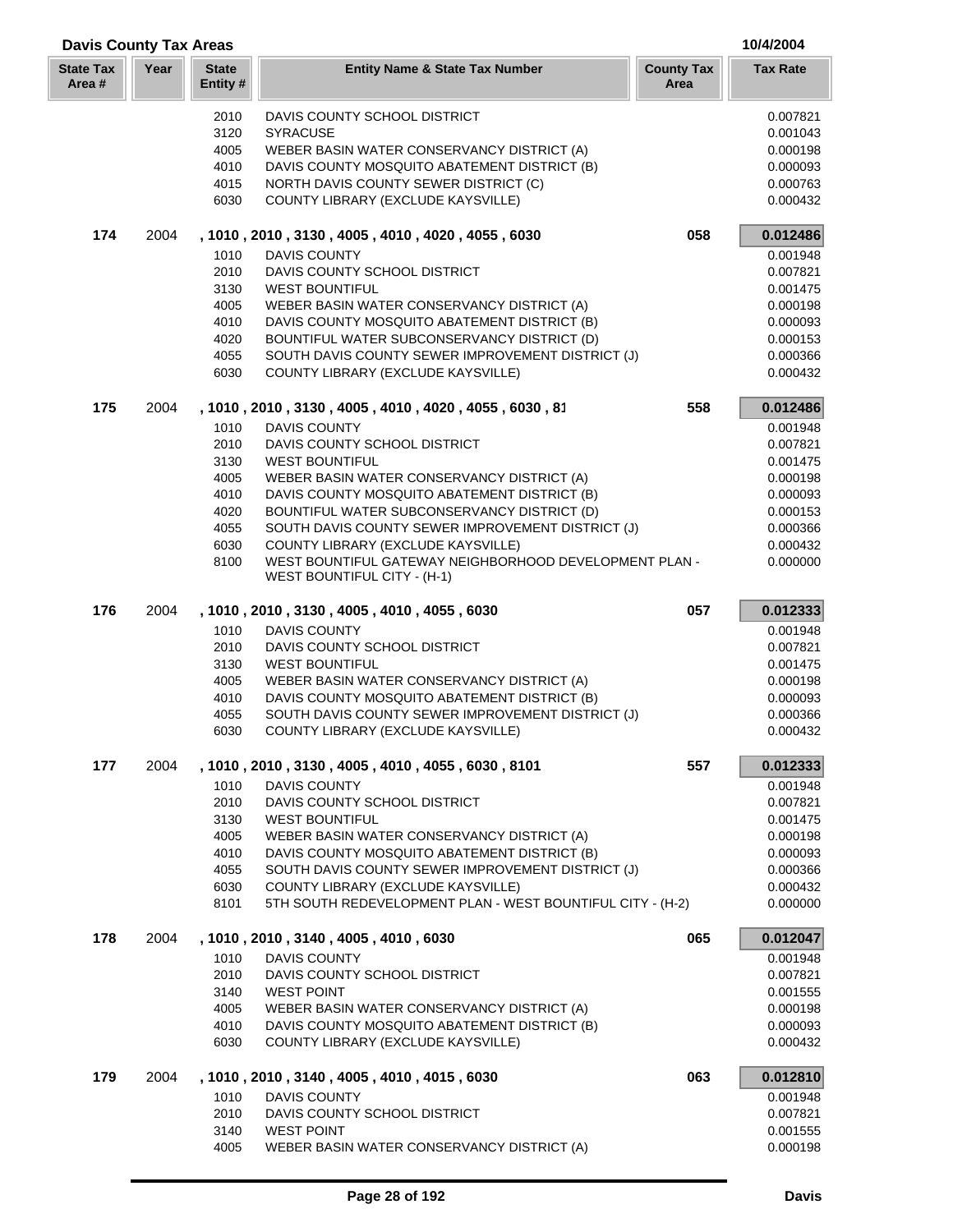| <b>Davis County Tax Areas</b> |      |                          |                                                                                         |                           | 10/4/2004            |
|-------------------------------|------|--------------------------|-----------------------------------------------------------------------------------------|---------------------------|----------------------|
| <b>State Tax</b><br>Area #    | Year | <b>State</b><br>Entity # | <b>Entity Name &amp; State Tax Number</b>                                               | <b>County Tax</b><br>Area | <b>Tax Rate</b>      |
|                               |      | 4010                     | DAVIS COUNTY MOSQUITO ABATEMENT DISTRICT (B)                                            |                           | 0.000093             |
|                               |      | 4015                     | NORTH DAVIS COUNTY SEWER DISTRICT (C)                                                   |                           | 0.000763             |
|                               |      | 6030                     | COUNTY LIBRARY (EXCLUDE KAYSVILLE)                                                      |                           | 0.000432             |
| 180                           | 2004 |                          | , 1010, 2010, 3140, 4005, 4010, 4015, 4075, 6030                                        | 064                       | 0.013357             |
|                               |      | 1010                     | <b>DAVIS COUNTY</b>                                                                     |                           | 0.001948             |
|                               |      | 2010                     | DAVIS COUNTY SCHOOL DISTRICT                                                            |                           | 0.007821             |
|                               |      | 3140                     | <b>WEST POINT</b><br>WEBER BASIN WATER CONSERVANCY DISTRICT (A)                         |                           | 0.001555             |
|                               |      | 4005<br>4010             | DAVIS COUNTY MOSQUITO ABATEMENT DISTRICT (B)                                            |                           | 0.000198<br>0.000093 |
|                               |      | 4015                     | NORTH DAVIS COUNTY SEWER DISTRICT (C)                                                   |                           | 0.000763             |
|                               |      | 4075                     | HOOPER WATER IMPROVEMENT DISTRICT (T)                                                   |                           | 0.000547             |
|                               |      | 6030                     | COUNTY LIBRARY (EXCLUDE KAYSVILLE)                                                      |                           | 0.000432             |
| 181                           | 2004 |                          | , 1010, 2010, 3140, 4005, 4010, 4075, 6030                                              | 066                       | 0.012594             |
|                               |      | 1010                     | <b>DAVIS COUNTY</b>                                                                     |                           | 0.001948             |
|                               |      | 2010                     | DAVIS COUNTY SCHOOL DISTRICT                                                            |                           | 0.007821             |
|                               |      | 3140                     | <b>WEST POINT</b>                                                                       |                           | 0.001555             |
|                               |      | 4005                     | WEBER BASIN WATER CONSERVANCY DISTRICT (A)                                              |                           | 0.000198             |
|                               |      | 4010<br>4075             | DAVIS COUNTY MOSQUITO ABATEMENT DISTRICT (B)<br>HOOPER WATER IMPROVEMENT DISTRICT (T)   |                           | 0.000093<br>0.000547 |
|                               |      | 6030                     | COUNTY LIBRARY (EXCLUDE KAYSVILLE)                                                      |                           | 0.000432             |
| 183                           | 2004 |                          | , 1010, 2010, 3150, 4005, 4010, 4020, 4055, 6030                                        | 071                       | 0.011960             |
|                               |      | 1010                     | <b>DAVIS COUNTY</b>                                                                     |                           | 0.001948             |
|                               |      | 2010                     | DAVIS COUNTY SCHOOL DISTRICT                                                            |                           | 0.007821             |
|                               |      | 3150                     | <b>WOODS CROSS</b>                                                                      |                           | 0.000949             |
|                               |      | 4005                     | WEBER BASIN WATER CONSERVANCY DISTRICT (A)                                              |                           | 0.000198             |
|                               |      | 4010                     | DAVIS COUNTY MOSQUITO ABATEMENT DISTRICT (B)                                            |                           | 0.000093             |
|                               |      | 4020                     | BOUNTIFUL WATER SUBCONSERVANCY DISTRICT (D)                                             |                           | 0.000153             |
|                               |      | 4055<br>6030             | SOUTH DAVIS COUNTY SEWER IMPROVEMENT DISTRICT (J)<br>COUNTY LIBRARY (EXCLUDE KAYSVILLE) |                           | 0.000366<br>0.000432 |
| 184                           | 2004 |                          | , 1010, 2010, 3150, 4005, 4010, 4020, 4055, 6030, 80                                    | 571                       | 0.011960             |
|                               |      | 1010                     | <b>DAVIS COUNTY</b>                                                                     |                           | 0.001948             |
|                               |      | 2010                     | DAVIS COUNTY SCHOOL DISTRICT                                                            |                           | 0.007821             |
|                               |      | 3150                     | WOODS CROSS                                                                             |                           | 0.000949             |
|                               |      | 4005                     | WEBER BASIN WATER CONSERVANCY DISTRICT (A)                                              |                           | 0.000198             |
|                               |      | 4010                     | DAVIS COUNTY MOSQUITO ABATEMENT DISTRICT (B)                                            |                           | 0.000093             |
|                               |      | 4020                     | BOUNTIFUL WATER SUBCONSERVANCY DISTRICT (D)                                             |                           | 0.000153             |
|                               |      | 4055                     | SOUTH DAVIS COUNTY SEWER IMPROVEMENT DISTRICT (J)                                       |                           | 0.000366             |
|                               |      | 6030                     | COUNTY LIBRARY (EXCLUDE KAYSVILLE)                                                      |                           | 0.000432             |
|                               |      | 8050                     | WOODS CROSS NEIGHBORHOOD DEVELOPMENT PLAN - (C-1)                                       |                           | 0.000000             |
| 185                           | 2004 |                          | , 1010 , 2010 , 3150 , 4005 , 4010 , 4020 , 4055 , 6030 , 80                            | 671                       | 0.011960             |
|                               |      | 1010                     | <b>DAVIS COUNTY</b>                                                                     |                           | 0.001948             |
|                               |      | 2010                     | DAVIS COUNTY SCHOOL DISTRICT                                                            |                           | 0.007821             |
|                               |      | 3150<br>4005             | <b>WOODS CROSS</b><br>WEBER BASIN WATER CONSERVANCY DISTRICT (A)                        |                           | 0.000949<br>0.000198 |
|                               |      | 4010                     | DAVIS COUNTY MOSQUITO ABATEMENT DISTRICT (B)                                            |                           | 0.000093             |
|                               |      | 4020                     | BOUNTIFUL WATER SUBCONSERVANCY DISTRICT (D)                                             |                           | 0.000153             |
|                               |      | 4055                     | SOUTH DAVIS COUNTY SEWER IMPROVEMENT DISTRICT (J)                                       |                           | 0.000366             |
|                               |      | 6030                     | COUNTY LIBRARY (EXCLUDE KAYSVILLE)                                                      |                           | 0.000432             |
|                               |      | 8060                     | 15TH SOUTH REDEVELOPMENT PROJECT AREA PLAN - WOODS CROSS<br>$CITY - (D-1)$              |                           | 0.000000             |
| 186                           | 2004 |                          | , 1010, 2010, 3150, 4005, 4010, 4030, 4055, 6030                                        | 073                       | 0.012125             |
|                               |      | 1010                     | <b>DAVIS COUNTY</b>                                                                     |                           | 0.001948             |
|                               |      | 2010                     | DAVIS COUNTY SCHOOL DISTRICT                                                            |                           | 0.007821             |
|                               |      | 3150                     | WOODS CROSS                                                                             |                           | 0.000949             |
|                               |      | 4005                     | WEBER BASIN WATER CONSERVANCY DISTRICT (A)                                              |                           | 0.000198             |

ſ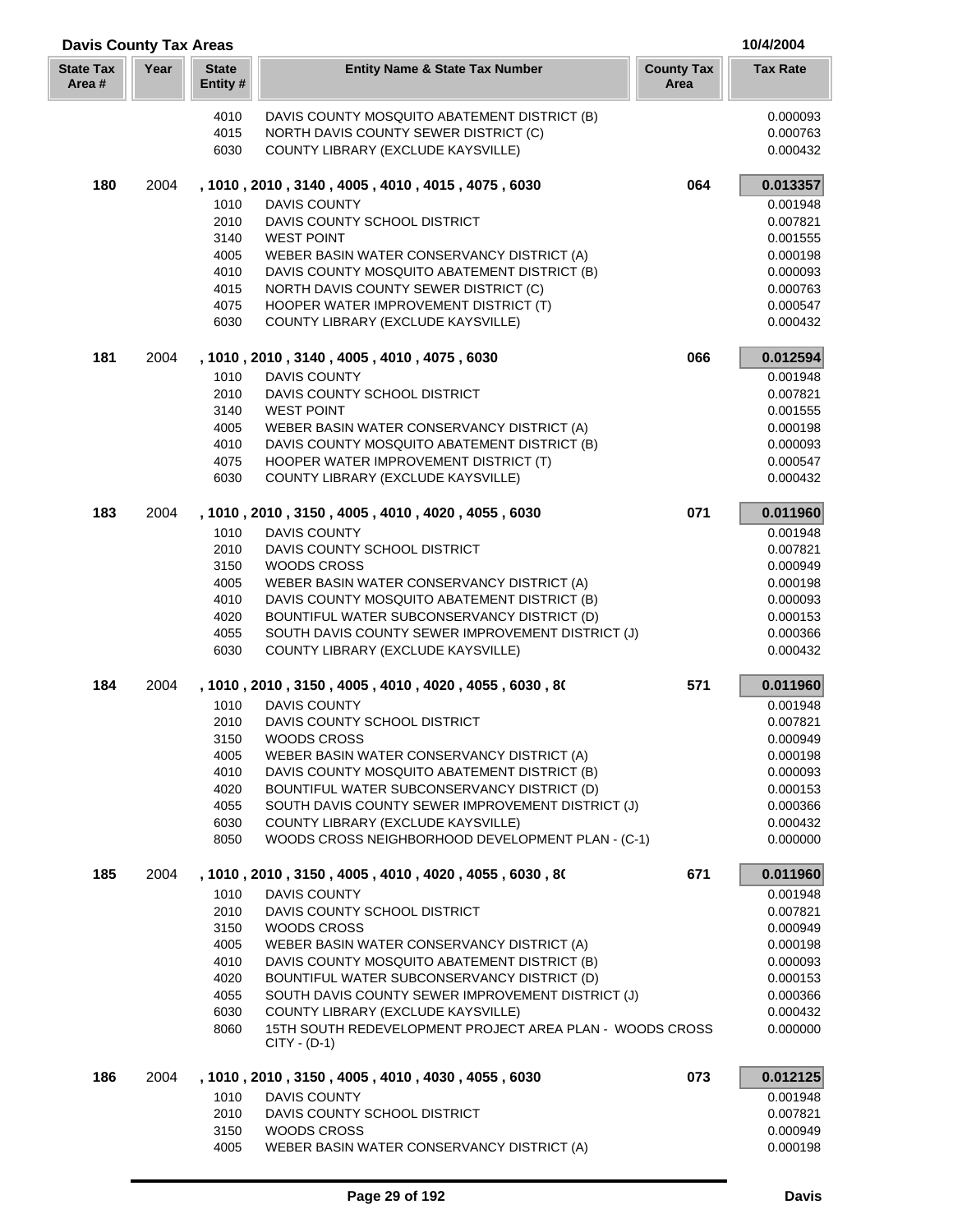| <b>Davis County Tax Areas</b> |      |                         |                                                                                                |                           | 10/4/2004            |
|-------------------------------|------|-------------------------|------------------------------------------------------------------------------------------------|---------------------------|----------------------|
| <b>State Tax</b><br>Area #    | Year | <b>State</b><br>Entity# | <b>Entity Name &amp; State Tax Number</b>                                                      | <b>County Tax</b><br>Area | <b>Tax Rate</b>      |
|                               |      | 4010                    | DAVIS COUNTY MOSQUITO ABATEMENT DISTRICT (B)                                                   |                           | 0.000093             |
|                               |      | 4030                    | SOUTH DAVIS COUNTY WATER IMPROVEMENT DISTRICT (E)                                              |                           | 0.000318             |
|                               |      | 4055                    | SOUTH DAVIS COUNTY SEWER IMPROVEMENT DISTRICT (J)                                              |                           | 0.000366             |
|                               |      | 6030                    | COUNTY LIBRARY (EXCLUDE KAYSVILLE)                                                             |                           | 0.000432             |
| 187                           | 2004 |                         | , 1010, 2010, 3150, 4005, 4010, 4055, 6030                                                     | 070                       | 0.011807             |
|                               |      | 1010                    | DAVIS COUNTY                                                                                   |                           | 0.001948             |
|                               |      | 2010                    | DAVIS COUNTY SCHOOL DISTRICT                                                                   |                           | 0.007821             |
|                               |      | 3150<br>4005            | WOODS CROSS<br>WEBER BASIN WATER CONSERVANCY DISTRICT (A)                                      |                           | 0.000949<br>0.000198 |
|                               |      | 4010                    | DAVIS COUNTY MOSQUITO ABATEMENT DISTRICT (B)                                                   |                           | 0.000093             |
|                               |      | 4055                    | SOUTH DAVIS COUNTY SEWER IMPROVEMENT DISTRICT (J)                                              |                           | 0.000366             |
|                               |      | 6030                    | COUNTY LIBRARY (EXCLUDE KAYSVILLE)                                                             |                           | 0.000432             |
| 188                           | 2004 |                         | , 1010, 2010, 3150, 4005, 4010, 4055, 6030, 8060                                               | 670                       | 0.011807             |
|                               |      | 1010                    | <b>DAVIS COUNTY</b>                                                                            |                           | 0.001948             |
|                               |      | 2010                    | DAVIS COUNTY SCHOOL DISTRICT                                                                   |                           | 0.007821             |
|                               |      | 3150                    | <b>WOODS CROSS</b>                                                                             |                           | 0.000949             |
|                               |      | 4005                    | WEBER BASIN WATER CONSERVANCY DISTRICT (A)                                                     |                           | 0.000198             |
|                               |      | 4010                    | DAVIS COUNTY MOSQUITO ABATEMENT DISTRICT (B)                                                   |                           | 0.000093             |
|                               |      | 4055<br>6030            | SOUTH DAVIS COUNTY SEWER IMPROVEMENT DISTRICT (J)                                              |                           | 0.000366             |
|                               |      | 8060                    | COUNTY LIBRARY (EXCLUDE KAYSVILLE)<br>15TH SOUTH REDEVELOPMENT PROJECT AREA PLAN - WOODS CROSS |                           | 0.000432<br>0.000000 |
|                               |      |                         | $CITY - (D-1)$                                                                                 |                           |                      |
| 190                           | 2004 |                         | , 1010, 2010, 4005, 4010, 4015, 4040, 6030                                                     | 081                       | 0.012227             |
|                               |      | 1010                    | <b>DAVIS COUNTY</b>                                                                            |                           | 0.001948             |
|                               |      | 2010                    | DAVIS COUNTY SCHOOL DISTRICT                                                                   |                           | 0.007821             |
|                               |      | 4005                    | WEBER BASIN WATER CONSERVANCY DISTRICT (A)                                                     |                           | 0.000198             |
|                               |      | 4010<br>4015            | DAVIS COUNTY MOSQUITO ABATEMENT DISTRICT (B)<br>NORTH DAVIS COUNTY SEWER DISTRICT (C)          |                           | 0.000093<br>0.000763 |
|                               |      | 4040                    | DAVIS COUNTY SERVICE AREA #1 (G)                                                               |                           | 0.000972             |
|                               |      | 6030                    | COUNTY LIBRARY (EXCLUDE KAYSVILLE)                                                             |                           | 0.000432             |
| 191                           | 2004 |                         | , 1010, 2010, 4005, 4010, 4015, 4040, 4060, 6030                                               | 082                       | 0.012227             |
|                               |      | 1010                    | <b>DAVIS COUNTY</b>                                                                            |                           | 0.001948             |
|                               |      | 2010                    | DAVIS COUNTY SCHOOL DISTRICT                                                                   |                           | 0.007821             |
|                               |      | 4005                    | WEBER BASIN WATER CONSERVANCY DISTRICT (A)                                                     |                           | 0.000198             |
|                               |      | 4010                    | DAVIS COUNTY MOSQUITO ABATEMENT DISTRICT (B)                                                   |                           | 0.000093             |
|                               |      | 4015                    | NORTH DAVIS COUNTY SEWER DISTRICT (C)                                                          |                           | 0.000763             |
|                               |      | 4040<br>4060            | DAVIS COUNTY SERVICE AREA #1 (G)<br>MUTTON HOLLOW IMPROVEMENT DISTRICT (K)                     |                           | 0.000972<br>0.000000 |
|                               |      | 6030                    | COUNTY LIBRARY (EXCLUDE KAYSVILLE)                                                             |                           | 0.000432             |
| 192                           | 2004 |                         | , 1010, 2010, 4005, 4010, 4015, 4040, 4075, 6030                                               | 083                       | 0.012774             |
|                               |      | 1010                    | <b>DAVIS COUNTY</b>                                                                            |                           | 0.001948             |
|                               |      | 2010                    | DAVIS COUNTY SCHOOL DISTRICT                                                                   |                           | 0.007821             |
|                               |      | 4005                    | WEBER BASIN WATER CONSERVANCY DISTRICT (A)                                                     |                           | 0.000198             |
|                               |      | 4010                    | DAVIS COUNTY MOSQUITO ABATEMENT DISTRICT (B)                                                   |                           | 0.000093             |
|                               |      | 4015                    | NORTH DAVIS COUNTY SEWER DISTRICT (C)                                                          |                           | 0.000763             |
|                               |      | 4040<br>4075            | DAVIS COUNTY SERVICE AREA #1 (G)                                                               |                           | 0.000972             |
|                               |      | 6030                    | HOOPER WATER IMPROVEMENT DISTRICT (T)<br>COUNTY LIBRARY (EXCLUDE KAYSVILLE)                    |                           | 0.000547<br>0.000432 |
| 194                           | 2004 |                         | , 1010, 2010, 4005, 4010, 4020, 4040, 6030                                                     | 084                       | 0.011617             |
|                               |      | 1010                    | DAVIS COUNTY                                                                                   |                           | 0.001948             |
|                               |      | 2010                    | DAVIS COUNTY SCHOOL DISTRICT                                                                   |                           | 0.007821             |
|                               |      | 4005                    | WEBER BASIN WATER CONSERVANCY DISTRICT (A)                                                     |                           | 0.000198             |
|                               |      | 4010                    | DAVIS COUNTY MOSQUITO ABATEMENT DISTRICT (B)                                                   |                           | 0.000093             |
|                               |      | 4020                    | BOUNTIFUL WATER SUBCONSERVANCY DISTRICT (D)                                                    |                           | 0.000153             |
|                               |      | 4040                    | DAVIS COUNTY SERVICE AREA #1 (G)                                                               |                           | 0.000972             |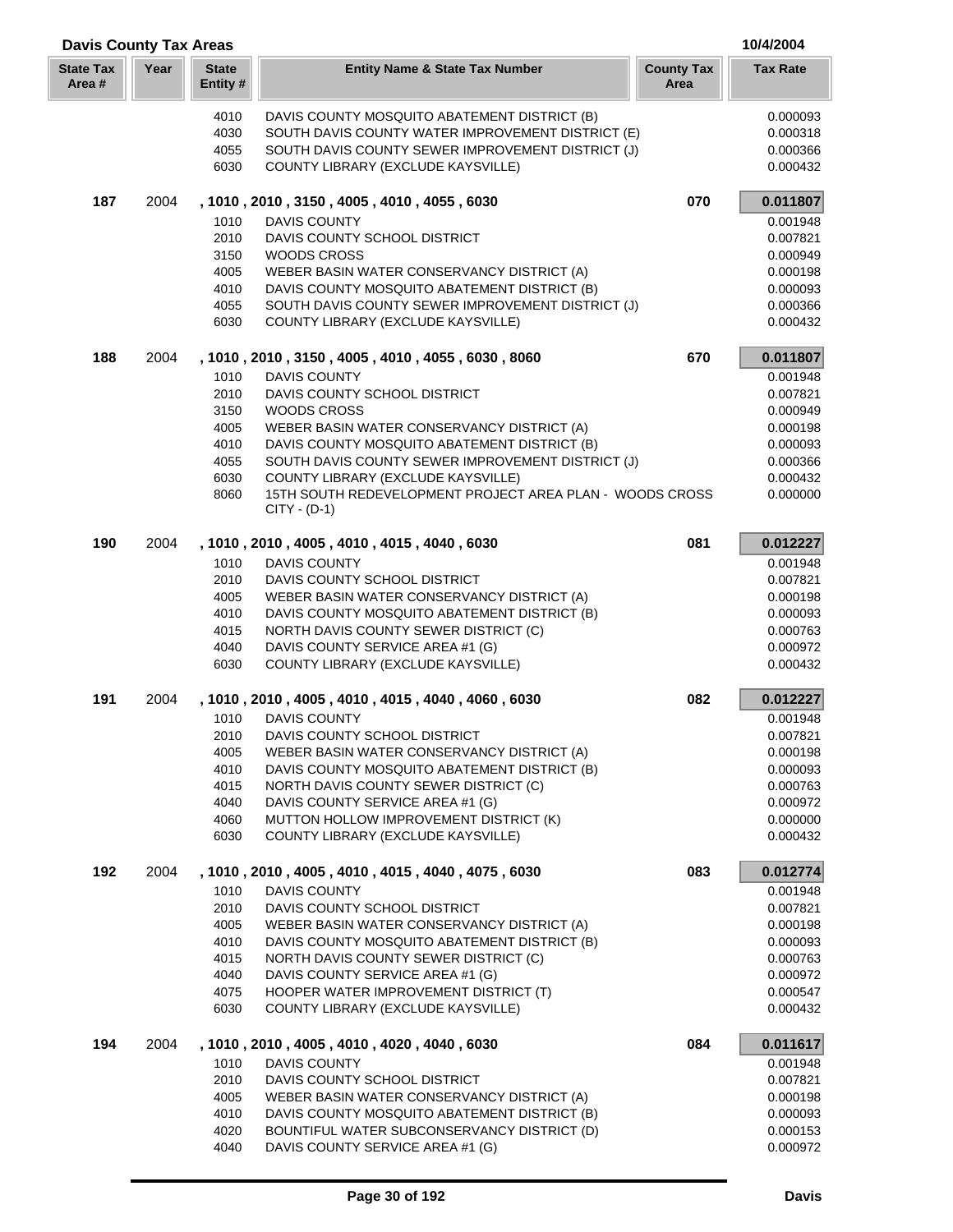| <b>Davis County Tax Areas</b> |      |                         |                                                                                            |                           | 10/4/2004            |
|-------------------------------|------|-------------------------|--------------------------------------------------------------------------------------------|---------------------------|----------------------|
| <b>State Tax</b><br>Area #    | Year | <b>State</b><br>Entity# | <b>Entity Name &amp; State Tax Number</b>                                                  | <b>County Tax</b><br>Area | <b>Tax Rate</b>      |
|                               |      | 6030                    | COUNTY LIBRARY (EXCLUDE KAYSVILLE)                                                         |                           | 0.000432             |
| 195                           | 2004 |                         | , 1010, 2010, 4005, 4010, 4020, 4040, 4055, 6030                                           | 085                       | 0.011983             |
|                               |      | 1010                    | <b>DAVIS COUNTY</b>                                                                        |                           | 0.001948             |
|                               |      | 2010                    | DAVIS COUNTY SCHOOL DISTRICT                                                               |                           | 0.007821             |
|                               |      | 4005                    | WEBER BASIN WATER CONSERVANCY DISTRICT (A)                                                 |                           | 0.000198             |
|                               |      | 4010                    | DAVIS COUNTY MOSQUITO ABATEMENT DISTRICT (B)                                               |                           | 0.000093             |
|                               |      | 4020                    | BOUNTIFUL WATER SUBCONSERVANCY DISTRICT (D)                                                |                           | 0.000153             |
|                               |      | 4040                    | DAVIS COUNTY SERVICE AREA #1 (G)                                                           |                           | 0.000972             |
|                               |      | 4055                    | SOUTH DAVIS COUNTY SEWER IMPROVEMENT DISTRICT (J)                                          |                           | 0.000366             |
|                               |      | 6030                    | COUNTY LIBRARY (EXCLUDE KAYSVILLE)                                                         |                           | 0.000432             |
| 196                           | 2004 |                         | , 1010, 2010, 4005, 4010, 4030, 4040, 4055, 6030                                           | 087                       | 0.012148             |
|                               |      | 1010                    | <b>DAVIS COUNTY</b>                                                                        |                           | 0.001948             |
|                               |      | 2010                    | DAVIS COUNTY SCHOOL DISTRICT                                                               |                           | 0.007821             |
|                               |      | 4005                    | WEBER BASIN WATER CONSERVANCY DISTRICT (A)                                                 |                           | 0.000198             |
|                               |      | 4010                    | DAVIS COUNTY MOSQUITO ABATEMENT DISTRICT (B)                                               |                           | 0.000093             |
|                               |      | 4030                    | SOUTH DAVIS COUNTY WATER IMPROVEMENT DISTRICT (E)                                          |                           | 0.000318             |
|                               |      | 4040                    | DAVIS COUNTY SERVICE AREA #1 (G)                                                           |                           | 0.000972             |
|                               |      | 4055<br>6030            | SOUTH DAVIS COUNTY SEWER IMPROVEMENT DISTRICT (J)<br>COUNTY LIBRARY (EXCLUDE KAYSVILLE)    |                           | 0.000366<br>0.000432 |
|                               |      |                         |                                                                                            | 088                       |                      |
| 197                           | 2004 |                         | , 1010, 2010, 4005, 4010, 4040, 6030                                                       |                           | 0.011464             |
|                               |      | 1010                    | <b>DAVIS COUNTY</b>                                                                        |                           | 0.001948             |
|                               |      | 2010                    | DAVIS COUNTY SCHOOL DISTRICT                                                               |                           | 0.007821<br>0.000198 |
|                               |      | 4005<br>4010            | WEBER BASIN WATER CONSERVANCY DISTRICT (A)<br>DAVIS COUNTY MOSQUITO ABATEMENT DISTRICT (B) |                           | 0.000093             |
|                               |      | 4040                    | DAVIS COUNTY SERVICE AREA #1 (G)                                                           |                           | 0.000972             |
|                               |      | 6030                    | COUNTY LIBRARY (EXCLUDE KAYSVILLE)                                                         |                           | 0.000432             |
| 198                           | 2004 |                         | , 1010, 2010, 4005, 4010, 4040, 4050, 6030                                                 | 077                       | 0.011735             |
|                               |      | 1010                    | <b>DAVIS COUNTY</b>                                                                        |                           | 0.001948             |
|                               |      | 2010                    | DAVIS COUNTY SCHOOL DISTRICT                                                               |                           | 0.007821             |
|                               |      | 4005                    | WEBER BASIN WATER CONSERVANCY DISTRICT (A)                                                 |                           | 0.000198             |
|                               |      | 4010                    | DAVIS COUNTY MOSQUITO ABATEMENT DISTRICT (B)                                               |                           | 0.000093             |
|                               |      | 4040                    | DAVIS COUNTY SERVICE AREA #1 (G)                                                           |                           | 0.000972             |
|                               |      | 4050                    | CENTRAL DAVIS COUNTY SEWER DISTRICT (H)                                                    |                           | 0.000271             |
|                               |      | 6030                    | COUNTY LIBRARY (EXCLUDE KAYSVILLE)                                                         |                           | 0.000432             |
| 199                           | 2004 |                         | , 1010, 2010, 4005, 4010, 4040, 4050, 4070, 6030                                           | 090                       | 0.012253             |
|                               |      | 1010                    | DAVIS COUNTY                                                                               |                           | 0.001948             |
|                               |      | 2010                    | DAVIS COUNTY SCHOOL DISTRICT                                                               |                           | 0.007821             |
|                               |      | 4005                    | WEBER BASIN WATER CONSERVANCY DISTRICT (A)                                                 |                           | 0.000198             |
|                               |      | 4010                    | DAVIS COUNTY MOSQUITO ABATEMENT DISTRICT (B)                                               |                           | 0.000093             |
|                               |      | 4040                    | DAVIS COUNTY SERVICE AREA #1 (G)                                                           |                           | 0.000972             |
|                               |      | 4050                    | CENTRAL DAVIS COUNTY SEWER DISTRICT (H)                                                    |                           | 0.000271             |
|                               |      | 4070                    | FARMINGTON AREA PRESSURIZED IRRIGATION DISTRICT (L)                                        |                           | 0.000518             |
|                               |      | 6030                    | COUNTY LIBRARY (EXCLUDE KAYSVILLE)                                                         |                           | 0.000432             |
| 200                           | 2004 |                         | , 1010, 2010, 4005, 4010, 4040, 4055, 6030                                                 | 078                       | 0.011830             |
|                               |      | 1010                    | <b>DAVIS COUNTY</b>                                                                        |                           | 0.001948             |
|                               |      | 2010                    | DAVIS COUNTY SCHOOL DISTRICT                                                               |                           | 0.007821             |
|                               |      | 4005                    | WEBER BASIN WATER CONSERVANCY DISTRICT (A)                                                 |                           | 0.000198             |
|                               |      | 4010                    | DAVIS COUNTY MOSQUITO ABATEMENT DISTRICT (B)                                               |                           | 0.000093             |
|                               |      | 4040                    | DAVIS COUNTY SERVICE AREA #1 (G)                                                           |                           | 0.000972             |
|                               |      | 4055                    | SOUTH DAVIS COUNTY SEWER IMPROVEMENT DISTRICT (J)                                          |                           | 0.000366             |
|                               |      | 6030                    | COUNTY LIBRARY (EXCLUDE KAYSVILLE)                                                         |                           | 0.000432             |
| 202                           | 2004 |                         | , 1010, 2010, 4005, 4010, 4040, 4075, 6030                                                 | 080                       | 0.012011             |
|                               |      | 1010                    | <b>DAVIS COUNTY</b>                                                                        |                           | 0.001948             |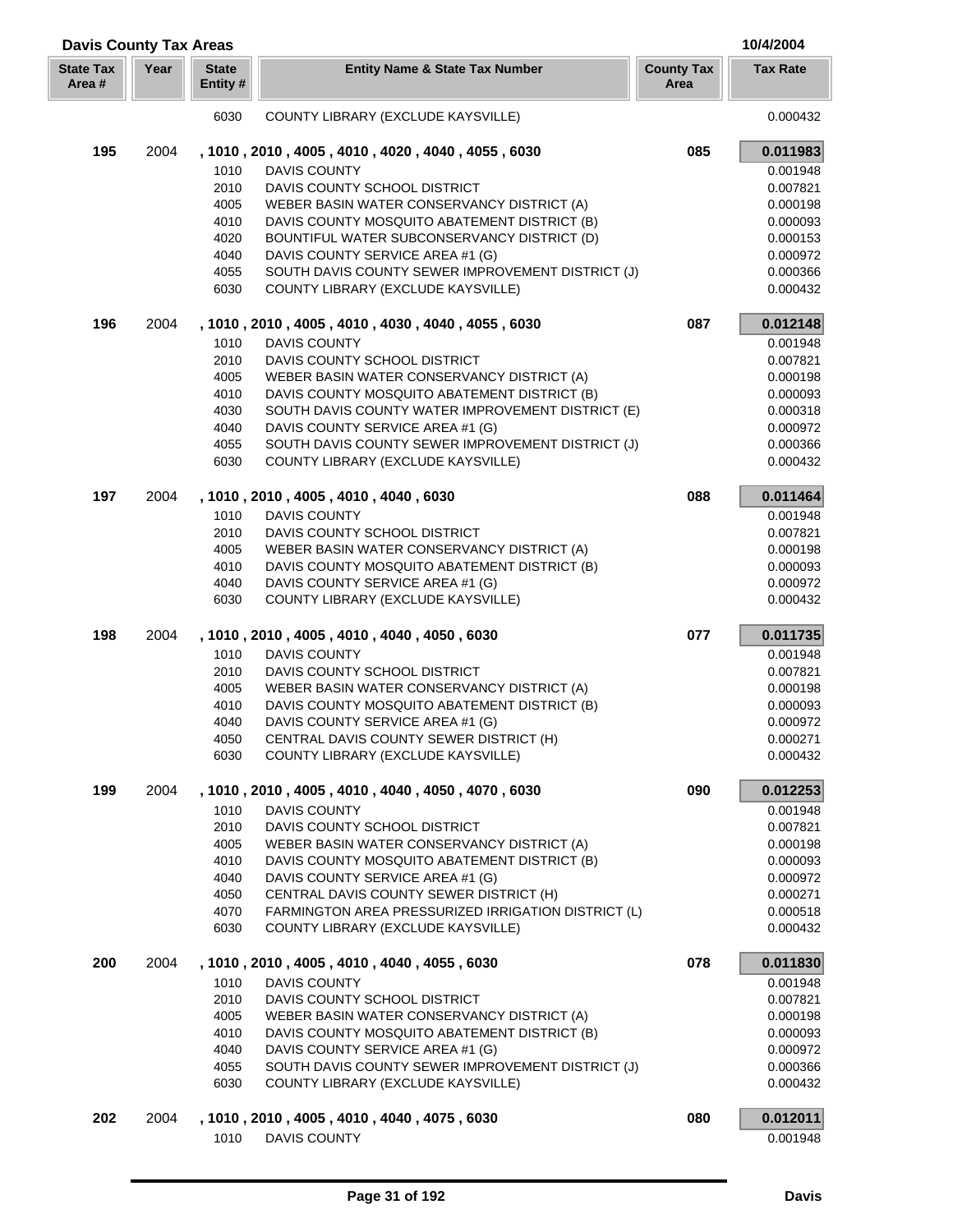| <b>Davis County Tax Areas</b> |      |                         |                                                                                                   |                           | 10/4/2004            |
|-------------------------------|------|-------------------------|---------------------------------------------------------------------------------------------------|---------------------------|----------------------|
| <b>State Tax</b><br>Area #    | Year | <b>State</b><br>Entity# | <b>Entity Name &amp; State Tax Number</b>                                                         | <b>County Tax</b><br>Area | <b>Tax Rate</b>      |
|                               |      | 2010                    | DAVIS COUNTY SCHOOL DISTRICT                                                                      |                           | 0.007821             |
|                               |      | 4005                    | WEBER BASIN WATER CONSERVANCY DISTRICT (A)                                                        |                           | 0.000198             |
|                               |      | 4010                    | DAVIS COUNTY MOSQUITO ABATEMENT DISTRICT (B)                                                      |                           | 0.000093             |
|                               |      | 4040                    | DAVIS COUNTY SERVICE AREA #1 (G)                                                                  |                           | 0.000972             |
|                               |      | 4075                    | HOOPER WATER IMPROVEMENT DISTRICT (T)                                                             |                           | 0.000547             |
|                               |      | 6030                    | COUNTY LIBRARY (EXCLUDE KAYSVILLE)                                                                |                           | 0.000432             |
| 203                           | 2004 |                         | , 1010, 2010, 4005, 4010, 4055, 6030                                                              | 079                       | 0.010858             |
|                               |      | 1010                    | <b>DAVIS COUNTY</b>                                                                               |                           | 0.001948             |
|                               |      | 2010                    | DAVIS COUNTY SCHOOL DISTRICT                                                                      |                           | 0.007821             |
|                               |      | 4005                    | WEBER BASIN WATER CONSERVANCY DISTRICT (A)                                                        |                           | 0.000198             |
|                               |      | 4010                    | DAVIS COUNTY MOSQUITO ABATEMENT DISTRICT (B)                                                      |                           | 0.000093             |
|                               |      | 4055                    | SOUTH DAVIS COUNTY SEWER IMPROVEMENT DISTRICT (J)                                                 |                           | 0.000366             |
|                               |      | 6030                    | COUNTY LIBRARY (EXCLUDE KAYSVILLE)                                                                |                           | 0.000432             |
| 204                           | 2004 |                         | , 1010, 2010, 6030                                                                                | 091                       | 0.010201             |
|                               |      | 1010                    | <b>DAVIS COUNTY</b>                                                                               |                           | 0.001948             |
|                               |      | 2010                    | DAVIS COUNTY SCHOOL DISTRICT                                                                      |                           | 0.007821             |
|                               |      | 6030                    | COUNTY LIBRARY (EXCLUDE KAYSVILLE)                                                                |                           | 0.000432             |
| 1024                          | 2004 |                         | , 1010, 2010, 3150, 4005, 4010, 4055, 6030, 8050                                                  | 570                       | 0.011807             |
|                               |      | 1010                    | <b>DAVIS COUNTY</b>                                                                               |                           | 0.001948             |
|                               |      | 2010                    | DAVIS COUNTY SCHOOL DISTRICT                                                                      |                           | 0.007821             |
|                               |      | 3150                    | <b>WOODS CROSS</b>                                                                                |                           | 0.000949             |
|                               |      | 4005<br>4010            | WEBER BASIN WATER CONSERVANCY DISTRICT (A)                                                        |                           | 0.000198             |
|                               |      | 4055                    | DAVIS COUNTY MOSQUITO ABATEMENT DISTRICT (B)<br>SOUTH DAVIS COUNTY SEWER IMPROVEMENT DISTRICT (J) |                           | 0.000093<br>0.000366 |
|                               |      | 6030                    | COUNTY LIBRARY (EXCLUDE KAYSVILLE)                                                                |                           | 0.000432             |
|                               |      | 8050                    | WOODS CROSS NEIGHBORHOOD DEVELOPMENT PLAN - (C-1)                                                 |                           | 0.000000             |
| 2077                          | 2004 |                         | , 1010, 2010, 3150, 4005, 4010, 4055, 6030, 8061                                                  | 770                       | 0.011807             |
|                               |      | 1010                    | <b>DAVIS COUNTY</b>                                                                               |                           | 0.001948             |
|                               |      | 2010                    | DAVIS COUNTY SCHOOL DISTRICT                                                                      |                           | 0.007821             |
|                               |      | 3150                    | WOODS CROSS                                                                                       |                           | 0.000949             |
|                               |      | 4005                    | WEBER BASIN WATER CONSERVANCY DISTRICT (A)                                                        |                           | 0.000198             |
|                               |      | 4010                    | DAVIS COUNTY MOSQUITO ABATEMENT DISTRICT (B)                                                      |                           | 0.000093             |
|                               |      | 4055                    | SOUTH DAVIS COUNTY SEWER IMPROVEMENT DISTRICT (J)                                                 |                           | 0.000366             |
|                               |      | 6030                    | COUNTY LIBRARY (EXCLUDE KAYSVILLE)                                                                |                           | 0.000432             |
|                               |      | 8061                    | 5TH SOUTH REDEVELOPMENT PLAN - WOODS CROSS - (D-2)                                                |                           | 0.000000             |
| 2086                          | 2004 |                         | , 1010 , 2010 , 3010 , 4005 , 4010 , 4020 , 4030 , 4055 , 60                                      | 004                       | 0.012560             |
|                               |      | 1010                    | DAVIS COUNTY                                                                                      |                           | 0.001948             |
|                               |      | 2010                    | DAVIS COUNTY SCHOOL DISTRICT                                                                      |                           | 0.007821             |
|                               |      | 3010                    | <b>BOUNTIFUL</b>                                                                                  |                           | 0.001231             |
|                               |      | 4005                    | WEBER BASIN WATER CONSERVANCY DISTRICT (A)                                                        |                           | 0.000198             |
|                               |      | 4010                    | DAVIS COUNTY MOSQUITO ABATEMENT DISTRICT (B)                                                      |                           | 0.000093             |
|                               |      | 4020                    | BOUNTIFUL WATER SUBCONSERVANCY DISTRICT (D)                                                       |                           | 0.000153             |
|                               |      | 4030                    | SOUTH DAVIS COUNTY WATER IMPROVEMENT DISTRICT (E)                                                 |                           | 0.000318             |
|                               |      | 4055                    | SOUTH DAVIS COUNTY SEWER IMPROVEMENT DISTRICT (J)                                                 |                           | 0.000366             |
|                               |      | 6030<br>8010            | COUNTY LIBRARY (EXCLUDE KAYSVILLE)<br>C.B.D NEIGHBORHOOD REDEVELOPMENT PLAN - BOUNTIFUL - (A-1)   |                           | 0.000432<br>0.000000 |
| 2775                          | 2004 |                         | , 1010, 2010, 3010, 4005, 4010, 4030, 4055, 6030                                                  | 005                       | 0.012407             |
|                               |      | 1010                    | DAVIS COUNTY                                                                                      |                           | 0.001948             |
|                               |      | 2010                    | DAVIS COUNTY SCHOOL DISTRICT                                                                      |                           | 0.007821             |
|                               |      | 3010                    | <b>BOUNTIFUL</b>                                                                                  |                           | 0.001231             |
|                               |      | 4005                    | WEBER BASIN WATER CONSERVANCY DISTRICT (A)                                                        |                           | 0.000198             |
|                               |      | 4010                    | DAVIS COUNTY MOSQUITO ABATEMENT DISTRICT (B)                                                      |                           | 0.000093             |
|                               |      | 4030                    | SOUTH DAVIS COUNTY WATER IMPROVEMENT DISTRICT (E)                                                 |                           | 0.000318             |
|                               |      | 4055                    | SOUTH DAVIS COUNTY SEWER IMPROVEMENT DISTRICT (J)                                                 |                           | 0.000366             |
|                               |      | 6030                    | COUNTY LIBRARY (EXCLUDE KAYSVILLE)                                                                |                           | 0.000432             |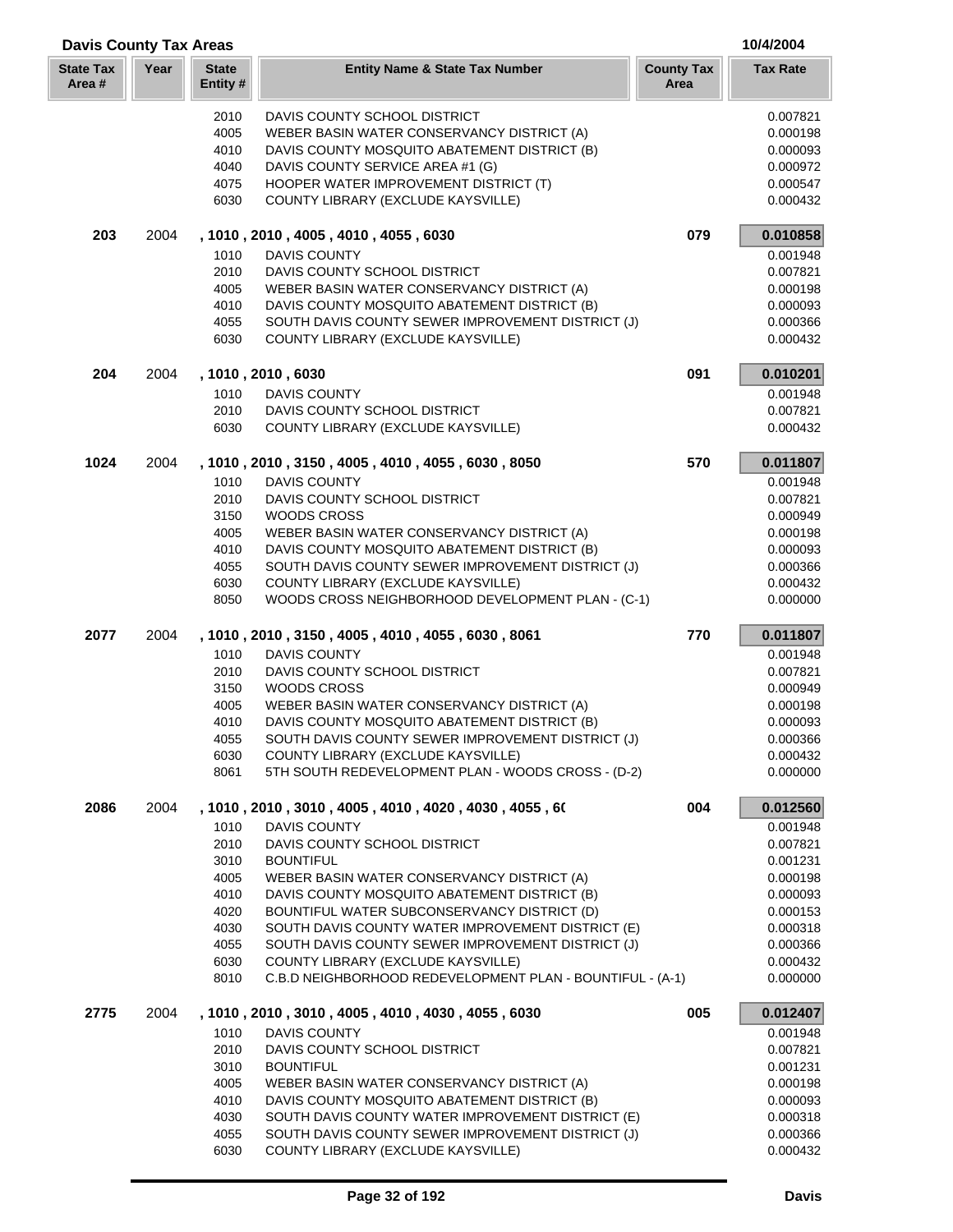| <b>Davis County Tax Areas</b> |      |                          |                                                                                         |                           | 10/4/2004            |
|-------------------------------|------|--------------------------|-----------------------------------------------------------------------------------------|---------------------------|----------------------|
| <b>State Tax</b><br>Area#     | Year | <b>State</b><br>Entity # | <b>Entity Name &amp; State Tax Number</b>                                               | <b>County Tax</b><br>Area | <b>Tax Rate</b>      |
| 2785                          |      |                          |                                                                                         |                           |                      |
|                               | 2004 |                          | , 1010 , 2010 , 3110 , 4005 , 4010 , 4015 , 6020 , 6030 , 80                            | 551                       | 0.012686             |
|                               |      | 1010                     | <b>DAVIS COUNTY</b>                                                                     |                           | 0.001948             |
|                               |      | 2010                     | DAVIS COUNTY SCHOOL DISTRICT                                                            |                           | 0.007821             |
|                               |      | 3110                     | <b>SUNSET</b>                                                                           |                           | 0.001174             |
|                               |      | 4005                     | WEBER BASIN WATER CONSERVANCY DISTRICT (A)                                              |                           | 0.000198             |
|                               |      | 4010                     | DAVIS COUNTY MOSQUITO ABATEMENT DISTRICT (B)                                            |                           | 0.000093             |
|                               |      | 4015                     | NORTH DAVIS COUNTY SEWER DISTRICT (C)                                                   |                           | 0.000763             |
|                               |      | 6020                     | WEBER BASIN WATER CONSERVANCY DISTRICT (SUNSET ONLY)                                    |                           | 0.000257             |
|                               |      | 6030<br>8080             | COUNTY LIBRARY (EXCLUDE KAYSVILLE)<br>SUNSET CITY NEIGH. DEV. PROJECT (F-1)             |                           | 0.000432<br>0.000000 |
| 2786                          | 2004 |                          | , 1010, 2010, 3150, 4005, 4010, 4020, 4030, 4055, 60                                    | 072                       | 0.012278             |
|                               |      | 1010                     | <b>DAVIS COUNTY</b>                                                                     |                           | 0.001948             |
|                               |      |                          |                                                                                         |                           |                      |
|                               |      | 2010                     | DAVIS COUNTY SCHOOL DISTRICT                                                            |                           | 0.007821             |
|                               |      | 3150                     | WOODS CROSS                                                                             |                           | 0.000949             |
|                               |      | 4005                     | WEBER BASIN WATER CONSERVANCY DISTRICT (A)                                              |                           | 0.000198             |
|                               |      | 4010                     | DAVIS COUNTY MOSQUITO ABATEMENT DISTRICT (B)                                            |                           | 0.000093             |
|                               |      | 4020                     | BOUNTIFUL WATER SUBCONSERVANCY DISTRICT (D)                                             |                           | 0.000153             |
|                               |      | 4030                     | SOUTH DAVIS COUNTY WATER IMPROVEMENT DISTRICT (E)                                       |                           | 0.000318             |
|                               |      | 4055<br>6030             | SOUTH DAVIS COUNTY SEWER IMPROVEMENT DISTRICT (J)<br>COUNTY LIBRARY (EXCLUDE KAYSVILLE) |                           | 0.000366<br>0.000432 |
|                               |      |                          |                                                                                         |                           |                      |
| 2788                          | 2004 |                          | , 1010, 2010, 3150, 4005, 4010, 4030, 4055, 6030, 80                                    | 573                       | 0.012125             |
|                               |      | 1010                     | <b>DAVIS COUNTY</b>                                                                     |                           | 0.001948             |
|                               |      | 2010                     | DAVIS COUNTY SCHOOL DISTRICT                                                            |                           | 0.007821             |
|                               |      | 3150                     | <b>WOODS CROSS</b>                                                                      |                           | 0.000949             |
|                               |      | 4005                     | WEBER BASIN WATER CONSERVANCY DISTRICT (A)                                              |                           | 0.000198             |
|                               |      | 4010                     | DAVIS COUNTY MOSQUITO ABATEMENT DISTRICT (B)                                            |                           | 0.000093             |
|                               |      | 4030                     | SOUTH DAVIS COUNTY WATER IMPROVEMENT DISTRICT (E)                                       |                           | 0.000318             |
|                               |      | 4055                     | SOUTH DAVIS COUNTY SEWER IMPROVEMENT DISTRICT (J)                                       |                           | 0.000366             |
|                               |      | 6030                     | COUNTY LIBRARY (EXCLUDE KAYSVILLE)                                                      |                           | 0.000432             |
|                               |      | 8061                     | 5TH SOUTH REDEVELOPMENT PLAN - WOODS CROSS - (D-2)                                      |                           | 0.000000             |
| 2823                          | 2004 |                          | , 1010, 2010, 3100, 4005, 4010, 4080, 6030                                              | 050                       | 0.011693             |
|                               |      | 1010                     | DAVIS COUNTY                                                                            |                           | 0.001948             |
|                               |      | 2010                     | DAVIS COUNTY SCHOOL DISTRICT                                                            |                           | 0.007821             |
|                               |      | 3100                     | <b>SOUTH WEBER</b>                                                                      |                           | 0.001201             |
|                               |      | 4005                     | WEBER BASIN WATER CONSERVANCY DISTRICT (A)                                              |                           | 0.000198             |
|                               |      | 4010                     | DAVIS COUNTY MOSQUITO ABATEMENT DISTRICT (B)                                            |                           | 0.000093             |
|                               |      | 4080                     | SOUTH WEBER WATER IMPROVEMENT DISTRICT (U)                                              |                           | 0.000000             |
|                               |      | 6030                     | COUNTY LIBRARY (EXCLUDE KAYSVILLE)                                                      |                           | 0.000432             |
| 2848                          | 2004 |                          | , 1010 , 2010 , 3090 , 4005 , 4010 , 4030 , 4055 , 6021 , 60                            | 045                       | 0.012828             |
|                               |      | 1010                     | <b>DAVIS COUNTY</b>                                                                     |                           | 0.001948             |
|                               |      | 2010                     | DAVIS COUNTY SCHOOL DISTRICT                                                            |                           | 0.007821             |
|                               |      | 3090                     | NORTH SALT LAKE                                                                         |                           | 0.001652             |
|                               |      | 4005                     | WEBER BASIN WATER CONSERVANCY DISTRICT (A)                                              |                           | 0.000198             |
|                               |      | 4010                     | DAVIS COUNTY MOSQUITO ABATEMENT DISTRICT (B)                                            |                           | 0.000093             |
|                               |      | 4030                     | SOUTH DAVIS COUNTY WATER IMPROVEMENT DISTRICT (E)                                       |                           | 0.000318             |
|                               |      | 4055                     | SOUTH DAVIS COUNTY SEWER IMPROVEMENT DISTRICT (J)                                       |                           | 0.000366             |
|                               |      | 6021                     | WEBER BASIN WATER CONSERVANCY DISTRICT (NORTH SALT LAKE                                 |                           | 0.000000             |
|                               |      | 6030                     | ONLY)<br>COUNTY LIBRARY (EXCLUDE KAYSVILLE)                                             |                           | 0.000432             |
| 3013                          | 2004 |                          | , 1010 , 2010 , 3050 , 4005 , 4010 , 4050 , 4070 , 6030 , 81                            | 624                       | 0.013707             |
|                               |      | 1010                     | <b>DAVIS COUNTY</b>                                                                     |                           | 0.001948             |
|                               |      | 2010                     | DAVIS COUNTY SCHOOL DISTRICT                                                            |                           | 0.007821             |
|                               |      | 3050                     | <b>FARMINGTON</b>                                                                       |                           | 0.002426             |
|                               |      | 4005                     | WEBER BASIN WATER CONSERVANCY DISTRICT (A)                                              |                           | 0.000198             |
|                               |      | 4010                     | DAVIS COUNTY MOSQUITO ABATEMENT DISTRICT (B)                                            |                           | 0.000093             |
|                               |      |                          |                                                                                         |                           |                      |

Г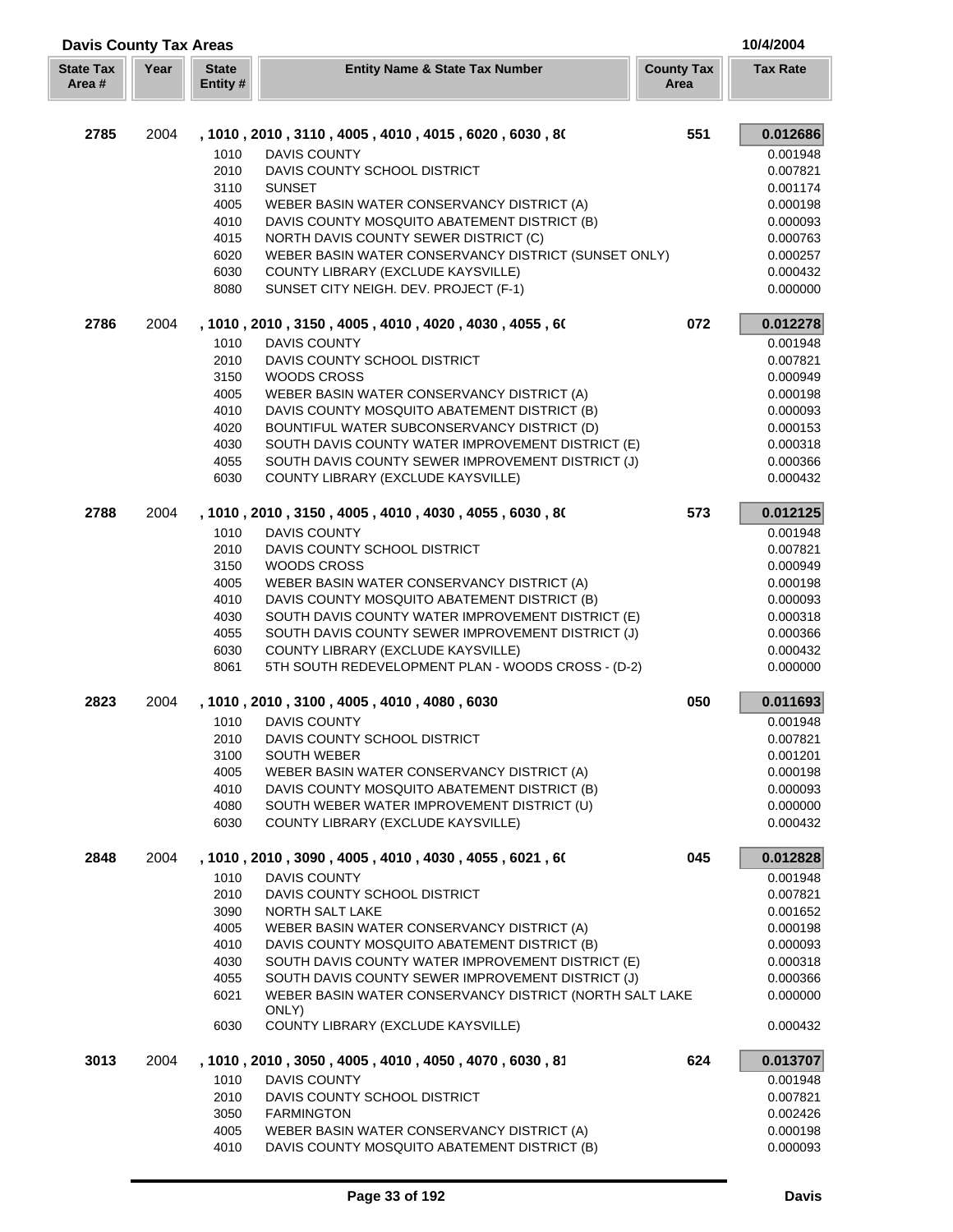| <b>Davis County Tax Areas</b> |      |                         |                                                                                            |                           | 10/4/2004            |
|-------------------------------|------|-------------------------|--------------------------------------------------------------------------------------------|---------------------------|----------------------|
| <b>State Tax</b><br>Area #    | Year | <b>State</b><br>Entity# | <b>Entity Name &amp; State Tax Number</b>                                                  | <b>County Tax</b><br>Area | <b>Tax Rate</b>      |
|                               |      | 4050                    | CENTRAL DAVIS COUNTY SEWER DISTRICT (H)                                                    |                           | 0.000271             |
|                               |      | 4070                    | FARMINGTON AREA PRESSURIZED IRRIGATION DISTRICT (L)                                        |                           | 0.000518             |
|                               |      | 6030                    | COUNTY LIBRARY (EXCLUDE KAYSVILLE)                                                         |                           | 0.000432             |
|                               |      | 8121                    | FARMINGTON DOWNTOWN REDEVELOPMENT PROJECT AREA (J-2)                                       |                           | 0.000000             |
| 3066                          | 2004 |                         | , 1010, 2010, 4005, 4010, 4040, 4073, 6030                                                 | 092                       | 0.012016             |
|                               |      | 1010                    | <b>DAVIS COUNTY</b>                                                                        |                           | 0.001948             |
|                               |      | 2010                    | DAVIS COUNTY SCHOOL DISTRICT                                                               |                           | 0.007821             |
|                               |      | 4005                    | WEBER BASIN WATER CONSERVANCY DISTRICT (A)                                                 |                           | 0.000198             |
|                               |      | 4010                    | DAVIS COUNTY MOSQUITO ABATEMENT DISTRICT (B)                                               |                           | 0.000093             |
|                               |      | 4040                    | DAVIS COUNTY SERVICE AREA #1 (G)                                                           |                           | 0.000972             |
|                               |      | 4073<br>6030            | CENTRAL WEBER SEWER IMPROVEMENT DISTRICT (N)<br>COUNTY LIBRARY (EXCLUDE KAYSVILLE)         |                           | 0.000552<br>0.000432 |
| 3356                          | 2004 |                         | , 1010, 2010, 3080, 4005, 4010, 4015, 6030, 8140                                           | 539                       | 0.013347             |
|                               |      | 1010                    | <b>DAVIS COUNTY</b>                                                                        |                           | 0.001948             |
|                               |      | 2010                    | DAVIS COUNTY SCHOOL DISTRICT                                                               |                           | 0.007821             |
|                               |      | 3080                    | LAYTON                                                                                     |                           | 0.002092             |
|                               |      | 4005                    | WEBER BASIN WATER CONSERVANCY DISTRICT (A)                                                 |                           | 0.000198             |
|                               |      | 4010                    | DAVIS COUNTY MOSQUITO ABATEMENT DISTRICT (B)                                               |                           | 0.000093             |
|                               |      | 4015                    | NORTH DAVIS COUNTY SEWER DISTRICT (C)                                                      |                           | 0.000763             |
|                               |      | 6030                    | COUNTY LIBRARY (EXCLUDE KAYSVILLE)                                                         |                           | 0.000432             |
|                               |      | 8140                    | SOUTH MAIN/SOUTH FORT LANE REDEVELOPMENT PROJECT (L-1)                                     |                           | 0.000000             |
| 3357                          | 2004 |                         | , 1010, 2010, 3030, 4005, 4010, 4015, 6030, 8074                                           | 013                       | 0.014235             |
|                               |      | 1010                    | <b>DAVIS COUNTY</b>                                                                        |                           | 0.001948             |
|                               |      | 2010                    | DAVIS COUNTY SCHOOL DISTRICT                                                               |                           | 0.007821             |
|                               |      | 3030                    | <b>CLEARFIELD</b>                                                                          |                           | 0.002980             |
|                               |      | 4005<br>4010            | WEBER BASIN WATER CONSERVANCY DISTRICT (A)<br>DAVIS COUNTY MOSQUITO ABATEMENT DISTRICT (B) |                           | 0.000198<br>0.000093 |
|                               |      | 4015                    | NORTH DAVIS COUNTY SEWER DISTRICT (C)                                                      |                           | 0.000763             |
|                               |      | 6030                    | COUNTY LIBRARY (EXCLUDE KAYSVILLE)                                                         |                           | 0.000432             |
|                               |      | 8074                    | COWLEY/ADAMS ECONOMIC DEVELOPMENT AREA (E-5)                                               |                           | 0.000000             |
| 3358                          | 2004 |                         | , 1010, 2010, 3030, 4005, 4010, 4015, 6030, 8073                                           | 013                       | 0.014235             |
|                               |      | 1010                    | <b>DAVIS COUNTY</b>                                                                        |                           | 0.001948             |
|                               |      | 2010                    | DAVIS COUNTY SCHOOL DISTRICT                                                               |                           | 0.007821             |
|                               |      | 3030                    | <b>CLEARFIELD</b>                                                                          |                           | 0.002980             |
|                               |      | 4005                    | WEBER BASIN WATER CONSERVANCY DISTRICT (A)                                                 |                           | 0.000198             |
|                               |      | 4010                    | DAVIS COUNTY MOSQUITO ABATEMENT DISTRICT (B)                                               |                           | 0.000093             |
|                               |      | 4015                    | NORTH DAVIS COUNTY SEWER DISTRICT (C)                                                      |                           | 0.000763             |
|                               |      | 6030                    | COUNTY LIBRARY (EXCLUDE KAYSVILLE)                                                         |                           | 0.000432             |
|                               |      | 8073                    | 1700 SOUTH ECONOMIC DEVELOPMENT PROJECT - CLEARFIELD - (E-4)                               |                           | 0.000000             |
| 3372                          | 2004 |                         | , 1010, 2010, 3040, 4005, 4010, 4075, 6030                                                 | 018                       | 0.013202             |
|                               |      | 1010                    | <b>DAVIS COUNTY</b>                                                                        |                           | 0.001948             |
|                               |      | 2010                    | DAVIS COUNTY SCHOOL DISTRICT                                                               |                           | 0.007821             |
|                               |      | 3040<br>4005            | <b>CLINTON</b><br>WEBER BASIN WATER CONSERVANCY DISTRICT (A)                               |                           | 0.002163<br>0.000198 |
|                               |      | 4010                    | DAVIS COUNTY MOSQUITO ABATEMENT DISTRICT (B)                                               |                           | 0.000093             |
|                               |      | 4075                    | HOOPER WATER IMPROVEMENT DISTRICT (T)                                                      |                           | 0.000547             |
|                               |      | 6030                    | COUNTY LIBRARY (EXCLUDE KAYSVILLE)                                                         |                           | 0.000432             |
|                               |      |                         |                                                                                            |                           |                      |

Г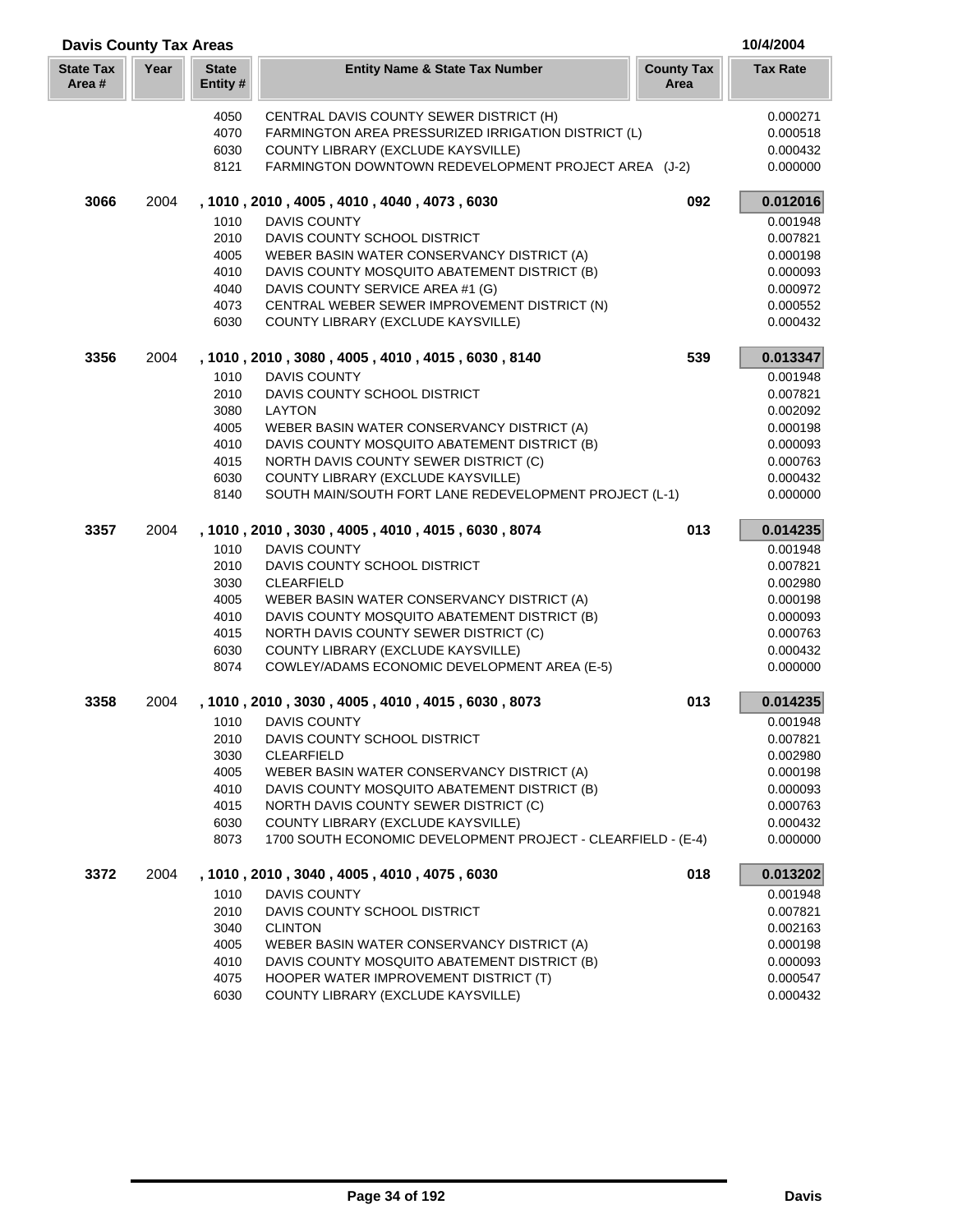| Area# |      | Entity#      |                                                                            | Area |                      |
|-------|------|--------------|----------------------------------------------------------------------------|------|----------------------|
| 206   | 2004 |              | , 1010, 2010, 3020, 4010, 4080, 4220                                       | 002  | 0.015799             |
|       |      | 1010         | <b>DUCHESNE COUNTY</b>                                                     |      | 0.003800             |
|       |      | 2010         | DUCHESNE COUNTY SCHOOL DISTRICT                                            |      | 0.008117             |
|       |      | 3020         | <b>DUCHESNE</b>                                                            |      | 0.002866             |
|       |      | 4010         | DUCHESNE COUNTY MOSQUITO ABATEMENT DISTRICT (B)                            |      | 0.000313             |
|       |      | 4080         | DUCHESNE COUNTY WATER CONSERVANCY DISTRICT (J)                             |      | 0.000350             |
|       |      | 4220         | CENTRAL UTAH WATER CONSERVANCY DISTRICT (X)                                |      | 0.000353             |
| 207   | 2004 |              | , 1010, 2010, 3030, 4010, 4080, 4220                                       | 003  | 0.016344             |
|       |      |              |                                                                            |      |                      |
|       |      | 1010<br>2010 | <b>DUCHESNE COUNTY</b><br>DUCHESNE COUNTY SCHOOL DISTRICT                  |      | 0.003800             |
|       |      |              | <b>MYTON</b>                                                               |      | 0.008117             |
|       |      | 3030<br>4010 | DUCHESNE COUNTY MOSQUITO ABATEMENT DISTRICT (B)                            |      | 0.003411<br>0.000313 |
|       |      | 4080         | DUCHESNE COUNTY WATER CONSERVANCY DISTRICT (J)                             |      | 0.000350             |
|       |      | 4220         | CENTRAL UTAH WATER CONSERVANCY DISTRICT (X)                                |      | 0.000353             |
|       |      |              |                                                                            |      |                      |
| 208   | 2004 |              | , 1010, 2010, 3030, 4010, 4080, 4220, 4240                                 | 017  | 0.016894             |
|       |      | 1010         | <b>DUCHESNE COUNTY</b>                                                     |      | 0.003800             |
|       |      | 2010         | DUCHESNE COUNTY SCHOOL DISTRICT                                            |      | 0.008117             |
|       |      | 3030         | <b>MYTON</b>                                                               |      | 0.003411             |
|       |      | 4010         | DUCHESNE COUNTY MOSQUITO ABATEMENT DISTRICT (B)                            |      | 0.000313             |
|       |      | 4080         | DUCHESNE COUNTY WATER CONSERVANCY DISTRICT (J)                             |      | 0.000350             |
|       |      | 4220         | CENTRAL UTAH WATER CONSERVANCY DISTRICT (X)                                |      | 0.000353             |
|       |      | 4240         | JOHNSON WATER DISTRICT (Z)                                                 |      | 0.000550             |
| 209   | 2004 |              | , 1010, 2010, 3040, 4010, 4080, 4220                                       | 004  | 0.017399             |
|       |      | 1010         | <b>DUCHESNE COUNTY</b>                                                     |      | 0.003800             |
|       |      | 2010         | DUCHESNE COUNTY SCHOOL DISTRICT                                            |      | 0.008117             |
|       |      | 3040         | <b>ROOSEVELT</b>                                                           |      | 0.004466             |
|       |      | 4010         | DUCHESNE COUNTY MOSQUITO ABATEMENT DISTRICT (B)                            |      | 0.000313             |
|       |      | 4080         | DUCHESNE COUNTY WATER CONSERVANCY DISTRICT (J)                             |      | 0.000350             |
|       |      | 4220         | CENTRAL UTAH WATER CONSERVANCY DISTRICT (X)                                |      | 0.000353             |
| 210   | 2004 |              | , 1010 , 2010 , 3040 , 4010 , 4080 , 4220 , 8010                           | 014  | 0.017399             |
|       |      | 1010         | <b>DUCHESNE COUNTY</b>                                                     |      | 0.003800             |
|       |      | 2010         | DUCHESNE COUNTY SCHOOL DISTRICT                                            |      | 0.008117             |
|       |      | 3040         | <b>ROOSEVELT</b>                                                           |      | 0.004466             |
|       |      | 4010         | DUCHESNE COUNTY MOSQUITO ABATEMENT DISTRICT (B)                            |      | 0.000313             |
|       |      | 4080         | DUCHESNE COUNTY WATER CONSERVANCY DISTRICT (J)                             |      | 0.000350             |
|       |      | 4220         | CENTRAL UTAH WATER CONSERVANCY DISTRICT (X)                                |      | 0.000353             |
|       |      | 8010         | OFFICIAL REDEVELOPMENT PROJECT AREA PLAN - ROOSEVELT - (A-1)               |      | 0.000000             |
| 211   | 2004 |              | , 1010, 2010, 3040, 4010, 4080, 4220, 8010, 8020                           | 014  | 0.017399             |
|       |      |              |                                                                            |      |                      |
|       |      | 1010         | <b>DUCHESNE COUNTY</b>                                                     |      | 0.003800             |
|       |      | 2010         | DUCHESNE COUNTY SCHOOL DISTRICT                                            |      | 0.008117             |
|       |      | 3040         | <b>ROOSEVELT</b>                                                           |      | 0.004466             |
|       |      | 4010         | DUCHESNE COUNTY MOSQUITO ABATEMENT DISTRICT (B)                            |      | 0.000313             |
|       |      | 4080         | DUCHESNE COUNTY WATER CONSERVANCY DISTRICT (J)                             |      | 0.000350             |
|       |      | 4220         | CENTRAL UTAH WATER CONSERVANCY DISTRICT (X)                                |      | 0.000353             |
|       |      | 8010         | OFFICIAL REDEVELOPMENT PROJECT AREA PLAN - ROOSEVELT - (A-1)               |      | 0.000000             |
|       |      | 8020         | AREA IN ROOSEVELT REDEVELOPMENT PROJECT AREA, OUTSIDE 100<br>ACRE AREA (%) |      | 0.000000             |
| 212   | 2004 |              | , 1010, 2010, 3040, 4010, 4080, 4220, 4240                                 | 015  | 0.017949             |
|       |      |              |                                                                            |      |                      |
|       |      | 1010<br>2010 | DUCHESNE COUNTY                                                            |      | 0.003800             |
|       |      | 3040         | DUCHESNE COUNTY SCHOOL DISTRICT<br><b>ROOSEVELT</b>                        |      | 0.008117<br>0.004466 |
|       |      | 4010         | DUCHESNE COUNTY MOSQUITO ABATEMENT DISTRICT (B)                            |      | 0.000313             |
|       |      | 4080         | DUCHESNE COUNTY WATER CONSERVANCY DISTRICT (J)                             |      | 0.000350             |
|       |      |              |                                                                            |      |                      |

**Year Entity Name & State Tax Number County Tax Tax Rate**

**Duchesne County Tax Areas 10/4/2004**

**State Tax** 

**State**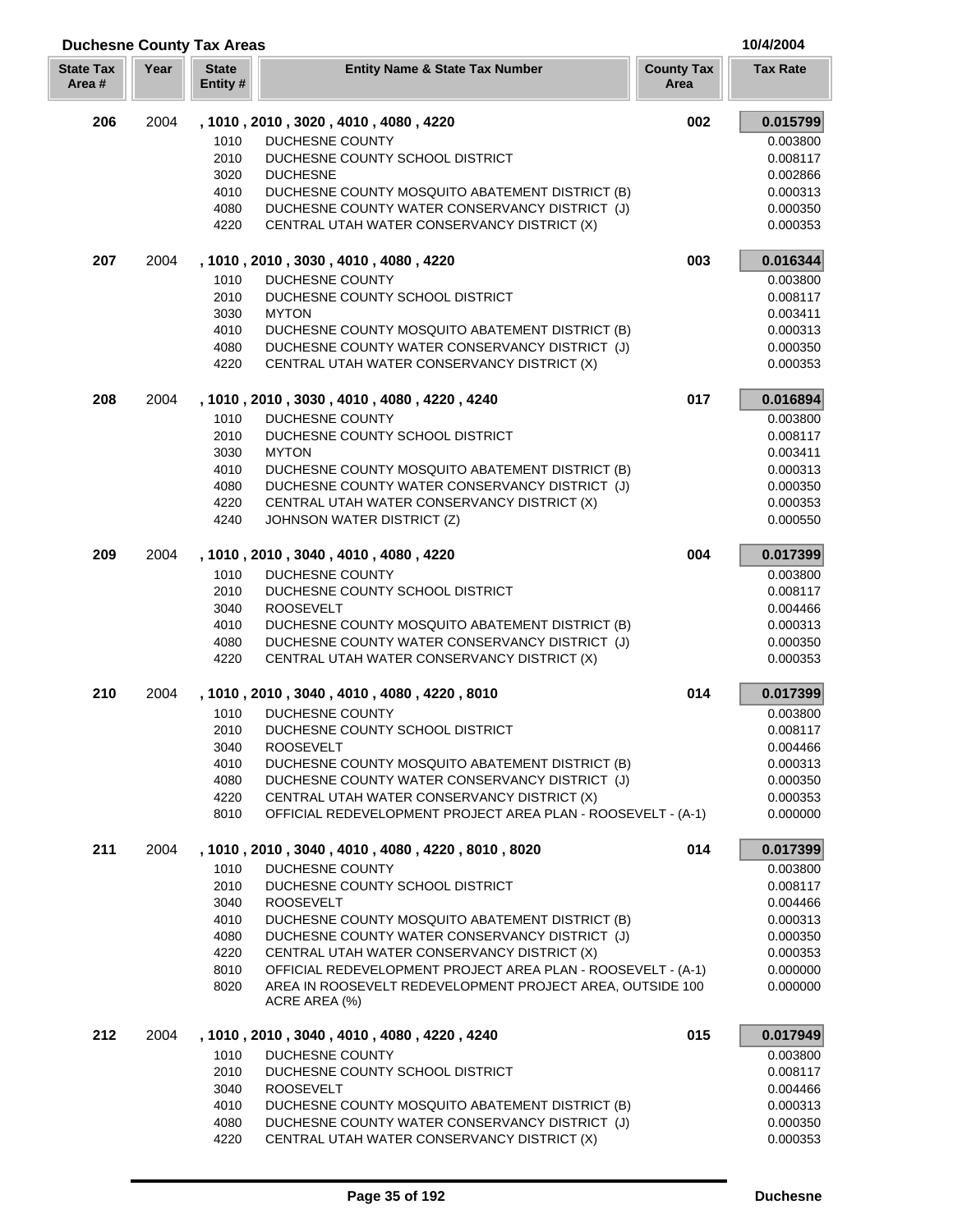| <b>Duchesne County Tax Areas</b> |      | 10/4/2004                |                                                                                               |                           |                      |
|----------------------------------|------|--------------------------|-----------------------------------------------------------------------------------------------|---------------------------|----------------------|
| <b>State Tax</b><br>Area#        | Year | <b>State</b><br>Entity # | <b>Entity Name &amp; State Tax Number</b>                                                     | <b>County Tax</b><br>Area | <b>Tax Rate</b>      |
|                                  |      | 4240                     | JOHNSON WATER DISTRICT (Z)                                                                    |                           | 0.000550             |
| 214                              | 2004 |                          | , 1010, 2010, 4010, 4020, 4080, 4220                                                          | 006                       | 0.013609             |
|                                  |      | 1010                     | DUCHESNE COUNTY                                                                               |                           | 0.003800             |
|                                  |      | 2010                     | DUCHESNE COUNTY SCHOOL DISTRICT                                                               |                           | 0.008117             |
|                                  |      | 4010                     | DUCHESNE COUNTY MOSQUITO ABATEMENT DISTRICT (B)                                               |                           | 0.000313             |
|                                  |      | 4020                     | HANNA WATER & SEWER DISTRICT (C)                                                              |                           | 0.000676             |
|                                  |      | 4080                     | DUCHESNE COUNTY WATER CONSERVANCY DISTRICT (J)                                                |                           | 0.000350             |
|                                  |      | 4220                     | CENTRAL UTAH WATER CONSERVANCY DISTRICT (X)                                                   |                           | 0.000353             |
| 215                              | 2004 |                          | , 1010, 2010, 4010, 4030, 4080, 4220                                                          | 020                       | 0.013231             |
|                                  |      | 1010                     | DUCHESNE COUNTY                                                                               |                           | 0.003800             |
|                                  |      | 2010                     | DUCHESNE COUNTY SCHOOL DISTRICT                                                               |                           | 0.008117             |
|                                  |      | 4010                     | DUCHESNE COUNTY MOSQUITO ABATEMENT DISTRICT (B)                                               |                           | 0.000313             |
|                                  |      | 4030                     | EAST DUCHESNE WATER IMPROVEMENT DISTRICT (D)                                                  |                           | 0.000298             |
|                                  |      | 4080                     | DUCHESNE COUNTY WATER CONSERVANCY DISTRICT (J)                                                |                           | 0.000350             |
|                                  |      | 4220                     | CENTRAL UTAH WATER CONSERVANCY DISTRICT (X)                                                   |                           | 0.000353             |
| 216                              | 2004 |                          | , 1010, 2010, 4010, 4040, 4070, 4080, 4220                                                    | 019                       | 0.013303             |
|                                  |      | 1010                     | DUCHESNE COUNTY                                                                               |                           | 0.003800             |
|                                  |      | 2010                     | DUCHESNE COUNTY SCHOOL DISTRICT                                                               |                           | 0.008117             |
|                                  |      | 4010                     | DUCHESNE COUNTY MOSQUITO ABATEMENT DISTRICT (B)                                               |                           | 0.000313             |
|                                  |      | 4040                     | NEOLA WATER & SEWER DISTRICT (E)                                                              |                           | 0.000000             |
|                                  |      | 4070                     | NEOLA COMMUNITY PARK DISTRICT (H)                                                             |                           | 0.000370             |
|                                  |      | 4080                     | DUCHESNE COUNTY WATER CONSERVANCY DISTRICT (J)                                                |                           | 0.000350             |
|                                  |      | 4220                     | CENTRAL UTAH WATER CONSERVANCY DISTRICT (X)                                                   |                           | 0.000353             |
| 217                              | 2004 |                          | , 1010, 2010, 4010, 4040, 4080, 4220                                                          | 018                       | 0.012933             |
|                                  |      | 1010                     | DUCHESNE COUNTY                                                                               |                           | 0.003800             |
|                                  |      | 2010                     | DUCHESNE COUNTY SCHOOL DISTRICT                                                               |                           | 0.008117             |
|                                  |      | 4010                     | DUCHESNE COUNTY MOSQUITO ABATEMENT DISTRICT (B)                                               |                           | 0.000313             |
|                                  |      | 4040                     | NEOLA WATER & SEWER DISTRICT (E)                                                              |                           | 0.000000             |
|                                  |      | 4080<br>4220             | DUCHESNE COUNTY WATER CONSERVANCY DISTRICT (J)<br>CENTRAL UTAH WATER CONSERVANCY DISTRICT (X) |                           | 0.000350<br>0.000353 |
| 218                              | 2004 |                          | , 1010, 2010, 4010, 4050, 4080, 4220                                                          | 021                       | 0.012933             |
|                                  |      | 1010                     | DUCHESNE COUNTY                                                                               |                           | 0.003800             |
|                                  |      | 2010                     | DUCHESNE COUNTY SCHOOL DISTRICT                                                               |                           | 0.008117             |
|                                  |      | 4010                     | DUCHESNE COUNTY MOSQUITO ABATEMENT DISTRICT (B)                                               |                           | 0.000313             |
|                                  |      | 4050                     | FRUITLAND WATER IMPROVEMENT DISTRICT (F)                                                      |                           | 0.000000             |
|                                  |      | 4080                     | DUCHESNE COUNTY WATER CONSERVANCY DISTRICT (J)                                                |                           | 0.000350             |
|                                  |      | 4220                     | CENTRAL UTAH WATER CONSERVANCY DISTRICT (X)                                                   |                           | 0.000353             |
| 219                              | 2004 |                          | , 1010, 2010, 4010, 4060, 4080, 4220                                                          | 022                       | 0.015465             |
|                                  |      | 1010                     | <b>DUCHESNE COUNTY</b>                                                                        |                           | 0.003800             |
|                                  |      | 2010                     | DUCHESNE COUNTY SCHOOL DISTRICT                                                               |                           | 0.008117             |
|                                  |      | 4010                     | DUCHESNE COUNTY MOSQUITO ABATEMENT DISTRICT (B)                                               |                           | 0.000313             |
|                                  |      | 4060                     | UPPER COUNTRY WATER IMPROVEMENT DISTRICT (G)                                                  |                           | 0.002532             |
|                                  |      | 4080                     | DUCHESNE COUNTY WATER CONSERVANCY DISTRICT (J)                                                |                           | 0.000350             |
|                                  |      | 4220                     | CENTRAL UTAH WATER CONSERVANCY DISTRICT (X)                                                   |                           | 0.000353             |
| 220                              | 2004 |                          | , 1010, 2010, 4010, 4070, 4080, 4220                                                          | 019                       | 0.013303             |
|                                  |      | 1010                     | DUCHESNE COUNTY                                                                               |                           | 0.003800             |
|                                  |      | 2010                     | DUCHESNE COUNTY SCHOOL DISTRICT                                                               |                           | 0.008117             |
|                                  |      | 4010                     | DUCHESNE COUNTY MOSQUITO ABATEMENT DISTRICT (B)                                               |                           | 0.000313             |
|                                  |      | 4070                     | NEOLA COMMUNITY PARK DISTRICT (H)                                                             |                           | 0.000370             |
|                                  |      | 4080                     | DUCHESNE COUNTY WATER CONSERVANCY DISTRICT (J)                                                |                           | 0.000350             |
|                                  |      | 4220                     | CENTRAL UTAH WATER CONSERVANCY DISTRICT (X)                                                   |                           | 0.000353             |
| 221                              | 2004 |                          | , 1010, 2010, 4010, 4080, 4220                                                                | 091                       | 0.012933             |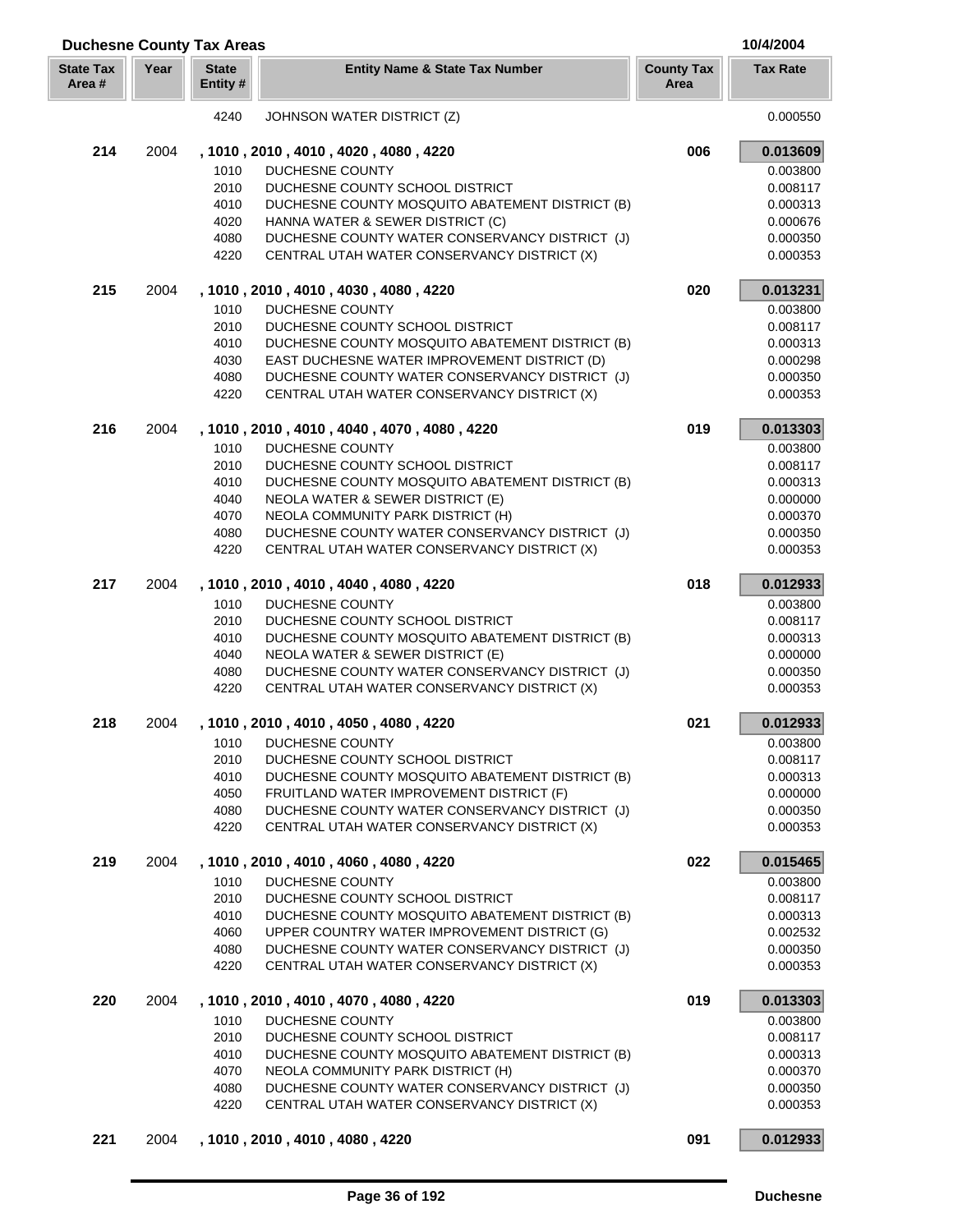| <b>Duchesne County Tax Areas</b> |      |                          |                                                                                                             |                           | 10/4/2004            |
|----------------------------------|------|--------------------------|-------------------------------------------------------------------------------------------------------------|---------------------------|----------------------|
| <b>State Tax</b><br>Area #       | Year | <b>State</b><br>Entity # | <b>Entity Name &amp; State Tax Number</b>                                                                   | <b>County Tax</b><br>Area | <b>Tax Rate</b>      |
|                                  |      | 1010                     | DUCHESNE COUNTY                                                                                             |                           | 0.003800             |
|                                  |      | 2010                     | DUCHESNE COUNTY SCHOOL DISTRICT                                                                             |                           | 0.008117             |
|                                  |      | 4010                     | DUCHESNE COUNTY MOSQUITO ABATEMENT DISTRICT (B)                                                             |                           | 0.000313             |
|                                  |      | 4080                     | DUCHESNE COUNTY WATER CONSERVANCY DISTRICT (J)                                                              |                           | 0.000350             |
|                                  |      | 4220                     | CENTRAL UTAH WATER CONSERVANCY DISTRICT (X)                                                                 |                           | 0.000353             |
| 222                              | 2004 |                          | , 1010 , 2010 , 4010 , 4080 , 4220 , 4240                                                                   | 016                       | 0.013483             |
|                                  |      | 1010                     | DUCHESNE COUNTY                                                                                             |                           | 0.003800             |
|                                  |      | 2010                     | DUCHESNE COUNTY SCHOOL DISTRICT                                                                             |                           | 0.008117             |
|                                  |      | 4010                     | DUCHESNE COUNTY MOSQUITO ABATEMENT DISTRICT (B)                                                             |                           | 0.000313             |
|                                  |      | 4080                     | DUCHESNE COUNTY WATER CONSERVANCY DISTRICT (J)                                                              |                           | 0.000350             |
|                                  |      | 4220<br>4240             | CENTRAL UTAH WATER CONSERVANCY DISTRICT (X)<br>JOHNSON WATER DISTRICT (Z)                                   |                           | 0.000353<br>0.000550 |
|                                  |      |                          |                                                                                                             |                           |                      |
| 2088                             | 2004 |                          | , 1010, 2010, 3010, 4010, 4060, 4080, 4220                                                                  | 001                       | 0.018166             |
|                                  |      | 1010                     | <b>DUCHESNE COUNTY</b>                                                                                      |                           | 0.003800             |
|                                  |      | 2010                     | DUCHESNE COUNTY SCHOOL DISTRICT                                                                             |                           | 0.008117             |
|                                  |      | 3010                     | <b>ALTAMONT</b>                                                                                             |                           | 0.002701             |
|                                  |      | 4010<br>4060             | DUCHESNE COUNTY MOSQUITO ABATEMENT DISTRICT (B)                                                             |                           | 0.000313             |
|                                  |      | 4080                     | UPPER COUNTRY WATER IMPROVEMENT DISTRICT (G)<br>DUCHESNE COUNTY WATER CONSERVANCY DISTRICT (J)              |                           | 0.002532<br>0.000350 |
|                                  |      | 4220                     | CENTRAL UTAH WATER CONSERVANCY DISTRICT (X)                                                                 |                           | 0.000353             |
| 2769                             | 2004 |                          | , 1010 , 2010 , 4010 , 4075 , 4080 , 4220                                                                   | 023                       | 0.013285             |
|                                  |      | 1010                     | <b>DUCHESNE COUNTY</b>                                                                                      |                           | 0.003800             |
|                                  |      | 2010                     | DUCHESNE COUNTY SCHOOL DISTRICT                                                                             |                           | 0.008117             |
|                                  |      | 4010                     | DUCHESNE COUNTY MOSQUITO ABATEMENT DISTRICT (B)                                                             |                           | 0.000313             |
|                                  |      | 4075                     | PINON FOREST SPECIAL SERVICE DIST (I)                                                                       |                           | 0.000352             |
|                                  |      | 4080                     | DUCHESNE COUNTY WATER CONSERVANCY DISTRICT (J)                                                              |                           | 0.000350             |
|                                  |      | 4220                     | CENTRAL UTAH WATER CONSERVANCY DISTRICT (X)                                                                 |                           | 0.000353             |
| 3373                             | 2004 |                          | , 1010, 2010, 4010, 4080, 4085, 4220                                                                        | 007                       | 0.013733             |
|                                  |      | 1010                     | DUCHESNE COUNTY                                                                                             |                           | 0.003800             |
|                                  |      | 2010                     | DUCHESNE COUNTY SCHOOL DISTRICT                                                                             |                           | 0.008117             |
|                                  |      | 4010                     | DUCHESNE COUNTY MOSQUITO ABATEMENT DISTRICT (B)                                                             |                           | 0.000313             |
|                                  |      | 4080                     | DUCHESNE COUNTY WATER CONSERVANCY DISTRICT (J)                                                              |                           | 0.000350             |
|                                  |      | 4085                     | TABBY VALLEY PARKS & RECREATION SPECIAL SERVICE DISTRICT (K)                                                |                           | 0.000800             |
|                                  |      | 4220                     | CENTRAL UTAH WATER CONSERVANCY DISTRICT (X)                                                                 |                           | 0.000353             |
| 3374                             | 2004 |                          | , 1010, 2010, 4010, 4020, 4080, 4085, 4220                                                                  | 008                       | 0.014409             |
|                                  |      | 1010                     | DUCHESNE COUNTY                                                                                             |                           | 0.003800             |
|                                  |      | 2010                     | DUCHESNE COUNTY SCHOOL DISTRICT                                                                             |                           | 0.008117             |
|                                  |      | 4010                     | DUCHESNE COUNTY MOSQUITO ABATEMENT DISTRICT (B)                                                             |                           | 0.000313             |
|                                  |      | 4020                     | HANNA WATER & SEWER DISTRICT (C)                                                                            |                           | 0.000676             |
|                                  |      | 4080                     | DUCHESNE COUNTY WATER CONSERVANCY DISTRICT (J)                                                              |                           | 0.000350             |
|                                  |      | 4085<br>4220             | TABBY VALLEY PARKS & RECREATION SPECIAL SERVICE DISTRICT (K)<br>CENTRAL UTAH WATER CONSERVANCY DISTRICT (X) |                           | 0.000800<br>0.000353 |
| 3375                             | 2004 |                          | , 1010, 2010, 3050, 4010, 4080, 4085, 4220                                                                  | 005                       | 0.015737             |
|                                  |      | 1010                     | DUCHESNE COUNTY                                                                                             |                           | 0.003800             |
|                                  |      | 2010                     | DUCHESNE COUNTY SCHOOL DISTRICT                                                                             |                           | 0.008117             |
|                                  |      | 3050                     | <b>TABIONA</b>                                                                                              |                           | 0.002004             |
|                                  |      | 4010                     | DUCHESNE COUNTY MOSQUITO ABATEMENT DISTRICT (B)                                                             |                           | 0.000313             |
|                                  |      | 4080                     | DUCHESNE COUNTY WATER CONSERVANCY DISTRICT (J)                                                              |                           | 0.000350             |
|                                  |      | 4085                     | TABBY VALLEY PARKS & RECREATION SPECIAL SERVICE DISTRICT (K)                                                |                           | 0.000800             |
|                                  |      | 4220                     | CENTRAL UTAH WATER CONSERVANCY DISTRICT (X)                                                                 |                           | 0.000353             |
| 3376                             | 2004 |                          | , 1010 , 2010 , 4010 , 4075 , 4080 , 4085 , 4220                                                            | 010                       | 0.014085             |
|                                  |      | 1010                     | DUCHESNE COUNTY                                                                                             |                           | 0.003800             |
|                                  |      | 2010                     | DUCHESNE COUNTY SCHOOL DISTRICT                                                                             |                           | 0.008117             |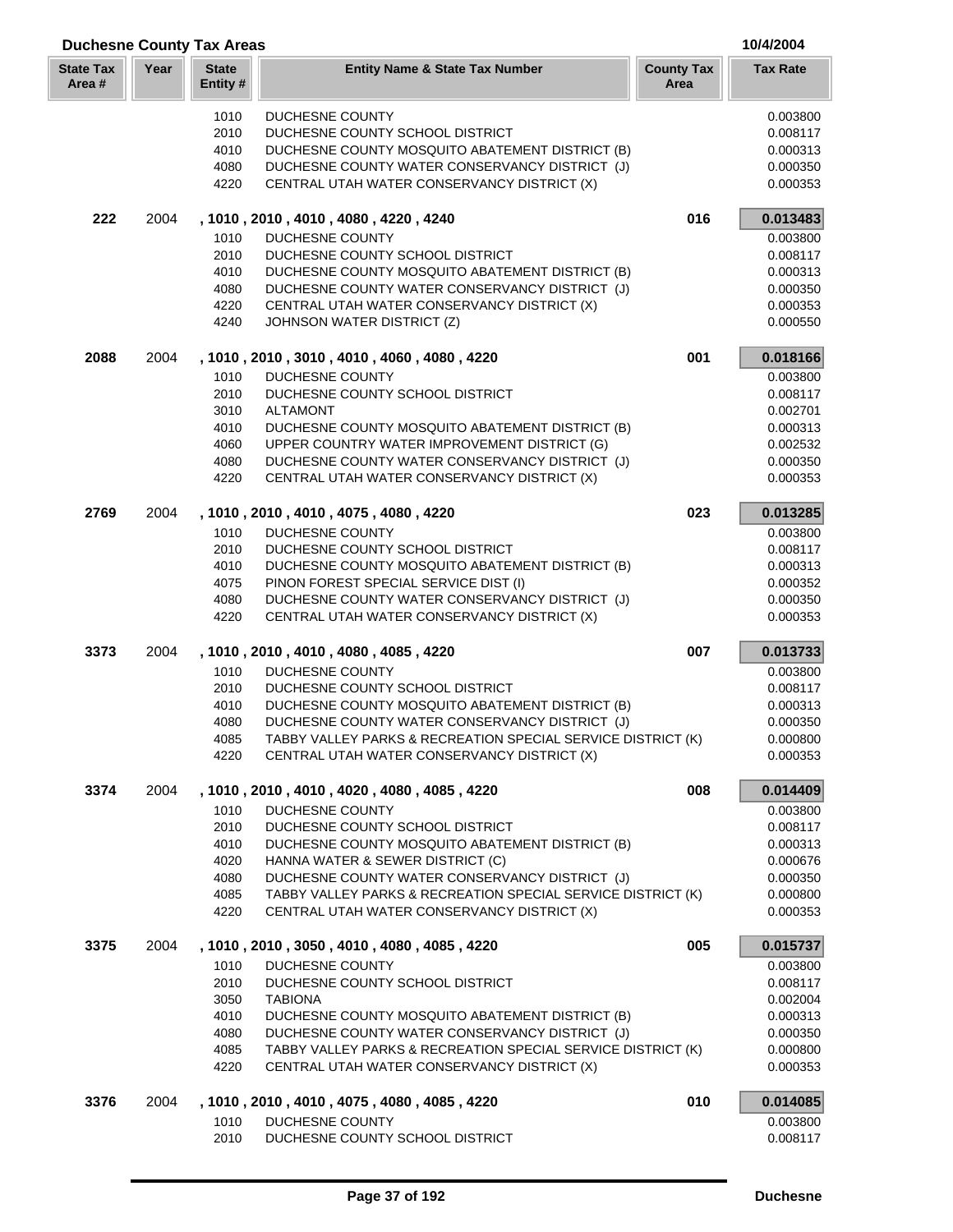### **Duchesne County Tax Areas 10/4/2004**

| <b>State Tax</b><br>Area # | Year | <b>State</b><br>Entity # | <b>Entity Name &amp; State Tax Number</b>                    | <b>County Tax</b><br>Area | <b>Tax Rate</b> |
|----------------------------|------|--------------------------|--------------------------------------------------------------|---------------------------|-----------------|
|                            |      | 4010                     | DUCHESNE COUNTY MOSQUITO ABATEMENT DISTRICT (B)              |                           | 0.000313        |
|                            |      | 4075                     | PINON FOREST SPECIAL SERVICE DIST (I)                        |                           | 0.000352        |
|                            |      | 4080                     | DUCHESNE COUNTY WATER CONSERVANCY DISTRICT (J)               |                           | 0.000350        |
|                            |      | 4085                     | TABBY VALLEY PARKS & RECREATION SPECIAL SERVICE DISTRICT (K) |                           | 0.000800        |
|                            |      | 4220                     | CENTRAL UTAH WATER CONSERVANCY DISTRICT (X)                  |                           | 0.000353        |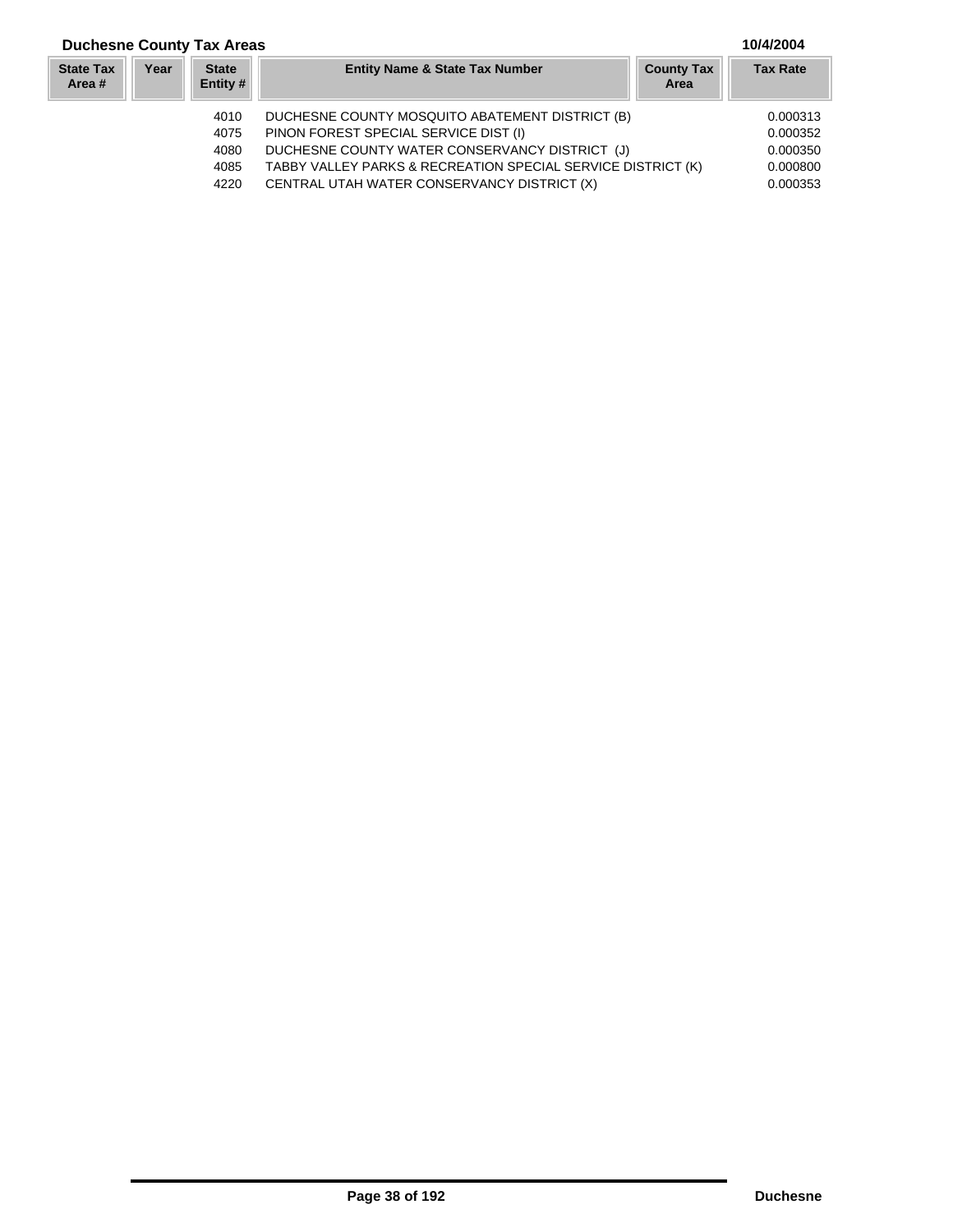| <b>Emery County Tax Areas</b> |      |                          |                                                           |                           | 10/4/2004       |
|-------------------------------|------|--------------------------|-----------------------------------------------------------|---------------------------|-----------------|
| <b>State Tax</b><br>Area#     | Year | <b>State</b><br>Entity # | <b>Entity Name &amp; State Tax Number</b>                 | <b>County Tax</b><br>Area | <b>Tax Rate</b> |
| 223                           | 2004 |                          | , 1010, 2010, 3010, 4010, 4020, 4050, 4060                | 001                       | 0.015072        |
|                               |      | 1010                     | <b>EMERY COUNTY</b>                                       |                           | 0.004434        |
|                               |      | 2010                     | <b>EMERY COUNTY SCHOOL DISTRICT</b>                       |                           | 0.006070        |
|                               |      | 3010                     | <b>CASTLE DALE</b>                                        |                           | 0.001809        |
|                               |      | 4010                     | EMERY WATER CONSERVANCY DISTRICT (A)                      |                           | 0.000400        |
|                               |      | 4020                     | CASTLE VALLEY SPECIAL SERVICE DISTRICT (B)                |                           | 0.002359        |
|                               |      | 4050                     | EMERY COUNTY RECREATION SPECIAL SERVICE DISTRICT (E)      |                           | 0.000000        |
|                               |      | 4060                     | EMERY COUNTY FIRE PROTECTION SPECIAL SERVICE DISTRICT (F) |                           | 0.000000        |
| 225                           | 2004 |                          | , 1010, 2010, 3030, 4010, 4020, 4050, 4060                | 002                       | 0.014539        |
|                               |      | 1010                     | <b>EMERY COUNTY</b>                                       |                           | 0.004434        |
|                               |      | 2010                     | EMERY COUNTY SCHOOL DISTRICT                              |                           | 0.006070        |
|                               |      | 3030                     | <b>CLEVELAND</b>                                          |                           | 0.001276        |
|                               |      | 4010                     | EMERY WATER CONSERVANCY DISTRICT (A)                      |                           | 0.000400        |
|                               |      | 4020                     | CASTLE VALLEY SPECIAL SERVICE DISTRICT (B)                |                           | 0.002359        |
|                               |      | 4050                     | EMERY COUNTY RECREATION SPECIAL SERVICE DISTRICT (E)      |                           | 0.000000        |
|                               |      | 4060                     | EMERY COUNTY FIRE PROTECTION SPECIAL SERVICE DISTRICT (F) |                           | 0.000000        |
| 226                           | 2004 |                          | , 1010, 2010, 3040, 4010, 4020, 4050, 4060                | 003                       | 0.015408        |
|                               |      | 1010                     | <b>EMERY COUNTY</b>                                       |                           | 0.004434        |
|                               |      | 2010                     | EMERY COUNTY SCHOOL DISTRICT                              |                           | 0.006070        |
|                               |      | 3040                     | <b>ELMO</b>                                               |                           | 0.002145        |
|                               |      | 4010                     | EMERY WATER CONSERVANCY DISTRICT (A)                      |                           | 0.000400        |
|                               |      | 4020                     | CASTLE VALLEY SPECIAL SERVICE DISTRICT (B)                |                           | 0.002359        |
|                               |      | 4050                     | EMERY COUNTY RECREATION SPECIAL SERVICE DISTRICT (E)      |                           | 0.000000        |
|                               |      | 4060                     | EMERY COUNTY FIRE PROTECTION SPECIAL SERVICE DISTRICT (F) |                           | 0.000000        |
| 227<br>2004                   |      |                          | , 1010, 2010, 3050, 4010, 4020, 4030, 4050, 4060          | 004                       | 0.015670        |
|                               |      | 1010                     | <b>EMERY COUNTY</b>                                       |                           | 0.004434        |
|                               |      | 2010                     | <b>EMERY COUNTY SCHOOL DISTRICT</b>                       |                           | 0.006070        |
|                               |      | 3050                     | <b>EMERY</b>                                              |                           | 0.002407        |
|                               |      | 4010                     | EMERY WATER CONSERVANCY DISTRICT (A)                      |                           | 0.000400        |
|                               |      | 4020                     | CASTLE VALLEY SPECIAL SERVICE DISTRICT (B)                |                           | 0.002359        |
|                               |      | 4030                     | SOUTH EMERY WATER CONSERVANCY DISTRICT (C)                |                           | 0.000000        |
|                               |      | 4050                     | EMERY COUNTY RECREATION SPECIAL SERVICE DISTRICT (E)      |                           | 0.000000        |
|                               |      | 4060                     | EMERY COUNTY FIRE PROTECTION SPECIAL SERVICE DISTRICT (F) |                           | 0.000000        |
| 228                           | 2004 |                          | , 1010, 2010, 3060, 4010, 4020, 4050, 4060                | 005                       | 0.015547        |
|                               |      | 1010                     | <b>EMERY COUNTY</b>                                       |                           | 0.004434        |
|                               |      | 2010                     | EMERY COUNTY SCHOOL DISTRICT                              |                           | 0.006070        |
|                               |      | 3060                     | <b>FERRON</b>                                             |                           | 0.002284        |
|                               |      | 4010                     | EMERY WATER CONSERVANCY DISTRICT (A)                      |                           | 0.000400        |
|                               |      | 4020                     | CASTLE VALLEY SPECIAL SERVICE DISTRICT (B)                |                           | 0.002359        |
|                               |      | 4050                     | EMERY COUNTY RECREATION SPECIAL SERVICE DISTRICT (E)      |                           | 0.000000        |
|                               |      | 4060                     | EMERY COUNTY FIRE PROTECTION SPECIAL SERVICE DISTRICT (F) |                           | 0.000000        |
| 229                           | 2004 |                          | , 1010, 2010, 3062, 4050, 4060                            | 006                       | 0.010504        |
|                               |      | 1010                     | <b>EMERY COUNTY</b>                                       |                           | 0.004434        |
|                               |      | 2010                     | <b>EMERY COUNTY SCHOOL DISTRICT</b>                       |                           | 0.006070        |
|                               |      | 3062                     | <b>GREEN RIVER</b>                                        |                           | 0.000000        |
|                               |      | 4050                     | EMERY COUNTY RECREATION SPECIAL SERVICE DISTRICT (E)      |                           | 0.000000        |
|                               |      | 4060                     | EMERY COUNTY FIRE PROTECTION SPECIAL SERVICE DISTRICT (F) |                           | 0.000000        |
| 230                           | 2004 |                          | , 1010, 2010, 3070, 4010, 4020, 4050, 4060                | 007                       | 0.015135        |
|                               |      | 1010                     | <b>EMERY COUNTY</b>                                       |                           | 0.004434        |
|                               |      | 2010                     | <b>EMERY COUNTY SCHOOL DISTRICT</b>                       |                           | 0.006070        |
|                               |      | 3070                     | <b>HUNTINGTON</b>                                         |                           | 0.001872        |
|                               |      | 4010                     | EMERY WATER CONSERVANCY DISTRICT (A)                      |                           | 0.000400        |
|                               |      | 4020                     | CASTLE VALLEY SPECIAL SERVICE DISTRICT (B)                |                           | 0.002359        |
|                               |      | 4050                     | EMERY COUNTY RECREATION SPECIAL SERVICE DISTRICT (E)      |                           | 0.000000        |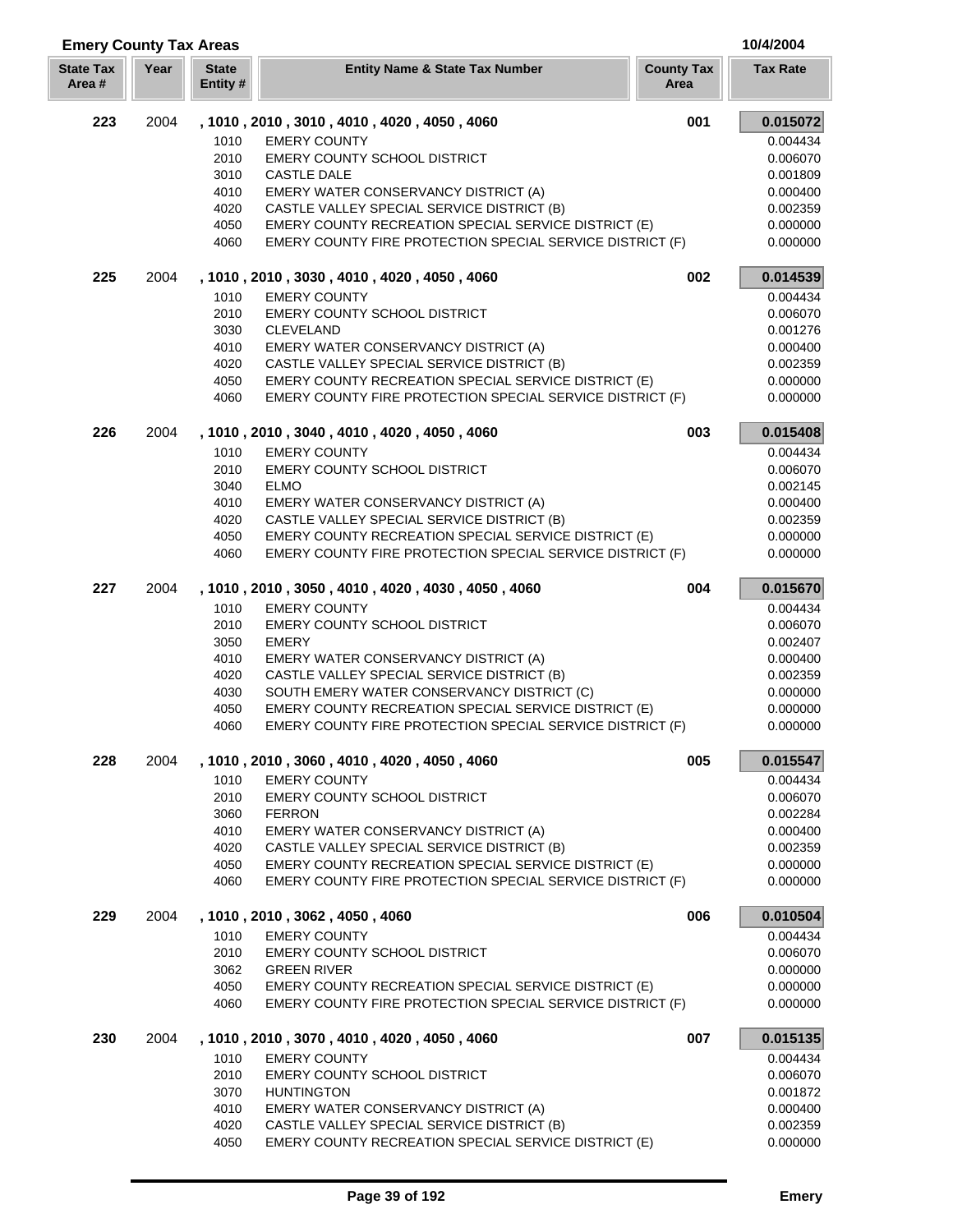| <b>Emery County Tax Areas</b> |      |                          |                                                                                                                   |                           | 10/4/2004            |
|-------------------------------|------|--------------------------|-------------------------------------------------------------------------------------------------------------------|---------------------------|----------------------|
| <b>State Tax</b><br>Area #    | Year | <b>State</b><br>Entity # | <b>Entity Name &amp; State Tax Number</b>                                                                         | <b>County Tax</b><br>Area | <b>Tax Rate</b>      |
|                               |      | 4060                     | EMERY COUNTY FIRE PROTECTION SPECIAL SERVICE DISTRICT (F)                                                         |                           | 0.000000             |
| 231                           | 2004 |                          | , 1010, 2010, 3080, 4010, 4020, 4050, 4060                                                                        | 008                       | 0.015451             |
|                               |      | 1010                     | <b>EMERY COUNTY</b>                                                                                               |                           | 0.004434             |
|                               |      | 2010                     | <b>EMERY COUNTY SCHOOL DISTRICT</b>                                                                               |                           | 0.006070             |
|                               |      | 3080                     | ORANGEVILLE                                                                                                       |                           | 0.002188             |
|                               |      | 4010                     | EMERY WATER CONSERVANCY DISTRICT (A)                                                                              |                           | 0.000400             |
|                               |      | 4020                     | CASTLE VALLEY SPECIAL SERVICE DISTRICT (B)                                                                        |                           | 0.002359             |
|                               |      | 4050<br>4060             | EMERY COUNTY RECREATION SPECIAL SERVICE DISTRICT (E)<br>EMERY COUNTY FIRE PROTECTION SPECIAL SERVICE DISTRICT (F) |                           | 0.000000<br>0.000000 |
|                               |      |                          |                                                                                                                   |                           |                      |
| 232                           | 2004 |                          | , 1010, 2010, 4010, 4040, 4050, 4060                                                                              | 009                       | 0.010904             |
|                               |      | 1010                     | <b>EMERY COUNTY</b>                                                                                               |                           | 0.004434             |
|                               |      | 2010                     | <b>EMERY COUNTY SCHOOL DISTRICT</b>                                                                               |                           | 0.006070             |
|                               |      | 4010                     | EMERY WATER CONSERVANCY DISTRICT (A)                                                                              |                           | 0.000400             |
|                               |      | 4040<br>4050             | EMERY COUNTY SPECIAL SERVICE DISTRICT NO. 1 (D)<br>EMERY COUNTY RECREATION SPECIAL SERVICE DISTRICT (E)           |                           | 0.000000<br>0.000000 |
|                               |      | 4060                     | EMERY COUNTY FIRE PROTECTION SPECIAL SERVICE DISTRICT (F)                                                         |                           | 0.000000             |
| 233                           | 2004 |                          | , 1010, 2010, 4010, 4020, 4050, 4060                                                                              | 020                       | 0.013263             |
|                               |      | 1010                     | <b>EMERY COUNTY</b>                                                                                               |                           | 0.004434             |
|                               |      | 2010                     | <b>EMERY COUNTY SCHOOL DISTRICT</b>                                                                               |                           | 0.006070             |
|                               |      | 4010                     | EMERY WATER CONSERVANCY DISTRICT (A)                                                                              |                           | 0.000400             |
|                               |      | 4020                     | CASTLE VALLEY SPECIAL SERVICE DISTRICT (B)                                                                        |                           | 0.002359             |
|                               |      | 4050                     | EMERY COUNTY RECREATION SPECIAL SERVICE DISTRICT (E)                                                              |                           | 0.000000             |
|                               |      | 4060                     | EMERY COUNTY FIRE PROTECTION SPECIAL SERVICE DISTRICT (F)                                                         |                           | 0.000000             |
| 234<br>2004                   |      |                          | , 1010, 2010, 4010, 4030, 4040, 4050, 4060                                                                        | 049                       | 0.010904             |
|                               |      | 1010                     | <b>EMERY COUNTY</b>                                                                                               |                           | 0.004434             |
|                               |      | 2010                     | <b>EMERY COUNTY SCHOOL DISTRICT</b>                                                                               |                           | 0.006070             |
|                               |      | 4010                     | EMERY WATER CONSERVANCY DISTRICT (A)                                                                              |                           | 0.000400             |
|                               |      | 4030                     | SOUTH EMERY WATER CONSERVANCY DISTRICT (C)                                                                        |                           | 0.000000             |
|                               |      | 4040                     | EMERY COUNTY SPECIAL SERVICE DISTRICT NO. 1 (D)                                                                   |                           | 0.000000             |
|                               |      | 4050                     | EMERY COUNTY RECREATION SPECIAL SERVICE DISTRICT (E)                                                              |                           | 0.000000             |
|                               |      | 4060                     | EMERY COUNTY FIRE PROTECTION SPECIAL SERVICE DISTRICT (F)                                                         |                           | 0.000000             |
| 235                           | 2004 |                          | , 1010, 2010, 4040, 4050, 4060                                                                                    | 019                       | 0.010504             |
|                               |      | 1010                     | <b>EMERY COUNTY</b>                                                                                               |                           | 0.004434             |
|                               |      | 2010                     | EMERY COUNTY SCHOOL DISTRICT                                                                                      |                           | 0.006070             |
|                               |      | 4040<br>4050             | EMERY COUNTY SPECIAL SERVICE DISTRICT NO. 1 (D)<br>EMERY COUNTY RECREATION SPECIAL SERVICE DISTRICT (E)           |                           | 0.000000<br>0.000000 |
|                               |      | 4060                     | EMERY COUNTY FIRE PROTECTION SPECIAL SERVICE DISTRICT (F)                                                         |                           | 0.000000             |
| 1025                          | 2004 |                          | , 1010, 2010, 3020, 4010, 4020, 4050, 4060                                                                        | 030                       | 0.014085             |
|                               |      | 1010                     | <b>EMERY COUNTY</b>                                                                                               |                           | 0.004434             |
|                               |      | 2010                     | <b>EMERY COUNTY SCHOOL DISTRICT</b>                                                                               |                           | 0.006070             |
|                               |      | 3020                     | <b>CLAWSON</b>                                                                                                    |                           | 0.000822             |
|                               |      | 4010                     | EMERY WATER CONSERVANCY DISTRICT (A)                                                                              |                           | 0.000400             |
|                               |      | 4020                     | CASTLE VALLEY SPECIAL SERVICE DISTRICT (B)                                                                        |                           | 0.002359             |
|                               |      | 4050                     | EMERY COUNTY RECREATION SPECIAL SERVICE DISTRICT (E)                                                              |                           | 0.000000             |
|                               |      | 4060                     | EMERY COUNTY FIRE PROTECTION SPECIAL SERVICE DISTRICT (F)                                                         |                           | 0.000000             |
| 2104                          | 2004 |                          | , 1010, 2010, 3080, 4010, 4050, 4060                                                                              | 018                       | 0.013092             |
|                               |      | 1010                     | <b>EMERY COUNTY</b>                                                                                               |                           | 0.004434             |
|                               |      | 2010                     | EMERY COUNTY SCHOOL DISTRICT                                                                                      |                           | 0.006070             |
|                               |      | 3080                     | ORANGEVILLE                                                                                                       |                           | 0.002188             |
|                               |      | 4010                     | EMERY WATER CONSERVANCY DISTRICT (A)                                                                              |                           | 0.000400             |
|                               |      | 4050                     | EMERY COUNTY RECREATION SPECIAL SERVICE DISTRICT (E)                                                              |                           | 0.000000             |
|                               |      | 4060                     | EMERY COUNTY FIRE PROTECTION SPECIAL SERVICE DISTRICT (F)                                                         |                           | 0.000000             |

Γ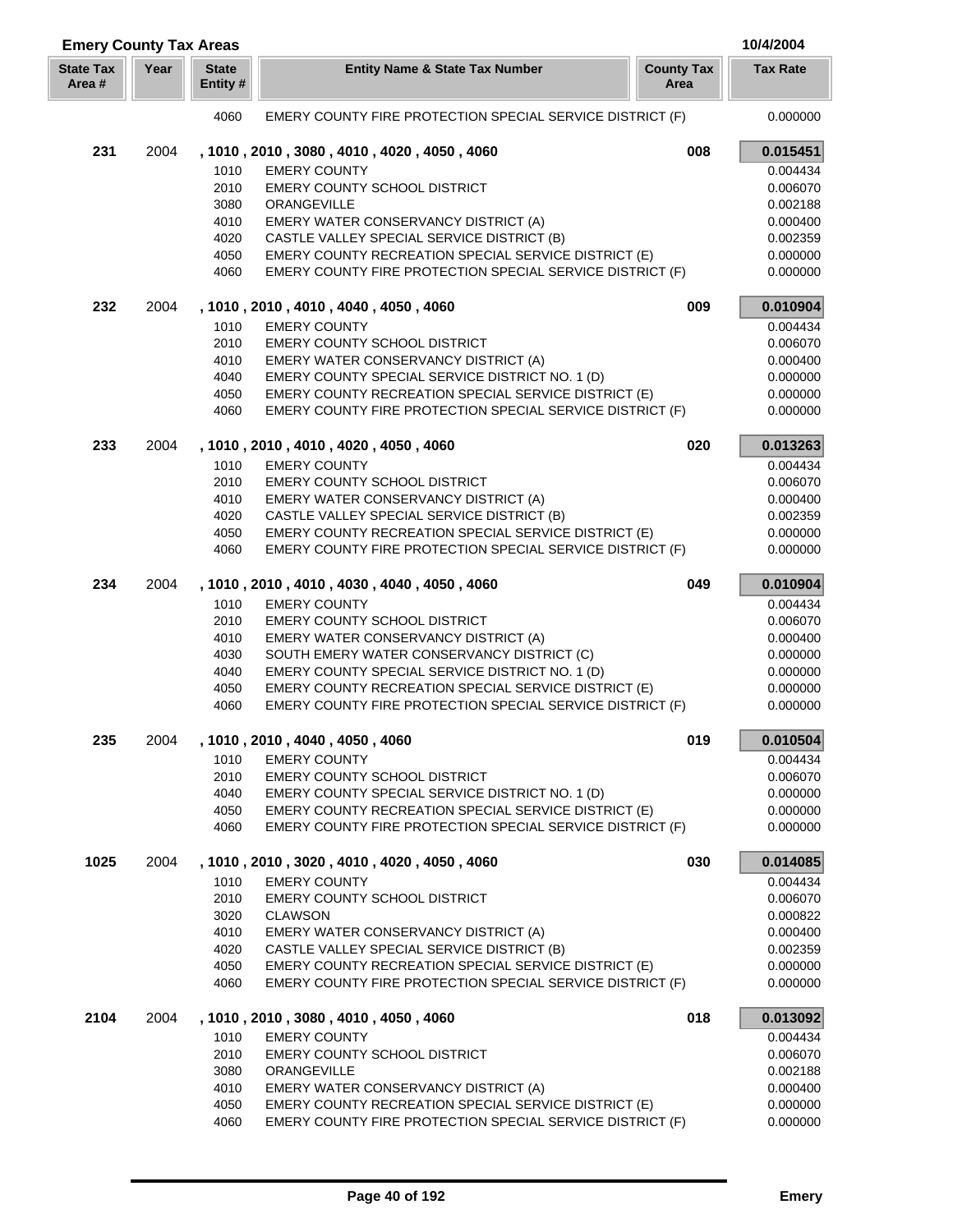| <b>Emery County Tax Areas</b> |      |                          |                                                              |                           |                 |
|-------------------------------|------|--------------------------|--------------------------------------------------------------|---------------------------|-----------------|
| <b>State Tax</b><br>Area #    | Year | <b>State</b><br>Entity # | <b>Entity Name &amp; State Tax Number</b>                    | <b>County Tax</b><br>Area | <b>Tax Rate</b> |
| 2106                          | 2004 |                          | , 1010, 2010, 3010, 4010, 4050, 4060                         | 011                       | 0.012713        |
|                               |      | 1010                     | <b>EMERY COUNTY</b>                                          |                           | 0.004434        |
|                               |      | 2010                     | <b>EMERY COUNTY SCHOOL DISTRICT</b>                          |                           | 0.006070        |
|                               |      | 3010                     | <b>CASTLE DALE</b>                                           |                           | 0.001809        |
|                               |      | 4010                     | EMERY WATER CONSERVANCY DISTRICT (A)                         |                           | 0.000400        |
|                               |      | 4050                     | EMERY COUNTY RECREATION SPECIAL SERVICE DISTRICT (E)         |                           | 0.000000        |
|                               |      | 4060                     | EMERY COUNTY FIRE PROTECTION SPECIAL SERVICE DISTRICT (F)    |                           | 0.000000        |
| 3365                          | 2004 |                          | , 1010 , 2010 , 3062 , 4050 , 4060 , 6010 , 6020 , 6030 , 60 | 066                       | 0.012493        |
|                               |      | 1010                     | <b>EMERY COUNTY</b>                                          |                           | 0.004434        |
|                               |      | 2010                     | <b>EMERY COUNTY SCHOOL DISTRICT</b>                          |                           | 0.006070        |
|                               |      | 3062                     | <b>GREEN RIVER</b>                                           |                           | 0.000000        |
|                               |      | 4050                     | <b>EMERY COUNTY RECREATION SPECIAL SERVICE DISTRICT (E)</b>  |                           | 0.000000        |
|                               |      | 4060                     | EMERY COUNTY FIRE PROTECTION SPECIAL SERVICE DISTRICT (F)    |                           | 0.000000        |
|                               |      | 6010                     | BOND REPAY - GRAND COUNTY WATER CONSERVANCY DISTRICT (I)     |                           | 0.000095        |
|                               |      | 6020                     | BOND REPAY - GRAND COUNTY SPECIAL SERVICE WATER DISTRICT(II) |                           | 0.000221        |
|                               |      | 6030                     | BOND REPAY - GRAND COUNTY (III)                              |                           | 0.000306        |
|                               |      | 6040                     | BOND REPAY - GRAND COUNTY SCHOOL DISTRICT (IV)               |                           | 0.001367        |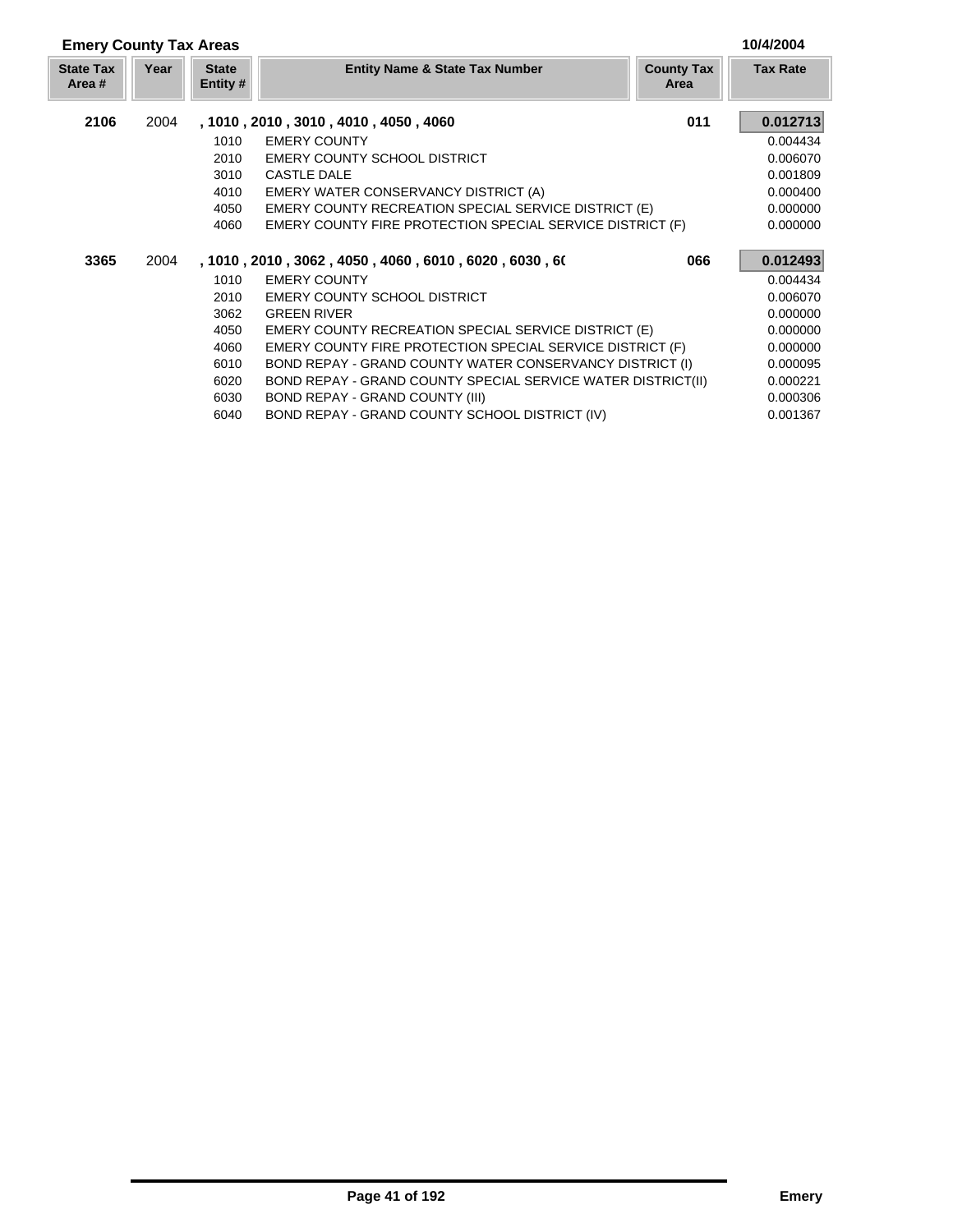| <b>Garfield County Tax Areas</b> |      |                          |                                                   |                           | 10/4/2004       |
|----------------------------------|------|--------------------------|---------------------------------------------------|---------------------------|-----------------|
| <b>State Tax</b><br>Area#        | Year | <b>State</b><br>Entity # | <b>Entity Name &amp; State Tax Number</b>         | <b>County Tax</b><br>Area | <b>Tax Rate</b> |
| 236                              | 2004 |                          | , 1010, 2010, 3010, 4010, 4100, 4270              | 001                       | 0.010926        |
|                                  |      | 1010                     | <b>GARFIELD COUNTY</b>                            |                           | 0.001348        |
|                                  |      | 2010                     | <b>GARFIELD COUNTY SCHOOL DISTRICT</b>            |                           | 0.008053        |
|                                  |      | 3010                     | <b>ANTIMONY</b>                                   |                           | 0.000918        |
|                                  |      | 4010                     | ANTIMONY CEMETERY IMPROVEMENT DISTRICT (A)        |                           | 0.000209        |
|                                  |      | 4100                     | UPPER SEVIER RIVER WATER CONSERVANCY DISTRICT (J) |                           | 0.000045        |
|                                  |      | 4270                     | CENTRAL UTAH WATER CONSERVANCY DISTRICT (X)       |                           | 0.000353        |
| 237                              | 2004 |                          | , 1010, 2010, 3020                                | 002                       | 0.009768        |
|                                  |      | 1010                     | <b>GARFIELD COUNTY</b>                            |                           | 0.001348        |
|                                  |      | 2010                     | <b>GARFIELD COUNTY SCHOOL DISTRICT</b>            |                           | 0.008053        |
|                                  |      | 3020                     | <b>BOULDER</b>                                    |                           | 0.000367        |
| 238                              | 2004 |                          | , 1010, 2010, 3030, 4060                          | 003                       | 0.013367        |
|                                  |      | 1010                     | <b>GARFIELD COUNTY</b>                            |                           | 0.001348        |
|                                  |      | 2010                     | <b>GARFIELD COUNTY SCHOOL DISTRICT</b>            |                           | 0.008053        |
|                                  |      | 3030                     | CANNONVILLE                                       |                           | 0.003648        |
|                                  |      | 4060                     | CANNONVILLE CEMETERY MAINTENANCE DISTRICT (F)     |                           | 0.000318        |
| 239                              | 2004 |                          | , 1010, 2010, 3040, 4080, 4090                    | 004                       | 0.012358        |
|                                  |      | 1010                     | <b>GARFIELD COUNTY</b>                            |                           | 0.001348        |
|                                  |      | 2010                     | GARFIELD COUNTY SCHOOL DISTRICT                   |                           | 0.008053        |
|                                  |      | 3040                     | <b>ESCALANTE</b>                                  |                           | 0.002764        |
|                                  |      | 4080                     | ESCALANTE CEMETERY MAINTENANCE DISTRICT (H)       |                           | 0.000193        |
|                                  |      | 4090                     | WIDE HOLLOW WATER CONSERVANCY DISTRICT (I)        |                           | 0.000000        |
| 240                              | 2004 |                          | , 1010, 2010, 3050, 4030, 4100, 4270              | 005                       | 0.010943        |
|                                  |      | 1010                     | <b>GARFIELD COUNTY</b>                            |                           | 0.001348        |
|                                  |      | 2010                     | <b>GARFIELD COUNTY SCHOOL DISTRICT</b>            |                           | 0.008053        |
|                                  |      | 3050                     | <b>HATCH</b>                                      |                           | 0.001078        |
|                                  |      | 4030                     | HATCH TOWN CEMETERY MAINTENANCE DISTRICT (C)      |                           | 0.000066        |
|                                  |      | 4100                     | UPPER SEVIER RIVER WATER CONSERVANCY DISTRICT (J) |                           | 0.000045        |
|                                  |      | 4270                     | CENTRAL UTAH WATER CONSERVANCY DISTRICT (X)       |                           | 0.000353        |
| 241                              | 2004 |                          | , 1010, 2010, 3060, 4070                          | 006                       | 0.010550        |
|                                  |      | 1010                     | <b>GARFIELD COUNTY</b>                            |                           | 0.001348        |
|                                  |      | 2010                     | GARFIELD COUNTY SCHOOL DISTRICT                   |                           | 0.008053        |
|                                  |      | 3060                     | <b>HENRIEVILLE</b>                                |                           | 0.000986        |
|                                  |      | 4070                     | HENRIEVILLE CEMETERY MAINTENANCE DISTRICT (G)     |                           | 0.000163        |
| 242                              | 2004 |                          | , 1010, 2010, 3070, 4020, 4100, 4270              | 007                       | 0.012721        |
|                                  |      | 1010                     | <b>GARFIELD COUNTY</b>                            |                           | 0.001348        |
|                                  |      | 2010                     | GARFIELD COUNTY SCHOOL DISTRICT                   |                           | 0.008053        |
|                                  |      | 3070                     | <b>PANGUITCH</b>                                  |                           | 0.002701        |
|                                  |      | 4020                     | PANGUITCH CEMETERY MAINTENANCE DISTRICT (B)       |                           | 0.000221        |
|                                  |      | 4100                     | UPPER SEVIER RIVER WATER CONSERVANCY DISTRICT (J) |                           | 0.000045        |
|                                  |      | 4270                     | CENTRAL UTAH WATER CONSERVANCY DISTRICT (X)       |                           | 0.000353        |
| 243                              | 2004 |                          | , 1010, 2010, 3080, 4050, 4100, 4270              | 008                       | 0.010771        |
|                                  |      | 1010                     | <b>GARFIELD COUNTY</b>                            |                           | 0.001348        |
|                                  |      | 2010                     | <b>GARFIELD COUNTY SCHOOL DISTRICT</b>            |                           | 0.008053        |
|                                  |      | 3080                     | <b>TROPIC</b>                                     |                           | 0.000803        |
|                                  |      | 4050                     | TROPIC CEMETERY MAINTENANCE DISTRICT (E)          |                           | 0.000169        |
|                                  |      | 4100                     | UPPER SEVIER RIVER WATER CONSERVANCY DISTRICT (J) |                           | 0.000045        |
|                                  |      | 4270                     | CENTRAL UTAH WATER CONSERVANCY DISTRICT (X)       |                           | 0.000353        |
| 244                              | 2004 |                          | , 1010, 2010, 4010, 4100, 4270                    | 009                       | 0.010008        |
|                                  |      | 1010                     | <b>GARFIELD COUNTY</b>                            |                           | 0.001348        |
|                                  |      | 2010                     | GARFIELD COUNTY SCHOOL DISTRICT                   |                           | 0.008053        |
|                                  |      | 4010                     | ANTIMONY CEMETERY IMPROVEMENT DISTRICT (A)        |                           | 0.000209        |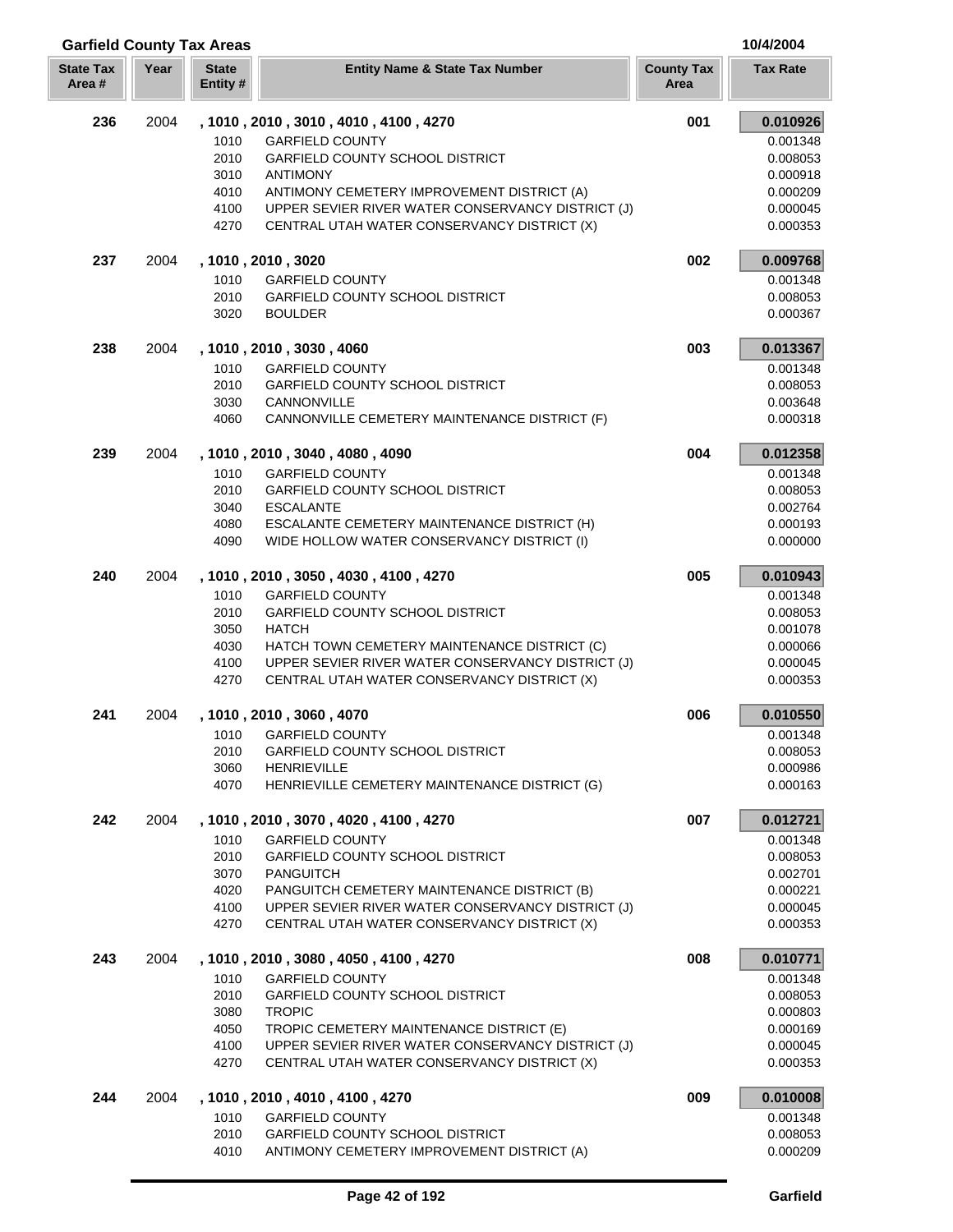| <b>Garfield County Tax Areas</b> |      |                         |                                                                                                  |                           | 10/4/2004            |
|----------------------------------|------|-------------------------|--------------------------------------------------------------------------------------------------|---------------------------|----------------------|
| <b>State Tax</b><br>Area #       | Year | <b>State</b><br>Entity# | <b>Entity Name &amp; State Tax Number</b>                                                        | <b>County Tax</b><br>Area | <b>Tax Rate</b>      |
|                                  |      | 4100<br>4270            | UPPER SEVIER RIVER WATER CONSERVANCY DISTRICT (J)<br>CENTRAL UTAH WATER CONSERVANCY DISTRICT (X) |                           | 0.000045<br>0.000353 |
| 245                              | 2004 |                         | , 1010, 2010, 4020, 4100, 4270                                                                   | 014                       | 0.010020             |
|                                  |      | 1010                    | <b>GARFIELD COUNTY</b>                                                                           |                           | 0.001348             |
|                                  |      | 2010                    | <b>GARFIELD COUNTY SCHOOL DISTRICT</b>                                                           |                           | 0.008053             |
|                                  |      | 4020                    | PANGUITCH CEMETERY MAINTENANCE DISTRICT (B)                                                      |                           | 0.000221             |
|                                  |      | 4100<br>4270            | UPPER SEVIER RIVER WATER CONSERVANCY DISTRICT (J)                                                |                           | 0.000045             |
|                                  |      |                         | CENTRAL UTAH WATER CONSERVANCY DISTRICT (X)                                                      |                           | 0.000353             |
| 246                              | 2004 | 1010                    | , 1010 , 2010 , 4030 , 4100 , 4270<br><b>GARFIELD COUNTY</b>                                     | 012                       | 0.009865<br>0.001348 |
|                                  |      | 2010                    | <b>GARFIELD COUNTY SCHOOL DISTRICT</b>                                                           |                           | 0.008053             |
|                                  |      | 4030                    | HATCH TOWN CEMETERY MAINTENANCE DISTRICT (C)                                                     |                           | 0.000066             |
|                                  |      | 4100                    | UPPER SEVIER RIVER WATER CONSERVANCY DISTRICT (J)                                                |                           | 0.000045             |
|                                  |      | 4270                    | CENTRAL UTAH WATER CONSERVANCY DISTRICT (X)                                                      |                           | 0.000353             |
| 247                              | 2004 |                         | , 1010, 2010, 4040                                                                               | 020                       | 0.009401             |
|                                  |      | 1010                    | <b>GARFIELD COUNTY</b>                                                                           |                           | 0.001348             |
|                                  |      | 2010<br>4040            | <b>GARFIELD COUNTY SCHOOL DISTRICT</b><br>GARFIELD COUNTY TICABOO SPECIAL SERVICE DIST. #1 (D)   |                           | 0.008053<br>0.000000 |
| 248                              | 2004 |                         | , 1010, 2010, 4050                                                                               | 021                       | 0.009570             |
|                                  |      | 1010                    | <b>GARFIELD COUNTY</b>                                                                           |                           | 0.001348             |
|                                  |      | 2010                    | <b>GARFIELD COUNTY SCHOOL DISTRICT</b>                                                           |                           | 0.008053             |
|                                  |      | 4050                    | TROPIC CEMETERY MAINTENANCE DISTRICT (E)                                                         |                           | 0.000169             |
| 249                              | 2004 |                         | , 1010, 2010, 4050, 4100, 4270                                                                   | 015                       | 0.009968             |
|                                  |      | 1010                    | <b>GARFIELD COUNTY</b>                                                                           |                           | 0.001348             |
|                                  |      | 2010<br>4050            | GARFIELD COUNTY SCHOOL DISTRICT<br>TROPIC CEMETERY MAINTENANCE DISTRICT (E)                      |                           | 0.008053<br>0.000169 |
|                                  |      | 4100                    | UPPER SEVIER RIVER WATER CONSERVANCY DISTRICT (J)                                                |                           | 0.000045             |
|                                  |      | 4270                    | CENTRAL UTAH WATER CONSERVANCY DISTRICT (X)                                                      |                           | 0.000353             |
| 250                              | 2004 |                         | , 1010, 2010, 4060                                                                               | 010                       | 0.009719             |
|                                  |      | 1010                    | <b>GARFIELD COUNTY</b>                                                                           |                           | 0.001348             |
|                                  |      | 2010                    | GARFIELD COUNTY SCHOOL DISTRICT                                                                  |                           | 0.008053             |
|                                  |      | 4060                    | CANNONVILLE CEMETERY MAINTENANCE DISTRICT (F)                                                    |                           | 0.000318             |
| 251                              | 2004 | 1010                    | , 1010, 2010, 4070<br><b>GARFIELD COUNTY</b>                                                     | 013                       | 0.009564<br>0.001348 |
|                                  |      | 2010                    | <b>GARFIELD COUNTY SCHOOL DISTRICT</b>                                                           |                           | 0.008053             |
|                                  |      | 4070                    | HENRIEVILLE CEMETERY MAINTENANCE DISTRICT (G)                                                    |                           | 0.000163             |
| 252                              | 2004 |                         | , 1010, 2010, 4080                                                                               | 019                       | 0.009594             |
|                                  |      | 1010                    | <b>GARFIELD COUNTY</b>                                                                           |                           | 0.001348             |
|                                  |      | 2010                    | <b>GARFIELD COUNTY SCHOOL DISTRICT</b>                                                           |                           | 0.008053             |
|                                  |      | 4080                    | ESCALANTE CEMETERY MAINTENANCE DISTRICT (H)                                                      |                           | 0.000193             |
| 253                              | 2004 | 1010                    | , 1010, 2010, 4080, 4090<br><b>GARFIELD COUNTY</b>                                               | 011                       | 0.009594<br>0.001348 |
|                                  |      | 2010                    | GARFIELD COUNTY SCHOOL DISTRICT                                                                  |                           | 0.008053             |
|                                  |      | 4080                    | ESCALANTE CEMETERY MAINTENANCE DISTRICT (H)                                                      |                           | 0.000193             |
|                                  |      | 4090                    | WIDE HOLLOW WATER CONSERVANCY DISTRICT (I)                                                       |                           | 0.000000             |
| 254                              | 2004 |                         | , 1010, 2010, 4090                                                                               | 018                       | 0.009401             |
|                                  |      | 1010                    | <b>GARFIELD COUNTY</b>                                                                           |                           | 0.001348             |
|                                  |      | 2010<br>4090            | <b>GARFIELD COUNTY SCHOOL DISTRICT</b><br>WIDE HOLLOW WATER CONSERVANCY DISTRICT (I)             |                           | 0.008053<br>0.000000 |
|                                  |      |                         |                                                                                                  |                           |                      |

Ī Į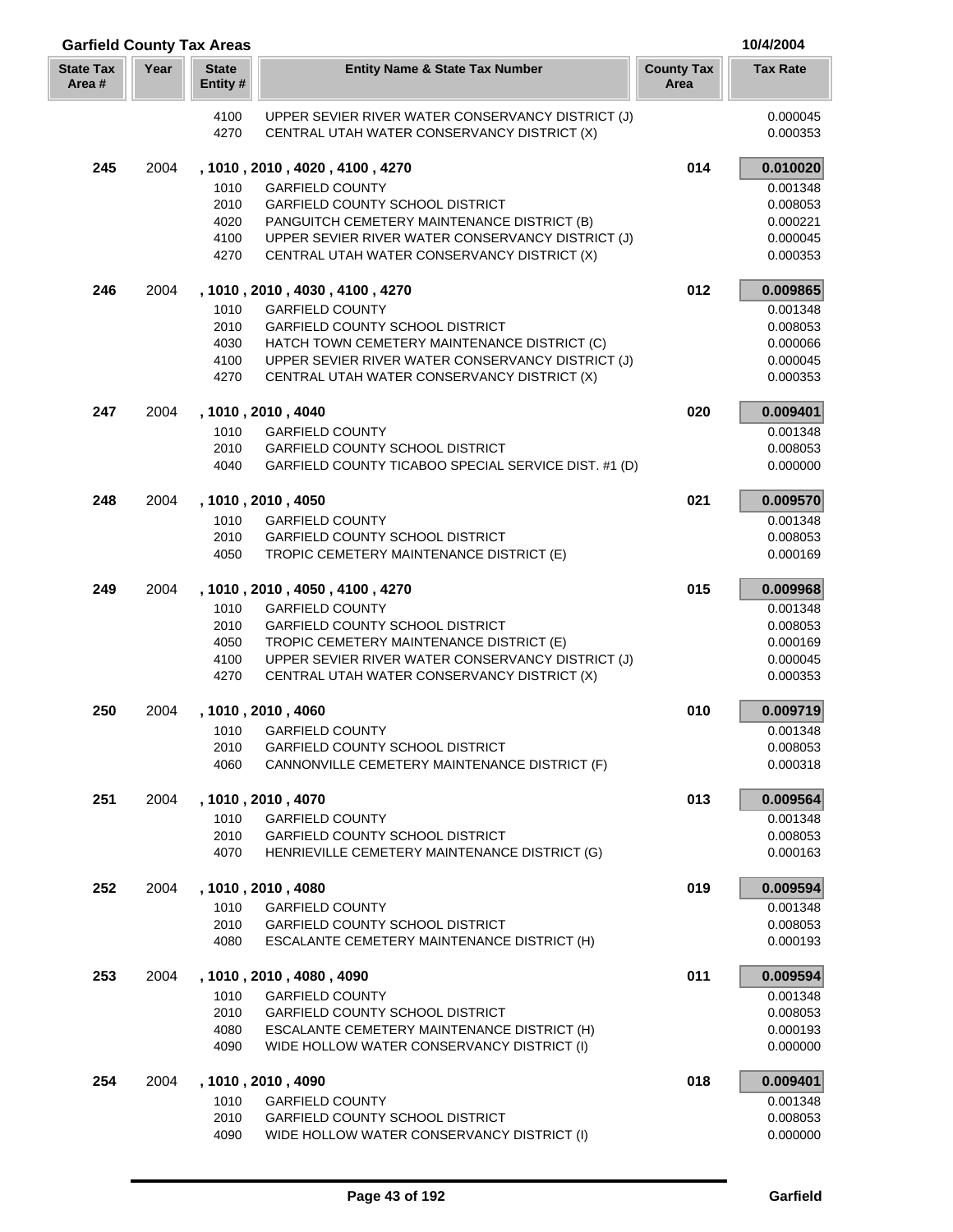| <b>Garfield County Tax Areas</b> |      |                         |                                                                   |                           | 10/4/2004       |
|----------------------------------|------|-------------------------|-------------------------------------------------------------------|---------------------------|-----------------|
| <b>State Tax</b><br>Area #       | Year | <b>State</b><br>Entity# | <b>Entity Name &amp; State Tax Number</b>                         | <b>County Tax</b><br>Area | <b>Tax Rate</b> |
| 255                              | 2004 |                         | , 1010, 2010, 4100, 4270                                          | 016                       | 0.009799        |
|                                  |      | 1010                    | <b>GARFIELD COUNTY</b>                                            |                           | 0.001348        |
|                                  |      | 2010                    | <b>GARFIELD COUNTY SCHOOL DISTRICT</b>                            |                           | 0.008053        |
|                                  |      | 4100                    | UPPER SEVIER RIVER WATER CONSERVANCY DISTRICT (J)                 |                           | 0.000045        |
|                                  |      | 4270                    | CENTRAL UTAH WATER CONSERVANCY DISTRICT (X)                       |                           | 0.000353        |
| 256                              | 2004 | , 1010, 2010            |                                                                   | 017                       | 0.009401        |
|                                  |      | 1010                    | <b>GARFIELD COUNTY</b>                                            |                           | 0.001348        |
|                                  |      | 2010                    | <b>GARFIELD COUNTY SCHOOL DISTRICT</b>                            |                           | 0.008053        |
| 2989                             | 2004 |                         | , 1010, 2010, 4050, 4100, 4110, 4270                              | 022                       | 0.009968        |
|                                  |      | 1010                    | <b>GARFIELD COUNTY</b>                                            |                           | 0.001348        |
|                                  |      | 2010                    | <b>GARFIELD COUNTY SCHOOL DISTRICT</b>                            |                           | 0.008053        |
|                                  |      | 4050                    | TROPIC CEMETERY MAINTENANCE DISTRICT (E)                          |                           | 0.000169        |
|                                  |      | 4100                    | UPPER SEVIER RIVER WATER CONSERVANCY DISTRICT (J)                 |                           | 0.000045        |
|                                  |      | 4110                    | BRISTLECONE WATER IMPROVEMENT DISTRICT (K)                        |                           | 0.000000        |
|                                  |      | 4270                    | CENTRAL UTAH WATER CONSERVANCY DISTRICT (X)                       |                           | 0.000353        |
| 3101                             | 2004 |                         | , 1010, 2010, 4100, 4120, 4270                                    | 023                       | 0.010197        |
|                                  |      | 1010                    | <b>GARFIELD COUNTY</b>                                            |                           | 0.001348        |
|                                  |      | 2010                    | <b>GARFIELD COUNTY SCHOOL DISTRICT</b>                            |                           | 0.008053        |
|                                  |      | 4100                    | UPPER SEVIER RIVER WATER CONSERVANCY DISTRICT (J)                 |                           | 0.000045        |
|                                  |      | 4120                    | PANGUITCH LAKE FIRE PROTECTION DIST (L)                           |                           | 0.000398        |
|                                  |      | 4270                    | CENTRAL UTAH WATER CONSERVANCY DISTRICT (X)                       |                           | 0.000353        |
| 3354                             | 2004 |                         | , 1010, 2010, 3030, 4050, 4100, 4270                              | 024                       | 0.013616        |
|                                  |      | 1010                    | <b>GARFIELD COUNTY</b>                                            |                           | 0.001348        |
|                                  |      | 2010                    | GARFIELD COUNTY SCHOOL DISTRICT                                   |                           | 0.008053        |
|                                  |      | 3030                    | CANNONVILLE                                                       |                           | 0.003648        |
|                                  |      | 4050                    | TROPIC CEMETERY MAINTENANCE DISTRICT (E)                          |                           | 0.000169        |
|                                  |      | 4100                    | UPPER SEVIER RIVER WATER CONSERVANCY DISTRICT (J)                 |                           | 0.000045        |
|                                  |      | 4270                    | CENTRAL UTAH WATER CONSERVANCY DISTRICT (X)                       |                           | 0.000353        |
| 3355                             | 2004 |                         | , 1010, 2010, 4100, 4130, 4270                                    | 025                       | 0.010421        |
|                                  |      | 1010                    | <b>GARFIELD COUNTY</b>                                            |                           | 0.001348        |
|                                  |      | 2010                    | <b>GARFIELD COUNTY SCHOOL DISTRICT</b>                            |                           | 0.008053        |
|                                  |      | 4100                    | UPPER SEVIER RIVER WATER CONSERVANCY DISTRICT (J)                 |                           | 0.000045        |
|                                  |      | 4130                    | MAMMOTH CREEK SPECIAL SERVICE DISTRICT FOR FIRE PROTECTION<br>(M) |                           | 0.000622        |
|                                  |      | 4270                    | CENTRAL UTAH WATER CONSERVANCY DISTRICT (X)                       |                           | 0.000353        |
| 3377                             | 2004 |                         | , 1010, 2010, 4100, 4120, 4140, 4270                              | 026                       | 0.010197        |
|                                  |      | 1010                    | <b>GARFIELD COUNTY</b>                                            |                           | 0.001348        |
|                                  |      | 2010                    | GARFIELD COUNTY SCHOOL DISTRICT                                   |                           | 0.008053        |
|                                  |      | 4100                    | UPPER SEVIER RIVER WATER CONSERVANCY DISTRICT (J)                 |                           | 0.000045        |
|                                  |      | 4120                    | PANGUITCH LAKE FIRE PROTECTION DIST (L)                           |                           | 0.000398        |
|                                  |      | 4140                    | BEAVER DAM VILLAGE SPECIAL SERVICE DIST (N)                       |                           | 0.000000        |

4270 CENTRAL UTAH WATER CONSERVANCY DISTRICT (X) 0.000353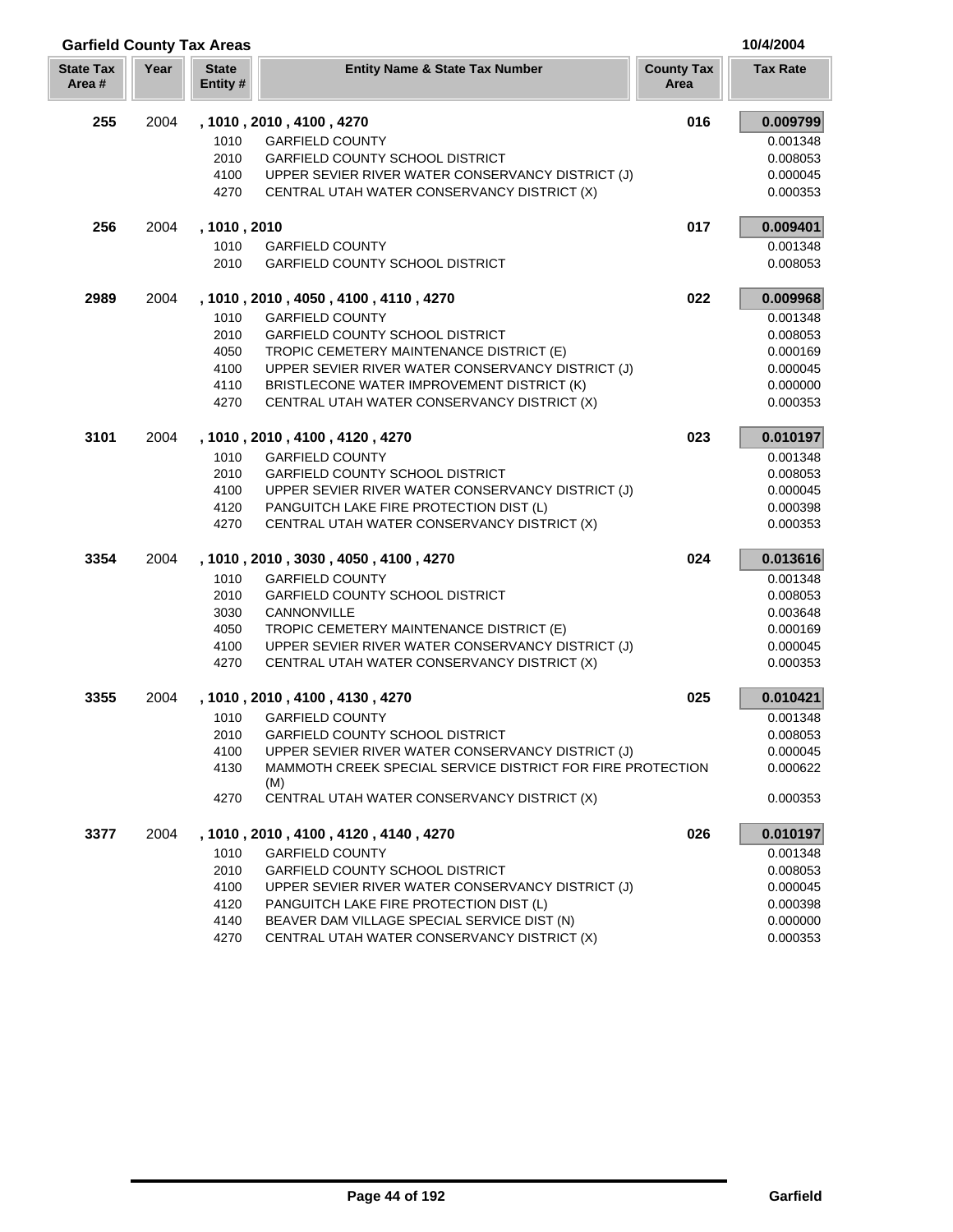| <b>Grand County Tax Areas</b> |      |                                                           |                                                                                                             |                           | 10/4/2004            |
|-------------------------------|------|-----------------------------------------------------------|-------------------------------------------------------------------------------------------------------------|---------------------------|----------------------|
| <b>State Tax</b><br>Area#     | Year | <b>State</b><br>Entity #                                  | <b>Entity Name &amp; State Tax Number</b>                                                                   | <b>County Tax</b><br>Area | <b>Tax Rate</b>      |
| 257                           | 2004 |                                                           | , 1010, 2010, 3010, 4030, 4050, 4070, 4090, 4100, 41                                                        | 009                       | 0.011443             |
|                               |      | 1010                                                      | <b>GRAND COUNTY</b>                                                                                         |                           | 0.002713             |
|                               |      | 2010                                                      | <b>GRAND COUNTY SCHOOL DISTRICT</b>                                                                         |                           | 0.005871             |
|                               |      | 3010                                                      | <b>CASTLE VALLEY</b>                                                                                        |                           | 0.001907             |
|                               |      | 4030                                                      | GRAND COUNTY CEMETERY MAINTENANCE DISTRICT (C)                                                              |                           | 0.000217             |
|                               |      | 4050                                                      | GRAND COUNTY WATER CONSERVANCY DISTRICT (E)                                                                 |                           | 0.000119             |
|                               |      | 4070                                                      | <b>GRAND COUNTY SPECIAL SERVICE WATER DISTRICT (H)</b>                                                      |                           | 0.000221             |
|                               |      | 4090                                                      | GRAND COUNTY SERVICE AREA FOR THE CASTLE VALLEY FIRE<br>PROTECTION DISTRICT (K)                             |                           | 0.000395             |
|                               |      | 4100                                                      | THE GRAND COUNTY HOSPITAL SERVICE DISTRICT (L)                                                              |                           | 0.000000             |
|                               |      | 4115                                                      | GRAND COUNTY RECREATION SPECIAL SERVICE DIST. NO. 1 (N)                                                     |                           | 0.000000             |
|                               |      | 4120<br>4130                                              | SOLID WASTE SPECIAL SERVICE DISTRICT NO. 1 (O)<br>GRAND COUNTY MULTI-PURPOSE SPECIAL SERVICE DIST. NO 1 (P) |                           | 0.000000<br>0.000000 |
| 261                           | 2004 |                                                           | , 1010, 2010, 3020, 4010, 4030, 4040, 4050, 4060, 40                                                        | 011                       | 0.010183             |
|                               |      | 1010                                                      | <b>GRAND COUNTY</b>                                                                                         |                           | 0.002713             |
|                               |      | 2010                                                      | <b>GRAND COUNTY SCHOOL DISTRICT</b>                                                                         |                           | 0.005871             |
|                               |      | 3020                                                      | <b>MOAB</b>                                                                                                 |                           | 0.000000             |
|                               |      | 4010                                                      | MOAB MOSQUITO ABATEMENT DISTRICT (A)                                                                        |                           | 0.000267             |
|                               |      | 4030                                                      | GRAND COUNTY CEMETERY MAINTENANCE DISTRICT (C)                                                              |                           | 0.000217             |
|                               |      | 4040                                                      | MOAB VALLEY FIRE PROTECTION DISTRICT (D)                                                                    |                           | 0.000564             |
|                               |      | 4050                                                      | GRAND COUNTY WATER CONSERVANCY DISTRICT (E)                                                                 |                           | 0.000119             |
|                               |      | 4060                                                      | SPANISH VALLEY WATER & SEWER IMPROVEMENT DISTRICT (F)                                                       |                           | 0.000211             |
|                               |      | 4070                                                      | GRAND COUNTY SPECIAL SERVICE WATER DISTRICT (H)                                                             |                           | 0.000221             |
|                               |      | 4100                                                      | THE GRAND COUNTY HOSPITAL SERVICE DISTRICT (L)                                                              |                           | 0.000000             |
|                               |      | 4115                                                      | GRAND COUNTY RECREATION SPECIAL SERVICE DIST. NO. 1 (N)                                                     |                           | 0.000000             |
|                               |      | 4120                                                      | SOLID WASTE SPECIAL SERVICE DISTRICT NO. 1 (O)                                                              |                           | 0.000000             |
|                               | 4130 | GRAND COUNTY MULTI-PURPOSE SPECIAL SERVICE DIST. NO 1 (P) |                                                                                                             | 0.000000                  |                      |
| 262                           | 2004 |                                                           | , 1010, 2010, 3020, 4010, 4030, 4040, 4050, 4070, 41                                                        | 001                       | 0.009972             |
|                               |      | 1010                                                      | <b>GRAND COUNTY</b>                                                                                         |                           | 0.002713             |
|                               |      | 2010                                                      | <b>GRAND COUNTY SCHOOL DISTRICT</b>                                                                         |                           | 0.005871             |
|                               |      | 3020                                                      | <b>MOAB</b>                                                                                                 |                           | 0.000000             |
|                               |      | 4010                                                      | MOAB MOSQUITO ABATEMENT DISTRICT (A)                                                                        |                           | 0.000267             |
|                               |      | 4030<br>4040                                              | <b>GRAND COUNTY CEMETERY MAINTENANCE DISTRICT (C)</b><br>MOAB VALLEY FIRE PROTECTION DISTRICT (D)           |                           | 0.000217<br>0.000564 |
|                               |      |                                                           |                                                                                                             |                           |                      |
|                               |      | 4050<br>4070                                              | GRAND COUNTY WATER CONSERVANCY DISTRICT (E)<br>GRAND COUNTY SPECIAL SERVICE WATER DISTRICT (H)              |                           | 0.000119<br>0.000221 |
|                               |      | 4100                                                      | THE GRAND COUNTY HOSPITAL SERVICE DISTRICT (L)                                                              |                           | 0.000000             |
|                               |      | 4115                                                      | GRAND COUNTY RECREATION SPECIAL SERVICE DIST. NO. 1 (N)                                                     |                           | 0.000000             |
|                               |      | 4120                                                      | SOLID WASTE SPECIAL SERVICE DISTRICT NO. 1 (O)                                                              |                           | 0.000000             |
|                               |      | 4130                                                      | GRAND COUNTY MULTI-PURPOSE SPECIAL SERVICE DIST. NO 1 (P)                                                   |                           | 0.000000             |
| 263                           | 2004 |                                                           | , 1010 , 2010 , 4010 , 4030 , 4040 , 4050 , 4060 , 4070 , 41                                                | 002                       | 0.010183             |
|                               |      | 1010                                                      | <b>GRAND COUNTY</b>                                                                                         |                           | 0.002713             |
|                               |      | 2010                                                      | GRAND COUNTY SCHOOL DISTRICT                                                                                |                           | 0.005871             |
|                               |      | 4010                                                      | MOAB MOSQUITO ABATEMENT DISTRICT (A)                                                                        |                           | 0.000267             |
|                               |      | 4030                                                      | GRAND COUNTY CEMETERY MAINTENANCE DISTRICT (C)                                                              |                           | 0.000217             |
|                               |      | 4040                                                      | MOAB VALLEY FIRE PROTECTION DISTRICT (D)                                                                    |                           | 0.000564             |
|                               |      | 4050                                                      | GRAND COUNTY WATER CONSERVANCY DISTRICT (E)                                                                 |                           | 0.000119             |
|                               |      | 4060                                                      | SPANISH VALLEY WATER & SEWER IMPROVEMENT DISTRICT (F)                                                       |                           | 0.000211             |
|                               |      | 4070                                                      | GRAND COUNTY SPECIAL SERVICE WATER DISTRICT (H)                                                             |                           | 0.000221             |
|                               |      | 4100                                                      | THE GRAND COUNTY HOSPITAL SERVICE DISTRICT (L)                                                              |                           | 0.000000             |
|                               |      | 4115                                                      | GRAND COUNTY RECREATION SPECIAL SERVICE DIST. NO. 1 (N)                                                     |                           | 0.000000             |
|                               |      | 4120<br>4130                                              | SOLID WASTE SPECIAL SERVICE DISTRICT NO. 1 (O)<br>GRAND COUNTY MULTI-PURPOSE SPECIAL SERVICE DIST. NO 1 (P) |                           | 0.000000<br>0.000000 |
| 264                           | 2004 |                                                           | , 1010, 2010, 4010, 4030, 4040, 4050, 4070, 4100, 41                                                        | 003                       | 0.009972             |
|                               |      | 1010                                                      | <b>GRAND COUNTY</b>                                                                                         |                           | 0.002713             |
|                               |      | 2010                                                      | <b>GRAND COUNTY SCHOOL DISTRICT</b>                                                                         |                           | 0.005871             |
|                               |      | 4010                                                      | MOAB MOSQUITO ABATEMENT DISTRICT (A)                                                                        |                           | 0.000267             |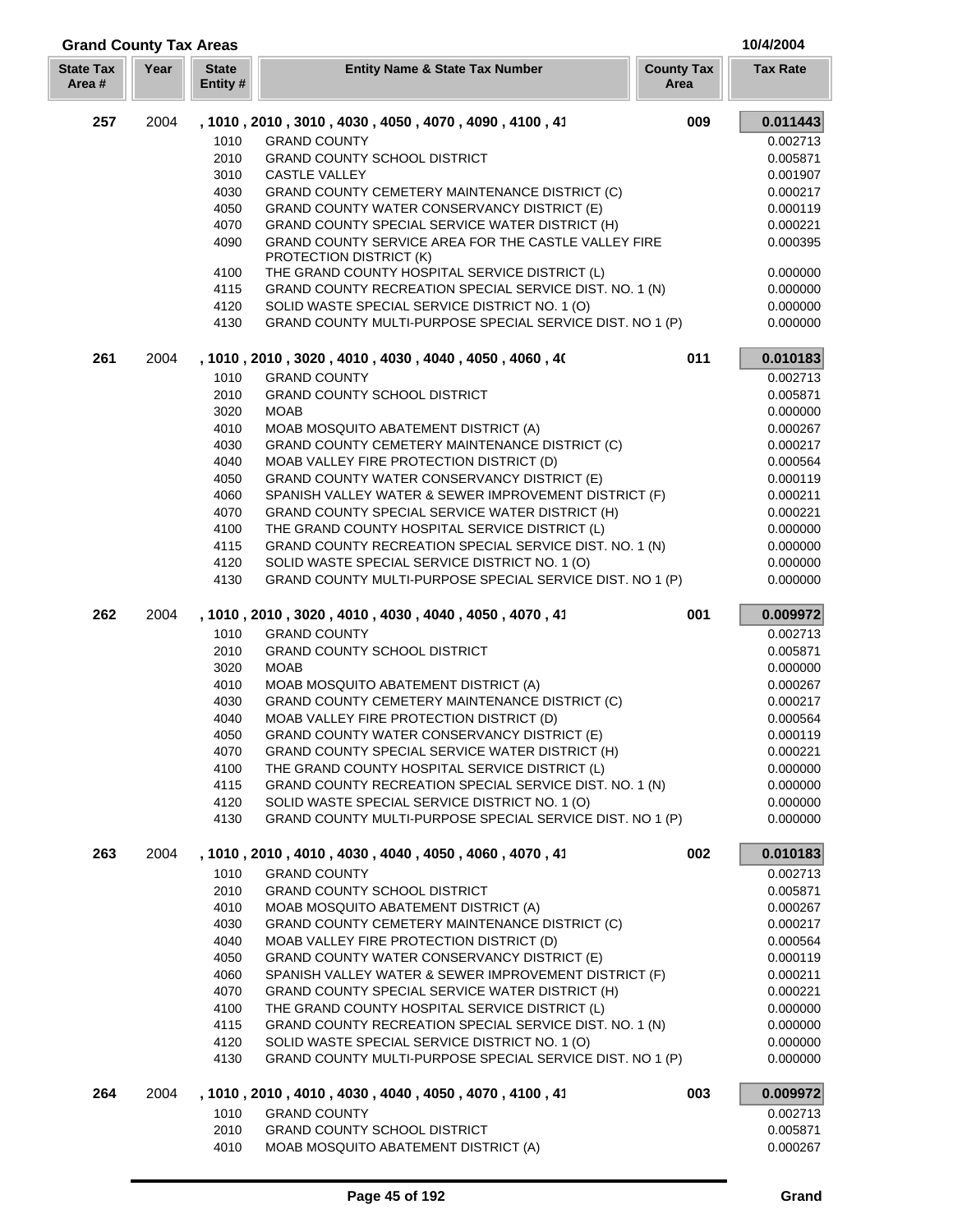| <b>Grand County Tax Areas</b> |      |                         |                                                                                                             |                           | 10/4/2004            |
|-------------------------------|------|-------------------------|-------------------------------------------------------------------------------------------------------------|---------------------------|----------------------|
| <b>State Tax</b><br>Area#     | Year | <b>State</b><br>Entity# | <b>Entity Name &amp; State Tax Number</b>                                                                   | <b>County Tax</b><br>Area | <b>Tax Rate</b>      |
|                               |      | 4030                    | GRAND COUNTY CEMETERY MAINTENANCE DISTRICT (C)                                                              |                           | 0.000217             |
|                               |      | 4040                    | MOAB VALLEY FIRE PROTECTION DISTRICT (D)                                                                    |                           | 0.000564             |
|                               |      | 4050                    | GRAND COUNTY WATER CONSERVANCY DISTRICT (E)                                                                 |                           | 0.000119             |
|                               |      | 4070                    | GRAND COUNTY SPECIAL SERVICE WATER DISTRICT (H)                                                             |                           | 0.000221             |
|                               |      | 4100                    | THE GRAND COUNTY HOSPITAL SERVICE DISTRICT (L)                                                              |                           | 0.000000             |
|                               |      | 4115                    | GRAND COUNTY RECREATION SPECIAL SERVICE DIST. NO. 1 (N)                                                     |                           | 0.000000             |
|                               |      | 4120                    | SOLID WASTE SPECIAL SERVICE DISTRICT NO. 1 (O)                                                              |                           | 0.000000             |
|                               |      | 4130                    | GRAND COUNTY MULTI-PURPOSE SPECIAL SERVICE DIST. NO 1 (P)                                                   |                           | 0.000000             |
| 265                           | 2004 |                         | , 1010, 2010, 4020, 4030, 4050, 4070, 4100, 4115, 41                                                        | 005                       | 0.009141             |
|                               |      | 1010                    | <b>GRAND COUNTY</b>                                                                                         |                           | 0.002713             |
|                               |      | 2010                    | <b>GRAND COUNTY SCHOOL DISTRICT</b>                                                                         |                           | 0.005871             |
|                               |      | 4020                    | ELGIN MOSQUITO ABATEMENT DISTRICT (B)                                                                       |                           | 0.000000             |
|                               |      | 4030                    | GRAND COUNTY CEMETERY MAINTENANCE DISTRICT (C)                                                              |                           | 0.000217             |
|                               |      | 4050                    | <b>GRAND COUNTY WATER CONSERVANCY DISTRICT (E)</b>                                                          |                           | 0.000119             |
|                               |      | 4070<br>4100            | GRAND COUNTY SPECIAL SERVICE WATER DISTRICT (H)<br>THE GRAND COUNTY HOSPITAL SERVICE DISTRICT (L)           |                           | 0.000221<br>0.000000 |
|                               |      | 4115                    | GRAND COUNTY RECREATION SPECIAL SERVICE DIST. NO. 1 (N)                                                     |                           | 0.000000             |
|                               |      | 4120                    | SOLID WASTE SPECIAL SERVICE DISTRICT NO. 1 (O)                                                              |                           | 0.000000             |
|                               |      | 4130                    | GRAND COUNTY MULTI-PURPOSE SPECIAL SERVICE DIST. NO 1 (P)                                                   |                           | 0.000000             |
| 266                           | 2004 |                         | , 1010, 2010, 4030, 4050, 4060, 4070, 4100, 4115, 41                                                        | 012                       | 0.009352             |
|                               |      | 1010                    | <b>GRAND COUNTY</b>                                                                                         |                           | 0.002713             |
|                               |      | 2010                    | GRAND COUNTY SCHOOL DISTRICT                                                                                |                           | 0.005871             |
|                               |      | 4030                    | GRAND COUNTY CEMETERY MAINTENANCE DISTRICT (C)                                                              |                           | 0.000217             |
|                               |      | 4050                    | GRAND COUNTY WATER CONSERVANCY DISTRICT (E)                                                                 |                           | 0.000119             |
|                               |      | 4060                    | SPANISH VALLEY WATER & SEWER IMPROVEMENT DISTRICT (F)                                                       |                           | 0.000211             |
|                               |      | 4070                    | GRAND COUNTY SPECIAL SERVICE WATER DISTRICT (H)                                                             |                           | 0.000221             |
|                               |      | 4100                    | THE GRAND COUNTY HOSPITAL SERVICE DISTRICT (L)                                                              |                           | 0.000000             |
|                               |      | 4115                    | GRAND COUNTY RECREATION SPECIAL SERVICE DIST. NO. 1 (N)                                                     |                           | 0.000000             |
|                               |      | 4120<br>4130            | SOLID WASTE SPECIAL SERVICE DISTRICT NO. 1 (O)<br>GRAND COUNTY MULTI-PURPOSE SPECIAL SERVICE DIST. NO 1 (P) |                           | 0.000000<br>0.000000 |
| 267                           | 2004 |                         | , 1010, 2010, 4030, 4050, 4070, 4090, 4100, 4115, 41                                                        | 006                       | 0.009536             |
|                               |      | 1010                    | <b>GRAND COUNTY</b>                                                                                         |                           | 0.002713             |
|                               |      | 2010                    | <b>GRAND COUNTY SCHOOL DISTRICT</b>                                                                         |                           | 0.005871             |
|                               |      | 4030                    | GRAND COUNTY CEMETERY MAINTENANCE DISTRICT (C)                                                              |                           | 0.000217             |
|                               |      | 4050                    | GRAND COUNTY WATER CONSERVANCY DISTRICT (E)                                                                 |                           | 0.000119             |
|                               |      | 4070                    | GRAND COUNTY SPECIAL SERVICE WATER DISTRICT (H)                                                             |                           | 0.000221             |
|                               |      | 4090                    | GRAND COUNTY SERVICE AREA FOR THE CASTLE VALLEY FIRE                                                        |                           | 0.000395             |
|                               |      |                         | PROTECTION DISTRICT (K)                                                                                     |                           |                      |
|                               |      | 4100                    | THE GRAND COUNTY HOSPITAL SERVICE DISTRICT (L)                                                              |                           | 0.000000             |
|                               |      | 4115                    | GRAND COUNTY RECREATION SPECIAL SERVICE DIST. NO. 1 (N)                                                     |                           | 0.000000             |
|                               |      | 4120<br>4130            | SOLID WASTE SPECIAL SERVICE DISTRICT NO. 1 (O)<br>GRAND COUNTY MULTI-PURPOSE SPECIAL SERVICE DIST. NO 1 (P) |                           | 0.000000<br>0.000000 |
| 268                           | 2004 |                         | , 1010 , 2010 , 4030 , 4050 , 4070 , 4100 , 4115 , 4120 , 41                                                | 004                       | 0.009141             |
|                               |      | 1010                    | <b>GRAND COUNTY</b>                                                                                         |                           | 0.002713             |
|                               |      | 2010                    | <b>GRAND COUNTY SCHOOL DISTRICT</b>                                                                         |                           | 0.005871             |
|                               |      | 4030                    | GRAND COUNTY CEMETERY MAINTENANCE DISTRICT (C)                                                              |                           | 0.000217             |
|                               |      | 4050                    | GRAND COUNTY WATER CONSERVANCY DISTRICT (E)                                                                 |                           | 0.000119             |
|                               |      | 4070                    | GRAND COUNTY SPECIAL SERVICE WATER DISTRICT (H)                                                             |                           | 0.000221             |
|                               |      | 4100                    | THE GRAND COUNTY HOSPITAL SERVICE DISTRICT (L)                                                              |                           | 0.000000             |
|                               |      | 4115                    | GRAND COUNTY RECREATION SPECIAL SERVICE DIST. NO. 1 (N)                                                     |                           | 0.000000             |
|                               |      | 4120                    | SOLID WASTE SPECIAL SERVICE DISTRICT NO. 1 (O)                                                              |                           | 0.000000             |
|                               |      | 4130                    | GRAND COUNTY MULTI-PURPOSE SPECIAL SERVICE DIST. NO 1 (P)                                                   |                           | 0.000000             |
| 3353                          | 2004 |                         | , 1010 , 2010 , 4030 , 4050 , 4070 , 4100 , 4115 , 4120 , 41                                                | 010                       | 0.009141             |
|                               |      | 1010                    | <b>GRAND COUNTY</b>                                                                                         |                           | 0.002713             |
|                               |      | 2010<br>4030            | <b>GRAND COUNTY SCHOOL DISTRICT</b><br>GRAND COUNTY CEMETERY MAINTENANCE DISTRICT (C)                       |                           | 0.005871<br>0.000217 |
|                               |      |                         |                                                                                                             |                           |                      |

L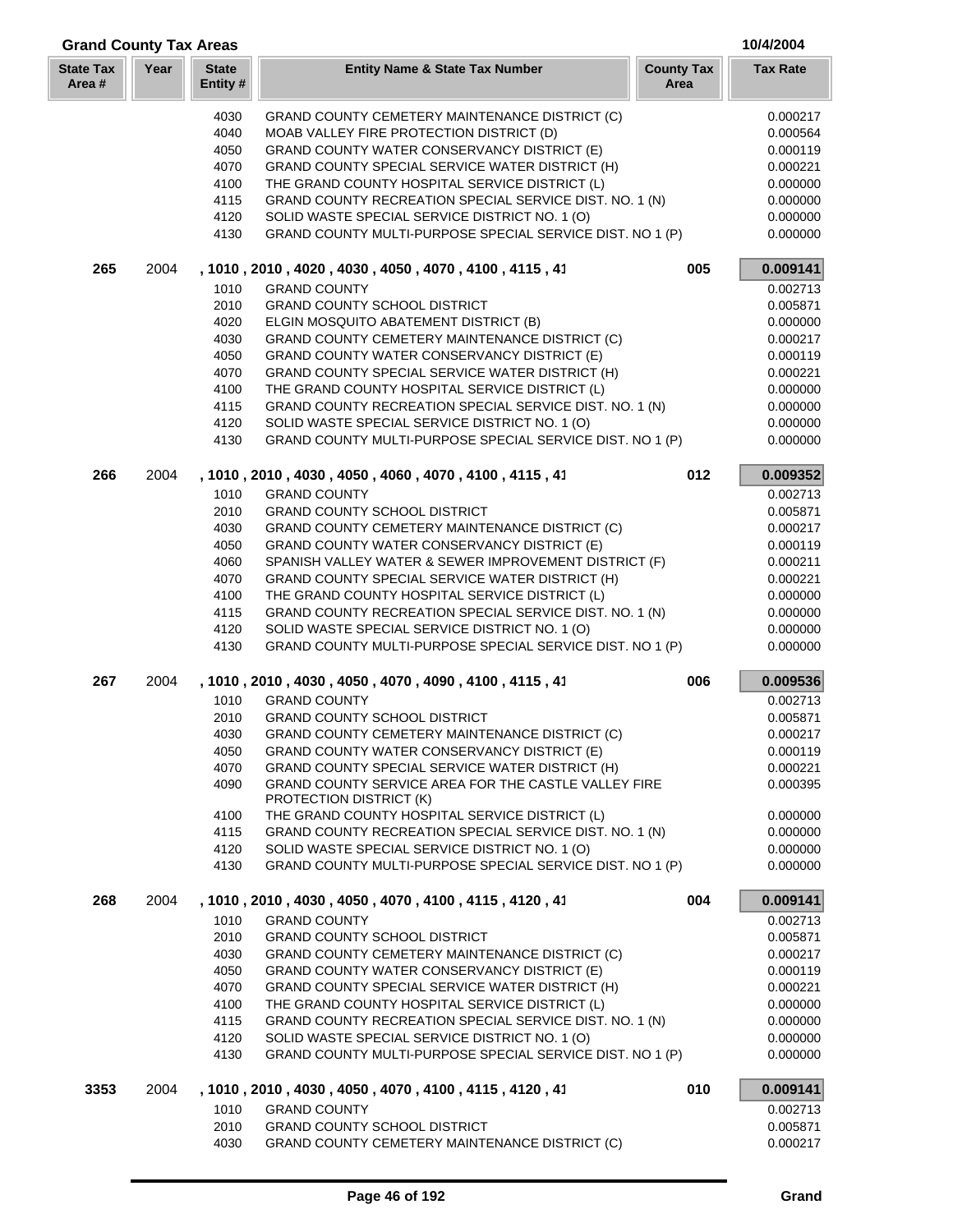| 10/4/2004<br><b>Grand County Tax Areas</b> |      |                          |                                                           |                           |                 |
|--------------------------------------------|------|--------------------------|-----------------------------------------------------------|---------------------------|-----------------|
| <b>State Tax</b><br>Area #                 | Year | <b>State</b><br>Entity # | <b>Entity Name &amp; State Tax Number</b>                 | <b>County Tax</b><br>Area | <b>Tax Rate</b> |
|                                            |      | 4050                     | GRAND COUNTY WATER CONSERVANCY DISTRICT (E)               |                           | 0.000119        |
|                                            |      | 4070                     | GRAND COUNTY SPECIAL SERVICE WATER DISTRICT (H)           |                           | 0.000221        |
|                                            |      | 4100                     | THE GRAND COUNTY HOSPITAL SERVICE DISTRICT (L)            |                           | 0.000000        |
|                                            |      | 4115                     | GRAND COUNTY RECREATION SPECIAL SERVICE DIST. NO. 1 (N)   |                           | 0.000000        |
|                                            |      | 4120                     | SOLID WASTE SPECIAL SERVICE DISTRICT NO. 1 (O)            |                           | 0.000000        |
|                                            |      | 4130                     | GRAND COUNTY MULTI-PURPOSE SPECIAL SERVICE DIST. NO 1 (P) |                           | 0.000000        |
|                                            |      | 4140                     | THOMPSON SPRINGS SPECIAL SERVICE FIRE DISTRICT (Q)        |                           | 0.000000        |
| 3378                                       | 2004 |                          | , 1010, 2010, 4030, 4050, 4070, 4080, 4100, 4115, 41      | 007                       | 0.009141        |
|                                            |      | 1010                     | <b>GRAND COUNTY</b>                                       |                           | 0.002713        |
|                                            |      | 2010                     | <b>GRAND COUNTY SCHOOL DISTRICT</b>                       |                           | 0.005871        |
|                                            |      | 4030                     | GRAND COUNTY CEMETERY MAINTENANCE DISTRICT (C)            |                           | 0.000217        |
|                                            |      | 4050                     | GRAND COUNTY WATER CONSERVANCY DISTRICT (E)               |                           | 0.000119        |
|                                            |      | 4070                     | GRAND COUNTY SPECIAL SERVICE WATER DISTRICT (H)           |                           | 0.000221        |
|                                            |      | 4080                     | THOMPSON WATER IMPROVEMENT DISTRICT (J)                   |                           | 0.000000        |
|                                            |      | 4100                     | THE GRAND COUNTY HOSPITAL SERVICE DISTRICT (L)            |                           | 0.000000        |
|                                            |      | 4115                     | GRAND COUNTY RECREATION SPECIAL SERVICE DIST. NO. 1 (N)   |                           | 0.000000        |
|                                            |      | 4120                     | SOLID WASTE SPECIAL SERVICE DISTRICT NO. 1 (O)            |                           | 0.000000        |
|                                            |      | 4130                     | GRAND COUNTY MULTI-PURPOSE SPECIAL SERVICE DIST. NO 1 (P) |                           | 0.000000        |
|                                            |      | 4140                     | THOMPSON SPRINGS SPECIAL SERVICE FIRE DISTRICT (Q)        |                           | 0.000000        |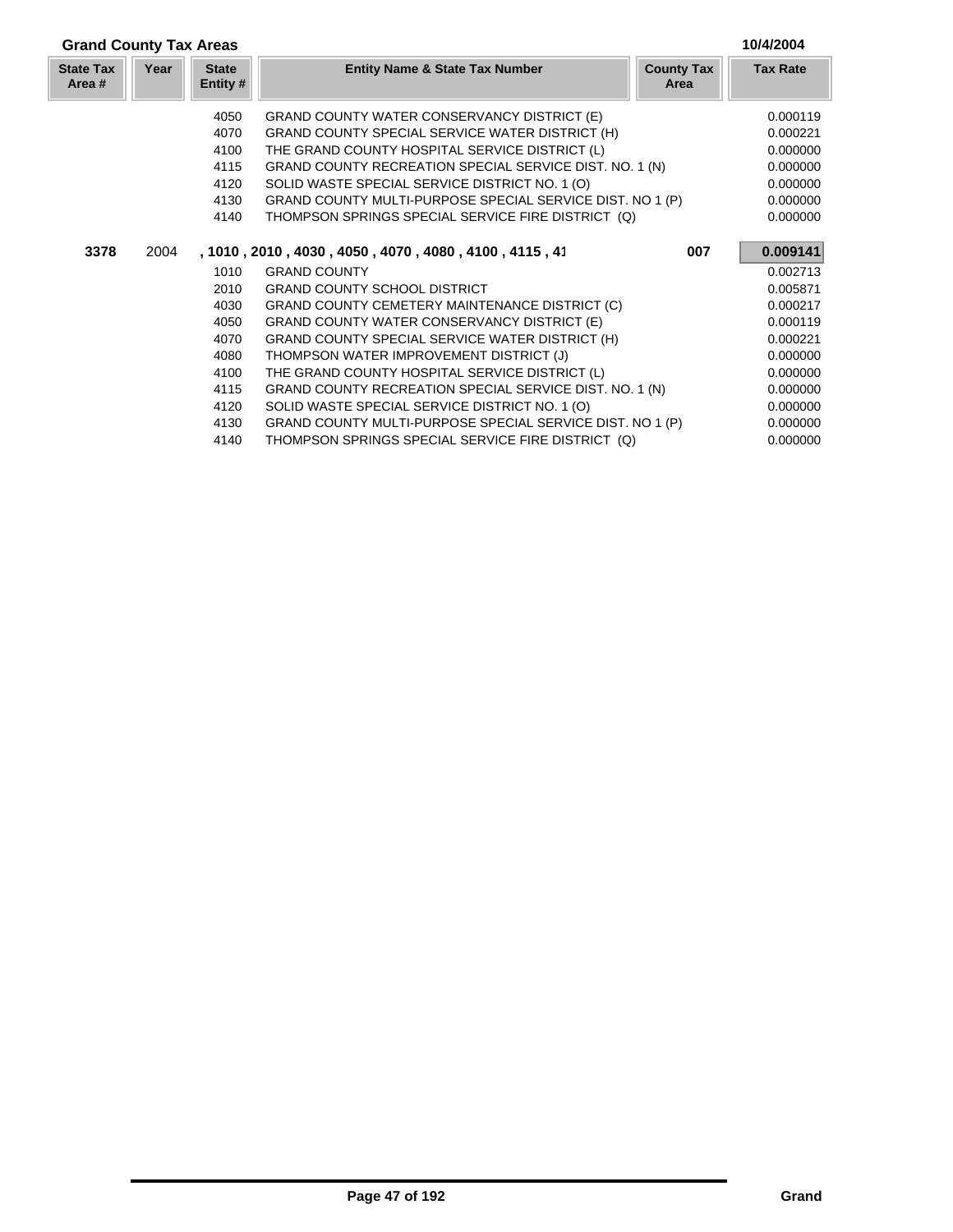| <b>Iron County Tax Areas</b> |      |                         |                                                                              |                           | 10/4/2004            |
|------------------------------|------|-------------------------|------------------------------------------------------------------------------|---------------------------|----------------------|
| <b>State Tax</b><br>Area #   | Year | <b>State</b><br>Entity# | <b>Entity Name &amp; State Tax Number</b>                                    | <b>County Tax</b><br>Area | <b>Tax Rate</b>      |
| 270                          | 2004 |                         | , 1010, 2010, 3010                                                           | 005                       | 0.014831             |
|                              |      | 1010                    | <b>IRON COUNTY</b>                                                           |                           | 0.001936             |
|                              |      | 2010                    | <b>IRON COUNTY SCHOOL DISTRICT</b>                                           |                           | 0.007387             |
|                              |      | 3010                    | <b>BRIAN HEAD</b>                                                            |                           | 0.005508             |
| 271                          | 2004 |                         | , 1010, 2010, 3020, 4015                                                     | 006                       | 0.012600             |
|                              |      | 1010                    | <b>IRON COUNTY</b>                                                           |                           | 0.001936             |
|                              |      | 2010                    | <b>IRON COUNTY SCHOOL DISTRICT</b>                                           |                           | 0.007387             |
|                              |      | 3020<br>4015            | <b>CEDAR CITY</b><br>CENTRAL IRON CO WATER CONS. DIST (B)                    |                           | 0.003180<br>0.000097 |
|                              |      |                         |                                                                              |                           |                      |
| 272                          | 2004 |                         | , 1010, 2010, 3020, 4015, 8010                                               | 008                       | 0.012600             |
|                              |      | 1010<br>2010            | <b>IRON COUNTY</b><br><b>IRON COUNTY SCHOOL DISTRICT</b>                     |                           | 0.001936<br>0.007387 |
|                              |      | 3020                    | <b>CEDAR CITY</b>                                                            |                           | 0.003180             |
|                              |      | 4015                    | CENTRAL IRON CO WATER CONS. DIST (B)                                         |                           | 0.000097             |
|                              |      | 8010                    | CEDAR CITY REDEVELOPMENT PROJECT AREA (A-1)                                  |                           | 0.000000             |
| 273                          | 2004 |                         | , 1010 , 2010 , 3020 , 4015 , 8010 , 8020                                    | 009                       | 0.012600             |
|                              |      | 1010                    | <b>IRON COUNTY</b>                                                           |                           | 0.001936             |
|                              |      | 2010                    | IRON COUNTY SCHOOL DISTRICT                                                  |                           | 0.007387             |
|                              |      | 3020                    | <b>CEDAR CITY</b>                                                            |                           | 0.003180             |
|                              |      | 4015                    | CENTRAL IRON CO WATER CONS. DIST (B)                                         |                           | 0.000097             |
|                              |      | 8010                    | CEDAR CITY REDEVELOPMENT PROJECT AREA (A-1)                                  |                           | 0.000000             |
|                              |      | 8020                    | AREA IN CEDAR CITY REDEVELOPMENT PROJECT AREA OUT- SIDE 100<br>ACRE AREA (%) |                           | 0.000000             |
| 274                          | 2004 |                         | , 1010, 2010, 3030, 4015                                                     | 004                       | 0.011522             |
|                              |      | 1010                    | <b>IRON COUNTY</b>                                                           |                           | 0.001936             |
|                              |      | 2010                    | <b>IRON COUNTY SCHOOL DISTRICT</b>                                           |                           | 0.007387             |
|                              |      | 3030<br>4015            | <b>ENOCH</b><br>CENTRAL IRON CO WATER CONS. DIST (B)                         |                           | 0.002102<br>0.000097 |
|                              |      |                         |                                                                              |                           |                      |
| 275                          | 2004 |                         | , 1010, 2010, 3040, 4015                                                     | 003                       | 0.010156             |
|                              |      | 1010<br>2010            | <b>IRON COUNTY</b><br>IRON COUNTY SCHOOL DISTRICT                            |                           | 0.001936<br>0.007387 |
|                              |      | 3040                    | KANARRAVILLE                                                                 |                           | 0.000736             |
|                              |      | 4015                    | CENTRAL IRON CO WATER CONS. DIST (B)                                         |                           | 0.000097             |
| 276                          | 2004 |                         | , 1010, 2010, 3050                                                           | 002                       | 0.010581             |
|                              |      | 1010                    | <b>IRON COUNTY</b>                                                           |                           | 0.001936             |
|                              |      | 2010                    | <b>IRON COUNTY SCHOOL DISTRICT</b>                                           |                           | 0.007387             |
|                              |      | 3050                    | PARAGONAH                                                                    |                           | 0.001258             |
| 277                          | 2004 |                         | , 1010, 2010, 3060                                                           | 001                       | 0.010897             |
|                              |      | 1010                    | <b>IRON COUNTY</b>                                                           |                           | 0.001936             |
|                              |      | 2010                    | <b>IRON COUNTY SCHOOL DISTRICT</b>                                           |                           | 0.007387             |
|                              |      | 3060                    | <b>PAROWAN</b>                                                               |                           | 0.001574             |
| 278                          | 2004 |                         | , 1010, 2010, 4010, 4015                                                     | 010                       | 0.009420             |
|                              |      | 1010                    | <b>IRON COUNTY</b>                                                           |                           | 0.001936             |
|                              |      | 2010                    | <b>IRON COUNTY SCHOOL DISTRICT</b>                                           |                           | 0.007387             |
|                              |      | 4010                    | IRON COUNTY SERVICE AREA NO. 2 (A)                                           |                           | 0.000000             |
|                              |      | 4015                    | CENTRAL IRON CO WATER CONS. DIST (B)                                         |                           | 0.000097             |
| 279                          | 2004 | , 1010, 2010            |                                                                              | 007                       | 0.009323             |
|                              |      | 1010<br>2010            | <b>IRON COUNTY</b><br><b>IRON COUNTY SCHOOL DISTRICT</b>                     |                           | 0.001936<br>0.007387 |
|                              |      |                         |                                                                              |                           |                      |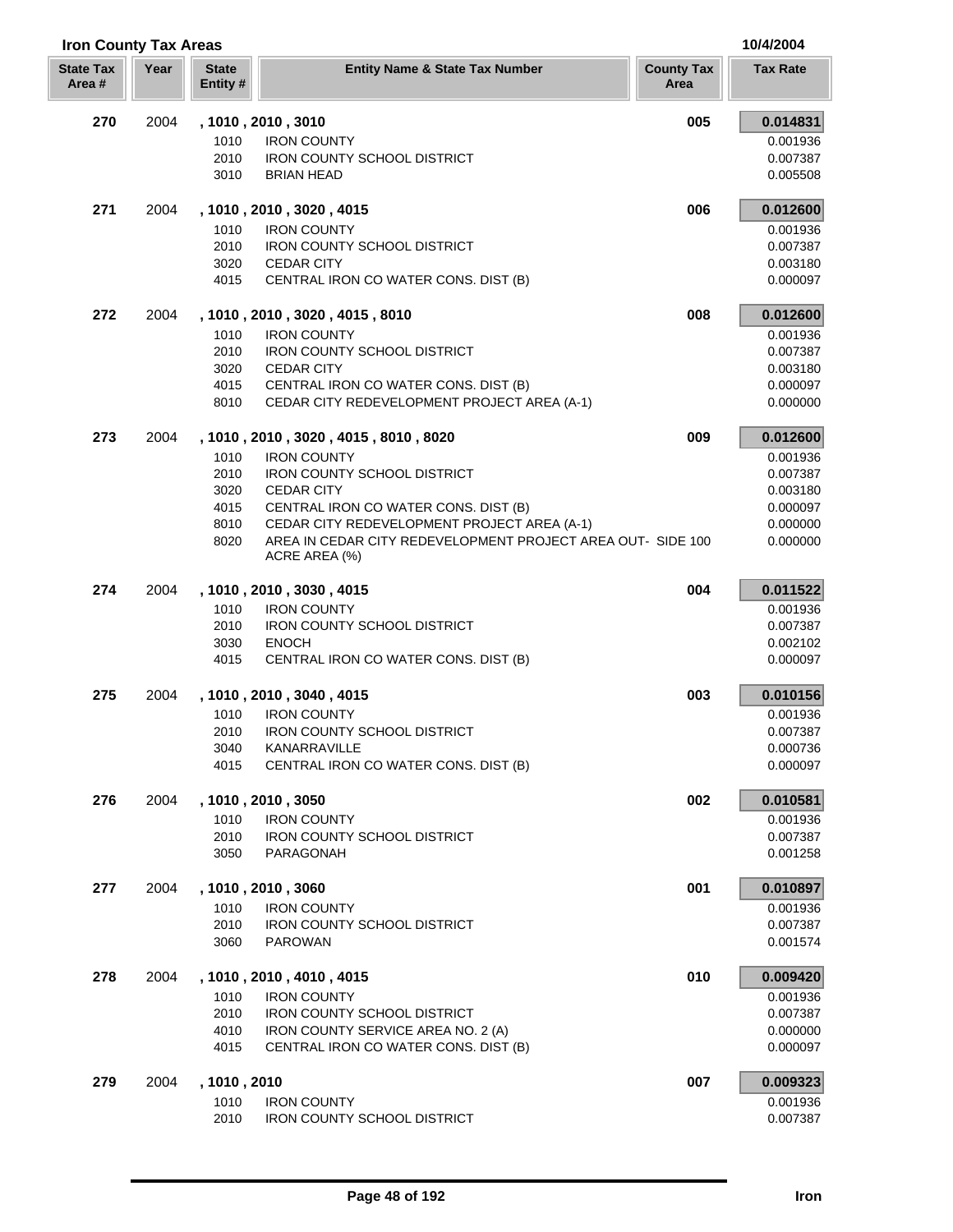# **Iron County Tax Areas 10/4/2004**

U

| <b>State Tax</b><br>Area # | Year | <b>State</b><br>Entity # | <b>Entity Name &amp; State Tax Number</b> | <b>County Tax</b><br>Area | <b>Tax Rate</b> |
|----------------------------|------|--------------------------|-------------------------------------------|---------------------------|-----------------|
| 2757                       | 2004 |                          | , 1010 , 2010 , 4015                      | 010                       | 0.009420        |
|                            |      | 1010                     | <b>IRON COUNTY</b>                        |                           | 0.001936        |
|                            |      | 2010                     | <b>IRON COUNTY SCHOOL DISTRICT</b>        |                           | 0.007387        |
|                            |      | 4015                     | CENTRAL IRON CO WATER CONS. DIST (B)      |                           | 0.000097        |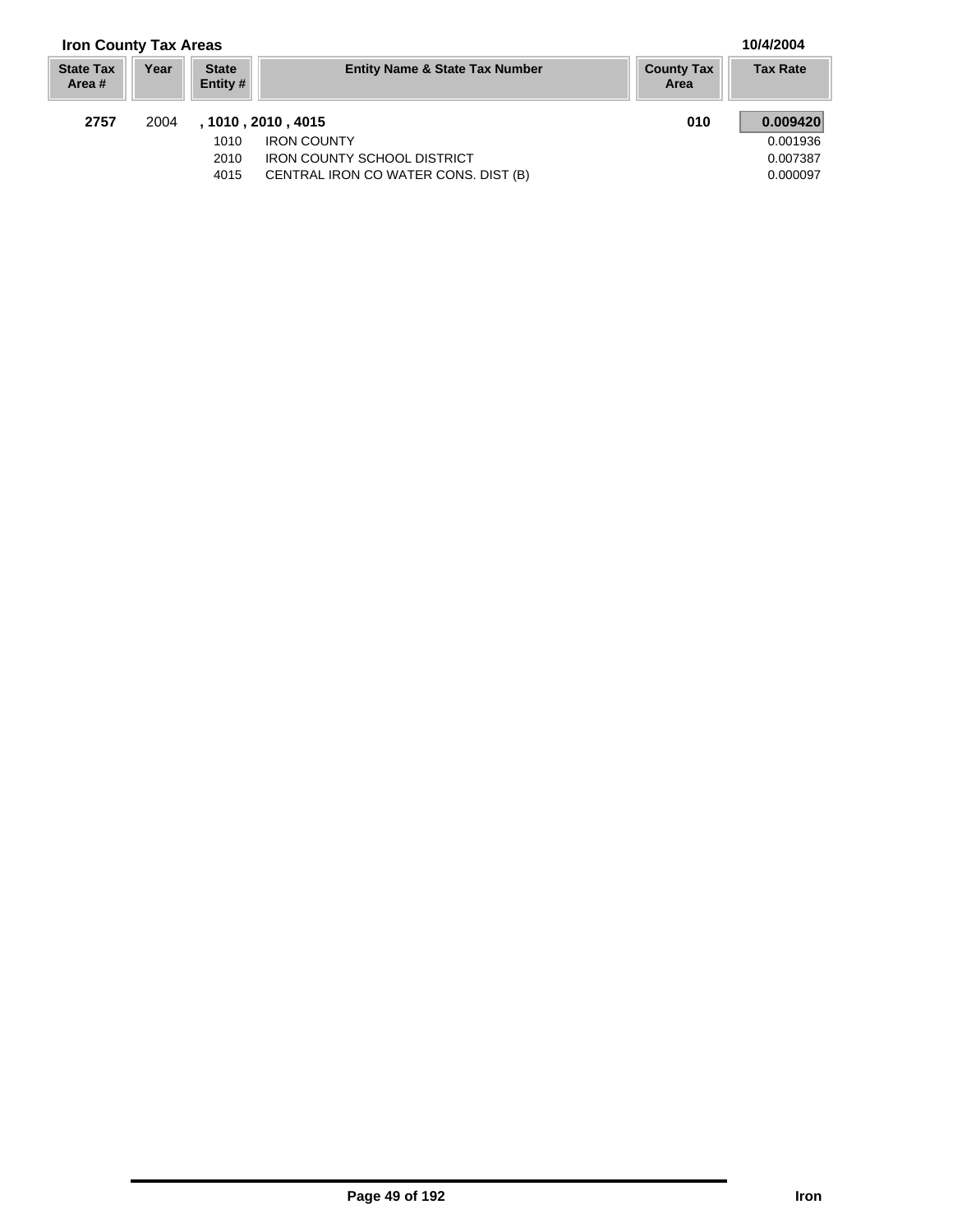| <b>Juab County Tax Areas</b> |      |                          |                                                                                |                           | 10/4/2004            |  |
|------------------------------|------|--------------------------|--------------------------------------------------------------------------------|---------------------------|----------------------|--|
| <b>State Tax</b><br>Area#    | Year | <b>State</b><br>Entity # | <b>Entity Name &amp; State Tax Number</b>                                      | <b>County Tax</b><br>Area | <b>Tax Rate</b>      |  |
| 286                          | 2004 |                          | , 1010 , 2020 , 4015 , 4270                                                    | 009                       | 0.013117             |  |
|                              |      | 1010                     | <b>JUAB COUNTY</b>                                                             |                           | 0.002764             |  |
|                              |      | 2020                     | TINTIC SCHOOL DISTRICT                                                         |                           | 0.009212             |  |
|                              |      | 4015                     | JUAB CO FIRE PROTECTION SSD (B)                                                |                           | 0.000788             |  |
|                              |      | 4270                     | CENTRAL UTAH WATER CONSERVANCY DISTRICT (X)                                    |                           | 0.000353             |  |
| 287                          | 2004 |                          | , 1010, 2020, 4015                                                             | 010                       | 0.012764             |  |
|                              |      | 1010                     | <b>JUAB COUNTY</b>                                                             |                           | 0.002764             |  |
|                              |      | 2020                     | TINTIC SCHOOL DISTRICT                                                         |                           | 0.009212             |  |
|                              |      | 4015                     | JUAB CO FIRE PROTECTION SSD (B)                                                |                           | 0.000788             |  |
| 2670                         | 2004 |                          | , 1010, 2020, 3010, 4015, 4270                                                 | 008                       | 0.015964             |  |
|                              |      | 1010                     | <b>JUAB COUNTY</b>                                                             |                           | 0.002764             |  |
|                              |      | 2020                     | TINTIC SCHOOL DISTRICT                                                         |                           | 0.009212             |  |
|                              |      | 3010                     | <b>EUREKA</b>                                                                  |                           | 0.002847             |  |
|                              |      | 4015<br>4270             | JUAB CO FIRE PROTECTION SSD (B)<br>CENTRAL UTAH WATER CONSERVANCY DISTRICT (X) |                           | 0.000788<br>0.000353 |  |
|                              |      |                          |                                                                                |                           |                      |  |
| 2671                         | 2004 |                          | , 1010 , 2010 , 4010 , 4015 , 4270                                             | 004                       | 0.011451             |  |
|                              |      | 1010                     | <b>JUAB COUNTY</b>                                                             |                           | 0.002764             |  |
|                              |      | 2010                     | JUAB COUNTY SCHOOL DISTRICT                                                    |                           | 0.007299             |  |
|                              |      | 4010                     | EAST JUAB COUNTY WATER CONSERVANCY DISTRICT (A)                                |                           | 0.000247             |  |
|                              |      | 4015                     | JUAB CO FIRE PROTECTION SSD (B)                                                |                           | 0.000788             |  |
|                              |      | 4270                     | CENTRAL UTAH WATER CONSERVANCY DISTRICT (X)                                    |                           | 0.000353             |  |
| 2672                         | 2004 |                          | , 1010, 2010, 3030, 4010, 4015, 4270                                           | 003                       | 0.012514             |  |
|                              |      | 1010                     | <b>JUAB COUNTY</b>                                                             |                           | 0.002764             |  |
|                              |      | 2010                     | <b>JUAB COUNTY SCHOOL DISTRICT</b>                                             |                           | 0.007299             |  |
|                              |      | 3030                     | <b>MONA</b>                                                                    |                           | 0.001063             |  |
|                              |      | 4010                     | EAST JUAB COUNTY WATER CONSERVANCY DISTRICT (A)                                |                           | 0.000247             |  |
|                              |      | 4015<br>4270             | JUAB CO FIRE PROTECTION SSD (B)<br>CENTRAL UTAH WATER CONSERVANCY DISTRICT (X) |                           | 0.000788<br>0.000353 |  |
|                              |      |                          |                                                                                |                           |                      |  |
| 2673                         | 2004 |                          | , 1010, 2010, 3040, 4010, 4015, 4270                                           | 001                       | 0.013027             |  |
|                              |      | 1010                     | <b>JUAB COUNTY</b>                                                             |                           | 0.002764             |  |
|                              |      | 2010                     | JUAB COUNTY SCHOOL DISTRICT                                                    |                           | 0.007299             |  |
|                              |      | 3040<br>4010             | <b>NEPHI</b><br>EAST JUAB COUNTY WATER CONSERVANCY DISTRICT (A)                |                           | 0.001576             |  |
|                              |      | 4015                     | JUAB CO FIRE PROTECTION SSD (B)                                                |                           | 0.000247<br>0.000788 |  |
|                              |      | 4270                     | CENTRAL UTAH WATER CONSERVANCY DISTRICT (X)                                    |                           | 0.000353             |  |
|                              |      |                          |                                                                                |                           |                      |  |
| 2675                         | 2004 |                          | , 1010, 2010, 3020, 4015, 4270                                                 | 002                       | 0.012332             |  |
|                              |      | 1010                     | <b>JUAB COUNTY</b>                                                             |                           | 0.002764             |  |
|                              |      | 2010<br>3020             | JUAB COUNTY SCHOOL DISTRICT<br>LEVAN                                           |                           | 0.007299<br>0.001128 |  |
|                              |      | 4015                     | JUAB CO FIRE PROTECTION SSD (B)                                                |                           | 0.000788             |  |
|                              |      | 4270                     | CENTRAL UTAH WATER CONSERVANCY DISTRICT (X)                                    |                           | 0.000353             |  |
| 2715                         | 2004 |                          | , 1010, 2010, 4015, 4270                                                       | 005                       | 0.011204             |  |
|                              |      | 1010                     | <b>JUAB COUNTY</b>                                                             |                           | 0.002764             |  |
|                              |      | 2010                     | JUAB COUNTY SCHOOL DISTRICT                                                    |                           | 0.007299             |  |
|                              |      | 4015                     | JUAB CO FIRE PROTECTION SSD (B)                                                |                           | 0.000788             |  |
|                              |      | 4270                     | CENTRAL UTAH WATER CONSERVANCY DISTRICT (X)                                    |                           | 0.000353             |  |
| 2716                         | 2004 |                          | , 1010 , 2010 , 4015                                                           | 007                       | 0.010851             |  |
|                              |      | 1010                     | <b>JUAB COUNTY</b>                                                             |                           | 0.002764             |  |
|                              |      | 2010                     | JUAB COUNTY SCHOOL DISTRICT                                                    |                           | 0.007299             |  |
|                              |      | 4015                     | JUAB CO FIRE PROTECTION SSD (B)                                                |                           | 0.000788             |  |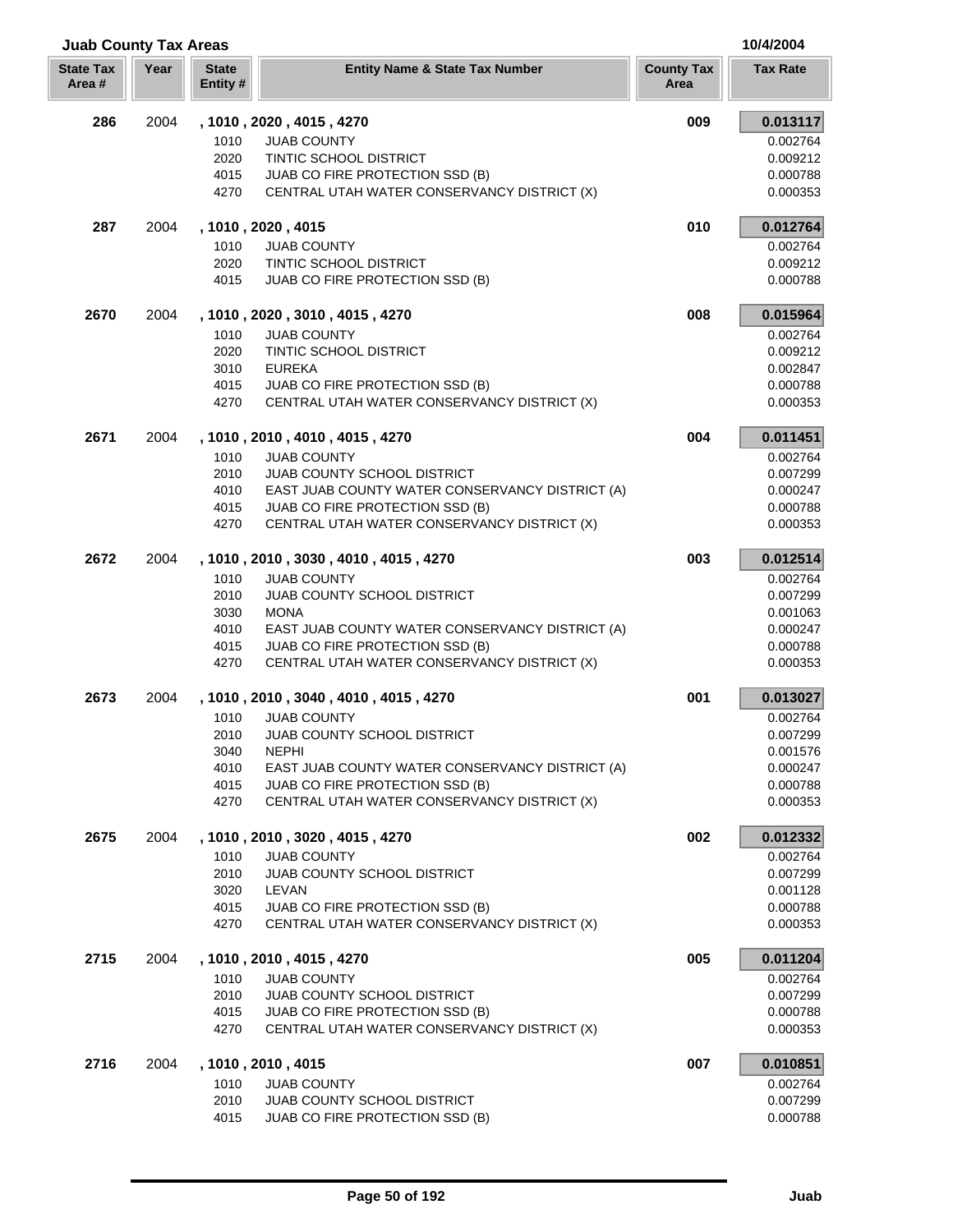| <b>Juab County Tax Areas</b> |      |                          |                                                 |                           | 10/4/2004       |
|------------------------------|------|--------------------------|-------------------------------------------------|---------------------------|-----------------|
| <b>State Tax</b><br>Area #   | Year | <b>State</b><br>Entity # | <b>Entity Name &amp; State Tax Number</b>       | <b>County Tax</b><br>Area | <b>Tax Rate</b> |
| 2763                         | 2004 |                          | , 1010, 2010, 3080, 4010, 4015, 4270            | 013                       | 0.013698        |
|                              |      | 1010                     | <b>JUAB COUNTY</b>                              |                           | 0.002764        |
|                              |      | 2010                     | <b>JUAB COUNTY SCHOOL DISTRICT</b>              |                           | 0.007299        |
|                              |      | 3080                     | ROCKY RIDGE TOWN                                |                           | 0.002247        |
|                              |      | 4010                     | EAST JUAB COUNTY WATER CONSERVANCY DISTRICT (A) |                           | 0.000247        |
|                              |      | 4015                     | <b>JUAB CO FIRE PROTECTION SSD (B)</b>          |                           | 0.000788        |
|                              |      | 4270                     | CENTRAL UTAH WATER CONSERVANCY DISTRICT (X)     |                           | 0.000353        |
| 3168                         | 2004 |                          | , 1010, 2010, 3090, 4010, 4015, 4270            | 014                       | 0.013412        |
|                              |      | 1010                     | <b>JUAB COUNTY</b>                              |                           | 0.002764        |
|                              |      | 2010                     | <b>JUAB COUNTY SCHOOL DISTRICT</b>              |                           | 0.007299        |
|                              |      | 3090                     | SANTAQUIN                                       |                           | 0.001961        |
|                              |      | 4010                     | EAST JUAB COUNTY WATER CONSERVANCY DISTRICT (A) |                           | 0.000247        |
|                              |      | 4015                     | JUAB CO FIRE PROTECTION SSD (B)                 |                           | 0.000788        |
|                              |      | 4270                     | CENTRAL UTAH WATER CONSERVANCY DISTRICT (X)     |                           | 0.000353        |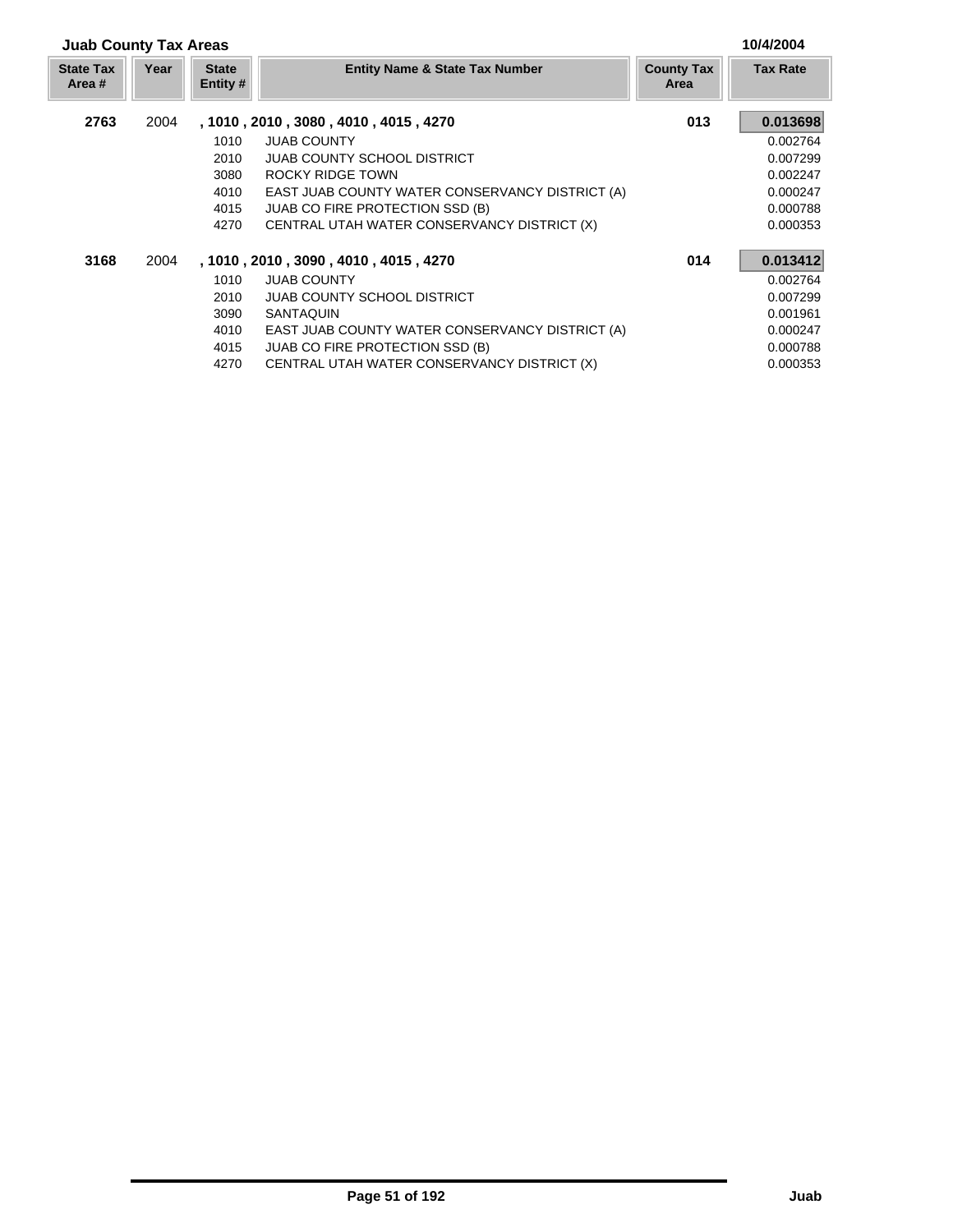| <b>Kane County Tax Areas</b> |      |                          |                                                                                                                         |                           | 10/4/2004            |
|------------------------------|------|--------------------------|-------------------------------------------------------------------------------------------------------------------------|---------------------------|----------------------|
| <b>State Tax</b><br>Area#    | Year | <b>State</b><br>Entity # | <b>Entity Name &amp; State Tax Number</b>                                                                               | <b>County Tax</b><br>Area | <b>Tax Rate</b>      |
| 288                          | 2004 |                          | , 1010, 2010, 3010, 4030, 4050, 4065                                                                                    | 005                       | 0.019030             |
|                              |      | 1010                     | <b>KANE COUNTY</b>                                                                                                      |                           | 0.002167             |
|                              |      | 2010                     | KANE COUNTY SCHOOL DISTRICT                                                                                             |                           | 0.004630             |
|                              |      | 3010                     | <b>ALTON</b>                                                                                                            |                           | 0.003763             |
|                              |      | 4030                     | WESTERN KANE COUNTY SPECIAL SERVICE DISTRICT #1 (D)                                                                     |                           | 0.000000             |
|                              |      | 4050                     | KANE COUNTY WATER CONSERVANCY DISTRICT (F)                                                                              |                           | 0.008470             |
|                              |      | 4065                     | KANE CO RECREATION & TRANSPORTAION SPECIAL SERVICE DIST (H)                                                             |                           | 0.000000             |
| 289                          | 2004 |                          | , 1010, 2010, 3020, 4010, 4050, 4065                                                                                    | 010                       | 0.016918             |
|                              |      | 1010                     | <b>KANE COUNTY</b>                                                                                                      |                           | 0.002167             |
|                              |      | 2010                     | KANE COUNTY SCHOOL DISTRICT                                                                                             |                           | 0.004630             |
|                              |      | 3020                     | <b>BIG WATER</b>                                                                                                        |                           | 0.001651             |
|                              |      | 4010                     | GLEN CANYON CITY SPECIAL SERVICE DISTRICT (A)                                                                           |                           | 0.000000             |
|                              |      | 4050                     | KANE COUNTY WATER CONSERVANCY DISTRICT (F)                                                                              |                           | 0.008470             |
|                              |      | 4065                     | KANE CO RECREATION & TRANSPORTAION SPECIAL SERVICE DIST (H)                                                             |                           | 0.000000             |
| 290                          | 2004 |                          | , 1010, 2010, 3030, 4020, 4030, 4050, 4060, 4065                                                                        | 004                       | 0.017851             |
|                              |      | 1010                     | <b>KANE COUNTY</b>                                                                                                      |                           | 0.002167             |
|                              |      | 2010                     | KANE COUNTY SCHOOL DISTRICT                                                                                             |                           | 0.004630             |
|                              |      | 3030                     | <b>GLENDALE</b>                                                                                                         |                           | 0.002584             |
|                              |      | 4020                     | LONG VALLEY SEWER IMPROVEMENT DISTRICT (C)                                                                              |                           | 0.000000             |
|                              |      | 4030                     | WESTERN KANE COUNTY SPECIAL SERVICE DISTRICT #1 (D)                                                                     |                           | 0.000000             |
|                              |      | 4050                     | KANE COUNTY WATER CONSERVANCY DISTRICT (F)                                                                              |                           | 0.008470             |
|                              |      | 4060                     | KANE COUNTY HUMAN RESOURCES SPECIAL SERVICE DISTRICT (G)                                                                |                           | 0.000000             |
|                              |      | 4065                     | KANE CO RECREATION & TRANSPORTAION SPECIAL SERVICE DIST (H)                                                             |                           | 0.000000             |
| 292                          | 2004 |                          | , 1010, 2010, 3040, 4030, 4050, 4060, 4065                                                                              | 002                       | 0.017190             |
|                              |      | 1010                     | <b>KANE COUNTY</b>                                                                                                      |                           | 0.002167             |
|                              |      | 2010                     | KANE COUNTY SCHOOL DISTRICT                                                                                             |                           | 0.004630             |
|                              |      | 3040                     | <b>KANAB</b>                                                                                                            |                           | 0.001923             |
|                              |      | 4030                     | WESTERN KANE COUNTY SPECIAL SERVICE DISTRICT #1 (D)                                                                     |                           | 0.000000             |
|                              |      | 4050                     | KANE COUNTY WATER CONSERVANCY DISTRICT (F)                                                                              |                           | 0.008470             |
|                              |      | 4060                     | KANE COUNTY HUMAN RESOURCES SPECIAL SERVICE DISTRICT (G)                                                                |                           | 0.000000             |
|                              |      | 4065                     | KANE CO RECREATION & TRANSPORTAION SPECIAL SERVICE DIST (H)                                                             |                           | 0.000000             |
| 293                          | 2004 |                          | , 1010 , 2010 , 3050 , 4020 , 4030 , 4050 , 4060 , 4065                                                                 | 003                       | 0.017477             |
|                              |      | 1010                     | KANE COUNTY                                                                                                             |                           | 0.002167             |
|                              |      | 2010                     | KANE COUNTY SCHOOL DISTRICT                                                                                             |                           | 0.004630             |
|                              |      | 3050                     | ORDERVILLE                                                                                                              |                           | 0.002210             |
|                              |      | 4020                     | LONG VALLEY SEWER IMPROVEMENT DISTRICT (C)                                                                              |                           | 0.000000             |
|                              |      | 4030                     | WESTERN KANE COUNTY SPECIAL SERVICE DISTRICT #1 (D)                                                                     |                           | 0.000000             |
|                              |      | 4050                     | KANE COUNTY WATER CONSERVANCY DISTRICT (F)                                                                              |                           | 0.008470             |
|                              |      | 4060                     | KANE COUNTY HUMAN RESOURCES SPECIAL SERVICE DISTRICT (G)                                                                |                           | 0.000000             |
|                              |      | 4065                     | KANE CO RECREATION & TRANSPORTAION SPECIAL SERVICE DIST (H)                                                             |                           | 0.000000             |
| 294                          | 2004 |                          | , 1010, 2010, 4020, 4030, 4050, 4060, 4065                                                                              | 006                       | 0.015267             |
|                              |      | 1010                     | <b>KANE COUNTY</b>                                                                                                      |                           | 0.002167             |
|                              |      | 2010                     | KANE COUNTY SCHOOL DISTRICT                                                                                             |                           | 0.004630             |
|                              |      | 4020                     | LONG VALLEY SEWER IMPROVEMENT DISTRICT (C)                                                                              |                           | 0.000000             |
|                              |      | 4030                     | WESTERN KANE COUNTY SPECIAL SERVICE DISTRICT #1 (D)                                                                     |                           | 0.000000             |
|                              |      | 4050                     | KANE COUNTY WATER CONSERVANCY DISTRICT (F)                                                                              |                           | 0.008470             |
|                              |      | 4060<br>4065             | KANE COUNTY HUMAN RESOURCES SPECIAL SERVICE DISTRICT (G)<br>KANE CO RECREATION & TRANSPORTAION SPECIAL SERVICE DIST (H) |                           | 0.000000<br>0.000000 |
|                              |      |                          |                                                                                                                         |                           |                      |
| 295                          | 2004 |                          | , 1010, 2010, 4030, 4050, 4060, 4065                                                                                    | 007                       | 0.015267             |
|                              |      | 1010                     | <b>KANE COUNTY</b>                                                                                                      |                           | 0.002167             |
|                              |      | 2010                     | KANE COUNTY SCHOOL DISTRICT                                                                                             |                           | 0.004630             |
|                              |      | 4030<br>4050             | WESTERN KANE COUNTY SPECIAL SERVICE DISTRICT #1 (D)<br>KANE COUNTY WATER CONSERVANCY DISTRICT (F)                       |                           | 0.000000<br>0.008470 |
|                              |      | 4060                     | KANE COUNTY HUMAN RESOURCES SPECIAL SERVICE DISTRICT (G)                                                                |                           | 0.000000             |
|                              |      |                          |                                                                                                                         |                           |                      |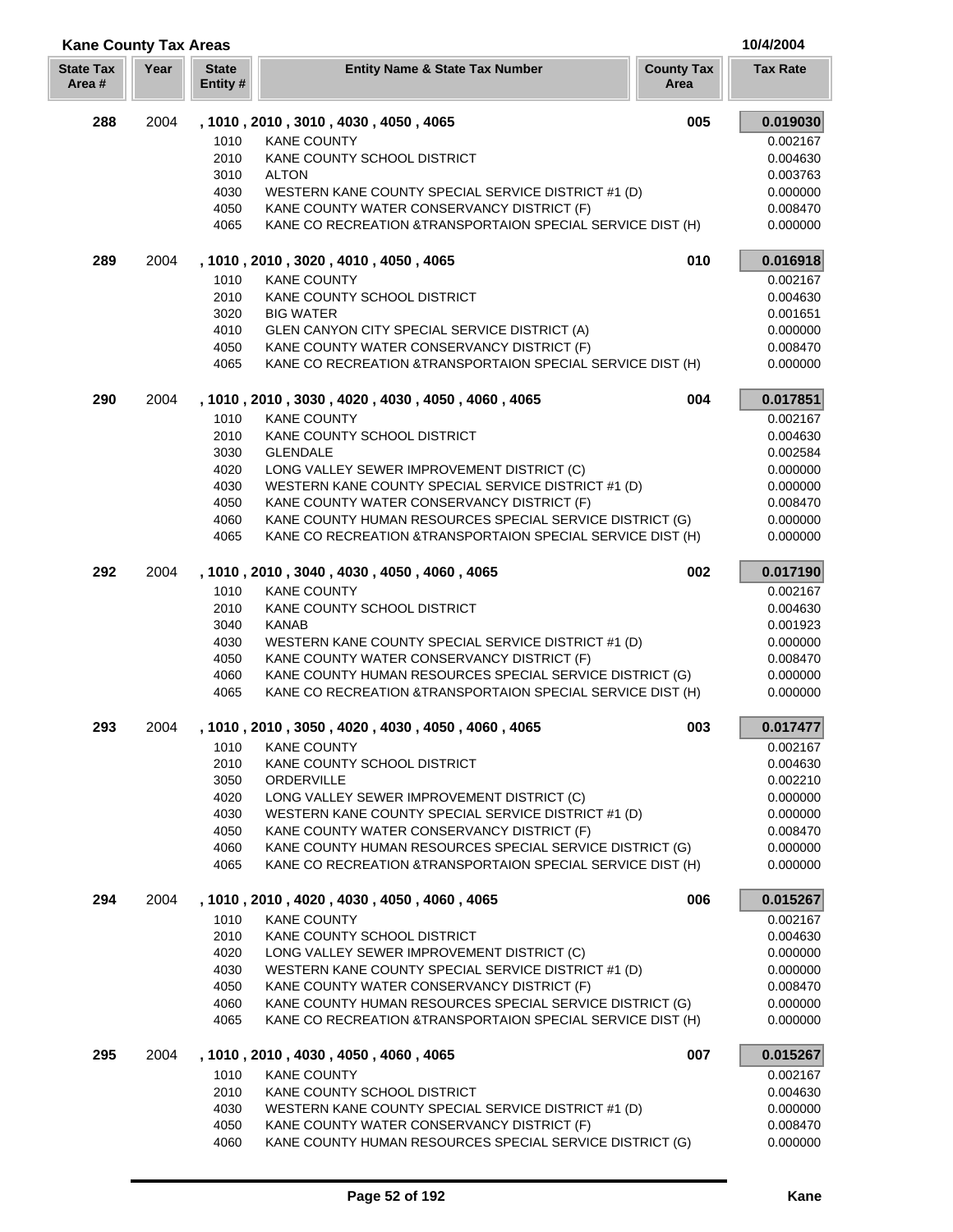## **Millard County Tax Areas 10/14/2004**

| <b>State Tax</b><br>Area # | Year | <b>State</b><br>Entity # | <b>Entity Name &amp; State Tax Number</b>                                                 | <b>County Tax</b><br>Area | <b>Tax Rate</b>      |
|----------------------------|------|--------------------------|-------------------------------------------------------------------------------------------|---------------------------|----------------------|
| 298                        | 2004 |                          | , 1010, 2010, 3010, 4010, 4040, 4050, 4090                                                | 007                       | 0.013999             |
|                            |      | 1010                     | <b>MILLARD COUNTY</b>                                                                     |                           | 0.003774             |
|                            |      | 2010                     | MILLARD COUNTY SCHOOL DISTRICT                                                            |                           | 0.006058             |
|                            |      | 3010                     | <b>DELTA</b>                                                                              |                           | 0.003619             |
|                            |      | 4010                     | DELTA-SUTHERLAND-OASIS CEMETERY MAINTENANCE DISTRICT (A)                                  |                           | 0.000161             |
|                            |      | 4040                     | WEST MILLARD MOSQUITO ABATEMENT DISTRICT (D)                                              |                           | 0.000165             |
|                            |      | 4050                     | MILLARD COUNTY WATER CONSERVANCY DISTRICT (E)                                             |                           | 0.000000             |
|                            |      | 4090                     | MILLARD COUNTY FIRE SERVICE DISTRICT (K)                                                  |                           | 0.000222             |
| 299                        | 2004 |                          | , 1010, 2010, 3020, 4050, 4090                                                            | 001                       | 0.011491             |
|                            |      | 1010                     | MILLARD COUNTY                                                                            |                           | 0.003774             |
|                            |      | 2010                     | MILLARD COUNTY SCHOOL DISTRICT                                                            |                           | 0.006058             |
|                            |      | 3020                     | <b>FILLMORE</b>                                                                           |                           | 0.001437             |
|                            |      | 4050                     | MILLARD COUNTY WATER CONSERVANCY DISTRICT (E)                                             |                           | 0.000000             |
|                            |      | 4090                     | MILLARD COUNTY FIRE SERVICE DISTRICT (K)                                                  |                           | 0.000222             |
| 301                        | 2004 |                          | , 1010, 2010, 3030, 4020, 4040, 4050, 4090                                                | 008                       | 0.011463             |
|                            |      | 1010                     | <b>MILLARD COUNTY</b>                                                                     |                           | 0.003774             |
|                            |      | 2010<br>3030             | MILLARD COUNTY SCHOOL DISTRICT<br><b>HINCKLEY</b>                                         |                           | 0.006058<br>0.000983 |
|                            |      | 4020                     | HINCKLEY-DESERET CEMETERY MAINTENANCE DISTRICT (B)                                        |                           | 0.000261             |
|                            |      | 4040                     | WEST MILLARD MOSQUITO ABATEMENT DISTRICT (D)                                              |                           | 0.000165             |
|                            |      | 4050                     | MILLARD COUNTY WATER CONSERVANCY DISTRICT (E)                                             |                           | 0.000000             |
|                            |      | 4090                     | MILLARD COUNTY FIRE SERVICE DISTRICT (K)                                                  |                           | 0.000222             |
| 302                        | 2004 |                          | , 1010, 2010, 3040, 4050, 4090                                                            | 002                       | 0.010927             |
|                            |      | 1010                     | MILLARD COUNTY                                                                            |                           | 0.003774             |
|                            |      | 2010                     | MILLARD COUNTY SCHOOL DISTRICT                                                            |                           | 0.006058             |
|                            |      | 3040                     | <b>HOLDEN</b>                                                                             |                           | 0.000873             |
|                            |      | 4050                     | MILLARD COUNTY WATER CONSERVANCY DISTRICT (E)                                             |                           | 0.000000             |
|                            |      | 4090                     | MILLARD COUNTY FIRE SERVICE DISTRICT (K)                                                  |                           | 0.000222             |
| 303                        | 2004 |                          | , 1010, 2010, 3050, 4050, 4090                                                            | 003                       | 0.010445             |
|                            |      | 1010                     | <b>MILLARD COUNTY</b>                                                                     |                           | 0.003774             |
|                            |      | 2010                     | MILLARD COUNTY SCHOOL DISTRICT                                                            |                           | 0.006058             |
|                            |      | 3050                     | <b>KANOSH</b>                                                                             |                           | 0.000391             |
|                            |      | 4050                     | MILLARD COUNTY WATER CONSERVANCY DISTRICT (E)                                             |                           | 0.000000             |
|                            |      | 4090                     | MILLARD COUNTY FIRE SERVICE DISTRICT (K)                                                  |                           | 0.000222             |
| 304                        | 2004 |                          | , 1010, 2010, 3060, 4040, 4050, 4090                                                      | 011                       | 0.011354             |
|                            |      | 1010                     | MILLARD COUNTY                                                                            |                           | 0.003774             |
|                            |      | 2010                     | MILLARD COUNTY SCHOOL DISTRICT                                                            |                           | 0.006058             |
|                            |      | 3060                     | <b>LEAMINGTON</b>                                                                         |                           | 0.001135             |
|                            |      | 4040                     | WEST MILLARD MOSQUITO ABATEMENT DISTRICT (D)                                              |                           | 0.000165             |
|                            |      | 4050<br>4090             | MILLARD COUNTY WATER CONSERVANCY DISTRICT (E)<br>MILLARD COUNTY FIRE SERVICE DISTRICT (K) |                           | 0.000000<br>0.000222 |
| 305                        | 2004 |                          | , 1010 , 2010 , 3070 , 4040 , 4050 , 4090                                                 | 010                       | 0.011931             |
|                            |      | 1010                     | <b>MILLARD COUNTY</b>                                                                     |                           | 0.003774             |
|                            |      | 2010                     | MILLARD COUNTY SCHOOL DISTRICT                                                            |                           | 0.006058             |
|                            |      | 3070                     | LYNNDYL                                                                                   |                           | 0.001712             |
|                            |      | 4040                     | WEST MILLARD MOSQUITO ABATEMENT DISTRICT (D)                                              |                           | 0.000165             |
|                            |      | 4050                     | MILLARD COUNTY WATER CONSERVANCY DISTRICT (E)                                             |                           | 0.000000             |
|                            |      | 4090                     | MILLARD COUNTY FIRE SERVICE DISTRICT (K)                                                  |                           | 0.000222             |
| 306                        | 2004 |                          | , 1010, 2010, 3080, 4050, 4090                                                            | 004                       | 0.010955             |
|                            |      | 1010                     | MILLARD COUNTY                                                                            |                           | 0.003774             |
|                            |      | 2010                     | MILLARD COUNTY SCHOOL DISTRICT                                                            |                           | 0.006058             |
|                            |      | 3080                     | <b>MEADOW</b>                                                                             |                           | 0.000901             |
|                            |      | 4050                     | MILLARD COUNTY WATER CONSERVANCY DISTRICT (E)                                             |                           | 0.000000             |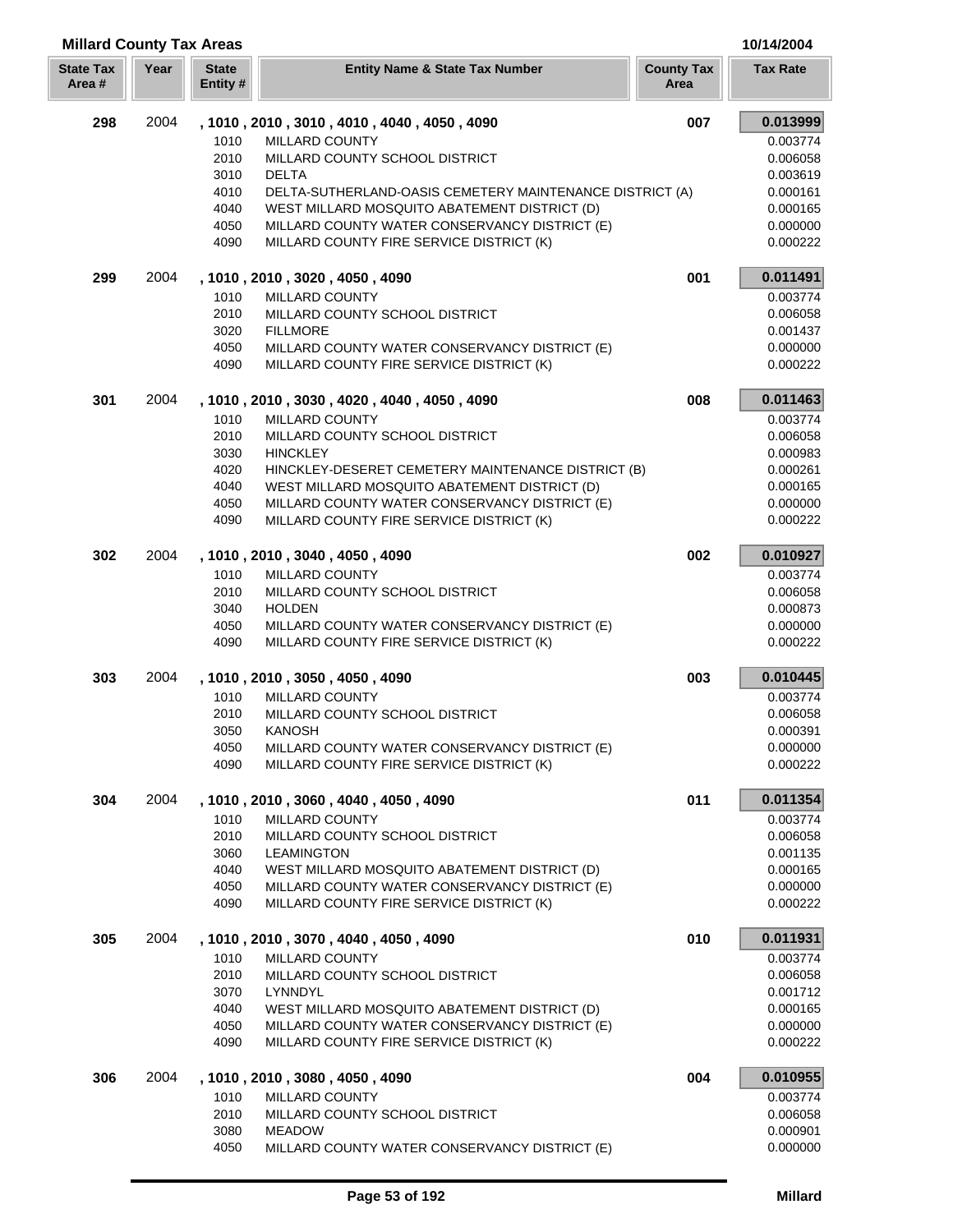| <b>Millard County Tax Areas</b> |      |                          |                                                          |                           | 10/14/2004      |
|---------------------------------|------|--------------------------|----------------------------------------------------------|---------------------------|-----------------|
| <b>State Tax</b><br>Area #      | Year | <b>State</b><br>Entity # | <b>Entity Name &amp; State Tax Number</b>                | <b>County Tax</b><br>Area | <b>Tax Rate</b> |
|                                 |      | 4090                     | MILLARD COUNTY FIRE SERVICE DISTRICT (K)                 |                           | 0.000222        |
| 307                             | 2004 |                          | , 1010, 2010, 3090, 4050, 4090                           | 009                       | 0.011186        |
|                                 |      | 1010                     | MILLARD COUNTY                                           |                           | 0.003774        |
|                                 |      | 2010                     | MILLARD COUNTY SCHOOL DISTRICT                           |                           | 0.006058        |
|                                 |      | 3090                     | OAK CITY                                                 |                           | 0.001132        |
|                                 |      | 4050                     | MILLARD COUNTY WATER CONSERVANCY DISTRICT (E)            |                           | 0.000000        |
|                                 |      | 4090                     | MILLARD COUNTY FIRE SERVICE DISTRICT (K)                 |                           | 0.000222        |
| 308                             | 2004 |                          | , 1010, 2010, 3100, 4050, 4090                           | 005                       | 0.010950        |
|                                 |      | 1010                     | MILLARD COUNTY                                           |                           | 0.003774        |
|                                 |      | 2010                     | MILLARD COUNTY SCHOOL DISTRICT                           |                           | 0.006058        |
|                                 |      | 3100                     | <b>SCIPIO</b>                                            |                           | 0.000896        |
|                                 |      | 4050                     | MILLARD COUNTY WATER CONSERVANCY DISTRICT (E)            |                           | 0.000000        |
|                                 |      | 4090                     | MILLARD COUNTY FIRE SERVICE DISTRICT (K)                 |                           | 0.000222        |
| 309                             | 2004 |                          | , 1010, 2010, 4010, 4040, 4050, 4090                     | 012                       | 0.010380        |
|                                 |      | 1010                     | <b>MILLARD COUNTY</b>                                    |                           | 0.003774        |
|                                 |      | 2010                     | MILLARD COUNTY SCHOOL DISTRICT                           |                           | 0.006058        |
|                                 |      | 4010                     | DELTA-SUTHERLAND-OASIS CEMETERY MAINTENANCE DISTRICT (A) |                           | 0.000161        |
|                                 |      | 4040                     | WEST MILLARD MOSQUITO ABATEMENT DISTRICT (D)             |                           | 0.000165        |
|                                 |      | 4050                     | MILLARD COUNTY WATER CONSERVANCY DISTRICT (E)            |                           | 0.000000        |
|                                 |      | 4090                     | MILLARD COUNTY FIRE SERVICE DISTRICT (K)                 |                           | 0.000222        |
| 310                             | 2004 |                          | , 1010, 2010, 4020, 4040, 4050, 4090                     | 013                       | 0.010480        |
|                                 |      | 1010                     | MILLARD COUNTY                                           |                           | 0.003774        |
|                                 |      | 2010                     | MILLARD COUNTY SCHOOL DISTRICT                           |                           | 0.006058        |
|                                 |      | 4020                     | HINCKLEY-DESERET CEMETERY MAINTENANCE DISTRICT (B)       |                           | 0.000261        |
|                                 |      | 4040                     | WEST MILLARD MOSQUITO ABATEMENT DISTRICT (D)             |                           | 0.000165        |
|                                 |      | 4050                     | MILLARD COUNTY WATER CONSERVANCY DISTRICT (E)            |                           | 0.000000        |
|                                 |      | 4090                     | MILLARD COUNTY FIRE SERVICE DISTRICT (K)                 |                           | 0.000222        |
| 311                             | 2004 |                          | , 1010, 2010, 4040, 4050, 4090                           | 015                       | 0.010219        |
|                                 |      | 1010                     | MILLARD COUNTY                                           |                           | 0.003774        |
|                                 |      | 2010                     | MILLARD COUNTY SCHOOL DISTRICT                           |                           | 0.006058        |
|                                 |      | 4040                     | WEST MILLARD MOSQUITO ABATEMENT DISTRICT (D)             |                           | 0.000165        |
|                                 |      | 4050                     | MILLARD COUNTY WATER CONSERVANCY DISTRICT (E)            |                           | 0.000000        |
|                                 |      | 4090                     | MILLARD COUNTY FIRE SERVICE DISTRICT (K)                 |                           | 0.000222        |
| 312                             | 2004 |                          | , 1010, 2010, 4050, 4090                                 | 006                       | 0.010054        |
|                                 |      | 1010                     | MILLARD COUNTY                                           |                           | 0.003774        |
|                                 |      | 2010                     | MILLARD COUNTY SCHOOL DISTRICT                           |                           | 0.006058        |
|                                 |      | 4050                     | MILLARD COUNTY WATER CONSERVANCY DISTRICT (E)            |                           | 0.000000        |
|                                 |      | 4090                     | MILLARD COUNTY FIRE SERVICE DISTRICT (K)                 |                           | 0.000222        |
| 3198                            | 2004 |                          | , 1010, 2010, 3020, 4050, 4090, 8001                     | 001                       | 0.011491        |
|                                 |      | 1010                     | <b>MILLARD COUNTY</b>                                    |                           | 0.003774        |
|                                 |      | 2010                     | MILLARD COUNTY SCHOOL DISTRICT                           |                           | 0.006058        |
|                                 |      | 3020                     | <b>FILLMORE</b>                                          |                           | 0.001437        |
|                                 |      | 4050                     | MILLARD COUNTY WATER CONSERVANCY DISTRICT (E)            |                           | 0.000000        |
|                                 |      | 4090                     | MILLARD COUNTY FIRE SERVICE DISTRICT (K)                 |                           | 0.000222        |
|                                 |      | 8001                     | 1400 SOUTH ECONOMIC DEVELOPMENT PLAN (A-1)               |                           | 0.000000        |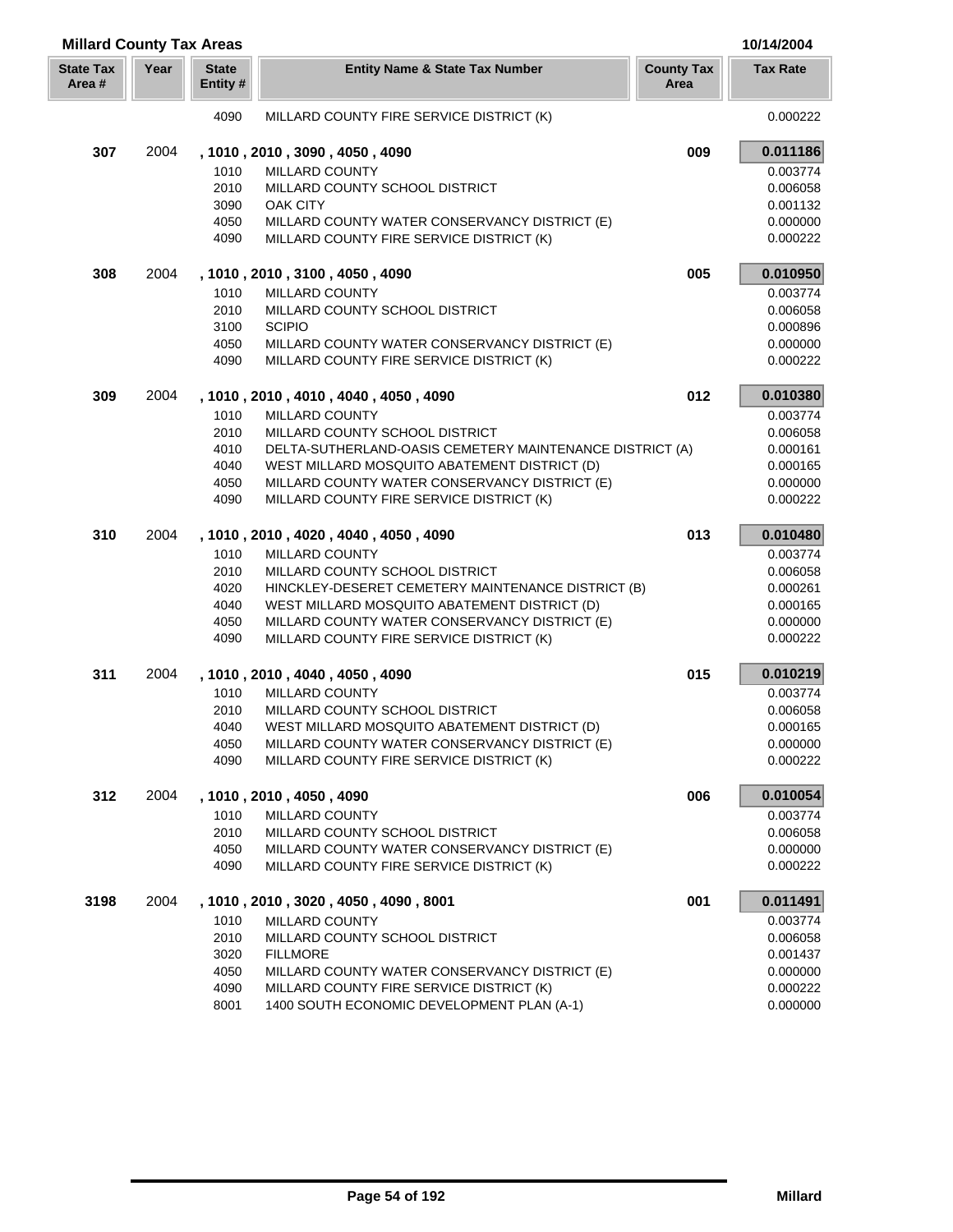| <b>Kane County Tax Areas</b> |      |                          |                                                             |                           | 10/4/2004       |
|------------------------------|------|--------------------------|-------------------------------------------------------------|---------------------------|-----------------|
| <b>State Tax</b><br>Area#    | Year | <b>State</b><br>Entity # | <b>Entity Name &amp; State Tax Number</b>                   | <b>County Tax</b><br>Area | <b>Tax Rate</b> |
|                              |      | 4065                     | KANE CO RECREATION & TRANSPORTAION SPECIAL SERVICE DIST (H) |                           | 0.000000        |
| 296                          | 2004 |                          | , 1010, 2010, 4040, 4050, 4060, 4065                        | 011                       | 0.015757        |
|                              |      | 1010                     | <b>KANE COUNTY</b>                                          |                           | 0.002167        |
|                              |      | 2010                     | KANE COUNTY SCHOOL DISTRICT                                 |                           | 0.004630        |
|                              |      | 4040                     | CHURCH WELLS SPECIAL SERVICE DISTRICT (E)                   |                           | 0.000490        |
|                              |      | 4050                     | KANE COUNTY WATER CONSERVANCY DISTRICT (F)                  |                           | 0.008470        |
|                              |      | 4060                     | KANE COUNTY HUMAN RESOURCES SPECIAL SERVICE DISTRICT (G)    |                           | 0.000000        |
|                              |      | 4065                     | KANE CO RECREATION & TRANSPORTAION SPECIAL SERVICE DIST (H) |                           | 0.000000        |
| 297                          | 2004 |                          | , 1010, 2010, 4050, 4060, 4065                              | 001                       | 0.015267        |
|                              |      | 1010                     | <b>KANE COUNTY</b>                                          |                           | 0.002167        |
|                              |      | 2010                     | KANE COUNTY SCHOOL DISTRICT                                 |                           | 0.004630        |
|                              |      | 4050                     | KANE COUNTY WATER CONSERVANCY DISTRICT (F)                  |                           | 0.008470        |
|                              |      | 4060                     | KANE COUNTY HUMAN RESOURCES SPECIAL SERVICE DISTRICT (G)    |                           | 0.000000        |
|                              |      | 4065                     | KANE CO RECREATION & TRANSPORTAION SPECIAL SERVICE DIST (H) |                           | 0.000000        |
| 2720                         | 2004 |                          | , 1010, 2010, 3030, 4030, 4050, 4060, 4065                  | 004                       | 0.017851        |
|                              |      | 1010                     | <b>KANE COUNTY</b>                                          |                           | 0.002167        |
|                              |      | 2010                     | KANE COUNTY SCHOOL DISTRICT                                 |                           | 0.004630        |
|                              |      | 3030                     | <b>GLENDALE</b>                                             |                           | 0.002584        |
|                              |      | 4030                     | WESTERN KANE COUNTY SPECIAL SERVICE DISTRICT #1 (D)         |                           | 0.000000        |
|                              |      | 4050                     | KANE COUNTY WATER CONSERVANCY DISTRICT (F)                  |                           | 0.008470        |
|                              |      | 4060                     | KANE COUNTY HUMAN RESOURCES SPECIAL SERVICE DISTRICT (G)    |                           | 0.000000        |
|                              |      | 4065                     | KANE CO RECREATION & TRANSPORTAION SPECIAL SERVICE DIST (H) |                           | 0.000000        |
| 3197                         | 2004 |                          | , 1010, 2010, 4030, 4050, 4060, 4065, 4070                  | 012                       | 0.015267        |
|                              |      | 1010                     | <b>KANE COUNTY</b>                                          |                           | 0.002167        |
|                              |      | 2010                     | KANE COUNTY SCHOOL DISTRICT                                 |                           | 0.004630        |
|                              |      | 4030                     | WESTERN KANE COUNTY SPECIAL SERVICE DISTRICT #1 (D)         |                           | 0.000000        |
|                              |      | 4050                     | KANE COUNTY WATER CONSERVANCY DISTRICT (F)                  |                           | 0.008470        |
|                              |      | 4060                     | KANE COUNTY HUMAN RESOURCES SPECIAL SERVICE DISTRICT (G)    |                           | 0.000000        |
|                              |      | 4065                     | KANE CO RECREATION & TRANSPORTAION SPECIAL SERVICE DIST (H) |                           | 0.000000        |
|                              |      | 4070                     | EAST ZION SPECIAL SERVICE DISTRICT (I)                      |                           | 0.000000        |

Г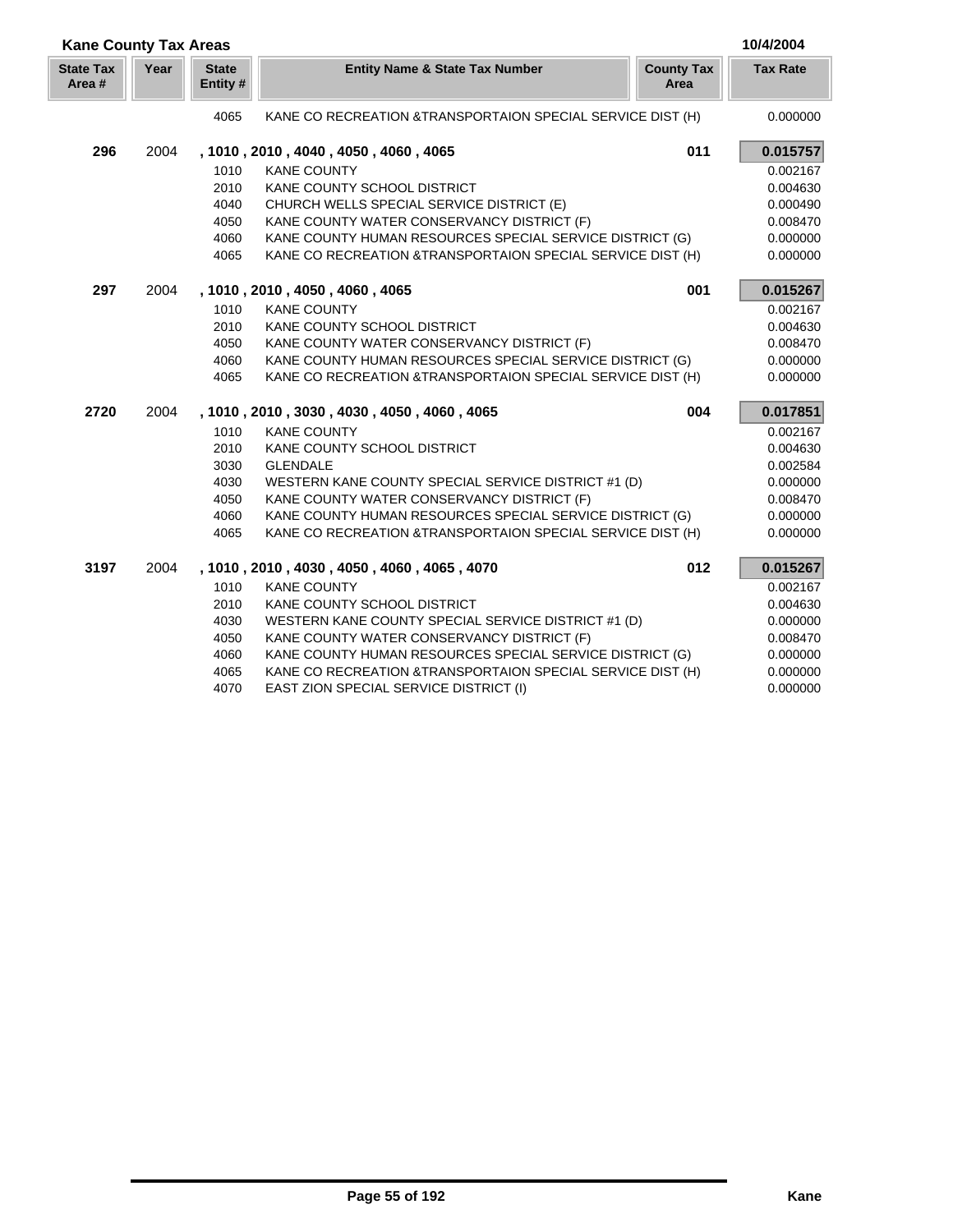| <b>Morgan County Tax Areas</b> |      |                          |                                                                              |                           | 10/4/2004       |
|--------------------------------|------|--------------------------|------------------------------------------------------------------------------|---------------------------|-----------------|
| <b>State Tax</b><br>Area#      | Year | <b>State</b><br>Entity # | <b>Entity Name &amp; State Tax Number</b>                                    | <b>County Tax</b><br>Area | <b>Tax Rate</b> |
| 313                            | 2004 |                          | , 1010, 2010, 3010, 4005                                                     | 004                       | 0.010881        |
|                                |      | 1010                     | <b>MORGAN COUNTY</b>                                                         |                           | 0.003265        |
|                                |      | 2010                     | MORGAN COUNTY SCHOOL DISTRICT                                                |                           | 0.005815        |
|                                |      | 3010                     | <b>MORGAN</b>                                                                |                           | 0.001603        |
|                                |      | 4005                     | WEBER BASIN WATER CONSERVANCY DISTRICT (A)                                   |                           | 0.000198        |
| 314                            | 2004 |                          | , 1010, 2010, 3010, 4005, 8010                                               | 005                       | 0.010881        |
|                                |      | 1010                     | <b>MORGAN COUNTY</b>                                                         |                           | 0.003265        |
|                                |      | 2010                     | MORGAN COUNTY SCHOOL DISTRICT                                                |                           | 0.005815        |
|                                |      | 3010                     | <b>MORGAN</b>                                                                |                           | 0.001603        |
|                                |      | 4005                     | WEBER BASIN WATER CONSERVANCY DISTRICT (A)                                   |                           | 0.000198        |
|                                |      | 8010                     | COMMERCIAL STREET REDEVELOPMENT PROJECT, PROJECT #1 -<br>MORGAN CITY - (A-1) |                           | 0.000000        |
| 315                            | 2004 |                          | , 1010, 2010, 4005                                                           | 001                       | 0.009278        |
|                                |      | 1010                     | <b>MORGAN COUNTY</b>                                                         |                           | 0.003265        |
|                                |      | 2010                     | MORGAN COUNTY SCHOOL DISTRICT                                                |                           | 0.005815        |
|                                |      | 4005                     | WEBER BASIN WATER CONSERVANCY DISTRICT (A)                                   |                           | 0.000198        |
| 316                            | 2004 |                          | , 1010, 2010, 4005, 4010                                                     | 002                       | 0.009737        |
|                                |      | 1010                     | <b>MORGAN COUNTY</b>                                                         |                           | 0.003265        |
|                                |      | 2010                     | MORGAN COUNTY SCHOOL DISTRICT                                                |                           | 0.005815        |
|                                |      | 4005                     | WEBER BASIN WATER CONSERVANCY DISTRICT (A)                                   |                           | 0.000198        |
|                                |      | 4010                     | MOUNTAIN GREEN FIRE PROTECTION DISTRICT (B)                                  |                           | 0.000459        |
| 317                            | 2004 |                          | , 1010, 2010, 4005, 4010, 4020                                               | 003                       | 0.009959        |
|                                |      | 1010                     | <b>MORGAN COUNTY</b>                                                         |                           | 0.003265        |
|                                |      | 2010                     | MORGAN COUNTY SCHOOL DISTRICT                                                |                           | 0.005815        |
|                                |      | 4005                     | WEBER BASIN WATER CONSERVANCY DISTRICT (A)                                   |                           | 0.000198        |
|                                |      | 4010                     | MOUNTAIN GREEN FIRE PROTECTION DISTRICT (B)                                  |                           | 0.000459        |
|                                |      | 4020                     | MOUNTAIN GREEN SEWER IMPROVEMENT DISTRICT (C)                                |                           | 0.000222        |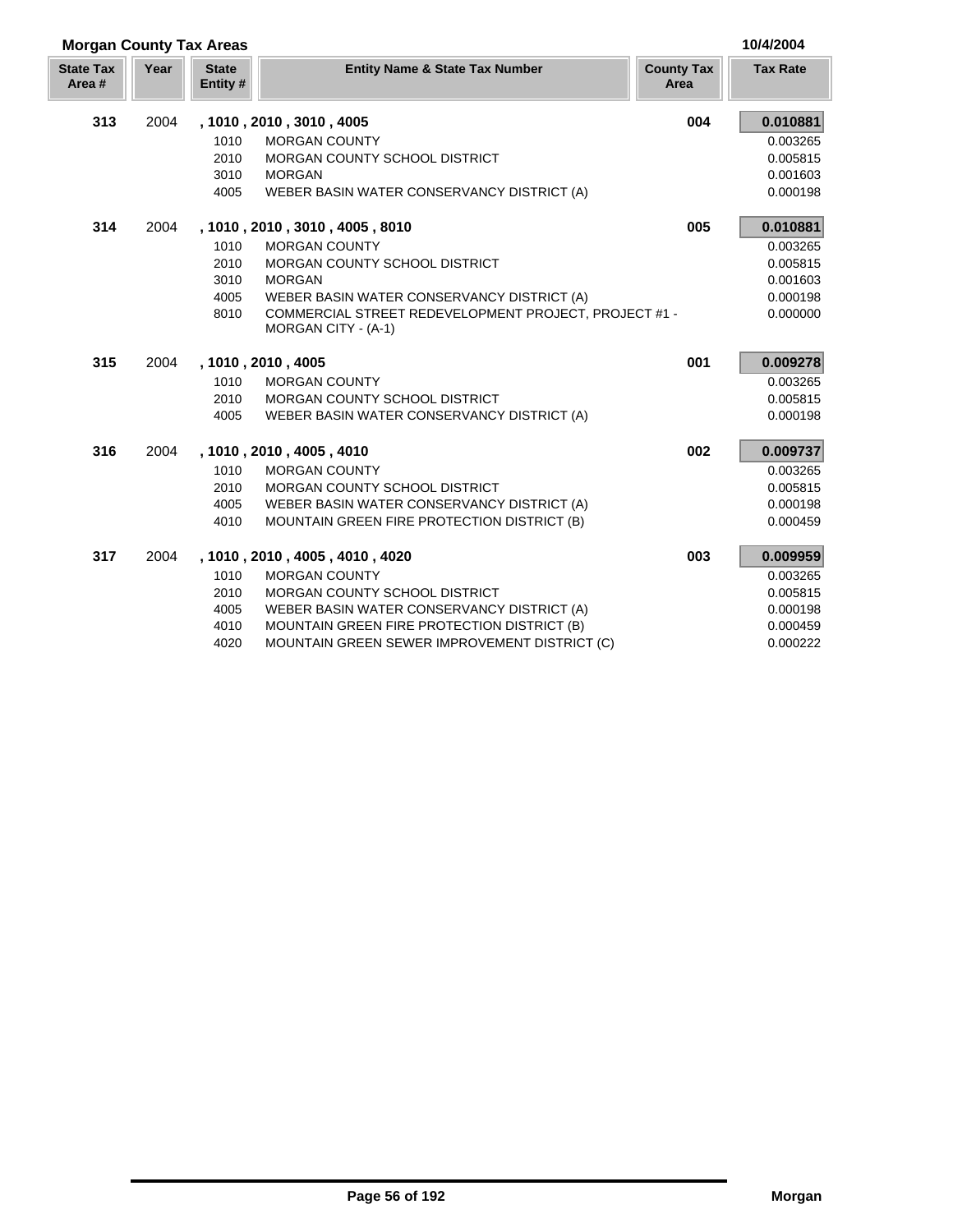|                            | <b>Piute County Tax Areas</b> |                         |                                                   |                           |                 |  |  |
|----------------------------|-------------------------------|-------------------------|---------------------------------------------------|---------------------------|-----------------|--|--|
| <b>State Tax</b><br>Area # | Year                          | <b>State</b><br>Entity# | <b>Entity Name &amp; State Tax Number</b>         | <b>County Tax</b><br>Area | <b>Tax Rate</b> |  |  |
| 318                        | 2004                          |                         | , 1010, 2010, 3010, 4010, 4270                    | 001                       | 0.009289        |  |  |
|                            |                               | 1010                    | PIUTE COUNTY                                      |                           | 0.002432        |  |  |
|                            |                               | 2010                    | PIUTE COUNTY SCHOOL DISTRICT                      |                           | 0.005804        |  |  |
|                            |                               | 3010                    | <b>CIRCLEVILLE</b>                                |                           | 0.000655        |  |  |
|                            |                               | 4010                    | UPPER SEVIER RIVER WATER CONSERVANCY DISTRICT (A) |                           | 0.000045        |  |  |
|                            |                               | 4270                    | CENTRAL UTAH WATER CONSERVANCY DISTRICT (X)       |                           | 0.000353        |  |  |
| 319                        | 2004                          |                         | , 1010, 2010, 3020, 4010, 4270                    | 002                       | 0.011137        |  |  |
|                            |                               | 1010                    | PIUTE COUNTY                                      |                           | 0.002432        |  |  |
|                            |                               | 2010                    | PIUTE COUNTY SCHOOL DISTRICT                      |                           | 0.005804        |  |  |
|                            |                               | 3020                    | <b>JUNCTION</b>                                   |                           | 0.002503        |  |  |
|                            |                               | 4010                    | UPPER SEVIER RIVER WATER CONSERVANCY DISTRICT (A) |                           | 0.000045        |  |  |
|                            |                               | 4270                    | CENTRAL UTAH WATER CONSERVANCY DISTRICT (X)       |                           | 0.000353        |  |  |
| 320                        | 2004                          |                         | , 1010, 2010, 3030, 4010, 4270                    | 003                       | 0.010292        |  |  |
|                            |                               | 1010                    | PIUTE COUNTY                                      |                           | 0.002432        |  |  |
|                            |                               | 2010                    | PIUTE COUNTY SCHOOL DISTRICT                      |                           | 0.005804        |  |  |
|                            |                               | 3030                    | <b>KINGSTON</b>                                   |                           | 0.001658        |  |  |
|                            |                               | 4010                    | UPPER SEVIER RIVER WATER CONSERVANCY DISTRICT (A) |                           | 0.000045        |  |  |
|                            |                               | 4270                    | CENTRAL UTAH WATER CONSERVANCY DISTRICT (X)       |                           | 0.000353        |  |  |
| 321                        | 2004                          |                         | , 1010, 2010, 3040, 4010, 4270                    | 004                       | 0.009362        |  |  |
|                            |                               | 1010                    | PIUTE COUNTY                                      |                           | 0.002432        |  |  |
|                            |                               | 2010                    | PIUTE COUNTY SCHOOL DISTRICT                      |                           | 0.005804        |  |  |
|                            |                               | 3040                    | <b>MARYSVALE</b>                                  |                           | 0.000728        |  |  |
|                            |                               | 4010                    | UPPER SEVIER RIVER WATER CONSERVANCY DISTRICT (A) |                           | 0.000045        |  |  |
|                            |                               | 4270                    | CENTRAL UTAH WATER CONSERVANCY DISTRICT (X)       |                           | 0.000353        |  |  |
| 322                        | 2004                          |                         | , 1010, 2010, 4010, 4270                          | 005                       | 0.008634        |  |  |
|                            |                               | 1010                    | PIUTE COUNTY                                      |                           | 0.002432        |  |  |
|                            |                               | 2010                    | PIUTE COUNTY SCHOOL DISTRICT                      |                           | 0.005804        |  |  |
|                            |                               | 4010                    | UPPER SEVIER RIVER WATER CONSERVANCY DISTRICT (A) |                           | 0.000045        |  |  |
|                            |                               | 4270                    | CENTRAL UTAH WATER CONSERVANCY DISTRICT (X)       |                           | 0.000353        |  |  |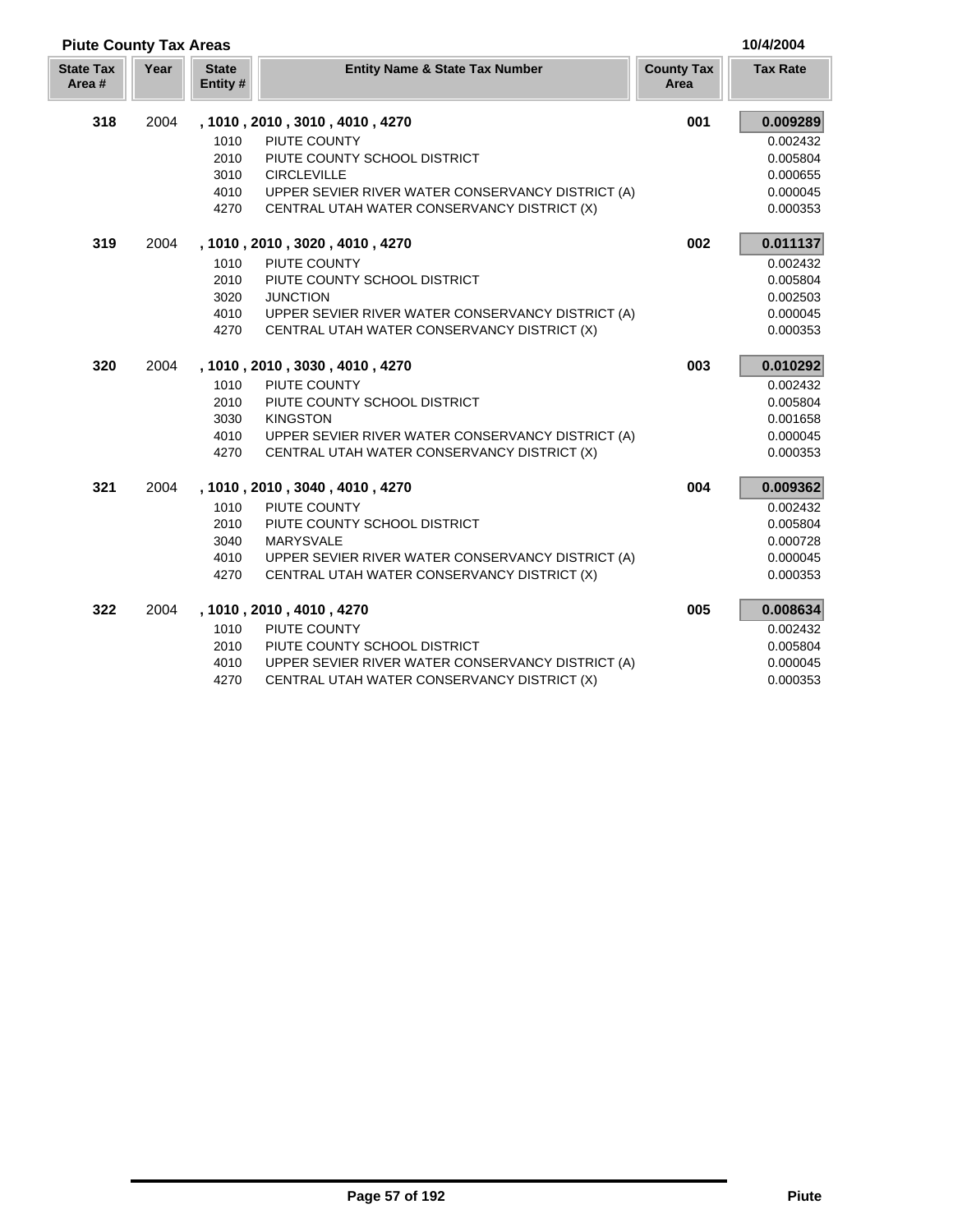| <b>Rich County Tax Areas</b> |      |                         |                                                                                                              |                           | 10/4/2004            |
|------------------------------|------|-------------------------|--------------------------------------------------------------------------------------------------------------|---------------------------|----------------------|
| <b>State Tax</b><br>Area#    | Year | <b>State</b><br>Entity# | <b>Entity Name &amp; State Tax Number</b>                                                                    | <b>County Tax</b><br>Area | <b>Tax Rate</b>      |
| 323                          | 2004 |                         | , 1010, 2010, 3010, 4010, 4050                                                                               | 014                       | 0.008522             |
|                              |      | 1010                    | <b>RICH COUNTY</b>                                                                                           |                           | 0.001823             |
|                              |      | 2010                    | RICH COUNTY SCHOOL DISTRICT                                                                                  |                           | 0.006056             |
|                              |      | 3010                    | <b>GARDEN CITY</b>                                                                                           |                           | 0.000366             |
|                              |      | 4010                    | <b>GARDEN CITY - PICKLEVILLE CEMETERY DISTRICT (A)</b>                                                       |                           | 0.000102             |
|                              |      | 4050                    | GARDEN CITY - PICKLEVILLE FIRE DISTRICT (F)                                                                  |                           | 0.000175             |
| 325                          | 2004 |                         | , 1010, 2010, 3010, 4010, 4050, 4100                                                                         | 015                       | 0.008522             |
|                              |      | 1010                    | <b>RICH COUNTY</b>                                                                                           |                           | 0.001823             |
|                              |      | 2010                    | RICH COUNTY SCHOOL DISTRICT                                                                                  |                           | 0.006056             |
|                              |      | 3010<br>4010            | <b>GARDEN CITY</b>                                                                                           |                           | 0.000366             |
|                              |      | 4050                    | <b>GARDEN CITY - PICKLEVILLE CEMETERY DISTRICT (A)</b><br>GARDEN CITY - PICKLEVILLE FIRE DISTRICT (F)        |                           | 0.000102<br>0.000175 |
|                              |      | 4100                    | BEAR LAKE SPECIAL SERVICE DISTRICT (K)                                                                       |                           | 0.000000             |
| 326                          | 2004 |                         | , 1010, 2010, 3010, 4010, 4050, 4100, 8010                                                                   | 025                       | 0.008522             |
|                              |      | 1010                    | <b>RICH COUNTY</b>                                                                                           |                           | 0.001823             |
|                              |      | 2010                    | RICH COUNTY SCHOOL DISTRICT                                                                                  |                           | 0.006056             |
|                              |      | 3010                    | <b>GARDEN CITY</b>                                                                                           |                           | 0.000366             |
|                              |      | 4010                    | GARDEN CITY - PICKLEVILLE CEMETERY DISTRICT (A)                                                              |                           | 0.000102             |
|                              |      | 4050                    | GARDEN CITY - PICKLEVILLE FIRE DISTRICT (F)                                                                  |                           | 0.000175             |
|                              |      | 4100                    | BEAR LAKE SPECIAL SERVICE DISTRICT (K)<br>BEAR LAKE BOULEVARD REDEVELOPMENT PROJECT AREA - GARDEN            |                           | 0.000000             |
|                              |      | 8010                    | $CITY - (A-1)$                                                                                               |                           | 0.000000             |
| 327                          | 2004 |                         | , 1010, 2010, 3020, 4030, 4070                                                                               | 013                       | 0.009342             |
|                              |      | 1010                    | <b>RICH COUNTY</b>                                                                                           |                           | 0.001823             |
|                              |      | 2010                    | RICH COUNTY SCHOOL DISTRICT                                                                                  |                           | 0.006056             |
|                              |      | 3020                    | LAKETOWN                                                                                                     |                           | 0.001050             |
|                              |      | 4030                    | LAKETOWN CEMETERY MAINTENANCE DISTRICT (C)                                                                   |                           | 0.000149             |
|                              |      | 4070                    | LAKETOWN FIRE DISTRICT (H)                                                                                   |                           | 0.000264             |
| 328                          | 2004 |                         | , 1010, 2010, 3030, 4020, 4060                                                                               | 012                       | 0.010362             |
|                              |      | 1010                    | <b>RICH COUNTY</b>                                                                                           |                           | 0.001823             |
|                              |      | 2010<br>3030            | RICH COUNTY SCHOOL DISTRICT<br><b>RANDOLPH</b>                                                               |                           | 0.006056<br>0.001548 |
|                              |      | 4020                    | RANDOLPH CEMETERY MAINTENANCE DISTRICT (B)                                                                   |                           | 0.000406             |
|                              |      | 4060                    | RANDOLPH FIRE DISTRICT (G)                                                                                   |                           | 0.000529             |
| 329                          | 2004 |                         | , 1010, 2010, 3040, 4040, 4080                                                                               | 011                       | 0.010223             |
|                              |      | 1010                    | <b>RICH COUNTY</b>                                                                                           |                           | 0.001823             |
|                              |      | 2010                    | RICH COUNTY SCHOOL DISTRICT                                                                                  |                           | 0.006056             |
|                              |      | 3040                    | <b>WOODRUFF</b>                                                                                              |                           | 0.001450             |
|                              |      | 4040                    | WOODRUFF CEMETERY MAINTENANCE DISTRICT (D)                                                                   |                           | 0.000318             |
|                              |      | 4080                    | WOODRUFF FIRE DISTRICT (I)                                                                                   |                           | 0.000576             |
| 330                          | 2004 |                         | , 1010, 2010, 4010, 4050                                                                                     | 114                       | 0.008156             |
|                              |      | 1010                    | <b>RICH COUNTY</b>                                                                                           |                           | 0.001823             |
|                              |      | 2010                    | RICH COUNTY SCHOOL DISTRICT                                                                                  |                           | 0.006056             |
|                              |      | 4010<br>4050            | <b>GARDEN CITY - PICKLEVILLE CEMETERY DISTRICT (A)</b><br><b>GARDEN CITY - PICKLEVILLE FIRE DISTRICT (F)</b> |                           | 0.000102<br>0.000175 |
| 331                          | 2004 |                         | , 1010, 2010, 4010, 4050, 4100                                                                               | 115                       | 0.008156             |
|                              |      | 1010                    | <b>RICH COUNTY</b>                                                                                           |                           | 0.001823             |
|                              |      | 2010                    | RICH COUNTY SCHOOL DISTRICT                                                                                  |                           | 0.006056             |
|                              |      | 4010                    | GARDEN CITY - PICKLEVILLE CEMETERY DISTRICT (A)                                                              |                           | 0.000102             |
|                              |      | 4050                    | <b>GARDEN CITY - PICKLEVILLE FIRE DISTRICT (F)</b>                                                           |                           | 0.000175             |
|                              |      | 4100                    | BEAR LAKE SPECIAL SERVICE DISTRICT (K)                                                                       |                           | 0.000000             |
| 332                          | 2004 |                         | , 1010, 2010, 4020, 4060                                                                                     | 112                       | 0.008814             |

L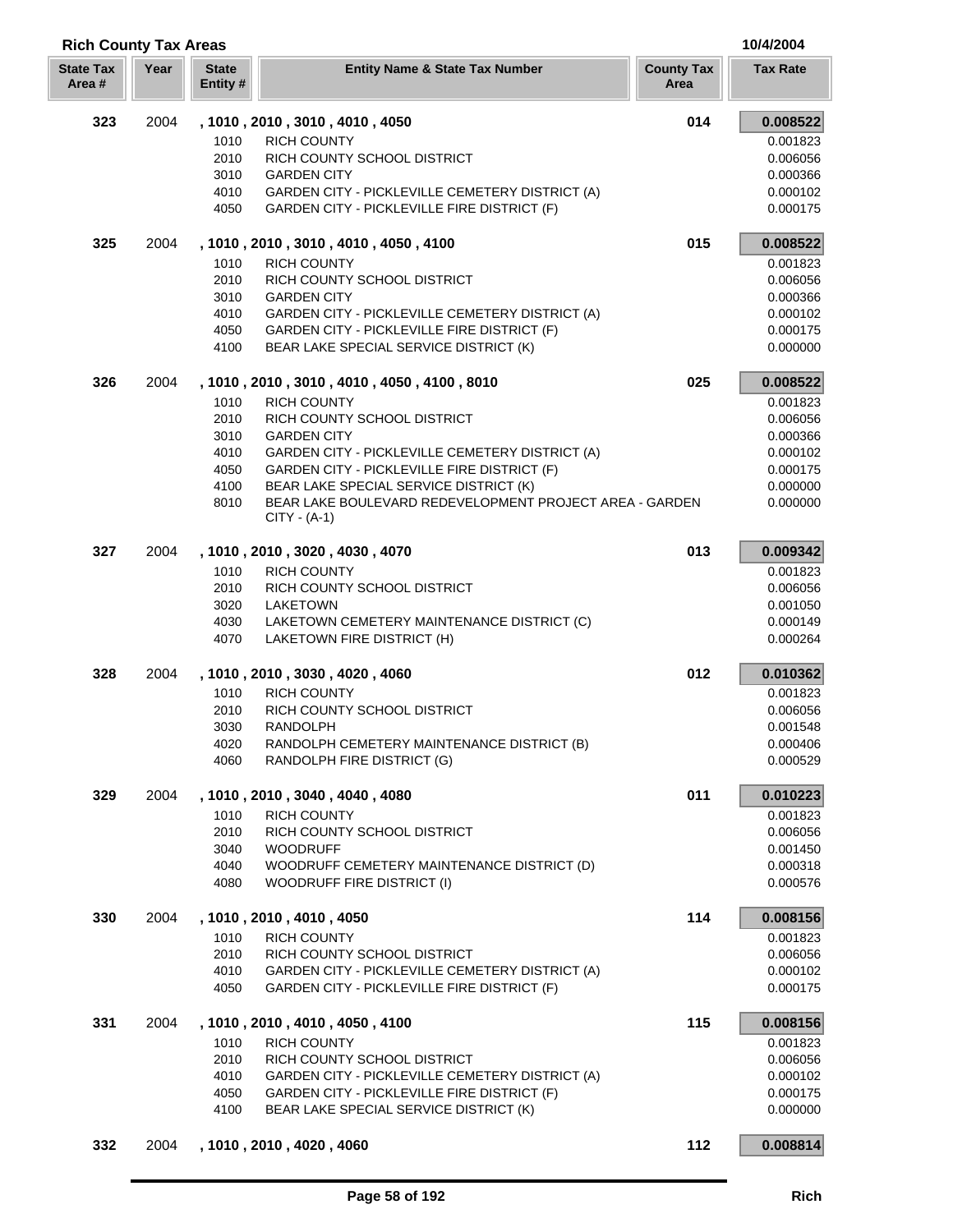| <b>Rich County Tax Areas</b> |      |                          |                                            |                           |                 |
|------------------------------|------|--------------------------|--------------------------------------------|---------------------------|-----------------|
| <b>State Tax</b><br>Area #   | Year | <b>State</b><br>Entity # | <b>Entity Name &amp; State Tax Number</b>  | <b>County Tax</b><br>Area | <b>Tax Rate</b> |
|                              |      | 1010                     | <b>RICH COUNTY</b>                         |                           | 0.001823        |
|                              |      | 2010                     | RICH COUNTY SCHOOL DISTRICT                |                           | 0.006056        |
|                              |      | 4020                     | RANDOLPH CEMETERY MAINTENANCE DISTRICT (B) |                           | 0.000406        |
|                              |      | 4060                     | RANDOLPH FIRE DISTRICT (G)                 |                           | 0.000529        |
| 333                          | 2004 |                          | , 1010, 2010, 4030, 4070                   | 113                       | 0.008292        |
|                              |      | 1010                     | <b>RICH COUNTY</b>                         |                           | 0.001823        |
|                              |      | 2010                     | RICH COUNTY SCHOOL DISTRICT                |                           | 0.006056        |
|                              |      | 4030                     | LAKETOWN CEMETERY MAINTENANCE DISTRICT (C) |                           | 0.000149        |
|                              |      | 4070                     | LAKETOWN FIRE DISTRICT (H)                 |                           | 0.000264        |
| 334                          | 2004 |                          | , 1010, 2010, 4040, 4080                   | 111                       | 0.008773        |
|                              |      | 1010                     | <b>RICH COUNTY</b>                         |                           | 0.001823        |
|                              |      | 2010                     | RICH COUNTY SCHOOL DISTRICT                |                           | 0.006056        |
|                              |      | 4040                     | WOODRUFF CEMETERY MAINTENANCE DISTRICT (D) |                           | 0.000318        |
|                              |      | 4080                     | <b>WOODRUFF FIRE DISTRICT (I)</b>          |                           | 0.000576        |
| 335                          | 2004 |                          | , 1010, 2010, 4040, 4080, 4090             | 118                       | 0.008773        |
|                              |      | 1010                     | <b>RICH COUNTY</b>                         |                           | 0.001823        |
|                              |      | 2010                     | RICH COUNTY SCHOOL DISTRICT                |                           | 0.006056        |
|                              |      | 4040                     | WOODRUFF CEMETERY MAINTENANCE DISTRICT (D) |                           | 0.000318        |
|                              |      | 4080                     | <b>WOODRUFF FIRE DISTRICT (I)</b>          |                           | 0.000576        |
|                              |      | 4090                     | EAGLE SPRINGS SPECIAL SERVICE DISTRICT (J) |                           | 0.000000        |
| 1028                         | 2004 |                          | , 1010, 2010, 4020, 4060, 4110             | 112                       | 0.008814        |
|                              |      | 1010                     | <b>RICH COUNTY</b>                         |                           | 0.001823        |
|                              |      | 2010                     | RICH COUNTY SCHOOL DISTRICT                |                           | 0.006056        |
|                              |      | 4020                     | RANDOLPH CEMETERY MAINTENANCE DISTRICT (B) |                           | 0.000406        |
|                              |      | 4060                     | RANDOLPH FIRE DISTRICT (G)                 |                           | 0.000529        |
|                              |      | 4110                     | MOUNTAIN MEADOW IMPROVEMENT DISTRICT (L)   |                           | 0.000000        |
| 2229                         | 2004 | , 1010, 2010             |                                            | <b>LAKE</b>               | 0.007879        |
|                              |      | 1010                     | <b>RICH COUNTY</b>                         |                           | 0.001823        |
|                              |      | 2010                     | RICH COUNTY SCHOOL DISTRICT                |                           | 0.006056        |
| 3379                         | 2004 |                          | , 1010 , 2010 , 4030 , 4070 , 4100         | 123                       | 0.008292        |
|                              |      | 1010                     | <b>RICH COUNTY</b>                         |                           | 0.001823        |
|                              |      | 2010                     | RICH COUNTY SCHOOL DISTRICT                |                           | 0.006056        |
|                              |      | 4030                     | LAKETOWN CEMETERY MAINTENANCE DISTRICT (C) |                           | 0.000149        |
|                              |      | 4070                     | LAKETOWN FIRE DISTRICT (H)                 |                           | 0.000264        |
|                              |      | 4100                     | BEAR LAKE SPECIAL SERVICE DISTRICT (K)     |                           | 0.000000        |
| 3380                         | 2004 |                          | , 1010, 2010, 4030, 4070, 4120             | 117                       | 0.008292        |
|                              |      | 1010                     | <b>RICH COUNTY</b>                         |                           | 0.001823        |
|                              |      | 2010                     | RICH COUNTY SCHOOL DISTRICT                |                           | 0.006056        |
|                              |      | 4030                     | LAKETOWN CEMETERY MAINTENANCE DISTRICT (C) |                           | 0.000149        |
|                              |      | 4070                     | LAKETOWN FIRE DISTRICT (H)                 |                           | 0.000264        |

4120 MEADOWVILLE SPECIAL SERVICE DIST. (M) 0.000000 0.000000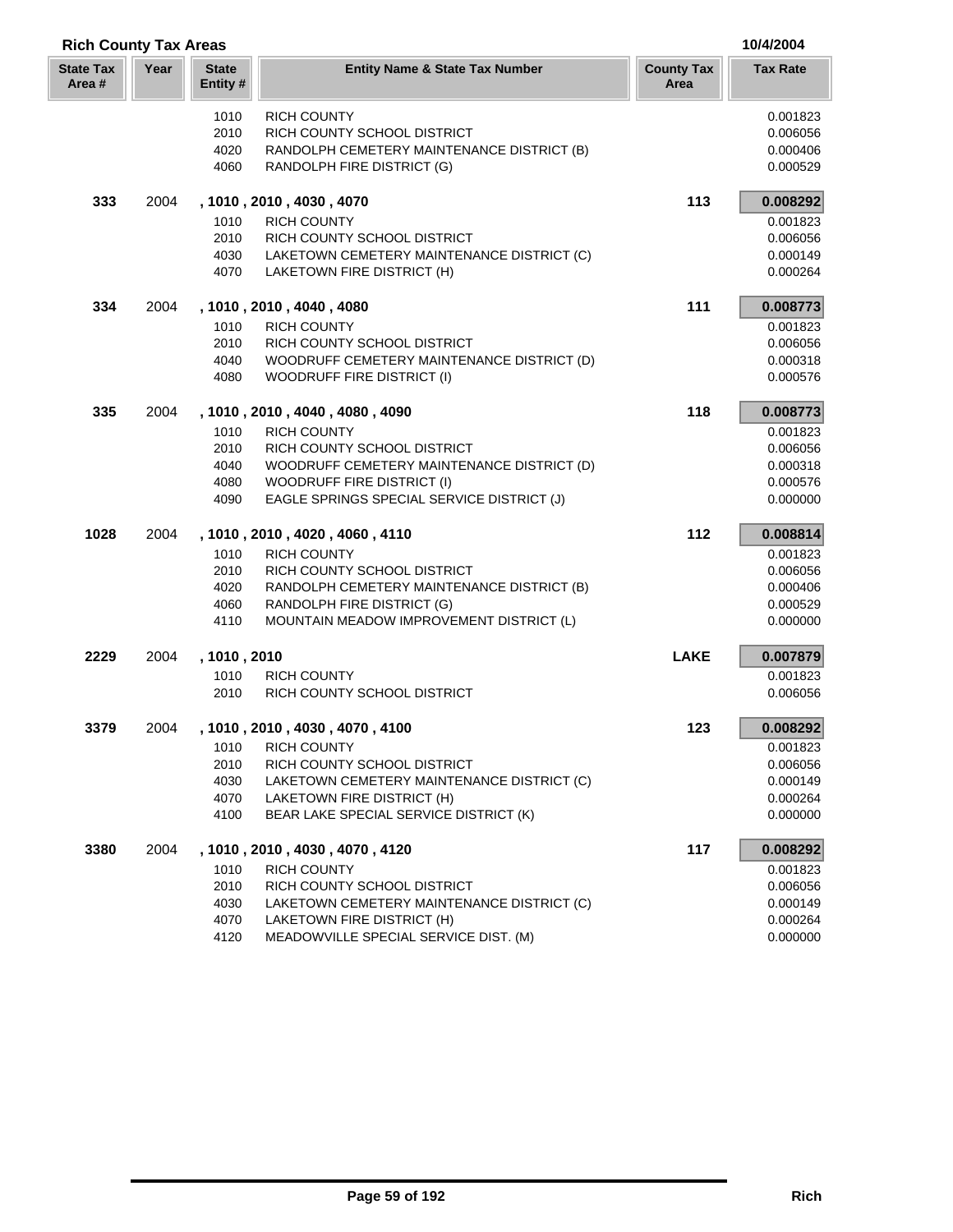| Area # |      | Entity #     |                                                                              | Area            |                      |
|--------|------|--------------|------------------------------------------------------------------------------|-----------------|----------------------|
| 338    | 2004 |              | , 1010, 2040, 3010, 4040, 4185, 4260, 6030                                   | 40 <sub>D</sub> | 0.014141             |
|        |      | 1010         | <b>SALT LAKE</b>                                                             |                 | 0.002816             |
|        |      | 2040         | <b>JORDAN SCHOOL DISTRICT</b>                                                |                 | 0.008856             |
|        |      | 3010         | ALTA                                                                         |                 | 0.001350             |
|        |      | 4040         | SOUTH SALT LAKE VALLEY MOSQUITO ABATEMENT DISTRICT (D)                       |                 | 0.000033             |
|        |      | 4185         | CENTRAL UTAH WATER CONSERVANCY DISTRICT (X)                                  |                 | 0.000353             |
|        |      | 4260         | ALTA SPECIAL SERVICE DISTRICT (G-G)                                          |                 | 0.000000             |
|        |      | 6030         | SALT LAKE COUNTY LIBRARY                                                     |                 | 0.000733             |
| 340    | 2004 |              | , 1010, 2040, 3020, 4040, 4045, 4150, 4185, 6030                             | 045             | 0.014882             |
|        |      | 1010         | <b>SALT LAKE</b>                                                             |                 | 0.002816             |
|        |      | 2040         | <b>JORDAN SCHOOL DISTRICT</b>                                                |                 | 0.008856             |
|        |      | 3020         | <b>BLUFFDALE</b>                                                             |                 | 0.001184             |
|        |      | 4040         | SOUTH SALT LAKE VALLEY MOSQUITO ABATEMENT DISTRICT (D)                       |                 | 0.000033             |
|        |      | 4045         | JORDAN VALLEY WATER CONSERVANCY DISTRICT (E)                                 |                 | 0.000392             |
|        |      | 4150         | SOUTH VALLEY SEWER DISTRICT (T)                                              |                 | 0.000515             |
|        |      | 4185         | CENTRAL UTAH WATER CONSERVANCY DISTRICT (X)                                  |                 | 0.000353             |
|        |      | 6030         | SALT LAKE COUNTY LIBRARY                                                     |                 | 0.000733             |
| 341    | 2004 |              | , 1010, 2040, 3020, 4040, 4045, 4185, 6030                                   | 45B             | 0.014367             |
|        |      | 1010         | <b>SALT LAKE</b>                                                             |                 | 0.002816             |
|        |      | 2040         | JORDAN SCHOOL DISTRICT                                                       |                 | 0.008856             |
|        |      | 3020         | <b>BLUFFDALE</b><br>SOUTH SALT LAKE VALLEY MOSQUITO ABATEMENT DISTRICT (D)   |                 | 0.001184             |
|        |      | 4040<br>4045 | JORDAN VALLEY WATER CONSERVANCY DISTRICT (E)                                 |                 | 0.000033<br>0.000392 |
|        |      | 4185         | CENTRAL UTAH WATER CONSERVANCY DISTRICT (X)                                  |                 | 0.000353             |
|        |      | 6030         | SALT LAKE COUNTY LIBRARY                                                     |                 | 0.000733             |
| 342    | 2004 |              | , 1010, 2040, 3020, 4040, 4150, 4185, 6030                                   | 046             | 0.014490             |
|        |      | 1010         | <b>SALT LAKE</b>                                                             |                 | 0.002816             |
|        |      | 2040         | <b>JORDAN SCHOOL DISTRICT</b>                                                |                 | 0.008856             |
|        |      | 3020         | <b>BLUFFDALE</b>                                                             |                 | 0.001184             |
|        |      | 4040         | SOUTH SALT LAKE VALLEY MOSQUITO ABATEMENT DISTRICT (D)                       |                 | 0.000033             |
|        |      | 4150         | SOUTH VALLEY SEWER DISTRICT (T)                                              |                 | 0.000515             |
|        |      | 4185         | CENTRAL UTAH WATER CONSERVANCY DISTRICT (X)                                  |                 | 0.000353             |
|        |      | 6030         | SALT LAKE COUNTY LIBRARY                                                     |                 | 0.000733             |
| 343    | 2004 |              | , 1010, 2040, 3020, 4040, 4185, 6030                                         | 047             | 0.013975             |
|        |      | 1010         | SALT LAKE                                                                    |                 | 0.002816             |
|        |      | 2040         | JORDAN SCHOOL DISTRICT                                                       |                 | 0.008856             |
|        |      | 3020         | <b>BLUFFDALE</b>                                                             |                 | 0.001184             |
|        |      | 4040         | SOUTH SALT LAKE VALLEY MOSQUITO ABATEMENT DISTRICT (D)                       |                 | 0.000033             |
|        |      | 4185         | CENTRAL UTAH WATER CONSERVANCY DISTRICT (X)                                  |                 | 0.000353             |
|        |      | 6030         | SALT LAKE COUNTY LIBRARY                                                     |                 | 0.000733             |
| 344    | 2004 |              | , 1010, 2040, 3030, 4040, 4045, 4150, 4160, 4185, 60                         | 051             | 0.015090             |
|        |      | 1010         | <b>SALT LAKE</b>                                                             |                 | 0.002816             |
|        |      | 2040         | JORDAN SCHOOL DISTRICT                                                       |                 | 0.008856             |
|        |      | 3030         | DRAPER CITY                                                                  |                 | 0.001327             |
|        |      | 4040         | SOUTH SALT LAKE VALLEY MOSQUITO ABATEMENT DISTRICT (D)                       |                 | 0.000033             |
|        |      | 4045         | JORDAN VALLEY WATER CONSERVANCY DISTRICT (E)                                 |                 | 0.000392             |
|        |      | 4150<br>4160 | SOUTH VALLEY SEWER DISTRICT (T)<br>CRESENT CEMETERY MAINTENANCE DISTRICT (U) |                 | 0.000515<br>0.000065 |
|        |      | 4185         | CENTRAL UTAH WATER CONSERVANCY DISTRICT (X)                                  |                 | 0.000353             |
|        |      | 6030         | SALT LAKE COUNTY LIBRARY                                                     |                 | 0.000733             |
| 345    | 2004 |              | , 1010, 2040, 3030, 4040, 4045, 4150, 4160, 4185, 60                         | 51A             | 0.015090             |
|        |      | 1010         | <b>SALT LAKE</b>                                                             |                 | 0.002816             |

**Year State Entity Name & State Tax Number County Tax Tax Rate** 

**Salt Lake County Tax Areas 10/4/2004**

**State Tax** 

**State**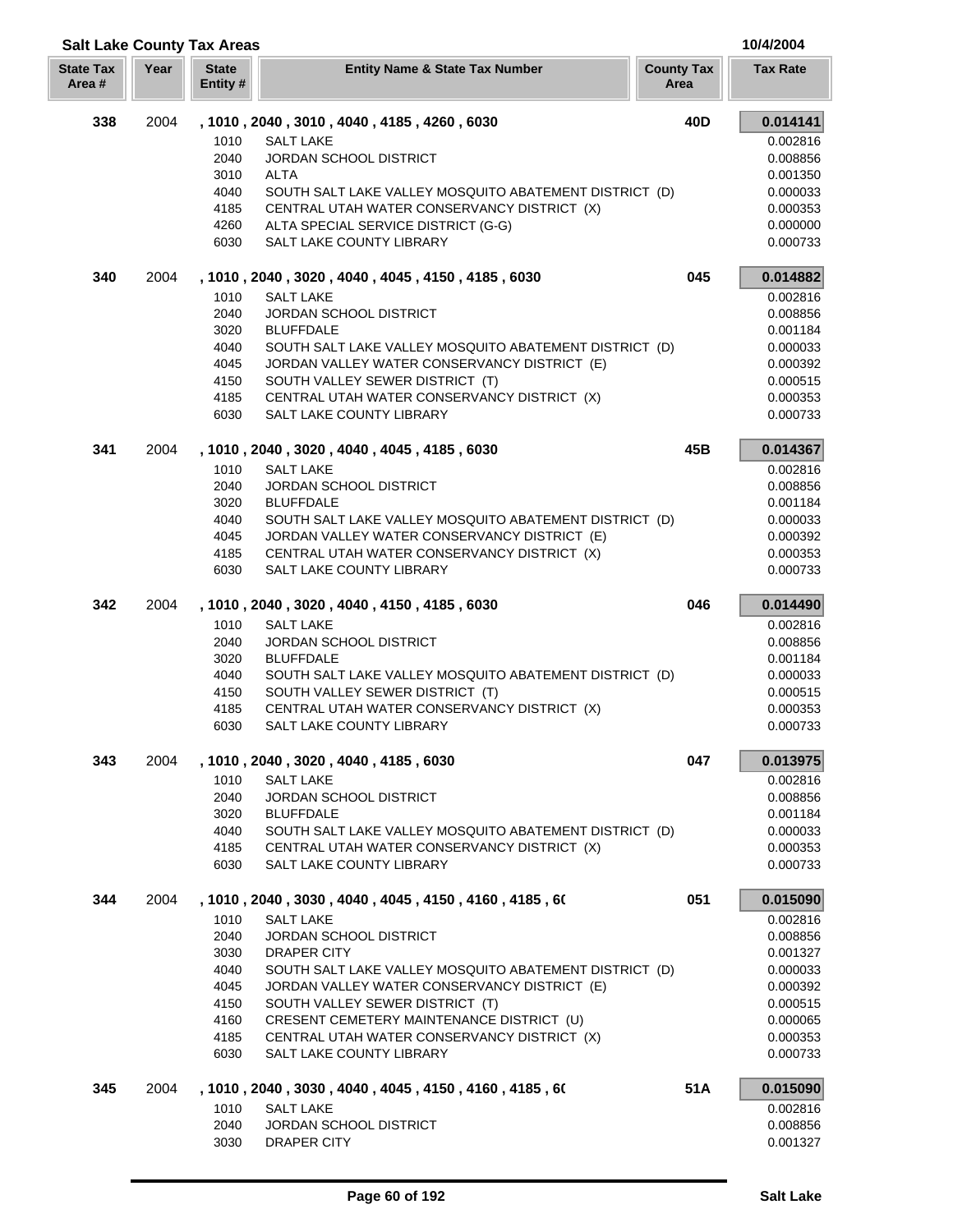|                           | <b>Salt Lake County Tax Areas</b> |                          |                                                                             |                           |                      |
|---------------------------|-----------------------------------|--------------------------|-----------------------------------------------------------------------------|---------------------------|----------------------|
| <b>State Tax</b><br>Area# | Year                              | <b>State</b><br>Entity # | <b>Entity Name &amp; State Tax Number</b>                                   | <b>County Tax</b><br>Area | <b>Tax Rate</b>      |
|                           |                                   | 4040                     | SOUTH SALT LAKE VALLEY MOSQUITO ABATEMENT DISTRICT (D)                      |                           | 0.000033             |
|                           |                                   | 4045                     | JORDAN VALLEY WATER CONSERVANCY DISTRICT (E)                                |                           | 0.000392             |
|                           |                                   | 4150                     | SOUTH VALLEY SEWER DISTRICT (T)                                             |                           | 0.000515             |
|                           |                                   | 4160                     | CRESENT CEMETERY MAINTENANCE DISTRICT (U)                                   |                           | 0.000065             |
|                           |                                   | 4185                     | CENTRAL UTAH WATER CONSERVANCY DISTRICT (X)                                 |                           | 0.000353             |
|                           |                                   | 6030                     | SALT LAKE COUNTY LIBRARY                                                    |                           | 0.000733             |
|                           |                                   | 8403                     | CRESCENT NEIGHBORHOOD DEVELOPMENT PLAN - DRAPER CITY - (1994<br>BASE) (K-3) |                           | 0.000000             |
| 346                       | 2004                              |                          | , 1010 , 2040 , 3030 , 4040 , 4045 , 4150 , 4185 , 6030                     | 055                       | 0.015025             |
|                           |                                   | 1010                     | <b>SALT LAKE</b>                                                            |                           | 0.002816             |
|                           |                                   | 2040                     | <b>JORDAN SCHOOL DISTRICT</b>                                               |                           | 0.008856             |
|                           |                                   | 3030                     | <b>DRAPER CITY</b>                                                          |                           | 0.001327             |
|                           |                                   | 4040                     | SOUTH SALT LAKE VALLEY MOSQUITO ABATEMENT DISTRICT (D)                      |                           | 0.000033             |
|                           |                                   | 4045                     | JORDAN VALLEY WATER CONSERVANCY DISTRICT (E)                                |                           | 0.000392             |
|                           |                                   | 4150                     | SOUTH VALLEY SEWER DISTRICT (T)                                             |                           | 0.000515             |
|                           |                                   | 4185                     | CENTRAL UTAH WATER CONSERVANCY DISTRICT (X)                                 |                           | 0.000353             |
|                           |                                   | 6030                     | SALT LAKE COUNTY LIBRARY                                                    |                           | 0.000733             |
| 347                       | 2004                              |                          | , 1010, 2040, 3030, 4040, 4045, 4150, 4185, 6030, 84                        | 52A                       | 0.015025             |
|                           |                                   | 1010                     | <b>SALT LAKE</b>                                                            |                           | 0.002816             |
|                           |                                   | 2040                     | <b>JORDAN SCHOOL DISTRICT</b>                                               |                           | 0.008856             |
|                           |                                   | 3030                     | <b>DRAPER CITY</b>                                                          |                           | 0.001327             |
|                           |                                   | 4040                     | SOUTH SALT LAKE VALLEY MOSQUITO ABATEMENT DISTRICT (D)                      |                           | 0.000033             |
|                           |                                   | 4045                     | JORDAN VALLEY WATER CONSERVANCY DISTRICT (E)                                |                           | 0.000392             |
|                           |                                   | 4150                     | SOUTH VALLEY SEWER DISTRICT (T)                                             |                           | 0.000515             |
|                           |                                   | 4185<br>6030             | CENTRAL UTAH WATER CONSERVANCY DISTRICT (X)<br>SALT LAKE COUNTY LIBRARY     |                           | 0.000353<br>0.000733 |
|                           |                                   | 8401                     | WEST FREEWAY NEIGHBORHOOD DEVELOPMENT PLAN - DRAPER CITY -                  |                           | 0.000000             |
|                           |                                   |                          | $(1989$ BASE) $(K-1)$                                                       |                           |                      |
| 350                       | 2004                              |                          | , 1010, 2040, 3030, 4040, 4045, 4185, 6030                                  | 056                       | 0.014510             |
|                           |                                   | 1010                     | <b>SALT LAKE</b>                                                            |                           | 0.002816             |
|                           |                                   | 2040                     | JORDAN SCHOOL DISTRICT                                                      |                           | 0.008856             |
|                           |                                   | 3030                     | <b>DRAPER CITY</b>                                                          |                           | 0.001327             |
|                           |                                   | 4040                     | SOUTH SALT LAKE VALLEY MOSQUITO ABATEMENT DISTRICT (D)                      |                           | 0.000033             |
|                           |                                   | 4045                     | JORDAN VALLEY WATER CONSERVANCY DISTRICT (E)                                |                           | 0.000392             |
|                           |                                   | 4185                     | CENTRAL UTAH WATER CONSERVANCY DISTRICT (X)                                 |                           | 0.000353             |
|                           |                                   | 6030                     | <b>SALT LAKE COUNTY LIBRARY</b>                                             |                           | 0.000733             |
| 352                       | 2004                              | 1010                     | , 1010, 2040, 3040, 4040, 4045, 4070, 4185, 6030<br><b>SALT LAKE</b>        | 30A                       | 0.015762<br>0.002816 |
|                           |                                   | 2040                     | <b>JORDAN SCHOOL DISTRICT</b>                                               |                           | 0.008856             |
|                           |                                   | 3040                     | <b>MIDVALE</b>                                                              |                           | 0.002579             |
|                           |                                   | 4040                     | SOUTH SALT LAKE VALLEY MOSQUITO ABATEMENT DISTRICT (D)                      |                           | 0.000033             |
|                           |                                   | 4045                     | JORDAN VALLEY WATER CONSERVANCY DISTRICT (E)                                |                           | 0.000392             |
|                           |                                   | 4070                     | SALT LAKE SUBURBAN SANITARY DISTRICT #2 (H)                                 |                           | 0.000000             |
|                           |                                   | 4185                     | CENTRAL UTAH WATER CONSERVANCY DISTRICT (X)                                 |                           | 0.000353             |
|                           |                                   | 6030                     | SALT LAKE COUNTY LIBRARY                                                    |                           | 0.000733             |
| 353                       | 2004                              |                          | , 1010, 2040, 3040, 4040, 4045, 4140, 4185, 6030                            | 30 <sub>B</sub>           | 0.016832             |
|                           |                                   | 1010                     | <b>SALT LAKE</b>                                                            |                           | 0.002816             |
|                           |                                   | 2040                     | JORDAN SCHOOL DISTRICT                                                      |                           | 0.008856             |
|                           |                                   | 3040                     | <b>MIDVALE</b>                                                              |                           | 0.002579             |
|                           |                                   | 4040                     | SOUTH SALT LAKE VALLEY MOSQUITO ABATEMENT DISTRICT (D)                      |                           | 0.000033             |
|                           |                                   | 4045                     | JORDAN VALLEY WATER CONSERVANCY DISTRICT (E)                                |                           | 0.000392             |
|                           |                                   | 4140                     | SANDY SUBURBAN IMPROVEMENT DISTRICT (R)                                     |                           | 0.001070             |
|                           |                                   | 4185                     | CENTRAL UTAH WATER CONSERVANCY DISTRICT (X)                                 |                           | 0.000353             |
|                           |                                   | 6030                     | SALT LAKE COUNTY LIBRARY                                                    |                           | 0.000733             |
| 354                       | 2004                              |                          | , 1010, 2040, 3040, 4040, 4045, 4185, 6030                                  | 030                       | 0.015762             |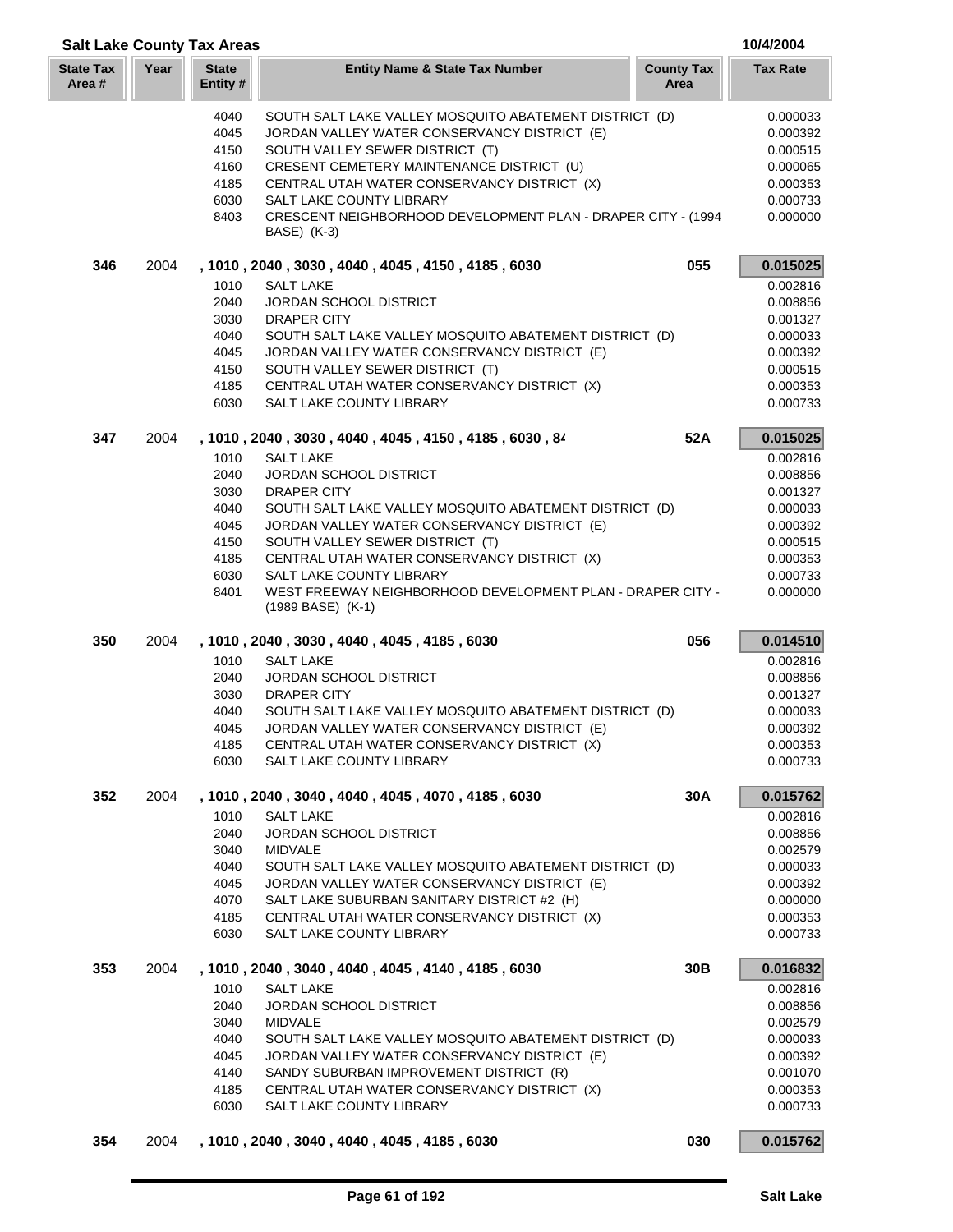| <b>Salt Lake County Tax Areas</b> |      |                          |                                                                                           |                           | 10/4/2004            |
|-----------------------------------|------|--------------------------|-------------------------------------------------------------------------------------------|---------------------------|----------------------|
| <b>State Tax</b><br>Area#         | Year | <b>State</b><br>Entity # | <b>Entity Name &amp; State Tax Number</b>                                                 | <b>County Tax</b><br>Area | <b>Tax Rate</b>      |
|                                   |      | 1010                     | <b>SALT LAKE</b>                                                                          |                           | 0.002816             |
|                                   |      | 2040                     | <b>JORDAN SCHOOL DISTRICT</b>                                                             |                           | 0.008856             |
|                                   |      | 3040                     | <b>MIDVALE</b>                                                                            |                           | 0.002579             |
|                                   |      | 4040                     | SOUTH SALT LAKE VALLEY MOSQUITO ABATEMENT DISTRICT (D)                                    |                           | 0.000033             |
|                                   |      | 4045                     | JORDAN VALLEY WATER CONSERVANCY DISTRICT (E)                                              |                           | 0.000392             |
|                                   |      | 4185                     | CENTRAL UTAH WATER CONSERVANCY DISTRICT (X)                                               |                           | 0.000353             |
|                                   |      | 6030                     | SALT LAKE COUNTY LIBRARY                                                                  |                           | 0.000733             |
| 355                               | 2004 |                          | , 1010, 2040, 3040, 4040, 4045, 4185, 6030, 8251                                          | 30C                       | 0.015762             |
|                                   |      | 1010<br>2040             | <b>SALT LAKE</b><br><b>JORDAN SCHOOL DISTRICT</b>                                         |                           | 0.002816             |
|                                   |      | 3040                     | <b>MIDVALE</b>                                                                            |                           | 0.008856<br>0.002579 |
|                                   |      | 4040                     | SOUTH SALT LAKE VALLEY MOSQUITO ABATEMENT DISTRICT (D)                                    |                           | 0.000033             |
|                                   |      | 4045                     | JORDAN VALLEY WATER CONSERVANCY DISTRICT (E)                                              |                           | 0.000392             |
|                                   |      | 4185                     | CENTRAL UTAH WATER CONSERVANCY DISTRICT (X)                                               |                           | 0.000353             |
|                                   |      | 6030                     | <b>SALT LAKE COUNTY LIBRARY</b>                                                           |                           | 0.000733             |
|                                   |      | 8251                     | MIDVALE NEIGHBORHOOD DEVELOPMENT PLAN - MIDVALE CITY - (1982<br>BASE) (F-1)               |                           | 0.000000             |
| 360                               | 2004 |                          | , 1010, 2020, 3050, 4040, 4090, 4185, 8101, 8102                                          | 21T                       | 0.012141             |
|                                   |      | 1010                     | <b>SALT LAKE</b>                                                                          |                           | 0.002816             |
|                                   |      | 2020                     | <b>MURRAY CITY SCHOOL DISTRICT</b>                                                        |                           | 0.006644             |
|                                   |      | 3050                     | <b>MURRAY</b>                                                                             |                           | 0.002006             |
|                                   |      | 4040                     | SOUTH SALT LAKE VALLEY MOSQUITO ABATEMENT DISTRICT (D)                                    |                           | 0.000033             |
|                                   |      | 4090                     | COTTONWOOD IMPROVEMENT DISTRICT (M)                                                       |                           | 0.000289             |
|                                   |      | 4185                     | CENTRAL UTAH WATER CONSERVANCY DISTRICT (X)                                               |                           | 0.000353             |
|                                   |      | 8101                     | REDEVELOPMENT AGENCY OF MURRAY CITY - MURRAY CITY - (1977                                 |                           | 0.000000             |
|                                   |      | 8102                     | BASE) (C-1)<br>AREA IN (C-1) OUTSIDE 100 ACRE AREA - MURRAY CITY - (%)                    |                           | 0.000000             |
| 368                               | 2004 |                          | , 1010, 2020, 3050, 4040, 4185, 8104                                                      | 21L                       | 0.011852             |
|                                   |      | 1010                     | <b>SALT LAKE</b>                                                                          |                           | 0.002816             |
|                                   |      | 2020                     | MURRAY CITY SCHOOL DISTRICT                                                               |                           | 0.006644             |
|                                   |      | 3050                     | <b>MURRAY</b>                                                                             |                           | 0.002006             |
|                                   |      | 4040                     | SOUTH SALT LAKE VALLEY MOSQUITO ABATEMENT DISTRICT (D)                                    |                           | 0.000033             |
|                                   |      | 4185                     | CENTRAL UTAH WATER CONSERVANCY DISTRICT (X)                                               |                           | 0.000353             |
|                                   |      | 8104                     | EAST VINE ST NEIGHBORHOOD DEVELOPMENT PLAN - MURRAY CITY -<br>$(1991$ BASE) $(C-3)$       |                           | 0.000000             |
| 369                               | 2004 |                          | , 1010, 2040, 3060, 4040, 4045, 4150, 4185, 6030                                          | 042                       | 0.015200             |
|                                   |      | 1010                     | <b>SALT LAKE</b>                                                                          |                           | 0.002816             |
|                                   |      | 2040                     | JORDAN SCHOOL DISTRICT                                                                    |                           | 0.008856             |
|                                   |      | 3060                     | <b>RIVERTON</b>                                                                           |                           | 0.001502             |
|                                   |      | 4040                     | SOUTH SALT LAKE VALLEY MOSQUITO ABATEMENT DISTRICT (D)                                    |                           | 0.000033             |
|                                   |      | 4045                     | JORDAN VALLEY WATER CONSERVANCY DISTRICT (E)                                              |                           | 0.000392             |
|                                   |      | 4150                     | SOUTH VALLEY SEWER DISTRICT (T)                                                           |                           | 0.000515             |
|                                   |      | 4185                     | CENTRAL UTAH WATER CONSERVANCY DISTRICT (X)                                               |                           | 0.000353             |
|                                   |      | 6030                     | SALT LAKE COUNTY LIBRARY                                                                  |                           | 0.000733             |
| 384                               | 2004 |                          | , 1010 , 2010 , 3070 , 4010 , 4020 , 4185 , 8011                                          | 13H                       | 0.015150             |
|                                   |      | 1010                     | <b>SALT LAKE</b>                                                                          |                           | 0.002816             |
|                                   |      | 2010                     | SALT LAKE CITY SCHOOL DISTRICT                                                            |                           | 0.006039             |
|                                   |      | 3070                     | SALT LAKE CITY                                                                            |                           | 0.005540             |
|                                   |      | 4010                     | SALT LAKE METROPOLITAN WATER DISTRICT (A)                                                 |                           | 0.000264             |
|                                   |      | 4020                     | SALT LAKE CITY MOSQUITO ABATEMENT DISTRICT (B)                                            |                           | 0.000138             |
|                                   |      | 4185                     | CENTRAL UTAH WATER CONSERVANCY DISTRICT (X)                                               |                           | 0.000353             |
|                                   |      | 8011                     | BASEBALL STADIUM NEIGHBORHOOD DEVELOPMENT PROJECT - SALT<br>LAKE CITY - (1992 BASE) (A-8) |                           | 0.000000             |
| 388                               | 2004 |                          | , 1010, 2010, 3070, 4010, 4040, 4060, 4185, 6020                                          | 13B                       | 0.015288             |
|                                   |      | 1010                     | <b>SALT LAKE</b>                                                                          |                           | 0.002816             |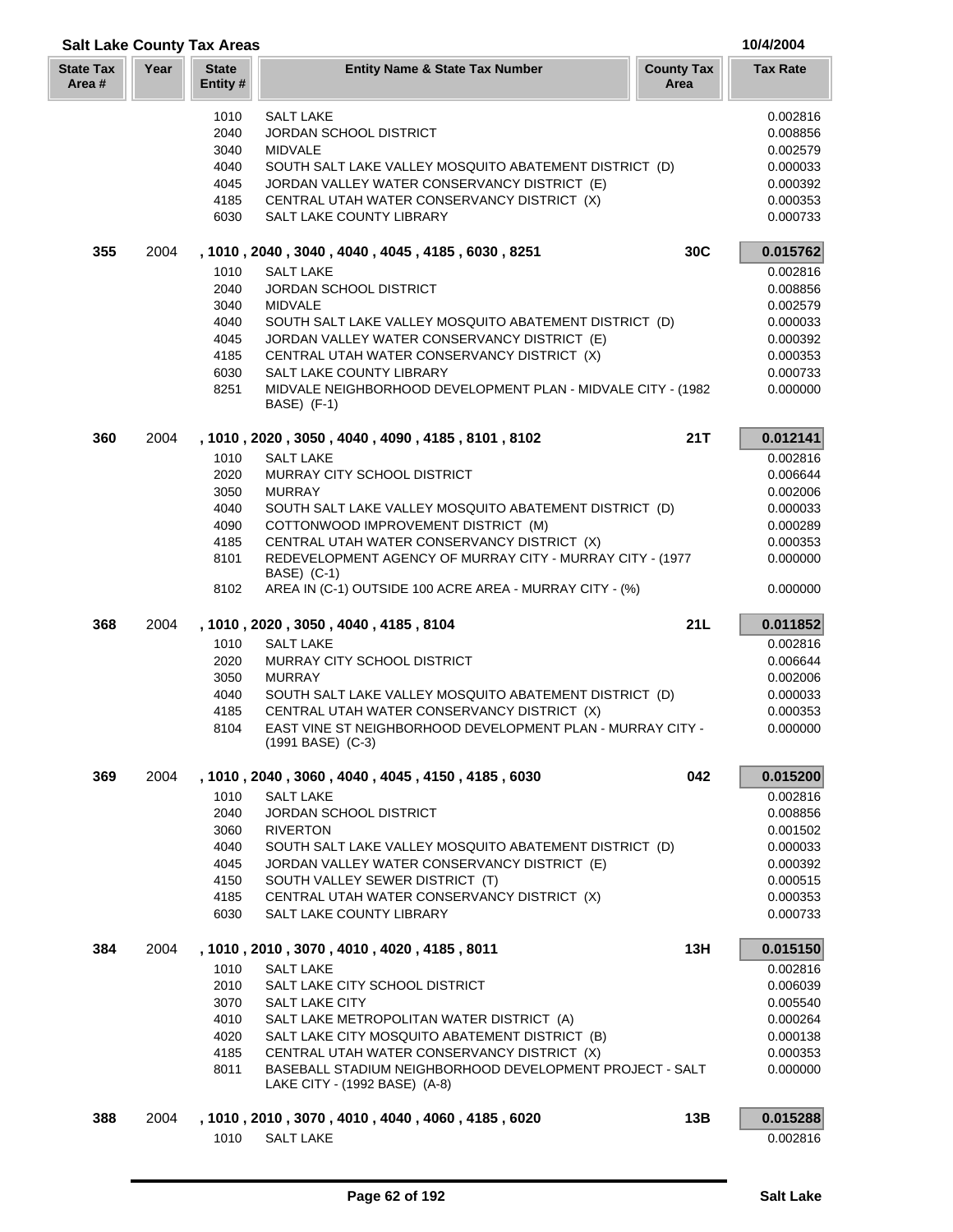|                           | <b>Salt Lake County Tax Areas</b> |                          |                                                                                                        |                           |                      |
|---------------------------|-----------------------------------|--------------------------|--------------------------------------------------------------------------------------------------------|---------------------------|----------------------|
| <b>State Tax</b><br>Area# | Year                              | <b>State</b><br>Entity # | <b>Entity Name &amp; State Tax Number</b>                                                              | <b>County Tax</b><br>Area | <b>Tax Rate</b>      |
|                           |                                   | 2010                     | SALT LAKE CITY SCHOOL DISTRICT                                                                         |                           | 0.006039             |
|                           |                                   | 3070                     | <b>SALT LAKE CITY</b>                                                                                  |                           | 0.005540             |
|                           |                                   | 4010                     | SALT LAKE METROPOLITAN WATER DISTRICT (A)                                                              |                           | 0.000264             |
|                           |                                   | 4040                     | SOUTH SALT LAKE VALLEY MOSQUITO ABATEMENT DISTRICT (D)                                                 |                           | 0.000033             |
|                           |                                   | 4060                     | SALT LAKE SUBURBAN SANITARY DISTRICT #1 (G)                                                            |                           | 0.000243             |
|                           |                                   | 4185                     | CENTRAL UTAH WATER CONSERVANCY DISTRICT (X)                                                            |                           | 0.000353             |
|                           |                                   | 6020                     | AREA EXCLUDED FROM SALT LAKE COUNTY WATER CONSERVANCY<br>DISTRICT (II)                                 |                           | 0.000000             |
| 409                       | 2004                              |                          | , 1010 , 2040 , 3090 , 4040 , 4045 , 4140 , 4160 , 4185 , 60                                           | 39D                       | 0.016192             |
|                           |                                   | 1010                     | <b>SALT LAKE</b>                                                                                       |                           | 0.002816             |
|                           |                                   | 2040                     | <b>JORDAN SCHOOL DISTRICT</b>                                                                          |                           | 0.008856             |
|                           |                                   | 3090                     | SOUTH JORDAN                                                                                           |                           | 0.001874             |
|                           |                                   | 4040                     | SOUTH SALT LAKE VALLEY MOSQUITO ABATEMENT DISTRICT (D)                                                 |                           | 0.000033             |
|                           |                                   | 4045                     | JORDAN VALLEY WATER CONSERVANCY DISTRICT (E)                                                           |                           | 0.000392             |
|                           |                                   | 4140                     | SANDY SUBURBAN IMPROVEMENT DISTRICT (R)                                                                |                           | 0.001070             |
|                           |                                   | 4160                     | CRESENT CEMETERY MAINTENANCE DISTRICT (U)                                                              |                           | 0.000065             |
|                           |                                   | 4185<br>6030             | CENTRAL UTAH WATER CONSERVANCY DISTRICT (X)<br>SALT LAKE COUNTY LIBRARY                                |                           | 0.000353<br>0.000733 |
| 410                       | 2004                              |                          | , 1010, 2040, 3090, 4040, 4045, 4150, 4160, 4185, 60                                                   | 39E                       | 0.015637             |
|                           |                                   | 1010                     | <b>SALT LAKE</b>                                                                                       |                           | 0.002816             |
|                           |                                   | 2040                     | <b>JORDAN SCHOOL DISTRICT</b>                                                                          |                           | 0.008856             |
|                           |                                   | 3090                     | <b>SOUTH JORDAN</b>                                                                                    |                           | 0.001874             |
|                           |                                   | 4040                     | SOUTH SALT LAKE VALLEY MOSQUITO ABATEMENT DISTRICT (D)                                                 |                           | 0.000033             |
|                           |                                   | 4045                     | JORDAN VALLEY WATER CONSERVANCY DISTRICT (E)                                                           |                           | 0.000392             |
|                           |                                   | 4150                     | SOUTH VALLEY SEWER DISTRICT (T)                                                                        |                           | 0.000515             |
|                           |                                   | 4160                     | CRESENT CEMETERY MAINTENANCE DISTRICT (U)                                                              |                           | 0.000065             |
|                           |                                   | 4185                     | CENTRAL UTAH WATER CONSERVANCY DISTRICT (X)                                                            |                           | 0.000353             |
|                           |                                   | 6030                     | SALT LAKE COUNTY LIBRARY                                                                               |                           | 0.000733             |
| 411                       | 2004                              |                          | , 1010 , 2040 , 3090 , 4040 , 4045 , 4150 , 4160 , 4185 , 60                                           | 39G                       | 0.015637             |
|                           |                                   | 1010                     | <b>SALT LAKE</b>                                                                                       |                           | 0.002816             |
|                           |                                   | 2040                     | <b>JORDAN SCHOOL DISTRICT</b>                                                                          |                           | 0.008856             |
|                           |                                   | 3090                     | SOUTH JORDAN                                                                                           |                           | 0.001874             |
|                           |                                   | 4040                     | SOUTH SALT LAKE VALLEY MOSQUITO ABATEMENT DISTRICT (D)<br>JORDAN VALLEY WATER CONSERVANCY DISTRICT (E) |                           | 0.000033             |
|                           |                                   | 4045<br>4150             | SOUTH VALLEY SEWER DISTRICT (T)                                                                        |                           | 0.000392<br>0.000515 |
|                           |                                   | 4160                     | CRESENT CEMETERY MAINTENANCE DISTRICT (U)                                                              |                           | 0.000065             |
|                           |                                   | 4185                     | CENTRAL UTAH WATER CONSERVANCY DISTRICT (X)                                                            |                           | 0.000353             |
|                           |                                   | 6030                     | SALT LAKE COUNTY LIBRARY                                                                               |                           | 0.000733             |
|                           |                                   | 8501                     | SOUTH JORDAN PROJECT AREA NO. 1 NEIGHBORHOOD DEVEL PLAN -                                              |                           | 0.000000             |
|                           |                                   |                          | SOUTH JORDAN CITY - (1990 BASE) (M-1)                                                                  |                           |                      |
| 412                       | 2004                              |                          | , 1010, 2040, 3090, 4040, 4045, 4150, 4185, 6030                                                       | 038                       | 0.015572             |
|                           |                                   | 1010                     | <b>SALT LAKE</b>                                                                                       |                           | 0.002816             |
|                           |                                   | 2040                     | JORDAN SCHOOL DISTRICT                                                                                 |                           | 0.008856             |
|                           |                                   | 3090                     | SOUTH JORDAN                                                                                           |                           | 0.001874             |
|                           |                                   | 4040                     | SOUTH SALT LAKE VALLEY MOSQUITO ABATEMENT DISTRICT (D)                                                 |                           | 0.000033             |
|                           |                                   | 4045                     | JORDAN VALLEY WATER CONSERVANCY DISTRICT (E)                                                           |                           | 0.000392             |
|                           |                                   | 4150                     | SOUTH VALLEY SEWER DISTRICT (T)                                                                        |                           | 0.000515             |
|                           |                                   | 4185<br>6030             | CENTRAL UTAH WATER CONSERVANCY DISTRICT (X)<br>SALT LAKE COUNTY LIBRARY                                |                           | 0.000353<br>0.000733 |
| 414                       | 2004                              |                          | , 1010, 2040, 3090, 4040, 4045, 4185, 6030                                                             | 39A                       | 0.015057             |
|                           |                                   | 1010                     | <b>SALT LAKE</b>                                                                                       |                           | 0.002816             |
|                           |                                   | 2040                     | JORDAN SCHOOL DISTRICT                                                                                 |                           | 0.008856             |
|                           |                                   | 3090                     | SOUTH JORDAN                                                                                           |                           | 0.001874             |
|                           |                                   | 4040                     | SOUTH SALT LAKE VALLEY MOSQUITO ABATEMENT DISTRICT (D)                                                 |                           | 0.000033             |
|                           |                                   | 4045                     | JORDAN VALLEY WATER CONSERVANCY DISTRICT (E)                                                           |                           | 0.000392             |
|                           |                                   | 4185                     | CENTRAL UTAH WATER CONSERVANCY DISTRICT (X)                                                            |                           | 0.000353             |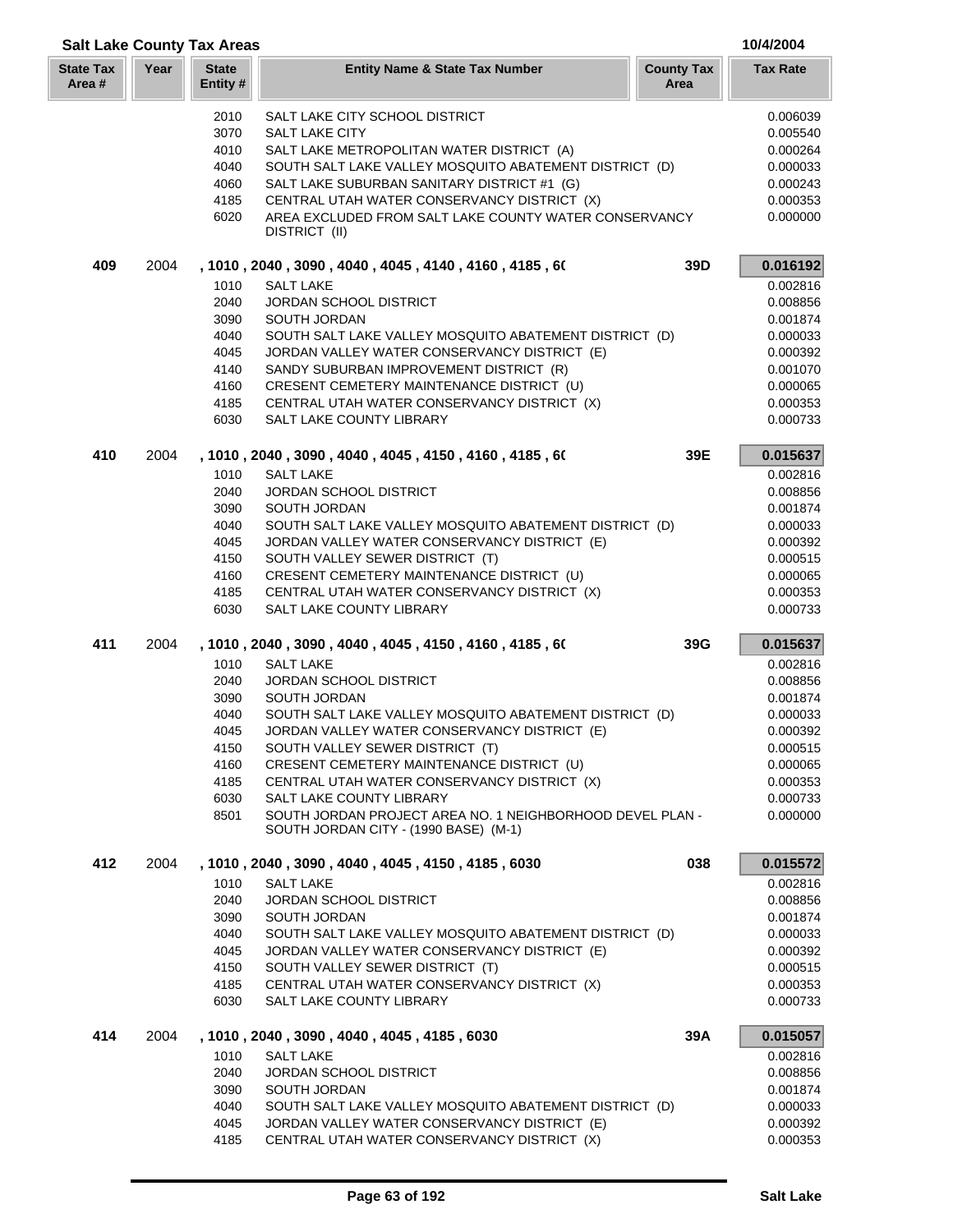| <b>Salt Lake County Tax Areas</b> |      |                          |                                                                                             |                           | 10/4/2004            |
|-----------------------------------|------|--------------------------|---------------------------------------------------------------------------------------------|---------------------------|----------------------|
| <b>State Tax</b><br>Area#         | Year | <b>State</b><br>Entity # | <b>Entity Name &amp; State Tax Number</b>                                                   | <b>County Tax</b><br>Area | <b>Tax Rate</b>      |
|                                   |      | 6030                     | SALT LAKE COUNTY LIBRARY                                                                    |                           | 0.000733             |
| 415                               | 2004 |                          | , 1010, 2040, 3090, 4040, 4150, 4185, 6030                                                  | 039                       | 0.015180             |
|                                   |      | 1010                     | <b>SALT LAKE</b>                                                                            |                           | 0.002816             |
|                                   |      | 2040                     | <b>JORDAN SCHOOL DISTRICT</b>                                                               |                           | 0.008856             |
|                                   |      | 3090                     | SOUTH JORDAN                                                                                |                           | 0.001874             |
|                                   |      | 4040                     | SOUTH SALT LAKE VALLEY MOSQUITO ABATEMENT DISTRICT (D)                                      |                           | 0.000033             |
|                                   |      | 4150                     | SOUTH VALLEY SEWER DISTRICT (T)                                                             |                           | 0.000515             |
|                                   |      | 4185<br>6030             | CENTRAL UTAH WATER CONSERVANCY DISTRICT (X)<br>SALT LAKE COUNTY LIBRARY                     |                           | 0.000353<br>0.000733 |
|                                   |      |                          |                                                                                             |                           |                      |
| 416                               | 2004 | 1010                     | , 1010, 2040, 3090, 4040, 4185, 6030<br><b>SALT LAKE</b>                                    | 39F                       | 0.014665<br>0.002816 |
|                                   |      | 2040                     | <b>JORDAN SCHOOL DISTRICT</b>                                                               |                           | 0.008856             |
|                                   |      | 3090                     | SOUTH JORDAN                                                                                |                           | 0.001874             |
|                                   |      | 4040                     | SOUTH SALT LAKE VALLEY MOSQUITO ABATEMENT DISTRICT (D)                                      |                           | 0.000033             |
|                                   |      | 4185                     | CENTRAL UTAH WATER CONSERVANCY DISTRICT (X)                                                 |                           | 0.000353             |
|                                   |      | 6030                     | SALT LAKE COUNTY LIBRARY                                                                    |                           | 0.000733             |
| 417                               | 2004 |                          | , 1010, 2030, 3100, 4040, 4045, 4050, 4185, 6030                                            | 14G                       | 0.013288             |
|                                   |      | 1010                     | <b>SALT LAKE</b>                                                                            |                           | 0.002816             |
|                                   |      | 2030                     | <b>GRANITE SCHOOL DISTRICT</b>                                                              |                           | 0.006746             |
|                                   |      | 3100                     | SOUTH SALT LAKE CITY                                                                        |                           | 0.001417             |
|                                   |      | 4040                     | SOUTH SALT LAKE VALLEY MOSQUITO ABATEMENT DISTRICT (D)                                      |                           | 0.000033             |
|                                   |      | 4045                     | JORDAN VALLEY WATER CONSERVANCY DISTRICT (E)                                                |                           | 0.000392             |
|                                   |      | 4050                     | GRANGER - HUNTER IMPROVEMENT DISTRICT (F)                                                   |                           | 0.000798             |
|                                   |      | 4185                     | CENTRAL UTAH WATER CONSERVANCY DISTRICT (X)                                                 |                           | 0.000353             |
|                                   |      | 6030                     | SALT LAKE COUNTY LIBRARY                                                                    |                           | 0.000733             |
| 418                               | 2004 |                          | , 1010, 2030, 3100, 4040, 4045, 4060, 4185, 6030                                            | 14B                       | 0.012733             |
|                                   |      | 1010                     | <b>SALT LAKE</b>                                                                            |                           | 0.002816             |
|                                   |      | 2030                     | <b>GRANITE SCHOOL DISTRICT</b>                                                              |                           | 0.006746             |
|                                   |      | 3100                     | SOUTH SALT LAKE CITY                                                                        |                           | 0.001417             |
|                                   |      | 4040                     | SOUTH SALT LAKE VALLEY MOSQUITO ABATEMENT DISTRICT (D)                                      |                           | 0.000033             |
|                                   |      | 4045<br>4060             | JORDAN VALLEY WATER CONSERVANCY DISTRICT (E)<br>SALT LAKE SUBURBAN SANITARY DISTRICT #1 (G) |                           | 0.000392             |
|                                   |      | 4185                     | CENTRAL UTAH WATER CONSERVANCY DISTRICT (X)                                                 |                           | 0.000243<br>0.000353 |
|                                   |      | 6030                     | SALT LAKE COUNTY LIBRARY                                                                    |                           | 0.000733             |
| 420                               | 2004 |                          | , 1010 , 2030 , 3100 , 4040 , 4045 , 4060 , 4185 , 6030 , 80                                | 141                       | 0.012733             |
|                                   |      | 1010                     | <b>SALT LAKE</b>                                                                            |                           | 0.002816             |
|                                   |      | 2030                     | <b>GRANITE SCHOOL DISTRICT</b>                                                              |                           | 0.006746             |
|                                   |      | 3100                     | SOUTH SALT LAKE CITY                                                                        |                           | 0.001417             |
|                                   |      | 4040                     | SOUTH SALT LAKE VALLEY MOSQUITO ABATEMENT DISTRICT (D)                                      |                           | 0.000033             |
|                                   |      | 4045                     | JORDAN VALLEY WATER CONSERVANCY DISTRICT (E)                                                |                           | 0.000392             |
|                                   |      | 4060                     | SALT LAKE SUBURBAN SANITARY DISTRICT #1 (G)                                                 |                           | 0.000243             |
|                                   |      | 4185                     | CENTRAL UTAH WATER CONSERVANCY DISTRICT (X)                                                 |                           | 0.000353             |
|                                   |      | 6030<br>8054             | SALT LAKE COUNTY LIBRARY<br>UPPER MILL CREEK NEIGHBORHOOD DEVELOPMENT PROJECT AREA -        |                           | 0.000733<br>0.000000 |
|                                   |      |                          | SOUTH SALT LAKE - (1984 BASE) (B-4)                                                         |                           |                      |
| 422                               | 2004 |                          | , 1010, 2030, 3100, 4040, 4045, 4185, 6030                                                  | 14A                       | 0.012490             |
|                                   |      | 1010                     | <b>SALT LAKE</b>                                                                            |                           | 0.002816             |
|                                   |      | 2030                     | <b>GRANITE SCHOOL DISTRICT</b>                                                              |                           | 0.006746             |
|                                   |      | 3100                     | SOUTH SALT LAKE CITY                                                                        |                           | 0.001417             |
|                                   |      | 4040                     | SOUTH SALT LAKE VALLEY MOSQUITO ABATEMENT DISTRICT (D)                                      |                           | 0.000033             |
|                                   |      | 4045<br>4185             | JORDAN VALLEY WATER CONSERVANCY DISTRICT (E)<br>CENTRAL UTAH WATER CONSERVANCY DISTRICT (X) |                           | 0.000392<br>0.000353 |
|                                   |      | 6030                     | SALT LAKE COUNTY LIBRARY                                                                    |                           | 0.000733             |
| 423                               | 2004 |                          | , 1010, 2030, 3100, 4040, 4060, 4185, 6020, 6030                                            | 14D                       | 0.012341             |
|                                   |      |                          |                                                                                             |                           |                      |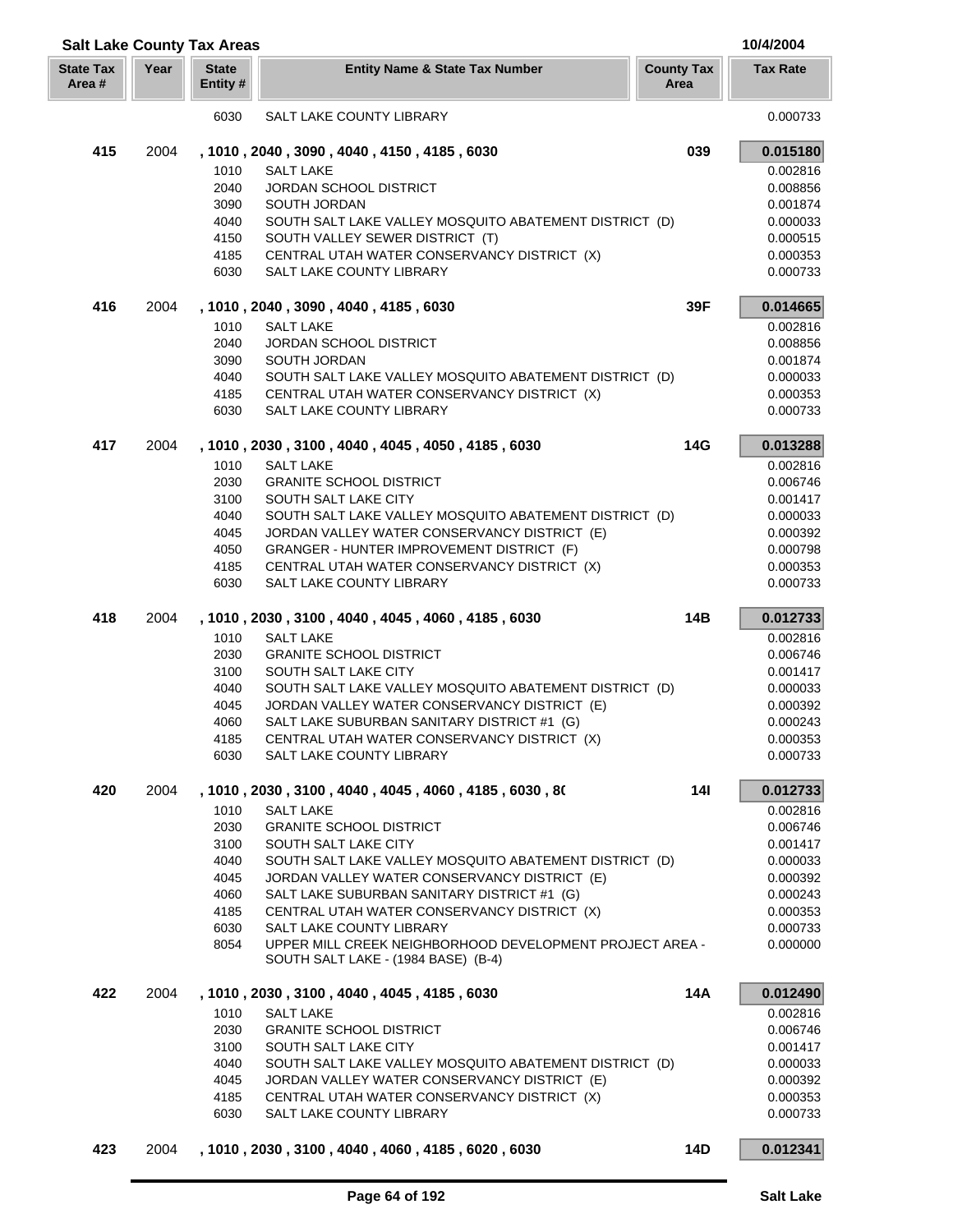|                            | <b>Salt Lake County Tax Areas</b> |                          |                                                                                          |                           |                 |
|----------------------------|-----------------------------------|--------------------------|------------------------------------------------------------------------------------------|---------------------------|-----------------|
| <b>State Tax</b><br>Area # | Year                              | <b>State</b><br>Entity # | <b>Entity Name &amp; State Tax Number</b>                                                | <b>County Tax</b><br>Area | <b>Tax Rate</b> |
|                            |                                   | 1010                     | <b>SALT LAKE</b>                                                                         |                           | 0.002816        |
|                            |                                   | 2030                     | <b>GRANITE SCHOOL DISTRICT</b>                                                           |                           | 0.006746        |
|                            |                                   | 3100                     | SOUTH SALT LAKE CITY                                                                     |                           | 0.001417        |
|                            |                                   | 4040                     | SOUTH SALT LAKE VALLEY MOSQUITO ABATEMENT DISTRICT (D)                                   |                           | 0.000033        |
|                            |                                   | 4060                     | SALT LAKE SUBURBAN SANITARY DISTRICT #1 (G)                                              |                           | 0.000243        |
|                            |                                   | 4185                     | CENTRAL UTAH WATER CONSERVANCY DISTRICT (X)                                              |                           | 0.000353        |
|                            |                                   | 6020                     | AREA EXCLUDED FROM SALT LAKE COUNTY WATER CONSERVANCY                                    |                           | 0.000000        |
|                            |                                   | 6030                     | DISTRICT (II)<br>SALT LAKE COUNTY LIBRARY                                                |                           | 0.000733        |
| 424                        | 2004                              |                          | , 1010, 2030, 3100, 4040, 4060, 4185, 6020, 6030, 80                                     | 14J                       | 0.012341        |
|                            |                                   | 1010                     | <b>SALT LAKE</b>                                                                         |                           | 0.002816        |
|                            |                                   | 2030                     | <b>GRANITE SCHOOL DISTRICT</b>                                                           |                           | 0.006746        |
|                            |                                   | 3100                     | SOUTH SALT LAKE CITY                                                                     |                           | 0.001417        |
|                            |                                   | 4040                     | SOUTH SALT LAKE VALLEY MOSQUITO ABATEMENT DISTRICT (D)                                   |                           | 0.000033        |
|                            |                                   | 4060                     | SALT LAKE SUBURBAN SANITARY DISTRICT #1 (G)                                              |                           | 0.000243        |
|                            |                                   | 4185                     | CENTRAL UTAH WATER CONSERVANCY DISTRICT (X)                                              |                           | 0.000353        |
|                            |                                   | 6020                     | AREA EXCLUDED FROM SALT LAKE COUNTY WATER CONSERVANCY                                    |                           | 0.000000        |
|                            |                                   |                          | DISTRICT (II)                                                                            |                           |                 |
|                            |                                   | 6030                     | SALT LAKE COUNTY LIBRARY                                                                 |                           | 0.000733        |
|                            |                                   | 8054                     | UPPER MILL CREEK NEIGHBORHOOD DEVELOPMENT PROJECT AREA -                                 |                           | 0.000000        |
|                            |                                   |                          | SOUTH SALT LAKE - (1984 BASE) (B-4)                                                      |                           |                 |
| 425                        | 2004                              |                          | , 1010, 2030, 3100, 4040, 4185, 6030                                                     | 014                       | 0.012098        |
|                            |                                   | 1010                     | <b>SALT LAKE</b>                                                                         |                           | 0.002816        |
|                            |                                   | 2030                     | <b>GRANITE SCHOOL DISTRICT</b>                                                           |                           | 0.006746        |
|                            |                                   | 3100                     | SOUTH SALT LAKE CITY                                                                     |                           | 0.001417        |
|                            |                                   | 4040                     | SOUTH SALT LAKE VALLEY MOSQUITO ABATEMENT DISTRICT (D)                                   |                           | 0.000033        |
|                            |                                   | 4185                     | CENTRAL UTAH WATER CONSERVANCY DISTRICT (X)                                              |                           | 0.000353        |
|                            |                                   | 6030                     | SALT LAKE COUNTY LIBRARY                                                                 |                           | 0.000733        |
| 426                        | 2004                              |                          | , 1010, 2030, 3100, 4040, 4185, 6030, 8051                                               | 14F                       | 0.012098        |
|                            |                                   | 1010                     | <b>SALT LAKE</b>                                                                         |                           | 0.002816        |
|                            |                                   | 2030                     | <b>GRANITE SCHOOL DISTRICT</b>                                                           |                           | 0.006746        |
|                            |                                   | 3100                     | SOUTH SALT LAKE CITY                                                                     |                           | 0.001417        |
|                            |                                   | 4040                     | SOUTH SALT LAKE VALLEY MOSQUITO ABATEMENT DISTRICT (D)                                   |                           | 0.000033        |
|                            |                                   | 4185                     | CENTRAL UTAH WATER CONSERVANCY DISTRICT (X)                                              |                           | 0.000353        |
|                            |                                   | 6030                     | <b>SALT LAKE COUNTY LIBRARY</b>                                                          |                           | 0.000733        |
|                            |                                   | 8051                     | EDISON STREET NEIGHBORHOOD DEVELOPMENT PLAN - SOUTH SALT<br>LAKE - (1982 BASE) (B-1)     |                           | 0.000000        |
| 427                        | 2004                              |                          | , 1010, 2030, 3100, 4040, 4185, 6030, 8052                                               | 14E                       | 0.012098        |
|                            |                                   | 1010                     | <b>SALT LAKE</b>                                                                         |                           | 0.002816        |
|                            |                                   | 2030                     | <b>GRANITE SCHOOL DISTRICT</b>                                                           |                           | 0.006746        |
|                            |                                   | 3100                     | SOUTH SALT LAKE CITY                                                                     |                           | 0.001417        |
|                            |                                   | 4040                     | SOUTH SALT LAKE VALLEY MOSQUITO ABATEMENT DISTRICT (D)                                   |                           | 0.000033        |
|                            |                                   | 4185                     | CENTRAL UTAH WATER CONSERVANCY DISTRICT (X)                                              |                           | 0.000353        |
|                            |                                   | 6030                     | SALT LAKE COUNTY LIBRARY                                                                 |                           | 0.000733        |
|                            |                                   | 8052                     | BURTON PLACE BUSINESS DISTRICT DEVELOPMENT PLAN - SOUTH SALT<br>LAKE - (1982 BASE) (B-2) |                           | 0.000000        |
| 429                        | 2004                              |                          | , 1010, 2030, 3100, 4040, 4185, 6030, 8056                                               | 14M                       | 0.012098        |
|                            |                                   | 1010                     | <b>SALT LAKE</b>                                                                         |                           | 0.002816        |
|                            |                                   | 2030                     | <b>GRANITE SCHOOL DISTRICT</b>                                                           |                           | 0.006746        |
|                            |                                   | 3100                     | SOUTH SALT LAKE CITY                                                                     |                           | 0.001417        |
|                            |                                   | 4040                     | SOUTH SALT LAKE VALLEY MOSQUITO ABATEMENT DISTRICT (D)                                   |                           | 0.000033        |
|                            |                                   | 4185                     | CENTRAL UTAH WATER CONSERVANCY DISTRICT (X)                                              |                           | 0.000353        |
|                            |                                   | 6030                     | SALT LAKE COUNTY LIBRARY                                                                 |                           | 0.000733        |
|                            |                                   | 8056                     | METRO-CENTER NEIGHBORHOOD DEVELOPMENT PLAN - SOUTH SALT<br>LAKE - (1985 BASE) (B-6)      |                           | 0.000000        |
| 430                        | 2004                              |                          | , 1010, 2030, 3100, 4040, 4185, 6030, 8057                                               | <b>14N</b>                | 0.012098        |
|                            |                                   |                          |                                                                                          |                           |                 |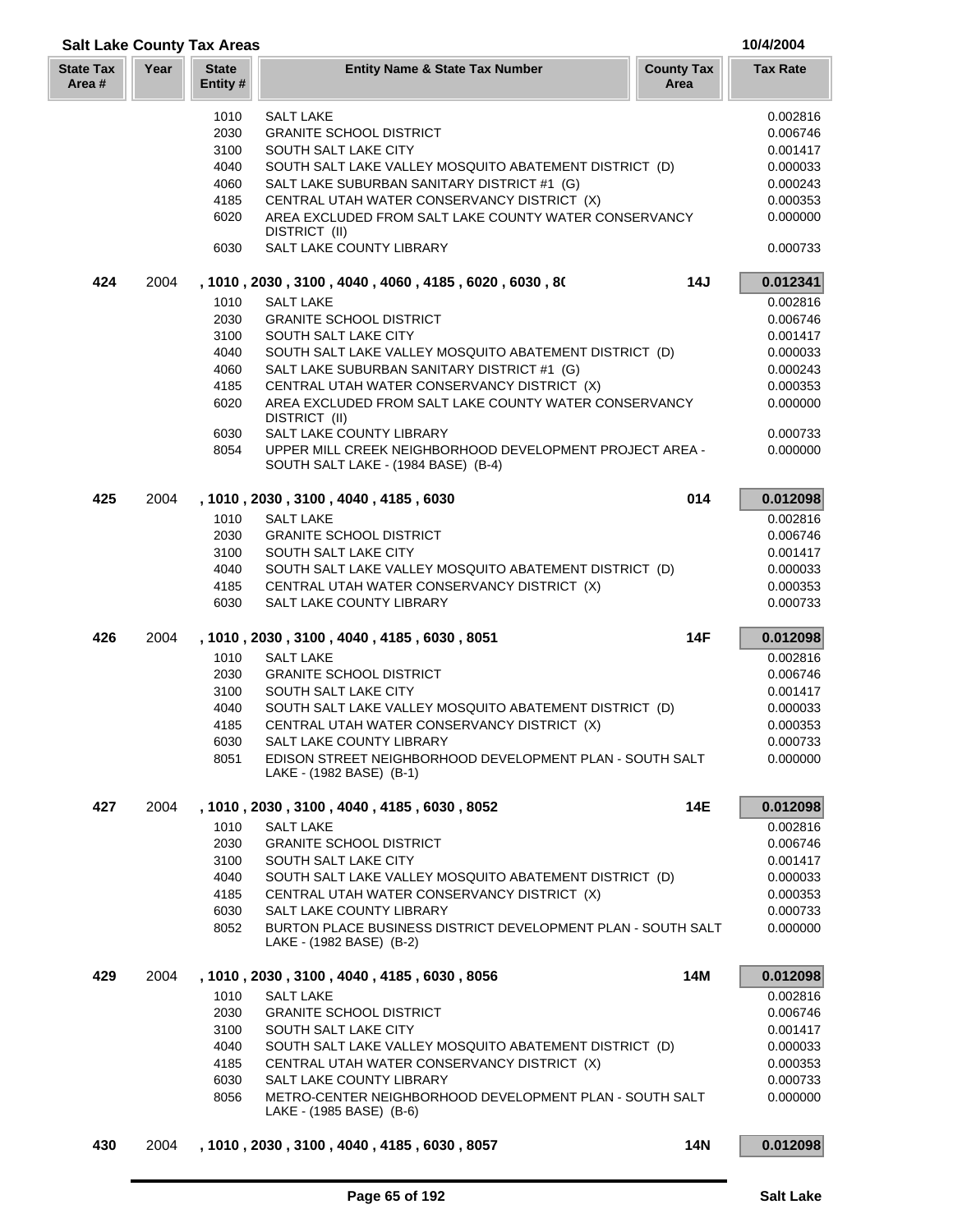|                           | <b>Salt Lake County Tax Areas</b> |                          |                                                                                           |                           |                      |
|---------------------------|-----------------------------------|--------------------------|-------------------------------------------------------------------------------------------|---------------------------|----------------------|
| <b>State Tax</b><br>Area# | Year                              | <b>State</b><br>Entity # | <b>Entity Name &amp; State Tax Number</b>                                                 | <b>County Tax</b><br>Area | <b>Tax Rate</b>      |
|                           |                                   | 1010                     | <b>SALT LAKE</b>                                                                          |                           | 0.002816             |
|                           |                                   | 2030                     | <b>GRANITE SCHOOL DISTRICT</b>                                                            |                           | 0.006746             |
|                           |                                   | 3100                     | SOUTH SALT LAKE CITY                                                                      |                           | 0.001417             |
|                           |                                   | 4040                     | SOUTH SALT LAKE VALLEY MOSQUITO ABATEMENT DISTRICT (D)                                    |                           | 0.000033             |
|                           |                                   | 4185                     | CENTRAL UTAH WATER CONSERVANCY DISTRICT (X)                                               |                           | 0.000353             |
|                           |                                   | 6030                     | SALT LAKE COUNTY LIBRARY                                                                  |                           | 0.000733             |
|                           |                                   | 8057                     | AMENDED SOUTH STATE STREET NEIGHBORHOOD DEV PLAN - SOUTH<br>SALT LAKE - (1985 BASE) (B-7) |                           | 0.000000             |
| 431                       | 2004                              |                          | , 1010, 2030, 3100, 4040, 4185, 6030, 8058                                                | <b>14P</b>                | 0.012098             |
|                           |                                   | 1010                     | <b>SALT LAKE</b>                                                                          |                           | 0.002816             |
|                           |                                   | 2030                     | <b>GRANITE SCHOOL DISTRICT</b>                                                            |                           | 0.006746             |
|                           |                                   | 3100                     | SOUTH SALT LAKE CITY                                                                      |                           | 0.001417             |
|                           |                                   | 4040                     | SOUTH SALT LAKE VALLEY MOSQUITO ABATEMENT DISTRICT (D)                                    |                           | 0.000033             |
|                           |                                   | 4185                     | CENTRAL UTAH WATER CONSERVANCY DISTRICT (X)                                               |                           | 0.000353             |
|                           |                                   | 6030                     | SALT LAKE COUNTY LIBRARY                                                                  |                           | 0.000733             |
|                           |                                   | 8058                     | MADISON SCHOOL NEIGHBORHOOD DEVELOPMENT PLAN - SOUTH SALT<br>LAKE - (1987 BASE) (B-8)     |                           | 0.000000             |
| 432                       | 2004                              |                          | , 1010, 2030, 3100, 4040, 4185, 6030, 8059                                                | 14Q                       | 0.012098             |
|                           |                                   | 1010                     | <b>SALT LAKE</b>                                                                          |                           | 0.002816             |
|                           |                                   | 2030                     | <b>GRANITE SCHOOL DISTRICT</b>                                                            |                           | 0.006746             |
|                           |                                   | 3100                     | SOUTH SALT LAKE CITY                                                                      |                           | 0.001417             |
|                           |                                   | 4040                     | SOUTH SALT LAKE VALLEY MOSQUITO ABATEMENT DISTRICT (D)                                    |                           | 0.000033             |
|                           |                                   | 4185                     | CENTRAL UTAH WATER CONSERVANCY DISTRICT (X)                                               |                           | 0.000353             |
|                           |                                   | 6030                     | SALT LAKE COUNTY LIBRARY                                                                  |                           | 0.000733             |
|                           |                                   | 8059                     | 300 WEST STREET DEVELOPMENT PLAN - SOUTH SALT LAKE - (1985)                               |                           | 0.000000             |
|                           |                                   |                          | BASE) (B-9)                                                                               |                           |                      |
| 433                       | 2004                              |                          | , 1010, 2030, 3110, 4040, 4045, 4110, 4180, 4185, 60                                      | 24P                       | 0.015458             |
|                           |                                   | 1010                     | <b>SALT LAKE</b>                                                                          |                           | 0.002816             |
|                           |                                   | 2030                     | <b>GRANITE SCHOOL DISTRICT</b>                                                            |                           | 0.006746             |
|                           |                                   | 3110                     | <b>WEST JORDAN CITY</b>                                                                   |                           | 0.002695             |
|                           |                                   | 4040                     | SOUTH SALT LAKE VALLEY MOSQUITO ABATEMENT DISTRICT (D)                                    |                           | 0.000033             |
|                           |                                   | 4045                     | JORDAN VALLEY WATER CONSERVANCY DISTRICT (E)                                              |                           | 0.000392             |
|                           |                                   | 4110                     | TAYLORSVILLE-BENNION IMPROVEMENT DISTRICT (O)                                             |                           | 0.000204             |
|                           |                                   | 4180                     | SALT LAKE COUNTY REGIONAL SERVICE AREA (W)                                                |                           | 0.001486             |
|                           |                                   | 4185                     | CENTRAL UTAH WATER CONSERVANCY DISTRICT (X)                                               |                           | 0.000353             |
|                           |                                   | 6030                     | SALT LAKE COUNTY LIBRARY                                                                  |                           | 0.000733             |
| 434                       | 2004                              | 1010                     | , 1010, 2030, 3110, 4040, 4045, 4110, 4185, 6030<br><b>SALT LAKE</b>                      | 24A                       | 0.013972<br>0.002816 |
|                           |                                   | 2030                     | <b>GRANITE SCHOOL DISTRICT</b>                                                            |                           | 0.006746             |
|                           |                                   |                          | <b>WEST JORDAN CITY</b>                                                                   |                           |                      |
|                           |                                   | 3110<br>4040             | SOUTH SALT LAKE VALLEY MOSQUITO ABATEMENT DISTRICT (D)                                    |                           | 0.002695<br>0.000033 |
|                           |                                   |                          | JORDAN VALLEY WATER CONSERVANCY DISTRICT (E)                                              |                           |                      |
|                           |                                   | 4045                     |                                                                                           |                           | 0.000392             |
|                           |                                   | 4110                     | TAYLORSVILLE-BENNION IMPROVEMENT DISTRICT (O)                                             |                           | 0.000204             |
|                           |                                   | 4185<br>6030             | CENTRAL UTAH WATER CONSERVANCY DISTRICT (X)<br><b>SALT LAKE COUNTY LIBRARY</b>            |                           | 0.000353<br>0.000733 |
| 437                       | 2004                              |                          | , 1010, 2040, 3110, 4040, 4045, 4150, 4185, 6030                                          | 37G                       | 0.016393             |
|                           |                                   | 1010                     | <b>SALT LAKE</b>                                                                          |                           | 0.002816             |
|                           |                                   | 2040                     | JORDAN SCHOOL DISTRICT                                                                    |                           | 0.008856             |
|                           |                                   | 3110                     | <b>WEST JORDAN CITY</b>                                                                   |                           | 0.002695             |
|                           |                                   | 4040                     | SOUTH SALT LAKE VALLEY MOSQUITO ABATEMENT DISTRICT (D)                                    |                           | 0.000033             |
|                           |                                   | 4045                     | JORDAN VALLEY WATER CONSERVANCY DISTRICT (E)                                              |                           | 0.000392             |
|                           |                                   | 4150                     | SOUTH VALLEY SEWER DISTRICT (T)                                                           |                           | 0.000515             |
|                           |                                   | 4185                     | CENTRAL UTAH WATER CONSERVANCY DISTRICT (X)                                               |                           | 0.000353             |
|                           |                                   | 6030                     | SALT LAKE COUNTY LIBRARY                                                                  |                           | 0.000733             |
| 438                       | 2004                              |                          | , 1010, 2040, 3110, 4040, 4045, 4185, 6030                                                | 037                       | 0.015878             |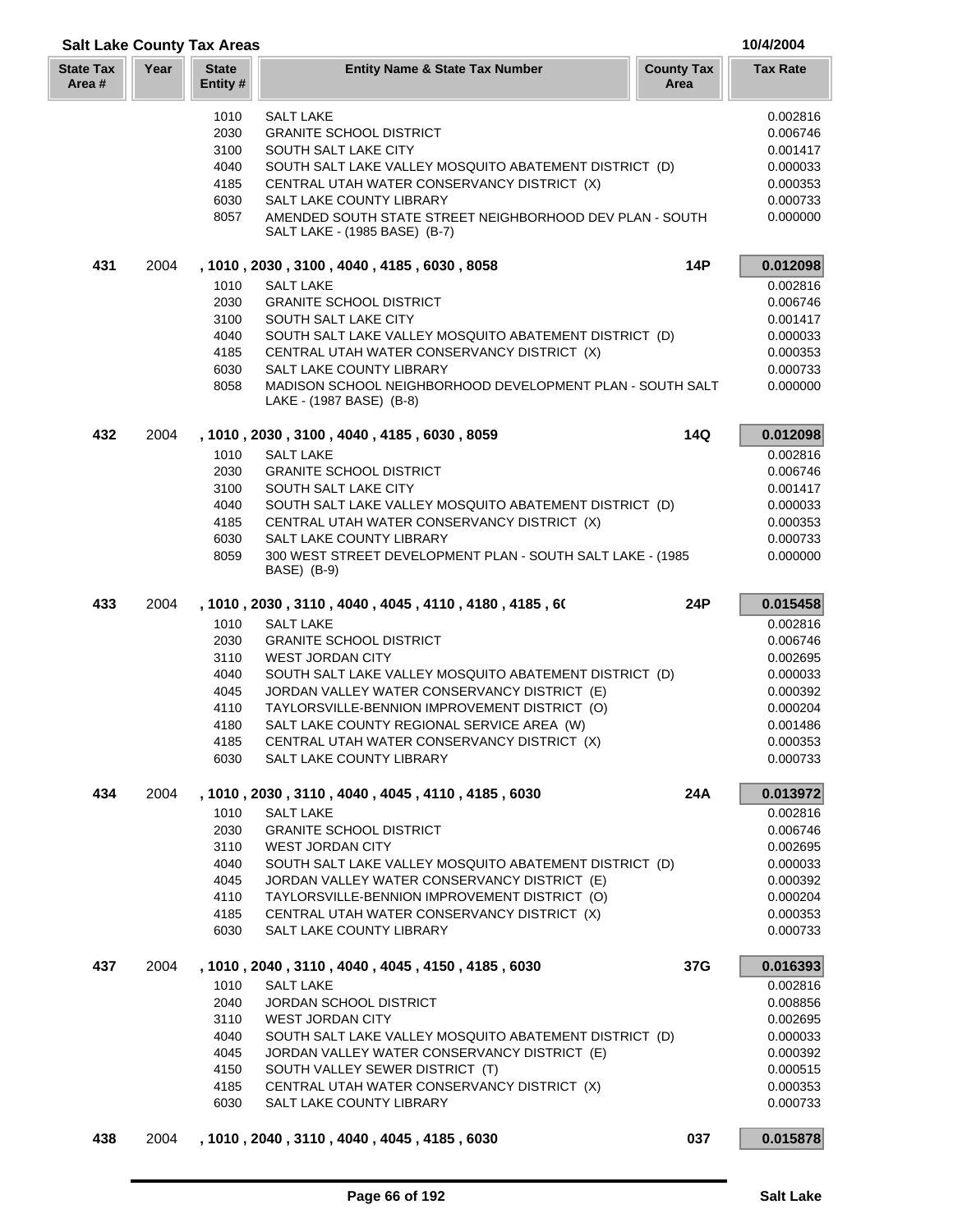| <b>Salt Lake County Tax Areas</b> |      |                          |                                                                                        |                           | 10/4/2004            |
|-----------------------------------|------|--------------------------|----------------------------------------------------------------------------------------|---------------------------|----------------------|
| <b>State Tax</b><br>Area#         | Year | <b>State</b><br>Entity # | <b>Entity Name &amp; State Tax Number</b>                                              | <b>County Tax</b><br>Area | <b>Tax Rate</b>      |
|                                   |      | 1010                     | <b>SALT LAKE</b>                                                                       |                           | 0.002816             |
|                                   |      | 2040                     | <b>JORDAN SCHOOL DISTRICT</b>                                                          |                           | 0.008856             |
|                                   |      | 3110                     | <b>WEST JORDAN CITY</b>                                                                |                           | 0.002695             |
|                                   |      | 4040                     | SOUTH SALT LAKE VALLEY MOSQUITO ABATEMENT DISTRICT (D)                                 |                           | 0.000033             |
|                                   |      | 4045                     | JORDAN VALLEY WATER CONSERVANCY DISTRICT (E)                                           |                           | 0.000392             |
|                                   |      | 4185                     | CENTRAL UTAH WATER CONSERVANCY DISTRICT (X)                                            |                           | 0.000353             |
|                                   |      | 6030                     | SALT LAKE COUNTY LIBRARY                                                               |                           | 0.000733             |
| 439                               | 2004 |                          | , 1010, 2040, 3110, 4040, 4045, 4185, 6027, 6030                                       | 37K                       | 0.015878             |
|                                   |      | 1010                     | <b>SALT LAKE</b>                                                                       |                           | 0.002816             |
|                                   |      | 2040                     | <b>JORDAN SCHOOL DISTRICT</b>                                                          |                           | 0.008856             |
|                                   |      | 3110<br>4040             | <b>WEST JORDAN CITY</b><br>SOUTH SALT LAKE VALLEY MOSQUITO ABATEMENT DISTRICT (D)      |                           | 0.002695<br>0.000033 |
|                                   |      | 4045                     | JORDAN VALLEY WATER CONSERVANCY DISTRICT (E)                                           |                           | 0.000392             |
|                                   |      | 4185                     | CENTRAL UTAH WATER CONSERVANCY DISTRICT (X)                                            |                           | 0.000353             |
|                                   |      | 6027                     | AREA EXCLUDED FROM SALT LAKE COUNTY SEWERAGE IMPROVEMENT<br>DISTRICT NO. 1 (V)         |                           | 0.000000             |
|                                   |      | 6030                     | SALT LAKE COUNTY LIBRARY                                                               |                           | 0.000733             |
| 440                               | 2004 |                          | , 1010, 2040, 3110, 4040, 4045, 4185, 4280, 6030                                       | 37J                       | 0.017185             |
|                                   |      | 1010                     | <b>SALT LAKE</b>                                                                       |                           | 0.002816             |
|                                   |      | 2040                     | <b>JORDAN SCHOOL DISTRICT</b>                                                          |                           | 0.008856             |
|                                   |      | 3110                     | <b>WEST JORDAN CITY</b>                                                                |                           | 0.002695             |
|                                   |      | 4040                     | SOUTH SALT LAKE VALLEY MOSQUITO ABATEMENT DISTRICT (D)                                 |                           | 0.000033             |
|                                   |      | 4045                     | JORDAN VALLEY WATER CONSERVANCY DISTRICT (E)                                           |                           | 0.000392             |
|                                   |      | 4185                     | CENTRAL UTAH WATER CONSERVANCY DISTRICT (X)                                            |                           | 0.000353             |
|                                   |      | 4280                     | WEST JORDAN FAIRWAY ESTATES SPECIAL SERVICE DISTRICT (I-I)                             |                           | 0.001307             |
|                                   |      | 6030                     | SALT LAKE COUNTY LIBRARY                                                               |                           | 0.000733             |
| 441                               | 2004 |                          | , 1010, 2030, 3110, 4040, 4045, 4185, 6025, 6030                                       | <b>24J</b>                | 0.013768             |
|                                   |      | 1010                     | <b>SALT LAKE</b><br><b>GRANITE SCHOOL DISTRICT</b>                                     |                           | 0.002816             |
|                                   |      | 2030<br>3110             | <b>WEST JORDAN CITY</b>                                                                |                           | 0.006746<br>0.002695 |
|                                   |      | 4040                     | SOUTH SALT LAKE VALLEY MOSQUITO ABATEMENT DISTRICT (D)                                 |                           | 0.000033             |
|                                   |      | 4045                     | JORDAN VALLEY WATER CONSERVANCY DISTRICT (E)                                           |                           | 0.000392             |
|                                   |      | 4185                     | CENTRAL UTAH WATER CONSERVANCY DISTRICT (X)                                            |                           | 0.000353             |
|                                   |      | 6025                     | AREA EXCLUDED FROM TAYLORSVILLE-BENNION IMPROVEMENT<br>DISTRICT (III)                  |                           | 0.000000             |
|                                   |      | 6030                     | SALT LAKE COUNTY LIBRARY                                                               |                           | 0.000733             |
| 442                               | 2004 |                          | , 1010, 2040, 3110, 4040, 4045, 4185, 6030, 8351                                       | 37P                       | 0.015878             |
|                                   |      | 1010                     | <b>SALT LAKE</b>                                                                       |                           | 0.002816             |
|                                   |      | 2040                     | <b>JORDAN SCHOOL DISTRICT</b>                                                          |                           | 0.008856             |
|                                   |      | 3110                     | <b>WEST JORDAN CITY</b>                                                                |                           | 0.002695             |
|                                   |      | 4040                     | SOUTH SALT LAKE VALLEY MOSQUITO ABATEMENT DISTRICT (D)                                 |                           | 0.000033             |
|                                   |      | 4045                     | JORDAN VALLEY WATER CONSERVANCY DISTRICT (E)                                           |                           | 0.000392             |
|                                   |      | 4185                     | CENTRAL UTAH WATER CONSERVANCY DISTRICT (X)                                            |                           | 0.000353             |
|                                   |      | 6030<br>8351             | SALT LAKE COUNTY LIBRARY<br>6600 SOUTH 7000 SOUTH REDWOOD ROAD NEIGHBORHOOD DEVEL PLAN |                           | 0.000733<br>0.000000 |
|                                   |      |                          | - WEST JORDAN CITY - (1989 BASE) (J-1)                                                 |                           |                      |
| 443                               | 2004 |                          | , 1010, 2040, 3110, 4040, 4045, 4185, 6030, 8352                                       | 37M                       | 0.015878             |
|                                   |      | 1010                     | <b>SALT LAKE</b>                                                                       |                           | 0.002816             |
|                                   |      | 2040                     | <b>JORDAN SCHOOL DISTRICT</b>                                                          |                           | 0.008856             |
|                                   |      | 3110                     | <b>WEST JORDAN CITY</b>                                                                |                           | 0.002695             |
|                                   |      | 4040                     | SOUTH SALT LAKE VALLEY MOSQUITO ABATEMENT DISTRICT (D)                                 |                           | 0.000033             |
|                                   |      | 4045                     | JORDAN VALLEY WATER CONSERVANCY DISTRICT (E)                                           |                           | 0.000392             |
|                                   |      | 4185                     | CENTRAL UTAH WATER CONSERVANCY DISTRICT (X)                                            |                           | 0.000353             |
|                                   |      | 6030<br>8352             | SALT LAKE COUNTY LIBRARY<br>1300W 1600W 7800S NEIGHBORHOOD DEVELOPMENT PLAN - WEST     |                           | 0.000733<br>0.000000 |
|                                   |      |                          | JORDAN CITY - (1989 BASE) (J-2)                                                        |                           |                      |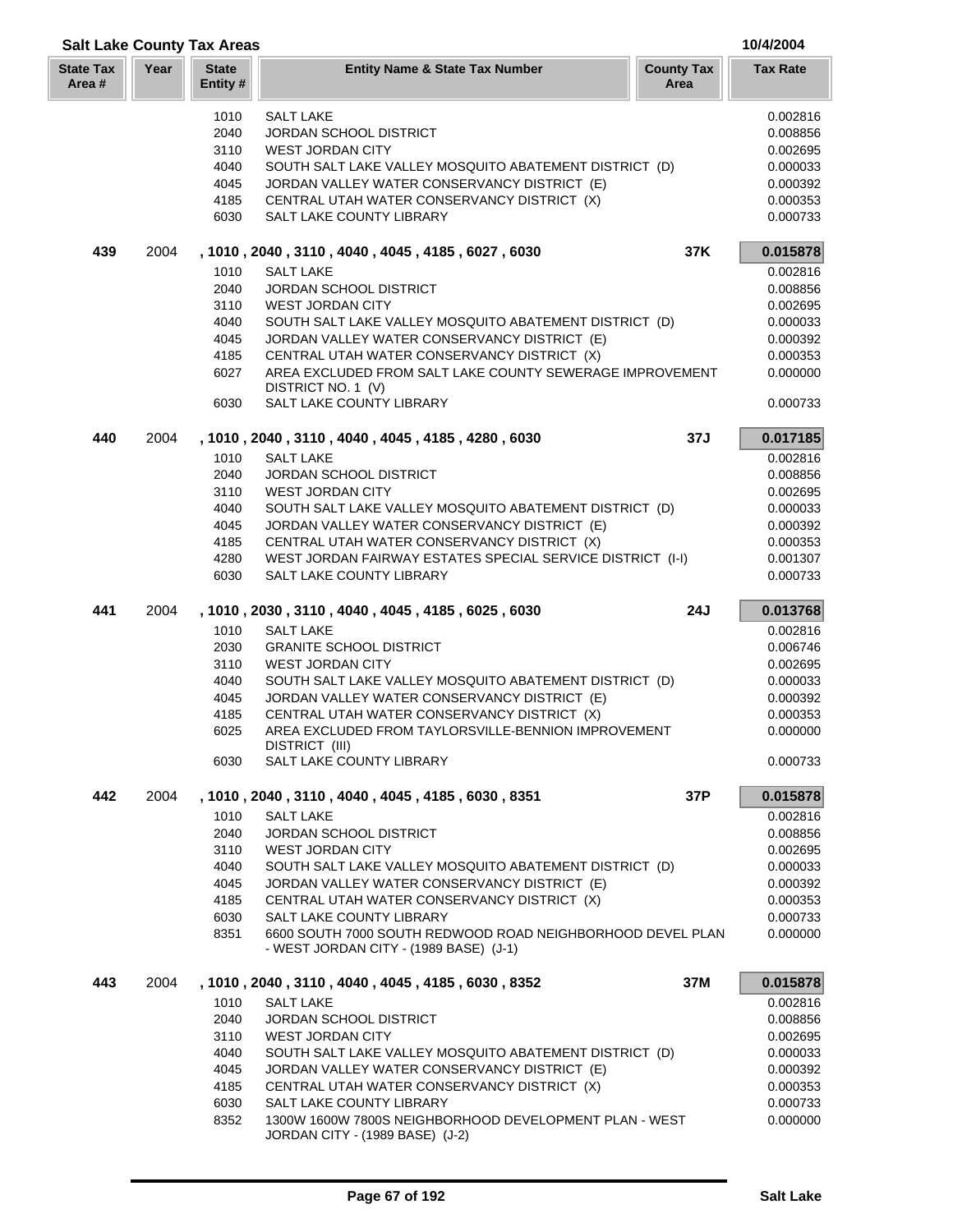### **Year Entity Name & State Tax Number County Tax Tax Rate Area State Tax Area # State Entity # 444** 2004 **, 1010 , 2040 , 3110 , 4040 , 4045 , 4185 , 6030 , 8353 37N 0.015878** 1010 SALT LAKE 0.002816 2040 JORDAN SCHOOL DISTRICT AND A RESERVE TO A 2040 DO 1008856 3110 WEST JORDAN CITY 0.002695 4040 SOUTH SALT LAKE VALLEY MOSQUITO ABATEMENT DISTRICT (D) 0.000033 4045 JORDAN VALLEY WATER CONSERVANCY DISTRICT (E) 0.000392 4185 CENTRAL UTAH WATER CONSERVANCY DISTRICT (X) 0.000353 0.000353 6030 SALT LAKE COUNTY LIBRARY 0.000733 8353 3200W-3600W 8600S NEIGHBORHOOD DEVELOPMENT PLAN - WEST 0.000000 JORDAN CITY - (1989 BASE) (J-3) **445** 2004 **, 1010 , 2040 , 3110 , 4040 , 4045 , 4185 , 6030 , 8354 37Q 0.015878** 1010 SALT LAKE 0.002816 2040 JORDAN SCHOOL DISTRICT 2010 120008566 3110 WEST JORDAN CITY **DESIGNATION** 2002695 4040 SOUTH SALT LAKE VALLEY MOSQUITO ABATEMENT DISTRICT (D) 0.000033 4045 JORDAN VALLEY WATER CONSERVANCY DISTRICT (E) 0.000392 0.000392 4185 CENTRAL UTAH WATER CONSERVANCY DISTRICT (X) 0.000353 6030 SALT LAKE COUNTY LIBRARY 0.000733 8354 1300-1700 WEST 9000 SOUTH NEIGHBORHOOD DEVELOPMENT PLAN - 0.000000 WEST JORDAN CITY - (1991 BASE) (J-4) **446** 2004 **, 1010 , 2040 , 3110 , 4040 , 4045 , 4185 , 6030 , 8355 37R 0.015878** 1010 SALT LAKE 0.002816 2040 JORDAN SCHOOL DISTRICT 0.008856 3110 WEST JORDAN CITY **CHARGE ASSESSED ASSAULT** 20,002695 4040 SOUTH SALT LAKE VALLEY MOSQUITO ABATEMENT DISTRICT (D) 0.000033 4045 JORDAN VALLEY WATER CONSERVANCY DISTRICT (E) 0.000392 4185 CENTRAL UTAH WATER CONSERVANCY DISTRICT (X) 0.000353 6030 SALT LAKE COUNTY LIBRARY 6030 0.000733 8355 1700-1900 W 7600-7900 S NEIGHBORHOOD DEVELOPMENT PLAN - WEST 0.000000 JORDAN CITY - (1992 BASE) (J-5) **447** 2004 **, 1010 , 2040 , 3110 , 4040 , 4045 , 4185 , 6030 , 8356 37S 0.015878** 1010 SALT LAKE 0.002816 2040 JORDAN SCHOOL DISTRICT 0.008856 3110 WEST JORDAN CITY **DESIGNATION** 2002695 4040 SOUTH SALT LAKE VALLEY MOSQUITO ABATEMENT DISTRICT (D) 0.000033 4045 JORDAN VALLEY WATER CONSERVANCY DISTRICT (E) 0.000392 4185 CENTRAL UTAH WATER CONSERVANCY DISTRICT (X) 0.000353 0.000353 6030 SALT LAKE COUNTY LIBRARY 0.000733 8356 6200 WEST - 9280 SOUTH ECONOMIC DEVELOPMENT PLAN - WEST 0.0000000 JORDAN CITY - (1994 BASE) (J-6) **448** 2004 **, 1010 , 2040 , 3110 , 4040 , 4045 , 4185 , 6027 , 6030 , 835 37T 0.015878** 1010 SALT LAKE 0.002816 2040 JORDAN SCHOOL DISTRICT 0.008856 3110 WEST JORDAN CITY **DESCRIPTION OF A SET OF A SET OF A SET OF A SET OF A SET OF A SET OF A SET OF A SET OF A SET OF A SET OF A SET OF A SET OF A SET OF A SET OF A SET OF A SET OF A SET OF A SET OF A SET OF A SET OF A SE** 4040 SOUTH SALT LAKE VALLEY MOSQUITO ABATEMENT DISTRICT (D) 0.000033 4045 JORDAN VALLEY WATER CONSERVANCY DISTRICT (E) 0.000392 4185 CENTRAL UTAH WATER CONSERVANCY DISTRICT (X) 0.000353 0.000353 6027 AREA EXCLUDED FROM SALT LAKE COUNTY SEWERAGE IMPROVEMENT 0.000000 DISTRICT NO. 1 (V) 6030 SALT LAKE COUNTY LIBRARY **COUNTY ALL ASSESSED AT A CONSERVATION** COOST 0.000733 8356 6200 WEST - 9280 SOUTH ECONOMIC DEVELOPMENT PLAN - WEST 0.0000000

**Salt Lake County Tax Areas 10/4/2004**

 2004 **, 1010 , 2040 , 3110 , 4040 , 4150 , 4185 , 6030 37D 0.016001** SALT LAKE 0.002816 JORDAN SCHOOL DISTRICT 0.008856 3110 WEST JORDAN CITY **DESIGNATION** CONSUMING THE STRUCK OF A STRUCK OF A STRUCK OF A STRUCK OF A STRUCK OF A STRUCK OF A STRUCK OF A STRUCK OF A STRUCK OF A STRUCK OF A STRUCK OF A STRUCK OF A STRUCK OF A STRUCK OF A STRU SOUTH SALT LAKE VALLEY MOSQUITO ABATEMENT DISTRICT (D) 0.000033

JORDAN CITY - (1994 BASE) (J-6)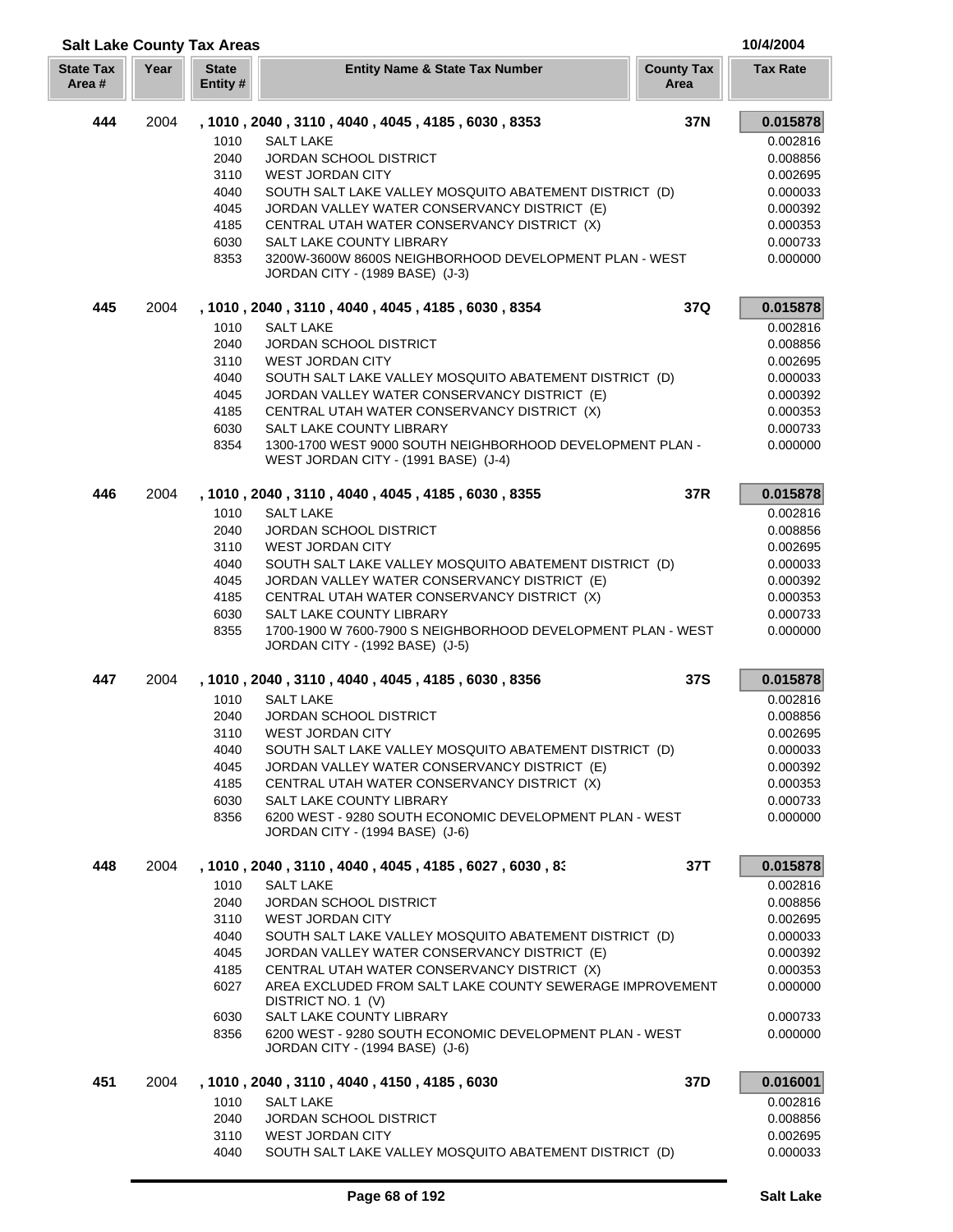|                            |      | <b>Salt Lake County Tax Areas</b> |                                                                                                       |                           | 10/4/2004            |
|----------------------------|------|-----------------------------------|-------------------------------------------------------------------------------------------------------|---------------------------|----------------------|
| <b>State Tax</b><br>Area # | Year | <b>State</b><br>Entity #          | <b>Entity Name &amp; State Tax Number</b>                                                             | <b>County Tax</b><br>Area | <b>Tax Rate</b>      |
|                            |      | 4150                              | SOUTH VALLEY SEWER DISTRICT (T)                                                                       |                           | 0.000515             |
|                            |      | 4185                              | CENTRAL UTAH WATER CONSERVANCY DISTRICT (X)                                                           |                           | 0.000353             |
|                            |      | 6030                              | SALT LAKE COUNTY LIBRARY                                                                              |                           | 0.000733             |
| 452                        | 2004 |                                   | , 1010, 2040, 3110, 4040, 4185, 6030                                                                  | 37A                       | 0.015486             |
|                            |      | 1010                              | <b>SALT LAKE</b>                                                                                      |                           | 0.002816             |
|                            |      | 2040<br>3110                      | <b>JORDAN SCHOOL DISTRICT</b><br><b>WEST JORDAN CITY</b>                                              |                           | 0.008856<br>0.002695 |
|                            |      | 4040                              | SOUTH SALT LAKE VALLEY MOSQUITO ABATEMENT DISTRICT (D)                                                |                           | 0.000033             |
|                            |      | 4185                              | CENTRAL UTAH WATER CONSERVANCY DISTRICT (X)                                                           |                           | 0.000353             |
|                            |      | 6030                              | SALT LAKE COUNTY LIBRARY                                                                              |                           | 0.000733             |
| 453                        | 2004 |                                   | , 1010, 2040, 3110, 4040, 4185, 6027, 6030                                                            | 37L                       | 0.015486             |
|                            |      | 1010                              | <b>SALT LAKE</b>                                                                                      |                           | 0.002816             |
|                            |      | 2040                              | <b>JORDAN SCHOOL DISTRICT</b>                                                                         |                           | 0.008856             |
|                            |      | 3110                              | <b>WEST JORDAN CITY</b>                                                                               |                           | 0.002695             |
|                            |      | 4040                              | SOUTH SALT LAKE VALLEY MOSQUITO ABATEMENT DISTRICT (D)<br>CENTRAL UTAH WATER CONSERVANCY DISTRICT (X) |                           | 0.000033             |
|                            |      | 4185<br>6027                      | AREA EXCLUDED FROM SALT LAKE COUNTY SEWERAGE IMPROVEMENT                                              |                           | 0.000353<br>0.000000 |
|                            |      |                                   | DISTRICT NO. 1 (V)                                                                                    |                           |                      |
|                            |      | 6030                              | <b>SALT LAKE COUNTY LIBRARY</b>                                                                       |                           | 0.000733             |
| 454                        | 2004 |                                   | , 1010, 2030, 3120, 4030, 4045, 4050, 4185, 6030                                                      | 029                       | 0.014595             |
|                            |      | 1010                              | <b>SALT LAKE</b>                                                                                      |                           | 0.002816             |
|                            |      | 2030                              | <b>GRANITE SCHOOL DISTRICT</b>                                                                        |                           | 0.006746             |
|                            |      | 3120<br>4030                      | <b>WEST VALLEY CITY</b><br>MAGNA MOSQUITO ABATEMENT DISTRICT (C)                                      |                           | 0.002694<br>0.000063 |
|                            |      | 4045                              | JORDAN VALLEY WATER CONSERVANCY DISTRICT (E)                                                          |                           | 0.000392             |
|                            |      | 4050                              | GRANGER - HUNTER IMPROVEMENT DISTRICT (F)                                                             |                           | 0.000798             |
|                            |      | 4185                              | CENTRAL UTAH WATER CONSERVANCY DISTRICT (X)                                                           |                           | 0.000353             |
|                            |      | 6030                              | SALT LAKE COUNTY LIBRARY                                                                              |                           | 0.000733             |
| 455                        | 2004 |                                   | , 1010, 2030, 3120, 4030, 4045, 4080, 4185, 6030                                                      | 29B                       | 0.015135             |
|                            |      | 1010                              | <b>SALT LAKE</b>                                                                                      |                           | 0.002816             |
|                            |      | 2030                              | <b>GRANITE SCHOOL DISTRICT</b>                                                                        |                           | 0.006746             |
|                            |      | 3120<br>4030                      | <b>WEST VALLEY CITY</b><br>MAGNA MOSQUITO ABATEMENT DISTRICT (C)                                      |                           | 0.002694             |
|                            |      | 4045                              | JORDAN VALLEY WATER CONSERVANCY DISTRICT (E)                                                          |                           | 0.000063<br>0.000392 |
|                            |      | 4080                              | MAGNA WATER COMPANY (AN IMPROVEMENT DISTRICT) (K)                                                     |                           | 0.001338             |
|                            |      | 4185                              | CENTRAL UTAH WATER CONSERVANCY DISTRICT (X)                                                           |                           | 0.000353             |
|                            |      | 6030                              | SALT LAKE COUNTY LIBRARY                                                                              |                           | 0.000733             |
| 456                        | 2004 |                                   | , 1010, 2030, 3120, 4030, 4045, 4185, 6030                                                            | 29A                       | 0.013797             |
|                            |      | 1010                              | <b>SALT LAKE</b>                                                                                      |                           | 0.002816             |
|                            |      | 2030                              | <b>GRANITE SCHOOL DISTRICT</b>                                                                        |                           | 0.006746             |
|                            |      | 3120<br>4030                      | <b>WEST VALLEY CITY</b><br>MAGNA MOSQUITO ABATEMENT DISTRICT (C)                                      |                           | 0.002694<br>0.000063 |
|                            |      | 4045                              | JORDAN VALLEY WATER CONSERVANCY DISTRICT (E)                                                          |                           | 0.000392             |
|                            |      | 4185                              | CENTRAL UTAH WATER CONSERVANCY DISTRICT (X)                                                           |                           | 0.000353             |
|                            |      | 6030                              | SALT LAKE COUNTY LIBRARY                                                                              |                           | 0.000733             |
| 457                        | 2004 |                                   | , 1010, 2030, 3120, 4030, 4045, 4120, 4180, 4185, 60                                                  | 29E                       | 0.016070             |
|                            |      | 1010                              | <b>SALT LAKE</b>                                                                                      |                           | 0.002816             |
|                            |      | 2030                              | <b>GRANITE SCHOOL DISTRICT</b>                                                                        |                           | 0.006746             |
|                            |      | 3120                              | <b>WEST VALLEY CITY</b>                                                                               |                           | 0.002694             |
|                            |      | 4030                              | MAGNA MOSQUITO ABATEMENT DISTRICT (C)                                                                 |                           | 0.000063             |
|                            |      | 4045<br>4120                      | JORDAN VALLEY WATER CONSERVANCY DISTRICT (E)<br>KEARNS IMPROVEMENT DISTRICT (P)                       |                           | 0.000392<br>0.000787 |
|                            |      | 4180                              | SALT LAKE COUNTY REGIONAL SERVICE AREA (W)                                                            |                           | 0.001486             |
|                            |      | 4185                              | CENTRAL UTAH WATER CONSERVANCY DISTRICT (X)                                                           |                           | 0.000353             |
|                            |      | 6030                              | SALT LAKE COUNTY LIBRARY                                                                              |                           | 0.000733             |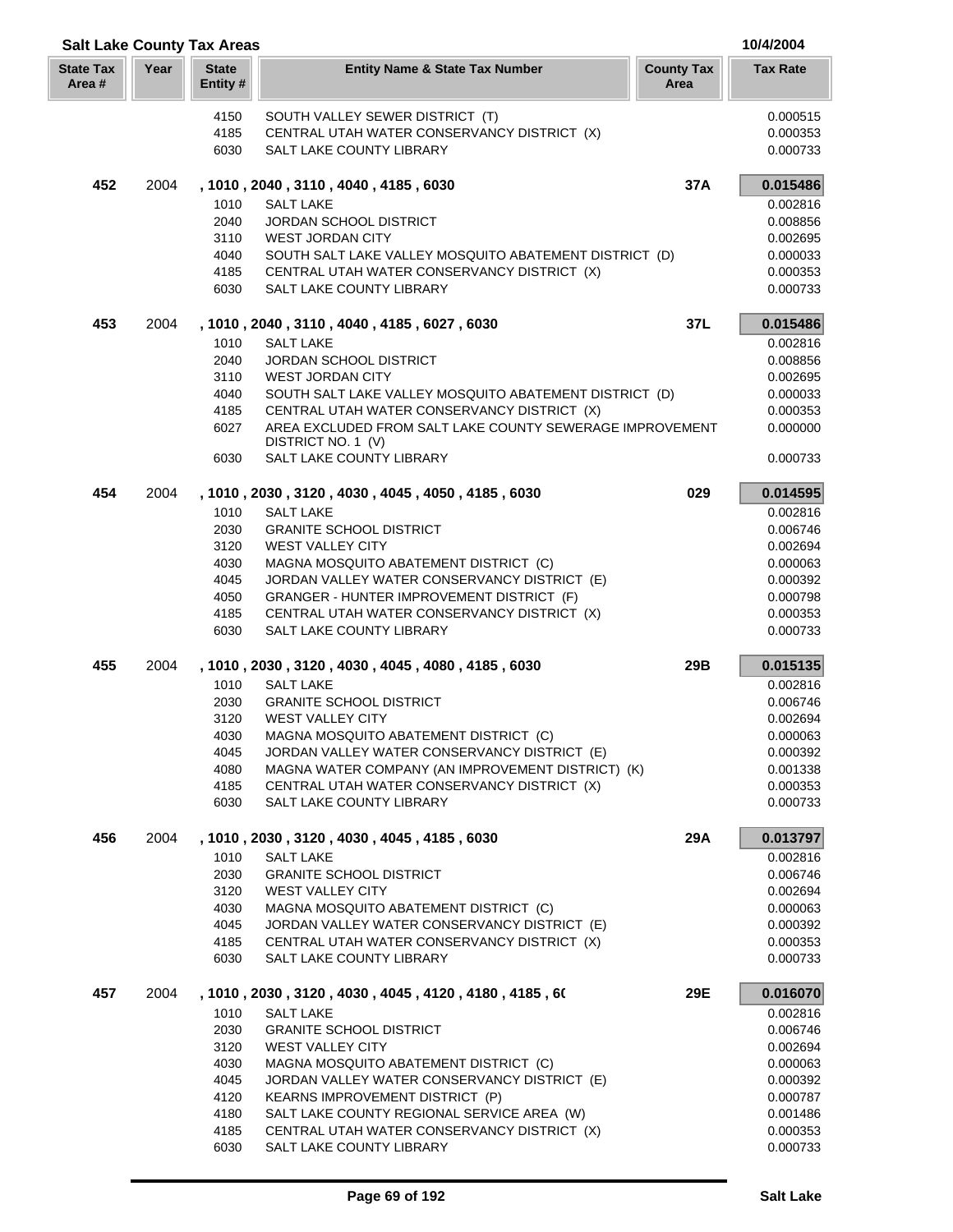| <b>Salt Lake County Tax Areas</b> |      |                          |                                                                                       |                           | 10/4/2004            |
|-----------------------------------|------|--------------------------|---------------------------------------------------------------------------------------|---------------------------|----------------------|
| <b>State Tax</b><br>Area#         | Year | <b>State</b><br>Entity # | <b>Entity Name &amp; State Tax Number</b>                                             | <b>County Tax</b><br>Area | <b>Tax Rate</b>      |
| 458                               | 2004 |                          | , 1010, 2030, 3120, 4030, 4120, 4180, 4185, 6030                                      | <b>29F</b>                | 0.015678             |
|                                   |      | 1010                     | <b>SALT LAKE</b>                                                                      |                           | 0.002816             |
|                                   |      | 2030                     | <b>GRANITE SCHOOL DISTRICT</b>                                                        |                           | 0.006746             |
|                                   |      | 3120                     | <b>WEST VALLEY CITY</b>                                                               |                           | 0.002694             |
|                                   |      | 4030                     | MAGNA MOSQUITO ABATEMENT DISTRICT (C)                                                 |                           | 0.000063             |
|                                   |      | 4120                     | KEARNS IMPROVEMENT DISTRICT (P)                                                       |                           | 0.000787             |
|                                   |      | 4180                     | SALT LAKE COUNTY REGIONAL SERVICE AREA (W)                                            |                           | 0.001486             |
|                                   |      | 4185                     | CENTRAL UTAH WATER CONSERVANCY DISTRICT (X)                                           |                           | 0.000353             |
|                                   |      | 6030                     | SALT LAKE COUNTY LIBRARY                                                              |                           | 0.000733             |
| 459                               | 2004 |                          | , 1010 , 2030 , 3120 , 4030 , 4185 , 6030                                             | 29D                       | 0.013405             |
|                                   |      | 1010                     | <b>SALT LAKE</b>                                                                      |                           | 0.002816             |
|                                   |      | 2030                     | <b>GRANITE SCHOOL DISTRICT</b>                                                        |                           | 0.006746             |
|                                   |      | 3120                     | WEST VALLEY CITY                                                                      |                           | 0.002694             |
|                                   |      | 4030                     | MAGNA MOSQUITO ABATEMENT DISTRICT (C)                                                 |                           | 0.000063             |
|                                   |      | 4185                     | CENTRAL UTAH WATER CONSERVANCY DISTRICT (X)                                           |                           | 0.000353             |
|                                   |      | 6030                     | <b>SALT LAKE COUNTY LIBRARY</b>                                                       |                           | 0.000733             |
| 460                               | 2004 |                          | , 1010, 2030, 3120, 4040, 4045, 4050, 4185, 6030                                      | 024                       | 0.014565             |
|                                   |      | 1010                     | <b>SALT LAKE</b>                                                                      |                           | 0.002816             |
|                                   |      | 2030                     | <b>GRANITE SCHOOL DISTRICT</b>                                                        |                           | 0.006746             |
|                                   |      | 3120                     | <b>WEST VALLEY CITY</b>                                                               |                           | 0.002694             |
|                                   |      | 4040                     | SOUTH SALT LAKE VALLEY MOSQUITO ABATEMENT DISTRICT (D)                                |                           | 0.000033             |
|                                   |      | 4045                     | JORDAN VALLEY WATER CONSERVANCY DISTRICT (E)                                          |                           | 0.000392             |
|                                   |      | 4050                     | GRANGER - HUNTER IMPROVEMENT DISTRICT (F)                                             |                           | 0.000798             |
|                                   |      | 4185<br>6030             | CENTRAL UTAH WATER CONSERVANCY DISTRICT (X)<br>SALT LAKE COUNTY LIBRARY               |                           | 0.000353<br>0.000733 |
| 461                               | 2004 |                          | , 1010 , 2030 , 3120 , 4040 , 4045 , 4050 , 4185 , 6030 , 81                          | <b>29C</b>                | 0.014565             |
|                                   |      | 1010                     | <b>SALT LAKE</b>                                                                      |                           | 0.002816             |
|                                   |      | 2030                     | <b>GRANITE SCHOOL DISTRICT</b>                                                        |                           | 0.006746             |
|                                   |      | 3120                     | WEST VALLEY CITY                                                                      |                           | 0.002694             |
|                                   |      | 4040                     | SOUTH SALT LAKE VALLEY MOSQUITO ABATEMENT DISTRICT (D)                                |                           | 0.000033             |
|                                   |      | 4045                     | JORDAN VALLEY WATER CONSERVANCY DISTRICT (E)                                          |                           | 0.000392             |
|                                   |      | 4050                     | GRANGER - HUNTER IMPROVEMENT DISTRICT (F)                                             |                           | 0.000798             |
|                                   |      | 4185                     | CENTRAL UTAH WATER CONSERVANCY DISTRICT (X)                                           |                           | 0.000353             |
|                                   |      | 6030                     | SALT LAKE COUNTY LIBRARY                                                              |                           | 0.000733             |
|                                   |      | 8151                     | REDWOOD NEIGHBORHOOD DEVELOP PLAN - WEST VALLEY CITY - (1983<br>BASE) (D-1)           |                           | 0.000000             |
| 462                               | 2004 |                          | , 1010, 2030, 3120, 4040, 4045, 4050, 4185, 6030, 81                                  | 24K                       | 0.014565             |
|                                   |      | 1010                     | <b>SALT LAKE</b>                                                                      |                           | 0.002816             |
|                                   |      | 2030                     | <b>GRANITE SCHOOL DISTRICT</b>                                                        |                           | 0.006746             |
|                                   |      | 3120                     | <b>WEST VALLEY CITY</b>                                                               |                           | 0.002694             |
|                                   |      | 4040                     | SOUTH SALT LAKE VALLEY MOSQUITO ABATEMENT DISTRICT (D)                                |                           | 0.000033             |
|                                   |      | 4045                     | JORDAN VALLEY WATER CONSERVANCY DISTRICT (E)                                          |                           | 0.000392             |
|                                   |      | 4050                     | GRANGER - HUNTER IMPROVEMENT DISTRICT (F)                                             |                           | 0.000798             |
|                                   |      | 4185                     | CENTRAL UTAH WATER CONSERVANCY DISTRICT (X)                                           |                           | 0.000353             |
|                                   |      | 6030                     | SALT LAKE COUNTY LIBRARY                                                              |                           | 0.000733             |
|                                   |      | 8152                     | MARKET STREET NEIGHBORHOOD DEVELOPMENT PLAN - WEST VALLEY<br>CITY - (1987 BASE) (D-2) |                           | 0.000000             |
| 463                               | 2004 |                          | , 1010, 2030, 3120, 4040, 4045, 4050, 4185, 6030, 81                                  | <b>24L</b>                | 0.014565             |
|                                   |      | 1010                     | <b>SALT LAKE</b>                                                                      |                           | 0.002816             |
|                                   |      | 2030                     | <b>GRANITE SCHOOL DISTRICT</b>                                                        |                           | 0.006746             |
|                                   |      | 3120                     | <b>WEST VALLEY CITY</b>                                                               |                           | 0.002694             |
|                                   |      | 4040                     | SOUTH SALT LAKE VALLEY MOSQUITO ABATEMENT DISTRICT (D)                                |                           | 0.000033             |
|                                   |      | 4045                     | JORDAN VALLEY WATER CONSERVANCY DISTRICT (E)                                          |                           | 0.000392             |
|                                   |      | 4050                     | GRANGER - HUNTER IMPROVEMENT DISTRICT (F)                                             |                           | 0.000798             |
|                                   |      | 4185                     | CENTRAL UTAH WATER CONSERVANCY DISTRICT (X)                                           |                           | 0.000353             |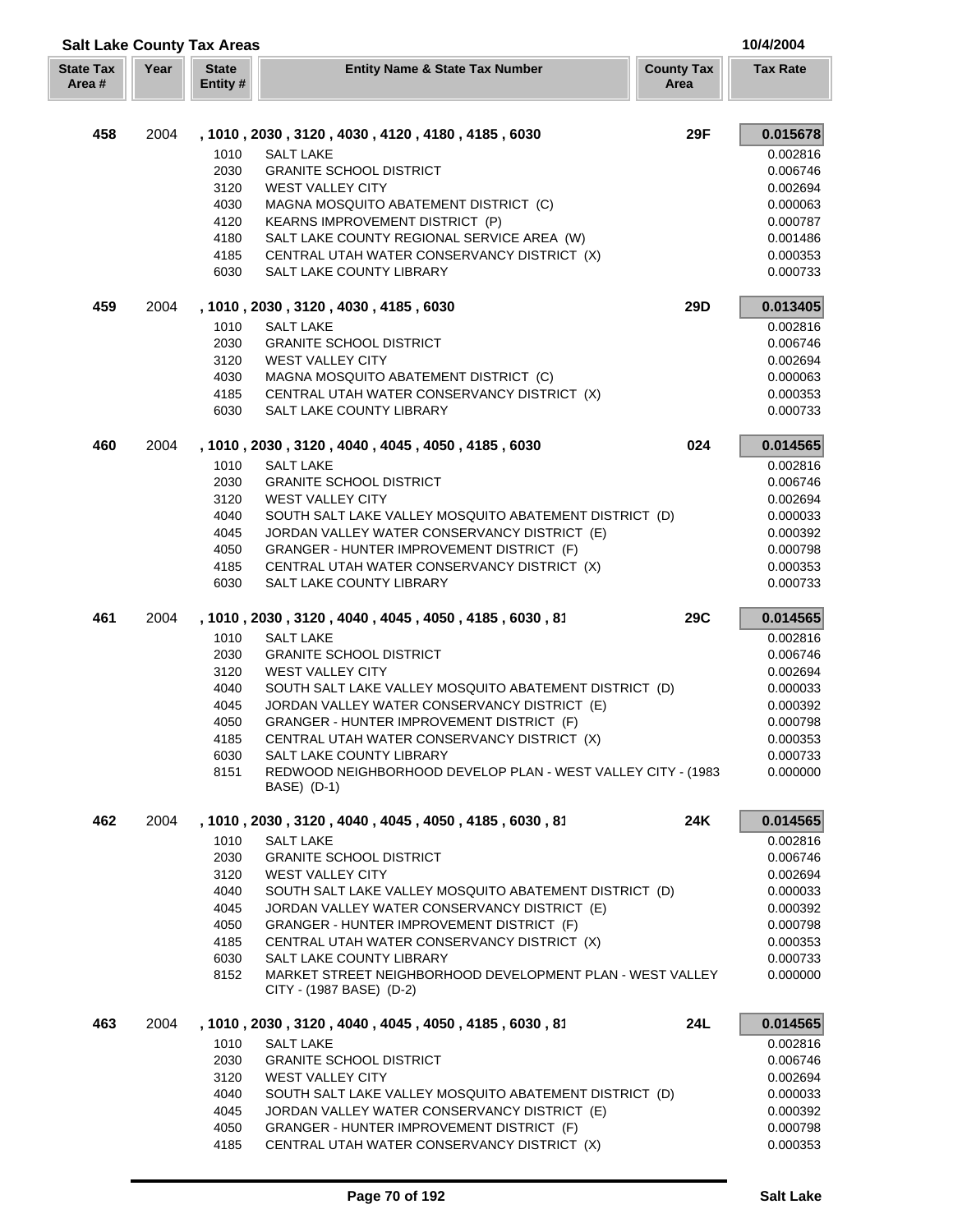|                            |      | <b>Salt Lake County Tax Areas</b> |                                                                                                                        |                           | 10/4/2004            |
|----------------------------|------|-----------------------------------|------------------------------------------------------------------------------------------------------------------------|---------------------------|----------------------|
| <b>State Tax</b><br>Area # | Year | <b>State</b><br>Entity#           | <b>Entity Name &amp; State Tax Number</b>                                                                              | <b>County Tax</b><br>Area | <b>Tax Rate</b>      |
|                            |      | 6030<br>8153                      | SALT LAKE COUNTY LIBRARY<br>WILLOW WOOD CENTER NEIGHBORHOOD DEVELOPMENT PLAN - WEST<br>VALLEY CITY - (1991 BASE) (D-3) |                           | 0.000733<br>0.000000 |
| 464                        | 2004 |                                   | , 1010, 2030, 3120, 4040, 4045, 4050, 4185, 6030, 81                                                                   | 23A                       | 0.014565             |
|                            |      | 1010                              | <b>SALT LAKE</b>                                                                                                       |                           | 0.002816             |
|                            |      | 2030                              | <b>GRANITE SCHOOL DISTRICT</b>                                                                                         |                           | 0.006746             |
|                            |      | 3120                              | <b>WEST VALLEY CITY</b>                                                                                                |                           | 0.002694             |
|                            |      | 4040                              | SOUTH SALT LAKE VALLEY MOSQUITO ABATEMENT DISTRICT (D)                                                                 |                           | 0.000033             |
|                            |      | 4045                              | JORDAN VALLEY WATER CONSERVANCY DISTRICT (E)                                                                           |                           | 0.000392             |
|                            |      | 4050                              | GRANGER - HUNTER IMPROVEMENT DISTRICT (F)                                                                              |                           | 0.000798             |
|                            |      | 4185<br>6030                      | CENTRAL UTAH WATER CONSERVANCY DISTRICT (X)                                                                            |                           | 0.000353             |
|                            |      | 8154                              | SALT LAKE COUNTY LIBRARY<br>DECKER LAKE ECONOMIC DEVELOPMENT PLAN - WEST VALLEY CITY -                                 |                           | 0.000733<br>0.000000 |
|                            |      |                                   | $(1993$ BASE) $(D-4)$                                                                                                  |                           |                      |
| 465                        | 2004 |                                   | , 1010, 2030, 3120, 4030, 4045, 4120, 4180, 4185, 60                                                                   | <b>29G</b>                | 0.016070             |
|                            |      | 1010                              | <b>SALT LAKE</b>                                                                                                       |                           | 0.002816             |
|                            |      | 2030                              | <b>GRANITE SCHOOL DISTRICT</b>                                                                                         |                           | 0.006746             |
|                            |      | 3120                              | WEST VALLEY CITY                                                                                                       |                           | 0.002694             |
|                            |      | 4030                              | MAGNA MOSQUITO ABATEMENT DISTRICT (C)                                                                                  |                           | 0.000063             |
|                            |      | 4045<br>4120                      | JORDAN VALLEY WATER CONSERVANCY DISTRICT (E)<br>KEARNS IMPROVEMENT DISTRICT (P)                                        |                           | 0.000392<br>0.000787 |
|                            |      | 4180                              | SALT LAKE COUNTY REGIONAL SERVICE AREA (W)                                                                             |                           | 0.001486             |
|                            |      | 4185                              | CENTRAL UTAH WATER CONSERVANCY DISTRICT (X)                                                                            |                           | 0.000353             |
|                            |      | 6030                              | SALT LAKE COUNTY LIBRARY                                                                                               |                           | 0.000733             |
|                            |      | 8155                              | HERCULES HILL PARCEL A NEIGHBORHOOD DEVELOPMENT PLAN -<br>WEST VALLEY CITY - (1990 BASE) (D-5)                         |                           | 0.000000             |
| 466                        | 2004 |                                   | , 1010 , 2030 , 3120 , 4030 , 4045 , 4120 , 4180 , 4185 , 60                                                           | 29H                       | 0.016070             |
|                            |      | 1010                              | <b>SALT LAKE</b>                                                                                                       |                           | 0.002816             |
|                            |      | 2030                              | <b>GRANITE SCHOOL DISTRICT</b>                                                                                         |                           | 0.006746             |
|                            |      | 3120                              | <b>WEST VALLEY CITY</b>                                                                                                |                           | 0.002694             |
|                            |      | 4030                              | MAGNA MOSQUITO ABATEMENT DISTRICT (C)                                                                                  |                           | 0.000063             |
|                            |      | 4045                              | JORDAN VALLEY WATER CONSERVANCY DISTRICT (E)                                                                           |                           | 0.000392             |
|                            |      | 4120                              | <b>KEARNS IMPROVEMENT DISTRICT (P)</b><br>SALT LAKE COUNTY REGIONAL SERVICE AREA (W)                                   |                           | 0.000787             |
|                            |      | 4180<br>4185                      | CENTRAL UTAH WATER CONSERVANCY DISTRICT (X)                                                                            |                           | 0.001486<br>0.000353 |
|                            |      | 6030                              | <b>SALT LAKE COUNTY LIBRARY</b>                                                                                        |                           | 0.000733             |
|                            |      | 8156                              | HERCULES HILL PARCEL B NEIGHBORHOOD DEVELOPMENT PLAN -                                                                 |                           | 0.000000             |
|                            |      |                                   | WEST VALLEY CITY - (1990 BASE) (D-6)                                                                                   |                           |                      |
| 467                        | 2004 |                                   | , 1010, 2030, 3120, 4040, 4045, 4110, 4185, 6030                                                                       | 24E                       | 0.013971             |
|                            |      | 1010                              | SALT LAKE                                                                                                              |                           | 0.002816             |
|                            |      | 2030                              | <b>GRANITE SCHOOL DISTRICT</b>                                                                                         |                           | 0.006746             |
|                            |      | 3120                              | <b>WEST VALLEY CITY</b>                                                                                                |                           | 0.002694             |
|                            |      | 4040                              | SOUTH SALT LAKE VALLEY MOSQUITO ABATEMENT DISTRICT (D)                                                                 |                           | 0.000033             |
|                            |      | 4045<br>4110                      | JORDAN VALLEY WATER CONSERVANCY DISTRICT (E)<br>TAYLORSVILLE-BENNION IMPROVEMENT DISTRICT (O)                          |                           | 0.000392<br>0.000204 |
|                            |      | 4185                              | CENTRAL UTAH WATER CONSERVANCY DISTRICT (X)                                                                            |                           | 0.000353             |
|                            |      | 6030                              | SALT LAKE COUNTY LIBRARY                                                                                               |                           | 0.000733             |
| 468                        | 2004 |                                   | , 1010, 2030, 3120, 4040, 4045, 4120, 4180, 4185, 60                                                                   | <b>241</b>                | 0.016040             |
|                            |      | 1010                              | <b>SALT LAKE</b>                                                                                                       |                           | 0.002816             |
|                            |      | 2030                              | <b>GRANITE SCHOOL DISTRICT</b>                                                                                         |                           | 0.006746             |
|                            |      | 3120                              | <b>WEST VALLEY CITY</b>                                                                                                |                           | 0.002694             |
|                            |      | 4040                              | SOUTH SALT LAKE VALLEY MOSQUITO ABATEMENT DISTRICT (D)                                                                 |                           | 0.000033             |
|                            |      | 4045                              | JORDAN VALLEY WATER CONSERVANCY DISTRICT (E)                                                                           |                           | 0.000392             |
|                            |      | 4120<br>4180                      | <b>KEARNS IMPROVEMENT DISTRICT (P)</b><br>SALT LAKE COUNTY REGIONAL SERVICE AREA (W)                                   |                           | 0.000787<br>0.001486 |
|                            |      | 4185                              | CENTRAL UTAH WATER CONSERVANCY DISTRICT (X)                                                                            |                           | 0.000353             |
|                            |      | 6030                              | SALT LAKE COUNTY LIBRARY                                                                                               |                           | 0.000733             |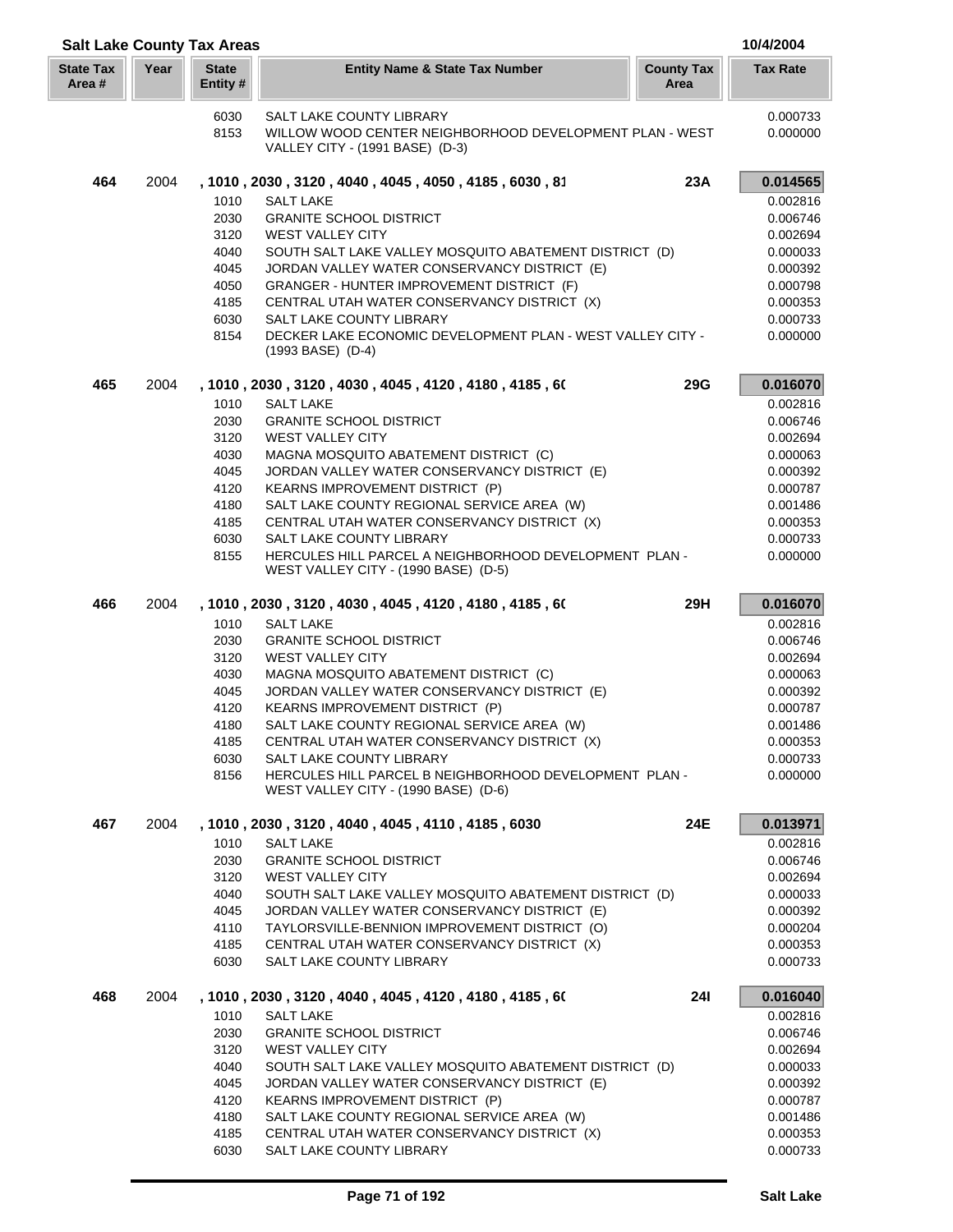| <b>Salt Lake County Tax Areas</b> |      |                         |                                                                                                   |                           | 10/4/2004            |
|-----------------------------------|------|-------------------------|---------------------------------------------------------------------------------------------------|---------------------------|----------------------|
| <b>State Tax</b><br>Area #        | Year | <b>State</b><br>Entity# | <b>Entity Name &amp; State Tax Number</b>                                                         | <b>County Tax</b><br>Area | <b>Tax Rate</b>      |
| 469                               | 2004 |                         | , 1010, 2030, 3120, 4040, 4045, 4185, 6030                                                        | <b>24F</b>                | 0.013767             |
|                                   |      | 1010                    | <b>SALT LAKE</b>                                                                                  |                           | 0.002816             |
|                                   |      | 2030                    | <b>GRANITE SCHOOL DISTRICT</b>                                                                    |                           | 0.006746             |
|                                   |      | 3120                    | <b>WEST VALLEY CITY</b>                                                                           |                           | 0.002694             |
|                                   |      | 4040                    | SOUTH SALT LAKE VALLEY MOSQUITO ABATEMENT DISTRICT (D)                                            |                           | 0.000033             |
|                                   |      | 4045                    | JORDAN VALLEY WATER CONSERVANCY DISTRICT (E)                                                      |                           | 0.000392             |
|                                   |      | 4185                    | CENTRAL UTAH WATER CONSERVANCY DISTRICT (X)                                                       |                           | 0.000353             |
|                                   |      | 6030                    | SALT LAKE COUNTY LIBRARY                                                                          |                           | 0.000733             |
| 470                               | 2004 |                         | , 1010 , 2030 , 4030 , 4045 , 4080 , 4185 , 4210 , 4220 , 60                                      | 026                       | 0.015181             |
|                                   |      | 1010                    | <b>SALT LAKE</b>                                                                                  |                           | 0.002816             |
|                                   |      | 2030                    | <b>GRANITE SCHOOL DISTRICT</b>                                                                    |                           | 0.006746             |
|                                   |      | 4030                    | MAGNA MOSQUITO ABATEMENT DISTRICT (C)                                                             |                           | 0.000063             |
|                                   |      | 4045<br>4080            | JORDAN VALLEY WATER CONSERVANCY DISTRICT (E)<br>MAGNA WATER COMPANY (AN IMPROVEMENT DISTRICT) (K) |                           | 0.000392<br>0.001338 |
|                                   |      | 4185                    | CENTRAL UTAH WATER CONSERVANCY DISTRICT (X)                                                       |                           | 0.000353             |
|                                   |      | 4210                    | SALT LAKE COUNTY SPECIAL DISTRICT NO. 1 (A-A)                                                     |                           | 0.000000             |
|                                   |      | 4220                    | SALT LAKE COUNTY MUNICIPAL-TYPE SERVICES DISTRICT (B-B)                                           |                           | 0.002740             |
|                                   |      | 6030                    | SALT LAKE COUNTY LIBRARY                                                                          |                           | 0.000733             |
| 472                               | 2004 |                         | , 1010 , 2030 , 4030 , 4045 , 4080 , 4185 , 4210 , 4220 , 60                                      | 26B                       | 0.015181             |
|                                   |      | 1010                    | <b>SALT LAKE</b>                                                                                  |                           | 0.002816             |
|                                   |      | 2030                    | <b>GRANITE SCHOOL DISTRICT</b>                                                                    |                           | 0.006746             |
|                                   |      | 4030                    | MAGNA MOSQUITO ABATEMENT DISTRICT (C)                                                             |                           | 0.000063             |
|                                   |      | 4045                    | JORDAN VALLEY WATER CONSERVANCY DISTRICT (E)                                                      |                           | 0.000392             |
|                                   |      | 4080                    | MAGNA WATER COMPANY (AN IMPROVEMENT DISTRICT) (K)                                                 |                           | 0.001338             |
|                                   |      | 4185<br>4210            | CENTRAL UTAH WATER CONSERVANCY DISTRICT (X)<br>SALT LAKE COUNTY SPECIAL DISTRICT NO. 1 (A-A)      |                           | 0.000353<br>0.000000 |
|                                   |      | 4220                    | SALT LAKE COUNTY MUNICIPAL-TYPE SERVICES DISTRICT (B-B)                                           |                           | 0.002740             |
|                                   |      | 6030                    | SALT LAKE COUNTY LIBRARY                                                                          |                           | 0.000733             |
|                                   |      | 8453                    | ARBOR PARK NEIGHBORHOOD DEVELOPMENT PLAN - SALT LAKE<br>COUNTY - (1993 BASE) (L-3)                |                           | 0.000000             |
| 473                               | 2004 |                         | , 1010, 2030, 4030, 4045, 4120, 4180, 4185, 4210, 42                                              | 25B                       | 0.016116             |
|                                   |      | 1010                    | <b>SALT LAKE</b>                                                                                  |                           | 0.002816             |
|                                   |      | 2030                    | <b>GRANITE SCHOOL DISTRICT</b>                                                                    |                           | 0.006746             |
|                                   |      | 4030                    | MAGNA MOSQUITO ABATEMENT DISTRICT (C)                                                             |                           | 0.000063             |
|                                   |      | 4045                    | JORDAN VALLEY WATER CONSERVANCY DISTRICT (E)                                                      |                           | 0.000392             |
|                                   |      | 4120                    | KEARNS IMPROVEMENT DISTRICT (P)                                                                   |                           | 0.000787             |
|                                   |      | 4180                    | SALT LAKE COUNTY REGIONAL SERVICE AREA (W)                                                        |                           | 0.001486             |
|                                   |      | 4185                    | CENTRAL UTAH WATER CONSERVANCY DISTRICT (X)                                                       |                           | 0.000353             |
|                                   |      | 4210                    | SALT LAKE COUNTY SPECIAL DISTRICT NO. 1 (A-A)                                                     |                           | 0.000000             |
|                                   |      | 4220<br>6030            | SALT LAKE COUNTY MUNICIPAL-TYPE SERVICES DISTRICT (B-B)<br>SALT LAKE COUNTY LIBRARY               |                           | 0.002740<br>0.000733 |
| 474                               | 2004 |                         | , 1010, 2030, 4030, 4045, 4185, 4210, 4220, 6030                                                  | 028                       | 0.013843             |
|                                   |      | 1010                    | <b>SALT LAKE</b>                                                                                  |                           | 0.002816             |
|                                   |      | 2030                    | <b>GRANITE SCHOOL DISTRICT</b>                                                                    |                           | 0.006746             |
|                                   |      | 4030                    | MAGNA MOSQUITO ABATEMENT DISTRICT (C)                                                             |                           | 0.000063             |
|                                   |      | 4045                    | JORDAN VALLEY WATER CONSERVANCY DISTRICT (E)                                                      |                           | 0.000392             |
|                                   |      | 4185                    | CENTRAL UTAH WATER CONSERVANCY DISTRICT (X)                                                       |                           | 0.000353             |
|                                   |      | 4210                    | SALT LAKE COUNTY SPECIAL DISTRICT NO. 1 (A-A)                                                     |                           | 0.000000             |
|                                   |      | 4220<br>6030            | SALT LAKE COUNTY MUNICIPAL-TYPE SERVICES DISTRICT (B-B)<br>SALT LAKE COUNTY LIBRARY               |                           | 0.002740<br>0.000733 |
| 476                               | 2004 |                         | , 1010, 2030, 4030, 4045, 4120, 4185, 4210, 4220, 60                                              | <b>25G</b>                | 0.014630             |
|                                   |      | 1010                    | <b>SALT LAKE</b>                                                                                  |                           | 0.002816             |
|                                   |      | 2030                    | <b>GRANITE SCHOOL DISTRICT</b>                                                                    |                           | 0.006746             |
|                                   |      | 4030                    | MAGNA MOSQUITO ABATEMENT DISTRICT (C)                                                             |                           | 0.000063             |
|                                   |      | 4045                    | JORDAN VALLEY WATER CONSERVANCY DISTRICT (E)                                                      |                           | 0.000392             |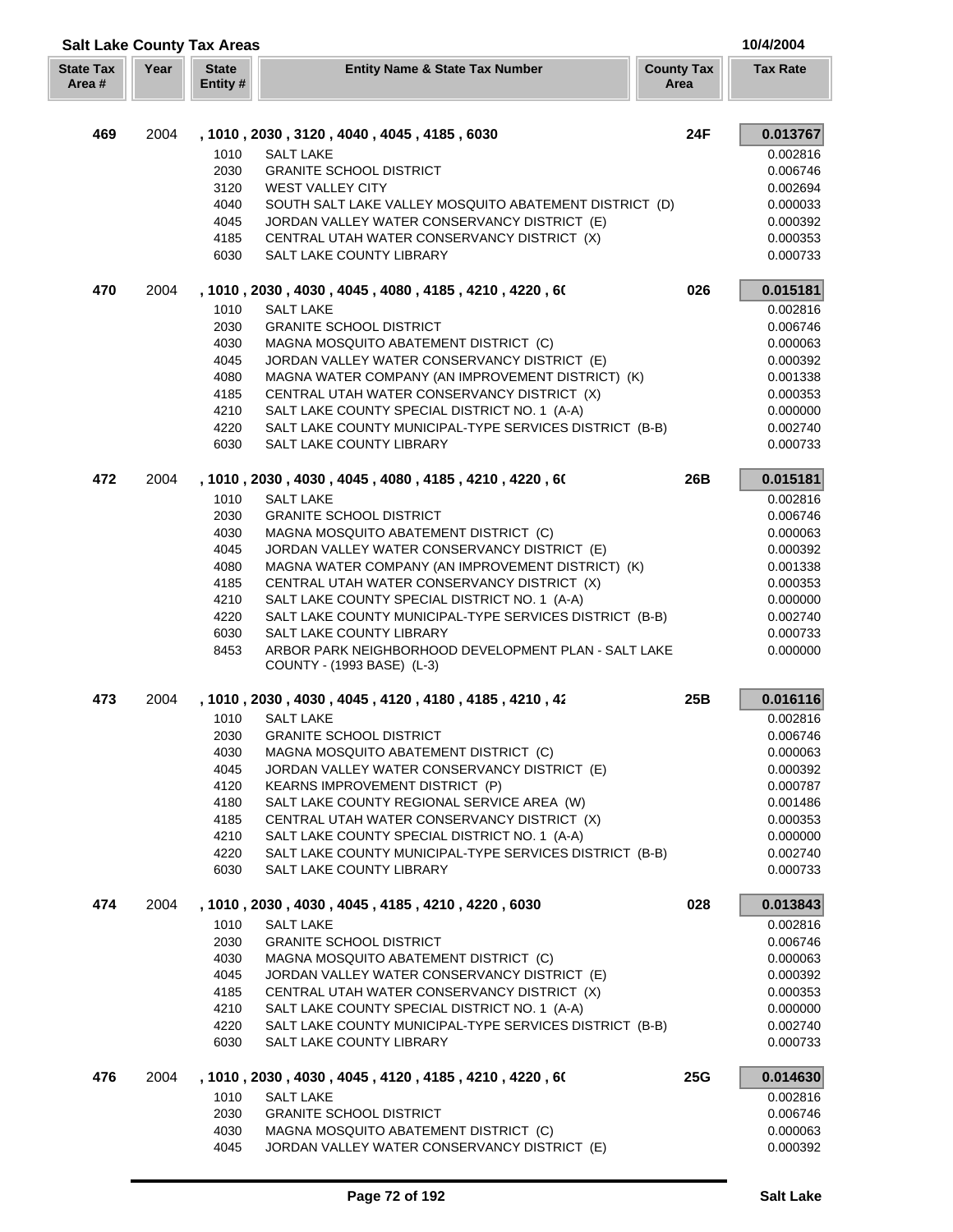| <b>Salt Lake County Tax Areas</b> |      |                          |                                                                                          |                           |                      |
|-----------------------------------|------|--------------------------|------------------------------------------------------------------------------------------|---------------------------|----------------------|
| <b>State Tax</b><br>Area #        | Year | <b>State</b><br>Entity # | <b>Entity Name &amp; State Tax Number</b>                                                | <b>County Tax</b><br>Area | <b>Tax Rate</b>      |
|                                   |      | 4120                     | KEARNS IMPROVEMENT DISTRICT (P)                                                          |                           | 0.000787             |
|                                   |      | 4185                     | CENTRAL UTAH WATER CONSERVANCY DISTRICT (X)                                              |                           | 0.000353             |
|                                   |      | 4210                     | SALT LAKE COUNTY SPECIAL DISTRICT NO. 1 (A-A)                                            |                           | 0.000000             |
|                                   |      | 4220                     | SALT LAKE COUNTY MUNICIPAL-TYPE SERVICES DISTRICT (B-B)                                  |                           | 0.002740             |
|                                   |      | 6030                     | SALT LAKE COUNTY LIBRARY                                                                 |                           | 0.000733             |
| 478                               | 2004 |                          | , 1010, 2030, 4030, 4185, 4210, 4220, 6030                                               | 027                       | 0.013451             |
|                                   |      | 1010                     | <b>SALT LAKE</b>                                                                         |                           | 0.002816             |
|                                   |      | 2030                     | <b>GRANITE SCHOOL DISTRICT</b>                                                           |                           | 0.006746             |
|                                   |      | 4030                     | MAGNA MOSQUITO ABATEMENT DISTRICT (C)                                                    |                           | 0.000063             |
|                                   |      | 4185                     | CENTRAL UTAH WATER CONSERVANCY DISTRICT (X)                                              |                           | 0.000353             |
|                                   |      | 4210                     | SALT LAKE COUNTY SPECIAL DISTRICT NO. 1 (A-A)                                            |                           | 0.000000             |
|                                   |      | 4220<br>6030             | SALT LAKE COUNTY MUNICIPAL-TYPE SERVICES DISTRICT (B-B)<br>SALT LAKE COUNTY LIBRARY      |                           | 0.002740<br>0.000733 |
| 479                               | 2004 |                          | , 1010 , 2030 , 4040 , 4045 , 4050 , 4185 , 4210 , 4220 , 60                             | 24H                       | 0.014611             |
|                                   |      | 1010                     | <b>SALT LAKE</b>                                                                         |                           | 0.002816             |
|                                   |      | 2030                     | <b>GRANITE SCHOOL DISTRICT</b>                                                           |                           | 0.006746             |
|                                   |      | 4040                     | SOUTH SALT LAKE VALLEY MOSQUITO ABATEMENT DISTRICT (D)                                   |                           | 0.000033             |
|                                   |      | 4045                     | JORDAN VALLEY WATER CONSERVANCY DISTRICT (E)                                             |                           | 0.000392             |
|                                   |      | 4050                     | GRANGER - HUNTER IMPROVEMENT DISTRICT (F)                                                |                           | 0.000798             |
|                                   |      | 4185                     | CENTRAL UTAH WATER CONSERVANCY DISTRICT (X)                                              |                           | 0.000353             |
|                                   |      | 4210                     | SALT LAKE COUNTY SPECIAL DISTRICT NO. 1 (A-A)                                            |                           | 0.000000             |
|                                   |      | 4220                     | SALT LAKE COUNTY MUNICIPAL-TYPE SERVICES DISTRICT (B-B)                                  |                           | 0.002740             |
|                                   |      | 6030                     | SALT LAKE COUNTY LIBRARY                                                                 |                           | 0.000733             |
| 480                               | 2004 |                          | , 1010, 2030, 4040, 4045, 4060, 4185, 4210, 4220, 60                                     | 016                       | 0.014056             |
|                                   |      | 1010                     | <b>SALT LAKE</b>                                                                         |                           | 0.002816             |
|                                   |      | 2030                     | <b>GRANITE SCHOOL DISTRICT</b>                                                           |                           | 0.006746             |
|                                   |      | 4040                     | SOUTH SALT LAKE VALLEY MOSQUITO ABATEMENT DISTRICT (D)                                   |                           | 0.000033             |
|                                   |      | 4045                     | JORDAN VALLEY WATER CONSERVANCY DISTRICT (E)                                             |                           | 0.000392             |
|                                   |      | 4060                     | SALT LAKE SUBURBAN SANITARY DISTRICT #1 (G)                                              |                           | 0.000243             |
|                                   |      | 4185                     | CENTRAL UTAH WATER CONSERVANCY DISTRICT (X)                                              |                           | 0.000353             |
|                                   |      | 4210                     | SALT LAKE COUNTY SPECIAL DISTRICT NO. 1 (A-A)                                            |                           | 0.000000             |
|                                   |      | 4220<br>6030             | SALT LAKE COUNTY MUNICIPAL-TYPE SERVICES DISTRICT (B-B)<br>SALT LAKE COUNTY LIBRARY      |                           | 0.002740<br>0.000733 |
| 482                               | 2004 |                          | , 1010 , 2030 , 4040 , 4045 , 4090 , 4185 , 4210 , 4220 , 60                             | <b>15A</b>                | 0.014102             |
|                                   |      | 1010                     | <b>SALT LAKE</b>                                                                         |                           | 0.002816             |
|                                   |      | 2030                     | <b>GRANITE SCHOOL DISTRICT</b>                                                           |                           | 0.006746             |
|                                   |      | 4040                     | SOUTH SALT LAKE VALLEY MOSQUITO ABATEMENT DISTRICT (D)                                   |                           | 0.000033             |
|                                   |      | 4045                     | JORDAN VALLEY WATER CONSERVANCY DISTRICT (E)                                             |                           | 0.000392             |
|                                   |      | 4090                     | COTTONWOOD IMPROVEMENT DISTRICT (M)                                                      |                           | 0.000289             |
|                                   |      | 4185                     | CENTRAL UTAH WATER CONSERVANCY DISTRICT (X)                                              |                           | 0.000353             |
|                                   |      | 4210                     | SALT LAKE COUNTY SPECIAL DISTRICT NO. 1 (A-A)                                            |                           | 0.000000             |
|                                   |      | 4220                     | SALT LAKE COUNTY MUNICIPAL-TYPE SERVICES DISTRICT (B-B)                                  |                           | 0.002740             |
|                                   |      | 6030                     | SALT LAKE COUNTY LIBRARY                                                                 |                           | 0.000733             |
| 484                               | 2004 |                          | , 1010 , 2030 , 4040 , 4045 , 4110 , 4180 , 4185 , 4210 , 42                             | 24M                       | 0.015503             |
|                                   |      | 1010                     | <b>SALT LAKE</b>                                                                         |                           | 0.002816             |
|                                   |      | 2030<br>4040             | <b>GRANITE SCHOOL DISTRICT</b><br>SOUTH SALT LAKE VALLEY MOSQUITO ABATEMENT DISTRICT (D) |                           | 0.006746<br>0.000033 |
|                                   |      | 4045                     | JORDAN VALLEY WATER CONSERVANCY DISTRICT (E)                                             |                           | 0.000392             |
|                                   |      | 4110                     | TAYLORSVILLE-BENNION IMPROVEMENT DISTRICT (O)                                            |                           | 0.000204             |
|                                   |      | 4180                     | SALT LAKE COUNTY REGIONAL SERVICE AREA (W)                                               |                           | 0.001486             |
|                                   |      | 4185                     | CENTRAL UTAH WATER CONSERVANCY DISTRICT (X)                                              |                           | 0.000353             |
|                                   |      | 4210                     | SALT LAKE COUNTY SPECIAL DISTRICT NO. 1 (A-A)                                            |                           | 0.000000             |
|                                   |      | 4220                     | SALT LAKE COUNTY MUNICIPAL-TYPE SERVICES DISTRICT (B-B)                                  |                           | 0.002740             |
|                                   |      | 6030                     | SALT LAKE COUNTY LIBRARY                                                                 |                           | 0.000733             |
| 486                               | 2004 |                          | , 1010, 2030, 4040, 4045, 4120, 4180, 4185, 4210, 42                                     | 025                       | 0.016086             |
|                                   |      |                          |                                                                                          |                           |                      |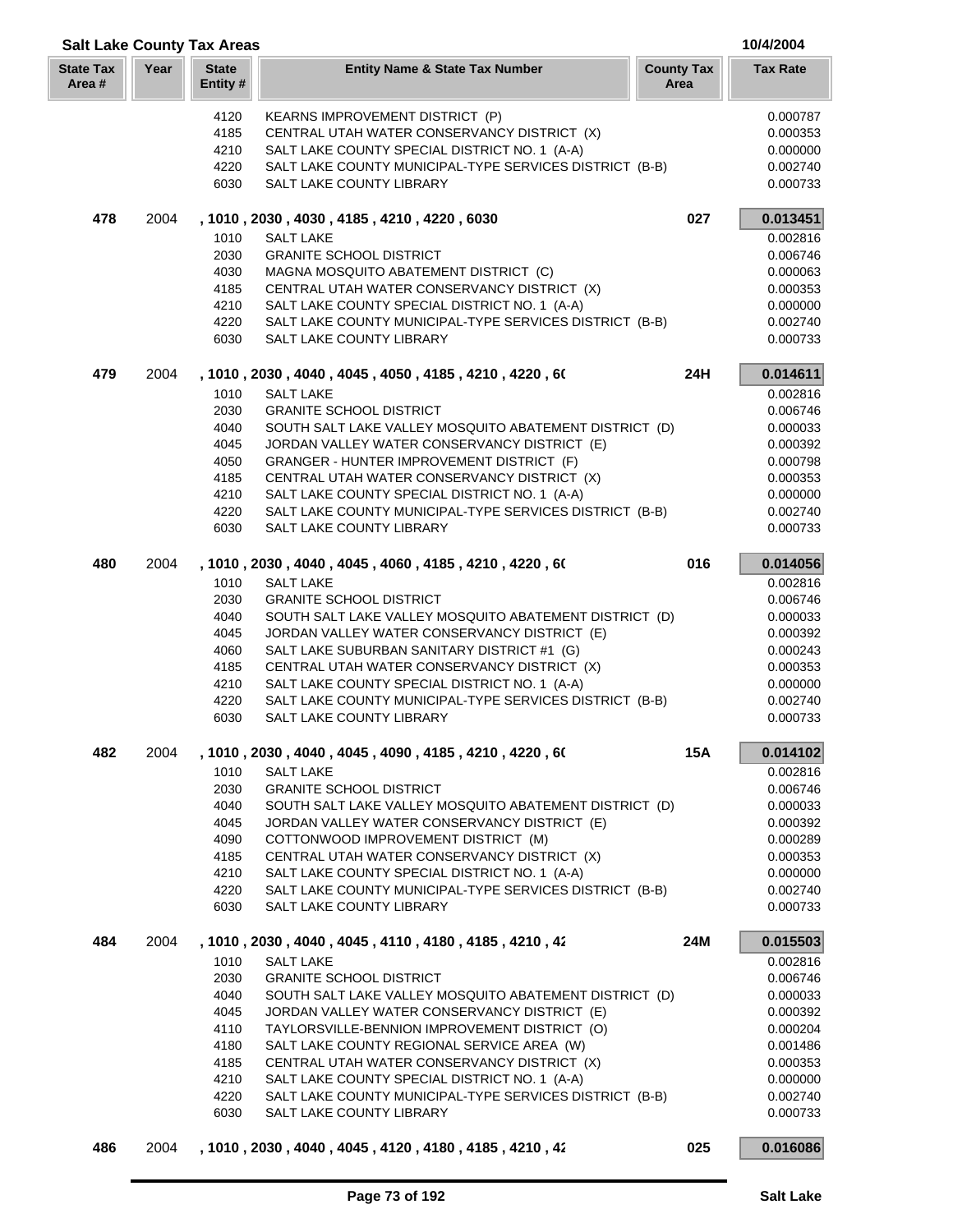| <b>Salt Lake County Tax Areas</b> |      |                         |                                                                                              |                           | 10/4/2004            |
|-----------------------------------|------|-------------------------|----------------------------------------------------------------------------------------------|---------------------------|----------------------|
| <b>State Tax</b><br>Area #        | Year | <b>State</b><br>Entity# | <b>Entity Name &amp; State Tax Number</b>                                                    | <b>County Tax</b><br>Area | <b>Tax Rate</b>      |
|                                   |      |                         |                                                                                              |                           |                      |
|                                   |      | 1010                    | <b>SALT LAKE</b>                                                                             |                           | 0.002816             |
|                                   |      | 2030                    | <b>GRANITE SCHOOL DISTRICT</b>                                                               |                           | 0.006746             |
|                                   |      | 4040                    | SOUTH SALT LAKE VALLEY MOSQUITO ABATEMENT DISTRICT (D)                                       |                           | 0.000033             |
|                                   |      | 4045                    | JORDAN VALLEY WATER CONSERVANCY DISTRICT (E)                                                 |                           | 0.000392             |
|                                   |      | 4120                    | KEARNS IMPROVEMENT DISTRICT (P)                                                              |                           | 0.000787             |
|                                   |      | 4180                    | SALT LAKE COUNTY REGIONAL SERVICE AREA (W)                                                   |                           | 0.001486             |
|                                   |      | 4185<br>4210            | CENTRAL UTAH WATER CONSERVANCY DISTRICT (X)<br>SALT LAKE COUNTY SPECIAL DISTRICT NO. 1 (A-A) |                           | 0.000353<br>0.000000 |
|                                   |      | 4220                    | SALT LAKE COUNTY MUNICIPAL-TYPE SERVICES DISTRICT (B-B)                                      |                           | 0.002740             |
|                                   |      | 6030                    | SALT LAKE COUNTY LIBRARY                                                                     |                           | 0.000733             |
| 487                               | 2004 |                         | , 1010, 2030, 4040, 4045, 4185, 4210, 4220, 6030                                             | 015                       | 0.013813             |
|                                   |      | 1010                    | <b>SALT LAKE</b>                                                                             |                           | 0.002816             |
|                                   |      | 2030                    | <b>GRANITE SCHOOL DISTRICT</b>                                                               |                           | 0.006746             |
|                                   |      | 4040                    | SOUTH SALT LAKE VALLEY MOSQUITO ABATEMENT DISTRICT (D)                                       |                           | 0.000033             |
|                                   |      | 4045                    | JORDAN VALLEY WATER CONSERVANCY DISTRICT (E)                                                 |                           | 0.000392             |
|                                   |      | 4185                    | CENTRAL UTAH WATER CONSERVANCY DISTRICT (X)                                                  |                           | 0.000353             |
|                                   |      | 4210                    | SALT LAKE COUNTY SPECIAL DISTRICT NO. 1 (A-A)                                                |                           | 0.000000             |
|                                   |      | 4220                    | SALT LAKE COUNTY MUNICIPAL-TYPE SERVICES DISTRICT (B-B)                                      |                           | 0.002740             |
|                                   |      | 6030                    | SALT LAKE COUNTY LIBRARY                                                                     |                           | 0.000733             |
| 488                               | 2004 |                         | , 1010, 2030, 4040, 4060, 4185, 4210, 4220, 6030                                             | 019                       | 0.013664             |
|                                   |      | 1010                    | <b>SALT LAKE</b>                                                                             |                           | 0.002816             |
|                                   |      | 2030                    | <b>GRANITE SCHOOL DISTRICT</b>                                                               |                           | 0.006746             |
|                                   |      | 4040                    | SOUTH SALT LAKE VALLEY MOSQUITO ABATEMENT DISTRICT (D)                                       |                           | 0.000033             |
|                                   |      | 4060                    | SALT LAKE SUBURBAN SANITARY DISTRICT #1 (G)                                                  |                           | 0.000243             |
|                                   |      | 4185                    | CENTRAL UTAH WATER CONSERVANCY DISTRICT (X)                                                  |                           | 0.000353             |
|                                   |      | 4210                    | SALT LAKE COUNTY SPECIAL DISTRICT NO. 1 (A-A)                                                |                           | 0.000000             |
|                                   |      | 4220<br>6030            | SALT LAKE COUNTY MUNICIPAL-TYPE SERVICES DISTRICT (B-B)<br>SALT LAKE COUNTY LIBRARY          |                           | 0.002740<br>0.000733 |
| 489                               | 2004 |                         | , 1010 , 2030 , 4040 , 4060 , 4185 , 4210 , 4220 , 6020 , 60                                 | 017                       | 0.013664             |
|                                   |      | 1010                    | <b>SALT LAKE</b>                                                                             |                           | 0.002816             |
|                                   |      | 2030                    | <b>GRANITE SCHOOL DISTRICT</b>                                                               |                           | 0.006746             |
|                                   |      | 4040                    | SOUTH SALT LAKE VALLEY MOSQUITO ABATEMENT DISTRICT (D)                                       |                           | 0.000033             |
|                                   |      | 4060                    | SALT LAKE SUBURBAN SANITARY DISTRICT #1 (G)                                                  |                           | 0.000243             |
|                                   |      | 4185                    | CENTRAL UTAH WATER CONSERVANCY DISTRICT (X)                                                  |                           | 0.000353             |
|                                   |      | 4210                    | SALT LAKE COUNTY SPECIAL DISTRICT NO. 1 (A-A)                                                |                           | 0.000000             |
|                                   |      | 4220                    | SALT LAKE COUNTY MUNICIPAL-TYPE SERVICES DISTRICT (B-B)                                      |                           | 0.002740             |
|                                   |      | 6020                    | AREA EXCLUDED FROM SALT LAKE COUNTY WATER CONSERVANCY<br>DISTRICT (II)                       |                           | 0.000000             |
|                                   |      | 6030                    | SALT LAKE COUNTY LIBRARY                                                                     |                           | 0.000733             |
| 491                               | 2004 |                         | , 1010, 2030, 4040, 4090, 4185, 4210, 4220, 6030                                             | 022                       | 0.013710             |
|                                   |      | 1010                    | <b>SALT LAKE</b>                                                                             |                           | 0.002816             |
|                                   |      | 2030                    | <b>GRANITE SCHOOL DISTRICT</b>                                                               |                           | 0.006746             |
|                                   |      | 4040                    | SOUTH SALT LAKE VALLEY MOSQUITO ABATEMENT DISTRICT (D)                                       |                           | 0.000033             |
|                                   |      | 4090                    | COTTONWOOD IMPROVEMENT DISTRICT (M)                                                          |                           | 0.000289             |
|                                   |      | 4185                    | CENTRAL UTAH WATER CONSERVANCY DISTRICT (X)                                                  |                           | 0.000353             |
|                                   |      | 4210                    | SALT LAKE COUNTY SPECIAL DISTRICT NO. 1 (A-A)                                                |                           | 0.000000             |
|                                   |      | 4220<br>6030            | SALT LAKE COUNTY MUNICIPAL-TYPE SERVICES DISTRICT (B-B)<br>SALT LAKE COUNTY LIBRARY          |                           | 0.002740<br>0.000733 |
| 492                               | 2004 |                         | , 1010 , 2030 , 4040 , 4090 , 4185 , 4210 , 4220 , 6020 , 60                                 | 15C                       | 0.013710             |
|                                   |      | 1010                    | <b>SALT LAKE</b>                                                                             |                           | 0.002816             |
|                                   |      | 2030                    | <b>GRANITE SCHOOL DISTRICT</b>                                                               |                           | 0.006746             |
|                                   |      | 4040                    | SOUTH SALT LAKE VALLEY MOSQUITO ABATEMENT DISTRICT (D)                                       |                           | 0.000033             |
|                                   |      | 4090                    | COTTONWOOD IMPROVEMENT DISTRICT (M)                                                          |                           | 0.000289             |
|                                   |      | 4185                    | CENTRAL UTAH WATER CONSERVANCY DISTRICT (X)                                                  |                           | 0.000353             |
|                                   |      | 4210                    | SALT LAKE COUNTY SPECIAL DISTRICT NO. 1 (A-A)                                                |                           | 0.000000             |
|                                   |      | 4220                    | SALT LAKE COUNTY MUNICIPAL-TYPE SERVICES DISTRICT (B-B)                                      |                           | 0.002740             |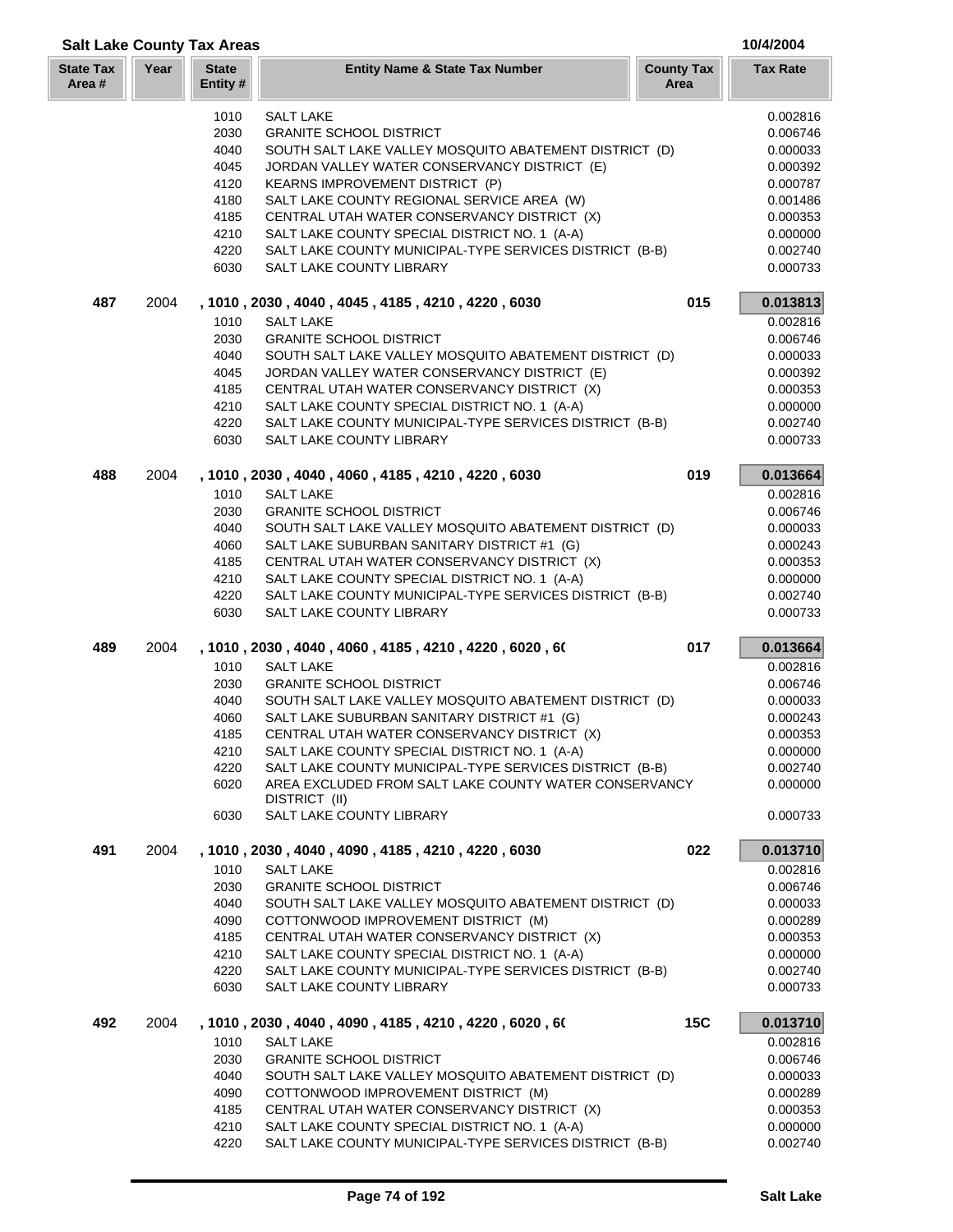| <b>Salt Lake County Tax Areas</b> |      |                          |                                                                                                                  |                           | 10/4/2004            |
|-----------------------------------|------|--------------------------|------------------------------------------------------------------------------------------------------------------|---------------------------|----------------------|
| <b>State Tax</b><br>Area #        | Year | <b>State</b><br>Entity # | <b>Entity Name &amp; State Tax Number</b>                                                                        | <b>County Tax</b><br>Area | <b>Tax Rate</b>      |
|                                   |      | 6020                     | AREA EXCLUDED FROM SALT LAKE COUNTY WATER CONSERVANCY                                                            |                           | 0.000000             |
|                                   |      | 6030                     | DISTRICT (II)<br>SALT LAKE COUNTY LIBRARY                                                                        |                           | 0.000733             |
| 493                               | 2004 |                          | , 1010 , 2030 , 4040 , 4090 , 4185 , 4200 , 4210 , 4220 , 60                                                     | 22B                       | 0.014929             |
|                                   |      | 1010                     | <b>SALT LAKE</b>                                                                                                 |                           | 0.002816             |
|                                   |      | 2030                     | <b>GRANITE SCHOOL DISTRICT</b>                                                                                   |                           | 0.006746             |
|                                   |      | 4040                     | SOUTH SALT LAKE VALLEY MOSQUITO ABATEMENT DISTRICT (D)                                                           |                           | 0.000033             |
|                                   |      | 4090<br>4185             | COTTONWOOD IMPROVEMENT DISTRICT (M)<br>CENTRAL UTAH WATER CONSERVANCY DISTRICT (X)                               |                           | 0.000289<br>0.000353 |
|                                   |      | 4200                     | COTTONWOOD HEIGHTS PARKS AND RECREATION SERVICE AREA (Z)                                                         |                           | 0.001219             |
|                                   |      | 4210                     | SALT LAKE COUNTY SPECIAL DISTRICT NO. 1 (A-A)                                                                    |                           | 0.000000             |
|                                   |      | 4220                     | SALT LAKE COUNTY MUNICIPAL-TYPE SERVICES DISTRICT (B-B)                                                          |                           | 0.002740             |
|                                   |      | 6030                     | SALT LAKE COUNTY LIBRARY                                                                                         |                           | 0.000733             |
| 495                               | 2004 |                          | , 1010, 2030, 4040, 4185, 4210, 4220, 6030                                                                       | <b>22C</b>                | 0.013421             |
|                                   |      | 1010                     | <b>SALT LAKE</b>                                                                                                 |                           | 0.002816             |
|                                   |      | 2030                     | <b>GRANITE SCHOOL DISTRICT</b>                                                                                   |                           | 0.006746             |
|                                   |      | 4040                     | SOUTH SALT LAKE VALLEY MOSQUITO ABATEMENT DISTRICT (D)                                                           |                           | 0.000033             |
|                                   |      | 4185<br>4210             | CENTRAL UTAH WATER CONSERVANCY DISTRICT (X)<br>SALT LAKE COUNTY SPECIAL DISTRICT NO. 1 (A-A)                     |                           | 0.000353<br>0.000000 |
|                                   |      | 4220                     | SALT LAKE COUNTY MUNICIPAL-TYPE SERVICES DISTRICT (B-B)                                                          |                           | 0.002740             |
|                                   |      | 6030                     | SALT LAKE COUNTY LIBRARY                                                                                         |                           | 0.000733             |
| 496                               | 2004 |                          | , 1010, 2030, 4040, 4185, 4210, 4220, 6020, 6030                                                                 | 15B                       | 0.013421             |
|                                   |      | 1010                     | <b>SALT LAKE</b>                                                                                                 |                           | 0.002816             |
|                                   |      | 2030                     | <b>GRANITE SCHOOL DISTRICT</b>                                                                                   |                           | 0.006746             |
|                                   |      | 4040                     | SOUTH SALT LAKE VALLEY MOSQUITO ABATEMENT DISTRICT (D)                                                           |                           | 0.000033             |
|                                   |      | 4185                     | CENTRAL UTAH WATER CONSERVANCY DISTRICT (X)                                                                      |                           | 0.000353             |
|                                   |      | 4210                     | SALT LAKE COUNTY SPECIAL DISTRICT NO. 1 (A-A)                                                                    |                           | 0.000000             |
|                                   |      | 4220<br>6020             | SALT LAKE COUNTY MUNICIPAL-TYPE SERVICES DISTRICT (B-B)<br>AREA EXCLUDED FROM SALT LAKE COUNTY WATER CONSERVANCY |                           | 0.002740<br>0.000000 |
|                                   |      |                          | DISTRICT (II)                                                                                                    |                           |                      |
|                                   |      | 6030                     | SALT LAKE COUNTY LIBRARY                                                                                         |                           | 0.000733             |
| 498                               | 2004 |                          | , 1010, 2030, 4185, 4210, 4220, 6030                                                                             | 020                       | 0.013388             |
|                                   |      |                          | 1010 SALT LAKE                                                                                                   |                           | 0.002816             |
|                                   |      | 2030                     | <b>GRANITE SCHOOL DISTRICT</b>                                                                                   |                           | 0.006746             |
|                                   |      | 4185                     | CENTRAL UTAH WATER CONSERVANCY DISTRICT (X)                                                                      |                           | 0.000353             |
|                                   |      | 4210<br>4220             | SALT LAKE COUNTY SPECIAL DISTRICT NO. 1 (A-A)<br>SALT LAKE COUNTY MUNICIPAL-TYPE SERVICES DISTRICT (B-B)         |                           | 0.000000<br>0.002740 |
|                                   |      | 6030                     | SALT LAKE COUNTY LIBRARY                                                                                         |                           | 0.000733             |
| 499                               | 2004 |                          | , 1010, 2040, 4040, 4045, 4070, 4185, 4210, 4220, 60                                                             | 032                       | 0.015923             |
|                                   |      | 1010                     | <b>SALT LAKE</b>                                                                                                 |                           | 0.002816             |
|                                   |      | 2040                     | JORDAN SCHOOL DISTRICT                                                                                           |                           | 0.008856             |
|                                   |      | 4040                     | SOUTH SALT LAKE VALLEY MOSQUITO ABATEMENT DISTRICT (D)                                                           |                           | 0.000033             |
|                                   |      | 4045                     | JORDAN VALLEY WATER CONSERVANCY DISTRICT (E)                                                                     |                           | 0.000392             |
|                                   |      | 4070                     | SALT LAKE SUBURBAN SANITARY DISTRICT #2 (H)                                                                      |                           | 0.000000             |
|                                   |      | 4185                     | CENTRAL UTAH WATER CONSERVANCY DISTRICT (X)                                                                      |                           | 0.000353             |
|                                   |      | 4210<br>4220             | SALT LAKE COUNTY SPECIAL DISTRICT NO. 1 (A-A)<br>SALT LAKE COUNTY MUNICIPAL-TYPE SERVICES DISTRICT (B-B)         |                           | 0.000000<br>0.002740 |
|                                   |      | 6030                     | SALT LAKE COUNTY LIBRARY                                                                                         |                           | 0.000733             |
| 501                               | 2004 |                          | , 1010 , 2040 , 4040 , 4045 , 4090 , 4185 , 4210 , 4220 , 60                                                     | 034                       | 0.016212             |
|                                   |      | 1010                     | <b>SALT LAKE</b>                                                                                                 |                           | 0.002816             |
|                                   |      | 2040                     | <b>JORDAN SCHOOL DISTRICT</b>                                                                                    |                           | 0.008856             |
|                                   |      | 4040                     | SOUTH SALT LAKE VALLEY MOSQUITO ABATEMENT DISTRICT (D)                                                           |                           | 0.000033             |
|                                   |      | 4045                     | JORDAN VALLEY WATER CONSERVANCY DISTRICT (E)                                                                     |                           | 0.000392             |
|                                   |      | 4090                     | COTTONWOOD IMPROVEMENT DISTRICT (M)                                                                              |                           | 0.000289             |
|                                   |      | 4185                     | CENTRAL UTAH WATER CONSERVANCY DISTRICT (X)                                                                      |                           | 0.000353             |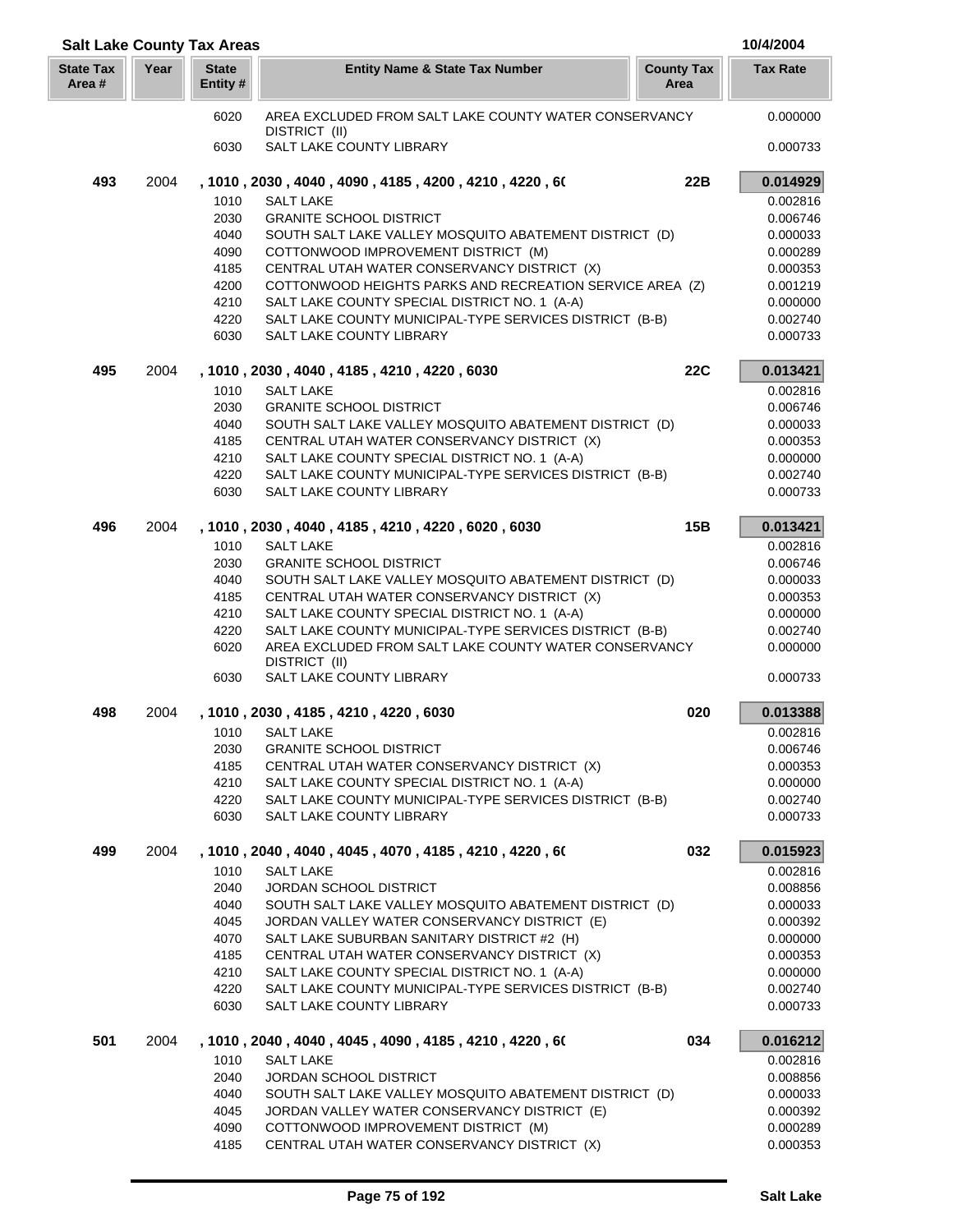| <b>Salt Lake County Tax Areas</b> |      |                          |                                                                                                           |                           | 10/4/2004            |
|-----------------------------------|------|--------------------------|-----------------------------------------------------------------------------------------------------------|---------------------------|----------------------|
| <b>State Tax</b><br>Area#         | Year | <b>State</b><br>Entity # | <b>Entity Name &amp; State Tax Number</b>                                                                 | <b>County Tax</b><br>Area | <b>Tax Rate</b>      |
|                                   |      | 4210                     | SALT LAKE COUNTY SPECIAL DISTRICT NO. 1 (A-A)                                                             |                           | 0.000000             |
|                                   |      | 4220                     | SALT LAKE COUNTY MUNICIPAL-TYPE SERVICES DISTRICT (B-B)                                                   |                           | 0.002740             |
|                                   |      | 6030                     | SALT LAKE COUNTY LIBRARY                                                                                  |                           | 0.000733             |
| 502                               | 2004 |                          | , 1010 , 2040 , 4040 , 4045 , 4090 , 4185 , 4210 , 4220 , 60                                              | 331                       | 0.016212             |
|                                   |      | 1010                     | <b>SALT LAKE</b>                                                                                          |                           | 0.002816             |
|                                   |      | 2040                     | JORDAN SCHOOL DISTRICT                                                                                    |                           | 0.008856             |
|                                   |      | 4040                     | SOUTH SALT LAKE VALLEY MOSQUITO ABATEMENT DISTRICT (D)                                                    |                           | 0.000033             |
|                                   |      | 4045                     | JORDAN VALLEY WATER CONSERVANCY DISTRICT (E)                                                              |                           | 0.000392             |
|                                   |      | 4090<br>4185             | COTTONWOOD IMPROVEMENT DISTRICT (M)                                                                       |                           | 0.000289             |
|                                   |      | 4210                     | CENTRAL UTAH WATER CONSERVANCY DISTRICT (X)<br>SALT LAKE COUNTY SPECIAL DISTRICT NO. 1 (A-A)              |                           | 0.000353<br>0.000000 |
|                                   |      | 4220                     | SALT LAKE COUNTY MUNICIPAL-TYPE SERVICES DISTRICT (B-B)                                                   |                           | 0.002740             |
|                                   |      | 6030                     | SALT LAKE COUNTY LIBRARY                                                                                  |                           | 0.000733             |
|                                   |      | 8451                     | FORT UNION NEIGHBORHOOD DEVELOPMENT PLAN - SALT LAKE COUNTY<br>$-(1989 BASE)$ (L-1)                       |                           | 0.000000             |
| 505                               | 2004 |                          | , 1010, 2040, 4040, 4045, 4090, 4185, 4200, 4210, 42                                                      | 033                       | 0.017431             |
|                                   |      | 1010                     | <b>SALT LAKE</b>                                                                                          |                           | 0.002816             |
|                                   |      | 2040                     | JORDAN SCHOOL DISTRICT                                                                                    |                           | 0.008856             |
|                                   |      | 4040                     | SOUTH SALT LAKE VALLEY MOSQUITO ABATEMENT DISTRICT (D)                                                    |                           | 0.000033             |
|                                   |      | 4045                     | JORDAN VALLEY WATER CONSERVANCY DISTRICT (E)                                                              |                           | 0.000392             |
|                                   |      | 4090                     | COTTONWOOD IMPROVEMENT DISTRICT (M)                                                                       |                           | 0.000289             |
|                                   |      | 4185                     | CENTRAL UTAH WATER CONSERVANCY DISTRICT (X)                                                               |                           | 0.000353             |
|                                   |      | 4200<br>4210             | COTTONWOOD HEIGHTS PARKS AND RECREATION SERVICE AREA (Z)<br>SALT LAKE COUNTY SPECIAL DISTRICT NO. 1 (A-A) |                           | 0.001219<br>0.000000 |
|                                   |      | 4220                     | SALT LAKE COUNTY MUNICIPAL-TYPE SERVICES DISTRICT (B-B)                                                   |                           | 0.002740             |
|                                   |      | 6030                     | SALT LAKE COUNTY LIBRARY                                                                                  |                           | 0.000733             |
| 507                               | 2004 |                          | , 1010 , 2040 , 4040 , 4045 , 4120 , 4180 , 4185 , 4210 , 42                                              | 41B                       | 0.018196             |
|                                   |      | 1010                     | <b>SALT LAKE</b>                                                                                          |                           | 0.002816             |
|                                   |      | 2040                     | JORDAN SCHOOL DISTRICT                                                                                    |                           | 0.008856             |
|                                   |      | 4040                     | SOUTH SALT LAKE VALLEY MOSQUITO ABATEMENT DISTRICT (D)                                                    |                           | 0.000033             |
|                                   |      | 4045<br>4120             | JORDAN VALLEY WATER CONSERVANCY DISTRICT (E)<br>KEARNS IMPROVEMENT DISTRICT (P)                           |                           | 0.000392<br>0.000787 |
|                                   |      | 4180                     | SALT LAKE COUNTY REGIONAL SERVICE AREA (W)                                                                |                           | 0.001486             |
|                                   |      | 4185                     | CENTRAL UTAH WATER CONSERVANCY DISTRICT (X)                                                               |                           | 0.000353             |
|                                   |      | 4210                     | SALT LAKE COUNTY SPECIAL DISTRICT NO. 1 (A-A)                                                             |                           | 0.000000             |
|                                   |      | 4220                     | SALT LAKE COUNTY MUNICIPAL-TYPE SERVICES DISTRICT (B-B)                                                   |                           | 0.002740             |
|                                   |      | 6030                     | SALT LAKE COUNTY LIBRARY                                                                                  |                           | 0.000733             |
| 509                               | 2004 |                          | , 1010 , 2040 , 4040 , 4045 , 4140 , 4160 , 4185 , 4210 , 42                                              | 35C                       | 0.017058             |
|                                   |      | 1010                     | <b>SALT LAKE</b>                                                                                          |                           | 0.002816             |
|                                   |      | 2040                     | <b>JORDAN SCHOOL DISTRICT</b>                                                                             |                           | 0.008856             |
|                                   |      | 4040                     | SOUTH SALT LAKE VALLEY MOSQUITO ABATEMENT DISTRICT (D)                                                    |                           | 0.000033             |
|                                   |      | 4045                     | JORDAN VALLEY WATER CONSERVANCY DISTRICT (E)                                                              |                           | 0.000392             |
|                                   |      | 4140<br>4160             | SANDY SUBURBAN IMPROVEMENT DISTRICT (R)<br>CRESENT CEMETERY MAINTENANCE DISTRICT (U)                      |                           | 0.001070<br>0.000065 |
|                                   |      | 4185                     | CENTRAL UTAH WATER CONSERVANCY DISTRICT (X)                                                               |                           | 0.000353             |
|                                   |      | 4210                     | SALT LAKE COUNTY SPECIAL DISTRICT NO. 1 (A-A)                                                             |                           | 0.000000             |
|                                   |      | 4220                     | SALT LAKE COUNTY MUNICIPAL-TYPE SERVICES DISTRICT (B-B)                                                   |                           | 0.002740             |
|                                   |      | 6030                     | SALT LAKE COUNTY LIBRARY                                                                                  |                           | 0.000733             |
| 511                               | 2004 |                          | , 1010 , 2040 , 4040 , 4045 , 4140 , 4185 , 4210 , 4220 , 60                                              | 43C                       | 0.016993             |
|                                   |      | 1010                     | <b>SALT LAKE</b>                                                                                          |                           | 0.002816             |
|                                   |      | 2040                     | JORDAN SCHOOL DISTRICT                                                                                    |                           | 0.008856             |
|                                   |      | 4040                     | SOUTH SALT LAKE VALLEY MOSQUITO ABATEMENT DISTRICT (D)                                                    |                           | 0.000033             |
|                                   |      | 4045                     | JORDAN VALLEY WATER CONSERVANCY DISTRICT (E)                                                              |                           | 0.000392             |
|                                   |      | 4140<br>4185             | SANDY SUBURBAN IMPROVEMENT DISTRICT (R)<br>CENTRAL UTAH WATER CONSERVANCY DISTRICT (X)                    |                           | 0.001070<br>0.000353 |
|                                   |      |                          |                                                                                                           |                           | 0.000000             |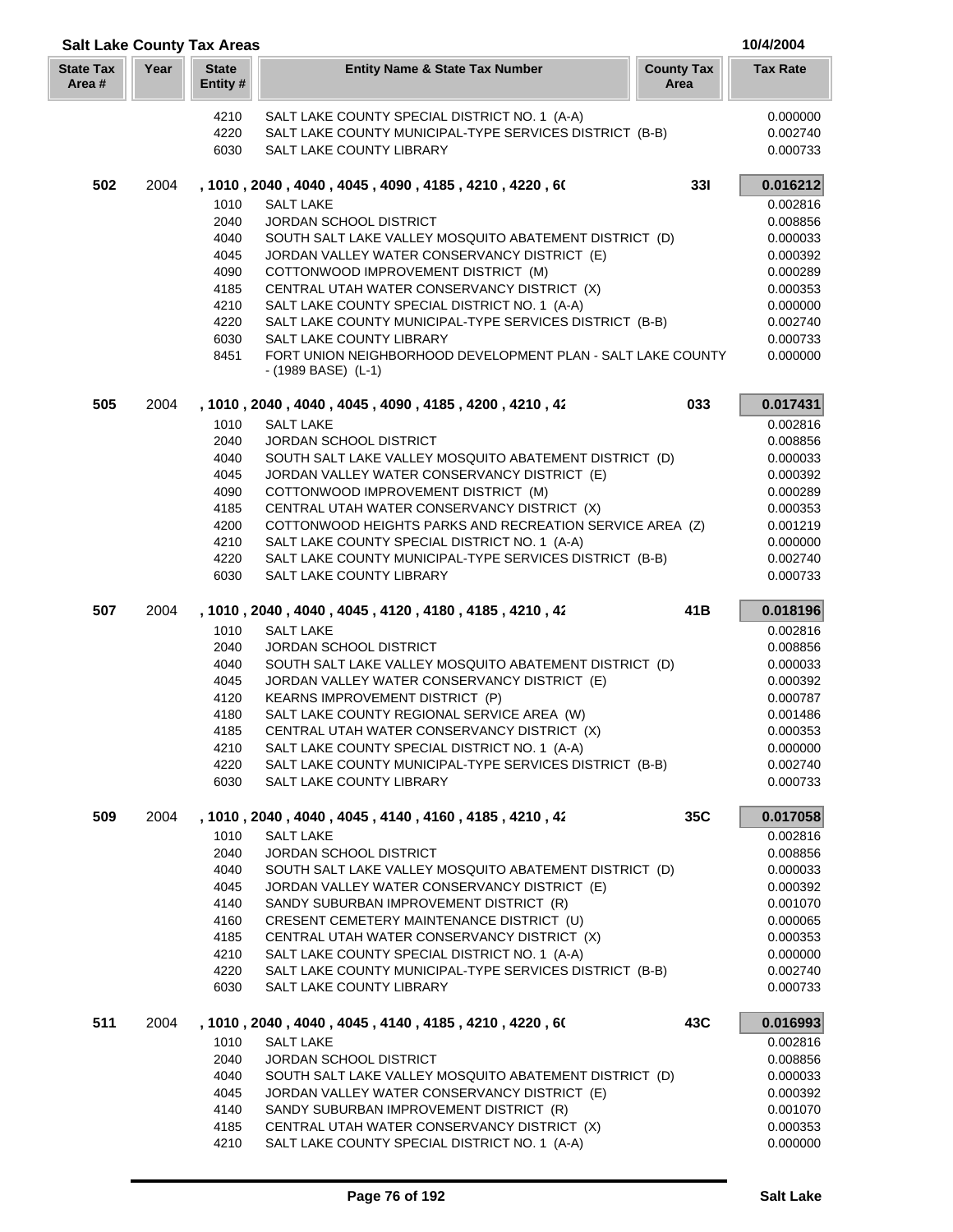| <b>Salt Lake County Tax Areas</b> |      |                          |                                                                                              |                           | 10/4/2004            |
|-----------------------------------|------|--------------------------|----------------------------------------------------------------------------------------------|---------------------------|----------------------|
| <b>State Tax</b><br>Area#         | Year | <b>State</b><br>Entity # | <b>Entity Name &amp; State Tax Number</b>                                                    | <b>County Tax</b><br>Area | <b>Tax Rate</b>      |
|                                   |      | 4220                     | SALT LAKE COUNTY MUNICIPAL-TYPE SERVICES DISTRICT (B-B)                                      |                           | 0.002740             |
|                                   |      | 6030                     | SALT LAKE COUNTY LIBRARY                                                                     |                           | 0.000733             |
| 514                               | 2004 |                          | , 1010 , 2040 , 4040 , 4045 , 4150 , 4185 , 4210 , 4220 , 60                                 | 36B                       | 0.016438             |
|                                   |      | 1010                     | <b>SALT LAKE</b>                                                                             |                           | 0.002816             |
|                                   |      | 2040                     | <b>JORDAN SCHOOL DISTRICT</b>                                                                |                           | 0.008856             |
|                                   |      | 4040                     | SOUTH SALT LAKE VALLEY MOSQUITO ABATEMENT DISTRICT (D)                                       |                           | 0.000033             |
|                                   |      | 4045                     | JORDAN VALLEY WATER CONSERVANCY DISTRICT (E)                                                 |                           | 0.000392             |
|                                   |      | 4150                     | SOUTH VALLEY SEWER DISTRICT (T)                                                              |                           | 0.000515             |
|                                   |      | 4185                     | CENTRAL UTAH WATER CONSERVANCY DISTRICT (X)                                                  |                           | 0.000353             |
|                                   |      | 4210                     | SALT LAKE COUNTY SPECIAL DISTRICT NO. 1 (A-A)                                                |                           | 0.000000             |
|                                   |      | 4220                     | SALT LAKE COUNTY MUNICIPAL-TYPE SERVICES DISTRICT (B-B)                                      |                           | 0.002740             |
|                                   |      | 6030                     | SALT LAKE COUNTY LIBRARY                                                                     |                           | 0.000733             |
| 515                               | 2004 |                          | , 1010, 2040, 4040, 4045, 4185, 4210, 4220, 6030                                             | 036                       | 0.015923             |
|                                   |      | 1010                     | <b>SALT LAKE</b>                                                                             |                           | 0.002816             |
|                                   |      | 2040                     | JORDAN SCHOOL DISTRICT                                                                       |                           | 0.008856             |
|                                   |      | 4040                     | SOUTH SALT LAKE VALLEY MOSQUITO ABATEMENT DISTRICT (D)                                       |                           | 0.000033             |
|                                   |      | 4045                     | JORDAN VALLEY WATER CONSERVANCY DISTRICT (E)                                                 |                           | 0.000392             |
|                                   |      | 4185                     | CENTRAL UTAH WATER CONSERVANCY DISTRICT (X)                                                  |                           | 0.000353             |
|                                   |      | 4210                     | SALT LAKE COUNTY SPECIAL DISTRICT NO. 1 (A-A)                                                |                           | 0.000000             |
|                                   |      | 4220                     | SALT LAKE COUNTY MUNICIPAL-TYPE SERVICES DISTRICT (B-B)                                      |                           | 0.002740             |
|                                   |      | 6030                     | SALT LAKE COUNTY LIBRARY                                                                     |                           | 0.000733             |
| 516                               | 2004 |                          | , 1010, 2040, 4040, 4060, 4185, 4210, 4220, 6030                                             | 40R                       | 0.015774             |
|                                   |      | 1010                     | <b>SALT LAKE</b>                                                                             |                           | 0.002816             |
|                                   |      | 2040                     | JORDAN SCHOOL DISTRICT                                                                       |                           | 0.008856             |
|                                   |      | 4040                     | SOUTH SALT LAKE VALLEY MOSQUITO ABATEMENT DISTRICT (D)                                       |                           | 0.000033             |
|                                   |      | 4060                     | SALT LAKE SUBURBAN SANITARY DISTRICT #1 (G)                                                  |                           | 0.000243             |
|                                   |      | 4185                     | CENTRAL UTAH WATER CONSERVANCY DISTRICT (X)                                                  |                           | 0.000353             |
|                                   |      | 4210                     | SALT LAKE COUNTY SPECIAL DISTRICT NO. 1 (A-A)                                                |                           | 0.000000             |
|                                   |      | 4220<br>6030             | SALT LAKE COUNTY MUNICIPAL-TYPE SERVICES DISTRICT (B-B)<br>SALT LAKE COUNTY LIBRARY          |                           | 0.002740<br>0.000733 |
| 517                               | 2004 |                          | , 1010, 2040, 4040, 4090, 4185, 4210, 4220, 6030                                             | 33C                       | 0.015820             |
|                                   |      |                          |                                                                                              |                           |                      |
|                                   |      | 1010                     | <b>SALT LAKE</b>                                                                             |                           | 0.002816             |
|                                   |      | 2040                     | <b>JORDAN SCHOOL DISTRICT</b>                                                                |                           | 0.008856             |
|                                   |      | 4040                     | SOUTH SALT LAKE VALLEY MOSQUITO ABATEMENT DISTRICT (D)                                       |                           | 0.000033             |
|                                   |      | 4090                     | COTTONWOOD IMPROVEMENT DISTRICT (M)                                                          |                           | 0.000289             |
|                                   |      | 4185<br>4210             | CENTRAL UTAH WATER CONSERVANCY DISTRICT (X)<br>SALT LAKE COUNTY SPECIAL DISTRICT NO. 1 (A-A) |                           | 0.000353<br>0.000000 |
|                                   |      | 4220                     | SALT LAKE COUNTY MUNICIPAL-TYPE SERVICES DISTRICT (B-B)                                      |                           | 0.002740             |
|                                   |      | 6030                     | SALT LAKE COUNTY LIBRARY                                                                     |                           | 0.000733             |
| 518                               | 2004 |                          | , 1010, 2040, 4040, 4090, 4185, 4210, 4220, 6020, 60                                         | 33G                       | 0.015820             |
|                                   |      | 1010                     | <b>SALT LAKE</b>                                                                             |                           | 0.002816             |
|                                   |      | 2040                     | <b>JORDAN SCHOOL DISTRICT</b>                                                                |                           | 0.008856             |
|                                   |      | 4040                     | SOUTH SALT LAKE VALLEY MOSQUITO ABATEMENT DISTRICT (D)                                       |                           | 0.000033             |
|                                   |      | 4090                     | COTTONWOOD IMPROVEMENT DISTRICT (M)                                                          |                           | 0.000289             |
|                                   |      | 4185                     | CENTRAL UTAH WATER CONSERVANCY DISTRICT (X)                                                  |                           | 0.000353             |
|                                   |      | 4210                     | SALT LAKE COUNTY SPECIAL DISTRICT NO. 1 (A-A)                                                |                           | 0.000000             |
|                                   |      | 4220                     | SALT LAKE COUNTY MUNICIPAL-TYPE SERVICES DISTRICT (B-B)                                      |                           | 0.002740             |
|                                   |      | 6020                     | AREA EXCLUDED FROM SALT LAKE COUNTY WATER CONSERVANCY<br>DISTRICT (II)                       |                           | 0.000000             |
|                                   |      | 6030                     | SALT LAKE COUNTY LIBRARY                                                                     |                           | 0.000733             |
| 519                               | 2004 |                          | , 1010 , 2040 , 4040 , 4090 , 4185 , 4200 , 4210 , 4220 , 60                                 | 031                       | 0.017039             |
|                                   |      | 1010                     | <b>SALT LAKE</b>                                                                             |                           | 0.002816             |
|                                   |      | 2040                     | <b>JORDAN SCHOOL DISTRICT</b>                                                                |                           | 0.008856             |
|                                   |      | 4040                     | SOUTH SALT LAKE VALLEY MOSQUITO ABATEMENT DISTRICT (D)                                       |                           | 0.000033             |
|                                   |      | 4090                     | COTTONWOOD IMPROVEMENT DISTRICT (M)                                                          |                           | 0.000289             |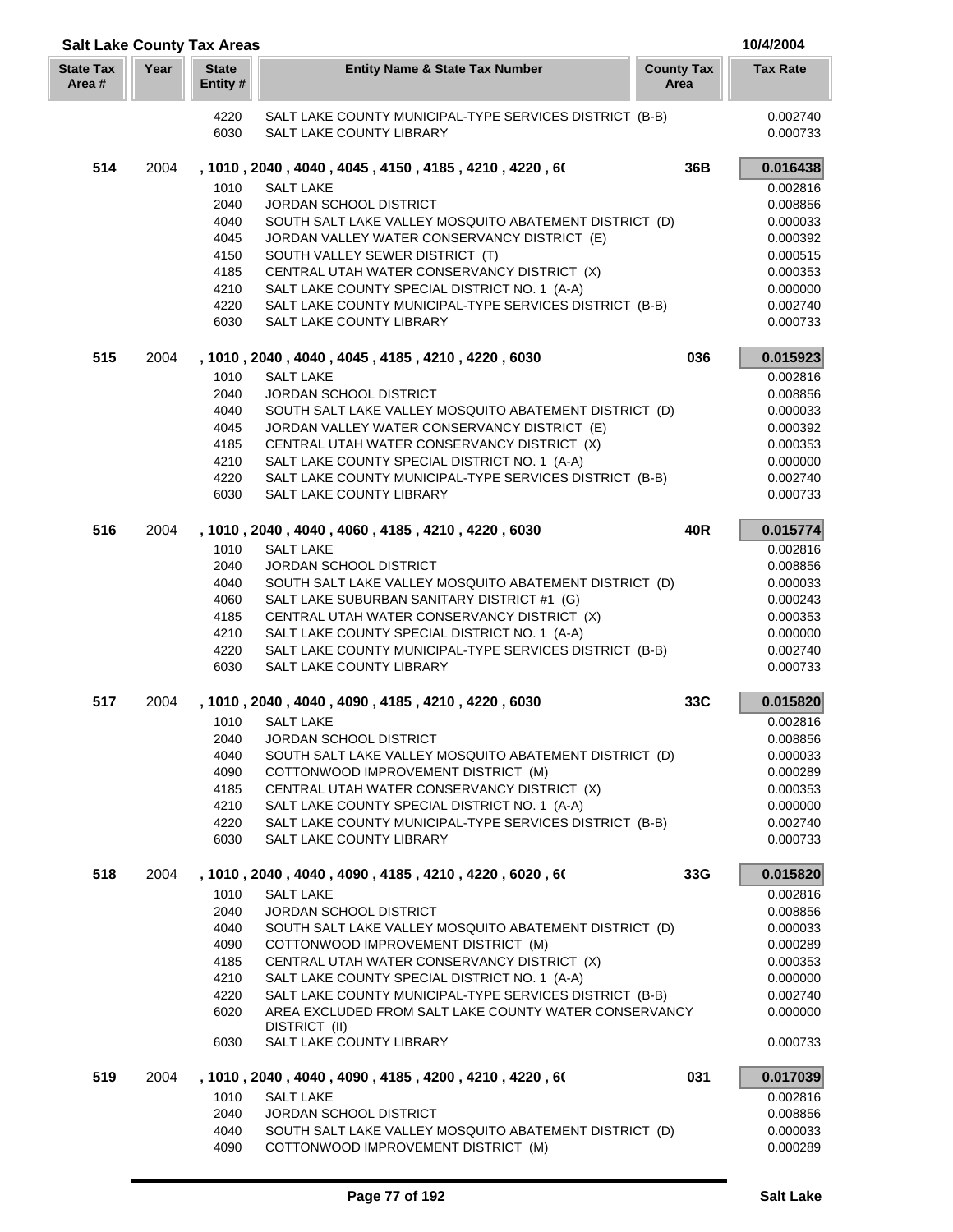| <b>Salt Lake County Tax Areas</b> |      |                          |                                                                                     |                           | 10/4/2004            |
|-----------------------------------|------|--------------------------|-------------------------------------------------------------------------------------|---------------------------|----------------------|
| <b>State Tax</b><br>Area #        | Year | <b>State</b><br>Entity # | <b>Entity Name &amp; State Tax Number</b>                                           | <b>County Tax</b><br>Area | <b>Tax Rate</b>      |
|                                   |      | 4185                     | CENTRAL UTAH WATER CONSERVANCY DISTRICT (X)                                         |                           | 0.000353             |
|                                   |      | 4200                     | COTTONWOOD HEIGHTS PARKS AND RECREATION SERVICE AREA (Z)                            |                           | 0.001219             |
|                                   |      | 4210                     | SALT LAKE COUNTY SPECIAL DISTRICT NO. 1 (A-A)                                       |                           | 0.000000             |
|                                   |      | 4220                     | SALT LAKE COUNTY MUNICIPAL-TYPE SERVICES DISTRICT (B-B)                             |                           | 0.002740             |
|                                   |      | 6030                     | SALT LAKE COUNTY LIBRARY                                                            |                           | 0.000733             |
| 520                               | 2004 |                          | , 1010, 2040, 4040, 4090, 4185, 4200, 4210, 4220, 60                                | 31A                       | 0.017039             |
|                                   |      | 1010                     | <b>SALT LAKE</b>                                                                    |                           | 0.002816             |
|                                   |      | 2040                     | <b>JORDAN SCHOOL DISTRICT</b>                                                       |                           | 0.008856             |
|                                   |      | 4040                     | SOUTH SALT LAKE VALLEY MOSQUITO ABATEMENT DISTRICT (D)                              |                           | 0.000033             |
|                                   |      | 4090                     | COTTONWOOD IMPROVEMENT DISTRICT (M)                                                 |                           | 0.000289             |
|                                   |      | 4185                     | CENTRAL UTAH WATER CONSERVANCY DISTRICT (X)                                         |                           | 0.000353             |
|                                   |      | 4200                     | COTTONWOOD HEIGHTS PARKS AND RECREATION SERVICE AREA (Z)                            |                           | 0.001219             |
|                                   |      | 4210                     | SALT LAKE COUNTY SPECIAL DISTRICT NO. 1 (A-A)                                       |                           | 0.000000             |
|                                   |      | 4220                     | SALT LAKE COUNTY MUNICIPAL-TYPE SERVICES DISTRICT (B-B)                             |                           | 0.002740             |
|                                   |      | 6020                     | AREA EXCLUDED FROM SALT LAKE COUNTY WATER CONSERVANCY<br>DISTRICT (II)              |                           | 0.000000             |
|                                   |      | 6030                     | SALT LAKE COUNTY LIBRARY                                                            |                           | 0.000733             |
| 521                               | 2004 |                          | , 1010, 2040, 4040, 4100, 4150, 4185, 4210, 4220, 60                                | 41G                       | 0.016846             |
|                                   |      | 1010                     | <b>SALT LAKE</b>                                                                    |                           | 0.002816             |
|                                   |      | 2040                     | <b>JORDAN SCHOOL DISTRICT</b>                                                       |                           | 0.008856             |
|                                   |      | 4040                     | SOUTH SALT LAKE VALLEY MOSQUITO ABATEMENT DISTRICT (D)                              |                           | 0.000033             |
|                                   |      | 4100                     | COPPERTON IMPROVEMENT DISTRICT (N)                                                  |                           | 0.000800             |
|                                   |      | 4150                     | SOUTH VALLEY SEWER DISTRICT (T)                                                     |                           | 0.000515             |
|                                   |      | 4185                     | CENTRAL UTAH WATER CONSERVANCY DISTRICT (X)                                         |                           | 0.000353             |
|                                   |      | 4210<br>4220             | SALT LAKE COUNTY SPECIAL DISTRICT NO. 1 (A-A)                                       |                           | 0.000000<br>0.002740 |
|                                   |      | 6030                     | SALT LAKE COUNTY MUNICIPAL-TYPE SERVICES DISTRICT (B-B)<br>SALT LAKE COUNTY LIBRARY |                           | 0.000733             |
| 522                               | 2004 |                          | , 1010, 2040, 4040, 4100, 4185, 4210, 4220, 6030                                    | 41C                       | 0.016331             |
|                                   |      | 1010                     | <b>SALT LAKE</b>                                                                    |                           | 0.002816             |
|                                   |      | 2040                     | JORDAN SCHOOL DISTRICT                                                              |                           | 0.008856             |
|                                   |      | 4040                     | SOUTH SALT LAKE VALLEY MOSQUITO ABATEMENT DISTRICT (D)                              |                           | 0.000033             |
|                                   |      | 4100                     | COPPERTON IMPROVEMENT DISTRICT (N)                                                  |                           | 0.000800             |
|                                   |      | 4185                     | CENTRAL UTAH WATER CONSERVANCY DISTRICT (X)                                         |                           | 0.000353             |
|                                   |      | 4210                     | SALT LAKE COUNTY SPECIAL DISTRICT NO. 1 (A-A)                                       |                           | 0.000000             |
|                                   |      | 4220                     | SALT LAKE COUNTY MUNICIPAL-TYPE SERVICES DISTRICT (B-B)                             |                           | 0.002740             |
|                                   |      | 6030                     | SALT LAKE COUNTY LIBRARY                                                            |                           | 0.000733             |
| 523                               | 2004 |                          | , 1010 , 2040 , 4040 , 4120 , 4180 , 4185 , 4210 , 4220 , 60                        | 41 A                      | 0.017804             |
|                                   |      | 1010                     | <b>SALT LAKE</b>                                                                    |                           | 0.002816             |
|                                   |      | 2040                     | <b>JORDAN SCHOOL DISTRICT</b>                                                       |                           | 0.008856             |
|                                   |      | 4040                     | SOUTH SALT LAKE VALLEY MOSQUITO ABATEMENT DISTRICT (D)                              |                           | 0.000033             |
|                                   |      | 4120                     | KEARNS IMPROVEMENT DISTRICT (P)                                                     |                           | 0.000787             |
|                                   |      | 4180                     | SALT LAKE COUNTY REGIONAL SERVICE AREA (W)                                          |                           | 0.001486             |
|                                   |      | 4185                     | CENTRAL UTAH WATER CONSERVANCY DISTRICT (X)                                         |                           | 0.000353             |
|                                   |      | 4210                     | SALT LAKE COUNTY SPECIAL DISTRICT NO. 1 (A-A)                                       |                           | 0.000000             |
|                                   |      | 4220<br>6030             | SALT LAKE COUNTY MUNICIPAL-TYPE SERVICES DISTRICT (B-B)<br>SALT LAKE COUNTY LIBRARY |                           | 0.002740<br>0.000733 |
| 524                               | 2004 |                          | , 1010, 2040, 4040, 4130, 4185, 4210, 4220, 6030                                    | 40G                       | 0.015531             |
|                                   |      | 1010                     | <b>SALT LAKE</b>                                                                    |                           | 0.002816             |
|                                   |      | 2040                     | <b>JORDAN SCHOOL DISTRICT</b>                                                       |                           | 0.008856             |
|                                   |      | 4040                     | SOUTH SALT LAKE VALLEY MOSQUITO ABATEMENT DISTRICT (D)                              |                           | 0.000033             |
|                                   |      | 4130                     | LITTLE COTTONWOOD IMPROVEMENT DISTRICT (Q)                                          |                           | 0.000000             |
|                                   |      | 4185                     | CENTRAL UTAH WATER CONSERVANCY DISTRICT (X)                                         |                           | 0.000353             |
|                                   |      | 4210                     | SALT LAKE COUNTY SPECIAL DISTRICT NO. 1 (A-A)                                       |                           | 0.000000             |
|                                   |      | 4220                     | SALT LAKE COUNTY MUNICIPAL-TYPE SERVICES DISTRICT (B-B)                             |                           | 0.002740             |
|                                   |      | 6030                     | SALT LAKE COUNTY LIBRARY                                                            |                           | 0.000733             |
|                                   |      |                          |                                                                                     |                           |                      |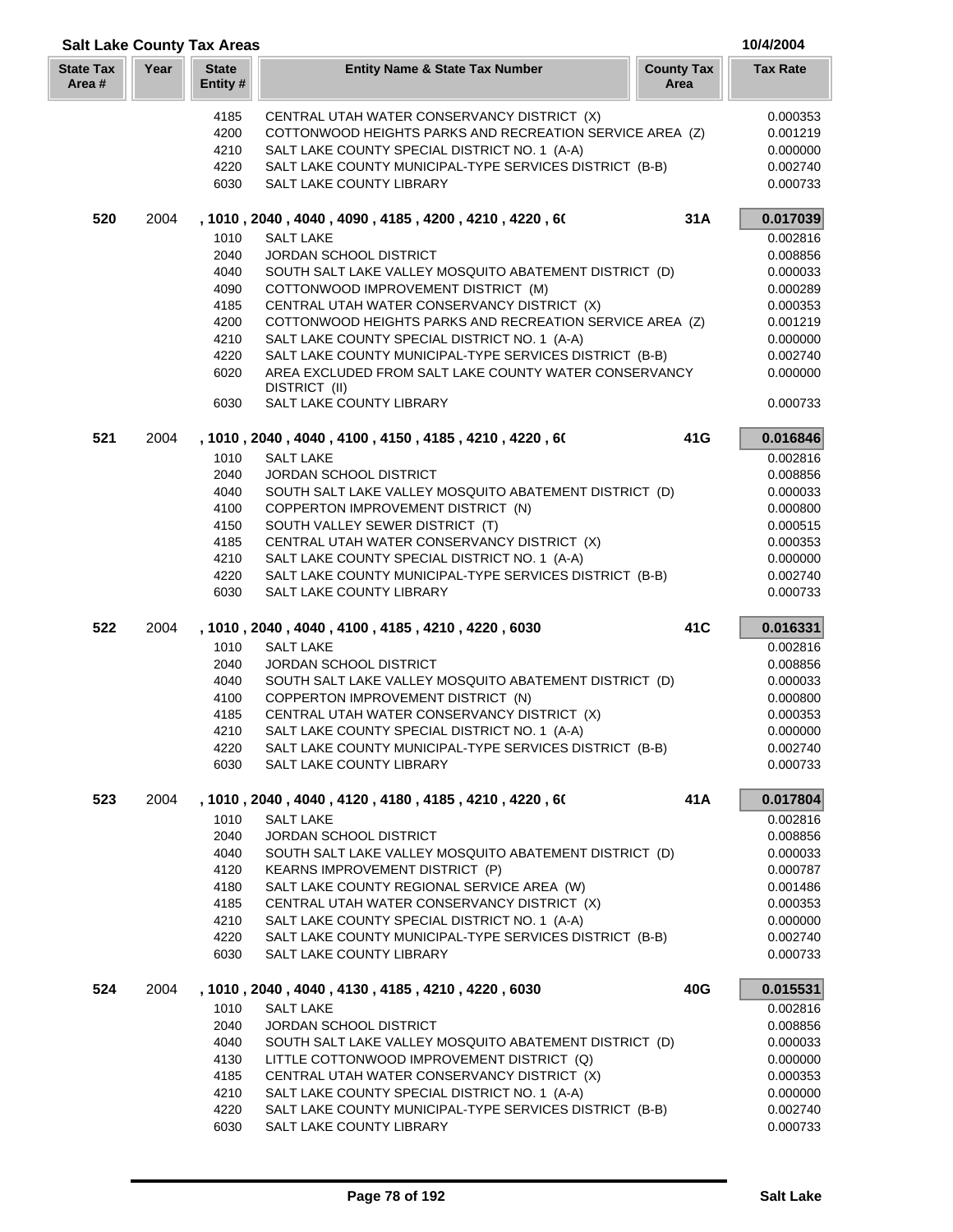| <b>State Tax</b><br>Area # | Year | <b>State</b><br>Entity#                                              | <b>Entity Name &amp; State Tax Number</b>                                                                                                                                                                                                                                                                                                                                                                                                                   | <b>County Tax</b><br>Area | <b>Tax Rate</b>                                                                                                      |
|----------------------------|------|----------------------------------------------------------------------|-------------------------------------------------------------------------------------------------------------------------------------------------------------------------------------------------------------------------------------------------------------------------------------------------------------------------------------------------------------------------------------------------------------------------------------------------------------|---------------------------|----------------------------------------------------------------------------------------------------------------------|
| 526                        | 2004 | 1010<br>2040<br>4040<br>4130<br>4185<br>4190<br>4210<br>4220<br>6030 | , 1010 , 2040 , 4040 , 4130 , 4185 , 4190 , 4210 , 4220 , 60<br><b>SALT LAKE</b><br>JORDAN SCHOOL DISTRICT<br>SOUTH SALT LAKE VALLEY MOSQUITO ABATEMENT DISTRICT (D)<br>LITTLE COTTONWOOD IMPROVEMENT DISTRICT (Q)<br>CENTRAL UTAH WATER CONSERVANCY DISTRICT (X)<br>SALT LAKE COUNTY SERVICE AREA 3 - SNOWBIRD (Y)<br>SALT LAKE COUNTY SPECIAL DISTRICT NO. 1 (A-A)<br>SALT LAKE COUNTY MUNICIPAL-TYPE SERVICES DISTRICT (B-B)<br>SALT LAKE COUNTY LIBRARY | 40P                       | 0.015681<br>0.002816<br>0.008856<br>0.000033<br>0.000000<br>0.000353<br>0.000150<br>0.000000<br>0.002740<br>0.000733 |
| 528                        | 2004 | 1010<br>2040<br>4040<br>4140<br>4185<br>4210<br>4220<br>6030         | , 1010, 2040, 4040, 4140, 4185, 4210, 4220, 6030<br><b>SALT LAKE</b><br><b>JORDAN SCHOOL DISTRICT</b><br>SOUTH SALT LAKE VALLEY MOSQUITO ABATEMENT DISTRICT (D)<br>SANDY SUBURBAN IMPROVEMENT DISTRICT (R)<br>CENTRAL UTAH WATER CONSERVANCY DISTRICT (X)<br>SALT LAKE COUNTY SPECIAL DISTRICT NO. 1 (A-A)<br>SALT LAKE COUNTY MUNICIPAL-TYPE SERVICES DISTRICT (B-B)<br>SALT LAKE COUNTY LIBRARY                                                           | 043                       | 0.016601<br>0.002816<br>0.008856<br>0.000033<br>0.001070<br>0.000353<br>0.000000<br>0.002740<br>0.000733             |
| 529                        | 2004 | 1010<br>2040<br>4040<br>4150<br>4185<br>4210<br>4220<br>6030         | , 1010, 2040, 4040, 4150, 4185, 4210, 4220, 6030<br><b>SALT LAKE</b><br><b>JORDAN SCHOOL DISTRICT</b><br>SOUTH SALT LAKE VALLEY MOSQUITO ABATEMENT DISTRICT (D)<br>SOUTH VALLEY SEWER DISTRICT (T)<br>CENTRAL UTAH WATER CONSERVANCY DISTRICT (X)<br>SALT LAKE COUNTY SPECIAL DISTRICT NO. 1 (A-A)<br>SALT LAKE COUNTY MUNICIPAL-TYPE SERVICES DISTRICT (B-B)<br>SALT LAKE COUNTY LIBRARY                                                                   | 044                       | 0.016046<br>0.002816<br>0.008856<br>0.000033<br>0.000515<br>0.000353<br>0.000000<br>0.002740<br>0.000733             |
| 531                        | 2004 | 1010<br>2040<br>3110<br>4040<br>4045<br>4180<br>4185<br>6030         | , 1010, 2040, 3110, 4040, 4045, 4180, 4185, 6030<br><b>SALT LAKE</b><br><b>JORDAN SCHOOL DISTRICT</b><br><b>WEST JORDAN CITY</b><br>SOUTH SALT LAKE VALLEY MOSQUITO ABATEMENT DISTRICT (D)<br>JORDAN VALLEY WATER CONSERVANCY DISTRICT (E)<br>SALT LAKE COUNTY REGIONAL SERVICE AREA (W)<br>CENTRAL UTAH WATER CONSERVANCY DISTRICT (X)<br>SALT LAKE COUNTY LIBRARY                                                                                         | 41J                       | 0.017364<br>0.002816<br>0.008856<br>0.002695<br>0.000033<br>0.000392<br>0.001486<br>0.000353<br>0.000733             |
| 532                        | 2004 | 1010<br>2040<br>4040<br>4185<br>4210<br>4220<br>6030                 | , 1010, 2040, 4040, 4185, 4210, 4220, 6030<br><b>SALT LAKE</b><br><b>JORDAN SCHOOL DISTRICT</b><br>SOUTH SALT LAKE VALLEY MOSQUITO ABATEMENT DISTRICT (D)<br>CENTRAL UTAH WATER CONSERVANCY DISTRICT (X)<br>SALT LAKE COUNTY SPECIAL DISTRICT NO. 1 (A-A)<br>SALT LAKE COUNTY MUNICIPAL-TYPE SERVICES DISTRICT (B-B)<br>SALT LAKE COUNTY LIBRARY                                                                                                            | 040                       | 0.015531<br>0.002816<br>0.008856<br>0.000033<br>0.000353<br>0.000000<br>0.002740<br>0.000733                         |
| 533                        | 2004 | 1010<br>2040<br>4040<br>4185<br>4210<br>4220<br>6026                 | , 1010, 2040, 4040, 4185, 4210, 4220, 6026, 6030<br><b>SALT LAKE</b><br>JORDAN SCHOOL DISTRICT<br>SOUTH SALT LAKE VALLEY MOSQUITO ABATEMENT DISTRICT (D)<br>CENTRAL UTAH WATER CONSERVANCY DISTRICT (X)<br>SALT LAKE COUNTY SPECIAL DISTRICT NO. 1 (A-A)<br>SALT LAKE COUNTY MUNICIPAL-TYPE SERVICES DISTRICT (B-B)<br>AREA EXCLUDED FROM SALT LAKE COUNTY WATER CONSERVANCY<br>DISTRICT (IV)                                                               | 41F                       | 0.015531<br>0.002816<br>0.008856<br>0.000033<br>0.000353<br>0.000000<br>0.002740<br>0.000000                         |

 $\overline{\phantom{a}}$ 

a n

SALT LAKE COUNTY LIBRARY 0.000733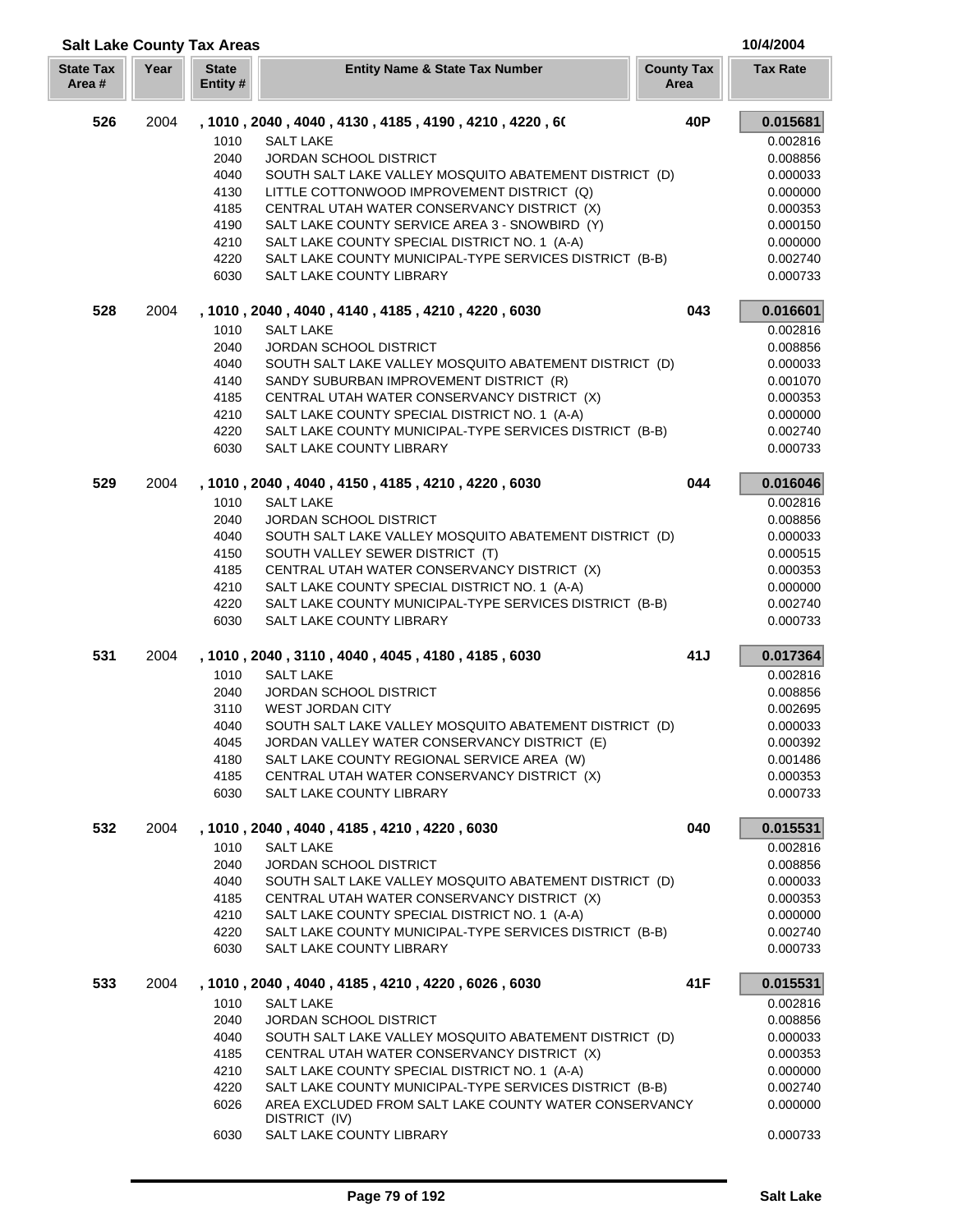| <b>State Tax</b><br>Area # | Year | <b>State</b><br>Entity # | <b>Entity Name &amp; State Tax Number</b>                    | <b>County Tax</b><br>Area | <b>Tax Rate</b> |
|----------------------------|------|--------------------------|--------------------------------------------------------------|---------------------------|-----------------|
| 534                        | 2004 |                          | , 1010, 2040, 4040, 4185, 4210, 4220, 4230, 6030             | 40K                       | 0.015531        |
|                            |      | 1010                     | <b>SALT LAKE</b>                                             |                           | 0.002816        |
|                            |      | 2040                     | JORDAN SCHOOL DISTRICT                                       |                           | 0.008856        |
|                            |      | 4040                     | SOUTH SALT LAKE VALLEY MOSQUITO ABATEMENT DISTRICT (D)       |                           | 0.000033        |
|                            |      | 4185                     | CENTRAL UTAH WATER CONSERVANCY DISTRICT (X)                  |                           | 0.000353        |
|                            |      | 4210                     | SALT LAKE COUNTY SPECIAL DISTRICT NO. 1 (A-A)                |                           | 0.000000        |
|                            |      | 4220                     | SALT LAKE COUNTY MUNICIPAL-TYPE SERVICES DISTRICT (B-B)      |                           | 0.002740        |
|                            |      | 4230                     | THE SOLITUDE IMPROVEMENT DISTRICT (D-D)                      |                           | 0.000000        |
|                            |      | 6030                     | SALT LAKE COUNTY LIBRARY                                     |                           | 0.000733        |
| 1031                       | 2004 |                          | , 1010, 2040, 3105, 4040, 4045, 4110, 4185, 6030             | 066                       | 0.015268        |
|                            |      | 1010                     | <b>SALT LAKE</b>                                             |                           | 0.002816        |
|                            |      | 2040                     | JORDAN SCHOOL DISTRICT                                       |                           | 0.008856        |
|                            |      | 3105                     | <b>TAYLORSVILLE CITY</b>                                     |                           | 0.001881        |
|                            |      | 4040                     | SOUTH SALT LAKE VALLEY MOSQUITO ABATEMENT DISTRICT (D)       |                           | 0.000033        |
|                            |      | 4045                     | JORDAN VALLEY WATER CONSERVANCY DISTRICT (E)                 |                           | 0.000392        |
|                            |      | 4110                     | TAYLORSVILLE-BENNION IMPROVEMENT DISTRICT (O)                |                           | 0.000204        |
|                            |      | 4185                     | CENTRAL UTAH WATER CONSERVANCY DISTRICT (X)                  |                           | 0.000353        |
|                            |      | 6030                     | SALT LAKE COUNTY LIBRARY                                     |                           | 0.000733        |
| 1032                       | 2004 |                          | , 1010, 2030, 3105, 4040, 4045, 4050, 4185, 6030             | 062                       | 0.013752        |
|                            |      | 1010                     | <b>SALT LAKE</b>                                             |                           | 0.002816        |
|                            |      | 2030                     | <b>GRANITE SCHOOL DISTRICT</b>                               |                           | 0.006746        |
|                            |      | 3105                     | <b>TAYLORSVILLE CITY</b>                                     |                           | 0.001881        |
|                            |      | 4040                     | SOUTH SALT LAKE VALLEY MOSQUITO ABATEMENT DISTRICT (D)       |                           | 0.000033        |
|                            |      | 4045                     | JORDAN VALLEY WATER CONSERVANCY DISTRICT (E)                 |                           | 0.000392        |
|                            |      | 4050                     | GRANGER - HUNTER IMPROVEMENT DISTRICT (F)                    |                           | 0.000798        |
|                            |      | 4185                     | CENTRAL UTAH WATER CONSERVANCY DISTRICT (X)                  |                           | 0.000353        |
|                            |      | 6030                     | SALT LAKE COUNTY LIBRARY                                     |                           | 0.000733        |
| 1033                       | 2004 |                          | , 1010 , 2030 , 3105 , 4040 , 4045 , 4110 , 4180 , 4185 , 60 | 063                       | 0.014644        |
|                            |      | 1010                     | <b>SALT LAKE</b>                                             |                           | 0.002816        |
|                            |      | 2030                     | <b>GRANITE SCHOOL DISTRICT</b>                               |                           | 0.006746        |
|                            |      | 3105                     | <b>TAYLORSVILLE CITY</b>                                     |                           | 0.001881        |
|                            |      | 4040                     | SOUTH SALT LAKE VALLEY MOSQUITO ABATEMENT DISTRICT (D)       |                           | 0.000033        |
|                            |      | 4045                     | JORDAN VALLEY WATER CONSERVANCY DISTRICT (E)                 |                           | 0.000392        |
|                            |      | 4110                     | TAYLORSVILLE-BENNION IMPROVEMENT DISTRICT (O)                |                           | 0.000204        |
|                            |      | 4180                     | SALT LAKE COUNTY REGIONAL SERVICE AREA (W)                   |                           | 0.001486        |
|                            |      | 4185                     | CENTRAL UTAH WATER CONSERVANCY DISTRICT (X)                  |                           | 0.000353        |
|                            |      | 6030                     | SALT LAKE COUNTY LIBRARY                                     |                           | 0.000733        |
| 1034                       | 2004 |                          | , 1010, 2030, 3105, 4040, 4045, 4120, 4180, 4185, 60         | 064                       | 0.015227        |
|                            |      | 1010                     | <b>SALT LAKE</b>                                             |                           | 0.002816        |
|                            |      | 2030                     | <b>GRANITE SCHOOL DISTRICT</b>                               |                           | 0.006746        |
|                            |      | 3105                     | <b>TAYLORSVILLE CITY</b>                                     |                           | 0.001881        |
|                            |      | 4040                     | SOUTH SALT LAKE VALLEY MOSQUITO ABATEMENT DISTRICT (D)       |                           | 0.000033        |
|                            |      | 4045                     | JORDAN VALLEY WATER CONSERVANCY DISTRICT (E)                 |                           | 0.000392        |
|                            |      | 4120                     | <b>KEARNS IMPROVEMENT DISTRICT (P)</b>                       |                           | 0.000787        |
|                            |      | 4180                     | SALT LAKE COUNTY REGIONAL SERVICE AREA (W)                   |                           | 0.001486        |
|                            |      | 4185                     | CENTRAL UTAH WATER CONSERVANCY DISTRICT (X)                  |                           | 0.000353        |
|                            |      | 6030                     | SALT LAKE COUNTY LIBRARY                                     |                           | 0.000733        |
| 1035                       | 2004 |                          | , 1010, 2040, 3105, 4040, 4045, 4185, 6030                   | 065                       | 0.015064        |
|                            |      | 1010                     | <b>SALT LAKE</b>                                             |                           | 0.002816        |
|                            |      | 2040                     | <b>JORDAN SCHOOL DISTRICT</b>                                |                           | 0.008856        |
|                            |      | 3105                     | <b>TAYLORSVILLE CITY</b>                                     |                           | 0.001881        |
|                            |      | 4040                     | SOUTH SALT LAKE VALLEY MOSQUITO ABATEMENT DISTRICT (D)       |                           | 0.000033        |
|                            |      | 4045                     | JORDAN VALLEY WATER CONSERVANCY DISTRICT (E)                 |                           | 0.000392        |
|                            |      | 4185                     | CENTRAL UTAH WATER CONSERVANCY DISTRICT (X)                  |                           | 0.000353        |
|                            |      | 6030                     | SALT LAKE COUNTY LIBRARY                                     |                           | 0.000733        |

П L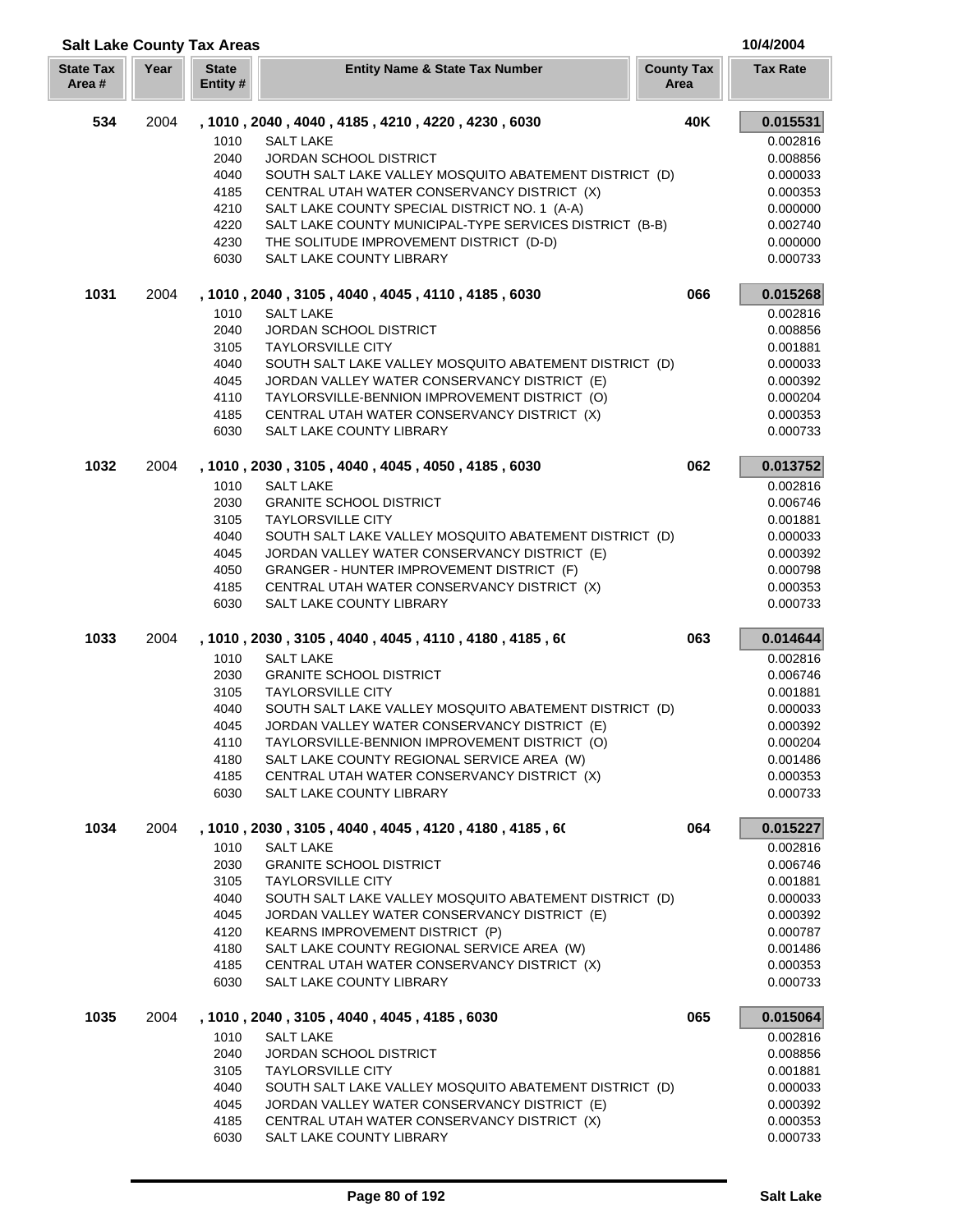|                           | <b>Salt Lake County Tax Areas</b> |                          |                                                                                      |                           |                 |  |
|---------------------------|-----------------------------------|--------------------------|--------------------------------------------------------------------------------------|---------------------------|-----------------|--|
| <b>State Tax</b><br>Area# | Year                              | <b>State</b><br>Entity # | <b>Entity Name &amp; State Tax Number</b>                                            | <b>County Tax</b><br>Area | <b>Tax Rate</b> |  |
| 1036                      | 2004                              |                          | , 1010, 2030, 3105, 4040, 4045, 4110, 4185, 6030                                     | 061                       | 0.013158        |  |
|                           |                                   | 1010                     | <b>SALT LAKE</b>                                                                     |                           | 0.002816        |  |
|                           |                                   | 2030                     | <b>GRANITE SCHOOL DISTRICT</b>                                                       |                           | 0.006746        |  |
|                           |                                   | 3105                     | <b>TAYLORSVILLE CITY</b>                                                             |                           | 0.001881        |  |
|                           |                                   | 4040                     | SOUTH SALT LAKE VALLEY MOSQUITO ABATEMENT DISTRICT (D)                               |                           | 0.000033        |  |
|                           |                                   | 4045                     | JORDAN VALLEY WATER CONSERVANCY DISTRICT (E)                                         |                           | 0.000392        |  |
|                           |                                   | 4110                     | TAYLORSVILLE-BENNION IMPROVEMENT DISTRICT (O)                                        |                           | 0.000204        |  |
|                           |                                   | 4185                     | CENTRAL UTAH WATER CONSERVANCY DISTRICT (X)                                          |                           | 0.000353        |  |
|                           |                                   | 6030                     | SALT LAKE COUNTY LIBRARY                                                             |                           | 0.000733        |  |
| 2237                      | 2004                              |                          | , 1010, 2010, 3070, 4010, 4020, 4185                                                 | 013                       | 0.015150        |  |
|                           |                                   | 1010                     | <b>SALT LAKE</b>                                                                     |                           | 0.002816        |  |
|                           |                                   | 2010                     | SALT LAKE CITY SCHOOL DISTRICT                                                       |                           | 0.006039        |  |
|                           |                                   | 3070                     | <b>SALT LAKE CITY</b>                                                                |                           | 0.005540        |  |
|                           |                                   | 4010                     | SALT LAKE METROPOLITAN WATER DISTRICT (A)                                            |                           | 0.000264        |  |
|                           |                                   | 4020                     | SALT LAKE CITY MOSQUITO ABATEMENT DISTRICT (B)                                       |                           | 0.000138        |  |
|                           |                                   | 4185                     | CENTRAL UTAH WATER CONSERVANCY DISTRICT (X)                                          |                           | 0.000353        |  |
| 2242                      | 2004                              |                          | , 1010, 2010, 3070, 4010, 4020, 4145, 4185                                           | <b>13C</b>                | 0.015150        |  |
|                           |                                   | 1010                     | <b>SALT LAKE</b>                                                                     |                           | 0.002816        |  |
|                           |                                   | 2010                     | SALT LAKE CITY SCHOOL DISTRICT                                                       |                           | 0.006039        |  |
|                           |                                   | 3070                     | <b>SALT LAKE CITY</b>                                                                |                           | 0.005540        |  |
|                           |                                   | 4010                     | SALT LAKE METROPOLITAN WATER DISTRICT (A)                                            |                           | 0.000264        |  |
|                           |                                   | 4020                     | SALT LAKE CITY MOSQUITO ABATEMENT DISTRICT (B)                                       |                           | 0.000138        |  |
|                           |                                   | 4145                     | SOUTH DAVIS COUNTY SEWER IMPROVEMENT DISTRICT (S)                                    |                           | 0.000000        |  |
|                           |                                   | 4185                     | CENTRAL UTAH WATER CONSERVANCY DISTRICT (X)                                          |                           | 0.000353        |  |
| 2243                      | 2004                              |                          | , 1010, 2030, 4170, 4185, 4210, 4220, 6030                                           | 19B                       | 0.014188        |  |
|                           |                                   | 1010                     | <b>SALT LAKE</b>                                                                     |                           | 0.002816        |  |
|                           |                                   | 2030                     | <b>GRANITE SCHOOL DISTRICT</b>                                                       |                           | 0.006746        |  |
|                           |                                   | 4170                     | EMIGRATION IMPROVEMENT DISTRICT (V)                                                  |                           | 0.000800        |  |
|                           |                                   | 4185                     | CENTRAL UTAH WATER CONSERVANCY DISTRICT (X)                                          |                           | 0.000353        |  |
|                           |                                   | 4210                     | SALT LAKE COUNTY SPECIAL DISTRICT NO. 1 (A-A)                                        |                           | 0.000000        |  |
|                           |                                   | 4220                     | SALT LAKE COUNTY MUNICIPAL-TYPE SERVICES DISTRICT (B-B)                              |                           | 0.002740        |  |
|                           |                                   | 6030                     | SALT LAKE COUNTY LIBRARY                                                             |                           | 0.000733        |  |
| 2244                      | 2004                              |                          | , 1010, 2010, 3070, 4010, 4020, 4185, 8012                                           | 01M                       | 0.015150        |  |
|                           |                                   | 1010                     | <b>SALT LAKE</b>                                                                     |                           | 0.002816        |  |
|                           |                                   | 2010                     | SALT LAKE CITY SCHOOL DISTRICT                                                       |                           | 0.006039        |  |
|                           |                                   | 3070                     | <b>SALT LAKE CITY</b>                                                                |                           | 0.005540        |  |
|                           |                                   | 4010                     | SALT LAKE METROPOLITAN WATER DISTRICT (A)                                            |                           | 0.000264        |  |
|                           |                                   | 4020                     | SALT LAKE CITY MOSQUITO ABATEMENT DISTRICT (B)                                       |                           | 0.000138        |  |
|                           |                                   | 4185                     | CENTRAL UTAH WATER CONSERVANCY DISTRICT (X)                                          |                           | 0.000353        |  |
|                           |                                   | 8012                     | WEST CAPITOL HILL REDEVELOPMENT PROJECT AREA - SALT LAKE CITY<br>- (1995 BASE) (A-9) |                           | 0.000000        |  |
| 2245                      | 2004                              |                          | , 1010, 2010, 3070, 4010, 4030, 4185                                                 | 13E                       | 0.015075        |  |
|                           |                                   | 1010                     | <b>SALT LAKE</b>                                                                     |                           | 0.002816        |  |
|                           |                                   | 2010                     | SALT LAKE CITY SCHOOL DISTRICT                                                       |                           | 0.006039        |  |
|                           |                                   | 3070                     | SALT LAKE CITY                                                                       |                           | 0.005540        |  |
|                           |                                   | 4010                     | SALT LAKE METROPOLITAN WATER DISTRICT (A)                                            |                           | 0.000264        |  |
|                           |                                   | 4030                     | MAGNA MOSQUITO ABATEMENT DISTRICT (C)                                                |                           | 0.000063        |  |
|                           |                                   | 4185                     | CENTRAL UTAH WATER CONSERVANCY DISTRICT (X)                                          |                           | 0.000353        |  |
| 2247                      | 2004                              |                          | , 1010, 2010, 3070, 4010, 4020, 4185, 8005                                           | 01C                       | 0.015150        |  |
|                           |                                   | 1010                     | <b>SALT LAKE</b>                                                                     |                           | 0.002816        |  |
|                           |                                   | 2010                     | SALT LAKE CITY SCHOOL DISTRICT                                                       |                           | 0.006039        |  |
|                           |                                   | 3070                     | <b>SALT LAKE CITY</b>                                                                |                           | 0.005540        |  |
|                           |                                   | 4010                     | SALT LAKE METROPOLITAN WATER DISTRICT (A)                                            |                           | 0.000264        |  |
|                           |                                   | 4020                     | SALT LAKE CITY MOSQUITO ABATEMENT DISTRICT (B)                                       |                           | 0.000138        |  |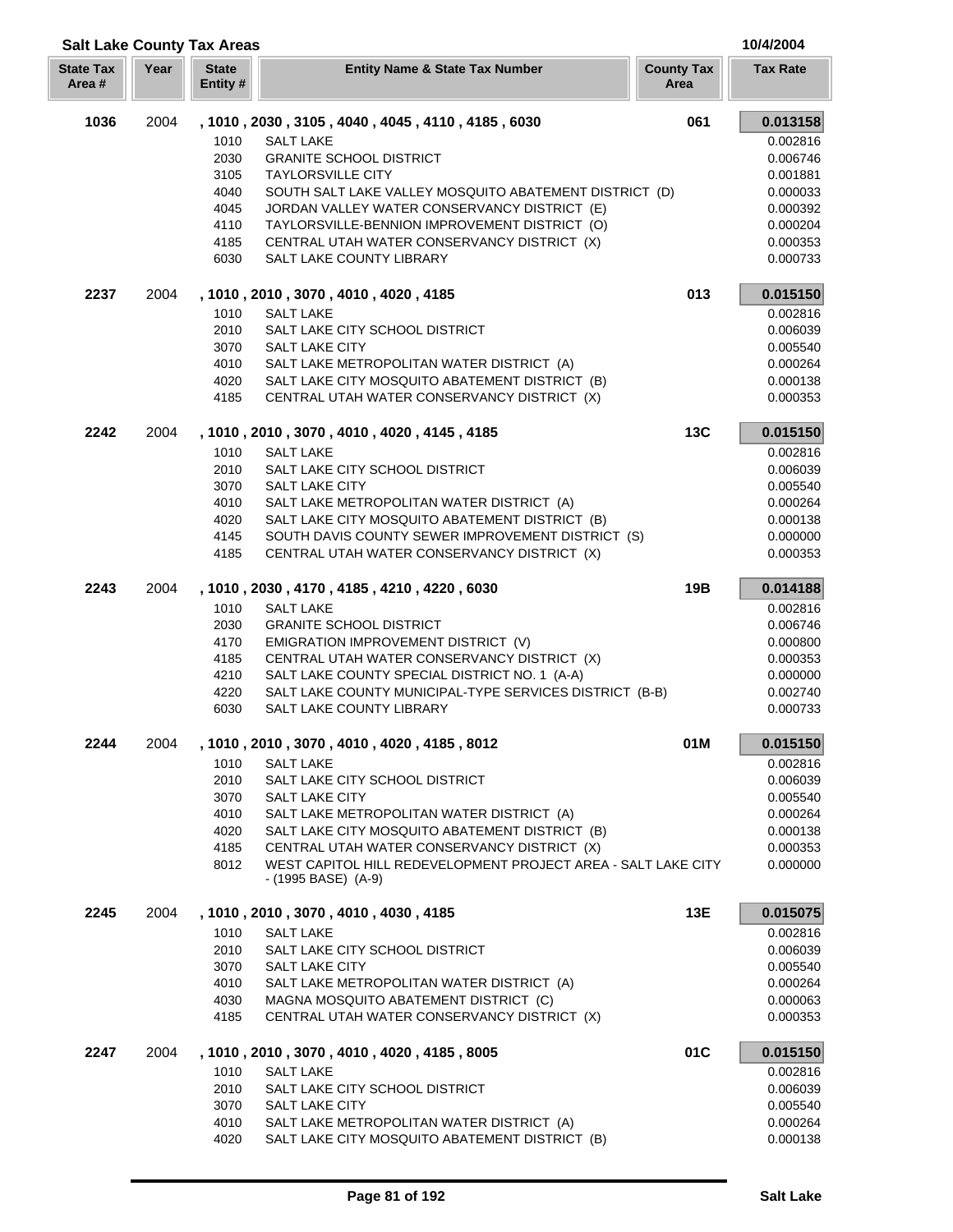| <b>Salt Lake County Tax Areas</b> |      |                          |                                                                                                                           |                           | 10/4/2004            |
|-----------------------------------|------|--------------------------|---------------------------------------------------------------------------------------------------------------------------|---------------------------|----------------------|
| <b>State Tax</b><br>Area #        | Year | <b>State</b><br>Entity # | <b>Entity Name &amp; State Tax Number</b>                                                                                 | <b>County Tax</b><br>Area | <b>Tax Rate</b>      |
|                                   |      | 4185<br>8005             | CENTRAL UTAH WATER CONSERVANCY DISTRICT (X)<br>CBD NEIGHBORHOOD DEVELOPMENT PLAN - SALT LAKE CITY - (1979)<br>BASE) (A-3) |                           | 0.000353<br>0.000000 |
| 2248                              | 2004 |                          | , 1010, 2010, 3070, 4010, 4020, 4185, 8006, 8007                                                                          | 01H                       | 0.015150             |
|                                   |      | 1010                     | <b>SALT LAKE</b>                                                                                                          |                           | 0.002816             |
|                                   |      | 2010                     | SALT LAKE CITY SCHOOL DISTRICT                                                                                            |                           | 0.006039             |
|                                   |      | 3070                     | <b>SALT LAKE CITY</b>                                                                                                     |                           | 0.005540             |
|                                   |      | 4010                     | SALT LAKE METROPOLITAN WATER DISTRICT (A)                                                                                 |                           | 0.000264             |
|                                   |      | 4020                     | SALT LAKE CITY MOSQUITO ABATEMENT DISTRICT (B)                                                                            |                           | 0.000138             |
|                                   |      | 4185<br>8006             | CENTRAL UTAH WATER CONSERVANCY DISTRICT (X)<br>CBD NEIGHBORHOOD DEVELOPMENT PLAN - SALT LAKE CITY - (1981)                |                           | 0.000353<br>0.000000 |
|                                   |      |                          | BASE) (A-4)                                                                                                               |                           |                      |
|                                   |      | 8007                     | AREA IN (A-4) OUTSIDE 100 ACRE AREA - SALT LAKE CITY - (1981 BASE)<br>(% )                                                |                           | 0.000000             |
| 2249                              | 2004 |                          | , 1010, 2010, 3070, 4010, 4020, 4185, 8006                                                                                | 01E                       | 0.015150             |
|                                   |      | 1010                     | <b>SALT LAKE</b>                                                                                                          |                           | 0.002816             |
|                                   |      | 2010                     | SALT LAKE CITY SCHOOL DISTRICT                                                                                            |                           | 0.006039             |
|                                   |      | 3070                     | <b>SALT LAKE CITY</b>                                                                                                     |                           | 0.005540             |
|                                   |      | 4010                     | SALT LAKE METROPOLITAN WATER DISTRICT (A)                                                                                 |                           | 0.000264             |
|                                   |      | 4020                     | SALT LAKE CITY MOSQUITO ABATEMENT DISTRICT (B)                                                                            |                           | 0.000138             |
|                                   |      | 4185<br>8006             | CENTRAL UTAH WATER CONSERVANCY DISTRICT (X)<br>CBD NEIGHBORHOOD DEVELOPMENT PLAN - SALT LAKE CITY - (1981<br>BASE) (A-4)  |                           | 0.000353<br>0.000000 |
| 2250                              | 2004 |                          | , 1010 , 2010 , 3070 , 4010 , 4020 , 4185 , 8001                                                                          | 01A                       | 0.015150             |
|                                   |      | 1010                     | <b>SALT LAKE</b>                                                                                                          |                           | 0.002816             |
|                                   |      | 2010                     | SALT LAKE CITY SCHOOL DISTRICT                                                                                            |                           | 0.006039             |
|                                   |      | 3070                     | <b>SALT LAKE CITY</b>                                                                                                     |                           | 0.005540             |
|                                   |      | 4010                     | SALT LAKE METROPOLITAN WATER DISTRICT (A)                                                                                 |                           | 0.000264             |
|                                   |      | 4020<br>4185             | SALT LAKE CITY MOSQUITO ABATEMENT DISTRICT (B)<br>CENTRAL UTAH WATER CONSERVANCY DISTRICT (X)                             |                           | 0.000138<br>0.000353 |
|                                   |      | 8001                     | CBD NEIGHBORHOOD DEVELOPMENT PLAN - SALT LAKE CITY - (1975<br>BASE) (A-1)                                                 |                           | 0.000000             |
| 2251                              | 2004 |                          | , 1010, 2010, 3070, 4010, 4020, 4185, 8001, 8002                                                                          | 01F                       | 0.015150             |
|                                   |      |                          | 1010 SALT LAKE                                                                                                            |                           | 0.002816             |
|                                   |      | 2010                     | SALT LAKE CITY SCHOOL DISTRICT                                                                                            |                           | 0.006039             |
|                                   |      | 3070                     | <b>SALT LAKE CITY</b>                                                                                                     |                           | 0.005540             |
|                                   |      | 4010                     | SALT LAKE METROPOLITAN WATER DISTRICT (A)                                                                                 |                           | 0.000264             |
|                                   |      | 4020                     | SALT LAKE CITY MOSQUITO ABATEMENT DISTRICT (B)                                                                            |                           | 0.000138             |
|                                   |      | 4185                     | CENTRAL UTAH WATER CONSERVANCY DISTRICT (X)                                                                               |                           | 0.000353             |
|                                   |      | 8001                     | CBD NEIGHBORHOOD DEVELOPMENT PLAN - SALT LAKE CITY - (1975)<br>BASE) (A-1)                                                |                           | 0.000000             |
|                                   |      | 8002                     | AREA IN (A-1) OUTSIDE 100 ACRE AREA - SALT LAKE CITY - (1975 BASE)<br>$(\% )$                                             |                           | 0.000000             |
| 2252                              | 2004 |                          | , 1010, 2010, 3070, 4010, 4020, 4185, 8003, 8004                                                                          | 01G                       | 0.015150             |
|                                   |      | 1010                     | <b>SALT LAKE</b>                                                                                                          |                           | 0.002816             |
|                                   |      | 2010                     | SALT LAKE CITY SCHOOL DISTRICT                                                                                            |                           | 0.006039             |
|                                   |      | 3070                     | SALT LAKE CITY                                                                                                            |                           | 0.005540             |
|                                   |      | 4010<br>4020             | SALT LAKE METROPOLITAN WATER DISTRICT (A)<br>SALT LAKE CITY MOSQUITO ABATEMENT DISTRICT (B)                               |                           | 0.000264<br>0.000138 |
|                                   |      | 4185                     | CENTRAL UTAH WATER CONSERVANCY DISTRICT (X)                                                                               |                           | 0.000353             |
|                                   |      | 8003                     | CBD NEIGHBORHOOD DEVELOPMENT PLAN - SALT LAKE CITY - (1977                                                                |                           | 0.000000             |
|                                   |      | 8004                     | BASE) (A-2)<br>AREA IN (A-2) OUTSIDE 100 ACRE AREA - SALT LAKE CITY - (1977 BASE)                                         |                           | 0.000000             |
|                                   |      |                          | $(\%)$                                                                                                                    |                           |                      |
| 2253                              | 2004 |                          | , 1010, 2010, 3070, 4010, 4020, 4185, 8003                                                                                | 01B                       | 0.015150             |
|                                   |      | 1010                     | <b>SALT LAKE</b>                                                                                                          |                           | 0.002816             |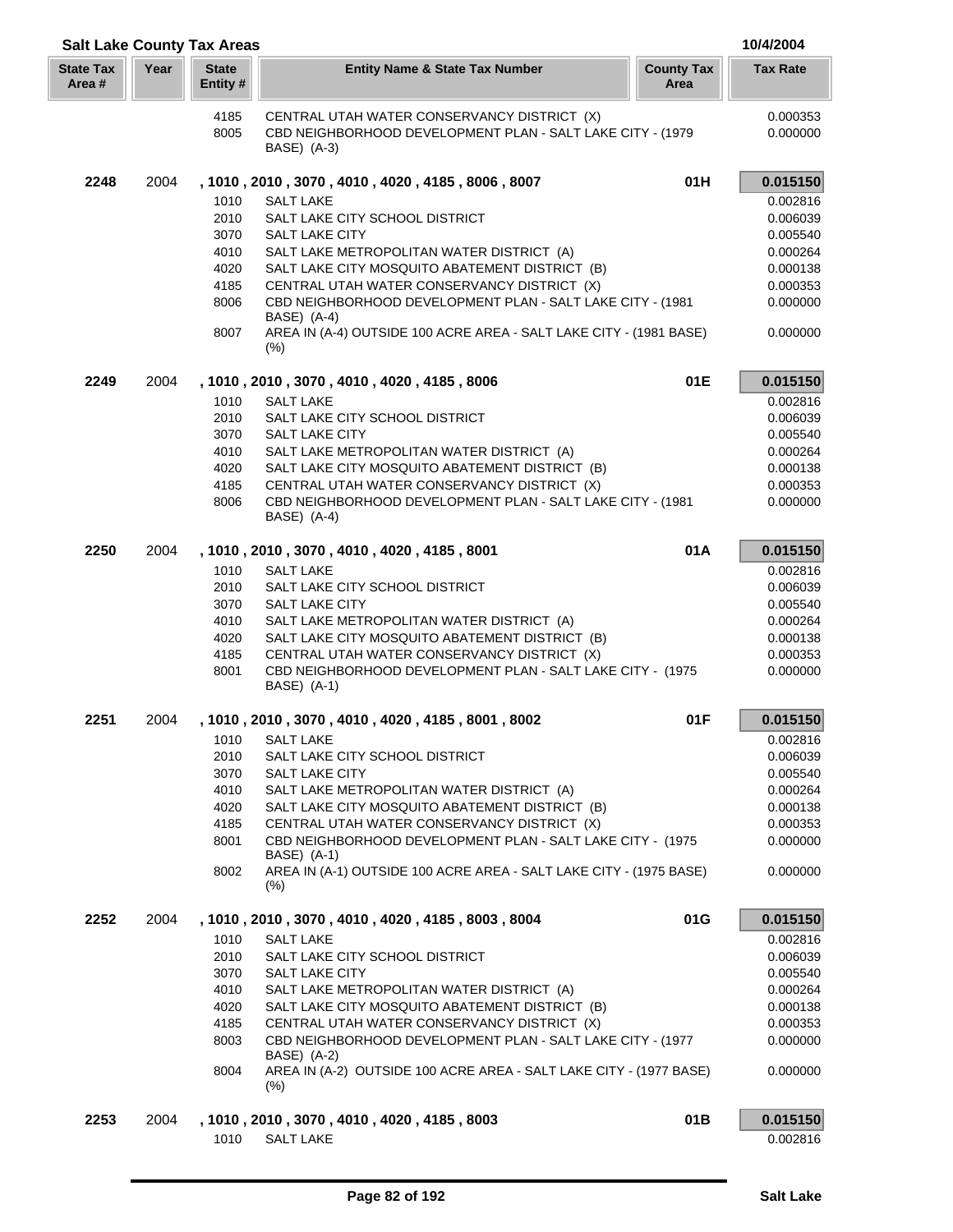| <b>Salt Lake County Tax Areas</b> |      |                          |                                                                                                                                     |                           | 10/4/2004            |
|-----------------------------------|------|--------------------------|-------------------------------------------------------------------------------------------------------------------------------------|---------------------------|----------------------|
| <b>State Tax</b><br>Area #        | Year | <b>State</b><br>Entity # | <b>Entity Name &amp; State Tax Number</b>                                                                                           | <b>County Tax</b><br>Area | <b>Tax Rate</b>      |
|                                   |      | 2010                     | SALT LAKE CITY SCHOOL DISTRICT                                                                                                      |                           | 0.006039             |
|                                   |      | 3070                     | <b>SALT LAKE CITY</b>                                                                                                               |                           | 0.005540             |
|                                   |      | 4010                     | SALT LAKE METROPOLITAN WATER DISTRICT (A)                                                                                           |                           | 0.000264             |
|                                   |      | 4020                     | SALT LAKE CITY MOSQUITO ABATEMENT DISTRICT (B)                                                                                      |                           | 0.000138             |
|                                   |      | 4185                     | CENTRAL UTAH WATER CONSERVANCY DISTRICT (X)                                                                                         |                           | 0.000353             |
|                                   |      | 8003                     | CBD NEIGHBORHOOD DEVELOPMENT PLAN - SALT LAKE CITY - (1977<br>BASE) (A-2)                                                           |                           | 0.000000             |
| 2254                              | 2004 |                          | , 1010, 2010, 3070, 4010, 4020, 4185, 8008                                                                                          | 01D                       | 0.015150             |
|                                   |      | 1010                     | <b>SALT LAKE</b>                                                                                                                    |                           | 0.002816             |
|                                   |      | 2010                     | SALT LAKE CITY SCHOOL DISTRICT                                                                                                      |                           | 0.006039             |
|                                   |      | 3070                     | <b>SALT LAKE CITY</b>                                                                                                               |                           | 0.005540             |
|                                   |      | 4010                     | SALT LAKE METROPOLITAN WATER DISTRICT (A)                                                                                           |                           | 0.000264             |
|                                   |      | 4020                     | SALT LAKE CITY MOSQUITO ABATEMENT DISTRICT (B)                                                                                      |                           | 0.000138             |
|                                   |      | 4185<br>8008             | CENTRAL UTAH WATER CONSERVANCY DISTRICT (X)<br>CENTRAL CITY NEIGHBORHOOD REDEVELOPMENT PLAN - SALT LAKE<br>CITY - (1981 BASE) (A-5) |                           | 0.000353<br>0.000000 |
| 2255                              | 2004 |                          | , 1010, 2010, 3070, 4010, 4020, 4185, 8010                                                                                          | 01K                       | 0.015150             |
|                                   |      | 1010                     | <b>SALT LAKE</b>                                                                                                                    |                           | 0.002816             |
|                                   |      | 2010                     | SALT LAKE CITY SCHOOL DISTRICT                                                                                                      |                           | 0.006039             |
|                                   |      | 3070                     | <b>SALT LAKE CITY</b>                                                                                                               |                           | 0.005540             |
|                                   |      | 4010                     | SALT LAKE METROPOLITAN WATER DISTRICT (A)                                                                                           |                           | 0.000264             |
|                                   |      | 4020                     | SALT LAKE CITY MOSQUITO ABATEMENT DISTRICT (B)                                                                                      |                           | 0.000138             |
|                                   |      | 4185                     | CENTRAL UTAH WATER CONSERVANCY DISTRICT (X)                                                                                         |                           | 0.000353             |
|                                   |      | 8010                     | WEST TEMPLE GATEWAY NEIGHBORHOOD DEVELOPMENT PLAN - SALT<br>LAKE CITY - (198 BASE) (A-7)                                            |                           | 0.000000             |
| 2257                              | 2004 |                          | , 1010, 2010, 3070, 4010, 4040, 4185, 6020                                                                                          | 43A                       | 0.015045             |
|                                   |      | 1010                     | <b>SALT LAKE</b>                                                                                                                    |                           | 0.002816             |
|                                   |      | 2010                     | SALT LAKE CITY SCHOOL DISTRICT                                                                                                      |                           | 0.006039             |
|                                   |      | 3070                     | <b>SALT LAKE CITY</b>                                                                                                               |                           | 0.005540             |
|                                   |      | 4010                     | SALT LAKE METROPOLITAN WATER DISTRICT (A)                                                                                           |                           | 0.000264             |
|                                   |      | 4040                     | SOUTH SALT LAKE VALLEY MOSQUITO ABATEMENT DISTRICT (D)<br>CENTRAL UTAH WATER CONSERVANCY DISTRICT (X)                               |                           | 0.000033             |
|                                   |      | 4185<br>6020             | AREA EXCLUDED FROM SALT LAKE COUNTY WATER CONSERVANCY<br>DISTRICT (II)                                                              |                           | 0.000353<br>0.000000 |
| 2260                              | 2004 |                          | , 1010 , 2010 , 3070 , 4010 , 4020 , 4185 , 8009                                                                                    | 01J                       | 0.015150             |
|                                   |      | 1010                     | <b>SALT LAKE</b>                                                                                                                    |                           | 0.002816             |
|                                   |      | 2010                     | SALT LAKE CITY SCHOOL DISTRICT                                                                                                      |                           | 0.006039             |
|                                   |      | 3070                     | SALT LAKE CITY                                                                                                                      |                           | 0.005540             |
|                                   |      | 4010                     | SALT LAKE METROPOLITAN WATER DISTRICT (A)                                                                                           |                           | 0.000264             |
|                                   |      | 4020                     | SALT LAKE CITY MOSQUITO ABATEMENT DISTRICT (B)                                                                                      |                           | 0.000138             |
|                                   |      | 4185                     | CENTRAL UTAH WATER CONSERVANCY DISTRICT (X)                                                                                         |                           | 0.000353             |
|                                   |      | 8009                     | SUGAR HOUSE NEIGHBORHOOD DEVELOPMENT PLAN - SALT LAKE CITY -<br>$(1986$ BASE) $(A-6)$                                               |                           | 0.000000             |
| 2276                              | 2004 |                          | , 1010, 2030, 3100, 4040, 4185, 6030, 8060                                                                                          | 14R                       | 0.012098             |
|                                   |      | 1010                     | <b>SALT LAKE</b>                                                                                                                    |                           | 0.002816             |
|                                   |      | 2030                     | <b>GRANITE SCHOOL DISTRICT</b>                                                                                                      |                           | 0.006746             |
|                                   |      | 3100                     | SOUTH SALT LAKE CITY                                                                                                                |                           | 0.001417             |
|                                   |      | 4040<br>4185             | SOUTH SALT LAKE VALLEY MOSQUITO ABATEMENT DISTRICT (D)                                                                              |                           | 0.000033<br>0.000353 |
|                                   |      | 6030                     | CENTRAL UTAH WATER CONSERVANCY DISTRICT (X)<br>SALT LAKE COUNTY LIBRARY                                                             |                           | 0.000733             |
|                                   |      | 8060                     | 2100 SOUTH REDEVELOPMENT PROJECT AREA - SOUTH SALT LAKE -<br>(1995 BASE) (B-10)                                                     |                           | 0.000000             |
| 2277                              | 2004 |                          | , 1010, 2010, 3070, 4010, 4040, 4045, 4050, 4185                                                                                    | 13D                       | 0.016235             |
|                                   |      | 1010                     | <b>SALT LAKE</b>                                                                                                                    |                           | 0.002816             |
|                                   |      | 2010                     | SALT LAKE CITY SCHOOL DISTRICT                                                                                                      |                           | 0.006039             |
|                                   |      | 3070                     | SALT LAKE CITY                                                                                                                      |                           | 0.005540             |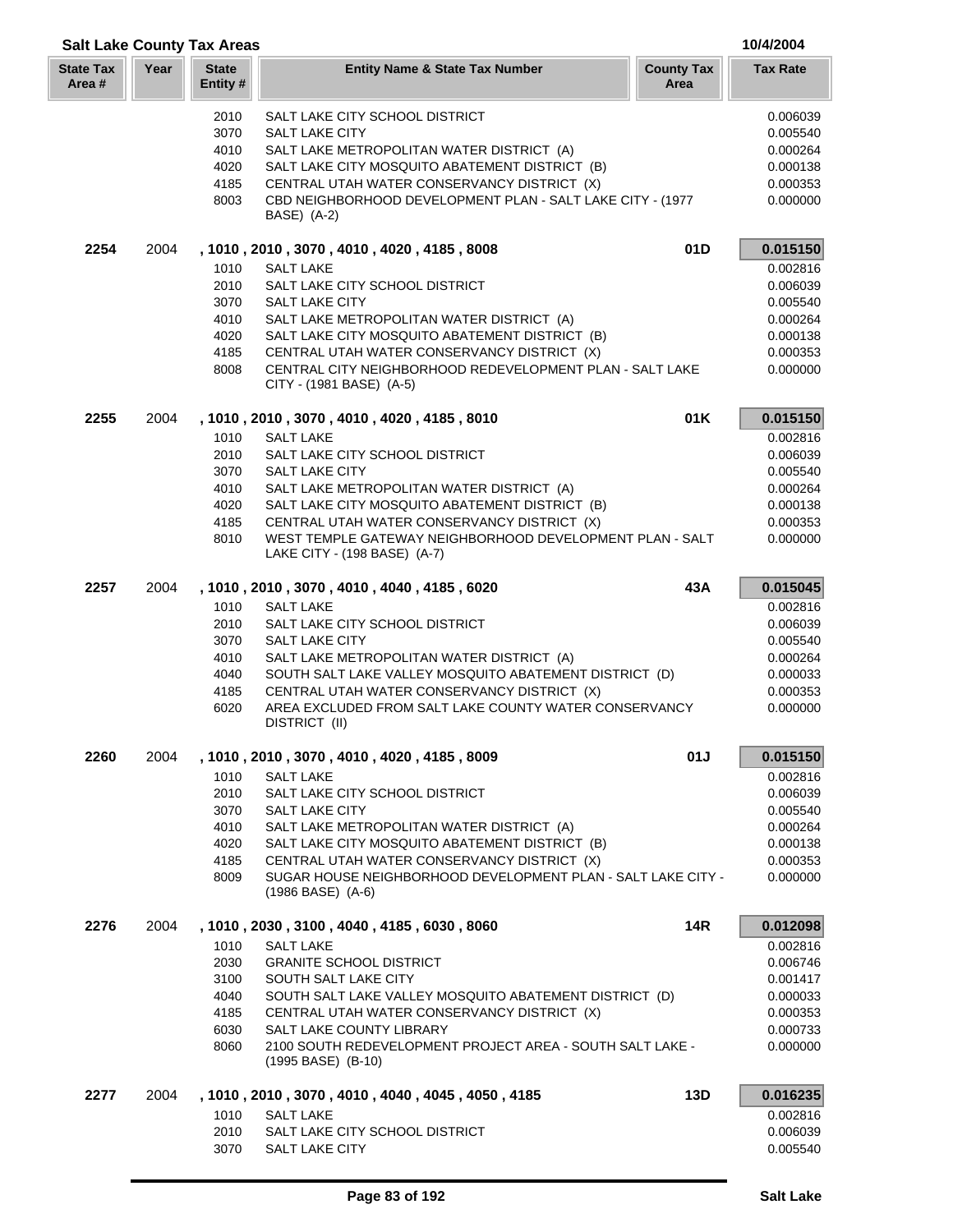|                           | <b>Salt Lake County Tax Areas</b> |                          |                                                                                                          | 10/4/2004                 |                      |
|---------------------------|-----------------------------------|--------------------------|----------------------------------------------------------------------------------------------------------|---------------------------|----------------------|
| <b>State Tax</b><br>Area# | Year                              | <b>State</b><br>Entity # | <b>Entity Name &amp; State Tax Number</b>                                                                | <b>County Tax</b><br>Area | <b>Tax Rate</b>      |
|                           |                                   | 4010                     | SALT LAKE METROPOLITAN WATER DISTRICT (A)                                                                |                           | 0.000264             |
|                           |                                   | 4040                     | SOUTH SALT LAKE VALLEY MOSQUITO ABATEMENT DISTRICT (D)                                                   |                           | 0.000033             |
|                           |                                   | 4045                     | JORDAN VALLEY WATER CONSERVANCY DISTRICT (E)                                                             |                           | 0.000392             |
|                           |                                   | 4050                     | GRANGER - HUNTER IMPROVEMENT DISTRICT (F)                                                                |                           | 0.000798             |
|                           |                                   | 4185                     | CENTRAL UTAH WATER CONSERVANCY DISTRICT (X)                                                              |                           | 0.000353             |
| 2278                      | 2004                              |                          | , 1010, 2030, 4030, 4045, 4080, 4185, 4210, 4220, 60                                                     | 26A                       | 0.015181             |
|                           |                                   | 1010                     | <b>SALT LAKE</b>                                                                                         |                           | 0.002816             |
|                           |                                   | 2030                     | <b>GRANITE SCHOOL DISTRICT</b>                                                                           |                           | 0.006746             |
|                           |                                   | 4030                     | MAGNA MOSQUITO ABATEMENT DISTRICT (C)                                                                    |                           | 0.000063             |
|                           |                                   | 4045                     | JORDAN VALLEY WATER CONSERVANCY DISTRICT (E)                                                             |                           | 0.000392             |
|                           |                                   | 4080                     | MAGNA WATER COMPANY (AN IMPROVEMENT DISTRICT) (K)                                                        |                           | 0.001338             |
|                           |                                   | 4185                     | CENTRAL UTAH WATER CONSERVANCY DISTRICT (X)                                                              |                           | 0.000353             |
|                           |                                   | 4210<br>4220             | SALT LAKE COUNTY SPECIAL DISTRICT NO. 1 (A-A)<br>SALT LAKE COUNTY MUNICIPAL-TYPE SERVICES DISTRICT (B-B) |                           | 0.000000<br>0.002740 |
|                           |                                   | 6030                     | SALT LAKE COUNTY LIBRARY                                                                                 |                           | 0.000733             |
|                           |                                   | 8301                     | MAGNA WEST MAIN STREET NEIGHBORHOOD DEVELOPMENT PLAN -                                                   |                           | 0.000000             |
|                           |                                   |                          | (1987 BASE) (H-1)                                                                                        |                           |                      |
| 2291                      | 2004                              |                          | , 1010, 2030, 3100, 4040, 4045, 4060, 4185, 6030, 80                                                     | 14H                       | 0.012733             |
|                           |                                   | 1010                     | <b>SALT LAKE</b>                                                                                         |                           | 0.002816             |
|                           |                                   | 2030                     | <b>GRANITE SCHOOL DISTRICT</b>                                                                           |                           | 0.006746             |
|                           |                                   | 3100                     | SOUTH SALT LAKE CITY                                                                                     |                           | 0.001417             |
|                           |                                   | 4040                     | SOUTH SALT LAKE VALLEY MOSQUITO ABATEMENT DISTRICT (D)                                                   |                           | 0.000033             |
|                           |                                   | 4045                     | JORDAN VALLEY WATER CONSERVANCY DISTRICT (E)                                                             |                           | 0.000392             |
|                           |                                   | 4060                     | SALT LAKE SUBURBAN SANITARY DISTRICT #1 (G)                                                              |                           | 0.000243             |
|                           |                                   | 4185<br>6030             | CENTRAL UTAH WATER CONSERVANCY DISTRICT (X)<br>SALT LAKE COUNTY LIBRARY                                  |                           | 0.000353             |
|                           |                                   | 8053                     | POST OFFICE PLACE NEIGHBORHOOD DEVELOPMENT PLAN - SOUTH                                                  |                           | 0.000733<br>0.000000 |
|                           |                                   |                          | SALT LAKE - (1983 BASE) (B-3)                                                                            |                           |                      |
| 2292                      | 2004                              |                          | , 1010, 2030, 3100, 4040, 4185, 6030, 8055                                                               | <b>14K</b>                | 0.012098             |
|                           |                                   | 1010                     | <b>SALT LAKE</b>                                                                                         |                           | 0.002816             |
|                           |                                   | 2030                     | <b>GRANITE SCHOOL DISTRICT</b>                                                                           |                           | 0.006746             |
|                           |                                   | 3100                     | SOUTH SALT LAKE CITY                                                                                     |                           | 0.001417             |
|                           |                                   | 4040                     | SOUTH SALT LAKE VALLEY MOSQUITO ABATEMENT DISTRICT (D)<br>CENTRAL UTAH WATER CONSERVANCY DISTRICT (X)    |                           | 0.000033             |
|                           |                                   | 4185<br>6030             | SALT LAKE COUNTY LIBRARY                                                                                 |                           | 0.000353<br>0.000733 |
|                           |                                   | 8055                     | THIRD EAST NEIGHBORHOOD DEVELOPMENT PROJECT - SOUTH SALT                                                 |                           | 0.000000             |
|                           |                                   |                          | LAKE - (1984 BASE) (B-5)                                                                                 |                           |                      |
| 2295                      | 2004                              |                          | , 1010, 2030, 3120, 4040, 4045, 4050, 4185, 6030, 81                                                     | 23B                       | 0.014565             |
|                           |                                   | 1010                     | <b>SALT LAKE</b>                                                                                         |                           | 0.002816             |
|                           |                                   | 2030                     | <b>GRANITE SCHOOL DISTRICT</b>                                                                           |                           | 0.006746             |
|                           |                                   | 3120                     | WEST VALLEY CITY                                                                                         |                           | 0.002694             |
|                           |                                   | 4040                     | SOUTH SALT LAKE VALLEY MOSQUITO ABATEMENT DISTRICT (D)                                                   |                           | 0.000033             |
|                           |                                   | 4045                     | JORDAN VALLEY WATER CONSERVANCY DISTRICT (E)                                                             |                           | 0.000392             |
|                           |                                   | 4050<br>4185             | GRANGER - HUNTER IMPROVEMENT DISTRICT (F)<br>CENTRAL UTAH WATER CONSERVANCY DISTRICT (X)                 |                           | 0.000798<br>0.000353 |
|                           |                                   | 6030                     | SALT LAKE COUNTY LIBRARY                                                                                 |                           | 0.000733             |
|                           |                                   | 8157                     | MULTIPURPOSE EVENT CENTER ECONOMIC DEVELOPMENT PLAN - WEST<br>VALLEY CITY - (1996 BASE) (D-7)            |                           | 0.000000             |
| 2308                      | 2004                              |                          | , 1010, 2020, 3050, 4040, 4045, 4090, 4185                                                               | 21A                       | 0.012533             |
|                           |                                   | 1010                     | <b>SALT LAKE</b>                                                                                         |                           | 0.002816             |
|                           |                                   | 2020                     | MURRAY CITY SCHOOL DISTRICT                                                                              |                           | 0.006644             |
|                           |                                   | 3050                     | <b>MURRAY</b>                                                                                            |                           | 0.002006             |
|                           |                                   | 4040                     | SOUTH SALT LAKE VALLEY MOSQUITO ABATEMENT DISTRICT (D)                                                   |                           | 0.000033             |
|                           |                                   | 4045                     | JORDAN VALLEY WATER CONSERVANCY DISTRICT (E)                                                             |                           | 0.000392             |
|                           |                                   | 4090                     | COTTONWOOD IMPROVEMENT DISTRICT (M)                                                                      |                           | 0.000289             |
|                           |                                   | 4185                     | CENTRAL UTAH WATER CONSERVANCY DISTRICT (X)                                                              |                           | 0.000353             |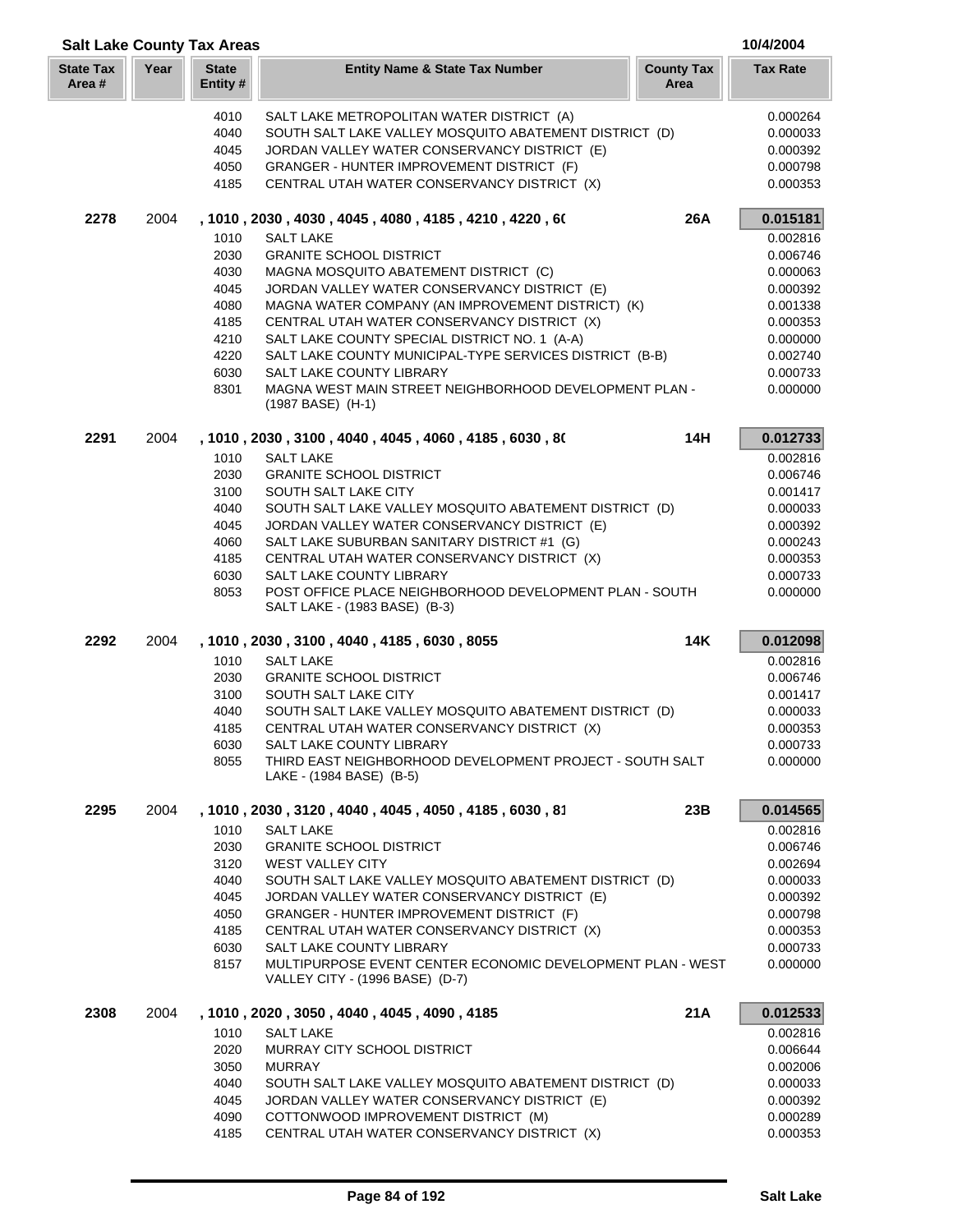|                            |      | <b>Salt Lake County Tax Areas</b> |                                                                                      |                           | 10/4/2004            |
|----------------------------|------|-----------------------------------|--------------------------------------------------------------------------------------|---------------------------|----------------------|
| <b>State Tax</b><br>Area # | Year | <b>State</b><br>Entity #          | <b>Entity Name &amp; State Tax Number</b>                                            | <b>County Tax</b><br>Area | <b>Tax Rate</b>      |
| 2310                       | 2004 |                                   | , 1010, 2020, 3050, 4040, 4185                                                       | 021                       | 0.011852             |
|                            |      | 1010                              | <b>SALT LAKE</b>                                                                     |                           | 0.002816             |
|                            |      | 2020                              | MURRAY CITY SCHOOL DISTRICT                                                          |                           | 0.006644             |
|                            |      | 3050                              | <b>MURRAY</b>                                                                        |                           | 0.002006             |
|                            |      | 4040                              | SOUTH SALT LAKE VALLEY MOSQUITO ABATEMENT DISTRICT (D)                               |                           | 0.000033             |
|                            |      | 4185                              | CENTRAL UTAH WATER CONSERVANCY DISTRICT (X)                                          |                           | 0.000353             |
| 2312                       | 2004 |                                   | , 1010, 2020, 3050, 4040, 4045, 4185                                                 | 21C                       | 0.012244             |
|                            |      | 1010                              | <b>SALT LAKE</b>                                                                     |                           | 0.002816             |
|                            |      | 2020                              | MURRAY CITY SCHOOL DISTRICT                                                          |                           | 0.006644             |
|                            |      | 3050                              | <b>MURRAY</b>                                                                        |                           | 0.002006             |
|                            |      | 4040                              | SOUTH SALT LAKE VALLEY MOSQUITO ABATEMENT DISTRICT (D)                               |                           | 0.000033             |
|                            |      | 4045                              | JORDAN VALLEY WATER CONSERVANCY DISTRICT (E)                                         |                           | 0.000392             |
|                            |      | 4185                              | CENTRAL UTAH WATER CONSERVANCY DISTRICT (X)                                          |                           | 0.000353             |
| 2318                       | 2004 |                                   | , 1010, 2020, 3050, 4040, 4185, 8103                                                 | 21K                       | 0.011852             |
|                            |      | 1010                              | <b>SALT LAKE</b>                                                                     |                           | 0.002816             |
|                            |      | 2020                              | MURRAY CITY SCHOOL DISTRICT                                                          |                           | 0.006644             |
|                            |      | 3050                              | <b>MURRAY</b>                                                                        |                           | 0.002006             |
|                            |      | 4040                              | SOUTH SALT LAKE VALLEY MOSQUITO ABATEMENT DISTRICT (D)                               |                           | 0.000033             |
|                            |      | 4185                              | CENTRAL UTAH WATER CONSERVANCY DISTRICT (X)                                          |                           | 0.000353             |
|                            |      | 8103                              | CHERRY STREET NEIGHBORHOOD DEVELOPMENT PLAN - MURRAY CITY -<br>$(1990$ BASE) $(C-2)$ |                           | 0.000000             |
| 2328                       | 2004 |                                   | , 1010, 2020, 3050, 4040, 4045, 4110, 4185                                           | 21F                       | 0.012448             |
|                            |      | 1010                              | <b>SALT LAKE</b>                                                                     |                           | 0.002816             |
|                            |      | 2020                              | MURRAY CITY SCHOOL DISTRICT                                                          |                           | 0.006644             |
|                            |      | 3050                              | <b>MURRAY</b>                                                                        |                           | 0.002006             |
|                            |      | 4040                              | SOUTH SALT LAKE VALLEY MOSQUITO ABATEMENT DISTRICT (D)                               |                           | 0.000033             |
|                            |      | 4045                              | JORDAN VALLEY WATER CONSERVANCY DISTRICT (E)                                         |                           | 0.000392             |
|                            |      | 4110                              | TAYLORSVILLE-BENNION IMPROVEMENT DISTRICT (O)                                        |                           | 0.000204             |
|                            |      | 4185                              | CENTRAL UTAH WATER CONSERVANCY DISTRICT (X)                                          |                           | 0.000353             |
| 2331                       | 2004 |                                   | , 1010, 2030, 3120, 4030, 4120, 4185, 6030                                           | 29K                       | 0.014192             |
|                            |      | 1010                              | <b>SALT LAKE</b>                                                                     |                           | 0.002816             |
|                            |      | 2030                              | <b>GRANITE SCHOOL DISTRICT</b>                                                       |                           | 0.006746             |
|                            |      | 3120                              | <b>WEST VALLEY CITY</b>                                                              |                           | 0.002694             |
|                            |      | 4030                              | MAGNA MOSQUITO ABATEMENT DISTRICT (C)                                                |                           | 0.000063             |
|                            |      | 4120                              | KEARNS IMPROVEMENT DISTRICT (P)                                                      |                           | 0.000787             |
|                            |      | 4185                              | CENTRAL UTAH WATER CONSERVANCY DISTRICT (X)                                          |                           | 0.000353             |
|                            |      | 6030                              | SALT LAKE COUNTY LIBRARY                                                             |                           | 0.000733             |
| 2345                       | 2004 |                                   | , 1010, 2040, 3110, 4040, 4120, 4185, 6030                                           | 37F                       | 0.016273             |
|                            |      | 1010                              | <b>SALT LAKE</b>                                                                     |                           | 0.002816             |
|                            |      | 2040                              | <b>JORDAN SCHOOL DISTRICT</b>                                                        |                           | 0.008856             |
|                            |      | 3110                              | <b>WEST JORDAN CITY</b>                                                              |                           | 0.002695             |
|                            |      | 4040                              | SOUTH SALT LAKE VALLEY MOSQUITO ABATEMENT DISTRICT (D)                               |                           | 0.000033             |
|                            |      | 4120                              | KEARNS IMPROVEMENT DISTRICT (P)                                                      |                           | 0.000787             |
|                            |      | 4185<br>6030                      | CENTRAL UTAH WATER CONSERVANCY DISTRICT (X)<br>SALT LAKE COUNTY LIBRARY              |                           | 0.000353<br>0.000733 |
| 2370                       | 2004 |                                   | , 1010, 2040, 3080, 4040, 4090, 4185, 4290, 6030                                     | 35D                       | 0.015154             |
|                            |      | 1010                              | <b>SALT LAKE</b>                                                                     |                           | 0.002816             |
|                            |      | 2040                              | <b>JORDAN SCHOOL DISTRICT</b>                                                        |                           | 0.008856             |
|                            |      | 3080                              | <b>SANDY CITY</b>                                                                    |                           | 0.001844             |
|                            |      | 4040                              | SOUTH SALT LAKE VALLEY MOSQUITO ABATEMENT DISTRICT (D)                               |                           | 0.000033             |
|                            |      | 4090                              | COTTONWOOD IMPROVEMENT DISTRICT (M)                                                  |                           | 0.000289             |
|                            |      | 4185                              | CENTRAL UTAH WATER CONSERVANCY DISTRICT (X)                                          |                           | 0.000353             |
|                            |      | 4290                              | SALT LAKE CITY METROPOLITAN WATER DISTRICT - SANDY CITY ONLY                         |                           | 0.000230             |
|                            |      | 6030                              | $(J-J)$<br>SALT LAKE COUNTY LIBRARY                                                  |                           | 0.000733             |
|                            |      |                                   |                                                                                      |                           |                      |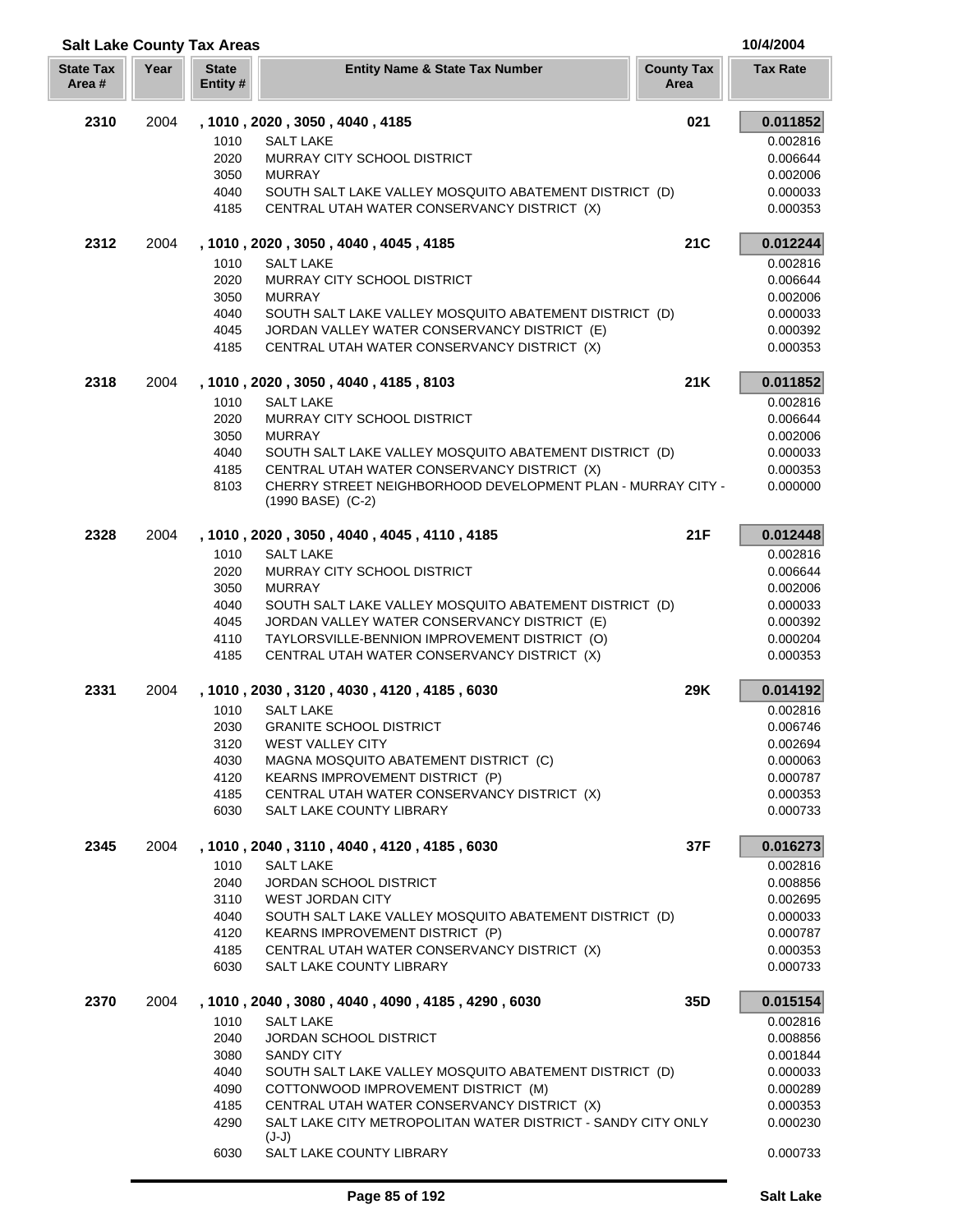|                           |      | <b>Salt Lake County Tax Areas</b> |                                                                                                       |                           | 10/4/2004            |
|---------------------------|------|-----------------------------------|-------------------------------------------------------------------------------------------------------|---------------------------|----------------------|
| <b>State Tax</b><br>Area# | Year | <b>State</b><br>Entity #          | <b>Entity Name &amp; State Tax Number</b>                                                             | <b>County Tax</b><br>Area | <b>Tax Rate</b>      |
| 2371                      | 2004 |                                   | , 1010, 2040, 3080, 4040, 4070, 4185, 4290, 6030                                                      | 35B                       | 0.014865             |
|                           |      | 1010                              | <b>SALT LAKE</b>                                                                                      |                           | 0.002816             |
|                           |      | 2040                              | <b>JORDAN SCHOOL DISTRICT</b>                                                                         |                           | 0.008856             |
|                           |      | 3080                              | <b>SANDY CITY</b>                                                                                     |                           | 0.001844             |
|                           |      | 4040                              | SOUTH SALT LAKE VALLEY MOSQUITO ABATEMENT DISTRICT (D)                                                |                           | 0.000033             |
|                           |      | 4070                              | SALT LAKE SUBURBAN SANITARY DISTRICT #2 (H)                                                           |                           | 0.000000             |
|                           |      | 4185                              | CENTRAL UTAH WATER CONSERVANCY DISTRICT (X)                                                           |                           | 0.000353             |
|                           |      | 4290                              | SALT LAKE CITY METROPOLITAN WATER DISTRICT - SANDY CITY ONLY<br>$(J-J)$                               |                           | 0.000230             |
|                           |      | 6030                              | SALT LAKE COUNTY LIBRARY                                                                              |                           | 0.000733             |
| 2377                      | 2004 |                                   | , 1010 , 2040 , 3080 , 4040 , 4090 , 4185 , 4240 , 4290 , 60                                          | 35E                       | 0.015391             |
|                           |      | 1010                              | <b>SALT LAKE</b>                                                                                      |                           | 0.002816             |
|                           |      | 2040                              | <b>JORDAN SCHOOL DISTRICT</b>                                                                         |                           | 0.008856             |
|                           |      | 3080                              | <b>SANDY CITY</b>                                                                                     |                           | 0.001844             |
|                           |      | 4040                              | SOUTH SALT LAKE VALLEY MOSQUITO ABATEMENT DISTRICT (D)                                                |                           | 0.000033             |
|                           |      | 4090                              | COTTONWOOD IMPROVEMENT DISTRICT (M)                                                                   |                           | 0.000289             |
|                           |      | 4185                              | CENTRAL UTAH WATER CONSERVANCY DISTRICT (X)                                                           |                           | 0.000353             |
|                           |      | 4240                              | ALTA CANYON RECREATION SPECIAL SERVICE DISTRICT (E-E)                                                 |                           | 0.000237             |
|                           |      | 4290                              | SALT LAKE CITY METROPOLITAN WATER DISTRICT - SANDY CITY ONLY<br>$(J-J)$                               |                           | 0.000230             |
|                           |      | 6030                              | SALT LAKE COUNTY LIBRARY                                                                              |                           | 0.000733             |
| 2378                      | 2004 |                                   | , 1010, 2040, 3080, 4040, 4185, 4290, 6030                                                            | 35G                       | 0.014865             |
|                           |      | 1010                              | <b>SALT LAKE</b>                                                                                      |                           | 0.002816             |
|                           |      | 2040                              | <b>JORDAN SCHOOL DISTRICT</b>                                                                         |                           | 0.008856             |
|                           |      | 3080                              | <b>SANDY CITY</b>                                                                                     |                           | 0.001844             |
|                           |      | 4040<br>4185                      | SOUTH SALT LAKE VALLEY MOSQUITO ABATEMENT DISTRICT (D)<br>CENTRAL UTAH WATER CONSERVANCY DISTRICT (X) |                           | 0.000033<br>0.000353 |
|                           |      | 4290                              | SALT LAKE CITY METROPOLITAN WATER DISTRICT - SANDY CITY ONLY                                          |                           | 0.000230             |
|                           |      |                                   | $(J-J)$                                                                                               |                           |                      |
|                           |      | 6030                              | SALT LAKE COUNTY LIBRARY                                                                              |                           | 0.000733             |
| 2382                      | 2004 |                                   | , 1010, 2040, 3080, 4040, 4140, 4185, 4290, 6030                                                      | 035                       | 0.015935             |
|                           |      | 1010                              | <b>SALT LAKE</b>                                                                                      |                           | 0.002816             |
|                           |      | 2040                              | <b>JORDAN SCHOOL DISTRICT</b><br><b>SANDY CITY</b>                                                    |                           | 0.008856<br>0.001844 |
|                           |      | 3080<br>4040                      | SOUTH SALT LAKE VALLEY MOSQUITO ABATEMENT DISTRICT (D)                                                |                           | 0.000033             |
|                           |      | 4140                              | SANDY SUBURBAN IMPROVEMENT DISTRICT (R)                                                               |                           | 0.001070             |
|                           |      | 4185                              | CENTRAL UTAH WATER CONSERVANCY DISTRICT (X)                                                           |                           | 0.000353             |
|                           |      | 4290                              | SALT LAKE CITY METROPOLITAN WATER DISTRICT - SANDY CITY ONLY                                          |                           | 0.000230             |
|                           |      | 6030                              | $(J-J)$<br>SALT LAKE COUNTY LIBRARY                                                                   |                           | 0.000733             |
|                           |      |                                   |                                                                                                       |                           |                      |
| 2385                      | 2004 | 1010                              | , 1010, 2040, 3010, 4040, 4185, 4190, 6030<br><b>SALT LAKE</b>                                        | 40I                       | 0.014291<br>0.002816 |
|                           |      | 2040                              | JORDAN SCHOOL DISTRICT                                                                                |                           | 0.008856             |
|                           |      | 3010                              | <b>ALTA</b>                                                                                           |                           | 0.001350             |
|                           |      | 4040                              | SOUTH SALT LAKE VALLEY MOSQUITO ABATEMENT DISTRICT (D)                                                |                           | 0.000033             |
|                           |      | 4185                              | CENTRAL UTAH WATER CONSERVANCY DISTRICT (X)                                                           |                           | 0.000353             |
|                           |      | 4190                              | SALT LAKE COUNTY SERVICE AREA 3 - SNOWBIRD (Y)                                                        |                           | 0.000150             |
|                           |      | 6030                              | SALT LAKE COUNTY LIBRARY                                                                              |                           | 0.000733             |
| 2386                      | 2004 |                                   | , 1010, 2040, 3010, 4040, 4130, 4185, 4190, 6030                                                      | 40L                       | 0.014291             |
|                           |      | 1010                              | <b>SALT LAKE</b>                                                                                      |                           | 0.002816             |
|                           |      | 2040                              | <b>JORDAN SCHOOL DISTRICT</b>                                                                         |                           | 0.008856             |
|                           |      | 3010                              | <b>ALTA</b>                                                                                           |                           | 0.001350             |
|                           |      | 4040                              | SOUTH SALT LAKE VALLEY MOSQUITO ABATEMENT DISTRICT (D)                                                |                           | 0.000033             |
|                           |      | 4130<br>4185                      | LITTLE COTTONWOOD IMPROVEMENT DISTRICT (Q)                                                            |                           | 0.000000             |
|                           |      |                                   | CENTRAL UTAH WATER CONSERVANCY DISTRICT (X)                                                           |                           | 0.000353             |

ſ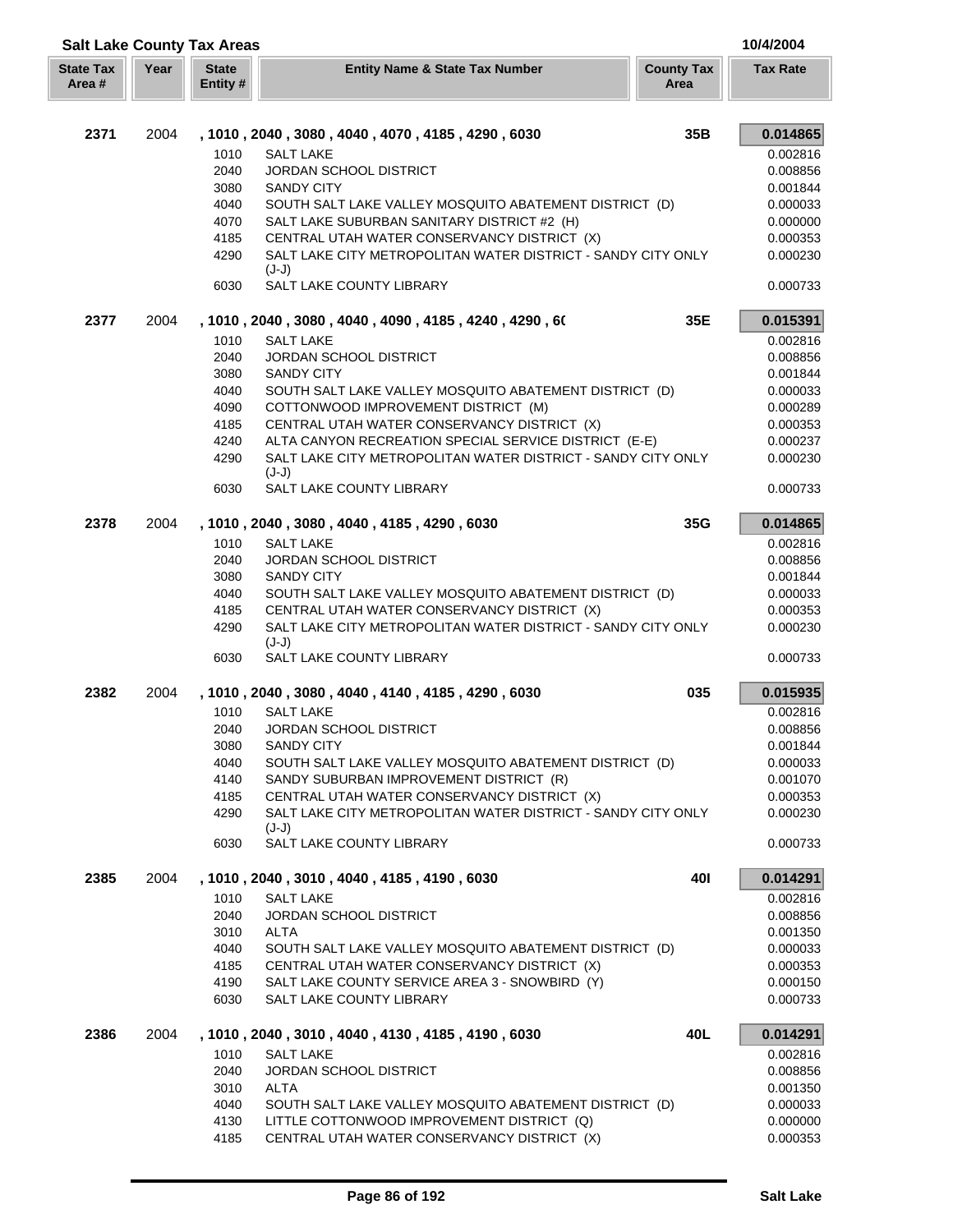|                            |      | <b>Salt Lake County Tax Areas</b> |                                                                                |                           | 10/4/2004            |
|----------------------------|------|-----------------------------------|--------------------------------------------------------------------------------|---------------------------|----------------------|
| <b>State Tax</b><br>Area # | Year | <b>State</b><br>Entity #          | <b>Entity Name &amp; State Tax Number</b>                                      | <b>County Tax</b><br>Area | <b>Tax Rate</b>      |
|                            |      | 4190<br>6030                      | SALT LAKE COUNTY SERVICE AREA 3 - SNOWBIRD (Y)<br>SALT LAKE COUNTY LIBRARY     |                           | 0.000150<br>0.000733 |
| 2399                       | 2004 |                                   | , 1010 , 2040 , 3080 , 4040 , 4140 , 4185 , 4290 , 4300 , 60                   | 34D                       | 0.015935             |
|                            |      | 1010                              | <b>SALT LAKE</b>                                                               |                           | 0.002816             |
|                            |      | 2040                              | <b>JORDAN SCHOOL DISTRICT</b>                                                  |                           | 0.008856             |
|                            |      | 3080                              | <b>SANDY CITY</b>                                                              |                           | 0.001844             |
|                            |      | 4040                              | SOUTH SALT LAKE VALLEY MOSQUITO ABATEMENT DISTRICT (D)                         |                           | 0.000033             |
|                            |      | 4140                              | SANDY SUBURBAN IMPROVEMENT DISTRICT (R)                                        |                           | 0.001070             |
|                            |      | 4185                              | CENTRAL UTAH WATER CONSERVANCY DISTRICT (X)                                    |                           | 0.000353             |
|                            |      | 4290                              | SALT LAKE CITY METROPOLITAN WATER DISTRICT - SANDY CITY ONLY                   |                           | 0.000230             |
|                            |      |                                   | $(J-J)$                                                                        |                           |                      |
|                            |      | 4300<br>6030                      | WHITE CITY WATER IMPROVEMENT DISTRICT (K-K)<br><b>SALT LAKE COUNTY LIBRARY</b> |                           | 0.000000<br>0.000733 |
| 2400                       | 2004 |                                   | , 1010, 2040, 3080, 4040, 4150, 4185, 4290, 6030                               | 36E                       | 0.015380             |
|                            |      | 1010                              | <b>SALT LAKE</b>                                                               |                           | 0.002816             |
|                            |      | 2040                              | <b>JORDAN SCHOOL DISTRICT</b>                                                  |                           | 0.008856             |
|                            |      | 3080                              | <b>SANDY CITY</b>                                                              |                           | 0.001844             |
|                            |      | 4040                              | SOUTH SALT LAKE VALLEY MOSQUITO ABATEMENT DISTRICT (D)                         |                           | 0.000033             |
|                            |      | 4150                              | SOUTH VALLEY SEWER DISTRICT (T)                                                |                           | 0.000515             |
|                            |      | 4185                              | CENTRAL UTAH WATER CONSERVANCY DISTRICT (X)                                    |                           | 0.000353             |
|                            |      | 4290                              | SALT LAKE CITY METROPOLITAN WATER DISTRICT - SANDY CITY ONLY                   |                           | 0.000230             |
|                            |      | 6030                              | $(J-J)$<br>SALT LAKE COUNTY LIBRARY                                            |                           | 0.000733             |
| 2402                       | 2004 |                                   | , 1010, 2040, 3080, 4040, 4090, 4185, 4290, 4300, 60                           | 35N                       | 0.015154             |
|                            |      | 1010                              | <b>SALT LAKE</b>                                                               |                           | 0.002816             |
|                            |      | 2040                              | <b>JORDAN SCHOOL DISTRICT</b>                                                  |                           | 0.008856             |
|                            |      | 3080                              | <b>SANDY CITY</b>                                                              |                           | 0.001844             |
|                            |      | 4040                              | SOUTH SALT LAKE VALLEY MOSQUITO ABATEMENT DISTRICT (D)                         |                           | 0.000033             |
|                            |      | 4090                              | COTTONWOOD IMPROVEMENT DISTRICT (M)                                            |                           | 0.000289             |
|                            |      | 4185                              | CENTRAL UTAH WATER CONSERVANCY DISTRICT (X)                                    |                           | 0.000353             |
|                            |      | 4290                              | SALT LAKE CITY METROPOLITAN WATER DISTRICT - SANDY CITY ONLY                   |                           | 0.000230             |
|                            |      |                                   | $(J-J)$                                                                        |                           |                      |
|                            |      | 4300                              | WHITE CITY WATER IMPROVEMENT DISTRICT (K-K)                                    |                           | 0.000000             |
|                            |      | 6030                              | SALT LAKE COUNTY LIBRARY                                                       |                           | 0.000733             |
| 2403                       | 2004 |                                   | , 1010 , 2040 , 3080 , 4040 , 4140 , 4185 , 4240 , 4290 , 43                   | 43F                       | 0.016172             |
|                            |      | 1010                              | <b>SALT LAKE</b>                                                               |                           | 0.002816             |
|                            |      | 2040<br>3080                      | JORDAN SCHOOL DISTRICT<br><b>SANDY CITY</b>                                    |                           | 0.008856<br>0.001844 |
|                            |      | 4040                              | SOUTH SALT LAKE VALLEY MOSQUITO ABATEMENT DISTRICT (D)                         |                           | 0.000033             |
|                            |      | 4140                              | SANDY SUBURBAN IMPROVEMENT DISTRICT (R)                                        |                           | 0.001070             |
|                            |      | 4185                              | CENTRAL UTAH WATER CONSERVANCY DISTRICT (X)                                    |                           | 0.000353             |
|                            |      | 4240                              | ALTA CANYON RECREATION SPECIAL SERVICE DISTRICT (E-E)                          |                           | 0.000237             |
|                            |      | 4290                              | SALT LAKE CITY METROPOLITAN WATER DISTRICT - SANDY CITY ONLY<br>$(J-J)$        |                           | 0.000230             |
|                            |      | 4300                              | WHITE CITY WATER IMPROVEMENT DISTRICT (K-K)                                    |                           | 0.000000             |
|                            |      | 6030                              | SALT LAKE COUNTY LIBRARY                                                       |                           | 0.000733             |
| 2405                       | 2004 |                                   | , 1010 , 2040 , 3080 , 4040 , 4140 , 4160 , 4185 , 4290 , 60                   | 35F                       | 0.016000             |
|                            |      | 1010                              | <b>SALT LAKE</b>                                                               |                           | 0.002816             |
|                            |      | 2040                              | <b>JORDAN SCHOOL DISTRICT</b>                                                  |                           | 0.008856             |
|                            |      | 3080                              | <b>SANDY CITY</b>                                                              |                           | 0.001844             |
|                            |      | 4040                              | SOUTH SALT LAKE VALLEY MOSQUITO ABATEMENT DISTRICT (D)                         |                           | 0.000033             |
|                            |      | 4140                              | SANDY SUBURBAN IMPROVEMENT DISTRICT (R)                                        |                           | 0.001070             |
|                            |      | 4160                              | CRESENT CEMETERY MAINTENANCE DISTRICT (U)                                      |                           | 0.000065             |
|                            |      | 4185                              | CENTRAL UTAH WATER CONSERVANCY DISTRICT (X)                                    |                           | 0.000353             |
|                            |      | 4290                              | SALT LAKE CITY METROPOLITAN WATER DISTRICT - SANDY CITY ONLY<br>(J-J)          |                           | 0.000230             |
|                            |      | 6030                              | SALT LAKE COUNTY LIBRARY                                                       |                           | 0.000733             |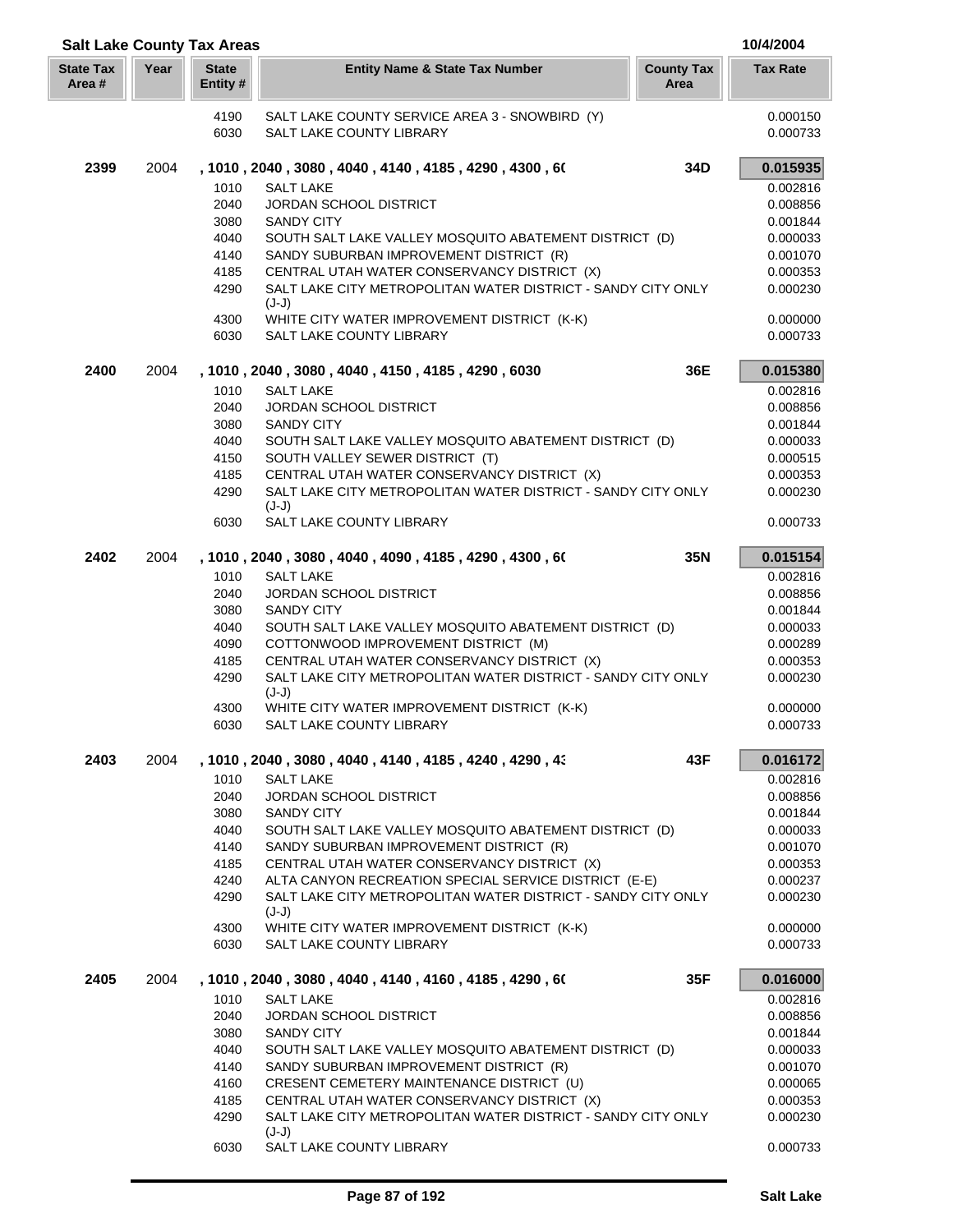|                            |      | <b>Salt Lake County Tax Areas</b> |                                                                                           |                           | 10/4/2004            |
|----------------------------|------|-----------------------------------|-------------------------------------------------------------------------------------------|---------------------------|----------------------|
| <b>State Tax</b><br>Area # | Year | <b>State</b><br>Entity #          | <b>Entity Name &amp; State Tax Number</b>                                                 | <b>County Tax</b><br>Area | <b>Tax Rate</b>      |
| 2408                       | 2004 |                                   | , 1010 , 2040 , 3080 , 4040 , 4140 , 4160 , 4185 , 4290 , 60                              | 35K                       | 0.016000             |
|                            |      | 1010                              | <b>SALT LAKE</b>                                                                          |                           | 0.002816             |
|                            |      | 2040                              | <b>JORDAN SCHOOL DISTRICT</b>                                                             |                           | 0.008856             |
|                            |      | 3080                              | <b>SANDY CITY</b>                                                                         |                           | 0.001844             |
|                            |      | 4040                              | SOUTH SALT LAKE VALLEY MOSQUITO ABATEMENT DISTRICT (D)                                    |                           | 0.000033             |
|                            |      | 4140                              | SANDY SUBURBAN IMPROVEMENT DISTRICT (R)                                                   |                           | 0.001070             |
|                            |      | 4160                              | CRESENT CEMETERY MAINTENANCE DISTRICT (U)                                                 |                           | 0.000065             |
|                            |      | 4185                              | CENTRAL UTAH WATER CONSERVANCY DISTRICT (X)                                               |                           | 0.000353             |
|                            |      | 4290                              | SALT LAKE CITY METROPOLITAN WATER DISTRICT - SANDY CITY ONLY<br>$(J-J)$                   |                           | 0.000230             |
|                            |      | 6030<br>8202                      | SALT LAKE COUNTY LIBRARY<br>CIVIC CENTER NORTH NEIGHBORHOOD DEVELOPMENT PLAN - SANDY      |                           | 0.000733<br>0.000000 |
|                            |      |                                   | CITY - (1989 BASE( (E-2)                                                                  |                           |                      |
| 2409                       | 2004 | 1010                              | , 1010 , 2040 , 3080 , 4040 , 4150 , 4160 , 4185 , 4290 , 60<br><b>SALT LAKE</b>          | 36D                       | 0.015445<br>0.002816 |
|                            |      | 2040                              | <b>JORDAN SCHOOL DISTRICT</b>                                                             |                           | 0.008856             |
|                            |      | 3080                              | <b>SANDY CITY</b>                                                                         |                           | 0.001844             |
|                            |      | 4040                              | SOUTH SALT LAKE VALLEY MOSQUITO ABATEMENT DISTRICT (D)                                    |                           | 0.000033             |
|                            |      | 4150                              | SOUTH VALLEY SEWER DISTRICT (T)                                                           |                           | 0.000515             |
|                            |      | 4160                              | CRESENT CEMETERY MAINTENANCE DISTRICT (U)                                                 |                           | 0.000065             |
|                            |      | 4185                              | CENTRAL UTAH WATER CONSERVANCY DISTRICT (X)                                               |                           | 0.000353             |
|                            |      | 4290                              | SALT LAKE CITY METROPOLITAN WATER DISTRICT - SANDY CITY ONLY<br>$(J-J)$                   |                           | 0.000230             |
|                            |      | 6030                              | SALT LAKE COUNTY LIBRARY                                                                  |                           | 0.000733             |
| 2410                       | 2004 |                                   | , 1010 , 2040 , 3080 , 4040 , 4150 , 4160 , 4185 , 4290 , 60                              | 36H                       | 0.015445             |
|                            |      | 1010                              | <b>SALT LAKE</b>                                                                          |                           | 0.002816             |
|                            |      | 2040                              | <b>JORDAN SCHOOL DISTRICT</b>                                                             |                           | 0.008856             |
|                            |      | 3080<br>4040                      | <b>SANDY CITY</b>                                                                         |                           | 0.001844             |
|                            |      | 4150                              | SOUTH SALT LAKE VALLEY MOSQUITO ABATEMENT DISTRICT (D)<br>SOUTH VALLEY SEWER DISTRICT (T) |                           | 0.000033<br>0.000515 |
|                            |      | 4160                              | CRESENT CEMETERY MAINTENANCE DISTRICT (U)                                                 |                           | 0.000065             |
|                            |      | 4185                              | CENTRAL UTAH WATER CONSERVANCY DISTRICT (X)                                               |                           | 0.000353             |
|                            |      | 4290                              | SALT LAKE CITY METROPOLITAN WATER DISTRICT - SANDY CITY ONLY<br>$(J-J)$                   |                           | 0.000230             |
|                            |      | 6030                              | SALT LAKE COUNTY LIBRARY                                                                  |                           | 0.000733             |
|                            |      | 8202                              | CIVIC CENTER NORTH NEIGHBORHOOD DEVELOPMENT PLAN - SANDY<br>CITY - (1989 BASE( (E-2)      |                           | 0.000000             |
| 2414                       | 2004 |                                   | , 1010, 2040, 3080, 4040, 4140, 4185, 4240, 4290, 60                                      | 43E                       | 0.016172             |
|                            |      | 1010                              | <b>SALT LAKE</b>                                                                          |                           | 0.002816             |
|                            |      | 2040                              | JORDAN SCHOOL DISTRICT                                                                    |                           | 0.008856             |
|                            |      | 3080                              | <b>SANDY CITY</b>                                                                         |                           | 0.001844             |
|                            |      | 4040                              | SOUTH SALT LAKE VALLEY MOSQUITO ABATEMENT DISTRICT (D)                                    |                           | 0.000033             |
|                            |      | 4140                              | SANDY SUBURBAN IMPROVEMENT DISTRICT (R)                                                   |                           | 0.001070             |
|                            |      | 4185                              | CENTRAL UTAH WATER CONSERVANCY DISTRICT (X)                                               |                           | 0.000353             |
|                            |      | 4240                              | ALTA CANYON RECREATION SPECIAL SERVICE DISTRICT (E-E)                                     |                           | 0.000237             |
|                            |      | 4290                              | SALT LAKE CITY METROPOLITAN WATER DISTRICT - SANDY CITY ONLY<br>$(J-J)$                   |                           | 0.000230             |
|                            |      | 6030                              | SALT LAKE COUNTY LIBRARY                                                                  |                           | 0.000733             |
| 2421                       | 2004 |                                   | , 1010, 2040, 3080, 4040, 4150, 4160, 4185, 4290, 60                                      | 36F                       | 0.015445             |
|                            |      | 1010<br>2040                      | <b>SALT LAKE</b><br><b>JORDAN SCHOOL DISTRICT</b>                                         |                           | 0.002816<br>0.008856 |
|                            |      | 3080                              | <b>SANDY CITY</b>                                                                         |                           | 0.001844             |
|                            |      | 4040                              | SOUTH SALT LAKE VALLEY MOSQUITO ABATEMENT DISTRICT (D)                                    |                           | 0.000033             |
|                            |      | 4150                              | SOUTH VALLEY SEWER DISTRICT (T)                                                           |                           | 0.000515             |
|                            |      | 4160                              | CRESENT CEMETERY MAINTENANCE DISTRICT (U)                                                 |                           | 0.000065             |
|                            |      | 4185                              | CENTRAL UTAH WATER CONSERVANCY DISTRICT (X)                                               |                           | 0.000353             |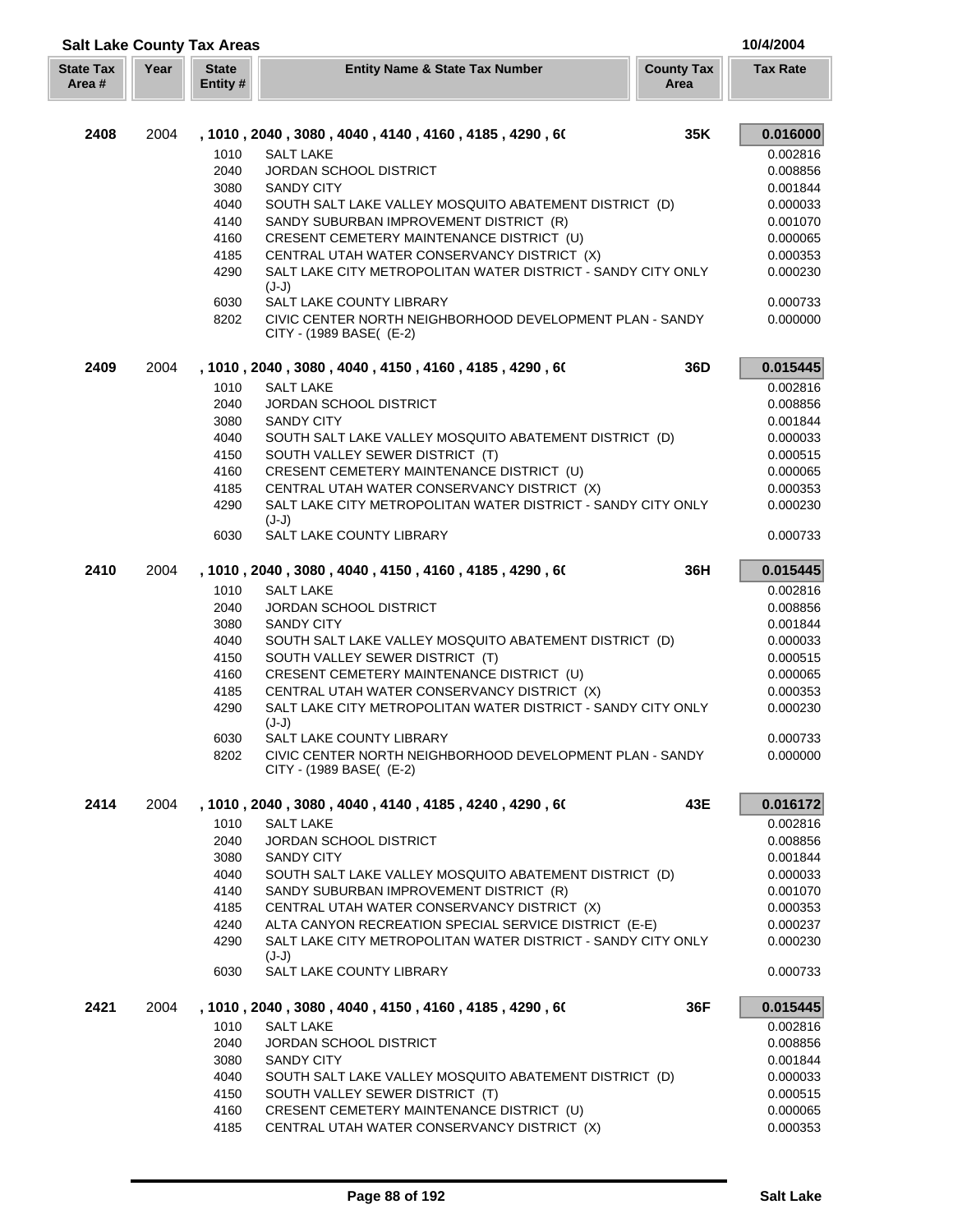| <b>Salt Lake County Tax Areas</b> |      |                          |                                                                                                                  | 10/4/2004            |
|-----------------------------------|------|--------------------------|------------------------------------------------------------------------------------------------------------------|----------------------|
| <b>State Tax</b><br>Area #        | Year | <b>State</b><br>Entity # | <b>County Tax</b><br><b>Entity Name &amp; State Tax Number</b><br>Area                                           | <b>Tax Rate</b>      |
|                                   |      | 4290                     | SALT LAKE CITY METROPOLITAN WATER DISTRICT - SANDY CITY ONLY<br>$(J-J)$                                          | 0.000230             |
|                                   |      | 6030                     | SALT LAKE COUNTY LIBRARY                                                                                         | 0.000733             |
|                                   |      | 8201                     | CITY CENTER COMMUNITY REDEVELOPMENT PLAN - SANDY CITY - (1981)<br>BASE) (E-1)                                    | 0.000000             |
| 2423                              | 2004 |                          | , 1010, 2040, 3080, 4040, 4140, 4160, 4185, 4290, 43<br>35M                                                      | 0.016000             |
|                                   |      | 1010                     | <b>SALT LAKE</b>                                                                                                 | 0.002816             |
|                                   |      | 2040                     | <b>JORDAN SCHOOL DISTRICT</b>                                                                                    | 0.008856             |
|                                   |      | 3080                     | <b>SANDY CITY</b>                                                                                                | 0.001844             |
|                                   |      | 4040<br>4140             | SOUTH SALT LAKE VALLEY MOSQUITO ABATEMENT DISTRICT (D)<br>SANDY SUBURBAN IMPROVEMENT DISTRICT (R)                | 0.000033<br>0.001070 |
|                                   |      | 4160                     | CRESENT CEMETERY MAINTENANCE DISTRICT (U)                                                                        | 0.000065             |
|                                   |      | 4185                     | CENTRAL UTAH WATER CONSERVANCY DISTRICT (X)                                                                      | 0.000353             |
|                                   |      | 4290                     | SALT LAKE CITY METROPOLITAN WATER DISTRICT - SANDY CITY ONLY<br>$(J-J)$                                          | 0.000230             |
|                                   |      | 4300<br>6030             | WHITE CITY WATER IMPROVEMENT DISTRICT (K-K)<br>SALT LAKE COUNTY LIBRARY                                          | 0.000000<br>0.000733 |
| 2425                              | 2004 |                          | 36G<br>, 1010 , 2040 , 3080 , 4040 , 4150 , 4160 , 4185 , 4290 , 60                                              | 0.015445             |
|                                   |      | 1010                     | <b>SALT LAKE</b>                                                                                                 | 0.002816             |
|                                   |      | 2040                     | JORDAN SCHOOL DISTRICT                                                                                           | 0.008856             |
|                                   |      | 3080                     | <b>SANDY CITY</b>                                                                                                | 0.001844             |
|                                   |      | 4040<br>4150             | SOUTH SALT LAKE VALLEY MOSQUITO ABATEMENT DISTRICT (D)<br>SOUTH VALLEY SEWER DISTRICT (T)                        | 0.000033<br>0.000515 |
|                                   |      | 4160                     | CRESENT CEMETERY MAINTENANCE DISTRICT (U)                                                                        | 0.000065             |
|                                   |      | 4185                     | CENTRAL UTAH WATER CONSERVANCY DISTRICT (X)                                                                      | 0.000353             |
|                                   |      | 4290                     | SALT LAKE CITY METROPOLITAN WATER DISTRICT - SANDY CITY ONLY<br>$(J-J)$                                          | 0.000230             |
|                                   |      | 6030<br>8203             | SALT LAKE COUNTY LIBRARY<br>CIVIC CENTER SOUTH NEIGHBORHOOD DEVELOPMENT PLAN - SANDY<br>CITY - (1989 BASE) (E-3) | 0.000733<br>0.000000 |
| 2432                              | 2004 |                          | , 1010, 2040, 3030, 4040, 4045, 4150, 4185, 6030, 84<br>55B                                                      | 0.015025             |
|                                   |      | 1010                     | <b>SALT LAKE</b>                                                                                                 | 0.002816             |
|                                   |      | 2040                     | JORDAN SCHOOL DISTRICT                                                                                           | 0.008856             |
|                                   |      | 3030                     | <b>DRAPER CITY</b><br>SOUTH SALT LAKE VALLEY MOSQUITO ABATEMENT DISTRICT (D)                                     | 0.001327             |
|                                   |      | 4040<br>4045             | JORDAN VALLEY WATER CONSERVANCY DISTRICT (E)                                                                     | 0.000033<br>0.000392 |
|                                   |      | 4150                     | SOUTH VALLEY SEWER DISTRICT (T)                                                                                  | 0.000515             |
|                                   |      | 4185                     | CENTRAL UTAH WATER CONSERVANCY DISTRICT (X)                                                                      | 0.000353             |
|                                   |      | 6030                     | SALT LAKE COUNTY LIBRARY                                                                                         | 0.000733             |
|                                   |      | 8403                     | <b>CRESCENT NEIGHBORHOOD DEVELOPMENT PLAN - DRAPER CITY - (1994)</b><br>BASE) (K-3)                              | 0.000000             |
| 2438                              | 2004 |                          | 55A<br>, 1010, 2040, 3030, 4040, 4045, 4150, 4185, 6030, 84                                                      | 0.015025             |
|                                   |      | 1010                     | <b>SALT LAKE</b>                                                                                                 | 0.002816             |
|                                   |      | 2040                     | <b>JORDAN SCHOOL DISTRICT</b>                                                                                    | 0.008856             |
|                                   |      | 3030                     | DRAPER CITY                                                                                                      | 0.001327             |
|                                   |      | 4040                     | SOUTH SALT LAKE VALLEY MOSQUITO ABATEMENT DISTRICT (D)                                                           | 0.000033             |
|                                   |      | 4045                     | JORDAN VALLEY WATER CONSERVANCY DISTRICT (E)                                                                     | 0.000392             |
|                                   |      | 4150                     | SOUTH VALLEY SEWER DISTRICT (T)                                                                                  | 0.000515             |
|                                   |      | 4185<br>6030             | CENTRAL UTAH WATER CONSERVANCY DISTRICT (X)<br>SALT LAKE COUNTY LIBRARY                                          | 0.000353<br>0.000733 |
|                                   |      | 8402                     | SAND HILLS NEIGHBORHOOD DEVELOPMENT PLAN - DRAPER CITY - (1989)<br>BASE) (K-2)                                   | 0.000000             |
| 2865                              | 2004 |                          | <b>14L</b><br>, 1010 , 2030 , 3100 , 4040 , 4045 , 4060 , 4185 , 6030 , 80                                       | 0.012733             |
|                                   |      | 1010                     | <b>SALT LAKE</b>                                                                                                 | 0.002816             |
|                                   |      | 2030                     | <b>GRANITE SCHOOL DISTRICT</b>                                                                                   | 0.006746             |
|                                   |      | 3100                     | SOUTH SALT LAKE CITY                                                                                             | 0.001417             |
|                                   |      | 4040                     | SOUTH SALT LAKE VALLEY MOSQUITO ABATEMENT DISTRICT (D)                                                           | 0.000033             |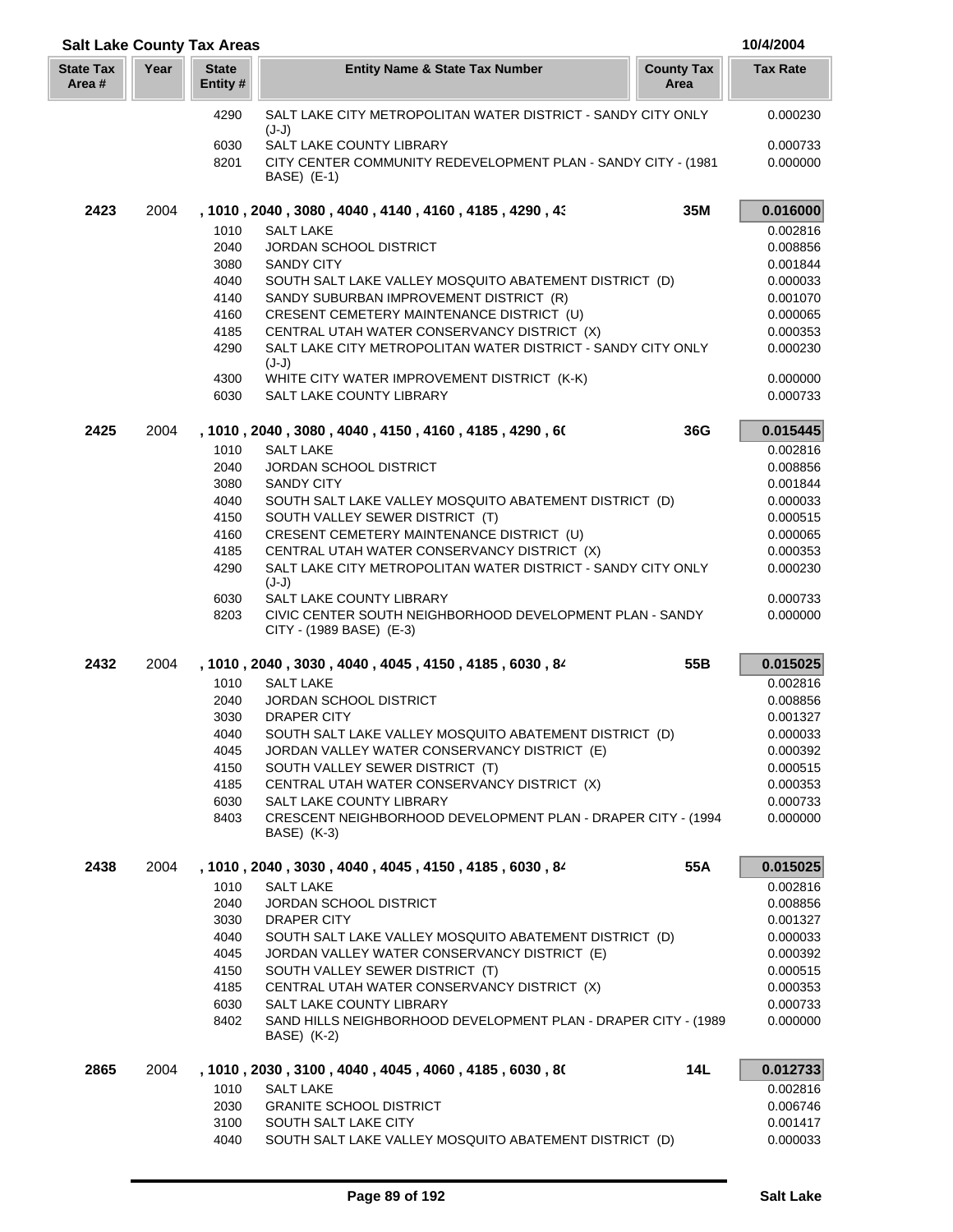| <b>Salt Lake County Tax Areas</b> |      |                          |                                                                                              |                           | 10/4/2004            |
|-----------------------------------|------|--------------------------|----------------------------------------------------------------------------------------------|---------------------------|----------------------|
| <b>State Tax</b><br>Area #        | Year | <b>State</b><br>Entity # | <b>Entity Name &amp; State Tax Number</b>                                                    | <b>County Tax</b><br>Area | <b>Tax Rate</b>      |
|                                   |      | 4045                     | JORDAN VALLEY WATER CONSERVANCY DISTRICT (E)                                                 |                           | 0.000392             |
|                                   |      | 4060                     | SALT LAKE SUBURBAN SANITARY DISTRICT #1 (G)                                                  |                           | 0.000243             |
|                                   |      | 4185                     | CENTRAL UTAH WATER CONSERVANCY DISTRICT (X)                                                  |                           | 0.000353             |
|                                   |      | 6030                     | SALT LAKE COUNTY LIBRARY                                                                     |                           | 0.000733             |
|                                   |      | 8055                     | THIRD EAST NEIGHBORHOOD DEVELOPMENT PROJECT - SOUTH SALT<br>LAKE - (1984 BASE) (B-5)         |                           | 0.000000             |
| 2867                              | 2004 |                          | , 1010, 2020, 3050, 4040, 4045, 4060, 4185                                                   | 21D                       | 0.012487             |
|                                   |      | 1010                     | <b>SALT LAKE</b>                                                                             |                           | 0.002816             |
|                                   |      | 2020                     | MURRAY CITY SCHOOL DISTRICT                                                                  |                           | 0.006644             |
|                                   |      | 3050                     | <b>MURRAY</b>                                                                                |                           | 0.002006             |
|                                   |      | 4040                     | SOUTH SALT LAKE VALLEY MOSQUITO ABATEMENT DISTRICT (D)                                       |                           | 0.000033             |
|                                   |      | 4045                     | JORDAN VALLEY WATER CONSERVANCY DISTRICT (E)                                                 |                           | 0.000392             |
|                                   |      | 4060<br>4185             | SALT LAKE SUBURBAN SANITARY DISTRICT #1 (G)<br>CENTRAL UTAH WATER CONSERVANCY DISTRICT (X)   |                           | 0.000243<br>0.000353 |
| 2871                              | 2004 |                          | , 1010, 2020, 3050, 4040, 4070, 4185                                                         | 21H                       | 0.011852             |
|                                   |      | 1010                     | <b>SALT LAKE</b>                                                                             |                           | 0.002816             |
|                                   |      | 2020                     | MURRAY CITY SCHOOL DISTRICT                                                                  |                           | 0.006644             |
|                                   |      | 3050                     | <b>MURRAY</b>                                                                                |                           | 0.002006             |
|                                   |      | 4040                     | SOUTH SALT LAKE VALLEY MOSQUITO ABATEMENT DISTRICT (D)                                       |                           | 0.000033             |
|                                   |      | 4070                     | SALT LAKE SUBURBAN SANITARY DISTRICT #2 (H)                                                  |                           | 0.000000             |
|                                   |      | 4185                     | CENTRAL UTAH WATER CONSERVANCY DISTRICT (X)                                                  |                           | 0.000353             |
| 2876                              | 2004 |                          | , 1010, 2040, 4040, 4045, 4140, 4185, 4210, 4220, 43                                         | 44D                       | 0.016993             |
|                                   |      | 1010                     | <b>SALT LAKE</b>                                                                             |                           | 0.002816             |
|                                   |      | 2040                     | JORDAN SCHOOL DISTRICT                                                                       |                           | 0.008856             |
|                                   |      | 4040                     | SOUTH SALT LAKE VALLEY MOSQUITO ABATEMENT DISTRICT (D)                                       |                           | 0.000033             |
|                                   |      | 4045<br>4140             | JORDAN VALLEY WATER CONSERVANCY DISTRICT (E)<br>SANDY SUBURBAN IMPROVEMENT DISTRICT (R)      |                           | 0.000392<br>0.001070 |
|                                   |      | 4185                     | CENTRAL UTAH WATER CONSERVANCY DISTRICT (X)                                                  |                           | 0.000353             |
|                                   |      | 4210                     | SALT LAKE COUNTY SPECIAL DISTRICT NO. 1 (A-A)                                                |                           | 0.000000             |
|                                   |      | 4220                     | SALT LAKE COUNTY MUNICIPAL-TYPE SERVICES DISTRICT (B-B)                                      |                           | 0.002740             |
|                                   |      | 4300                     | WHITE CITY WATER IMPROVEMENT DISTRICT (K-K)                                                  |                           | 0.000000             |
|                                   |      | 6030                     | SALT LAKE COUNTY LIBRARY                                                                     |                           | 0.000733             |
| 2878                              | 2004 |                          | , 1010, 2040, 4040, 4045, 4140, 4160, 4185, 4210, 42                                         | 35P                       | 0.017058             |
|                                   |      | 1010                     | <b>SALT LAKE</b>                                                                             |                           | 0.002816             |
|                                   |      | 2040                     | <b>JORDAN SCHOOL DISTRICT</b>                                                                |                           | 0.008856             |
|                                   |      | 4040                     | SOUTH SALT LAKE VALLEY MOSQUITO ABATEMENT DISTRICT (D)                                       |                           | 0.000033             |
|                                   |      | 4045                     | JORDAN VALLEY WATER CONSERVANCY DISTRICT (E)                                                 |                           | 0.000392             |
|                                   |      | 4140                     | SANDY SUBURBAN IMPROVEMENT DISTRICT (R)                                                      |                           | 0.001070             |
|                                   |      | 4160                     | CRESENT CEMETERY MAINTENANCE DISTRICT (U)                                                    |                           | 0.000065             |
|                                   |      | 4185<br>4210             | CENTRAL UTAH WATER CONSERVANCY DISTRICT (X)<br>SALT LAKE COUNTY SPECIAL DISTRICT NO. 1 (A-A) |                           | 0.000353<br>0.000000 |
|                                   |      | 4220                     | SALT LAKE COUNTY MUNICIPAL-TYPE SERVICES DISTRICT (B-B)                                      |                           | 0.002740             |
|                                   |      | 4300                     | WHITE CITY WATER IMPROVEMENT DISTRICT (K-K)                                                  |                           | 0.000000             |
|                                   |      | 6030                     | SALT LAKE COUNTY LIBRARY                                                                     |                           | 0.000733             |
| 2890                              | 2004 |                          | , 1010 , 2010 , 3070 , 4010 , 4030 , 4045 , 4080 , 4185                                      | 13G                       | 0.016805             |
|                                   |      | 1010                     | <b>SALT LAKE</b>                                                                             |                           | 0.002816             |
|                                   |      | 2010                     | SALT LAKE CITY SCHOOL DISTRICT                                                               |                           | 0.006039             |
|                                   |      | 3070                     | <b>SALT LAKE CITY</b>                                                                        |                           | 0.005540             |
|                                   |      | 4010                     | SALT LAKE METROPOLITAN WATER DISTRICT (A)                                                    |                           | 0.000264             |
|                                   |      | 4030                     | MAGNA MOSQUITO ABATEMENT DISTRICT (C)                                                        |                           | 0.000063             |
|                                   |      | 4045                     | JORDAN VALLEY WATER CONSERVANCY DISTRICT (E)                                                 |                           | 0.000392             |
|                                   |      | 4080                     | MAGNA WATER COMPANY (AN IMPROVEMENT DISTRICT) (K)                                            |                           | 0.001338             |
|                                   |      | 4185                     | CENTRAL UTAH WATER CONSERVANCY DISTRICT (X)                                                  |                           | 0.000353             |
| 2907                              | 2004 |                          | , 1010 , 2040 , 4040 , 4045 , 4090 , 4185 , 4210 , 4220 , 43                                 | 34E                       | 0.016212             |
|                                   |      | 1010                     | <b>SALT LAKE</b>                                                                             |                           | 0.002816             |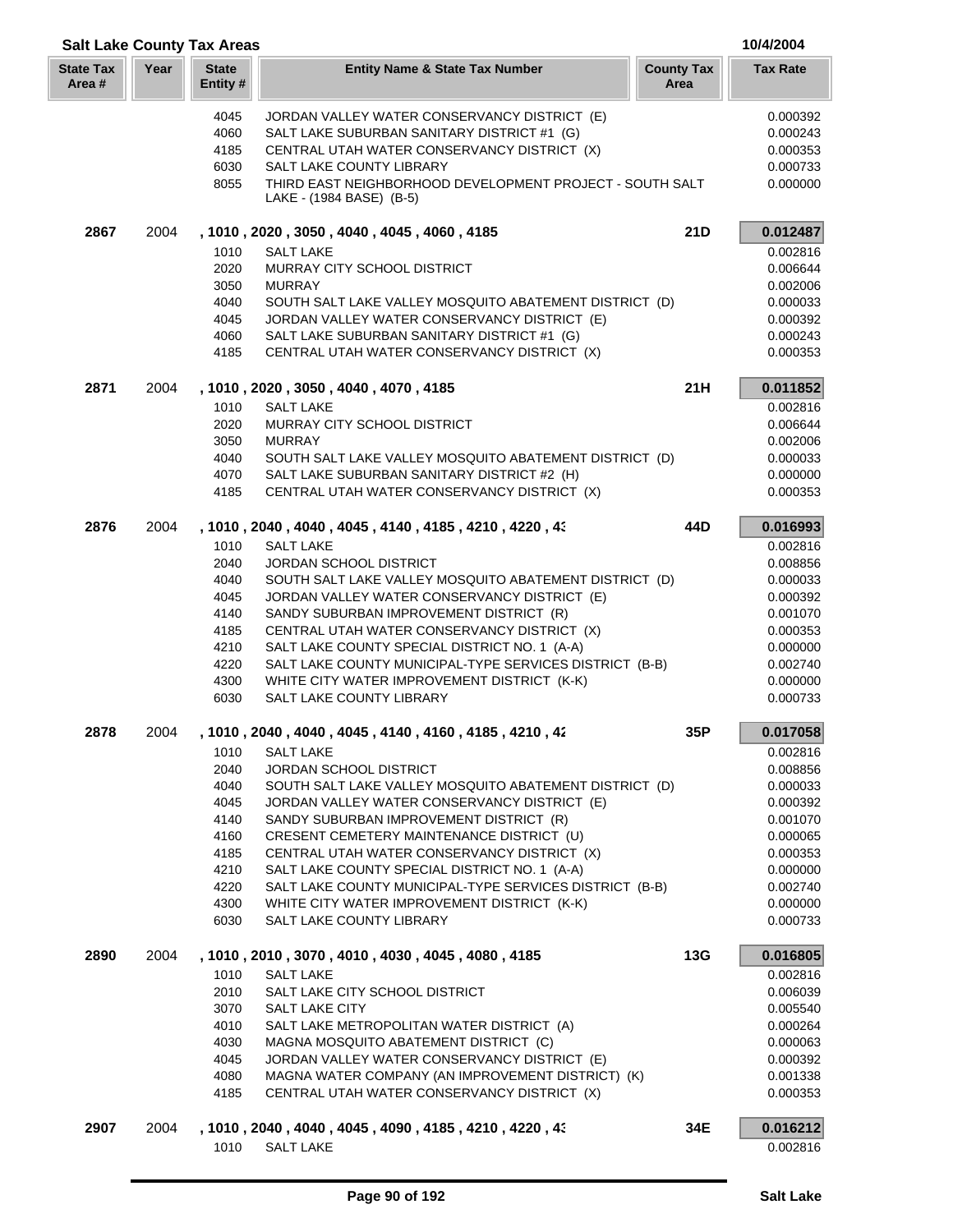|                            | <b>Salt Lake County Tax Areas</b> |                          |                                                                                           |                           |                      |
|----------------------------|-----------------------------------|--------------------------|-------------------------------------------------------------------------------------------|---------------------------|----------------------|
| <b>State Tax</b><br>Area # | Year                              | <b>State</b><br>Entity # | <b>Entity Name &amp; State Tax Number</b>                                                 | <b>County Tax</b><br>Area | <b>Tax Rate</b>      |
|                            |                                   | 2040                     | <b>JORDAN SCHOOL DISTRICT</b>                                                             |                           | 0.008856             |
|                            |                                   | 4040                     | SOUTH SALT LAKE VALLEY MOSQUITO ABATEMENT DISTRICT (D)                                    |                           | 0.000033             |
|                            |                                   | 4045                     | JORDAN VALLEY WATER CONSERVANCY DISTRICT (E)                                              |                           | 0.000392             |
|                            |                                   | 4090                     | COTTONWOOD IMPROVEMENT DISTRICT (M)                                                       |                           | 0.000289             |
|                            |                                   | 4185                     | CENTRAL UTAH WATER CONSERVANCY DISTRICT (X)                                               |                           | 0.000353             |
|                            |                                   | 4210                     | SALT LAKE COUNTY SPECIAL DISTRICT NO. 1 (A-A)                                             |                           | 0.000000             |
|                            |                                   | 4220                     | SALT LAKE COUNTY MUNICIPAL-TYPE SERVICES DISTRICT (B-B)                                   |                           | 0.002740             |
|                            |                                   | 4300                     | WHITE CITY WATER IMPROVEMENT DISTRICT (K-K)                                               |                           | 0.000000             |
|                            |                                   | 6030                     | SALT LAKE COUNTY LIBRARY                                                                  |                           | 0.000733             |
| 2909                       | 2004                              |                          | , 1010 , 2040 , 3080 , 4040 , 4090 , 4185 , 4240 , 4290 , 43                              | 35L                       | 0.015391             |
|                            |                                   | 1010                     | <b>SALT LAKE</b>                                                                          |                           | 0.002816             |
|                            |                                   | 2040                     | <b>JORDAN SCHOOL DISTRICT</b>                                                             |                           | 0.008856             |
|                            |                                   | 3080                     | <b>SANDY CITY</b>                                                                         |                           | 0.001844             |
|                            |                                   | 4040                     | SOUTH SALT LAKE VALLEY MOSQUITO ABATEMENT DISTRICT (D)                                    |                           | 0.000033             |
|                            |                                   | 4090                     | COTTONWOOD IMPROVEMENT DISTRICT (M)                                                       |                           | 0.000289             |
|                            |                                   | 4185                     | CENTRAL UTAH WATER CONSERVANCY DISTRICT (X)                                               |                           | 0.000353             |
|                            |                                   | 4240                     | ALTA CANYON RECREATION SPECIAL SERVICE DISTRICT (E-E)                                     |                           | 0.000237             |
|                            |                                   | 4290                     | SALT LAKE CITY METROPOLITAN WATER DISTRICT - SANDY CITY ONLY<br>$(J-J)$                   |                           | 0.000230             |
|                            |                                   | 4300<br>6030             | WHITE CITY WATER IMPROVEMENT DISTRICT (K-K)<br>SALT LAKE COUNTY LIBRARY                   |                           | 0.000000<br>0.000733 |
|                            |                                   |                          |                                                                                           |                           |                      |
| 2910                       | 2004                              |                          | , 1010, 2010, 3070, 4010, 4185                                                            | 13F                       | 0.015012             |
|                            |                                   | 1010                     | <b>SALT LAKE</b>                                                                          |                           | 0.002816             |
|                            |                                   | 2010                     | SALT LAKE CITY SCHOOL DISTRICT                                                            |                           | 0.006039             |
|                            |                                   | 3070                     | <b>SALT LAKE CITY</b>                                                                     |                           | 0.005540             |
|                            |                                   | 4010                     | SALT LAKE METROPOLITAN WATER DISTRICT (A)                                                 |                           | 0.000264             |
|                            |                                   | 4185                     | CENTRAL UTAH WATER CONSERVANCY DISTRICT (X)                                               |                           | 0.000353             |
| 2913                       | 2004                              |                          | , 1010, 2030, 3110, 4040, 4045, 4120, 4180, 4185, 60                                      | <b>24N</b>                | 0.016041             |
|                            |                                   | 1010                     | <b>SALT LAKE</b>                                                                          |                           | 0.002816             |
|                            |                                   | 2030                     | <b>GRANITE SCHOOL DISTRICT</b>                                                            |                           | 0.006746             |
|                            |                                   | 3110                     | <b>WEST JORDAN CITY</b>                                                                   |                           | 0.002695             |
|                            |                                   | 4040                     | SOUTH SALT LAKE VALLEY MOSQUITO ABATEMENT DISTRICT (D)                                    |                           | 0.000033             |
|                            |                                   | 4045                     | JORDAN VALLEY WATER CONSERVANCY DISTRICT (E)                                              |                           | 0.000392             |
|                            |                                   | 4120                     | KEARNS IMPROVEMENT DISTRICT (P)                                                           |                           | 0.000787             |
|                            |                                   | 4180                     | SALT LAKE COUNTY REGIONAL SERVICE AREA (W)<br>CENTRAL UTAH WATER CONSERVANCY DISTRICT (X) |                           | 0.001486<br>0.000353 |
|                            |                                   | 4185<br>6030             |                                                                                           |                           |                      |
|                            |                                   |                          | SALT LAKE COUNTY LIBRARY                                                                  |                           | 0.000733             |
| 2914                       | 2004                              |                          | , 1010, 2040, 3060, 4040, 4045, 4185, 6030                                                | 45C                       | 0.014685             |
|                            |                                   | 1010<br>2040             | <b>SALT LAKE</b><br>JORDAN SCHOOL DISTRICT                                                |                           | 0.002816<br>0.008856 |
|                            |                                   | 3060                     | <b>RIVERTON</b>                                                                           |                           | 0.001502             |
|                            |                                   | 4040                     | SOUTH SALT LAKE VALLEY MOSQUITO ABATEMENT DISTRICT (D)                                    |                           | 0.000033             |
|                            |                                   | 4045                     | JORDAN VALLEY WATER CONSERVANCY DISTRICT (E)                                              |                           | 0.000392             |
|                            |                                   | 4185                     | CENTRAL UTAH WATER CONSERVANCY DISTRICT (X)                                               |                           | 0.000353             |
|                            |                                   | 6030                     | SALT LAKE COUNTY LIBRARY                                                                  |                           | 0.000733             |
| 2918                       | 2004                              |                          | , 1010, 2040, 4040, 4180, 4185, 4210, 4220, 6030                                          | 41H                       | 0.017017             |
|                            |                                   | 1010                     | <b>SALT LAKE</b>                                                                          |                           | 0.002816             |
|                            |                                   | 2040                     | JORDAN SCHOOL DISTRICT                                                                    |                           | 0.008856             |
|                            |                                   | 4040                     | SOUTH SALT LAKE VALLEY MOSQUITO ABATEMENT DISTRICT (D)                                    |                           | 0.000033             |
|                            |                                   | 4180                     | SALT LAKE COUNTY REGIONAL SERVICE AREA (W)                                                |                           | 0.001486             |
|                            |                                   | 4185                     | CENTRAL UTAH WATER CONSERVANCY DISTRICT (X)                                               |                           | 0.000353             |
|                            |                                   | 4210                     | SALT LAKE COUNTY SPECIAL DISTRICT NO. 1 (A-A)                                             |                           | 0.000000             |
|                            |                                   | 4220                     | SALT LAKE COUNTY MUNICIPAL-TYPE SERVICES DISTRICT (B-B)                                   |                           | 0.002740             |
|                            |                                   | 6030                     | SALT LAKE COUNTY LIBRARY                                                                  |                           | 0.000733             |
| 2931                       | 2004                              |                          | , 1010, 2020, 3050, 4040, 4060, 4185, 6020                                                | 21J                       | 0.012095             |
|                            |                                   |                          |                                                                                           |                           |                      |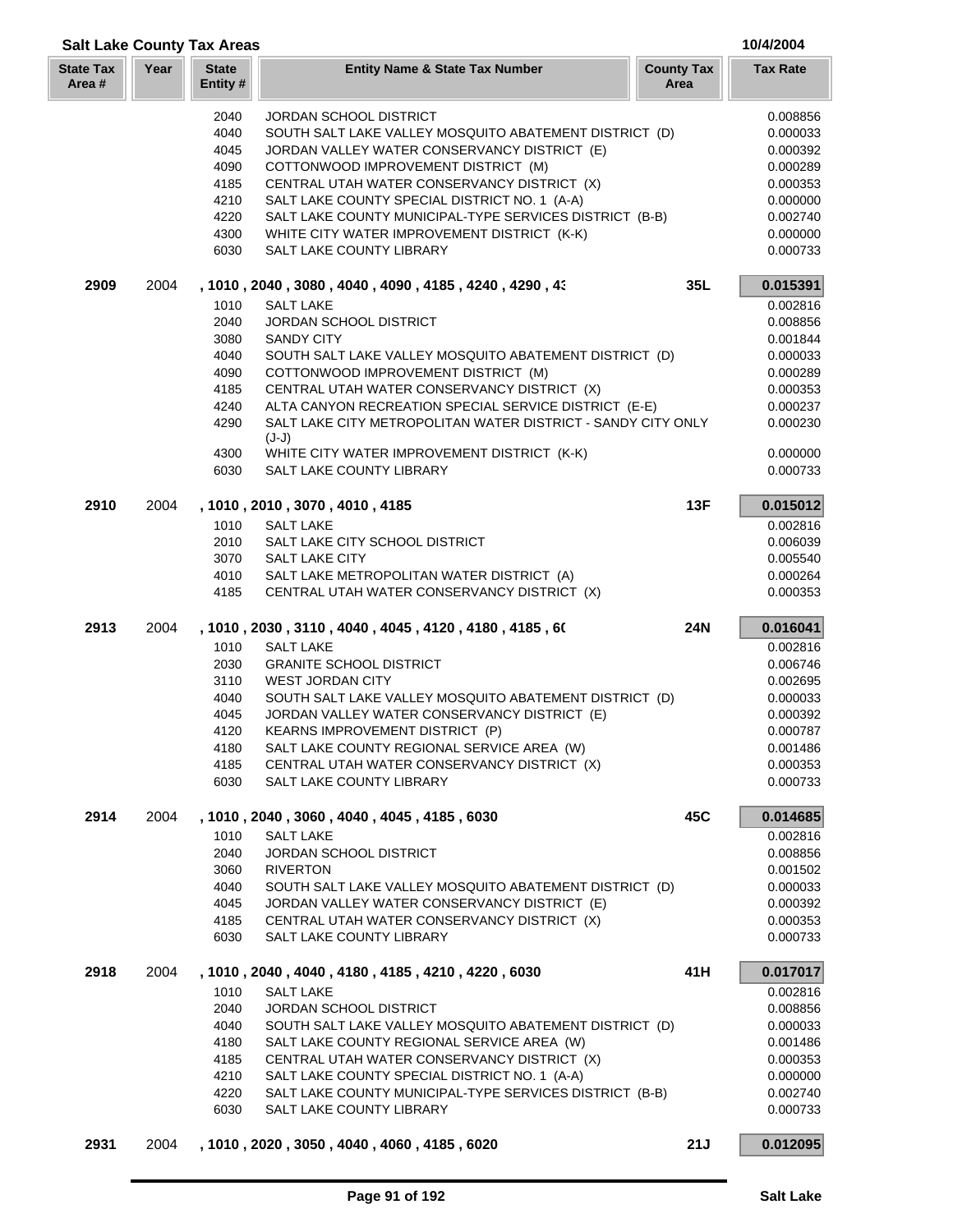| <b>Salt Lake County Tax Areas</b> |      |                          |                                                                                                        |                           | 10/4/2004            |
|-----------------------------------|------|--------------------------|--------------------------------------------------------------------------------------------------------|---------------------------|----------------------|
| <b>State Tax</b><br>Area#         | Year | <b>State</b><br>Entity # | <b>Entity Name &amp; State Tax Number</b>                                                              | <b>County Tax</b><br>Area | <b>Tax Rate</b>      |
|                                   |      | 1010                     | <b>SALT LAKE</b>                                                                                       |                           | 0.002816             |
|                                   |      | 2020                     | MURRAY CITY SCHOOL DISTRICT                                                                            |                           | 0.006644             |
|                                   |      | 3050                     | <b>MURRAY</b>                                                                                          |                           | 0.002006             |
|                                   |      | 4040                     | SOUTH SALT LAKE VALLEY MOSQUITO ABATEMENT DISTRICT (D)                                                 |                           | 0.000033             |
|                                   |      | 4060                     | SALT LAKE SUBURBAN SANITARY DISTRICT #1 (G)                                                            |                           | 0.000243             |
|                                   |      | 4185                     | CENTRAL UTAH WATER CONSERVANCY DISTRICT (X)                                                            |                           | 0.000353             |
|                                   |      | 6020                     | AREA EXCLUDED FROM SALT LAKE COUNTY WATER CONSERVANCY<br>DISTRICT (II)                                 |                           | 0.000000             |
| 2939                              | 2004 |                          | , 1010, 2040, 3040, 4040, 4045, 4090, 4185, 6030                                                       | 30E                       | 0.016051             |
|                                   |      | 1010                     | <b>SALT LAKE</b>                                                                                       |                           | 0.002816             |
|                                   |      | 2040                     | <b>JORDAN SCHOOL DISTRICT</b>                                                                          |                           | 0.008856             |
|                                   |      | 3040                     | <b>MIDVALE</b>                                                                                         |                           | 0.002579             |
|                                   |      | 4040                     | SOUTH SALT LAKE VALLEY MOSQUITO ABATEMENT DISTRICT (D)                                                 |                           | 0.000033             |
|                                   |      | 4045                     | JORDAN VALLEY WATER CONSERVANCY DISTRICT (E)                                                           |                           | 0.000392             |
|                                   |      | 4090                     | COTTONWOOD IMPROVEMENT DISTRICT (M)<br>CENTRAL UTAH WATER CONSERVANCY DISTRICT (X)                     |                           | 0.000289             |
|                                   |      | 4185<br>6030             | SALT LAKE COUNTY LIBRARY                                                                               |                           | 0.000353<br>0.000733 |
|                                   |      |                          |                                                                                                        |                           |                      |
| 2940                              | 2004 |                          | , 1010, 2040, 3040, 4040, 4045, 4090, 4185, 6030, 84                                                   | 30G                       | 0.016051             |
|                                   |      | 1010                     | <b>SALT LAKE</b>                                                                                       |                           | 0.002816             |
|                                   |      | 2040                     | <b>JORDAN SCHOOL DISTRICT</b>                                                                          |                           | 0.008856             |
|                                   |      | 3040                     | <b>MIDVALE</b>                                                                                         |                           | 0.002579             |
|                                   |      | 4040<br>4045             | SOUTH SALT LAKE VALLEY MOSQUITO ABATEMENT DISTRICT (D)<br>JORDAN VALLEY WATER CONSERVANCY DISTRICT (E) |                           | 0.000033<br>0.000392 |
|                                   |      | 4090                     | COTTONWOOD IMPROVEMENT DISTRICT (M)                                                                    |                           | 0.000289             |
|                                   |      | 4185                     | CENTRAL UTAH WATER CONSERVANCY DISTRICT (X)                                                            |                           | 0.000353             |
|                                   |      | 6030                     | SALT LAKE COUNTY LIBRARY                                                                               |                           | 0.000733             |
|                                   |      | 8452                     | UNION FORT NEIGHBORHOOD DEVELOPMENT PLAN - SALT LAKE COUNTY<br>- (1996 BASE) (L-2)                     |                           | 0.000000             |
| 2941                              | 2004 |                          | , 1010, 2040, 3040, 4040, 4045, 4070, 4185, 6030, 84                                                   | 30F                       | 0.015762             |
|                                   |      | 1010                     | <b>SALT LAKE</b>                                                                                       |                           | 0.002816             |
|                                   |      | 2040                     | JORDAN SCHOOL DISTRICT                                                                                 |                           | 0.008856             |
|                                   |      | 3040                     | <b>MIDVALE</b>                                                                                         |                           | 0.002579             |
|                                   |      | 4040                     | SOUTH SALT LAKE VALLEY MOSQUITO ABATEMENT DISTRICT (D)                                                 |                           | 0.000033             |
|                                   |      | 4045                     | JORDAN VALLEY WATER CONSERVANCY DISTRICT (E)                                                           |                           | 0.000392             |
|                                   |      | 4070<br>4185             | SALT LAKE SUBURBAN SANITARY DISTRICT #2 (H)<br>CENTRAL UTAH WATER CONSERVANCY DISTRICT (X)             |                           | 0.000000<br>0.000353 |
|                                   |      | 6030                     | SALT LAKE COUNTY LIBRARY                                                                               |                           | 0.000733             |
|                                   |      | 8452                     | UNION FORT NEIGHBORHOOD DEVELOPMENT PLAN - SALT LAKE COUNTY                                            |                           | 0.000000             |
|                                   |      |                          | $-(1996 BASE)$ (L-2)                                                                                   |                           |                      |
| 2951                              | 2004 |                          | , 1010, 2040, 3060, 4040, 4045, 4150, 4185, 6030, 86                                                   | 42A                       | 0.015200             |
|                                   |      | 1010                     | <b>SALT LAKE</b>                                                                                       |                           | 0.002816             |
|                                   |      | 2040                     | <b>JORDAN SCHOOL DISTRICT</b>                                                                          |                           | 0.008856             |
|                                   |      | 3060                     | <b>RIVERTON</b>                                                                                        |                           | 0.001502             |
|                                   |      | 4040                     | SOUTH SALT LAKE VALLEY MOSQUITO ABATEMENT DISTRICT (D)                                                 |                           | 0.000033             |
|                                   |      | 4045                     | JORDAN VALLEY WATER CONSERVANCY DISTRICT (E)                                                           |                           | 0.000392             |
|                                   |      | 4150                     | SOUTH VALLEY SEWER DISTRICT (T)                                                                        |                           | 0.000515             |
|                                   |      | 4185<br>6030             | CENTRAL UTAH WATER CONSERVANCY DISTRICT (X)<br>SALT LAKE COUNTY LIBRARY                                |                           | 0.000353<br>0.000733 |
|                                   |      | 8601                     | REDWOOD ROAD SOUTH NEIGHBORHOOD DEVELOPMENT PLAN -<br>RIVERTON CITY - (1997 BASE) (N-1)                |                           | 0.000000             |
| 3015                              | 2004 |                          | , 1010, 2040, 3060, 4040, 4045, 4150, 4185, 6030, 86                                                   | 45E                       | 0.015200             |
|                                   |      | 1010                     | <b>SALT LAKE</b>                                                                                       |                           | 0.002816             |
|                                   |      | 2040                     | JORDAN SCHOOL DISTRICT                                                                                 |                           | 0.008856             |
|                                   |      | 3060                     | <b>RIVERTON</b>                                                                                        |                           | 0.001502             |
|                                   |      | 4040                     | SOUTH SALT LAKE VALLEY MOSQUITO ABATEMENT DISTRICT (D)                                                 |                           | 0.000033             |
|                                   |      | 4045                     | JORDAN VALLEY WATER CONSERVANCY DISTRICT (E)                                                           |                           | 0.000392             |
|                                   |      | 4150                     | SOUTH VALLEY SEWER DISTRICT (T)                                                                        |                           | 0.000515             |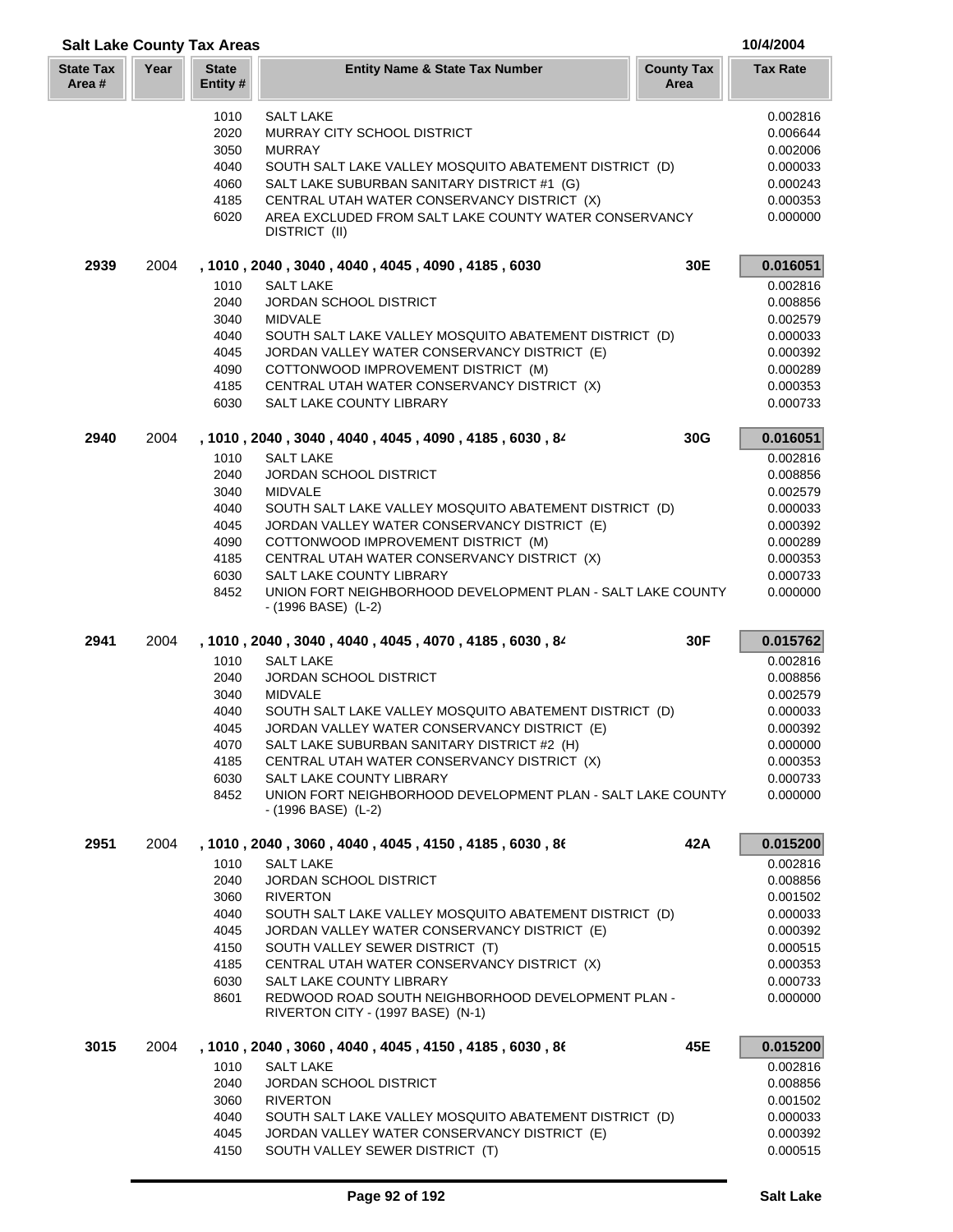|                           | 10/4/2004<br><b>Salt Lake County Tax Areas</b> |                          |                                                                                                          |                           |                      |
|---------------------------|------------------------------------------------|--------------------------|----------------------------------------------------------------------------------------------------------|---------------------------|----------------------|
| <b>State Tax</b><br>Area# | Year                                           | <b>State</b><br>Entity # | <b>Entity Name &amp; State Tax Number</b>                                                                | <b>County Tax</b><br>Area | <b>Tax Rate</b>      |
|                           |                                                | 4185                     | CENTRAL UTAH WATER CONSERVANCY DISTRICT (X)                                                              |                           | 0.000353             |
|                           |                                                | 6030                     | SALT LAKE COUNTY LIBRARY                                                                                 |                           | 0.000733             |
|                           |                                                | 8602                     | 13400 SOUTH BANGERTER HIGHWAY ECONOMIC DEVELOPMENT PLAN -<br>RIVERTON CITY - (1998 BASE) (N-2)           |                           | 0.000000             |
| 3025                      | 2004                                           |                          | , 1010, 2040, 3090, 4040, 4045, 4150, 4185, 6030, 85                                                     | 38B                       | 0.015572             |
|                           |                                                | 1010                     | <b>SALT LAKE</b>                                                                                         |                           | 0.002816             |
|                           |                                                | 2040                     | <b>JORDAN SCHOOL DISTRICT</b>                                                                            |                           | 0.008856             |
|                           |                                                | 3090<br>4040             | SOUTH JORDAN<br>SOUTH SALT LAKE VALLEY MOSQUITO ABATEMENT DISTRICT (D)                                   |                           | 0.001874             |
|                           |                                                | 4045                     | JORDAN VALLEY WATER CONSERVANCY DISTRICT (E)                                                             |                           | 0.000033<br>0.000392 |
|                           |                                                | 4150                     | SOUTH VALLEY SEWER DISTRICT (T)                                                                          |                           | 0.000515             |
|                           |                                                | 4185                     | CENTRAL UTAH WATER CONSERVANCY DISTRICT (X)                                                              |                           | 0.000353             |
|                           |                                                | 6030                     | SALT LAKE COUNTY LIBRARY                                                                                 |                           | 0.000733             |
|                           |                                                | 8510                     | 1600-1700 WEST 10300-10600 SOUTH NEIGHBORHOOD DEVEL PLAN -<br>SOUTH JORDAN CITY - (1997 BASE) (M-2)      |                           | 0.000000             |
| 3026                      | 2004                                           |                          | , 1010, 2010, 3070, 4010, 4020, 4185, 8013                                                               | 01N                       | 0.015150             |
|                           |                                                | 1010                     | <b>SALT LAKE</b>                                                                                         |                           | 0.002816             |
|                           |                                                | 2010                     | SALT LAKE CITY SCHOOL DISTRICT                                                                           |                           | 0.006039             |
|                           |                                                | 3070                     | SALT LAKE CITY                                                                                           |                           | 0.005540             |
|                           |                                                | 4010                     | SALT LAKE METROPOLITAN WATER DISTRICT (A)                                                                |                           | 0.000264             |
|                           |                                                | 4020<br>4185             | SALT LAKE CITY MOSQUITO ABATEMENT DISTRICT (B)<br>CENTRAL UTAH WATER CONSERVANCY DISTRICT (X)            |                           | 0.000138<br>0.000353 |
|                           |                                                | 8013                     | DEPOT DISTRICT REDEVELOPMENT PLAN - SALT LAKE CITY - (1997 BASE)                                         |                           | 0.000000             |
|                           |                                                |                          | $(A-10)$                                                                                                 |                           |                      |
| 3027                      | 2004                                           |                          | , 1010 , 2040 , 3090 , 4040 , 4045 , 4150 , 4160 , 4185 , 60                                             | 39H                       | 0.015637             |
|                           |                                                | 1010                     | <b>SALT LAKE</b>                                                                                         |                           | 0.002816             |
|                           |                                                | 2040                     | <b>JORDAN SCHOOL DISTRICT</b>                                                                            |                           | 0.008856             |
|                           |                                                | 3090<br>4040             | SOUTH JORDAN<br>SOUTH SALT LAKE VALLEY MOSQUITO ABATEMENT DISTRICT (D)                                   |                           | 0.001874<br>0.000033 |
|                           |                                                | 4045                     | JORDAN VALLEY WATER CONSERVANCY DISTRICT (E)                                                             |                           | 0.000392             |
|                           |                                                | 4150                     | SOUTH VALLEY SEWER DISTRICT (T)                                                                          |                           | 0.000515             |
|                           |                                                | 4160                     | CRESENT CEMETERY MAINTENANCE DISTRICT (U)                                                                |                           | 0.000065             |
|                           |                                                | 4185                     | CENTRAL UTAH WATER CONSERVANCY DISTRICT (X)                                                              |                           | 0.000353             |
|                           |                                                | 6030                     | SALT LAKE COUNTY LIBRARY                                                                                 |                           | 0.000733             |
|                           |                                                | 8505                     | SOUTH GATE ECONOMIC DEVELOPMENT PLAN - SOUTH JORDAN CITY -<br>(1997 BASE) (M-3)                          |                           | 0.000000             |
| 3028                      | 2004                                           |                          | , 1010 , 2030 , 4040 , 4060 , 4185 , 4210 , 4220 , 6030 , 84                                             | 18B                       | 0.013664             |
|                           |                                                | 1010                     | <b>SALT LAKE</b>                                                                                         |                           | 0.002816             |
|                           |                                                | 2030                     | <b>GRANITE SCHOOL DISTRICT</b>                                                                           |                           | 0.006746             |
|                           |                                                | 4040<br>4060             | SOUTH SALT LAKE VALLEY MOSQUITO ABATEMENT DISTRICT (D)<br>SALT LAKE SUBURBAN SANITARY DISTRICT #1 (G)    |                           | 0.000033<br>0.000243 |
|                           |                                                | 4185                     | CENTRAL UTAH WATER CONSERVANCY DISTRICT (X)                                                              |                           | 0.000353             |
|                           |                                                | 4210                     | SALT LAKE COUNTY SPECIAL DISTRICT NO. 1 (A-A)                                                            |                           | 0.000000             |
|                           |                                                | 4220                     | SALT LAKE COUNTY MUNICIPAL-TYPE SERVICES DISTRICT (B-B)                                                  |                           | 0.002740             |
|                           |                                                | 6030                     | SALT LAKE COUNTY LIBRARY                                                                                 |                           | 0.000733             |
|                           |                                                | 8454                     | COTTONWOOD CORPORATE CENTER ECONOMIC DEVELOPMENT PLAN -<br>SALT LAKE COUNTY - (1996 BASE) (L-4)          |                           | 0.000000             |
| 3029                      | 2004                                           |                          | , 1010 , 2030 , 4040 , 4090 , 4185 , 4210 , 4220 , 6030 , 84                                             | <b>22D</b>                | 0.013710             |
|                           |                                                | 1010                     | <b>SALT LAKE</b>                                                                                         |                           | 0.002816             |
|                           |                                                | 2030                     | <b>GRANITE SCHOOL DISTRICT</b>                                                                           |                           | 0.006746             |
|                           |                                                | 4040                     | SOUTH SALT LAKE VALLEY MOSQUITO ABATEMENT DISTRICT (D)                                                   |                           | 0.000033             |
|                           |                                                | 4090                     | COTTONWOOD IMPROVEMENT DISTRICT (M)                                                                      |                           | 0.000289             |
|                           |                                                | 4185                     | CENTRAL UTAH WATER CONSERVANCY DISTRICT (X)                                                              |                           | 0.000353             |
|                           |                                                | 4210<br>4220             | SALT LAKE COUNTY SPECIAL DISTRICT NO. 1 (A-A)<br>SALT LAKE COUNTY MUNICIPAL-TYPE SERVICES DISTRICT (B-B) |                           | 0.000000<br>0.002740 |
|                           |                                                | 6030                     | SALT LAKE COUNTY LIBRARY                                                                                 |                           | 0.000733             |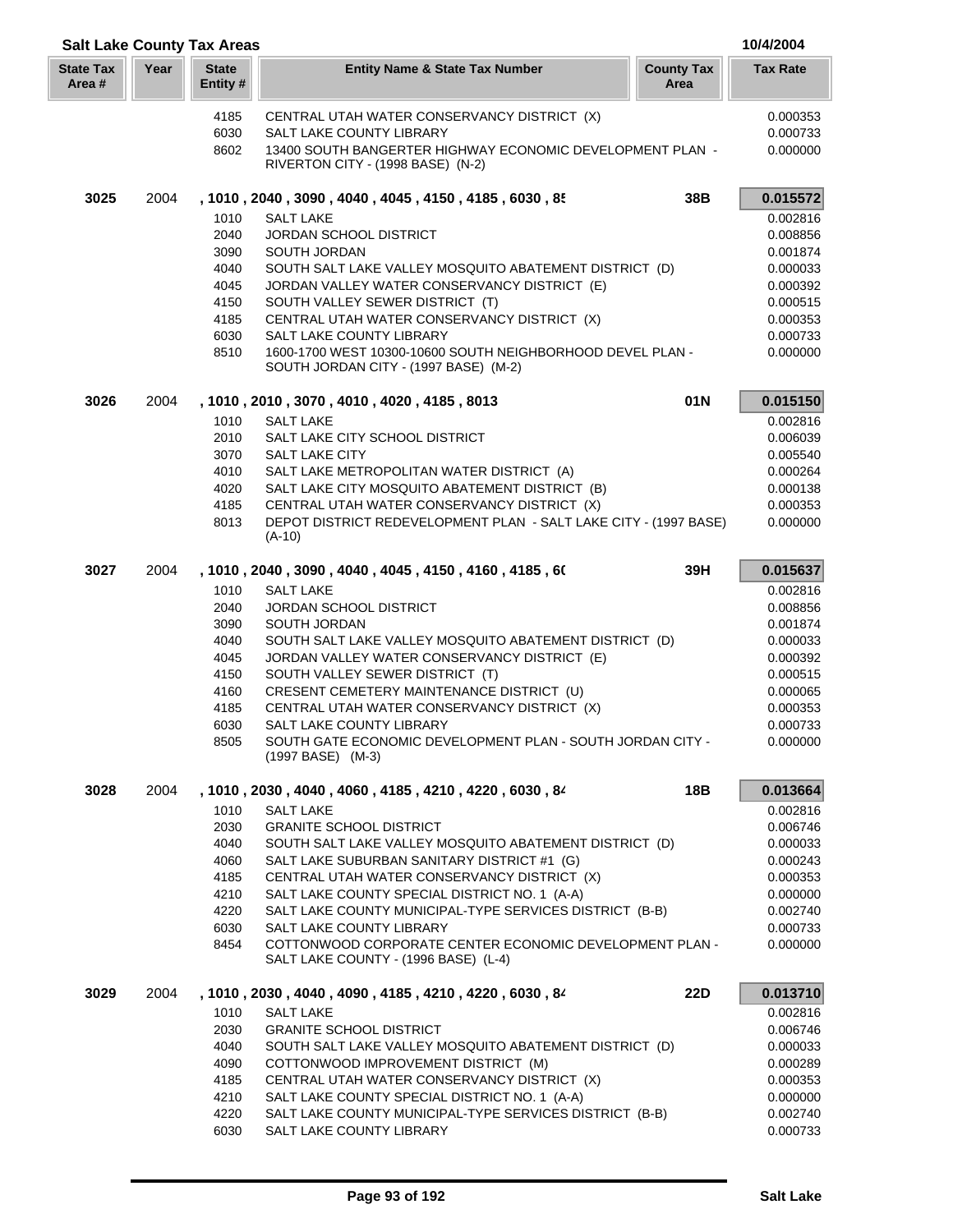| <b>Salt Lake County Tax Areas</b> |      |                          |                                                                                                 |                           | 10/4/2004            |
|-----------------------------------|------|--------------------------|-------------------------------------------------------------------------------------------------|---------------------------|----------------------|
| <b>State Tax</b><br>Area #        | Year | <b>State</b><br>Entity # | <b>Entity Name &amp; State Tax Number</b>                                                       | <b>County Tax</b><br>Area | <b>Tax Rate</b>      |
|                                   |      | 8454                     | COTTONWOOD CORPORATE CENTER ECONOMIC DEVELOPMENT PLAN -<br>SALT LAKE COUNTY - (1996 BASE) (L-4) |                           | 0.000000             |
| 3030                              | 2004 |                          | , 1010, 2040, 4040, 4090, 4185, 4210, 4220, 6030, 84                                            | 33C                       | 0.015820             |
|                                   |      | 1010                     | <b>SALT LAKE</b>                                                                                |                           | 0.002816             |
|                                   |      | 2040                     | <b>JORDAN SCHOOL DISTRICT</b>                                                                   |                           | 0.008856             |
|                                   |      | 4040                     | SOUTH SALT LAKE VALLEY MOSQUITO ABATEMENT DISTRICT (D)                                          |                           | 0.000033             |
|                                   |      | 4090                     | COTTONWOOD IMPROVEMENT DISTRICT (M)                                                             |                           | 0.000289             |
|                                   |      | 4185                     | CENTRAL UTAH WATER CONSERVANCY DISTRICT (X)                                                     |                           | 0.000353             |
|                                   |      | 4210                     | SALT LAKE COUNTY SPECIAL DISTRICT NO. 1 (A-A)                                                   |                           | 0.000000             |
|                                   |      | 4220                     | SALT LAKE COUNTY MUNICIPAL-TYPE SERVICES DISTRICT (B-B)                                         |                           | 0.002740             |
|                                   |      | 6030                     | SALT LAKE COUNTY LIBRARY                                                                        |                           | 0.000733             |
|                                   |      | 8454                     | COTTONWOOD CORPORATE CENTER ECONOMIC DEVELOPMENT PLAN -<br>SALT LAKE COUNTY - (1996 BASE) (L-4) |                           | 0.000000             |
| 3031                              | 2004 |                          | , 1010, 2040, 4040, 4090, 4185, 4200, 4210, 4220, 60                                            | 031                       | 0.017039             |
|                                   |      | 1010                     | <b>SALT LAKE</b>                                                                                |                           | 0.002816             |
|                                   |      | 2040                     | <b>JORDAN SCHOOL DISTRICT</b>                                                                   |                           | 0.008856             |
|                                   |      | 4040                     | SOUTH SALT LAKE VALLEY MOSQUITO ABATEMENT DISTRICT (D)                                          |                           | 0.000033             |
|                                   |      | 4090                     | COTTONWOOD IMPROVEMENT DISTRICT (M)                                                             |                           | 0.000289             |
|                                   |      | 4185                     | CENTRAL UTAH WATER CONSERVANCY DISTRICT (X)                                                     |                           | 0.000353             |
|                                   |      | 4200                     | COTTONWOOD HEIGHTS PARKS AND RECREATION SERVICE AREA (Z)                                        |                           | 0.001219             |
|                                   |      | 4210                     | SALT LAKE COUNTY SPECIAL DISTRICT NO. 1 (A-A)                                                   |                           | 0.000000             |
|                                   |      | 4220                     | SALT LAKE COUNTY MUNICIPAL-TYPE SERVICES DISTRICT (B-B)                                         |                           | 0.002740             |
|                                   |      | 6030                     | SALT LAKE COUNTY LIBRARY                                                                        |                           | 0.000733             |
|                                   |      | 8454                     | COTTONWOOD CORPORATE CENTER ECONOMIC DEVELOPMENT PLAN -<br>SALT LAKE COUNTY - (1996 BASE) (L-4) |                           | 0.000000             |
| 3080                              | 2004 |                          | , 1010, 2030, 3120, 4040, 4045, 4050, 4185, 6030, 81                                            | 23C                       | 0.014565             |
|                                   |      | 1010                     | <b>SALT LAKE</b>                                                                                |                           | 0.002816             |
|                                   |      | 2030                     | <b>GRANITE SCHOOL DISTRICT</b>                                                                  |                           | 0.006746             |
|                                   |      | 3120                     | <b>WEST VALLEY CITY</b>                                                                         |                           | 0.002694             |
|                                   |      | 4040                     | SOUTH SALT LAKE VALLEY MOSQUITO ABATEMENT DISTRICT (D)                                          |                           | 0.000033             |
|                                   |      | 4045                     | JORDAN VALLEY WATER CONSERVANCY DISTRICT (E)                                                    |                           | 0.000392             |
|                                   |      | 4050                     | GRANGER - HUNTER IMPROVEMENT DISTRICT (F)                                                       |                           | 0.000798             |
|                                   |      | 4185<br>6030             | CENTRAL UTAH WATER CONSERVANCY DISTRICT (X)                                                     |                           | 0.000353             |
|                                   |      |                          | SALT LAKE COUNTY LIBRARY<br>EAST 3500 S NEIGHBORHOOD DEVELOPMENT PLAN - WEST VALLEY CITY        |                           | 0.000733             |
|                                   |      | 8158                     | - (1998 BASE) (D-8)                                                                             |                           | 0.000000             |
| 3081                              | 2004 |                          | , 1010 , 2010 , 3070 , 4010 , 4020 , 4185 , 8014                                                | 02A                       | 0.015150             |
|                                   |      | 1010                     | <b>SALT LAKE</b>                                                                                |                           | 0.002816             |
|                                   |      | 2010<br>3070             | SALT LAKE CITY SCHOOL DISTRICT                                                                  |                           | 0.006039             |
|                                   |      | 4010                     | SALT LAKE CITY<br>SALT LAKE METROPOLITAN WATER DISTRICT (A)                                     |                           | 0.005540<br>0.000264 |
|                                   |      | 4020                     | SALT LAKE CITY MOSQUITO ABATEMENT DISTRICT (B)                                                  |                           | 0.000138             |
|                                   |      | 4185                     | CENTRAL UTAH WATER CONSERVANCY DISTRICT (X)                                                     |                           | 0.000353             |
|                                   |      | 8014                     | GRANARY DISTRICT REDEVELOPMENT PROJECT AREA PLAN - SALT LAKE<br>CITY - (1998 BASE) (A-11)       |                           | 0.000000             |
| 3086                              | 2004 |                          | , 1010 , 2040 , 3035 , 4040 , 4045 , 4150 , 4185 , 6030                                         | 070                       | 0.015966             |
|                                   |      | 1010                     | <b>SALT LAKE</b>                                                                                |                           | 0.002816             |
|                                   |      | 2040                     | <b>JORDAN SCHOOL DISTRICT</b>                                                                   |                           | 0.008856             |
|                                   |      | 3035                     | <b>HERRIMAN TOWN</b>                                                                            |                           | 0.002268             |
|                                   |      | 4040                     | SOUTH SALT LAKE VALLEY MOSQUITO ABATEMENT DISTRICT (D)                                          |                           | 0.000033             |
|                                   |      | 4045                     | JORDAN VALLEY WATER CONSERVANCY DISTRICT (E)                                                    |                           | 0.000392             |
|                                   |      | 4150                     | SOUTH VALLEY SEWER DISTRICT (T)                                                                 |                           | 0.000515             |
|                                   |      | 4185                     | CENTRAL UTAH WATER CONSERVANCY DISTRICT (X)                                                     |                           | 0.000353             |
|                                   |      | 6030                     | SALT LAKE COUNTY LIBRARY                                                                        |                           | 0.000733             |
| 3088                              | 2004 |                          | , 1010 , 2020 , 3050 , 4040 , 4185 , 8105                                                       | <b>21N</b>                | 0.011852             |
|                                   |      | 1010                     | <b>SALT LAKE</b>                                                                                |                           | 0.002816             |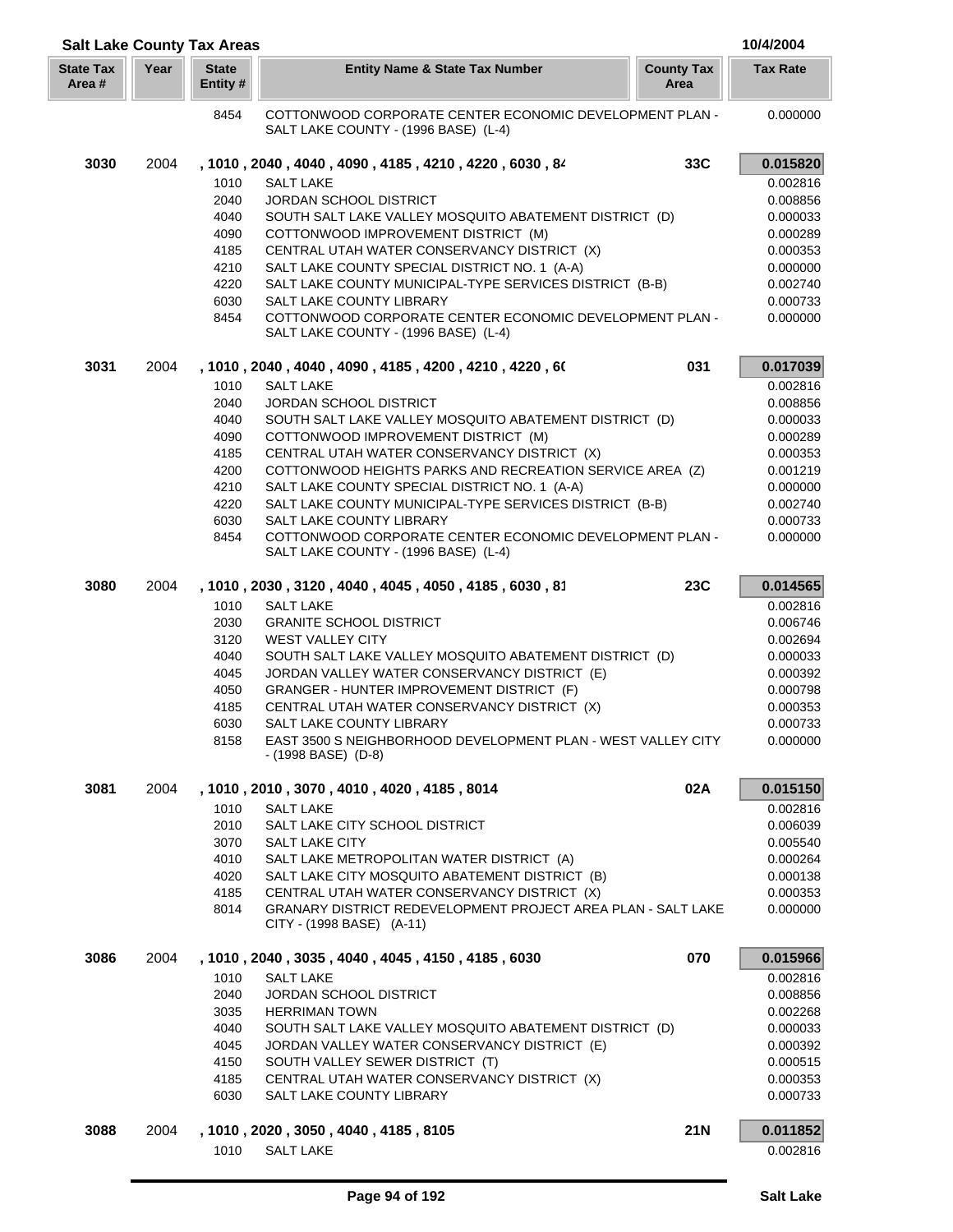| <b>Salt Lake County Tax Areas</b> |      |                         |                                                                                 |                           | 10/4/2004            |
|-----------------------------------|------|-------------------------|---------------------------------------------------------------------------------|---------------------------|----------------------|
| <b>State Tax</b><br>Area #        | Year | <b>State</b><br>Entity# | <b>Entity Name &amp; State Tax Number</b>                                       | <b>County Tax</b><br>Area | <b>Tax Rate</b>      |
|                                   |      | 2020                    | <b>MURRAY CITY SCHOOL DISTRICT</b>                                              |                           | 0.006644             |
|                                   |      | 3050                    | <b>MURRAY</b>                                                                   |                           | 0.002006             |
|                                   |      | 4040                    | SOUTH SALT LAKE VALLEY MOSQUITO ABATEMENT DISTRICT (D)                          |                           | 0.000033             |
|                                   |      | 4185                    | CENTRAL UTAH WATER CONSERVANCY DISTRICT (X)                                     |                           | 0.000353             |
|                                   |      | 8105                    | SMELTER SITE NEIGHBORHOOD DEVELOPMENT PLAN - MURRAY CITY -<br>(1998 BASE) (C-4) |                           | 0.000000             |
| 3089                              | 2004 |                         | , 1010 , 2020 , 3050 , 4040 , 4185 , 8101 , 8102                                | 211                       | 0.011852             |
|                                   |      | 1010                    | <b>SALT LAKE</b>                                                                |                           | 0.002816             |
|                                   |      | 2020                    | MURRAY CITY SCHOOL DISTRICT                                                     |                           | 0.006644             |
|                                   |      | 3050                    | <b>MURRAY</b>                                                                   |                           | 0.002006             |
|                                   |      | 4040                    | SOUTH SALT LAKE VALLEY MOSQUITO ABATEMENT DISTRICT (D)                          |                           | 0.000033             |
|                                   |      | 4185                    | CENTRAL UTAH WATER CONSERVANCY DISTRICT (X)                                     |                           | 0.000353             |
|                                   |      | 8101                    | REDEVELOPMENT AGENCY OF MURRAY CITY - MURRAY CITY - (1977<br>BASE) (C-1)        |                           | 0.000000             |
|                                   |      | 8102                    | AREA IN (C-1) OUTSIDE 100 ACRE AREA - MURRAY CITY - (%)                         |                           | 0.000000             |
| 3103                              | 2004 |                         | , 1010 , 2040 , 3090 , 4040 , 4045 , 4150 , 4160 , 4185 , 60                    | 38C                       | 0.015637             |
|                                   |      | 1010                    | <b>SALT LAKE</b>                                                                |                           | 0.002816             |
|                                   |      | 2040                    | <b>JORDAN SCHOOL DISTRICT</b>                                                   |                           | 0.008856             |
|                                   |      | 3090                    | SOUTH JORDAN                                                                    |                           | 0.001874             |
|                                   |      | 4040                    | SOUTH SALT LAKE VALLEY MOSQUITO ABATEMENT DISTRICT (D)                          |                           | 0.000033             |
|                                   |      | 4045                    | JORDAN VALLEY WATER CONSERVANCY DISTRICT (E)                                    |                           | 0.000392             |
|                                   |      | 4150                    | SOUTH VALLEY SEWER DISTRICT (T)                                                 |                           | 0.000515             |
|                                   |      | 4160                    | CRESENT CEMETERY MAINTENANCE DISTRICT (U)                                       |                           | 0.000065             |
|                                   |      | 4185<br>6030            | CENTRAL UTAH WATER CONSERVANCY DISTRICT (X)<br>SALT LAKE COUNTY LIBRARY         |                           | 0.000353             |
|                                   |      |                         | SOUTH I-15 FRONTAGE NEIGHBORHOOD DEVELOPMENT PLAN - SOUTH                       |                           | 0.000733             |
|                                   |      | 8512                    | JORDAN CITY - (1998 BASE) (M-4)                                                 |                           | 0.000000             |
| 3105                              | 2004 |                         | , 1010, 2030, 3036, 4040, 4060, 4185, 6020, 6030                                | 081                       | 0.012967             |
|                                   |      | 1010                    | <b>SALT LAKE</b>                                                                |                           | 0.002816             |
|                                   |      | 2030                    | <b>GRANITE SCHOOL DISTRICT</b>                                                  |                           | 0.006746             |
|                                   |      | 3036                    | <b>HOLLADAY CITY</b>                                                            |                           | 0.002043             |
|                                   |      | 4040                    | SOUTH SALT LAKE VALLEY MOSQUITO ABATEMENT DISTRICT (D)                          |                           | 0.000033             |
|                                   |      | 4060                    | SALT LAKE SUBURBAN SANITARY DISTRICT #1 (G)                                     |                           | 0.000243             |
|                                   |      | 4185                    | CENTRAL UTAH WATER CONSERVANCY DISTRICT (X)                                     |                           | 0.000353             |
|                                   |      | 6020                    | AREA EXCLUDED FROM SALT LAKE COUNTY WATER CONSERVANCY<br>DISTRICT (II)          |                           | 0.000000             |
|                                   |      | 6030                    | SALT LAKE COUNTY LIBRARY                                                        |                           | 0.000733             |
| 3106                              | 2004 |                         | , 1010, 2030, 3036, 4040, 4060, 4185, 6030                                      | 082                       | 0.012967             |
|                                   |      | 1010                    | <b>SALT LAKE</b>                                                                |                           | 0.002816             |
|                                   |      | 2030                    | <b>GRANITE SCHOOL DISTRICT</b>                                                  |                           | 0.006746             |
|                                   |      | 3036                    | <b>HOLLADAY CITY</b>                                                            |                           | 0.002043             |
|                                   |      | 4040                    | SOUTH SALT LAKE VALLEY MOSQUITO ABATEMENT DISTRICT (D)                          |                           | 0.000033             |
|                                   |      | 4060                    | SALT LAKE SUBURBAN SANITARY DISTRICT #1 (G)                                     |                           | 0.000243             |
|                                   |      | 4185<br>6030            | CENTRAL UTAH WATER CONSERVANCY DISTRICT (X)<br><b>SALT LAKE COUNTY LIBRARY</b>  |                           | 0.000353<br>0.000733 |
| 3107                              | 2004 |                         | , 1010, 2030, 3036, 4040, 4045, 4060, 4185, 6030                                | 080                       | 0.013359             |
|                                   |      | 1010                    | <b>SALT LAKE</b>                                                                |                           | 0.002816             |
|                                   |      | 2030                    | <b>GRANITE SCHOOL DISTRICT</b>                                                  |                           | 0.006746             |
|                                   |      | 3036                    | <b>HOLLADAY CITY</b>                                                            |                           | 0.002043             |
|                                   |      | 4040                    | SOUTH SALT LAKE VALLEY MOSQUITO ABATEMENT DISTRICT (D)                          |                           | 0.000033             |
|                                   |      | 4045                    | JORDAN VALLEY WATER CONSERVANCY DISTRICT (E)                                    |                           | 0.000392             |
|                                   |      | 4060                    | SALT LAKE SUBURBAN SANITARY DISTRICT #1 (G)                                     |                           | 0.000243             |
|                                   |      | 4185                    | CENTRAL UTAH WATER CONSERVANCY DISTRICT (X)                                     |                           | 0.000353             |
|                                   |      | 6030                    | SALT LAKE COUNTY LIBRARY                                                        |                           | 0.000733             |
| 3108                              |      |                         | 2004, 1010, 2030, 3036, 4040, 4090, 4185, 6030                                  | 083                       | 0.013013             |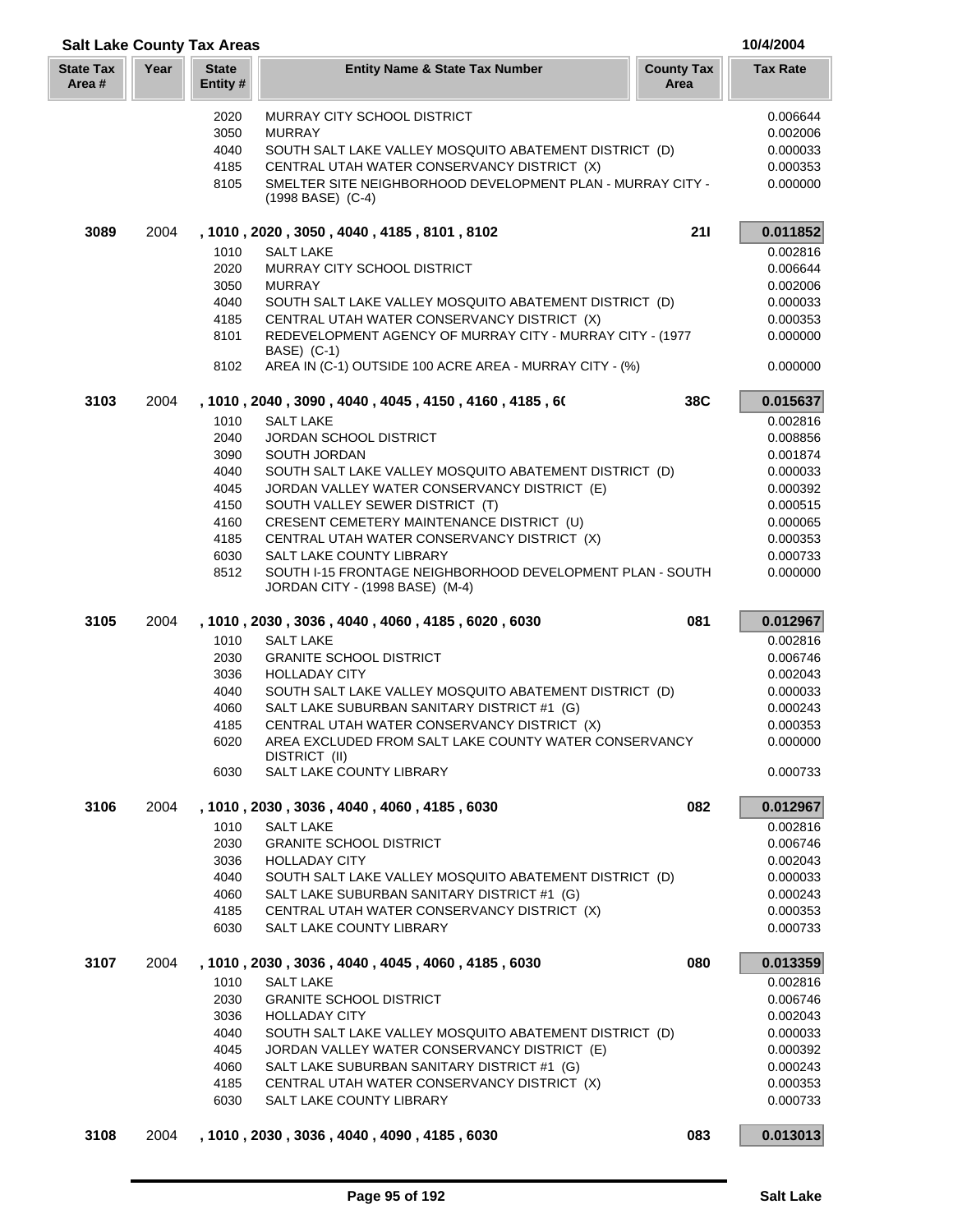| <b>Salt Lake County Tax Areas</b> |      |                          |                                                                                                        |                           | 10/4/2004            |
|-----------------------------------|------|--------------------------|--------------------------------------------------------------------------------------------------------|---------------------------|----------------------|
| <b>State Tax</b><br>Area#         | Year | <b>State</b><br>Entity # | <b>Entity Name &amp; State Tax Number</b>                                                              | <b>County Tax</b><br>Area | <b>Tax Rate</b>      |
|                                   |      | 1010                     | <b>SALT LAKE</b>                                                                                       |                           | 0.002816             |
|                                   |      | 2030                     | <b>GRANITE SCHOOL DISTRICT</b>                                                                         |                           | 0.006746             |
|                                   |      | 3036                     | <b>HOLLADAY CITY</b>                                                                                   |                           | 0.002043             |
|                                   |      | 4040                     | SOUTH SALT LAKE VALLEY MOSQUITO ABATEMENT DISTRICT (D)                                                 |                           | 0.000033             |
|                                   |      | 4090                     | COTTONWOOD IMPROVEMENT DISTRICT (M)                                                                    |                           | 0.000289             |
|                                   |      | 4185<br>6030             | CENTRAL UTAH WATER CONSERVANCY DISTRICT (X)<br>SALT LAKE COUNTY LIBRARY                                |                           | 0.000353<br>0.000733 |
| 3109                              | 2004 |                          | , 1010, 2030, 3036, 4040, 4090, 4185, 4200, 6030                                                       | 084                       | 0.014232             |
|                                   |      | 1010                     | <b>SALT LAKE</b>                                                                                       |                           | 0.002816             |
|                                   |      | 2030                     | <b>GRANITE SCHOOL DISTRICT</b>                                                                         |                           | 0.006746             |
|                                   |      | 3036                     | <b>HOLLADAY CITY</b>                                                                                   |                           | 0.002043             |
|                                   |      | 4040                     | SOUTH SALT LAKE VALLEY MOSQUITO ABATEMENT DISTRICT (D)                                                 |                           | 0.000033             |
|                                   |      | 4090                     | COTTONWOOD IMPROVEMENT DISTRICT (M)                                                                    |                           | 0.000289             |
|                                   |      | 4185                     | CENTRAL UTAH WATER CONSERVANCY DISTRICT (X)                                                            |                           | 0.000353             |
|                                   |      | 4200                     | COTTONWOOD HEIGHTS PARKS AND RECREATION SERVICE AREA (Z)                                               |                           | 0.001219             |
|                                   |      | 6030                     | <b>SALT LAKE COUNTY LIBRARY</b>                                                                        |                           | 0.000733             |
| 3110                              | 2004 |                          | , 1010 , 2040 , 3030 , 4040 , 4045 , 4150 , 4185 , 4310 , 60                                           | 54B                       | 0.018532             |
|                                   |      | 1010                     | <b>SALT LAKE</b>                                                                                       |                           | 0.002816             |
|                                   |      | 2040                     | <b>JORDAN SCHOOL DISTRICT</b>                                                                          |                           | 0.008856             |
|                                   |      | 3030<br>4040             | DRAPER CITY                                                                                            |                           | 0.001327             |
|                                   |      | 4045                     | SOUTH SALT LAKE VALLEY MOSQUITO ABATEMENT DISTRICT (D)<br>JORDAN VALLEY WATER CONSERVANCY DISTRICT (E) |                           | 0.000033<br>0.000392 |
|                                   |      | 4150                     | SOUTH VALLEY SEWER DISTRICT (T)                                                                        |                           | 0.000515             |
|                                   |      | 4185                     | CENTRAL UTAH WATER CONSERVANCY DISTRICT (X)                                                            |                           | 0.000353             |
|                                   |      | 4310                     | TRAVERSE RIDGE SPECIAL SERVICE DISTRICT (L-L)                                                          |                           | 0.003507             |
|                                   |      | 6030                     | SALT LAKE COUNTY LIBRARY                                                                               |                           | 0.000733             |
| 3111                              | 2004 |                          | , 1010, 2040, 3030, 4040, 4045, 4185, 4310, 6030                                                       | 54A                       | 0.018017             |
|                                   |      | 1010                     | <b>SALT LAKE</b>                                                                                       |                           | 0.002816             |
|                                   |      | 2040                     | <b>JORDAN SCHOOL DISTRICT</b>                                                                          |                           | 0.008856             |
|                                   |      | 3030                     | DRAPER CITY                                                                                            |                           | 0.001327             |
|                                   |      | 4040                     | SOUTH SALT LAKE VALLEY MOSQUITO ABATEMENT DISTRICT (D)                                                 |                           | 0.000033             |
|                                   |      | 4045                     | JORDAN VALLEY WATER CONSERVANCY DISTRICT (E)                                                           |                           | 0.000392             |
|                                   |      | 4185                     | CENTRAL UTAH WATER CONSERVANCY DISTRICT (X)                                                            |                           | 0.000353             |
|                                   |      | 4310<br>6030             | TRAVERSE RIDGE SPECIAL SERVICE DISTRICT (L-L)<br>SALT LAKE COUNTY LIBRARY                              |                           | 0.003507<br>0.000733 |
| 3114                              | 2004 |                          | , 1010 , 2040 , 3020 , 4040 , 4045 , 4150 , 4185 , 6030 , 87                                           | 46B                       | 0.014882             |
|                                   |      | 1010                     | <b>SALT LAKE</b>                                                                                       |                           | 0.002816             |
|                                   |      | 2040                     | <b>JORDAN SCHOOL DISTRICT</b>                                                                          |                           | 0.008856             |
|                                   |      | 3020                     | <b>BLUFFDALE</b>                                                                                       |                           | 0.001184             |
|                                   |      | 4040                     | SOUTH SALT LAKE VALLEY MOSQUITO ABATEMENT DISTRICT (D)                                                 |                           | 0.000033             |
|                                   |      | 4045                     | JORDAN VALLEY WATER CONSERVANCY DISTRICT (E)                                                           |                           | 0.000392             |
|                                   |      | 4150                     | SOUTH VALLEY SEWER DISTRICT (T)                                                                        |                           | 0.000515             |
|                                   |      | 4185                     | CENTRAL UTAH WATER CONSERVANCY DISTRICT (X)                                                            |                           | 0.000353             |
|                                   |      | 6030                     | SALT LAKE COUNTY LIBRARY                                                                               |                           | 0.000733             |
|                                   |      | 8701                     | EASTERN BLUFFDALE ECONOMIC DEVELOPMENT PLAN - BLUFFDALE<br>CITY - (1998 BASE) (O-1)                    |                           | 0.000000             |
| 3128                              | 2004 |                          | , 1010, 2020, 3050, 4040, 4185, 8101                                                                   | 21G                       | 0.011852             |
|                                   |      | 1010                     | <b>SALT LAKE</b>                                                                                       |                           | 0.002816             |
|                                   |      | 2020                     | MURRAY CITY SCHOOL DISTRICT                                                                            |                           | 0.006644             |
|                                   |      | 3050                     | <b>MURRAY</b>                                                                                          |                           | 0.002006             |
|                                   |      | 4040                     | SOUTH SALT LAKE VALLEY MOSQUITO ABATEMENT DISTRICT (D)                                                 |                           | 0.000033             |
|                                   |      | 4185                     | CENTRAL UTAH WATER CONSERVANCY DISTRICT (X)                                                            |                           | 0.000353             |
|                                   |      | 8101                     | REDEVELOPMENT AGENCY OF MURRAY CITY - MURRAY CITY - (1977)<br>BASE) (C-1)                              |                           | 0.000000             |
| 3132                              | 2004 |                          | , 1010, 2020, 3050, 4040, 4090, 4185                                                                   | 21P                       | 0.012141             |
|                                   |      |                          |                                                                                                        |                           |                      |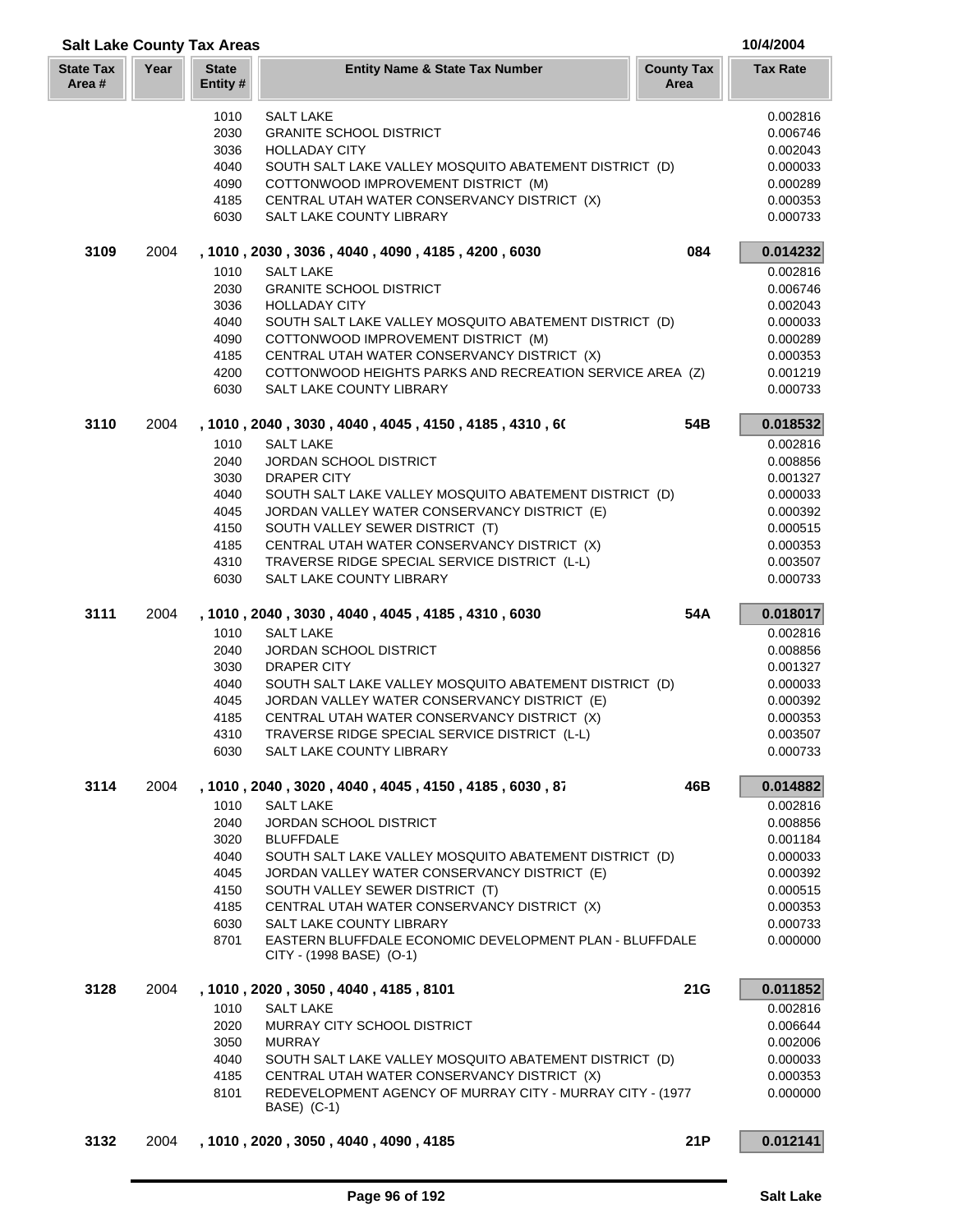|                            |      | <b>Salt Lake County Tax Areas</b> |                                                                                                                 |                           | 10/4/2004            |
|----------------------------|------|-----------------------------------|-----------------------------------------------------------------------------------------------------------------|---------------------------|----------------------|
| <b>State Tax</b><br>Area # | Year | <b>State</b><br>Entity #          | <b>Entity Name &amp; State Tax Number</b>                                                                       | <b>County Tax</b><br>Area | <b>Tax Rate</b>      |
|                            |      | 1010                              | <b>SALT LAKE</b>                                                                                                |                           | 0.002816             |
|                            |      | 2020                              | MURRAY CITY SCHOOL DISTRICT                                                                                     |                           | 0.006644             |
|                            |      | 3050                              | <b>MURRAY</b>                                                                                                   |                           | 0.002006             |
|                            |      | 4040                              | SOUTH SALT LAKE VALLEY MOSQUITO ABATEMENT DISTRICT (D)                                                          |                           | 0.000033             |
|                            |      | 4090                              | COTTONWOOD IMPROVEMENT DISTRICT (M)                                                                             |                           | 0.000289             |
|                            |      | 4185                              | CENTRAL UTAH WATER CONSERVANCY DISTRICT (X)                                                                     |                           | 0.000353             |
| 3133                       | 2004 |                                   | , 1010, 2020, 3050, 4040, 4110, 4185                                                                            | 21Q                       | 0.012056             |
|                            |      | 1010                              | <b>SALT LAKE</b>                                                                                                |                           | 0.002816             |
|                            |      | 2020                              | MURRAY CITY SCHOOL DISTRICT                                                                                     |                           | 0.006644             |
|                            |      | 3050                              | <b>MURRAY</b>                                                                                                   |                           | 0.002006             |
|                            |      | 4040                              | SOUTH SALT LAKE VALLEY MOSQUITO ABATEMENT DISTRICT (D)                                                          |                           | 0.000033             |
|                            |      | 4110                              | TAYLORSVILLE-BENNION IMPROVEMENT DISTRICT (O)                                                                   |                           | 0.000204             |
|                            |      | 4185                              | CENTRAL UTAH WATER CONSERVANCY DISTRICT (X)                                                                     |                           | 0.000353             |
| 3134                       | 2004 |                                   | , 1010, 2020, 3050, 4040, 4060, 4185                                                                            | <b>21U</b>                | 0.012095             |
|                            |      | 1010                              | <b>SALT LAKE</b>                                                                                                |                           | 0.002816             |
|                            |      | 2020                              | <b>MURRAY CITY SCHOOL DISTRICT</b>                                                                              |                           | 0.006644             |
|                            |      | 3050                              | <b>MURRAY</b>                                                                                                   |                           | 0.002006             |
|                            |      | 4040                              | SOUTH SALT LAKE VALLEY MOSQUITO ABATEMENT DISTRICT (D)                                                          |                           | 0.000033             |
|                            |      | 4060                              | SALT LAKE SUBURBAN SANITARY DISTRICT #1 (G)                                                                     |                           | 0.000243             |
|                            |      | 4185                              | CENTRAL UTAH WATER CONSERVANCY DISTRICT (X)                                                                     |                           | 0.000353             |
| 3151                       | 2004 |                                   | , 1010, 2040, 3020, 4040, 4045, 4150, 4185, 6030, 87                                                            | 45F                       | 0.014882             |
|                            |      | 1010                              | <b>SALT LAKE</b>                                                                                                |                           | 0.002816             |
|                            |      | 2040                              | <b>JORDAN SCHOOL DISTRICT</b>                                                                                   |                           | 0.008856             |
|                            |      | 3020                              | <b>BLUFFDALE</b>                                                                                                |                           | 0.001184             |
|                            |      | 4040                              | SOUTH SALT LAKE VALLEY MOSQUITO ABATEMENT DISTRICT (D)                                                          |                           | 0.000033             |
|                            |      | 4045                              | JORDAN VALLEY WATER CONSERVANCY DISTRICT (E)                                                                    |                           | 0.000392             |
|                            |      | 4150                              | SOUTH VALLEY SEWER DISTRICT (T)                                                                                 |                           | 0.000515             |
|                            |      | 4185                              | CENTRAL UTAH WATER CONSERVANCY DISTRICT (X)                                                                     |                           | 0.000353             |
|                            |      | 6030<br>8703                      | SALT LAKE COUNTY LIBRARY<br>JORDAN NARROWS ECONOMIC DEVELOPMENT PROJECT - BLUFFDALE<br>CITY - (1999 BASE) (O-3) |                           | 0.000733<br>0.000000 |
| 3154                       | 2004 |                                   | , 1010, 2040, 3090, 4040, 4045, 4150, 4185, 6030, 85                                                            | 38E                       | 0.015572             |
|                            |      |                                   | 1010 SALT LAKE                                                                                                  |                           | 0.002816             |
|                            |      | 2040                              | JORDAN SCHOOL DISTRICT                                                                                          |                           | 0.008856             |
|                            |      | 3090                              | SOUTH JORDAN                                                                                                    |                           | 0.001874             |
|                            |      | 4040                              | SOUTH SALT LAKE VALLEY MOSQUITO ABATEMENT DISTRICT (D)                                                          |                           | 0.000033             |
|                            |      | 4045                              | JORDAN VALLEY WATER CONSERVANCY DISTRICT (E)                                                                    |                           | 0.000392             |
|                            |      | 4150                              | SOUTH VALLEY SEWER DISTRICT (T)                                                                                 |                           | 0.000515             |
|                            |      | 4185                              | CENTRAL UTAH WATER CONSERVANCY DISTRICT (X)                                                                     |                           | 0.000353             |
|                            |      | 6030                              | SALT LAKE COUNTY LIBRARY                                                                                        |                           | 0.000733             |
|                            |      | 8515                              | SOUTH JORDAN PARKWAY NEIGHBORHOOD DEVELOPMENT PLAN -<br>SOUTH JORDAN CITY - (199 BASE) (M-5)                    |                           | 0.000000             |
| 3155                       | 2004 |                                   | , 1010 , 2040 , 3090 , 4040 , 4045 , 4150 , 4160 , 4185 , 60                                                    | 38D                       | 0.015637             |
|                            |      | 1010                              | <b>SALT LAKE</b>                                                                                                |                           | 0.002816             |
|                            |      | 2040                              | <b>JORDAN SCHOOL DISTRICT</b>                                                                                   |                           | 0.008856             |
|                            |      | 3090                              | SOUTH JORDAN                                                                                                    |                           | 0.001874             |
|                            |      | 4040                              | SOUTH SALT LAKE VALLEY MOSQUITO ABATEMENT DISTRICT (D)                                                          |                           | 0.000033             |
|                            |      | 4045                              | JORDAN VALLEY WATER CONSERVANCY DISTRICT (E)                                                                    |                           | 0.000392             |
|                            |      | 4150                              | SOUTH VALLEY SEWER DISTRICT (T)                                                                                 |                           | 0.000515             |
|                            |      | 4160                              | CRESENT CEMETERY MAINTENANCE DISTRICT (U)                                                                       |                           | 0.000065             |
|                            |      | 4185                              | CENTRAL UTAH WATER CONSERVANCY DISTRICT (X)                                                                     |                           | 0.000353             |
|                            |      | 6030                              | SALT LAKE COUNTY LIBRARY                                                                                        |                           | 0.000733             |
|                            |      | 8520                              | 10200 SOUTH JORDAN GATEWAY ECONOMIC DEVELOPMENT PLAN -<br>SOUTH JORDAN CITY - (1999 BASE) (M-6)                 |                           | 0.000000             |
| 3156                       | 2004 |                                   | , 1010, 2040, 3080, 4040, 4140, 4185, 4290, 6030, 82                                                            | 43G                       | 0.015935             |
|                            |      |                                   |                                                                                                                 |                           |                      |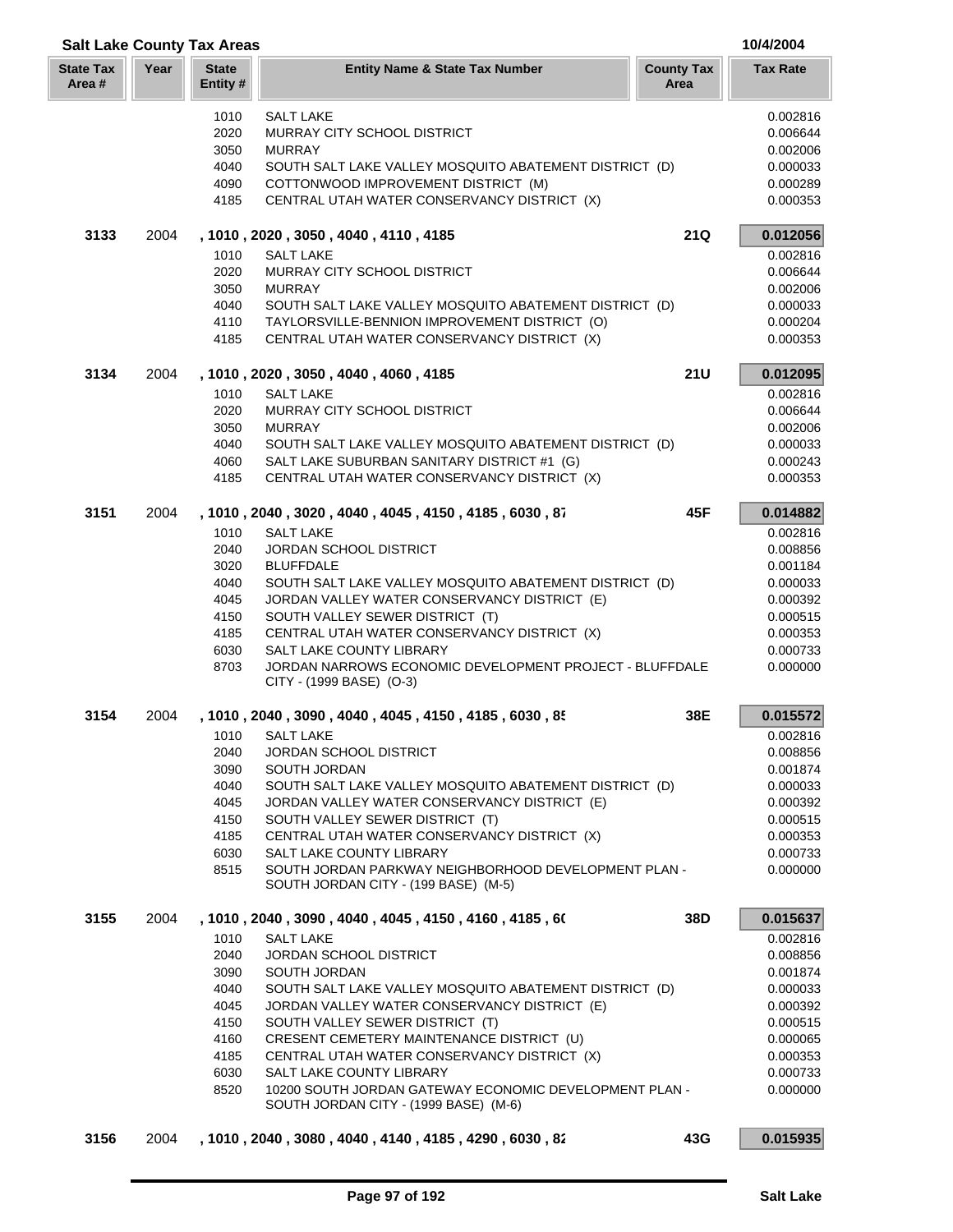| <b>State Tax</b><br>Area # | Year | <b>State</b><br>Entity#                              | <b>Entity Name &amp; State Tax Number</b>                                                                                                                                                                                                                                                             | <b>County Tax</b><br>Area | <b>Tax Rate</b>                                                                  |  |  |  |
|----------------------------|------|------------------------------------------------------|-------------------------------------------------------------------------------------------------------------------------------------------------------------------------------------------------------------------------------------------------------------------------------------------------------|---------------------------|----------------------------------------------------------------------------------|--|--|--|
|                            |      | 1010<br>2040<br>3080<br>4040<br>4140<br>4185<br>4290 | <b>SALT LAKE</b><br><b>JORDAN SCHOOL DISTRICT</b><br><b>SANDY CITY</b><br>SOUTH SALT LAKE VALLEY MOSQUITO ABATEMENT DISTRICT (D)<br>SANDY SUBURBAN IMPROVEMENT DISTRICT (R)<br>CENTRAL UTAH WATER CONSERVANCY DISTRICT (X)<br>SALT LAKE CITY METROPOLITAN WATER DISTRICT - SANDY CITY ONLY<br>$(J-J)$ |                           | 0.002816<br>0.008856<br>0.001844<br>0.000033<br>0.001070<br>0.000353<br>0.000230 |  |  |  |
|                            |      | 6030<br>8204                                         | SALT LAKE COUNTY LIBRARY<br>SOUTH TOWN RIDGE ECONOMIC DEVELOPMENT PROJECT - SANDY CITY<br>- (1999 BASE) (E-4)                                                                                                                                                                                         |                           | 0.000733<br>0.000000                                                             |  |  |  |
| 3157                       | 2004 |                                                      | , 1010 , 2040 , 3080 , 4040 , 4140 , 4160 , 4185 , 4290 , 60                                                                                                                                                                                                                                          | 43H                       | 0.016000                                                                         |  |  |  |
|                            |      | 1010                                                 | <b>SALT LAKE</b>                                                                                                                                                                                                                                                                                      |                           | 0.002816                                                                         |  |  |  |
|                            |      | 2040                                                 | <b>JORDAN SCHOOL DISTRICT</b>                                                                                                                                                                                                                                                                         |                           | 0.008856                                                                         |  |  |  |
|                            |      | 3080                                                 | <b>SANDY CITY</b>                                                                                                                                                                                                                                                                                     |                           | 0.001844                                                                         |  |  |  |
|                            |      | 4040                                                 | SOUTH SALT LAKE VALLEY MOSQUITO ABATEMENT DISTRICT (D)                                                                                                                                                                                                                                                |                           | 0.000033                                                                         |  |  |  |
|                            |      | 4140                                                 | SANDY SUBURBAN IMPROVEMENT DISTRICT (R)                                                                                                                                                                                                                                                               |                           | 0.001070                                                                         |  |  |  |
|                            |      | 4160                                                 | CRESENT CEMETERY MAINTENANCE DISTRICT (U)                                                                                                                                                                                                                                                             |                           | 0.000065                                                                         |  |  |  |
|                            |      | 4185                                                 | CENTRAL UTAH WATER CONSERVANCY DISTRICT (X)                                                                                                                                                                                                                                                           |                           | 0.000353                                                                         |  |  |  |
|                            |      | 4290                                                 | SALT LAKE CITY METROPOLITAN WATER DISTRICT - SANDY CITY ONLY<br>$(J-J)$                                                                                                                                                                                                                               |                           |                                                                                  |  |  |  |
|                            |      | 6030                                                 | <b>SALT LAKE COUNTY LIBRARY</b>                                                                                                                                                                                                                                                                       |                           | 0.000733                                                                         |  |  |  |
|                            |      | 8204                                                 | SOUTH TOWN RIDGE ECONOMIC DEVELOPMENT PROJECT - SANDY CITY<br>- (1999 BASE) (E-4)                                                                                                                                                                                                                     |                           | 0.000000                                                                         |  |  |  |
| 3159                       | 2004 |                                                      | , 1010, 2030, 3120, 4040, 4045, 4050, 4185, 6030, 81                                                                                                                                                                                                                                                  | 23D                       | 0.014565                                                                         |  |  |  |
|                            |      | 1010                                                 | <b>SALT LAKE</b>                                                                                                                                                                                                                                                                                      |                           | 0.002816                                                                         |  |  |  |
|                            |      | 2030                                                 | <b>GRANITE SCHOOL DISTRICT</b>                                                                                                                                                                                                                                                                        |                           | 0.006746                                                                         |  |  |  |
|                            |      | 3120                                                 | <b>WEST VALLEY CITY</b>                                                                                                                                                                                                                                                                               |                           | 0.002694                                                                         |  |  |  |
|                            |      | 4040                                                 | SOUTH SALT LAKE VALLEY MOSQUITO ABATEMENT DISTRICT (D)                                                                                                                                                                                                                                                |                           | 0.000033                                                                         |  |  |  |
|                            |      | 4045<br>4050                                         | JORDAN VALLEY WATER CONSERVANCY DISTRICT (E)<br>GRANGER - HUNTER IMPROVEMENT DISTRICT (F)                                                                                                                                                                                                             |                           | 0.000392<br>0.000798                                                             |  |  |  |
|                            |      | 4185                                                 | CENTRAL UTAH WATER CONSERVANCY DISTRICT (X)                                                                                                                                                                                                                                                           |                           | 0.000353                                                                         |  |  |  |
|                            |      | 6030                                                 | SALT LAKE COUNTY LIBRARY                                                                                                                                                                                                                                                                              |                           | 0.000733                                                                         |  |  |  |
|                            |      | 8159                                                 | JORDAN RIVER NEIGHBORHOOD DEVELOPMENT PLAN - WEST VALLEY<br>CITY - (1999 BASE) (D-9)                                                                                                                                                                                                                  |                           | 0.000000                                                                         |  |  |  |
| 3161                       | 2004 |                                                      | 1010, 2040, 3090, 4040, 4045, 4150, 4160, 4185, 60                                                                                                                                                                                                                                                    | <b>391</b>                | 0.015637                                                                         |  |  |  |
|                            |      | 1010                                                 | SALT LAKE                                                                                                                                                                                                                                                                                             |                           | 0.002816                                                                         |  |  |  |
|                            |      | 2040                                                 | JORDAN SCHOOL DISTRICT                                                                                                                                                                                                                                                                                |                           | 0.008856                                                                         |  |  |  |
|                            |      | 3090                                                 | SOUTH JORDAN                                                                                                                                                                                                                                                                                          |                           | 0.001874                                                                         |  |  |  |
|                            |      | 4040                                                 | SOUTH SALT LAKE VALLEY MOSQUITO ABATEMENT DISTRICT (D)                                                                                                                                                                                                                                                |                           | 0.000033                                                                         |  |  |  |
|                            |      | 4045                                                 | JORDAN VALLEY WATER CONSERVANCY DISTRICT (E)                                                                                                                                                                                                                                                          |                           | 0.000392                                                                         |  |  |  |
|                            |      | 4150                                                 | SOUTH VALLEY SEWER DISTRICT (T)                                                                                                                                                                                                                                                                       |                           | 0.000515                                                                         |  |  |  |
|                            |      | 4160                                                 | CRESENT CEMETERY MAINTENANCE DISTRICT (U)                                                                                                                                                                                                                                                             |                           | 0.000065                                                                         |  |  |  |
|                            |      | 4185                                                 | CENTRAL UTAH WATER CONSERVANCY DISTRICT (X)                                                                                                                                                                                                                                                           |                           | 0.000353                                                                         |  |  |  |
|                            |      | 6030                                                 | SALT LAKE COUNTY LIBRARY<br>NORTH JORDAN GATEWAY ECONOMIC DEVELOPMENT PLAN - SOUTH                                                                                                                                                                                                                    |                           | 0.000733                                                                         |  |  |  |
|                            |      | 8525                                                 | JORDAN CITY - (1999 BASE) (M-7)                                                                                                                                                                                                                                                                       |                           | 0.000000                                                                         |  |  |  |
| 3163                       | 2004 |                                                      | , 1010 , 2030 , 3110 , 4030 , 4045 , 4120 , 4180 , 4185 , 60                                                                                                                                                                                                                                          | 24Q                       | 0.016071                                                                         |  |  |  |
|                            |      | 1010                                                 | <b>SALT LAKE</b>                                                                                                                                                                                                                                                                                      |                           | 0.002816                                                                         |  |  |  |
|                            |      | 2030                                                 | <b>GRANITE SCHOOL DISTRICT</b>                                                                                                                                                                                                                                                                        |                           | 0.006746                                                                         |  |  |  |
|                            |      | 3110<br>4030                                         | <b>WEST JORDAN CITY</b><br>MAGNA MOSQUITO ABATEMENT DISTRICT (C)                                                                                                                                                                                                                                      |                           | 0.002695<br>0.000063                                                             |  |  |  |
|                            |      | 4045                                                 | JORDAN VALLEY WATER CONSERVANCY DISTRICT (E)                                                                                                                                                                                                                                                          |                           | 0.000392                                                                         |  |  |  |
|                            |      | 4120                                                 | KEARNS IMPROVEMENT DISTRICT (P)                                                                                                                                                                                                                                                                       |                           | 0.000787                                                                         |  |  |  |
|                            |      | 4180                                                 | SALT LAKE COUNTY REGIONAL SERVICE AREA (W)                                                                                                                                                                                                                                                            |                           | 0.001486                                                                         |  |  |  |
|                            |      | 4185                                                 | CENTRAL UTAH WATER CONSERVANCY DISTRICT (X)                                                                                                                                                                                                                                                           |                           | 0.000353                                                                         |  |  |  |
|                            |      | 6030                                                 | SALT LAKE COUNTY LIBRARY                                                                                                                                                                                                                                                                              |                           | 0.000733                                                                         |  |  |  |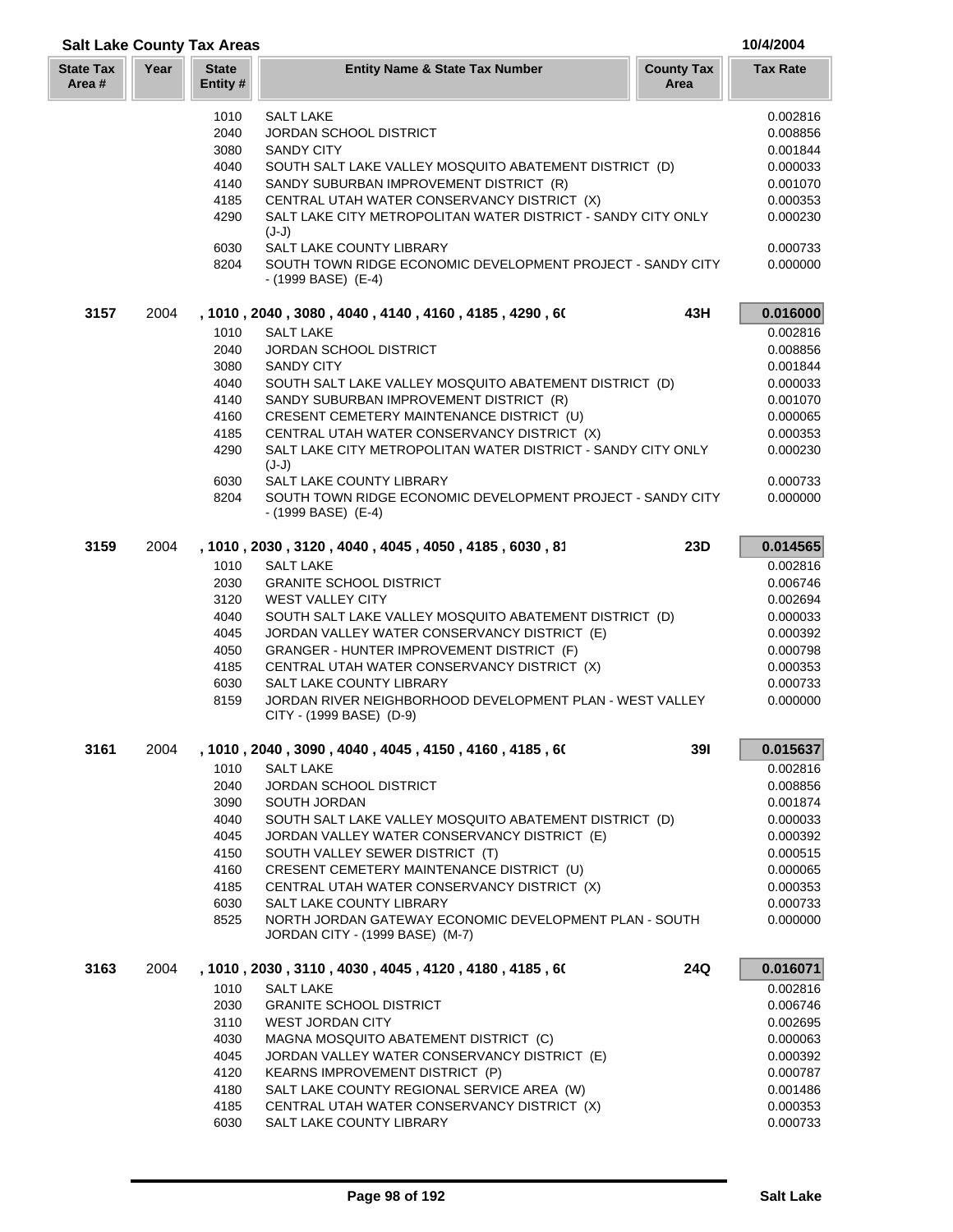|                           | <b>Salt Lake County Tax Areas</b> |                          |                                                                                           |                           |                      |
|---------------------------|-----------------------------------|--------------------------|-------------------------------------------------------------------------------------------|---------------------------|----------------------|
| <b>State Tax</b><br>Area# | Year                              | <b>State</b><br>Entity # | <b>Entity Name &amp; State Tax Number</b>                                                 | <b>County Tax</b><br>Area | <b>Tax Rate</b>      |
| 3165                      | 2004                              |                          | , 1010 , 2040 , 3110 , 4040 , 4045 , 4120 , 4180 , 4185 , 60                              | 37Z                       | 0.018151             |
|                           |                                   | 1010                     | <b>SALT LAKE</b>                                                                          |                           | 0.002816             |
|                           |                                   | 2040                     | <b>JORDAN SCHOOL DISTRICT</b>                                                             |                           | 0.008856             |
|                           |                                   | 3110                     | WEST JORDAN CITY                                                                          |                           | 0.002695             |
|                           |                                   | 4040                     | SOUTH SALT LAKE VALLEY MOSQUITO ABATEMENT DISTRICT (D)                                    |                           | 0.000033             |
|                           |                                   | 4045                     | JORDAN VALLEY WATER CONSERVANCY DISTRICT (E)                                              |                           | 0.000392             |
|                           |                                   | 4120                     | <b>KEARNS IMPROVEMENT DISTRICT (P)</b>                                                    |                           | 0.000787             |
|                           |                                   | 4180                     | SALT LAKE COUNTY REGIONAL SERVICE AREA (W)                                                |                           | 0.001486             |
|                           |                                   | 4185                     | CENTRAL UTAH WATER CONSERVANCY DISTRICT (X)                                               |                           | 0.000353             |
|                           |                                   | 6030                     | SALT LAKE COUNTY LIBRARY                                                                  |                           | 0.000733             |
| 3166                      | 2004                              |                          | , 1010, 2040, 3110, 4040, 4180, 4185, 6030                                                | 37X                       | 0.016972             |
|                           |                                   | 1010                     | <b>SALT LAKE</b>                                                                          |                           | 0.002816             |
|                           |                                   | 2040                     | JORDAN SCHOOL DISTRICT                                                                    |                           | 0.008856             |
|                           |                                   | 3110                     | <b>WEST JORDAN CITY</b>                                                                   |                           | 0.002695             |
|                           |                                   | 4040                     | SOUTH SALT LAKE VALLEY MOSQUITO ABATEMENT DISTRICT (D)                                    |                           | 0.000033             |
|                           |                                   | 4180                     | SALT LAKE COUNTY REGIONAL SERVICE AREA (W)<br>CENTRAL UTAH WATER CONSERVANCY DISTRICT (X) |                           | 0.001486             |
|                           |                                   | 4185<br>6030             | SALT LAKE COUNTY LIBRARY                                                                  |                           | 0.000353<br>0.000733 |
| 3167                      | 2004                              |                          | , 1010, 2040, 3020, 4040, 4045, 4150, 4185, 6030, 87                                      | 45G                       | 0.014882             |
|                           |                                   | 1010                     | <b>SALT LAKE</b>                                                                          |                           | 0.002816             |
|                           |                                   | 2040                     | <b>JORDAN SCHOOL DISTRICT</b>                                                             |                           | 0.008856             |
|                           |                                   | 3020                     | <b>BLUFFDALE</b>                                                                          |                           | 0.001184             |
|                           |                                   | 4040                     | SOUTH SALT LAKE VALLEY MOSQUITO ABATEMENT DISTRICT (D)                                    |                           | 0.000033             |
|                           |                                   | 4045                     | JORDAN VALLEY WATER CONSERVANCY DISTRICT (E)                                              |                           | 0.000392             |
|                           |                                   | 4150                     | SOUTH VALLEY SEWER DISTRICT (T)                                                           |                           | 0.000515             |
|                           |                                   | 4185                     | CENTRAL UTAH WATER CONSERVANCY DISTRICT (X)                                               |                           | 0.000353             |
|                           |                                   | 6030                     | SALT LAKE COUNTY LIBRARY                                                                  |                           | 0.000733             |
|                           |                                   | 8702                     | BLUFFDALE GATEWAY REDEVELOPMENT PROJECT AREA - BLUFFDALE<br>CITY - (1999 BASE) (O-2)      |                           | 0.000000             |
| 3195                      | 2004                              |                          | , 1010, 2040, 3035, 4040, 4045, 4185, 6030                                                | 073                       | 0.015451             |
|                           |                                   | 1010                     | <b>SALT LAKE</b>                                                                          |                           | 0.002816             |
|                           |                                   | 2040                     | <b>JORDAN SCHOOL DISTRICT</b>                                                             |                           | 0.008856             |
|                           |                                   | 3035                     | <b>HERRIMAN TOWN</b>                                                                      |                           | 0.002268             |
|                           |                                   | 4040                     | SOUTH SALT LAKE VALLEY MOSQUITO ABATEMENT DISTRICT (D)                                    |                           | 0.000033             |
|                           |                                   | 4045                     | JORDAN VALLEY WATER CONSERVANCY DISTRICT (E)                                              |                           | 0.000392             |
|                           |                                   | 4185                     | CENTRAL UTAH WATER CONSERVANCY DISTRICT (X)                                               |                           | 0.000353             |
|                           |                                   | 6030                     | SALT LAKE COUNTY LIBRARY                                                                  |                           | 0.000733             |
| 3200                      | 2004                              |                          | , 1010 , 2040 , 4040 , 4045 , 4090 , 4185 , 4210 , 4220 , 42                              | 34F                       | 0.016449             |
|                           |                                   | 1010                     | <b>SALT LAKE</b>                                                                          |                           | 0.002816             |
|                           |                                   | 2040                     | JORDAN SCHOOL DISTRICT                                                                    |                           | 0.008856             |
|                           |                                   | 4040                     | SOUTH SALT LAKE VALLEY MOSQUITO ABATEMENT DISTRICT (D)                                    |                           | 0.000033             |
|                           |                                   | 4045                     | JORDAN VALLEY WATER CONSERVANCY DISTRICT (E)                                              |                           | 0.000392             |
|                           |                                   | 4090<br>4185             | COTTONWOOD IMPROVEMENT DISTRICT (M)<br>CENTRAL UTAH WATER CONSERVANCY DISTRICT (X)        |                           | 0.000289<br>0.000353 |
|                           |                                   | 4210                     | SALT LAKE COUNTY SPECIAL DISTRICT NO. 1 (A-A)                                             |                           | 0.000000             |
|                           |                                   | 4220                     | SALT LAKE COUNTY MUNICIPAL-TYPE SERVICES DISTRICT (B-B)                                   |                           | 0.002740             |
|                           |                                   | 4240                     | ALTA CANYON RECREATION SPECIAL SERVICE DISTRICT (E-E)                                     |                           | 0.000237             |
|                           |                                   | 6030                     | SALT LAKE COUNTY LIBRARY                                                                  |                           | 0.000733             |
| 3201                      | 2004                              |                          | , 1010 , 2040 , 4040 , 4090 , 4185 , 4210 , 4220 , 4240 , 60                              | 33C                       | 0.016057             |
|                           |                                   | 1010                     | <b>SALT LAKE</b>                                                                          |                           | 0.002816             |
|                           |                                   | 2040                     | <b>JORDAN SCHOOL DISTRICT</b>                                                             |                           | 0.008856             |
|                           |                                   | 4040                     | SOUTH SALT LAKE VALLEY MOSQUITO ABATEMENT DISTRICT (D)                                    |                           | 0.000033             |
|                           |                                   | 4090                     | COTTONWOOD IMPROVEMENT DISTRICT (M)                                                       |                           | 0.000289             |
|                           |                                   | 4185                     | CENTRAL UTAH WATER CONSERVANCY DISTRICT (X)                                               |                           | 0.000353             |
|                           |                                   | 4210                     | SALT LAKE COUNTY SPECIAL DISTRICT NO. 1 (A-A)                                             |                           | 0.000000             |
|                           |                                   | 4220                     | SALT LAKE COUNTY MUNICIPAL-TYPE SERVICES DISTRICT (B-B)                                   |                           | 0.002740             |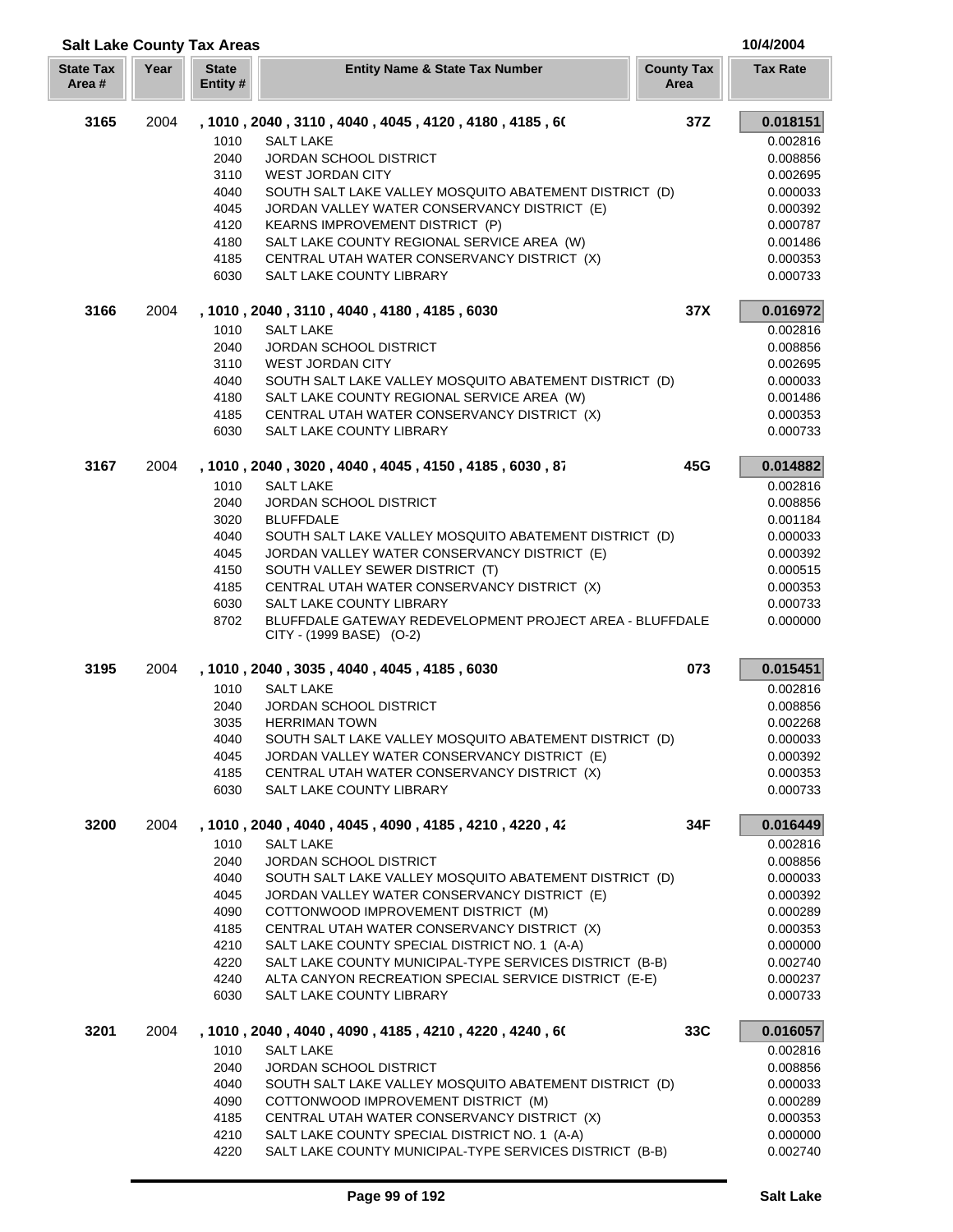|                           | <b>Salt Lake County Tax Areas</b> |                          |                                                                                            |                           |                      |  |
|---------------------------|-----------------------------------|--------------------------|--------------------------------------------------------------------------------------------|---------------------------|----------------------|--|
| <b>State Tax</b><br>Area# | Year                              | <b>State</b><br>Entity # | <b>Entity Name &amp; State Tax Number</b>                                                  | <b>County Tax</b><br>Area | <b>Tax Rate</b>      |  |
|                           |                                   | 4240                     | ALTA CANYON RECREATION SPECIAL SERVICE DISTRICT (E-E)                                      |                           | 0.000237             |  |
|                           |                                   | 6030                     | SALT LAKE COUNTY LIBRARY                                                                   |                           | 0.000733             |  |
| 3202                      | 2004                              |                          | , 1010, 2030, 3120, 4030, 4045, 4080, 4185, 6030, 81                                       | <b>29J</b>                | 0.015135             |  |
|                           |                                   | 1010                     | <b>SALT LAKE</b>                                                                           |                           | 0.002816             |  |
|                           |                                   | 2030                     | <b>GRANITE SCHOOL DISTRICT</b>                                                             |                           | 0.006746             |  |
|                           |                                   | 3120                     | <b>WEST VALLEY CITY</b>                                                                    |                           | 0.002694             |  |
|                           |                                   | 4030                     | MAGNA MOSQUITO ABATEMENT DISTRICT (C)                                                      |                           | 0.000063             |  |
|                           |                                   | 4045                     | JORDAN VALLEY WATER CONSERVANCY DISTRICT (E)                                               |                           | 0.000392             |  |
|                           |                                   | 4080                     | MAGNA WATER COMPANY (AN IMPROVEMENT DISTRICT) (K)                                          |                           | 0.001338             |  |
|                           |                                   | 4185                     | CENTRAL UTAH WATER CONSERVANCY DISTRICT (X)                                                |                           | 0.000353             |  |
|                           |                                   | 6030                     | SALT LAKE COUNTY LIBRARY                                                                   |                           | 0.000733             |  |
|                           |                                   | 8160                     | 5600 WEST GATEWAY NEIGHBORHOOD DEVELOPMENT PLAN - WEST<br>VALLEY CITY - (2000 BASE) (D-10) |                           | 0.000000             |  |
| 3335                      | 2004                              |                          | , 1010, 2030, 3070, 4010, 4185                                                             | 13I                       | 0.015719             |  |
|                           |                                   | 1010                     | <b>SALT LAKE</b>                                                                           |                           | 0.002816             |  |
|                           |                                   | 2030                     | <b>GRANITE SCHOOL DISTRICT</b>                                                             |                           | 0.006746             |  |
|                           |                                   | 3070                     | <b>SALT LAKE CITY</b>                                                                      |                           | 0.005540             |  |
|                           |                                   | 4010                     | SALT LAKE METROPOLITAN WATER DISTRICT (A)                                                  |                           | 0.000264             |  |
|                           |                                   | 4185                     | CENTRAL UTAH WATER CONSERVANCY DISTRICT (X)                                                |                           | 0.000353             |  |
| 3338                      | 2004                              |                          | , 1010, 2030, 3050, 4040, 4045, 4060, 4185                                                 | <b>21W</b>                | 0.012589             |  |
|                           |                                   | 1010                     | <b>SALT LAKE</b>                                                                           |                           | 0.002816             |  |
|                           |                                   | 2030<br>3050             | <b>GRANITE SCHOOL DISTRICT</b><br><b>MURRAY</b>                                            |                           | 0.006746<br>0.002006 |  |
|                           |                                   | 4040                     | SOUTH SALT LAKE VALLEY MOSQUITO ABATEMENT DISTRICT (D)                                     |                           | 0.000033             |  |
|                           |                                   | 4045                     | JORDAN VALLEY WATER CONSERVANCY DISTRICT (E)                                               |                           | 0.000392             |  |
|                           |                                   | 4060                     | SALT LAKE SUBURBAN SANITARY DISTRICT #1 (G)                                                |                           | 0.000243             |  |
|                           |                                   | 4185                     | CENTRAL UTAH WATER CONSERVANCY DISTRICT (X)                                                |                           | 0.000353             |  |
| 3339                      | 2004                              |                          | , 1010 , 2030 , 3050 , 4040 , 4060 , 4185                                                  | 90C                       | 0.012197             |  |
|                           |                                   | 1010                     | <b>SALT LAKE</b>                                                                           |                           | 0.002816             |  |
|                           |                                   | 2030                     | <b>GRANITE SCHOOL DISTRICT</b>                                                             |                           | 0.006746             |  |
|                           |                                   | 3050                     | <b>MURRAY</b>                                                                              |                           | 0.002006             |  |
|                           |                                   | 4040                     | SOUTH SALT LAKE VALLEY MOSQUITO ABATEMENT DISTRICT (D)                                     |                           | 0.000033             |  |
|                           |                                   | 4060<br>4185             | SALT LAKE SUBURBAN SANITARY DISTRICT #1 (G)<br>CENTRAL UTAH WATER CONSERVANCY DISTRICT (X) |                           | 0.000243<br>0.000353 |  |
| 3340                      | 2004                              |                          | , 1010, 2040, 3050, 4040, 4045, 4070, 4185                                                 | 090                       | 0.014456             |  |
|                           |                                   | 1010                     | <b>SALT LAKE</b>                                                                           |                           | 0.002816             |  |
|                           |                                   | 2040                     | <b>JORDAN SCHOOL DISTRICT</b>                                                              |                           | 0.008856             |  |
|                           |                                   | 3050                     | <b>MURRAY</b>                                                                              |                           | 0.002006             |  |
|                           |                                   | 4040                     | SOUTH SALT LAKE VALLEY MOSQUITO ABATEMENT DISTRICT (D)                                     |                           | 0.000033             |  |
|                           |                                   | 4045                     | JORDAN VALLEY WATER CONSERVANCY DISTRICT (E)                                               |                           | 0.000392             |  |
|                           |                                   | 4070                     | SALT LAKE SUBURBAN SANITARY DISTRICT #2 (H)                                                |                           | 0.000000             |  |
|                           |                                   | 4185                     | CENTRAL UTAH WATER CONSERVANCY DISTRICT (X)                                                |                           | 0.000353             |  |
| 3342                      | 2004                              | 1010                     | , 1010, 2040, 3050, 4040, 4045, 4090, 4185, 4200<br><b>SALT LAKE</b>                       | 90B                       | 0.015964<br>0.002816 |  |
|                           |                                   | 2040                     | <b>JORDAN SCHOOL DISTRICT</b>                                                              |                           | 0.008856             |  |
|                           |                                   | 3050                     | <b>MURRAY</b>                                                                              |                           | 0.002006             |  |
|                           |                                   | 4040                     | SOUTH SALT LAKE VALLEY MOSQUITO ABATEMENT DISTRICT (D)                                     |                           | 0.000033             |  |
|                           |                                   | 4045                     | JORDAN VALLEY WATER CONSERVANCY DISTRICT (E)                                               |                           | 0.000392             |  |
|                           |                                   | 4090                     | COTTONWOOD IMPROVEMENT DISTRICT (M)                                                        |                           | 0.000289             |  |
|                           |                                   | 4185                     | CENTRAL UTAH WATER CONSERVANCY DISTRICT (X)                                                |                           | 0.000353             |  |
|                           |                                   | 4200                     | COTTONWOOD HEIGHTS PARKS AND RECREATION SERVICE AREA (Z)                                   |                           | 0.001219             |  |
| 3343                      | 2004                              |                          | , 1010, 2040, 3050, 4040, 4090, 4185, 4200                                                 | 90 <sub>D</sub>           | 0.015572             |  |
|                           |                                   | 1010                     | <b>SALT LAKE</b>                                                                           |                           | 0.002816             |  |
|                           |                                   | 2040                     | JORDAN SCHOOL DISTRICT                                                                     |                           | 0.008856             |  |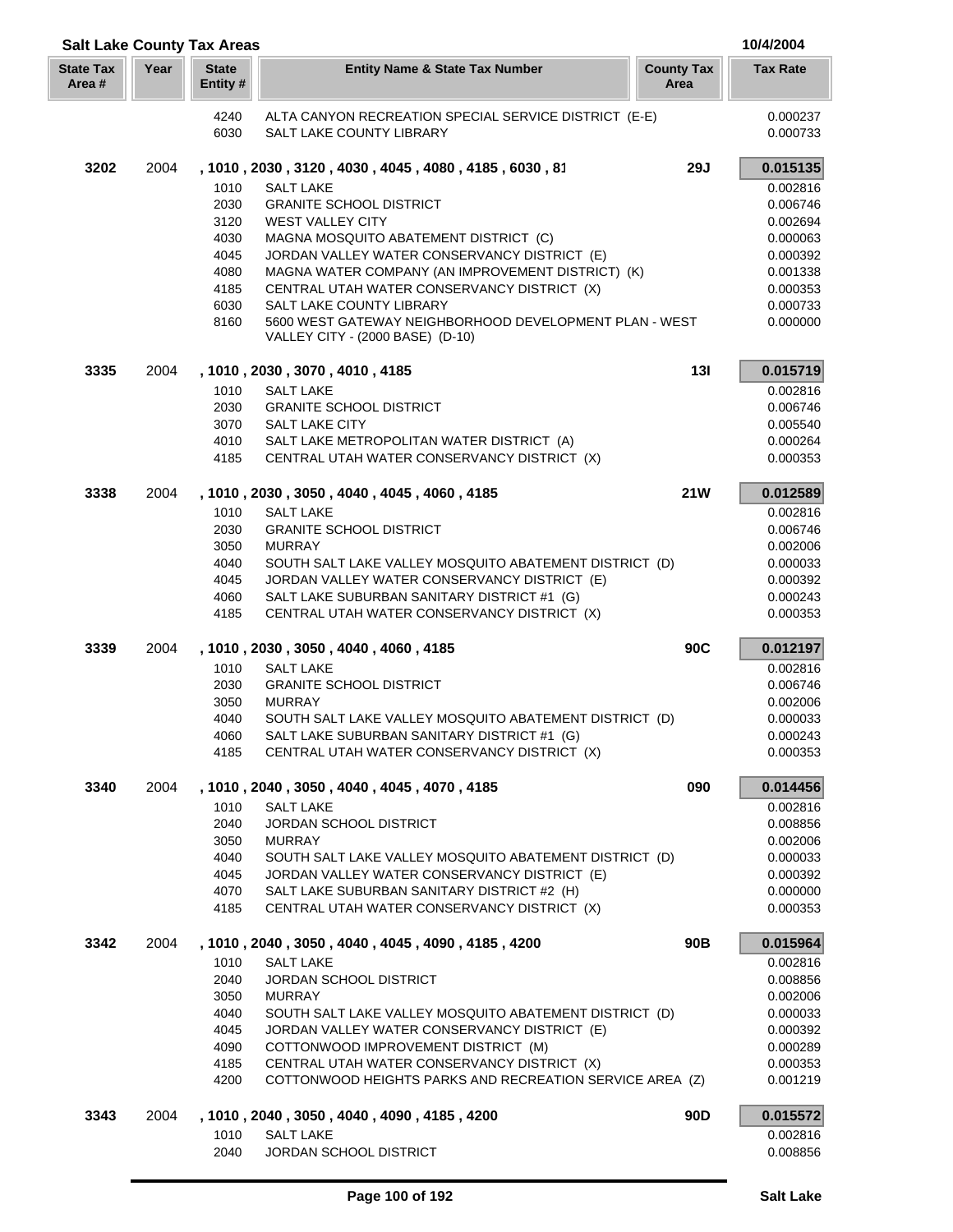|                            | <b>Salt Lake County Tax Areas</b> |                          |                                                                                     |                           |                      |  |
|----------------------------|-----------------------------------|--------------------------|-------------------------------------------------------------------------------------|---------------------------|----------------------|--|
| <b>State Tax</b><br>Area # | Year                              | <b>State</b><br>Entity # | <b>Entity Name &amp; State Tax Number</b>                                           | <b>County Tax</b><br>Area | <b>Tax Rate</b>      |  |
|                            |                                   | 3050                     | <b>MURRAY</b>                                                                       |                           | 0.002006             |  |
|                            |                                   | 4040                     | SOUTH SALT LAKE VALLEY MOSQUITO ABATEMENT DISTRICT (D)                              |                           | 0.000033             |  |
|                            |                                   | 4090                     | COTTONWOOD IMPROVEMENT DISTRICT (M)                                                 |                           | 0.000289             |  |
|                            |                                   | 4185                     | CENTRAL UTAH WATER CONSERVANCY DISTRICT (X)                                         |                           | 0.000353             |  |
|                            |                                   | 4200                     | COTTONWOOD HEIGHTS PARKS AND RECREATION SERVICE AREA (Z)                            |                           | 0.001219             |  |
| 3344                       | 2004                              |                          | , 1010, 2040, 3050, 4040, 4045, 4090, 4185                                          | 90E                       | 0.014745             |  |
|                            |                                   | 1010                     | <b>SALT LAKE</b>                                                                    |                           | 0.002816             |  |
|                            |                                   | 2040                     | <b>JORDAN SCHOOL DISTRICT</b>                                                       |                           | 0.008856             |  |
|                            |                                   | 3050                     | <b>MURRAY</b>                                                                       |                           | 0.002006             |  |
|                            |                                   | 4040                     | SOUTH SALT LAKE VALLEY MOSQUITO ABATEMENT DISTRICT (D)                              |                           | 0.000033             |  |
|                            |                                   | 4045                     | JORDAN VALLEY WATER CONSERVANCY DISTRICT (E)                                        |                           | 0.000392             |  |
|                            |                                   | 4090                     | COTTONWOOD IMPROVEMENT DISTRICT (M)                                                 |                           | 0.000289             |  |
|                            |                                   | 4185                     | CENTRAL UTAH WATER CONSERVANCY DISTRICT (X)                                         |                           | 0.000353             |  |
| 3345                       | 2004                              |                          | , 1010, 2030, 3050, 4040, 4045, 4090, 4185, 4200                                    | 90A                       | 0.013854             |  |
|                            |                                   | 1010                     | <b>SALT LAKE</b>                                                                    |                           | 0.002816             |  |
|                            |                                   | 2030                     | <b>GRANITE SCHOOL DISTRICT</b>                                                      |                           | 0.006746             |  |
|                            |                                   | 3050                     | <b>MURRAY</b>                                                                       |                           | 0.002006             |  |
|                            |                                   | 4040                     | SOUTH SALT LAKE VALLEY MOSQUITO ABATEMENT DISTRICT (D)                              |                           | 0.000033             |  |
|                            |                                   | 4045<br>4090             | JORDAN VALLEY WATER CONSERVANCY DISTRICT (E)<br>COTTONWOOD IMPROVEMENT DISTRICT (M) |                           | 0.000392<br>0.000289 |  |
|                            |                                   | 4185                     | CENTRAL UTAH WATER CONSERVANCY DISTRICT (X)                                         |                           | 0.000353             |  |
|                            |                                   | 4200                     | COTTONWOOD HEIGHTS PARKS AND RECREATION SERVICE AREA (Z)                            |                           | 0.001219             |  |
| 3346                       | 2004                              |                          | , 1010, 2030, 3050, 4040, 4045, 4090, 4185                                          | <b>21Y</b>                | 0.012635             |  |
|                            |                                   | 1010                     | <b>SALT LAKE</b>                                                                    |                           | 0.002816             |  |
|                            |                                   | 2030                     | <b>GRANITE SCHOOL DISTRICT</b>                                                      |                           | 0.006746             |  |
|                            |                                   | 3050                     | <b>MURRAY</b>                                                                       |                           | 0.002006             |  |
|                            |                                   | 4040                     | SOUTH SALT LAKE VALLEY MOSQUITO ABATEMENT DISTRICT (D)                              |                           | 0.000033             |  |
|                            |                                   | 4045                     | JORDAN VALLEY WATER CONSERVANCY DISTRICT (E)                                        |                           | 0.000392             |  |
|                            |                                   | 4090                     | COTTONWOOD IMPROVEMENT DISTRICT (M)                                                 |                           | 0.000289             |  |
|                            |                                   | 4185                     | CENTRAL UTAH WATER CONSERVANCY DISTRICT (X)                                         |                           | 0.000353             |  |
| 3347                       | 2004                              |                          | , 1010, 2030, 3050, 4040, 4090, 4185                                                | 21Z                       | 0.012243             |  |
|                            |                                   | 1010                     | <b>SALT LAKE</b>                                                                    |                           | 0.002816             |  |
|                            |                                   | 2030                     | <b>GRANITE SCHOOL DISTRICT</b>                                                      |                           | 0.006746             |  |
|                            |                                   | 3050                     | <b>MURRAY</b>                                                                       |                           | 0.002006             |  |
|                            |                                   | 4040                     | SOUTH SALT LAKE VALLEY MOSQUITO ABATEMENT DISTRICT (D)                              |                           | 0.000033             |  |
|                            |                                   | 4090<br>4185             | COTTONWOOD IMPROVEMENT DISTRICT (M)<br>CENTRAL UTAH WATER CONSERVANCY DISTRICT (X)  |                           | 0.000289<br>0.000353 |  |
| 3348                       | 2004                              |                          |                                                                                     | 55C                       |                      |  |
|                            |                                   |                          | , 1010, 2040, 3030, 4040, 4045, 4150, 4185, 6030, 84                                |                           | 0.015025             |  |
|                            |                                   | 1010<br>2040             | <b>SALT LAKE</b><br><b>JORDAN SCHOOL DISTRICT</b>                                   |                           | 0.002816<br>0.008856 |  |
|                            |                                   | 3030                     | DRAPER CITY                                                                         |                           | 0.001327             |  |
|                            |                                   | 4040                     | SOUTH SALT LAKE VALLEY MOSQUITO ABATEMENT DISTRICT (D)                              |                           | 0.000033             |  |
|                            |                                   | 4045                     | JORDAN VALLEY WATER CONSERVANCY DISTRICT (E)                                        |                           | 0.000392             |  |
|                            |                                   | 4150                     | SOUTH VALLEY SEWER DISTRICT (T)                                                     |                           | 0.000515             |  |
|                            |                                   | 4185                     | CENTRAL UTAH WATER CONSERVANCY DISTRICT (X)                                         |                           | 0.000353             |  |
|                            |                                   | 6030                     | SALT LAKE COUNTY LIBRARY                                                            |                           | 0.000733             |  |
|                            |                                   | 8404                     | EAST BANGERTER NEIGHBORHOOD DEVELOPMENT PROJECT AREA -<br>DRAPER CITY (K-4)         |                           | 0.000000             |  |
| 3351                       |                                   |                          |                                                                                     | 27A                       |                      |  |
|                            | 2004                              | 1010                     | , 1010, 2030, 4030, 4120, 4185, 4210, 4220, 6030<br><b>SALT LAKE</b>                |                           | 0.014238<br>0.002816 |  |
|                            |                                   | 2030                     | <b>GRANITE SCHOOL DISTRICT</b>                                                      |                           | 0.006746             |  |
|                            |                                   | 4030                     | MAGNA MOSQUITO ABATEMENT DISTRICT (C)                                               |                           | 0.000063             |  |
|                            |                                   | 4120                     | KEARNS IMPROVEMENT DISTRICT (P)                                                     |                           | 0.000787             |  |
|                            |                                   | 4185                     | CENTRAL UTAH WATER CONSERVANCY DISTRICT (X)                                         |                           | 0.000353             |  |
|                            |                                   | 4210                     | SALT LAKE COUNTY SPECIAL DISTRICT NO. 1 (A-A)                                       |                           | 0.000000             |  |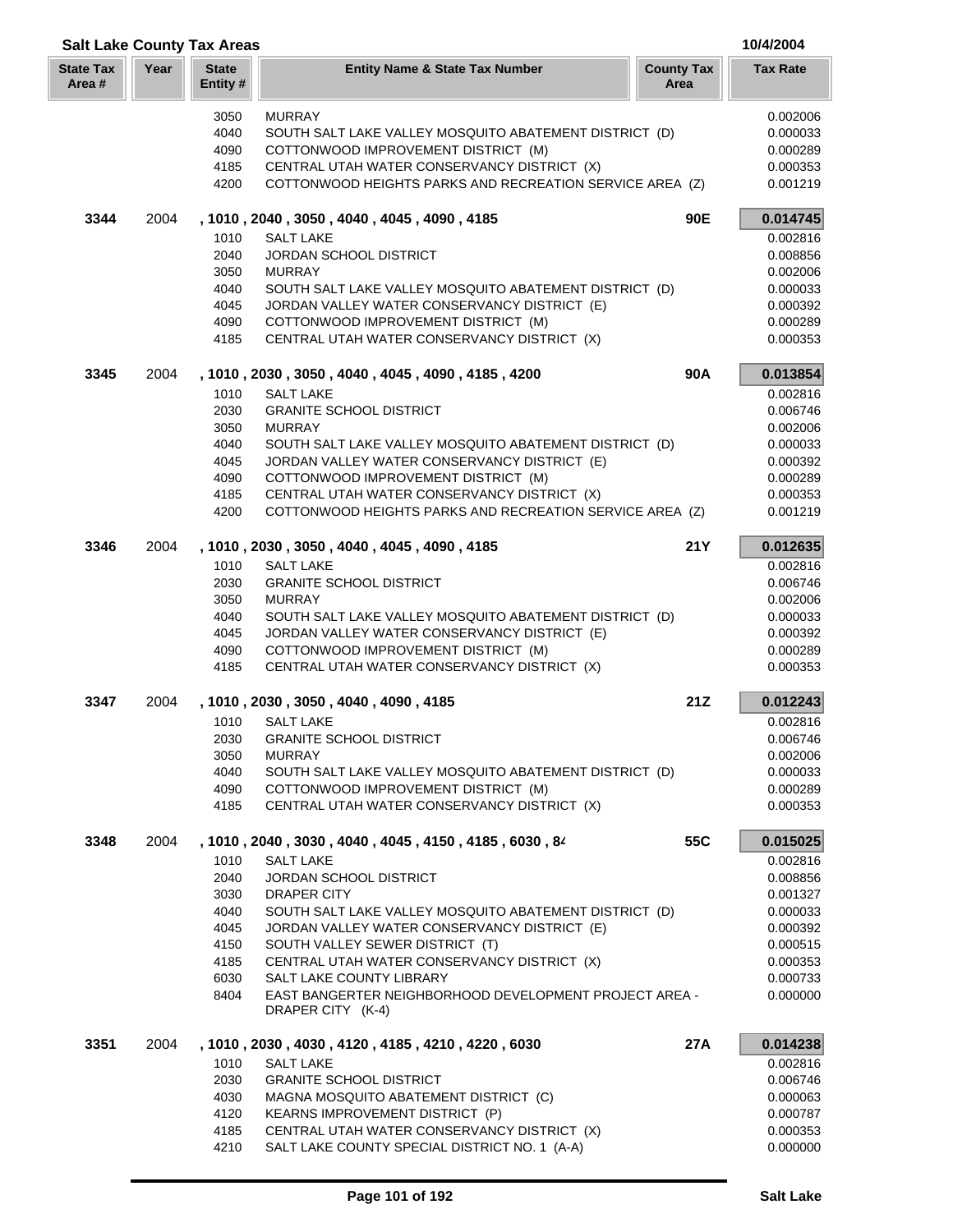| <b>State Tax</b><br>Area # | Year | State<br>Entity # | <b>Entity Name &amp; State Tax Number</b>                                                  | <b>County Tax</b><br>Area | <b>Tax Rate</b>      |
|----------------------------|------|-------------------|--------------------------------------------------------------------------------------------|---------------------------|----------------------|
|                            |      | 4220<br>6030      | SALT LAKE COUNTY MUNICIPAL-TYPE SERVICES DISTRICT (B-B)<br><b>SALT LAKE COUNTY LIBRARY</b> |                           | 0.002740<br>0.000733 |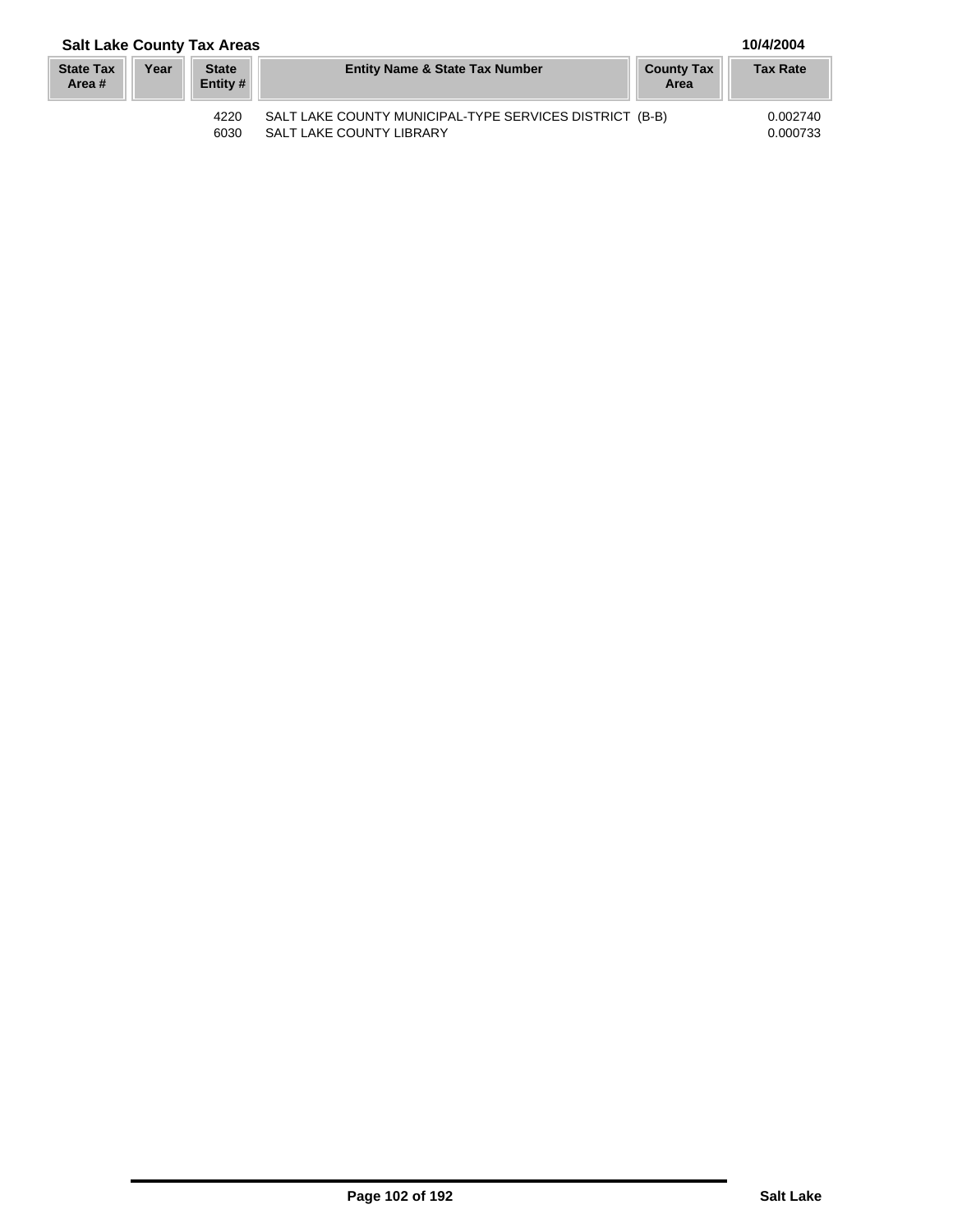| <b>State Tax</b><br>Area# | Year | <b>State</b><br>Entity # | <b>Entity Name &amp; State Tax Number</b>       | <b>County Tax</b><br>Area | <b>Tax Rate</b> |
|---------------------------|------|--------------------------|-------------------------------------------------|---------------------------|-----------------|
| 537                       | 2004 |                          | , 1010, 2010, 3010, 4020, 4030, 4050            | 005                       | 0.017915        |
|                           |      | 1010                     | <b>SAN JUAN COUNTY</b>                          |                           | 0.004065        |
|                           |      | 2010                     | SAN JUAN COUNTY SCHOOL DISTRICT                 |                           | 0.008610        |
|                           |      | 3010                     | <b>BLANDING</b>                                 |                           | 0.003496        |
|                           |      | 4020                     | BLANDING CEMETERY MAINTENANCE DISTRICT (B)      |                           | 0.000219        |
|                           |      | 4030                     | SAN JUAN COUNTY WATER CONSERVANCY DISTRICT (C)  |                           | 0.000553        |
|                           |      | 4050                     | SAN JUAN COUNTY HEALTH SERVICE'S DISTRICT (E)   |                           | 0.000972        |
| 538                       | 2004 |                          | , 1010, 2010, 3020, 4010, 4030, 4050            | 004                       | 0.017552        |
|                           |      | 1010                     | <b>SAN JUAN COUNTY</b>                          |                           | 0.004065        |
|                           |      | 2010                     | SAN JUAN COUNTY SCHOOL DISTRICT                 |                           | 0.008610        |
|                           |      | 3020                     | <b>MONTICELLO</b>                               |                           | 0.003025        |
|                           |      | 4010                     | MONTICELLO CEMETERY MAINTENANCE DISTRICT (A)    |                           | 0.000327        |
|                           |      | 4030                     | SAN JUAN COUNTY WATER CONSERVANCY DISTRICT (C)  |                           | 0.000553        |
|                           |      | 4050                     | SAN JUAN COUNTY HEALTH SERVICE'S DISTRICT (E)   |                           | 0.000972        |
| 539                       | 2004 |                          | , 1010, 2010, 4010, 4030, 4050                  | 002                       | 0.014527        |
|                           |      | 1010                     | <b>SAN JUAN COUNTY</b>                          |                           | 0.004065        |
|                           |      | 2010                     | SAN JUAN COUNTY SCHOOL DISTRICT                 |                           | 0.008610        |
|                           |      | 4010                     | MONTICELLO CEMETERY MAINTENANCE DISTRICT (A)    |                           | 0.000327        |
|                           |      | 4030                     | SAN JUAN COUNTY WATER CONSERVANCY DISTRICT (C)  |                           | 0.000553        |
|                           |      | 4050                     | SAN JUAN COUNTY HEALTH SERVICE'S DISTRICT (E)   |                           | 0.000972        |
| 540                       | 2004 |                          | , 1010, 2010, 4020, 4030, 4050                  | 003                       | 0.014419        |
|                           |      | 1010                     | <b>SAN JUAN COUNTY</b>                          |                           | 0.004065        |
|                           |      | 2010                     | SAN JUAN COUNTY SCHOOL DISTRICT                 |                           | 0.008610        |
|                           |      | 4020                     | BLANDING CEMETERY MAINTENANCE DISTRICT (B)      |                           | 0.000219        |
|                           |      | 4030                     | SAN JUAN COUNTY WATER CONSERVANCY DISTRICT (C)  |                           | 0.000553        |
|                           |      | 4050                     | SAN JUAN COUNTY HEALTH SERVICE'S DISTRICT (E)   |                           | 0.000972        |
| 541                       | 2004 |                          | , 1010, 2010, 4030, 4050                        | 001                       | 0.014200        |
|                           |      | 1010                     | <b>SAN JUAN COUNTY</b>                          |                           | 0.004065        |
|                           |      | 2010                     | SAN JUAN COUNTY SCHOOL DISTRICT                 |                           | 0.008610        |
|                           |      | 4030                     | SAN JUAN COUNTY WATER CONSERVANCY DISTRICT (C)  |                           | 0.000553        |
|                           |      | 4050                     | SAN JUAN COUNTY HEALTH SERVICE'S DISTRICT (E)   |                           | 0.000972        |
| 542                       | 2004 |                          | , 1010, 2010, 4030, 4040, 4050                  | 006                       | 0.014421        |
|                           |      | 1010                     | <b>SAN JUAN COUNTY</b>                          |                           | 0.004065        |
|                           |      | 2010                     | SAN JUAN COUNTY SCHOOL DISTRICT                 |                           | 0.008610        |
|                           |      | 4030                     | SAN JUAN COUNTY WATER CONSERVANCY DISTRICT (C)  |                           | 0.000553        |
|                           |      | 4040                     | GRAND COUNTY SPECIAL SERVICE WATER DISTRICT (D) |                           | 0.000221        |
|                           |      | 4050                     | SAN JUAN COUNTY HEALTH SERVICE'S DISTRICT (E)   |                           | 0.000972        |
| 543                       | 2004 |                          | , 1010, 2010, 4030, 4040, 4050, 4060            | 007                       | 0.014540        |
|                           |      | 1010                     | <b>SAN JUAN COUNTY</b>                          |                           | 0.004065        |
|                           |      | 2010                     | SAN JUAN COUNTY SCHOOL DISTRICT                 |                           | 0.008610        |
|                           |      | 4030                     | SAN JUAN COUNTY WATER CONSERVANCY DISTRICT (C)  |                           | 0.000553        |
|                           |      | 4040                     | GRAND COUNTY SPECIAL SERVICE WATER DISTRICT (D) |                           | 0.000221        |
|                           |      | 4050                     | SAN JUAN COUNTY HEALTH SERVICE'S DISTRICT (E)   |                           | 0.000972        |
|                           |      | 4060                     | GRAND COUNTY WATER CONSERVANCY DISTRICT (F)     |                           | 0.000119        |
| 544                       | 2004 |                          | , 1010, 2010, 4030, 4050, 4060                  | 008                       | 0.014319        |
|                           |      | 1010                     | <b>SAN JUAN COUNTY</b>                          |                           | 0.004065        |
|                           |      | 2010                     | SAN JUAN COUNTY SCHOOL DISTRICT                 |                           | 0.008610        |
|                           |      | 4030                     | SAN JUAN COUNTY WATER CONSERVANCY DISTRICT (C)  |                           | 0.000553        |
|                           |      | 4050                     | SAN JUAN COUNTY HEALTH SERVICE'S DISTRICT (E)   |                           | 0.000972        |
|                           |      | 4060                     | GRAND COUNTY WATER CONSERVANCY DISTRICT (F)     |                           | 0.000119        |

# 2004 **, 1010 , 2010 , 4030 , 4050 , 4070 009 0.015090** 1010 SAN JUAN COUNTY **1010** SAN JUAN COUNTY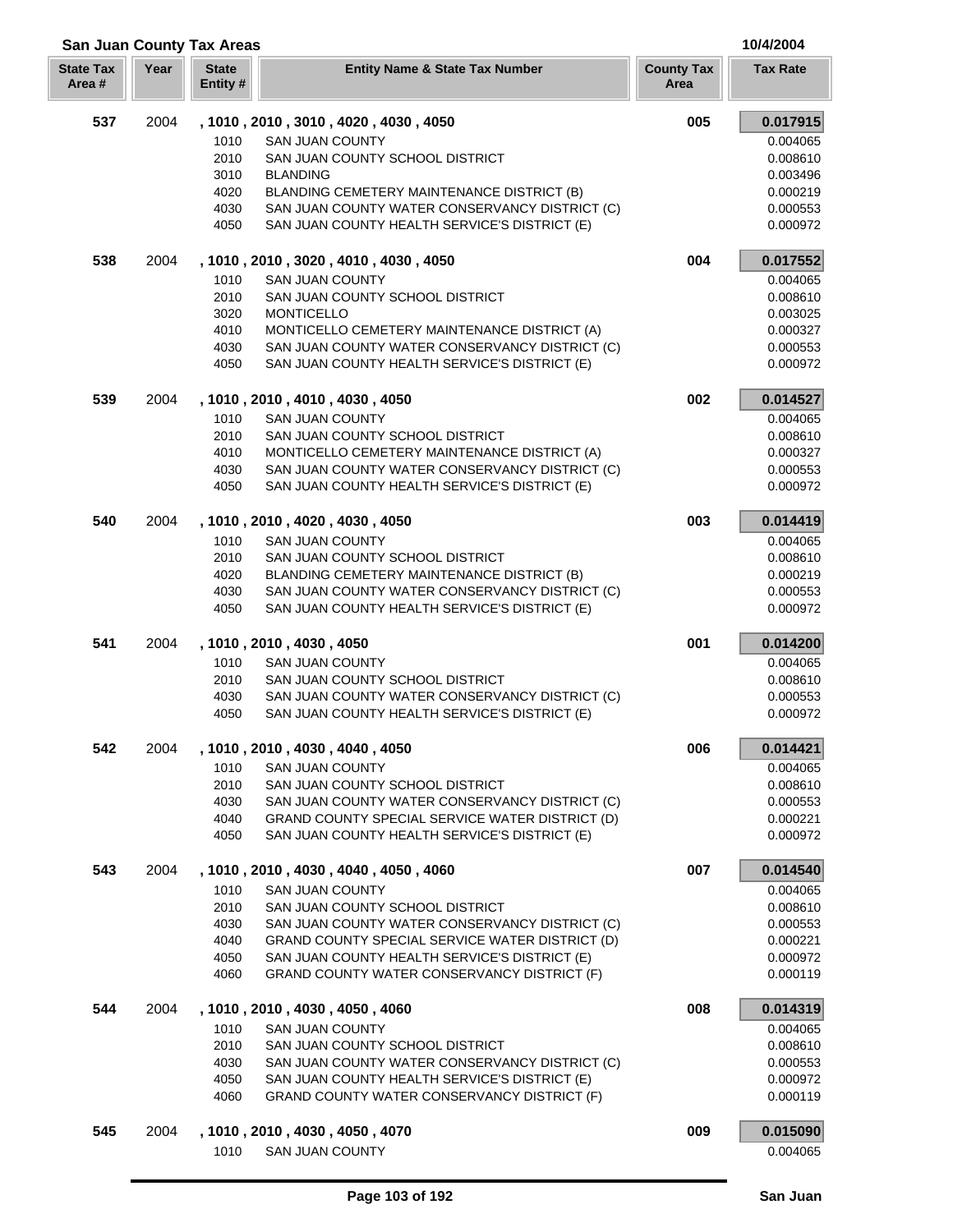### **San Juan County Tax Areas 10/4/2004**

#### **Year Entity Name & State Tax Number County Tax Tax Rate Area State Tax Area # State Entity #** 2010 SAN JUAN COUNTY SCHOOL DISTRICT 0.008610 4030 SAN JUAN COUNTY WATER CONSERVANCY DISTRICT (C) 6.000553<br>4050 SAN JUAN COUNTY HEALTH SERVICE'S DISTRICT (E) 0.000972 SAN JUAN COUNTY HEALTH SERVICE'S DISTRICT (E) 4070 SAN JUAN COUNTY SERVICE AREA NO. 1 (G) 0.000890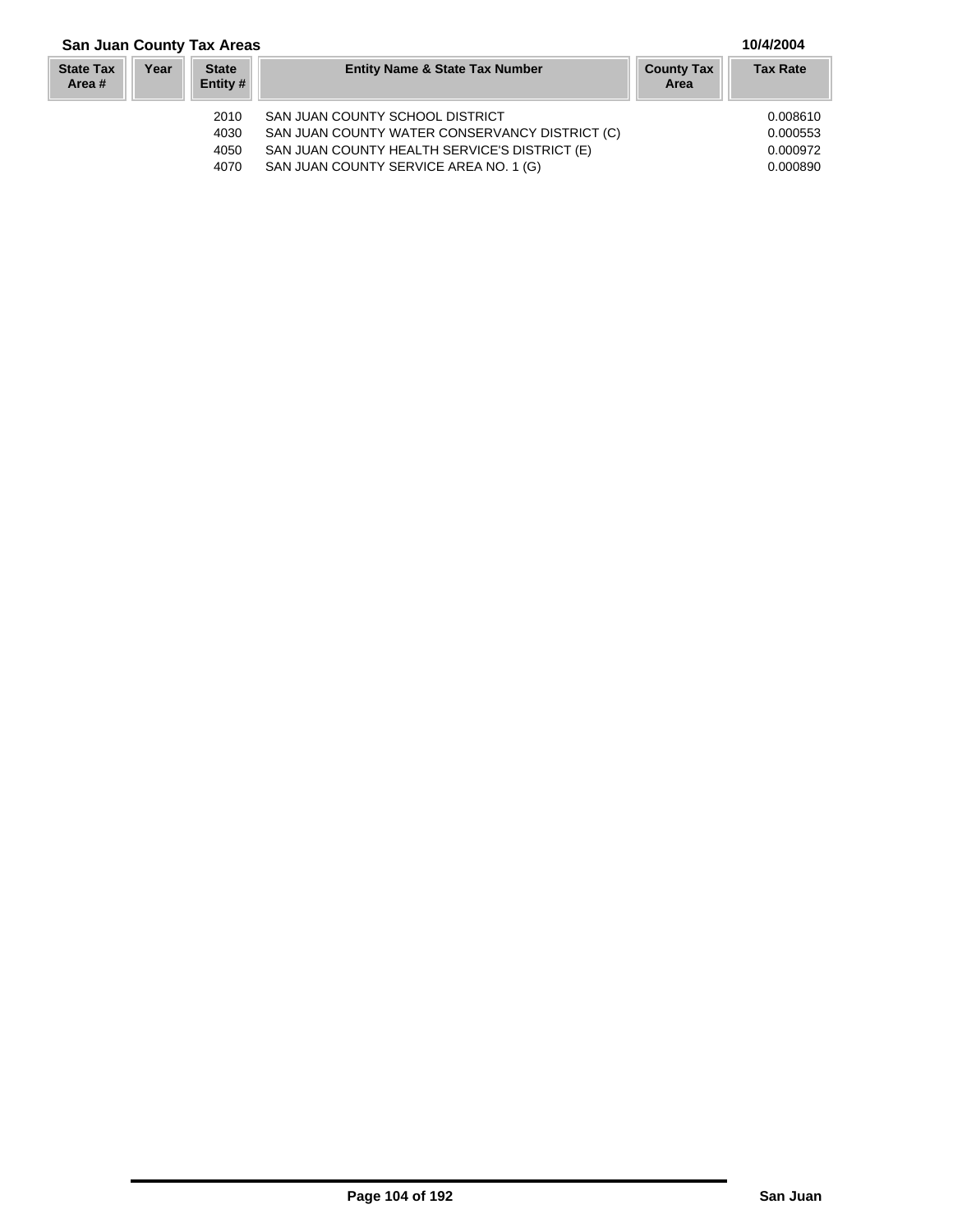| <b>Sanpete County Tax Areas</b> |      |                          |                                                                                                   |                           | 10/4/2004            |
|---------------------------------|------|--------------------------|---------------------------------------------------------------------------------------------------|---------------------------|----------------------|
| <b>State Tax</b><br>Area #      | Year | <b>State</b><br>Entity # | <b>Entity Name &amp; State Tax Number</b>                                                         | <b>County Tax</b><br>Area | <b>Tax Rate</b>      |
| 547                             | 2004 |                          | , 1010, 2020, 3020, 4010, 4270                                                                    | 001                       | 0.013454             |
|                                 |      | 1010                     | SANPETE COUNTY                                                                                    |                           | 0.002431             |
|                                 |      | 2020                     | SOUTH SANPETE SCHOOL DISTRICT                                                                     |                           | 0.008104             |
|                                 |      | 3020                     | <b>EPHRAIM</b>                                                                                    |                           | 0.002230             |
|                                 |      | 4010                     | SANPETE COUNTY WATER CONSERVANCY DISTRICT (A)                                                     |                           | 0.000336             |
|                                 |      | 4270                     | CENTRAL UTAH WATER CONSERVANCY DISTRICT (X)                                                       |                           | 0.000353             |
| 548                             | 2004 |                          | , 1010, 2020, 3020, 4010, 4270, 8020                                                              | 050                       | 0.013454             |
|                                 |      | 1010                     | SANPETE COUNTY                                                                                    |                           | 0.002431             |
|                                 |      | 2020                     | SOUTH SANPETE SCHOOL DISTRICT                                                                     |                           | 0.008104             |
|                                 |      | 3020                     | <b>EPHRAIM</b>                                                                                    |                           | 0.002230             |
|                                 |      | 4010                     | SANPETE COUNTY WATER CONSERVANCY DISTRICT (A)                                                     |                           | 0.000336             |
|                                 |      | 4270                     | CENTRAL UTAH WATER CONSERVANCY DISTRICT (X)                                                       |                           | 0.000353             |
|                                 |      | 8020                     | REDEVELOPMENT PROJECT AREA NO. 1 - EPHRAIM - (B-1)                                                |                           | 0.000000             |
| 549                             | 2004 |                          | , 1010, 2010, 3030, 4010, 4270                                                                    | 009                       | 0.011241             |
|                                 |      | 1010                     | SANPETE COUNTY                                                                                    |                           | 0.002431             |
|                                 |      | 2010                     | NORTH SANPETE SCHOOL DISTRICT                                                                     |                           | 0.006546             |
|                                 |      | 3030                     | <b>FAIRVIEW</b>                                                                                   |                           | 0.001575             |
|                                 |      | 4010<br>4270             | SANPETE COUNTY WATER CONSERVANCY DISTRICT (A)<br>CENTRAL UTAH WATER CONSERVANCY DISTRICT (X)      |                           | 0.000336<br>0.000353 |
| 551                             | 2004 |                          | , 1010, 2010, 3050, 4010, 4270                                                                    | 012                       | 0.011298             |
|                                 |      | 1010                     | SANPETE COUNTY                                                                                    |                           | 0.002431             |
|                                 |      | 2010                     | NORTH SANPETE SCHOOL DISTRICT                                                                     |                           | 0.006546             |
|                                 |      | 3050                     | <b>FOUNTAIN GREEN</b>                                                                             |                           | 0.001632             |
|                                 |      | 4010                     | SANPETE COUNTY WATER CONSERVANCY DISTRICT (A)                                                     |                           | 0.000336             |
|                                 |      | 4270                     | CENTRAL UTAH WATER CONSERVANCY DISTRICT (X)                                                       |                           | 0.000353             |
| 553                             | 2004 |                          | , 1010, 2020, 3070, 4010, 4270                                                                    | 002                       | 0.012975             |
|                                 |      | 1010                     | SANPETE COUNTY                                                                                    |                           | 0.002431             |
|                                 |      | 2020                     | SOUTH SANPETE SCHOOL DISTRICT                                                                     |                           | 0.008104             |
|                                 |      | 3070                     | <b>MANTI</b>                                                                                      |                           | 0.001751             |
|                                 |      | 4010                     | SANPETE COUNTY WATER CONSERVANCY DISTRICT (A)                                                     |                           | 0.000336             |
|                                 |      | 4270                     | CENTRAL UTAH WATER CONSERVANCY DISTRICT (X)                                                       |                           | 0.000353             |
| 555                             | 2004 |                          | , 1010, 2010, 3090, 4010, 4270                                                                    | 013                       | 0.013160             |
|                                 |      | 1010                     | SANPETE COUNTY                                                                                    |                           | 0.002431             |
|                                 |      | 2010                     | NORTH SANPETE SCHOOL DISTRICT                                                                     |                           | 0.006546             |
|                                 |      | 3090                     | <b>MORONI</b>                                                                                     |                           | 0.003494             |
|                                 |      | 4010                     | SANPETE COUNTY WATER CONSERVANCY DISTRICT (A)                                                     |                           | 0.000336             |
|                                 |      | 4270                     | CENTRAL UTAH WATER CONSERVANCY DISTRICT (X)                                                       |                           | 0.000353             |
| 556                             | 2004 |                          | , 1010, 2010, 3100, 4010, 4020, 4270                                                              | 010                       | 0.012236             |
|                                 |      | 1010                     | SANPETE COUNTY                                                                                    |                           | 0.002431             |
|                                 |      | 2010                     | NORTH SANPETE SCHOOL DISTRICT                                                                     |                           | 0.006546             |
|                                 |      | 3100                     | <b>MOUNT PLEASANT</b>                                                                             |                           | 0.002570             |
|                                 |      | 4010                     | SANPETE COUNTY WATER CONSERVANCY DISTRICT (A)                                                     |                           | 0.000336             |
|                                 |      | 4020<br>4270             | MT. PLEASANT FLOOD CONTROL & DRAINAGE DISTRICT (B)<br>CENTRAL UTAH WATER CONSERVANCY DISTRICT (X) |                           | 0.000000<br>0.000353 |
|                                 |      |                          |                                                                                                   |                           |                      |
| 557                             | 2004 |                          | , 1010, 2010, 3100, 4010, 4020, 4270, 8010                                                        | 075                       | 0.012236             |
|                                 |      | 1010                     | SANPETE COUNTY                                                                                    |                           | 0.002431             |
|                                 |      | 2010                     | NORTH SANPETE SCHOOL DISTRICT                                                                     |                           | 0.006546             |
|                                 |      | 3100<br>4010             | <b>MOUNT PLEASANT</b><br>SANPETE COUNTY WATER CONSERVANCY DISTRICT (A)                            |                           | 0.002570<br>0.000336 |
|                                 |      | 4020                     | MT. PLEASANT FLOOD CONTROL & DRAINAGE DISTRICT (B)                                                |                           | 0.000000             |
|                                 |      | 4270                     | CENTRAL UTAH WATER CONSERVANCY DISTRICT (X)                                                       |                           | 0.000353             |
|                                 |      | 8010                     | MT. PLEASANT NEIGHBORHOOD DEVELOPMENT PLAN - MT.PLEASANT -                                        |                           | 0.000000             |
|                                 |      |                          | $(A-1)$                                                                                           |                           |                      |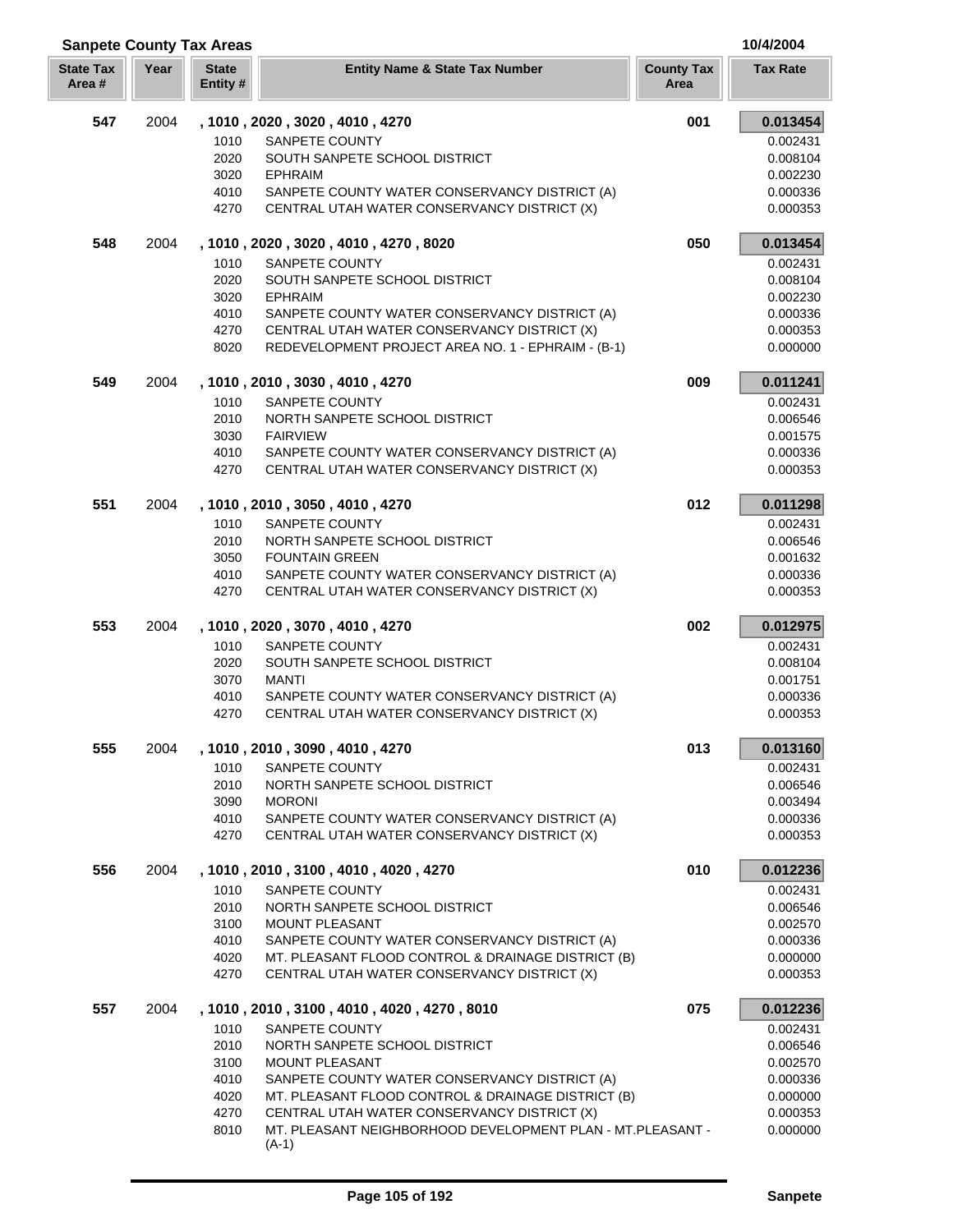| <b>Sanpete County Tax Areas</b><br>10/4/2004 |      |                          |                                                                                              |                           |                      |
|----------------------------------------------|------|--------------------------|----------------------------------------------------------------------------------------------|---------------------------|----------------------|
| <b>State Tax</b><br>Area #                   | Year | <b>State</b><br>Entity # | <b>Entity Name &amp; State Tax Number</b>                                                    | <b>County Tax</b><br>Area | <b>Tax Rate</b>      |
| 558                                          | 2004 |                          | , 1010, 2010, 3110, 4010, 4270                                                               | 011                       | 0.011540             |
|                                              |      | 1010                     | SANPETE COUNTY                                                                               |                           | 0.002431             |
|                                              |      | 2010                     | NORTH SANPETE SCHOOL DISTRICT                                                                |                           | 0.006546             |
|                                              |      | 3110                     | <b>SPRING CITY</b>                                                                           |                           | 0.001874             |
|                                              |      | 4010                     | SANPETE COUNTY WATER CONSERVANCY DISTRICT (A)                                                |                           | 0.000336             |
|                                              |      | 4270                     | CENTRAL UTAH WATER CONSERVANCY DISTRICT (X)                                                  |                           | 0.000353             |
| 559                                          | 2004 |                          | , 1010, 2020, 3120, 4010, 4270                                                               | 003                       | 0.012274             |
|                                              |      | 1010                     | SANPETE COUNTY                                                                               |                           | 0.002431             |
|                                              |      | 2020                     | SOUTH SANPETE SCHOOL DISTRICT                                                                |                           | 0.008104             |
|                                              |      | 3120                     | <b>STERLING</b>                                                                              |                           | 0.001050             |
|                                              |      | 4010                     | SANPETE COUNTY WATER CONSERVANCY DISTRICT (A)                                                |                           | 0.000336             |
|                                              |      | 4270                     | CENTRAL UTAH WATER CONSERVANCY DISTRICT (X)                                                  |                           | 0.000353             |
| 560                                          | 2004 |                          | , 1010 , 2010 , 3130 , 4010 , 4270                                                           | 014                       | 0.010164             |
|                                              |      | 1010                     | SANPETE COUNTY                                                                               |                           | 0.002431             |
|                                              |      | 2010                     | NORTH SANPETE SCHOOL DISTRICT                                                                |                           | 0.006546             |
|                                              |      | 3130                     | WALES                                                                                        |                           | 0.000498             |
|                                              |      | 4010<br>4270             | SANPETE COUNTY WATER CONSERVANCY DISTRICT (A)<br>CENTRAL UTAH WATER CONSERVANCY DISTRICT (X) |                           | 0.000336<br>0.000353 |
| 561                                          | 2004 |                          | , 1010, 2010, 4010, 4270                                                                     | 015                       | 0.009666             |
|                                              |      | 1010                     | SANPETE COUNTY                                                                               |                           | 0.002431             |
|                                              |      | 2010                     | NORTH SANPETE SCHOOL DISTRICT                                                                |                           | 0.006546             |
|                                              |      | 4010                     | SANPETE COUNTY WATER CONSERVANCY DISTRICT (A)                                                |                           | 0.000336             |
|                                              |      | 4270                     | CENTRAL UTAH WATER CONSERVANCY DISTRICT (X)                                                  |                           | 0.000353             |
| 562                                          | 2004 |                          | , 1010, 2020, 4010, 4270                                                                     | 008                       | 0.011224             |
|                                              |      | 1010                     | SANPETE COUNTY                                                                               |                           | 0.002431             |
|                                              |      | 2020                     | SOUTH SANPETE SCHOOL DISTRICT                                                                |                           | 0.008104             |
|                                              |      | 4010                     | SANPETE COUNTY WATER CONSERVANCY DISTRICT (A)                                                |                           | 0.000336             |
|                                              |      | 4270                     | CENTRAL UTAH WATER CONSERVANCY DISTRICT (X)                                                  |                           | 0.000353             |
| 3068                                         | 2004 |                          | , 1010, 2010, 4010, 4030, 4270                                                               | 021                       | 0.009666             |
|                                              |      |                          | 1010 SANPETE COUNTY                                                                          |                           | 0.002431             |
|                                              |      | 2010                     | NORTH SANPETE SCHOOL DISTRICT                                                                |                           | 0.006546             |
|                                              |      | 4010<br>4030             | SANPETE COUNTY WATER CONSERVANCY DISTRICT (A)<br>SKYLINE MOUNTAIN SSD (C)                    |                           | 0.000336<br>0.000000 |
|                                              |      | 4270                     | CENTRAL UTAH WATER CONSERVANCY DISTRICT (X)                                                  |                           | 0.000353             |
| 3072                                         | 2004 |                          | , 1010, 2010, 4010, 4040, 4270                                                               | 020                       | 0.009666             |
|                                              |      | 1010                     | SANPETE COUNTY                                                                               |                           | 0.002431             |
|                                              |      | 2010                     | NORTH SANPETE SCHOOL DISTRICT                                                                |                           | 0.006546             |
|                                              |      | 4010                     | SANPETE COUNTY WATER CONSERVANCY DISTRICT (A)                                                |                           | 0.000336             |
|                                              |      | 4040<br>4270             | INDIAN RIDGE WATER CONS. DIST (D)<br>CENTRAL UTAH WATER CONSERVANCY DISTRICT (X)             |                           | 0.000000<br>0.000353 |
| 3203                                         | 2004 |                          | , 1010 , 2020 , 3040 , 4010 , 4270                                                           | 007                       | 0.012007             |
|                                              |      | 1010                     | SANPETE COUNTY                                                                               |                           | 0.002431             |
|                                              |      | 2020                     | SOUTH SANPETE SCHOOL DISTRICT                                                                |                           | 0.008104             |
|                                              |      | 3040                     | <b>FAYETTE</b>                                                                               |                           | 0.000783             |
|                                              |      | 4010                     | SANPETE COUNTY WATER CONSERVANCY DISTRICT (A)                                                |                           | 0.000336             |
|                                              |      | 4270                     | CENTRAL UTAH WATER CONSERVANCY DISTRICT (X)                                                  |                           | 0.000353             |
| 3204                                         | 2004 |                          | , 1010, 2020, 3060, 4010, 4270                                                               | 004                       | 0.012825             |
|                                              |      | 1010                     | SANPETE COUNTY                                                                               |                           | 0.002431             |
|                                              |      | 2020                     | SOUTH SANPETE SCHOOL DISTRICT                                                                |                           | 0.008104             |
|                                              |      | 3060                     | <b>GUNNISON</b>                                                                              |                           | 0.001601             |
|                                              |      | 4010                     | SANPETE COUNTY WATER CONSERVANCY DISTRICT (A)                                                |                           | 0.000336             |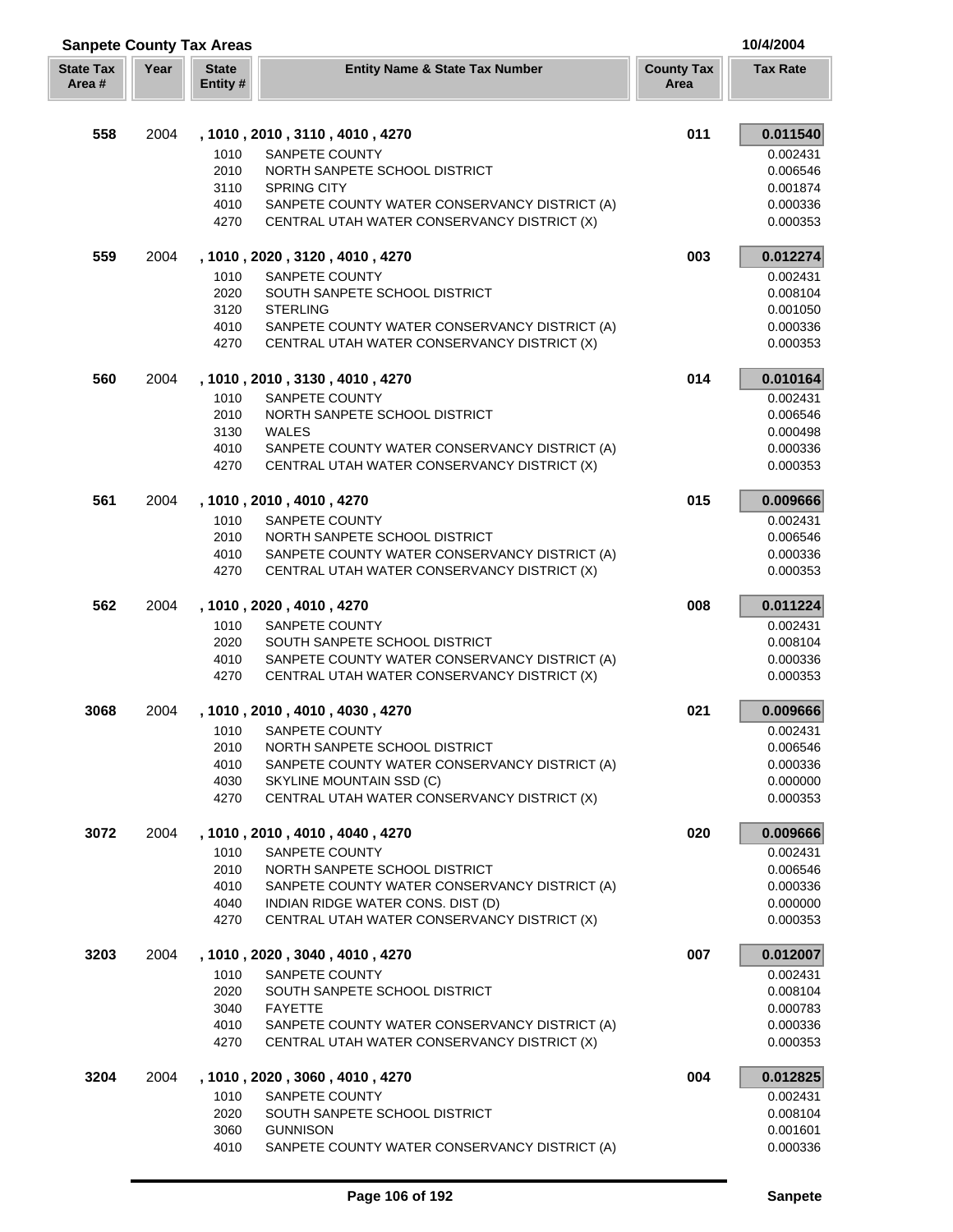| <b>Sanpete County Tax Areas</b> |      | 10/4/2004                |                                               |                           |                 |
|---------------------------------|------|--------------------------|-----------------------------------------------|---------------------------|-----------------|
| <b>State Tax</b><br>Area #      | Year | <b>State</b><br>Entity # | <b>Entity Name &amp; State Tax Number</b>     | <b>County Tax</b><br>Area | <b>Tax Rate</b> |
|                                 |      | 4270                     | CENTRAL UTAH WATER CONSERVANCY DISTRICT (X)   |                           | 0.000353        |
| 3205                            | 2004 |                          | , 1010 , 2020 , 3010 , 4010 , 4270            | 005                       | 0.011981        |
|                                 |      | 1010                     | SANPETE COUNTY                                |                           | 0.002431        |
|                                 |      | 2020                     | SOUTH SANPETE SCHOOL DISTRICT                 |                           | 0.008104        |
|                                 |      | 3010                     | <b>CENTERFIELD</b>                            |                           | 0.000757        |
|                                 |      | 4010                     | SANPETE COUNTY WATER CONSERVANCY DISTRICT (A) |                           | 0.000336        |
|                                 |      | 4270                     | CENTRAL UTAH WATER CONSERVANCY DISTRICT (X)   |                           | 0.000353        |
| 3206                            | 2004 |                          | , 1010 , 2020 , 3080 , 4010 , 4270            | 006                       | 0.012082        |
|                                 |      | 1010                     | SANPETE COUNTY                                |                           | 0.002431        |
|                                 |      | 2020                     | SOUTH SANPETE SCHOOL DISTRICT                 |                           | 0.008104        |
|                                 |      | 3080                     | <b>MAYFIELD</b>                               |                           | 0.000858        |
|                                 |      | 4010                     | SANPETE COUNTY WATER CONSERVANCY DISTRICT (A) |                           | 0.000336        |
|                                 |      | 4270                     | CENTRAL UTAH WATER CONSERVANCY DISTRICT (X)   |                           | 0.000353        |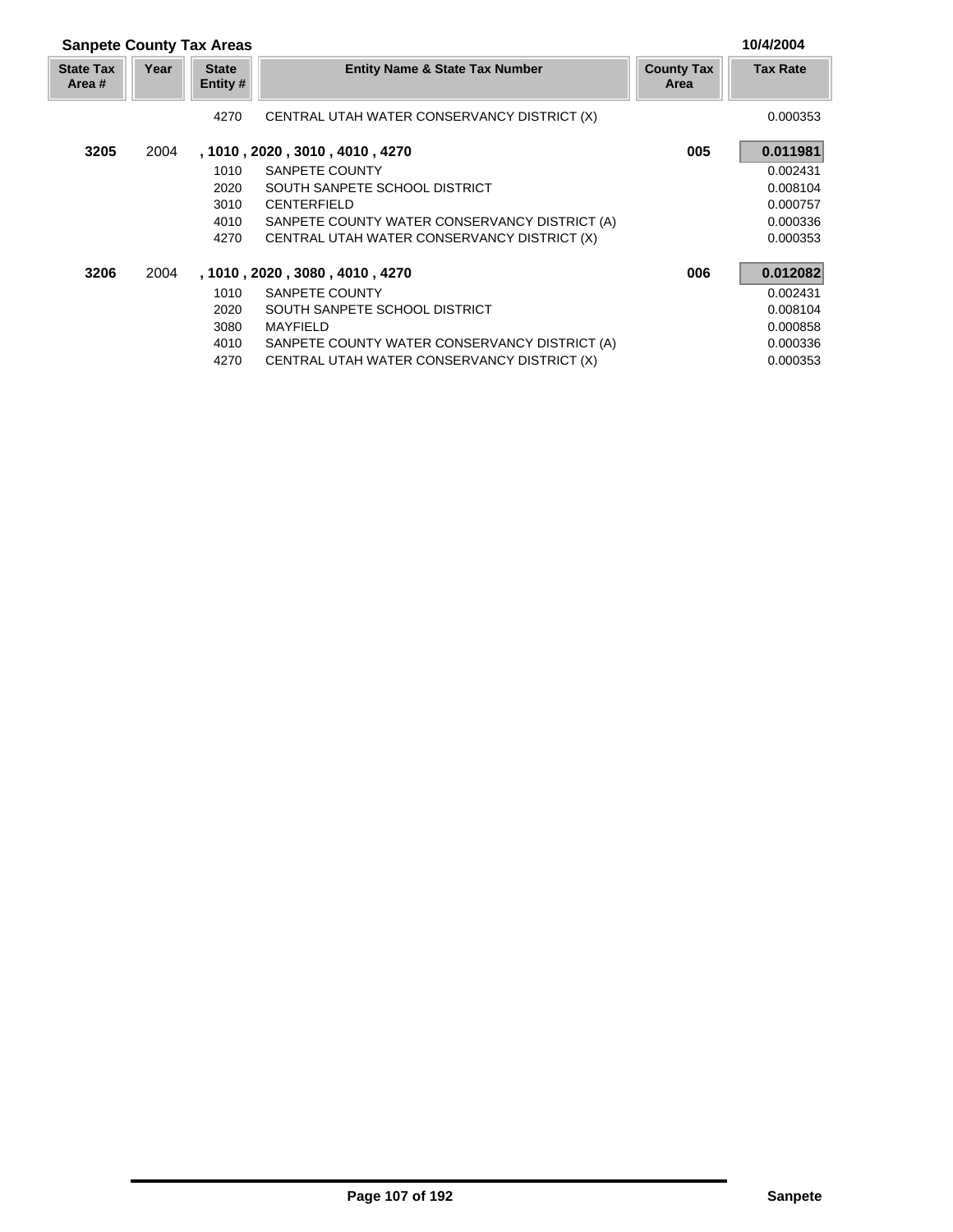| <b>Sevier County Tax Areas</b> |      |                          |                                                          |                           | 10/4/2004            |
|--------------------------------|------|--------------------------|----------------------------------------------------------|---------------------------|----------------------|
| <b>State Tax</b><br>Area #     | Year | <b>State</b><br>Entity # | <b>Entity Name &amp; State Tax Number</b>                | <b>County Tax</b><br>Area | <b>Tax Rate</b>      |
| 564                            | 2004 |                          | , 1010, 2010, 3020                                       | 003                       | 0.012598             |
|                                |      | 1010                     | <b>SEVIER COUNTY</b>                                     |                           | 0.003774             |
|                                |      | 2010                     | SEVIER COUNTY SCHOOL DISTRICT                            |                           | 0.007135             |
|                                |      | 3020                     | <b>AURORA</b>                                            |                           | 0.001689             |
| 566                            | 2004 |                          | , 1010 , 2010 , 3040                                     | 005                       | 0.011769             |
|                                |      | 1010                     | <b>SEVIER COUNTY</b>                                     |                           | 0.003774             |
|                                |      | 2010                     | SEVIER COUNTY SCHOOL DISTRICT                            |                           | 0.007135             |
|                                |      | 3040                     | <b>GLENWOOD</b>                                          |                           | 0.000860             |
| 567                            | 2004 |                          | , 1010 , 2010 , 3050                                     | 006                       | 0.011659             |
|                                |      | 1010                     | <b>SEVIER COUNTY</b>                                     |                           | 0.003774             |
|                                |      | 2010                     | SEVIER COUNTY SCHOOL DISTRICT                            |                           | 0.007135             |
|                                |      | 3050                     | <b>JOSEPH</b>                                            |                           | 0.000750             |
| 568                            | 2004 |                          | , 1010, 2010, 3060                                       | 007                       | 0.011488             |
|                                |      | 1010                     | <b>SEVIER COUNTY</b>                                     |                           | 0.003774             |
|                                |      | 2010                     | SEVIER COUNTY SCHOOL DISTRICT                            |                           | 0.007135             |
|                                |      | 3060                     | <b>KOOSHAREM</b>                                         |                           | 0.000579             |
| 570                            | 2004 |                          | , 1010, 2010, 3080                                       | 009                       | 0.012457             |
|                                |      | 1010                     | <b>SEVIER COUNTY</b>                                     |                           | 0.003774             |
|                                |      | 2010                     | SEVIER COUNTY SCHOOL DISTRICT                            |                           | 0.007135             |
|                                |      | 3080                     | <b>REDMOND</b>                                           |                           | 0.001548             |
| 571                            | 2004 |                          | , 1010 , 2010 , 3090                                     | 010                       | 0.013360             |
|                                |      | 1010                     | <b>SEVIER COUNTY</b>                                     |                           | 0.003774             |
|                                |      | 2010                     | SEVIER COUNTY SCHOOL DISTRICT                            |                           | 0.007135             |
|                                |      | 3090                     | <b>RICHFIELD</b>                                         |                           | 0.002451             |
| 572                            | 2004 |                          | , 1010, 2010, 3090, 8010                                 | 021                       | 0.013360             |
|                                |      | 1010                     | <b>SEVIER COUNTY</b>                                     |                           | 0.003774             |
|                                |      | 2010                     | SEVIER COUNTY SCHOOL DISTRICT                            |                           | 0.007135             |
|                                |      | 3090                     | <b>RICHFIELD</b>                                         |                           | 0.002451             |
|                                |      | 8010                     | RICHFIELD REDEVELOPMENT PROJECT AREA NUMBER ONE - (A-1)  |                           | 0.000000             |
| 573                            | 2004 |                          | , 1010 , 2010 , 3090 , 8010 , 8015                       | 022                       | 0.013360             |
|                                |      | 1010                     | <b>SEVIER COUNTY</b>                                     |                           | 0.003774             |
|                                |      | 2010<br>3090             | SEVIER COUNTY SCHOOL DISTRICT<br><b>RICHFIELD</b>        |                           | 0.007135<br>0.002451 |
|                                |      | 8010                     | RICHFIELD REDEVELOPMENT PROJECT AREA NUMBER ONE - (A-1)  |                           | 0.000000             |
|                                |      | 8015                     | AREA IN RICHFIELD REDEVELOPMENT PROJECT AREA NUMBER ONE. |                           | 0.000000             |
|                                |      |                          | OUTSIDE 100 ACRES - (%)                                  |                           |                      |
| 574                            | 2004 |                          | , 1010 , 2010 , 3100                                     | 011                       | 0.013296             |
|                                |      | 1010                     | <b>SEVIER COUNTY</b>                                     |                           | 0.003774             |
|                                |      | 2010                     | SEVIER COUNTY SCHOOL DISTRICT                            |                           | 0.007135             |
|                                |      | 3100                     | <b>SALINA</b>                                            |                           | 0.002387             |
| 575                            | 2004 |                          | , 1010, 2010, 3110                                       | 012                       | 0.012171             |
|                                |      | 1010                     | <b>SEVIER COUNTY</b>                                     |                           | 0.003774             |
|                                |      | 2010                     | SEVIER COUNTY SCHOOL DISTRICT                            |                           | 0.007135             |
|                                |      | 3110                     | <b>SIGURD</b>                                            |                           | 0.001262             |
| 576                            | 2004 | , 1010, 2010             |                                                          | 013                       | 0.010909             |
|                                |      | 1010                     | <b>SEVIER COUNTY</b>                                     |                           | 0.003774             |
|                                |      | 2010                     | SEVIER COUNTY SCHOOL DISTRICT                            |                           | 0.007135             |
| 3331                           |      |                          | 2004 , 1010, 2010, 3010, 4010                            | 002                       | 0.011999             |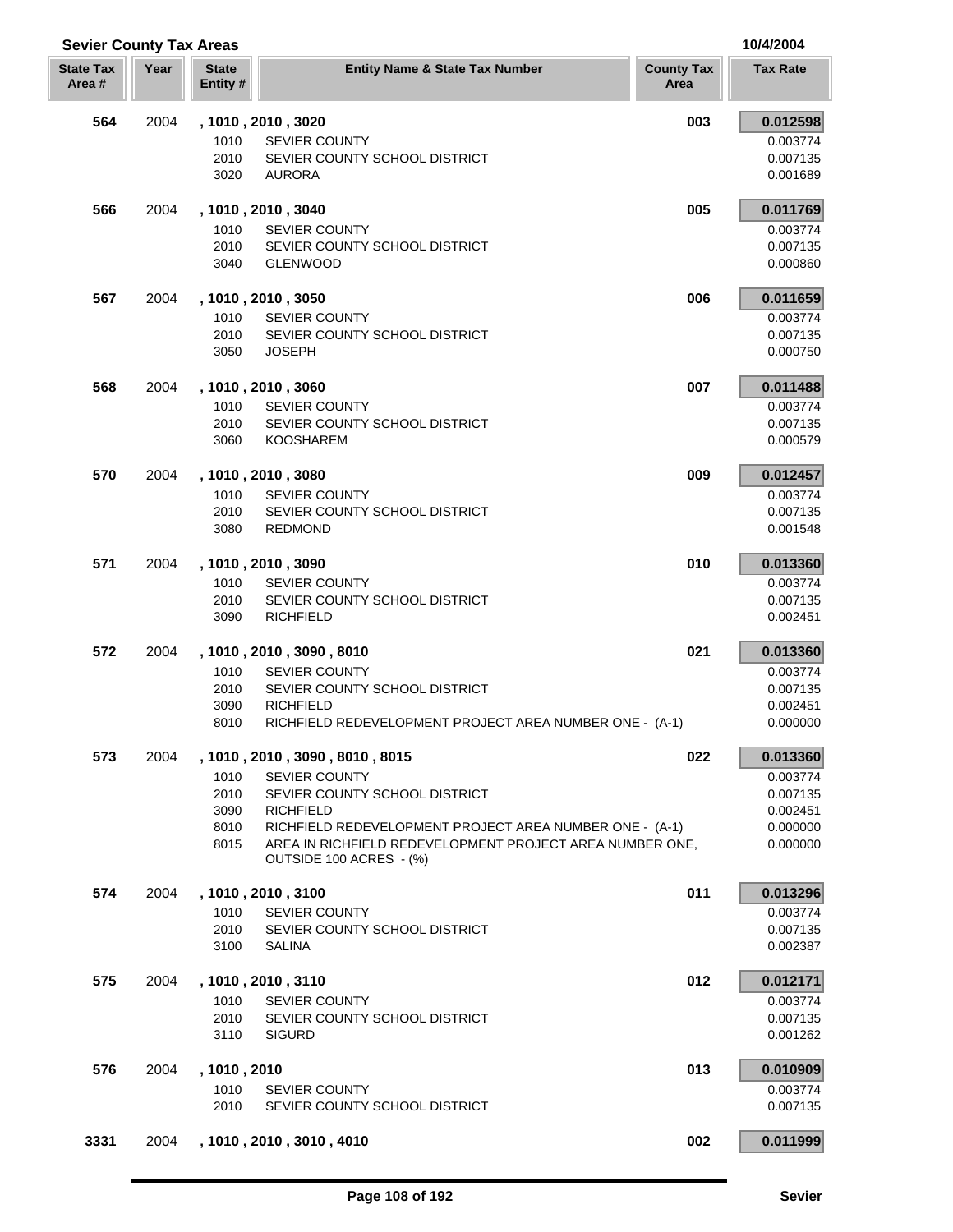| <b>Sevier County Tax Areas</b> |      |                          |                                           |                           | 10/4/2004       |
|--------------------------------|------|--------------------------|-------------------------------------------|---------------------------|-----------------|
| <b>State Tax</b><br>Area #     | Year | <b>State</b><br>Entity # | <b>Entity Name &amp; State Tax Number</b> | <b>County Tax</b><br>Area | <b>Tax Rate</b> |
|                                |      | 1010                     | <b>SEVIER COUNTY</b>                      |                           | 0.003774        |
|                                |      | 2010                     | SEVIER COUNTY SCHOOL DISTRICT             |                           | 0.007135        |
|                                |      | 3010                     | ANNABELLA                                 |                           | 0.001090        |
|                                |      | 4010                     | SOUTH SEVIER SPECIAL SERVICE DIST (A)     |                           | 0.000000        |
| 3332                           | 2004 |                          | , 1010 , 2010 , 3070 , 4010               | 008                       | 0.012486        |
|                                |      | 1010                     | <b>SEVIER COUNTY</b>                      |                           | 0.003774        |
|                                |      | 2010                     | SEVIER COUNTY SCHOOL DISTRICT             |                           | 0.007135        |
|                                |      | 3070                     | <b>MONROE</b>                             |                           | 0.001577        |
|                                |      | 4010                     | SOUTH SEVIER SPECIAL SERVICE DIST (A)     |                           | 0.000000        |
| 3333                           | 2004 |                          | , 1010 , 2010 , 3030 , 4010               | 004                       | 0.012954        |
|                                |      | 1010                     | <b>SEVIER COUNTY</b>                      |                           | 0.003774        |
|                                |      | 2010                     | SEVIER COUNTY SCHOOL DISTRICT             |                           | 0.007135        |
|                                |      | 3030                     | <b>ELSINORE</b>                           |                           | 0.002045        |
|                                |      | 4010                     | SOUTH SEVIER SPECIAL SERVICE DIST (A)     |                           | 0.000000        |
| 3334                           | 2004 |                          | , 1010 , 2010 , 4010                      | 013                       | 0.010909        |
|                                |      | 1010                     | <b>SEVIER COUNTY</b>                      |                           | 0.003774        |
|                                |      | 2010                     | SEVIER COUNTY SCHOOL DISTRICT             |                           | 0.007135        |
|                                |      | 4010                     | SOUTH SEVIER SPECIAL SERVICE DIST (A)     |                           | 0.000000        |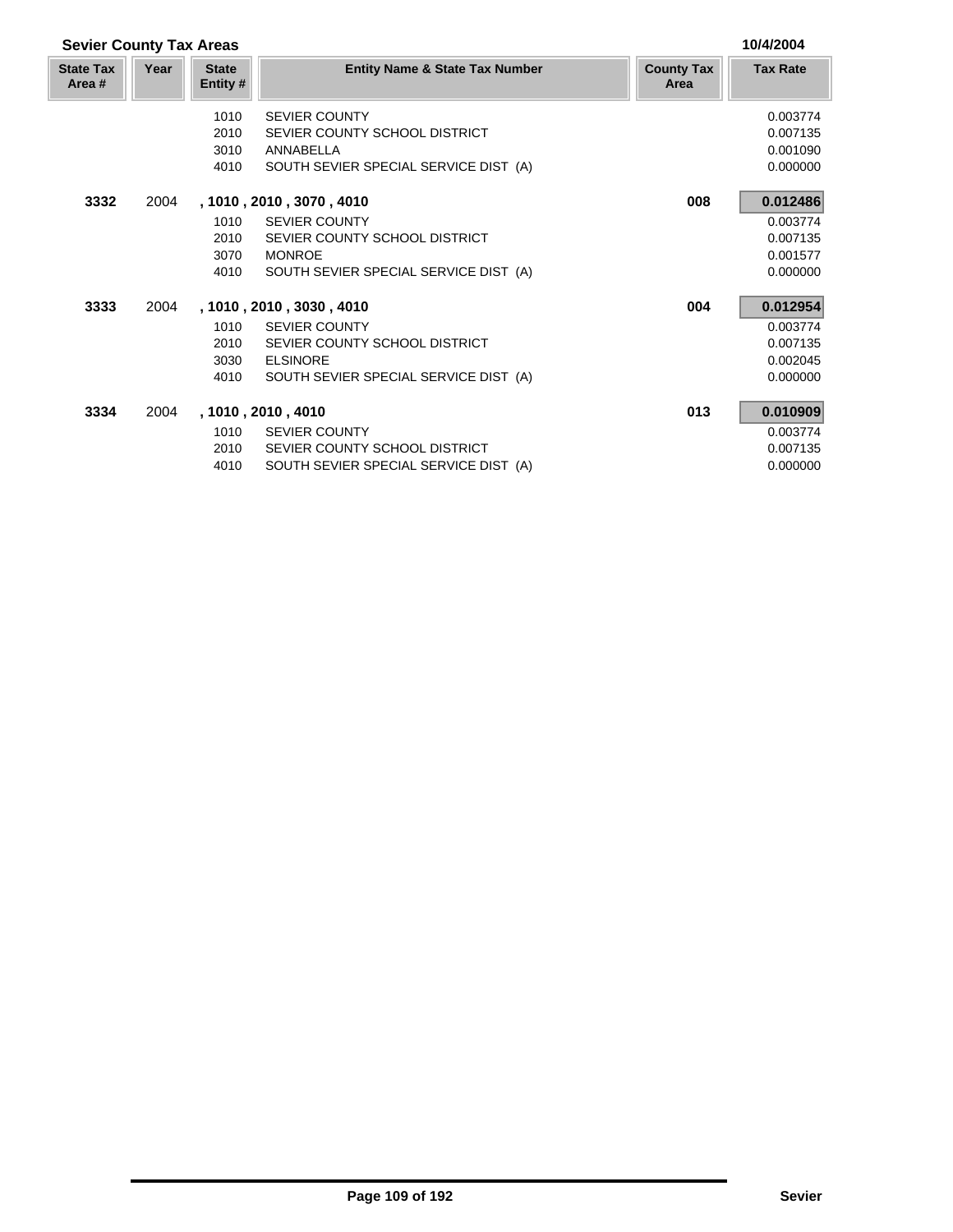| <b>Summit County Tax Areas</b> |      |                         |                                                                                          |                           | 10/4/2004            |
|--------------------------------|------|-------------------------|------------------------------------------------------------------------------------------|---------------------------|----------------------|
| <b>State Tax</b><br>Area#      | Year | <b>State</b><br>Entity# | <b>Entity Name &amp; State Tax Number</b>                                                | <b>County Tax</b><br>Area | <b>Tax Rate</b>      |
| 577                            | 2004 |                         | , 1010, 2020, 3010, 4005, 4030, 4150                                                     | 001                       | 0.013041             |
|                                |      | 1010                    | <b>SUMMIT COUNTY</b>                                                                     |                           | 0.001554             |
|                                |      | 2020                    | NORTH SUMMIT SCHOOL DISTRICT                                                             |                           | 0.007142             |
|                                |      | 3010                    | <b>COALVILLE</b>                                                                         |                           | 0.003557             |
|                                |      | 4005                    | WEBER BASIN WATER CONSERVANCY DISTRICT (A)                                               |                           | 0.000198             |
|                                |      | 4030                    | NORTH SUMMIT FIRE PROTECTION DISTRICT (D)                                                |                           | 0.000380             |
|                                |      | 4150                    | NORTH SUMMIT MOSQUITO ABATEMENT DISTRICT (U)                                             |                           | 0.000210             |
| 580                            | 2004 |                         | , 1010, 2030, 3020, 4010, 4020, 4270                                                     | 002                       | 0.010779             |
|                                |      | 1010                    | <b>SUMMIT COUNTY</b>                                                                     |                           | 0.001554             |
|                                |      | 2030                    | SOUTH SUMMIT SCHOOL DISTRICT                                                             |                           | 0.006089             |
|                                |      | 3020                    | <b>FRANCIS</b>                                                                           |                           | 0.002344             |
|                                |      | 4010                    | SOUTH SUMMIT CEMETERY MAINTENANCE DISTRICT (B)                                           |                           | 0.000091             |
|                                |      | 4020<br>4270            | SOUTH SUMMIT FIRE PROTECTION DISTRICT (C)<br>CENTRAL UTAH WATER CONSERVANCY DISTRICT (X) |                           | 0.000348<br>0.000353 |
|                                |      |                         |                                                                                          |                           |                      |
| 581                            | 2004 |                         | , 1010, 2020, 3030, 4005, 4030, 4150                                                     | 003                       | 0.010684             |
|                                |      | 1010                    | <b>SUMMIT COUNTY</b>                                                                     |                           | 0.001554             |
|                                |      | 2020                    | NORTH SUMMIT SCHOOL DISTRICT                                                             |                           | 0.007142             |
|                                |      | 3030                    | <b>HENEFER</b>                                                                           |                           | 0.001200             |
|                                |      | 4005<br>4030            | WEBER BASIN WATER CONSERVANCY DISTRICT (A)<br>NORTH SUMMIT FIRE PROTECTION DISTRICT (D)  |                           | 0.000198<br>0.000380 |
|                                |      | 4150                    | NORTH SUMMIT MOSQUITO ABATEMENT DISTRICT (U)                                             |                           | 0.000210             |
| 582                            | 2004 |                         | , 1010, 2030, 3040, 4005, 4010, 4020                                                     | 004                       | 0.009990             |
|                                |      | 1010                    | <b>SUMMIT COUNTY</b>                                                                     |                           | 0.001554             |
|                                |      | 2030                    | SOUTH SUMMIT SCHOOL DISTRICT                                                             |                           | 0.006089             |
|                                |      | 3040                    | <b>KAMAS</b>                                                                             |                           | 0.001710             |
|                                |      | 4005                    | WEBER BASIN WATER CONSERVANCY DISTRICT (A)                                               |                           | 0.000198             |
|                                |      | 4010                    | SOUTH SUMMIT CEMETERY MAINTENANCE DISTRICT (B)                                           |                           | 0.000091             |
|                                |      | 4020                    | SOUTH SUMMIT FIRE PROTECTION DISTRICT (C)                                                |                           | 0.000348             |
| 583                            | 2004 |                         | , 1010 , 2030 , 3050 , 4005 , 4010 , 4020                                                | 005                       | 0.009411             |
|                                |      | 1010                    | <b>SUMMIT COUNTY</b>                                                                     |                           | 0.001554             |
|                                |      | 2030                    | SOUTH SUMMIT SCHOOL DISTRICT                                                             |                           | 0.006089             |
|                                |      | 3050                    | OAKLEY                                                                                   |                           | 0.001131             |
|                                |      | 4005                    | WEBER BASIN WATER CONSERVANCY DISTRICT (A)                                               |                           | 0.000198             |
|                                |      | 4010                    | SOUTH SUMMIT CEMETERY MAINTENANCE DISTRICT (B)                                           |                           | 0.000091             |
|                                |      | 4020                    | SOUTH SUMMIT FIRE PROTECTION DISTRICT (C)                                                |                           | 0.000348             |
| 584                            | 2004 |                         | , 1010, 2010, 3060, 4005, 4050, 4060, 4305                                               | 007                       | 0.011342             |
|                                |      | 1010                    | <b>SUMMIT COUNTY</b>                                                                     |                           | 0.001554             |
|                                |      | 2010                    | PARK CITY SCHOOL DISTRICT                                                                |                           | 0.005885             |
|                                |      | 3060                    | <b>PARK CITY</b>                                                                         |                           | 0.002525             |
|                                |      | 4005                    | WEBER BASIN WATER CONSERVANCY DISTRICT (A)                                               |                           | 0.000198             |
|                                |      | 4050                    | SNYDERVILLE BASIN WATER RECLA DIST (J)                                                   |                           | 0.000000             |
|                                |      | 4060<br>4305            | PARK CITY FIRE SERVICE DISTRICT (K)<br>PARK CITY WATER SERVICE DISTRICT (D-D)            |                           | 0.001180<br>0.000000 |
| 585                            | 2004 |                         | , 1010, 2010, 3060, 4005, 4050, 4060, 4305, 8010                                         | 009                       | 0.011342             |
|                                |      | 1010                    | <b>SUMMIT COUNTY</b>                                                                     |                           | 0.001554             |
|                                |      | 2010                    | PARK CITY SCHOOL DISTRICT                                                                |                           | 0.005885             |
|                                |      | 3060                    | PARK CITY                                                                                |                           | 0.002525             |
|                                |      | 4005                    | WEBER BASIN WATER CONSERVANCY DISTRICT (A)                                               |                           | 0.000198             |
|                                |      | 4050                    | SNYDERVILLE BASIN WATER RECLA DIST (J)                                                   |                           | 0.000000             |
|                                |      | 4060                    | PARK CITY FIRE SERVICE DISTRICT (K)                                                      |                           | 0.001180             |
|                                |      | 4305                    | PARK CITY WATER SERVICE DISTRICT (D-D)                                                   |                           | 0.000000             |
|                                |      | 8010                    | MAIN STREET NEIGHBORHOOD DEVELOPMENT PROGRAM - PARK CITY -<br>$(A-1)$                    |                           | 0.000000             |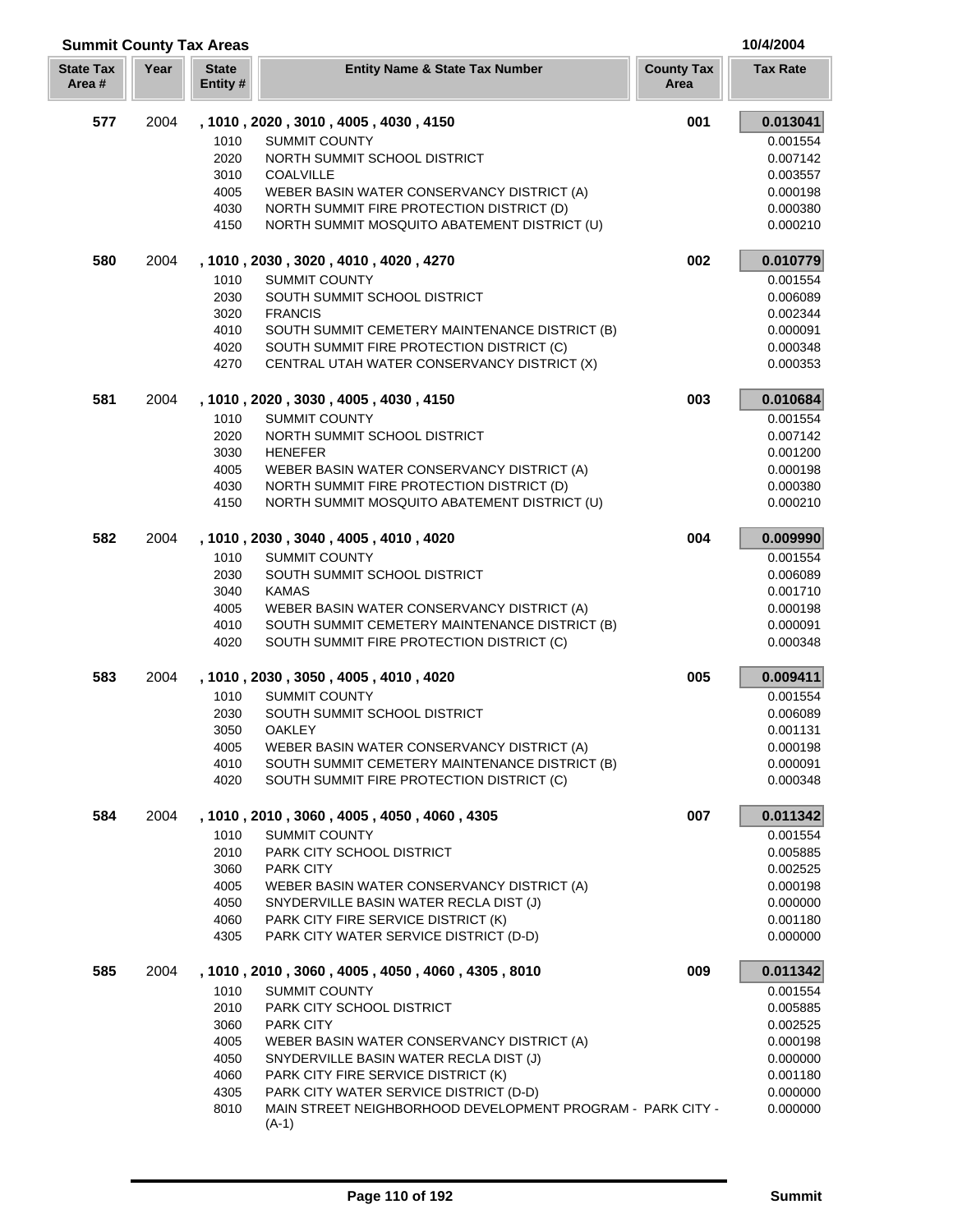| <b>Summit County Tax Areas</b> |      |                          |                                                                                            |                           | 10/4/2004            |
|--------------------------------|------|--------------------------|--------------------------------------------------------------------------------------------|---------------------------|----------------------|
| <b>State Tax</b><br>Area#      | Year | <b>State</b><br>Entity # | <b>Entity Name &amp; State Tax Number</b>                                                  | <b>County Tax</b><br>Area | <b>Tax Rate</b>      |
| 588                            | 2004 |                          | , 1010, 2010, 3060, 4050, 4060, 4305                                                       | 008                       | 0.011144             |
|                                |      | 1010                     | <b>SUMMIT COUNTY</b>                                                                       |                           | 0.001554             |
|                                |      | 2010                     | PARK CITY SCHOOL DISTRICT                                                                  |                           | 0.005885             |
|                                |      | 3060                     | <b>PARK CITY</b>                                                                           |                           | 0.002525             |
|                                |      | 4050                     | SNYDERVILLE BASIN WATER RECLA DIST (J)                                                     |                           | 0.000000             |
|                                |      | 4060                     | PARK CITY FIRE SERVICE DISTRICT (K)                                                        |                           | 0.001180             |
|                                |      | 4305                     | PARK CITY WATER SERVICE DISTRICT (D-D)                                                     |                           | 0.000000             |
| 2608                           | 2004 |                          | , 1010, 2030, 4170, 4300, 6010                                                             | 038                       | 0.008229             |
|                                |      | 1010                     | <b>SUMMIT COUNTY</b>                                                                       |                           | 0.001554             |
|                                |      | 2030                     | SOUTH SUMMIT SCHOOL DISTRICT                                                               |                           | 0.006089             |
|                                |      | 4170                     | SUMMIT COUNTY WILDLAND FIRE SERVICE AREA (Y)                                               |                           | 0.000006             |
|                                |      | 4300                     | SUMMIT COUNTY SPECIAL SERVICE DISTRICT NO. 1 (C-C)                                         |                           | 0.000000             |
|                                |      | 6010                     | SUMMIT COUNTY MUNICIPAL SERVICE FUND                                                       |                           | 0.000580             |
| 2610                           | 2004 |                          | , 1010, 2020, 4030, 4130, 4150, 4300, 6010                                                 | 019                       | 0.011553             |
|                                |      | 1010                     | <b>SUMMIT COUNTY</b>                                                                       |                           | 0.001554             |
|                                |      | 2020                     | NORTH SUMMIT SCHOOL DISTRICT                                                               |                           | 0.007142             |
|                                |      | 4030                     | NORTH SUMMIT FIRE PROTECTION DISTRICT (D)                                                  |                           | 0.000380             |
|                                |      | 4130                     | SUMMIT COUNTY SERVICE AREA #8 (S)                                                          |                           | 0.001687             |
|                                |      | 4150                     | NORTH SUMMIT MOSQUITO ABATEMENT DISTRICT (U)                                               |                           | 0.000210             |
|                                |      | 4300                     | SUMMIT COUNTY SPECIAL SERVICE DISTRICT NO. 1 (C-C)                                         |                           | 0.000000             |
|                                |      | 6010                     | SUMMIT COUNTY MUNICIPAL SERVICE FUND                                                       |                           | 0.000580             |
| 2612                           | 2004 |                          | , 1010, 2030, 4010, 4170, 4300, 6010                                                       | 036                       | 0.008320             |
|                                |      | 1010                     | <b>SUMMIT COUNTY</b>                                                                       |                           | 0.001554             |
|                                |      | 2030                     | SOUTH SUMMIT SCHOOL DISTRICT                                                               |                           | 0.006089             |
|                                |      | 4010                     | SOUTH SUMMIT CEMETERY MAINTENANCE DISTRICT (B)                                             |                           | 0.000091             |
|                                |      | 4170                     | SUMMIT COUNTY WILDLAND FIRE SERVICE AREA (Y)                                               |                           | 0.000006             |
|                                |      | 4300                     | SUMMIT COUNTY SPECIAL SERVICE DISTRICT NO. 1 (C-C)                                         |                           | 0.000000             |
|                                |      | 6010                     | SUMMIT COUNTY MUNICIPAL SERVICE FUND                                                       |                           | 0.000580             |
| 2613                           | 2004 |                          | , 1010 , 2030 , 4005 , 4010 , 4170 , 4300 , 6010                                           | 024                       | 0.008518             |
|                                |      | 1010                     | <b>SUMMIT COUNTY</b>                                                                       |                           | 0.001554             |
|                                |      | 2030                     | SOUTH SUMMIT SCHOOL DISTRICT                                                               |                           | 0.006089             |
|                                |      | 4005                     | WEBER BASIN WATER CONSERVANCY DISTRICT (A)                                                 |                           | 0.000198             |
|                                |      | 4010                     | SOUTH SUMMIT CEMETERY MAINTENANCE DISTRICT (B)                                             |                           | 0.000091             |
|                                |      | 4170                     | SUMMIT COUNTY WILDLAND FIRE SERVICE AREA (Y)                                               |                           | 0.000006             |
|                                |      | 4300                     | SUMMIT COUNTY SPECIAL SERVICE DISTRICT NO. 1 (C-C)                                         |                           | 0.000000             |
|                                |      | 6010                     | SUMMIT COUNTY MUNICIPAL SERVICE FUND                                                       |                           | 0.000580             |
| 2614                           | 2004 |                          | , 1010, 2020, 4005, 4010, 4030, 4130, 4150, 4300, 60                                       | 015                       | 0.011842             |
|                                |      | 1010                     | <b>SUMMIT COUNTY</b>                                                                       |                           | 0.001554             |
|                                |      | 2020                     | NORTH SUMMIT SCHOOL DISTRICT                                                               |                           | 0.007142             |
|                                |      | 4005                     | WEBER BASIN WATER CONSERVANCY DISTRICT (A)                                                 |                           | 0.000198             |
|                                |      | 4010                     | SOUTH SUMMIT CEMETERY MAINTENANCE DISTRICT (B)                                             |                           | 0.000091             |
|                                |      | 4030                     | NORTH SUMMIT FIRE PROTECTION DISTRICT (D)                                                  |                           | 0.000380             |
|                                |      | 4130                     | SUMMIT COUNTY SERVICE AREA #8 (S)                                                          |                           | 0.001687             |
|                                |      | 4150                     | NORTH SUMMIT MOSQUITO ABATEMENT DISTRICT (U)                                               |                           | 0.000210             |
|                                |      | 4300<br>6010             | SUMMIT COUNTY SPECIAL SERVICE DISTRICT NO. 1 (C-C)<br>SUMMIT COUNTY MUNICIPAL SERVICE FUND |                           | 0.000000<br>0.000580 |
|                                |      |                          |                                                                                            |                           |                      |
| 2615                           | 2004 |                          | , 1010, 2020, 4005, 4030, 4130, 4300, 6010                                                 | 021                       | 0.011541             |
|                                |      | 1010                     | <b>SUMMIT COUNTY</b>                                                                       |                           | 0.001554             |
|                                |      | 2020                     | NORTH SUMMIT SCHOOL DISTRICT                                                               |                           | 0.007142             |
|                                |      | 4005<br>4030             | WEBER BASIN WATER CONSERVANCY DISTRICT (A)<br>NORTH SUMMIT FIRE PROTECTION DISTRICT (D)    |                           | 0.000198<br>0.000380 |
|                                |      | 4130                     | SUMMIT COUNTY SERVICE AREA #8 (S)                                                          |                           | 0.001687             |
|                                |      | 4300                     | SUMMIT COUNTY SPECIAL SERVICE DISTRICT NO. 1 (C-C)                                         |                           | 0.000000             |
|                                |      | 6010                     | SUMMIT COUNTY MUNICIPAL SERVICE FUND                                                       |                           | 0.000580             |
|                                |      |                          |                                                                                            |                           |                      |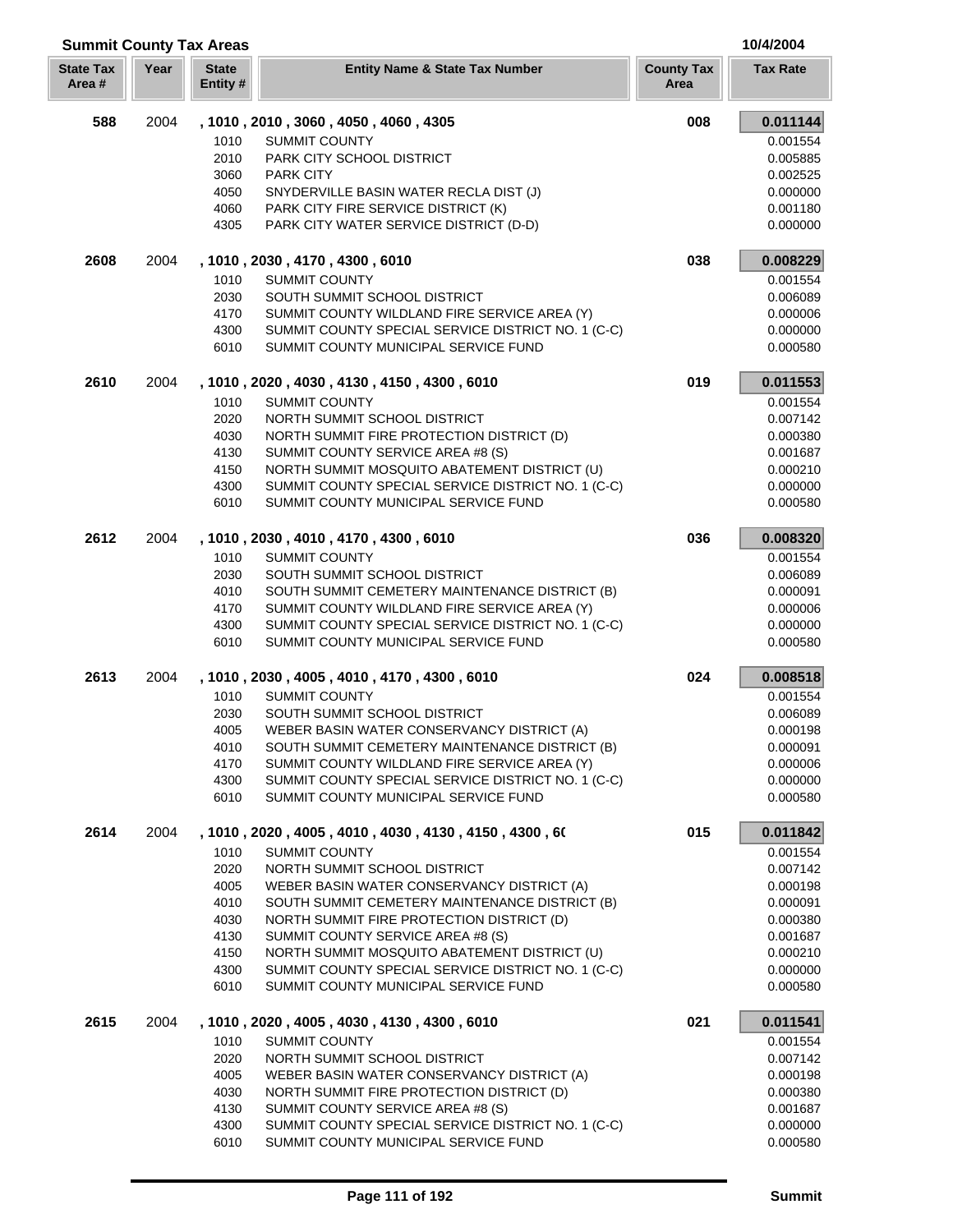| <b>Summit County Tax Areas</b><br>10/4/2004 |      |                         |                                                                                              |                           |                      |
|---------------------------------------------|------|-------------------------|----------------------------------------------------------------------------------------------|---------------------------|----------------------|
| <b>State Tax</b><br>Area #                  | Year | <b>State</b><br>Entity# | <b>Entity Name &amp; State Tax Number</b>                                                    | <b>County Tax</b><br>Area | <b>Tax Rate</b>      |
| 2616                                        | 2004 |                         | , 1010, 2030, 4005, 4170, 4300, 6010                                                         | 031                       | 0.008427             |
|                                             |      | 1010                    | <b>SUMMIT COUNTY</b>                                                                         |                           | 0.001554             |
|                                             |      | 2030                    | SOUTH SUMMIT SCHOOL DISTRICT                                                                 |                           | 0.006089             |
|                                             |      | 4005                    | WEBER BASIN WATER CONSERVANCY DISTRICT (A)                                                   |                           | 0.000198             |
|                                             |      | 4170                    | SUMMIT COUNTY WILDLAND FIRE SERVICE AREA (Y)                                                 |                           | 0.000006             |
|                                             |      | 4300                    | SUMMIT COUNTY SPECIAL SERVICE DISTRICT NO. 1 (C-C)                                           |                           | 0.000000             |
|                                             |      | 6010                    | SUMMIT COUNTY MUNICIPAL SERVICE FUND                                                         |                           | 0.000580             |
| 2619                                        | 2004 |                         | , 1010, 2020, 4005, 4030, 4150, 4300, 6010                                                   | 017                       | 0.010064             |
|                                             |      | 1010                    | <b>SUMMIT COUNTY</b>                                                                         |                           | 0.001554             |
|                                             |      | 2020                    | NORTH SUMMIT SCHOOL DISTRICT                                                                 |                           | 0.007142             |
|                                             |      | 4005                    | WEBER BASIN WATER CONSERVANCY DISTRICT (A)                                                   |                           | 0.000198             |
|                                             |      | 4030                    | NORTH SUMMIT FIRE PROTECTION DISTRICT (D)                                                    |                           | 0.000380             |
|                                             |      | 4150                    | NORTH SUMMIT MOSQUITO ABATEMENT DISTRICT (U)                                                 |                           | 0.000210             |
|                                             |      | 4300<br>6010            | SUMMIT COUNTY SPECIAL SERVICE DISTRICT NO. 1 (C-C)<br>SUMMIT COUNTY MUNICIPAL SERVICE FUND   |                           | 0.000000<br>0.000580 |
|                                             |      |                         |                                                                                              | 047                       |                      |
| 2623                                        | 2004 |                         | , 1010, 2020, 4005, 4030, 4150, 4295, 4300, 6010                                             |                           | 0.010064             |
|                                             |      | 1010<br>2020            | <b>SUMMIT COUNTY</b><br>NORTH SUMMIT SCHOOL DISTRICT                                         |                           | 0.001554<br>0.007142 |
|                                             |      | 4005                    | WEBER BASIN WATER CONSERVANCY DISTRICT (A)                                                   |                           | 0.000198             |
|                                             |      | 4030                    | NORTH SUMMIT FIRE PROTECTION DISTRICT (D)                                                    |                           | 0.000380             |
|                                             |      | 4150                    | NORTH SUMMIT MOSQUITO ABATEMENT DISTRICT (U)                                                 |                           | 0.000210             |
|                                             |      | 4295                    | ECHO CREEK RANCHES SPECIAL SERVICE DISTRICT (B-B)                                            |                           | 0.000000             |
|                                             |      | 4300                    | SUMMIT COUNTY SPECIAL SERVICE DISTRICT NO. 1 (C-C)                                           |                           | 0.000000             |
|                                             |      | 6010                    | SUMMIT COUNTY MUNICIPAL SERVICE FUND                                                         |                           | 0.000580             |
| 2625                                        | 2004 |                         | , 1010, 2020, 4005, 4030, 4130, 4150, 4300, 6010                                             | 045                       | 0.011751             |
|                                             |      | 1010                    | <b>SUMMIT COUNTY</b>                                                                         |                           | 0.001554             |
|                                             |      | 2020                    | NORTH SUMMIT SCHOOL DISTRICT                                                                 |                           | 0.007142             |
|                                             |      | 4005                    | WEBER BASIN WATER CONSERVANCY DISTRICT (A)                                                   |                           | 0.000198             |
|                                             |      | 4030                    | NORTH SUMMIT FIRE PROTECTION DISTRICT (D)                                                    |                           | 0.000380             |
|                                             |      | 4130                    | SUMMIT COUNTY SERVICE AREA #8 (S)                                                            |                           | 0.001687             |
|                                             |      | 4150                    | NORTH SUMMIT MOSQUITO ABATEMENT DISTRICT (U)                                                 |                           | 0.000210             |
|                                             |      | 4300                    | SUMMIT COUNTY SPECIAL SERVICE DISTRICT NO. 1 (C-C)                                           |                           | 0.000000             |
|                                             |      | 6010                    | SUMMIT COUNTY MUNICIPAL SERVICE FUND                                                         |                           | 0.000580             |
| 2626                                        | 2004 |                         | , 1010, 2020, 4005, 4030, 4150, 4160, 4300, 6010                                             | 046                       | 0.010129             |
|                                             |      | 1010                    | <b>SUMMIT COUNTY</b>                                                                         |                           | 0.001554             |
|                                             |      | 2020                    | NORTH SUMMIT SCHOOL DISTRICT                                                                 |                           | 0.007142             |
|                                             |      | 4005                    | WEBER BASIN WATER CONSERVANCY DISTRICT (A)                                                   |                           | 0.000198             |
|                                             |      | 4030                    | NORTH SUMMIT FIRE PROTECTION DISTRICT (D)                                                    |                           | 0.000380             |
|                                             |      | 4150<br>4160            | NORTH SUMMIT MOSQUITO ABATEMENT DISTRICT (U)<br>HOYTSVILLE CEMETERY MAINTENANCE DISTRICT (V) |                           | 0.000210<br>0.000065 |
|                                             |      | 4300                    | SUMMIT COUNTY SPECIAL SERVICE DISTRICT NO. 1 (C-C)                                           |                           | 0.000000             |
|                                             |      | 6010                    | SUMMIT COUNTY MUNICIPAL SERVICE FUND                                                         |                           | 0.000580             |
| 2627                                        | 2004 |                         | , 1010, 2030, 4005, 4020, 4300, 6010                                                         | 026                       | 0.008769             |
|                                             |      | 1010                    | <b>SUMMIT COUNTY</b>                                                                         |                           | 0.001554             |
|                                             |      | 2030                    | SOUTH SUMMIT SCHOOL DISTRICT                                                                 |                           | 0.006089             |
|                                             |      | 4005                    | WEBER BASIN WATER CONSERVANCY DISTRICT (A)                                                   |                           | 0.000198             |
|                                             |      | 4020                    | SOUTH SUMMIT FIRE PROTECTION DISTRICT (C)                                                    |                           | 0.000348             |
|                                             |      | 4300                    | SUMMIT COUNTY SPECIAL SERVICE DISTRICT NO. 1 (C-C)                                           |                           | 0.000000             |
|                                             |      | 6010                    | SUMMIT COUNTY MUNICIPAL SERVICE FUND                                                         |                           | 0.000580             |
| 2628                                        | 2004 |                         | , 1010, 2030, 4005, 4010, 4020, 4300, 6010                                                   | 023                       | 0.008860             |
|                                             |      | 1010                    | <b>SUMMIT COUNTY</b>                                                                         |                           | 0.001554             |
|                                             |      | 2030                    | SOUTH SUMMIT SCHOOL DISTRICT                                                                 |                           | 0.006089             |
|                                             |      | 4005                    | WEBER BASIN WATER CONSERVANCY DISTRICT (A)                                                   |                           | 0.000198             |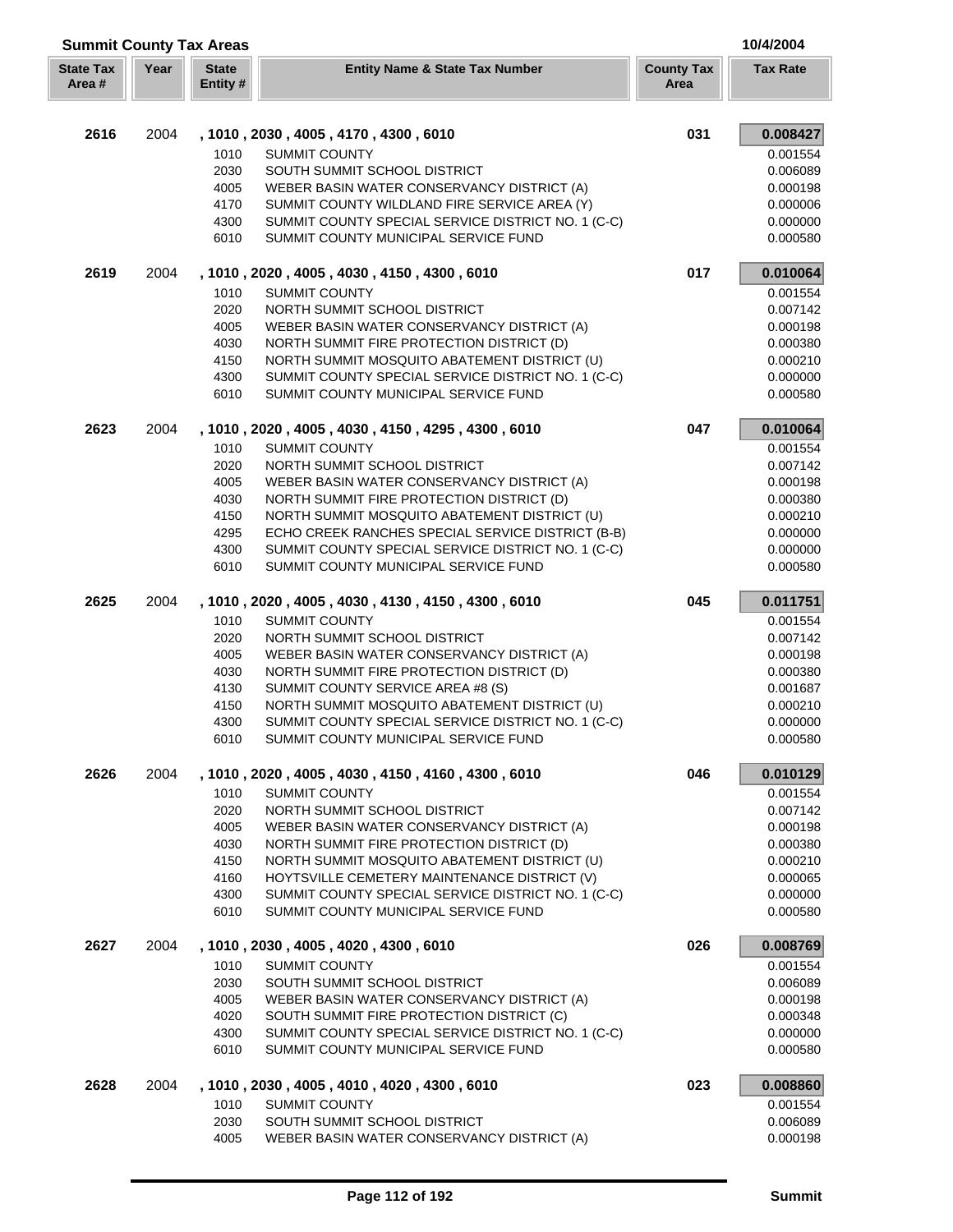| <b>Summit County Tax Areas</b> |      |                         |                                                                                             |                           | 10/4/2004            |
|--------------------------------|------|-------------------------|---------------------------------------------------------------------------------------------|---------------------------|----------------------|
| <b>State Tax</b><br>Area #     | Year | <b>State</b><br>Entity# | <b>Entity Name &amp; State Tax Number</b>                                                   | <b>County Tax</b><br>Area | <b>Tax Rate</b>      |
|                                |      | 4010                    | SOUTH SUMMIT CEMETERY MAINTENANCE DISTRICT (B)                                              |                           | 0.000091             |
|                                |      | 4020                    | SOUTH SUMMIT FIRE PROTECTION DISTRICT (C)                                                   |                           | 0.000348             |
|                                |      | 4300                    | SUMMIT COUNTY SPECIAL SERVICE DISTRICT NO. 1 (C-C)                                          |                           | 0.000000             |
|                                |      | 6010                    | SUMMIT COUNTY MUNICIPAL SERVICE FUND                                                        |                           | 0.000580             |
| 2630                           | 2004 |                         | , 1010, 2020, 4005, 4030, 4120, 4150, 4300, 6010                                            | 018                       | 0.010157             |
|                                |      | 1010                    | <b>SUMMIT COUNTY</b>                                                                        |                           | 0.001554             |
|                                |      | 2020                    | NORTH SUMMIT SCHOOL DISTRICT                                                                |                           | 0.007142             |
|                                |      | 4005                    | WEBER BASIN WATER CONSERVANCY DISTRICT (A)                                                  |                           | 0.000198             |
|                                |      | 4030                    | NORTH SUMMIT FIRE PROTECTION DISTRICT (D)                                                   |                           | 0.000380             |
|                                |      | 4120                    | WANSHIP CEMETERY MAINTENANCE DISTRICT (R)                                                   |                           | 0.000093             |
|                                |      | 4150                    | NORTH SUMMIT MOSQUITO ABATEMENT DISTRICT (U)                                                |                           | 0.000210             |
|                                |      | 4300                    | SUMMIT COUNTY SPECIAL SERVICE DISTRICT NO. 1 (C-C)                                          |                           | 0.000000             |
|                                |      | 6010                    | SUMMIT COUNTY MUNICIPAL SERVICE FUND                                                        |                           | 0.000580             |
| 2631                           | 2004 |                         | , 1010, 2010, 4005, 4050, 4060, 4300, 4310, 6010                                            | 010                       | 0.010598             |
|                                |      | 1010                    | <b>SUMMIT COUNTY</b>                                                                        |                           | 0.001554             |
|                                |      | 2010                    | PARK CITY SCHOOL DISTRICT                                                                   |                           | 0.005885             |
|                                |      | 4005                    | WEBER BASIN WATER CONSERVANCY DISTRICT (A)                                                  |                           | 0.000198             |
|                                |      | 4050                    | SNYDERVILLE BASIN WATER RECLA DIST (J)                                                      |                           | 0.000000             |
|                                |      | 4060                    | PARK CITY FIRE SERVICE DISTRICT (K)                                                         |                           | 0.001180             |
|                                |      | 4300                    | SUMMIT COUNTY SPECIAL SERVICE DISTRICT NO. 1 (C-C)                                          |                           | 0.000000             |
|                                |      | 4310<br>6010            | SNYDERVILLE BASIN SPECIAL RECREATION DISTRICT (E-E)<br>SUMMIT COUNTY MUNICIPAL SERVICE FUND |                           | 0.001201<br>0.000580 |
| 2634                           | 2004 |                         | , 1010, 2010, 4005, 4040, 4170, 4300, 6010                                                  | 022                       | 0.009602             |
|                                |      | 1010                    | <b>SUMMIT COUNTY</b>                                                                        |                           | 0.001554             |
|                                |      | 2010                    | PARK CITY SCHOOL DISTRICT                                                                   |                           | 0.005885             |
|                                |      | 4005                    | WEBER BASIN WATER CONSERVANCY DISTRICT (A)                                                  |                           | 0.000198             |
|                                |      | 4040                    | SUMMIT COUNTY SERVICE AREA #3<br>(SILVER CREEK SERVICE AREA)<br>(H)                         |                           | 0.001379             |
|                                |      | 4170                    | SUMMIT COUNTY WILDLAND FIRE SERVICE AREA (Y)                                                |                           | 0.000006             |
|                                |      | 4300                    | SUMMIT COUNTY SPECIAL SERVICE DISTRICT NO. 1 (C-C)                                          |                           | 0.000000             |
|                                |      | 6010                    | SUMMIT COUNTY MUNICIPAL SERVICE FUND                                                        |                           | 0.000580             |
| 2637                           | 2004 |                         | , 1010, 2030, 4010, 4020, 4300, 6010                                                        | 033                       | 0.008662             |
|                                |      |                         | 1010 SUMMIT COUNTY                                                                          |                           | 0.001554             |
|                                |      | 2030                    | SOUTH SUMMIT SCHOOL DISTRICT                                                                |                           | 0.006089             |
|                                |      | 4010                    | SOUTH SUMMIT CEMETERY MAINTENANCE DISTRICT (B)                                              |                           | 0.000091             |
|                                |      | 4020                    | SOUTH SUMMIT FIRE PROTECTION DISTRICT (C)                                                   |                           | 0.000348             |
|                                |      | 4300                    | SUMMIT COUNTY SPECIAL SERVICE DISTRICT NO. 1 (C-C)                                          |                           | 0.000000             |
|                                |      | 6010                    | SUMMIT COUNTY MUNICIPAL SERVICE FUND                                                        |                           | 0.000580             |
| 2638                           | 2004 |                         | , 1010 , 2010 , 4005 , 4040 , 4050 , 4060 , 4300 , 4310 , 60<br><b>SUMMIT COUNTY</b>        | 027                       | 0.011977             |
|                                |      | 1010<br>2010            | PARK CITY SCHOOL DISTRICT                                                                   |                           | 0.001554<br>0.005885 |
|                                |      | 4005                    | WEBER BASIN WATER CONSERVANCY DISTRICT (A)                                                  |                           | 0.000198             |
|                                |      | 4040                    | SUMMIT COUNTY SERVICE AREA #3<br>(SILVER CREEK SERVICE AREA)                                |                           | 0.001379             |
|                                |      |                         | (H)                                                                                         |                           |                      |
|                                |      | 4050                    | SNYDERVILLE BASIN WATER RECLA DIST (J)                                                      |                           | 0.000000             |
|                                |      | 4060<br>4300            | PARK CITY FIRE SERVICE DISTRICT (K)<br>SUMMIT COUNTY SPECIAL SERVICE DISTRICT NO. 1 (C-C)   |                           | 0.001180<br>0.000000 |
|                                |      | 4310                    | SNYDERVILLE BASIN SPECIAL RECREATION DISTRICT (E-E)                                         |                           | 0.001201             |
|                                |      | 6010                    | SUMMIT COUNTY MUNICIPAL SERVICE FUND                                                        |                           | 0.000580             |
| 2643                           | 2004 |                         | , 1010 , 2010 , 4005 , 4050 , 4060 , 4090 , 4300 , 4310 , 60                                | 013                       | 0.011284             |
|                                |      | 1010                    | <b>SUMMIT COUNTY</b>                                                                        |                           | 0.001554             |
|                                |      | 2010                    | PARK CITY SCHOOL DISTRICT                                                                   |                           | 0.005885             |
|                                |      | 4005                    | WEBER BASIN WATER CONSERVANCY DISTRICT (A)                                                  |                           | 0.000198             |
|                                |      | 4050                    | SNYDERVILLE BASIN WATER RECLA DIST (J)                                                      |                           | 0.000000             |
|                                |      | 4060                    | PARK CITY FIRE SERVICE DISTRICT (K)                                                         |                           | 0.001180             |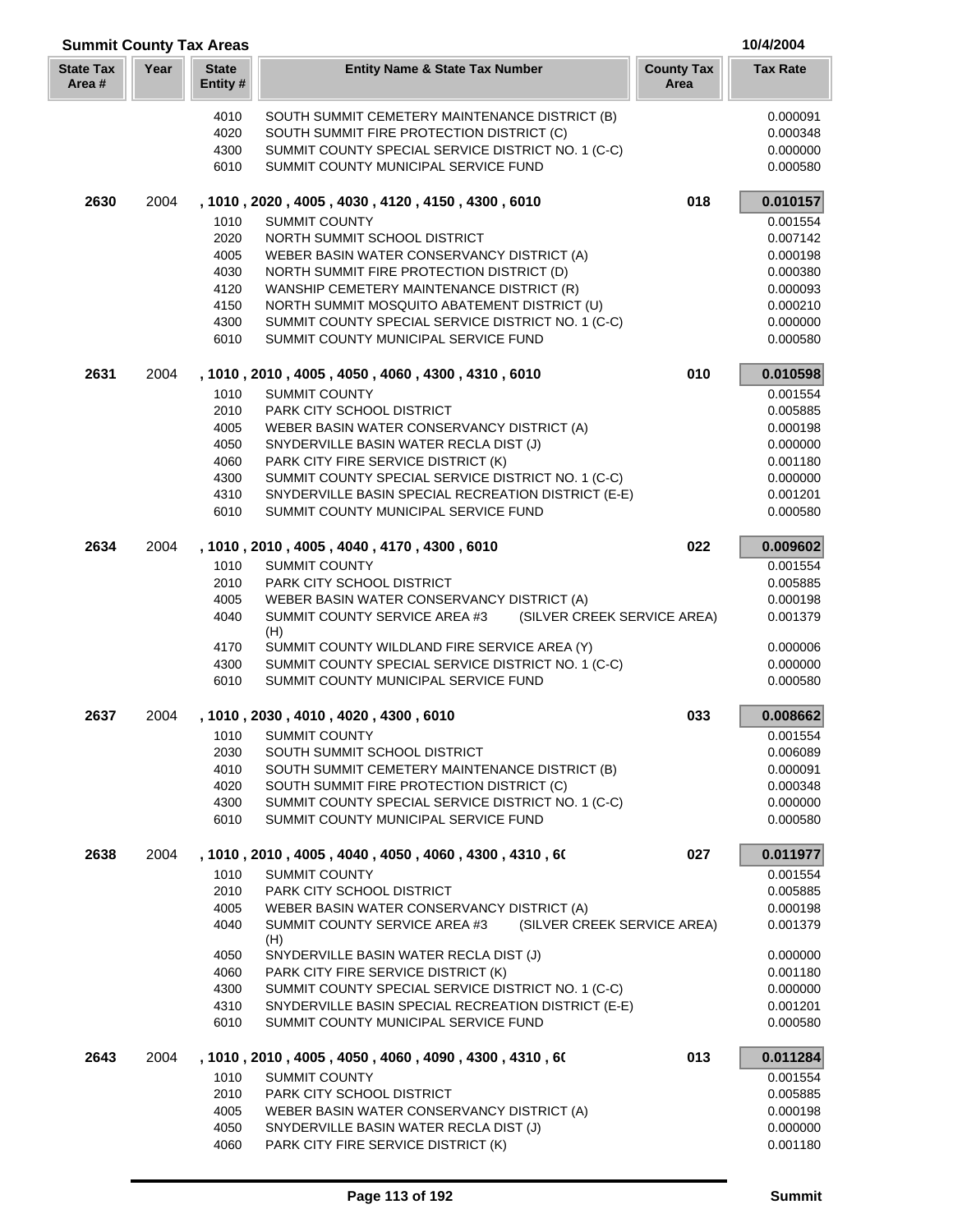| <b>Summit County Tax Areas</b> |      |                          |                                                                              |                           | 10/4/2004            |
|--------------------------------|------|--------------------------|------------------------------------------------------------------------------|---------------------------|----------------------|
| <b>State Tax</b><br>Area#      | Year | <b>State</b><br>Entity # | <b>Entity Name &amp; State Tax Number</b>                                    | <b>County Tax</b><br>Area | <b>Tax Rate</b>      |
|                                |      | 4090                     | SUMMIT COUNTY SERVICE AREA #6 (N)                                            |                           | 0.000686             |
|                                |      | 4300                     | SUMMIT COUNTY SPECIAL SERVICE DISTRICT NO. 1 (C-C)                           |                           | 0.000000             |
|                                |      | 4310                     | SNYDERVILLE BASIN SPECIAL RECREATION DISTRICT (E-E)                          |                           | 0.001201             |
|                                |      | 6010                     | SUMMIT COUNTY MUNICIPAL SERVICE FUND                                         |                           | 0.000580             |
| 2648                           | 2004 |                          | , 1010 , 2010 , 4005 , 4050 , 4060 , 4280 , 4300 , 4310 , 60                 | 011                       | 0.010598             |
|                                |      | 1010                     | <b>SUMMIT COUNTY</b>                                                         |                           | 0.001554             |
|                                |      | 2010                     | PARK CITY SCHOOL DISTRICT                                                    |                           | 0.005885             |
|                                |      | 4005                     | WEBER BASIN WATER CONSERVANCY DISTRICT (A)                                   |                           | 0.000198             |
|                                |      | 4050                     | SNYDERVILLE BASIN WATER RECLA DIST (J)                                       |                           | 0.000000             |
|                                |      | 4060                     | PARK CITY FIRE SERVICE DISTRICT (K)                                          |                           | 0.001180             |
|                                |      | 4280                     | TIMBERLINE WATER SERVICE DISTRICT (Z)                                        |                           | 0.000000             |
|                                |      | 4300                     | SUMMIT COUNTY SPECIAL SERVICE DISTRICT NO. 1 (C-C)                           |                           | 0.000000             |
|                                |      | 4310                     | SNYDERVILLE BASIN SPECIAL RECREATION DISTRICT (E-E)                          |                           | 0.001201             |
|                                |      | 6010                     | SUMMIT COUNTY MUNICIPAL SERVICE FUND                                         |                           | 0.000580             |
|                                |      |                          |                                                                              |                           |                      |
| 2655                           | 2004 | 1010                     | , 1010, 2010, 4005, 4050, 4060, 4140, 4300, 4310, 60<br><b>SUMMIT COUNTY</b> | 028                       | 0.010598<br>0.001554 |
|                                |      | 2010                     | PARK CITY SCHOOL DISTRICT                                                    |                           | 0.005885             |
|                                |      | 4005                     | WEBER BASIN WATER CONSERVANCY DISTRICT (A)                                   |                           | 0.000198             |
|                                |      | 4050                     | SNYDERVILLE BASIN WATER RECLA DIST (J)                                       |                           | 0.000000             |
|                                |      | 4060                     | PARK CITY FIRE SERVICE DISTRICT (K)                                          |                           | 0.001180             |
|                                |      | 4140                     | MT REGIONAL WATER SSD (T)                                                    |                           | 0.000000             |
|                                |      | 4300                     | SUMMIT COUNTY SPECIAL SERVICE DISTRICT NO. 1 (C-C)                           |                           | 0.000000             |
|                                |      | 4310                     | SNYDERVILLE BASIN SPECIAL RECREATION DISTRICT (E-E)                          |                           | 0.001201             |
|                                |      | 6010                     | SUMMIT COUNTY MUNICIPAL SERVICE FUND                                         |                           | 0.000580             |
|                                |      |                          |                                                                              |                           |                      |
| 2657                           | 2004 |                          | , 1010 , 2010 , 4005 , 4050 , 4060 , 4090 , 4140 , 4300 , 43                 | 030                       | 0.011284             |
|                                |      | 1010                     | <b>SUMMIT COUNTY</b>                                                         |                           | 0.001554             |
|                                |      | 2010                     | PARK CITY SCHOOL DISTRICT                                                    |                           | 0.005885             |
|                                |      | 4005                     | WEBER BASIN WATER CONSERVANCY DISTRICT (A)                                   |                           | 0.000198             |
|                                |      | 4050                     | SNYDERVILLE BASIN WATER RECLA DIST (J)                                       |                           | 0.000000             |
|                                |      | 4060                     | PARK CITY FIRE SERVICE DISTRICT (K)                                          |                           | 0.001180             |
|                                |      | 4090<br>4140             | SUMMIT COUNTY SERVICE AREA #6 (N)<br>MT REGIONAL WATER SSD (T)               |                           | 0.000686<br>0.000000 |
|                                |      | 4300                     | SUMMIT COUNTY SPECIAL SERVICE DISTRICT NO. 1 (C-C)                           |                           | 0.000000             |
|                                |      | 4310                     | SNYDERVILLE BASIN SPECIAL RECREATION DISTRICT (E-E)                          |                           | 0.001201             |
|                                |      | 6010                     | SUMMIT COUNTY MUNICIPAL SERVICE FUND                                         |                           | 0.000580             |
| 2660                           | 2004 |                          | , 1010 , 2010 , 4050 , 4060 , 4300 , 4310 , 6010                             | 012                       | 0.010400             |
|                                |      | 1010                     | <b>SUMMIT COUNTY</b>                                                         |                           | 0.001554             |
|                                |      | 2010                     | PARK CITY SCHOOL DISTRICT                                                    |                           | 0.005885             |
|                                |      | 4050                     | SNYDERVILLE BASIN WATER RECLA DIST (J)                                       |                           | 0.000000             |
|                                |      | 4060                     | PARK CITY FIRE SERVICE DISTRICT (K)                                          |                           | 0.001180             |
|                                |      | 4300                     | SUMMIT COUNTY SPECIAL SERVICE DISTRICT NO. 1 (C-C)                           |                           | 0.000000             |
|                                |      | 4310                     | SNYDERVILLE BASIN SPECIAL RECREATION DISTRICT (E-E)                          |                           | 0.001201             |
|                                |      | 6010                     | SUMMIT COUNTY MUNICIPAL SERVICE FUND                                         |                           | 0.000580             |
| 2661                           | 2004 |                          | , 1010, 2030, 4010, 4020, 4270, 4300, 6010                                   | 034                       | 0.009015             |
|                                |      | 1010                     | <b>SUMMIT COUNTY</b>                                                         |                           | 0.001554             |
|                                |      | 2030                     | SOUTH SUMMIT SCHOOL DISTRICT                                                 |                           | 0.006089             |
|                                |      | 4010                     | SOUTH SUMMIT CEMETERY MAINTENANCE DISTRICT (B)                               |                           | 0.000091             |
|                                |      | 4020                     | SOUTH SUMMIT FIRE PROTECTION DISTRICT (C)                                    |                           | 0.000348             |
|                                |      | 4270                     | CENTRAL UTAH WATER CONSERVANCY DISTRICT (X)                                  |                           | 0.000353             |
|                                |      | 4300                     | SUMMIT COUNTY SPECIAL SERVICE DISTRICT NO. 1 (C-C)                           |                           | 0.000000             |
|                                |      | 6010                     | SUMMIT COUNTY MUNICIPAL SERVICE FUND                                         |                           | 0.000580             |
| 2662                           | 2004 |                          | , 1010 , 2030 , 4170 , 4270 , 4300 , 6010                                    | 038                       | 0.008582             |
|                                |      | 1010                     | <b>SUMMIT COUNTY</b>                                                         |                           | 0.001554             |
|                                |      | 2030                     | SOUTH SUMMIT SCHOOL DISTRICT                                                 |                           | 0.006089             |
|                                |      | 4170                     | SUMMIT COUNTY WILDLAND FIRE SERVICE AREA (Y)                                 |                           | 0.000006             |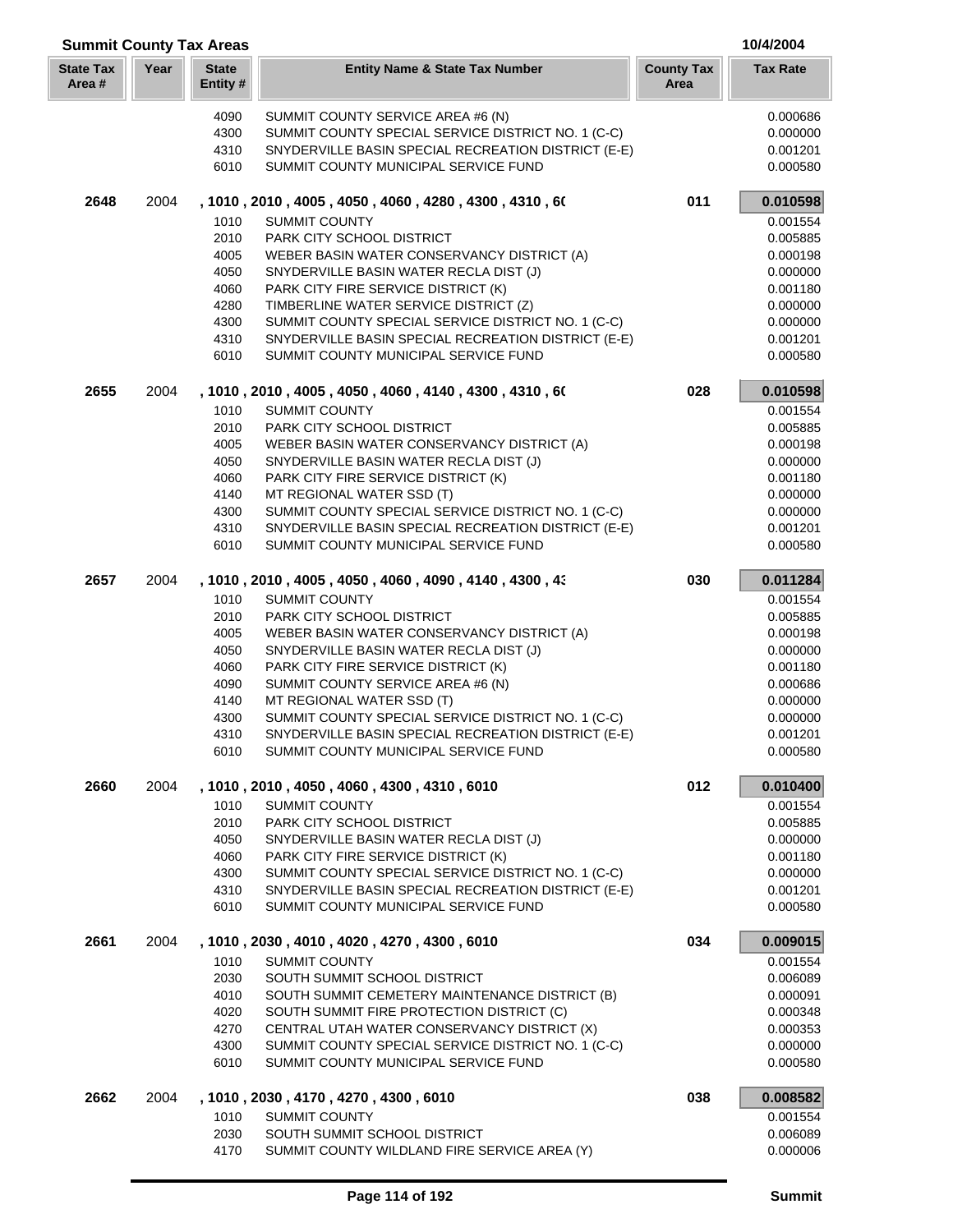| <b>Summit County Tax Areas</b> |      |                         |                                                                                            |                           | 10/4/2004            |
|--------------------------------|------|-------------------------|--------------------------------------------------------------------------------------------|---------------------------|----------------------|
| <b>State Tax</b><br>Area #     | Year | <b>State</b><br>Entity# | <b>Entity Name &amp; State Tax Number</b>                                                  | <b>County Tax</b><br>Area | <b>Tax Rate</b>      |
|                                |      | 4270                    | CENTRAL UTAH WATER CONSERVANCY DISTRICT (X)                                                |                           | 0.000353             |
|                                |      | 4300                    | SUMMIT COUNTY SPECIAL SERVICE DISTRICT NO. 1 (C-C)                                         |                           | 0.000000             |
|                                |      | 6010                    | SUMMIT COUNTY MUNICIPAL SERVICE FUND                                                       |                           | 0.000580             |
| 2664                           | 2004 |                         | , 1010, 2010, 3060, 4005, 4050, 4060, 4305, 8015                                           | 060                       | 0.011342             |
|                                |      | 1010                    | <b>SUMMIT COUNTY</b>                                                                       |                           | 0.001554             |
|                                |      | 2010                    | PARK CITY SCHOOL DISTRICT                                                                  |                           | 0.005885             |
|                                |      | 3060                    | <b>PARK CITY</b>                                                                           |                           | 0.002525             |
|                                |      | 4005                    | WEBER BASIN WATER CONSERVANCY DISTRICT (A)                                                 |                           | 0.000198             |
|                                |      | 4050<br>4060            | SNYDERVILLE BASIN WATER RECLA DIST (J)<br>PARK CITY FIRE SERVICE DISTRICT (K)              |                           | 0.000000<br>0.001180 |
|                                |      | 4305                    | PARK CITY WATER SERVICE DISTRICT (D-D)                                                     |                           | 0.000000             |
|                                |      | 8015                    | LOWER PARK AVENUE REDEVELOPMENT PROJECT AREA - PARK CITY -<br>$(A-2)$                      |                           | 0.000000             |
| 2665                           | 2004 |                         | , 1010, 2010, 3060, 4005, 4050, 4060, 4305, 8010, 80                                       | 006                       | 0.011342             |
|                                |      | 1010                    | <b>SUMMIT COUNTY</b>                                                                       |                           | 0.001554             |
|                                |      | 2010                    | <b>PARK CITY SCHOOL DISTRICT</b>                                                           |                           | 0.005885             |
|                                |      | 3060                    | <b>PARK CITY</b>                                                                           |                           | 0.002525             |
|                                |      | 4005                    | WEBER BASIN WATER CONSERVANCY DISTRICT (A)                                                 |                           | 0.000198             |
|                                |      | 4050                    | SNYDERVILLE BASIN WATER RECLA DIST (J)                                                     |                           | 0.000000             |
|                                |      | 4060                    | PARK CITY FIRE SERVICE DISTRICT (K)                                                        |                           | 0.001180             |
|                                |      | 4305                    | PARK CITY WATER SERVICE DISTRICT (D-D)                                                     |                           | 0.000000             |
|                                |      | 8010                    | MAIN STREET NEIGHBORHOOD DEVELOPMENT PROGRAM - PARK CITY -<br>$(A-1)$                      |                           | 0.000000             |
|                                |      | 8020                    | AREA IN PARK CITY REDEVELOPMENT PROJECT AREA OUTSIDE 100<br>ACRE AREA - (%)                |                           | 0.000000             |
| 2668                           | 2004 |                         | , 1010, 2030, 4005, 4010, 4020, 4090, 4300, 6010                                           | 040                       | 0.009546             |
|                                |      | 1010                    | <b>SUMMIT COUNTY</b>                                                                       |                           | 0.001554             |
|                                |      | 2030                    | SOUTH SUMMIT SCHOOL DISTRICT                                                               |                           | 0.006089             |
|                                |      | 4005                    | WEBER BASIN WATER CONSERVANCY DISTRICT (A)                                                 |                           | 0.000198             |
|                                |      | 4010                    | SOUTH SUMMIT CEMETERY MAINTENANCE DISTRICT (B)                                             |                           | 0.000091             |
|                                |      | 4020                    | SOUTH SUMMIT FIRE PROTECTION DISTRICT (C)                                                  |                           | 0.000348             |
|                                |      | 4090<br>4300            | SUMMIT COUNTY SERVICE AREA #6 (N)<br>SUMMIT COUNTY SPECIAL SERVICE DISTRICT NO. 1 (C-C)    |                           | 0.000686<br>0.000000 |
|                                |      | 6010                    | SUMMIT COUNTY MUNICIPAL SERVICE FUND                                                       |                           | 0.000580             |
| 2749                           | 2004 |                         | , 1010, 2030, 4130, 4170, 4300, 6010                                                       | 039                       | 0.009916             |
|                                |      | 1010                    | <b>SUMMIT COUNTY</b>                                                                       |                           | 0.001554             |
|                                |      | 2030                    | SOUTH SUMMIT SCHOOL DISTRICT                                                               |                           | 0.006089             |
|                                |      | 4130                    | SUMMIT COUNTY SERVICE AREA #8 (S)                                                          |                           | 0.001687             |
|                                |      | 4170                    | SUMMIT COUNTY WILDLAND FIRE SERVICE AREA (Y)                                               |                           | 0.000006             |
|                                |      | 4300<br>6010            | SUMMIT COUNTY SPECIAL SERVICE DISTRICT NO. 1 (C-C)<br>SUMMIT COUNTY MUNICIPAL SERVICE FUND |                           | 0.000000<br>0.000580 |
| 2751                           | 2004 |                         | , 1010, 2030, 4010, 4130, 4170, 4300, 6010                                                 | 037                       | 0.010007             |
|                                |      | 1010                    | <b>SUMMIT COUNTY</b>                                                                       |                           | 0.001554             |
|                                |      | 2030                    | SOUTH SUMMIT SCHOOL DISTRICT                                                               |                           | 0.006089             |
|                                |      | 4010                    | SOUTH SUMMIT CEMETERY MAINTENANCE DISTRICT (B)                                             |                           | 0.000091             |
|                                |      | 4130                    | SUMMIT COUNTY SERVICE AREA #8 (S)                                                          |                           | 0.001687             |
|                                |      | 4170                    | SUMMIT COUNTY WILDLAND FIRE SERVICE AREA (Y)                                               |                           | 0.000006             |
|                                |      | 4300<br>6010            | SUMMIT COUNTY SPECIAL SERVICE DISTRICT NO. 1 (C-C)<br>SUMMIT COUNTY MUNICIPAL SERVICE FUND |                           | 0.000000<br>0.000580 |
| 2752                           | 2004 |                         | , 1010, 2030, 4005, 4130, 4170, 4300, 6010                                                 | 032                       | 0.010114             |
|                                |      | 1010                    | <b>SUMMIT COUNTY</b>                                                                       |                           | 0.001554             |
|                                |      | 2030                    | SOUTH SUMMIT SCHOOL DISTRICT                                                               |                           | 0.006089             |
|                                |      | 4005                    | WEBER BASIN WATER CONSERVANCY DISTRICT (A)                                                 |                           | 0.000198             |
|                                |      | 4130                    | SUMMIT COUNTY SERVICE AREA #8 (S)                                                          |                           | 0.001687             |
|                                |      | 4170                    | SUMMIT COUNTY WILDLAND FIRE SERVICE AREA (Y)                                               |                           | 0.000006             |

Г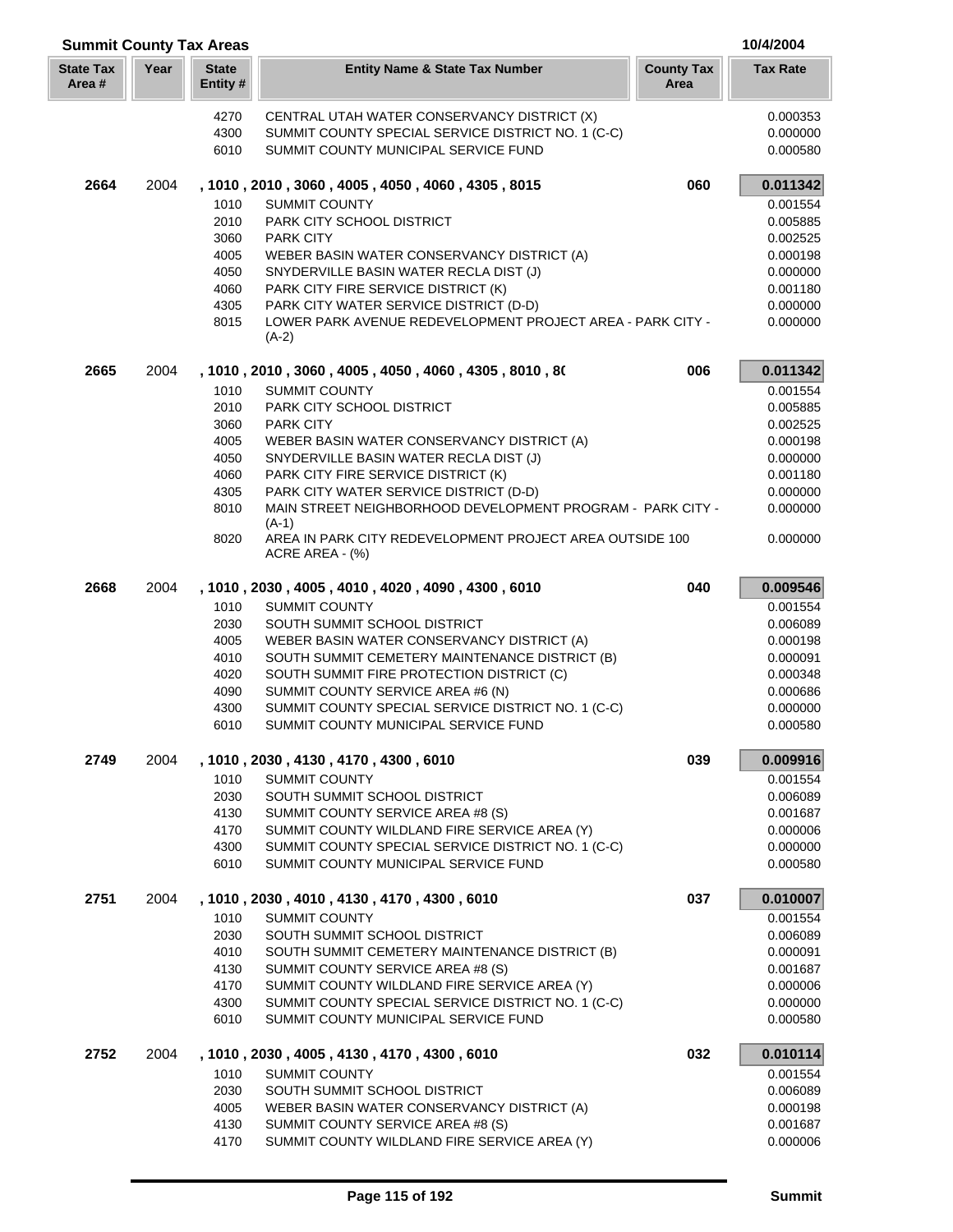| <b>Summit County Tax Areas</b> |      |                          |                                                                                                 |                           | 10/4/2004            |
|--------------------------------|------|--------------------------|-------------------------------------------------------------------------------------------------|---------------------------|----------------------|
| <b>State Tax</b><br>Area#      | Year | <b>State</b><br>Entity # | <b>Entity Name &amp; State Tax Number</b>                                                       | <b>County Tax</b><br>Area | <b>Tax Rate</b>      |
|                                |      | 4300<br>6010             | SUMMIT COUNTY SPECIAL SERVICE DISTRICT NO. 1 (C-C)<br>SUMMIT COUNTY MUNICIPAL SERVICE FUND      |                           | 0.000000<br>0.000580 |
| 2753                           | 2004 |                          | , 1010, 2030, 4005, 4010, 4130, 4170, 4300, 6010                                                | 025                       | 0.010205             |
|                                |      | 1010                     | <b>SUMMIT COUNTY</b>                                                                            |                           | 0.001554             |
|                                |      | 2030                     | SOUTH SUMMIT SCHOOL DISTRICT                                                                    |                           | 0.006089             |
|                                |      | 4005                     | WEBER BASIN WATER CONSERVANCY DISTRICT (A)                                                      |                           | 0.000198             |
|                                |      | 4010                     | SOUTH SUMMIT CEMETERY MAINTENANCE DISTRICT (B)                                                  |                           | 0.000091             |
|                                |      | 4130                     | SUMMIT COUNTY SERVICE AREA #8 (S)                                                               |                           | 0.001687             |
|                                |      | 4170                     | SUMMIT COUNTY WILDLAND FIRE SERVICE AREA (Y)                                                    |                           | 0.000006             |
|                                |      | 4300                     | SUMMIT COUNTY SPECIAL SERVICE DISTRICT NO. 1 (C-C)                                              |                           | 0.000000             |
|                                |      | 6010                     | SUMMIT COUNTY MUNICIPAL SERVICE FUND                                                            |                           | 0.000580             |
| 2764                           | 2004 |                          | , 1010, 2020, 4005, 4030, 4070, 4120, 4150, 4300, 60                                            | 016                       | 0.011544             |
|                                |      | 1010                     | <b>SUMMIT COUNTY</b>                                                                            |                           | 0.001554             |
|                                |      | 2020                     | NORTH SUMMIT SCHOOL DISTRICT                                                                    |                           | 0.007142             |
|                                |      | 4005                     | WEBER BASIN WATER CONSERVANCY DISTRICT (A)                                                      |                           | 0.000198             |
|                                |      | 4030                     | NORTH SUMMIT FIRE PROTECTION DISTRICT (D)                                                       |                           | 0.000380             |
|                                |      | 4070                     | SUMMIT COUNTY SERVICE AREA #5 (L)                                                               |                           | 0.001387             |
|                                |      | 4120                     | WANSHIP CEMETERY MAINTENANCE DISTRICT (R)                                                       |                           | 0.000093             |
|                                |      | 4150                     | NORTH SUMMIT MOSQUITO ABATEMENT DISTRICT (U)                                                    |                           | 0.000210             |
|                                |      | 4300                     | SUMMIT COUNTY SPECIAL SERVICE DISTRICT NO. 1 (C-C)                                              |                           | 0.000000             |
|                                |      | 6010                     | SUMMIT COUNTY MUNICIPAL SERVICE FUND                                                            |                           | 0.000580             |
| 2765                           | 2004 |                          | , 1010, 2030, 4010, 4020, 4090, 4270, 4300, 6010                                                | 035                       | 0.009701             |
|                                |      | 1010                     | <b>SUMMIT COUNTY</b>                                                                            |                           | 0.001554             |
|                                |      | 2030                     | SOUTH SUMMIT SCHOOL DISTRICT                                                                    |                           | 0.006089             |
|                                |      | 4010                     | SOUTH SUMMIT CEMETERY MAINTENANCE DISTRICT (B)                                                  |                           | 0.000091             |
|                                |      | 4020                     | SOUTH SUMMIT FIRE PROTECTION DISTRICT (C)                                                       |                           | 0.000348             |
|                                |      | 4090                     | SUMMIT COUNTY SERVICE AREA #6 (N)                                                               |                           | 0.000686             |
|                                |      | 4270                     | CENTRAL UTAH WATER CONSERVANCY DISTRICT (X)                                                     |                           | 0.000353             |
|                                |      | 4300                     | SUMMIT COUNTY SPECIAL SERVICE DISTRICT NO. 1 (C-C)                                              |                           | 0.000000             |
|                                |      | 6010                     | SUMMIT COUNTY MUNICIPAL SERVICE FUND                                                            |                           | 0.000580             |
| 2993                           | 2004 |                          | , 1010, 2030, 4005, 4010, 4020, 4300, 4315, 6010                                                | 023                       | 0.008860             |
|                                |      | 1010                     | <b>SUMMIT COUNTY</b>                                                                            |                           | 0.001554             |
|                                |      |                          | 2030 SOUTH SUMMIT SCHOOL DISTRICT                                                               |                           | 0.006089             |
|                                |      | 4005                     | WEBER BASIN WATER CONSERVANCY DISTRICT (A)                                                      |                           | 0.000198             |
|                                |      | 4010                     | SOUTH SUMMIT CEMETERY MAINTENANCE DISTRICT (B)                                                  |                           | 0.000091             |
|                                |      | 4020<br>4300             | SOUTH SUMMIT FIRE PROTECTION DISTRICT (C)<br>SUMMIT COUNTY SPECIAL SERVICE DISTRICT NO. 1 (C-C) |                           | 0.000348             |
|                                |      | 4315                     | PEOA RECREATION SPECIAL SERVICE DISTRICT (F-F)                                                  |                           | 0.000000<br>0.000000 |
|                                |      | 6010                     | SUMMIT COUNTY MUNICIPAL SERVICE FUND                                                            |                           | 0.000580             |
| 3119                           | 2004 |                          | , 1010, 2010, 4005, 4170, 4300, 6010                                                            | 056                       | 0.008223             |
|                                |      | 1010                     | <b>SUMMIT COUNTY</b>                                                                            |                           | 0.001554             |
|                                |      | 2010                     | PARK CITY SCHOOL DISTRICT                                                                       |                           | 0.005885             |
|                                |      | 4005                     | WEBER BASIN WATER CONSERVANCY DISTRICT (A)                                                      |                           | 0.000198             |
|                                |      | 4170                     | SUMMIT COUNTY WILDLAND FIRE SERVICE AREA (Y)                                                    |                           | 0.000006             |
|                                |      | 4300                     | SUMMIT COUNTY SPECIAL SERVICE DISTRICT NO. 1 (C-C)                                              |                           | 0.000000             |
|                                |      | 6010                     | SUMMIT COUNTY MUNICIPAL SERVICE FUND                                                            |                           | 0.000580             |
| 3120                           | 2004 |                          | , 1010, 2030, 4005, 4030, 4150, 4300, 6010                                                      | 041                       | 0.009011             |
|                                |      | 1010                     | <b>SUMMIT COUNTY</b>                                                                            |                           | 0.001554             |
|                                |      | 2030                     | SOUTH SUMMIT SCHOOL DISTRICT                                                                    |                           | 0.006089             |
|                                |      | 4005                     | WEBER BASIN WATER CONSERVANCY DISTRICT (A)                                                      |                           | 0.000198             |
|                                |      | 4030                     | NORTH SUMMIT FIRE PROTECTION DISTRICT (D)                                                       |                           | 0.000380             |
|                                |      | 4150                     | NORTH SUMMIT MOSQUITO ABATEMENT DISTRICT (U)                                                    |                           | 0.000210             |
|                                |      | 4300                     | SUMMIT COUNTY SPECIAL SERVICE DISTRICT NO. 1 (C-C)                                              |                           | 0.000000             |
|                                |      | 6010                     | SUMMIT COUNTY MUNICIPAL SERVICE FUND                                                            |                           | 0.000580             |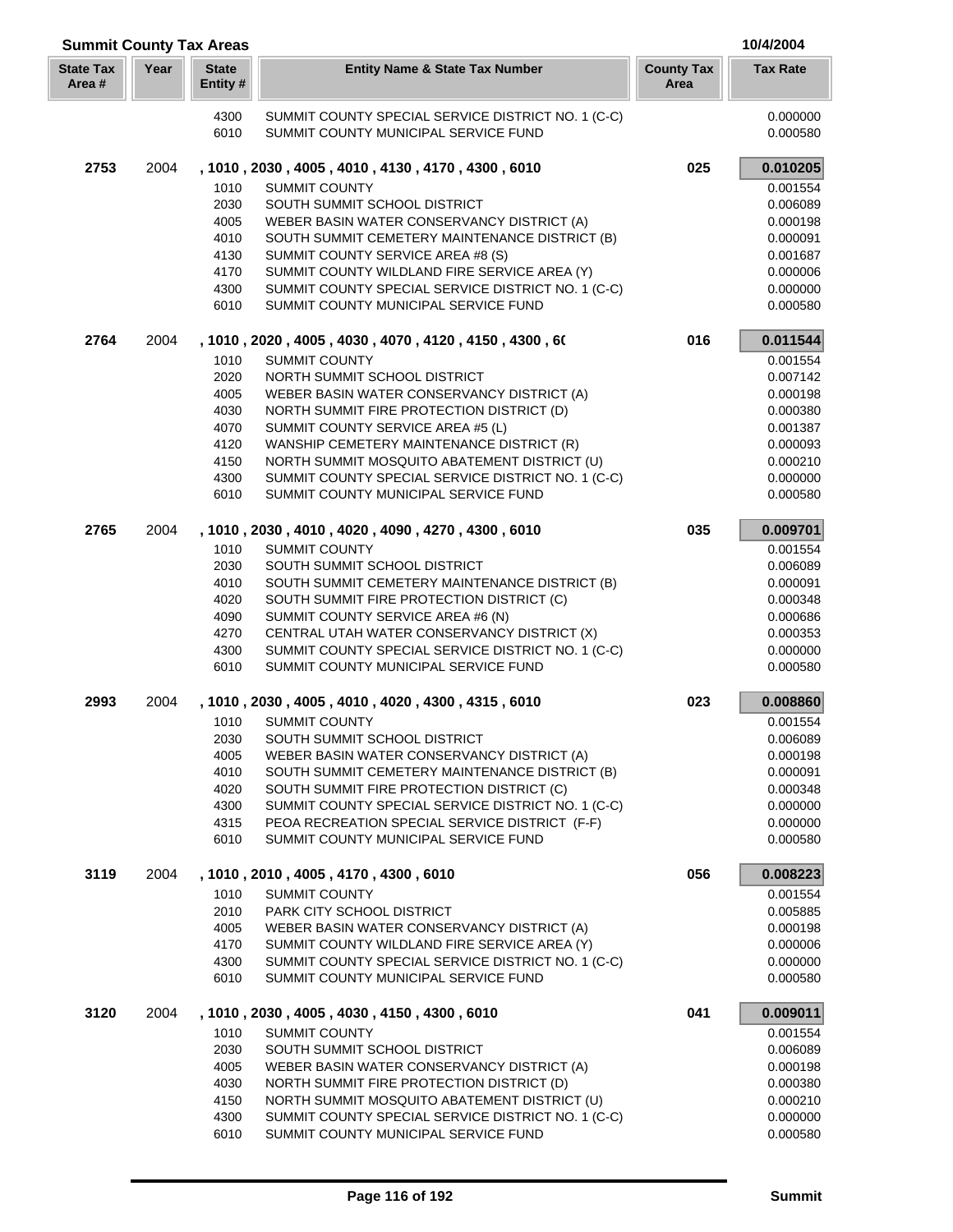| <b>Summit County Tax Areas</b> |      |                         |                                                                                                    |                           | 10/4/2004            |
|--------------------------------|------|-------------------------|----------------------------------------------------------------------------------------------------|---------------------------|----------------------|
| <b>State Tax</b><br>Area#      | Year | <b>State</b><br>Entity# | <b>Entity Name &amp; State Tax Number</b>                                                          | <b>County Tax</b><br>Area | <b>Tax Rate</b>      |
| 3121                           | 2004 |                         | , 1010, 2030, 4005, 4030, 4120, 4150, 4300, 6010                                                   | 041                       | 0.009104             |
|                                |      | 1010                    | <b>SUMMIT COUNTY</b>                                                                               |                           | 0.001554             |
|                                |      | 2030                    | SOUTH SUMMIT SCHOOL DISTRICT                                                                       |                           | 0.006089             |
|                                |      | 4005                    | WEBER BASIN WATER CONSERVANCY DISTRICT (A)                                                         |                           | 0.000198             |
|                                |      | 4030                    | NORTH SUMMIT FIRE PROTECTION DISTRICT (D)                                                          |                           | 0.000380             |
|                                |      | 4120                    | WANSHIP CEMETERY MAINTENANCE DISTRICT (R)                                                          |                           | 0.000093             |
|                                |      | 4150                    | NORTH SUMMIT MOSQUITO ABATEMENT DISTRICT (U)                                                       |                           | 0.000210             |
|                                |      | 4300                    | SUMMIT COUNTY SPECIAL SERVICE DISTRICT NO. 1 (C-C)                                                 |                           | 0.000000             |
|                                |      | 6010                    | SUMMIT COUNTY MUNICIPAL SERVICE FUND                                                               |                           | 0.000580             |
| 3122                           | 2004 |                         | , 1010, 2030, 4005, 4040, 4050, 4060, 4300, 4310, 60                                               | 042                       | 0.012181             |
|                                |      | 1010                    | <b>SUMMIT COUNTY</b>                                                                               |                           | 0.001554             |
|                                |      | 2030                    | SOUTH SUMMIT SCHOOL DISTRICT                                                                       |                           | 0.006089             |
|                                |      | 4005                    | WEBER BASIN WATER CONSERVANCY DISTRICT (A)                                                         |                           | 0.000198             |
|                                |      | 4040                    | SUMMIT COUNTY SERVICE AREA #3<br>(SILVER CREEK SERVICE AREA)                                       |                           | 0.001379             |
|                                |      | 4050                    | (H)<br>SNYDERVILLE BASIN WATER RECLA DIST (J)                                                      |                           | 0.000000             |
|                                |      | 4060                    | PARK CITY FIRE SERVICE DISTRICT (K)                                                                |                           | 0.001180             |
|                                |      | 4300                    | SUMMIT COUNTY SPECIAL SERVICE DISTRICT NO. 1 (C-C)                                                 |                           | 0.000000             |
|                                |      | 4310                    | SNYDERVILLE BASIN SPECIAL RECREATION DISTRICT (E-E)                                                |                           | 0.001201             |
|                                |      | 6010                    | SUMMIT COUNTY MUNICIPAL SERVICE FUND                                                               |                           | 0.000580             |
| 3123                           | 2004 |                         | , 1010, 2030, 4005, 4050, 4060, 4300, 4310, 6010                                                   | 042                       | 0.010802             |
|                                |      | 1010                    | <b>SUMMIT COUNTY</b>                                                                               |                           | 0.001554             |
|                                |      | 2030                    | SOUTH SUMMIT SCHOOL DISTRICT                                                                       |                           | 0.006089             |
|                                |      | 4005                    | WEBER BASIN WATER CONSERVANCY DISTRICT (A)                                                         |                           | 0.000198             |
|                                |      | 4050                    | SNYDERVILLE BASIN WATER RECLA DIST (J)                                                             |                           | 0.000000             |
|                                |      | 4060                    | PARK CITY FIRE SERVICE DISTRICT (K)                                                                |                           | 0.001180             |
|                                |      | 4300                    | SUMMIT COUNTY SPECIAL SERVICE DISTRICT NO. 1 (C-C)                                                 |                           | 0.000000             |
|                                |      | 4310                    | SNYDERVILLE BASIN SPECIAL RECREATION DISTRICT (E-E)                                                |                           | 0.001201             |
|                                |      | 6010                    | SUMMIT COUNTY MUNICIPAL SERVICE FUND                                                               |                           | 0.000580             |
| 3124                           | 2004 |                         | , 1010, 2030, 4005, 4050, 4060, 4140, 4300, 4310, 60                                               | 042                       | 0.010802             |
|                                |      | 1010                    | <b>SUMMIT COUNTY</b>                                                                               |                           | 0.001554             |
|                                |      | 2030                    | SOUTH SUMMIT SCHOOL DISTRICT                                                                       |                           | 0.006089             |
|                                |      | 4005                    | WEBER BASIN WATER CONSERVANCY DISTRICT (A)                                                         |                           | 0.000198             |
|                                |      | 4050                    | SNYDERVILLE BASIN WATER RECLA DIST (J)                                                             |                           | 0.000000             |
|                                |      | 4060                    | PARK CITY FIRE SERVICE DISTRICT (K)                                                                |                           | 0.001180             |
|                                |      | 4140                    | MT REGIONAL WATER SSD (T)                                                                          |                           | 0.000000             |
|                                |      | 4300                    | SUMMIT COUNTY SPECIAL SERVICE DISTRICT NO. 1 (C-C)                                                 |                           | 0.000000             |
|                                |      | 4310                    | SNYDERVILLE BASIN SPECIAL RECREATION DISTRICT (E-E)                                                |                           | 0.001201             |
|                                |      | 6010                    | SUMMIT COUNTY MUNICIPAL SERVICE FUND                                                               |                           | 0.000580             |
| 3125                           | 2004 |                         | , 1010, 2030, 4005, 4050, 4060, 4140, 4300, 4310, 60                                               | 043                       | 0.010802             |
|                                |      | 1010                    | <b>SUMMIT COUNTY</b>                                                                               |                           | 0.001554             |
|                                |      | 2030                    | SOUTH SUMMIT SCHOOL DISTRICT                                                                       |                           | 0.006089             |
|                                |      | 4005                    | WEBER BASIN WATER CONSERVANCY DISTRICT (A)                                                         |                           | 0.000198             |
|                                |      | 4050                    | SNYDERVILLE BASIN WATER RECLA DIST (J)                                                             |                           | 0.000000             |
|                                |      | 4060                    | PARK CITY FIRE SERVICE DISTRICT (K)                                                                |                           | 0.001180             |
|                                |      | 4140                    | MT REGIONAL WATER SSD (T)                                                                          |                           | 0.000000             |
|                                |      | 4300                    | SUMMIT COUNTY SPECIAL SERVICE DISTRICT NO. 1 (C-C)                                                 |                           | 0.000000             |
|                                |      | 4310                    | SNYDERVILLE BASIN SPECIAL RECREATION DISTRICT (E-E)                                                |                           | 0.001201             |
|                                |      | 6010<br>8030            | SUMMIT COUNTY MUNICIPAL SERVICE FUND<br>SILVER CREEK INDUSTRIAL REDEVELOPMENT PROJECT AREA - (B-1) |                           | 0.000580<br>0.000000 |
|                                |      |                         |                                                                                                    |                           |                      |
| 3126                           | 2004 |                         | , 1010, 2020, 4005, 4170, 4300, 6010                                                               | 048                       | 0.009480             |
|                                |      | 1010                    | SUMMIT COUNTY                                                                                      |                           | 0.001554             |
|                                |      | 2020                    | NORTH SUMMIT SCHOOL DISTRICT                                                                       |                           | 0.007142             |
|                                |      | 4005<br>4170            | WEBER BASIN WATER CONSERVANCY DISTRICT (A)<br>SUMMIT COUNTY WILDLAND FIRE SERVICE AREA (Y)         |                           | 0.000198<br>0.000006 |
|                                |      | 4300                    | SUMMIT COUNTY SPECIAL SERVICE DISTRICT NO. 1 (C-C)                                                 |                           | 0.000000             |
|                                |      |                         |                                                                                                    |                           |                      |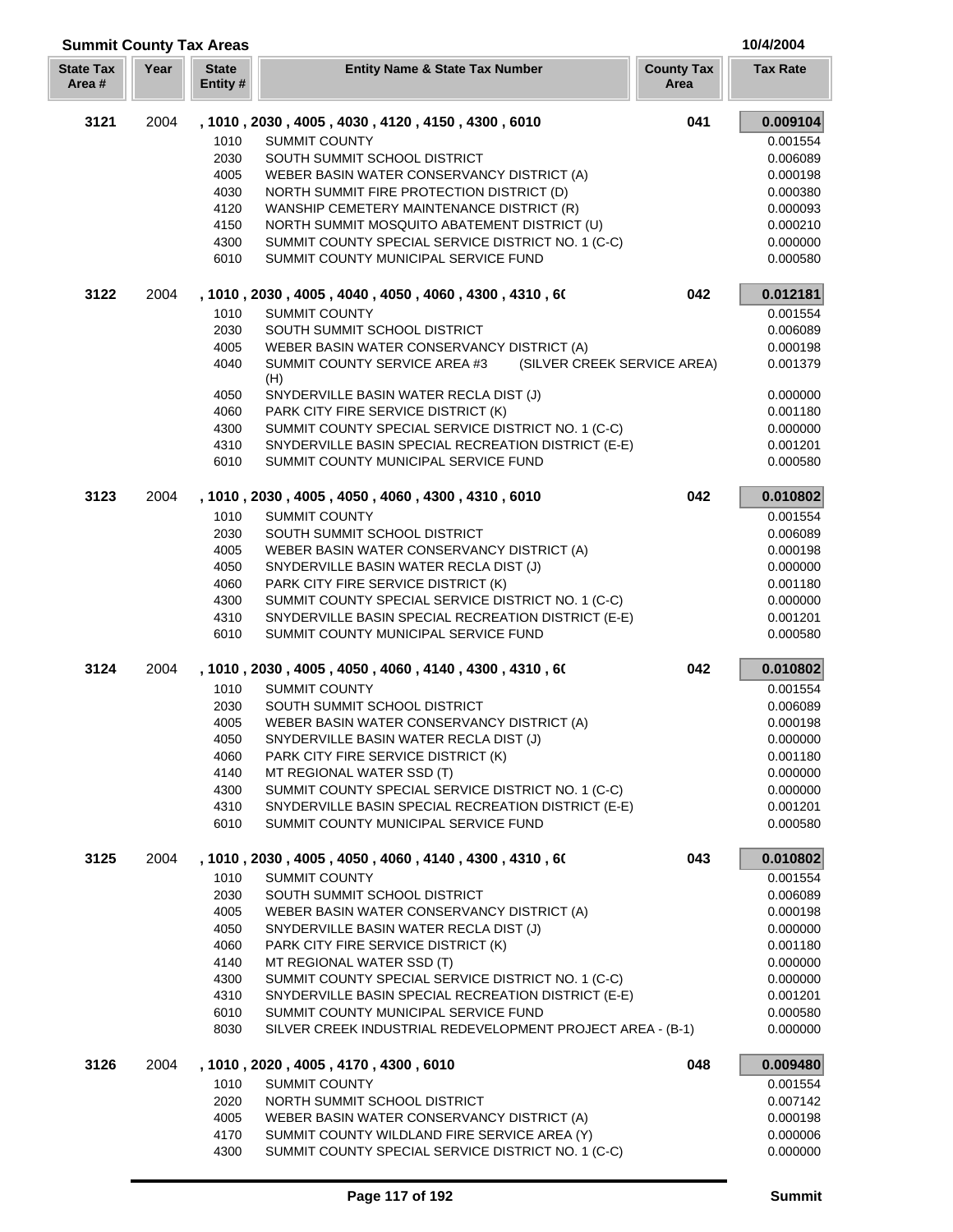| <b>Summit County Tax Areas</b> |      |                          |                                                                                            |                           | 10/4/2004            |
|--------------------------------|------|--------------------------|--------------------------------------------------------------------------------------------|---------------------------|----------------------|
| <b>State Tax</b><br>Area #     | Year | <b>State</b><br>Entity # | <b>Entity Name &amp; State Tax Number</b>                                                  | <b>County Tax</b><br>Area | <b>Tax Rate</b>      |
|                                |      | 6010                     | SUMMIT COUNTY MUNICIPAL SERVICE FUND                                                       |                           | 0.000580             |
| 3127                           | 2004 |                          | , 1010, 2020, 4005, 4040, 4170, 4300, 6010                                                 | 049                       | 0.010859             |
|                                |      | 1010                     | <b>SUMMIT COUNTY</b>                                                                       |                           | 0.001554             |
|                                |      | 2020                     | NORTH SUMMIT SCHOOL DISTRICT                                                               |                           | 0.007142             |
|                                |      | 4005                     | WEBER BASIN WATER CONSERVANCY DISTRICT (A)                                                 |                           | 0.000198             |
|                                |      | 4040                     | SUMMIT COUNTY SERVICE AREA #3<br>(SILVER CREEK SERVICE AREA)<br>(H)                        |                           | 0.001379             |
|                                |      | 4170                     | SUMMIT COUNTY WILDLAND FIRE SERVICE AREA (Y)                                               |                           | 0.000006             |
|                                |      | 4300                     | SUMMIT COUNTY SPECIAL SERVICE DISTRICT NO. 1 (C-C)                                         |                           | 0.000000             |
|                                |      | 6010                     | SUMMIT COUNTY MUNICIPAL SERVICE FUND                                                       |                           | 0.000580             |
| 3153                           | 2004 |                          | , 1010, 2010, 4050, 4060, 4300, 4305, 4310, 6010                                           | 008                       | 0.010400             |
|                                |      | 1010                     | <b>SUMMIT COUNTY</b>                                                                       |                           | 0.001554             |
|                                |      | 2010                     | PARK CITY SCHOOL DISTRICT                                                                  |                           | 0.005885             |
|                                |      | 4050                     | SNYDERVILLE BASIN WATER RECLA DIST (J)                                                     |                           | 0.000000             |
|                                |      | 4060                     | PARK CITY FIRE SERVICE DISTRICT (K)                                                        |                           | 0.001180             |
|                                |      | 4300                     | SUMMIT COUNTY SPECIAL SERVICE DISTRICT NO. 1 (C-C)                                         |                           | 0.000000             |
|                                |      | 4305                     | PARK CITY WATER SERVICE DISTRICT (D-D)                                                     |                           | 0.000000             |
|                                |      | 4310                     | SNYDERVILLE BASIN SPECIAL RECREATION DISTRICT (E-E)                                        |                           | 0.001201             |
|                                |      | 6010                     | SUMMIT COUNTY MUNICIPAL SERVICE FUND                                                       |                           | 0.000580             |
| 3208                           | 2004 |                          | , 1010, 2020, 4005, 4030, 4120, 4140, 4150, 4300, 60                                       | 018                       | 0.010157             |
|                                |      | 1010                     | <b>SUMMIT COUNTY</b>                                                                       |                           | 0.001554             |
|                                |      | 2020                     | NORTH SUMMIT SCHOOL DISTRICT                                                               |                           | 0.007142             |
|                                |      | 4005                     | WEBER BASIN WATER CONSERVANCY DISTRICT (A)                                                 |                           | 0.000198             |
|                                |      | 4030                     | NORTH SUMMIT FIRE PROTECTION DISTRICT (D)                                                  |                           | 0.000380             |
|                                |      | 4120                     | WANSHIP CEMETERY MAINTENANCE DISTRICT (R)                                                  |                           | 0.000093             |
|                                |      | 4140                     | MT REGIONAL WATER SSD (T)                                                                  |                           | 0.000000             |
|                                |      | 4150                     | NORTH SUMMIT MOSQUITO ABATEMENT DISTRICT (U)                                               |                           | 0.000210             |
|                                |      | 4300<br>6010             | SUMMIT COUNTY SPECIAL SERVICE DISTRICT NO. 1 (C-C)<br>SUMMIT COUNTY MUNICIPAL SERVICE FUND |                           | 0.000000<br>0.000580 |
| 3209                           | 2004 |                          | , 1010, 2020, 4005, 4140, 4170, 4300, 6010                                                 | 048                       | 0.009480             |
|                                |      | 1010                     | <b>SUMMIT COUNTY</b>                                                                       |                           | 0.001554             |
|                                |      | 2020                     | NORTH SUMMIT SCHOOL DISTRICT                                                               |                           | 0.007142             |
|                                |      | 4005                     | WEBER BASIN WATER CONSERVANCY DISTRICT (A)                                                 |                           | 0.000198             |
|                                |      | 4140                     | MT REGIONAL WATER SSD (T)                                                                  |                           | 0.000000             |
|                                |      | 4170                     | SUMMIT COUNTY WILDLAND FIRE SERVICE AREA (Y)                                               |                           | 0.000006             |
|                                |      | 4300                     | SUMMIT COUNTY SPECIAL SERVICE DISTRICT NO. 1 (C-C)                                         |                           | 0.000000             |
|                                |      | 6010                     | SUMMIT COUNTY MUNICIPAL SERVICE FUND                                                       |                           | 0.000580             |
| 3210                           | 2004 |                          | , 1010, 2020, 4005, 4030, 4050, 4060, 4120, 4140, 41                                       | 018                       | 0.012538             |
|                                |      | 1010                     | <b>SUMMIT COUNTY</b>                                                                       |                           | 0.001554             |
|                                |      | 2020                     | NORTH SUMMIT SCHOOL DISTRICT                                                               |                           | 0.007142             |
|                                |      | 4005                     | WEBER BASIN WATER CONSERVANCY DISTRICT (A)                                                 |                           | 0.000198             |
|                                |      | 4030                     | NORTH SUMMIT FIRE PROTECTION DISTRICT (D)                                                  |                           | 0.000380             |
|                                |      | 4050                     | SNYDERVILLE BASIN WATER RECLA DIST (J)                                                     |                           | 0.000000             |
|                                |      | 4060                     | PARK CITY FIRE SERVICE DISTRICT (K)                                                        |                           | 0.001180             |
|                                |      | 4120                     | WANSHIP CEMETERY MAINTENANCE DISTRICT (R)                                                  |                           | 0.000093             |
|                                |      | 4140                     | MT REGIONAL WATER SSD (T)                                                                  |                           | 0.000000             |
|                                |      | 4150                     | NORTH SUMMIT MOSQUITO ABATEMENT DISTRICT (U)                                               |                           | 0.000210             |
|                                |      | 4300                     | SUMMIT COUNTY SPECIAL SERVICE DISTRICT NO. 1 (C-C)                                         |                           | 0.000000             |
|                                |      | 4310                     | SNYDERVILLE BASIN SPECIAL RECREATION DISTRICT (E-E)                                        |                           | 0.001201             |
|                                |      | 6010                     | SUMMIT COUNTY MUNICIPAL SERVICE FUND                                                       |                           | 0.000580             |
| 3213                           | 2004 |                          | , 1010, 2030, 4005, 4050, 4060, 4140, 4170, 4300, 43                                       | 055                       | 0.010808             |
|                                |      | 1010                     | <b>SUMMIT COUNTY</b>                                                                       |                           | 0.001554             |
|                                |      | 2030                     | SOUTH SUMMIT SCHOOL DISTRICT                                                               |                           | 0.006089             |
|                                |      | 4005                     | WEBER BASIN WATER CONSERVANCY DISTRICT (A)                                                 |                           | 0.000198             |
|                                |      | 4050                     | SNYDERVILLE BASIN WATER RECLA DIST (J)                                                     |                           | 0.000000             |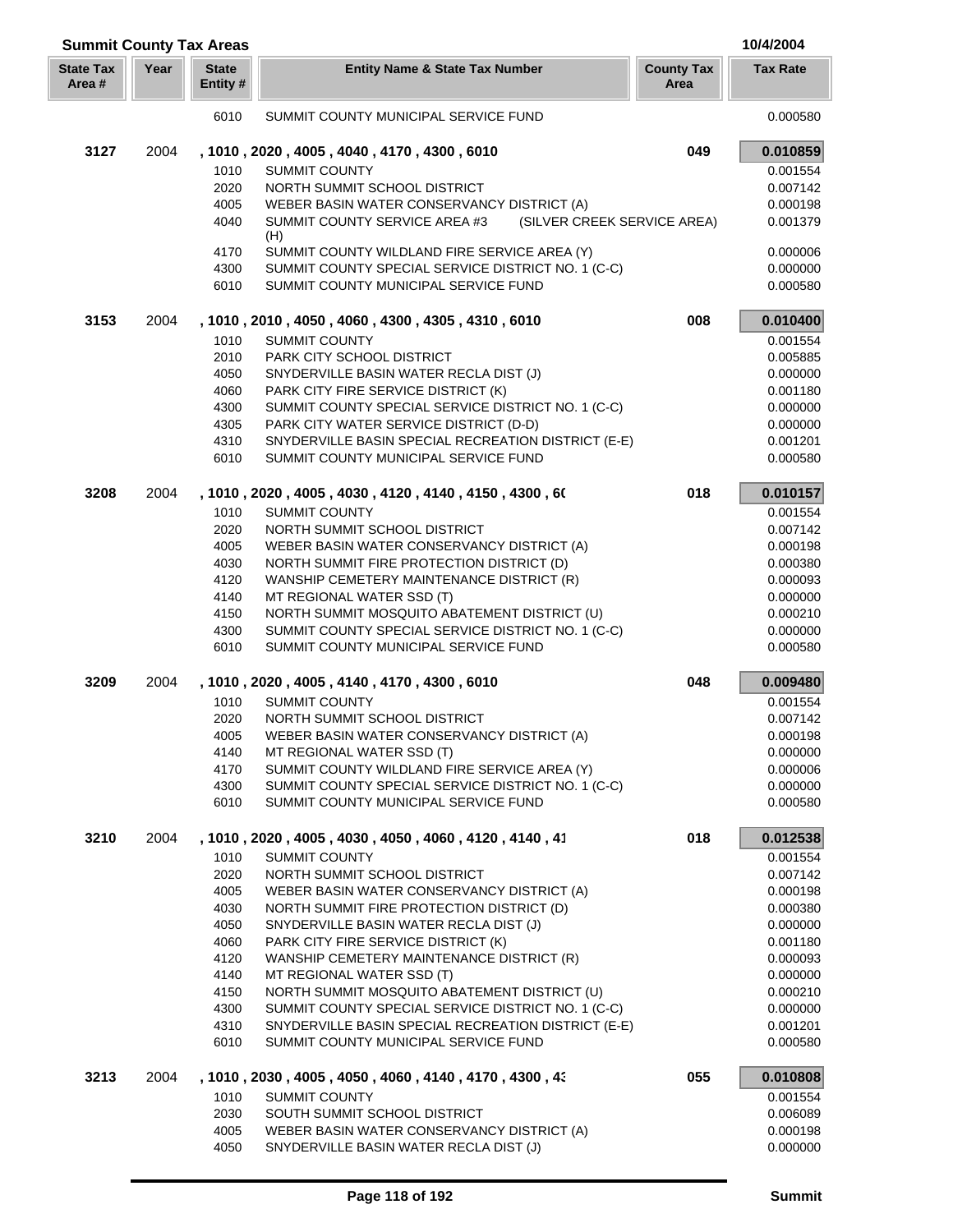| <b>Summit County Tax Areas</b> |      |                          |                                                                                                           |                           | 10/4/2004            |
|--------------------------------|------|--------------------------|-----------------------------------------------------------------------------------------------------------|---------------------------|----------------------|
| <b>State Tax</b><br>Area#      | Year | <b>State</b><br>Entity # | <b>Entity Name &amp; State Tax Number</b>                                                                 | <b>County Tax</b><br>Area | <b>Tax Rate</b>      |
|                                |      |                          |                                                                                                           |                           |                      |
|                                |      | 4060                     | PARK CITY FIRE SERVICE DISTRICT (K)                                                                       |                           | 0.001180             |
|                                |      | 4140                     | MT REGIONAL WATER SSD (T)                                                                                 |                           | 0.000000             |
|                                |      | 4170                     | SUMMIT COUNTY WILDLAND FIRE SERVICE AREA (Y)                                                              |                           | 0.000006             |
|                                |      | 4300                     | SUMMIT COUNTY SPECIAL SERVICE DISTRICT NO. 1 (C-C)                                                        |                           | 0.000000             |
|                                |      | 4310                     | SNYDERVILLE BASIN SPECIAL RECREATION DISTRICT (E-E)                                                       |                           | 0.001201             |
|                                |      | 6010                     | SUMMIT COUNTY MUNICIPAL SERVICE FUND                                                                      |                           | 0.000580             |
| 3214                           | 2004 |                          | , 1010, 2010, 4005, 4050, 4060, 4140, 4300, 4310, 43                                                      | 028                       | 0.010598             |
|                                |      | 1010                     | <b>SUMMIT COUNTY</b>                                                                                      |                           | 0.001554             |
|                                |      | 2010                     | PARK CITY SCHOOL DISTRICT                                                                                 |                           | 0.005885             |
|                                |      | 4005                     | WEBER BASIN WATER CONSERVANCY DISTRICT (A)                                                                |                           | 0.000198             |
|                                |      | 4050                     | SNYDERVILLE BASIN WATER RECLA DIST (J)                                                                    |                           | 0.000000             |
|                                |      | 4060                     | PARK CITY FIRE SERVICE DISTRICT (K)                                                                       |                           | 0.001180<br>0.000000 |
|                                |      | 4140<br>4300             | MT REGIONAL WATER SSD (T)<br>SUMMIT COUNTY SPECIAL SERVICE DISTRICT NO. 1 (C-C)                           |                           | 0.000000             |
|                                |      | 4310                     | SNYDERVILLE BASIN SPECIAL RECREATION DISTRICT (E-E)                                                       |                           | 0.001201             |
|                                |      | 4320                     | KIMBALL TRANSPORTATION SPECIAL SERVICE DISTRICT (G-G)                                                     |                           | 0.000000             |
|                                |      | 6010                     | SUMMIT COUNTY MUNICIPAL SERVICE FUND                                                                      |                           | 0.000580             |
| 3215                           | 2004 |                          | , 1010, 2010, 4005, 4050, 4060, 4090, 4300, 4310, 43                                                      | 013                       | 0.011284             |
|                                |      | 1010                     | <b>SUMMIT COUNTY</b>                                                                                      |                           | 0.001554             |
|                                |      | 2010                     | PARK CITY SCHOOL DISTRICT                                                                                 |                           | 0.005885             |
|                                |      | 4005                     | WEBER BASIN WATER CONSERVANCY DISTRICT (A)                                                                |                           | 0.000198             |
|                                |      | 4050                     | SNYDERVILLE BASIN WATER RECLA DIST (J)                                                                    |                           | 0.000000             |
|                                |      | 4060                     | PARK CITY FIRE SERVICE DISTRICT (K)                                                                       |                           | 0.001180             |
|                                |      | 4090                     | SUMMIT COUNTY SERVICE AREA #6 (N)                                                                         |                           | 0.000686             |
|                                |      | 4300                     | SUMMIT COUNTY SPECIAL SERVICE DISTRICT NO. 1 (C-C)                                                        |                           | 0.000000             |
|                                |      | 4310                     | SNYDERVILLE BASIN SPECIAL RECREATION DISTRICT (E-E)                                                       |                           | 0.001201             |
|                                |      | 4320                     | KIMBALL TRANSPORTATION SPECIAL SERVICE DISTRICT (G-G)                                                     |                           | 0.000000             |
|                                |      | 6010                     | SUMMIT COUNTY MUNICIPAL SERVICE FUND                                                                      |                           | 0.000580             |
| 3216                           | 2004 |                          | , 1010, 2010, 4005, 4050, 4060, 4300, 4310, 4320, 60                                                      | 010                       | 0.010598             |
|                                |      | 1010                     | <b>SUMMIT COUNTY</b>                                                                                      |                           | 0.001554             |
|                                |      | 2010                     | PARK CITY SCHOOL DISTRICT                                                                                 |                           | 0.005885             |
|                                |      | 4005                     | WEBER BASIN WATER CONSERVANCY DISTRICT (A)                                                                |                           | 0.000198             |
|                                |      | 4050                     | SNYDERVILLE BASIN WATER RECLA DIST (J)                                                                    |                           | 0.000000             |
|                                |      | 4060                     | PARK CITY FIRE SERVICE DISTRICT (K)                                                                       |                           | 0.001180             |
|                                |      | 4300                     | SUMMIT COUNTY SPECIAL SERVICE DISTRICT NO. 1 (C-C)<br>SNYDERVILLE BASIN SPECIAL RECREATION DISTRICT (E-E) |                           | 0.000000             |
|                                |      | 4310<br>4320             | KIMBALL TRANSPORTATION SPECIAL SERVICE DISTRICT (G-G)                                                     |                           | 0.001201<br>0.000000 |
|                                |      | 6010                     | SUMMIT COUNTY MUNICIPAL SERVICE FUND                                                                      |                           | 0.000580             |
| 3217                           | 2004 |                          | , 1010, 2010, 4050, 4060, 4140, 4300, 4305, 4310, 43                                                      | 012                       | 0.010400             |
|                                |      | 1010                     | <b>SUMMIT COUNTY</b>                                                                                      |                           | 0.001554             |
|                                |      | 2010                     | PARK CITY SCHOOL DISTRICT                                                                                 |                           | 0.005885             |
|                                |      | 4050                     | SNYDERVILLE BASIN WATER RECLA DIST (J)                                                                    |                           | 0.000000             |
|                                |      | 4060                     | PARK CITY FIRE SERVICE DISTRICT (K)                                                                       |                           | 0.001180             |
|                                |      | 4140                     | MT REGIONAL WATER SSD (T)                                                                                 |                           | 0.000000             |
|                                |      | 4300                     | SUMMIT COUNTY SPECIAL SERVICE DISTRICT NO. 1 (C-C)                                                        |                           | 0.000000             |
|                                |      | 4305                     | PARK CITY WATER SERVICE DISTRICT (D-D)                                                                    |                           | 0.000000             |
|                                |      | 4310                     | SNYDERVILLE BASIN SPECIAL RECREATION DISTRICT (E-E)                                                       |                           | 0.001201             |
|                                |      | 4320                     | KIMBALL TRANSPORTATION SPECIAL SERVICE DISTRICT (G-G)                                                     |                           | 0.000000             |
|                                |      | 6010                     | SUMMIT COUNTY MUNICIPAL SERVICE FUND                                                                      |                           | 0.000580             |
| 3218                           | 2004 |                          | , 1010, 2010, 4050, 4060, 4140, 4300, 4310, 4320, 60                                                      | 012                       | 0.010400             |
|                                |      | 1010                     | <b>SUMMIT COUNTY</b>                                                                                      |                           | 0.001554             |
|                                |      | 2010                     | PARK CITY SCHOOL DISTRICT                                                                                 |                           | 0.005885             |
|                                |      | 4050                     | SNYDERVILLE BASIN WATER RECLA DIST (J)                                                                    |                           | 0.000000             |
|                                |      | 4060                     | PARK CITY FIRE SERVICE DISTRICT (K)                                                                       |                           | 0.001180             |
|                                |      | 4140<br>4300             | MT REGIONAL WATER SSD (T)<br>SUMMIT COUNTY SPECIAL SERVICE DISTRICT NO. 1 (C-C)                           |                           | 0.000000<br>0.000000 |
|                                |      |                          |                                                                                                           |                           |                      |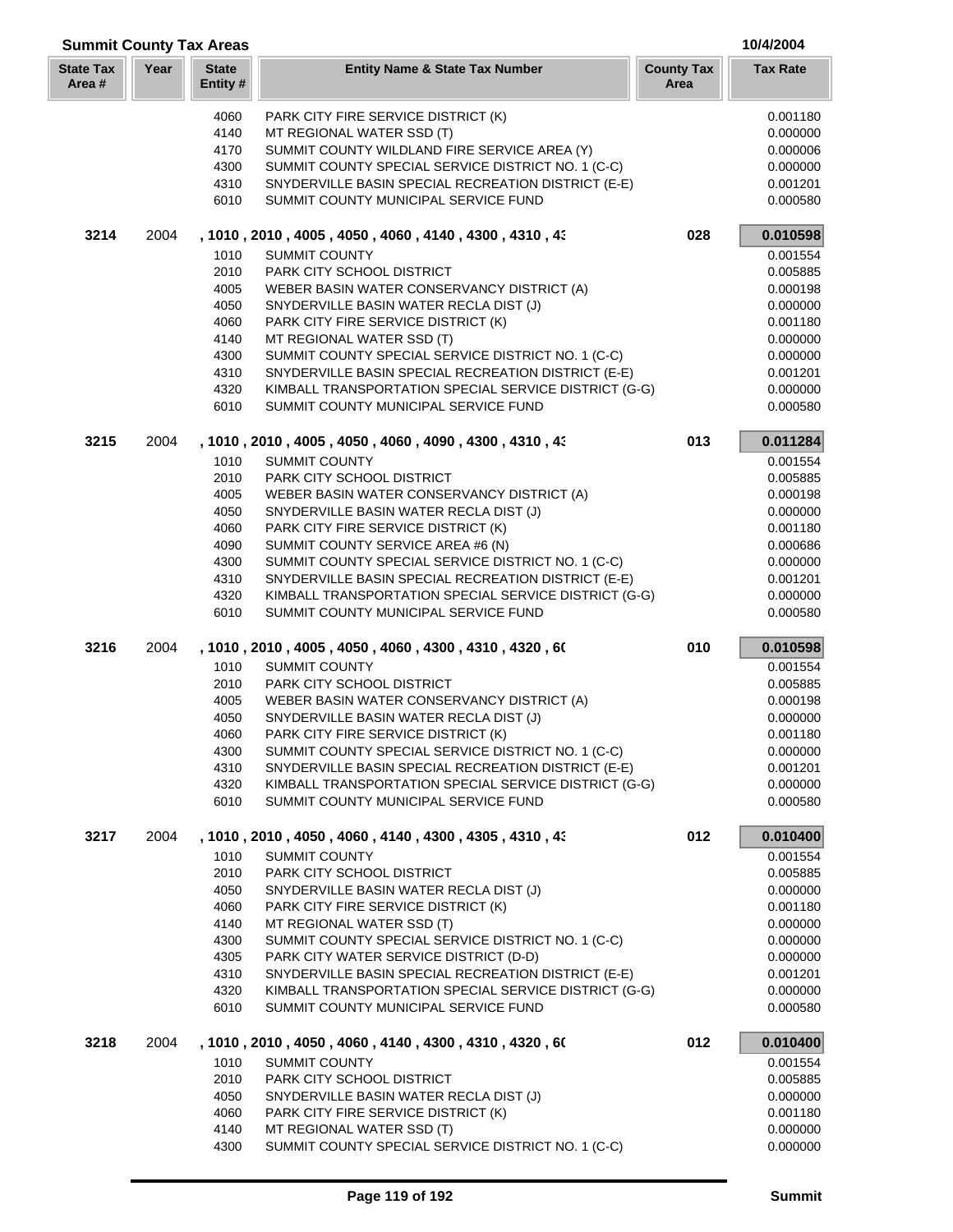| <b>Summit County Tax Areas</b> |      |                          |                                                                                               |                           | 10/4/2004            |
|--------------------------------|------|--------------------------|-----------------------------------------------------------------------------------------------|---------------------------|----------------------|
| <b>State Tax</b><br>Area #     | Year | <b>State</b><br>Entity # | <b>Entity Name &amp; State Tax Number</b>                                                     | <b>County Tax</b><br>Area | <b>Tax Rate</b>      |
|                                |      | 4310                     | SNYDERVILLE BASIN SPECIAL RECREATION DISTRICT (E-E)                                           |                           | 0.001201             |
|                                |      | 4320                     | KIMBALL TRANSPORTATION SPECIAL SERVICE DISTRICT (G-G)                                         |                           | 0.000000             |
|                                |      | 6010                     | SUMMIT COUNTY MUNICIPAL SERVICE FUND                                                          |                           | 0.000580             |
| 3219                           | 2004 |                          | , 1010, 2010, 4050, 4060, 4140, 4300, 4310, 6010                                              | 012                       | 0.010400             |
|                                |      | 1010                     | <b>SUMMIT COUNTY</b>                                                                          |                           | 0.001554             |
|                                |      | 2010                     | PARK CITY SCHOOL DISTRICT                                                                     |                           | 0.005885             |
|                                |      | 4050                     | SNYDERVILLE BASIN WATER RECLA DIST (J)                                                        |                           | 0.000000             |
|                                |      | 4060                     | PARK CITY FIRE SERVICE DISTRICT (K)                                                           |                           | 0.001180             |
|                                |      | 4140                     | MT REGIONAL WATER SSD (T)                                                                     |                           | 0.000000             |
|                                |      | 4300                     | SUMMIT COUNTY SPECIAL SERVICE DISTRICT NO. 1 (C-C)                                            |                           | 0.000000             |
|                                |      | 4310                     | SNYDERVILLE BASIN SPECIAL RECREATION DISTRICT (E-E)                                           |                           | 0.001201             |
|                                |      | 6010                     | SUMMIT COUNTY MUNICIPAL SERVICE FUND                                                          |                           | 0.000580             |
| 3220                           | 2004 |                          | , 1010 , 2010 , 4050 , 4060 , 4300 , 4305 , 4310 , 4320 , 60                                  | 012                       | 0.010400             |
|                                |      | 1010                     | <b>SUMMIT COUNTY</b>                                                                          |                           | 0.001554             |
|                                |      | 2010                     | PARK CITY SCHOOL DISTRICT                                                                     |                           | 0.005885             |
|                                |      | 4050                     | SNYDERVILLE BASIN WATER RECLA DIST (J)                                                        |                           | 0.000000             |
|                                |      | 4060                     | PARK CITY FIRE SERVICE DISTRICT (K)                                                           |                           | 0.001180             |
|                                |      | 4300                     | SUMMIT COUNTY SPECIAL SERVICE DISTRICT NO. 1 (C-C)                                            |                           | 0.000000             |
|                                |      | 4305                     | PARK CITY WATER SERVICE DISTRICT (D-D)                                                        |                           | 0.000000             |
|                                |      | 4310                     | SNYDERVILLE BASIN SPECIAL RECREATION DISTRICT (E-E)                                           |                           | 0.001201             |
|                                |      | 4320<br>6010             | KIMBALL TRANSPORTATION SPECIAL SERVICE DISTRICT (G-G)<br>SUMMIT COUNTY MUNICIPAL SERVICE FUND |                           | 0.000000             |
|                                |      |                          |                                                                                               |                           | 0.000580             |
| 3221                           | 2004 |                          | , 1010, 2010, 4050, 4060, 4300, 4310, 4320, 6010                                              | 012                       | 0.010400             |
|                                |      | 1010                     | <b>SUMMIT COUNTY</b>                                                                          |                           | 0.001554             |
|                                |      | 2010                     | PARK CITY SCHOOL DISTRICT                                                                     |                           | 0.005885             |
|                                |      | 4050                     | SNYDERVILLE BASIN WATER RECLA DIST (J)                                                        |                           | 0.000000             |
|                                |      | 4060                     | PARK CITY FIRE SERVICE DISTRICT (K)                                                           |                           | 0.001180             |
|                                |      | 4300                     | SUMMIT COUNTY SPECIAL SERVICE DISTRICT NO. 1 (C-C)                                            |                           | 0.000000             |
|                                |      | 4310                     | SNYDERVILLE BASIN SPECIAL RECREATION DISTRICT (E-E)                                           |                           | 0.001201             |
|                                |      | 4320                     | KIMBALL TRANSPORTATION SPECIAL SERVICE DISTRICT (G-G)                                         |                           | 0.000000             |
|                                |      | 6010                     | SUMMIT COUNTY MUNICIPAL SERVICE FUND                                                          |                           | 0.000580             |
| 3381                           | 2004 |                          | , 1010, 2010, 4005, 4050, 4060, 4090, 4100, 4140, 43                                          | 014                       | 0.011284             |
|                                |      |                          | 1010 SUMMIT COUNTY                                                                            |                           | 0.001554             |
|                                |      | 2010                     | PARK CITY SCHOOL DISTRICT                                                                     |                           | 0.005885             |
|                                |      | 4005                     | WEBER BASIN WATER CONSERVANCY DISTRICT (A)                                                    |                           | 0.000198             |
|                                |      | 4050                     | SNYDERVILLE BASIN WATER RECLA DIST (J)                                                        |                           | 0.000000             |
|                                |      | 4060                     | PARK CITY FIRE SERVICE DISTRICT (K)                                                           |                           | 0.001180             |
|                                |      | 4090<br>4100             | SUMMIT COUNTY SERVICE AREA #6 (N)<br>SUMMIT PARK SEWER DISTRICT (O)                           |                           | 0.000686<br>0.000000 |
|                                |      | 4140                     | MT REGIONAL WATER SSD (T)                                                                     |                           | 0.000000             |
|                                |      | 4300                     | SUMMIT COUNTY SPECIAL SERVICE DISTRICT NO. 1 (C-C)                                            |                           | 0.000000             |
|                                |      | 4310                     | SNYDERVILLE BASIN SPECIAL RECREATION DISTRICT (E-E)                                           |                           | 0.001201             |
|                                |      | 6010                     | SUMMIT COUNTY MUNICIPAL SERVICE FUND                                                          |                           | 0.000580             |
|                                |      | 6020                     | SUMMIT PARK WATER SPECIAL SERVICE DISTRICT (I)                                                |                           | 0.000000             |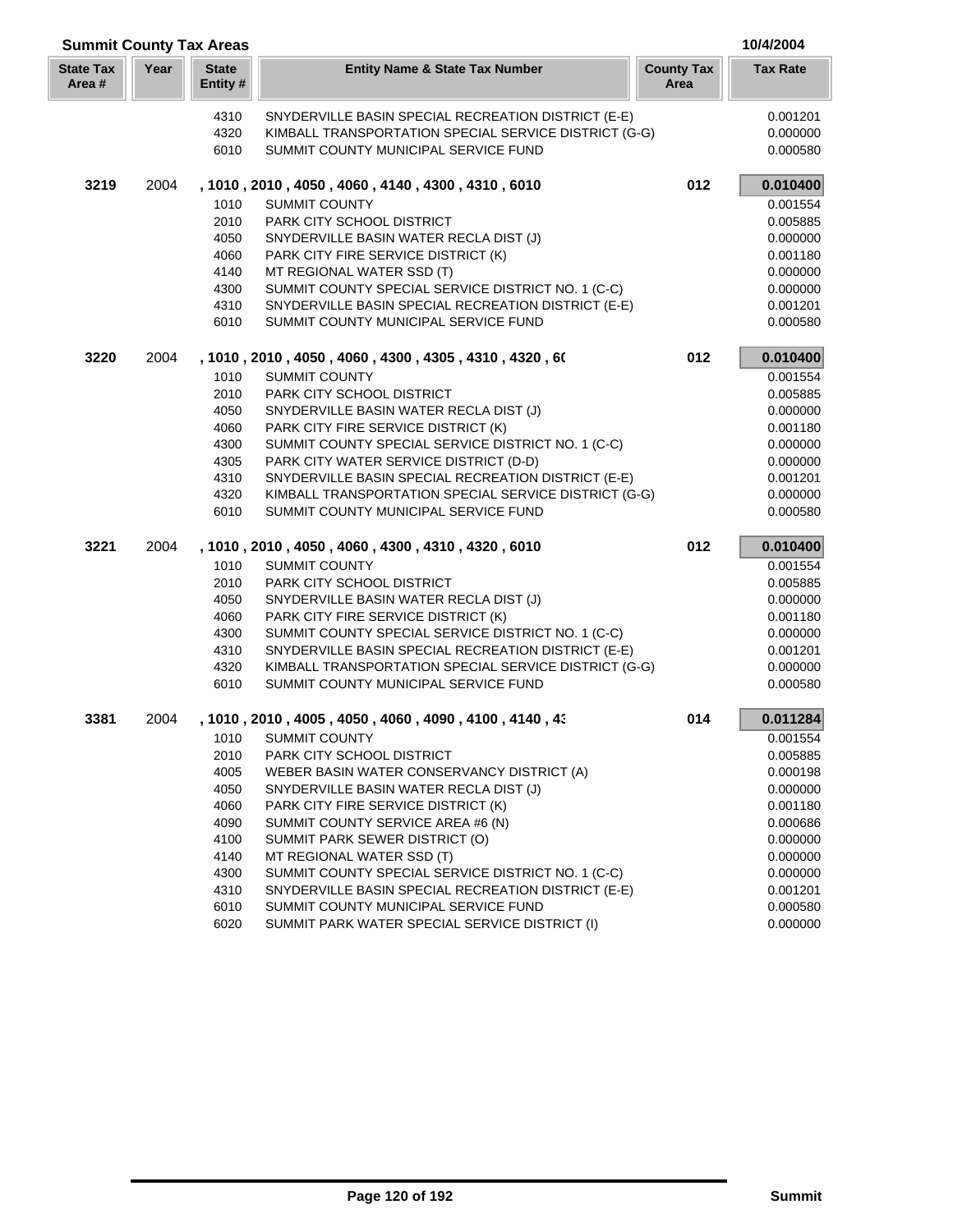| <b>Tooele County Tax Areas</b> |      |                          |                                                                                                                 |                           | 10/4/2004            |
|--------------------------------|------|--------------------------|-----------------------------------------------------------------------------------------------------------------|---------------------------|----------------------|
| <b>State Tax</b><br>Area #     | Year | <b>State</b><br>Entity # | <b>Entity Name &amp; State Tax Number</b>                                                                       | <b>County Tax</b><br>Area | <b>Tax Rate</b>      |
| 626                            | 2004 |                          | , 1010, 2010, 3020, 4070, 4080                                                                                  | 008                       | 0.010497             |
|                                |      | 1010                     | <b>TOOELE COUNTY</b>                                                                                            |                           | 0.001322             |
|                                |      | 2010                     | TOOELE COUNTY SCHOOL DISTRICT                                                                                   |                           | 0.008896             |
|                                |      | 3020                     | <b>OPHIR</b>                                                                                                    |                           | 0.000211             |
|                                |      | 4070                     | RUSH VALLEY WATER CONSERVANCY DISTRICT (G)                                                                      |                           | 0.000068             |
|                                |      | 4080                     | TOOELE COUNTY HOSPITAL SPECIAL SERVICE DISTRICT (H)                                                             |                           | 0.000000             |
| 627                            | 2004 |                          | , 1010 , 2010 , 3030 , 4070 , 4080                                                                              | 009                       | 0.011461             |
|                                |      | 1010                     | <b>TOOELE COUNTY</b>                                                                                            |                           | 0.001322             |
|                                |      | 2010                     | TOOELE COUNTY SCHOOL DISTRICT                                                                                   |                           | 0.008896             |
|                                |      | 3030                     | <b>RUSH VALLEY</b>                                                                                              |                           | 0.001175             |
|                                |      | 4070<br>4080             | RUSH VALLEY WATER CONSERVANCY DISTRICT (G)<br>TOOELE COUNTY HOSPITAL SPECIAL SERVICE DISTRICT (H)               |                           | 0.000068<br>0.000000 |
| 628                            | 2004 |                          | , 1010, 2010, 3040, 4030, 4070, 4080                                                                            | 004                       | 0.014022             |
|                                |      | 1010                     | <b>TOOELE COUNTY</b>                                                                                            |                           | 0.001322             |
|                                |      | 2010                     | TOOELE COUNTY SCHOOL DISTRICT                                                                                   |                           | 0.008896             |
|                                |      | 3040                     | <b>STOCKTON</b>                                                                                                 |                           | 0.003339             |
|                                |      | 4030                     | TOOELE VALLEY MOSQUITO ABATEMENT DISTRICT (C)                                                                   |                           | 0.000397             |
|                                |      | 4070                     | RUSH VALLEY WATER CONSERVANCY DISTRICT (G)                                                                      |                           | 0.000068             |
|                                |      | 4080                     | TOOELE COUNTY HOSPITAL SPECIAL SERVICE DISTRICT (H)                                                             |                           | 0.000000             |
| 633                            | 2004 |                          | , 1010, 2010, 3060, 4070, 4080                                                                                  | 005                       | 0.011136             |
|                                |      | 1010                     | <b>TOOELE COUNTY</b>                                                                                            |                           | 0.001322             |
|                                |      | 2010                     | TOOELE COUNTY SCHOOL DISTRICT                                                                                   |                           | 0.008896             |
|                                |      | 3060                     | <b>VERNON</b>                                                                                                   |                           | 0.000850             |
|                                |      | 4070                     | RUSH VALLEY WATER CONSERVANCY DISTRICT (G)                                                                      |                           | 0.000068             |
|                                |      | 4080                     | TOOELE COUNTY HOSPITAL SPECIAL SERVICE DISTRICT (H)                                                             |                           | 0.000000             |
| 634                            | 2004 |                          | , 1010, 2010, 3070                                                                                              | 003                       | 0.014053             |
|                                |      | 1010                     | <b>TOOELE COUNTY</b>                                                                                            |                           | 0.001322             |
|                                |      | 2010                     | TOOELE COUNTY SCHOOL DISTRICT                                                                                   |                           | 0.008896             |
|                                |      | 3070                     | <b>WENDOVER</b>                                                                                                 |                           | 0.003835             |
| 635                            | 2004 |                          | , 1010, 2010, 4010, 4030, 4080, 4090                                                                            | 013                       | 0.011170             |
|                                |      |                          | 1010 TOOELE COUNTY                                                                                              |                           | 0.001322             |
|                                |      | 2010                     | TOOELE COUNTY SCHOOL DISTRICT                                                                                   |                           | 0.008896             |
|                                |      | 4010<br>4030             | STANSBURY PARK IMPROVEMENT DISTRICT (A)<br>TOOELE VALLEY MOSQUITO ABATEMENT DISTRICT (C)                        |                           | 0.000155<br>0.000397 |
|                                |      | 4080                     | TOOELE COUNTY HOSPITAL SPECIAL SERVICE DISTRICT (H)                                                             |                           | 0.000000             |
|                                |      | 4090                     | NORTH TOOELE COUNTY FIRE PROTECTION SERVICE DISTRICT (J)                                                        |                           | 0.000400             |
|                                |      |                          |                                                                                                                 |                           |                      |
| 636                            | 2004 | 1010                     | , 1010, 2010, 4010, 4030, 4040, 4050, 4080, 4090<br><b>TOOELE COUNTY</b>                                        | 007                       | 0.014030<br>0.001322 |
|                                |      | 2010                     | TOOELE COUNTY SCHOOL DISTRICT                                                                                   |                           | 0.008896             |
|                                |      | 4010                     | STANSBURY PARK IMPROVEMENT DISTRICT (A)                                                                         |                           | 0.000155             |
|                                |      | 4030                     | TOOELE VALLEY MOSQUITO ABATEMENT DISTRICT (C)                                                                   |                           | 0.000397             |
|                                |      | 4040                     | STANSBURY GREENBELT SERVICE AREA OF TOOELE COUNTY (D)                                                           |                           | 0.001205             |
|                                |      | 4050                     | STANSBURY RECREATION SERVICE AREA OF TOOELE COUNTY (E)                                                          |                           | 0.001655             |
|                                |      | 4080                     | TOOELE COUNTY HOSPITAL SPECIAL SERVICE DISTRICT (H)                                                             |                           | 0.000000             |
|                                |      | 4090                     | NORTH TOOELE COUNTY FIRE PROTECTION SERVICE DISTRICT (J)                                                        |                           | 0.000400             |
| 637                            | 2004 |                          | , 1010, 2010, 4020, 4030, 4080, 4090, 4100                                                                      | 006                       | 0.011449             |
|                                |      | 1010                     | <b>TOOELE COUNTY</b>                                                                                            |                           | 0.001322             |
|                                |      | 2010                     | TOOELE COUNTY SCHOOL DISTRICT                                                                                   |                           | 0.008896             |
|                                |      | 4020                     | LAKEPOINT IMPROVEMENT DISTRICT (B)                                                                              |                           | 0.000204             |
|                                |      | 4030                     | TOOELE VALLEY MOSQUITO ABATEMENT DISTRICT (C)                                                                   |                           | 0.000397             |
|                                |      | 4080<br>4090             | TOOELE COUNTY HOSPITAL SPECIAL SERVICE DISTRICT (H)<br>NORTH TOOELE COUNTY FIRE PROTECTION SERVICE DISTRICT (J) |                           | 0.000000<br>0.000400 |
|                                |      | 4100                     | LAKEPOINT CEMETERY AND PARK SERVICE AREA (K)                                                                    |                           | 0.000230             |
|                                |      |                          |                                                                                                                 |                           |                      |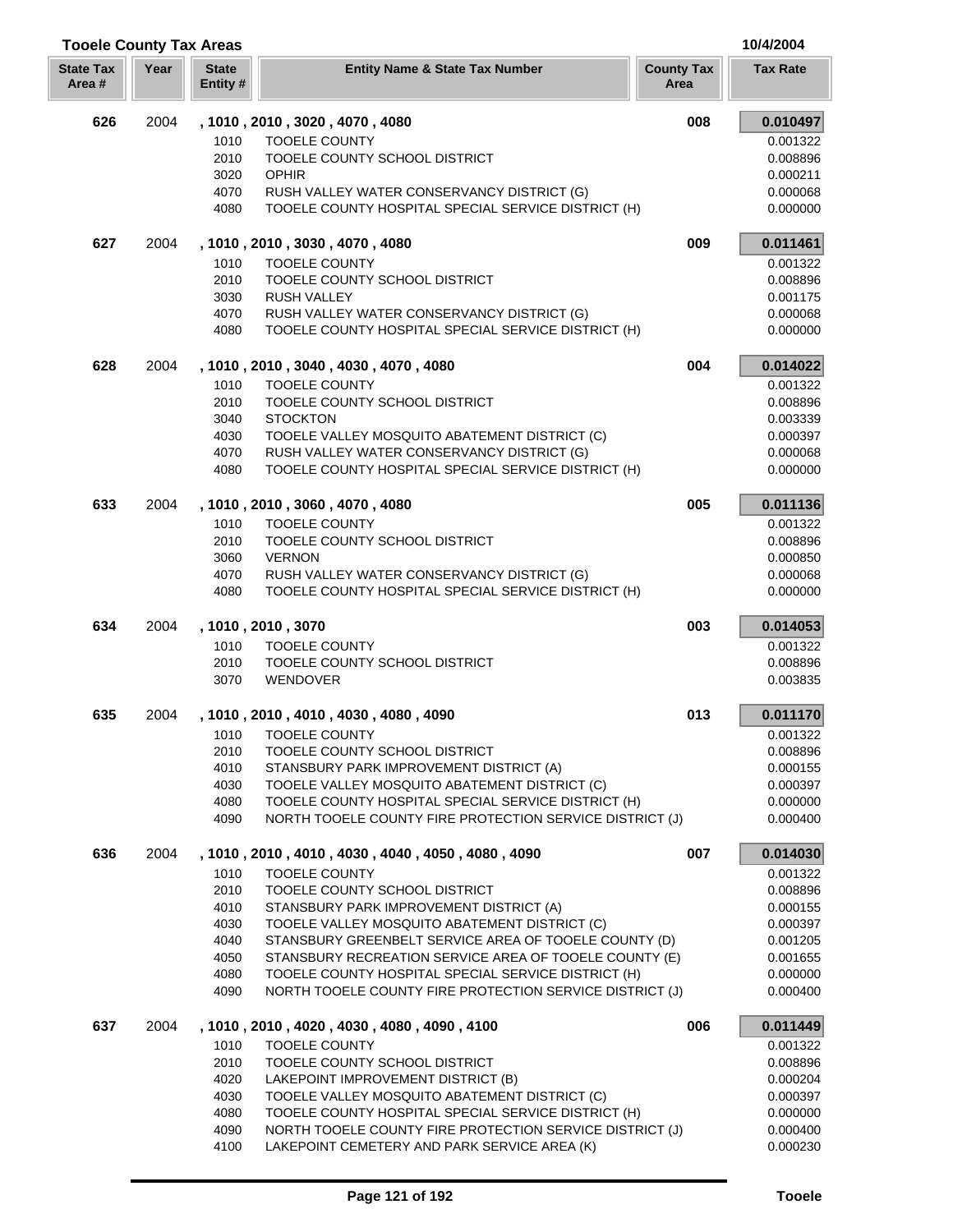| <b>Tooele County Tax Areas</b> |      |                         |                                                                                                                 |                           | 10/4/2004            |
|--------------------------------|------|-------------------------|-----------------------------------------------------------------------------------------------------------------|---------------------------|----------------------|
| <b>State Tax</b><br>Area #     | Year | <b>State</b><br>Entity# | <b>Entity Name &amp; State Tax Number</b>                                                                       | <b>County Tax</b><br>Area | <b>Tax Rate</b>      |
| 638                            | 2004 |                         | , 1010, 2010, 4030, 4040, 4050, 4080, 4090                                                                      | 014                       | 0.013875             |
|                                |      | 1010                    | <b>TOOELE COUNTY</b>                                                                                            |                           | 0.001322             |
|                                |      | 2010                    | TOOELE COUNTY SCHOOL DISTRICT                                                                                   |                           | 0.008896             |
|                                |      | 4030                    | TOOELE VALLEY MOSQUITO ABATEMENT DISTRICT (C)                                                                   |                           | 0.000397             |
|                                |      | 4040                    | STANSBURY GREENBELT SERVICE AREA OF TOOELE COUNTY (D)                                                           |                           | 0.001205             |
|                                |      | 4050                    | STANSBURY RECREATION SERVICE AREA OF TOOELE COUNTY (E)                                                          |                           | 0.001655             |
|                                |      | 4080                    | TOOELE COUNTY HOSPITAL SPECIAL SERVICE DISTRICT (H)                                                             |                           | 0.000000             |
|                                |      | 4090                    | NORTH TOOELE COUNTY FIRE PROTECTION SERVICE DISTRICT (J)                                                        |                           | 0.000400             |
| 639                            | 2004 |                         | , 1010, 2010, 4030, 4080, 4090                                                                                  | 010                       | 0.011015             |
|                                |      | 1010                    | <b>TOOELE COUNTY</b>                                                                                            |                           | 0.001322             |
|                                |      | 2010                    | TOOELE COUNTY SCHOOL DISTRICT                                                                                   |                           | 0.008896             |
|                                |      | 4030                    | TOOELE VALLEY MOSQUITO ABATEMENT DISTRICT (C)                                                                   |                           | 0.000397             |
|                                |      | 4080<br>4090            | TOOELE COUNTY HOSPITAL SPECIAL SERVICE DISTRICT (H)<br>NORTH TOOELE COUNTY FIRE PROTECTION SERVICE DISTRICT (J) |                           | 0.000000<br>0.000400 |
| 640                            | 2004 |                         | , 1010, 2010, 4030, 4060, 4080, 4090                                                                            | 015                       | 0.011015             |
|                                |      | 1010                    | <b>TOOELE COUNTY</b>                                                                                            |                           | 0.001322             |
|                                |      | 2010                    | TOOELE COUNTY SCHOOL DISTRICT                                                                                   |                           | 0.008896             |
|                                |      | 4030                    | TOOELE VALLEY MOSQUITO ABATEMENT DISTRICT (C)                                                                   |                           | 0.000397             |
|                                |      | 4060                    | WEST ERDA IMPROVEMENT DISTRICT (F)                                                                              |                           | 0.000000             |
|                                |      | 4080                    | TOOELE COUNTY HOSPITAL SPECIAL SERVICE DISTRICT (H)                                                             |                           | 0.000000             |
|                                |      | 4090                    | NORTH TOOELE COUNTY FIRE PROTECTION SERVICE DISTRICT (J)                                                        |                           | 0.000400             |
| 641                            | 2004 |                         | , 1010, 2010, 4030, 4070, 4080                                                                                  | 016                       | 0.010683             |
|                                |      | 1010                    | <b>TOOELE COUNTY</b>                                                                                            |                           | 0.001322             |
|                                |      | 2010                    | TOOELE COUNTY SCHOOL DISTRICT                                                                                   |                           | 0.008896             |
|                                |      | 4030                    | TOOELE VALLEY MOSQUITO ABATEMENT DISTRICT (C)                                                                   |                           | 0.000397             |
|                                |      | 4070                    | RUSH VALLEY WATER CONSERVANCY DISTRICT (G)                                                                      |                           | 0.000068             |
|                                |      | 4080                    | TOOELE COUNTY HOSPITAL SPECIAL SERVICE DISTRICT (H)                                                             |                           | 0.000000             |
| 642                            | 2004 |                         | , 1010, 2010, 4070, 4080                                                                                        | 017                       | 0.010286             |
|                                |      | 1010<br>2010            | <b>TOOELE COUNTY</b><br>TOOELE COUNTY SCHOOL DISTRICT                                                           |                           | 0.001322<br>0.008896 |
|                                |      | 4070                    | RUSH VALLEY WATER CONSERVANCY DISTRICT (G)                                                                      |                           | 0.000068             |
|                                |      | 4080                    | TOOELE COUNTY HOSPITAL SPECIAL SERVICE DISTRICT (H)                                                             |                           | 0.000000             |
| 643                            | 2004 |                         | , 1010, 2010, 4080                                                                                              | 011                       | 0.010218             |
|                                |      | 1010                    | <b>TOOELE COUNTY</b>                                                                                            |                           | 0.001322             |
|                                |      | 2010                    | TOOELE COUNTY SCHOOL DISTRICT                                                                                   |                           | 0.008896             |
|                                |      | 4080                    | TOOELE COUNTY HOSPITAL SPECIAL SERVICE DISTRICT (H)                                                             |                           | 0.000000             |
| 644                            | 2004 |                         | , 1010, 2010, 4080, 4090                                                                                        | 019                       | 0.010618             |
|                                |      | 1010                    | <b>TOOELE COUNTY</b>                                                                                            |                           | 0.001322             |
|                                |      | 2010                    | TOOELE COUNTY SCHOOL DISTRICT                                                                                   |                           | 0.008896             |
|                                |      | 4080<br>4090            | TOOELE COUNTY HOSPITAL SPECIAL SERVICE DISTRICT (H)<br>NORTH TOOELE COUNTY FIRE PROTECTION SERVICE DISTRICT (J) |                           | 0.000000<br>0.000400 |
| 2696                           | 2004 |                         | , 1010, 2010, 3010, 4030, 4080                                                                                  | 002                       | 0.013878             |
|                                |      | 1010                    | <b>TOOELE COUNTY</b>                                                                                            |                           | 0.001322             |
|                                |      | 2010                    | TOOELE COUNTY SCHOOL DISTRICT                                                                                   |                           | 0.008896             |
|                                |      | 3010                    | <b>GRANTSVILLE</b>                                                                                              |                           | 0.003263             |
|                                |      | 4030                    | TOOELE VALLEY MOSQUITO ABATEMENT DISTRICT (C)                                                                   |                           | 0.000397             |
|                                |      | 4080                    | TOOELE COUNTY HOSPITAL SPECIAL SERVICE DISTRICT (H)                                                             |                           | 0.000000             |
| 2697                           | 2004 |                         | , 1010, 2010, 3050, 4080                                                                                        | 001                       | 0.013039             |
|                                |      | 1010                    | <b>TOOELE COUNTY</b>                                                                                            |                           | 0.001322             |
|                                |      | 2010                    | TOOELE COUNTY SCHOOL DISTRICT                                                                                   |                           | 0.008896             |
|                                |      | 3050                    | <b>TOOELE</b>                                                                                                   |                           | 0.002821             |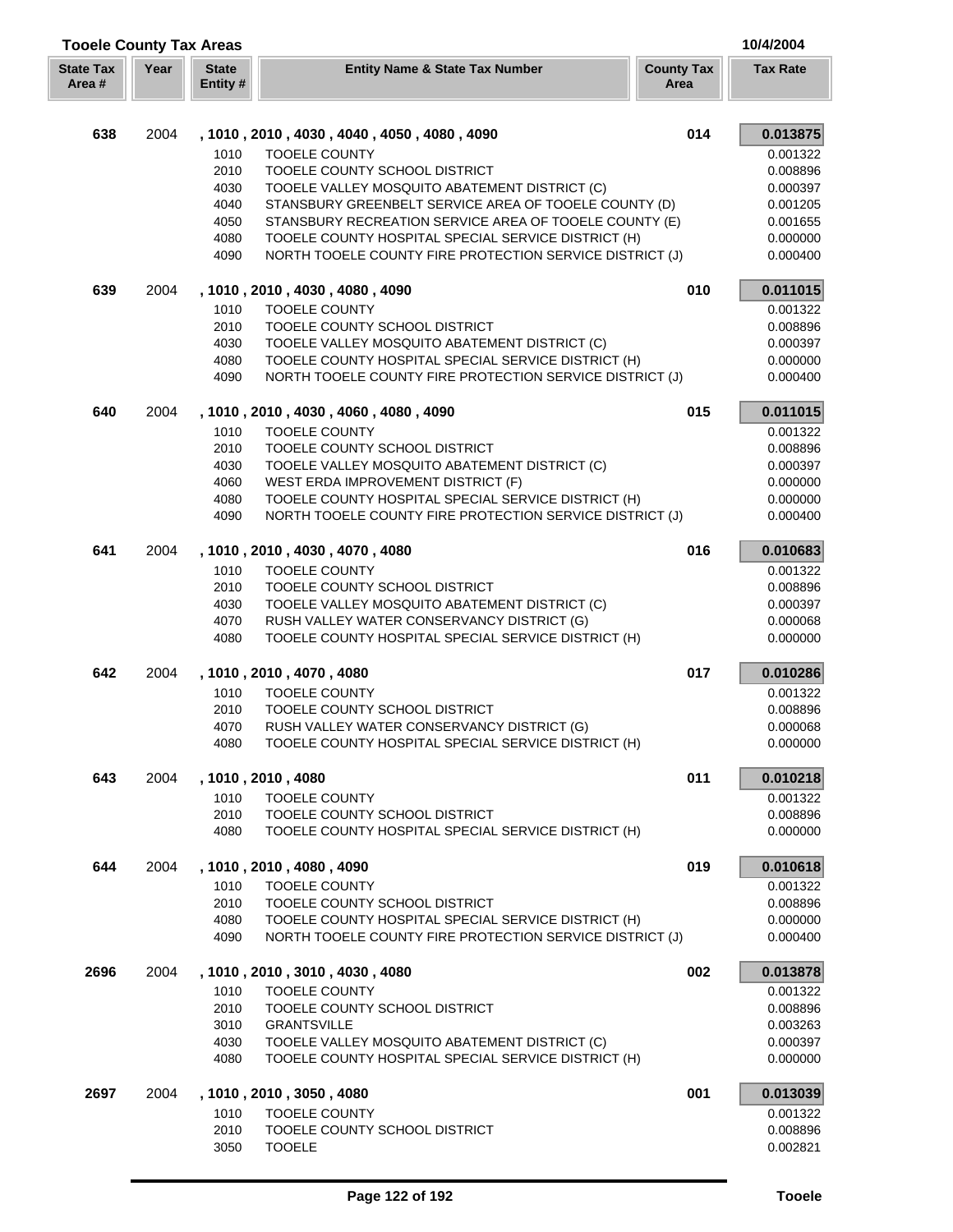| <b>Tooele County Tax Areas</b> |      |                          |                                                                                                     |                           | 10/4/2004            |
|--------------------------------|------|--------------------------|-----------------------------------------------------------------------------------------------------|---------------------------|----------------------|
| <b>State Tax</b><br>Area #     | Year | <b>State</b><br>Entity # | <b>Entity Name &amp; State Tax Number</b>                                                           | <b>County Tax</b><br>Area | <b>Tax Rate</b>      |
|                                |      | 4080                     | TOOELE COUNTY HOSPITAL SPECIAL SERVICE DISTRICT (H)                                                 |                           | 0.000000             |
| 2698                           | 2004 |                          | , 1010, 2010, 3050, 4080, 8010                                                                      | 018                       | 0.013039             |
|                                |      | 1010                     | <b>TOOELE COUNTY</b>                                                                                |                           | 0.001322             |
|                                |      | 2010                     | TOOELE COUNTY SCHOOL DISTRICT                                                                       |                           | 0.008896             |
|                                |      | 3050                     | <b>TOOELE</b>                                                                                       |                           | 0.002821             |
|                                |      | 4080                     | TOOELE COUNTY HOSPITAL SPECIAL SERVICE DISTRICT (H)                                                 |                           | 0.000000             |
|                                |      | 8010                     | TOOELE CENTRAL BUSINESS DIST. NEIGHBORHOOD DEVELOPMENT<br>$PLAN - (A-1)$                            |                           | 0.000000             |
| 2699                           | 2004 |                          | , 1010, 2010, 3050, 4080, 8020                                                                      | 020                       | 0.013039             |
|                                |      | 1010                     | <b>TOOELE COUNTY</b>                                                                                |                           | 0.001322             |
|                                |      | 2010                     | TOOELE COUNTY SCHOOL DISTRICT                                                                       |                           | 0.008896             |
|                                |      | 3050                     | <b>TOOELE</b>                                                                                       |                           | 0.002821             |
|                                |      | 4080                     | TOOELE COUNTY HOSPITAL SPECIAL SERVICE DISTRICT (H)                                                 |                           | 0.000000             |
|                                |      | 8020                     | TOOELE CITY AIRPORT REDEVELOPMENT PROJECT NO. 2 - AREA NO. 1 -<br>TOOELE CITY - (B-1)               |                           | 0.000000             |
| 2700                           | 2004 |                          | , 1010, 2010, 3050, 4080, 8030                                                                      | 021                       | 0.013039             |
|                                |      | 1010                     | <b>TOOELE COUNTY</b>                                                                                |                           | 0.001322             |
|                                |      | 2010                     | TOOELE COUNTY SCHOOL DISTRICT                                                                       |                           | 0.008896             |
|                                |      | 3050                     | <b>TOOELE</b>                                                                                       |                           | 0.002821             |
|                                |      | 4080                     | TOOELE COUNTY HOSPITAL SPECIAL SERVICE DISTRICT (H)                                                 |                           | 0.000000             |
|                                |      | 8030                     | TOOELE CITY AIRPORT REDEVELOPMENT PROJECT NO. 2 - AREA NO. 2 -<br>TOOELE CITY - (B-2)               |                           | 0.000000             |
| 2986                           | 2004 |                          | , 1010, 2010, 3050, 4080, 8015                                                                      | 022                       | 0.013039             |
|                                |      | 1010                     | <b>TOOELE COUNTY</b>                                                                                |                           | 0.001322             |
|                                |      | 2010                     | TOOELE COUNTY SCHOOL DISTRICT                                                                       |                           | 0.008896             |
|                                |      | 3050                     | <b>TOOELE</b>                                                                                       |                           | 0.002821             |
|                                |      | 4080                     | TOOELE COUNTY HOSPITAL SPECIAL SERVICE DISTRICT (H)                                                 |                           | 0.000000             |
|                                |      | 8015                     | TOOELE ARMY DEPOT ECONOMIC REDEVELOPMENT PROJECT (A-2)                                              |                           | 0.000000             |
| 3094                           | 2004 |                          | , 1010, 2010, 3050, 4080, 4110                                                                      | 023                       | 0.013440             |
|                                |      | 1010                     | <b>TOOELE COUNTY</b>                                                                                |                           | 0.001322             |
|                                |      | 2010                     | TOOELE COUNTY SCHOOL DISTRICT                                                                       |                           | 0.008896             |
|                                |      | 3050                     | <b>TOOELE</b>                                                                                       |                           | 0.002821             |
|                                |      | 4080                     | TOOELE COUNTY HOSPITAL SPECIAL SERVICE DISTRICT (H)                                                 |                           | 0.000000             |
|                                |      | 4110                     | NORTH TOOELE CITY SSD (L)                                                                           |                           | 0.000401             |
| 3222                           | 2004 |                          | , 1010, 2010, 4080, 4090, 4120                                                                      | 027                       | 0.010618             |
|                                |      | 1010                     | <b>TOOELE COUNTY</b>                                                                                |                           | 0.001322             |
|                                |      | 2010                     | TOOELE COUNTY SCHOOL DISTRICT                                                                       |                           | 0.008896             |
|                                |      | 4080                     | TOOELE COUNTY HOSPITAL SPECIAL SERVICE DISTRICT (H)                                                 |                           | 0.000000             |
|                                |      | 4090<br>4120             | NORTH TOOELE COUNTY FIRE PROTECTION SERVICE DISTRICT (J)<br>SADDLEBACK SPECIAL SERVICE DISTRICT (M) |                           | 0.000400<br>0.000000 |
|                                |      |                          |                                                                                                     |                           |                      |
| 3223                           | 2004 |                          | , 1010, 2010, 4020, 4030, 4080, 4090, 4100, 4120                                                    | 025                       | 0.011449             |
|                                |      | 1010<br>2010             | <b>TOOELE COUNTY</b>                                                                                |                           | 0.001322             |
|                                |      | 4020                     | TOOELE COUNTY SCHOOL DISTRICT<br>LAKEPOINT IMPROVEMENT DISTRICT (B)                                 |                           | 0.008896<br>0.000204 |
|                                |      | 4030                     | TOOELE VALLEY MOSQUITO ABATEMENT DISTRICT (C)                                                       |                           | 0.000397             |
|                                |      | 4080                     | TOOELE COUNTY HOSPITAL SPECIAL SERVICE DISTRICT (H)                                                 |                           | 0.000000             |
|                                |      | 4090                     | NORTH TOOELE COUNTY FIRE PROTECTION SERVICE DISTRICT (J)                                            |                           | 0.000400             |
|                                |      | 4100                     | LAKEPOINT CEMETERY AND PARK SERVICE AREA (K)                                                        |                           | 0.000230             |
|                                |      | 4120                     | SADDLEBACK SPECIAL SERVICE DISTRICT (M)                                                             |                           | 0.000000             |
| 3224                           | 2004 |                          | , 1010, 2010, 4030, 4080, 4090, 4120                                                                | 026                       | 0.011015             |
|                                |      | 1010                     | <b>TOOELE COUNTY</b>                                                                                |                           | 0.001322             |
|                                |      | 2010                     | TOOELE COUNTY SCHOOL DISTRICT                                                                       |                           | 0.008896             |
|                                |      | 4030                     | TOOELE VALLEY MOSQUITO ABATEMENT DISTRICT (C)                                                       |                           | 0.000397             |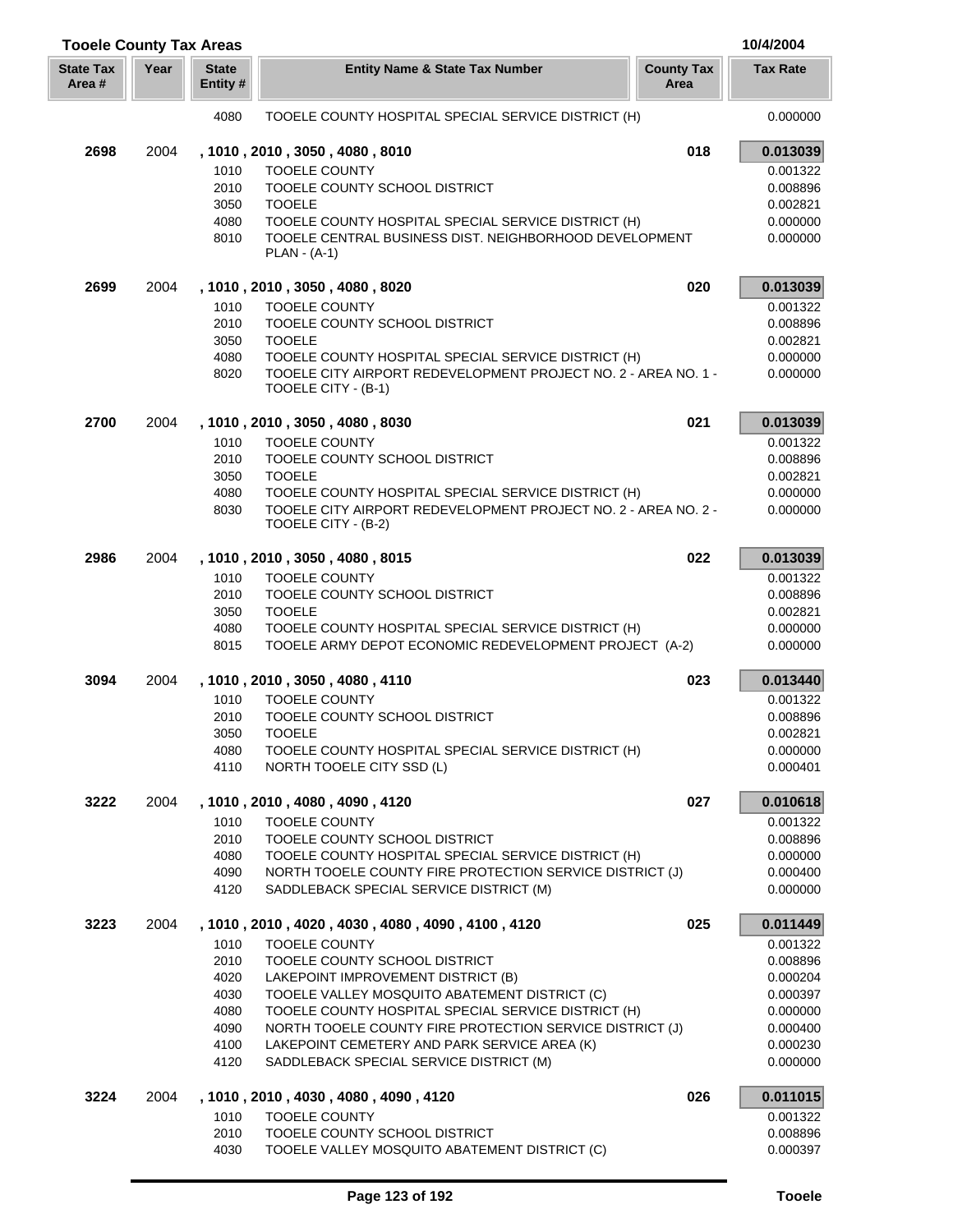| <b>Tooele County Tax Areas</b> |      |                         |                                                          |                           | 10/4/2004       |
|--------------------------------|------|-------------------------|----------------------------------------------------------|---------------------------|-----------------|
| <b>State Tax</b><br>Area #     | Year | <b>State</b><br>Entity# | <b>Entity Name &amp; State Tax Number</b>                | <b>County Tax</b><br>Area | <b>Tax Rate</b> |
|                                |      | 4080                    | TOOELE COUNTY HOSPITAL SPECIAL SERVICE DISTRICT (H)      |                           | 0.000000        |
|                                |      | 4090                    | NORTH TOOELE COUNTY FIRE PROTECTION SERVICE DISTRICT (J) |                           | 0.000400        |
|                                |      | 4120                    | SADDLEBACK SPECIAL SERVICE DISTRICT (M)                  |                           | 0.000000        |
| 3330                           | 2004 |                         | , 1010, 2010, 3070, 8040                                 | 024                       | 0.014053        |
|                                |      | 1010                    | <b>TOOELE COUNTY</b>                                     |                           | 0.001322        |
|                                |      | 2010                    | TOOELE COUNTY SCHOOL DISTRICT                            |                           | 0.008896        |
|                                |      | 3070                    | WENDOVER                                                 |                           | 0.003835        |
|                                |      | 8040                    | DENNER ECONOMIC DEVELOPMENT PROJECT (C-1)                |                           | 0.000000        |
| 3383                           | 2004 |                         | , 1010, 2010, 3010, 4030, 4080, 8050                     | 030                       | 0.013878        |
|                                |      | 1010                    | <b>TOOELE COUNTY</b>                                     |                           | 0.001322        |
|                                |      | 2010                    | TOOELE COUNTY SCHOOL DISTRICT                            |                           | 0.008896        |
|                                |      | 3010                    | <b>GRANTSVILLE</b>                                       |                           | 0.003263        |
|                                |      | 4030                    | TOOELE VALLEY MOSQUITO ABATEMENT DISTRICT (C)            |                           | 0.000397        |
|                                |      | 4080                    | TOOELE COUNTY HOSPITAL SPECIAL SERVICE DISTRICT (H)      |                           | 0.000000        |
|                                |      | 8050                    | WEST BENCH ECONOMIC DEVELOPMENT - GRANTSVILLE - (D-1)    |                           | 0.000000        |
| 3384                           | 2004 |                         | , 1010, 2010, 4030, 4080, 4090, 4130                     | 028                       | 0.011015        |
|                                |      | 1010                    | <b>TOOELE COUNTY</b>                                     |                           | 0.001322        |
|                                |      | 2010                    | TOOELE COUNTY SCHOOL DISTRICT                            |                           | 0.008896        |
|                                |      | 4030                    | TOOELE VALLEY MOSQUITO ABATEMENT DISTRICT (C)            |                           | 0.000397        |
|                                |      | 4080                    | TOOELE COUNTY HOSPITAL SPECIAL SERVICE DISTRICT (H)      |                           | 0.000000        |
|                                |      | 4090                    | NORTH TOOELE COUNTY FIRE PROTECTION SERVICE DISTRICT (J) |                           | 0.000400        |
|                                |      | 4130                    | SOUTH RIM SPECIAL SERVICE DISTRICT (N)                   |                           | 0.000000        |
| 3385                           | 2004 |                         | , 1010, 2010, 4030, 4070, 4080, 4130                     | 029                       | 0.010683        |
|                                |      | 1010                    | <b>TOOELE COUNTY</b>                                     |                           | 0.001322        |
|                                |      | 2010                    | TOOELE COUNTY SCHOOL DISTRICT                            |                           | 0.008896        |
|                                |      | 4030                    | TOOELE VALLEY MOSQUITO ABATEMENT DISTRICT (C)            |                           | 0.000397        |
|                                |      | 4070                    | RUSH VALLEY WATER CONSERVANCY DISTRICT (G)               |                           | 0.000068        |
|                                |      | 4080                    | TOOELE COUNTY HOSPITAL SPECIAL SERVICE DISTRICT (H)      |                           | 0.000000        |
|                                |      |                         |                                                          |                           |                 |

4130 SOUTH RIM SPECIAL SERVICE DISTRICT (N) 0.000000 0.000000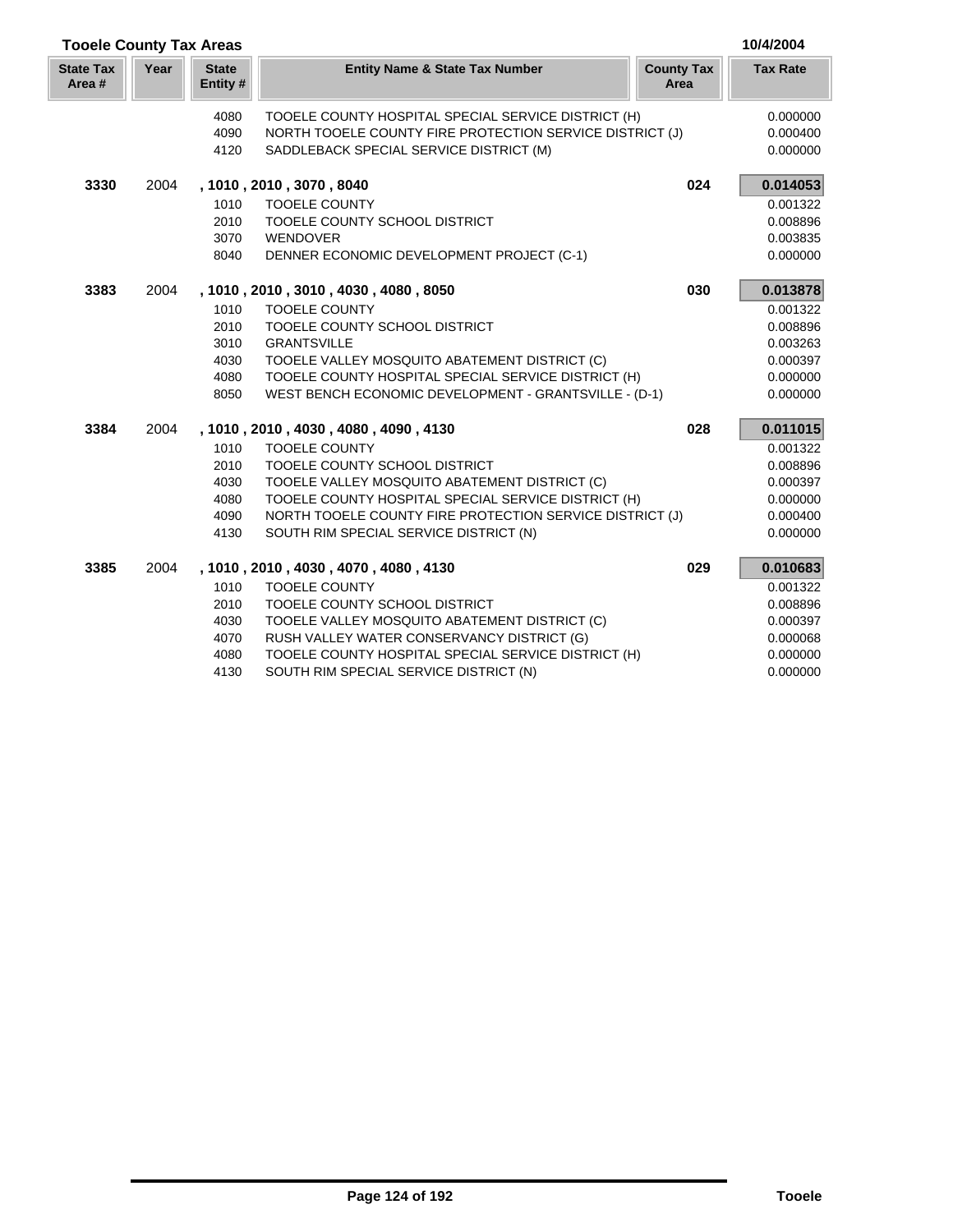| <b>Uintah County Tax Areas</b> |      |                          |                                                                                      |                           | 10/4/2004            |
|--------------------------------|------|--------------------------|--------------------------------------------------------------------------------------|---------------------------|----------------------|
| <b>State Tax</b><br>Area#      | Year | <b>State</b><br>Entity # | <b>Entity Name &amp; State Tax Number</b>                                            | <b>County Tax</b><br>Area | <b>Tax Rate</b>      |
| 646                            | 2004 |                          | , 1010, 2010, 3010, 4040, 4080, 4095, 4270                                           | 012                       | 0.011197             |
|                                |      | 1010                     | <b>UINTAH COUNTY</b>                                                                 |                           | 0.002886             |
|                                |      | 2010                     | UINTAH COUNTY SCHOOL DISTRICT                                                        |                           | 0.006060             |
|                                |      | 3010                     | <b>BALLARD</b>                                                                       |                           | 0.001093             |
|                                |      | 4040                     | BALLARD WATER IMPROVEMENT DISTRICT (D)                                               |                           | 0.000526             |
|                                |      | 4080                     | UINTAH COUNTY MOSQUITO ABATEMENT DISTRICT (H)                                        |                           | 0.000279             |
|                                |      | 4095                     | UINTAH REC. SPECIAL SERVICE DIST (K)                                                 |                           | 0.000000             |
|                                |      | 4270                     | CENTRAL UTAH WATER CONSERVANCY DISTRICT (X)                                          |                           | 0.000353             |
| 647                            | 2004 |                          | , 1010, 2010, 3010, 4080, 4095, 4270                                                 | 011                       | 0.010671             |
|                                |      | 1010                     | <b>UINTAH COUNTY</b>                                                                 |                           | 0.002886             |
|                                |      | 2010                     | UINTAH COUNTY SCHOOL DISTRICT                                                        |                           | 0.006060             |
|                                |      | 3010                     | <b>BALLARD</b>                                                                       |                           | 0.001093             |
|                                |      | 4080                     | UINTAH COUNTY MOSQUITO ABATEMENT DISTRICT (H)                                        |                           | 0.000279             |
|                                |      | 4095                     | UINTAH REC. SPECIAL SERVICE DIST (K)                                                 |                           | 0.000000             |
|                                |      | 4270                     | CENTRAL UTAH WATER CONSERVANCY DISTRICT (X)                                          |                           | 0.000353             |
| 649                            | 2004 |                          | , 1010, 2010, 3020, 4010, 4060, 4080, 4090, 4095, 42                                 | 022                       | 0.012312             |
|                                |      | 1010                     | <b>UINTAH COUNTY</b>                                                                 |                           | 0.002886             |
|                                |      | 2010                     | UINTAH COUNTY SCHOOL DISTRICT                                                        |                           | 0.006060             |
|                                |      | 3020                     | <b>NAPLES</b>                                                                        |                           | 0.000568             |
|                                |      | 4010                     | UINTAH WATER CONSERVANCY DISTRICT (A)                                                |                           | 0.000378             |
|                                |      | 4060                     | ASHLEY VALLEY WATER & SEWER IMPROVEMENT DISTRICT (F)                                 |                           | 0.001788             |
|                                |      | 4080                     | UINTAH COUNTY MOSQUITO ABATEMENT DISTRICT (H)                                        |                           | 0.000279             |
|                                |      | 4090                     | HIGH COUNTRY SPECIAL IMPROVEMENT DISTRICT (J)                                        |                           | 0.000000             |
|                                |      | 4095                     | UINTAH REC. SPECIAL SERVICE DIST (K)                                                 |                           | 0.000000             |
|                                |      | 4270                     | CENTRAL UTAH WATER CONSERVANCY DISTRICT (X)                                          |                           | 0.000353             |
|                                |      |                          |                                                                                      |                           |                      |
| 650                            | 2004 | 1010                     | , 1010, 2010, 3020, 4010, 4060, 4080, 4095, 4270<br><b>UINTAH COUNTY</b>             | 014                       | 0.012312<br>0.002886 |
|                                |      |                          | UINTAH COUNTY SCHOOL DISTRICT                                                        |                           |                      |
|                                |      | 2010                     |                                                                                      |                           | 0.006060             |
|                                |      | 3020                     | <b>NAPLES</b>                                                                        |                           | 0.000568             |
|                                |      | 4010                     | UINTAH WATER CONSERVANCY DISTRICT (A)                                                |                           | 0.000378             |
|                                |      | 4060                     | ASHLEY VALLEY WATER & SEWER IMPROVEMENT DISTRICT (F)                                 |                           | 0.001788             |
|                                |      | 4080                     | UINTAH COUNTY MOSQUITO ABATEMENT DISTRICT (H)                                        |                           | 0.000279             |
|                                |      | 4095                     | UINTAH REC. SPECIAL SERVICE DIST (K)                                                 |                           | 0.000000             |
|                                |      | 4270                     | CENTRAL UTAH WATER CONSERVANCY DISTRICT (X)                                          |                           | 0.000353             |
| 651                            | 2004 |                          | , 1010, 2010, 3020, 4010, 4060, 4080, 4095, 4270, 80                                 | 020                       | 0.012312             |
|                                |      | 1010                     | <b>UINTAH COUNTY</b>                                                                 |                           | 0.002886             |
|                                |      | 2010                     | UINTAH COUNTY SCHOOL DISTRICT                                                        |                           | 0.006060             |
|                                |      | 3020                     | <b>NAPLES</b>                                                                        |                           | 0.000568             |
|                                |      | 4010                     | UINTAH WATER CONSERVANCY DISTRICT (A)                                                |                           | 0.000378             |
|                                |      | 4060                     | ASHLEY VALLEY WATER & SEWER IMPROVEMENT DISTRICT (F)                                 |                           | 0.001788             |
|                                |      | 4080                     | UINTAH COUNTY MOSQUITO ABATEMENT DISTRICT (H)                                        |                           | 0.000279             |
|                                |      | 4095                     | UINTAH REC. SPECIAL SERVICE DIST (K)                                                 |                           | 0.000000             |
|                                |      | 4270<br>8010             | CENTRAL UTAH WATER CONSERVANCY DISTRICT (X)<br>NAPLES REDEVELOPMENT PROJECT - (A-1)  |                           | 0.000353<br>0.000000 |
|                                |      |                          |                                                                                      |                           |                      |
| 652                            | 2004 | 1010                     | , 1010 , 2010 , 3020 , 4010 , 4060 , 4080 , 4095 , 4270 , 80<br><b>UINTAH COUNTY</b> | 028                       | 0.012312<br>0.002886 |
|                                |      | 2010                     | UINTAH COUNTY SCHOOL DISTRICT                                                        |                           | 0.006060             |
|                                |      | 3020                     | <b>NAPLES</b>                                                                        |                           | 0.000568             |
|                                |      | 4010                     | UINTAH WATER CONSERVANCY DISTRICT (A)                                                |                           | 0.000378             |
|                                |      | 4060                     | ASHLEY VALLEY WATER & SEWER IMPROVEMENT DISTRICT (F)                                 |                           | 0.001788             |
|                                |      | 4080                     | UINTAH COUNTY MOSQUITO ABATEMENT DISTRICT (H)                                        |                           | 0.000279             |
|                                |      | 4095                     | UINTAH REC. SPECIAL SERVICE DIST (K)                                                 |                           | 0.000000             |
|                                |      | 4270                     | CENTRAL UTAH WATER CONSERVANCY DISTRICT (X)                                          |                           | 0.000353             |
|                                |      | 8015                     | 1500 SOUTH NEIGHBORHOOD DEVELOPMENT - NAPLES CITY - (A-2)                            |                           | 0.000000             |
|                                |      |                          |                                                                                      |                           |                      |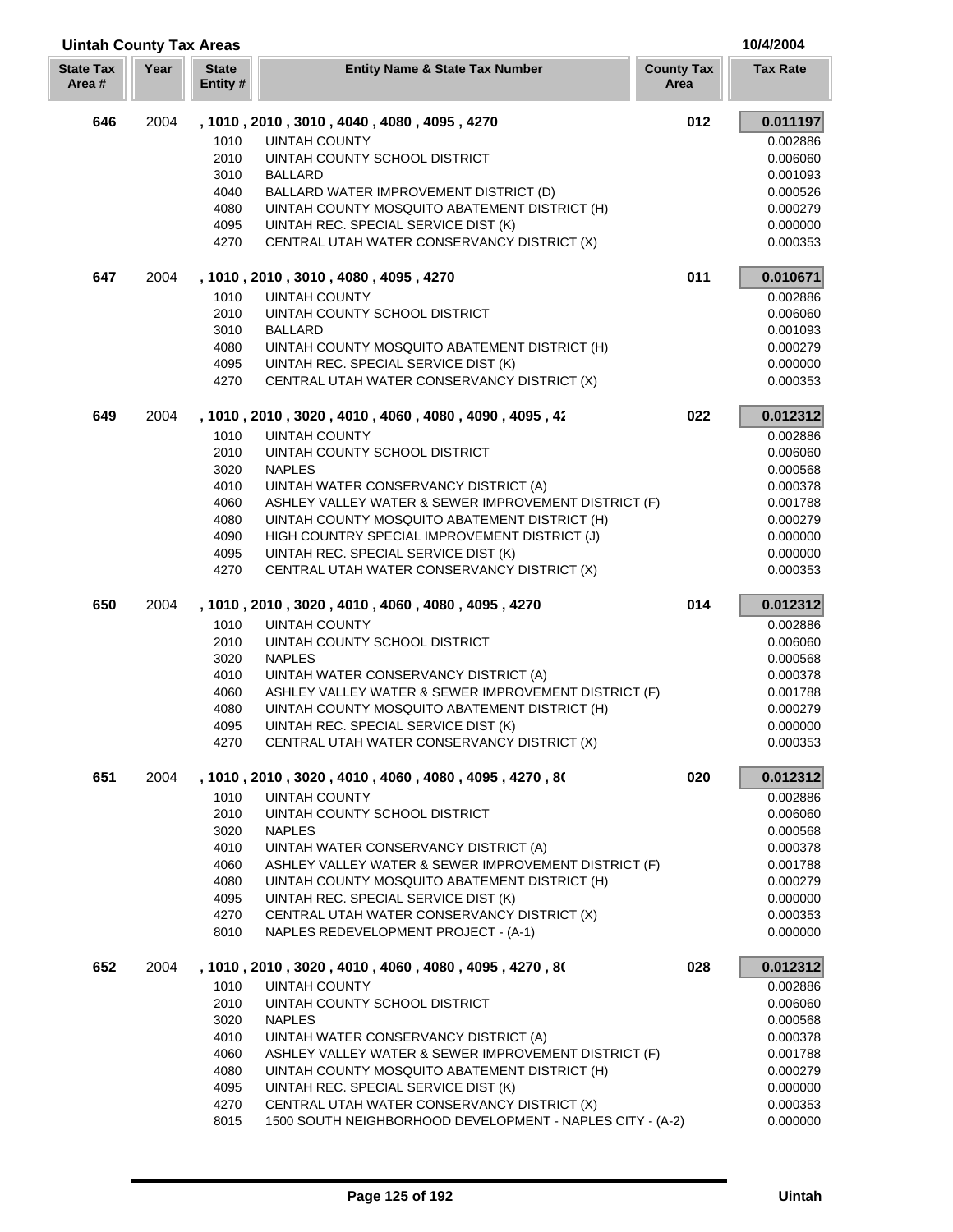| <b>Uintah County Tax Areas</b> |      |                          |                                                                                              |                           | 10/4/2004       |
|--------------------------------|------|--------------------------|----------------------------------------------------------------------------------------------|---------------------------|-----------------|
| <b>State Tax</b><br>Area #     | Year | <b>State</b><br>Entity # | <b>Entity Name &amp; State Tax Number</b>                                                    | <b>County Tax</b><br>Area | <b>Tax Rate</b> |
| 654                            | 2004 |                          | , 1010, 2010, 3030, 4010, 4060, 4080, 4095, 4270                                             | 024                       | 0.012846        |
|                                |      | 1010                     | <b>UINTAH COUNTY</b>                                                                         |                           | 0.002886        |
|                                |      | 2010                     | UINTAH COUNTY SCHOOL DISTRICT                                                                |                           | 0.006060        |
|                                |      | 3030                     | <b>VERNAL</b>                                                                                |                           | 0.001102        |
|                                |      | 4010                     | UINTAH WATER CONSERVANCY DISTRICT (A)                                                        |                           | 0.000378        |
|                                |      | 4060                     | ASHLEY VALLEY WATER & SEWER IMPROVEMENT DISTRICT (F)                                         |                           | 0.001788        |
|                                |      | 4080                     | UINTAH COUNTY MOSQUITO ABATEMENT DISTRICT (H)                                                |                           | 0.000279        |
|                                |      | 4095                     | UINTAH REC. SPECIAL SERVICE DIST (K)                                                         |                           | 0.000000        |
|                                |      | 4270                     | CENTRAL UTAH WATER CONSERVANCY DISTRICT (X)                                                  |                           | 0.000353        |
| 656                            | 2004 |                          | , 1010, 2010, 3030, 4010, 4080, 4095, 4270, 6020                                             | 021                       | 0.012636        |
|                                |      | 1010                     | <b>UINTAH COUNTY</b>                                                                         |                           | 0.002886        |
|                                |      | 2010                     | UINTAH COUNTY SCHOOL DISTRICT                                                                |                           | 0.006060        |
|                                |      | 3030                     | <b>VERNAL</b>                                                                                |                           | 0.001102        |
|                                |      | 4010                     | UINTAH WATER CONSERVANCY DISTRICT (A)                                                        |                           | 0.000378        |
|                                |      | 4080                     | UINTAH COUNTY MOSQUITO ABATEMENT DISTRICT (H)                                                |                           | 0.000279        |
|                                |      | 4095                     | UINTAH REC. SPECIAL SERVICE DIST (K)                                                         |                           | 0.000000        |
|                                |      | 4270                     | CENTRAL UTAH WATER CONSERVANCY DISTRICT (X)                                                  |                           | 0.000353        |
|                                |      | 6020                     | AREA WITHDRAWN FROM ASHLEY VALLEY WATER AND SEWER<br>IMPROVEMENT (II) (SHOWALTER, MEACHAM)   |                           | 0.001578        |
| 657                            | 2004 |                          | , 1010, 2010, 3030, 4010, 4080, 4095, 4270, 6030                                             | 023                       | 0.011428        |
|                                |      | 1010                     | <b>UINTAH COUNTY</b>                                                                         |                           | 0.002886        |
|                                |      | 2010                     | UINTAH COUNTY SCHOOL DISTRICT                                                                |                           | 0.006060        |
|                                |      | 3030                     | <b>VERNAL</b>                                                                                |                           | 0.001102        |
|                                |      | 4010                     | UINTAH WATER CONSERVANCY DISTRICT (A)                                                        |                           | 0.000378        |
|                                |      | 4080                     | UINTAH COUNTY MOSQUITO ABATEMENT DISTRICT (H)                                                |                           | 0.000279        |
|                                |      | 4095                     | UINTAH REC. SPECIAL SERVICE DIST (K)                                                         |                           | 0.000000        |
|                                |      | 4270                     | CENTRAL UTAH WATER CONSERVANCY DISTRICT (X)                                                  |                           | 0.000353        |
|                                |      | 6030                     | AREA WITHDRAWN FROM ASHLEY VALLEY WATER & SEWER<br>IMPROVEMENT DISTRICT (III) (PHEASAN GELN) |                           | 0.000370        |
| 661                            | 2004 |                          | , 1010, 2010, 3030, 4010, 4080, 4095, 4270                                                   | 004                       | 0.011058        |
|                                |      | 1010                     | <b>UINTAH COUNTY</b>                                                                         |                           | 0.002886        |
|                                |      | 2010                     | UINTAH COUNTY SCHOOL DISTRICT                                                                |                           | 0.006060        |
|                                |      | 3030                     | <b>VERNAL</b>                                                                                |                           | 0.001102        |
|                                |      | 4010                     | UINTAH WATER CONSERVANCY DISTRICT (A)                                                        |                           | 0.000378        |
|                                |      | 4080                     | UINTAH COUNTY MOSQUITO ABATEMENT DISTRICT (H)                                                |                           | 0.000279        |
|                                |      | 4095                     | UINTAH REC. SPECIAL SERVICE DIST (K)                                                         |                           | 0.000000        |
|                                |      | 4270                     | CENTRAL UTAH WATER CONSERVANCY DISTRICT (X)                                                  |                           | 0.000353        |
| 662                            | 2004 |                          | , 1010, 2010, 4010, 4020, 4080, 4095, 4270                                                   | 003                       | 0.010632        |
|                                |      | 1010                     | <b>UINTAH COUNTY</b>                                                                         |                           | 0.002886        |
|                                |      | 2010                     | UINTAH COUNTY SCHOOL DISTRICT                                                                |                           | 0.006060        |
|                                |      | 4010                     | UINTAH WATER CONSERVANCY DISTRICT (A)                                                        |                           | 0.000378        |
|                                |      | 4020                     | MAESER WATER IMPROVEMENT DISTRICT (B)                                                        |                           | 0.000676        |
|                                |      | 4080                     | UINTAH COUNTY MOSQUITO ABATEMENT DISTRICT (H)                                                |                           | 0.000279        |
|                                |      | 4095                     | UINTAH REC. SPECIAL SERVICE DIST (K)                                                         |                           | 0.000000        |
|                                |      | 4270                     | CENTRAL UTAH WATER CONSERVANCY DISTRICT (X)                                                  |                           | 0.000353        |
| 663                            | 2004 |                          | , 1010, 2010, 4010, 4030, 4080, 4095, 4270                                                   | 005                       | 0.010843        |
|                                |      | 1010                     | <b>UINTAH COUNTY</b>                                                                         |                           | 0.002886        |
|                                |      | 2010                     | UINTAH COUNTY SCHOOL DISTRICT                                                                |                           | 0.006060        |
|                                |      | 4010                     | UINTAH WATER CONSERVANCY DISTRICT (A)                                                        |                           | 0.000378        |
|                                |      | 4030                     | JENSEN WATER IMPROVEMENT DISTRICT (C)                                                        |                           | 0.000887        |
|                                |      | 4080                     | UINTAH COUNTY MOSQUITO ABATEMENT DISTRICT (H)                                                |                           | 0.000279        |
|                                |      | 4095                     | UINTAH REC. SPECIAL SERVICE DIST (K)                                                         |                           | 0.000000        |
|                                |      | 4270                     | CENTRAL UTAH WATER CONSERVANCY DISTRICT (X)                                                  |                           | 0.000353        |
| 664                            | 2004 |                          | , 1010, 2010, 4010, 4050, 4080, 4095, 4270                                                   | 007                       | 0.010760        |
|                                |      | 1010                     | <b>UINTAH COUNTY</b>                                                                         |                           | 0.002886        |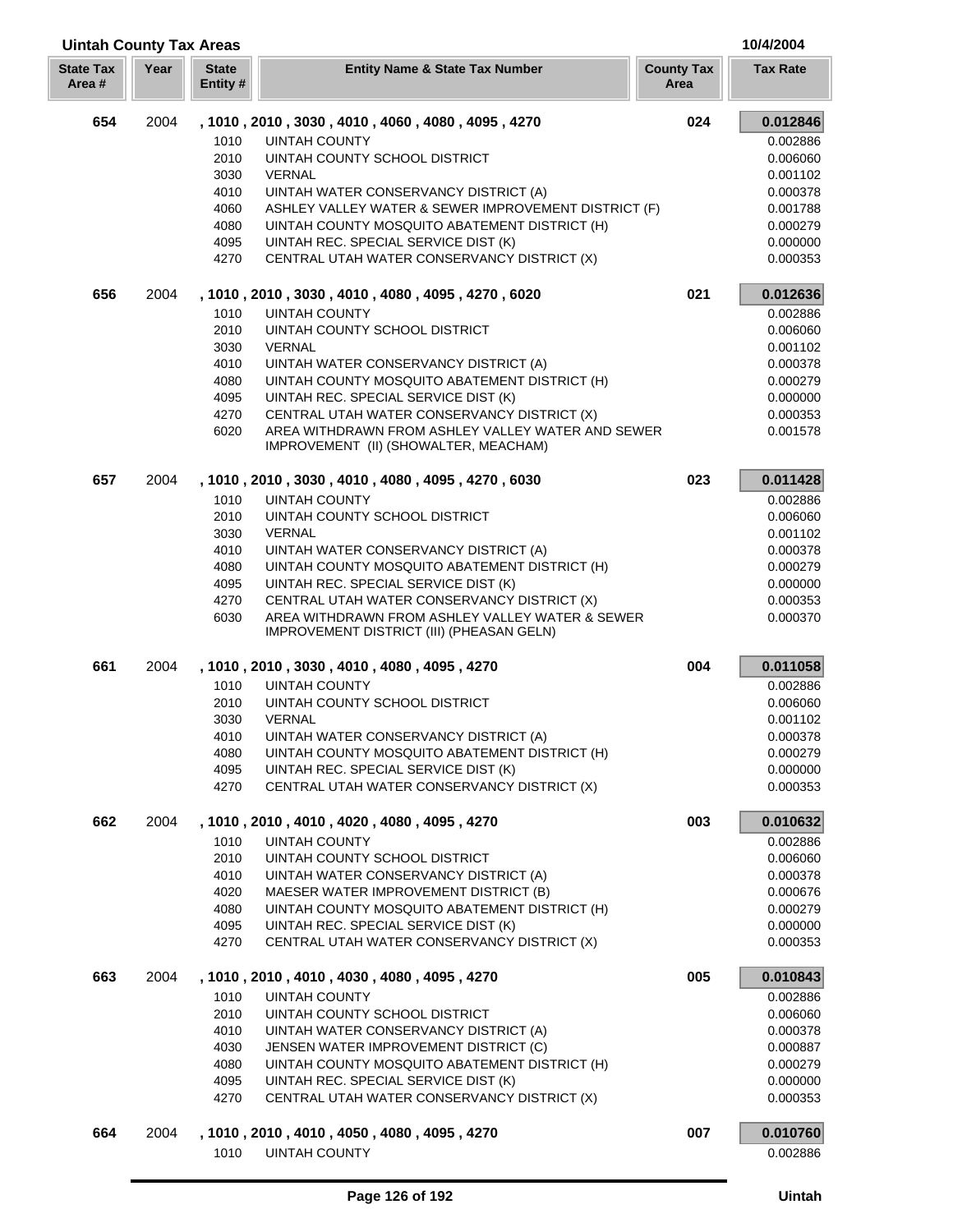| <b>Uintah County Tax Areas</b> |      |                         |                                                                                                       |                           | 10/4/2004            |
|--------------------------------|------|-------------------------|-------------------------------------------------------------------------------------------------------|---------------------------|----------------------|
| <b>State Tax</b><br>Area #     | Year | <b>State</b><br>Entity# | <b>Entity Name &amp; State Tax Number</b>                                                             | <b>County Tax</b><br>Area | <b>Tax Rate</b>      |
|                                |      | 2010                    | UINTAH COUNTY SCHOOL DISTRICT                                                                         |                           | 0.006060             |
|                                |      | 4010                    | UINTAH WATER CONSERVANCY DISTRICT (A)                                                                 |                           | 0.000378             |
|                                |      | 4050                    | <b>OURAY PARK WATER IMPROVEMENT DISTRICT (E)</b>                                                      |                           | 0.000804             |
|                                |      | 4080                    | UINTAH COUNTY MOSQUITO ABATEMENT DISTRICT (H)                                                         |                           | 0.000279             |
|                                |      | 4095                    | UINTAH REC. SPECIAL SERVICE DIST (K)                                                                  |                           | 0.000000             |
|                                |      | 4270                    | CENTRAL UTAH WATER CONSERVANCY DISTRICT (X)                                                           |                           | 0.000353             |
| 665                            | 2004 |                         | , 1010, 2010, 4010, 4060, 4080, 4095, 4270                                                            | 002                       | 0.011744             |
|                                |      | 1010                    | <b>UINTAH COUNTY</b>                                                                                  |                           | 0.002886             |
|                                |      | 2010                    | UINTAH COUNTY SCHOOL DISTRICT                                                                         |                           | 0.006060             |
|                                |      | 4010                    | UINTAH WATER CONSERVANCY DISTRICT (A)                                                                 |                           | 0.000378             |
|                                |      | 4060<br>4080            | ASHLEY VALLEY WATER & SEWER IMPROVEMENT DISTRICT (F)<br>UINTAH COUNTY MOSQUITO ABATEMENT DISTRICT (H) |                           | 0.001788<br>0.000279 |
|                                |      | 4095                    | UINTAH REC. SPECIAL SERVICE DIST (K)                                                                  |                           | 0.000000             |
|                                |      | 4270                    | CENTRAL UTAH WATER CONSERVANCY DISTRICT (X)                                                           |                           | 0.000353             |
| 667                            | 2004 |                         | , 1010, 2010, 4010, 4070, 4080, 4095, 4270                                                            | 009                       | 0.010754             |
|                                |      | 1010                    | <b>UINTAH COUNTY</b>                                                                                  |                           | 0.002886             |
|                                |      | 2010                    | UINTAH COUNTY SCHOOL DISTRICT                                                                         |                           | 0.006060             |
|                                |      | 4010                    | UINTAH WATER CONSERVANCY DISTRICT (A)                                                                 |                           | 0.000378             |
|                                |      | 4070                    | TRIDELL-LAPOINT WATER IMPROVEMENT DISTRICT (G)                                                        |                           | 0.000798             |
|                                |      | 4080                    | UINTAH COUNTY MOSQUITO ABATEMENT DISTRICT (H)                                                         |                           | 0.000279             |
|                                |      | 4095                    | UINTAH REC. SPECIAL SERVICE DIST (K)                                                                  |                           | 0.000000             |
|                                |      | 4270                    | CENTRAL UTAH WATER CONSERVANCY DISTRICT (X)                                                           |                           | 0.000353             |
| 668                            | 2004 |                         | , 1010, 2010, 4010, 4080, 4095, 4270                                                                  | 001                       | 0.009956             |
|                                |      | 1010<br>2010            | <b>UINTAH COUNTY</b><br>UINTAH COUNTY SCHOOL DISTRICT                                                 |                           | 0.002886<br>0.006060 |
|                                |      | 4010                    | UINTAH WATER CONSERVANCY DISTRICT (A)                                                                 |                           | 0.000378             |
|                                |      | 4080                    | UINTAH COUNTY MOSQUITO ABATEMENT DISTRICT (H)                                                         |                           | 0.000279             |
|                                |      | 4095                    | UINTAH REC. SPECIAL SERVICE DIST (K)                                                                  |                           | 0.000000             |
|                                |      | 4270                    | CENTRAL UTAH WATER CONSERVANCY DISTRICT (X)                                                           |                           | 0.000353             |
| 669                            | 2004 |                         | , 1010, 2010, 4010, 4080, 4095, 4270, 4290                                                            | 016                       | 0.010506             |
|                                |      | 1010                    | <b>UINTAH COUNTY</b>                                                                                  |                           | 0.002886             |
|                                |      | 2010                    | UINTAH COUNTY SCHOOL DISTRICT                                                                         |                           | 0.006060             |
|                                |      | 4010                    | UINTAH WATER CONSERVANCY DISTRICT (A)                                                                 |                           | 0.000378             |
|                                |      | 4080                    | UINTAH COUNTY MOSQUITO ABATEMENT DISTRICT (H)                                                         |                           | 0.000279             |
|                                |      | 4095                    | UINTAH REC. SPECIAL SERVICE DIST (K)                                                                  |                           | 0.000000             |
|                                |      | 4270<br>4290            | CENTRAL UTAH WATER CONSERVANCY DISTRICT (X)<br>JOHNSON WATER DISTRICT (Z)                             |                           | 0.000353<br>0.000550 |
| 670                            | 2004 |                         | , 1010, 2010, 4040, 4080, 4095, 4270                                                                  | 006                       | 0.010104             |
|                                |      | 1010                    | <b>UINTAH COUNTY</b>                                                                                  |                           | 0.002886             |
|                                |      | 2010                    | UINTAH COUNTY SCHOOL DISTRICT                                                                         |                           | 0.006060             |
|                                |      | 4040                    | BALLARD WATER IMPROVEMENT DISTRICT (D)                                                                |                           | 0.000526             |
|                                |      | 4080                    | UINTAH COUNTY MOSQUITO ABATEMENT DISTRICT (H)                                                         |                           | 0.000279             |
|                                |      | 4095                    | UINTAH REC. SPECIAL SERVICE DIST (K)                                                                  |                           | 0.000000             |
|                                |      | 4270                    | CENTRAL UTAH WATER CONSERVANCY DISTRICT (X)                                                           |                           | 0.000353             |
| 671                            | 2004 |                         | , 1010, 2010, 4070, 4080, 4095, 4270                                                                  | 010                       | 0.010376             |
|                                |      | 1010                    | <b>UINTAH COUNTY</b>                                                                                  |                           | 0.002886             |
|                                |      | 2010                    | UINTAH COUNTY SCHOOL DISTRICT                                                                         |                           | 0.006060             |
|                                |      | 4070                    | TRIDELL-LAPOINT WATER IMPROVEMENT DISTRICT (G)                                                        |                           | 0.000798             |
|                                |      | 4080<br>4095            | UINTAH COUNTY MOSQUITO ABATEMENT DISTRICT (H)                                                         |                           | 0.000279<br>0.000000 |
|                                |      | 4270                    | UINTAH REC. SPECIAL SERVICE DIST (K)<br>CENTRAL UTAH WATER CONSERVANCY DISTRICT (X)                   |                           | 0.000353             |
| 672                            | 2004 |                         | , 1010 , 2010 , 4080 , 4095 , 4270                                                                    | 008                       | 0.009578             |
|                                |      | 1010                    | <b>UINTAH COUNTY</b>                                                                                  |                           | 0.002886             |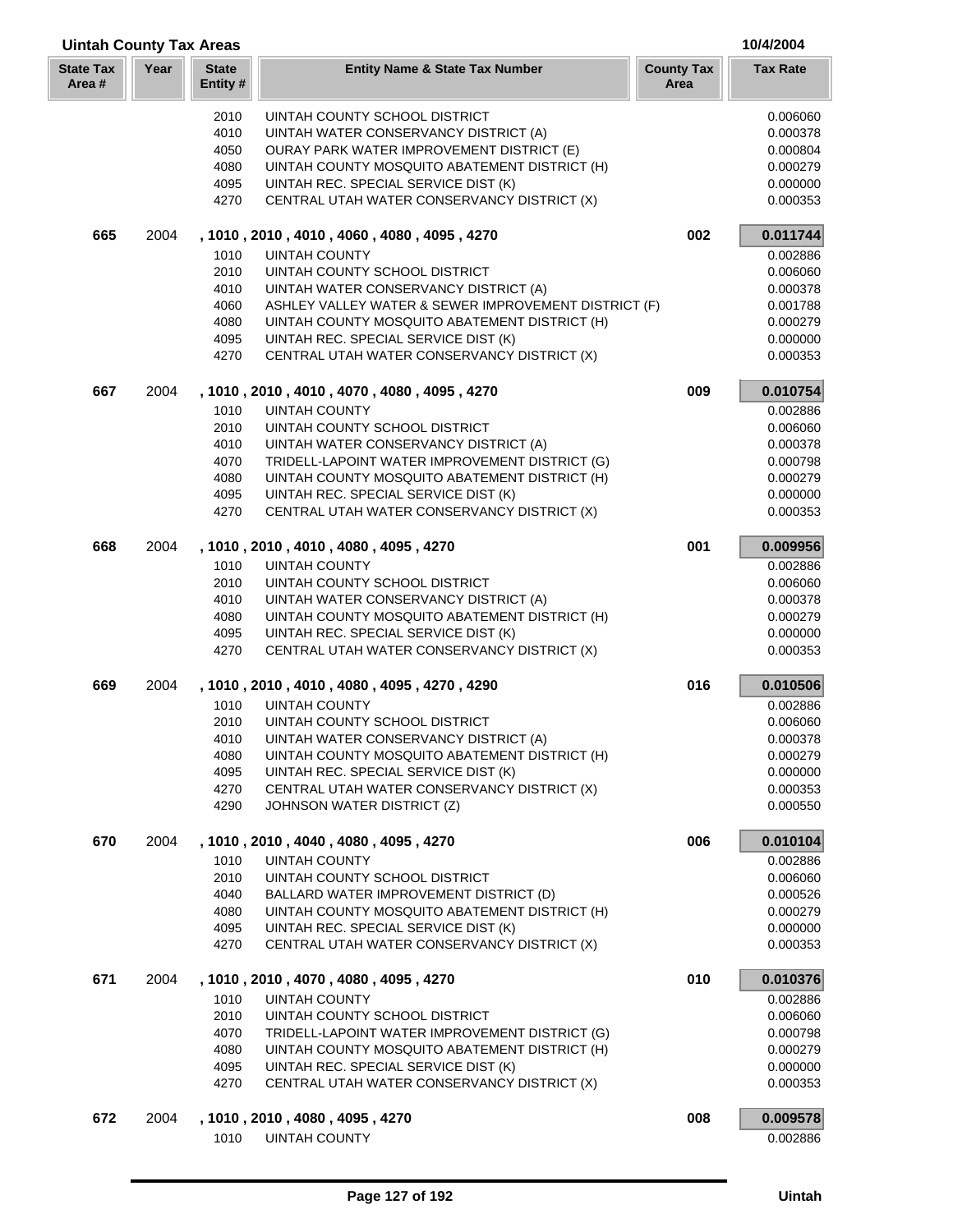| <b>Uintah County Tax Areas</b> |      |                         |                                                                                                   |                           | 10/4/2004            |
|--------------------------------|------|-------------------------|---------------------------------------------------------------------------------------------------|---------------------------|----------------------|
| <b>State Tax</b><br>Area #     | Year | <b>State</b><br>Entity# | <b>Entity Name &amp; State Tax Number</b>                                                         | <b>County Tax</b><br>Area | <b>Tax Rate</b>      |
|                                |      | 2010                    | UINTAH COUNTY SCHOOL DISTRICT                                                                     |                           | 0.006060             |
|                                |      | 4080                    | UINTAH COUNTY MOSQUITO ABATEMENT DISTRICT (H)                                                     |                           | 0.000279             |
|                                |      | 4095                    | UINTAH REC. SPECIAL SERVICE DIST (K)                                                              |                           | 0.000000             |
|                                |      | 4270                    | CENTRAL UTAH WATER CONSERVANCY DISTRICT (X)                                                       |                           | 0.000353             |
| 673                            | 2004 |                         | , 1010, 2010, 4080, 4095, 4270, 4290                                                              | 017                       | 0.010128             |
|                                |      | 1010                    | <b>UINTAH COUNTY</b>                                                                              |                           | 0.002886             |
|                                |      | 2010                    | UINTAH COUNTY SCHOOL DISTRICT                                                                     |                           | 0.006060             |
|                                |      | 4080                    | UINTAH COUNTY MOSQUITO ABATEMENT DISTRICT (H)                                                     |                           | 0.000279             |
|                                |      | 4095                    | UINTAH REC. SPECIAL SERVICE DIST (K)                                                              |                           | 0.000000             |
|                                |      | 4270                    | CENTRAL UTAH WATER CONSERVANCY DISTRICT (X)                                                       |                           | 0.000353             |
|                                |      | 4290                    | JOHNSON WATER DISTRICT (Z)                                                                        |                           | 0.000550             |
| 2688                           | 2004 |                         | , 1010, 2010, 3030, 4010, 4080, 4095, 4270, 6050                                                  | 026                       | 0.012499             |
|                                |      | 1010                    | <b>UINTAH COUNTY</b>                                                                              |                           | 0.002886             |
|                                |      | 2010                    | UINTAH COUNTY SCHOOL DISTRICT                                                                     |                           | 0.006060             |
|                                |      | 3030                    | <b>VERNAL</b>                                                                                     |                           | 0.001102             |
|                                |      | 4010                    | UINTAH WATER CONSERVANCY DISTRICT (A)                                                             |                           | 0.000378             |
|                                |      | 4080<br>4095            | UINTAH COUNTY MOSQUITO ABATEMENT DISTRICT (H)                                                     |                           | 0.000279<br>0.000000 |
|                                |      | 4270                    | UINTAH REC. SPECIAL SERVICE DIST (K)<br>CENTRAL UTAH WATER CONSERVANCY DISTRICT (X)               |                           | 0.000353             |
|                                |      | 6050                    | AREA WITHDRAWN FROM ASHLEY VALLEY WATER AND SEWER<br>IMPROVEMENT DISTRICT (V) (HEENEY)            |                           | 0.001441             |
| 2689                           | 2004 |                         | , 1010 , 2010 , 3020 , 4010 , 4060 , 4080 , 4095 , 4270 , 60                                      | 025                       | 0.012312             |
|                                |      | 1010                    | <b>UINTAH COUNTY</b>                                                                              |                           | 0.002886             |
|                                |      | 2010                    | UINTAH COUNTY SCHOOL DISTRICT                                                                     |                           | 0.006060             |
|                                |      | 3020                    | <b>NAPLES</b>                                                                                     |                           | 0.000568             |
|                                |      | 4010                    | UINTAH WATER CONSERVANCY DISTRICT (A)                                                             |                           | 0.000378             |
|                                |      | 4060                    | ASHLEY VALLEY WATER & SEWER IMPROVEMENT DISTRICT (F)                                              |                           | 0.001788             |
|                                |      | 4080                    | UINTAH COUNTY MOSQUITO ABATEMENT DISTRICT (H)                                                     |                           | 0.000279             |
|                                |      | 4095                    | UINTAH REC. SPECIAL SERVICE DIST (K)                                                              |                           | 0.000000             |
|                                |      | 4270<br>6040            | CENTRAL UTAH WATER CONSERVANCY DISTRICT (X)                                                       |                           | 0.000353<br>0.000000 |
|                                |      |                         | (IV). . AREA DISCONNECTED FROM NAPLES CITY BUT SHALL REMAIN<br>TAXABLE TO PREVENT DEFICIENCY (IV) |                           |                      |
| 2953                           | 2004 |                         | 1010, 2010, 3030, 4010, 4080, 4095, 4270, 6070                                                    | 027                       | 0.013379             |
|                                |      | 1010                    | <b>UINTAH COUNTY</b>                                                                              |                           | 0.002886             |
|                                |      | 2010                    | UINTAH COUNTY SCHOOL DISTRICT                                                                     |                           | 0.006060             |
|                                |      | 3030                    | <b>VERNAL</b>                                                                                     |                           | 0.001102             |
|                                |      | 4010                    | UINTAH WATER CONSERVANCY DISTRICT (A)                                                             |                           | 0.000378             |
|                                |      | 4080                    | UINTAH COUNTY MOSQUITO ABATEMENT DISTRICT (H)                                                     |                           | 0.000279             |
|                                |      | 4095                    | UINTAH REC. SPECIAL SERVICE DIST (K)                                                              |                           | 0.000000             |
|                                |      | 4270                    | CENTRAL UTAH WATER CONSERVANCY DISTRICT (X)                                                       |                           | 0.000353             |
|                                |      | 6070                    | WEST SIDE WITHDRAWAL (VIII)                                                                       |                           | 0.002321             |
| 2954                           | 2004 |                         | , 1010, 2010, 3030, 4010, 4080, 4095, 4270, 6010                                                  | 019                       | 0.011711             |
|                                |      | 1010                    | <b>UINTAH COUNTY</b>                                                                              |                           | 0.002886             |
|                                |      | 2010                    | UINTAH COUNTY SCHOOL DISTRICT                                                                     |                           | 0.006060             |
|                                |      | 3030                    | <b>VERNAL</b>                                                                                     |                           | 0.001102             |
|                                |      | 4010<br>4080            | UINTAH WATER CONSERVANCY DISTRICT (A)<br>UINTAH COUNTY MOSQUITO ABATEMENT DISTRICT (H)            |                           | 0.000378<br>0.000279 |
|                                |      | 4095                    | UINTAH REC. SPECIAL SERVICE DIST (K)                                                              |                           | 0.000000             |
|                                |      | 4270                    | CENTRAL UTAH WATER CONSERVANCY DISTRICT (X)                                                       |                           | 0.000353             |
|                                |      | 6010                    | NORTH WITHDRAWL (I)                                                                               |                           | 0.000653             |
| 2964                           | 2004 |                         | , 1010, 2010, 3030, 4010, 4080, 4095, 4270, 6060                                                  | 029                       | 0.012417             |
|                                |      | 1010                    | <b>UINTAH COUNTY</b>                                                                              |                           | 0.002886             |
|                                |      | 2010                    | UINTAH COUNTY SCHOOL DISTRICT                                                                     |                           | 0.006060             |
|                                |      | 3030                    | VERNAL                                                                                            |                           | 0.001102             |
|                                |      | 4010                    | UINTAH WATER CONSERVANCY DISTRICT (A)                                                             |                           | 0.000378             |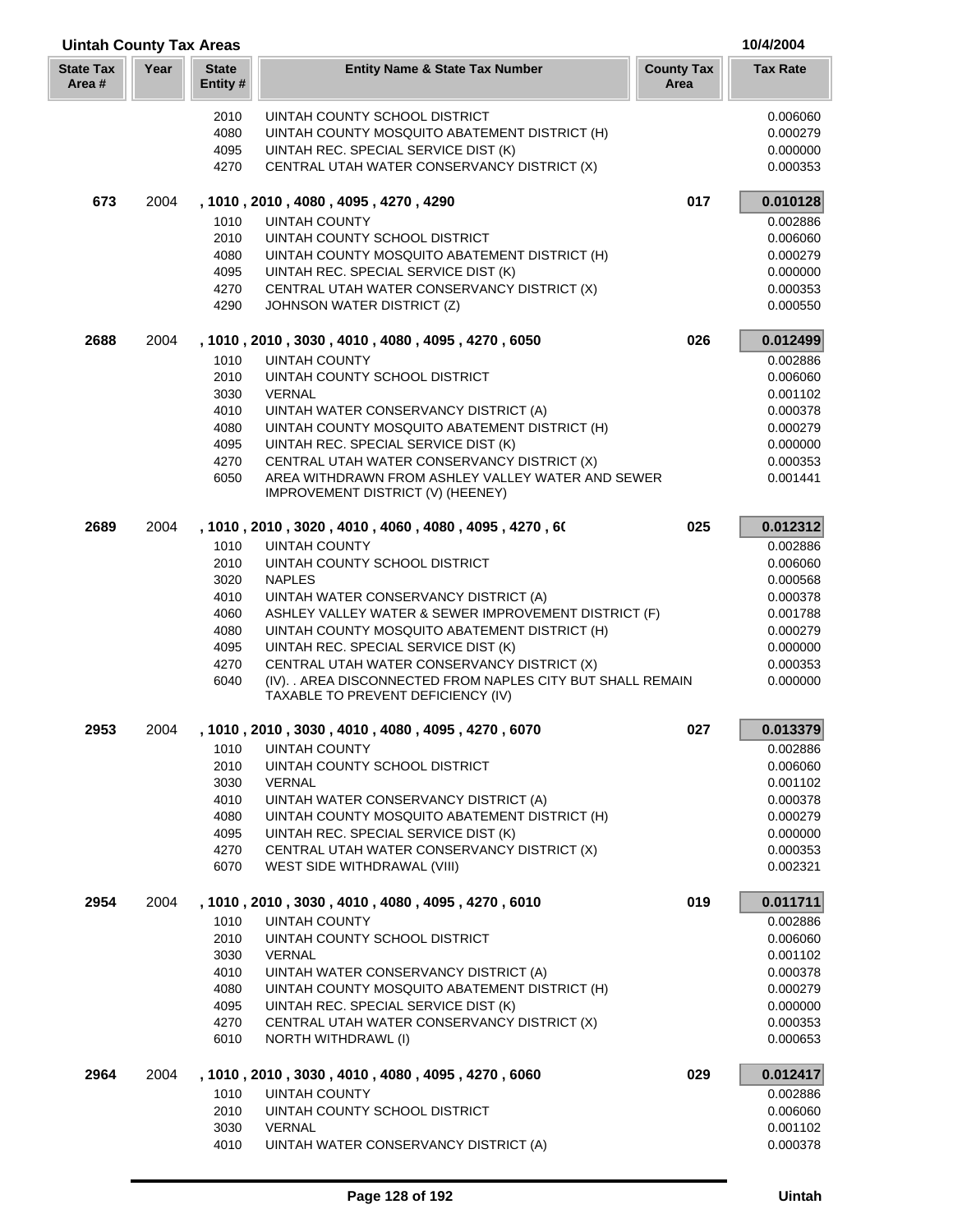## **Uintah County Tax Areas 10/4/2004**

| <b>State Tax</b><br>Area # | Year | <b>State</b><br>Entity # | <b>Entity Name &amp; State Tax Number</b>        | <b>County Tax</b><br>Area | <b>Tax Rate</b> |
|----------------------------|------|--------------------------|--------------------------------------------------|---------------------------|-----------------|
|                            |      | 4080                     | UINTAH COUNTY MOSQUITO ABATEMENT DISTRICT (H)    |                           | 0.000279        |
|                            |      | 4095                     | UINTAH REC. SPECIAL SERVICE DIST (K)             |                           | 0.000000        |
|                            |      | 4270                     | CENTRAL UTAH WATER CONSERVANCY DISTRICT (X)      |                           | 0.000353        |
|                            |      | 6060                     | SHHIVERS WITHDRAWL (VI)                          |                           | 0.001359        |
| 3158                       | 2004 |                          | , 1010, 2010, 3030, 4010, 4080, 4095, 4270, 6075 | 018                       | 0.013544        |
|                            |      | 1010                     | UINTAH COUNTY                                    |                           | 0.002886        |
|                            |      | 2010                     | UINTAH COUNTY SCHOOL DISTRICT                    |                           | 0.006060        |
|                            |      | 3030                     | <b>VERNAL</b>                                    |                           | 0.001102        |
|                            |      | 4010                     | UINTAH WATER CONSERVANCY DISTRICT (A)            |                           | 0.000378        |
|                            |      | 4080                     | UINTAH COUNTY MOSQUITO ABATEMENT DISTRICT (H)    |                           | 0.000279        |
|                            |      | 4095                     | UINTAH REC. SPECIAL SERVICE DIST (K)             |                           | 0.000000        |
|                            |      | 4270                     | CENTRAL UTAH WATER CONSERVANCY DISTRICT (X)      |                           | 0.000353        |
|                            |      | 6075                     | RASMUSSEN WITHDRAWAL (IX)                        |                           | 0.002486        |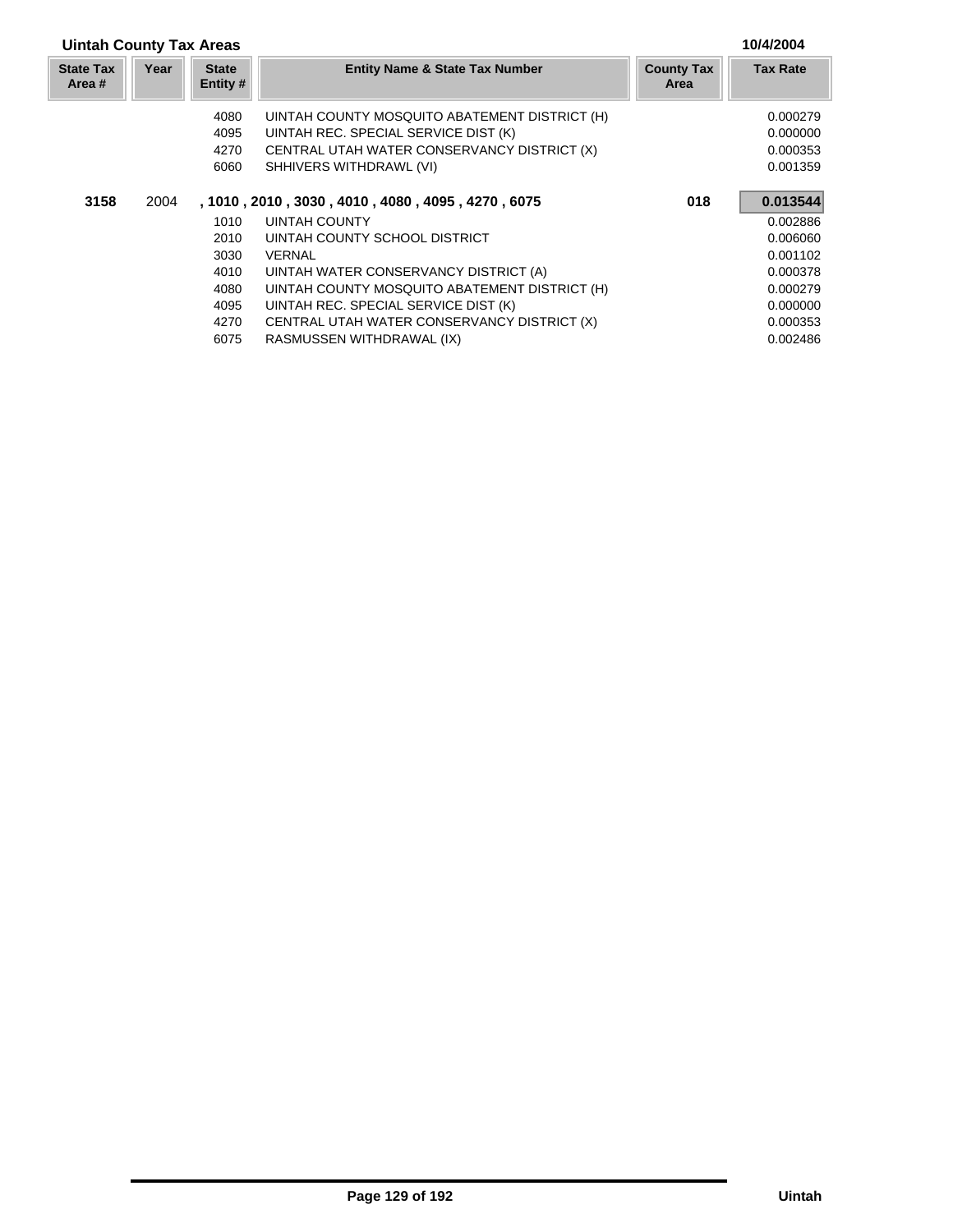| <b>Utah County Tax Areas</b> |      |                          |                                                                               |                           | 10/4/2004       |
|------------------------------|------|--------------------------|-------------------------------------------------------------------------------|---------------------------|-----------------|
| <b>State Tax</b><br>Area#    | Year | <b>State</b><br>Entity # | <b>Entity Name &amp; State Tax Number</b>                                     | <b>County Tax</b><br>Area | <b>Tax Rate</b> |
| 3392                         | 2004 |                          | , 1010, 2010, 3010, 4080, 4100, 4250, 4330                                    | 040                       | 0.011230        |
|                              |      | 1010                     | <b>UTAH COUNTY</b>                                                            |                           | 0.001425        |
|                              |      | 2010                     | ALPINE SCHOOL DISTRICT                                                        |                           | 0.008119        |
|                              |      | 3010                     | <b>ALPINE</b>                                                                 |                           | 0.001298        |
|                              |      | 4080                     | NORTH UTAH COUNTY WATER CONSERVANCY DISTRICT (J)                              |                           | 0.000035        |
|                              |      | 4100                     | TIMPANOGOS SPECIAL SERVICE DISTRICT (M)                                       |                           | 0.000000        |
|                              |      | 4250                     | CENTRAL UTAH WATER CONSERVANCY DISTRICT (X)                                   |                           | 0.000353        |
|                              |      | 4330                     | WASATCH MENTAL HEALTH SPECIAL SERVICE DISTRICT (H-H)                          |                           | 0.000000        |
| 3393                         | 2004 |                          | , 1010, 2010, 3010, 4080, 4250, 4330                                          | 040                       | 0.011230        |
|                              |      | 1010                     | <b>UTAH COUNTY</b>                                                            |                           | 0.001425        |
|                              |      | 2010                     | ALPINE SCHOOL DISTRICT                                                        |                           | 0.008119        |
|                              |      | 3010                     | <b>ALPINE</b>                                                                 |                           | 0.001298        |
|                              |      | 4080                     | NORTH UTAH COUNTY WATER CONSERVANCY DISTRICT (J)                              |                           | 0.000035        |
|                              |      | 4250                     | CENTRAL UTAH WATER CONSERVANCY DISTRICT (X)                                   |                           | 0.000353        |
|                              |      | 4330                     | WASATCH MENTAL HEALTH SPECIAL SERVICE DISTRICT (H-H)                          |                           | 0.000000        |
| 3394                         | 2004 |                          | , 1010, 2010, 3020, 4010, 4080, 4100, 4250, 4330                              | 060                       | 0.012230        |
|                              |      | 1010                     | <b>UTAH COUNTY</b>                                                            |                           | 0.001425        |
|                              |      | 2010                     | ALPINE SCHOOL DISTRICT                                                        |                           | 0.008119        |
|                              |      | 3020                     | <b>AMERICAN FORK</b>                                                          |                           | 0.002298        |
|                              |      | 4010                     | AMERICAN FORK METROPOLITAN WATER DISTRICT (A)                                 |                           | 0.000000        |
|                              |      | 4080                     | NORTH UTAH COUNTY WATER CONSERVANCY DISTRICT (J)                              |                           | 0.000035        |
|                              |      | 4100                     | TIMPANOGOS SPECIAL SERVICE DISTRICT (M)                                       |                           | 0.000000        |
|                              |      | 4250                     | CENTRAL UTAH WATER CONSERVANCY DISTRICT (X)                                   |                           | 0.000353        |
|                              |      | 4330                     | WASATCH MENTAL HEALTH SPECIAL SERVICE DISTRICT (H-H)                          |                           | 0.000000        |
| 3395                         | 2004 |                          | , 1010, 2010, 3020, 4010, 4080, 4100, 4250, 4330, 82                          | 060                       | 0.012230        |
|                              |      | 1010                     | <b>UTAH COUNTY</b>                                                            |                           | 0.001425        |
|                              |      | 2010                     | ALPINE SCHOOL DISTRICT                                                        |                           | 0.008119        |
|                              |      | 3020                     | <b>AMERICAN FORK</b>                                                          |                           | 0.002298        |
|                              |      | 4010                     | AMERICAN FORK METROPOLITAN WATER DISTRICT (A)                                 |                           | 0.000000        |
|                              |      | 4080                     | NORTH UTAH COUNTY WATER CONSERVANCY DISTRICT (J)                              |                           | 0.000035        |
|                              |      | 4100                     | TIMPANOGOS SPECIAL SERVICE DISTRICT (M)                                       |                           | 0.000000        |
|                              |      | 4250                     | CENTRAL UTAH WATER CONSERVANCY DISTRICT (X)                                   |                           | 0.000353        |
|                              |      | 4330                     | WASATCH MENTAL HEALTH SPECIAL SERVICE DISTRICT (H-H)                          |                           | 0.000000        |
|                              |      | 8251                     | NORTH VALLEY REDEVELOPMENT PROJECT - AMERICAN FORK CITY -<br>$(F-1)$          |                           | 0.000000        |
|                              |      |                          |                                                                               |                           |                 |
| 3396                         | 2004 |                          | , 1010 , 2010 , 3020 , 4010 , 4080 , 4100 , 4250 , 4330 , 82                  | 060                       | 0.012230        |
|                              |      | 1010                     | UTAH COUNTY                                                                   |                           | 0.001425        |
|                              |      | 2010                     | ALPINE SCHOOL DISTRICT                                                        |                           | 0.008119        |
|                              |      | 3020                     | <b>AMERICAN FORK</b>                                                          |                           | 0.002298        |
|                              |      | 4010                     | AMERICAN FORK METROPOLITAN WATER DISTRICT (A)                                 |                           | 0.000000        |
|                              |      | 4080                     | NORTH UTAH COUNTY WATER CONSERVANCY DISTRICT (J)                              |                           | 0.000035        |
|                              |      | 4100                     | TIMPANOGOS SPECIAL SERVICE DISTRICT (M)                                       |                           | 0.000000        |
|                              |      | 4250                     | CENTRAL UTAH WATER CONSERVANCY DISTRICT (X)                                   |                           | 0.000353        |
|                              |      | 4330                     | WASATCH MENTAL HEALTH SPECIAL SERVICE DISTRICT (H-H)                          |                           | 0.000000        |
|                              |      | 8252                     | WEST SIDE REDEVELOPMENT PROJECT - PHASE ONE - AMERICAN FORK<br>$CITY - (F-2)$ |                           | 0.000000        |
| 3397                         | 2004 |                          | , 1010 , 2010 , 3020 , 4010 , 4080 , 4100 , 4250 , 4330 , 82                  | 060                       | 0.012230        |
|                              |      | 1010                     | <b>UTAH COUNTY</b>                                                            |                           | 0.001425        |
|                              |      | 2010                     | ALPINE SCHOOL DISTRICT                                                        |                           | 0.008119        |
|                              |      | 3020                     | <b>AMERICAN FORK</b>                                                          |                           | 0.002298        |
|                              |      | 4010                     | AMERICAN FORK METROPOLITAN WATER DISTRICT (A)                                 |                           | 0.000000        |
|                              |      | 4080                     | NORTH UTAH COUNTY WATER CONSERVANCY DISTRICT (J)                              |                           | 0.000035        |
|                              |      | 4100                     | TIMPANOGOS SPECIAL SERVICE DISTRICT (M)                                       |                           | 0.000000        |
|                              |      | 4250                     | CENTRAL UTAH WATER CONSERVANCY DISTRICT (X)                                   |                           | 0.000353        |
|                              |      | 4330                     | WASATCH MENTAL HEALTH SPECIAL SERVICE DISTRICT (H-H)                          |                           | 0.000000        |
|                              |      |                          |                                                                               |                           |                 |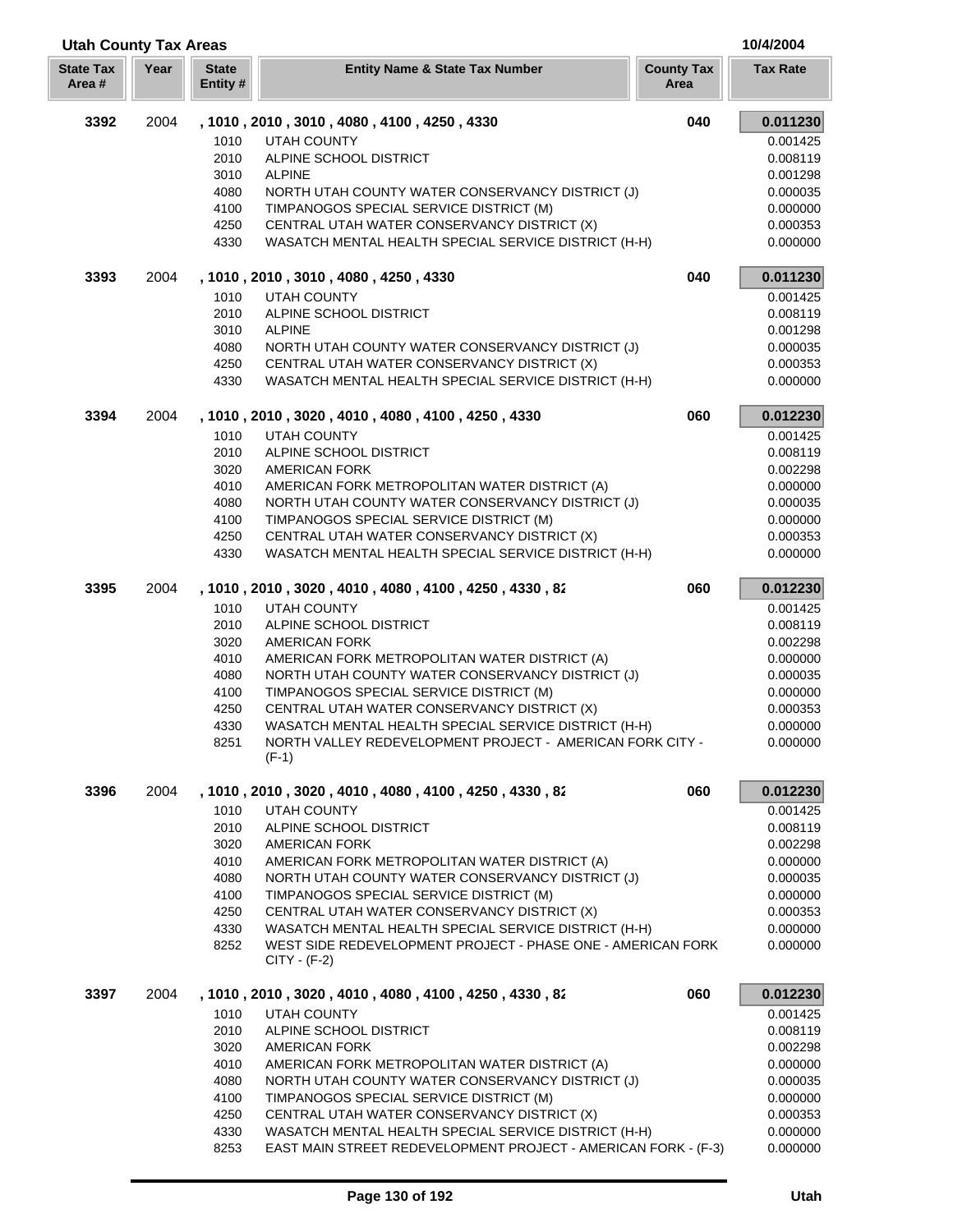| <b>Utah County Tax Areas</b> |      |                          |                                                                                                     |                           | 10/4/2004            |
|------------------------------|------|--------------------------|-----------------------------------------------------------------------------------------------------|---------------------------|----------------------|
| <b>State Tax</b><br>Area #   | Year | <b>State</b><br>Entity # | <b>Entity Name &amp; State Tax Number</b>                                                           | <b>County Tax</b><br>Area | <b>Tax Rate</b>      |
| 3398                         | 2004 |                          | , 1010 , 2010 , 3020 , 4010 , 4080 , 4100 , 4250 , 4330 , 82                                        | 060                       | 0.012230             |
|                              |      | 1010                     | <b>UTAH COUNTY</b>                                                                                  |                           | 0.001425             |
|                              |      | 2010                     | ALPINE SCHOOL DISTRICT                                                                              |                           | 0.008119             |
|                              |      | 3020                     | <b>AMERICAN FORK</b>                                                                                |                           | 0.002298             |
|                              |      | 4010                     | AMERICAN FORK METROPOLITAN WATER DISTRICT (A)                                                       |                           | 0.000000             |
|                              |      | 4080                     | NORTH UTAH COUNTY WATER CONSERVANCY DISTRICT (J)                                                    |                           | 0.000035             |
|                              |      | 4100                     | TIMPANOGOS SPECIAL SERVICE DISTRICT (M)                                                             |                           | 0.000000             |
|                              |      | 4250                     | CENTRAL UTAH WATER CONSERVANCY DISTRICT (X)                                                         |                           | 0.000353             |
|                              |      | 4330                     | WASATCH MENTAL HEALTH SPECIAL SERVICE DISTRICT (H-H)                                                |                           | 0.000000             |
|                              |      | 8254                     | EGG FARM ECONOMIC DEV - (F-4)                                                                       |                           | 0.000000             |
| 3399                         | 2004 |                          | , 1010, 2010, 3020, 4010, 4080, 4250, 4330                                                          | 060                       | 0.012230             |
|                              |      | 1010                     | <b>UTAH COUNTY</b>                                                                                  |                           | 0.001425             |
|                              |      | 2010                     | ALPINE SCHOOL DISTRICT                                                                              |                           | 0.008119             |
|                              |      | 3020                     | <b>AMERICAN FORK</b>                                                                                |                           | 0.002298             |
|                              |      | 4010                     | AMERICAN FORK METROPOLITAN WATER DISTRICT (A)                                                       |                           | 0.000000             |
|                              |      | 4080                     | NORTH UTAH COUNTY WATER CONSERVANCY DISTRICT (J)                                                    |                           | 0.000035             |
|                              |      | 4250                     | CENTRAL UTAH WATER CONSERVANCY DISTRICT (X)                                                         |                           | 0.000353             |
|                              |      | 4330                     | WASATCH MENTAL HEALTH SPECIAL SERVICE DISTRICT (H-H)                                                |                           | 0.000000             |
| 3400                         | 2004 |                          | , 1010, 2010, 3030, 4250, 4330, 4335                                                                | 050                       | 0.010757             |
|                              |      | 1010                     | <b>UTAH COUNTY</b>                                                                                  |                           | 0.001425             |
|                              |      | 2010                     | ALPINE SCHOOL DISTRICT                                                                              |                           | 0.008119             |
|                              |      | 3030                     | <b>CEDAR FORT</b>                                                                                   |                           | 0.000860             |
|                              |      | 4250<br>4330             | CENTRAL UTAH WATER CONSERVANCY DISTRICT (X)<br>WASATCH MENTAL HEALTH SPECIAL SERVICE DISTRICT (H-H) |                           | 0.000353<br>0.000000 |
|                              |      | 4335                     | SOUTH UTAH VALLEY ANIMAL SPECIAL SERVICE DISTRICT (I-I)                                             |                           | 0.000000             |
| 3401                         | 2004 |                          | , 1010, 2010, 3040, 4080, 4100, 4250, 4330                                                          | 021                       | 0.011632             |
|                              |      | 1010                     | <b>UTAH COUNTY</b>                                                                                  |                           | 0.001425             |
|                              |      | 2010                     | ALPINE SCHOOL DISTRICT                                                                              |                           | 0.008119             |
|                              |      | 3040                     | <b>CEDAR HILLS</b>                                                                                  |                           | 0.001700             |
|                              |      | 4080                     | NORTH UTAH COUNTY WATER CONSERVANCY DISTRICT (J)                                                    |                           | 0.000035             |
|                              |      | 4100                     | TIMPANOGOS SPECIAL SERVICE DISTRICT (M)                                                             |                           | 0.000000             |
|                              |      | 4250                     | CENTRAL UTAH WATER CONSERVANCY DISTRICT (X)                                                         |                           | 0.000353             |
|                              |      | 4330                     | WASATCH MENTAL HEALTH SPECIAL SERVICE DISTRICT (H-H)                                                |                           | 0.000000             |
| 3402                         | 2004 |                          | , 1010, 2010, 3040, 4080, 4250, 4330                                                                | 021                       | 0.011632             |
|                              |      | 1010                     | UTAH COUNTY                                                                                         |                           | 0.001425             |
|                              |      | 2010                     | ALPINE SCHOOL DISTRICT                                                                              |                           | 0.008119             |
|                              |      | 3040                     | <b>CEDAR HILLS</b>                                                                                  |                           | 0.001700             |
|                              |      | 4080                     | NORTH UTAH COUNTY WATER CONSERVANCY DISTRICT (J)                                                    |                           | 0.000035             |
|                              |      | 4250<br>4330             | CENTRAL UTAH WATER CONSERVANCY DISTRICT (X)<br>WASATCH MENTAL HEALTH SPECIAL SERVICE DISTRICT (H-H) |                           | 0.000353<br>0.000000 |
|                              |      |                          |                                                                                                     |                           |                      |
| 3403                         | 2004 |                          | , 1010, 2010, 3045, 4080, 4100, 4145, 4250, 4305, 43                                                | 019                       | 0.015158             |
|                              |      | 1010                     | UTAH COUNTY                                                                                         |                           | 0.001425             |
|                              |      | 2010                     | ALPINE SCHOOL DISTRICT                                                                              |                           | 0.008119             |
|                              |      | 3045                     | <b>DRAPER</b>                                                                                       |                           | 0.001327             |
|                              |      | 4080                     | NORTH UTAH COUNTY WATER CONSERVANCY DISTRICT (J)                                                    |                           | 0.000035             |
|                              |      | 4100<br>4145             | TIMPANOGOS SPECIAL SERVICE DISTRICT (M)<br>JORDAN VALLEY WATER CONSERVANCY DISTRICT (R)             |                           | 0.000000<br>0.000392 |
|                              |      | 4250                     | CENTRAL UTAH WATER CONSERVANCY DISTRICT (X)                                                         |                           | 0.000353             |
|                              |      | 4305                     | TRAVERSE RIDGE SSD (D-D)                                                                            |                           | 0.003507             |
|                              |      | 4330                     | WASATCH MENTAL HEALTH SPECIAL SERVICE DISTRICT (H-H)                                                |                           | 0.000000             |
| 3404                         | 2004 |                          | , 1010, 2010, 3045, 4080, 4145, 4250, 4305, 4320, 43                                                | 019                       | 0.015673             |
|                              |      | 1010                     | UTAH COUNTY                                                                                         |                           | 0.001425             |
|                              |      | 2010                     | ALPINE SCHOOL DISTRICT                                                                              |                           | 0.008119             |
|                              |      |                          |                                                                                                     |                           |                      |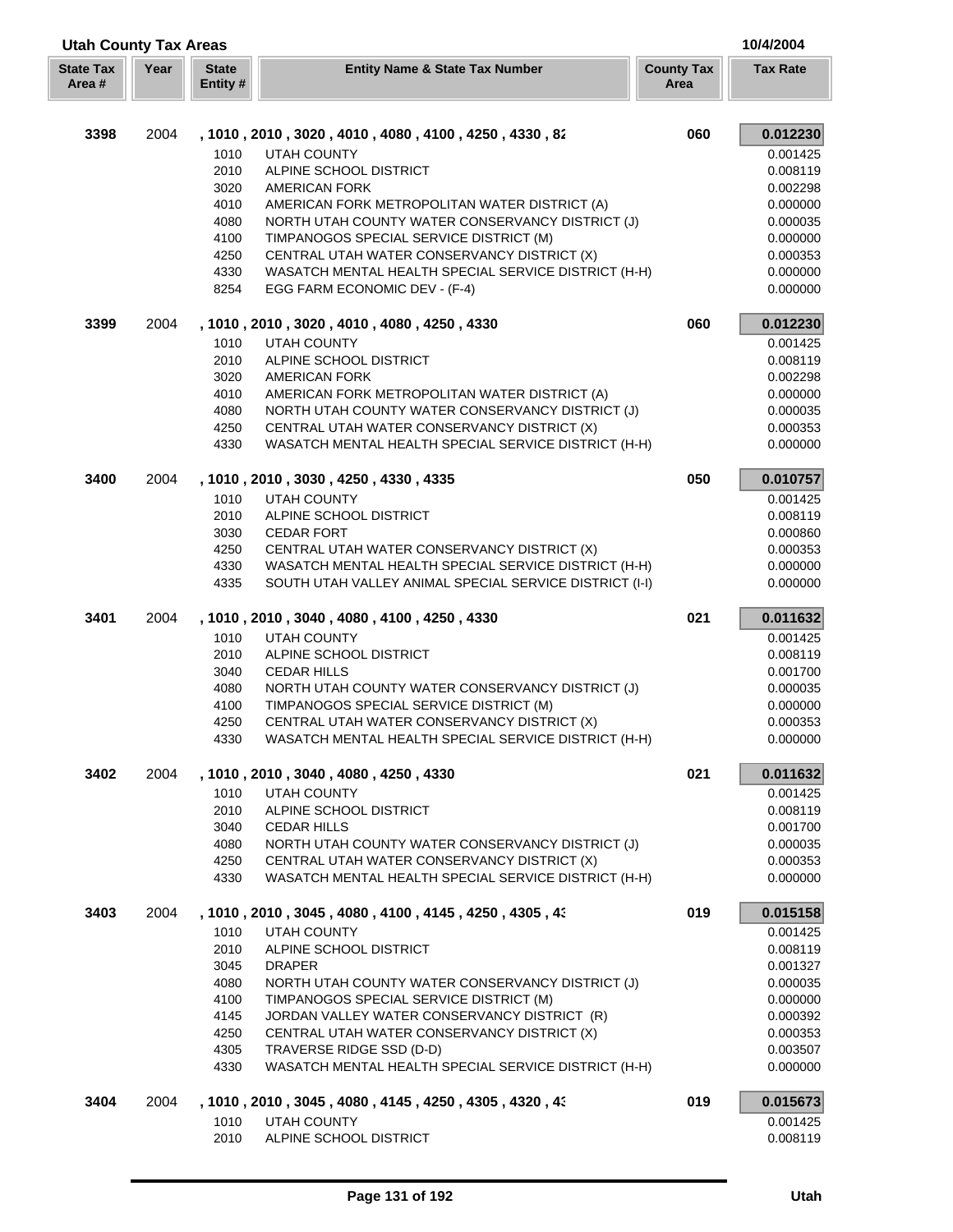| <b>Utah County Tax Areas</b> |      |                         |                                                                                                     |                           | 10/4/2004            |
|------------------------------|------|-------------------------|-----------------------------------------------------------------------------------------------------|---------------------------|----------------------|
| <b>State Tax</b><br>Area #   | Year | <b>State</b><br>Entity# | <b>Entity Name &amp; State Tax Number</b>                                                           | <b>County Tax</b><br>Area | <b>Tax Rate</b>      |
|                              |      | 3045                    | <b>DRAPER</b>                                                                                       |                           | 0.001327             |
|                              |      | 4080                    | NORTH UTAH COUNTY WATER CONSERVANCY DISTRICT (J)                                                    |                           | 0.000035             |
|                              |      | 4145                    | JORDAN VALLEY WATER CONSERVANCY DISTRICT (R)                                                        |                           | 0.000392             |
|                              |      | 4250                    | CENTRAL UTAH WATER CONSERVANCY DISTRICT (X)                                                         |                           | 0.000353             |
|                              |      | 4305                    | TRAVERSE RIDGE SSD (D-D)                                                                            |                           | 0.003507             |
|                              |      | 4320                    | SOUTH VALLEY SEWER DIST - (G-G)                                                                     |                           | 0.000515             |
|                              |      | 4330                    | WASATCH MENTAL HEALTH SPECIAL SERVICE DISTRICT (H-H)                                                |                           | 0.000000             |
| 3405                         | 2004 |                         | , 1010, 2010, 3045, 4080, 4250, 4330                                                                | 017                       | 0.011259             |
|                              |      | 1010                    | <b>UTAH COUNTY</b>                                                                                  |                           | 0.001425             |
|                              |      | 2010                    | ALPINE SCHOOL DISTRICT                                                                              |                           | 0.008119             |
|                              |      | 3045                    | <b>DRAPER</b>                                                                                       |                           | 0.001327             |
|                              |      | 4080                    | NORTH UTAH COUNTY WATER CONSERVANCY DISTRICT (J)                                                    |                           | 0.000035             |
|                              |      | 4250<br>4330            | CENTRAL UTAH WATER CONSERVANCY DISTRICT (X)<br>WASATCH MENTAL HEALTH SPECIAL SERVICE DISTRICT (H-H) |                           | 0.000353<br>0.000000 |
|                              |      |                         |                                                                                                     |                           |                      |
| 3406                         | 2004 |                         | , 1010, 2010, 3047, 4100, 4250, 4330, 4335                                                          | 038                       | 0.011758             |
|                              |      | 1010                    | <b>UTAH COUNTY</b><br>ALPINE SCHOOL DISTRICT                                                        |                           | 0.001425<br>0.008119 |
|                              |      | 2010<br>3047            |                                                                                                     |                           |                      |
|                              |      | 4100                    | <b>EAGLE MOUNTAIN</b><br>TIMPANOGOS SPECIAL SERVICE DISTRICT (M)                                    |                           | 0.001861<br>0.000000 |
|                              |      | 4250                    | CENTRAL UTAH WATER CONSERVANCY DISTRICT (X)                                                         |                           | 0.000353             |
|                              |      | 4330                    | WASATCH MENTAL HEALTH SPECIAL SERVICE DISTRICT (H-H)                                                |                           | 0.000000             |
|                              |      | 4335                    | SOUTH UTAH VALLEY ANIMAL SPECIAL SERVICE DISTRICT (I-I)                                             |                           | 0.000000             |
| 3407                         | 2004 |                         | , 1010, 2010, 3047, 4250, 4330, 4335                                                                | 038                       | 0.011758             |
|                              |      | 1010                    | <b>UTAH COUNTY</b>                                                                                  |                           | 0.001425             |
|                              |      | 2010                    | ALPINE SCHOOL DISTRICT                                                                              |                           | 0.008119             |
|                              |      | 3047                    | <b>EAGLE MOUNTAIN</b>                                                                               |                           | 0.001861             |
|                              |      | 4250                    | CENTRAL UTAH WATER CONSERVANCY DISTRICT (X)                                                         |                           | 0.000353             |
|                              |      | 4330                    | WASATCH MENTAL HEALTH SPECIAL SERVICE DISTRICT (H-H)                                                |                           | 0.000000             |
|                              |      | 4335                    | SOUTH UTAH VALLEY ANIMAL SPECIAL SERVICE DISTRICT (I-I)                                             |                           | 0.000000             |
| 3410                         | 2004 |                         | , 1010, 2010, 3075, 4250, 4330, 4335                                                                | 039                       | 0.011456             |
|                              |      | 1010                    | <b>UTAH COUNTY</b>                                                                                  |                           | 0.001425             |
|                              |      | 2010                    | ALPINE SCHOOL DISTRICT                                                                              |                           | 0.008119             |
|                              |      | 3075                    | SARATOGA SPRINGS                                                                                    |                           | 0.001559             |
|                              |      | 4250                    | CENTRAL UTAH WATER CONSERVANCY DISTRICT (X)                                                         |                           | 0.000353             |
|                              |      | 4330                    | WASATCH MENTAL HEALTH SPECIAL SERVICE DISTRICT (H-H)                                                |                           | 0.000000             |
|                              |      | 4335                    | SOUTH UTAH VALLEY ANIMAL SPECIAL SERVICE DISTRICT (I-I)                                             |                           | 0.000000             |
| 3411                         | 2004 |                         | , 1010, 2010, 3080, 4080, 4100, 4250, 4330                                                          | 045                       | 0.011377             |
|                              |      | 1010                    | <b>UTAH COUNTY</b>                                                                                  |                           | 0.001425             |
|                              |      | 2010                    | ALPINE SCHOOL DISTRICT                                                                              |                           | 0.008119             |
|                              |      | 3080<br>4080            | <b>HIGHLAND</b><br>NORTH UTAH COUNTY WATER CONSERVANCY DISTRICT (J)                                 |                           | 0.001445<br>0.000035 |
|                              |      | 4100                    | TIMPANOGOS SPECIAL SERVICE DISTRICT (M)                                                             |                           | 0.000000             |
|                              |      | 4250                    | CENTRAL UTAH WATER CONSERVANCY DISTRICT (X)                                                         |                           | 0.000353             |
|                              |      | 4330                    | WASATCH MENTAL HEALTH SPECIAL SERVICE DISTRICT (H-H)                                                |                           | 0.000000             |
| 3412                         | 2004 |                         | , 1010, 2010, 3090, 4020, 4080, 4100, 4250, 4330                                                    | 010                       | 0.012404             |
|                              |      | 1010                    | <b>UTAH COUNTY</b>                                                                                  |                           | 0.001425             |
|                              |      | 2010                    | ALPINE SCHOOL DISTRICT                                                                              |                           | 0.008119             |
|                              |      | 3090                    | LEHI                                                                                                |                           | 0.002462             |
|                              |      | 4020                    | LEHI METROPOLITAN WATER DISTRICT (B)                                                                |                           | 0.000010             |
|                              |      | 4080                    | NORTH UTAH COUNTY WATER CONSERVANCY DISTRICT (J)                                                    |                           | 0.000035             |
|                              |      | 4100                    | TIMPANOGOS SPECIAL SERVICE DISTRICT (M)                                                             |                           | 0.000000             |
|                              |      | 4250                    | CENTRAL UTAH WATER CONSERVANCY DISTRICT (X)                                                         |                           | 0.000353             |
|                              |      | 4330                    | WASATCH MENTAL HEALTH SPECIAL SERVICE DISTRICT (H-H)                                                |                           | 0.000000             |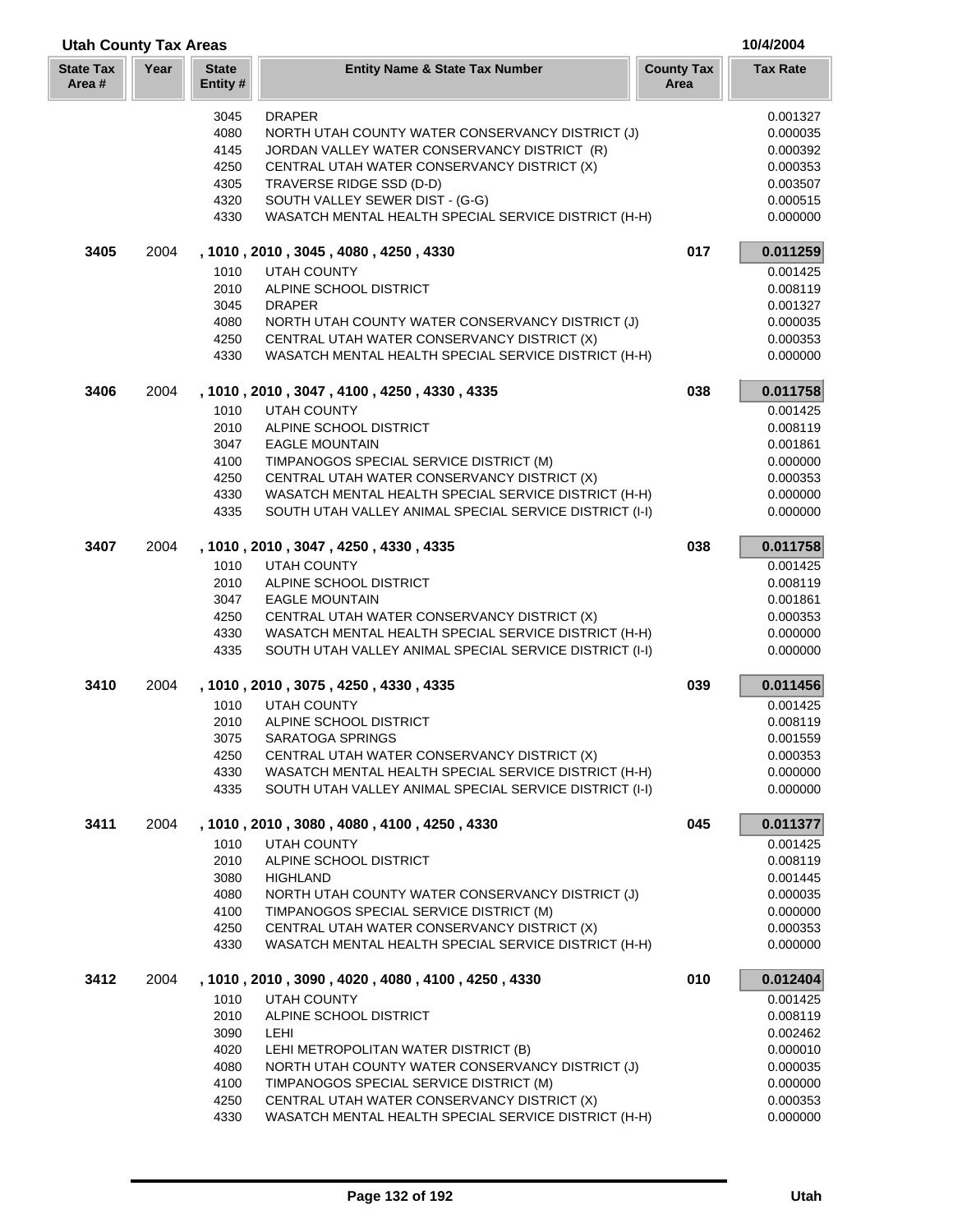| <b>Utah County Tax Areas</b> |      |                          |                                                                                                                               |                           | 10/4/2004            |
|------------------------------|------|--------------------------|-------------------------------------------------------------------------------------------------------------------------------|---------------------------|----------------------|
| <b>State Tax</b><br>Area #   | Year | <b>State</b><br>Entity # | <b>Entity Name &amp; State Tax Number</b>                                                                                     | <b>County Tax</b><br>Area | <b>Tax Rate</b>      |
| 3413                         | 2004 |                          | , 1010 , 2010 , 3090 , 4020 , 4080 , 4100 , 4250 , 4330 , 82                                                                  | 010                       | 0.012404             |
|                              |      | 1010                     | <b>UTAH COUNTY</b>                                                                                                            |                           | 0.001425             |
|                              |      | 2010                     | ALPINE SCHOOL DISTRICT                                                                                                        |                           | 0.008119             |
|                              |      | 3090                     | <b>LEHI</b>                                                                                                                   |                           | 0.002462             |
|                              |      | 4020                     | LEHI METROPOLITAN WATER DISTRICT (B)                                                                                          |                           | 0.000010             |
|                              |      | 4080                     | NORTH UTAH COUNTY WATER CONSERVANCY DISTRICT (J)                                                                              |                           | 0.000035             |
|                              |      | 4100                     | TIMPANOGOS SPECIAL SERVICE DISTRICT (M)                                                                                       |                           | 0.000000             |
|                              |      | 4250                     | CENTRAL UTAH WATER CONSERVANCY DISTRICT (X)                                                                                   |                           | 0.000353             |
|                              |      | 4330<br>8201             | WASATCH MENTAL HEALTH SPECIAL SERVICE DISTRICT (H-H)<br>MILL POND HEIGHBORHOOD DEVELOPMENT PLAN - LEHI CITY - (E-1)           |                           | 0.000000<br>0.000000 |
| 3414                         | 2004 |                          | , 1010, 2010, 3090, 4020, 4080, 4100, 4250, 4330, 82                                                                          | 010                       | 0.012404             |
|                              |      | 1010                     | <b>UTAH COUNTY</b>                                                                                                            |                           | 0.001425             |
|                              |      | 2010                     | ALPINE SCHOOL DISTRICT                                                                                                        |                           | 0.008119             |
|                              |      | 3090                     | LEHI                                                                                                                          |                           | 0.002462             |
|                              |      | 4020                     | LEHI METROPOLITAN WATER DISTRICT (B)                                                                                          |                           | 0.000010             |
|                              |      | 4080                     | NORTH UTAH COUNTY WATER CONSERVANCY DISTRICT (J)                                                                              |                           | 0.000035             |
|                              |      | 4100                     | TIMPANOGOS SPECIAL SERVICE DISTRICT (M)                                                                                       |                           | 0.000000             |
|                              |      | 4250                     | CENTRAL UTAH WATER CONSERVANCY DISTRICT (X)                                                                                   |                           | 0.000353             |
|                              |      | 4330                     | WASATCH MENTAL HEALTH SPECIAL SERVICE DISTRICT (H-H)                                                                          |                           | 0.000000             |
|                              |      | 8202                     | ALPINE HIGHWAY EXONOMIC DEVELOPMENT PLAN - LEHI CITY - (E-2)                                                                  |                           | 0.000000             |
| 3415                         | 2004 |                          | , 1010, 2010, 3090, 4020, 4080, 4250, 4330                                                                                    | 011                       | 0.012404             |
|                              |      | 1010<br>2010             | <b>UTAH COUNTY</b><br>ALPINE SCHOOL DISTRICT                                                                                  |                           | 0.001425<br>0.008119 |
|                              |      | 3090                     | LEHI                                                                                                                          |                           | 0.002462             |
|                              |      | 4020                     | LEHI METROPOLITAN WATER DISTRICT (B)                                                                                          |                           | 0.000010             |
|                              |      | 4080                     | NORTH UTAH COUNTY WATER CONSERVANCY DISTRICT (J)                                                                              |                           | 0.000035             |
|                              |      | 4250                     | CENTRAL UTAH WATER CONSERVANCY DISTRICT (X)                                                                                   |                           | 0.000353             |
|                              |      | 4330                     | WASATCH MENTAL HEALTH SPECIAL SERVICE DISTRICT (H-H)                                                                          |                           | 0.000000             |
| 3416                         | 2004 |                          | , 1010, 2010, 3100, 4030, 4080, 4250, 4330                                                                                    | 085                       | 0.011769             |
|                              |      | 1010                     | <b>UTAH COUNTY</b>                                                                                                            |                           | 0.001425             |
|                              |      | 2010                     | ALPINE SCHOOL DISTRICT                                                                                                        |                           | 0.008119             |
|                              |      | 3100                     | <b>LINDON</b>                                                                                                                 |                           | 0.001837             |
|                              |      | 4030                     | LINDON METROPOLITAN WATER DISTRICT (C)                                                                                        |                           | 0.000000             |
|                              |      | 4080<br>4250             | NORTH UTAH COUNTY WATER CONSERVANCY DISTRICT (J)<br>CENTRAL UTAH WATER CONSERVANCY DISTRICT (X)                               |                           | 0.000035<br>0.000353 |
|                              |      | 4330                     | WASATCH MENTAL HEALTH SPECIAL SERVICE DISTRICT (H-H)                                                                          |                           | 0.000000             |
| 3417                         | 2004 |                          | , 1010, 2010, 3100, 4030, 4080, 4250, 4330, 8101, 81                                                                          | 085                       | 0.011769             |
|                              |      | 1010                     | <b>UTAH COUNTY</b>                                                                                                            |                           | 0.001425             |
|                              |      | 2010                     | ALPINE SCHOOL DISTRICT                                                                                                        |                           | 0.008119             |
|                              |      | 3100                     | <b>LINDON</b>                                                                                                                 |                           | 0.001837             |
|                              |      | 4030                     | LINDON METROPOLITAN WATER DISTRICT (C)                                                                                        |                           | 0.000000             |
|                              |      | 4080                     | NORTH UTAH COUNTY WATER CONSERVANCY DISTRICT (J)                                                                              |                           | 0.000035             |
|                              |      | 4250                     | CENTRAL UTAH WATER CONSERVANCY DISTRICT (X)                                                                                   |                           | 0.000353             |
|                              |      | 4330                     | WASATCH MENTAL HEALTH SPECIAL SERVICE DISTRICT (H-H)                                                                          |                           | 0.000000             |
|                              |      | 8101<br>8102             | LINDON REDEVELOPMENT PROJECT - LINDON CITY - (C-1)<br>AREA IN LINDON REDEVELOPMENT PROJECT AREA, OUTSIDE 100 ACRE<br>AREA (%) |                           | 0.000000<br>0.000000 |
| 3418                         | 2004 |                          | , 1010, 2010, 3100, 4030, 4250, 4330                                                                                          | 080                       | 0.011734             |
|                              |      | 1010                     | <b>UTAH COUNTY</b>                                                                                                            |                           | 0.001425             |
|                              |      | 2010                     | ALPINE SCHOOL DISTRICT                                                                                                        |                           | 0.008119             |
|                              |      | 3100                     | <b>LINDON</b>                                                                                                                 |                           | 0.001837             |
|                              |      | 4030                     | LINDON METROPOLITAN WATER DISTRICT (C)                                                                                        |                           | 0.000000             |
|                              |      | 4250                     | CENTRAL UTAH WATER CONSERVANCY DISTRICT (X)                                                                                   |                           | 0.000353             |
|                              |      | 4330                     | WASATCH MENTAL HEALTH SPECIAL SERVICE DISTRICT (H-H)                                                                          |                           | 0.000000             |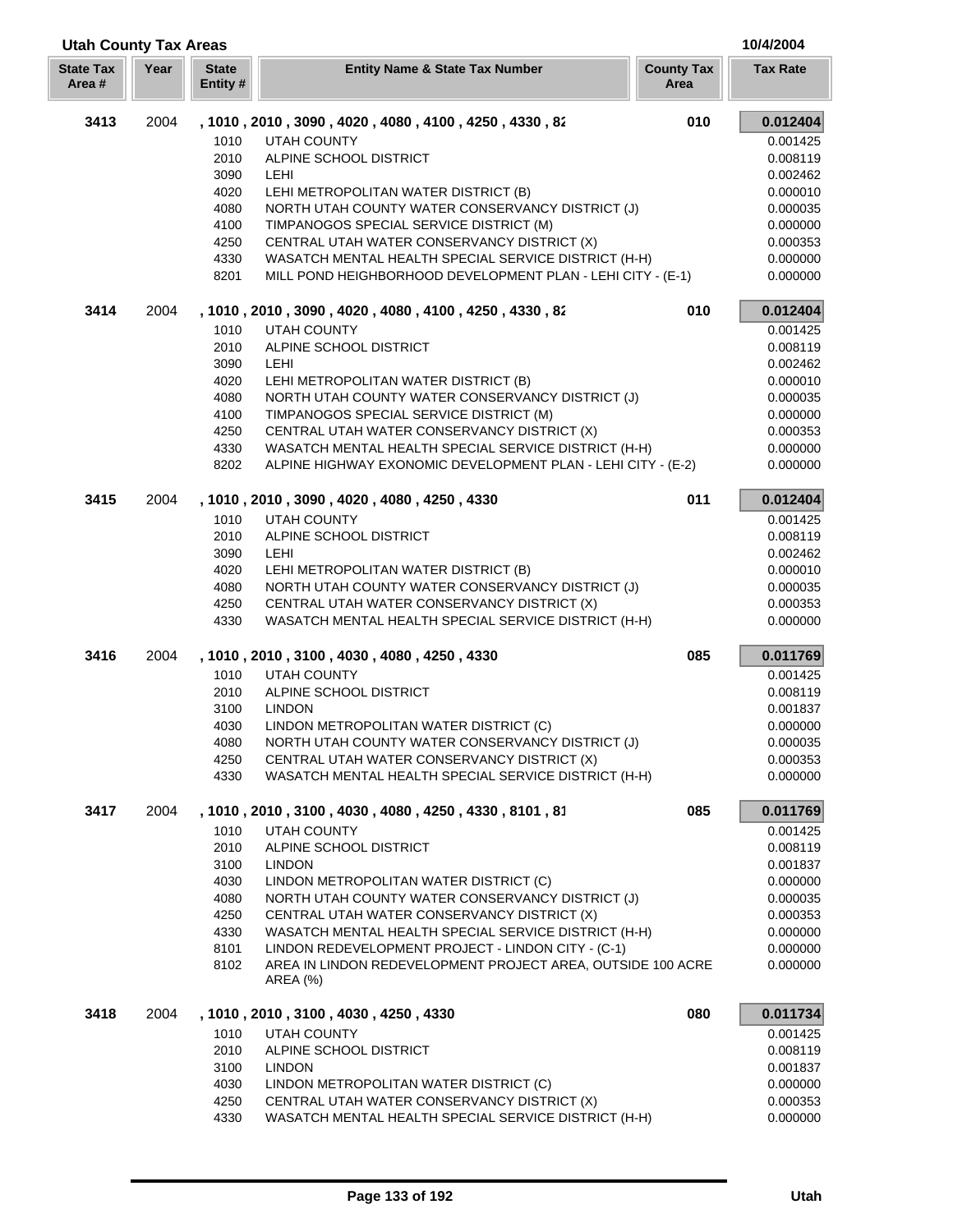|                           | <b>Utah County Tax Areas</b> |                          |                                                               |                           | 10/4/2004       |  |
|---------------------------|------------------------------|--------------------------|---------------------------------------------------------------|---------------------------|-----------------|--|
| <b>State Tax</b><br>Area# | Year                         | <b>State</b><br>Entity # | <b>Entity Name &amp; State Tax Number</b>                     | <b>County Tax</b><br>Area | <b>Tax Rate</b> |  |
| 3419                      | 2004                         |                          | , 1010, 2010, 3100, 4030, 4250, 4330, 8101                    | 080                       | 0.011734        |  |
|                           |                              | 1010                     | <b>UTAH COUNTY</b>                                            |                           | 0.001425        |  |
|                           |                              | 2010                     | ALPINE SCHOOL DISTRICT                                        |                           | 0.008119        |  |
|                           |                              | 3100                     | <b>LINDON</b>                                                 |                           | 0.001837        |  |
|                           |                              | 4030                     | LINDON METROPOLITAN WATER DISTRICT (C)                        |                           | 0.000000        |  |
|                           |                              | 4250                     | CENTRAL UTAH WATER CONSERVANCY DISTRICT (X)                   |                           | 0.000353        |  |
|                           |                              | 4330                     | WASATCH MENTAL HEALTH SPECIAL SERVICE DISTRICT (H-H)          |                           | 0.000000        |  |
|                           |                              | 8101                     | LINDON REDEVELOPMENT PROJECT - LINDON CITY - (C-1)            |                           | 0.000000        |  |
| 3420                      | 2004                         |                          | , 1010, 2010, 3100, 4030, 4250, 4330, 8101, 8102              | 080                       | 0.011734        |  |
|                           |                              | 1010                     | <b>UTAH COUNTY</b>                                            |                           | 0.001425        |  |
|                           |                              | 2010                     | ALPINE SCHOOL DISTRICT                                        |                           | 0.008119        |  |
|                           |                              | 3100                     | <b>LINDON</b>                                                 |                           | 0.001837        |  |
|                           |                              | 4030                     | LINDON METROPOLITAN WATER DISTRICT (C)                        |                           | 0.000000        |  |
|                           |                              | 4250                     | CENTRAL UTAH WATER CONSERVANCY DISTRICT (X)                   |                           | 0.000353        |  |
|                           |                              | 4330                     | WASATCH MENTAL HEALTH SPECIAL SERVICE DISTRICT (H-H)          |                           | 0.000000        |  |
|                           |                              | 8101                     | LINDON REDEVELOPMENT PROJECT - LINDON CITY - (C-1)            |                           | 0.000000        |  |
|                           |                              | 8102                     | AREA IN LINDON REDEVELOPMENT PROJECT AREA, OUTSIDE 100 ACRE   |                           | 0.000000        |  |
|                           |                              |                          | <b>AREA (%)</b>                                               |                           |                 |  |
| 3421                      | 2004                         |                          | , 1010, 2010, 3100, 4030, 4250, 4330, 8103                    | 080                       | 0.011734        |  |
|                           |                              | 1010                     | <b>UTAH COUNTY</b>                                            |                           | 0.001425        |  |
|                           |                              | 2010                     | ALPINE SCHOOL DISTRICT                                        |                           | 0.008119        |  |
|                           |                              | 3100                     | <b>LINDON</b>                                                 |                           | 0.001837        |  |
|                           |                              | 4030                     | LINDON METROPOLITAN WATER DISTRICT (C)                        |                           | 0.000000        |  |
|                           |                              | 4250                     | CENTRAL UTAH WATER CONSERVANCY DISTRICT (X)                   |                           | 0.000353        |  |
|                           |                              | 4330                     | WASATCH MENTAL HEALTH SPECIAL SERVICE DISTRICT (H-H)          |                           | 0.000000        |  |
|                           |                              | 8103                     | STATE STREET #1 REDEVELOPMENT PROJECT - LINDON CITY - (C-2)   |                           | 0.000000        |  |
| 3422                      | 2004                         |                          | , 1010, 2010, 3100, 4030, 4250, 4330, 8104                    | 080                       | 0.011734        |  |
|                           |                              | 1010                     | <b>UTAH COUNTY</b>                                            |                           | 0.001425        |  |
|                           |                              | 2010                     | ALPINE SCHOOL DISTRICT                                        |                           | 0.008119        |  |
|                           |                              | 3100                     | <b>LINDON</b>                                                 |                           | 0.001837        |  |
|                           |                              | 4030                     | LINDON METROPOLITAN WATER DISTRICT (C)                        |                           | 0.000000        |  |
|                           |                              | 4250                     | CENTRAL UTAH WATER CONSERVANCY DISTRICT (X)                   |                           | 0.000353        |  |
|                           |                              | 4330                     | WASATCH MENTAL HEALTH SPECIAL SERVICE DISTRICT (H-H)          |                           | 0.000000        |  |
|                           |                              | 8104                     | LINDON REDEVELOPMENT PROJECT AREA NO. 3 - LINDON CITY - (C-3) |                           | 0.000000        |  |
| 3423                      | 2004                         |                          | , 1010, 2010, 3120, 4040, 4250, 4330                          | 090                       | 0.011740        |  |
|                           |                              | 1010                     | <b>UTAH COUNTY</b>                                            |                           | 0.001425        |  |
|                           |                              | 2010                     | ALPINE SCHOOL DISTRICT                                        |                           | 0.008119        |  |
|                           |                              | 3120                     | <b>OREM</b>                                                   |                           | 0.001800        |  |
|                           |                              | 4040                     | OREM METROPOLITAN WATER DISTRICT (D)                          |                           | 0.000043        |  |
|                           |                              | 4250                     | CENTRAL UTAH WATER CONSERVANCY DISTRICT (X)                   |                           | 0.000353        |  |
|                           |                              | 4330                     | WASATCH MENTAL HEALTH SPECIAL SERVICE DISTRICT (H-H)          |                           | 0.000000        |  |
| 3424                      | 2004                         |                          | , 1010, 2010, 3120, 4040, 4250, 4330, 8051                    | 090                       | 0.011740        |  |
|                           |                              | 1010                     | <b>UTAH COUNTY</b>                                            |                           | 0.001425        |  |
|                           |                              | 2010                     | ALPINE SCHOOL DISTRICT                                        |                           | 0.008119        |  |
|                           |                              | 3120                     | <b>OREM</b>                                                   |                           | 0.001800        |  |
|                           |                              | 4040                     | OREM METROPOLITAN WATER DISTRICT (D)                          |                           | 0.000043        |  |
|                           |                              | 4250                     | CENTRAL UTAH WATER CONSERVANCY DISTRICT (X)                   |                           | 0.000353        |  |
|                           |                              | 4330                     | WASATCH MENTAL HEALTH SPECIAL SERVICE DISTRICT (H-H)          |                           | 0.000000        |  |
|                           |                              | 8051                     | WESTSIDE DEVELOPMENT PLAN #85-01 - OREM CITY - (B-1)          |                           | 0.000000        |  |
| 3425                      | 2004                         |                          | , 1010, 2010, 3120, 4040, 4250, 4330, 8052                    | 090                       | 0.011740        |  |
|                           |                              | 1010                     | <b>UTAH COUNTY</b>                                            |                           | 0.001425        |  |
|                           |                              | 2010                     | ALPINE SCHOOL DISTRICT                                        |                           | 0.008119        |  |
|                           |                              | 3120                     | <b>OREM</b>                                                   |                           | 0.001800        |  |
|                           |                              | 4040                     | OREM METROPOLITAN WATER DISTRICT (D)                          |                           | 0.000043        |  |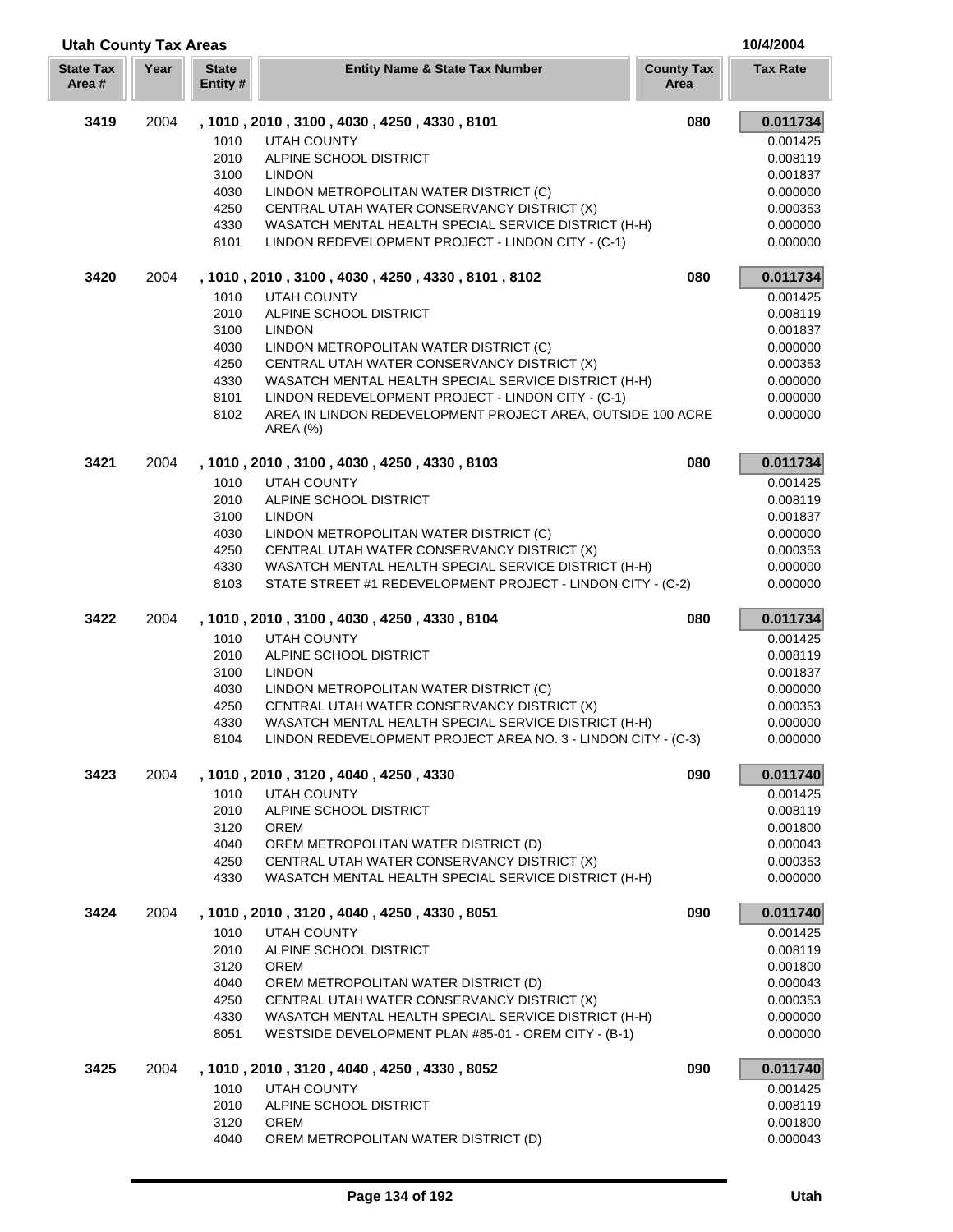| <b>Utah County Tax Areas</b> |      |                         |                                                                                     |                           | 10/4/2004            |
|------------------------------|------|-------------------------|-------------------------------------------------------------------------------------|---------------------------|----------------------|
| <b>State Tax</b><br>Area#    | Year | <b>State</b><br>Entity# | <b>Entity Name &amp; State Tax Number</b>                                           | <b>County Tax</b><br>Area | <b>Tax Rate</b>      |
|                              |      | 4250                    | CENTRAL UTAH WATER CONSERVANCY DISTRICT (X)                                         |                           | 0.000353             |
|                              |      | 4330                    | WASATCH MENTAL HEALTH SPECIAL SERVICE DISTRICT (H-H)                                |                           | 0.000000             |
|                              |      | 8052                    | REDEVELOPMENT PROJECT AREA #85-02 - OREM CITY - (B-2)                               |                           | 0.000000             |
| 3426                         | 2004 |                         | , 1010, 2010, 3120, 4040, 4250, 4330, 8053                                          | 090                       | 0.011740             |
|                              |      | 1010                    | <b>UTAH COUNTY</b>                                                                  |                           | 0.001425             |
|                              |      | 2010                    | ALPINE SCHOOL DISTRICT                                                              |                           | 0.008119             |
|                              |      | 3120                    | <b>OREM</b>                                                                         |                           | 0.001800             |
|                              |      | 4040                    | OREM METROPOLITAN WATER DISTRICT (D)                                                |                           | 0.000043             |
|                              |      | 4250                    | CENTRAL UTAH WATER CONSERVANCY DISTRICT (X)                                         |                           | 0.000353             |
|                              |      | 4330                    | WASATCH MENTAL HEALTH SPECIAL SERVICE DISTRICT (H-H)                                |                           | 0.000000             |
|                              |      | 8053                    | REDEVELOPMENT PROJECT AREA #85-03-A - OREM CITY - (B-3)                             |                           | 0.000000             |
| 3427                         | 2004 |                         | , 1010, 2010, 3120, 4040, 4250, 4330, 8054                                          | 090                       | 0.011740             |
|                              |      | 1010<br>2010            | <b>UTAH COUNTY</b><br>ALPINE SCHOOL DISTRICT                                        |                           | 0.001425<br>0.008119 |
|                              |      | 3120                    | <b>OREM</b>                                                                         |                           | 0.001800             |
|                              |      | 4040                    | OREM METROPOLITAN WATER DISTRICT (D)                                                |                           | 0.000043             |
|                              |      | 4250                    | CENTRAL UTAH WATER CONSERVANCY DISTRICT (X)                                         |                           | 0.000353             |
|                              |      | 4330                    | WASATCH MENTAL HEALTH SPECIAL SERVICE DISTRICT (H-H)                                |                           | 0.000000             |
|                              |      | 8054                    | REDEVELOPMENT PROJECT AREA #85-03-B - OREM CITY - (B-4)                             |                           | 0.000000             |
| 3428                         | 2004 |                         | , 1010, 2010, 3120, 4040, 4250, 4330, 8055                                          | 090                       | 0.011740             |
|                              |      | 1010                    | <b>UTAH COUNTY</b>                                                                  |                           | 0.001425             |
|                              |      | 2010                    | ALPINE SCHOOL DISTRICT                                                              |                           | 0.008119             |
|                              |      | 3120                    | <b>OREM</b>                                                                         |                           | 0.001800             |
|                              |      | 4040                    | OREM METROPOLITAN WATER DISTRICT (D)                                                |                           | 0.000043             |
|                              |      | 4250                    | CENTRAL UTAH WATER CONSERVANCY DISTRICT (X)                                         |                           | 0.000353             |
|                              |      | 4330                    | WASATCH MENTAL HEALTH SPECIAL SERVICE DISTRICT (H-H)                                |                           | 0.000000             |
|                              |      | 8055                    | REDEVELOPMENT PROJECT AREA #85-04 - OREM CITY - (B-5)                               |                           | 0.000000             |
| 3429                         | 2004 |                         | , 1010, 2010, 3120, 4040, 4250, 4330, 8056                                          | 090                       | 0.011740             |
|                              |      | 1010                    | <b>UTAH COUNTY</b>                                                                  |                           | 0.001425             |
|                              |      | 2010                    | ALPINE SCHOOL DISTRICT                                                              |                           | 0.008119             |
|                              |      | 3120                    | <b>OREM</b>                                                                         |                           | 0.001800             |
|                              |      | 4040                    | OREM METROPOLITAN WATER DISTRICT (D)                                                |                           | 0.000043             |
|                              |      | 4250                    | CENTRAL UTAH WATER CONSERVANCY DISTRICT (X)                                         |                           | 0.000353             |
|                              |      | 4330                    | WASATCH MENTAL HEALTH SPECIAL SERVICE DISTRICT (H-H)                                |                           | 0.000000             |
|                              |      | 8056                    | REDEVELOPMENT PLAN NO. 87-10 - OREM CITY - (B-6)                                    |                           | 0.000000             |
| 3430                         | 2004 |                         | , 1010, 2010, 3120, 4040, 4250, 4330, 8057                                          | 090                       | 0.011740             |
|                              |      | 1010                    | <b>UTAH COUNTY</b>                                                                  |                           | 0.001425             |
|                              |      | 2010                    | ALPINE SCHOOL DISTRICT                                                              |                           | 0.008119             |
|                              |      | 3120                    | <b>OREM</b>                                                                         |                           | 0.001800             |
|                              |      | 4040<br>4250            | OREM METROPOLITAN WATER DISTRICT (D)<br>CENTRAL UTAH WATER CONSERVANCY DISTRICT (X) |                           | 0.000043<br>0.000353 |
|                              |      | 4330                    | WASATCH MENTAL HEALTH SPECIAL SERVICE DISTRICT (H-H)                                |                           | 0.000000             |
|                              |      | 8057                    | REDEVELOPMENT PLAN NO. 90-08 - OREM CITY - (B-7)                                    |                           | 0.000000             |
| 3436                         | 2004 |                         | , 1010, 2010, 3195, 4080, 4250, 4330                                                | 096                       | 0.014668             |
|                              |      | 1010                    | <b>UTAH COUNTY</b>                                                                  |                           | 0.001425             |
|                              |      | 2010                    | ALPINE SCHOOL DISTRICT                                                              |                           | 0.008119             |
|                              |      | 3195                    | <b>VINEYARD</b>                                                                     |                           | 0.004736             |
|                              |      | 4080                    | NORTH UTAH COUNTY WATER CONSERVANCY DISTRICT (J)                                    |                           | 0.000035             |
|                              |      | 4250                    | CENTRAL UTAH WATER CONSERVANCY DISTRICT (X)                                         |                           | 0.000353             |
|                              |      | 4330                    | WASATCH MENTAL HEALTH SPECIAL SERVICE DISTRICT (H-H)                                |                           | 0.000000             |
| 3437                         | 2004 |                         | , 1010, 2010, 3195, 4250, 4330                                                      | 095                       | 0.014633             |
|                              |      | 1010                    | <b>UTAH COUNTY</b>                                                                  |                           | 0.001425             |
|                              |      | 2010                    | ALPINE SCHOOL DISTRICT                                                              |                           | 0.008119             |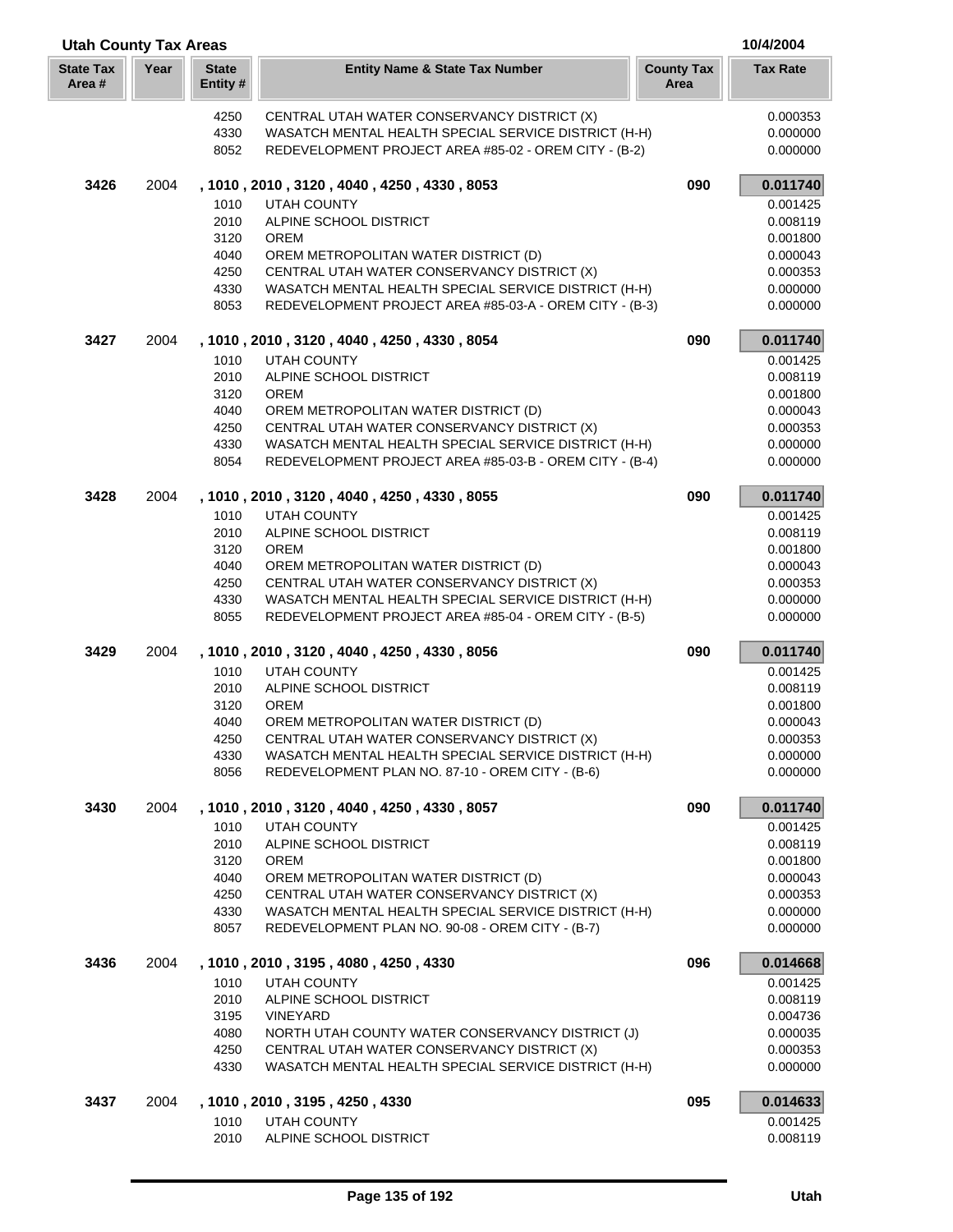| <b>Utah County Tax Areas</b> |      |                          |                                                                                                     | 10/4/2004                 |                      |
|------------------------------|------|--------------------------|-----------------------------------------------------------------------------------------------------|---------------------------|----------------------|
| <b>State Tax</b><br>Area#    | Year | <b>State</b><br>Entity # | <b>Entity Name &amp; State Tax Number</b>                                                           | <b>County Tax</b><br>Area | <b>Tax Rate</b>      |
|                              |      | 3195                     | <b>VINEYARD</b>                                                                                     |                           | 0.004736             |
|                              |      | 4250                     | CENTRAL UTAH WATER CONSERVANCY DISTRICT (X)                                                         |                           | 0.000353             |
|                              |      | 4330                     | WASATCH MENTAL HEALTH SPECIAL SERVICE DISTRICT (H-H)                                                |                           | 0.000000             |
| 3438                         | 2004 |                          | , 1010, 2010, 4080, 4090, 4110, 4120, 4250, 4315, 43                                                | 019                       | 0.012195             |
|                              |      | 1010                     | <b>UTAH COUNTY</b>                                                                                  |                           | 0.001425             |
|                              |      | 2010                     | ALPINE SCHOOL DISTRICT                                                                              |                           | 0.008119             |
|                              |      | 4080                     | NORTH UTAH COUNTY WATER CONSERVANCY DISTRICT (J)                                                    |                           | 0.000035             |
|                              |      | 4090                     | UTAH COUNTY SERVICE AREA #6 (L)                                                                     |                           | 0.001078             |
|                              |      | 4110                     | UTAH COUNTY SERVICE AREA #7 (N)                                                                     |                           | 0.000604             |
|                              |      | 4120<br>4250             | UTAH COUNTY SERVICE AREA #8 (O)                                                                     |                           | 0.000581             |
|                              |      | 4315                     | CENTRAL UTAH WATER CONSERVANCY DISTRICT (X)<br>ALPINE COVE WATER SSD (F-F)                          |                           | 0.000353<br>0.000000 |
|                              |      | 4330                     | WASATCH MENTAL HEALTH SPECIAL SERVICE DISTRICT (H-H)                                                |                           | 0.000000             |
|                              |      | 4335                     | SOUTH UTAH VALLEY ANIMAL SPECIAL SERVICE DISTRICT (I-I)                                             |                           | 0.000000             |
| 3439                         | 2004 |                          | , 1010, 2010, 4080, 4090, 4110, 4120, 4250, 4330, 43                                                | 020                       | 0.012195             |
|                              |      | 1010                     | <b>UTAH COUNTY</b>                                                                                  |                           | 0.001425             |
|                              |      | 2010                     | ALPINE SCHOOL DISTRICT                                                                              |                           | 0.008119             |
|                              |      | 4080                     | NORTH UTAH COUNTY WATER CONSERVANCY DISTRICT (J)                                                    |                           | 0.000035             |
|                              |      | 4090                     | UTAH COUNTY SERVICE AREA #6 (L)                                                                     |                           | 0.001078             |
|                              |      | 4110                     | UTAH COUNTY SERVICE AREA #7 (N)                                                                     |                           | 0.000604             |
|                              |      | 4120                     | UTAH COUNTY SERVICE AREA #8 (O)                                                                     |                           | 0.000581             |
|                              |      | 4250                     | CENTRAL UTAH WATER CONSERVANCY DISTRICT (X)                                                         |                           | 0.000353             |
|                              |      | 4330                     | WASATCH MENTAL HEALTH SPECIAL SERVICE DISTRICT (H-H)                                                |                           | 0.000000             |
|                              |      | 4335                     | SOUTH UTAH VALLEY ANIMAL SPECIAL SERVICE DISTRICT (I-I)                                             |                           | 0.000000             |
| 3440                         | 2004 | 1010                     | , 1010, 2010, 4080, 4090, 4130, 4250, 4330, 4335<br><b>UTAH COUNTY</b>                              | 025                       | 0.011206<br>0.001425 |
|                              |      | 2010                     | ALPINE SCHOOL DISTRICT                                                                              |                           | 0.008119             |
|                              |      | 4080                     | NORTH UTAH COUNTY WATER CONSERVANCY DISTRICT (J)                                                    |                           | 0.000035             |
|                              |      | 4090                     | UTAH COUNTY SERVICE AREA #6 (L)                                                                     |                           | 0.001078             |
|                              |      | 4130                     | UTAH COUNTY SERVICE AREA #9 (P)                                                                     |                           | 0.000196             |
|                              |      | 4250                     | CENTRAL UTAH WATER CONSERVANCY DISTRICT (X)                                                         |                           | 0.000353             |
|                              |      | 4330                     | WASATCH MENTAL HEALTH SPECIAL SERVICE DISTRICT (H-H)                                                |                           | 0.000000             |
|                              |      | 4335                     | SOUTH UTAH VALLEY ANIMAL SPECIAL SERVICE DISTRICT (I-I)                                             |                           | 0.000000             |
| 3443                         | 2004 |                          | , 1010, 2010, 4090, 4110, 4120, 4140, 4250, 4330, 43                                                | 103                       | 0.013106             |
|                              |      | 1010                     | <b>UTAH COUNTY</b>                                                                                  |                           | 0.001425             |
|                              |      | 2010                     | ALPINE SCHOOL DISTRICT                                                                              |                           | 0.008119             |
|                              |      | 4090                     | UTAH COUNTY SERVICE AREA #6 (L)                                                                     |                           | 0.001078             |
|                              |      | 4110<br>4120             | UTAH COUNTY SERVICE AREA #7 (N)<br>UTAH COUNTY SERVICE AREA #8 (O)                                  |                           | 0.000604<br>0.000581 |
|                              |      | 4140                     | NORTH FORK SPECIAL SERVICE DISTRICT (Q)                                                             |                           | 0.000946             |
|                              |      | 4250                     | CENTRAL UTAH WATER CONSERVANCY DISTRICT (X)                                                         |                           | 0.000353             |
|                              |      | 4330                     | WASATCH MENTAL HEALTH SPECIAL SERVICE DISTRICT (H-H)                                                |                           | 0.000000             |
|                              |      | 4335                     | SOUTH UTAH VALLEY ANIMAL SPECIAL SERVICE DISTRICT (I-I)                                             |                           | 0.000000             |
| 3444                         | 2004 |                          | , 1010 , 2010 , 4090 , 4110 , 4120 , 4150 , 4250 , 4330 , 43                                        | 030                       | 0.012160             |
|                              |      | 1010                     | <b>UTAH COUNTY</b>                                                                                  |                           | 0.001425             |
|                              |      | 2010                     | ALPINE SCHOOL DISTRICT                                                                              |                           | 0.008119             |
|                              |      | 4090                     | UTAH COUNTY SERVICE AREA #6 (L)                                                                     |                           | 0.001078             |
|                              |      | 4110                     | UTAH COUNTY SERVICE AREA #7 (N)                                                                     |                           | 0.000604             |
|                              |      | 4120                     | UTAH COUNTY SERVICE AREA #8 (O)                                                                     |                           | 0.000581             |
|                              |      | 4150                     | WHITE HILLS SPECIAL DISTRICT (S)                                                                    |                           | 0.000000             |
|                              |      | 4250<br>4330             | CENTRAL UTAH WATER CONSERVANCY DISTRICT (X)<br>WASATCH MENTAL HEALTH SPECIAL SERVICE DISTRICT (H-H) |                           | 0.000353<br>0.000000 |
|                              |      | 4335                     | SOUTH UTAH VALLEY ANIMAL SPECIAL SERVICE DISTRICT (I-I)                                             |                           | 0.000000             |
|                              |      |                          |                                                                                                     |                           |                      |
| 3445                         | 2004 | 1010                     | , 1010 , 2010 , 4090 , 4110 , 4120 , 4250 , 4300 , 4330 , 43<br>UTAH COUNTY                         | 036                       | 0.012160<br>0.001425 |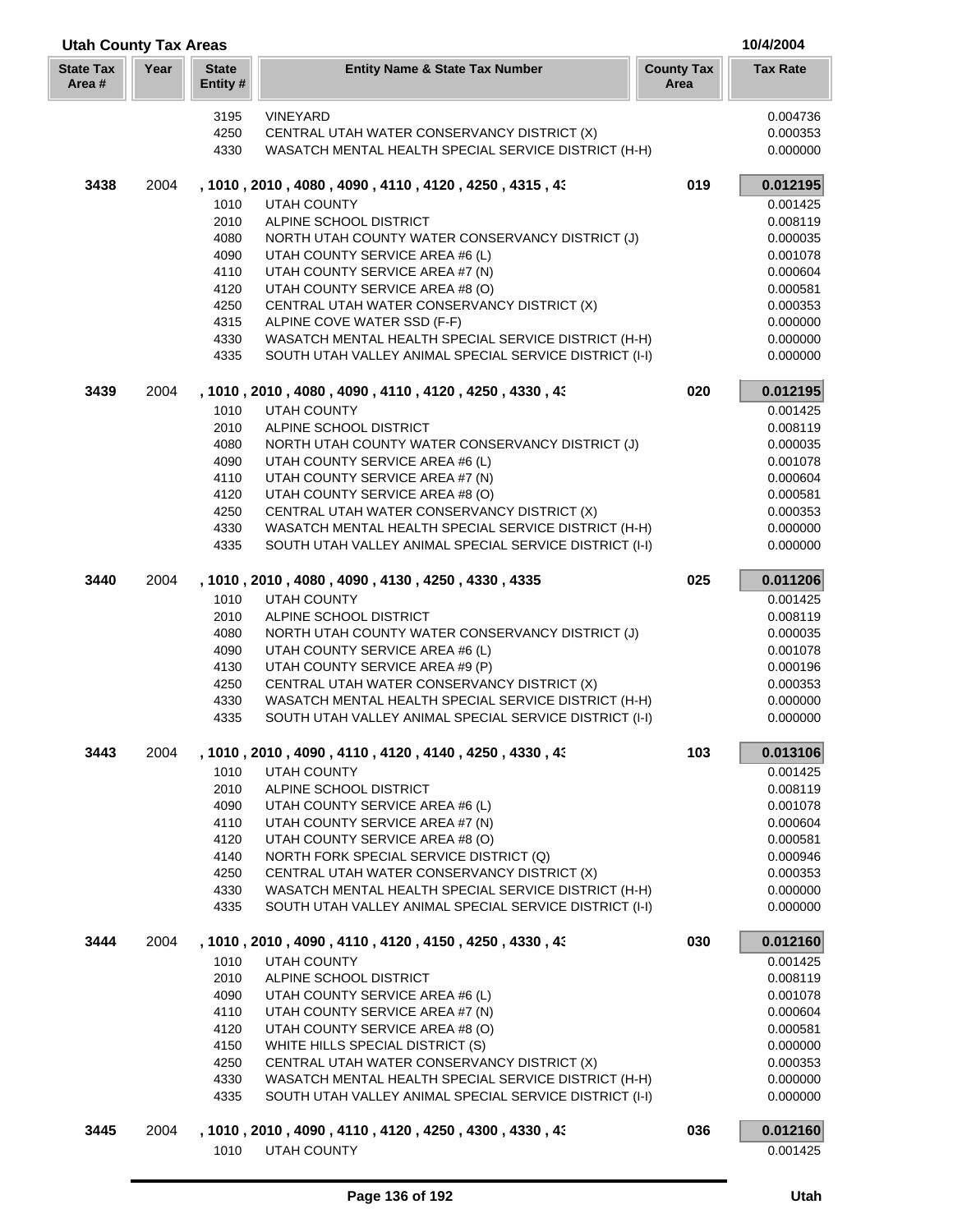| <b>Utah County Tax Areas</b> |      |                          |                                                                                                                 |                           | 10/4/2004            |
|------------------------------|------|--------------------------|-----------------------------------------------------------------------------------------------------------------|---------------------------|----------------------|
| <b>State Tax</b><br>Area#    | Year | <b>State</b><br>Entity # | <b>Entity Name &amp; State Tax Number</b>                                                                       | <b>County Tax</b><br>Area | <b>Tax Rate</b>      |
|                              |      | 2010                     | ALPINE SCHOOL DISTRICT                                                                                          |                           | 0.008119             |
|                              |      | 4090                     | UTAH COUNTY SERVICE AREA #6 (L)                                                                                 |                           | 0.001078             |
|                              |      | 4110                     | UTAH COUNTY SERVICE AREA #7 (N)                                                                                 |                           | 0.000604             |
|                              |      | 4120                     | UTAH COUNTY SERVICE AREA #8 (O)                                                                                 |                           | 0.000581             |
|                              |      | 4250                     | CENTRAL UTAH WATER CONSERVANCY DISTRICT (X)                                                                     |                           | 0.000353             |
|                              |      | 4300                     | FAIRFIELD CEMETERY MAINTENANCE DISTRICT (C-C)                                                                   |                           | 0.000000             |
|                              |      | 4330                     | WASATCH MENTAL HEALTH SPECIAL SERVICE DISTRICT (H-H)                                                            |                           | 0.000000             |
|                              |      | 4335                     | SOUTH UTAH VALLEY ANIMAL SPECIAL SERVICE DISTRICT (I-I)                                                         |                           | 0.000000             |
| 3446                         | 2004 |                          | , 1010, 2010, 4090, 4110, 4120, 4250, 4330, 4335                                                                | 051                       | 0.012160             |
|                              |      | 1010                     | UTAH COUNTY                                                                                                     |                           | 0.001425             |
|                              |      | 2010                     | ALPINE SCHOOL DISTRICT                                                                                          |                           | 0.008119             |
|                              |      | 4090                     | UTAH COUNTY SERVICE AREA #6 (L)                                                                                 |                           | 0.001078             |
|                              |      | 4110                     | UTAH COUNTY SERVICE AREA #7 (N)                                                                                 |                           | 0.000604             |
|                              |      | 4120                     | UTAH COUNTY SERVICE AREA #8 (O)                                                                                 |                           | 0.000581             |
|                              |      | 4250                     | CENTRAL UTAH WATER CONSERVANCY DISTRICT (X)                                                                     |                           | 0.000353             |
|                              |      | 4330<br>4335             | WASATCH MENTAL HEALTH SPECIAL SERVICE DISTRICT (H-H)<br>SOUTH UTAH VALLEY ANIMAL SPECIAL SERVICE DISTRICT (I-I) |                           | 0.000000<br>0.000000 |
|                              |      |                          |                                                                                                                 |                           |                      |
| 3447                         | 2004 | 1010                     | , 1010, 2010, 4090, 4130, 4140, 4250, 4330, 4335<br>UTAH COUNTY                                                 | 107                       | 0.012117<br>0.001425 |
|                              |      | 2010                     | ALPINE SCHOOL DISTRICT                                                                                          |                           | 0.008119             |
|                              |      | 4090                     | UTAH COUNTY SERVICE AREA #6 (L)                                                                                 |                           | 0.001078             |
|                              |      | 4130                     | UTAH COUNTY SERVICE AREA #9 (P)                                                                                 |                           | 0.000196             |
|                              |      | 4140                     | NORTH FORK SPECIAL SERVICE DISTRICT (Q)                                                                         |                           | 0.000946             |
|                              |      | 4250                     | CENTRAL UTAH WATER CONSERVANCY DISTRICT (X)                                                                     |                           | 0.000353             |
|                              |      | 4330                     | WASATCH MENTAL HEALTH SPECIAL SERVICE DISTRICT (H-H)                                                            |                           | 0.000000             |
|                              |      | 4335                     | SOUTH UTAH VALLEY ANIMAL SPECIAL SERVICE DISTRICT (I-I)                                                         |                           | 0.000000             |
| 3448                         | 2004 |                          | , 1010, 2010, 4090, 4130, 4250, 4300, 4330, 4335                                                                | 035                       | 0.011171             |
|                              |      | 1010                     | <b>UTAH COUNTY</b>                                                                                              |                           | 0.001425             |
|                              |      | 2010                     | ALPINE SCHOOL DISTRICT                                                                                          |                           | 0.008119             |
|                              |      | 4090                     | UTAH COUNTY SERVICE AREA #6 (L)                                                                                 |                           | 0.001078             |
|                              |      | 4130                     | UTAH COUNTY SERVICE AREA #9 (P)                                                                                 |                           | 0.000196             |
|                              |      | 4250                     | CENTRAL UTAH WATER CONSERVANCY DISTRICT (X)                                                                     |                           | 0.000353             |
|                              |      | 4300                     | FAIRFIELD CEMETERY MAINTENANCE DISTRICT (C-C)                                                                   |                           | 0.000000             |
|                              |      | 4330<br>4335             | WASATCH MENTAL HEALTH SPECIAL SERVICE DISTRICT (H-H)<br>SOUTH UTAH VALLEY ANIMAL SPECIAL SERVICE DISTRICT (I-I) |                           | 0.000000<br>0.000000 |
|                              |      |                          |                                                                                                                 |                           |                      |
| 3449                         | 2004 | 1010                     | , 1010, 2010, 4090, 4130, 4250, 4330, 4335<br>UTAH COUNTY                                                       | 035                       | 0.011171<br>0.001425 |
|                              |      | 2010                     | ALPINE SCHOOL DISTRICT                                                                                          |                           | 0.008119             |
|                              |      | 4090                     | UTAH COUNTY SERVICE AREA #6 (L)                                                                                 |                           | 0.001078             |
|                              |      | 4130                     | UTAH COUNTY SERVICE AREA #9 (P)                                                                                 |                           | 0.000196             |
|                              |      | 4250                     | CENTRAL UTAH WATER CONSERVANCY DISTRICT (X)                                                                     |                           | 0.000353             |
|                              |      | 4330                     | WASATCH MENTAL HEALTH SPECIAL SERVICE DISTRICT (H-H)                                                            |                           | 0.000000             |
|                              |      | 4335                     | SOUTH UTAH VALLEY ANIMAL SPECIAL SERVICE DISTRICT (I-I)                                                         |                           | 0.000000             |
| 3450                         | 2004 |                          | , 1010, 2020, 3150, 4060, 4250, 4330, 4335                                                                      | 110                       | 0.010885             |
|                              |      | 1010                     | <b>UTAH COUNTY</b>                                                                                              |                           | 0.001425             |
|                              |      | 2020                     | PROVO CITY SCHOOL DISTRICT                                                                                      |                           | 0.006234             |
|                              |      | 3150                     | <b>PROVO</b>                                                                                                    |                           | 0.002873             |
|                              |      | 4060                     | PROVO METROPOLITAN WATER DISTRICT (F)                                                                           |                           | 0.000000             |
|                              |      | 4250                     | CENTRAL UTAH WATER CONSERVANCY DISTRICT (X)                                                                     |                           | 0.000353             |
|                              |      | 4330                     | WASATCH MENTAL HEALTH SPECIAL SERVICE DISTRICT (H-H)                                                            |                           | 0.000000             |
|                              |      | 4335                     | SOUTH UTAH VALLEY ANIMAL SPECIAL SERVICE DISTRICT (I-I)                                                         |                           | 0.000000             |
| 3451                         | 2004 |                          | , 1010, 2020, 3150, 4060, 4250, 4330, 4335, 8001                                                                | 110                       | 0.010885             |
|                              |      | 1010                     | <b>UTAH COUNTY</b>                                                                                              |                           | 0.001425             |
|                              |      | 2020                     | PROVO CITY SCHOOL DISTRICT                                                                                      |                           | 0.006234             |
|                              |      | 3150                     | <b>PROVO</b>                                                                                                    |                           | 0.002873             |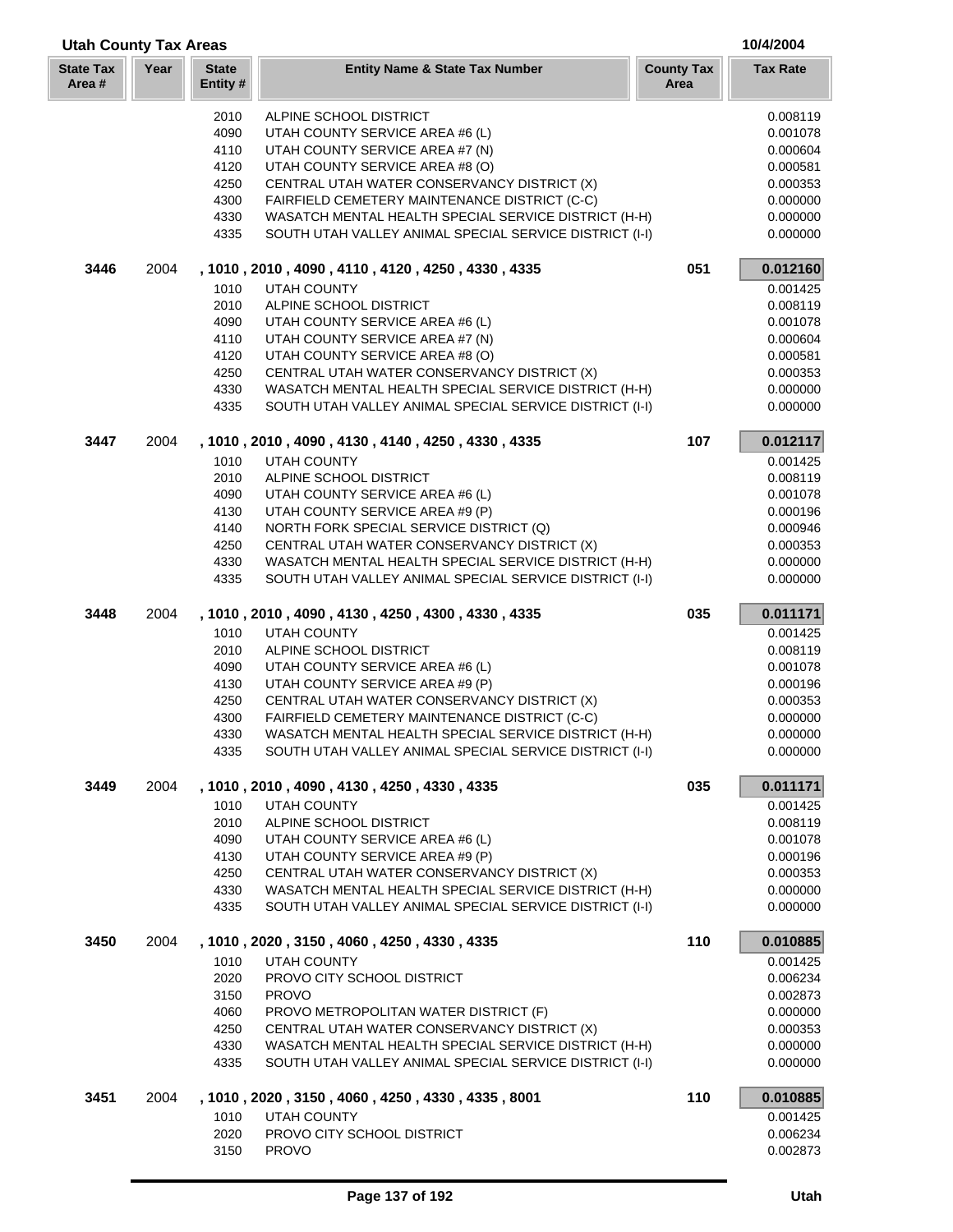| <b>Utah County Tax Areas</b> |      |                          |                                                                                                                 |                           | 10/4/2004            |
|------------------------------|------|--------------------------|-----------------------------------------------------------------------------------------------------------------|---------------------------|----------------------|
| <b>State Tax</b><br>Area #   | Year | <b>State</b><br>Entity # | <b>Entity Name &amp; State Tax Number</b>                                                                       | <b>County Tax</b><br>Area | <b>Tax Rate</b>      |
|                              |      | 4060<br>4250             | PROVO METROPOLITAN WATER DISTRICT (F)<br>CENTRAL UTAH WATER CONSERVANCY DISTRICT (X)                            |                           | 0.000000<br>0.000353 |
|                              |      | 4330                     | WASATCH MENTAL HEALTH SPECIAL SERVICE DISTRICT (H-H)                                                            |                           | 0.000000             |
|                              |      | 4335                     | SOUTH UTAH VALLEY ANIMAL SPECIAL SERVICE DISTRICT (I-I)                                                         |                           | 0.000000             |
|                              |      | 8001                     | ACADEMY SQUARE REDEVELOPMENT PROJECT - PROVO - (A-1)                                                            |                           | 0.000000             |
| 3452                         | 2004 |                          | , 1010, 2020, 3150, 4060, 4250, 4330, 4335, 8002                                                                | 110                       | 0.010885             |
|                              |      | 1010                     | <b>UTAH COUNTY</b>                                                                                              |                           | 0.001425             |
|                              |      | 2020                     | PROVO CITY SCHOOL DISTRICT                                                                                      |                           | 0.006234             |
|                              |      | 3150                     | <b>PROVO</b>                                                                                                    |                           | 0.002873             |
|                              |      | 4060                     | PROVO METROPOLITAN WATER DISTRICT (F)                                                                           |                           | 0.000000             |
|                              |      | 4250                     | CENTRAL UTAH WATER CONSERVANCY DISTRICT (X)                                                                     |                           | 0.000353             |
|                              |      | 4330<br>4335             | WASATCH MENTAL HEALTH SPECIAL SERVICE DISTRICT (H-H)<br>SOUTH UTAH VALLEY ANIMAL SPECIAL SERVICE DISTRICT (I-I) |                           | 0.000000<br>0.000000 |
|                              |      | 8002                     | CENTRAL BUSINESS DISTRICT REDEVELOPMENT PROJECT OF PROVO -                                                      |                           | 0.000000             |
|                              |      |                          | $(A-2)$                                                                                                         |                           |                      |
| 3453                         | 2004 |                          | , 1010, 2020, 3150, 4060, 4250, 4330, 4335, 8003                                                                | 110                       | 0.010885             |
|                              |      | 1010                     | <b>UTAH COUNTY</b>                                                                                              |                           | 0.001425             |
|                              |      | 2020                     | PROVO CITY SCHOOL DISTRICT                                                                                      |                           | 0.006234             |
|                              |      | 3150                     | <b>PROVO</b>                                                                                                    |                           | 0.002873             |
|                              |      | 4060<br>4250             | PROVO METROPOLITAN WATER DISTRICT (F)                                                                           |                           | 0.000000             |
|                              |      | 4330                     | CENTRAL UTAH WATER CONSERVANCY DISTRICT (X)<br>WASATCH MENTAL HEALTH SPECIAL SERVICE DISTRICT (H-H)             |                           | 0.000353<br>0.000000 |
|                              |      | 4335                     | SOUTH UTAH VALLEY ANIMAL SPECIAL SERVICE DISTRICT (I-I)                                                         |                           | 0.000000             |
|                              |      | 8003                     | CENTRAL BUSINESS DISTRICT REDEVELOPMENT PROJECT OF PROVO -                                                      |                           | 0.000000             |
|                              |      |                          | $(A-3)$                                                                                                         |                           |                      |
| 3454                         | 2004 |                          | , 1010, 2020, 3150, 4060, 4250, 4330, 4335, 8004                                                                | 110                       | 0.010885             |
|                              |      | 1010                     | <b>UTAH COUNTY</b>                                                                                              |                           | 0.001425             |
|                              |      | 2020                     | PROVO CITY SCHOOL DISTRICT                                                                                      |                           | 0.006234             |
|                              |      | 3150                     | <b>PROVO</b>                                                                                                    |                           | 0.002873             |
|                              |      | 4060<br>4250             | PROVO METROPOLITAN WATER DISTRICT (F)<br>CENTRAL UTAH WATER CONSERVANCY DISTRICT (X)                            |                           | 0.000000<br>0.000353 |
|                              |      | 4330                     | WASATCH MENTAL HEALTH SPECIAL SERVICE DISTRICT (H-H)                                                            |                           | 0.000000             |
|                              |      | 4335                     | SOUTH UTAH VALLEY ANIMAL SPECIAL SERVICE DISTRICT (I-I)                                                         |                           | 0.000000             |
|                              |      | 8004                     | SOUTH UNIVERSITY AVENUE REDEVELOPMENT PROJECT - PROVO CITY -                                                    |                           | 0.000000             |
|                              |      |                          | $(A-4)$                                                                                                         |                           |                      |
| 3455                         | 2004 |                          | , 1010, 2020, 3150, 4060, 4250, 4330, 4335, 8005                                                                | 110                       | 0.010885             |
|                              |      | 1010                     | <b>UTAH COUNTY</b>                                                                                              |                           | 0.001425             |
|                              |      | 2020                     | PROVO CITY SCHOOL DISTRICT                                                                                      |                           | 0.006234             |
|                              |      | 3150<br>4060             | <b>PROVO</b><br>PROVO METROPOLITAN WATER DISTRICT (F)                                                           |                           | 0.002873<br>0.000000 |
|                              |      | 4250                     | CENTRAL UTAH WATER CONSERVANCY DISTRICT (X)                                                                     |                           | 0.000353             |
|                              |      | 4330                     | WASATCH MENTAL HEALTH SPECIAL SERVICE DISTRICT (H-H)                                                            |                           | 0.000000             |
|                              |      | 4335                     | SOUTH UTAH VALLEY ANIMAL SPECIAL SERVICE DISTRICT (I-I)                                                         |                           | 0.000000             |
|                              |      | 8005                     | PROVO CITY REDEVELOPMENT PROJECT AREA #4 - PROVO CITY - (A-5)                                                   |                           | 0.000000             |
| 3456                         | 2004 |                          | , 1010, 2030, 3050, 4250, 4330, 4335                                                                            | 181                       | 0.013234             |
|                              |      | 1010                     | <b>UTAH COUNTY</b>                                                                                              |                           | 0.001425             |
|                              |      | 2030                     | NEBO SCHOOL DISTRICT                                                                                            |                           | 0.009247             |
|                              |      | 3050                     | <b>ELK RIDGE</b>                                                                                                |                           | 0.002209             |
|                              |      | 4250                     | CENTRAL UTAH WATER CONSERVANCY DISTRICT (X)                                                                     |                           | 0.000353             |
|                              |      | 4330<br>4335             | WASATCH MENTAL HEALTH SPECIAL SERVICE DISTRICT (H-H)<br>SOUTH UTAH VALLEY ANIMAL SPECIAL SERVICE DISTRICT (I-I) |                           | 0.000000<br>0.000000 |
| 3457                         | 2004 |                          | , 1010, 2030, 3060, 4250, 4290, 4330, 4335                                                                      | 200                       | 0.012096             |
|                              |      | 1010                     | <b>UTAH COUNTY</b>                                                                                              |                           | 0.001425             |
|                              |      | 2030                     | NEBO SCHOOL DISTRICT                                                                                            |                           | 0.009247             |
|                              |      | 3060                     | <b>GENOLA</b>                                                                                                   |                           | 0.001071             |

Г L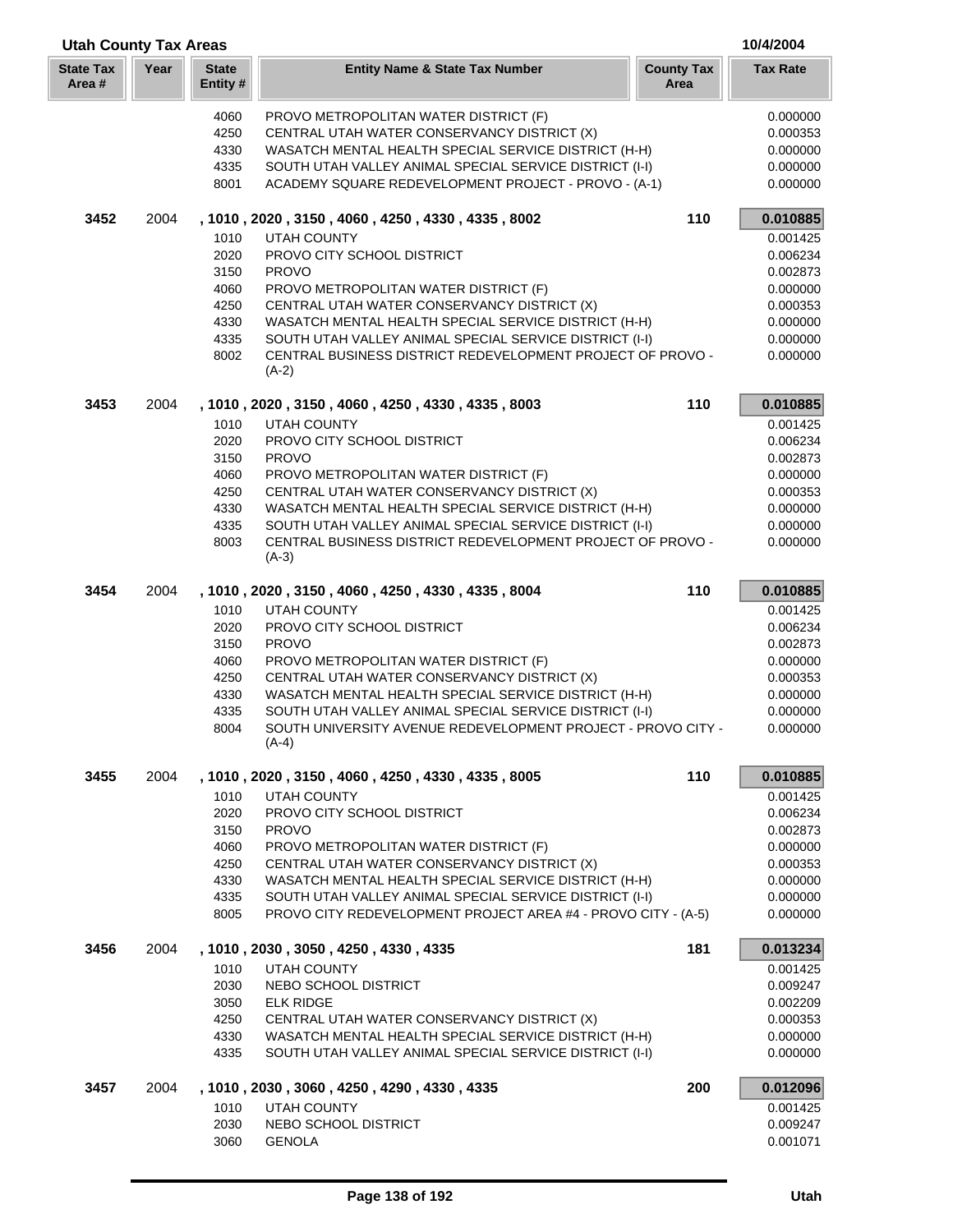| <b>Utah County Tax Areas</b> |      |                         |                                                                                                                 | 10/4/2004                 |                      |
|------------------------------|------|-------------------------|-----------------------------------------------------------------------------------------------------------------|---------------------------|----------------------|
| <b>State Tax</b><br>Area#    | Year | <b>State</b><br>Entity# | <b>Entity Name &amp; State Tax Number</b>                                                                       | <b>County Tax</b><br>Area | <b>Tax Rate</b>      |
|                              |      | 4250                    | CENTRAL UTAH WATER CONSERVANCY DISTRICT (X)                                                                     |                           | 0.000353             |
|                              |      | 4290                    | SOUTH UTAH COUNTY NATURAL GAS IMPROVEMENT DISTRICT (B-B)                                                        |                           | 0.000000             |
|                              |      | 4330                    | WASATCH MENTAL HEALTH SPECIAL SERVICE DISTRICT (H-H)                                                            |                           | 0.000000             |
|                              |      | 4335                    | SOUTH UTAH VALLEY ANIMAL SPECIAL SERVICE DISTRICT (I-I)                                                         |                           | 0.000000             |
| 3458                         | 2004 |                         | , 1010, 2030, 3070, 4250, 4290, 4330, 4335                                                                      | 210                       | 0.011396             |
|                              |      | 1010                    | <b>UTAH COUNTY</b>                                                                                              |                           | 0.001425             |
|                              |      | 2030                    | NEBO SCHOOL DISTRICT                                                                                            |                           | 0.009247             |
|                              |      | 3070                    | <b>GOSHEN</b>                                                                                                   |                           | 0.000371             |
|                              |      | 4250                    | CENTRAL UTAH WATER CONSERVANCY DISTRICT (X)                                                                     |                           | 0.000353             |
|                              |      | 4290                    | SOUTH UTAH COUNTY NATURAL GAS IMPROVEMENT DISTRICT (B-B)                                                        |                           | 0.000000             |
|                              |      | 4330<br>4335            | WASATCH MENTAL HEALTH SPECIAL SERVICE DISTRICT (H-H)<br>SOUTH UTAH VALLEY ANIMAL SPECIAL SERVICE DISTRICT (I-I) |                           | 0.000000<br>0.000000 |
| 3459                         | 2004 |                         | , 1010, 2030, 3110, 4250, 4330, 4335                                                                            | 140                       | 0.013599             |
|                              |      | 1010                    | <b>UTAH COUNTY</b>                                                                                              |                           | 0.001425             |
|                              |      | 2030                    | NEBO SCHOOL DISTRICT                                                                                            |                           | 0.009247             |
|                              |      | 3110                    | <b>MAPLETON</b>                                                                                                 |                           | 0.002574             |
|                              |      | 4250                    | CENTRAL UTAH WATER CONSERVANCY DISTRICT (X)                                                                     |                           | 0.000353             |
|                              |      | 4330                    | WASATCH MENTAL HEALTH SPECIAL SERVICE DISTRICT (H-H)                                                            |                           | 0.000000             |
|                              |      | 4335                    | SOUTH UTAH VALLEY ANIMAL SPECIAL SERVICE DISTRICT (I-I)                                                         |                           | 0.000000             |
| 3461                         | 2004 |                         | , 1010, 2030, 3130, 4250, 4330, 4335                                                                            | 170                       | 0.012604             |
|                              |      | 1010                    | <b>UTAH COUNTY</b>                                                                                              |                           | 0.001425             |
|                              |      | 2030                    | NEBO SCHOOL DISTRICT                                                                                            |                           | 0.009247             |
|                              |      | 3130                    | <b>PAYSON</b>                                                                                                   |                           | 0.001579             |
|                              |      | 4250                    | CENTRAL UTAH WATER CONSERVANCY DISTRICT (X)                                                                     |                           | 0.000353             |
|                              |      | 4330                    | WASATCH MENTAL HEALTH SPECIAL SERVICE DISTRICT (H-H)                                                            |                           | 0.000000             |
|                              |      | 4335                    | SOUTH UTAH VALLEY ANIMAL SPECIAL SERVICE DISTRICT (I-I)                                                         |                           | 0.000000             |
| 3462                         | 2004 |                         | , 1010, 2030, 3130, 4250, 4330, 4335, 8151                                                                      | 170                       | 0.012604             |
|                              |      | 1010                    | <b>UTAH COUNTY</b>                                                                                              |                           | 0.001425             |
|                              |      | 2030                    | NEBO SCHOOL DISTRICT                                                                                            |                           | 0.009247             |
|                              |      | 3130                    | <b>PAYSON</b>                                                                                                   |                           | 0.001579             |
|                              |      | 4250<br>4330            | CENTRAL UTAH WATER CONSERVANCY DISTRICT (X)<br>WASATCH MENTAL HEALTH SPECIAL SERVICE DISTRICT (H-H)             |                           | 0.000353<br>0.000000 |
|                              |      | 4335                    | SOUTH UTAH VALLEY ANIMAL SPECIAL SERVICE DISTRICT (I-I)                                                         |                           | 0.000000             |
|                              |      | 8151                    | PAYSON REDEVELOPMENT PROJECT - PAYSON - (D-1)                                                                   |                           | 0.000000             |
| 3463                         | 2004 |                         | , 1010, 2030, 3130, 4250, 4330, 4335, 8153                                                                      | 170                       | 0.012604             |
|                              |      | 1010                    | UTAH COUNTY                                                                                                     |                           | 0.001425             |
|                              |      | 2030                    | NEBO SCHOOL DISTRICT                                                                                            |                           | 0.009247             |
|                              |      | 3130                    | <b>PAYSON</b>                                                                                                   |                           | 0.001579             |
|                              |      | 4250                    | CENTRAL UTAH WATER CONSERVANCY DISTRICT (X)                                                                     |                           | 0.000353             |
|                              |      | 4330                    | WASATCH MENTAL HEALTH SPECIAL SERVICE DISTRICT (H-H)                                                            |                           | 0.000000             |
|                              |      | 4335                    | SOUTH UTAH VALLEY ANIMAL SPECIAL SERVICE DISTRICT (I-I)                                                         |                           | 0.000000             |
|                              |      | 8153                    | PAYSON BUSINESS PARK ECONOMIC DEVELOPMENT PROJECT AREA -<br>PAYSON CITY - (D-2)                                 |                           | 0.000000             |
|                              |      |                         |                                                                                                                 |                           |                      |
| 3464                         | 2004 |                         | , 1010, 2030, 3160, 4250, 4330, 4335                                                                            | 180                       | 0.012620             |
|                              |      | 1010                    | <b>UTAH COUNTY</b>                                                                                              |                           | 0.001425             |
|                              |      | 2030                    | NEBO SCHOOL DISTRICT                                                                                            |                           | 0.009247             |
|                              |      | 3160<br>4250            | SALEM<br>CENTRAL UTAH WATER CONSERVANCY DISTRICT (X)                                                            |                           | 0.001595<br>0.000353 |
|                              |      | 4330                    | WASATCH MENTAL HEALTH SPECIAL SERVICE DISTRICT (H-H)                                                            |                           | 0.000000             |
|                              |      | 4335                    | SOUTH UTAH VALLEY ANIMAL SPECIAL SERVICE DISTRICT (I-I)                                                         |                           | 0.000000             |
| 3465                         | 2004 |                         | , 1010, 2030, 3160, 4250, 4330, 4335, 8500                                                                      | 180                       | 0.012620             |
|                              |      | 1010                    | <b>UTAH COUNTY</b>                                                                                              |                           | 0.001425             |
|                              |      | 2030                    | NEBO SCHOOL DISTRICT                                                                                            |                           | 0.009247             |
|                              |      | 3160                    | SALEM                                                                                                           |                           | 0.001595             |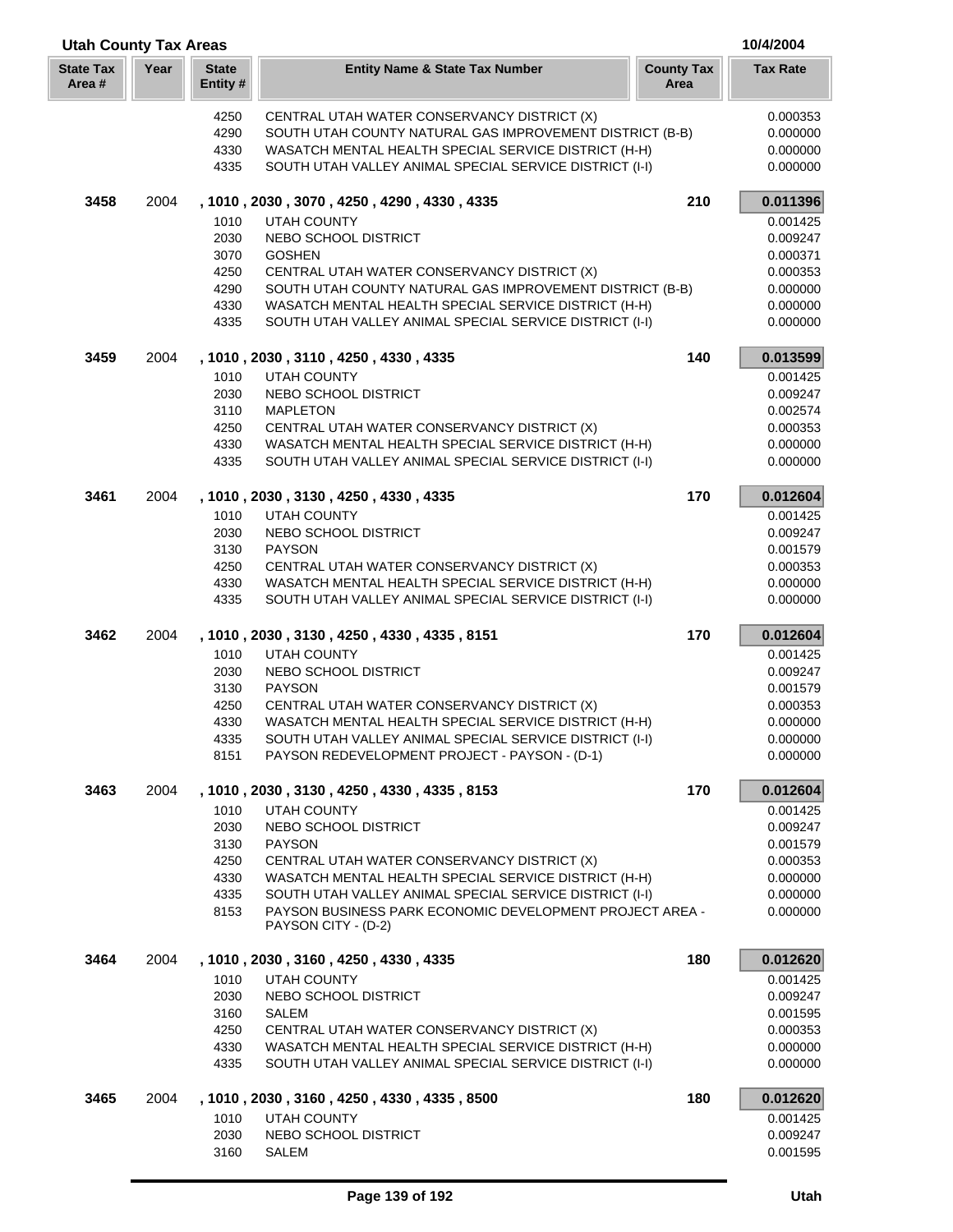| <b>Utah County Tax Areas</b> |      |                         |                                                                                                                    |                           | 10/4/2004            |
|------------------------------|------|-------------------------|--------------------------------------------------------------------------------------------------------------------|---------------------------|----------------------|
| <b>State Tax</b><br>Area #   | Year | <b>State</b><br>Entity# | <b>Entity Name &amp; State Tax Number</b>                                                                          | <b>County Tax</b><br>Area | <b>Tax Rate</b>      |
|                              |      | 4250                    | CENTRAL UTAH WATER CONSERVANCY DISTRICT (X)                                                                        |                           | 0.000353             |
|                              |      | 4330                    | WASATCH MENTAL HEALTH SPECIAL SERVICE DISTRICT (H-H)                                                               |                           | 0.000000             |
|                              |      | 4335                    | SOUTH UTAH VALLEY ANIMAL SPECIAL SERVICE DISTRICT (I-I)                                                            |                           | 0.000000             |
|                              |      | 8500                    | HENDERSON INDUSTRIAL & BUSINESS PARK ECONOMIC DEVELOPMENT                                                          |                           | 0.000000             |
|                              |      |                         | PLAN (J-1) SALEM                                                                                                   |                           |                      |
| 3466                         | 2004 |                         | , 1010, 2030, 3180, 4250, 4330, 4335                                                                               | 150                       | 0.012345             |
|                              |      | 1010                    | <b>UTAH COUNTY</b>                                                                                                 |                           | 0.001425             |
|                              |      | 2030                    | NEBO SCHOOL DISTRICT                                                                                               |                           | 0.009247             |
|                              |      | 3180                    | <b>SPANISH FORK</b>                                                                                                |                           | 0.001320             |
|                              |      | 4250                    | CENTRAL UTAH WATER CONSERVANCY DISTRICT (X)                                                                        |                           | 0.000353             |
|                              |      | 4330<br>4335            | WASATCH MENTAL HEALTH SPECIAL SERVICE DISTRICT (H-H)<br>SOUTH UTAH VALLEY ANIMAL SPECIAL SERVICE DISTRICT (I-I)    |                           | 0.000000<br>0.000000 |
| 3467                         | 2004 |                         | , 1010, 2030, 3180, 4250, 4330, 4335, 8301                                                                         | 150                       | 0.012345             |
|                              |      | 1010                    | <b>UTAH COUNTY</b>                                                                                                 |                           | 0.001425             |
|                              |      | 2030                    | NEBO SCHOOL DISTRICT                                                                                               |                           | 0.009247             |
|                              |      | 3180                    | <b>SPANISH FORK</b>                                                                                                |                           | 0.001320             |
|                              |      | 4250                    | CENTRAL UTAH WATER CONSERVANCY DISTRICT (X)                                                                        |                           | 0.000353             |
|                              |      | 4330                    | WASATCH MENTAL HEALTH SPECIAL SERVICE DISTRICT (H-H)                                                               |                           | 0.000000             |
|                              |      | 4335                    | SOUTH UTAH VALLEY ANIMAL SPECIAL SERVICE DISTRICT (I-I)                                                            |                           | 0.000000             |
|                              |      | 8301                    | INDUSTRIAL NEIGHBORHOOD DEVELOPMENT PLANT - SPANISH FORK<br>$CITY - (G-1)$                                         |                           | 0.000000             |
| 3468                         | 2004 |                         | , 1010, 2030, 3180, 4250, 4330, 4335, 8302                                                                         | 150                       | 0.012345             |
|                              |      | 1010                    | <b>UTAH COUNTY</b>                                                                                                 |                           | 0.001425             |
|                              |      | 2030                    | NEBO SCHOOL DISTRICT                                                                                               |                           | 0.009247             |
|                              |      | 3180                    | <b>SPANISH FORK</b>                                                                                                |                           | 0.001320             |
|                              |      | 4250                    | CENTRAL UTAH WATER CONSERVANCY DISTRICT (X)                                                                        |                           | 0.000353             |
|                              |      | 4330                    | WASATCH MENTAL HEALTH SPECIAL SERVICE DISTRICT (H-H)                                                               |                           | 0.000000             |
|                              |      | 4335<br>8302            | SOUTH UTAH VALLEY ANIMAL SPECIAL SERVICE DISTRICT (I-I)<br>KIRBY LANE DEVELOPMENT PLAN - SPANISH FORK CITY - (G-2) |                           | 0.000000<br>0.000000 |
|                              |      |                         |                                                                                                                    |                           |                      |
| 3469                         | 2004 |                         | , 1010, 2030, 3180, 4250, 4330, 4335, 8303                                                                         | 150                       | 0.012345             |
|                              |      | 1010                    | <b>UTAH COUNTY</b>                                                                                                 |                           | 0.001425             |
|                              |      | 2030                    | NEBO SCHOOL DISTRICT                                                                                               |                           | 0.009247             |
|                              |      | 3180                    | <b>SPANISH FORK</b>                                                                                                |                           | 0.001320             |
|                              |      | 4250                    | CENTRAL UTAH WATER CONSERVANCY DISTRICT (X)                                                                        |                           | 0.000353             |
|                              |      | 4330<br>4335            | WASATCH MENTAL HEALTH SPECIAL SERVICE DISTRICT (H-H)<br>SOUTH UTAH VALLEY ANIMAL SPECIAL SERVICE DISTRICT (I-I)    |                           | 0.000000<br>0.000000 |
|                              |      | 8303                    | SPANISH FORK CANYON ECONOMIC DEVELOPMENT PLAN - SPANISH                                                            |                           | 0.000000             |
|                              |      |                         | $FORK - (G-3)$                                                                                                     |                           |                      |
| 3470                         | 2004 |                         | , 1010, 2030, 3180, 4250, 4330, 4335, 8304                                                                         | 150                       | 0.012345             |
|                              |      | 1010                    | <b>UTAH COUNTY</b>                                                                                                 |                           | 0.001425             |
|                              |      | 2030                    | NEBO SCHOOL DISTRICT                                                                                               |                           | 0.009247             |
|                              |      | 3180                    | <b>SPANISH FORK</b>                                                                                                |                           | 0.001320             |
|                              |      | 4250                    | CENTRAL UTAH WATER CONSERVANCY DISTRICT (X)                                                                        |                           | 0.000353             |
|                              |      | 4330                    | WASATCH MENTAL HEALTH SPECIAL SERVICE DISTRICT (H-H)                                                               |                           | 0.000000             |
|                              |      | 4335<br>8304            | SOUTH UTAH VALLEY ANIMAL SPECIAL SERVICE DISTRICT (I-I)<br>SWENSON ECONOMIC DEV. AREA (G-4)                        |                           | 0.000000<br>0.000000 |
| 3471                         | 2004 |                         | , 1010, 2030, 3180, 4250, 4330, 4335, 8305                                                                         | 150                       | 0.012345             |
|                              |      | 1010                    | <b>UTAH COUNTY</b>                                                                                                 |                           | 0.001425             |
|                              |      | 2030                    | NEBO SCHOOL DISTRICT                                                                                               |                           | 0.009247             |
|                              |      | 3180                    | <b>SPANISH FORK</b>                                                                                                |                           | 0.001320             |
|                              |      | 4250                    | CENTRAL UTAH WATER CONSERVANCY DISTRICT (X)                                                                        |                           | 0.000353             |
|                              |      | 4330                    | WASATCH MENTAL HEALTH SPECIAL SERVICE DISTRICT (H-H)                                                               |                           | 0.000000             |
|                              |      | 4335                    | SOUTH UTAH VALLEY ANIMAL SPECIAL SERVICE DISTRICT (I-I)                                                            |                           | 0.000000             |
|                              |      | 8305                    | GATEWAY ECONOMIC DEV - (G-5)                                                                                       |                           | 0.000000             |

I L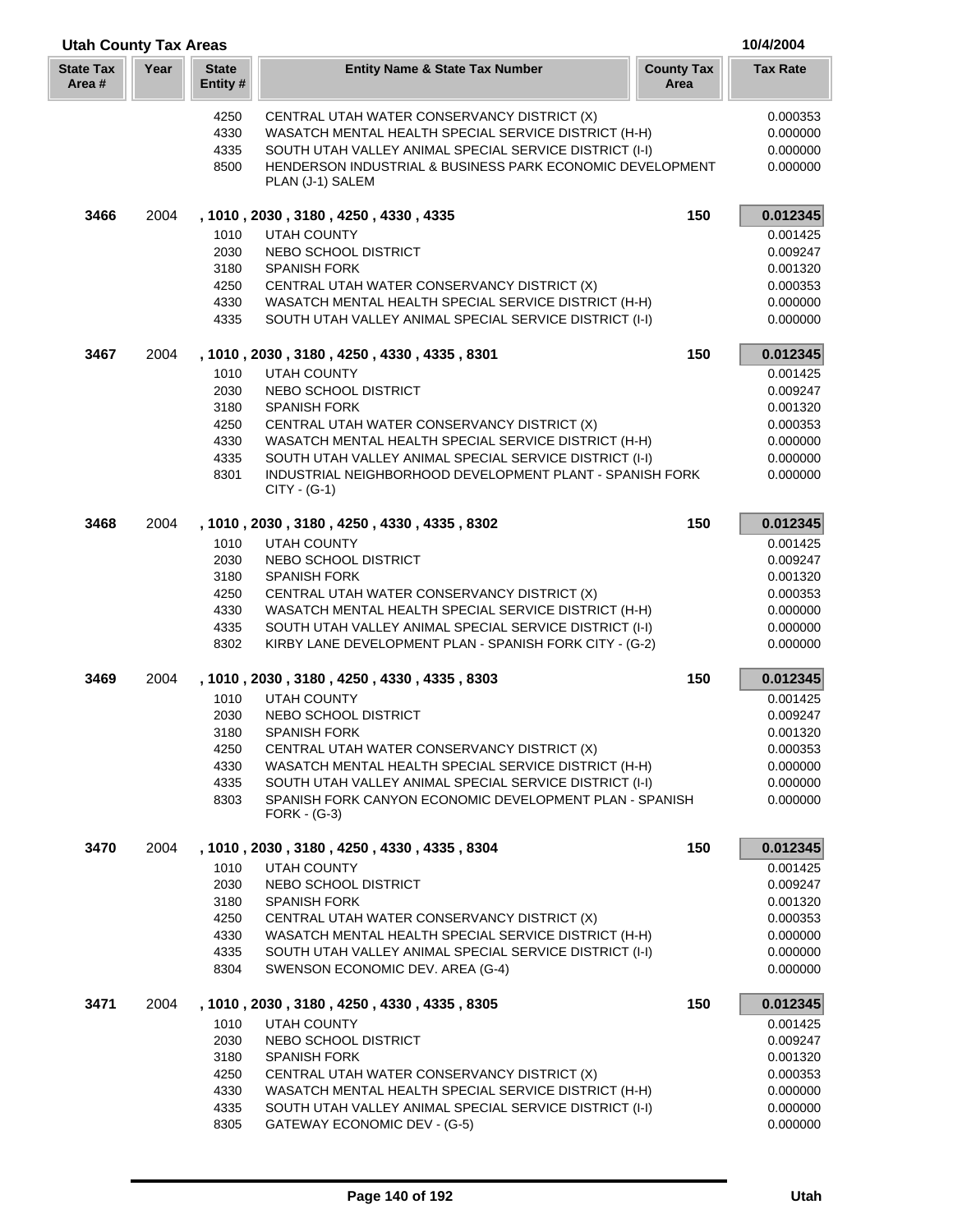| <b>Utah County Tax Areas</b> |      |                          |                                                                                                                 |                           | 10/4/2004            |
|------------------------------|------|--------------------------|-----------------------------------------------------------------------------------------------------------------|---------------------------|----------------------|
| <b>State Tax</b><br>Area#    | Year | <b>State</b><br>Entity # | <b>Entity Name &amp; State Tax Number</b>                                                                       | <b>County Tax</b><br>Area | <b>Tax Rate</b>      |
| 3472                         | 2004 |                          | , 1010, 2030, 3190, 4250, 4330, 4335                                                                            | 130                       | 0.012871             |
|                              |      | 1010                     | <b>UTAH COUNTY</b>                                                                                              |                           | 0.001425             |
|                              |      | 2030                     | NEBO SCHOOL DISTRICT                                                                                            |                           | 0.009247             |
|                              |      | 3190                     | SPRINGVILLE                                                                                                     |                           | 0.001846             |
|                              |      | 4250                     | CENTRAL UTAH WATER CONSERVANCY DISTRICT (X)                                                                     |                           | 0.000353             |
|                              |      | 4330                     | WASATCH MENTAL HEALTH SPECIAL SERVICE DISTRICT (H-H)                                                            |                           | 0.000000             |
|                              |      | 4335                     | SOUTH UTAH VALLEY ANIMAL SPECIAL SERVICE DISTRICT (I-I)                                                         |                           | 0.000000             |
| 3473                         | 2004 |                          | , 1010, 2030, 3190, 4250, 4330, 4335, 8450                                                                      | 130                       | 0.012871             |
|                              |      | 1010                     | <b>UTAH COUNTY</b>                                                                                              |                           | 0.001425             |
|                              |      | 2030                     | NEBO SCHOOL DISTRICT                                                                                            |                           | 0.009247             |
|                              |      | 3190                     | <b>SPRINGVILLE</b>                                                                                              |                           | 0.001846             |
|                              |      | 4250                     | CENTRAL UTAH WATER CONSERVANCY DISTRICT (X)                                                                     |                           | 0.000353             |
|                              |      | 4330                     | WASATCH MENTAL HEALTH SPECIAL SERVICE DISTRICT (H-H)                                                            |                           | 0.000000             |
|                              |      | 4335<br>8450             | SOUTH UTAH VALLEY ANIMAL SPECIAL SERVICE DISTRICT (I-I)<br>FRONTAGE ROAD NBRHD RDA (I-1)                        |                           | 0.000000<br>0.000000 |
|                              |      |                          |                                                                                                                 |                           |                      |
| 3474                         | 2004 | 1010                     | , 1010, 2030, 3200, 4250, 4330, 4335<br><b>UTAH COUNTY</b>                                                      | 182                       | 0.012826             |
|                              |      | 2030                     | NEBO SCHOOL DISTRICT                                                                                            |                           | 0.001425<br>0.009247 |
|                              |      | 3200                     | WOODLAND HILLS                                                                                                  |                           | 0.001801             |
|                              |      | 4250                     | CENTRAL UTAH WATER CONSERVANCY DISTRICT (X)                                                                     |                           | 0.000353             |
|                              |      | 4330                     | WASATCH MENTAL HEALTH SPECIAL SERVICE DISTRICT (H-H)                                                            |                           | 0.000000             |
|                              |      | 4335                     | SOUTH UTAH VALLEY ANIMAL SPECIAL SERVICE DISTRICT (I-I)                                                         |                           | 0.000000             |
| 3475                         | 2004 |                          | , 1010, 2030, 4070, 4090, 4110, 4120, 4250, 4330, 43                                                            | 160                       | 0.013478             |
|                              |      | 1010                     | <b>UTAH COUNTY</b>                                                                                              |                           | 0.001425             |
|                              |      | 2030                     | NEBO SCHOOL DISTRICT                                                                                            |                           | 0.009247             |
|                              |      | 4070                     | BENJAMIN CEMETERY MAINTENANCE DISTRICT (H)                                                                      |                           | 0.000190             |
|                              |      | 4090                     | UTAH COUNTY SERVICE AREA #6 (L)                                                                                 |                           | 0.001078             |
|                              |      | 4110                     | UTAH COUNTY SERVICE AREA #7 (N)                                                                                 |                           | 0.000604             |
|                              |      | 4120                     | UTAH COUNTY SERVICE AREA #8 (O)                                                                                 |                           | 0.000581             |
|                              |      | 4250                     | CENTRAL UTAH WATER CONSERVANCY DISTRICT (X)                                                                     |                           | 0.000353             |
|                              |      | 4330                     | WASATCH MENTAL HEALTH SPECIAL SERVICE DISTRICT (H-H)                                                            |                           | 0.000000             |
|                              |      | 4335                     | SOUTH UTAH VALLEY ANIMAL SPECIAL SERVICE DISTRICT (I-I)                                                         |                           | 0.000000             |
| 3476                         | 2004 |                          | , 1010, 2030, 4070, 4090, 4130, 4250, 4330, 4335                                                                | 165                       | 0.012489             |
|                              |      | 1010                     | <b>UTAH COUNTY</b>                                                                                              |                           | 0.001425             |
|                              |      | 2030                     | NEBO SCHOOL DISTRICT                                                                                            |                           | 0.009247             |
|                              |      | 4070                     | BENJAMIN CEMETERY MAINTENANCE DISTRICT (H)                                                                      |                           | 0.000190             |
|                              |      | 4090                     | UTAH COUNTY SERVICE AREA #6 (L)                                                                                 |                           | 0.001078             |
|                              |      | 4130                     | UTAH COUNTY SERVICE AREA #9 (P)                                                                                 |                           | 0.000196             |
|                              |      | 4250                     | CENTRAL UTAH WATER CONSERVANCY DISTRICT (X)                                                                     |                           | 0.000353             |
|                              |      | 4330<br>4335             | WASATCH MENTAL HEALTH SPECIAL SERVICE DISTRICT (H-H)<br>SOUTH UTAH VALLEY ANIMAL SPECIAL SERVICE DISTRICT (I-I) |                           | 0.000000<br>0.000000 |
|                              | 2004 |                          |                                                                                                                 | 120                       |                      |
| 3478                         |      |                          | , 1010, 2030, 4090, 4110, 4120, 4250, 4290, 4330, 43                                                            |                           | 0.013288             |
|                              |      | 1010<br>2030             | <b>UTAH COUNTY</b>                                                                                              |                           | 0.001425             |
|                              |      | 4090                     | NEBO SCHOOL DISTRICT<br>UTAH COUNTY SERVICE AREA #6 (L)                                                         |                           | 0.009247             |
|                              |      | 4110                     | UTAH COUNTY SERVICE AREA #7 (N)                                                                                 |                           | 0.001078<br>0.000604 |
|                              |      | 4120                     | UTAH COUNTY SERVICE AREA #8 (O)                                                                                 |                           | 0.000581             |
|                              |      | 4250                     | CENTRAL UTAH WATER CONSERVANCY DISTRICT (X)                                                                     |                           | 0.000353             |
|                              |      | 4290                     | SOUTH UTAH COUNTY NATURAL GAS IMPROVEMENT DISTRICT (B-B)                                                        |                           | 0.000000             |
|                              |      | 4330                     | WASATCH MENTAL HEALTH SPECIAL SERVICE DISTRICT (H-H)                                                            |                           | 0.000000             |
|                              |      | 4335                     | SOUTH UTAH VALLEY ANIMAL SPECIAL SERVICE DISTRICT (I-I)                                                         |                           | 0.000000             |
| 3480                         | 2004 |                          | , 1010, 2030, 4090, 4110, 4120, 4250, 4330, 4335                                                                | 120                       | 0.013288             |
|                              |      | 1010                     | UTAH COUNTY                                                                                                     |                           | 0.001425             |
|                              |      | 2030                     | NEBO SCHOOL DISTRICT                                                                                            |                           | 0.009247             |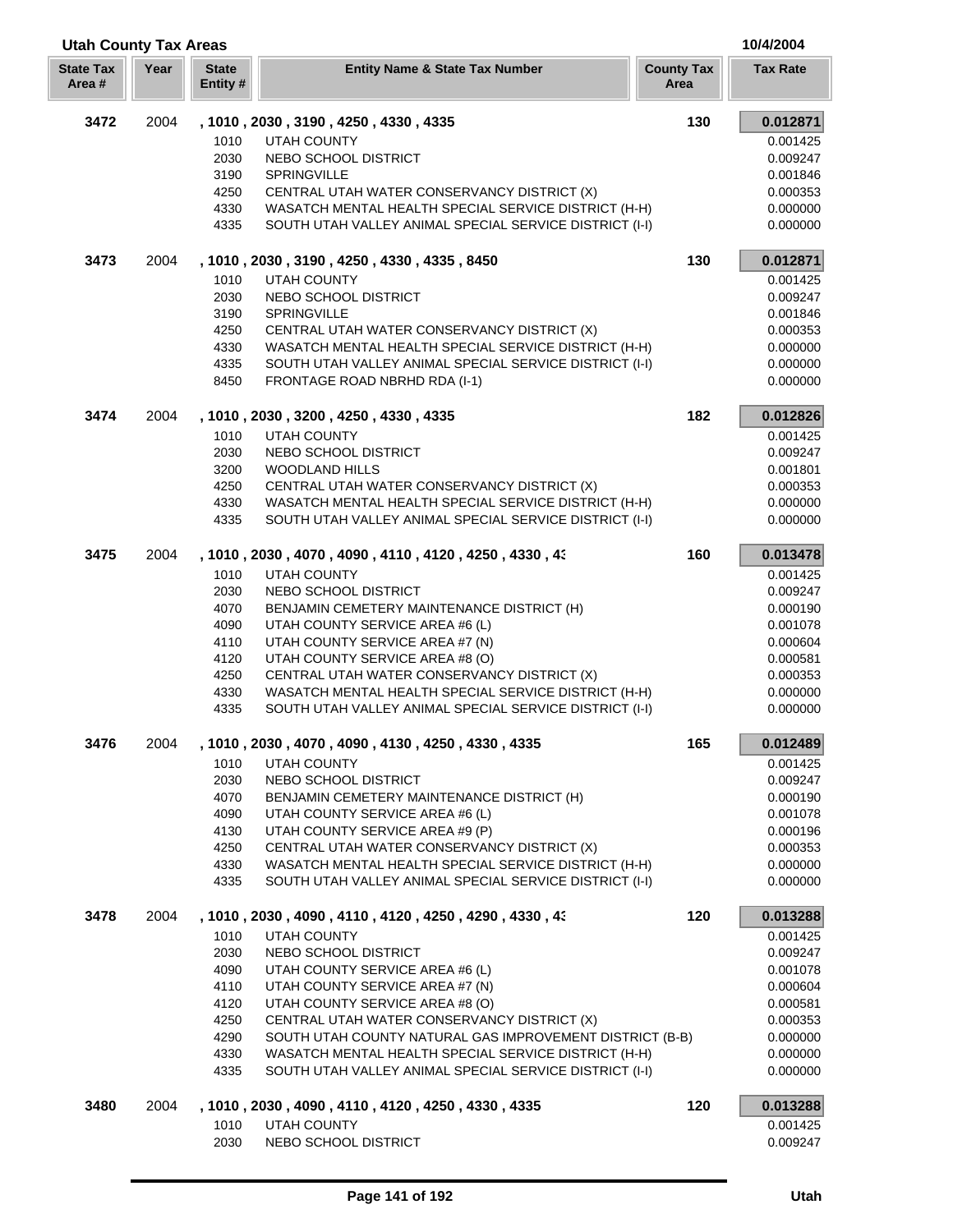| <b>Utah County Tax Areas</b> |      |                          |                                                                                                                 |                           | 10/4/2004            |  |
|------------------------------|------|--------------------------|-----------------------------------------------------------------------------------------------------------------|---------------------------|----------------------|--|
| <b>State Tax</b><br>Area #   | Year | <b>State</b><br>Entity # | <b>Entity Name &amp; State Tax Number</b>                                                                       | <b>County Tax</b><br>Area | <b>Tax Rate</b>      |  |
|                              |      | 4090                     | UTAH COUNTY SERVICE AREA #6 (L)                                                                                 |                           | 0.001078             |  |
|                              |      | 4110                     | UTAH COUNTY SERVICE AREA #7 (N)                                                                                 |                           | 0.000604             |  |
|                              |      | 4120                     | UTAH COUNTY SERVICE AREA #8 (O)                                                                                 |                           | 0.000581             |  |
|                              |      | 4250                     | CENTRAL UTAH WATER CONSERVANCY DISTRICT (X)                                                                     |                           | 0.000353             |  |
|                              |      | 4330                     | WASATCH MENTAL HEALTH SPECIAL SERVICE DISTRICT (H-H)                                                            |                           | 0.000000             |  |
|                              |      | 4335                     | SOUTH UTAH VALLEY ANIMAL SPECIAL SERVICE DISTRICT (I-I)                                                         |                           | 0.000000             |  |
| 3481                         | 2004 |                          | , 1010, 2030, 4090, 4130, 4250, 4290, 4330, 4335                                                                | 125                       | 0.012299             |  |
|                              |      | 1010                     | <b>UTAH COUNTY</b>                                                                                              |                           | 0.001425             |  |
|                              |      | 2030                     | NEBO SCHOOL DISTRICT                                                                                            |                           | 0.009247             |  |
|                              |      | 4090                     | UTAH COUNTY SERVICE AREA #6 (L)                                                                                 |                           | 0.001078             |  |
|                              |      | 4130                     | UTAH COUNTY SERVICE AREA #9 (P)                                                                                 |                           | 0.000196             |  |
|                              |      | 4250                     | CENTRAL UTAH WATER CONSERVANCY DISTRICT (X)                                                                     |                           | 0.000353             |  |
|                              |      | 4290                     | SOUTH UTAH COUNTY NATURAL GAS IMPROVEMENT DISTRICT (B-B)                                                        |                           | 0.000000             |  |
|                              |      | 4330<br>4335             | WASATCH MENTAL HEALTH SPECIAL SERVICE DISTRICT (H-H)<br>SOUTH UTAH VALLEY ANIMAL SPECIAL SERVICE DISTRICT (I-I) |                           | 0.000000<br>0.000000 |  |
| 3482                         | 2004 |                          | , 1010, 2030, 4090, 4130, 4250, 4310, 4330, 4335                                                                | 125                       | 0.012299             |  |
|                              |      | 1010                     | <b>UTAH COUNTY</b>                                                                                              |                           |                      |  |
|                              |      | 2030                     | NEBO SCHOOL DISTRICT                                                                                            |                           | 0.001425<br>0.009247 |  |
|                              |      | 4090                     | UTAH COUNTY SERVICE AREA #6 (L)                                                                                 |                           | 0.001078             |  |
|                              |      | 4130                     | UTAH COUNTY SERVICE AREA #9 (P)                                                                                 |                           | 0.000196             |  |
|                              |      | 4250                     | CENTRAL UTAH WATER CONSERVANCY DISTRICT (X)                                                                     |                           | 0.000353             |  |
|                              |      | 4310                     | EAGLES LANDING FIRE PROTECTION SSD (EE                                                                          |                           | 0.000000             |  |
|                              |      | 4330                     | WASATCH MENTAL HEALTH SPECIAL SERVICE DISTRICT (H-H)                                                            |                           | 0.000000             |  |
|                              |      | 4335                     | SOUTH UTAH VALLEY ANIMAL SPECIAL SERVICE DISTRICT (I-I)                                                         |                           | 0.000000             |  |
| 3483                         | 2004 |                          | , 1010, 2030, 4090, 4130, 4250, 4330, 4335                                                                      | 125                       | 0.012299             |  |
|                              |      | 1010                     | <b>UTAH COUNTY</b>                                                                                              |                           | 0.001425             |  |
|                              |      | 2030                     | NEBO SCHOOL DISTRICT                                                                                            |                           | 0.009247             |  |
|                              |      | 4090                     | UTAH COUNTY SERVICE AREA #6 (L)                                                                                 |                           | 0.001078             |  |
|                              |      | 4130                     | UTAH COUNTY SERVICE AREA #9 (P)                                                                                 |                           | 0.000196             |  |
|                              |      | 4250                     | CENTRAL UTAH WATER CONSERVANCY DISTRICT (X)                                                                     |                           | 0.000353             |  |
|                              |      | 4330<br>4335             | WASATCH MENTAL HEALTH SPECIAL SERVICE DISTRICT (H-H)<br>SOUTH UTAH VALLEY ANIMAL SPECIAL SERVICE DISTRICT (I-I) |                           | 0.000000<br>0.000000 |  |
| 3486                         | 2004 |                          | , 1010 , 2030 , 3170 , 4250 , 4330 , 4335                                                                       | 190                       | 0.012986             |  |
|                              |      | 1010                     | <b>UTAH COUNTY</b>                                                                                              |                           | 0.001425             |  |
|                              |      | 2030                     | NEBO SCHOOL DISTRICT                                                                                            |                           | 0.009247             |  |
|                              |      | 3170                     | <b>SANTAQUIN</b>                                                                                                |                           | 0.001961             |  |
|                              |      | 4250                     | CENTRAL UTAH WATER CONSERVANCY DISTRICT (X)                                                                     |                           | 0.000353             |  |
|                              |      | 4330                     | WASATCH MENTAL HEALTH SPECIAL SERVICE DISTRICT (H-H)                                                            |                           | 0.000000             |  |
|                              |      | 4335                     | SOUTH UTAH VALLEY ANIMAL SPECIAL SERVICE DISTRICT (I-I)                                                         |                           | 0.000000             |  |
| 3487                         | 2004 |                          | , 1010, 2010, 3140, 4050, 4080, 4100, 4250, 4330                                                                | 070                       | 0.012409             |  |
|                              |      | 1010                     | <b>UTAH COUNTY</b>                                                                                              |                           | 0.001425             |  |
|                              |      | 2010                     | ALPINE SCHOOL DISTRICT                                                                                          |                           | 0.008119             |  |
|                              |      | 3140                     | PLEASANT GROVE                                                                                                  |                           | 0.002477             |  |
|                              |      | 4050                     | PLEASANT GROVE METROPOLITAN WATER DISTRICT (E)                                                                  |                           | 0.000000             |  |
|                              |      | 4080                     | NORTH UTAH COUNTY WATER CONSERVANCY DISTRICT (J)                                                                |                           | 0.000035             |  |
|                              |      | 4100                     | TIMPANOGOS SPECIAL SERVICE DISTRICT (M)                                                                         |                           | 0.000000             |  |
|                              |      | 4250<br>4330             | CENTRAL UTAH WATER CONSERVANCY DISTRICT (X)<br>WASATCH MENTAL HEALTH SPECIAL SERVICE DISTRICT (H-H)             |                           | 0.000353<br>0.000000 |  |
| 3488                         | 2004 |                          | , 1010, 2010, 3140, 4050, 4080, 4100, 4250, 4330, 84                                                            | 070                       | 0.012409             |  |
|                              |      | 1010                     | <b>UTAH COUNTY</b>                                                                                              |                           | 0.001425             |  |
|                              |      | 2010                     | ALPINE SCHOOL DISTRICT                                                                                          |                           | 0.008119             |  |
|                              |      | 3140                     | PLEASANT GROVE                                                                                                  |                           | 0.002477             |  |
|                              |      | 4050                     | PLEASANT GROVE METROPOLITAN WATER DISTRICT (E)                                                                  |                           | 0.000000             |  |
|                              |      | 4080                     | NORTH UTAH COUNTY WATER CONSERVANCY DISTRICT (J)                                                                |                           | 0.000035             |  |
|                              |      | 4100                     | TIMPANOGOS SPECIAL SERVICE DISTRICT (M)                                                                         |                           | 0.000000             |  |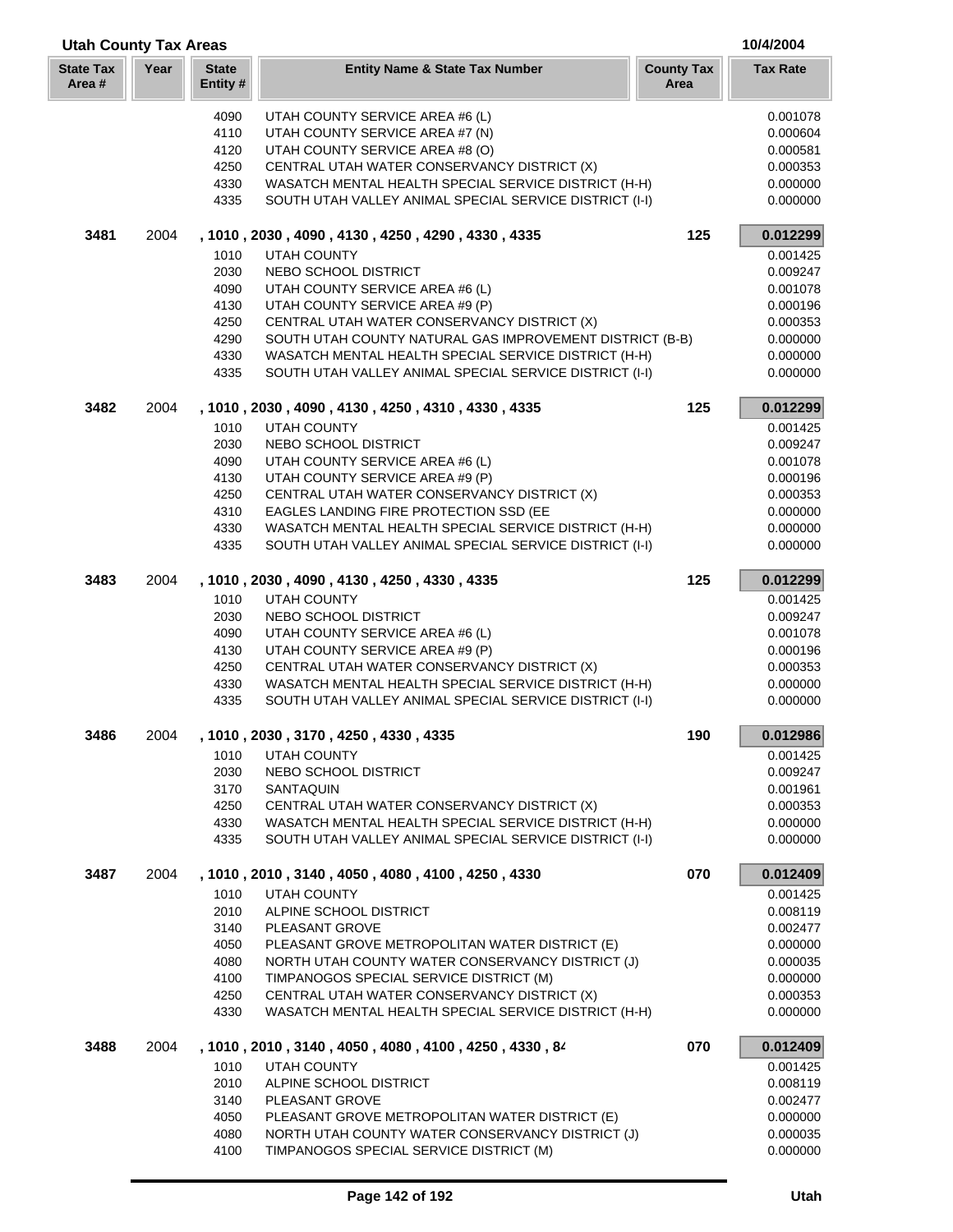| <b>Utah County Tax Areas</b> |      |                         |                                                         |                           | 10/4/2004       |
|------------------------------|------|-------------------------|---------------------------------------------------------|---------------------------|-----------------|
| <b>State Tax</b><br>Area #   | Year | <b>State</b><br>Entity# | <b>Entity Name &amp; State Tax Number</b>               | <b>County Tax</b><br>Area | <b>Tax Rate</b> |
|                              |      | 4250                    | CENTRAL UTAH WATER CONSERVANCY DISTRICT (X)             |                           | 0.000353        |
|                              |      | 4330                    | WASATCH MENTAL HEALTH SPECIAL SERVICE DISTRICT (H-H)    |                           | 0.000000        |
|                              |      | 8400                    | 700 S. NEIGH. DEV. PLAN (H-1)                           |                           | 0.000000        |
| 3489                         | 2004 |                         | , 1010, 2010, 3140, 4050, 4080, 4100, 4250, 4330, 84    | 070                       | 0.012409        |
|                              |      | 1010                    | <b>UTAH COUNTY</b>                                      |                           | 0.001425        |
|                              |      | 2010                    | ALPINE SCHOOL DISTRICT                                  |                           | 0.008119        |
|                              |      | 3140                    | PLEASANT GROVE                                          |                           | 0.002477        |
|                              |      | 4050                    | PLEASANT GROVE METROPOLITAN WATER DISTRICT (E)          |                           | 0.000000        |
|                              |      | 4080                    | NORTH UTAH COUNTY WATER CONSERVANCY DISTRICT (J)        |                           | 0.000035        |
|                              |      | 4100                    | TIMPANOGOS SPECIAL SERVICE DISTRICT (M)                 |                           | 0.000000        |
|                              |      | 4250                    | CENTRAL UTAH WATER CONSERVANCY DISTRICT (X)             |                           | 0.000353        |
|                              |      | 4330                    | WASATCH MENTAL HEALTH SPECIAL SERVICE DISTRICT (H-H)    |                           | 0.000000        |
|                              |      | 8401                    | CBD NEIGH. DEV. PLAN (H-2)                              |                           | 0.000000        |
| 3490                         | 2004 |                         | , 1010, 2010, 3140, 4050, 4080, 4250, 4330              | 070                       | 0.012409        |
|                              |      | 1010                    | <b>UTAH COUNTY</b>                                      |                           | 0.001425        |
|                              |      | 2010                    | ALPINE SCHOOL DISTRICT                                  |                           | 0.008119        |
|                              |      | 3140                    | <b>PLEASANT GROVE</b>                                   |                           | 0.002477        |
|                              |      | 4050                    | PLEASANT GROVE METROPOLITAN WATER DISTRICT (E)          |                           | 0.000000        |
|                              |      | 4080                    | NORTH UTAH COUNTY WATER CONSERVANCY DISTRICT (J)        |                           | 0.000035        |
|                              |      | 4250                    | CENTRAL UTAH WATER CONSERVANCY DISTRICT (X)             |                           | 0.000353        |
|                              |      | 4330                    | WASATCH MENTAL HEALTH SPECIAL SERVICE DISTRICT (H-H)    |                           | 0.000000        |
| 3492                         | 2004 |                         | , 1010, 2030, 4090, 4250, 4270, 4330, 4335              | 155                       | 0.013912        |
|                              |      | 1010                    | <b>UTAH COUNTY</b>                                      |                           | 0.001425        |
|                              |      | 2030                    | NEBO SCHOOL DISTRICT                                    |                           | 0.009247        |
|                              |      | 4090                    | UTAH COUNTY SERVICE AREA #6 (L)                         |                           | 0.001078        |
|                              |      | 4250                    | CENTRAL UTAH WATER CONSERVANCY DISTRICT (X)             |                           | 0.000353        |
|                              |      | 4270                    | SOLDIER SUMMIT SPECIAL SERVICE DISTRICT (Z)             |                           | 0.001809        |
|                              |      | 4330                    | WASATCH MENTAL HEALTH SPECIAL SERVICE DISTRICT (H-H)    |                           | 0.000000        |
|                              |      | 4335                    | SOUTH UTAH VALLEY ANIMAL SPECIAL SERVICE DISTRICT (I-I) |                           | 0.000000        |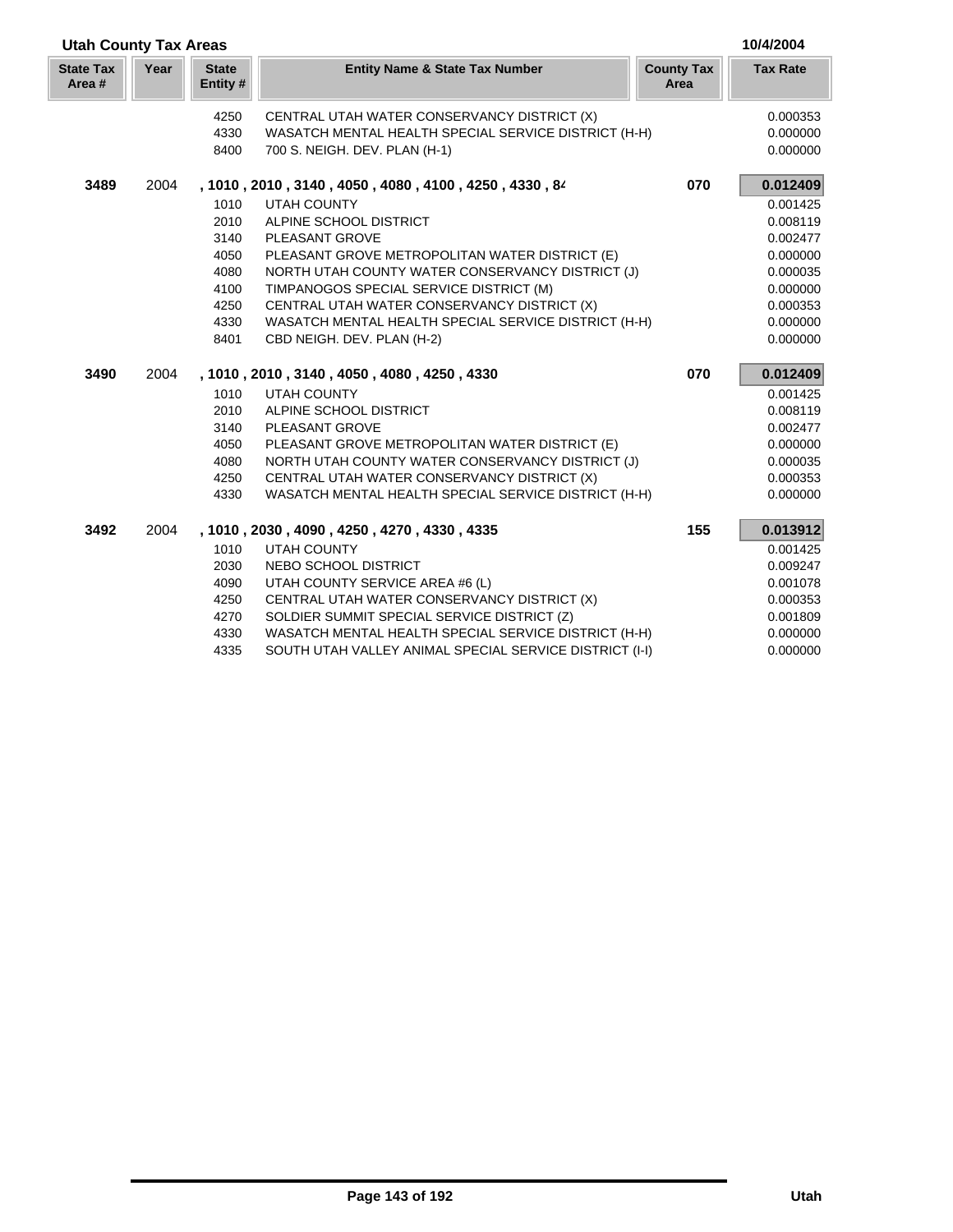| <b>Wasatch County Tax Areas</b> |      |                          |                                                                                                |                           | 10/4/2004            |
|---------------------------------|------|--------------------------|------------------------------------------------------------------------------------------------|---------------------------|----------------------|
| <b>State Tax</b><br>Area#       | Year | <b>State</b><br>Entity # | <b>Entity Name &amp; State Tax Number</b>                                                      | <b>County Tax</b><br>Area | <b>Tax Rate</b>      |
| 742                             | 2004 |                          | , 1010, 2010, 3010, 4010, 4040, 4065, 4090, 4270                                               | 001                       | 0.010583             |
|                                 |      | 1010                     | <b>WASATCH COUNTY</b>                                                                          |                           | 0.002859             |
|                                 |      | 2010                     | <b>WASATCH COUNTY SCHOOL DISTRICT</b>                                                          |                           | 0.006194             |
|                                 |      | 3010                     | <b>CHARLESTON</b>                                                                              |                           | 0.000461             |
|                                 |      | 4010                     | CHARLESTON WATER CONSERVANCY DISTRICT (A)                                                      |                           | 0.000047             |
|                                 |      | 4040                     | HEBER VALLEY SPECIAL SERVICE DISTRICT (E)                                                      |                           | 0.000000             |
|                                 |      | 4065                     | WASATCH COUNTY FIRE PROTECTION SPECIAL SERVICE DIST. (H)                                       |                           | 0.000271             |
|                                 |      | 4090                     | WASATCH COUNTY SPECIAL SERVICE DISTRICT #21 (L)                                                |                           | 0.000398             |
|                                 |      | 4270                     | CENTRAL UTAH WATER CONSERVANCY DISTRICT (X)                                                    |                           | 0.000353             |
| 743                             | 2004 |                          | , 1010 , 2010 , 3010 , 4065 , 4090 , 4270                                                      | 005                       | 0.010536             |
|                                 |      | 1010                     | <b>WASATCH COUNTY</b>                                                                          |                           | 0.002859             |
|                                 |      | 2010                     | WASATCH COUNTY SCHOOL DISTRICT                                                                 |                           | 0.006194             |
|                                 |      | 3010                     | <b>CHARLESTON</b>                                                                              |                           | 0.000461             |
|                                 |      | 4065                     | WASATCH COUNTY FIRE PROTECTION SPECIAL SERVICE DIST. (H)                                       |                           | 0.000271             |
|                                 |      | 4090                     | WASATCH COUNTY SPECIAL SERVICE DISTRICT #21 (L)                                                |                           | 0.000398             |
|                                 |      | 4270                     | CENTRAL UTAH WATER CONSERVANCY DISTRICT (X)                                                    |                           | 0.000353             |
| 744                             | 2004 |                          | , 1010, 2010, 3020, 4040, 4065, 4090, 4270                                                     | 003                       | 0.011414             |
|                                 |      | 1010                     | <b>WASATCH COUNTY</b>                                                                          |                           | 0.002859             |
|                                 |      | 2010                     | WASATCH COUNTY SCHOOL DISTRICT                                                                 |                           | 0.006194             |
|                                 |      | 3020                     | <b>HEBER CITY</b>                                                                              |                           | 0.001339             |
|                                 |      | 4040                     | HEBER VALLEY SPECIAL SERVICE DISTRICT (E)                                                      |                           | 0.000000             |
|                                 |      | 4065                     | WASATCH COUNTY FIRE PROTECTION SPECIAL SERVICE DIST. (H)                                       |                           | 0.000271             |
|                                 |      | 4090                     | WASATCH COUNTY SPECIAL SERVICE DISTRICT #21 (L)                                                |                           | 0.000398             |
|                                 |      | 4270                     | CENTRAL UTAH WATER CONSERVANCY DISTRICT (X)                                                    |                           | 0.000353             |
| 746                             | 2004 |                          | , 1010, 2010, 3030, 4020, 4040, 4065, 4090, 4270                                               | 004                       | 0.010990             |
|                                 |      | 1010                     | <b>WASATCH COUNTY</b>                                                                          |                           | 0.002859             |
|                                 |      | 2010                     | WASATCH COUNTY SCHOOL DISTRICT                                                                 |                           | 0.006194             |
|                                 |      | 3030                     | <b>MIDWAY</b>                                                                                  |                           | 0.000845             |
|                                 |      | 4020                     | MIDWAY SANITATION DISTRICT (B)                                                                 |                           | 0.000070             |
|                                 |      | 4040                     | HEBER VALLEY SPECIAL SERVICE DISTRICT (E)                                                      |                           | 0.000000             |
|                                 |      | 4065                     | WASATCH COUNTY FIRE PROTECTION SPECIAL SERVICE DIST. (H)                                       |                           | 0.000271             |
|                                 |      | 4090                     | WASATCH COUNTY SPECIAL SERVICE DISTRICT #21 (L)                                                |                           | 0.000398             |
|                                 |      | 4270                     | CENTRAL UTAH WATER CONSERVANCY DISTRICT (X)                                                    |                           | 0.000353             |
| 750                             | 2004 |                          | , 1010, 2010, 3040, 4065, 4090, 4270                                                           | 010                       | 0.010904             |
|                                 |      | 1010                     | <b>WASATCH COUNTY</b>                                                                          |                           | 0.002859             |
|                                 |      | 2010                     | WASATCH COUNTY SCHOOL DISTRICT                                                                 |                           | 0.006194             |
|                                 |      | 3040                     | WALLSBURG                                                                                      |                           | 0.000829             |
|                                 |      | 4065                     | WASATCH COUNTY FIRE PROTECTION SPECIAL SERVICE DIST. (H)                                       |                           | 0.000271             |
|                                 |      | 4090                     | WASATCH COUNTY SPECIAL SERVICE DISTRICT #21 (L)                                                |                           | 0.000398             |
|                                 |      | 4270                     | CENTRAL UTAH WATER CONSERVANCY DISTRICT (X)                                                    |                           | 0.000353             |
| 751                             | 2004 |                          | , 1010, 2010, 4010, 4065, 4090, 4270                                                           | 002                       | 0.010122             |
|                                 |      | 1010                     | <b>WASATCH COUNTY</b>                                                                          |                           | 0.002859             |
|                                 |      | 2010                     | WASATCH COUNTY SCHOOL DISTRICT                                                                 |                           | 0.006194             |
|                                 |      | 4010                     | CHARLESTON WATER CONSERVANCY DISTRICT (A)                                                      |                           | 0.000047             |
|                                 |      | 4065                     | WASATCH COUNTY FIRE PROTECTION SPECIAL SERVICE DIST. (H)                                       |                           | 0.000271             |
|                                 |      | 4090<br>4270             | WASATCH COUNTY SPECIAL SERVICE DISTRICT #21 (L)<br>CENTRAL UTAH WATER CONSERVANCY DISTRICT (X) |                           | 0.000398<br>0.000353 |
| 752                             | 2004 |                          | , 1010, 2010, 4020, 4040, 4065, 4090, 4270                                                     | 006                       | 0.010145             |
|                                 |      | 1010                     | <b>WASATCH COUNTY</b>                                                                          |                           | 0.002859             |
|                                 |      | 2010                     | WASATCH COUNTY SCHOOL DISTRICT                                                                 |                           | 0.006194             |
|                                 |      | 4020                     | MIDWAY SANITATION DISTRICT (B)                                                                 |                           | 0.000070             |
|                                 |      | 4040                     | HEBER VALLEY SPECIAL SERVICE DISTRICT (E)                                                      |                           | 0.000000             |
|                                 |      | 4065                     | WASATCH COUNTY FIRE PROTECTION SPECIAL SERVICE DIST. (H)                                       |                           | 0.000271             |
|                                 |      | 4090                     | WASATCH COUNTY SPECIAL SERVICE DISTRICT #21 (L)                                                |                           | 0.000398             |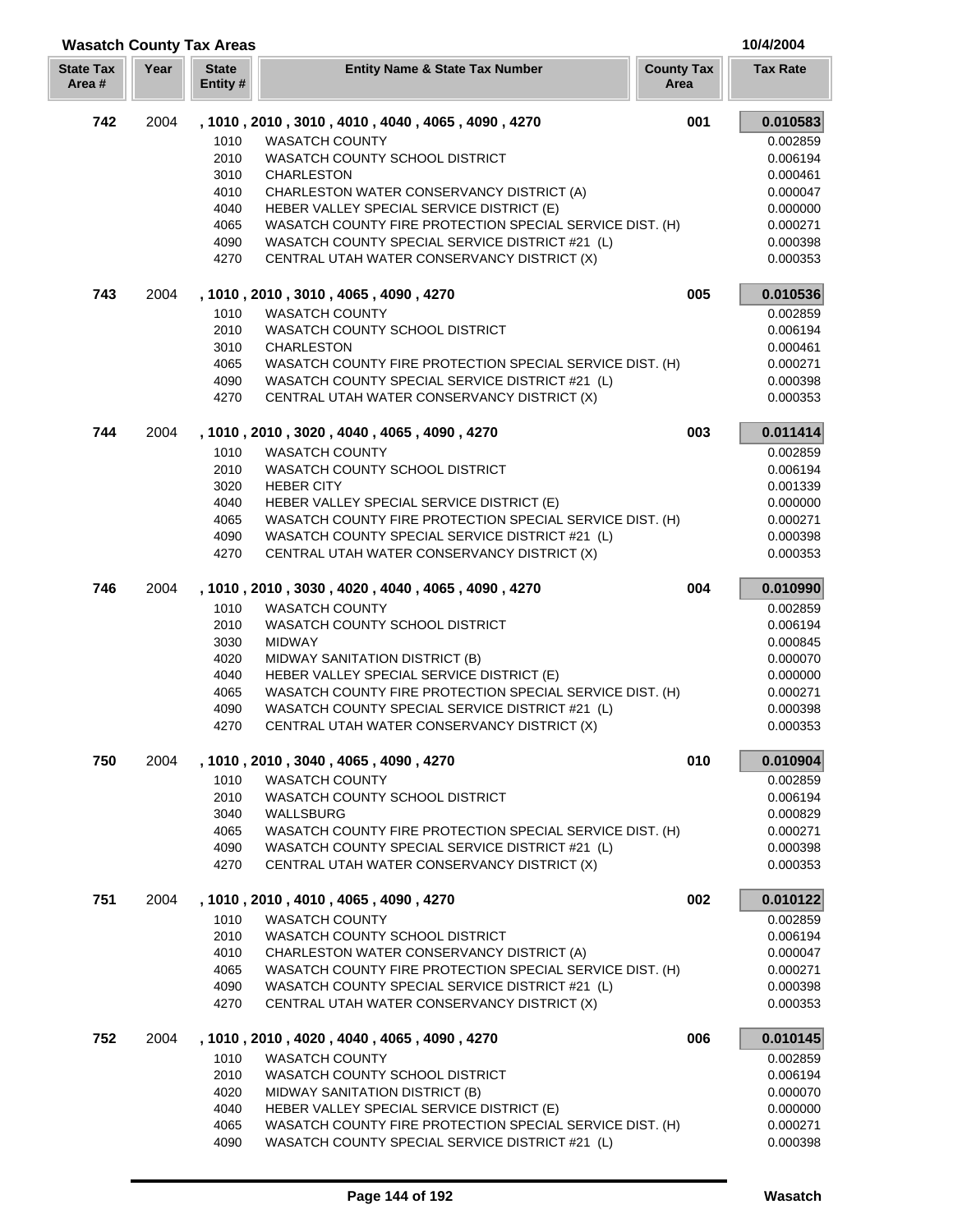| <b>Wasatch County Tax Areas</b> |      |                          |                                                                                |                           | 10/4/2004            |
|---------------------------------|------|--------------------------|--------------------------------------------------------------------------------|---------------------------|----------------------|
| <b>State Tax</b><br>Area #      | Year | <b>State</b><br>Entity # | <b>Entity Name &amp; State Tax Number</b>                                      | <b>County Tax</b><br>Area | <b>Tax Rate</b>      |
|                                 |      | 4270                     | CENTRAL UTAH WATER CONSERVANCY DISTRICT (X)                                    |                           | 0.000353             |
| 754                             | 2004 |                          | , 1010, 2010, 4030, 4065, 4090, 4270                                           | 012                       | 0.010075             |
|                                 |      | 1010                     | <b>WASATCH COUNTY</b>                                                          |                           | 0.002859             |
|                                 |      | 2010                     | WASATCH COUNTY SCHOOL DISTRICT                                                 |                           | 0.006194             |
|                                 |      | 4030                     | WASATCH COUNTY SERVICE AREA #1 (C)                                             |                           | 0.000000             |
|                                 |      | 4065                     | WASATCH COUNTY FIRE PROTECTION SPECIAL SERVICE DIST. (H)                       |                           | 0.000271             |
|                                 |      | 4090                     | WASATCH COUNTY SPECIAL SERVICE DISTRICT #21 (L)                                |                           | 0.000398             |
|                                 |      | 4270                     | CENTRAL UTAH WATER CONSERVANCY DISTRICT (X)                                    |                           | 0.000353             |
| 755                             | 2004 |                          | , 1010, 2010, 4050, 4065, 4090, 4095, 4270                                     | 012                       | 0.010075             |
|                                 |      | 1010                     | <b>WASATCH COUNTY</b>                                                          |                           | 0.002859             |
|                                 |      | 2010                     | WASATCH COUNTY SCHOOL DISTRICT                                                 |                           | 0.006194             |
|                                 |      | 4050                     | WASATCH COUNTY SUBDIVISION SPECIAL SERVICE DISTRICT NO. 1 (F)                  |                           | 0.000000             |
|                                 |      | 4065                     | WASATCH COUNTY FIRE PROTECTION SPECIAL SERVICE DIST. (H)                       |                           | 0.000271             |
|                                 |      | 4090                     | WASATCH COUNTY SPECIAL SERVICE DISTRICT #21 (L)                                |                           | 0.000398             |
|                                 |      | 4095                     | TWIN CREEKS SPECIAL SERVICE DIST. (O)                                          |                           | 0.000000             |
|                                 |      | 4270                     | CENTRAL UTAH WATER CONSERVANCY DISTRICT (X)                                    |                           | 0.000353             |
| 756                             | 2004 |                          | , 1010, 2010, 4060, 4065, 4090, 4270                                           | 012                       | 0.010075             |
|                                 |      | 1010                     | <b>WASATCH COUNTY</b>                                                          |                           | 0.002859             |
|                                 |      | 2010                     | WASATCH COUNTY SCHOOL DISTRICT                                                 |                           | 0.006194             |
|                                 |      | 4060                     | WASATCH COUNTY SUBDIVISION SPECIAL SERVICE DISTRICT NO. 2 (G)                  |                           | 0.000000             |
|                                 |      | 4065                     | WASATCH COUNTY FIRE PROTECTION SPECIAL SERVICE DIST. (H)                       |                           | 0.000271             |
|                                 |      | 4090                     | WASATCH COUNTY SPECIAL SERVICE DISTRICT #21 (L)                                |                           | 0.000398             |
|                                 |      | 4270                     | CENTRAL UTAH WATER CONSERVANCY DISTRICT (X)                                    |                           | 0.000353             |
| 757                             | 2004 |                          | , 1010, 2010, 4065, 4090, 4270                                                 | 012                       | 0.010075             |
|                                 |      | 1010                     | <b>WASATCH COUNTY</b>                                                          |                           | 0.002859             |
|                                 |      | 2010                     | WASATCH COUNTY SCHOOL DISTRICT                                                 |                           | 0.006194             |
|                                 |      | 4065                     | WASATCH COUNTY FIRE PROTECTION SPECIAL SERVICE DIST. (H)                       |                           | 0.000271             |
|                                 |      | 4090                     | WASATCH COUNTY SPECIAL SERVICE DISTRICT #21 (L)                                |                           | 0.000398             |
|                                 |      | 4270                     | CENTRAL UTAH WATER CONSERVANCY DISTRICT (X)                                    |                           | 0.000353             |
| 758                             | 2004 |                          | , 1010, 2010, 4090, 4270, 4290                                                 | 008                       | 0.011613             |
|                                 |      | 1010                     | <b>WASATCH COUNTY</b>                                                          |                           | 0.002859             |
|                                 |      | 2010                     | WASATCH COUNTY SCHOOL DISTRICT                                                 |                           | 0.006194             |
|                                 |      | 4090                     | WASATCH COUNTY SPECIAL SERVICE DISTRICT #21 (L)                                |                           | 0.000398             |
|                                 |      | 4270                     | CENTRAL UTAH WATER CONSERVANCY DISTRICT (X)                                    |                           | 0.000353             |
|                                 |      | 4290                     | SOLDIER SUMMIT SPECIAL SERVICE DISTRICT (Z)                                    |                           | 0.001809             |
| 2677                            | 2004 |                          | , 1010, 2010, 3035, 4070, 4075, 4080, 4090, 4270                               | 009                       | 0.013510             |
|                                 |      | 1010                     | <b>WASATCH COUNTY</b>                                                          |                           | 0.002859             |
|                                 |      | 2010                     | WASATCH COUNTY SCHOOL DISTRICT                                                 |                           | 0.006194             |
|                                 |      | 3035                     | PARK CITY (4)                                                                  |                           | 0.002526             |
|                                 |      | 4070                     | PARK CITY FIRE SERVICE DISTRICT (I)                                            |                           | 0.001180             |
|                                 |      | 4075<br>4080             | SNYDERVILLE BASIN WATER RECLA DIST (J)<br>PARK CITY WATER SERVICE DISTRICT (K) |                           | 0.000000<br>0.000000 |
|                                 |      | 4090                     | WASATCH COUNTY SPECIAL SERVICE DISTRICT #21 (L)                                |                           | 0.000398             |
|                                 |      | 4270                     | CENTRAL UTAH WATER CONSERVANCY DISTRICT (X)                                    |                           | 0.000353             |
| 2741                            | 2004 |                          | , 1010, 2010, 3035, 4080, 4090, 4270                                           | 007                       | 0.012330             |
|                                 |      | 1010                     | <b>WASATCH COUNTY</b>                                                          |                           | 0.002859             |
|                                 |      | 2010                     | WASATCH COUNTY SCHOOL DISTRICT                                                 |                           | 0.006194             |
|                                 |      | 3035                     | PARK CITY (4)                                                                  |                           | 0.002526             |
|                                 |      | 4080                     | PARK CITY WATER SERVICE DISTRICT (K)                                           |                           | 0.000000             |
|                                 |      | 4090                     | WASATCH COUNTY SPECIAL SERVICE DISTRICT #21 (L)                                |                           | 0.000398             |
|                                 |      | 4270                     | CENTRAL UTAH WATER CONSERVANCY DISTRICT (X)                                    |                           | 0.000353             |
| 2746                            | 2004 |                          | , 1010, 2010, 3030, 4020, 4065, 4090, 4270                                     | 004                       | 0.010990             |
|                                 |      |                          |                                                                                |                           |                      |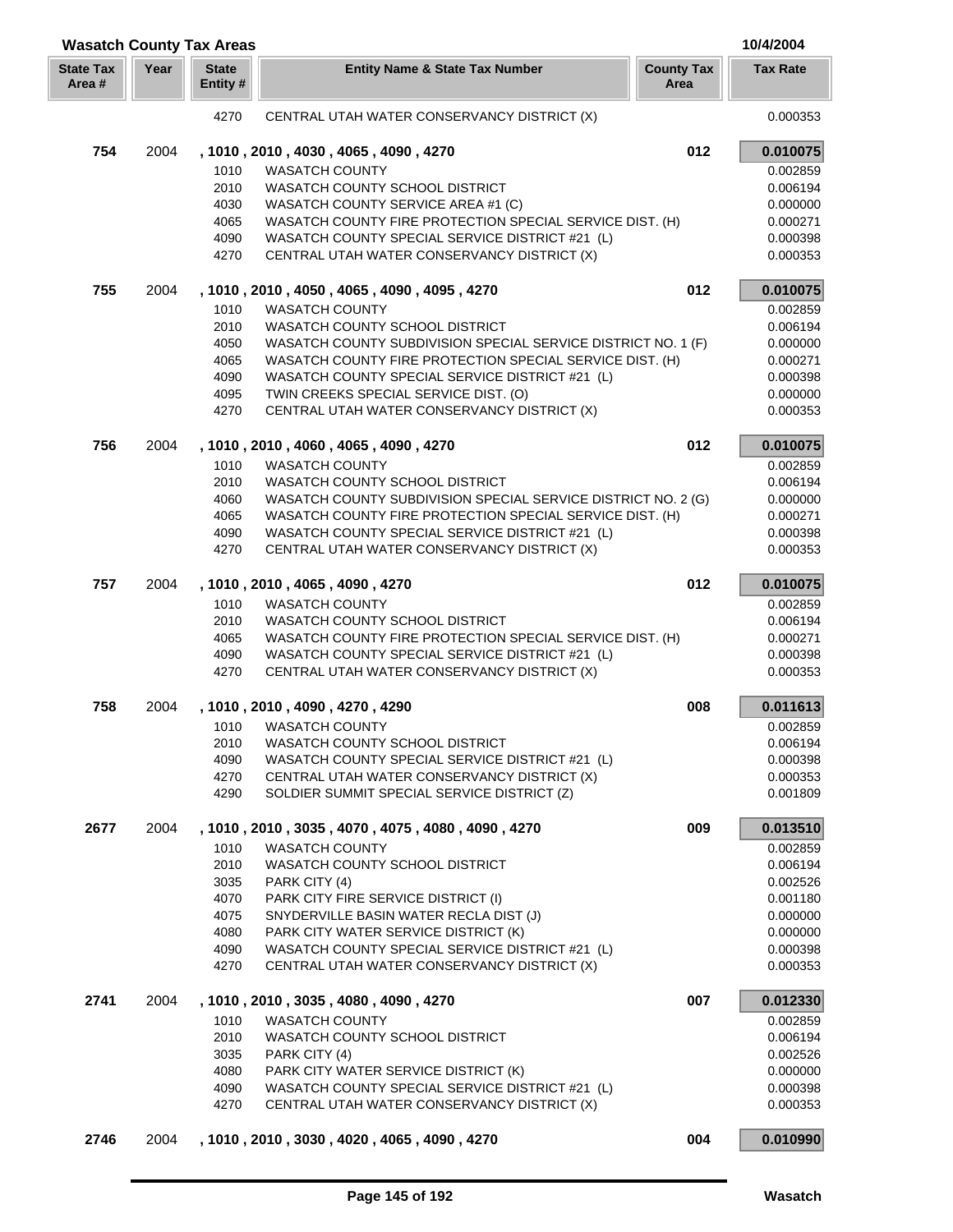| <b>Wasatch County Tax Areas</b> |      |                         |                                                          |                           | 10/4/2004       |
|---------------------------------|------|-------------------------|----------------------------------------------------------|---------------------------|-----------------|
| <b>State Tax</b><br>Area #      | Year | <b>State</b><br>Entity# | <b>Entity Name &amp; State Tax Number</b>                | <b>County Tax</b><br>Area | <b>Tax Rate</b> |
|                                 |      | 1010                    | <b>WASATCH COUNTY</b>                                    |                           | 0.002859        |
|                                 |      | 2010                    | <b>WASATCH COUNTY SCHOOL DISTRICT</b>                    |                           | 0.006194        |
|                                 |      | 3030                    | <b>MIDWAY</b>                                            |                           | 0.000845        |
|                                 |      | 4020                    | MIDWAY SANITATION DISTRICT (B)                           |                           | 0.000070        |
|                                 |      | 4065                    | WASATCH COUNTY FIRE PROTECTION SPECIAL SERVICE DIST. (H) |                           | 0.000271        |
|                                 |      | 4090                    | WASATCH COUNTY SPECIAL SERVICE DISTRICT #21 (L)          |                           | 0.000398        |
|                                 |      | 4270                    | CENTRAL UTAH WATER CONSERVANCY DISTRICT (X)              |                           | 0.000353        |
| 2747                            | 2004 |                         | , 1010 , 2010 , 4020 , 4065 , 4090 , 4270                | 006                       | 0.010145        |
|                                 |      | 1010                    | <b>WASATCH COUNTY</b>                                    |                           | 0.002859        |
|                                 |      | 2010                    | WASATCH COUNTY SCHOOL DISTRICT                           |                           | 0.006194        |
|                                 |      | 4020                    | MIDWAY SANITATION DISTRICT (B)                           |                           | 0.000070        |
|                                 |      | 4065                    | WASATCH COUNTY FIRE PROTECTION SPECIAL SERVICE DIST. (H) |                           | 0.000271        |
|                                 |      | 4090                    | WASATCH COUNTY SPECIAL SERVICE DISTRICT #21 (L)          |                           | 0.000398        |
|                                 |      | 4270                    | CENTRAL UTAH WATER CONSERVANCY DISTRICT (X)              |                           | 0.000353        |
| 2803                            | 2004 |                         | , 1010, 2010, 3030, 4015, 4020, 4040, 4065, 4090, 42     | 004                       | 0.010990        |
|                                 |      | 1010                    | <b>WASATCH COUNTY</b>                                    |                           | 0.002859        |
|                                 |      | 2010                    | WASATCH COUNTY SCHOOL DISTRICT                           |                           | 0.006194        |
|                                 |      | 3030                    | <b>MIDWAY</b>                                            |                           | 0.000845        |
|                                 |      | 4015                    | ALPENHOF SPECIAL SERVICE DIST (N)                        |                           | 0.000000        |
|                                 |      | 4020                    | MIDWAY SANITATION DISTRICT (B)                           |                           | 0.000070        |
|                                 |      | 4040                    | HEBER VALLEY SPECIAL SERVICE DISTRICT (E)                |                           | 0.000000        |
|                                 |      | 4065                    | WASATCH COUNTY FIRE PROTECTION SPECIAL SERVICE DIST. (H) |                           | 0.000271        |
|                                 |      | 4090                    | WASATCH COUNTY SPECIAL SERVICE DISTRICT #21 (L)          |                           | 0.000398        |
|                                 |      | 4270                    | CENTRAL UTAH WATER CONSERVANCY DISTRICT (X)              |                           | 0.000353        |
| 2804                            | 2004 |                         | , 1010, 2010, 3030, 4020, 4025, 4040, 4065, 4090, 42     | 004                       | 0.010990        |
|                                 |      | 1010                    | <b>WASATCH COUNTY</b>                                    |                           | 0.002859        |
|                                 |      | 2010                    | WASATCH COUNTY SCHOOL DISTRICT                           |                           | 0.006194        |
|                                 |      | 3030                    | <b>MIDWAY</b>                                            |                           | 0.000845        |
|                                 |      | 4020                    | MIDWAY SANITATION DISTRICT (B)                           |                           | 0.000070        |
|                                 |      | 4025                    | HAMLET SPECIAL SERVICE DIST (M)                          |                           | 0.000000        |
|                                 |      | 4040                    | HEBER VALLEY SPECIAL SERVICE DISTRICT (E)                |                           | 0.000000        |
|                                 |      | 4065                    | WASATCH COUNTY FIRE PROTECTION SPECIAL SERVICE DIST. (H) |                           | 0.000271        |
|                                 |      | 4090                    | WASATCH COUNTY SPECIAL SERVICE DISTRICT #21 (L)          |                           | 0.000398        |
|                                 |      | 4270                    | CENTRAL UTAH WATER CONSERVANCY DISTRICT (X)              |                           | 0.000353        |
| 2808                            | 2004 |                         | , 1010, 2010, 3020, 4065, 4090, 4270                     | 003                       | 0.011414        |
|                                 |      | 1010                    | <b>WASATCH COUNTY</b>                                    |                           | 0.002859        |
|                                 |      | 2010                    | WASATCH COUNTY SCHOOL DISTRICT                           |                           | 0.006194        |
|                                 |      | 3020                    | <b>HEBER CITY</b>                                        |                           | 0.001339        |
|                                 |      | 4065                    | WASATCH COUNTY FIRE PROTECTION SPECIAL SERVICE DIST. (H) |                           | 0.000271        |
|                                 |      | 4090                    | WASATCH COUNTY SPECIAL SERVICE DISTRICT #21 (L)          |                           | 0.000398        |
|                                 |      | 4270                    | CENTRAL UTAH WATER CONSERVANCY DISTRICT (X)              |                           | 0.000353        |
| 2858                            | 2004 |                         | , 1010, 2010, 4065, 4090, 4095, 4270                     | 012                       | 0.010075        |
|                                 |      | 1010                    | <b>WASATCH COUNTY</b>                                    |                           | 0.002859        |
|                                 |      | 2010                    | WASATCH COUNTY SCHOOL DISTRICT                           |                           | 0.006194        |
|                                 |      | 4065                    | WASATCH COUNTY FIRE PROTECTION SPECIAL SERVICE DIST. (H) |                           | 0.000271        |
|                                 |      | 4090                    | WASATCH COUNTY SPECIAL SERVICE DISTRICT #21 (L)          |                           | 0.000398        |
|                                 |      | 4095                    | TWIN CREEKS SPECIAL SERVICE DIST. (O)                    |                           | 0.000000        |
|                                 |      | 4270                    | CENTRAL UTAH WATER CONSERVANCY DISTRICT (X)              |                           | 0.000353        |
| 2859                            | 2004 |                         | , 1010, 2010, 4040, 4065, 4090, 4095, 4270               | 012                       | 0.010075        |
|                                 |      | 1010                    | <b>WASATCH COUNTY</b>                                    |                           | 0.002859        |
|                                 |      | 2010                    | WASATCH COUNTY SCHOOL DISTRICT                           |                           | 0.006194        |
|                                 |      | 4040                    | HEBER VALLEY SPECIAL SERVICE DISTRICT (E)                |                           | 0.000000        |
|                                 |      | 4065                    | WASATCH COUNTY FIRE PROTECTION SPECIAL SERVICE DIST. (H) |                           | 0.000271        |
|                                 |      | 4090                    | WASATCH COUNTY SPECIAL SERVICE DISTRICT #21 (L)          |                           | 0.000398        |
|                                 |      | 4095                    | TWIN CREEKS SPECIAL SERVICE DIST. (O)                    |                           | 0.000000        |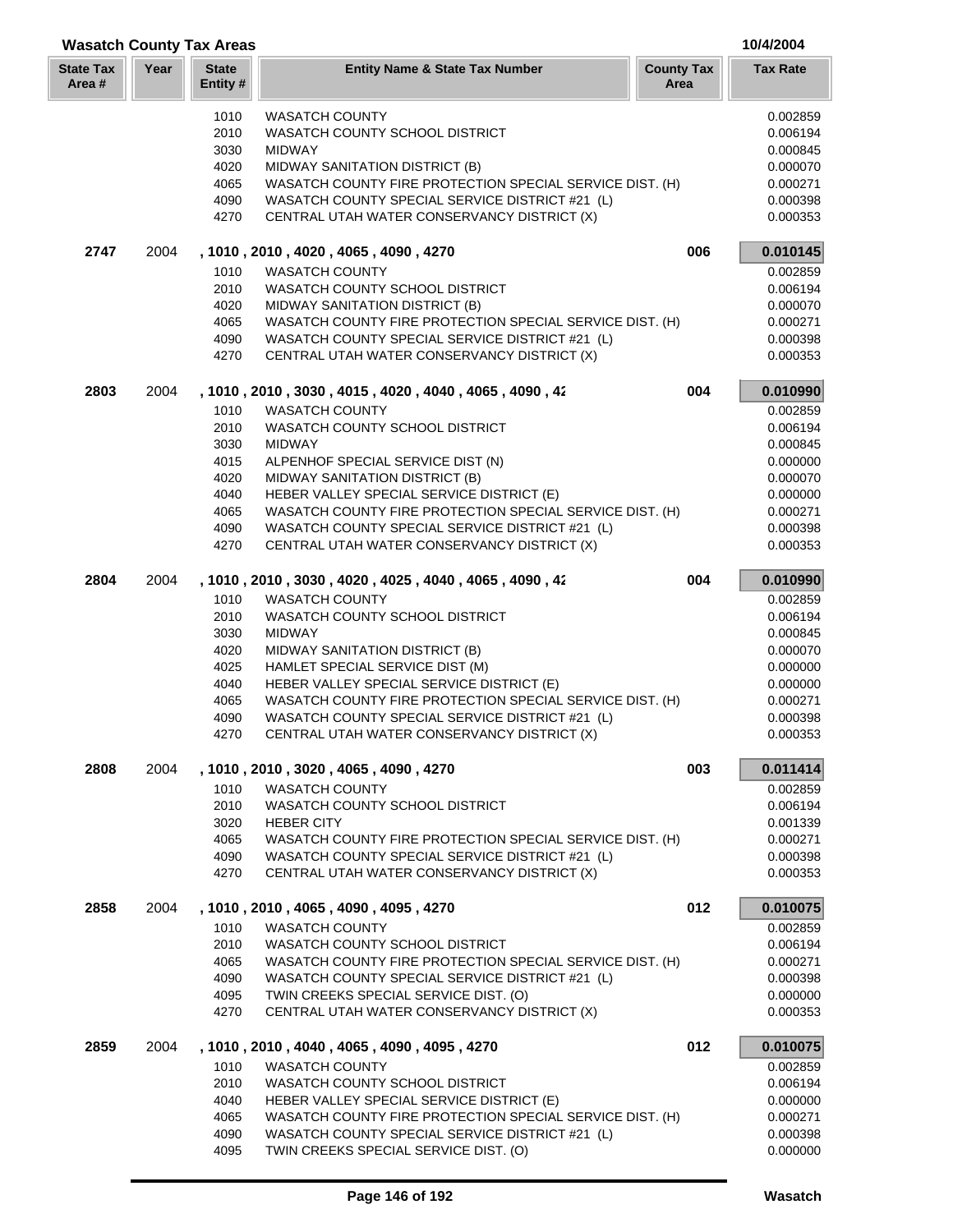|                            |      | <b>Wasatch County Tax Areas</b> |                                                          |                           | 10/4/2004       |
|----------------------------|------|---------------------------------|----------------------------------------------------------|---------------------------|-----------------|
| <b>State Tax</b><br>Area # | Year | <b>State</b><br>Entity #        | <b>Entity Name &amp; State Tax Number</b>                | <b>County Tax</b><br>Area | <b>Tax Rate</b> |
|                            |      | 4270                            | CENTRAL UTAH WATER CONSERVANCY DISTRICT (X)              |                           | 0.000353        |
| 3234                       | 2004 |                                 | , 1010, 2010, 3030, 4065, 4090, 4270                     | 004                       | 0.010920        |
|                            |      | 1010                            | <b>WASATCH COUNTY</b>                                    |                           | 0.002859        |
|                            |      | 2010                            | WASATCH COUNTY SCHOOL DISTRICT                           |                           | 0.006194        |
|                            |      | 3030                            | <b>MIDWAY</b>                                            |                           | 0.000845        |
|                            |      | 4065                            | WASATCH COUNTY FIRE PROTECTION SPECIAL SERVICE DIST. (H) |                           | 0.000271        |
|                            |      | 4090                            | WASATCH COUNTY SPECIAL SERVICE DISTRICT #21 (L)          |                           | 0.000398        |
|                            |      | 4270                            | CENTRAL UTAH WATER CONSERVANCY DISTRICT (X)              |                           | 0.000353        |
| 3235                       | 2004 |                                 | , 1010, 2010, 3010, 4010, 4065, 4090, 4270               | 001                       | 0.010583        |
|                            |      | 1010                            | <b>WASATCH COUNTY</b>                                    |                           | 0.002859        |
|                            |      | 2010                            | WASATCH COUNTY SCHOOL DISTRICT                           |                           | 0.006194        |
|                            |      | 3010                            | <b>CHARLESTON</b>                                        |                           | 0.000461        |
|                            |      | 4010                            | CHARLESTON WATER CONSERVANCY DISTRICT (A)                |                           | 0.000047        |
|                            |      | 4065                            | WASATCH COUNTY FIRE PROTECTION SPECIAL SERVICE DIST. (H) |                           | 0.000271        |
|                            |      | 4090                            | WASATCH COUNTY SPECIAL SERVICE DISTRICT #21 (L)          |                           | 0.000398        |
|                            |      | 4270                            | CENTRAL UTAH WATER CONSERVANCY DISTRICT (X)              |                           | 0.000353        |
| 3236                       | 2004 |                                 | , 1010, 2010, 4030, 4065, 4090, 4100, 4270               | 012                       | 0.010075        |
|                            |      | 1010                            | <b>WASATCH COUNTY</b>                                    |                           | 0.002859        |
|                            |      | 2010                            | <b>WASATCH COUNTY SCHOOL DISTRICT</b>                    |                           | 0.006194        |
|                            |      | 4030                            | WASATCH COUNTY SERVICE AREA #1 (C)                       |                           | 0.000000        |
|                            |      | 4065                            | WASATCH COUNTY FIRE PROTECTION SPECIAL SERVICE DIST. (H) |                           | 0.000271        |
|                            |      | 4090                            | WASATCH COUNTY SPECIAL SERVICE DISTRICT #21 (L)          |                           | 0.000398        |
|                            |      | 4100                            | JORDANELLE SPECIAL SERVICE DISTRICT (P)                  |                           | 0.000000        |
|                            |      | 4270                            | CENTRAL UTAH WATER CONSERVANCY DISTRICT (X)              |                           | 0.000353        |
| 3237                       | 2004 |                                 | , 1010, 2010, 3035, 4070, 4075, 4080, 4090, 4100, 42     | 009                       | 0.013510        |
|                            |      | 1010                            | <b>WASATCH COUNTY</b>                                    |                           | 0.002859        |
|                            |      | 2010                            | WASATCH COUNTY SCHOOL DISTRICT                           |                           | 0.006194        |
|                            |      | 3035                            | PARK CITY (4)                                            |                           | 0.002526        |
|                            |      | 4070                            | PARK CITY FIRE SERVICE DISTRICT (I)                      |                           | 0.001180        |
|                            |      | 4075                            | SNYDERVILLE BASIN WATER RECLA DIST (J)                   |                           | 0.000000        |
|                            |      | 4080                            | PARK CITY WATER SERVICE DISTRICT (K)                     |                           | 0.000000        |
|                            |      | 4090                            | WASATCH COUNTY SPECIAL SERVICE DISTRICT #21 (L)          |                           | 0.000398        |
|                            |      | 4100                            | JORDANELLE SPECIAL SERVICE DISTRICT (P)                  |                           | 0.000000        |
|                            |      | 4270                            | CENTRAL UTAH WATER CONSERVANCY DISTRICT (X)              |                           | 0.000353        |
| 3238                       | 2004 |                                 | , 1010, 2010, 4065, 4090, 4100, 4270                     | 012                       | 0.010075        |
|                            |      | 1010                            | <b>WASATCH COUNTY</b>                                    |                           | 0.002859        |
|                            |      | 2010                            | WASATCH COUNTY SCHOOL DISTRICT                           |                           | 0.006194        |
|                            |      | 4065                            | WASATCH COUNTY FIRE PROTECTION SPECIAL SERVICE DIST. (H) |                           | 0.000271        |
|                            |      | 4090                            | WASATCH COUNTY SPECIAL SERVICE DISTRICT #21 (L)          |                           | 0.000398        |
|                            |      | 4100                            | JORDANELLE SPECIAL SERVICE DISTRICT (P)                  |                           | 0.000000        |
|                            |      | 4270                            | CENTRAL UTAH WATER CONSERVANCY DISTRICT (X)              |                           | 0.000353        |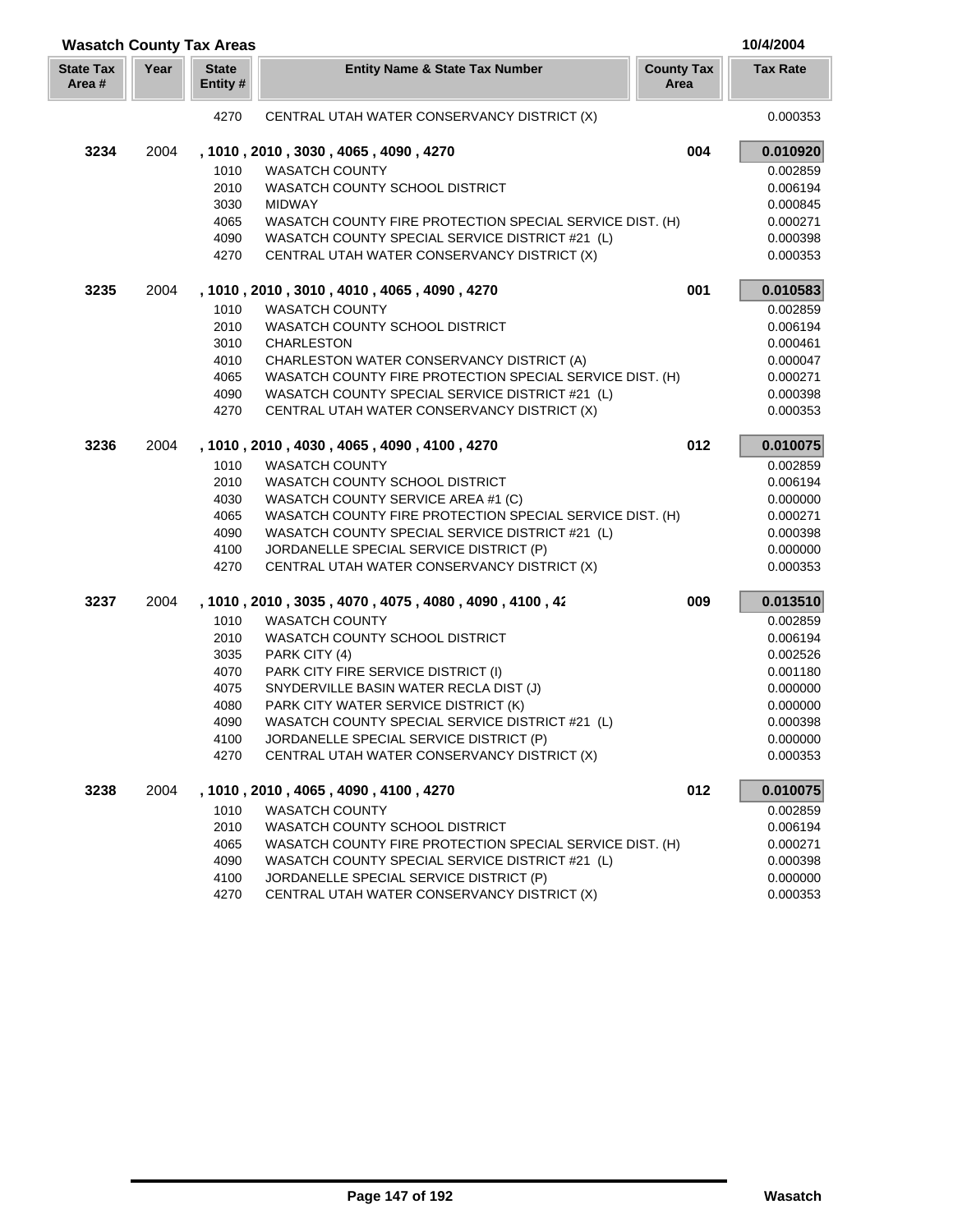|  | 10/4/2004 |  |  |
|--|-----------|--|--|

| <b>Washington County Tax Areas</b> |      |                          |                                                                                                             |                           | 10/4/2004            |
|------------------------------------|------|--------------------------|-------------------------------------------------------------------------------------------------------------|---------------------------|----------------------|
| <b>State Tax</b><br>Area#          | Year | <b>State</b><br>Entity # | <b>Entity Name &amp; State Tax Number</b>                                                                   | <b>County Tax</b><br>Area | <b>Tax Rate</b>      |
| 779                                | 2004 |                          | , 1010, 2010, 3100, 4010, 4030, 4085                                                                        | 010                       | 0.010101             |
|                                    |      | 1010                     | <b>WASHINGTON COUNTY</b>                                                                                    |                           | 0.001761             |
|                                    |      | 2010                     | WASHINGTON COUNTY SCHOOL DISTRICT                                                                           |                           | 0.006675             |
|                                    |      | 3100                     | SPRINGDALE                                                                                                  |                           | 0.000444             |
|                                    |      | 4010                     | WASHINGTON COUNTY WATER CONSERVANCY DISTRICT (A)                                                            |                           | 0.000894             |
|                                    |      | 4030                     | ROCKVILLE/SPRINGDALE FIRE PROTECTION DISTRICT (F)                                                           |                           | 0.000327             |
|                                    |      | 4085                     | WASHINGTON COUNTY SPECIAL SERVICE DISTRICT NO. 1 (O)                                                        |                           | 0.000000             |
| 780                                | 2004 |                          | , 1010, 2010, 3110, 4010, 4070, 4085                                                                        | 011                       | 0.010183             |
|                                    |      | 1010                     | <b>WASHINGTON COUNTY</b>                                                                                    |                           | 0.001761             |
|                                    |      | 2010                     | WASHINGTON COUNTY SCHOOL DISTRICT                                                                           |                           | 0.006675             |
|                                    |      | 3110                     | <b>TOQUERVILLE</b>                                                                                          |                           | 0.000853             |
|                                    |      | 4010                     | WASHINGTON COUNTY WATER CONSERVANCY DISTRICT (A)                                                            |                           | 0.000894             |
|                                    |      | 4070                     | ASH CREEK SPECIAL SERVICE DIST (I)                                                                          |                           | 0.000000             |
|                                    |      | 4085                     | WASHINGTON COUNTY SPECIAL SERVICE DISTRICT NO. 1 (O)                                                        |                           | 0.000000             |
| 3288                               | 2004 |                          | , 1010 , 2010 , 4010 , 4065 , 4085 , 4110                                                                   | 034                       | 0.010156             |
|                                    |      | 1010                     | <b>WASHINGTON COUNTY</b>                                                                                    |                           | 0.001761             |
|                                    |      | 2010                     | WASHINGTON COUNTY SCHOOL DISTRICT                                                                           |                           | 0.006675             |
|                                    |      | 4010                     | WASHINGTON COUNTY WATER CONSERVANCY DISTRICT (A)                                                            |                           | 0.000894             |
|                                    |      | 4065                     | SOUTHWESTERN SPECIAL SERVICE DIST (L)                                                                       |                           | 0.000786             |
|                                    |      | 4085<br>4110             | WASHINGTON COUNTY SPECIAL SERVICE DISTRICT NO. 1 (O)<br>SOUTHWEST MOSQUITO ABATEMENT & CONTROL DISTRICT (U) |                           | 0.000000<br>0.000040 |
| 3289                               | 2004 |                          | , 1010, 2010, 4010, 4060, 4085, 4110                                                                        | 036                       | 0.010534             |
|                                    |      | 1010                     | <b>WASHINGTON COUNTY</b>                                                                                    |                           | 0.001761             |
|                                    |      | 2010                     | WASHINGTON COUNTY SCHOOL DISTRICT                                                                           |                           | 0.006675             |
|                                    |      | 4010                     | WASHINGTON COUNTY WATER CONSERVANCY DISTRICT (A)                                                            |                           | 0.000894             |
|                                    |      | 4060                     | SMITHSONIAN FIRE DISTRICT (J)                                                                               |                           | 0.001164             |
|                                    |      | 4085                     | WASHINGTON COUNTY SPECIAL SERVICE DISTRICT NO. 1 (O)                                                        |                           | 0.000000             |
|                                    |      | 4110                     | SOUTHWEST MOSQUITO ABATEMENT & CONTROL DISTRICT (U)                                                         |                           | 0.000040             |
| 3290                               | 2004 |                          | , 1010 , 2010 , 4010 , 4070 , 4085 , 4095 , 4110                                                            | 037                       | 0.010664             |
|                                    |      | 1010                     | <b>WASHINGTON COUNTY</b>                                                                                    |                           | 0.001761             |
|                                    |      | 2010                     | WASHINGTON COUNTY SCHOOL DISTRICT                                                                           |                           | 0.006675             |
|                                    |      | 4010                     | WASHINGTON COUNTY WATER CONSERVANCY DISTRICT (A)                                                            |                           | 0.000894             |
|                                    |      | 4070                     | ASH CREEK SPECIAL SERVICE DIST (I)                                                                          |                           | 0.000000             |
|                                    |      | 4085                     | WASHINGTON COUNTY SPECIAL SERVICE DISTRICT NO. 1 (O)                                                        |                           | 0.000000             |
|                                    |      | 4095<br>4110             | LEEDS AREA SPECIAL SERVICE DISTRICT (R)<br>SOUTHWEST MOSQUITO ABATEMENT & CONTROL DISTRICT (U)              |                           | 0.001294<br>0.000040 |
| 3291                               | 2004 |                          | , 1010, 2010, 4010, 4080, 4085, 4110                                                                        | 015                       | 0.009370             |
|                                    |      | 1010                     | <b>WASHINGTON COUNTY</b>                                                                                    |                           | 0.001761             |
|                                    |      | 2010                     | WASHINGTON COUNTY SCHOOL DISTRICT                                                                           |                           | 0.006675             |
|                                    |      | 4010                     | WASHINGTON COUNTY WATER CONSERVANCY DISTRICT (A)                                                            |                           | 0.000894             |
|                                    |      | 4080                     | PINE VALLEY SPECIAL SERVICE DISTRICT (N)                                                                    |                           | 0.000000             |
|                                    |      | 4085                     | WASHINGTON COUNTY SPECIAL SERVICE DISTRICT NO. 1 (O)                                                        |                           | 0.000000             |
|                                    |      | 4110                     | SOUTHWEST MOSQUITO ABATEMENT & CONTROL DISTRICT (U)                                                         |                           | 0.000040             |
| 3292                               | 2004 |                          | , 1010, 2010, 3010, 4010, 4085, 4110                                                                        | 001                       | 0.011590             |
|                                    |      | 1010                     | <b>WASHINGTON COUNTY</b>                                                                                    |                           | 0.001761             |
|                                    |      | 2010                     | WASHINGTON COUNTY SCHOOL DISTRICT                                                                           |                           | 0.006675             |
|                                    |      | 3010                     | <b>ENTERPRISE</b>                                                                                           |                           | 0.002220             |
|                                    |      | 4010                     | WASHINGTON COUNTY WATER CONSERVANCY DISTRICT (A)                                                            |                           | 0.000894             |
|                                    |      | 4085<br>4110             | WASHINGTON COUNTY SPECIAL SERVICE DISTRICT NO. 1 (O)<br>SOUTHWEST MOSQUITO ABATEMENT & CONTROL DISTRICT (U) |                           | 0.000000<br>0.000040 |
| 3294                               | 2004 |                          | , 1010 , 2010 , 3090 , 4010 , 4085 , 4110                                                                   | 009                       | 0.010946             |
|                                    |      | 1010                     | <b>WASHINGTON COUNTY</b>                                                                                    |                           | 0.001761             |
|                                    |      | 2010                     | WASHINGTON COUNTY SCHOOL DISTRICT                                                                           |                           | 0.006675             |
|                                    |      |                          |                                                                                                             |                           |                      |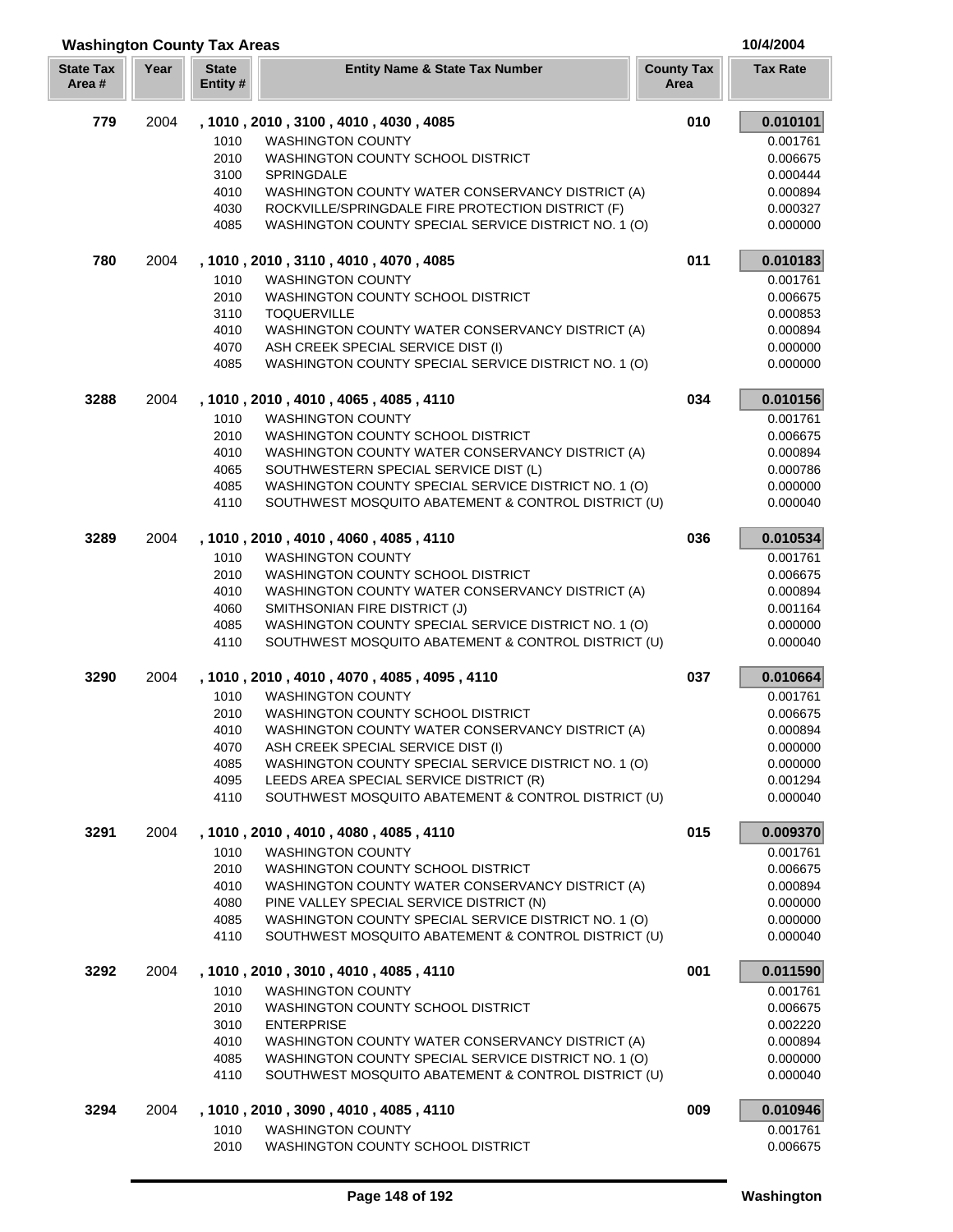| <b>Washington County Tax Areas</b> |      |                         |                                                                  |                           | 10/4/2004            |
|------------------------------------|------|-------------------------|------------------------------------------------------------------|---------------------------|----------------------|
| <b>State Tax</b><br>Area #         | Year | <b>State</b><br>Entity# | <b>Entity Name &amp; State Tax Number</b>                        | <b>County Tax</b><br>Area | <b>Tax Rate</b>      |
|                                    |      | 3090                    | SANTA CLARA                                                      |                           | 0.001576             |
|                                    |      | 4010                    | WASHINGTON COUNTY WATER CONSERVANCY DISTRICT (A)                 |                           | 0.000894             |
|                                    |      | 4085                    | WASHINGTON COUNTY SPECIAL SERVICE DISTRICT NO. 1 (O)             |                           | 0.000000             |
|                                    |      | 4110                    | SOUTHWEST MOSQUITO ABATEMENT & CONTROL DISTRICT (U)              |                           | 0.000040             |
| 3295                               | 2004 |                         | , 1010 , 2010 , 3120 , 4010 , 4085 , 4110                        | 012                       | 0.010891             |
|                                    |      | 1010                    | <b>WASHINGTON COUNTY</b>                                         |                           | 0.001761             |
|                                    |      | 2010                    | WASHINGTON COUNTY SCHOOL DISTRICT                                |                           | 0.006675             |
|                                    |      | 3120                    | <b>VIRGIN</b>                                                    |                           | 0.001521             |
|                                    |      | 4010                    | WASHINGTON COUNTY WATER CONSERVANCY DISTRICT (A)                 |                           | 0.000894             |
|                                    |      | 4085                    | WASHINGTON COUNTY SPECIAL SERVICE DISTRICT NO. 1 (O)             |                           | 0.000000             |
|                                    |      | 4110                    | SOUTHWEST MOSQUITO ABATEMENT & CONTROL DISTRICT (U)              |                           | 0.000040             |
| 3296                               | 2004 |                         | , 1010, 2010, 3030, 4010, 4070, 4085, 4110, 8050                 | 027                       | 0.011475             |
|                                    |      | 1010                    | <b>WASHINGTON COUNTY</b>                                         |                           | 0.001761             |
|                                    |      | 2010                    | WASHINGTON COUNTY SCHOOL DISTRICT                                |                           | 0.006675             |
|                                    |      | 3030                    | <b>HURRICANE</b>                                                 |                           | 0.002105             |
|                                    |      | 4010                    | WASHINGTON COUNTY WATER CONSERVANCY DISTRICT (A)                 |                           | 0.000894             |
|                                    |      | 4070                    | ASH CREEK SPECIAL SERVICE DIST (I)                               |                           | 0.000000             |
|                                    |      | 4085                    | WASHINGTON COUNTY SPECIAL SERVICE DISTRICT NO. 1 (O)             |                           | 0.000000             |
|                                    |      | 4110                    | SOUTHWEST MOSQUITO ABATEMENT & CONTROL DISTRICT (U)              |                           | 0.000040             |
|                                    |      | 8050                    | HURRICANE REDEVELOPMENT PROJECT AREA #1 - HURRICANE - (C-1)      |                           | 0.000000             |
| 3297                               | 2004 |                         | , 1010 , 2010 , 3070 , 4010 , 4085 , 4090 , 4110                 | 007                       | 0.012320             |
|                                    |      | 1010                    | <b>WASHINGTON COUNTY</b>                                         |                           | 0.001761             |
|                                    |      | 2010                    | WASHINGTON COUNTY SCHOOL DISTRICT                                |                           | 0.006675             |
|                                    |      | 3070                    | <b>NEW HARMONY</b>                                               |                           | 0.002150             |
|                                    |      | 4010                    | WASHINGTON COUNTY WATER CONSERVANCY DISTRICT (A)                 |                           | 0.000894             |
|                                    |      | 4085                    | WASHINGTON COUNTY SPECIAL SERVICE DISTRICT NO. 1 (O)             |                           | 0.000000             |
|                                    |      | 4090<br>4110            | NEW HARMONY VALLEY SPECIAL SERVICE DISTRICT (P)                  |                           | 0.000800<br>0.000040 |
|                                    |      |                         | SOUTHWEST MOSQUITO ABATEMENT & CONTROL DISTRICT (U)              |                           |                      |
| 3298                               | 2004 | 1010                    | , 1010, 2010, 4010, 4085, 4090, 4110<br><b>WASHINGTON COUNTY</b> | 038                       | 0.010170<br>0.001761 |
|                                    |      | 2010                    | WASHINGTON COUNTY SCHOOL DISTRICT                                |                           | 0.006675             |
|                                    |      | 4010                    | WASHINGTON COUNTY WATER CONSERVANCY DISTRICT (A)                 |                           | 0.000894             |
|                                    |      | 4085                    | WASHINGTON COUNTY SPECIAL SERVICE DISTRICT NO. 1 (O)             |                           | 0.000000             |
|                                    |      | 4090                    | NEW HARMONY VALLEY SPECIAL SERVICE DISTRICT (P)                  |                           | 0.000800             |
|                                    |      | 4110                    | SOUTHWEST MOSQUITO ABATEMENT & CONTROL DISTRICT (U)              |                           | 0.000040             |
|                                    |      |                         |                                                                  |                           |                      |
| 3299                               | 2004 | 1010                    | , 1010, 2010, 3075, 4010, 4030, 4110<br><b>WASHINGTON COUNTY</b> | 018                       | 0.011185<br>0.001761 |
|                                    |      | 2010                    | WASHINGTON COUNTY SCHOOL DISTRICT                                |                           | 0.006675             |
|                                    |      | 3075                    | <b>ROCKVILLE</b>                                                 |                           | 0.001488             |
|                                    |      | 4010                    | WASHINGTON COUNTY WATER CONSERVANCY DISTRICT (A)                 |                           | 0.000894             |
|                                    |      | 4030                    | ROCKVILLE/SPRINGDALE FIRE PROTECTION DISTRICT (F)                |                           | 0.000327             |
|                                    |      | 4110                    | SOUTHWEST MOSQUITO ABATEMENT & CONTROL DISTRICT (U)              |                           | 0.000040             |
| 3300                               | 2004 |                         | , 1010, 2010, 4010, 4040, 4085, 4110                             | 021                       | 0.009370             |
|                                    |      | 1010                    | <b>WASHINGTON COUNTY</b>                                         |                           | 0.001761             |
|                                    |      | 2010                    | WASHINGTON COUNTY SCHOOL DISTRICT                                |                           | 0.006675             |
|                                    |      | 4010                    | WASHINGTON COUNTY WATER CONSERVANCY DISTRICT (A)                 |                           | 0.000894             |
|                                    |      | 4040                    | DAMMERON VALLEY SPECIAL SERVICE DISTRICT (G)                     |                           | 0.000000             |
|                                    |      | 4085                    | WASHINGTON COUNTY SPECIAL SERVICE DISTRICT NO. 1 (O)             |                           | 0.000000             |
|                                    |      | 4110                    | SOUTHWEST MOSQUITO ABATEMENT & CONTROL DISTRICT (U)              |                           | 0.000040             |
| 3301                               | 2004 |                         | , 1010, 2010, 3030, 4010, 4070, 4085, 4110, 8052                 | 028                       | 0.011475             |
|                                    |      | 1010                    | <b>WASHINGTON COUNTY</b>                                         |                           | 0.001761             |
|                                    |      | 2010                    | WASHINGTON COUNTY SCHOOL DISTRICT                                |                           | 0.006675             |
|                                    |      | 3030                    | <b>HURRICANE</b>                                                 |                           | 0.002105             |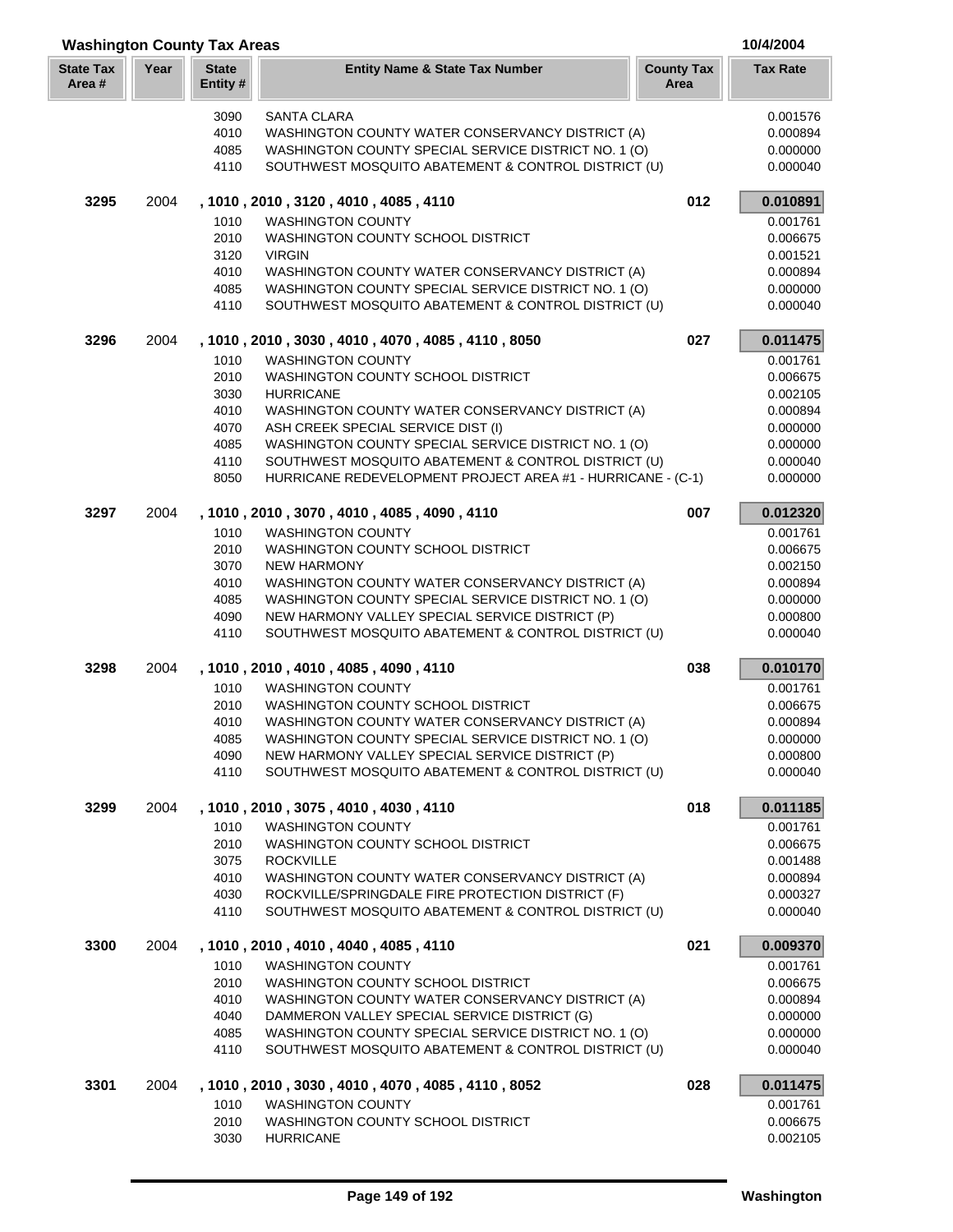| <b>Washington County Tax Areas</b> |      |                          |                                                                                                             |                           | 10/4/2004            |
|------------------------------------|------|--------------------------|-------------------------------------------------------------------------------------------------------------|---------------------------|----------------------|
| <b>State Tax</b><br>Area#          | Year | <b>State</b><br>Entity # | <b>Entity Name &amp; State Tax Number</b>                                                                   | <b>County Tax</b><br>Area | <b>Tax Rate</b>      |
|                                    |      | 4010                     | WASHINGTON COUNTY WATER CONSERVANCY DISTRICT (A)                                                            |                           | 0.000894             |
|                                    |      | 4070                     | ASH CREEK SPECIAL SERVICE DIST (I)                                                                          |                           | 0.000000             |
|                                    |      | 4085                     | WASHINGTON COUNTY SPECIAL SERVICE DISTRICT NO. 1 (O)                                                        |                           | 0.000000             |
|                                    |      | 4110                     | SOUTHWEST MOSQUITO ABATEMENT & CONTROL DISTRICT (U)                                                         |                           | 0.000040             |
|                                    |      | 8052                     | HURRICANE REDEVELOPMENT PROJECT AREA #2 - HURRICANE - (C-2)                                                 |                           | 0.000000             |
| 3302                               | 2004 |                          | , 1010, 2010, 3030, 4010, 4070, 4085, 4110, 8054                                                            | 029                       | 0.011475             |
|                                    |      | 1010                     | <b>WASHINGTON COUNTY</b>                                                                                    |                           | 0.001761             |
|                                    |      | 2010                     | WASHINGTON COUNTY SCHOOL DISTRICT                                                                           |                           | 0.006675             |
|                                    |      | 3030<br>4010             | <b>HURRICANE</b>                                                                                            |                           | 0.002105             |
|                                    |      | 4070                     | WASHINGTON COUNTY WATER CONSERVANCY DISTRICT (A)<br>ASH CREEK SPECIAL SERVICE DIST (I)                      |                           | 0.000894<br>0.000000 |
|                                    |      | 4085                     | WASHINGTON COUNTY SPECIAL SERVICE DISTRICT NO. 1 (O)                                                        |                           | 0.000000             |
|                                    |      | 4110                     | SOUTHWEST MOSQUITO ABATEMENT & CONTROL DISTRICT (U)                                                         |                           | 0.000040             |
|                                    |      | 8054                     | HURRICANE REDEVELOPMENT PROJECT AREA #3 - HURRICANE - (C-3)                                                 |                           | 0.000000             |
| 3303                               | 2004 |                          | , 1010, 2010, 3030, 4010, 4070, 4085, 4110                                                                  | 003                       | 0.011475             |
|                                    |      | 1010                     | <b>WASHINGTON COUNTY</b>                                                                                    |                           | 0.001761             |
|                                    |      | 2010                     | WASHINGTON COUNTY SCHOOL DISTRICT                                                                           |                           | 0.006675             |
|                                    |      | 3030                     | <b>HURRICANE</b>                                                                                            |                           | 0.002105             |
|                                    |      | 4010                     | WASHINGTON COUNTY WATER CONSERVANCY DISTRICT (A)                                                            |                           | 0.000894             |
|                                    |      | 4070                     | ASH CREEK SPECIAL SERVICE DIST (I)                                                                          |                           | 0.000000             |
|                                    |      | 4085                     | WASHINGTON COUNTY SPECIAL SERVICE DISTRICT NO. 1 (O)                                                        |                           | 0.000000             |
|                                    |      | 4110                     | SOUTHWEST MOSQUITO ABATEMENT & CONTROL DISTRICT (U)                                                         |                           | 0.000040             |
| 3304                               | 2004 |                          | , 1010, 2010, 3080, 4010, 4085, 4110, 8032                                                                  | 032                       | 0.011213             |
|                                    |      | 1010<br>2010             | <b>WASHINGTON COUNTY</b>                                                                                    |                           | 0.001761             |
|                                    |      | 3080                     | WASHINGTON COUNTY SCHOOL DISTRICT<br>ST. GEORGE                                                             |                           | 0.006675<br>0.001843 |
|                                    |      | 4010                     | WASHINGTON COUNTY WATER CONSERVANCY DISTRICT (A)                                                            |                           | 0.000894             |
|                                    |      | 4085                     | WASHINGTON COUNTY SPECIAL SERVICE DISTRICT NO. 1 (O)                                                        |                           | 0.000000             |
|                                    |      | 4110                     | SOUTHWEST MOSQUITO ABATEMENT & CONTROL DISTRICT (U)                                                         |                           | 0.000040             |
|                                    |      | 8032                     | ST GEORGE 1-15 ECONOMIC DEVELOPMENT PROJECT AREA (A-4)                                                      |                           | 0.000000             |
| 3305                               | 2004 |                          | , 1010, 2010, 3080, 4010, 4085, 4110, 8010                                                                  | 017                       | 0.011213             |
|                                    |      | 1010                     | <b>WASHINGTON COUNTY</b>                                                                                    |                           | 0.001761             |
|                                    |      | 2010                     | WASHINGTON COUNTY SCHOOL DISTRICT                                                                           |                           | 0.006675             |
|                                    |      | 3080                     | ST. GEORGE                                                                                                  |                           | 0.001843             |
|                                    |      | 4010                     | WASHINGTON COUNTY WATER CONSERVANCY DISTRICT (A)                                                            |                           | 0.000894             |
|                                    |      | 4085                     | WASHINGTON COUNTY SPECIAL SERVICE DISTRICT NO. 1 (O)                                                        |                           | 0.000000             |
|                                    |      | 4110                     | SOUTHWEST MOSQUITO ABATEMENT & CONTROL DISTRICT (U)                                                         |                           | 0.000040             |
|                                    |      | 8010                     | ST. GEORGE REDEVELOPMENT AGENCY PROJECT - (A-1)                                                             |                           | 0.000000             |
| 3306                               | 2004 |                          | , 1010, 2010, 3080, 4010, 4085, 4110, 8020                                                                  | 017                       | 0.011213             |
|                                    |      | 1010                     | <b>WASHINGTON COUNTY</b>                                                                                    |                           | 0.001761             |
|                                    |      | 2010                     | WASHINGTON COUNTY SCHOOL DISTRICT                                                                           |                           | 0.006675             |
|                                    |      | 3080                     | ST. GEORGE                                                                                                  |                           | 0.001843             |
|                                    |      | 4010                     | WASHINGTON COUNTY WATER CONSERVANCY DISTRICT (A)                                                            |                           | 0.000894             |
|                                    |      | 4085<br>4110             | WASHINGTON COUNTY SPECIAL SERVICE DISTRICT NO. 1 (O)<br>SOUTHWEST MOSQUITO ABATEMENT & CONTROL DISTRICT (U) |                           | 0.000000<br>0.000040 |
|                                    |      | 8020                     | ST. GEORGE REDEVELOPMENT AGENCY PROJECT - (A-2)                                                             |                           | 0.000000             |
| 3307                               | 2004 |                          | , 1010, 2010, 3080, 4010, 4085, 4110, 8030                                                                  | 017                       | 0.011213             |
|                                    |      | 1010                     | <b>WASHINGTON COUNTY</b>                                                                                    |                           | 0.001761             |
|                                    |      | 2010                     | WASHINGTON COUNTY SCHOOL DISTRICT                                                                           |                           | 0.006675             |
|                                    |      | 3080                     | ST. GEORGE                                                                                                  |                           | 0.001843             |
|                                    |      | 4010                     | WASHINGTON COUNTY WATER CONSERVANCY DISTRICT (A)                                                            |                           | 0.000894             |
|                                    |      | 4085                     | WASHINGTON COUNTY SPECIAL SERVICE DISTRICT NO. 1 (O)                                                        |                           | 0.000000             |
|                                    |      | 4110                     | SOUTHWEST MOSQUITO ABATEMENT & CONTROL DISTRICT (U)                                                         |                           | 0.000040             |
|                                    |      | 8030                     | ST. GEORGE REDEVELOPMENT AGENCY PROJECT - (A-3)                                                             |                           | 0.000000             |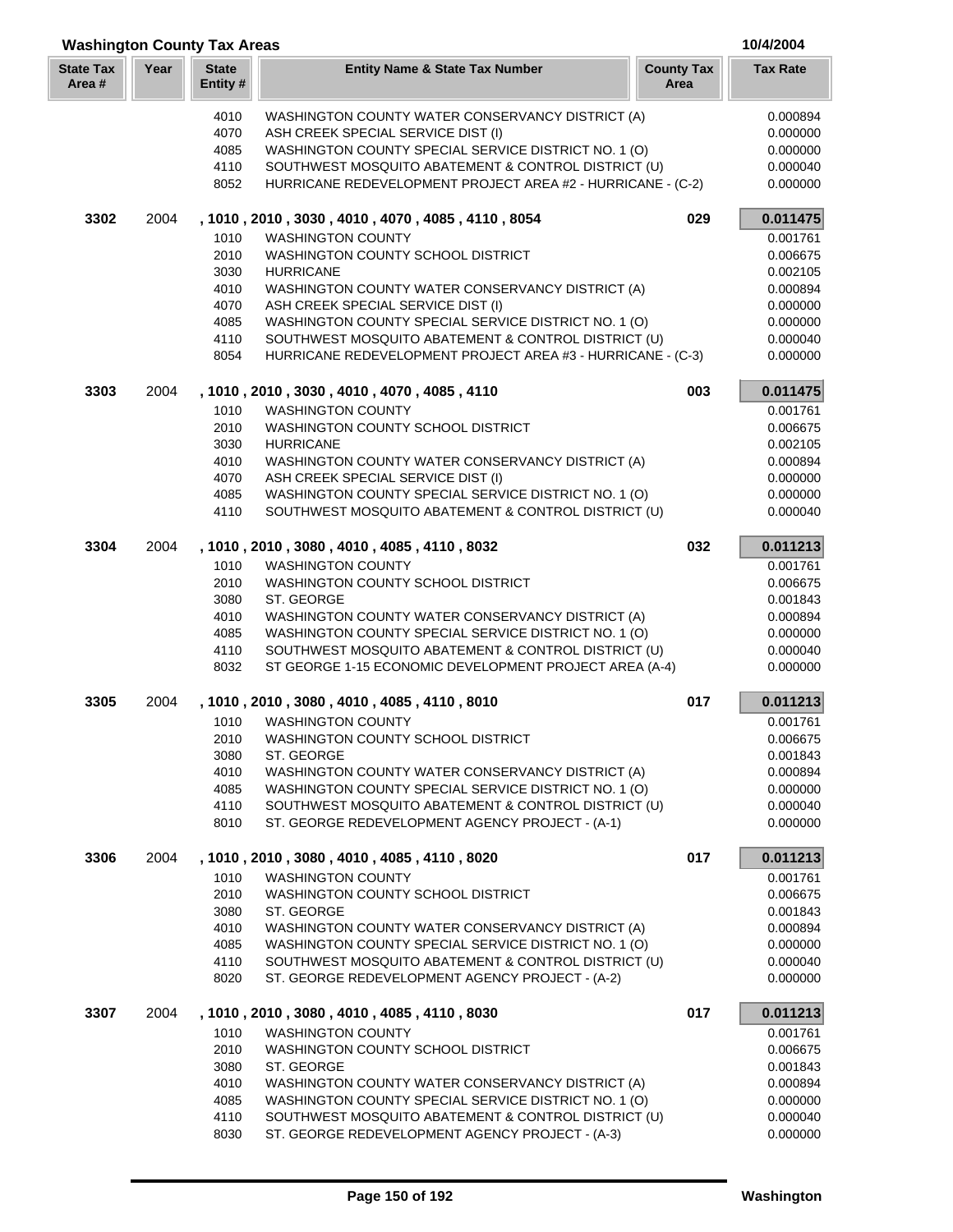## **Washington County Tax Areas 10/4/2004**

| <b>State Tax</b><br>Area# | Year | <b>State</b><br>Entity # | <b>Entity Name &amp; State Tax Number</b>            | <b>County Tax</b><br>Area | <b>Tax Rate</b> |
|---------------------------|------|--------------------------|------------------------------------------------------|---------------------------|-----------------|
| 3308                      | 2004 |                          | , 1010 , 2010 , 4010 , 4050 , 4055 , 4085 , 4110     | 022                       | 0.009370        |
|                           |      | 1010                     | <b>WASHINGTON COUNTY</b>                             |                           | 0.001761        |
|                           |      | 2010                     | WASHINGTON COUNTY SCHOOL DISTRICT                    |                           | 0.006675        |
|                           |      | 4010                     | WASHINGTON COUNTY WATER CONSERVANCY DISTRICT (A)     |                           | 0.000894        |
|                           |      | 4050                     | DIXIE DEER SPECIAL SERVICE DISTRICT (H)              |                           | 0.000000        |
|                           |      | 4055                     | NORTHWESTERN SPECIAL SERVICE DIST (K)                |                           | 0.000000        |
|                           |      | 4085                     | WASHINGTON COUNTY SPECIAL SERVICE DISTRICT NO. 1 (O) |                           | 0.000000        |
|                           |      | 4110                     | SOUTHWEST MOSQUITO ABATEMENT & CONTROL DISTRICT (U)  |                           | 0.000040        |
| 3309                      | 2004 |                          | , 1010, 2010, 4010, 4055, 4085, 4110                 | 035                       | 0.009370        |
|                           |      | 1010                     | <b>WASHINGTON COUNTY</b>                             |                           | 0.001761        |
|                           |      | 2010                     | WASHINGTON COUNTY SCHOOL DISTRICT                    |                           | 0.006675        |
|                           |      | 4010                     | WASHINGTON COUNTY WATER CONSERVANCY DISTRICT (A)     |                           | 0.000894        |
|                           |      | 4055                     | NORTHWESTERN SPECIAL SERVICE DIST (K)                |                           | 0.000000        |
|                           |      | 4085                     | WASHINGTON COUNTY SPECIAL SERVICE DISTRICT NO. 1 (O) |                           | 0.000000        |
|                           |      | 4110                     | SOUTHWEST MOSQUITO ABATEMENT & CONTROL DISTRICT (U)  |                           | 0.000040        |
| 3310                      | 2004 |                          | , 1010, 2010, 3020, 4010, 4110                       | 002                       | 0.011500        |
|                           |      | 1010                     | <b>WASHINGTON COUNTY</b>                             |                           | 0.001761        |
|                           |      | 2010                     | WASHINGTON COUNTY SCHOOL DISTRICT                    |                           | 0.006675        |
|                           |      | 3020                     | <b>HILDALE</b>                                       |                           | 0.002130        |
|                           |      | 4010                     | WASHINGTON COUNTY WATER CONSERVANCY DISTRICT (A)     |                           | 0.000894        |
|                           |      | 4110                     | SOUTHWEST MOSQUITO ABATEMENT & CONTROL DISTRICT (U)  |                           | 0.000040        |
| 3311                      | 2004 |                          | , 1010, 2010, 3050, 4010, 4070, 4085, 4110           | 005                       | 0.011475        |
|                           |      | 1010                     | <b>WASHINGTON COUNTY</b>                             |                           | 0.001761        |
|                           |      | 2010                     | WASHINGTON COUNTY SCHOOL DISTRICT                    |                           | 0.006675        |
|                           |      | 3050                     | LA VERKIN                                            |                           | 0.002105        |
|                           |      | 4010                     | WASHINGTON COUNTY WATER CONSERVANCY DISTRICT (A)     |                           | 0.000894        |
|                           |      | 4070                     | ASH CREEK SPECIAL SERVICE DIST (I)                   |                           | 0.000000        |
|                           |      | 4085                     | WASHINGTON COUNTY SPECIAL SERVICE DISTRICT NO. 1 (O) |                           | 0.000000        |
|                           |      | 4110                     | SOUTHWEST MOSQUITO ABATEMENT & CONTROL DISTRICT (U)  |                           | 0.000040        |
| 3312                      | 2004 |                          | , 1010 , 2010 , 4010 , 4070 , 4085 , 4110            | 015                       | 0.009370        |
|                           |      | 1010                     | <b>WASHINGTON COUNTY</b>                             |                           | 0.001761        |
|                           |      | 2010                     | WASHINGTON COUNTY SCHOOL DISTRICT                    |                           | 0.006675        |
|                           |      | 4010                     | WASHINGTON COUNTY WATER CONSERVANCY DISTRICT (A)     |                           | 0.000894        |
|                           |      | 4070                     | ASH CREEK SPECIAL SERVICE DIST (I)                   |                           | 0.000000        |
|                           |      | 4085                     | WASHINGTON COUNTY SPECIAL SERVICE DISTRICT NO. 1 (O) |                           | 0.000000        |
|                           |      | 4110                     | SOUTHWEST MOSQUITO ABATEMENT & CONTROL DISTRICT (U)  |                           | 0.000040        |
| 3313                      | 2004 |                          | , 1010, 2010, 3130, 4010, 4070, 4085, 4100, 4110     | 041                       | 0.013775        |
|                           |      | 1010                     | <b>WASHINGTON COUNTY</b>                             |                           | 0.001761        |
|                           |      | 2010                     | WASHINGTON COUNTY SCHOOL DISTRICT                    |                           | 0.006675        |
|                           |      | 3130                     | <b>WASHINGTON</b>                                    |                           | 0.001405        |
|                           |      | 4010                     | WASHINGTON COUNTY WATER CONSERVANCY DISTRICT (A)     |                           | 0.000894        |
|                           |      | 4070                     | ASH CREEK SPECIAL SERVICE DIST (I)                   |                           | 0.000000        |
|                           |      | 4085                     | WASHINGTON COUNTY SPECIAL SERVICE DISTRICT NO. 1 (O) |                           | 0.000000        |
|                           |      | 4100                     | CORAL CANYON SSD (S)                                 |                           | 0.003000        |
|                           |      | 4110                     | SOUTHWEST MOSQUITO ABATEMENT & CONTROL DISTRICT (U)  |                           | 0.000040        |
| 3314                      | 2004 |                          | , 1010, 2010, 3130, 4010, 4070, 4085, 4110           | 013                       | 0.010775        |
|                           |      | 1010                     | <b>WASHINGTON COUNTY</b>                             |                           | 0.001761        |
|                           |      | 2010                     | WASHINGTON COUNTY SCHOOL DISTRICT                    |                           | 0.006675        |
|                           |      | 3130                     | <b>WASHINGTON</b>                                    |                           | 0.001405        |
|                           |      | 4010                     | WASHINGTON COUNTY WATER CONSERVANCY DISTRICT (A)     |                           | 0.000894        |
|                           |      | 4070                     | ASH CREEK SPECIAL SERVICE DIST (I)                   |                           | 0.000000        |
|                           |      | 4085                     | WASHINGTON COUNTY SPECIAL SERVICE DISTRICT NO. 1 (O) |                           | 0.000000        |
|                           |      | 4110                     | SOUTHWEST MOSQUITO ABATEMENT & CONTROL DISTRICT (U)  |                           | 0.000040        |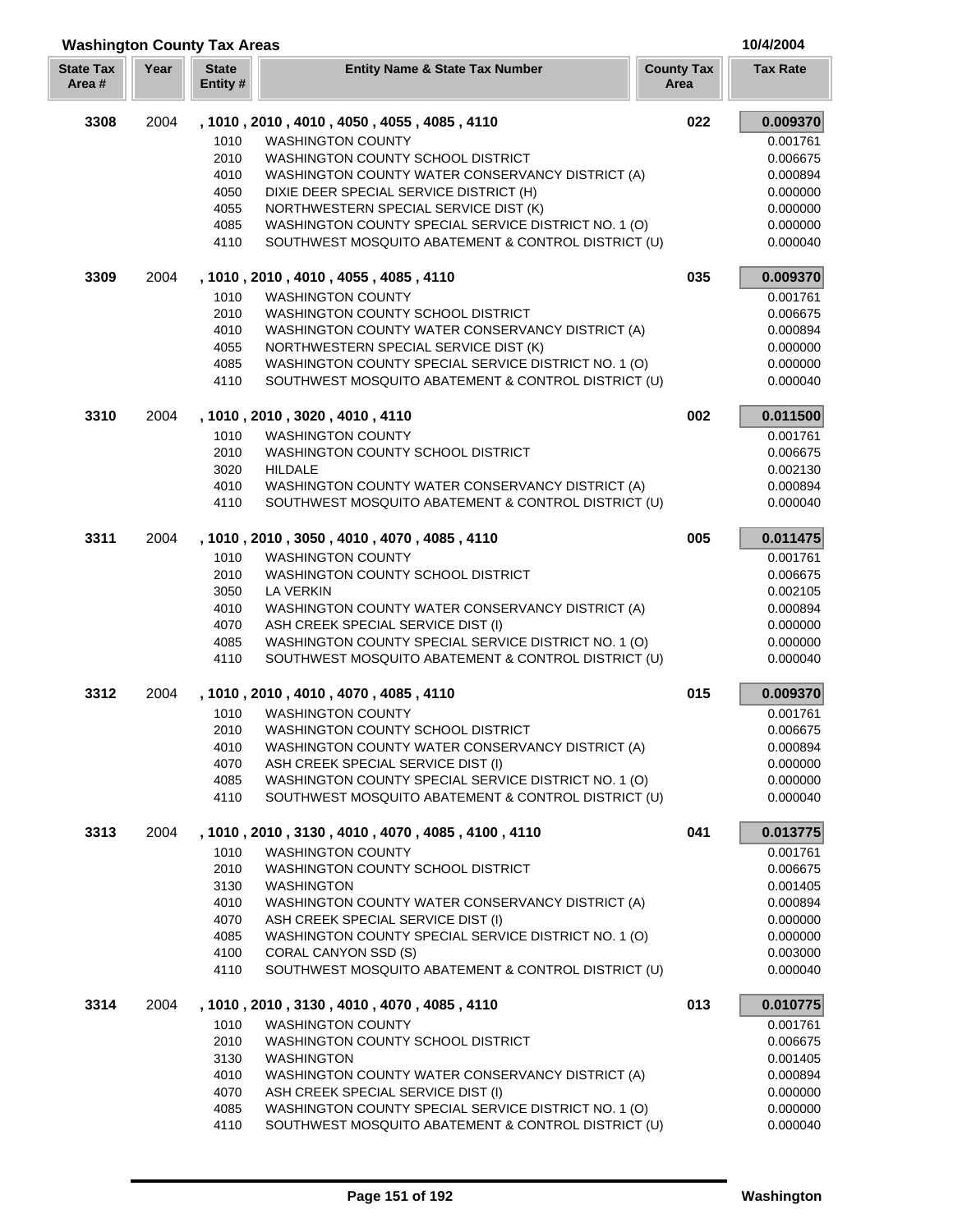| <b>Washington County Tax Areas</b> |      |                          |                                                                                                             |                           | 10/4/2004            |
|------------------------------------|------|--------------------------|-------------------------------------------------------------------------------------------------------------|---------------------------|----------------------|
| <b>State Tax</b><br>Area#          | Year | <b>State</b><br>Entity # | <b>Entity Name &amp; State Tax Number</b>                                                                   | <b>County Tax</b><br>Area | <b>Tax Rate</b>      |
| 3315                               | 2004 |                          | , 1010, 2010, 3130, 4010, 4085, 4100, 4110                                                                  | 041                       | 0.013775             |
|                                    |      | 1010                     | <b>WASHINGTON COUNTY</b>                                                                                    |                           | 0.001761             |
|                                    |      | 2010                     | WASHINGTON COUNTY SCHOOL DISTRICT                                                                           |                           | 0.006675             |
|                                    |      | 3130                     | <b>WASHINGTON</b>                                                                                           |                           | 0.001405             |
|                                    |      | 4010                     | WASHINGTON COUNTY WATER CONSERVANCY DISTRICT (A)                                                            |                           | 0.000894             |
|                                    |      | 4085                     | WASHINGTON COUNTY SPECIAL SERVICE DISTRICT NO. 1 (O)                                                        |                           | 0.000000             |
|                                    |      | 4100                     | CORAL CANYON SSD (S)                                                                                        |                           | 0.003000             |
|                                    |      | 4110                     | SOUTHWEST MOSQUITO ABATEMENT & CONTROL DISTRICT (U)                                                         |                           | 0.000040             |
| 3316                               | 2004 |                          | , 1010, 2010, 3130, 4010, 4085, 4110                                                                        | 013                       | 0.010775             |
|                                    |      | 1010                     | <b>WASHINGTON COUNTY</b>                                                                                    |                           | 0.001761             |
|                                    |      | 2010                     | WASHINGTON COUNTY SCHOOL DISTRICT                                                                           |                           | 0.006675             |
|                                    |      | 3130                     | <b>WASHINGTON</b>                                                                                           |                           | 0.001405             |
|                                    |      | 4010                     | WASHINGTON COUNTY WATER CONSERVANCY DISTRICT (A)                                                            |                           | 0.000894             |
|                                    |      | 4085                     | WASHINGTON COUNTY SPECIAL SERVICE DISTRICT NO. 1 (O)                                                        |                           | 0.000000             |
|                                    |      | 4110                     | SOUTHWEST MOSQUITO ABATEMENT & CONTROL DISTRICT (U)                                                         |                           | 0.000040             |
| 3317                               | 2004 |                          | , 1010, 2010, 3080, 4010, 4085, 4110, 8033                                                                  | 040                       | 0.011213             |
|                                    |      | 1010                     | <b>WASHINGTON COUNTY</b>                                                                                    |                           | 0.001761             |
|                                    |      | 2010                     | WASHINGTON COUNTY SCHOOL DISTRICT                                                                           |                           | 0.006675             |
|                                    |      | 3080                     | ST. GEORGE                                                                                                  |                           | 0.001843             |
|                                    |      | 4010                     | WASHINGTON COUNTY WATER CONSERVANCY DISTRICT (A)                                                            |                           | 0.000894             |
|                                    |      | 4085                     | WASHINGTON COUNTY SPECIAL SERVICE DISTRICT NO. 1 (O)                                                        |                           | 0.000000             |
|                                    |      | 4110                     | SOUTHWEST MOSQUITO ABATEMENT & CONTROL DISTRICT (U)                                                         |                           | 0.000040             |
|                                    |      | 8033                     | FORT PIERCE ECONOMIC DEV - PHASE I - (A-5)                                                                  |                           | 0.000000             |
| 3318                               | 2004 |                          | , 1010, 2010, 3080, 4010, 4085, 4110, 8034                                                                  | 043                       | 0.011213             |
|                                    |      | 1010                     | <b>WASHINGTON COUNTY</b>                                                                                    |                           | 0.001761             |
|                                    |      | 2010                     | WASHINGTON COUNTY SCHOOL DISTRICT                                                                           |                           | 0.006675             |
|                                    |      | 3080                     | ST. GEORGE                                                                                                  |                           | 0.001843             |
|                                    |      | 4010                     | WASHINGTON COUNTY WATER CONSERVANCY DISTRICT (A)                                                            |                           | 0.000894             |
|                                    |      | 4085                     | WASHINGTON COUNTY SPECIAL SERVICE DISTRICT NO. 1 (O)                                                        |                           | 0.000000             |
|                                    |      | 4110<br>8034             | SOUTHWEST MOSQUITO ABATEMENT & CONTROL DISTRICT (U)<br>FORT PIERCE ECONOMIC DEV - PHASE II - (A-6           |                           | 0.000040<br>0.000000 |
| 3319                               |      |                          | , 1010, 2010, 3080, 4010, 4085, 4110                                                                        | 008                       | 0.011213             |
|                                    | 2004 |                          |                                                                                                             |                           |                      |
|                                    |      | 1010                     | <b>WASHINGTON COUNTY</b>                                                                                    |                           | 0.001761             |
|                                    |      | 2010                     | WASHINGTON COUNTY SCHOOL DISTRICT                                                                           |                           | 0.006675             |
|                                    |      | 3080                     | ST. GEORGE                                                                                                  |                           | 0.001843             |
|                                    |      | 4010                     | WASHINGTON COUNTY WATER CONSERVANCY DISTRICT (A)                                                            |                           | 0.000894             |
|                                    |      | 4085<br>4110             | WASHINGTON COUNTY SPECIAL SERVICE DISTRICT NO. 1 (O)<br>SOUTHWEST MOSQUITO ABATEMENT & CONTROL DISTRICT (U) |                           | 0.000000<br>0.000040 |
| 3320                               | 2004 |                          | , 1010, 2010, 3040, 4010, 4085, 4110, 8100                                                                  | 042                       | 0.010783             |
|                                    |      |                          |                                                                                                             |                           |                      |
|                                    |      | 1010<br>2010             | <b>WASHINGTON COUNTY</b><br>WASHINGTON COUNTY SCHOOL DISTRICT                                               |                           | 0.001761<br>0.006675 |
|                                    |      | 3040                     | <b>IVINS</b>                                                                                                |                           | 0.001413             |
|                                    |      | 4010                     | WASHINGTON COUNTY WATER CONSERVANCY DISTRICT (A)                                                            |                           | 0.000894             |
|                                    |      | 4085                     | WASHINGTON COUNTY SPECIAL SERVICE DISTRICT NO. 1 (O)                                                        |                           | 0.000000             |
|                                    |      | 4110                     | SOUTHWEST MOSQUITO ABATEMENT & CONTROL DISTRICT (U)                                                         |                           | 0.000040             |
|                                    |      | 8100                     | SNOW CANYON PARKWAY ECONOMIC DEVELOPMENT PLAN - IVINS<br>TOWN - (D-1) 2002                                  |                           | 0.000000             |
| 3321                               | 2004 |                          | , 1010, 2010, 3040, 4010, 4085, 4110                                                                        | 004                       | 0.010783             |
|                                    |      | 1010                     | <b>WASHINGTON COUNTY</b>                                                                                    |                           | 0.001761             |
|                                    |      | 2010                     | WASHINGTON COUNTY SCHOOL DISTRICT                                                                           |                           | 0.006675             |
|                                    |      | 3040                     | <b>IVINS</b>                                                                                                |                           | 0.001413             |
|                                    |      | 4010                     | WASHINGTON COUNTY WATER CONSERVANCY DISTRICT (A)                                                            |                           | 0.000894             |
|                                    |      | 4085                     | WASHINGTON COUNTY SPECIAL SERVICE DISTRICT NO. 1 (O)                                                        |                           | 0.000000             |
|                                    |      | 4110                     | SOUTHWEST MOSQUITO ABATEMENT & CONTROL DISTRICT (U)                                                         |                           | 0.000040             |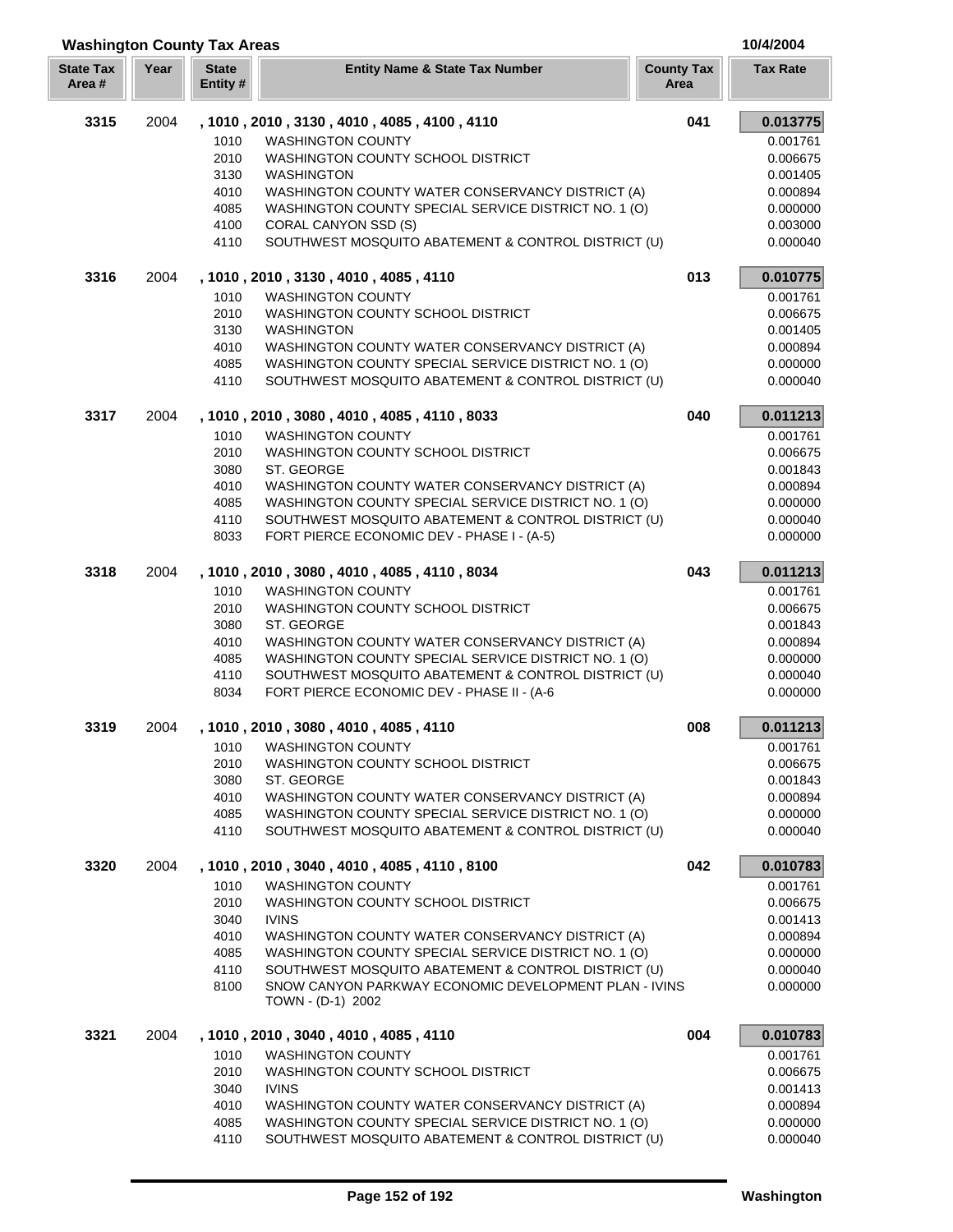| <b>Washington County Tax Areas</b><br>10/4/2004 |      |                          |                                                                                                             |                           |                      |
|-------------------------------------------------|------|--------------------------|-------------------------------------------------------------------------------------------------------------|---------------------------|----------------------|
| <b>State Tax</b><br>Area #                      | Year | <b>State</b><br>Entity # | <b>Entity Name &amp; State Tax Number</b>                                                                   | <b>County Tax</b><br>Area | <b>Tax Rate</b>      |
| 3322                                            | 2004 |                          | , 1010, 2010, 3060, 4010, 4075, 4085, 4095, 4110                                                            | 006                       | 0.011570             |
|                                                 |      | 1010                     | <b>WASHINGTON COUNTY</b>                                                                                    |                           | 0.001761             |
|                                                 |      | 2010                     | WASHINGTON COUNTY SCHOOL DISTRICT                                                                           |                           | 0.006675             |
|                                                 |      | 3060                     | <b>LEEDS</b>                                                                                                |                           | 0.000906             |
|                                                 |      | 4010                     | WASHINGTON COUNTY WATER CONSERVANCY DISTRICT (A)                                                            |                           | 0.000894             |
|                                                 |      | 4075                     | ANGEL SPRINGS SPECIAL SERVICE DISTRICT (M)                                                                  |                           | 0.000000             |
|                                                 |      | 4085                     | WASHINGTON COUNTY SPECIAL SERVICE DISTRICT NO. 1 (O)                                                        |                           | 0.000000             |
|                                                 |      | 4095                     | LEEDS AREA SPECIAL SERVICE DISTRICT (R)                                                                     |                           | 0.001294             |
|                                                 |      | 4110                     | SOUTHWEST MOSQUITO ABATEMENT & CONTROL DISTRICT (U)                                                         |                           | 0.000040             |
| 3323                                            | 2004 |                          | , 1010 , 2010 , 3060 , 4010 , 4085 , 4095 , 4110                                                            | 006                       | 0.011570             |
|                                                 |      | 1010                     | <b>WASHINGTON COUNTY</b>                                                                                    |                           | 0.001761             |
|                                                 |      | 2010                     | WASHINGTON COUNTY SCHOOL DISTRICT                                                                           |                           | 0.006675             |
|                                                 |      | 3060                     | LEEDS                                                                                                       |                           | 0.000906             |
|                                                 |      | 4010                     | WASHINGTON COUNTY WATER CONSERVANCY DISTRICT (A)                                                            |                           | 0.000894             |
|                                                 |      | 4085                     | WASHINGTON COUNTY SPECIAL SERVICE DISTRICT NO. 1 (O)                                                        |                           | 0.000000             |
|                                                 |      | 4095                     | LEEDS AREA SPECIAL SERVICE DISTRICT (R)                                                                     |                           | 0.001294             |
|                                                 |      | 4110                     | SOUTHWEST MOSQUITO ABATEMENT & CONTROL DISTRICT (U)                                                         |                           | 0.000040             |
| 3324                                            | 2004 |                          | , 1010, 2010, 4010, 4075, 4085, 4095, 4110                                                                  | 037                       | 0.010664             |
|                                                 |      | 1010                     | <b>WASHINGTON COUNTY</b>                                                                                    |                           | 0.001761             |
|                                                 |      | 2010                     | WASHINGTON COUNTY SCHOOL DISTRICT                                                                           |                           | 0.006675             |
|                                                 |      | 4010                     | WASHINGTON COUNTY WATER CONSERVANCY DISTRICT (A)                                                            |                           | 0.000894             |
|                                                 |      | 4075                     | ANGEL SPRINGS SPECIAL SERVICE DISTRICT (M)                                                                  |                           | 0.000000             |
|                                                 |      | 4085                     | WASHINGTON COUNTY SPECIAL SERVICE DISTRICT NO. 1 (O)                                                        |                           | 0.000000             |
|                                                 |      | 4095                     | LEEDS AREA SPECIAL SERVICE DISTRICT (R)                                                                     |                           | 0.001294             |
|                                                 |      | 4110                     | SOUTHWEST MOSQUITO ABATEMENT & CONTROL DISTRICT (U)                                                         |                           | 0.000040             |
| 3325                                            | 2004 |                          | , 1010 , 2010 , 4010 , 4085 , 4095 , 4110                                                                   | 037                       | 0.010664             |
|                                                 |      | 1010                     | <b>WASHINGTON COUNTY</b>                                                                                    |                           | 0.001761             |
|                                                 |      | 2010                     | WASHINGTON COUNTY SCHOOL DISTRICT                                                                           |                           | 0.006675             |
|                                                 |      | 4010                     | WASHINGTON COUNTY WATER CONSERVANCY DISTRICT (A)                                                            |                           | 0.000894             |
|                                                 |      | 4085<br>4095             | WASHINGTON COUNTY SPECIAL SERVICE DISTRICT NO. 1 (O)<br>LEEDS AREA SPECIAL SERVICE DISTRICT (R)             |                           | 0.000000<br>0.001294 |
|                                                 |      | 4110                     | SOUTHWEST MOSQUITO ABATEMENT & CONTROL DISTRICT (U)                                                         |                           | 0.000040             |
|                                                 |      |                          |                                                                                                             |                           |                      |
| 3326                                            | 2004 |                          | , 1010, 2010, 4010, 4075, 4085, 4110                                                                        | 015                       | 0.009370             |
|                                                 |      | 1010                     | <b>WASHINGTON COUNTY</b>                                                                                    |                           | 0.001761             |
|                                                 |      | 2010                     | WASHINGTON COUNTY SCHOOL DISTRICT                                                                           |                           | 0.006675             |
|                                                 |      | 4010                     | WASHINGTON COUNTY WATER CONSERVANCY DISTRICT (A)                                                            |                           | 0.000894             |
|                                                 |      | 4075                     | ANGEL SPRINGS SPECIAL SERVICE DISTRICT (M)                                                                  |                           | 0.000000             |
|                                                 |      | 4085<br>4110             | WASHINGTON COUNTY SPECIAL SERVICE DISTRICT NO. 1 (O)<br>SOUTHWEST MOSQUITO ABATEMENT & CONTROL DISTRICT (U) |                           | 0.000000<br>0.000040 |
| 3327                                            | 2004 |                          | , 1010 , 2010 , 4010 , 4085 , 4105 , 4110                                                                   | 039                       | 0.009370             |
|                                                 |      | 1010                     | <b>WASHINGTON COUNTY</b>                                                                                    |                           | 0.001761             |
|                                                 |      | 2010                     | <b>WASHINGTON COUNTY SCHOOL DISTRICT</b>                                                                    |                           | 0.006675             |
|                                                 |      | 4010                     | WASHINGTON COUNTY WATER CONSERVANCY DISTRICT (A)                                                            |                           | 0.000894             |
|                                                 |      | 4085                     | WASHINGTON COUNTY SPECIAL SERVICE DISTRICT NO. 1 (O)                                                        |                           | 0.000000             |
|                                                 |      | 4105                     | SPECIAL IMPROVEMENT DISTRICT 98-1 (T)                                                                       |                           | 0.000000             |
|                                                 |      | 4110                     | SOUTHWEST MOSQUITO ABATEMENT & CONTROL DISTRICT (U)                                                         |                           | 0.000040             |
| 3328                                            | 2004 |                          | , 1010, 2010, 4010, 4085, 4110                                                                              | 015                       | 0.009370             |
|                                                 |      | 1010                     | <b>WASHINGTON COUNTY</b>                                                                                    |                           | 0.001761             |
|                                                 |      | 2010                     | WASHINGTON COUNTY SCHOOL DISTRICT                                                                           |                           | 0.006675             |
|                                                 |      | 4010                     | WASHINGTON COUNTY WATER CONSERVANCY DISTRICT (A)                                                            |                           | 0.000894             |
|                                                 |      | 4085                     | WASHINGTON COUNTY SPECIAL SERVICE DISTRICT NO. 1 (O)                                                        |                           | 0.000000             |
|                                                 |      | 4110                     | SOUTHWEST MOSQUITO ABATEMENT & CONTROL DISTRICT (U)                                                         |                           | 0.000040             |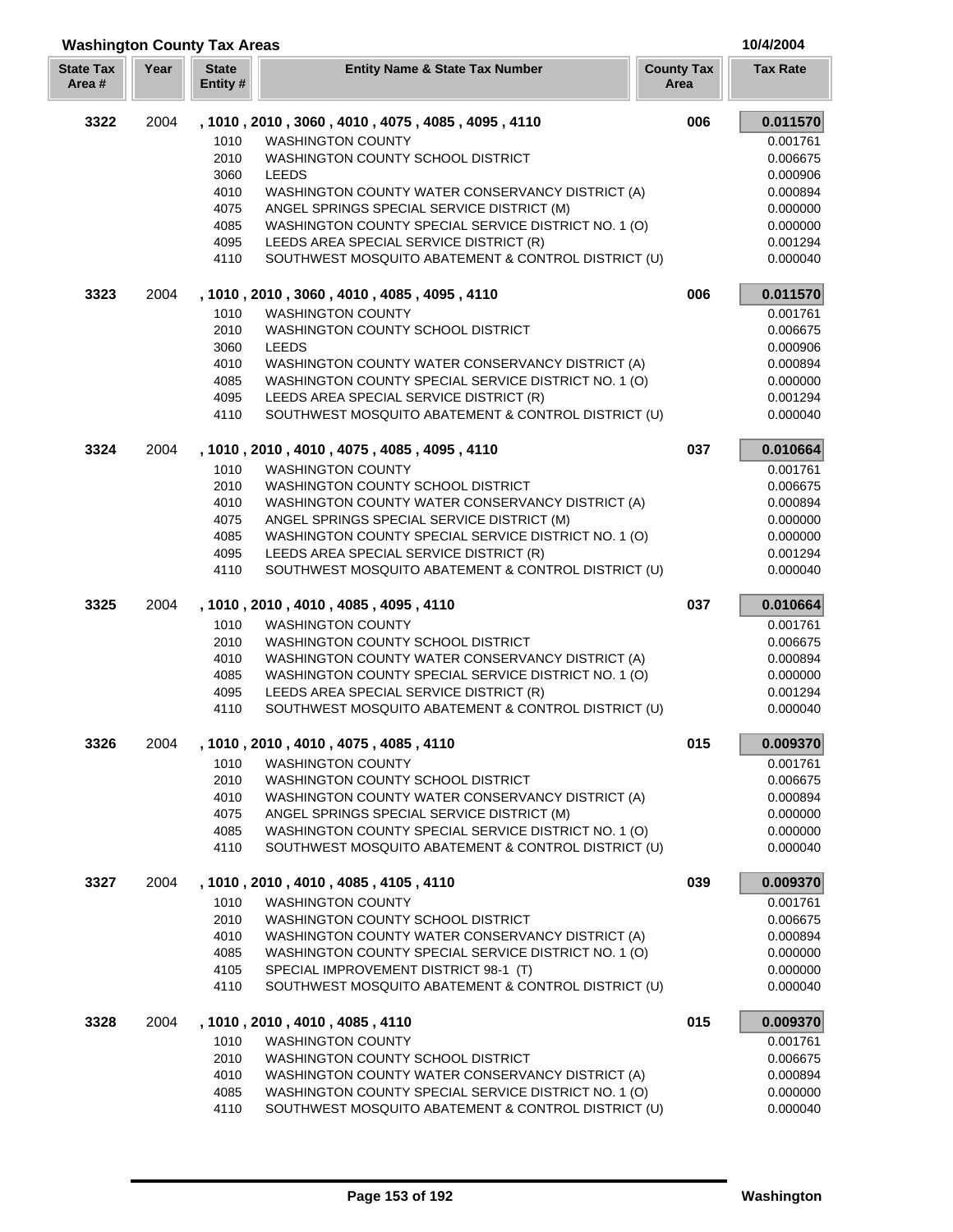| <b>Wayne County Tax Areas</b> |      | 10/4/2004                |                                             |                           |                 |
|-------------------------------|------|--------------------------|---------------------------------------------|---------------------------|-----------------|
| <b>State Tax</b><br>Area#     | Year | <b>State</b><br>Entity # | <b>Entity Name &amp; State Tax Number</b>   | <b>County Tax</b><br>Area | <b>Tax Rate</b> |
| 787                           | 2004 |                          | , 1010, 2010, 3010, 4010, 4020              | 001                       | 0.007520        |
|                               |      | 1010                     | <b>WAYNE COUNTY</b>                         |                           | 0.002327        |
|                               |      | 2010                     | WAYNE COUNTY SCHOOL DISTRICT                |                           | 0.004846        |
|                               |      | 3010                     | <b>BICKNELL</b>                             |                           | 0.000305        |
|                               |      | 4010                     | WAYNE COUNTY FIRE PROTECTION DISTRICT (A)   |                           | 0.000000        |
|                               |      | 4020                     | WAYNE COUNTY WATER CONSERVANCY DISTRICT (B) |                           | 0.000042        |
| 788                           | 2004 |                          | , 1010, 2010, 3020, 4010, 4020              | 002                       | 0.007520        |
|                               |      | 1010                     | <b>WAYNE COUNTY</b>                         |                           | 0.002327        |
|                               |      | 2010                     | WAYNE COUNTY SCHOOL DISTRICT                |                           | 0.004846        |
|                               |      | 3020                     | <b>LOA</b>                                  |                           | 0.000305        |
|                               |      | 4010                     | WAYNE COUNTY FIRE PROTECTION DISTRICT (A)   |                           | 0.000000        |
|                               |      | 4020                     | WAYNE COUNTY WATER CONSERVANCY DISTRICT (B) |                           | 0.000042        |
| 789                           | 2004 |                          | , 1010, 2010, 3030, 4010, 4020              | 003                       | 0.007677        |
|                               |      | 1010                     | <b>WAYNE COUNTY</b>                         |                           | 0.002327        |
|                               |      | 2010                     | WAYNE COUNTY SCHOOL DISTRICT                |                           | 0.004846        |
|                               |      | 3030                     | <b>LYMAN</b>                                |                           | 0.000462        |
|                               |      | 4010                     | WAYNE COUNTY FIRE PROTECTION DISTRICT (A)   |                           | 0.000000        |
|                               |      | 4020                     | WAYNE COUNTY WATER CONSERVANCY DISTRICT (B) |                           | 0.000042        |
| 790                           | 2004 |                          | , 1010, 2010, 3040, 4010, 4020              | 004                       | 0.007465        |
|                               |      | 1010                     | <b>WAYNE COUNTY</b>                         |                           | 0.002327        |
|                               |      | 2010                     | WAYNE COUNTY SCHOOL DISTRICT                |                           | 0.004846        |
|                               |      | 3040                     | <b>TORREY</b>                               |                           | 0.000250        |
|                               |      | 4010                     | WAYNE COUNTY FIRE PROTECTION DISTRICT (A)   |                           | 0.000000        |
|                               |      | 4020                     | WAYNE COUNTY WATER CONSERVANCY DISTRICT (B) |                           | 0.000042        |
| 791                           | 2004 |                          | , 1010, 2010, 4010, 4020                    | 005                       | 0.007215        |
|                               |      | 1010                     | <b>WAYNE COUNTY</b>                         |                           | 0.002327        |
|                               |      | 2010                     | WAYNE COUNTY SCHOOL DISTRICT                |                           | 0.004846        |
|                               |      | 4010                     | WAYNE COUNTY FIRE PROTECTION DISTRICT (A)   |                           | 0.000000        |
|                               |      | 4020                     | WAYNE COUNTY WATER CONSERVANCY DISTRICT (B) |                           | 0.000042        |
| 792                           | 2004 |                          | , 1010, 2010, 4020                          | 006                       | 0.007215        |
|                               |      | 1010                     | <b>WAYNE COUNTY</b>                         |                           | 0.002327        |
|                               |      | 2010                     | WAYNE COUNTY SCHOOL DISTRICT                |                           | 0.004846        |
|                               |      | 4020                     | WAYNE COUNTY WATER CONSERVANCY DISTRICT (B) |                           | 0.000042        |
| 3366                          | 2004 |                          | , 1010, 2010, 3015, 4010, 4020              | 007                       | 0.008272        |
|                               |      | 1010                     | <b>WAYNE COUNTY</b>                         |                           | 0.002327        |
|                               |      | 2010                     | WAYNE COUNTY SCHOOL DISTRICT                |                           | 0.004846        |
|                               |      | 3015                     | <b>HANKSVILLE TOWN</b>                      |                           | 0.001057        |
|                               |      | 4010                     | WAYNE COUNTY FIRE PROTECTION DISTRICT (A)   |                           | 0.000000        |
|                               |      | 4020                     | WAYNE COUNTY WATER CONSERVANCY DISTRICT (B) |                           | 0.000042        |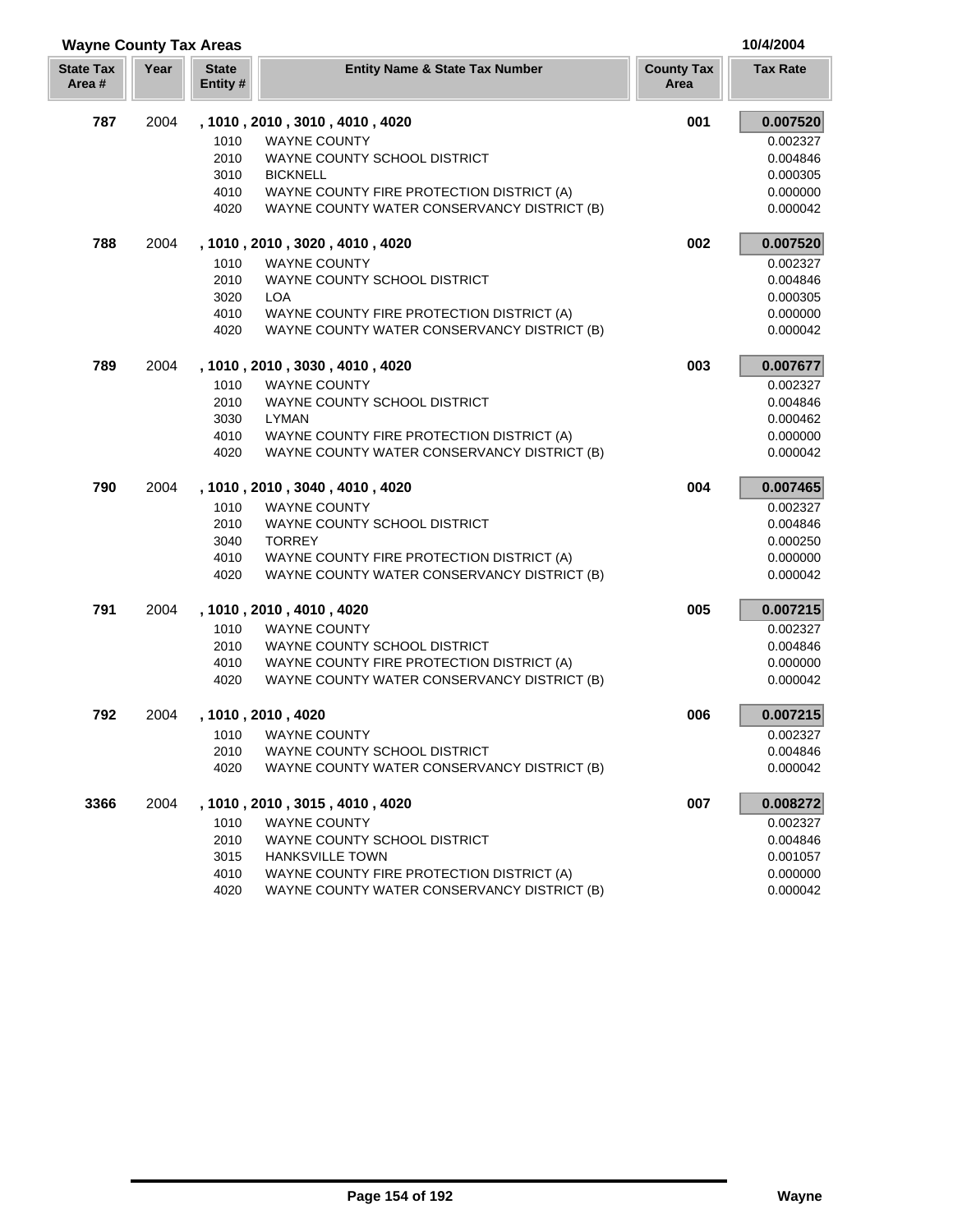| <b>Weber County Tax Areas</b> |      |                          | 10/4/2004                                                                                                  |                           |                      |
|-------------------------------|------|--------------------------|------------------------------------------------------------------------------------------------------------|---------------------------|----------------------|
| <b>State Tax</b><br>Area#     | Year | <b>State</b><br>Entity # | <b>Entity Name &amp; State Tax Number</b>                                                                  | <b>County Tax</b><br>Area | <b>Tax Rate</b>      |
| 803                           | 2004 |                          | , 1010, 2020, 3020, 4005, 4010, 4070, 4080                                                                 | 020                       | 0.012818             |
|                               |      | 1010                     | <b>WEBER COUNTY</b>                                                                                        |                           | 0.003663             |
|                               |      | 2020                     | WEBER COUNTY SCHOOL DISTRICT                                                                               |                           | 0.006245             |
|                               |      | 3020                     | <b>HARRISVILLE</b>                                                                                         |                           | 0.001726             |
|                               |      | 4005                     | WEBER BASIN WATER CONSERVANCY DISTRICT (A)                                                                 |                           | 0.000198             |
|                               |      | 4010                     | CENTRAL WEBER SEWER IMPROVEMENT DISTRICT (B)                                                               |                           | 0.000552             |
|                               |      | 4070                     | BONA VISTA WATER IMPROVEMENT DISTRICT (J)                                                                  |                           | 0.000322             |
|                               |      | 4080                     | WEBER COUNTY MOSQUITO ABATEMENT DISTRICT (K)                                                               |                           | 0.000112             |
| 814                           | 2004 |                          | , 1010, 2020, 3040, 4005, 4010, 4080                                                                       | 066                       | 0.013257             |
|                               |      | 1010                     | <b>WEBER COUNTY</b>                                                                                        |                           | 0.003663             |
|                               |      | 2020                     | WEBER COUNTY SCHOOL DISTRICT                                                                               |                           | 0.006245             |
|                               |      | 3040                     | NORTH OGDEN                                                                                                |                           | 0.002487             |
|                               |      | 4005                     | WEBER BASIN WATER CONSERVANCY DISTRICT (A)                                                                 |                           | 0.000198             |
|                               |      | 4010                     | CENTRAL WEBER SEWER IMPROVEMENT DISTRICT (B)                                                               |                           | 0.000552             |
|                               |      | 4080                     | WEBER COUNTY MOSQUITO ABATEMENT DISTRICT (K)                                                               |                           | 0.000112             |
| 815                           | 2004 |                          | , 1010, 2020, 3040, 4005, 4080                                                                             | 042                       | 0.012705             |
|                               |      | 1010                     | <b>WEBER COUNTY</b>                                                                                        |                           | 0.003663             |
|                               |      | 2020                     | WEBER COUNTY SCHOOL DISTRICT                                                                               |                           | 0.006245             |
|                               |      | 3040                     | NORTH OGDEN                                                                                                |                           | 0.002487             |
|                               |      | 4005                     | WEBER BASIN WATER CONSERVANCY DISTRICT (A)                                                                 |                           | 0.000198             |
|                               |      | 4080                     | WEBER COUNTY MOSQUITO ABATEMENT DISTRICT (K)                                                               |                           | 0.000112             |
| 861                           | 2004 |                          | , 1010, 2020, 3060, 4005, 4030, 4070, 4080                                                                 | 021                       | 0.011181             |
|                               |      | 1010                     | <b>WEBER COUNTY</b>                                                                                        |                           | 0.003663             |
|                               |      | 2020                     | WEBER COUNTY SCHOOL DISTRICT                                                                               |                           | 0.006245             |
|                               |      | 3060                     | <b>PLAIN CITY</b>                                                                                          |                           | 0.000536             |
|                               |      | 4005                     | WEBER BASIN WATER CONSERVANCY DISTRICT (A)                                                                 |                           | 0.000198             |
|                               |      | 4030                     | PLAIN CITY CEMETERY MAINTENANCE DISTRICT (E)                                                               |                           | 0.000105             |
|                               |      | 4070                     | BONA VISTA WATER IMPROVEMENT DISTRICT (J)                                                                  |                           | 0.000322             |
|                               |      | 4080                     | WEBER COUNTY MOSQUITO ABATEMENT DISTRICT (K)                                                               |                           | 0.000112             |
| 862                           | 2004 |                          | , 1010, 2020, 3060, 4005, 4030, 4070, 4080, 8351                                                           | 296                       | 0.011181             |
|                               |      | 1010                     | <b>WEBER COUNTY</b>                                                                                        |                           | 0.003663             |
|                               |      | 2020                     | WEBER COUNTY SCHOOL DISTRICT                                                                               |                           | 0.006245             |
|                               |      | 3060                     | <b>PLAIN CITY</b>                                                                                          |                           | 0.000536             |
|                               |      | 4005                     | WEBER BASIN WATER CONSERVANCY DISTRICT (A)                                                                 |                           | 0.000198             |
|                               |      | 4030                     | PLAIN CITY CEMETERY MAINTENANCE DISTRICT (E)                                                               |                           | 0.000105             |
|                               |      | 4070                     | BONA VISTA WATER IMPROVEMENT DISTRICT (J)                                                                  |                           | 0.000322             |
|                               |      | 4080                     | WEBER COUNTY MOSQUITO ABATEMENT DISTRICT (K)<br>CENTRAL BUSINESS DISTRICT REVELOPMENT PROJECT AREA - PLAIN |                           | 0.000112             |
|                               |      | 8351                     | $CITY - (H-1)$                                                                                             |                           | 0.000000             |
| 863                           | 2004 |                          | , 1010, 2020, 3060, 4005, 4070, 4080                                                                       | 141                       | 0.011076             |
|                               |      | 1010                     | <b>WEBER COUNTY</b>                                                                                        |                           | 0.003663             |
|                               |      | 2020                     | WEBER COUNTY SCHOOL DISTRICT                                                                               |                           | 0.006245             |
|                               |      | 3060                     | <b>PLAIN CITY</b>                                                                                          |                           | 0.000536             |
|                               |      | 4005                     | WEBER BASIN WATER CONSERVANCY DISTRICT (A)                                                                 |                           | 0.000198             |
|                               |      | 4070                     | BONA VISTA WATER IMPROVEMENT DISTRICT (J)                                                                  |                           | 0.000322             |
|                               |      | 4080                     | WEBER COUNTY MOSQUITO ABATEMENT DISTRICT (K)                                                               |                           | 0.000112             |
| 868                           | 2004 |                          | , 1010, 2020, 3070, 4005, 4010, 4070, 4080                                                                 | 064                       | 0.013660             |
|                               |      | 1010                     | <b>WEBER COUNTY</b>                                                                                        |                           | 0.003663             |
|                               |      | 2020                     | WEBER COUNTY SCHOOL DISTRICT                                                                               |                           | 0.006245             |
|                               |      | 3070                     | PLEASANT VIEW                                                                                              |                           | 0.002568             |
|                               |      | 4005<br>4010             | WEBER BASIN WATER CONSERVANCY DISTRICT (A)<br>CENTRAL WEBER SEWER IMPROVEMENT DISTRICT (B)                 |                           | 0.000198<br>0.000552 |
|                               |      | 4070                     | BONA VISTA WATER IMPROVEMENT DISTRICT (J)                                                                  |                           | 0.000322             |
|                               |      | 4080                     | WEBER COUNTY MOSQUITO ABATEMENT DISTRICT (K)                                                               |                           | 0.000112             |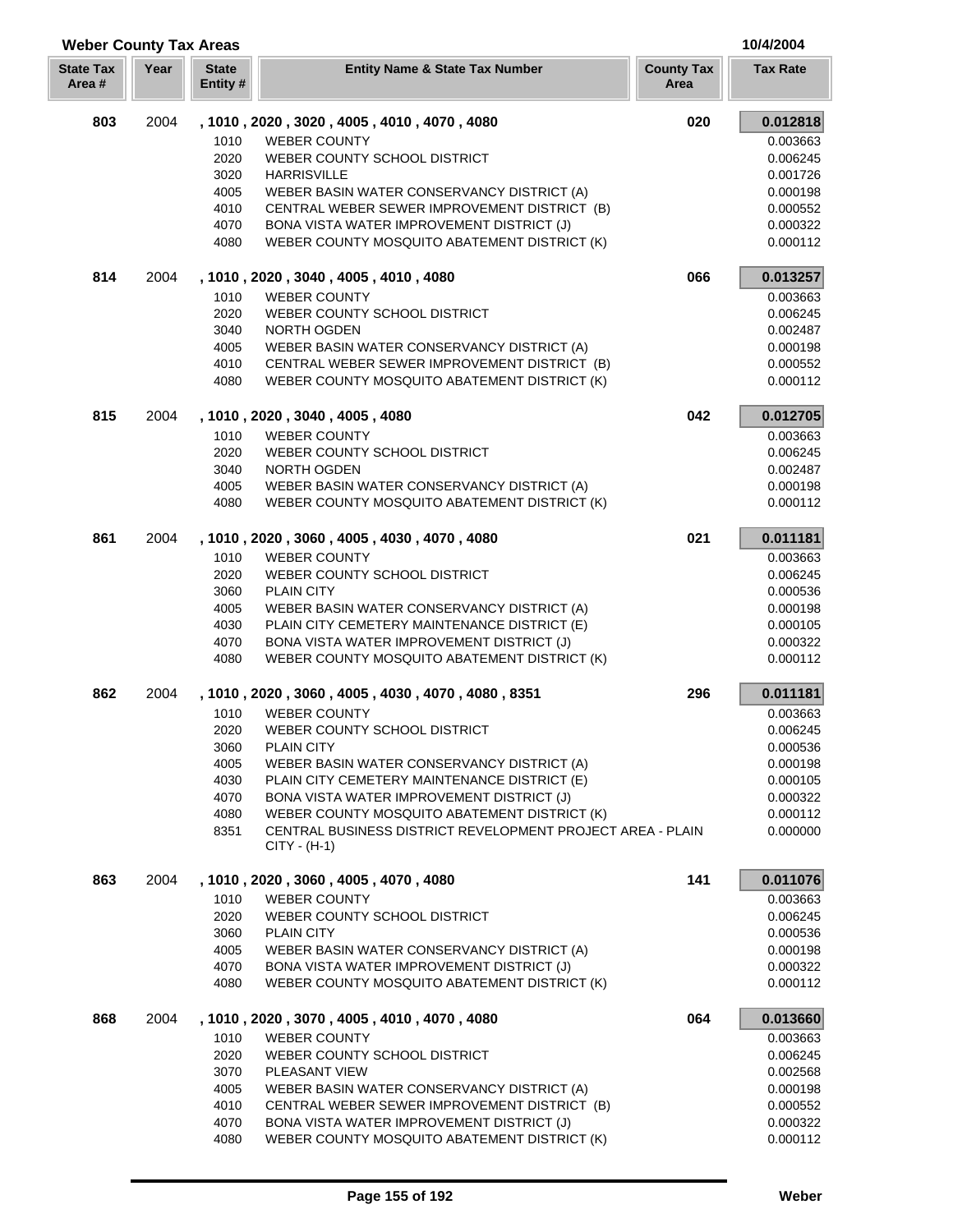| <b>Weber County Tax Areas</b> |      |                          |                                                                           |                           | 10/4/2004       |
|-------------------------------|------|--------------------------|---------------------------------------------------------------------------|---------------------------|-----------------|
| <b>State Tax</b><br>Area#     | Year | <b>State</b><br>Entity # | <b>Entity Name &amp; State Tax Number</b>                                 | <b>County Tax</b><br>Area | <b>Tax Rate</b> |
| 870                           | 2004 |                          | , 1010, 2020, 3070, 4005, 4010, 4080                                      | 063                       | 0.013338        |
|                               |      | 1010                     | <b>WEBER COUNTY</b>                                                       |                           | 0.003663        |
|                               |      | 2020                     | WEBER COUNTY SCHOOL DISTRICT                                              |                           | 0.006245        |
|                               |      | 3070                     | PLEASANT VIEW                                                             |                           | 0.002568        |
|                               |      | 4005                     | WEBER BASIN WATER CONSERVANCY DISTRICT (A)                                |                           | 0.000198        |
|                               |      | 4010                     | CENTRAL WEBER SEWER IMPROVEMENT DISTRICT (B)                              |                           | 0.000552        |
|                               |      | 4080                     | WEBER COUNTY MOSQUITO ABATEMENT DISTRICT (K)                              |                           | 0.000112        |
| 871                           | 2004 |                          | , 1010, 2020, 3070, 4005, 4080                                            | 045                       | 0.012786        |
|                               |      | 1010                     | <b>WEBER COUNTY</b>                                                       |                           | 0.003663        |
|                               |      | 2020                     | WEBER COUNTY SCHOOL DISTRICT                                              |                           | 0.006245        |
|                               |      | 3070                     | <b>PLEASANT VIEW</b>                                                      |                           | 0.002568        |
|                               |      | 4005                     | WEBER BASIN WATER CONSERVANCY DISTRICT (A)                                |                           | 0.000198        |
|                               |      | 4080                     | WEBER COUNTY MOSQUITO ABATEMENT DISTRICT (K)                              |                           | 0.000112        |
| 875                           | 2004 |                          | , 1010, 2020, 3080, 4005, 4010, 4080, 6040                                | 026                       | 0.011920        |
|                               |      | 1010                     | <b>WEBER COUNTY</b>                                                       |                           | 0.003663        |
|                               |      | 2020                     | WEBER COUNTY SCHOOL DISTRICT                                              |                           | 0.006245        |
|                               |      | 3080                     | <b>RIVERDALE</b>                                                          |                           | 0.001150        |
|                               |      | 4005                     | WEBER BASIN WATER CONSERVANCY DISTRICT (A)                                |                           | 0.000198        |
|                               |      | 4010                     | CENTRAL WEBER SEWER IMPROVEMENT DISTRICT (B)                              |                           | 0.000552        |
|                               |      | 4080                     | WEBER COUNTY MOSQUITO ABATEMENT DISTRICT (K)                              |                           | 0.000112        |
|                               |      | 6040                     | RIVERDALE - SPECIAL MUNICIPAL LEVIES TO PURCHASE W.B.W.C.<br><b>WATER</b> |                           | 0.000000        |
| 877                           | 2004 |                          | , 1010, 2020, 3080, 4005, 4010, 4080, 6040, 8201                          | 264                       | 0.011920        |
|                               |      | 1010                     | <b>WEBER COUNTY</b>                                                       |                           | 0.003663        |
|                               |      | 2020                     | WEBER COUNTY SCHOOL DISTRICT                                              |                           | 0.006245        |
|                               |      | 3080                     | <b>RIVERDALE</b>                                                          |                           | 0.001150        |
|                               |      | 4005                     | WEBER BASIN WATER CONSERVANCY DISTRICT (A)                                |                           | 0.000198        |
|                               |      | 4010                     | CENTRAL WEBER SEWER IMPROVEMENT DISTRICT (B)                              |                           | 0.000552        |
|                               |      | 4080                     | WEBER COUNTY MOSQUITO ABATEMENT DISTRICT (K)                              |                           | 0.000112        |
|                               |      | 6040                     | RIVERDALE - SPECIAL MUNICIPAL LEVIES TO PURCHASE W.B.W.C.                 |                           | 0.000000        |
|                               |      |                          | WATER                                                                     |                           |                 |
|                               |      | 8201                     | RIVERDALE ROAD NEIGHBORHOOD DEVELOPMENT PLAN - RIVERDALE<br>$CITY$ (E-1)  |                           | 0.000000        |
| 879                           | 2004 |                          | , 1010 , 2020 , 3080 , 4005 , 4010 , 4080 , 6040 , 8202                   | 300                       | 0.011920        |
|                               |      | 1010                     | <b>WEBER COUNTY</b>                                                       |                           | 0.003663        |
|                               |      | 2020                     | WEBER COUNTY SCHOOL DISTRICT                                              |                           | 0.006245        |
|                               |      | 3080                     | <b>RIVERDALE</b>                                                          |                           | 0.001150        |
|                               |      | 4005                     | WEBER BASIN WATER CONSERVANCY DISTRICT (A)                                |                           | 0.000198        |
|                               |      | 4010                     | CENTRAL WEBER SEWER IMPROVEMENT DISTRICT (B)                              |                           | 0.000552        |
|                               |      | 4080                     | WEBER COUNTY MOSQUITO ABATEMENT DISTRICT (K)                              |                           | 0.000112        |
|                               |      | 6040                     | RIVERDALE - SPECIAL MUNICIPAL LEVIES TO PURCHASE W.B.W.C.                 |                           | 0.000000        |
|                               |      |                          | <b>WATER</b>                                                              |                           |                 |
|                               |      | 8202                     | 1050 WEST NEIGHBORHOOD DEVELOPMENT PLAN - RIVERDALE CITY -<br>$(E-2)$     |                           | 0.000000        |
| 881                           | 2004 |                          | , 1010 , 2020 , 3080 , 4005 , 4010 , 4080 , 6040 , 8203                   | 312                       | 0.011920        |
|                               |      | 1010                     | <b>WEBER COUNTY</b>                                                       |                           | 0.003663        |
|                               |      | 2020                     | WEBER COUNTY SCHOOL DISTRICT                                              |                           | 0.006245        |
|                               |      | 3080                     | <b>RIVERDALE</b>                                                          |                           | 0.001150        |
|                               |      | 4005                     | WEBER BASIN WATER CONSERVANCY DISTRICT (A)                                |                           | 0.000198        |
|                               |      | 4010                     | CENTRAL WEBER SEWER IMPROVEMENT DISTRICT (B)                              |                           | 0.000552        |
|                               |      | 4080                     | WEBER COUNTY MOSQUITO ABATEMENT DISTRICT (K)                              |                           | 0.000112        |
|                               |      | 6040                     | RIVERDALE - SPECIAL MUNICIPAL LEVIES TO PURCHASE W.B.W.C.                 |                           | 0.000000        |
|                               |      | 8203                     | WATER<br>WEBER RIVER NEIGHBORHOOD DEVELOPMENT PLAN - RIVERDALE CITY -     |                           | 0.000000        |
|                               |      |                          | $(E-3)$                                                                   |                           |                 |
| 885                           | 2004 |                          | , 1010, 2020, 3080, 4005, 4015, 4080, 6040                                | 039                       | 0.012131        |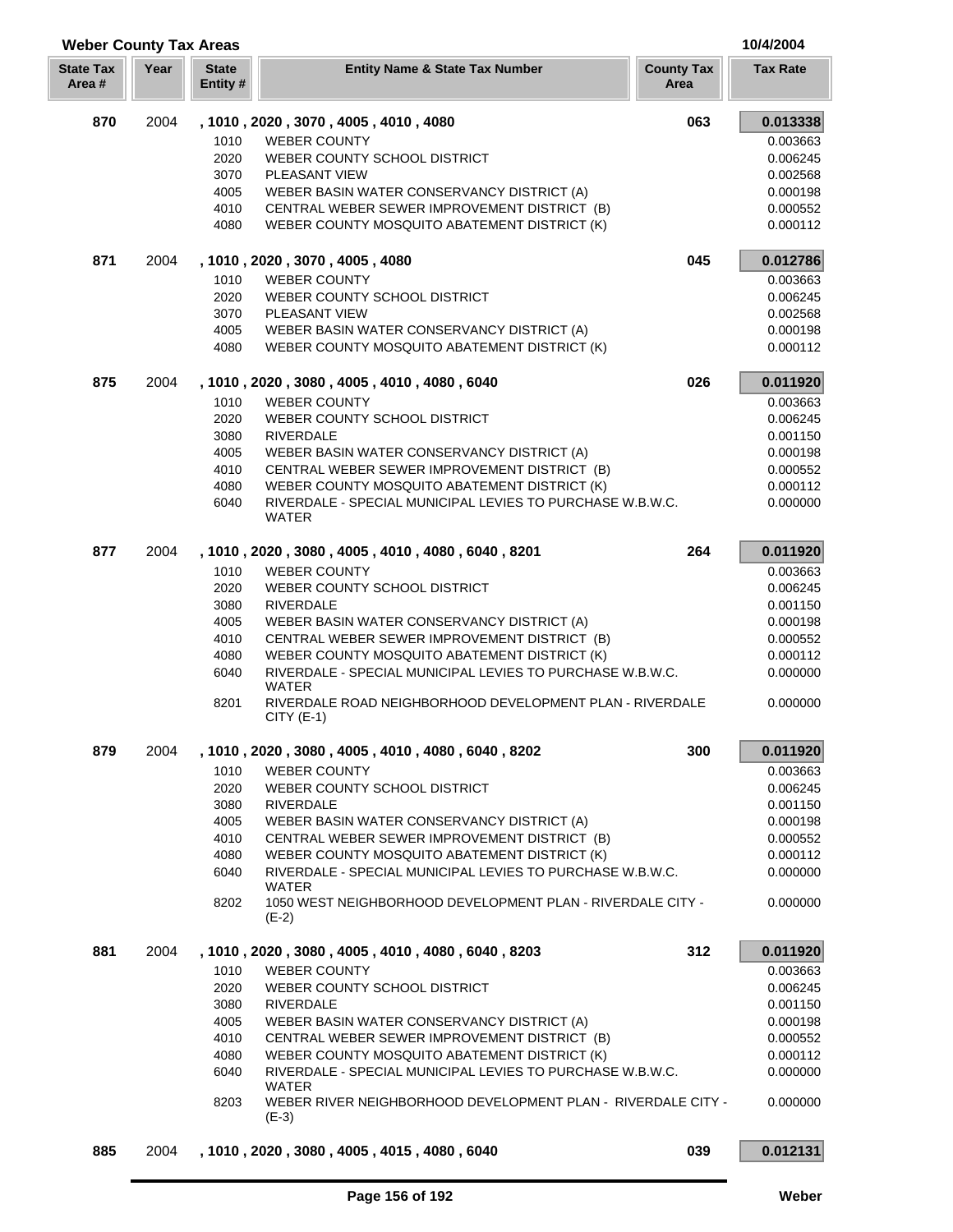| <b>Weber County Tax Areas</b> |      |                          |                                                                                                           |                           | 10/4/2004            |
|-------------------------------|------|--------------------------|-----------------------------------------------------------------------------------------------------------|---------------------------|----------------------|
| <b>State Tax</b><br>Area #    | Year | <b>State</b><br>Entity # | <b>Entity Name &amp; State Tax Number</b>                                                                 | <b>County Tax</b><br>Area | <b>Tax Rate</b>      |
|                               |      | 1010                     | <b>WEBER COUNTY</b>                                                                                       |                           | 0.003663             |
|                               |      | 2020                     | WEBER COUNTY SCHOOL DISTRICT                                                                              |                           | 0.006245             |
|                               |      | 3080                     | <b>RIVERDALE</b>                                                                                          |                           | 0.001150             |
|                               |      | 4005                     | WEBER BASIN WATER CONSERVANCY DISTRICT (A)                                                                |                           | 0.000198             |
|                               |      | 4015                     | NORTH DAVIS COUNTY SEWER DISTRICT (C)                                                                     |                           | 0.000763             |
|                               |      | 4080                     | WEBER COUNTY MOSQUITO ABATEMENT DISTRICT (K)                                                              |                           | 0.000112             |
|                               |      | 6040                     | RIVERDALE - SPECIAL MUNICIPAL LEVIES TO PURCHASE W.B.W.C.<br>WATER                                        |                           | 0.000000             |
| 886                           | 2004 |                          | , 1010, 2020, 3080, 4005, 4015, 4080, 4130, 6040                                                          | 158                       | 0.012251             |
|                               |      | 1010                     | <b>WEBER COUNTY</b>                                                                                       |                           | 0.003663             |
|                               |      | 2020                     | WEBER COUNTY SCHOOL DISTRICT                                                                              |                           | 0.006245             |
|                               |      | 3080                     | <b>RIVERDALE</b>                                                                                          |                           | 0.001150             |
|                               |      | 4005                     | WEBER BASIN WATER CONSERVANCY DISTRICT (A)                                                                |                           | 0.000198             |
|                               |      | 4015                     | NORTH DAVIS COUNTY SEWER DISTRICT (C)                                                                     |                           | 0.000763             |
|                               |      | 4080                     | WEBER COUNTY MOSQUITO ABATEMENT DISTRICT (K)                                                              |                           | 0.000112             |
|                               |      | 4130                     | ROY WATER CONSERVANCY SUBDISTRICT (P)                                                                     |                           | 0.000120             |
|                               |      | 6040                     | RIVERDALE - SPECIAL MUNICIPAL LEVIES TO PURCHASE W.B.W.C.<br><b>WATER</b>                                 |                           | 0.000000             |
| 888                           | 2004 |                          | , 1010 , 2020 , 3090 , 4005 , 4015 , 4080                                                                 | 040                       | 0.013125             |
|                               |      | 1010                     | <b>WEBER COUNTY</b>                                                                                       |                           | 0.003663             |
|                               |      | 2020                     | WEBER COUNTY SCHOOL DISTRICT                                                                              |                           | 0.006245             |
|                               |      | 3090                     | <b>ROY</b>                                                                                                |                           | 0.002144             |
|                               |      | 4005                     | WEBER BASIN WATER CONSERVANCY DISTRICT (A)                                                                |                           | 0.000198             |
|                               |      | 4015                     | NORTH DAVIS COUNTY SEWER DISTRICT (C)                                                                     |                           | 0.000763             |
|                               |      | 4080                     | WEBER COUNTY MOSQUITO ABATEMENT DISTRICT (K)                                                              |                           | 0.000112             |
| 889                           | 2004 |                          | , 1010, 2020, 3090, 4005, 4010, 4080, 4130                                                                | 086                       | 0.013034             |
|                               |      | 1010                     | <b>WEBER COUNTY</b>                                                                                       |                           | 0.003663             |
|                               |      | 2020                     | WEBER COUNTY SCHOOL DISTRICT                                                                              |                           | 0.006245             |
|                               |      | 3090                     | <b>ROY</b>                                                                                                |                           | 0.002144             |
|                               |      | 4005                     | WEBER BASIN WATER CONSERVANCY DISTRICT (A)                                                                |                           | 0.000198             |
|                               |      | 4010                     | CENTRAL WEBER SEWER IMPROVEMENT DISTRICT (B)                                                              |                           | 0.000552             |
|                               |      | 4080                     | WEBER COUNTY MOSQUITO ABATEMENT DISTRICT (K)                                                              |                           | 0.000112             |
|                               |      | 4130                     | ROY WATER CONSERVANCY SUBDISTRICT (P)                                                                     |                           | 0.000120             |
| 890                           | 2004 |                          | , 1010, 2020, 3090, 4005, 4080, 4130                                                                      | 048                       | 0.012482             |
|                               |      | 1010<br>2020             | <b>WEBER COUNTY</b><br>WEBER COUNTY SCHOOL DISTRICT                                                       |                           | 0.003663<br>0.006245 |
|                               |      | 3090                     | <b>ROY</b>                                                                                                |                           | 0.002144             |
|                               |      | 4005                     | WEBER BASIN WATER CONSERVANCY DISTRICT (A)                                                                |                           | 0.000198             |
|                               |      | 4080                     | WEBER COUNTY MOSQUITO ABATEMENT DISTRICT (K)                                                              |                           | 0.000112             |
|                               |      | 4130                     | ROY WATER CONSERVANCY SUBDISTRICT (P)                                                                     |                           | 0.000120             |
| 899                           | 2004 |                          | , 1010 , 2020 , 3090 , 4005 , 4015 , 4080 , 8053                                                          | 428                       | 0.013125             |
|                               |      | 1010                     | <b>WEBER COUNTY</b>                                                                                       |                           | 0.003663             |
|                               |      | 2020                     | WEBER COUNTY SCHOOL DISTRICT                                                                              |                           | 0.006245             |
|                               |      | 3090                     | <b>ROY</b>                                                                                                |                           | 0.002144             |
|                               |      | 4005                     | WEBER BASIN WATER CONSERVANCY DISTRICT (A)                                                                |                           | 0.000198             |
|                               |      | 4015                     | NORTH DAVIS COUNTY SEWER DISTRICT (C)                                                                     |                           | 0.000763             |
|                               |      | 4080<br>8053             | WEBER COUNTY MOSQUITO ABATEMENT DISTRICT (K)<br>EXPANDED REDEVELOPMENT PROJECT AREA #1 - ROY CITY - (B-2) |                           | 0.000112<br>0.000000 |
| 901                           | 2004 |                          | , 1010 , 2020 , 3090 , 4005 , 4015 , 4080 , 4130                                                          | 041                       | 0.013245             |
|                               |      | 1010                     | <b>WEBER COUNTY</b>                                                                                       |                           | 0.003663             |
|                               |      | 2020                     | WEBER COUNTY SCHOOL DISTRICT                                                                              |                           | 0.006245             |
|                               |      | 3090                     | <b>ROY</b>                                                                                                |                           | 0.002144             |
|                               |      | 4005                     | WEBER BASIN WATER CONSERVANCY DISTRICT (A)                                                                |                           | 0.000198             |
|                               |      | 4015                     | NORTH DAVIS COUNTY SEWER DISTRICT (C)                                                                     |                           | 0.000763             |
|                               |      | 4080                     | WEBER COUNTY MOSQUITO ABATEMENT DISTRICT (K)                                                              |                           | 0.000112             |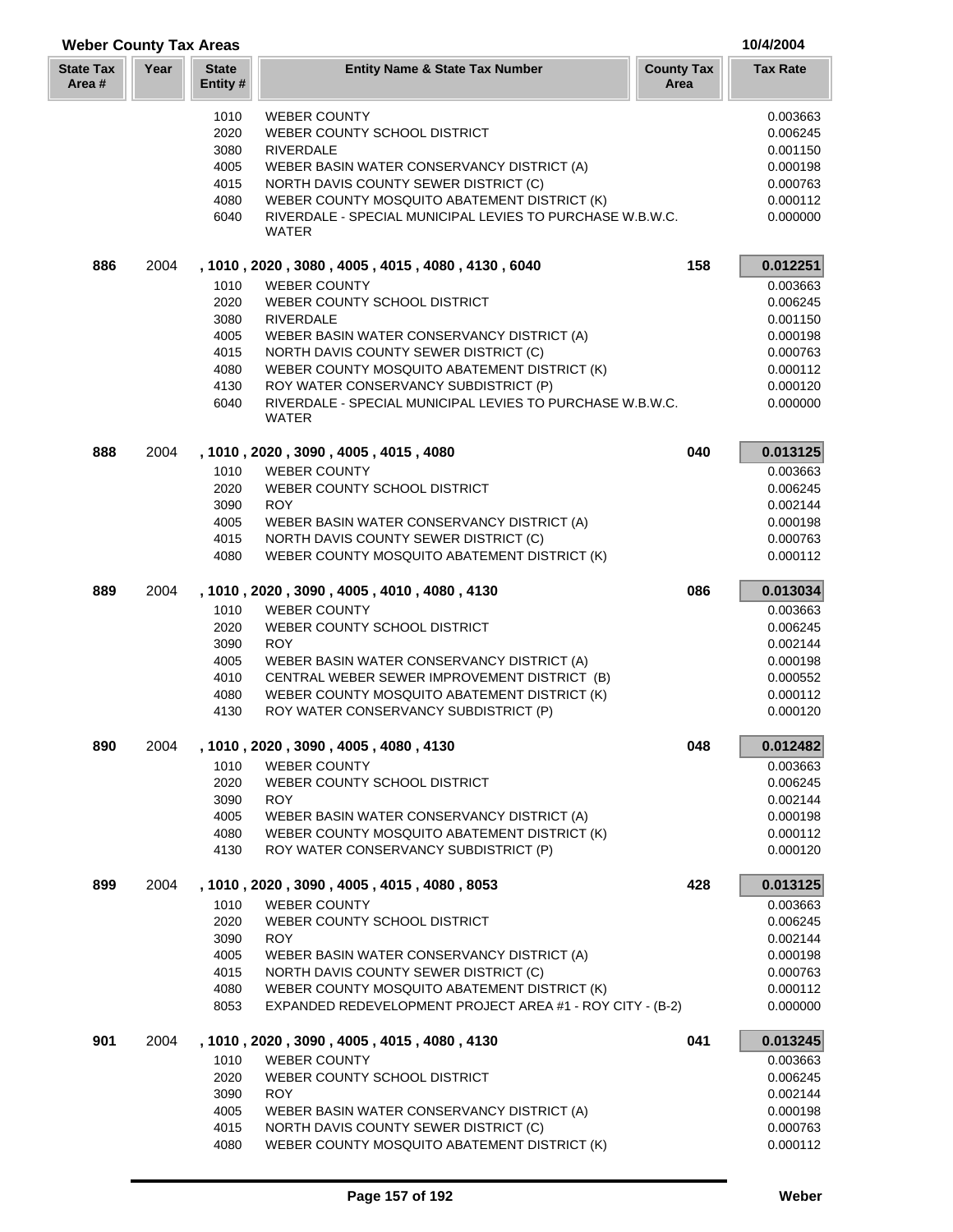| <b>Weber County Tax Areas</b> |      |                          |                                                                                                |                           | 10/4/2004            |
|-------------------------------|------|--------------------------|------------------------------------------------------------------------------------------------|---------------------------|----------------------|
| <b>State Tax</b><br>Area #    | Year | <b>State</b><br>Entity # | <b>Entity Name &amp; State Tax Number</b>                                                      | <b>County Tax</b><br>Area | <b>Tax Rate</b>      |
|                               |      | 4130                     | ROY WATER CONSERVANCY SUBDISTRICT (P)                                                          |                           | 0.000120             |
| 903                           | 2004 |                          | , 1010 , 2020 , 3090 , 4005 , 4015 , 4080 , 4130 , 8051 , 80                                   | 186                       | 0.013245             |
|                               |      | 1010                     | <b>WEBER COUNTY</b>                                                                            |                           | 0.003663             |
|                               |      | 2020                     | WEBER COUNTY SCHOOL DISTRICT                                                                   |                           | 0.006245             |
|                               |      | 3090                     | <b>ROY</b>                                                                                     |                           | 0.002144             |
|                               |      | 4005                     | WEBER BASIN WATER CONSERVANCY DISTRICT (A)                                                     |                           | 0.000198             |
|                               |      | 4015                     | NORTH DAVIS COUNTY SEWER DISTRICT (C)                                                          |                           | 0.000763             |
|                               |      | 4080                     | WEBER COUNTY MOSQUITO ABATEMENT DISTRICT (K)                                                   |                           | 0.000112             |
|                               |      | 4130                     | ROY WATER CONSERVANCY SUBDISTRICT (P)                                                          |                           | 0.000120             |
|                               |      | 8051                     | AREA IN ROY REDEVELOPMENT PROJECT AREA NO. 1 - (EXPANDED) -<br>OUTSIDE 100 ACRE AREA - (%)     |                           | 0.000000             |
|                               |      | 8052                     | REDEVELOPMENT PROJECT AREA NO. 1 - ROY CITY - (B-1)                                            |                           | 0.000000             |
| 906                           | 2004 |                          | , 1010, 2020, 3090, 4005, 4015, 4080, 4130, 8054                                               | 254                       | 0.013245             |
|                               |      | 1010                     | <b>WEBER COUNTY</b>                                                                            |                           | 0.003663             |
|                               |      | 2020                     | WEBER COUNTY SCHOOL DISTRICT                                                                   |                           | 0.006245             |
|                               |      | 3090                     | <b>ROY</b>                                                                                     |                           | 0.002144             |
|                               |      | 4005                     | WEBER BASIN WATER CONSERVANCY DISTRICT (A)                                                     |                           | 0.000198             |
|                               |      | 4015                     | NORTH DAVIS COUNTY SEWER DISTRICT (C)                                                          |                           | 0.000763             |
|                               |      | 4080                     | WEBER COUNTY MOSQUITO ABATEMENT DISTRICT (K)                                                   |                           | 0.000112             |
|                               |      | 4130<br>8054             | ROY WATER CONSERVANCY SUBDISTRICT (P)<br>REDEVELOPMENT PROJECT AREA NO. TWO - ROY CITY - (B-3) |                           | 0.000120<br>0.000000 |
|                               |      |                          |                                                                                                |                           |                      |
| 908                           | 2004 |                          | , 1010, 2020, 3090, 4005, 4015, 4080, 4130, 4150                                               | 078                       | 0.013792             |
|                               |      | 1010<br>2020             | <b>WEBER COUNTY</b><br>WEBER COUNTY SCHOOL DISTRICT                                            |                           | 0.003663<br>0.006245 |
|                               |      | 3090                     | <b>ROY</b>                                                                                     |                           | 0.002144             |
|                               |      | 4005                     | WEBER BASIN WATER CONSERVANCY DISTRICT (A)                                                     |                           | 0.000198             |
|                               |      | 4015                     | NORTH DAVIS COUNTY SEWER DISTRICT (C)                                                          |                           | 0.000763             |
|                               |      | 4080                     | WEBER COUNTY MOSQUITO ABATEMENT DISTRICT (K)                                                   |                           | 0.000112             |
|                               |      | 4130                     | ROY WATER CONSERVANCY SUBDISTRICT (P)                                                          |                           | 0.000120             |
|                               |      | 4150                     | HOOPER WATER IMPROVEMENT DISTRICT (T)                                                          |                           | 0.000547             |
| 909                           | 2004 |                          | , 1010, 2020, 3090, 4005, 4015, 4080, 4150                                                     | 109                       | 0.013672             |
|                               |      | 1010                     | <b>WEBER COUNTY</b>                                                                            |                           | 0.003663             |
|                               |      |                          | 2020 WEBER COUNTY SCHOOL DISTRICT                                                              |                           | 0.006245             |
|                               |      | 3090                     | <b>ROY</b>                                                                                     |                           | 0.002144             |
|                               |      | 4005                     | WEBER BASIN WATER CONSERVANCY DISTRICT (A)                                                     |                           | 0.000198             |
|                               |      | 4015                     | NORTH DAVIS COUNTY SEWER DISTRICT (C)                                                          |                           | 0.000763             |
|                               |      | 4080                     | WEBER COUNTY MOSQUITO ABATEMENT DISTRICT (K)                                                   |                           | 0.000112             |
|                               |      | 4150                     | HOOPER WATER IMPROVEMENT DISTRICT (T)                                                          |                           | 0.000547             |
| 912                           | 2004 |                          | , 1010, 2020, 3100, 4005, 4010, 4080, 6050                                                     | 027                       | 0.013794             |
|                               |      | 1010                     | <b>WEBER COUNTY</b>                                                                            |                           | 0.003663             |
|                               |      | 2020<br>3100             | WEBER COUNTY SCHOOL DISTRICT<br>SOUTH OGDEN                                                    |                           | 0.006245<br>0.003024 |
|                               |      | 4005                     | WEBER BASIN WATER CONSERVANCY DISTRICT (A)                                                     |                           | 0.000198             |
|                               |      | 4010                     | CENTRAL WEBER SEWER IMPROVEMENT DISTRICT (B)                                                   |                           | 0.000552             |
|                               |      | 4080                     | WEBER COUNTY MOSQUITO ABATEMENT DISTRICT (K)                                                   |                           | 0.000112             |
|                               |      | 6050                     | SOUTH OGDEN - SPECIAL MUNICIPAL LEVIES TO PURCHASE W.B.W.C.                                    |                           | 0.000000             |
|                               |      |                          | WATER                                                                                          |                           |                      |
| 913                           | 2004 |                          | , 1010, 2020, 3100, 4005, 4080, 6050                                                           | 050                       | 0.013242             |
|                               |      | 1010                     | <b>WEBER COUNTY</b>                                                                            |                           | 0.003663             |
|                               |      | 2020                     | WEBER COUNTY SCHOOL DISTRICT                                                                   |                           | 0.006245             |
|                               |      | 3100                     | SOUTH OGDEN                                                                                    |                           | 0.003024             |
|                               |      | 4005                     | WEBER BASIN WATER CONSERVANCY DISTRICT (A)                                                     |                           | 0.000198             |
|                               |      | 4080                     | WEBER COUNTY MOSQUITO ABATEMENT DISTRICT (K)                                                   |                           | 0.000112             |
|                               |      | 6050                     | SOUTH OGDEN - SPECIAL MUNICIPAL LEVIES TO PURCHASE W.B.W.C.<br>WATER                           |                           | 0.000000             |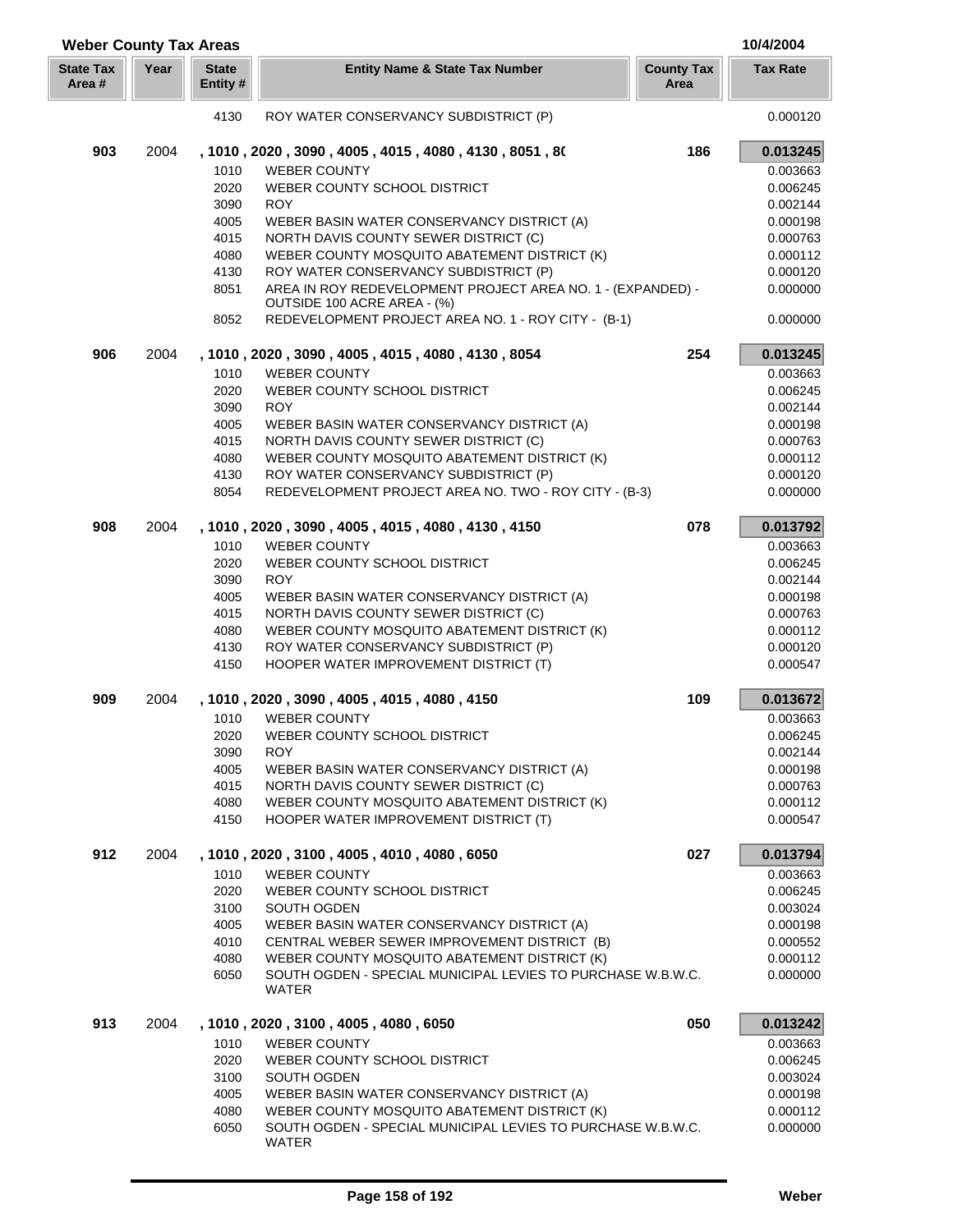| <b>Weber County Tax Areas</b> |      |                          |                                                                                                                                        |                           | 10/4/2004            |
|-------------------------------|------|--------------------------|----------------------------------------------------------------------------------------------------------------------------------------|---------------------------|----------------------|
| <b>State Tax</b><br>Area #    | Year | <b>State</b><br>Entity # | <b>Entity Name &amp; State Tax Number</b>                                                                                              | <b>County Tax</b><br>Area | <b>Tax Rate</b>      |
| 914                           | 2004 |                          | , 1010, 2020, 3100, 4005, 4010, 4080, 6050, 8101                                                                                       | 226                       | 0.013794             |
|                               |      | 1010                     | <b>WEBER COUNTY</b>                                                                                                                    |                           | 0.003663             |
|                               |      | 2020                     | WEBER COUNTY SCHOOL DISTRICT                                                                                                           |                           | 0.006245             |
|                               |      | 3100                     | SOUTH OGDEN                                                                                                                            |                           | 0.003024             |
|                               |      | 4005                     | WEBER BASIN WATER CONSERVANCY DISTRICT (A)                                                                                             |                           | 0.000198             |
|                               |      | 4010                     | CENTRAL WEBER SEWER IMPROVEMENT DISTRICT (B)                                                                                           |                           | 0.000552             |
|                               |      | 4080                     | WEBER COUNTY MOSQUITO ABATEMENT DISTRICT (K)                                                                                           |                           | 0.000112             |
|                               |      | 6050                     | SOUTH OGDEN - SPECIAL MUNICIPAL LEVIES TO PURCHASE W.B.W.C.                                                                            |                           | 0.000000             |
|                               |      | 8101                     | <b>WATER</b><br>WASHINGTON BOULEVARD NEIGHBORHOOD DEVELOPMENT PLAN -<br>SOUTH OGDEN CITY - (C-1)                                       |                           | 0.000000             |
| 918                           | 2004 |                          | , 1010, 2020, 3100, 4005, 4010, 4080, 4140, 6050                                                                                       | 075                       | 0.014143             |
|                               |      | 1010                     | <b>WEBER COUNTY</b>                                                                                                                    |                           | 0.003663             |
|                               |      | 2020                     | WEBER COUNTY SCHOOL DISTRICT                                                                                                           |                           | 0.006245             |
|                               |      | 3100                     | SOUTH OGDEN                                                                                                                            |                           | 0.003024             |
|                               |      | 4005                     | WEBER BASIN WATER CONSERVANCY DISTRICT (A)                                                                                             |                           | 0.000198             |
|                               |      | 4010                     | CENTRAL WEBER SEWER IMPROVEMENT DISTRICT (B)                                                                                           |                           | 0.000552             |
|                               |      | 4080                     | WEBER COUNTY MOSQUITO ABATEMENT DISTRICT (K)                                                                                           |                           | 0.000112             |
|                               |      | 4140                     | UINTAH HIGHLANDS WATER & SEWER IMPROVEMENT DISTRICT (S)                                                                                |                           | 0.000349             |
|                               |      | 6050                     | SOUTH OGDEN - SPECIAL MUNICIPAL LEVIES TO PURCHASE W.B.W.C.<br><b>WATER</b>                                                            |                           | 0.000000             |
| 919                           | 2004 |                          | , 1010, 2020, 3100, 4005, 4080, 4140, 6050                                                                                             | 062                       | 0.013591             |
|                               |      | 1010                     | <b>WEBER COUNTY</b>                                                                                                                    |                           | 0.003663             |
|                               |      | 2020                     | WEBER COUNTY SCHOOL DISTRICT                                                                                                           |                           | 0.006245             |
|                               |      | 3100                     | SOUTH OGDEN                                                                                                                            |                           | 0.003024             |
|                               |      | 4005                     | WEBER BASIN WATER CONSERVANCY DISTRICT (A)                                                                                             |                           | 0.000198             |
|                               |      | 4080                     | WEBER COUNTY MOSQUITO ABATEMENT DISTRICT (K)                                                                                           |                           | 0.000112             |
|                               |      | 4140<br>6050             | UINTAH HIGHLANDS WATER & SEWER IMPROVEMENT DISTRICT (S)<br>SOUTH OGDEN - SPECIAL MUNICIPAL LEVIES TO PURCHASE W.B.W.C.<br><b>WATER</b> |                           | 0.000349<br>0.000000 |
| 922                           | 2004 |                          | , 1010, 2020, 3110, 4005, 4010, 4080, 6060                                                                                             | 299                       | 0.011907             |
|                               |      | 1010                     | <b>WEBER COUNTY</b>                                                                                                                    |                           | 0.003663             |
|                               |      | 2020                     | WEBER COUNTY SCHOOL DISTRICT                                                                                                           |                           | 0.006245             |
|                               |      | 3110                     | <b>UINTAH</b>                                                                                                                          |                           | 0.000829             |
|                               |      | 4005                     | WEBER BASIN WATER CONSERVANCY DISTRICT (A)                                                                                             |                           | 0.000198             |
|                               |      | 4010                     | CENTRAL WEBER SEWER IMPROVEMENT DISTRICT (B)                                                                                           |                           | 0.000552             |
|                               |      | 4080<br>6060             | WEBER COUNTY MOSQUITO ABATEMENT DISTRICT (K)<br>UINTAH - SPECIAL MUNICIPAL LEVIES TO PURCHASE W.B.W.C. WATER                           |                           | 0.000112<br>0.000308 |
| 923                           | 2004 |                          | , 1010, 2020, 3110, 4005, 4080, 6060                                                                                                   | 055                       | 0.011355             |
|                               |      | 1010                     | <b>WEBER COUNTY</b>                                                                                                                    |                           | 0.003663             |
|                               |      | 2020                     | WEBER COUNTY SCHOOL DISTRICT                                                                                                           |                           | 0.006245             |
|                               |      | 3110                     | <b>UINTAH</b>                                                                                                                          |                           | 0.000829             |
|                               |      | 4005                     | WEBER BASIN WATER CONSERVANCY DISTRICT (A)                                                                                             |                           | 0.000198             |
|                               |      | 4080<br>6060             | WEBER COUNTY MOSQUITO ABATEMENT DISTRICT (K)<br>UINTAH - SPECIAL MUNICIPAL LEVIES TO PURCHASE W.B.W.C. WATER                           |                           | 0.000112<br>0.000308 |
| 924                           | 2004 |                          | , 1010, 2020, 3110, 4005, 4080, 4140, 6060                                                                                             | 089                       | 0.011704             |
|                               |      | 1010                     | <b>WEBER COUNTY</b>                                                                                                                    |                           | 0.003663             |
|                               |      | 2020                     | WEBER COUNTY SCHOOL DISTRICT                                                                                                           |                           | 0.006245             |
|                               |      | 3110                     | <b>UINTAH</b>                                                                                                                          |                           | 0.000829             |
|                               |      | 4005                     | WEBER BASIN WATER CONSERVANCY DISTRICT (A)                                                                                             |                           | 0.000198             |
|                               |      | 4080                     | WEBER COUNTY MOSQUITO ABATEMENT DISTRICT (K)                                                                                           |                           | 0.000112             |
|                               |      | 4140<br>6060             | UINTAH HIGHLANDS WATER & SEWER IMPROVEMENT DISTRICT (S)<br>UINTAH - SPECIAL MUNICIPAL LEVIES TO PURCHASE W.B.W.C. WATER                |                           | 0.000349<br>0.000308 |
| 925                           | 2004 |                          | , 1010, 2020, 3120, 4005, 4010, 4080, 6070                                                                                             | 024                       | 0.014364             |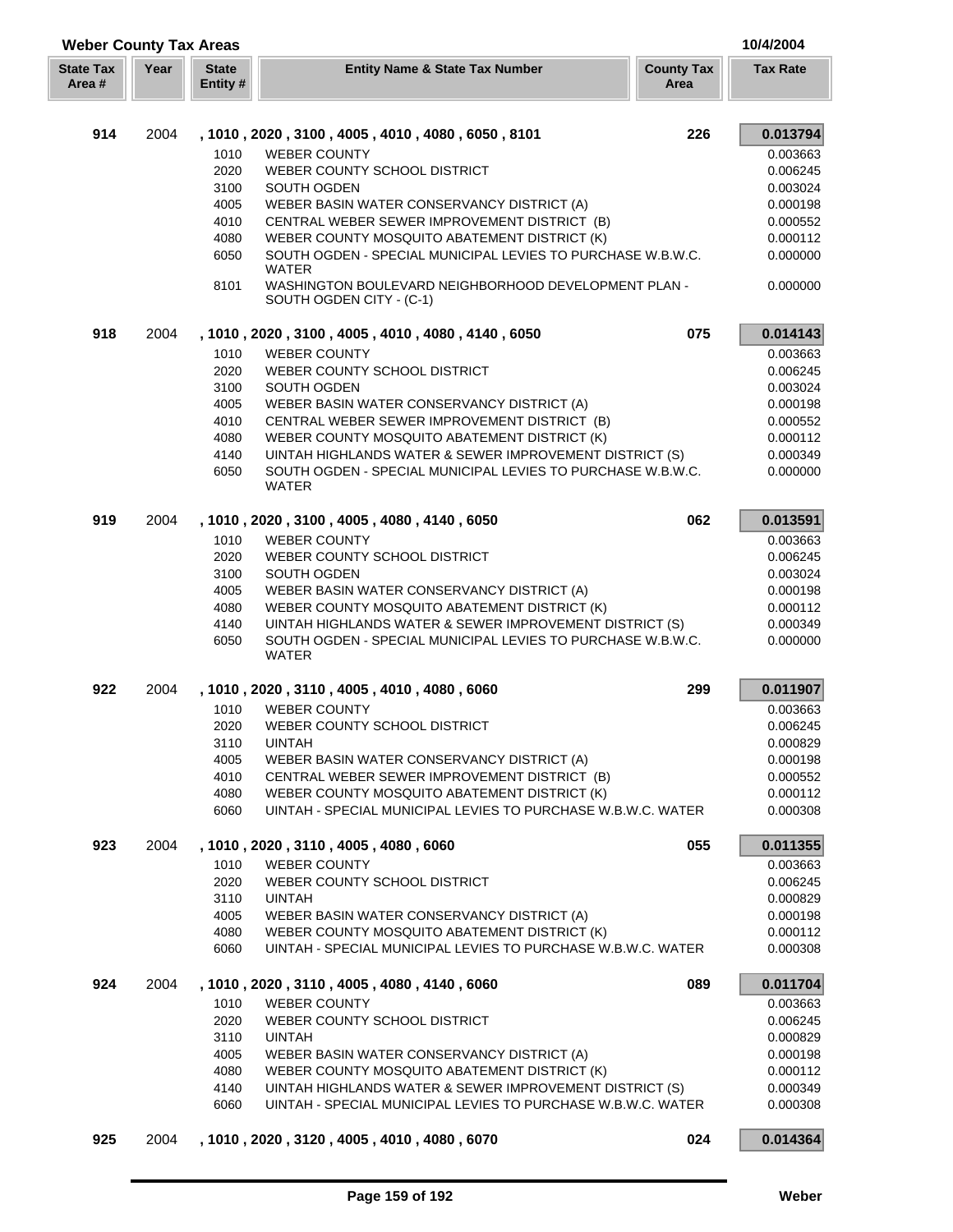| <b>Weber County Tax Areas</b> |      |                          |                                                                                    | 10/4/2004                 |                 |
|-------------------------------|------|--------------------------|------------------------------------------------------------------------------------|---------------------------|-----------------|
| <b>State Tax</b><br>Area #    | Year | <b>State</b><br>Entity # | <b>Entity Name &amp; State Tax Number</b>                                          | <b>County Tax</b><br>Area | <b>Tax Rate</b> |
|                               |      | 1010                     | <b>WEBER COUNTY</b>                                                                |                           | 0.003663        |
|                               |      | 2020                     | WEBER COUNTY SCHOOL DISTRICT                                                       |                           | 0.006245        |
|                               |      | 3120                     | <b>WASHINGTON TERRACE</b>                                                          |                           | 0.003594        |
|                               |      | 4005                     | WEBER BASIN WATER CONSERVANCY DISTRICT (A)                                         |                           | 0.000198        |
|                               |      | 4010                     | CENTRAL WEBER SEWER IMPROVEMENT DISTRICT (B)                                       |                           | 0.000552        |
|                               |      | 4080                     | WEBER COUNTY MOSQUITO ABATEMENT DISTRICT (K)                                       |                           | 0.000112        |
|                               |      | 6070                     | WASHINGTON TERRACE - SPECIAL MUNICIPAL LEVIES TO PURCHASE<br>W.B.W.C WATER         |                           | 0.000000        |
| 927                           | 2004 |                          | , 1010, 2020, 3120, 4005, 4010, 4080, 6070, 8151                                   | 255                       | 0.014364        |
|                               |      | 1010                     | <b>WEBER COUNTY</b>                                                                |                           | 0.003663        |
|                               |      | 2020                     | WEBER COUNTY SCHOOL DISTRICT                                                       |                           | 0.006245        |
|                               |      | 3120                     | <b>WASHINGTON TERRACE</b>                                                          |                           | 0.003594        |
|                               |      | 4005                     | WEBER BASIN WATER CONSERVANCY DISTRICT (A)                                         |                           | 0.000198        |
|                               |      | 4010                     | CENTRAL WEBER SEWER IMPROVEMENT DISTRICT (B)                                       |                           | 0.000552        |
|                               |      | 4080                     | WEBER COUNTY MOSQUITO ABATEMENT DISTRICT (K)                                       |                           | 0.000112        |
|                               |      | 6070                     | WASHINGTON TERRACE - SPECIAL MUNICIPAL LEVIES TO PURCHASE<br>W.B.W.C WATER         |                           | 0.000000        |
|                               |      | 8151                     | SOUTHEAST REDEVELOPMENT PLAN - WASHINGTON TERRACE CITY -<br>$(D-1)$                |                           | 0.000000        |
| 929                           | 2004 |                          | , 1010, 2020, 3120, 4005, 4010, 4080, 6070, 8152                                   | 253                       | 0.014364        |
|                               |      | 1010                     | <b>WEBER COUNTY</b>                                                                |                           | 0.003663        |
|                               |      | 2020                     | WEBER COUNTY SCHOOL DISTRICT                                                       |                           | 0.006245        |
|                               |      | 3120                     | <b>WASHINGTON TERRACE</b>                                                          |                           | 0.003594        |
|                               |      | 4005                     | WEBER BASIN WATER CONSERVANCY DISTRICT (A)                                         |                           | 0.000198        |
|                               |      | 4010                     | CENTRAL WEBER SEWER IMPROVEMENT DISTRICT (B)                                       |                           | 0.000552        |
|                               |      | 4080                     | WEBER COUNTY MOSQUITO ABATEMENT DISTRICT (K)                                       |                           | 0.000112        |
|                               |      | 6070                     | WASHINGTON TERRACE - SPECIAL MUNICIPAL LEVIES TO PURCHASE<br>W.B.W.C WATER         |                           | 0.000000        |
|                               |      | 8152                     | CBD NEIGHBORHOOD DEVELOPMENT PLAN - WASHINGTON TERRACE<br>$CITY - (D-2)$           |                           | 0.000000        |
| 944                           | 2004 |                          | , 1010, 2020, 3130, 4005, 4010, 4040, 4080, 4100, 42                               | 280                       | 0.012332        |
|                               |      | 1010                     | <b>WEBER COUNTY</b>                                                                |                           | 0.003663        |
|                               |      | 2020                     | WEBER COUNTY SCHOOL DISTRICT                                                       |                           | 0.006245        |
|                               |      | 3130                     | <b>WEST HAVEN</b>                                                                  |                           | 0.000000        |
|                               |      | 4005                     | WEBER BASIN WATER CONSERVANCY DISTRICT (A)                                         |                           | 0.000198        |
|                               |      | 4010                     | CENTRAL WEBER SEWER IMPROVEMENT DISTRICT (B)                                       |                           | 0.000552        |
|                               |      | 4040                     | WEST WEBER-TAYLOR CEMETERY MAINTENANCE DISTRICT (F)                                |                           | 0.000089        |
|                               |      | 4080                     | WEBER COUNTY MOSQUITO ABATEMENT DISTRICT (K)                                       |                           | 0.000112        |
|                               |      | 4100                     | TAYLOR-WEST WEBER WATER IMPROVEMENT DISTRICT (M)                                   |                           | 0.000000        |
|                               |      | 4210                     | <b>WEBER FIRE DISTRICT</b><br>$(E-E)$                                              |                           | 0.001400        |
|                               |      | 4285                     | WEST HAVEN WASTE WATER SPECIAL SERVICE DISTRICT (O-O)                              |                           | 0.000000        |
|                               |      | 6013                     | AREAWITHDRAWN FROM WEBER COUNTY FIRE PROTECTION SERVICE<br>AREA #4 (IV)            |                           | 0.000073        |
| 955                           | 2004 |                          | , 1010, 2020, 4005, 4010, 4070, 4080, 4210, 6013                                   | 017                       | 0.012565        |
|                               |      | 1010                     | <b>WEBER COUNTY</b>                                                                |                           | 0.003663        |
|                               |      | 2020                     | WEBER COUNTY SCHOOL DISTRICT                                                       |                           | 0.006245        |
|                               |      | 4005                     | WEBER BASIN WATER CONSERVANCY DISTRICT (A)                                         |                           | 0.000198        |
|                               |      | 4010                     | CENTRAL WEBER SEWER IMPROVEMENT DISTRICT (B)                                       |                           | 0.000552        |
|                               |      | 4070                     | BONA VISTA WATER IMPROVEMENT DISTRICT (J)                                          |                           | 0.000322        |
|                               |      | 4080                     | WEBER COUNTY MOSQUITO ABATEMENT DISTRICT (K)                                       |                           | 0.000112        |
|                               |      | 4210                     | <b>WEBER FIRE DISTRICT</b>                                                         |                           | 0.001400        |
|                               |      | 6013                     | $(E-E)$<br>AREAWITHDRAWN FROM WEBER COUNTY FIRE PROTECTION SERVICE<br>AREA #4 (IV) |                           | 0.000073        |
| 957                           | 2004 |                          | , 1010 , 2020 , 4005 , 4070 , 4080 , 4210 , 6013                                   | 016                       | 0.012013        |
|                               |      | 1010                     | <b>WEBER COUNTY</b>                                                                |                           | 0.003663        |
|                               |      | 2020                     | WEBER COUNTY SCHOOL DISTRICT                                                       |                           | 0.006245        |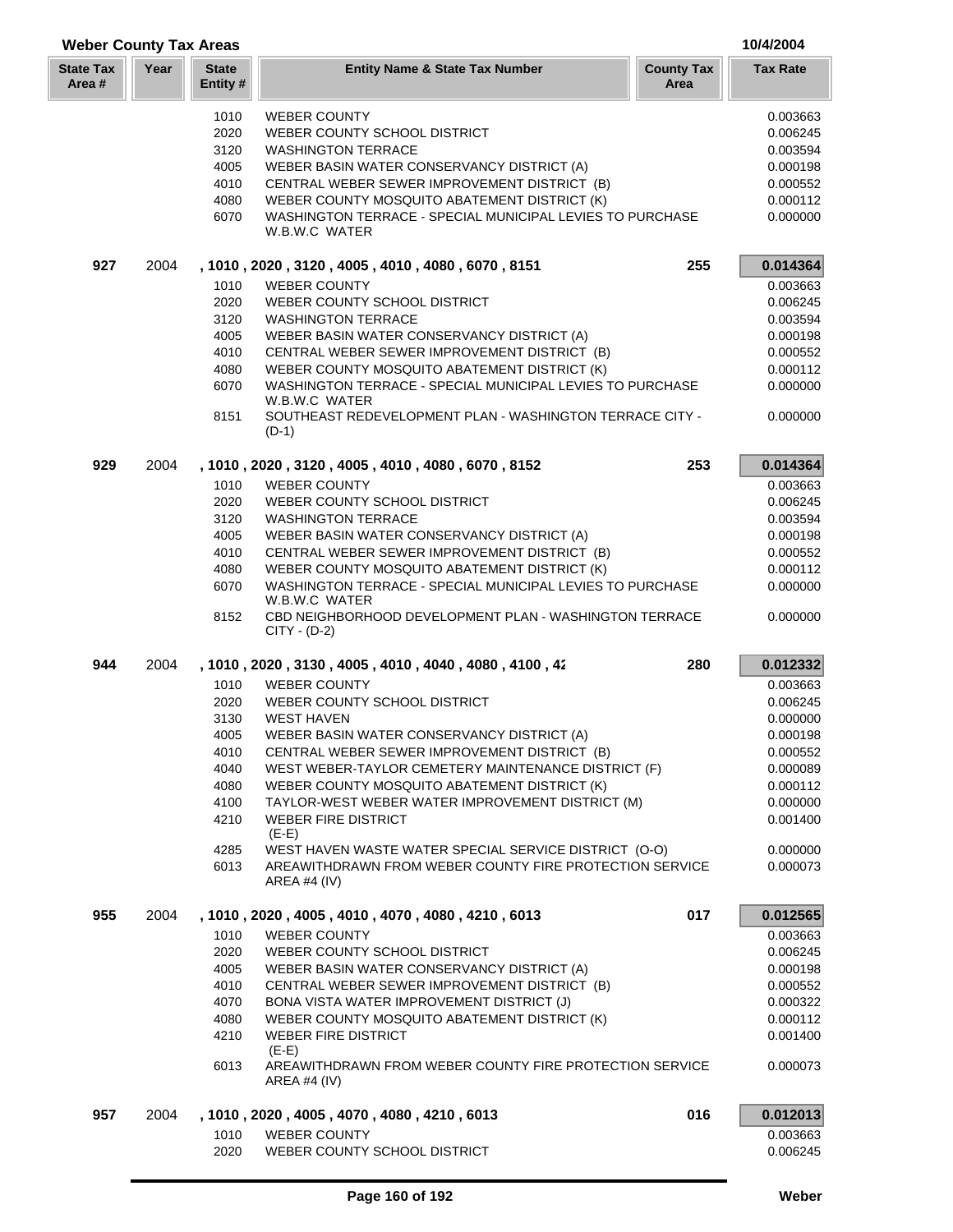| <b>Weber County Tax Areas</b> |      |                         |                                                                                           | 10/4/2004                 |                 |
|-------------------------------|------|-------------------------|-------------------------------------------------------------------------------------------|---------------------------|-----------------|
| <b>State Tax</b><br>Area #    | Year | <b>State</b><br>Entity# | <b>Entity Name &amp; State Tax Number</b>                                                 | <b>County Tax</b><br>Area | <b>Tax Rate</b> |
|                               |      | 4005                    | WEBER BASIN WATER CONSERVANCY DISTRICT (A)                                                |                           | 0.000198        |
|                               |      | 4070                    | BONA VISTA WATER IMPROVEMENT DISTRICT (J)                                                 |                           | 0.000322        |
|                               |      | 4080                    | WEBER COUNTY MOSQUITO ABATEMENT DISTRICT (K)                                              |                           | 0.000112        |
|                               |      | 4210                    | <b>WEBER FIRE DISTRICT</b>                                                                |                           | 0.001400        |
|                               |      | 6013                    | $(E-E)$<br>AREAWITHDRAWN FROM WEBER COUNTY FIRE PROTECTION SERVICE<br><b>AREA #4 (IV)</b> |                           | 0.000073        |
| 959                           | 2004 |                         | , 1010 , 2020 , 4005 , 4010 , 4080 , 4210 , 6013                                          | 023                       | 0.012243        |
|                               |      | 1010                    | <b>WEBER COUNTY</b>                                                                       |                           | 0.003663        |
|                               |      | 2020                    | WEBER COUNTY SCHOOL DISTRICT                                                              |                           | 0.006245        |
|                               |      | 4005                    | WEBER BASIN WATER CONSERVANCY DISTRICT (A)                                                |                           | 0.000198        |
|                               |      | 4010                    | CENTRAL WEBER SEWER IMPROVEMENT DISTRICT (B)                                              |                           | 0.000552        |
|                               |      | 4080                    | WEBER COUNTY MOSQUITO ABATEMENT DISTRICT (K)                                              |                           | 0.000112        |
|                               |      | 4210                    | <b>WEBER FIRE DISTRICT</b>                                                                |                           | 0.001400        |
|                               |      |                         | $(E-E)$                                                                                   |                           |                 |
|                               |      | 6013                    | AREAWITHDRAWN FROM WEBER COUNTY FIRE PROTECTION SERVICE<br>AREA #4 $(IV)$                 |                           | 0.000073        |
| 960                           | 2004 |                         | , 1010, 2020, 4005, 4080, 4210, 6013                                                      | 058                       | 0.011691        |
|                               |      | 1010                    | <b>WEBER COUNTY</b>                                                                       |                           | 0.003663        |
|                               |      | 2020                    | WEBER COUNTY SCHOOL DISTRICT                                                              |                           | 0.006245        |
|                               |      | 4005                    | WEBER BASIN WATER CONSERVANCY DISTRICT (A)                                                |                           | 0.000198        |
|                               |      | 4080                    | WEBER COUNTY MOSQUITO ABATEMENT DISTRICT (K)                                              |                           | 0.000112        |
|                               |      | 4210                    | <b>WEBER FIRE DISTRICT</b>                                                                |                           | 0.001400        |
|                               |      | 6013                    | $(E-E)$<br>AREAWITHDRAWN FROM WEBER COUNTY FIRE PROTECTION SERVICE<br><b>AREA #4 (IV)</b> |                           | 0.000073        |
| 961                           | 2004 |                         | , 1010 , 2020 , 4005 , 4010 , 4080 , 4140 , 4210 , 6013                                   | 159                       | 0.012592        |
|                               |      | 1010                    | <b>WEBER COUNTY</b>                                                                       |                           | 0.003663        |
|                               |      | 2020                    | WEBER COUNTY SCHOOL DISTRICT                                                              |                           | 0.006245        |
|                               |      | 4005                    | WEBER BASIN WATER CONSERVANCY DISTRICT (A)                                                |                           | 0.000198        |
|                               |      | 4010                    | CENTRAL WEBER SEWER IMPROVEMENT DISTRICT (B)                                              |                           | 0.000552        |
|                               |      | 4080                    | WEBER COUNTY MOSQUITO ABATEMENT DISTRICT (K)                                              |                           | 0.000112        |
|                               |      | 4140                    | UINTAH HIGHLANDS WATER & SEWER IMPROVEMENT DISTRICT (S)                                   |                           | 0.000349        |
|                               |      | 4210                    | <b>WEBER FIRE DISTRICT</b>                                                                |                           | 0.001400        |
|                               |      | 6013                    | $(E-E)$<br>AREAWITHDRAWN FROM WEBER COUNTY FIRE PROTECTION SERVICE                        |                           | 0.000073        |
|                               |      |                         | AREA #4 $(IV)$                                                                            |                           |                 |
| 962                           | 2004 |                         | , 1010 , 2020 , 4005 , 4080 , 4140 , 4210 , 6013                                          | 054                       | 0.012040        |
|                               |      | 1010                    | <b>WEBER COUNTY</b>                                                                       |                           | 0.003663        |
|                               |      | 2020                    | WEBER COUNTY SCHOOL DISTRICT                                                              |                           | 0.006245        |
|                               |      | 4005                    | WEBER BASIN WATER CONSERVANCY DISTRICT (A)                                                |                           | 0.000198        |
|                               |      | 4080                    | WEBER COUNTY MOSQUITO ABATEMENT DISTRICT (K)                                              |                           | 0.000112        |
|                               |      | 4140                    | UINTAH HIGHLANDS WATER & SEWER IMPROVEMENT DISTRICT (S)                                   |                           | 0.000349        |
|                               |      | 4210                    | <b>WEBER FIRE DISTRICT</b>                                                                |                           | 0.001400        |
|                               |      | 6013                    | $(E-E)$<br>AREAWITHDRAWN FROM WEBER COUNTY FIRE PROTECTION SERVICE<br>AREA #4 $(IV)$      |                           | 0.000073        |
| 967                           | 2004 |                         | , 1010 , 2020 , 4005 , 4015 , 4070 , 4080 , 4210 , 4220 , 60                              | 198                       | 0.012776        |
|                               |      | 1010                    | <b>WEBER COUNTY</b>                                                                       |                           | 0.003663        |
|                               |      | 2020                    | WEBER COUNTY SCHOOL DISTRICT                                                              |                           | 0.006245        |
|                               |      | 4005                    | WEBER BASIN WATER CONSERVANCY DISTRICT (A)                                                |                           | 0.000198        |
|                               |      | 4015                    | NORTH DAVIS COUNTY SEWER DISTRICT (C)                                                     |                           | 0.000763        |
|                               |      | 4070                    | BONA VISTA WATER IMPROVEMENT DISTRICT (J)                                                 |                           | 0.000322        |
|                               |      | 4080                    | WEBER COUNTY MOSQUITO ABATEMENT DISTRICT (K)                                              |                           | 0.000112        |
|                               |      | 4210                    | <b>WEBER FIRE DISTRICT</b>                                                                |                           | 0.001400        |
|                               |      |                         | $(E-E)$                                                                                   |                           |                 |
|                               |      | 4220                    | WEBER COUNTY SEWER SERVICE AREA # 2 (F-F)                                                 |                           | 0.000000        |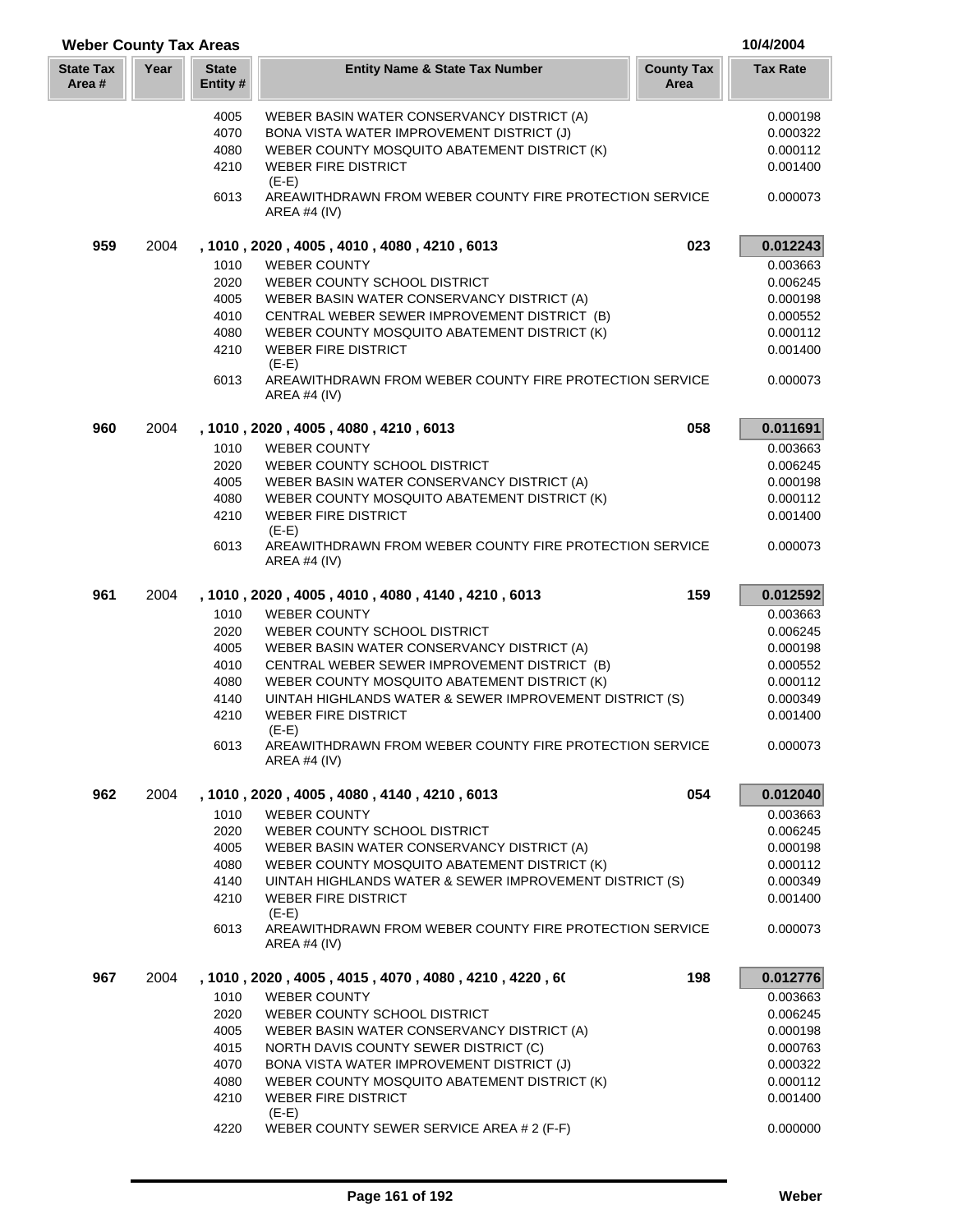| <b>Weber County Tax Areas</b> |      |                         |                                                                                           |                           | 10/4/2004            |
|-------------------------------|------|-------------------------|-------------------------------------------------------------------------------------------|---------------------------|----------------------|
| <b>State Tax</b><br>Area #    | Year | <b>State</b><br>Entity# | <b>Entity Name &amp; State Tax Number</b>                                                 | <b>County Tax</b><br>Area | <b>Tax Rate</b>      |
|                               |      | 6013                    | AREAWITHDRAWN FROM WEBER COUNTY FIRE PROTECTION SERVICE<br>AREA #4 $(IV)$                 |                           | 0.000073             |
| 970                           | 2004 |                         | , 1010, 2020, 4005, 4015, 4080, 4210, 4220, 6013                                          | 200                       | 0.012454             |
|                               |      | 1010                    | <b>WEBER COUNTY</b>                                                                       |                           | 0.003663             |
|                               |      | 2020                    | WEBER COUNTY SCHOOL DISTRICT                                                              |                           | 0.006245             |
|                               |      | 4005                    | WEBER BASIN WATER CONSERVANCY DISTRICT (A)                                                |                           | 0.000198             |
|                               |      | 4015                    | NORTH DAVIS COUNTY SEWER DISTRICT (C)                                                     |                           | 0.000763             |
|                               |      | 4080                    | WEBER COUNTY MOSQUITO ABATEMENT DISTRICT (K)                                              |                           | 0.000112             |
|                               |      | 4210                    | <b>WEBER FIRE DISTRICT</b><br>$(E-E)$                                                     |                           | 0.001400             |
|                               |      | 4220                    | WEBER COUNTY SEWER SERVICE AREA # 2 (F-F)                                                 |                           | 0.000000             |
|                               |      | 6013                    | AREAWITHDRAWN FROM WEBER COUNTY FIRE PROTECTION SERVICE<br><b>AREA #4 (IV)</b>            |                           | 0.000073             |
| 972                           | 2004 |                         | , 1010, 2020, 4005, 4015, 4080, 4130, 4210, 6013                                          | 038                       | 0.012574             |
|                               |      | 1010                    | <b>WEBER COUNTY</b>                                                                       |                           | 0.003663             |
|                               |      | 2020                    | WEBER COUNTY SCHOOL DISTRICT                                                              |                           | 0.006245             |
|                               |      | 4005                    | WEBER BASIN WATER CONSERVANCY DISTRICT (A)                                                |                           | 0.000198             |
|                               |      | 4015                    | NORTH DAVIS COUNTY SEWER DISTRICT (C)                                                     |                           | 0.000763             |
|                               |      | 4080<br>4130            | WEBER COUNTY MOSQUITO ABATEMENT DISTRICT (K)<br>ROY WATER CONSERVANCY SUBDISTRICT (P)     |                           | 0.000112<br>0.000120 |
|                               |      | 4210                    | <b>WEBER FIRE DISTRICT</b>                                                                |                           | 0.001400             |
|                               |      |                         | $(E-E)$                                                                                   |                           |                      |
|                               |      | 6013                    | AREAWITHDRAWN FROM WEBER COUNTY FIRE PROTECTION SERVICE<br>AREA #4 (IV)                   |                           | 0.000073             |
| 974                           | 2004 |                         | , 1010 , 2020 , 4005 , 4015 , 4080 , 4130 , 4150 , 4210 , 60                              | 069                       | 0.013121             |
|                               |      | 1010                    | <b>WEBER COUNTY</b>                                                                       |                           | 0.003663             |
|                               |      | 2020                    | WEBER COUNTY SCHOOL DISTRICT                                                              |                           | 0.006245             |
|                               |      | 4005                    | WEBER BASIN WATER CONSERVANCY DISTRICT (A)                                                |                           | 0.000198             |
|                               |      | 4015                    | NORTH DAVIS COUNTY SEWER DISTRICT (C)                                                     |                           | 0.000763             |
|                               |      | 4080<br>4130            | WEBER COUNTY MOSQUITO ABATEMENT DISTRICT (K)<br>ROY WATER CONSERVANCY SUBDISTRICT (P)     |                           | 0.000112<br>0.000120 |
|                               |      | 4150                    | HOOPER WATER IMPROVEMENT DISTRICT (T)                                                     |                           | 0.000547             |
|                               |      | 4210                    | <b>WEBER FIRE DISTRICT</b>                                                                |                           | 0.001400             |
|                               |      |                         | $(E-E)$                                                                                   |                           |                      |
|                               |      | 6013                    | AREAWITHDRAWN FROM WEBER COUNTY FIRE PROTECTION SERVICE<br><b>AREA #4 (IV)</b>            |                           | 0.000073             |
| 980                           | 2004 |                         | , 1010, 2020, 4005, 4030, 4070, 4080, 4210, 6013                                          | 019                       | 0.012118             |
|                               |      | 1010                    | <b>WEBER COUNTY</b>                                                                       |                           | 0.003663             |
|                               |      | 2020                    | WEBER COUNTY SCHOOL DISTRICT                                                              |                           | 0.006245             |
|                               |      | 4005                    | WEBER BASIN WATER CONSERVANCY DISTRICT (A)                                                |                           | 0.000198             |
|                               |      | 4030                    | PLAIN CITY CEMETERY MAINTENANCE DISTRICT (E)                                              |                           | 0.000105             |
|                               |      | 4070<br>4080            | BONA VISTA WATER IMPROVEMENT DISTRICT (J)<br>WEBER COUNTY MOSQUITO ABATEMENT DISTRICT (K) |                           | 0.000322<br>0.000112 |
|                               |      | 4210                    | <b>WEBER FIRE DISTRICT</b>                                                                |                           | 0.001400             |
|                               |      |                         | $(E-E)$                                                                                   |                           |                      |
|                               |      | 6013                    | AREAWITHDRAWN FROM WEBER COUNTY FIRE PROTECTION SERVICE<br>AREA #4 (IV)                   |                           | 0.000073             |
| 981                           | 2004 |                         | , 1010, 2020, 4005, 4030, 4080, 4210, 6013                                                | 044                       | 0.011796             |
|                               |      | 1010                    | <b>WEBER COUNTY</b>                                                                       |                           | 0.003663             |
|                               |      | 2020                    | WEBER COUNTY SCHOOL DISTRICT                                                              |                           | 0.006245             |
|                               |      | 4005                    | WEBER BASIN WATER CONSERVANCY DISTRICT (A)                                                |                           | 0.000198             |
|                               |      | 4030                    | PLAIN CITY CEMETERY MAINTENANCE DISTRICT (E)                                              |                           | 0.000105             |
|                               |      | 4080<br>4210            | WEBER COUNTY MOSQUITO ABATEMENT DISTRICT (K)<br><b>WEBER FIRE DISTRICT</b>                |                           | 0.000112<br>0.001400 |
|                               |      |                         | $(E-E)$                                                                                   |                           |                      |
|                               |      | 6013                    | AREAWITHDRAWN FROM WEBER COUNTY FIRE PROTECTION SERVICE<br>AREA #4 (IV)                   |                           | 0.000073             |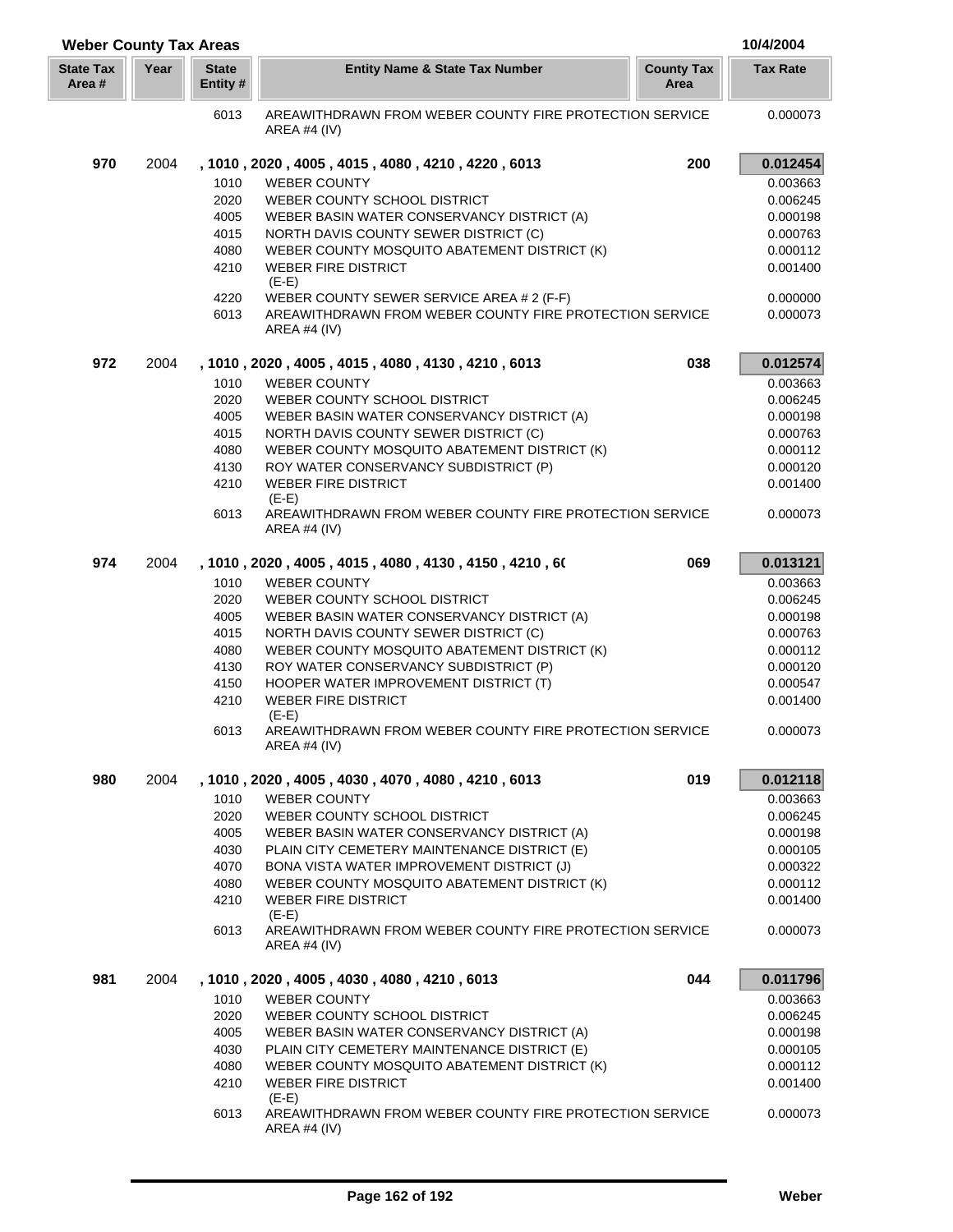## **Weber County Tax Areas 10/4/2004**

| <b>State Tax</b><br>Area # | Year | <b>State</b><br>Entity # | <b>Entity Name &amp; State Tax Number</b>                                 | <b>County Tax</b><br>Area | <b>Tax Rate</b> |
|----------------------------|------|--------------------------|---------------------------------------------------------------------------|---------------------------|-----------------|
| 982                        | 2004 |                          | , 1010, 2020, 4005, 4040, 4080, 4210, 6013                                | 057                       | 0.011780        |
|                            |      | 1010                     | <b>WEBER COUNTY</b>                                                       |                           | 0.003663        |
|                            |      | 2020                     | WEBER COUNTY SCHOOL DISTRICT                                              |                           | 0.006245        |
|                            |      | 4005                     | WEBER BASIN WATER CONSERVANCY DISTRICT (A)                                |                           | 0.000198        |
|                            |      | 4040                     | WEST WEBER-TAYLOR CEMETERY MAINTENANCE DISTRICT (F)                       |                           | 0.000089        |
|                            |      | 4080                     | WEBER COUNTY MOSQUITO ABATEMENT DISTRICT (K)                              |                           | 0.000112        |
|                            |      | 4210                     | <b>WEBER FIRE DISTRICT</b><br>$(E-E)$                                     |                           | 0.001400        |
|                            |      | 6013                     | AREAWITHDRAWN FROM WEBER COUNTY FIRE PROTECTION SERVICE<br>AREA #4 $(IV)$ |                           | 0.000073        |
| 984                        | 2004 |                          | , 1010, 2020, 4005, 4050, 4080, 4180, 4210, 6013                          | 108                       | 0.012273        |
|                            |      | 1010                     | <b>WEBER COUNTY</b>                                                       |                           | 0.003663        |
|                            |      | 2020                     | WEBER COUNTY SCHOOL DISTRICT                                              |                           | 0.006245        |
|                            |      | 4005                     | WEBER BASIN WATER CONSERVANCY DISTRICT (A)                                |                           | 0.000198        |
|                            |      | 4050                     | WARREN-WEST WARREN CEMETERY MAINTENANCE DISTRICT (G)                      |                           | 0.000114        |
|                            |      | 4080                     | WEBER COUNTY MOSQUITO ABATEMENT DISTRICT (K)                              |                           | 0.000112        |
|                            |      | 4180                     | WEST WARREN-WARREN WATER IMPROVEMENT DISTRICT (A-A)                       |                           | 0.000468        |
|                            |      | 4210                     | <b>WEBER FIRE DISTRICT</b><br>$(E-E)$                                     |                           | 0.001400        |
|                            |      | 6013                     | AREAWITHDRAWN FROM WEBER COUNTY FIRE PROTECTION SERVICE<br>AREA #4 $(IV)$ |                           | 0.000073        |
| 986                        | 2004 |                          | , 1010, 2020, 4005, 4050, 4080, 4210, 6013                                | 056                       | 0.011805        |
|                            |      | 1010                     | <b>WEBER COUNTY</b>                                                       |                           | 0.003663        |
|                            |      | 2020                     | WEBER COUNTY SCHOOL DISTRICT                                              |                           | 0.006245        |
|                            |      | 4005                     | WEBER BASIN WATER CONSERVANCY DISTRICT (A)                                |                           | 0.000198        |
|                            |      | 4050                     | WARREN-WEST WARREN CEMETERY MAINTENANCE DISTRICT (G)                      |                           | 0.000114        |
|                            |      | 4080                     | WEBER COUNTY MOSQUITO ABATEMENT DISTRICT (K)                              |                           | 0.000112        |
|                            |      | 4210                     | <b>WEBER FIRE DISTRICT</b><br>$(E-E)$                                     |                           | 0.001400        |
|                            |      | 6013                     | AREAWITHDRAWN FROM WEBER COUNTY FIRE PROTECTION SERVICE<br>AREA #4 $(IV)$ |                           | 0.000073        |
| 987                        | 2004 |                          | , 1010, 2020, 4005, 4050, 4080, 4210, 4280, 6013                          | 302                       | 0.012133        |
|                            |      | 1010                     | <b>WEBER COUNTY</b>                                                       |                           | 0.003663        |
|                            |      | 2020                     | WEBER COUNTY SCHOOL DISTRICT                                              |                           | 0.006245        |
|                            |      | 4005                     | WEBER BASIN WATER CONSERVANCY DISTRICT (A)                                |                           | 0.000198        |
|                            |      | 4050                     | WARREN-WEST WARREN CEMETERY MAINTENANCE DISTRICT (G)                      |                           | 0.000114        |
|                            |      | 4080                     | WEBER COUNTY MOSQUITO ABATEMENT DISTRICT (K)                              |                           | 0.000112        |
|                            |      | 4210                     | <b>WEBER FIRE DISTRICT</b><br>$(E-E)$                                     |                           | 0.001400        |
|                            |      | 4280                     | WEBER COUNTY SERVICE AREA NO. 6 - WEST WARREN PARK (N-N)                  |                           | 0.000328        |
|                            |      | 6013                     | AREAWITHDRAWN FROM WEBER COUNTY FIRE PROTECTION SERVICE<br>AREA #4 (IV)   |                           | 0.000073        |
| 988                        | 2004 |                          | , 1010, 2020, 4005, 4050, 4080, 4100, 4180, 4210, 60                      | 130                       | 0.012273        |
|                            |      | 1010                     | <b>WEBER COUNTY</b>                                                       |                           | 0.003663        |
|                            |      | 2020                     | WEBER COUNTY SCHOOL DISTRICT                                              |                           | 0.006245        |
|                            |      | 4005                     | WEBER BASIN WATER CONSERVANCY DISTRICT (A)                                |                           | 0.000198        |
|                            |      | 4050                     | WARREN-WEST WARREN CEMETERY MAINTENANCE DISTRICT (G)                      |                           | 0.000114        |
|                            |      | 4080                     | WEBER COUNTY MOSQUITO ABATEMENT DISTRICT (K)                              |                           | 0.000112        |
|                            |      | 4100                     | TAYLOR-WEST WEBER WATER IMPROVEMENT DISTRICT (M)                          |                           | 0.000000        |
|                            |      | 4180                     | WEST WARREN-WARREN WATER IMPROVEMENT DISTRICT (A-A)                       |                           | 0.000468        |
|                            |      | 4210                     | <b>WEBER FIRE DISTRICT</b>                                                |                           | 0.001400        |
|                            |      |                          | $(E-E)$                                                                   |                           |                 |
|                            |      | 6013                     | AREAWITHDRAWN FROM WEBER COUNTY FIRE PROTECTION SERVICE<br>AREA #4 (IV)   |                           | 0.000073        |
| 998                        | 2004 |                          | , 1010, 2020, 4005, 4080, 4210, 4270, 6013                                | 231                       | 0.011691        |
|                            |      | 1010                     | <b>WEBER COUNTY</b>                                                       |                           | 0.003663        |
|                            |      | 2020                     | WEBER COUNTY SCHOOL DISTRICT                                              |                           | 0.006245        |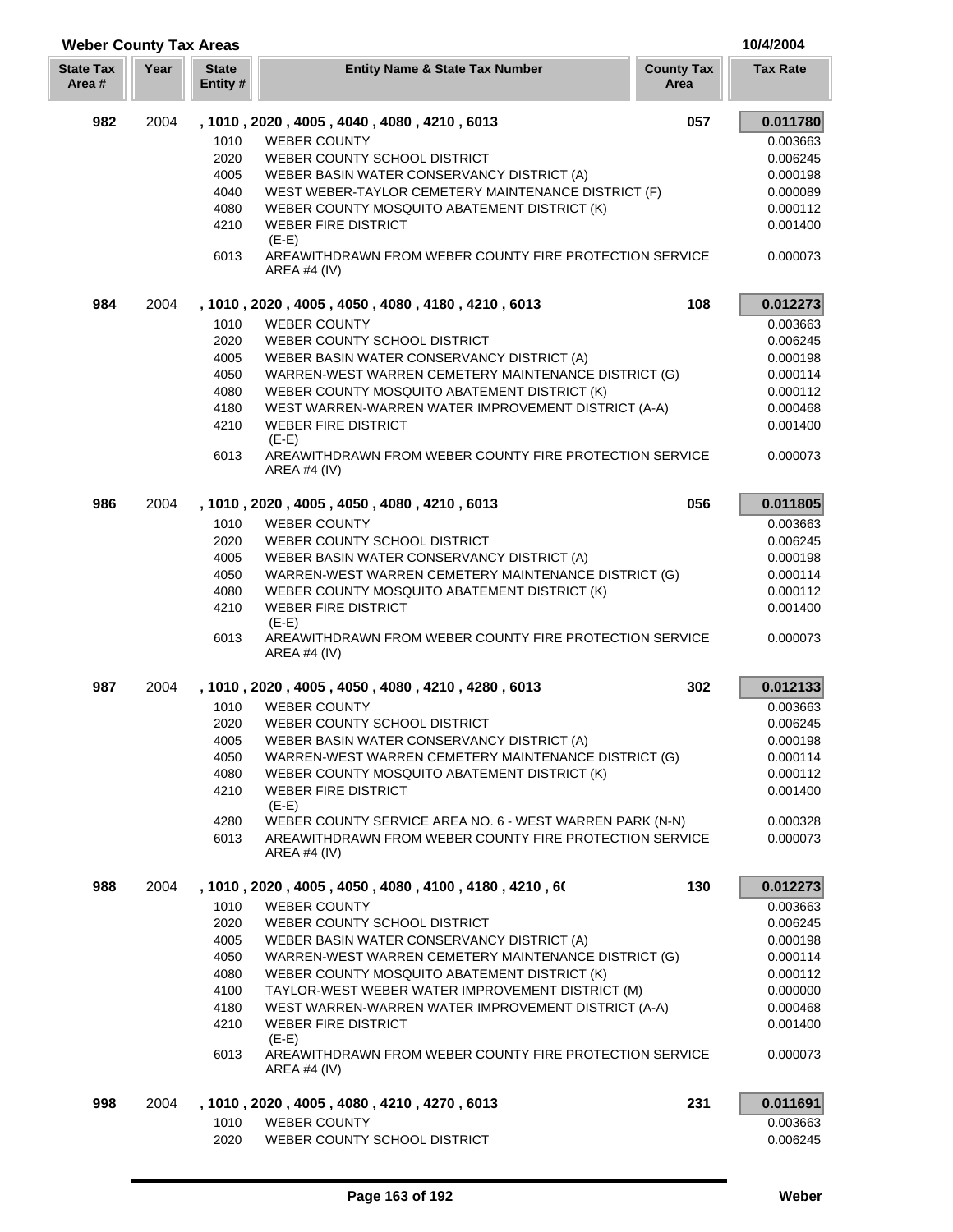| <b>Weber County Tax Areas</b> |      |                         |                                                                                            |                           | 10/4/2004            |
|-------------------------------|------|-------------------------|--------------------------------------------------------------------------------------------|---------------------------|----------------------|
| <b>State Tax</b><br>Area #    | Year | <b>State</b><br>Entity# | <b>Entity Name &amp; State Tax Number</b>                                                  | <b>County Tax</b><br>Area | <b>Tax Rate</b>      |
|                               |      | 4005                    | WEBER BASIN WATER CONSERVANCY DISTRICT (A)                                                 |                           | 0.000198             |
|                               |      | 4080                    | WEBER COUNTY MOSQUITO ABATEMENT DISTRICT (K)                                               |                           | 0.000112             |
|                               |      | 4210                    | <b>WEBER FIRE DISTRICT</b><br>$(E-E)$                                                      |                           | 0.001400             |
|                               |      | 4270                    | GREEN HILL COUNTRY ESTATES WATER & SEWER IMPRV. DIST. (M-M)                                |                           | 0.000000             |
|                               |      | 6013                    | AREAWITHDRAWN FROM WEBER COUNTY FIRE PROTECTION SERVICE<br><b>AREA #4 (IV)</b>             |                           | 0.000073             |
| 999                           | 2004 |                         | , 1010, 2020, 4005, 4080, 4090, 4190, 4210, 6013                                           | 126                       | 0.011774             |
|                               |      | 1010                    | <b>WEBER COUNTY</b>                                                                        |                           | 0.003663             |
|                               |      | 2020                    | WEBER COUNTY SCHOOL DISTRICT                                                               |                           | 0.006245             |
|                               |      | 4005<br>4080            | WEBER BASIN WATER CONSERVANCY DISTRICT (A)<br>WEBER COUNTY MOSQUITO ABATEMENT DISTRICT (K) |                           | 0.000198<br>0.000112 |
|                               |      | 4090                    | EDEN CEMETERY MAINTENANCE DISTRICT (L)                                                     |                           | 0.000083             |
|                               |      | 4190                    | NORDIC VALLEY SEWER IMPROVEMENT DISTRICT (C-C)                                             |                           | 0.000000             |
|                               |      | 4210                    | <b>WEBER FIRE DISTRICT</b>                                                                 |                           | 0.001400             |
|                               |      |                         | $(E-E)$<br>AREAWITHDRAWN FROM WEBER COUNTY FIRE PROTECTION SERVICE                         |                           | 0.000073             |
|                               |      | 6013                    | AREA #4 $(IV)$                                                                             |                           |                      |
| 1000                          | 2004 |                         | , 1010, 2020, 4005, 4080, 4090, 4210, 6013                                                 | 028                       | 0.011774             |
|                               |      | 1010                    | <b>WEBER COUNTY</b>                                                                        |                           | 0.003663             |
|                               |      | 2020                    | WEBER COUNTY SCHOOL DISTRICT                                                               |                           | 0.006245             |
|                               |      | 4005                    | WEBER BASIN WATER CONSERVANCY DISTRICT (A)                                                 |                           | 0.000198             |
|                               |      | 4080                    | WEBER COUNTY MOSQUITO ABATEMENT DISTRICT (K)                                               |                           | 0.000112             |
|                               |      | 4090                    | EDEN CEMETERY MAINTENANCE DISTRICT (L)                                                     |                           | 0.000083             |
|                               |      | 4210                    | <b>WEBER FIRE DISTRICT</b><br>$(E-E)$                                                      |                           | 0.001400             |
|                               |      | 6013                    | AREAWITHDRAWN FROM WEBER COUNTY FIRE PROTECTION SERVICE<br>AREA #4 (IV)                    |                           | 0.000073             |
| 1001                          | 2004 |                         | , 1010, 2020, 4005, 4080, 4090, 4135, 4210, 6013                                           | 227                       | 0.012495             |
|                               |      | 1010                    | <b>WEBER COUNTY</b>                                                                        |                           | 0.003663             |
|                               |      | 2020                    | WEBER COUNTY SCHOOL DISTRICT                                                               |                           | 0.006245             |
|                               |      | 4005                    | WEBER BASIN WATER CONSERVANCY DISTRICT (A)                                                 |                           | 0.000198             |
|                               |      | 4080                    | WEBER COUNTY MOSQUITO ABATEMENT DISTRICT (K)                                               |                           | 0.000112             |
|                               |      | 4090                    | EDEN CEMETERY MAINTENANCE DISTRICT (L)                                                     |                           | 0.000083             |
|                               |      | 4135                    | POWDER MOUNTAIN WATER AND SEWER IMPROVEMENT DIST. (R)                                      |                           | 0.000721             |
|                               |      | 4210                    | <b>WEBER FIRE DISTRICT</b><br>$(E-E)$                                                      |                           | 0.001400             |
|                               |      | 6013                    | AREAWITHDRAWN FROM WEBER COUNTY FIRE PROTECTION SERVICE<br>AREA #4 (IV)                    |                           | 0.000073             |
| 1002                          | 2004 |                         | , 1010, 2020, 4005, 4080, 4090, 4210, 4230, 6013                                           | 203                       | 0.011774             |
|                               |      | 1010                    | <b>WEBER COUNTY</b>                                                                        |                           | 0.003663             |
|                               |      | 2020                    | WEBER COUNTY SCHOOL DISTRICT                                                               |                           | 0.006245             |
|                               |      | 4005                    | WEBER BASIN WATER CONSERVANCY DISTRICT (A)                                                 |                           | 0.000198             |
|                               |      | 4080                    | WEBER COUNTY MOSQUITO ABATEMENT DISTRICT (K)                                               |                           | 0.000112             |
|                               |      | 4090                    | EDEN CEMETERY MAINTENANCE DISTRICT (L)                                                     |                           | 0.000083             |
|                               |      | 4210                    | <b>WEBER FIRE DISTRICT</b><br>$(E-E)$                                                      |                           | 0.001400             |
|                               |      | 4230                    | THE WOLF CREEK SEWER IMPROVEMENT DISTRICT (G-G)                                            |                           | 0.000000             |
|                               |      | 6013                    | AREAWITHDRAWN FROM WEBER COUNTY FIRE PROTECTION SERVICE<br>AREA #4 $(IV)$                  |                           | 0.000073             |
| 1003                          | 2004 |                         | , 1010 , 2020 , 4005 , 4080 , 4100 , 4210 , 6013                                           | 207                       | 0.011691             |
|                               |      | 1010                    | <b>WEBER COUNTY</b>                                                                        |                           | 0.003663             |
|                               |      | 2020                    | WEBER COUNTY SCHOOL DISTRICT                                                               |                           | 0.006245             |
|                               |      | 4005                    | WEBER BASIN WATER CONSERVANCY DISTRICT (A)                                                 |                           | 0.000198             |
|                               |      | 4080                    | WEBER COUNTY MOSQUITO ABATEMENT DISTRICT (K)                                               |                           | 0.000112             |
|                               |      | 4100                    | TAYLOR-WEST WEBER WATER IMPROVEMENT DISTRICT (M)                                           |                           | 0.000000             |
|                               |      | 4210                    | <b>WEBER FIRE DISTRICT</b><br>$(E-E)$                                                      |                           | 0.001400             |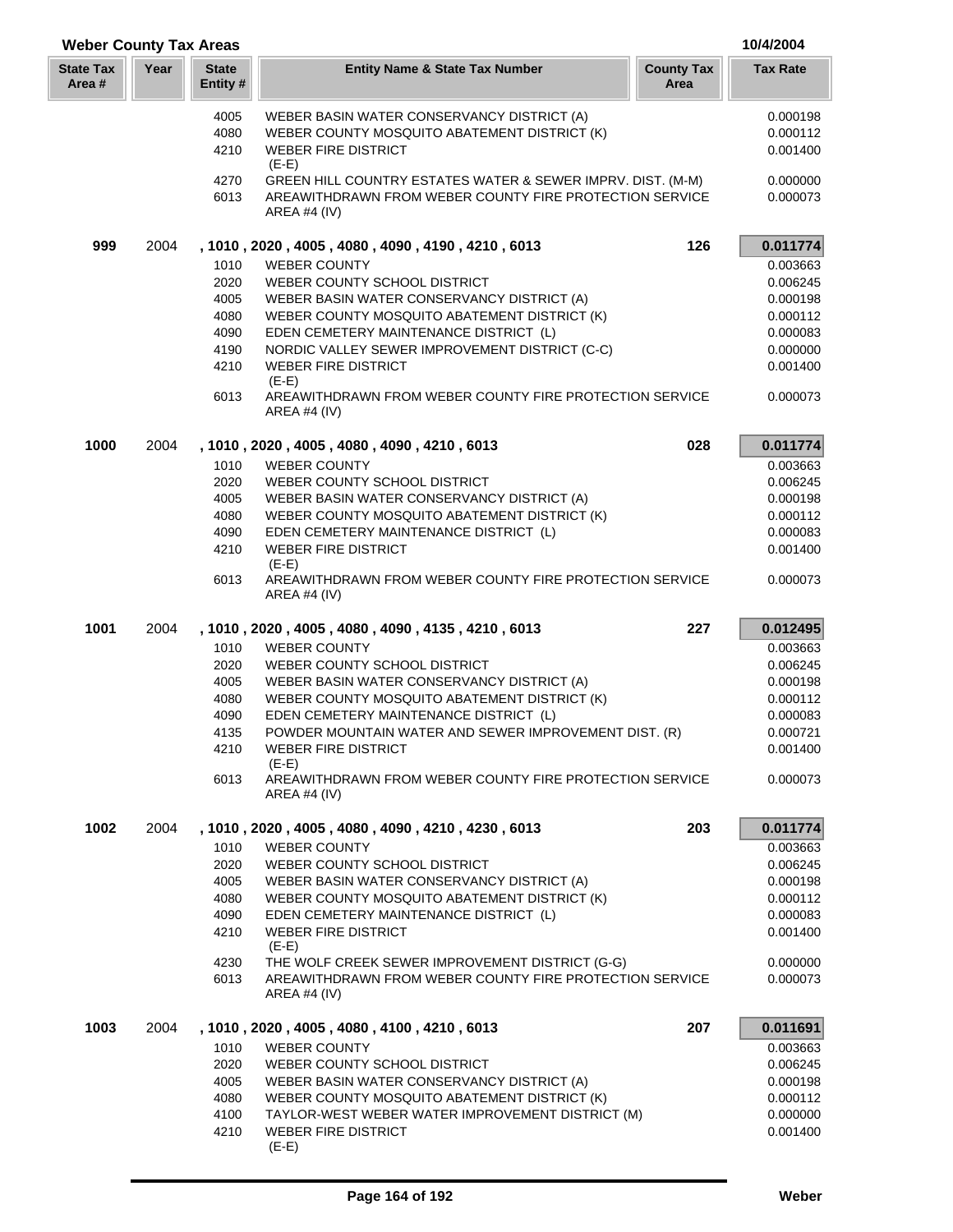| <b>Weber County Tax Areas</b> |      |                          |                                                                                                                                 |                           | 10/4/2004            |
|-------------------------------|------|--------------------------|---------------------------------------------------------------------------------------------------------------------------------|---------------------------|----------------------|
| <b>State Tax</b><br>Area #    | Year | <b>State</b><br>Entity # | <b>Entity Name &amp; State Tax Number</b>                                                                                       | <b>County Tax</b><br>Area | <b>Tax Rate</b>      |
|                               |      | 6013                     | AREAWITHDRAWN FROM WEBER COUNTY FIRE PROTECTION SERVICE<br>AREA #4 (IV)                                                         |                           | 0.000073             |
| 1004                          | 2004 |                          | , 1010, 2020, 4005, 4080, 4110, 4210, 6013                                                                                      | 092                       | 0.011691             |
|                               |      | 1010                     | <b>WEBER COUNTY</b>                                                                                                             |                           | 0.003663             |
|                               |      | 2020                     | WEBER COUNTY SCHOOL DISTRICT                                                                                                    |                           | 0.006245             |
|                               |      | 4005                     | WEBER BASIN WATER CONSERVANCY DISTRICT (A)                                                                                      |                           | 0.000198             |
|                               |      | 4080                     | WEBER COUNTY MOSQUITO ABATEMENT DISTRICT (K)                                                                                    |                           | 0.000112             |
|                               |      | 4110                     | DURFEE CREEK SEWER IMPROVEMENT DISTRICT (N)                                                                                     |                           | 0.000000             |
|                               |      | 4210                     | <b>WEBER FIRE DISTRICT</b><br>$(E-E)$                                                                                           |                           | 0.001400             |
|                               |      | 6013                     | AREAWITHDRAWN FROM WEBER COUNTY FIRE PROTECTION SERVICE<br>AREA #4 $(IV)$                                                       |                           | 0.000073             |
| 1005                          | 2004 |                          | , 1010 , 2020 , 4005 , 4080 , 4120 , 4190 , 4210 , 4240 , 60                                                                    | 219                       | 0.011759             |
|                               |      | 1010                     | <b>WEBER COUNTY</b>                                                                                                             |                           | 0.003663             |
|                               |      | 2020                     | WEBER COUNTY SCHOOL DISTRICT                                                                                                    |                           | 0.006245             |
|                               |      | 4005                     | WEBER BASIN WATER CONSERVANCY DISTRICT (A)                                                                                      |                           | 0.000198             |
|                               |      | 4080                     | WEBER COUNTY MOSQUITO ABATEMENT DISTRICT (K)                                                                                    |                           | 0.000112             |
|                               |      | 4120                     | LIBERTY CEMETERY MAINTENANCE DISTRICT (O)                                                                                       |                           | 0.000068             |
|                               |      | 4190                     | NORDIC VALLEY SEWER IMPROVEMENT DISTRICT (C-C)                                                                                  |                           | 0.000000             |
|                               |      | 4210                     | <b>WEBER FIRE DISTRICT</b><br>$(E-E)$                                                                                           |                           | 0.001400             |
|                               |      | 4240                     | WEBER COUNTY SERVICE AREA NO. 5 - LIBERTY PARK (H-H)                                                                            |                           | 0.000000             |
|                               |      | 6013                     | AREAWITHDRAWN FROM WEBER COUNTY FIRE PROTECTION SERVICE<br><b>AREA #4 (IV)</b>                                                  |                           | 0.000073             |
| 1006                          | 2004 |                          | , 1010 , 2020 , 4005 , 4080 , 4120 , 4210 , 4230 , 4240 , 60                                                                    | 223                       | 0.011759             |
|                               |      | 1010                     | <b>WEBER COUNTY</b>                                                                                                             |                           | 0.003663             |
|                               |      | 2020                     | WEBER COUNTY SCHOOL DISTRICT                                                                                                    |                           | 0.006245             |
|                               |      | 4005                     | WEBER BASIN WATER CONSERVANCY DISTRICT (A)                                                                                      |                           | 0.000198             |
|                               |      | 4080                     | WEBER COUNTY MOSQUITO ABATEMENT DISTRICT (K)                                                                                    |                           | 0.000112             |
|                               |      | 4120                     | LIBERTY CEMETERY MAINTENANCE DISTRICT (O)                                                                                       |                           | 0.000068             |
|                               |      | 4210                     | <b>WEBER FIRE DISTRICT</b>                                                                                                      |                           | 0.001400             |
|                               |      |                          | $(E-E)$                                                                                                                         |                           |                      |
|                               |      | 4230                     | THE WOLF CREEK SEWER IMPROVEMENT DISTRICT (G-G)                                                                                 |                           | 0.000000             |
|                               |      | 4240                     | WEBER COUNTY SERVICE AREA NO. 5 - LIBERTY PARK (H-H)                                                                            |                           | 0.000000             |
|                               |      | 6013                     | AREAWITHDRAWN FROM WEBER COUNTY FIRE PROTECTION SERVICE<br>AREA #4 $(IV)$                                                       |                           | 0.000073             |
| 1007                          | 2004 |                          | , 1010, 2020, 4005, 4080, 4120, 4210, 4240, 6013                                                                                | 036                       | 0.011759             |
|                               |      | 1010                     | <b>WEBER COUNTY</b>                                                                                                             |                           | 0.003663             |
|                               |      | 2020                     | WEBER COUNTY SCHOOL DISTRICT                                                                                                    |                           | 0.006245             |
|                               |      | 4005                     | WEBER BASIN WATER CONSERVANCY DISTRICT (A)                                                                                      |                           | 0.000198             |
|                               |      | 4080                     | WEBER COUNTY MOSQUITO ABATEMENT DISTRICT (K)                                                                                    |                           | 0.000112             |
|                               |      | 4120<br>4210             | LIBERTY CEMETERY MAINTENANCE DISTRICT (O)<br><b>WEBER FIRE DISTRICT</b>                                                         |                           | 0.000068<br>0.001400 |
|                               |      |                          | $(E-E)$                                                                                                                         |                           |                      |
|                               |      | 4240<br>6013             | WEBER COUNTY SERVICE AREA NO. 5 - LIBERTY PARK (H-H)<br>AREAWITHDRAWN FROM WEBER COUNTY FIRE PROTECTION SERVICE<br>AREA #4 (IV) |                           | 0.000000<br>0.000073 |
| 1010                          | 2004 |                          | , 1010 , 2020 , 4005 , 4080 , 4135 , 4210 , 6013                                                                                | 090                       | 0.012412             |
|                               |      | 1010                     | <b>WEBER COUNTY</b>                                                                                                             |                           | 0.003663             |
|                               |      | 2020                     | WEBER COUNTY SCHOOL DISTRICT                                                                                                    |                           | 0.006245             |
|                               |      | 4005                     | WEBER BASIN WATER CONSERVANCY DISTRICT (A)                                                                                      |                           | 0.000198             |
|                               |      | 4080                     | WEBER COUNTY MOSQUITO ABATEMENT DISTRICT (K)                                                                                    |                           | 0.000112             |
|                               |      | 4135                     | POWDER MOUNTAIN WATER AND SEWER IMPROVEMENT DIST. (R)                                                                           |                           | 0.000721             |
|                               |      | 4210                     | <b>WEBER FIRE DISTRICT</b>                                                                                                      |                           | 0.001400             |
|                               |      | 6013                     | $(E-E)$<br>AREAWITHDRAWN FROM WEBER COUNTY FIRE PROTECTION SERVICE<br><b>AREA #4 (IV)</b>                                       |                           | 0.000073             |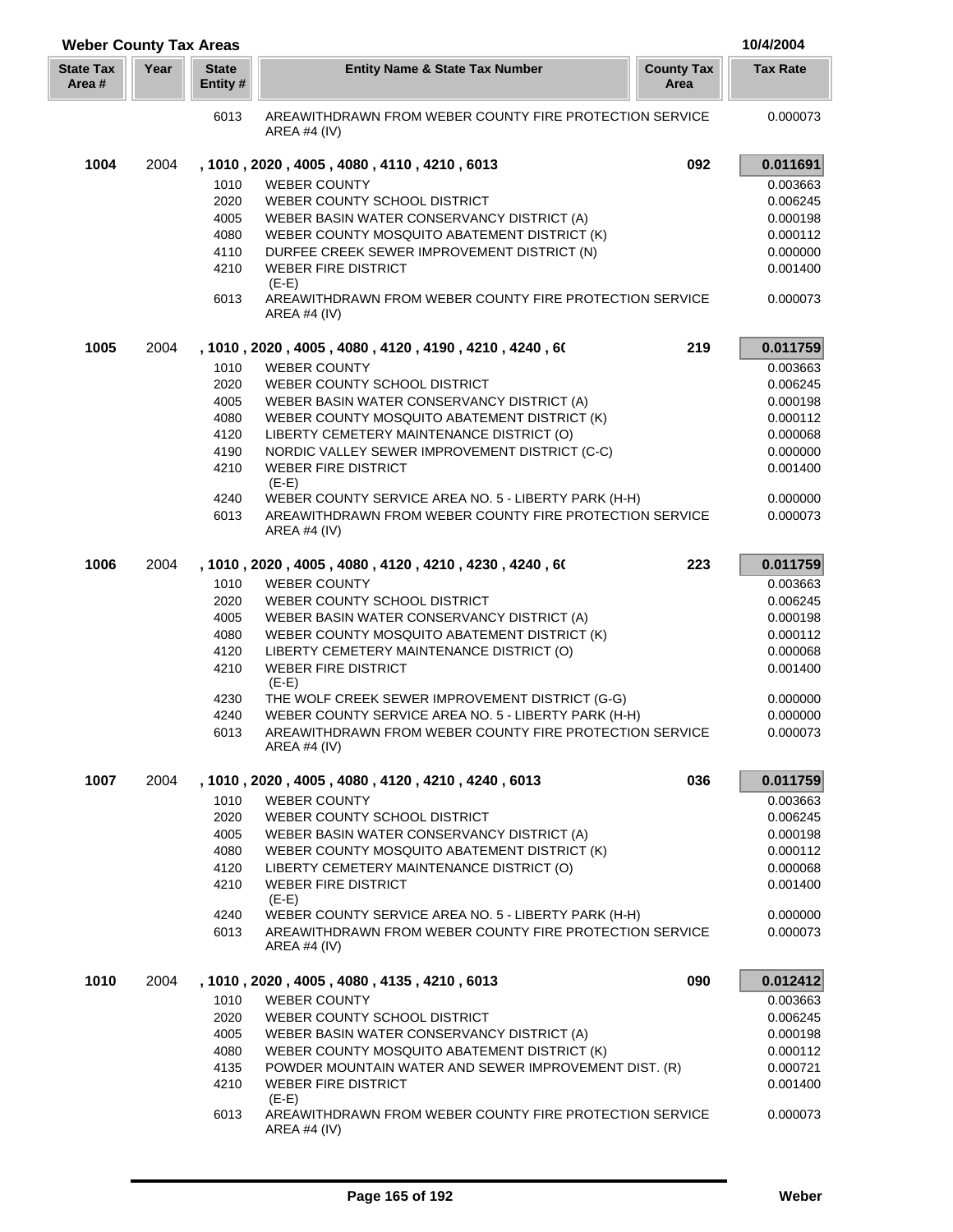| <b>Weber County Tax Areas</b> |      |                          |                                                                                         |                           | 10/4/2004            |
|-------------------------------|------|--------------------------|-----------------------------------------------------------------------------------------|---------------------------|----------------------|
| <b>State Tax</b><br>Area#     | Year | <b>State</b><br>Entity # | <b>Entity Name &amp; State Tax Number</b>                                               | <b>County Tax</b><br>Area | <b>Tax Rate</b>      |
| 1013                          | 2004 |                          | , 1010, 2020, 4005, 4080, 4210, 4250, 6013                                              | 221                       | 0.011691             |
|                               |      | 1010                     | <b>WEBER COUNTY</b>                                                                     |                           | 0.003663             |
|                               |      | 2020                     | WEBER COUNTY SCHOOL DISTRICT                                                            |                           | 0.006245             |
|                               |      | 4005                     | WEBER BASIN WATER CONSERVANCY DISTRICT (A)                                              |                           | 0.000198             |
|                               |      | 4080                     | WEBER COUNTY MOSQUITO ABATEMENT DISTRICT (K)                                            |                           | 0.000112             |
|                               |      | 4210                     | <b>WEBER FIRE DISTRICT</b><br>$(E-E)$                                                   |                           | 0.001400             |
|                               |      | 4250                     | HUNTSVILLE HOLLOW SEWER IMPROVEMENT DISTRICT (I-I)                                      |                           | 0.000000             |
|                               |      | 6013                     | AREAWITHDRAWN FROM WEBER COUNTY FIRE PROTECTION SERVICE<br>AREA #4 $(IV)$               |                           | 0.000073             |
| 1047                          | 2004 |                          | , 1010, 2020, 3090, 4005, 4015, 4080, 4130, 6013                                        | 321                       | 0.013318             |
|                               |      | 1010                     | <b>WEBER COUNTY</b>                                                                     |                           | 0.003663             |
|                               |      | 2020                     | WEBER COUNTY SCHOOL DISTRICT                                                            |                           | 0.006245             |
|                               |      | 3090                     | <b>ROY</b>                                                                              |                           | 0.002144             |
|                               |      | 4005                     | WEBER BASIN WATER CONSERVANCY DISTRICT (A)                                              |                           | 0.000198             |
|                               |      | 4015                     | NORTH DAVIS COUNTY SEWER DISTRICT (C)                                                   |                           | 0.000763             |
|                               |      | 4080                     | WEBER COUNTY MOSQUITO ABATEMENT DISTRICT (K)                                            |                           | 0.000112             |
|                               |      | 4130                     | ROY WATER CONSERVANCY SUBDISTRICT (P)                                                   |                           | 0.000120             |
|                               |      | 6013                     | AREAWITHDRAWN FROM WEBER COUNTY FIRE PROTECTION SERVICE<br>AREA #4 (IV)                 |                           | 0.000073             |
| 2119                          | 2004 |                          | , 1010, 2020, 3040, 4005, 4010, 4020, 4080, 8301                                        | 273                       | 0.013351             |
|                               |      | 1010                     | <b>WEBER COUNTY</b>                                                                     |                           | 0.003663             |
|                               |      | 2020                     | WEBER COUNTY SCHOOL DISTRICT                                                            |                           | 0.006245             |
|                               |      | 3040                     | NORTH OGDEN                                                                             |                           | 0.002487             |
|                               |      | 4005                     | WEBER BASIN WATER CONSERVANCY DISTRICT (A)                                              |                           | 0.000198             |
|                               |      | 4010                     | CENTRAL WEBER SEWER IMPROVEMENT DISTRICT (B)                                            |                           | 0.000552             |
|                               |      | 4020                     | BEN LOMON CEMETERY MAINT. DIST. (D)                                                     |                           | 0.000094             |
|                               |      | 4080                     | WEBER COUNTY MOSQUITO ABATEMENT DISTRICT (K)                                            |                           | 0.000112             |
|                               |      | 8301                     | NORTH OGDEN CITY CENTRAL BUSINESS DISTRICT DEVELOPMENT PLAN<br>- NORTH OGDEN CITY (G-1) |                           | 0.000000             |
| 2128                          | 2004 |                          | , 1010, 2020, 3040, 4005, 4010, 4020, 4070, 4080                                        | 013                       | 0.013673             |
|                               |      | 1010                     | <b>WEBER COUNTY</b>                                                                     |                           | 0.003663             |
|                               |      | 2020                     | WEBER COUNTY SCHOOL DISTRICT                                                            |                           | 0.006245             |
|                               |      | 3040                     | NORTH OGDEN                                                                             |                           | 0.002487             |
|                               |      | 4005                     | WEBER BASIN WATER CONSERVANCY DISTRICT (A)                                              |                           | 0.000198             |
|                               |      | 4010                     | CENTRAL WEBER SEWER IMPROVEMENT DISTRICT (B)                                            |                           | 0.000552             |
|                               |      | 4020                     | BEN LOMON CEMETERY MAINT. DIST. (D)                                                     |                           | 0.000094             |
|                               |      | 4070                     | BONA VISTA WATER IMPROVEMENT DISTRICT (J)                                               |                           | 0.000322             |
|                               |      | 4080                     | WEBER COUNTY MOSQUITO ABATEMENT DISTRICT (K)                                            |                           | 0.000112             |
| 2131                          | 2004 |                          | , 1010, 2010, 3050, 4005, 4010, 4070, 4080, 6030<br><b>WEBER COUNTY</b>                 | 022                       | 0.016708<br>0.003663 |
|                               |      | 1010<br>2010             | OGDEN CITY SCHOOL DISTRICT                                                              |                           | 0.007342             |
|                               |      | 3050                     | <b>OGDEN</b>                                                                            |                           | 0.004161             |
|                               |      | 4005                     | WEBER BASIN WATER CONSERVANCY DISTRICT (A)                                              |                           | 0.000198             |
|                               |      | 4010                     | CENTRAL WEBER SEWER IMPROVEMENT DISTRICT (B)                                            |                           | 0.000552             |
|                               |      | 4070                     | BONA VISTA WATER IMPROVEMENT DISTRICT (J)                                               |                           | 0.000322             |
|                               |      | 4080                     | WEBER COUNTY MOSQUITO ABATEMENT DISTRICT (K)                                            |                           | 0.000112             |
|                               |      | 6030                     | OGDEN CITY - SPECIAL MUNICIPAL LEVIES TO PURCHASE W.B.W.C.<br>WATER                     |                           | 0.000358             |
| 2132                          | 2004 |                          | , 1010, 2010, 3050, 4005, 4010, 4080, 6030                                              | 025                       | 0.016386             |
|                               |      | 1010                     | <b>WEBER COUNTY</b>                                                                     |                           | 0.003663             |
|                               |      | 2010                     | OGDEN CITY SCHOOL DISTRICT                                                              |                           | 0.007342             |
|                               |      | 3050                     | <b>OGDEN</b>                                                                            |                           | 0.004161             |
|                               |      | 4005                     | WEBER BASIN WATER CONSERVANCY DISTRICT (A)                                              |                           | 0.000198             |
|                               |      | 4010                     | CENTRAL WEBER SEWER IMPROVEMENT DISTRICT (B)                                            |                           | 0.000552             |
|                               |      | 4080                     | WEBER COUNTY MOSQUITO ABATEMENT DISTRICT (K)                                            |                           | 0.000112             |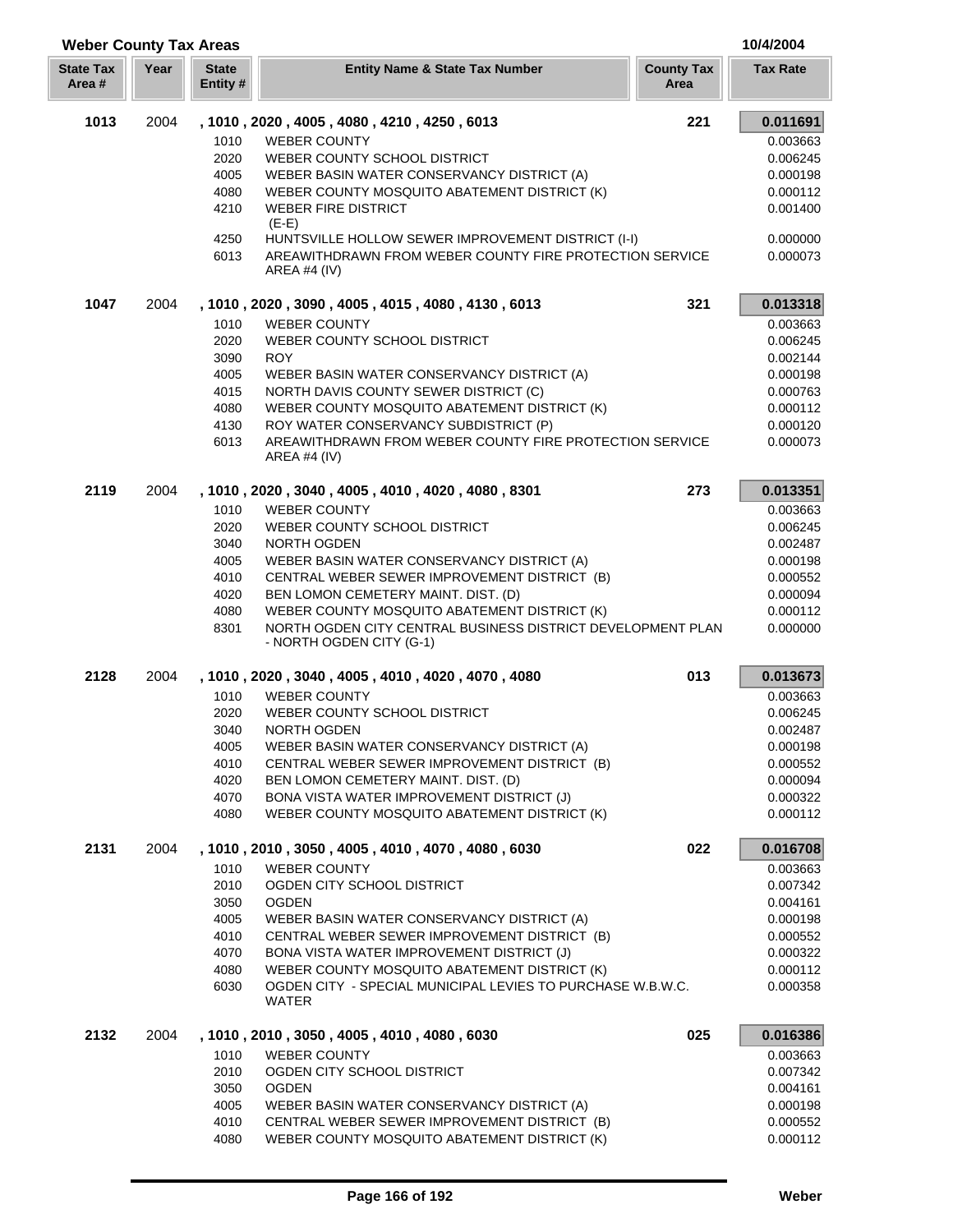| <b>Weber County Tax Areas</b> |      |                          |                                                                            |                           | 10/4/2004       |
|-------------------------------|------|--------------------------|----------------------------------------------------------------------------|---------------------------|-----------------|
| <b>State Tax</b><br>Area #    | Year | <b>State</b><br>Entity # | <b>Entity Name &amp; State Tax Number</b>                                  | <b>County Tax</b><br>Area | <b>Tax Rate</b> |
|                               |      | 6030                     | OGDEN CITY - SPECIAL MUNICIPAL LEVIES TO PURCHASE W.B.W.C.<br><b>WATER</b> |                           | 0.000358        |
| 2133                          | 2004 |                          | , 1010 , 2010 , 3050 , 4005 , 4080 , 6030                                  | 043                       | 0.015834        |
|                               |      | 1010                     | <b>WEBER COUNTY</b>                                                        |                           | 0.003663        |
|                               |      | 2010                     | OGDEN CITY SCHOOL DISTRICT                                                 |                           | 0.007342        |
|                               |      | 3050                     | <b>OGDEN</b>                                                               |                           | 0.004161        |
|                               |      | 4005                     | WEBER BASIN WATER CONSERVANCY DISTRICT (A)                                 |                           | 0.000198        |
|                               |      | 4080                     | WEBER COUNTY MOSQUITO ABATEMENT DISTRICT (K)                               |                           | 0.000112        |
|                               |      | 6030                     | OGDEN CITY - SPECIAL MUNICIPAL LEVIES TO PURCHASE W.B.W.C.<br>WATER        |                           | 0.000358        |
| 2144                          | 2004 |                          | , 1010, 2010, 3050, 4005, 4010, 4080, 6030, 8004                           | 182                       | 0.016386        |
|                               |      | 1010                     | <b>WEBER COUNTY</b>                                                        |                           | 0.003663        |
|                               |      | 2010                     | OGDEN CITY SCHOOL DISTRICT                                                 |                           | 0.007342        |
|                               |      | 3050                     | <b>OGDEN</b>                                                               |                           | 0.004161        |
|                               |      | 4005                     | WEBER BASIN WATER CONSERVANCY DISTRICT (A)                                 |                           | 0.000198        |
|                               |      | 4010                     | CENTRAL WEBER SEWER IMPROVEMENT DISTRICT (B)                               |                           | 0.000552        |
|                               |      | 4080                     | WEBER COUNTY MOSQUITO ABATEMENT DISTRICT (K)                               |                           | 0.000112        |
|                               |      | 6030                     | OGDEN CITY - SPECIAL MUNICIPAL LEVIES TO PURCHASE W.B.W.C.                 |                           | 0.000358        |
|                               |      |                          | <b>WATER</b>                                                               |                           |                 |
|                               |      | 8004                     | UNION GARDENS REDEVELOPMENT PROJECT, PROJECT #5 - OGDEN CITY<br>- (A-4)    |                           | 0.000000        |
| 2145                          | 2004 |                          | , 1010, 2010, 3050, 4005, 4010, 4080, 6030, 8012                           | 246                       | 0.016386        |
|                               |      | 1010                     | <b>WEBER COUNTY</b>                                                        |                           | 0.003663        |
|                               |      | 2010                     | OGDEN CITY SCHOOL DISTRICT                                                 |                           | 0.007342        |
|                               |      | 3050                     | <b>OGDEN</b>                                                               |                           | 0.004161        |
|                               |      | 4005                     | WEBER BASIN WATER CONSERVANCY DISTRICT (A)                                 |                           | 0.000198        |
|                               |      | 4010                     | CENTRAL WEBER SEWER IMPROVEMENT DISTRICT (B)                               |                           | 0.000552        |
|                               |      | 4080                     | WEBER COUNTY MOSQUITO ABATEMENT DISTRICT (K)                               |                           | 0.000112        |
|                               |      | 6030                     | OGDEN CITY - SPECIAL MUNICIPAL LEVIES TO PURCHASE W.B.W.C.                 |                           | 0.000358        |
|                               |      | 8012                     | WATER<br>TWELFTH STREET REDEVELOPMENT PROJECT - OGDEN CITY - (A-12)        |                           | 0.000000        |
| 2151                          | 2004 |                          | , 1010, 2010, 3050, 4005, 4010, 4080, 6030, 8009                           | 238                       | 0.016386        |
|                               |      | 1010                     | <b>WEBER COUNTY</b>                                                        |                           | 0.003663        |
|                               |      | 2010                     | OGDEN CITY SCHOOL DISTRICT                                                 |                           | 0.007342        |
|                               |      | 3050                     | <b>OGDEN</b>                                                               |                           | 0.004161        |
|                               |      | 4005                     | WEBER BASIN WATER CONSERVANCY DISTRICT (A)                                 |                           | 0.000198        |
|                               |      | 4010                     | CENTRAL WEBER SEWER IMPROVEMENT DISTRICT (B)                               |                           | 0.000552        |
|                               |      | 4080                     | WEBER COUNTY MOSQUITO ABATEMENT DISTRICT (K)                               |                           | 0.000112        |
|                               |      | 6030                     | OGDEN CITY - SPECIAL MUNICIPAL LEVIES TO PURCHASE W.B.W.C.<br>WATER        |                           | 0.000358        |
|                               |      | 8009                     | PARK BOULEVARD REDEVELOPMENT PROJECT - OGDEN CITY - (A-9)                  |                           | 0.000000        |
| 2152                          | 2004 |                          | , 1010, 2010, 3050, 4005, 4010, 4080, 6030, 8013                           | 263                       | 0.016386        |
|                               |      | 1010                     | <b>WEBER COUNTY</b>                                                        |                           | 0.003663        |
|                               |      | 2010                     | OGDEN CITY SCHOOL DISTRICT                                                 |                           | 0.007342        |
|                               |      | 3050                     | <b>OGDEN</b>                                                               |                           | 0.004161        |
|                               |      | 4005                     | WEBER BASIN WATER CONSERVANCY DISTRICT (A)                                 |                           | 0.000198        |
|                               |      | 4010                     | CENTRAL WEBER SEWER IMPROVEMENT DISTRICT (B)                               |                           | 0.000552        |
|                               |      | 4080                     | WEBER COUNTY MOSQUITO ABATEMENT DISTRICT (K)                               |                           | 0.000112        |
|                               |      | 6030                     | OGDEN CITY - SPECIAL MUNICIPAL LEVIES TO PURCHASE W.B.W.C.<br><b>WATER</b> |                           | 0.000358        |
|                               |      | 8013                     | GOLDEN SPIKE REDEVELOPMENT PROJECT - OGDEN CITY - (A-13)                   |                           | 0.000000        |
| 2153                          | 2004 |                          | , 1010, 2010, 3050, 4005, 4010, 4080, 6030, 8001                           | 093                       | 0.016386        |
|                               |      | 1010                     | <b>WEBER COUNTY</b>                                                        |                           | 0.003663        |
|                               |      | 2010                     | OGDEN CITY SCHOOL DISTRICT                                                 |                           | 0.007342        |
|                               |      | 3050                     | <b>OGDEN</b>                                                               |                           | 0.004161        |
|                               |      | 4005                     | WEBER BASIN WATER CONSERVANCY DISTRICT (A)                                 |                           | 0.000198        |

Γ I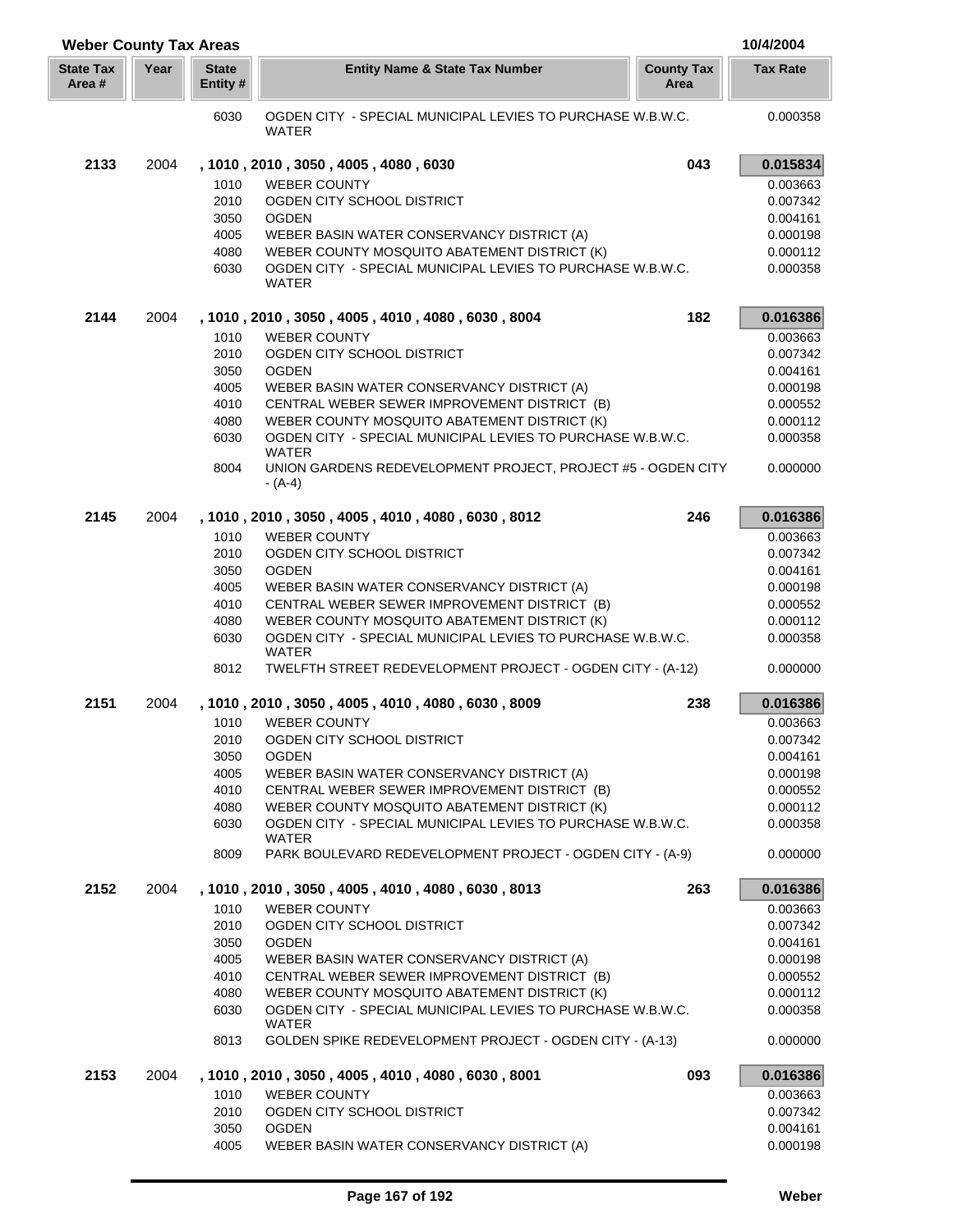| <b>Weber County Tax Areas</b> |      |                          |                                                                                 |                           | 10/4/2004            |
|-------------------------------|------|--------------------------|---------------------------------------------------------------------------------|---------------------------|----------------------|
| <b>State Tax</b><br>Area #    | Year | <b>State</b><br>Entity # | <b>Entity Name &amp; State Tax Number</b>                                       | <b>County Tax</b><br>Area | <b>Tax Rate</b>      |
|                               |      | 4010                     | CENTRAL WEBER SEWER IMPROVEMENT DISTRICT (B)                                    |                           | 0.000552             |
|                               |      | 4080                     | WEBER COUNTY MOSQUITO ABATEMENT DISTRICT (K)                                    |                           | 0.000112             |
|                               |      | 6030                     | OGDEN CITY - SPECIAL MUNICIPAL LEVIES TO PURCHASE W.B.W.C.                      |                           | 0.000358             |
|                               |      | 8001                     | <b>WATER</b><br>CBD MALL REDEVELOPMENT PROJECT, PROJECT #1 - OGDEN CITY - (A-1) |                           | 0.000000             |
| 2154                          | 2004 |                          | , 1010, 2010, 3050, 4005, 4010, 4080, 6030, 8010                                | 251                       | 0.016386             |
|                               |      | 1010                     | <b>WEBER COUNTY</b>                                                             |                           | 0.003663             |
|                               |      | 2010                     | OGDEN CITY SCHOOL DISTRICT                                                      |                           | 0.007342             |
|                               |      | 3050                     | <b>OGDEN</b>                                                                    |                           | 0.004161             |
|                               |      | 4005                     | WEBER BASIN WATER CONSERVANCY DISTRICT (A)                                      |                           | 0.000198             |
|                               |      | 4010                     | CENTRAL WEBER SEWER IMPROVEMENT DISTRICT (B)                                    |                           | 0.000552             |
|                               |      | 4080                     | WEBER COUNTY MOSQUITO ABATEMENT DISTRICT (K)                                    |                           | 0.000112             |
|                               |      | 6030                     | OGDEN CITY - SPECIAL MUNICIPAL LEVIES TO PURCHASE W.B.W.C.                      |                           | 0.000358             |
|                               |      | 8010                     | <b>WATER</b><br>LINCOLN REDEVELOPMENT PROJECT - OGDEN CITY - (A-10)             |                           | 0.000000             |
| 2155                          | 2004 |                          | , 1010, 2010, 3050, 4005, 4010, 4080, 6030, 8008                                | 237                       | 0.016386             |
|                               |      | 1010                     | <b>WEBER COUNTY</b>                                                             |                           | 0.003663             |
|                               |      | 2010                     | OGDEN CITY SCHOOL DISTRICT                                                      |                           | 0.007342             |
|                               |      | 3050                     | <b>OGDEN</b>                                                                    |                           | 0.004161             |
|                               |      | 4005                     | WEBER BASIN WATER CONSERVANCY DISTRICT (A)                                      |                           | 0.000198             |
|                               |      | 4010                     | CENTRAL WEBER SEWER IMPROVEMENT DISTRICT (B)                                    |                           | 0.000552             |
|                               |      | 4080                     | WEBER COUNTY MOSQUITO ABATEMENT DISTRICT (K)                                    |                           | 0.000112             |
|                               |      | 6030                     | OGDEN CITY - SPECIAL MUNICIPAL LEVIES TO PURCHASE W.B.W.C.                      |                           | 0.000358             |
|                               |      | 8008                     | WATER<br>LESTER PARK REDEVELOPMENT PROJECT #8 - OGDEN CITY - (A-8)              |                           | 0.000000             |
| 2158                          | 2004 |                          | , 1010, 2010, 3050, 4005, 4010, 4080, 6030, 8002                                | 139                       | 0.016386             |
|                               |      | 1010                     | <b>WEBER COUNTY</b>                                                             |                           | 0.003663             |
|                               |      | 2010                     | OGDEN CITY SCHOOL DISTRICT                                                      |                           | 0.007342             |
|                               |      | 3050                     | <b>OGDEN</b>                                                                    |                           | 0.004161             |
|                               |      | 4005                     | WEBER BASIN WATER CONSERVANCY DISTRICT (A)                                      |                           | 0.000198             |
|                               |      | 4010                     | CENTRAL WEBER SEWER IMPROVEMENT DISTRICT (B)                                    |                           | 0.000552             |
|                               |      | 4080                     | WEBER COUNTY MOSQUITO ABATEMENT DISTRICT (K)                                    |                           | 0.000112             |
|                               |      | 6030                     | OGDEN CITY - SPECIAL MUNICIPAL LEVIES TO PURCHASE W.B.W.C.                      |                           | 0.000358             |
|                               |      |                          | <b>WATER</b>                                                                    |                           |                      |
|                               |      | 8002                     | 25TH STREET REDEVELOPMENT PROJECT, PROJECT #2 - OGDEN CITY -<br>$(A-2)$         |                           | 0.000000             |
| 2161                          | 2004 |                          | , 1010, 2010, 3050, 4005, 4010, 4080, 6030, 8007                                | 236                       | 0.016386             |
|                               |      | 1010                     | <b>WEBER COUNTY</b>                                                             |                           | 0.003663             |
|                               |      | 2010                     | OGDEN CITY SCHOOL DISTRICT                                                      |                           | 0.007342             |
|                               |      | 3050                     | <b>OGDEN</b>                                                                    |                           | 0.004161             |
|                               |      | 4005                     | WEBER BASIN WATER CONSERVANCY DISTRICT (A)                                      |                           | 0.000198             |
|                               |      | 4010                     | CENTRAL WEBER SEWER IMPROVEMENT DISTRICT (B)                                    |                           | 0.000552             |
|                               |      | 4080                     | WEBER COUNTY MOSQUITO ABATEMENT DISTRICT (K)                                    |                           | 0.000112             |
|                               |      | 6030                     | OGDEN CITY - SPECIAL MUNICIPAL LEVIES TO PURCHASE W.B.W.C.<br>WATER             |                           | 0.000358             |
|                               |      | 8007                     | GOLDEN LINKS REDEVELOPMENT PROJECT #7 - OGDEN CITY - (A-7)                      |                           | 0.000000             |
| 2162                          | 2004 |                          | , 1010, 2010, 3050, 4005, 4010, 4080, 6030, 8006                                | 224                       | 0.016386             |
|                               |      | 1010<br>2010             | <b>WEBER COUNTY</b><br>OGDEN CITY SCHOOL DISTRICT                               |                           | 0.003663<br>0.007342 |
|                               |      | 3050                     | <b>OGDEN</b>                                                                    |                           | 0.004161             |
|                               |      | 4005                     | WEBER BASIN WATER CONSERVANCY DISTRICT (A)                                      |                           | 0.000198             |
|                               |      | 4010                     | CENTRAL WEBER SEWER IMPROVEMENT DISTRICT (B)                                    |                           | 0.000552             |
|                               |      | 4080                     | WEBER COUNTY MOSQUITO ABATEMENT DISTRICT (K)                                    |                           | 0.000112             |
|                               |      | 6030                     | OGDEN CITY - SPECIAL MUNICIPAL LEVIES TO PURCHASE W.B.W.C.                      |                           | 0.000358             |
|                               |      |                          | <b>WATER</b><br>WASHINGTON BOULEVARD REDEVELOPMENT PROJECT, PROJECT #6          |                           | 0.000000             |
|                               |      | 8006                     | - OGDEN CITY - (A-6)                                                            |                           |                      |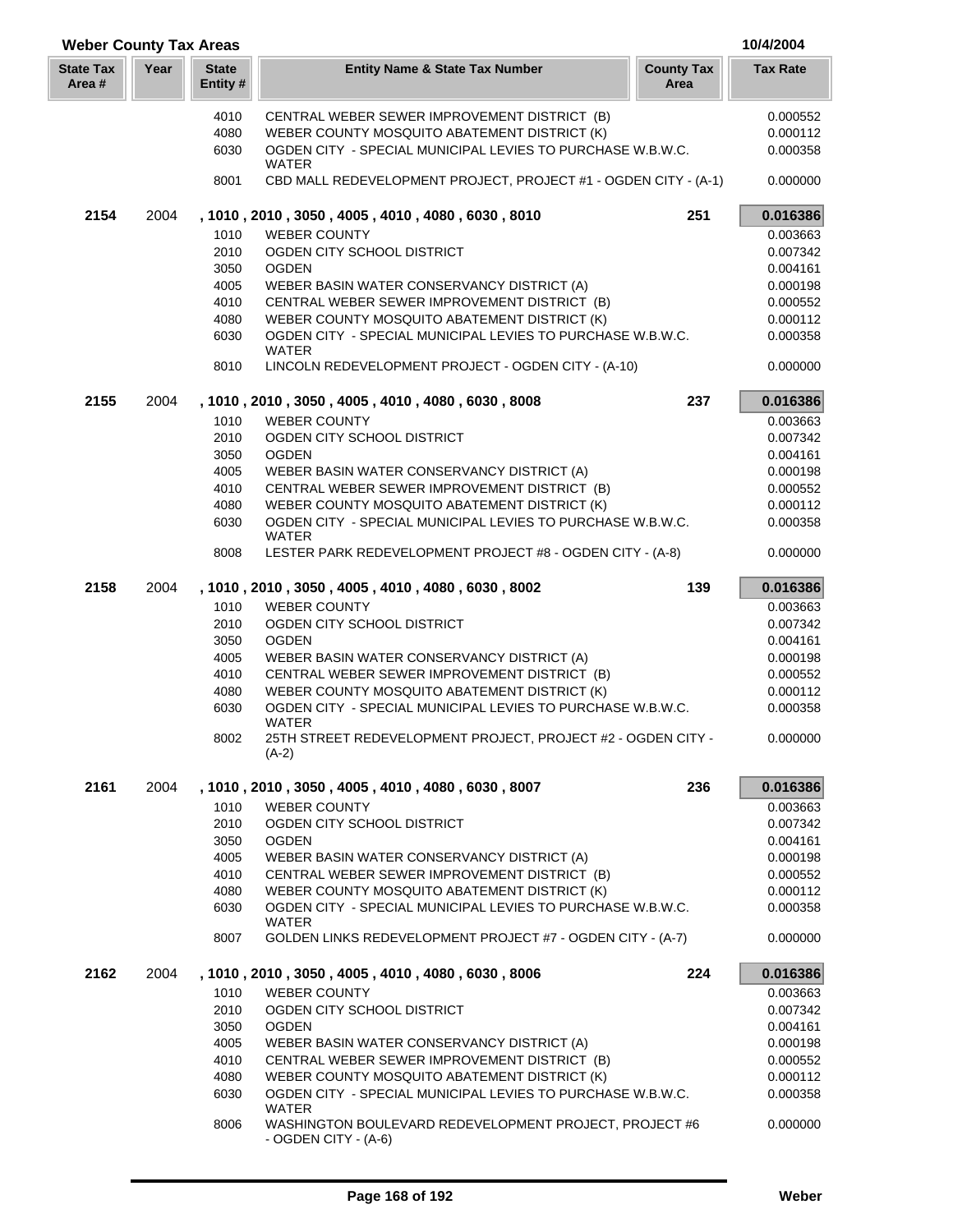| <b>Weber County Tax Areas</b> |      |                          |                                                                            |                           | 10/4/2004       |
|-------------------------------|------|--------------------------|----------------------------------------------------------------------------|---------------------------|-----------------|
| <b>State Tax</b><br>Area#     | Year | <b>State</b><br>Entity # | <b>Entity Name &amp; State Tax Number</b>                                  | <b>County Tax</b><br>Area | <b>Tax Rate</b> |
| 2165                          | 2004 |                          | , 1010, 2010, 3050, 4005, 4010, 4080, 6030, 8011                           | 252                       | 0.016386        |
|                               |      | 1010                     | <b>WEBER COUNTY</b>                                                        |                           | 0.003663        |
|                               |      | 2010                     | OGDEN CITY SCHOOL DISTRICT                                                 |                           | 0.007342        |
|                               |      | 3050                     | <b>OGDEN</b>                                                               |                           | 0.004161        |
|                               |      | 4005                     | WEBER BASIN WATER CONSERVANCY DISTRICT (A)                                 |                           | 0.000198        |
|                               |      | 4010                     | CENTRAL WEBER SEWER IMPROVEMENT DISTRICT (B)                               |                           | 0.000552        |
|                               |      | 4080                     | WEBER COUNTY MOSQUITO ABATEMENT DISTRICT (K)                               |                           | 0.000112        |
|                               |      | 6030                     | OGDEN CITY - SPECIAL MUNICIPAL LEVIES TO PURCHASE W.B.W.C.                 |                           | 0.000358        |
|                               |      | 8011                     | <b>WATER</b><br>SOUTH CBD REDEVELOPMENT PROJECT - OGDEN CITY - (A-11)      |                           | 0.000000        |
| 2169                          | 2004 |                          | , 1010, 2010, 3050, 4005, 4010, 4080, 6030, 8005                           | 183                       | 0.016386        |
|                               |      | 1010                     | <b>WEBER COUNTY</b>                                                        |                           | 0.003663        |
|                               |      | 2010                     | OGDEN CITY SCHOOL DISTRICT                                                 |                           | 0.007342        |
|                               |      | 3050                     | <b>OGDEN</b>                                                               |                           | 0.004161        |
|                               |      | 4005                     | WEBER BASIN WATER CONSERVANCY DISTRICT (A)                                 |                           | 0.000198        |
|                               |      | 4010                     | CENTRAL WEBER SEWER IMPROVEMENT DISTRICT (B)                               |                           | 0.000552        |
|                               |      | 4080                     | WEBER COUNTY MOSQUITO ABATEMENT DISTRICT (K)                               |                           | 0.000112        |
|                               |      | 6030                     | OGDEN CITY - SPECIAL MUNICIPAL LEVIES TO PURCHASE W.B.W.C.                 |                           | 0.000358        |
|                               |      |                          | <b>WATER</b>                                                               |                           |                 |
|                               |      | 8005                     | ST. BENEDICTS REDEVELOPMENT PROJECT, PROJECT #4 - OGDEN CITY -<br>$A-5)$   |                           | 0.000000        |
| 2171                          | 2004 |                          | , 1010, 2010, 3050, 4005, 4010, 4080, 6030, 8015                           | 297                       | 0.016386        |
|                               |      | 1010                     | <b>WEBER COUNTY</b>                                                        |                           | 0.003663        |
|                               |      | 2010                     | OGDEN CITY SCHOOL DISTRICT                                                 |                           | 0.007342        |
|                               |      | 3050                     | <b>OGDEN</b>                                                               |                           | 0.004161        |
|                               |      | 4005                     | WEBER BASIN WATER CONSERVANCY DISTRICT (A)                                 |                           | 0.000198        |
|                               |      | 4010                     | CENTRAL WEBER SEWER IMPROVEMENT DISTRICT (B)                               |                           | 0.000552        |
|                               |      | 4080                     | WEBER COUNTY MOSQUITO ABATEMENT DISTRICT (K)                               |                           | 0.000112        |
|                               |      | 6030                     | OGDEN CITY - SPECIAL MUNICIPAL LEVIES TO PURCHASE W.B.W.C.<br><b>WATER</b> |                           | 0.000358        |
|                               |      | 8015                     | FAIRMOUNT REDEVELOPMENT PROJECT - OGDEN CITY - (A-15)                      |                           | 0.000000        |
| 2176                          | 2004 |                          | , 1010, 2020, 3090, 4005, 4015, 4070, 4080                                 | 243                       | 0.013447        |
|                               |      | 1010                     | <b>WEBER COUNTY</b>                                                        |                           | 0.003663        |
|                               |      | 2020                     | WEBER COUNTY SCHOOL DISTRICT                                               |                           | 0.006245        |
|                               |      | 3090                     | <b>ROY</b>                                                                 |                           | 0.002144        |
|                               |      | 4005                     | WEBER BASIN WATER CONSERVANCY DISTRICT (A)                                 |                           | 0.000198        |
|                               |      | 4015                     | NORTH DAVIS COUNTY SEWER DISTRICT (C)                                      |                           | 0.000763        |
|                               |      | 4070                     | BONA VISTA WATER IMPROVEMENT DISTRICT (J)                                  |                           | 0.000322        |
|                               |      | 4080                     | WEBER COUNTY MOSQUITO ABATEMENT DISTRICT (K)                               |                           | 0.000112        |
| 2177                          | 2004 |                          | , 1010, 2010, 3050, 4005, 4010, 4080, 6030, 8003                           | 154                       | 0.016386        |
|                               |      | 1010                     | <b>WEBER COUNTY</b>                                                        |                           | 0.003663        |
|                               |      | 2010                     | OGDEN CITY SCHOOL DISTRICT                                                 |                           | 0.007342        |
|                               |      | 3050                     | <b>OGDEN</b>                                                               |                           | 0.004161        |
|                               |      | 4005                     | WEBER BASIN WATER CONSERVANCY DISTRICT (A)                                 |                           | 0.000198        |
|                               |      | 4010                     | CENTRAL WEBER SEWER IMPROVEMENT DISTRICT (B)                               |                           | 0.000552        |
|                               |      | 4080                     | WEBER COUNTY MOSQUITO ABATEMENT DISTRICT (K)                               |                           | 0.000112        |
|                               |      | 6030                     | OGDEN CITY - SPECIAL MUNICIPAL LEVIES TO PURCHASE W.B.W.C.<br>WATER        |                           | 0.000358        |
|                               |      | 8003                     | NEWGATE MALL REDEVELOPMENT PROJECT, PROJECT #3 - OGDEN CITY<br>$-(A-3)$    |                           | 0.000000        |
| 2181                          | 2004 |                          | , 1010, 2010, 3050, 4005, 4010, 4080, 6030, 8014                           | 265                       | 0.016386        |
|                               |      | 1010                     | <b>WEBER COUNTY</b>                                                        |                           | 0.003663        |
|                               |      | 2010                     | OGDEN CITY SCHOOL DISTRICT                                                 |                           | 0.007342        |
|                               |      | 3050                     | <b>OGDEN</b>                                                               |                           | 0.004161        |
|                               |      | 4005                     | WEBER BASIN WATER CONSERVANCY DISTRICT (A)                                 |                           | 0.000198        |
|                               |      | 4010                     | CENTRAL WEBER SEWER IMPROVEMENT DISTRICT (B)                               |                           | 0.000552        |
|                               |      | 4080                     | WEBER COUNTY MOSQUITO ABATEMENT DISTRICT (K)                               |                           | 0.000112        |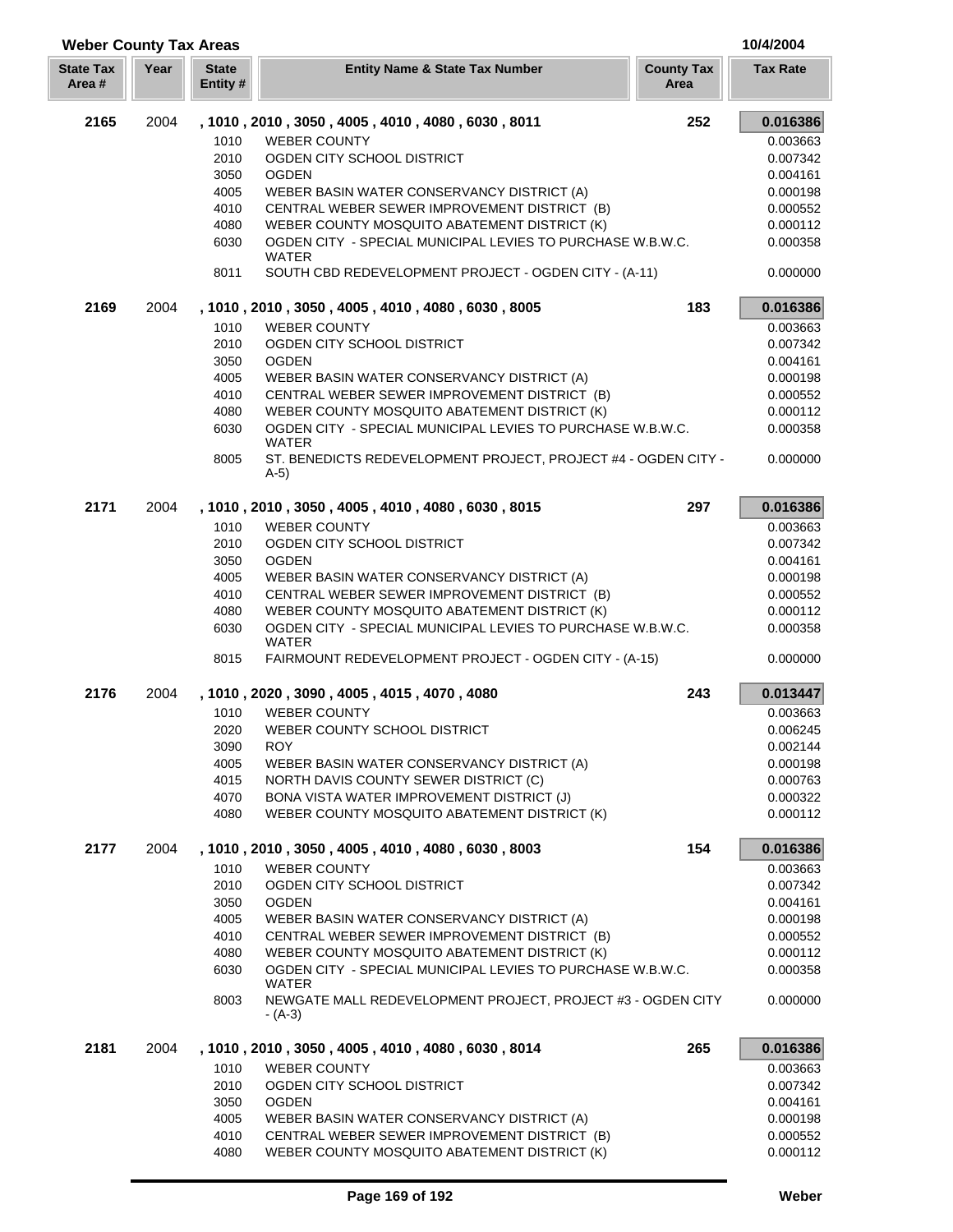| <b>Weber County Tax Areas</b> |      |                         |                                                                                              |                           | 10/4/2004            |
|-------------------------------|------|-------------------------|----------------------------------------------------------------------------------------------|---------------------------|----------------------|
| <b>State Tax</b><br>Area #    | Year | <b>State</b><br>Entity# | <b>Entity Name &amp; State Tax Number</b>                                                    | <b>County Tax</b><br>Area | <b>Tax Rate</b>      |
|                               |      | 6030                    | OGDEN CITY - SPECIAL MUNICIPAL LEVIES TO PURCHASE W.B.W.C.                                   |                           | 0.000358             |
|                               |      | 8014                    | <b>WATER</b><br>OGDEN-HINCKLEY AIRPORT REDEVELOPMENT PROJECT AREA - OGDEN<br>$CITY - (A-14)$ |                           | 0.000000             |
| 2183                          | 2004 |                         | , 1010, 2010, 3050, 4005, 4015, 4080, 6030, 8014                                             | 266                       | 0.016597             |
|                               |      | 1010                    | <b>WEBER COUNTY</b>                                                                          |                           | 0.003663             |
|                               |      | 2010                    | OGDEN CITY SCHOOL DISTRICT                                                                   |                           | 0.007342             |
|                               |      | 3050                    | <b>OGDEN</b>                                                                                 |                           | 0.004161             |
|                               |      | 4005                    | WEBER BASIN WATER CONSERVANCY DISTRICT (A)                                                   |                           | 0.000198             |
|                               |      | 4015                    | NORTH DAVIS COUNTY SEWER DISTRICT (C)                                                        |                           | 0.000763             |
|                               |      | 4080                    | WEBER COUNTY MOSQUITO ABATEMENT DISTRICT (K)                                                 |                           | 0.000112             |
|                               |      | 6030                    | OGDEN CITY - SPECIAL MUNICIPAL LEVIES TO PURCHASE W.B.W.C.<br><b>WATER</b>                   |                           | 0.000358             |
|                               |      | 8014                    | OGDEN-HINCKLEY AIRPORT REDEVELOPMENT PROJECT AREA - OGDEN<br>$CITY - (A-14)$                 |                           | 0.000000             |
| 2187                          | 2004 |                         | , 1010, 2020, 3100, 4005, 4010, 4080, 6050, 8102                                             | 298                       | 0.013794             |
|                               |      | 1010                    | <b>WEBER COUNTY</b>                                                                          |                           | 0.003663             |
|                               |      | 2020                    | WEBER COUNTY SCHOOL DISTRICT                                                                 |                           | 0.006245             |
|                               |      | 3100                    | SOUTH OGDEN                                                                                  |                           | 0.003024             |
|                               |      | 4005                    | WEBER BASIN WATER CONSERVANCY DISTRICT (A)                                                   |                           | 0.000198             |
|                               |      | 4010                    | CENTRAL WEBER SEWER IMPROVEMENT DISTRICT (B)                                                 |                           | 0.000552             |
|                               |      | 4080                    | WEBER COUNTY MOSQUITO ABATEMENT DISTRICT (K)                                                 |                           | 0.000112             |
|                               |      | 6050                    | SOUTH OGDEN - SPECIAL MUNICIPAL LEVIES TO PURCHASE W.B.W.C.<br><b>WATER</b>                  |                           | 0.000000             |
|                               |      | 8102                    | 36TH STREET REDEVELOPMENT PROJECT AREA - SOUTH OGDEN CITY -<br>$(C-2)$                       |                           | 0.000000             |
| 2203                          | 2004 |                         | , 1010, 2020, 3090, 4005, 4015, 4080, 4130, 4150, 42                                         | 314                       | 0.013792             |
|                               |      | 1010                    | <b>WEBER COUNTY</b>                                                                          |                           | 0.003663             |
|                               |      | 2020                    | WEBER COUNTY SCHOOL DISTRICT                                                                 |                           | 0.006245             |
|                               |      | 3090                    | <b>ROY</b>                                                                                   |                           | 0.002144             |
|                               |      | 4005                    | WEBER BASIN WATER CONSERVANCY DISTRICT (A)                                                   |                           | 0.000198             |
|                               |      | 4015                    | NORTH DAVIS COUNTY SEWER DISTRICT (C)                                                        |                           | 0.000763             |
|                               |      | 4080                    | WEBER COUNTY MOSQUITO ABATEMENT DISTRICT (K)                                                 |                           | 0.000112             |
|                               |      | 4130                    | ROY WATER CONSERVANCY SUBDISTRICT (P)                                                        |                           | 0.000120             |
|                               |      | 4150<br>4220            | HOOPER WATER IMPROVEMENT DISTRICT (T)<br>WEBER COUNTY SEWER SERVICE AREA # 2 (F-F)           |                           | 0.000547<br>0.000000 |
| 2206                          | 2004 |                         |                                                                                              | 391                       | 0.012914             |
|                               |      |                         | , 1010 , 2020 , 3090 , 4005 , 4010 , 4080                                                    |                           |                      |
|                               |      | 1010                    | <b>WEBER COUNTY</b><br>WEBER COUNTY SCHOOL DISTRICT                                          |                           | 0.003663<br>0.006245 |
|                               |      | 2020<br>3090            | <b>ROY</b>                                                                                   |                           | 0.002144             |
|                               |      | 4005                    | WEBER BASIN WATER CONSERVANCY DISTRICT (A)                                                   |                           | 0.000198             |
|                               |      | 4010                    | CENTRAL WEBER SEWER IMPROVEMENT DISTRICT (B)                                                 |                           | 0.000552             |
|                               |      | 4080                    | WEBER COUNTY MOSQUITO ABATEMENT DISTRICT (K)                                                 |                           | 0.000112             |
| 2208                          | 2004 |                         | , 1010, 2020, 3090, 4005, 4015, 4080, 4130, 8052                                             | 271                       | 0.013245             |
|                               |      | 1010                    | <b>WEBER COUNTY</b>                                                                          |                           | 0.003663             |
|                               |      | 2020                    | WEBER COUNTY SCHOOL DISTRICT                                                                 |                           | 0.006245             |
|                               |      | 3090                    | <b>ROY</b>                                                                                   |                           | 0.002144             |
|                               |      | 4005                    | WEBER BASIN WATER CONSERVANCY DISTRICT (A)                                                   |                           | 0.000198             |
|                               |      | 4015                    | NORTH DAVIS COUNTY SEWER DISTRICT (C)                                                        |                           | 0.000763             |
|                               |      | 4080                    | WEBER COUNTY MOSQUITO ABATEMENT DISTRICT (K)                                                 |                           | 0.000112             |
|                               |      | 4130                    | ROY WATER CONSERVANCY SUBDISTRICT (P)                                                        |                           | 0.000120             |
|                               |      | 8052                    | REDEVELOPMENT PROJECT AREA NO. 1 - ROY CITY - (B-1)                                          |                           | 0.000000             |
| 2211                          | 2004 |                         | , 1010, 2020, 3090, 4005, 4015, 4080, 4130, 8055                                             | 272                       | 0.013245             |
|                               |      | 1010<br>2020            | <b>WEBER COUNTY</b><br>WEBER COUNTY SCHOOL DISTRICT                                          |                           | 0.003663<br>0.006245 |
|                               |      | 3090                    | <b>ROY</b>                                                                                   |                           | 0.002144             |
|                               |      |                         |                                                                                              |                           |                      |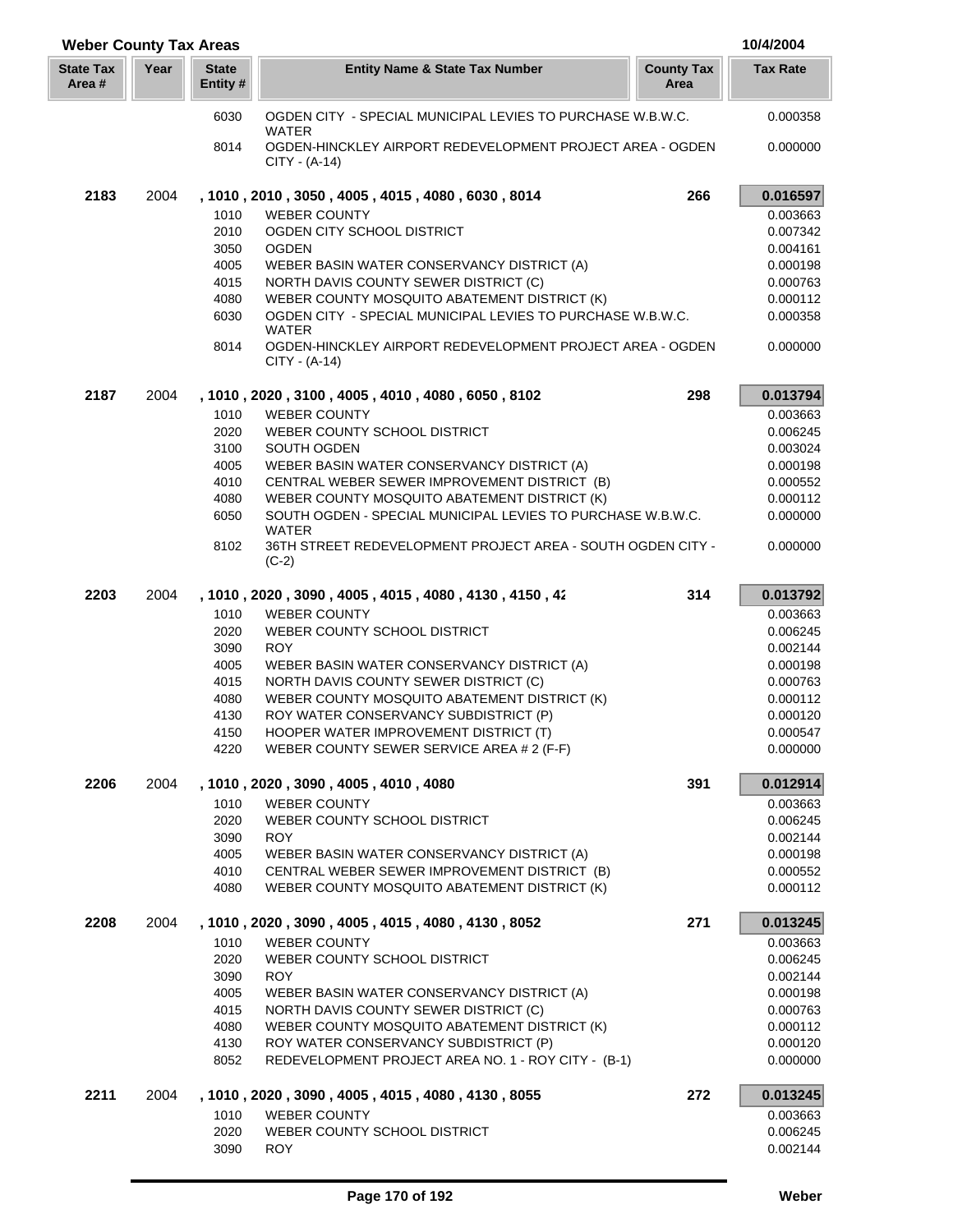| <b>Weber County Tax Areas</b> |      |                          |                                                                                            |                           | 10/4/2004            |
|-------------------------------|------|--------------------------|--------------------------------------------------------------------------------------------|---------------------------|----------------------|
| <b>State Tax</b><br>Area #    | Year | <b>State</b><br>Entity # | <b>Entity Name &amp; State Tax Number</b>                                                  | <b>County Tax</b><br>Area | <b>Tax Rate</b>      |
|                               |      | 4005                     | WEBER BASIN WATER CONSERVANCY DISTRICT (A)                                                 |                           | 0.000198             |
|                               |      | 4015                     | NORTH DAVIS COUNTY SEWER DISTRICT (C)                                                      |                           | 0.000763             |
|                               |      | 4080                     | WEBER COUNTY MOSQUITO ABATEMENT DISTRICT (K)                                               |                           | 0.000112             |
|                               |      | 4130                     | ROY WATER CONSERVANCY SUBDISTRICT (P)                                                      |                           | 0.000120             |
|                               |      | 8055                     | CITY CENTER REDEVELOPMENT PROJECT NO. 3 - ROY CITY - (B-4)                                 |                           | 0.000000             |
| 2212                          | 2004 |                          | , 1010, 2010, 3050, 4005, 4080, 4140, 6030                                                 | 311                       | 0.016183             |
|                               |      | 1010                     | <b>WEBER COUNTY</b>                                                                        |                           | 0.003663             |
|                               |      | 2010                     | OGDEN CITY SCHOOL DISTRICT                                                                 |                           | 0.007342             |
|                               |      | 3050                     | <b>OGDEN</b>                                                                               |                           | 0.004161<br>0.000198 |
|                               |      | 4005<br>4080             | WEBER BASIN WATER CONSERVANCY DISTRICT (A)<br>WEBER COUNTY MOSQUITO ABATEMENT DISTRICT (K) |                           | 0.000112             |
|                               |      | 4140                     | UINTAH HIGHLANDS WATER & SEWER IMPROVEMENT DISTRICT (S)                                    |                           | 0.000349             |
|                               |      | 6030                     | OGDEN CITY - SPECIAL MUNICIPAL LEVIES TO PURCHASE W.B.W.C.<br>WATER                        |                           | 0.000358             |
| 2809                          | 2004 |                          | , 1010, 2020, 3070, 4005, 4020, 4080                                                       | 006                       | 0.012880             |
|                               |      | 1010                     | <b>WEBER COUNTY</b>                                                                        |                           | 0.003663             |
|                               |      | 2020                     | WEBER COUNTY SCHOOL DISTRICT                                                               |                           | 0.006245             |
|                               |      | 3070                     | PLEASANT VIEW                                                                              |                           | 0.002568             |
|                               |      | 4005                     | WEBER BASIN WATER CONSERVANCY DISTRICT (A)                                                 |                           | 0.000198             |
|                               |      | 4020                     | BEN LOMON CEMETERY MAINT. DIST. (D)                                                        |                           | 0.000094             |
|                               |      | 4080                     | WEBER COUNTY MOSQUITO ABATEMENT DISTRICT (K)                                               |                           | 0.000112             |
| 2810                          | 2004 |                          | , 1010, 2020, 4005, 4020, 4080, 4210, 6013                                                 | 001                       | 0.011785             |
|                               |      | 1010                     | <b>WEBER COUNTY</b>                                                                        |                           | 0.003663             |
|                               |      | 2020<br>4005             | WEBER COUNTY SCHOOL DISTRICT<br>WEBER BASIN WATER CONSERVANCY DISTRICT (A)                 |                           | 0.006245<br>0.000198 |
|                               |      | 4020                     | BEN LOMON CEMETERY MAINT. DIST. (D)                                                        |                           | 0.000094             |
|                               |      | 4080                     | WEBER COUNTY MOSQUITO ABATEMENT DISTRICT (K)                                               |                           | 0.000112             |
|                               |      | 4210                     | <b>WEBER FIRE DISTRICT</b>                                                                 |                           | 0.001400             |
|                               |      |                          | $(E-E)$                                                                                    |                           |                      |
|                               |      | 6013                     | AREAWITHDRAWN FROM WEBER COUNTY FIRE PROTECTION SERVICE<br>AREA #4 $(IV)$                  |                           | 0.000073             |
| 2811                          | 2004 |                          | , 1010, 2020, 3070, 4005, 4010, 4020, 4080                                                 | 011                       | 0.013432             |
|                               |      | 1010                     | <b>WEBER COUNTY</b>                                                                        |                           | 0.003663             |
|                               |      | 2020                     | WEBER COUNTY SCHOOL DISTRICT                                                               |                           | 0.006245             |
|                               |      | 3070                     | PLEASANT VIEW                                                                              |                           | 0.002568             |
|                               |      | 4005<br>4010             | WEBER BASIN WATER CONSERVANCY DISTRICT (A)<br>CENTRAL WEBER SEWER IMPROVEMENT DISTRICT (B) |                           | 0.000198<br>0.000552 |
|                               |      | 4020                     | BEN LOMON CEMETERY MAINT. DIST. (D)                                                        |                           | 0.000094             |
|                               |      | 4080                     | WEBER COUNTY MOSQUITO ABATEMENT DISTRICT (K)                                               |                           | 0.000112             |
| 2812                          | 2004 |                          | , 1010, 2020, 4005, 4010, 4020, 4080, 4210, 6013                                           | 003                       | 0.012337             |
|                               |      | 1010                     | <b>WEBER COUNTY</b>                                                                        |                           | 0.003663             |
|                               |      | 2020                     | WEBER COUNTY SCHOOL DISTRICT                                                               |                           | 0.006245             |
|                               |      | 4005                     | WEBER BASIN WATER CONSERVANCY DISTRICT (A)                                                 |                           | 0.000198             |
|                               |      | 4010                     | CENTRAL WEBER SEWER IMPROVEMENT DISTRICT (B)                                               |                           | 0.000552             |
|                               |      | 4020                     | BEN LOMON CEMETERY MAINT. DIST. (D)                                                        |                           | 0.000094             |
|                               |      | 4080                     | WEBER COUNTY MOSQUITO ABATEMENT DISTRICT (K)                                               |                           | 0.000112             |
|                               |      | 4210                     | <b>WEBER FIRE DISTRICT</b><br>$(E-E)$                                                      |                           | 0.001400             |
|                               |      | 6013                     | AREAWITHDRAWN FROM WEBER COUNTY FIRE PROTECTION SERVICE<br>AREA #4 $(IV)$                  |                           | 0.000073             |
| 2813                          | 2004 |                          | , 1010 , 2020 , 3040 , 4005 , 4010 , 4020 , 4080                                           | 010                       | 0.013351             |
|                               |      | 1010                     | <b>WEBER COUNTY</b>                                                                        |                           | 0.003663             |
|                               |      | 2020                     | WEBER COUNTY SCHOOL DISTRICT                                                               |                           | 0.006245             |
|                               |      | 3040                     | NORTH OGDEN                                                                                |                           | 0.002487             |
|                               |      | 4005                     | WEBER BASIN WATER CONSERVANCY DISTRICT (A)                                                 |                           | 0.000198             |
|                               |      | 4010                     | CENTRAL WEBER SEWER IMPROVEMENT DISTRICT (B)                                               |                           | 0.000552             |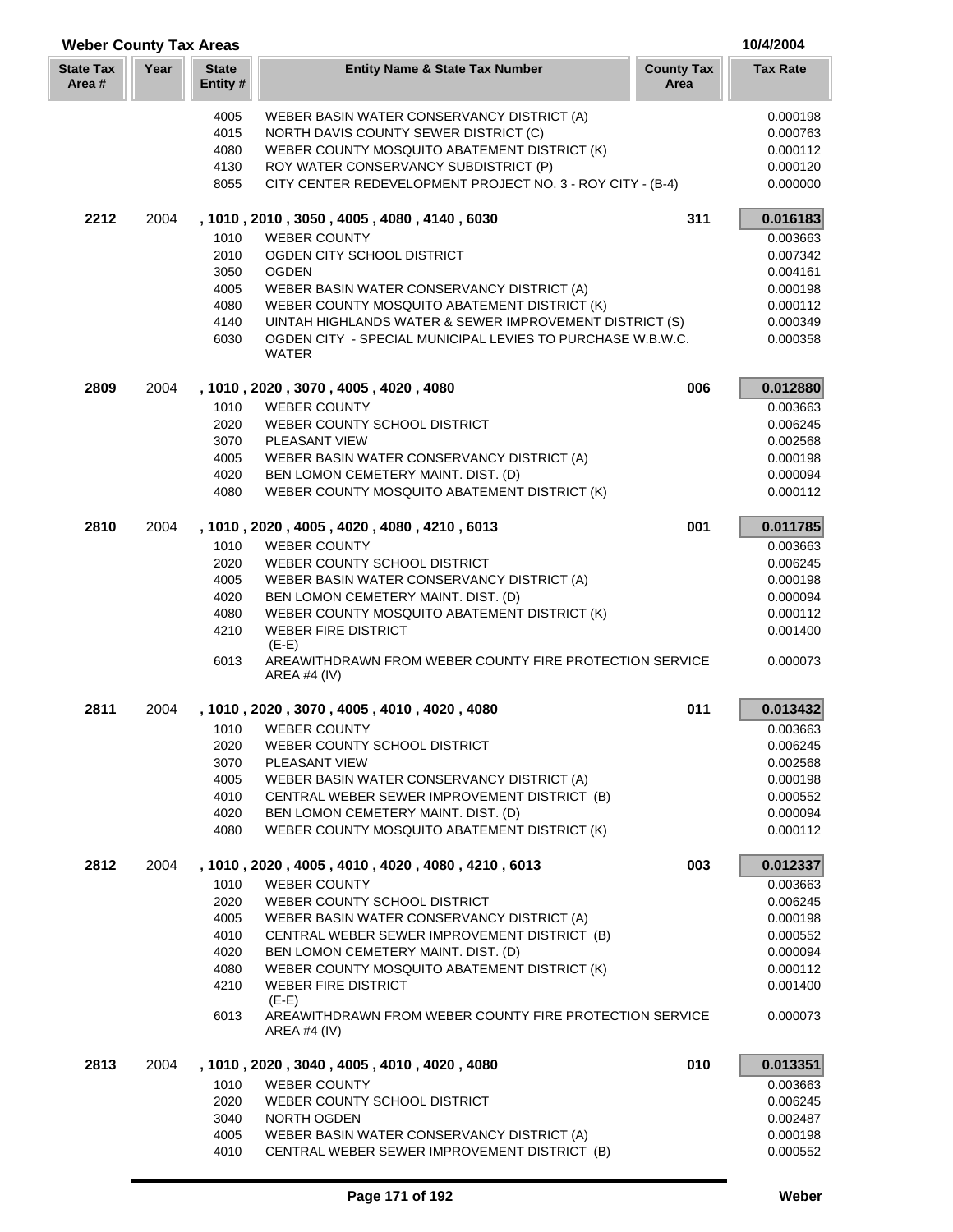| <b>Weber County Tax Areas</b> |      |                         |                                                                                     |                           | 10/4/2004            |
|-------------------------------|------|-------------------------|-------------------------------------------------------------------------------------|---------------------------|----------------------|
| <b>State Tax</b><br>Area #    | Year | <b>State</b><br>Entity# | <b>Entity Name &amp; State Tax Number</b>                                           | <b>County Tax</b><br>Area | <b>Tax Rate</b>      |
|                               |      | 4020                    | BEN LOMON CEMETERY MAINT. DIST. (D)                                                 |                           | 0.000094             |
|                               |      | 4080                    | WEBER COUNTY MOSQUITO ABATEMENT DISTRICT (K)                                        |                           | 0.000112             |
| 2814                          | 2004 |                         | , 1010, 2020, 3070, 4005, 4010, 4020, 4070, 4080                                    | 065                       | 0.013754             |
|                               |      | 1010                    | <b>WEBER COUNTY</b>                                                                 |                           | 0.003663             |
|                               |      | 2020                    | WEBER COUNTY SCHOOL DISTRICT                                                        |                           | 0.006245             |
|                               |      | 3070                    | PLEASANT VIEW                                                                       |                           | 0.002568             |
|                               |      | 4005                    | WEBER BASIN WATER CONSERVANCY DISTRICT (A)                                          |                           | 0.000198             |
|                               |      | 4010                    | CENTRAL WEBER SEWER IMPROVEMENT DISTRICT (B)                                        |                           | 0.000552             |
|                               |      | 4020                    | BEN LOMON CEMETERY MAINT. DIST. (D)                                                 |                           | 0.000094             |
|                               |      | 4070                    | BONA VISTA WATER IMPROVEMENT DISTRICT (J)                                           |                           | 0.000322             |
|                               |      | 4080                    | WEBER COUNTY MOSQUITO ABATEMENT DISTRICT (K)                                        |                           | 0.000112             |
| 2815                          | 2004 |                         | , 1010, 2020, 3070, 4005, 4020, 4070, 4080                                          | 067                       | 0.013202             |
|                               |      | 1010                    | <b>WEBER COUNTY</b>                                                                 |                           | 0.003663             |
|                               |      | 2020                    | WEBER COUNTY SCHOOL DISTRICT                                                        |                           | 0.006245             |
|                               |      | 3070                    | PLEASANT VIEW                                                                       |                           | 0.002568             |
|                               |      | 4005                    | WEBER BASIN WATER CONSERVANCY DISTRICT (A)                                          |                           | 0.000198             |
|                               |      | 4020                    | BEN LOMON CEMETERY MAINT. DIST. (D)                                                 |                           | 0.000094             |
|                               |      | 4070                    | BONA VISTA WATER IMPROVEMENT DISTRICT (J)                                           |                           | 0.000322             |
|                               |      | 4080                    | WEBER COUNTY MOSQUITO ABATEMENT DISTRICT (K)                                        |                           | 0.000112             |
| 2816                          | 2004 |                         | , 1010 , 2020 , 3040 , 4005 , 4020 , 4080                                           | 005                       | 0.012799             |
|                               |      | 1010                    | <b>WEBER COUNTY</b>                                                                 |                           | 0.003663             |
|                               |      | 2020                    | WEBER COUNTY SCHOOL DISTRICT                                                        |                           | 0.006245             |
|                               |      | 3040                    | <b>NORTH OGDEN</b>                                                                  |                           | 0.002487             |
|                               |      | 4005                    | WEBER BASIN WATER CONSERVANCY DISTRICT (A)                                          |                           | 0.000198             |
|                               |      | 4020                    | BEN LOMON CEMETERY MAINT. DIST. (D)                                                 |                           | 0.000094             |
|                               |      | 4080                    | WEBER COUNTY MOSQUITO ABATEMENT DISTRICT (K)                                        |                           | 0.000112             |
| 2819                          | 2004 |                         | , 1010, 2020, 3020, 4005, 4010, 4020, 4070, 4080                                    | 012                       | 0.012912             |
|                               |      | 1010                    | <b>WEBER COUNTY</b>                                                                 |                           | 0.003663             |
|                               |      | 2020                    | WEBER COUNTY SCHOOL DISTRICT                                                        |                           | 0.006245             |
|                               |      | 3020                    | <b>HARRISVILLE</b>                                                                  |                           | 0.001726             |
|                               |      | 4005                    | WEBER BASIN WATER CONSERVANCY DISTRICT (A)                                          |                           | 0.000198             |
|                               |      | 4010<br>4020            | CENTRAL WEBER SEWER IMPROVEMENT DISTRICT (B)<br>BEN LOMON CEMETERY MAINT. DIST. (D) |                           | 0.000552<br>0.000094 |
|                               |      | 4070                    | BONA VISTA WATER IMPROVEMENT DISTRICT (J)                                           |                           | 0.000322             |
|                               |      | 4080                    | WEBER COUNTY MOSQUITO ABATEMENT DISTRICT (K)                                        |                           | 0.000112             |
|                               |      |                         |                                                                                     |                           |                      |
| 2820                          | 2004 |                         | , 1010, 2020, 4005, 4010, 4020, 4070, 4080, 4210, 60                                | 007                       | 0.012659             |
|                               |      | 1010                    | <b>WEBER COUNTY</b>                                                                 |                           | 0.003663             |
|                               |      | 2020<br>4005            | WEBER COUNTY SCHOOL DISTRICT<br>WEBER BASIN WATER CONSERVANCY DISTRICT (A)          |                           | 0.006245<br>0.000198 |
|                               |      | 4010                    | CENTRAL WEBER SEWER IMPROVEMENT DISTRICT (B)                                        |                           | 0.000552             |
|                               |      | 4020                    | BEN LOMON CEMETERY MAINT. DIST. (D)                                                 |                           | 0.000094             |
|                               |      | 4070                    | BONA VISTA WATER IMPROVEMENT DISTRICT (J)                                           |                           | 0.000322             |
|                               |      | 4080                    | WEBER COUNTY MOSQUITO ABATEMENT DISTRICT (K)                                        |                           | 0.000112             |
|                               |      | 4210                    | <b>WEBER FIRE DISTRICT</b>                                                          |                           | 0.001400             |
|                               |      |                         | $(E-E)$                                                                             |                           |                      |
|                               |      | 6013                    | AREAWITHDRAWN FROM WEBER COUNTY FIRE PROTECTION SERVICE<br>AREA #4 (IV)             |                           | 0.000073             |
| 2822                          | 2004 |                         | , 1010, 2010, 3050, 4005, 4010, 4020, 4080, 6030                                    | 014                       | 0.016480             |
|                               |      | 1010                    | <b>WEBER COUNTY</b>                                                                 |                           | 0.003663             |
|                               |      | 2010                    | OGDEN CITY SCHOOL DISTRICT                                                          |                           | 0.007342             |
|                               |      | 3050                    | <b>OGDEN</b>                                                                        |                           | 0.004161             |
|                               |      | 4005                    | WEBER BASIN WATER CONSERVANCY DISTRICT (A)                                          |                           | 0.000198             |
|                               |      | 4010                    | CENTRAL WEBER SEWER IMPROVEMENT DISTRICT (B)                                        |                           | 0.000552             |
|                               |      | 4020                    | BEN LOMON CEMETERY MAINT. DIST. (D)                                                 |                           | 0.000094             |
|                               |      | 4080                    | WEBER COUNTY MOSQUITO ABATEMENT DISTRICT (K)                                        |                           | 0.000112             |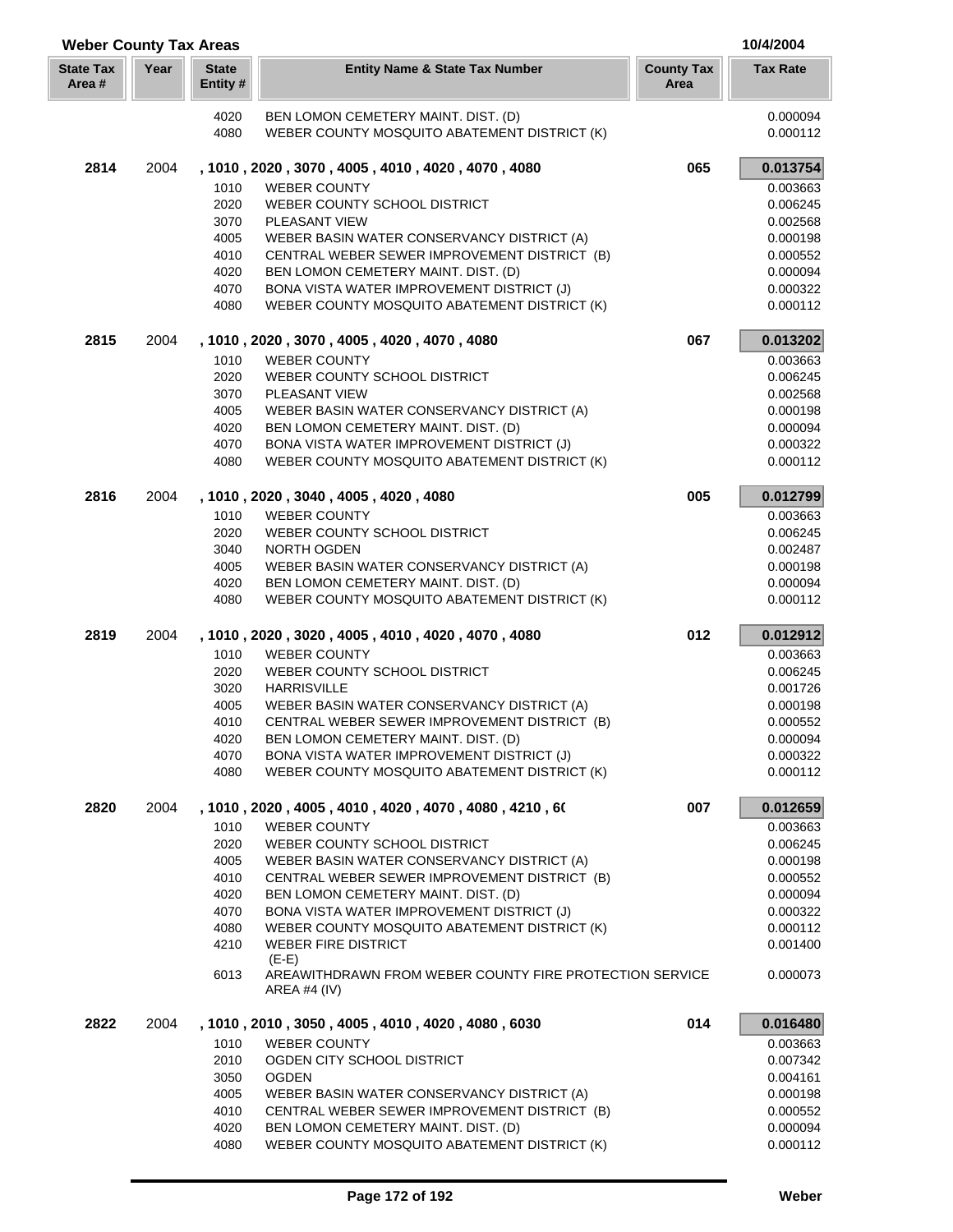| <b>Weber County Tax Areas</b> |      |                          |                                                                                                             |                           | 10/4/2004            |
|-------------------------------|------|--------------------------|-------------------------------------------------------------------------------------------------------------|---------------------------|----------------------|
| <b>State Tax</b><br>Area #    | Year | <b>State</b><br>Entity # | <b>Entity Name &amp; State Tax Number</b>                                                                   | <b>County Tax</b><br>Area | <b>Tax Rate</b>      |
|                               |      | 6030                     | OGDEN CITY - SPECIAL MUNICIPAL LEVIES TO PURCHASE W.B.W.C.<br><b>WATER</b>                                  |                           | 0.000358             |
| 2830                          | 2004 |                          | , 1010 , 2020 , 3020 , 4005 , 4010 , 4020 , 4080                                                            | 085                       | 0.012590             |
|                               |      | 1010                     | <b>WEBER COUNTY</b>                                                                                         |                           | 0.003663             |
|                               |      | 2020                     | WEBER COUNTY SCHOOL DISTRICT                                                                                |                           | 0.006245             |
|                               |      | 3020                     | <b>HARRISVILLE</b>                                                                                          |                           | 0.001726             |
|                               |      | 4005                     | WEBER BASIN WATER CONSERVANCY DISTRICT (A)                                                                  |                           | 0.000198             |
|                               |      | 4010                     | CENTRAL WEBER SEWER IMPROVEMENT DISTRICT (B)                                                                |                           | 0.000552             |
|                               |      | 4020                     | BEN LOMON CEMETERY MAINT. DIST. (D)                                                                         |                           | 0.000094             |
|                               |      | 4080                     | WEBER COUNTY MOSQUITO ABATEMENT DISTRICT (K)                                                                |                           | 0.000112             |
| 2832                          | 2004 |                          | , 1010, 2020, 3020, 4005, 4010, 4080                                                                        | 079                       | 0.012496             |
|                               |      | 1010<br>2020             | <b>WEBER COUNTY</b>                                                                                         |                           | 0.003663             |
|                               |      | 3020                     | WEBER COUNTY SCHOOL DISTRICT<br><b>HARRISVILLE</b>                                                          |                           | 0.006245<br>0.001726 |
|                               |      | 4005                     | WEBER BASIN WATER CONSERVANCY DISTRICT (A)                                                                  |                           | 0.000198             |
|                               |      | 4010                     | CENTRAL WEBER SEWER IMPROVEMENT DISTRICT (B)                                                                |                           | 0.000552             |
|                               |      | 4080                     | WEBER COUNTY MOSQUITO ABATEMENT DISTRICT (K)                                                                |                           | 0.000112             |
| 2834                          | 2004 |                          | , 1010, 2020, 3090, 4005, 4015, 4070, 4080, 4130                                                            | 242                       | 0.013567             |
|                               |      | 1010                     | <b>WEBER COUNTY</b>                                                                                         |                           | 0.003663             |
|                               |      | 2020                     | WEBER COUNTY SCHOOL DISTRICT                                                                                |                           | 0.006245             |
|                               |      | 3090                     | <b>ROY</b>                                                                                                  |                           | 0.002144             |
|                               |      | 4005                     | WEBER BASIN WATER CONSERVANCY DISTRICT (A)                                                                  |                           | 0.000198             |
|                               |      | 4015                     | NORTH DAVIS COUNTY SEWER DISTRICT (C)                                                                       |                           | 0.000763             |
|                               |      | 4070                     | BONA VISTA WATER IMPROVEMENT DISTRICT (J)                                                                   |                           | 0.000322             |
|                               |      | 4080<br>4130             | WEBER COUNTY MOSQUITO ABATEMENT DISTRICT (K)<br>ROY WATER CONSERVANCY SUBDISTRICT (P)                       |                           | 0.000112<br>0.000120 |
|                               |      |                          |                                                                                                             |                           |                      |
| 2836                          | 2004 |                          | , 1010, 2020, 3040, 4005, 4020, 4080, 8301                                                                  | 274                       | 0.012799             |
|                               |      | 1010                     | <b>WEBER COUNTY</b>                                                                                         |                           | 0.003663             |
|                               |      | 2020                     | WEBER COUNTY SCHOOL DISTRICT                                                                                |                           | 0.006245             |
|                               |      | 3040                     | NORTH OGDEN                                                                                                 |                           | 0.002487             |
|                               |      | 4005                     | WEBER BASIN WATER CONSERVANCY DISTRICT (A)                                                                  |                           | 0.000198             |
|                               |      | 4020                     | BEN LOMON CEMETERY MAINT. DIST. (D)                                                                         |                           | 0.000094             |
|                               |      | 4080<br>8301             | WEBER COUNTY MOSQUITO ABATEMENT DISTRICT (K)<br>NORTH OGDEN CITY CENTRAL BUSINESS DISTRICT DEVELOPMENT PLAN |                           | 0.000112<br>0.000000 |
|                               |      |                          | - NORTH OGDEN CITY (G-1)                                                                                    |                           |                      |
| 2837                          | 2004 |                          | , 1010 , 2020 , 3130 , 4005 , 4010 , 4080 , 4130 , 4150 , 42                                                | 215                       | 0.012910             |
|                               |      | 1010                     | <b>WEBER COUNTY</b>                                                                                         |                           | 0.003663             |
|                               |      | 2020                     | WEBER COUNTY SCHOOL DISTRICT                                                                                |                           | 0.006245             |
|                               |      | 3130                     | <b>WEST HAVEN</b>                                                                                           |                           | 0.000000             |
|                               |      | 4005                     | WEBER BASIN WATER CONSERVANCY DISTRICT (A)                                                                  |                           | 0.000198             |
|                               |      | 4010                     | CENTRAL WEBER SEWER IMPROVEMENT DISTRICT (B)                                                                |                           | 0.000552             |
|                               |      | 4080<br>4130             | WEBER COUNTY MOSQUITO ABATEMENT DISTRICT (K)<br>ROY WATER CONSERVANCY SUBDISTRICT (P)                       |                           | 0.000112<br>0.000120 |
|                               |      | 4150                     | HOOPER WATER IMPROVEMENT DISTRICT (T)                                                                       |                           | 0.000547             |
|                               |      | 4210                     | <b>WEBER FIRE DISTRICT</b>                                                                                  |                           | 0.001400             |
|                               |      |                          | $(E-E)$                                                                                                     |                           |                      |
|                               |      | 4220                     | WEBER COUNTY SEWER SERVICE AREA # 2 (F-F)                                                                   |                           | 0.000000             |
|                               |      | 4285                     | WEST HAVEN WASTE WATER SPECIAL SERVICE DISTRICT (O-O)                                                       |                           | 0.000000             |
|                               |      | 6013                     | AREAWITHDRAWN FROM WEBER COUNTY FIRE PROTECTION SERVICE<br>AREA #4 (IV)                                     |                           | 0.000073             |
| 2838                          | 2004 |                          | , 1010, 2020, 4005, 4010, 4070, 4080, 4210, 6013, 82                                                        | 330                       | 0.012565             |
|                               |      | 1010                     | <b>WEBER COUNTY</b>                                                                                         |                           | 0.003663             |
|                               |      | 2020                     | WEBER COUNTY SCHOOL DISTRICT                                                                                |                           | 0.006245             |
|                               |      | 4005                     | WEBER BASIN WATER CONSERVANCY DISTRICT (A)                                                                  |                           | 0.000198             |
|                               |      | 4010                     | CENTRAL WEBER SEWER IMPROVEMENT DISTRICT (B)                                                                |                           | 0.000552             |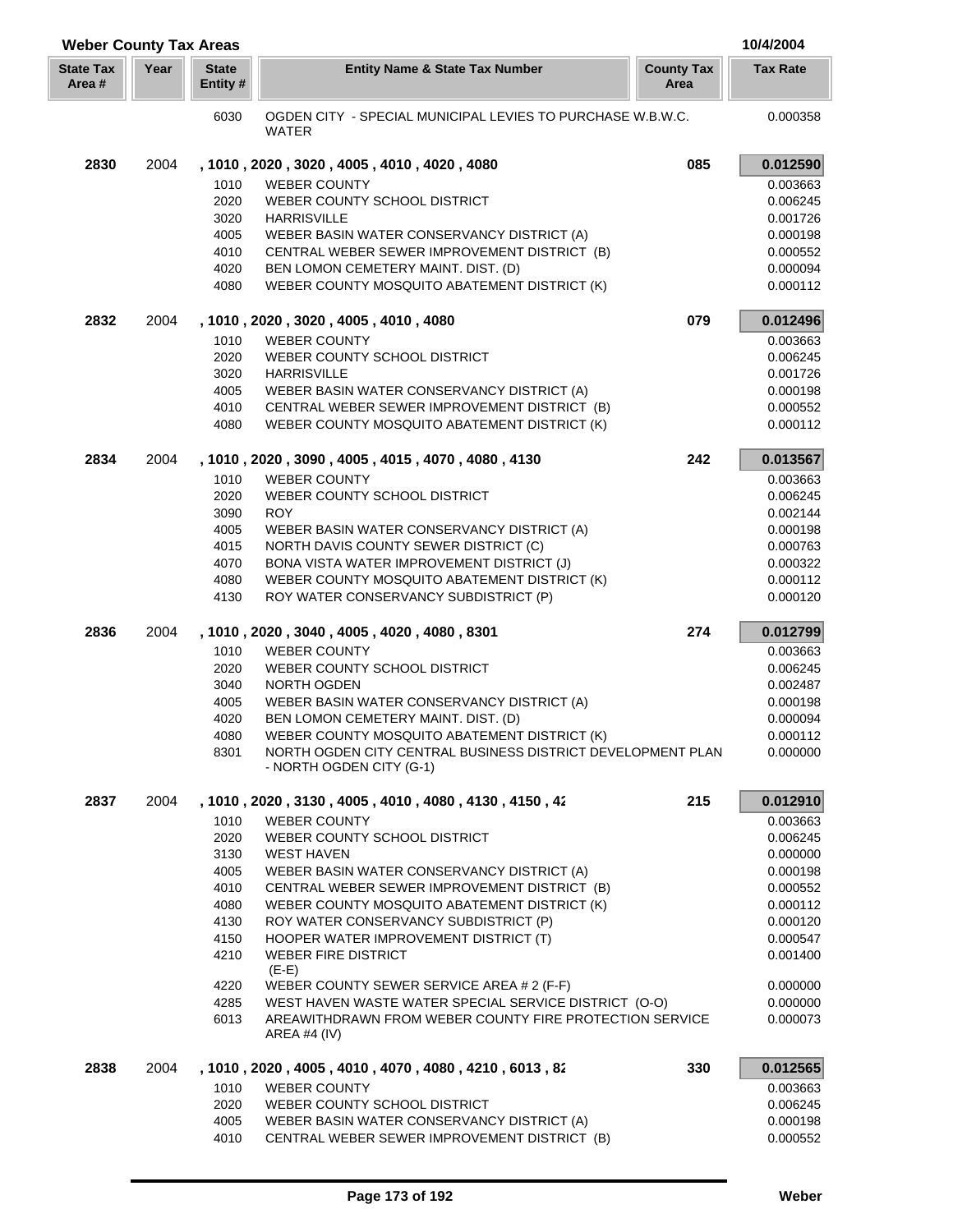| <b>Weber County Tax Areas</b> |      |                          |                                                                           |                           | 10/4/2004       |
|-------------------------------|------|--------------------------|---------------------------------------------------------------------------|---------------------------|-----------------|
| <b>State Tax</b><br>Area #    | Year | <b>State</b><br>Entity # | <b>Entity Name &amp; State Tax Number</b>                                 | <b>County Tax</b><br>Area | <b>Tax Rate</b> |
|                               |      | 4070                     | BONA VISTA WATER IMPROVEMENT DISTRICT (J)                                 |                           | 0.000322        |
|                               |      | 4080                     | WEBER COUNTY MOSQUITO ABATEMENT DISTRICT (K)                              |                           | 0.000112        |
|                               |      | 4210                     | <b>WEBER FIRE DISTRICT</b><br>$(E-E)$                                     |                           | 0.001400        |
|                               |      | 6013                     | AREAWITHDRAWN FROM WEBER COUNTY FIRE PROTECTION SERVICE<br>AREA #4 (IV)   |                           | 0.000073        |
|                               |      | 8252                     | WEBER COUNTY INDUSTRIAL PARK PROJECT AREA NO. 3 - WEBER<br>COUNTY - (F-2) |                           | 0.000000        |
| 2839                          | 2004 |                          | , 1010, 2020, 4005, 4010, 4080, 4210, 6013, 8252                          | 331                       | 0.012243        |
|                               |      | 1010                     | <b>WEBER COUNTY</b>                                                       |                           | 0.003663        |
|                               |      | 2020                     | WEBER COUNTY SCHOOL DISTRICT                                              |                           | 0.006245        |
|                               |      | 4005                     | WEBER BASIN WATER CONSERVANCY DISTRICT (A)                                |                           | 0.000198        |
|                               |      | 4010                     | CENTRAL WEBER SEWER IMPROVEMENT DISTRICT (B)                              |                           | 0.000552        |
|                               |      | 4080                     | WEBER COUNTY MOSQUITO ABATEMENT DISTRICT (K)                              |                           | 0.000112        |
|                               |      | 4210                     | <b>WEBER FIRE DISTRICT</b><br>$(E-E)$                                     |                           | 0.001400        |
|                               |      | 6013                     | AREAWITHDRAWN FROM WEBER COUNTY FIRE PROTECTION SERVICE<br>AREA #4 $(IV)$ |                           | 0.000073        |
|                               |      | 8252                     | WEBER COUNTY INDUSTRIAL PARK PROJECT AREA NO. 3 - WEBER<br>COUNTY - (F-2) |                           | 0.000000        |
| 2840                          | 2004 |                          | , 1010 , 2020 , 4005 , 4010 , 4020 , 4080 , 4210 , 6013 , 82              | 328                       | 0.012337        |
|                               |      | 1010                     | <b>WEBER COUNTY</b>                                                       |                           | 0.003663        |
|                               |      | 2020                     | WEBER COUNTY SCHOOL DISTRICT                                              |                           | 0.006245        |
|                               |      | 4005                     | WEBER BASIN WATER CONSERVANCY DISTRICT (A)                                |                           | 0.000198        |
|                               |      | 4010                     | CENTRAL WEBER SEWER IMPROVEMENT DISTRICT (B)                              |                           | 0.000552        |
|                               |      | 4020                     | BEN LOMON CEMETERY MAINT. DIST. (D)                                       |                           | 0.000094        |
|                               |      | 4080                     | WEBER COUNTY MOSQUITO ABATEMENT DISTRICT (K)                              |                           | 0.000112        |
|                               |      | 4210                     | <b>WEBER FIRE DISTRICT</b>                                                |                           | 0.001400        |
|                               |      | 6013                     | $(E-E)$<br>AREAWITHDRAWN FROM WEBER COUNTY FIRE PROTECTION SERVICE        |                           | 0.000073        |
|                               |      | 8252                     | AREA #4 $(IV)$<br>WEBER COUNTY INDUSTRIAL PARK PROJECT AREA NO. 3 - WEBER |                           | 0.000000        |
|                               |      |                          | COUNTY - (F-2)                                                            |                           |                 |
| 2841                          | 2004 |                          | , 1010 , 2020 , 4005 , 4010 , 4020 , 4070 , 4080 , 4210 , 60              | 329                       | 0.012659        |
|                               |      | 1010                     | <b>WEBER COUNTY</b>                                                       |                           | 0.003663        |
|                               |      | 2020                     | WEBER COUNTY SCHOOL DISTRICT                                              |                           | 0.006245        |
|                               |      | 4005                     | WEBER BASIN WATER CONSERVANCY DISTRICT (A)                                |                           | 0.000198        |
|                               |      | 4010                     | CENTRAL WEBER SEWER IMPROVEMENT DISTRICT (B)                              |                           | 0.000552        |
|                               |      | 4020                     | BEN LOMON CEMETERY MAINT. DIST. (D)                                       |                           | 0.000094        |
|                               |      | 4070                     | BONA VISTA WATER IMPROVEMENT DISTRICT (J)                                 |                           | 0.000322        |
|                               |      | 4080                     | WEBER COUNTY MOSQUITO ABATEMENT DISTRICT (K)                              |                           | 0.000112        |
|                               |      | 4210                     | <b>WEBER FIRE DISTRICT</b><br>$(E-E)$                                     |                           | 0.001400        |
|                               |      | 6013                     | AREAWITHDRAWN FROM WEBER COUNTY FIRE PROTECTION SERVICE<br>AREA #4 (IV)   |                           | 0.000073        |
|                               |      | 8252                     | WEBER COUNTY INDUSTRIAL PARK PROJECT AREA NO. 3 - WEBER<br>COUNTY - (F-2) |                           | 0.000000        |
| 2842                          | 2004 |                          | , 1010, 2020, 4005, 4015, 4080, 4130, 4150, 4210, 42                      | 310                       | 0.013121        |
|                               |      | 1010                     | <b>WEBER COUNTY</b>                                                       |                           | 0.003663        |
|                               |      | 2020                     | WEBER COUNTY SCHOOL DISTRICT                                              |                           | 0.006245        |
|                               |      | 4005                     | WEBER BASIN WATER CONSERVANCY DISTRICT (A)                                |                           | 0.000198        |
|                               |      | 4015                     | NORTH DAVIS COUNTY SEWER DISTRICT (C)                                     |                           | 0.000763        |
|                               |      | 4080                     | WEBER COUNTY MOSQUITO ABATEMENT DISTRICT (K)                              |                           | 0.000112        |
|                               |      | 4130                     | ROY WATER CONSERVANCY SUBDISTRICT (P)                                     |                           | 0.000120        |
|                               |      | 4150                     | HOOPER WATER IMPROVEMENT DISTRICT (T)                                     |                           | 0.000547        |
|                               |      | 4210                     | <b>WEBER FIRE DISTRICT</b><br>$(E-E)$                                     |                           | 0.001400        |
|                               |      | 4220                     | WEBER COUNTY SEWER SERVICE AREA # 2 (F-F)                                 |                           | 0.000000        |
|                               |      | 6013                     | AREAWITHDRAWN FROM WEBER COUNTY FIRE PROTECTION SERVICE<br>AREA #4 (IV)   |                           | 0.000073        |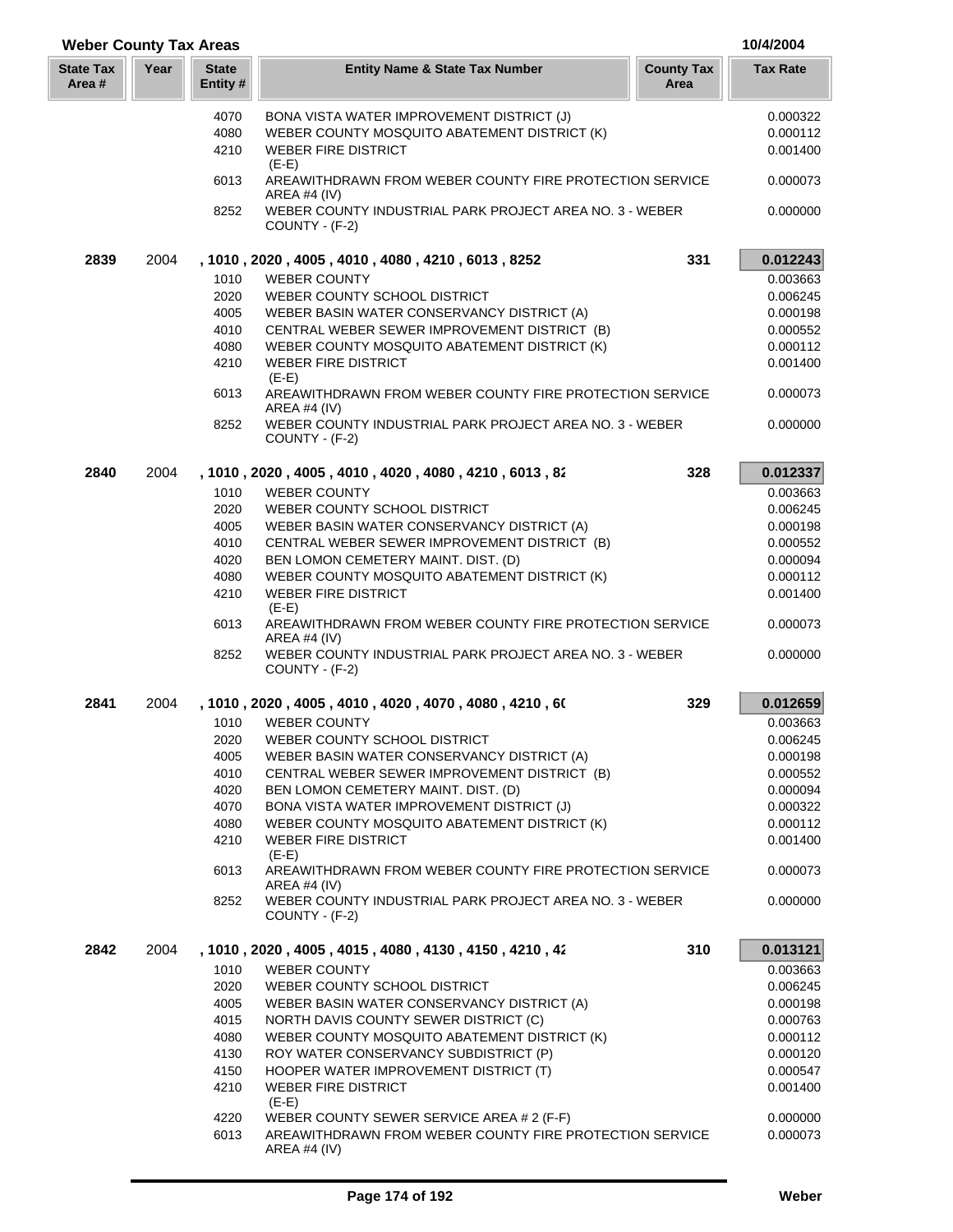| <b>Weber County Tax Areas</b> |      |                          |                                                                                           |                           |                      |
|-------------------------------|------|--------------------------|-------------------------------------------------------------------------------------------|---------------------------|----------------------|
| <b>State Tax</b><br>Area #    | Year | <b>State</b><br>Entity # | <b>Entity Name &amp; State Tax Number</b>                                                 | <b>County Tax</b><br>Area | <b>Tax Rate</b>      |
| 2846                          | 2004 |                          | , 1010, 2020, 4005, 4050, 4080, 4180, 4210, 4280, 60                                      | 303                       | 0.012601             |
|                               |      | 1010                     | <b>WEBER COUNTY</b>                                                                       |                           | 0.003663             |
|                               |      | 2020                     | WEBER COUNTY SCHOOL DISTRICT                                                              |                           | 0.006245             |
|                               |      | 4005                     | WEBER BASIN WATER CONSERVANCY DISTRICT (A)                                                |                           | 0.000198             |
|                               |      | 4050                     | WARREN-WEST WARREN CEMETERY MAINTENANCE DISTRICT (G)                                      |                           | 0.000114             |
|                               |      | 4080                     | WEBER COUNTY MOSQUITO ABATEMENT DISTRICT (K)                                              |                           | 0.000112             |
|                               |      | 4180                     | WEST WARREN-WARREN WATER IMPROVEMENT DISTRICT (A-A)                                       |                           | 0.000468             |
|                               |      | 4210                     | <b>WEBER FIRE DISTRICT</b>                                                                |                           | 0.001400             |
|                               |      |                          | $(E-E)$                                                                                   |                           |                      |
|                               |      | 4280                     | WEBER COUNTY SERVICE AREA NO. 6 - WEST WARREN PARK (N-N)                                  |                           | 0.000328             |
|                               |      | 6013                     | AREAWITHDRAWN FROM WEBER COUNTY FIRE PROTECTION SERVICE<br>AREA #4 $(IV)$                 |                           | 0.000073             |
| 2898                          | 2004 |                          | , 1010, 2020, 3060, 4005, 4030, 4070, 4080, 6013                                          | 339                       | 0.011254             |
|                               |      | 1010                     | <b>WEBER COUNTY</b>                                                                       |                           | 0.003663             |
|                               |      | 2020                     | WEBER COUNTY SCHOOL DISTRICT                                                              |                           | 0.006245             |
|                               |      | 3060                     | <b>PLAIN CITY</b>                                                                         |                           | 0.000536             |
|                               |      | 4005                     | WEBER BASIN WATER CONSERVANCY DISTRICT (A)                                                |                           | 0.000198             |
|                               |      | 4030                     | PLAIN CITY CEMETERY MAINTENANCE DISTRICT (E)                                              |                           | 0.000105             |
|                               |      | 4070                     | BONA VISTA WATER IMPROVEMENT DISTRICT (J)                                                 |                           | 0.000322             |
|                               |      | 4080                     | WEBER COUNTY MOSQUITO ABATEMENT DISTRICT (K)                                              |                           | 0.000112             |
|                               |      | 6013                     | AREAWITHDRAWN FROM WEBER COUNTY FIRE PROTECTION SERVICE<br>AREA #4 $(IV)$                 |                           | 0.000073             |
| 2900                          | 2004 |                          | , 1010, 2020, 3040, 4005, 4010, 4020, 4070, 4080, 60                                      | 332                       | 0.013746             |
|                               |      | 1010                     | <b>WEBER COUNTY</b>                                                                       |                           | 0.003663             |
|                               |      | 2020                     | WEBER COUNTY SCHOOL DISTRICT                                                              |                           | 0.006245             |
|                               |      | 3040                     | NORTH OGDEN                                                                               |                           | 0.002487             |
|                               |      | 4005                     | WEBER BASIN WATER CONSERVANCY DISTRICT (A)                                                |                           | 0.000198             |
|                               |      | 4010                     | CENTRAL WEBER SEWER IMPROVEMENT DISTRICT (B)                                              |                           | 0.000552             |
|                               |      | 4020                     | BEN LOMON CEMETERY MAINT. DIST. (D)                                                       |                           | 0.000094             |
|                               |      | 4070                     | BONA VISTA WATER IMPROVEMENT DISTRICT (J)<br>WEBER COUNTY MOSQUITO ABATEMENT DISTRICT (K) |                           | 0.000322<br>0.000112 |
|                               |      | 4080<br>6013             | AREAWITHDRAWN FROM WEBER COUNTY FIRE PROTECTION SERVICE<br>AREA #4 (IV)                   |                           | 0.000073             |
| 2902                          | 2004 |                          | , 1010, 2020, 3120, 4005, 4010, 4080, 6013, 6070                                          | 335                       |                      |
|                               |      |                          |                                                                                           |                           | 0.014437             |
|                               |      | 1010<br>2020             | <b>WEBER COUNTY</b><br>WEBER COUNTY SCHOOL DISTRICT                                       |                           | 0.003663<br>0.006245 |
|                               |      | 3120                     | <b>WASHINGTON TERRACE</b>                                                                 |                           | 0.003594             |
|                               |      | 4005                     | WEBER BASIN WATER CONSERVANCY DISTRICT (A)                                                |                           | 0.000198             |
|                               |      | 4010                     | CENTRAL WEBER SEWER IMPROVEMENT DISTRICT (B)                                              |                           | 0.000552             |
|                               |      | 4080                     | WEBER COUNTY MOSQUITO ABATEMENT DISTRICT (K)                                              |                           | 0.000112             |
|                               |      | 6013                     | AREAWITHDRAWN FROM WEBER COUNTY FIRE PROTECTION SERVICE                                   |                           | 0.000073             |
|                               |      |                          | AREA #4 $(IV)$                                                                            |                           |                      |
|                               |      | 6070                     | WASHINGTON TERRACE - SPECIAL MUNICIPAL LEVIES TO PURCHASE<br>W.B.W.C WATER                |                           | 0.000000             |
| 2904                          | 2004 |                          | , 1010, 2020, 3110, 4005, 4080, 6013, 6060                                                | 338                       | 0.011428             |
|                               |      | 1010                     | WEBER COUNTY                                                                              |                           | 0.003663             |
|                               |      | 2020                     | WEBER COUNTY SCHOOL DISTRICT                                                              |                           | 0.006245             |
|                               |      | 3110                     | <b>UINTAH</b>                                                                             |                           | 0.000829             |
|                               |      | 4005                     | WEBER BASIN WATER CONSERVANCY DISTRICT (A)                                                |                           | 0.000198             |
|                               |      | 4080                     | WEBER COUNTY MOSQUITO ABATEMENT DISTRICT (K)                                              |                           | 0.000112             |
|                               |      | 6013                     | AREAWITHDRAWN FROM WEBER COUNTY FIRE PROTECTION SERVICE<br>AREA #4 $(IV)$                 |                           | 0.000073             |
|                               |      | 6060                     | UINTAH - SPECIAL MUNICIPAL LEVIES TO PURCHASE W.B.W.C. WATER                              |                           | 0.000308             |
| 3046                          | 2004 |                          | , 1010, 2020, 3090, 4005, 4015, 4080, 4130, 6012                                          | 041                       | 0.013245             |
|                               |      | 1010<br>2020             | <b>WEBER COUNTY</b>                                                                       |                           | 0.003663             |
|                               |      |                          | WEBER COUNTY SCHOOL DISTRICT                                                              |                           | 0.006245             |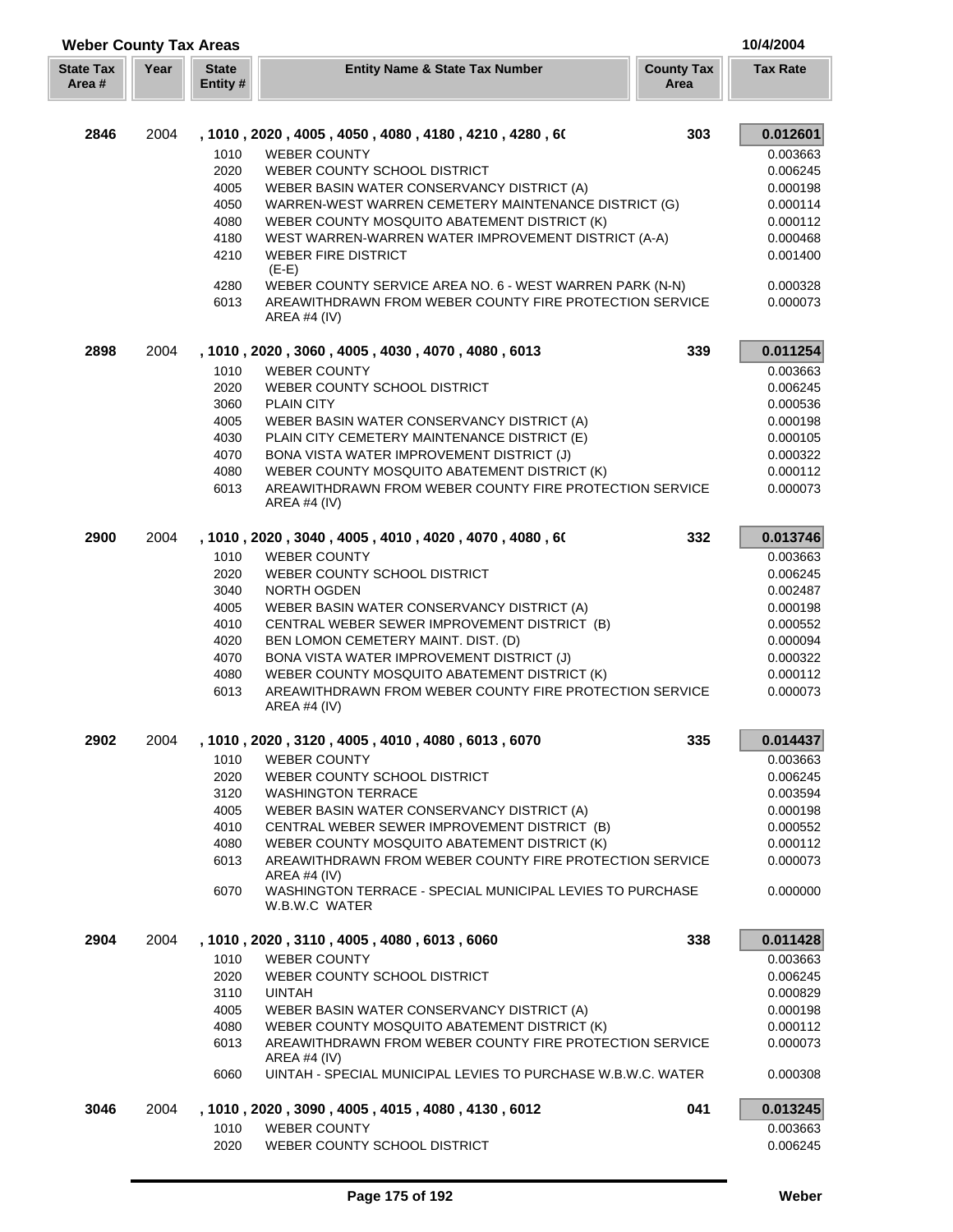| <b>Weber County Tax Areas</b> |      |                          |                                                                                   |                           |                 |
|-------------------------------|------|--------------------------|-----------------------------------------------------------------------------------|---------------------------|-----------------|
| <b>State Tax</b><br>Area #    | Year | <b>State</b><br>Entity # | <b>Entity Name &amp; State Tax Number</b>                                         | <b>County Tax</b><br>Area | <b>Tax Rate</b> |
|                               |      | 3090                     | <b>ROY</b>                                                                        |                           | 0.002144        |
|                               |      | 4005                     | WEBER BASIN WATER CONSERVANCY DISTRICT (A)                                        |                           | 0.000198        |
|                               |      | 4015                     | NORTH DAVIS COUNTY SEWER DISTRICT (C)                                             |                           | 0.000763        |
|                               |      | 4080                     | WEBER COUNTY MOSQUITO ABATEMENT DISTRICT (K)                                      |                           | 0.000112        |
|                               |      | 4130                     | ROY WATER CONSERVANCY SUBDISTRICT (P)                                             |                           | 0.000120        |
|                               |      | 6012                     | AREA IN ROY CITY WITHDRAWN FROM HOOPER WATER IMPROVEMENT<br><b>DISTRICT (III)</b> |                           | 0.000000        |
| 3048                          | 2004 |                          | , 1010 , 2020 , 3090 , 4005 , 4015 , 4080 , 4130 , 4150 , 42                      | 334                       | 0.013865        |
|                               |      | 1010                     | <b>WEBER COUNTY</b>                                                               |                           | 0.003663        |
|                               |      | 2020                     | WEBER COUNTY SCHOOL DISTRICT                                                      |                           | 0.006245        |
|                               |      | 3090                     | <b>ROY</b>                                                                        |                           | 0.002144        |
|                               |      | 4005                     | WEBER BASIN WATER CONSERVANCY DISTRICT (A)                                        |                           | 0.000198        |
|                               |      | 4015                     | NORTH DAVIS COUNTY SEWER DISTRICT (C)                                             |                           | 0.000763        |
|                               |      | 4080                     | WEBER COUNTY MOSQUITO ABATEMENT DISTRICT (K)                                      |                           | 0.000112        |
|                               |      | 4130                     | ROY WATER CONSERVANCY SUBDISTRICT (P)                                             |                           | 0.000120        |
|                               |      | 4150                     | HOOPER WATER IMPROVEMENT DISTRICT (T)                                             |                           | 0.000547        |
|                               |      | 4220                     | WEBER COUNTY SEWER SERVICE AREA # 2 (F-F)                                         |                           | 0.000000        |
|                               |      | 6013                     | AREAWITHDRAWN FROM WEBER COUNTY FIRE PROTECTION SERVICE<br><b>AREA #4 (IV)</b>    |                           | 0.000073        |
| 3071                          | 2004 |                          | , 1010, 2020, 3040, 4005, 4010, 4070, 4080, 6013                                  | 333                       | 0.013652        |
|                               |      | 1010                     | <b>WEBER COUNTY</b>                                                               |                           | 0.003663        |
|                               |      | 2020                     | WEBER COUNTY SCHOOL DISTRICT                                                      |                           | 0.006245        |
|                               |      | 3040                     | NORTH OGDEN                                                                       |                           | 0.002487        |
|                               |      | 4005                     | WEBER BASIN WATER CONSERVANCY DISTRICT (A)                                        |                           | 0.000198        |
|                               |      | 4010                     | CENTRAL WEBER SEWER IMPROVEMENT DISTRICT (B)                                      |                           | 0.000552        |
|                               |      | 4070                     | BONA VISTA WATER IMPROVEMENT DISTRICT (J)                                         |                           | 0.000322        |
|                               |      | 4080                     | WEBER COUNTY MOSQUITO ABATEMENT DISTRICT (K)                                      |                           | 0.000112        |
|                               |      | 6013                     | AREAWITHDRAWN FROM WEBER COUNTY FIRE PROTECTION SERVICE<br>AREA #4 $(IV)$         |                           | 0.000073        |
| 3075                          | 2004 |                          | , 1010, 2020, 3020, 4005, 4010, 4070, 4080, 6013                                  | 365                       | 0.012891        |
|                               |      | 1010                     | <b>WEBER COUNTY</b>                                                               |                           | 0.003663        |
|                               |      | 2020                     | WEBER COUNTY SCHOOL DISTRICT                                                      |                           | 0.006245        |
|                               |      | 3020                     | <b>HARRISVILLE</b>                                                                |                           | 0.001726        |
|                               |      | 4005                     | WEBER BASIN WATER CONSERVANCY DISTRICT (A)                                        |                           | 0.000198        |
|                               |      | 4010                     | CENTRAL WEBER SEWER IMPROVEMENT DISTRICT (B)                                      |                           | 0.000552        |
|                               |      | 4070                     | BONA VISTA WATER IMPROVEMENT DISTRICT (J)                                         |                           | 0.000322        |
|                               |      | 4080                     | WEBER COUNTY MOSQUITO ABATEMENT DISTRICT (K)                                      |                           | 0.000112        |
|                               |      | 6013                     | AREAWITHDRAWN FROM WEBER COUNTY FIRE PROTECTION SERVICE<br>AREA #4 (IV)           |                           | 0.000073        |
| 3076                          | 2004 |                          | , 1010, 2020, 3020, 4005, 4010, 4020, 4070, 4080, 60                              | 366                       | 0.012985        |
|                               |      | 1010                     | <b>WEBER COUNTY</b>                                                               |                           | 0.003663        |
|                               |      | 2020                     | WEBER COUNTY SCHOOL DISTRICT                                                      |                           | 0.006245        |
|                               |      | 3020                     | <b>HARRISVILLE</b>                                                                |                           | 0.001726        |
|                               |      | 4005                     | WEBER BASIN WATER CONSERVANCY DISTRICT (A)                                        |                           | 0.000198        |
|                               |      | 4010                     | CENTRAL WEBER SEWER IMPROVEMENT DISTRICT (B)                                      |                           | 0.000552        |
|                               |      | 4020                     | BEN LOMON CEMETERY MAINT. DIST. (D)                                               |                           | 0.000094        |
|                               |      | 4070                     | BONA VISTA WATER IMPROVEMENT DISTRICT (J)                                         |                           | 0.000322        |
|                               |      | 4080                     | WEBER COUNTY MOSQUITO ABATEMENT DISTRICT (K)                                      |                           | 0.000112        |
|                               |      | 6013                     | AREAWITHDRAWN FROM WEBER COUNTY FIRE PROTECTION SERVICE<br>AREA #4 (IV)           |                           | 0.000073        |
| 3082                          | 2004 |                          | , 1010, 2010, 3050, 4005, 4010, 4070, 4080, 6030, 80                              | 358                       | 0.016708        |
|                               |      | 1010                     | <b>WEBER COUNTY</b>                                                               |                           | 0.003663        |
|                               |      | 2010                     | OGDEN CITY SCHOOL DISTRICT                                                        |                           | 0.007342        |
|                               |      | 3050                     | <b>OGDEN</b>                                                                      |                           | 0.004161        |
|                               |      | 4005                     | WEBER BASIN WATER CONSERVANCY DISTRICT (A)                                        |                           | 0.000198        |
|                               |      | 4010                     | CENTRAL WEBER SEWER IMPROVEMENT DISTRICT (B)                                      |                           | 0.000552        |
|                               |      | 4070                     | BONA VISTA WATER IMPROVEMENT DISTRICT (J)                                         |                           | 0.000322        |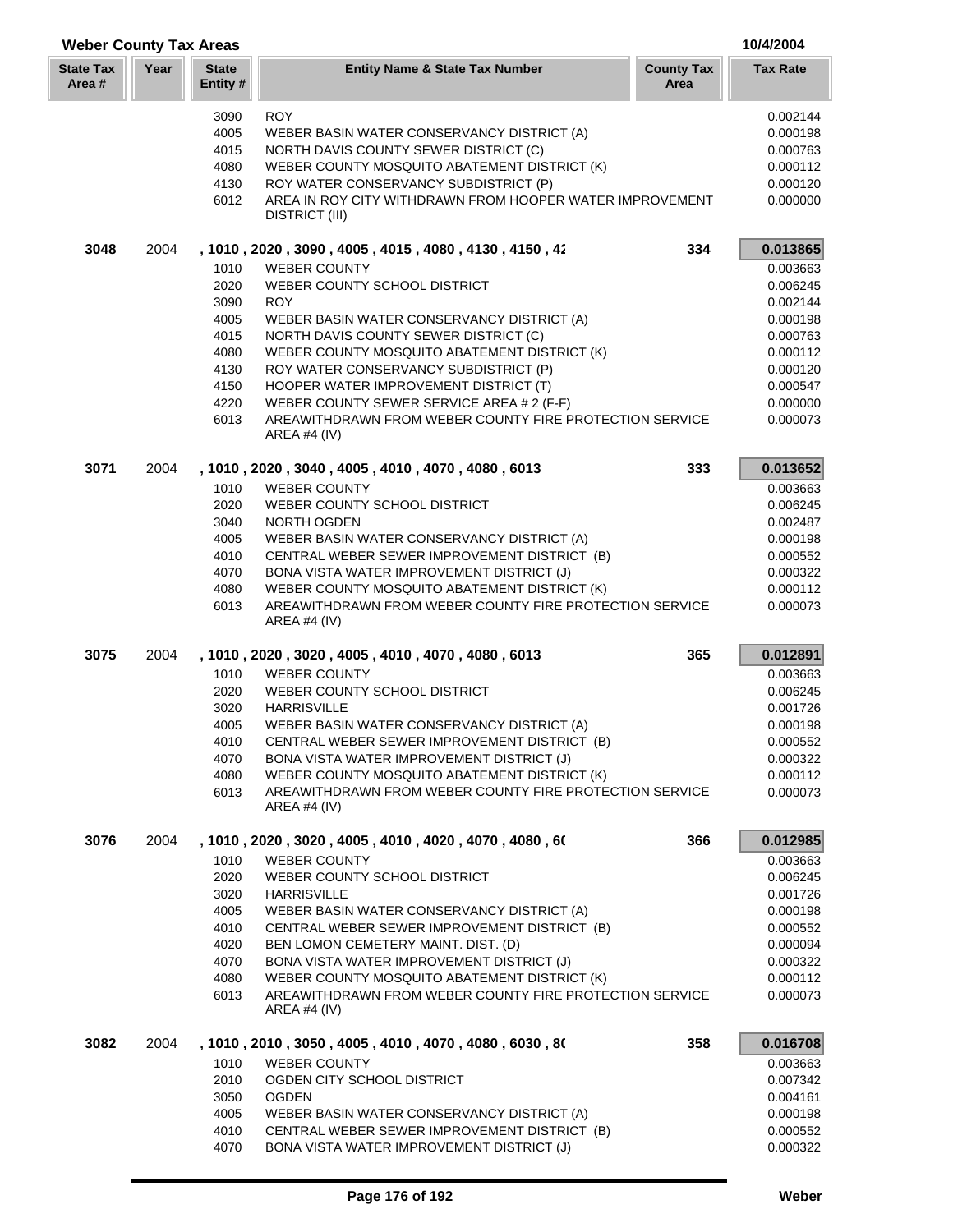| <b>Weber County Tax Areas</b> |      |                          |                                                                                    |                           | 10/4/2004       |
|-------------------------------|------|--------------------------|------------------------------------------------------------------------------------|---------------------------|-----------------|
| <b>State Tax</b><br>Area #    | Year | <b>State</b><br>Entity # | <b>Entity Name &amp; State Tax Number</b>                                          | <b>County Tax</b><br>Area | <b>Tax Rate</b> |
|                               |      | 4080                     | WEBER COUNTY MOSQUITO ABATEMENT DISTRICT (K)                                       |                           | 0.000112        |
|                               |      | 6030                     | OGDEN CITY - SPECIAL MUNICIPAL LEVIES TO PURCHASE W.B.W.C.<br>WATER                |                           | 0.000358        |
|                               |      | 8016                     | DEFENSE DEPOT OGDEN ECONOMIC - (A-16)                                              |                           | 0.000000        |
| 3083                          | 2004 |                          | , 1010, 2010, 3050, 4005, 4010, 4080, 6030, 8016                                   | 359                       | 0.016386        |
|                               |      | 1010                     | <b>WEBER COUNTY</b>                                                                |                           | 0.003663        |
|                               |      | 2010                     | OGDEN CITY SCHOOL DISTRICT                                                         |                           | 0.007342        |
|                               |      | 3050                     | <b>OGDEN</b>                                                                       |                           | 0.004161        |
|                               |      | 4005                     | WEBER BASIN WATER CONSERVANCY DISTRICT (A)                                         |                           | 0.000198        |
|                               |      | 4010                     | CENTRAL WEBER SEWER IMPROVEMENT DISTRICT (B)                                       |                           | 0.000552        |
|                               |      | 4080                     | WEBER COUNTY MOSQUITO ABATEMENT DISTRICT (K)                                       |                           | 0.000112        |
|                               |      | 6030                     | OGDEN CITY - SPECIAL MUNICIPAL LEVIES TO PURCHASE W.B.W.C.<br>WATER                |                           | 0.000358        |
|                               |      | 8016                     | DEFENSE DEPOT OGDEN ECONOMIC - (A-16)                                              |                           | 0.000000        |
| 3091                          | 2004 |                          | , 1010, 2010, 3050, 4005, 4010, 4080, 6030, 8017                                   | 367                       | 0.016386        |
|                               |      | 1010                     | <b>WEBER COUNTY</b>                                                                |                           | 0.003663        |
|                               |      | 2010                     | OGDEN CITY SCHOOL DISTRICT                                                         |                           | 0.007342        |
|                               |      | 3050                     | <b>OGDEN</b>                                                                       |                           | 0.004161        |
|                               |      | 4005                     | WEBER BASIN WATER CONSERVANCY DISTRICT (A)                                         |                           | 0.000198        |
|                               |      | 4010                     | CENTRAL WEBER SEWER IMPROVEMENT DISTRICT (B)                                       |                           | 0.000552        |
|                               |      | 4080                     | WEBER COUNTY MOSQUITO ABATEMENT DISTRICT (K)                                       |                           | 0.000112        |
|                               |      | 6030                     | OGDEN CITY - SPECIAL MUNICIPAL LEVIES TO PURCHASE W.B.W.C.<br><b>WATER</b>         |                           | 0.000358        |
|                               |      | 8017                     | IOMEGA ECONOMIC PLAN - (A-17)                                                      |                           | 0.000000        |
| 3093                          | 2004 |                          | , 1010, 2010, 3050, 4005, 4010, 4080, 6030, 8018                                   | 368                       | 0.016386        |
|                               |      | 1010                     | <b>WEBER COUNTY</b>                                                                |                           | 0.003663        |
|                               |      | 2010                     | OGDEN CITY SCHOOL DISTRICT                                                         |                           | 0.007342        |
|                               |      | 3050                     | <b>OGDEN</b>                                                                       |                           | 0.004161        |
|                               |      | 4005                     | WEBER BASIN WATER CONSERVANCY DISTRICT (A)                                         |                           | 0.000198        |
|                               |      | 4010                     | CENTRAL WEBER SEWER IMPROVEMENT DISTRICT (B)                                       |                           | 0.000552        |
|                               |      | 4080                     | WEBER COUNTY MOSQUITO ABATEMENT DISTRICT (K)                                       |                           | 0.000112        |
|                               |      | 6030                     | OGDEN CITY - SPECIAL MUNICIPAL LEVIES TO PURCHASE W.B.W.C.<br><b>WATER</b>         |                           | 0.000358        |
|                               |      | 8018                     | "AMENDED"AMERICAN CAN RDA PRO - (A-18)                                             |                           | 0.000000        |
| 3095                          | 2004 |                          | , 1010 , 2020 , 3035 , 4005 , 4030 , 4070 , 4080 , 4210 , 60                       | 363                       | 0.012118        |
|                               |      | 1010                     | <b>WEBER COUNTY</b>                                                                |                           | 0.003663        |
|                               |      | 2020                     | WEBER COUNTY SCHOOL DISTRICT                                                       |                           | 0.006245        |
|                               |      | 3035                     | <b>MARRIOTT-SLATERVILLE</b>                                                        |                           | 0.000000        |
|                               |      | 4005                     | WEBER BASIN WATER CONSERVANCY DISTRICT (A)                                         |                           | 0.000198        |
|                               |      | 4030                     | PLAIN CITY CEMETERY MAINTENANCE DISTRICT (E)                                       |                           | 0.000105        |
|                               |      | 4070                     | BONA VISTA WATER IMPROVEMENT DISTRICT (J)                                          |                           | 0.000322        |
|                               |      | 4080                     | WEBER COUNTY MOSQUITO ABATEMENT DISTRICT (K)                                       |                           | 0.000112        |
|                               |      | 4210                     | <b>WEBER FIRE DISTRICT</b><br>$(E-E)$                                              |                           | 0.001400        |
|                               |      | 6013                     | AREAWITHDRAWN FROM WEBER COUNTY FIRE PROTECTION SERVICE<br>AREA #4 $(IV)$          |                           | 0.000073        |
| 3096                          | 2004 |                          | , 1010 , 2020 , 3035 , 4005 , 4070 , 4080 , 4210 , 6013                            | 361                       | 0.012013        |
|                               |      | 1010                     | <b>WEBER COUNTY</b>                                                                |                           | 0.003663        |
|                               |      | 2020                     | WEBER COUNTY SCHOOL DISTRICT                                                       |                           | 0.006245        |
|                               |      | 3035                     | MARRIOTT-SLATERVILLE                                                               |                           | 0.000000        |
|                               |      | 4005                     | WEBER BASIN WATER CONSERVANCY DISTRICT (A)                                         |                           | 0.000198        |
|                               |      | 4070                     | BONA VISTA WATER IMPROVEMENT DISTRICT (J)                                          |                           | 0.000322        |
|                               |      | 4080                     | WEBER COUNTY MOSQUITO ABATEMENT DISTRICT (K)                                       |                           | 0.000112        |
|                               |      | 4210                     | <b>WEBER FIRE DISTRICT</b>                                                         |                           | 0.001400        |
|                               |      | 6013                     | $(E-E)$<br>AREAWITHDRAWN FROM WEBER COUNTY FIRE PROTECTION SERVICE<br>AREA #4 (IV) |                           | 0.000073        |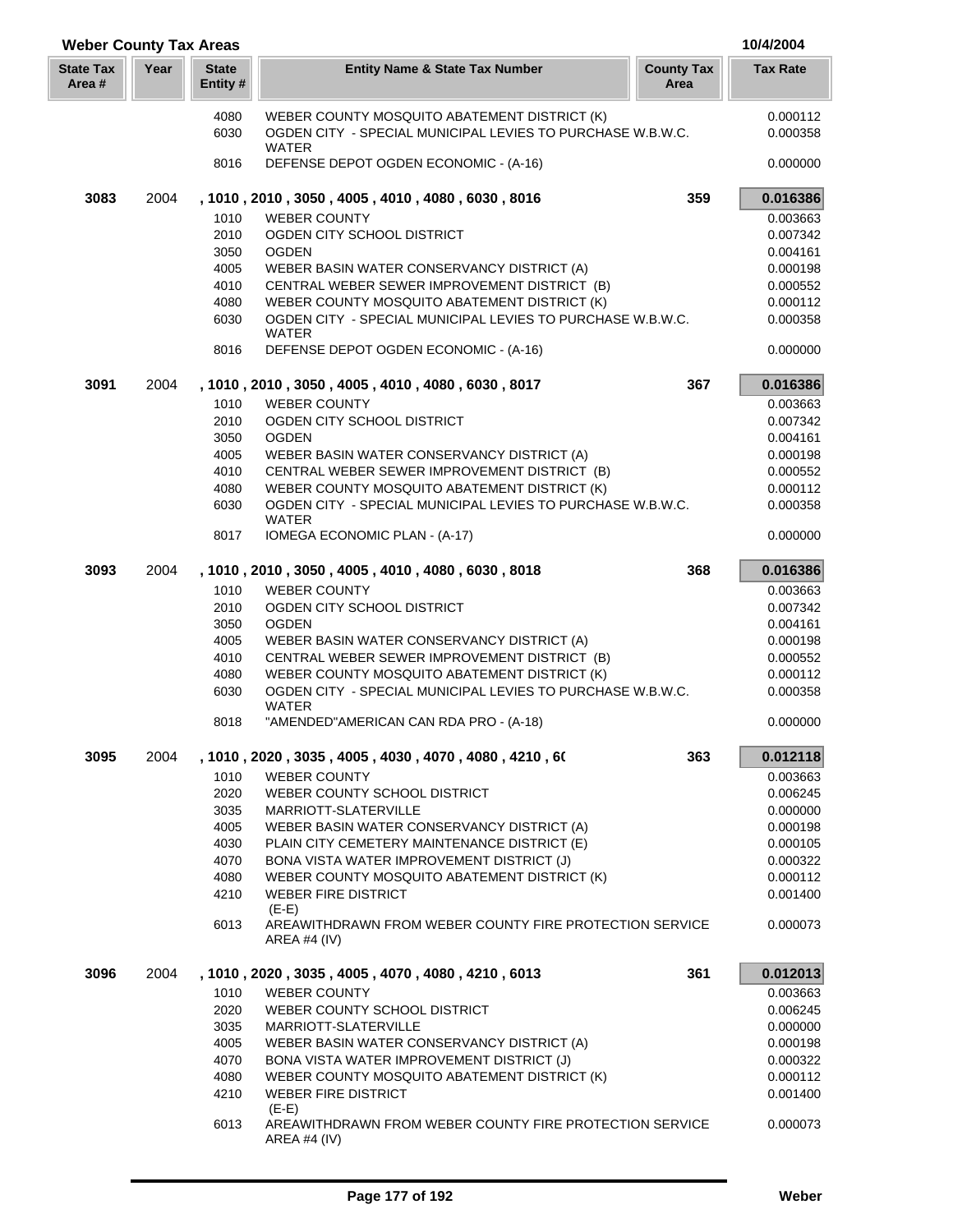| <b>Weber County Tax Areas</b> |      |                          |                                                                           |                           | 10/4/2004       |
|-------------------------------|------|--------------------------|---------------------------------------------------------------------------|---------------------------|-----------------|
| <b>State Tax</b><br>Area#     | Year | <b>State</b><br>Entity # | <b>Entity Name &amp; State Tax Number</b>                                 | <b>County Tax</b><br>Area | <b>Tax Rate</b> |
| 3099                          | 2004 |                          | , 1010 , 2020 , 3035 , 4005 , 4040 , 4080 , 4100 , 4210 , 60              | 364                       | 0.011780        |
|                               |      | 1010                     | <b>WEBER COUNTY</b>                                                       |                           | 0.003663        |
|                               |      | 2020                     | WEBER COUNTY SCHOOL DISTRICT                                              |                           | 0.006245        |
|                               |      | 3035                     | MARRIOTT-SLATERVILLE                                                      |                           | 0.000000        |
|                               |      | 4005                     | WEBER BASIN WATER CONSERVANCY DISTRICT (A)                                |                           | 0.000198        |
|                               |      | 4040                     | WEST WEBER-TAYLOR CEMETERY MAINTENANCE DISTRICT (F)                       |                           | 0.000089        |
|                               |      | 4080                     | WEBER COUNTY MOSQUITO ABATEMENT DISTRICT (K)                              |                           | 0.000112        |
|                               |      | 4100                     | TAYLOR-WEST WEBER WATER IMPROVEMENT DISTRICT (M)                          |                           | 0.000000        |
|                               |      | 4210                     | <b>WEBER FIRE DISTRICT</b><br>$(E-E)$                                     |                           | 0.001400        |
|                               |      | 6013                     | AREAWITHDRAWN FROM WEBER COUNTY FIRE PROTECTION SERVICE<br>AREA #4 $(IV)$ |                           | 0.000073        |
| 3129                          | 2004 |                          | , 1010, 2020, 3035, 4005, 4010, 4070, 4080, 4210, 60                      | 362                       | 0.012565        |
|                               |      | 1010                     | <b>WEBER COUNTY</b>                                                       |                           | 0.003663        |
|                               |      | 2020                     | WEBER COUNTY SCHOOL DISTRICT                                              |                           | 0.006245        |
|                               |      | 3035                     | MARRIOTT-SLATERVILLE                                                      |                           | 0.000000        |
|                               |      | 4005                     | WEBER BASIN WATER CONSERVANCY DISTRICT (A)                                |                           | 0.000198        |
|                               |      | 4010                     | CENTRAL WEBER SEWER IMPROVEMENT DISTRICT (B)                              |                           | 0.000552        |
|                               |      | 4070                     | BONA VISTA WATER IMPROVEMENT DISTRICT (J)                                 |                           | 0.000322        |
|                               |      | 4080                     | WEBER COUNTY MOSQUITO ABATEMENT DISTRICT (K)                              |                           | 0.000112        |
|                               |      | 4210                     | <b>WEBER FIRE DISTRICT</b><br>$(E-E)$                                     |                           | 0.001400        |
|                               |      | 6013                     | AREAWITHDRAWN FROM WEBER COUNTY FIRE PROTECTION SERVICE<br>AREA #4 (IV)   |                           | 0.000073        |
| 3136                          | 2004 |                          | , 1010, 2020, 3020, 4005, 4010, 4020, 4080, 6013                          | 373                       | 0.012663        |
|                               |      | 1010                     | <b>WEBER COUNTY</b>                                                       |                           | 0.003663        |
|                               |      | 2020                     | WEBER COUNTY SCHOOL DISTRICT                                              |                           | 0.006245        |
|                               |      | 3020                     | <b>HARRISVILLE</b>                                                        |                           | 0.001726        |
|                               |      | 4005                     | WEBER BASIN WATER CONSERVANCY DISTRICT (A)                                |                           | 0.000198        |
|                               |      | 4010                     | CENTRAL WEBER SEWER IMPROVEMENT DISTRICT (B)                              |                           | 0.000552        |
|                               |      | 4020                     | BEN LOMON CEMETERY MAINT. DIST. (D)                                       |                           | 0.000094        |
|                               |      | 4080                     | WEBER COUNTY MOSQUITO ABATEMENT DISTRICT (K)                              |                           | 0.000112        |
|                               |      | 6013                     | AREAWITHDRAWN FROM WEBER COUNTY FIRE PROTECTION SERVICE<br>AREA #4 (IV)   |                           | 0.000073        |
| 3137                          | 2004 |                          | , 1010, 2020, 3020, 4005, 4010, 4080, 6013                                | 372                       | 0.012569        |
|                               |      | 1010                     | <b>WEBER COUNTY</b>                                                       |                           | 0.003663        |
|                               |      | 2020                     | WEBER COUNTY SCHOOL DISTRICT                                              |                           | 0.006245        |
|                               |      | 3020                     | <b>HARRISVILLE</b>                                                        |                           | 0.001726        |
|                               |      | 4005                     | WEBER BASIN WATER CONSERVANCY DISTRICT (A)                                |                           | 0.000198        |
|                               |      | 4010                     | CENTRAL WEBER SEWER IMPROVEMENT DISTRICT (B)                              |                           | 0.000552        |
|                               |      | 4080                     | WEBER COUNTY MOSQUITO ABATEMENT DISTRICT (K)                              |                           | 0.000112        |
|                               |      | 6013                     | AREAWITHDRAWN FROM WEBER COUNTY FIRE PROTECTION SERVICE<br>AREA #4 (IV)   |                           | 0.000073        |
| 3139                          | 2004 |                          | , 1010 , 2020 , 3010 , 4005 , 4010 , 4070 , 4080 , 4210 , 60              | 145                       | 0.012852        |
|                               |      | 1010                     | <b>WEBER COUNTY</b>                                                       |                           | 0.003663        |
|                               |      | 2020                     | WEBER COUNTY SCHOOL DISTRICT                                              |                           | 0.006245        |
|                               |      | 3010                     | <b>FARR WEST</b>                                                          |                           | 0.000287        |
|                               |      | 4005                     | WEBER BASIN WATER CONSERVANCY DISTRICT (A)                                |                           | 0.000198        |
|                               |      | 4010                     | CENTRAL WEBER SEWER IMPROVEMENT DISTRICT (B)                              |                           | 0.000552        |
|                               |      | 4070                     | BONA VISTA WATER IMPROVEMENT DISTRICT (J)                                 |                           | 0.000322        |
|                               |      | 4080                     | WEBER COUNTY MOSQUITO ABATEMENT DISTRICT (K)                              |                           | 0.000112        |
|                               |      | 4210                     | <b>WEBER FIRE DISTRICT</b><br>$(E-E)$                                     |                           | 0.001400        |
|                               |      | 6013                     | AREAWITHDRAWN FROM WEBER COUNTY FIRE PROTECTION SERVICE<br>AREA #4 $(IV)$ |                           | 0.000073        |
| 3140                          | 2004 |                          | , 1010 , 2020 , 3010 , 4005 , 4030 , 4070 , 4080 , 4210 , 60              | 308                       | 0.012405        |
|                               |      | 1010                     | <b>WEBER COUNTY</b>                                                       |                           | 0.003663        |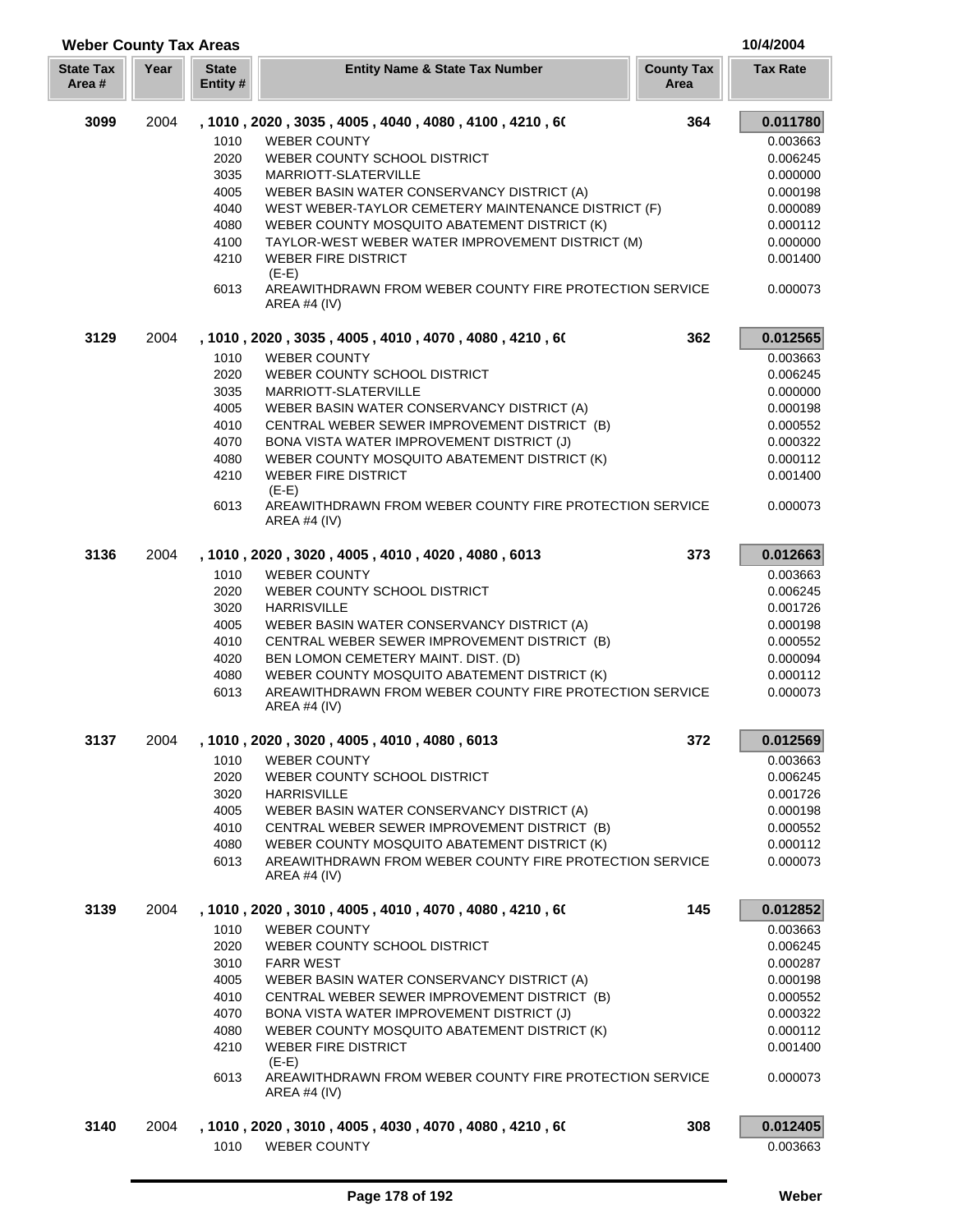| <b>Weber County Tax Areas</b> |      |                         |                                                                                |                           | 10/4/2004       |
|-------------------------------|------|-------------------------|--------------------------------------------------------------------------------|---------------------------|-----------------|
| <b>State Tax</b><br>Area #    | Year | <b>State</b><br>Entity# | <b>Entity Name &amp; State Tax Number</b>                                      | <b>County Tax</b><br>Area | <b>Tax Rate</b> |
|                               |      | 2020                    | WEBER COUNTY SCHOOL DISTRICT                                                   |                           | 0.006245        |
|                               |      | 3010                    | <b>FARR WEST</b>                                                               |                           | 0.000287        |
|                               |      | 4005                    | WEBER BASIN WATER CONSERVANCY DISTRICT (A)                                     |                           | 0.000198        |
|                               |      | 4030                    | PLAIN CITY CEMETERY MAINTENANCE DISTRICT (E)                                   |                           | 0.000105        |
|                               |      | 4070                    | BONA VISTA WATER IMPROVEMENT DISTRICT (J)                                      |                           | 0.000322        |
|                               |      | 4080                    | WEBER COUNTY MOSQUITO ABATEMENT DISTRICT (K)                                   |                           | 0.000112        |
|                               |      | 4210                    | <b>WEBER FIRE DISTRICT</b><br>$(E-E)$                                          |                           | 0.001400        |
|                               |      | 6013                    | AREAWITHDRAWN FROM WEBER COUNTY FIRE PROTECTION SERVICE<br>AREA #4 $(IV)$      |                           | 0.000073        |
| 3141                          | 2004 |                         | , 1010, 2020, 3030, 4005, 4080, 4210, 6013                                     | 035                       | 0.013001        |
|                               |      | 1010                    | <b>WEBER COUNTY</b>                                                            |                           | 0.003663        |
|                               |      | 2020                    | WEBER COUNTY SCHOOL DISTRICT                                                   |                           | 0.006245        |
|                               |      | 3030                    | <b>HUNTSVILLE</b>                                                              |                           | 0.001310        |
|                               |      | 4005                    | WEBER BASIN WATER CONSERVANCY DISTRICT (A)                                     |                           | 0.000198        |
|                               |      | 4080                    | WEBER COUNTY MOSQUITO ABATEMENT DISTRICT (K)                                   |                           | 0.000112        |
|                               |      | 4210                    | <b>WEBER FIRE DISTRICT</b><br>$(E-E)$                                          |                           | 0.001400        |
|                               |      | 6013                    | AREAWITHDRAWN FROM WEBER COUNTY FIRE PROTECTION SERVICE<br><b>AREA #4 (IV)</b> |                           | 0.000073        |
| 3143                          | 2004 |                         | , 1010, 2020, 3010, 4005, 4010, 4080, 4210, 6013                               | 083                       | 0.012530        |
|                               |      | 1010                    | <b>WEBER COUNTY</b>                                                            |                           | 0.003663        |
|                               |      | 2020                    | WEBER COUNTY SCHOOL DISTRICT                                                   |                           | 0.006245        |
|                               |      | 3010                    | <b>FARR WEST</b>                                                               |                           | 0.000287        |
|                               |      | 4005                    | WEBER BASIN WATER CONSERVANCY DISTRICT (A)                                     |                           | 0.000198        |
|                               |      | 4010                    | CENTRAL WEBER SEWER IMPROVEMENT DISTRICT (B)                                   |                           | 0.000552        |
|                               |      | 4080                    | WEBER COUNTY MOSQUITO ABATEMENT DISTRICT (K)                                   |                           | 0.000112        |
|                               |      | 4210                    | <b>WEBER FIRE DISTRICT</b><br>$(E-E)$                                          |                           | 0.001400        |
|                               |      | 6013                    | AREAWITHDRAWN FROM WEBER COUNTY FIRE PROTECTION SERVICE<br><b>AREA #4 (IV)</b> |                           | 0.000073        |
| 3145                          | 2004 |                         | , 1010, 2020, 3010, 4005, 4030, 4080, 4210, 6013                               | 307                       | 0.012083        |
|                               |      | 1010                    | <b>WEBER COUNTY</b>                                                            |                           | 0.003663        |
|                               |      | 2020                    | WEBER COUNTY SCHOOL DISTRICT                                                   |                           | 0.006245        |
|                               |      |                         | 3010 FARR WEST                                                                 |                           | 0.000287        |
|                               |      | 4005                    | WEBER BASIN WATER CONSERVANCY DISTRICT (A)                                     |                           | 0.000198        |
|                               |      | 4030                    | PLAIN CITY CEMETERY MAINTENANCE DISTRICT (E)                                   |                           | 0.000105        |
|                               |      | 4080                    | WEBER COUNTY MOSQUITO ABATEMENT DISTRICT (K)                                   |                           | 0.000112        |
|                               |      | 4210                    | <b>WEBER FIRE DISTRICT</b><br>$(E-E)$                                          |                           | 0.001400        |
|                               |      | 6013                    | AREAWITHDRAWN FROM WEBER COUNTY FIRE PROTECTION SERVICE<br>AREA #4 (IV)        |                           | 0.000073        |
| 3146                          | 2004 |                         | , 1010, 2020, 3010, 4005, 4010, 4070, 4080, 4210, 60                           | 268                       | 0.012852        |
|                               |      | 1010                    | <b>WEBER COUNTY</b>                                                            |                           | 0.003663        |
|                               |      | 2020                    | WEBER COUNTY SCHOOL DISTRICT                                                   |                           | 0.006245        |
|                               |      | 3010                    | <b>FARR WEST</b>                                                               |                           | 0.000287        |
|                               |      | 4005                    | WEBER BASIN WATER CONSERVANCY DISTRICT (A)                                     |                           | 0.000198        |
|                               |      | 4010                    | CENTRAL WEBER SEWER IMPROVEMENT DISTRICT (B)                                   |                           | 0.000552        |
|                               |      | 4070                    | BONA VISTA WATER IMPROVEMENT DISTRICT (J)                                      |                           | 0.000322        |
|                               |      | 4080                    | WEBER COUNTY MOSQUITO ABATEMENT DISTRICT (K)                                   |                           | 0.000112        |
|                               |      | 4210                    | <b>WEBER FIRE DISTRICT</b><br>$(E-E)$                                          |                           | 0.001400        |
|                               |      | 6013                    | AREAWITHDRAWN FROM WEBER COUNTY FIRE PROTECTION SERVICE<br>AREA #4 (IV)        |                           | 0.000073        |
|                               |      | 8251                    | REDEVELOPMENT PLAN OF WEBER COUNTY RDA PROJECT AREA NO. 2 -<br>$(F-1)$         |                           | 0.000000        |
| 3173                          | 2004 |                         | , 1010 , 2020 , 3130 , 4005 , 4010 , 4070 , 4080 , 4210 , 42                   | 288                       | 0.012565        |
|                               |      | 1010                    | <b>WEBER COUNTY</b>                                                            |                           | 0.003663        |

Г L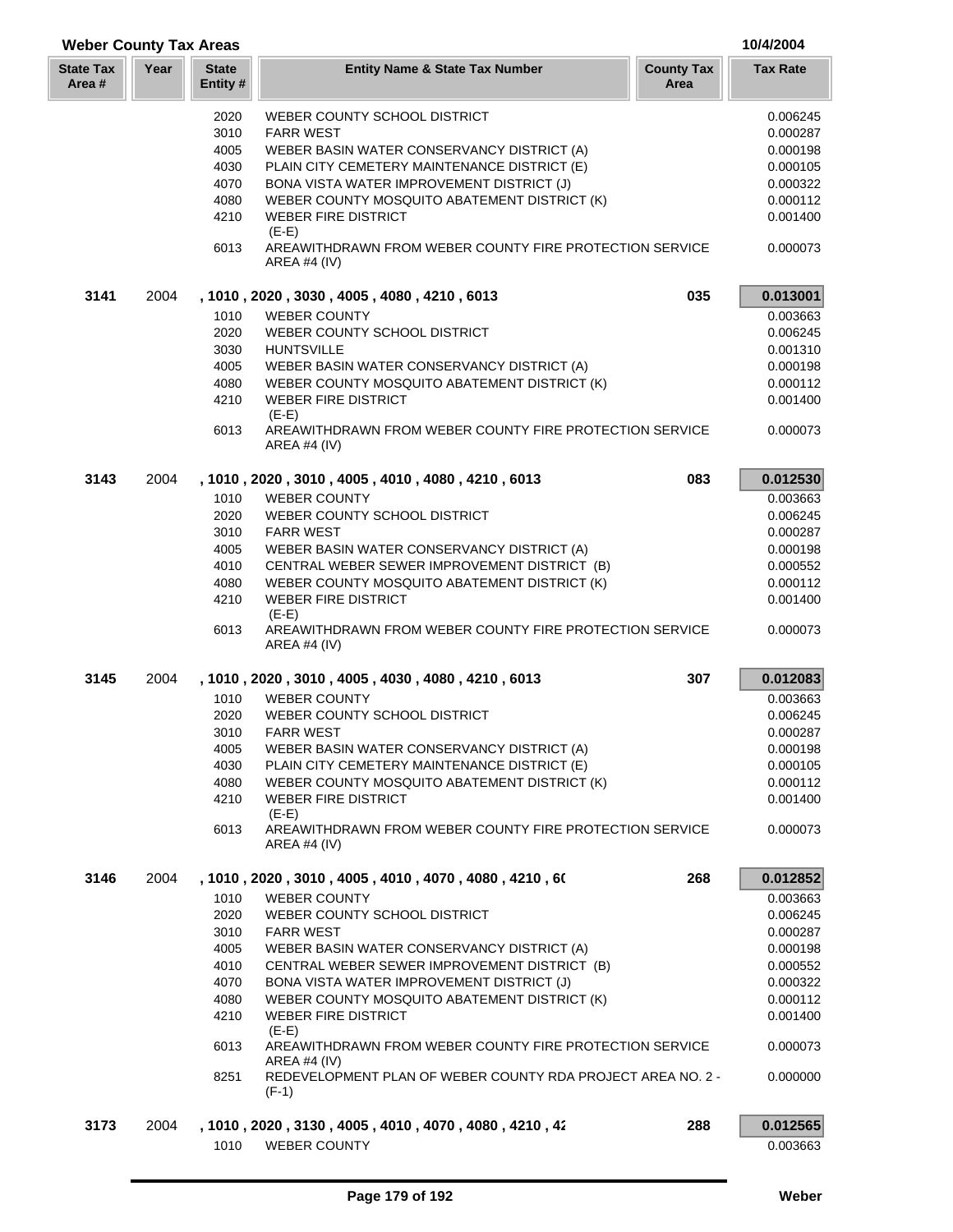| <b>Weber County Tax Areas</b> |      |                                                                     |                                                                                                                  |                           | 10/4/2004            |
|-------------------------------|------|---------------------------------------------------------------------|------------------------------------------------------------------------------------------------------------------|---------------------------|----------------------|
| <b>State Tax</b><br>Area #    | Year | <b>State</b><br>Entity#                                             | <b>Entity Name &amp; State Tax Number</b>                                                                        | <b>County Tax</b><br>Area | <b>Tax Rate</b>      |
|                               |      | 2020                                                                | WEBER COUNTY SCHOOL DISTRICT                                                                                     |                           | 0.006245             |
|                               |      | 3130                                                                | <b>WEST HAVEN</b>                                                                                                |                           | 0.000000             |
|                               |      | 4005                                                                | WEBER BASIN WATER CONSERVANCY DISTRICT (A)                                                                       |                           | 0.000198             |
|                               |      | 4010                                                                | CENTRAL WEBER SEWER IMPROVEMENT DISTRICT (B)                                                                     |                           | 0.000552             |
|                               |      | 4070                                                                | BONA VISTA WATER IMPROVEMENT DISTRICT (J)                                                                        |                           | 0.000322             |
|                               |      | 4080                                                                | WEBER COUNTY MOSQUITO ABATEMENT DISTRICT (K)                                                                     |                           | 0.000112             |
|                               |      | 4210                                                                | <b>WEBER FIRE DISTRICT</b><br>$(E-E)$                                                                            |                           | 0.001400             |
|                               |      | 4220                                                                | WEBER COUNTY SEWER SERVICE AREA # 2 (F-F)                                                                        |                           | 0.000000             |
|                               |      | 4285                                                                | WEST HAVEN WASTE WATER SPECIAL SERVICE DISTRICT (O-O)                                                            |                           | 0.000000             |
|                               |      | 6013                                                                | AREAWITHDRAWN FROM WEBER COUNTY FIRE PROTECTION SERVICE<br>AREA #4 $(IV)$                                        |                           | 0.000073             |
| 3174                          | 2004 | 352<br>, 1010 , 2020 , 3130 , 4005 , 4010 , 4080 , 4130 , 4210 , 42 |                                                                                                                  |                           | 0.012363             |
|                               |      | 1010                                                                | <b>WEBER COUNTY</b>                                                                                              |                           | 0.003663             |
|                               |      | 2020                                                                | WEBER COUNTY SCHOOL DISTRICT                                                                                     |                           | 0.006245             |
|                               |      | 3130                                                                | <b>WEST HAVEN</b>                                                                                                |                           | 0.000000             |
|                               |      | 4005                                                                | WEBER BASIN WATER CONSERVANCY DISTRICT (A)                                                                       |                           | 0.000198             |
|                               |      | 4010                                                                | CENTRAL WEBER SEWER IMPROVEMENT DISTRICT (B)                                                                     |                           | 0.000552             |
|                               |      | 4080                                                                | WEBER COUNTY MOSQUITO ABATEMENT DISTRICT (K)                                                                     |                           | 0.000112             |
|                               |      | 4130                                                                | ROY WATER CONSERVANCY SUBDISTRICT (P)                                                                            |                           | 0.000120             |
|                               |      | 4210                                                                | <b>WEBER FIRE DISTRICT</b><br>$(E-E)$                                                                            |                           | 0.001400             |
|                               |      | 4220                                                                | WEBER COUNTY SEWER SERVICE AREA # 2 (F-F)                                                                        |                           | 0.000000             |
|                               |      | 4285                                                                | WEST HAVEN WASTE WATER SPECIAL SERVICE DISTRICT (O-O)                                                            |                           | 0.000000             |
|                               |      | 6013                                                                | AREAWITHDRAWN FROM WEBER COUNTY FIRE PROTECTION SERVICE                                                          |                           | 0.000073             |
|                               |      |                                                                     | AREA #4 (IV)                                                                                                     |                           |                      |
| 3177                          | 2004 |                                                                     | , 1010, 2020, 3130, 4005, 4010, 4070, 4080, 4210, 42                                                             | 277                       | 0.012565             |
|                               |      | 1010                                                                | <b>WEBER COUNTY</b>                                                                                              |                           | 0.003663             |
|                               |      | 2020                                                                | WEBER COUNTY SCHOOL DISTRICT                                                                                     |                           | 0.006245             |
|                               |      | 3130                                                                | <b>WEST HAVEN</b>                                                                                                |                           | 0.000000             |
|                               |      | 4005                                                                | WEBER BASIN WATER CONSERVANCY DISTRICT (A)                                                                       |                           | 0.000198             |
|                               |      | 4010                                                                | CENTRAL WEBER SEWER IMPROVEMENT DISTRICT (B)                                                                     |                           | 0.000552             |
|                               |      | 4070                                                                | BONA VISTA WATER IMPROVEMENT DISTRICT (J)                                                                        |                           | 0.000322             |
|                               |      | 4080                                                                | WEBER COUNTY MOSQUITO ABATEMENT DISTRICT (K)                                                                     |                           | 0.000112             |
|                               |      | 4210                                                                | <b>WEBER FIRE DISTRICT</b><br>$(E-E)$                                                                            |                           | 0.001400             |
|                               |      | 4285                                                                | WEST HAVEN WASTE WATER SPECIAL SERVICE DISTRICT (O-O)                                                            |                           | 0.000000             |
|                               |      | 6013                                                                | AREAWITHDRAWN FROM WEBER COUNTY FIRE PROTECTION SERVICE<br><b>AREA #4 (IV)</b>                                   |                           | 0.000073             |
| 3179                          | 2004 |                                                                     | , 1010 , 2020 , 3130 , 4005 , 4010 , 4080 , 4100 , 4210 , 42                                                     | 280                       | 0.012243             |
|                               |      | 1010                                                                | <b>WEBER COUNTY</b>                                                                                              |                           | 0.003663             |
|                               |      | 2020                                                                | WEBER COUNTY SCHOOL DISTRICT                                                                                     |                           | 0.006245             |
|                               |      | 3130                                                                | <b>WEST HAVEN</b>                                                                                                |                           | 0.000000             |
|                               |      | 4005                                                                | WEBER BASIN WATER CONSERVANCY DISTRICT (A)                                                                       |                           | 0.000198             |
|                               |      | 4010                                                                | CENTRAL WEBER SEWER IMPROVEMENT DISTRICT (B)                                                                     |                           | 0.000552             |
|                               |      | 4080                                                                | WEBER COUNTY MOSQUITO ABATEMENT DISTRICT (K)                                                                     |                           | 0.000112             |
|                               |      | 4100                                                                | TAYLOR-WEST WEBER WATER IMPROVEMENT DISTRICT (M)                                                                 |                           | 0.000000             |
|                               |      | 4210                                                                | <b>WEBER FIRE DISTRICT</b><br>$(E-E)$                                                                            |                           | 0.001400             |
|                               |      | 4285<br>6013                                                        | WEST HAVEN WASTE WATER SPECIAL SERVICE DISTRICT (O-O)<br>AREAWITHDRAWN FROM WEBER COUNTY FIRE PROTECTION SERVICE |                           | 0.000000<br>0.000073 |
|                               |      |                                                                     | AREA #4 $(IV)$                                                                                                   |                           |                      |
| 3180                          | 2004 |                                                                     | , 1010 , 2020 , 3130 , 4005 , 4010 , 4070 , 4080 , 4100 , 42                                                     | 239                       | 0.012565             |
|                               |      | 1010                                                                | <b>WEBER COUNTY</b>                                                                                              |                           | 0.003663             |
|                               |      | 2020                                                                | WEBER COUNTY SCHOOL DISTRICT                                                                                     |                           | 0.006245             |
|                               |      | 3130                                                                | <b>WEST HAVEN</b>                                                                                                |                           | 0.000000             |
|                               |      | 4005                                                                | WEBER BASIN WATER CONSERVANCY DISTRICT (A)                                                                       |                           | 0.000198             |
|                               |      | 4010                                                                | CENTRAL WEBER SEWER IMPROVEMENT DISTRICT (B)                                                                     |                           | 0.000552             |
|                               |      | 4070                                                                | BONA VISTA WATER IMPROVEMENT DISTRICT (J)                                                                        |                           | 0.000322             |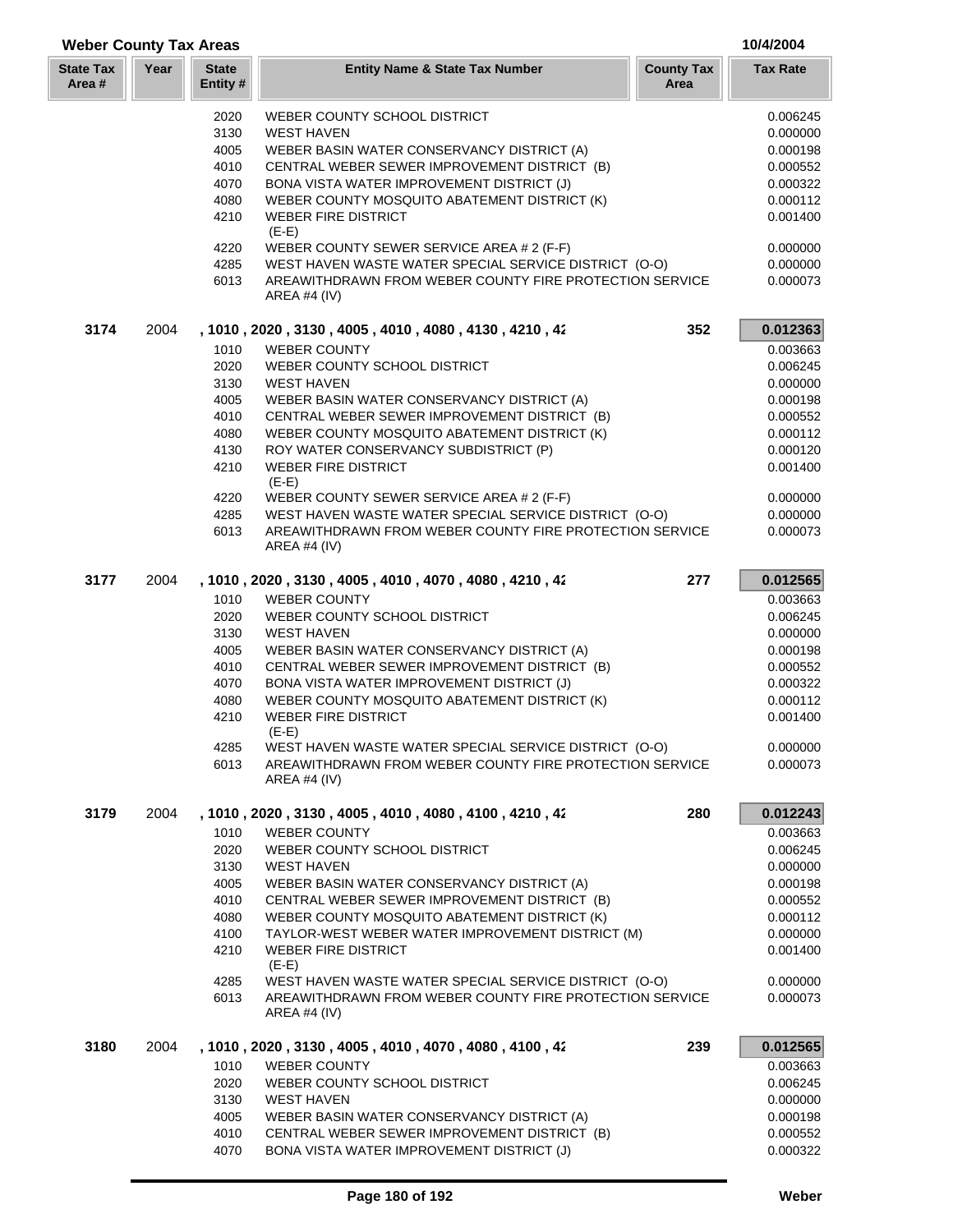| <b>Weber County Tax Areas</b> |      |                          |                                                                                |                           | 10/4/2004       |
|-------------------------------|------|--------------------------|--------------------------------------------------------------------------------|---------------------------|-----------------|
| <b>State Tax</b><br>Area #    | Year | <b>State</b><br>Entity # | <b>Entity Name &amp; State Tax Number</b>                                      | <b>County Tax</b><br>Area | <b>Tax Rate</b> |
|                               |      | 4080                     | WEBER COUNTY MOSQUITO ABATEMENT DISTRICT (K)                                   |                           | 0.000112        |
|                               |      | 4100                     | TAYLOR-WEST WEBER WATER IMPROVEMENT DISTRICT (M)                               |                           | 0.000000        |
|                               |      | 4210                     | <b>WEBER FIRE DISTRICT</b>                                                     |                           | 0.001400        |
|                               |      |                          | $(E-E)$                                                                        |                           |                 |
|                               |      | 4285                     | WEST HAVEN WASTE WATER SPECIAL SERVICE DISTRICT (O-O)                          |                           | 0.000000        |
|                               |      | 6013                     | AREAWITHDRAWN FROM WEBER COUNTY FIRE PROTECTION SERVICE<br><b>AREA #4 (IV)</b> |                           | 0.000073        |
| 3181                          | 2004 |                          | , 1010 , 2020 , 3130 , 4005 , 4010 , 4080 , 4210 , 4285 , 60                   | 281                       | 0.012243        |
|                               |      | 1010                     | <b>WEBER COUNTY</b>                                                            |                           | 0.003663        |
|                               |      | 2020                     | WEBER COUNTY SCHOOL DISTRICT                                                   |                           | 0.006245        |
|                               |      | 3130                     | <b>WEST HAVEN</b>                                                              |                           | 0.000000        |
|                               |      | 4005                     | WEBER BASIN WATER CONSERVANCY DISTRICT (A)                                     |                           | 0.000198        |
|                               |      | 4010                     | CENTRAL WEBER SEWER IMPROVEMENT DISTRICT (B)                                   |                           | 0.000552        |
|                               |      | 4080                     | WEBER COUNTY MOSQUITO ABATEMENT DISTRICT (K)                                   |                           | 0.000112        |
|                               |      | 4210                     | <b>WEBER FIRE DISTRICT</b><br>$(E-E)$                                          |                           | 0.001400        |
|                               |      | 4285                     | WEST HAVEN WASTE WATER SPECIAL SERVICE DISTRICT (O-O)                          |                           | 0.000000        |
|                               |      | 6013                     | AREAWITHDRAWN FROM WEBER COUNTY FIRE PROTECTION SERVICE<br><b>AREA #4 (IV)</b> |                           | 0.000073        |
| 3182                          | 2004 |                          | , 1010 , 2020 , 3130 , 4005 , 4010 , 4080 , 4210 , 4220 , 42                   | 323                       | 0.012243        |
|                               |      | 1010                     | <b>WEBER COUNTY</b>                                                            |                           | 0.003663        |
|                               |      | 2020                     | WEBER COUNTY SCHOOL DISTRICT                                                   |                           | 0.006245        |
|                               |      | 3130                     | <b>WEST HAVEN</b>                                                              |                           | 0.000000        |
|                               |      | 4005                     | WEBER BASIN WATER CONSERVANCY DISTRICT (A)                                     |                           | 0.000198        |
|                               |      | 4010                     | CENTRAL WEBER SEWER IMPROVEMENT DISTRICT (B)                                   |                           | 0.000552        |
|                               |      | 4080                     | WEBER COUNTY MOSQUITO ABATEMENT DISTRICT (K)                                   |                           | 0.000112        |
|                               |      | 4210                     | <b>WEBER FIRE DISTRICT</b><br>$(E-E)$                                          |                           | 0.001400        |
|                               |      | 4220                     | WEBER COUNTY SEWER SERVICE AREA # 2 (F-F)                                      |                           | 0.000000        |
|                               |      | 4285                     | WEST HAVEN WASTE WATER SPECIAL SERVICE DISTRICT (O-O)                          |                           | 0.000000        |
|                               |      | 6013                     | AREAWITHDRAWN FROM WEBER COUNTY FIRE PROTECTION SERVICE<br><b>AREA #4 (IV)</b> |                           | 0.000073        |
| 3184                          | 2004 |                          | , 1010 , 2020 , 3130 , 4005 , 4010 , 4080 , 4100 , 4210 , 42                   | 292                       | 0.012243        |
|                               |      | 1010                     | <b>WEBER COUNTY</b>                                                            |                           | 0.003663        |
|                               |      |                          | 2020 WEBER COUNTY SCHOOL DISTRICT                                              |                           | 0.006245        |
|                               |      | 3130                     | <b>WEST HAVEN</b>                                                              |                           | 0.000000        |
|                               |      | 4005                     | WEBER BASIN WATER CONSERVANCY DISTRICT (A)                                     |                           | 0.000198        |
|                               |      | 4010                     | CENTRAL WEBER SEWER IMPROVEMENT DISTRICT (B)                                   |                           | 0.000552        |
|                               |      | 4080                     | WEBER COUNTY MOSQUITO ABATEMENT DISTRICT (K)                                   |                           | 0.000112        |
|                               |      | 4100                     | TAYLOR-WEST WEBER WATER IMPROVEMENT DISTRICT (M)                               |                           | 0.000000        |
|                               |      | 4210                     | <b>WEBER FIRE DISTRICT</b><br>$(E-E)$                                          |                           | 0.001400        |
|                               |      | 4220                     | WEBER COUNTY SEWER SERVICE AREA # 2 (F-F)                                      |                           | 0.000000        |
|                               |      | 4285                     | WEST HAVEN WASTE WATER SPECIAL SERVICE DISTRICT (O-O)                          |                           | 0.000000        |
|                               |      | 6013                     | AREAWITHDRAWN FROM WEBER COUNTY FIRE PROTECTION SERVICE<br><b>AREA #4 (IV)</b> |                           | 0.000073        |
| 3186                          | 2004 |                          | , 1010 , 2020 , 3130 , 4005 , 4010 , 4080 , 4150 , 4210 , 42                   | 278                       | 0.012790        |
|                               |      | 1010                     | <b>WEBER COUNTY</b>                                                            |                           | 0.003663        |
|                               |      | 2020                     | WEBER COUNTY SCHOOL DISTRICT                                                   |                           | 0.006245        |
|                               |      | 3130                     | <b>WEST HAVEN</b>                                                              |                           | 0.000000        |
|                               |      | 4005                     | WEBER BASIN WATER CONSERVANCY DISTRICT (A)                                     |                           | 0.000198        |
|                               |      | 4010                     | CENTRAL WEBER SEWER IMPROVEMENT DISTRICT (B)                                   |                           | 0.000552        |
|                               |      | 4080                     | WEBER COUNTY MOSQUITO ABATEMENT DISTRICT (K)                                   |                           | 0.000112        |
|                               |      | 4150                     | HOOPER WATER IMPROVEMENT DISTRICT (T)                                          |                           | 0.000547        |
|                               |      | 4210                     | <b>WEBER FIRE DISTRICT</b><br>$(E-E)$                                          |                           | 0.001400        |
|                               |      | 4285                     | WEST HAVEN WASTE WATER SPECIAL SERVICE DISTRICT (O-O)                          |                           | 0.000000        |
|                               |      | 6013                     | AREAWITHDRAWN FROM WEBER COUNTY FIRE PROTECTION SERVICE<br>AREA #4 (IV)        |                           | 0.000073        |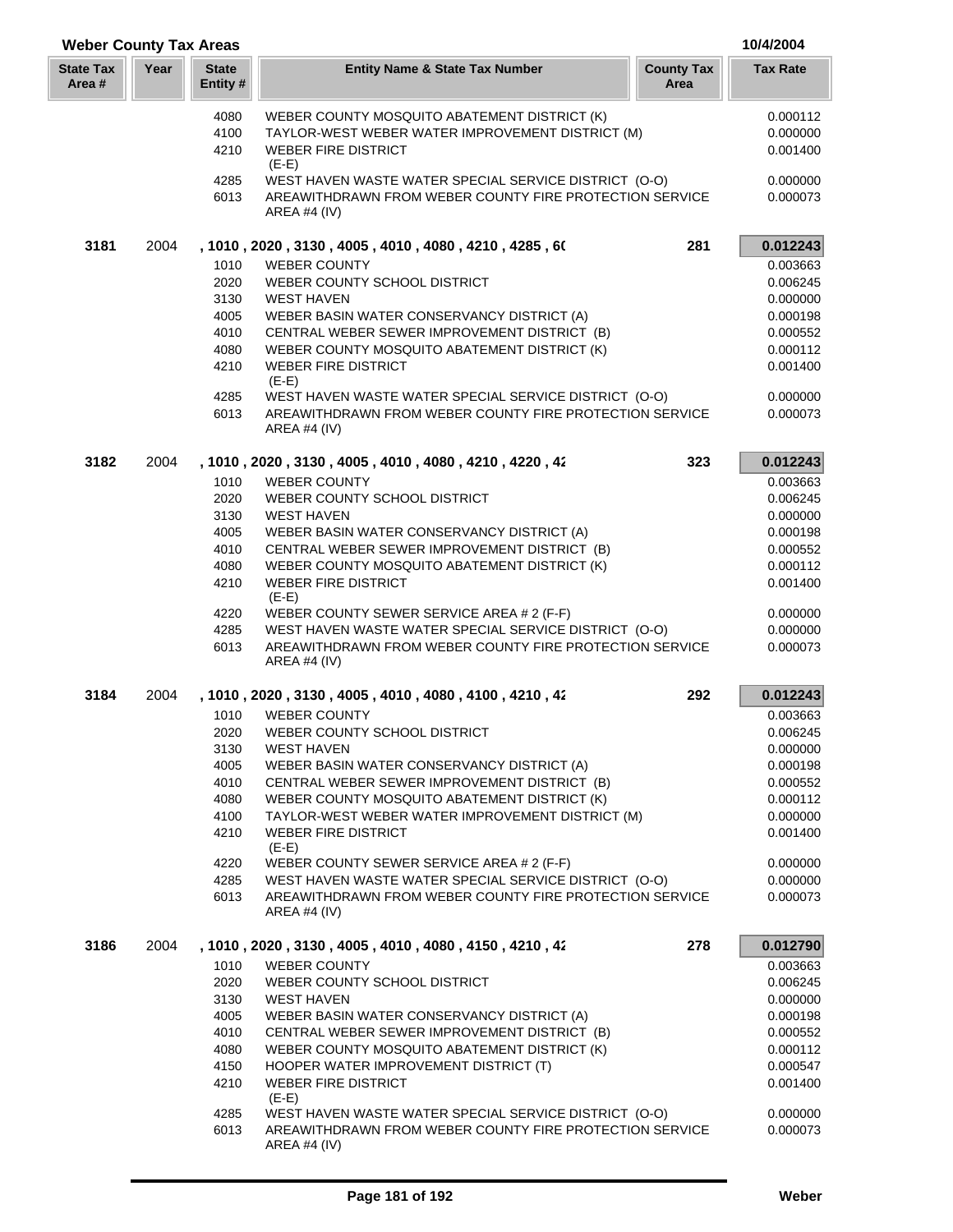| <b>Weber County Tax Areas</b> |      |                         |                                                                                |                           | 10/4/2004       |  |
|-------------------------------|------|-------------------------|--------------------------------------------------------------------------------|---------------------------|-----------------|--|
| <b>State Tax</b><br>Area #    | Year | <b>State</b><br>Entity# | <b>Entity Name &amp; State Tax Number</b>                                      | <b>County Tax</b><br>Area | <b>Tax Rate</b> |  |
| 3187                          | 2004 |                         | , 1010, 2020, 3130, 4005, 4010, 4080, 4150, 4210, 42                           | 324                       | 0.012790        |  |
|                               |      | 1010                    | <b>WEBER COUNTY</b>                                                            |                           | 0.003663        |  |
|                               |      | 2020                    | WEBER COUNTY SCHOOL DISTRICT                                                   |                           | 0.006245        |  |
|                               |      | 3130                    | <b>WEST HAVEN</b>                                                              |                           | 0.000000        |  |
|                               |      | 4005                    | WEBER BASIN WATER CONSERVANCY DISTRICT (A)                                     |                           | 0.000198        |  |
|                               |      | 4010                    | CENTRAL WEBER SEWER IMPROVEMENT DISTRICT (B)                                   |                           | 0.000552        |  |
|                               |      | 4080                    | WEBER COUNTY MOSQUITO ABATEMENT DISTRICT (K)                                   |                           | 0.000112        |  |
|                               |      | 4150                    | HOOPER WATER IMPROVEMENT DISTRICT (T)                                          |                           | 0.000547        |  |
|                               |      | 4210                    | <b>WEBER FIRE DISTRICT</b><br>$(E-E)$                                          |                           | 0.001400        |  |
|                               |      | 4220                    | WEBER COUNTY SEWER SERVICE AREA # 2 (F-F)                                      |                           | 0.000000        |  |
|                               |      | 4285                    | WEST HAVEN WASTE WATER SPECIAL SERVICE DISTRICT (O-O)                          |                           | 0.000000        |  |
|                               |      | 6013                    | AREAWITHDRAWN FROM WEBER COUNTY FIRE PROTECTION SERVICE<br>AREA #4 (IV)        |                           | 0.000073        |  |
| 3189                          | 2004 |                         | , 1010, 2020, 3130, 4005, 4010, 4015, 4080, 4150, 42                           | 282                       | 0.013553        |  |
|                               |      | 1010                    | <b>WEBER COUNTY</b>                                                            |                           | 0.003663        |  |
|                               |      | 2020                    | WEBER COUNTY SCHOOL DISTRICT                                                   |                           | 0.006245        |  |
|                               |      | 3130                    | <b>WEST HAVEN</b>                                                              |                           | 0.000000        |  |
|                               |      | 4005                    | WEBER BASIN WATER CONSERVANCY DISTRICT (A)                                     |                           | 0.000198        |  |
|                               |      | 4010                    | CENTRAL WEBER SEWER IMPROVEMENT DISTRICT (B)                                   |                           | 0.000552        |  |
|                               |      | 4015                    | NORTH DAVIS COUNTY SEWER DISTRICT (C)                                          |                           | 0.000763        |  |
|                               |      | 4080                    | WEBER COUNTY MOSQUITO ABATEMENT DISTRICT (K)                                   |                           | 0.000112        |  |
|                               |      | 4150                    | HOOPER WATER IMPROVEMENT DISTRICT (T)                                          |                           | 0.000547        |  |
|                               |      | 4210                    | <b>WEBER FIRE DISTRICT</b><br>$(E-E)$                                          |                           | 0.001400        |  |
|                               |      | 4285                    | WEST HAVEN WASTE WATER SPECIAL SERVICE DISTRICT (O-O)                          |                           | 0.000000        |  |
|                               |      | 6013                    | AREAWITHDRAWN FROM WEBER COUNTY FIRE PROTECTION SERVICE<br><b>AREA #4 (IV)</b> |                           | 0.000073        |  |
| 3190                          | 2004 |                         | , 1010 , 2020 , 3130 , 4005 , 4015 , 4080 , 4150 , 4210 , 42                   | 370                       | 0.013001        |  |
|                               |      | 1010                    | <b>WEBER COUNTY</b>                                                            |                           | 0.003663        |  |
|                               |      | 2020                    | WEBER COUNTY SCHOOL DISTRICT                                                   |                           | 0.006245        |  |
|                               |      | 3130                    | <b>WEST HAVEN</b>                                                              |                           | 0.000000        |  |
|                               |      | 4005                    | WEBER BASIN WATER CONSERVANCY DISTRICT (A)                                     |                           | 0.000198        |  |
|                               |      | 4015                    | NORTH DAVIS COUNTY SEWER DISTRICT (C)                                          |                           | 0.000763        |  |
|                               |      | 4080                    | WEBER COUNTY MOSQUITO ABATEMENT DISTRICT (K)                                   |                           | 0.000112        |  |
|                               |      | 4150                    | HOOPER WATER IMPROVEMENT DISTRICT (T)                                          |                           | 0.000547        |  |
|                               |      | 4210                    | WEBER FIRE DISTRICT<br>$(E-E)$                                                 |                           | 0.001400        |  |
|                               |      | 4285                    | WEST HAVEN WASTE WATER SPECIAL SERVICE DISTRICT (O-O)                          |                           | 0.000000        |  |
|                               |      | 6013                    | AREAWITHDRAWN FROM WEBER COUNTY FIRE PROTECTION SERVICE<br>AREA #4 $(IV)$      |                           | 0.000073        |  |
| 3191                          | 2004 |                         | , 1010 , 2020 , 3130 , 4005 , 4015 , 4080 , 4130 , 4150 , 42                   | 371                       | 0.013121        |  |
|                               |      | 1010                    | <b>WEBER COUNTY</b>                                                            |                           | 0.003663        |  |
|                               |      | 2020                    | WEBER COUNTY SCHOOL DISTRICT                                                   |                           | 0.006245        |  |
|                               |      | 3130                    | <b>WEST HAVEN</b>                                                              |                           | 0.000000        |  |
|                               |      | 4005                    | WEBER BASIN WATER CONSERVANCY DISTRICT (A)                                     |                           | 0.000198        |  |
|                               |      | 4015                    | NORTH DAVIS COUNTY SEWER DISTRICT (C)                                          |                           | 0.000763        |  |
|                               |      | 4080                    | WEBER COUNTY MOSQUITO ABATEMENT DISTRICT (K)                                   |                           | 0.000112        |  |
|                               |      | 4130                    | ROY WATER CONSERVANCY SUBDISTRICT (P)                                          |                           | 0.000120        |  |
|                               |      | 4150                    | HOOPER WATER IMPROVEMENT DISTRICT (T)                                          |                           | 0.000547        |  |
|                               |      | 4210                    | <b>WEBER FIRE DISTRICT</b><br>$(E-E)$                                          |                           | 0.001400        |  |
|                               |      | 4285                    | WEST HAVEN WASTE WATER SPECIAL SERVICE DISTRICT (O-O)                          |                           | 0.000000        |  |
|                               |      | 6013                    | AREAWITHDRAWN FROM WEBER COUNTY FIRE PROTECTION SERVICE<br>AREA #4 (IV)        |                           | 0.000073        |  |
| 3192                          | 2004 |                         | , 1010, 2020, 3130, 4005, 4010, 4015, 4080, 4130, 41                           | 283                       | 0.013673        |  |
|                               |      | 1010                    | <b>WEBER COUNTY</b>                                                            |                           | 0.003663        |  |
|                               |      |                         |                                                                                |                           |                 |  |

ſ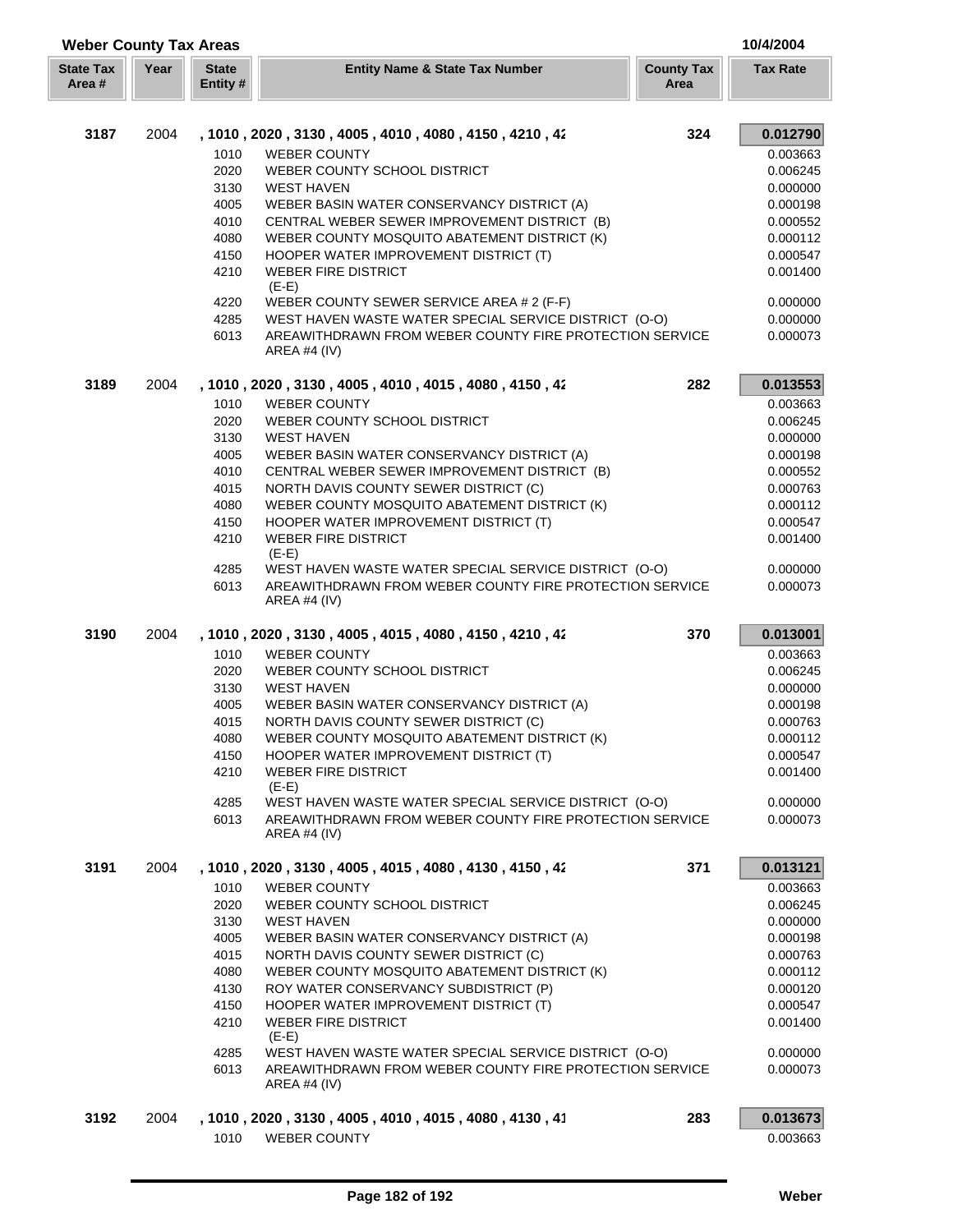| <b>Weber County Tax Areas</b> |      |                          |                                                                           |                           | 10/4/2004            |
|-------------------------------|------|--------------------------|---------------------------------------------------------------------------|---------------------------|----------------------|
| <b>State Tax</b><br>Area #    | Year | <b>State</b><br>Entity # | <b>Entity Name &amp; State Tax Number</b>                                 | <b>County Tax</b><br>Area | <b>Tax Rate</b>      |
|                               |      | 2020                     | WEBER COUNTY SCHOOL DISTRICT                                              |                           | 0.006245             |
|                               |      | 3130                     | <b>WEST HAVEN</b>                                                         |                           | 0.000000             |
|                               |      | 4005                     | WEBER BASIN WATER CONSERVANCY DISTRICT (A)                                |                           | 0.000198             |
|                               |      | 4010                     | CENTRAL WEBER SEWER IMPROVEMENT DISTRICT (B)                              |                           | 0.000552             |
|                               |      | 4015                     | NORTH DAVIS COUNTY SEWER DISTRICT (C)                                     |                           | 0.000763             |
|                               |      | 4080                     | WEBER COUNTY MOSQUITO ABATEMENT DISTRICT (K)                              |                           | 0.000112             |
|                               |      | 4130                     | ROY WATER CONSERVANCY SUBDISTRICT (P)                                     |                           | 0.000120             |
|                               |      | 4150                     | HOOPER WATER IMPROVEMENT DISTRICT (T)                                     |                           | 0.000547             |
|                               |      | 4210                     | <b>WEBER FIRE DISTRICT</b><br>$(E-E)$                                     |                           | 0.001400             |
|                               |      | 4285                     | WEST HAVEN WASTE WATER SPECIAL SERVICE DISTRICT (O-O)                     |                           | 0.000000             |
|                               |      | 6013                     | AREAWITHDRAWN FROM WEBER COUNTY FIRE PROTECTION SERVICE<br>AREA #4 $(IV)$ |                           | 0.000073             |
| 3194                          | 2004 |                          | , 1010, 2020, 3130, 4005, 4010, 4080, 4130, 4210, 42                      | 206                       | 0.012363             |
|                               |      | 1010                     | <b>WEBER COUNTY</b>                                                       |                           | 0.003663             |
|                               |      | 2020                     | WEBER COUNTY SCHOOL DISTRICT                                              |                           | 0.006245             |
|                               |      | 3130                     | <b>WEST HAVEN</b>                                                         |                           | 0.000000             |
|                               |      | 4005                     | WEBER BASIN WATER CONSERVANCY DISTRICT (A)                                |                           | 0.000198             |
|                               |      | 4010                     | CENTRAL WEBER SEWER IMPROVEMENT DISTRICT (B)                              |                           | 0.000552             |
|                               |      | 4080                     | WEBER COUNTY MOSQUITO ABATEMENT DISTRICT (K)                              |                           | 0.000112             |
|                               |      | 4130                     | ROY WATER CONSERVANCY SUBDISTRICT (P)                                     |                           | 0.000120             |
|                               |      | 4210                     | <b>WEBER FIRE DISTRICT</b><br>$(E-E)$                                     |                           | 0.001400             |
|                               |      | 4285                     | WEST HAVEN WASTE WATER SPECIAL SERVICE DISTRICT (O-O)                     |                           | 0.000000             |
|                               |      | 6013                     | AREAWITHDRAWN FROM WEBER COUNTY FIRE PROTECTION SERVICE<br>AREA #4 $(IV)$ |                           | 0.000073             |
| 3241                          | 2004 |                          | , 1010, 2020, 3090, 4005, 4015, 4060, 4080, 4130                          | 348                       | 0.013369             |
|                               |      | 1010                     | <b>WEBER COUNTY</b>                                                       |                           | 0.003663             |
|                               |      | 2020                     | WEBER COUNTY SCHOOL DISTRICT                                              |                           | 0.006245             |
|                               |      | 3090                     | <b>ROY</b>                                                                |                           | 0.002144             |
|                               |      | 4005                     | WEBER BASIN WATER CONSERVANCY DISTRICT (A)                                |                           | 0.000198             |
|                               |      | 4015                     | NORTH DAVIS COUNTY SEWER DISTRICT (C)                                     |                           | 0.000763             |
|                               |      | 4060                     | HOOPER CEMETERY MAINTENANCE DISTRICT (H)                                  |                           | 0.000124             |
|                               |      | 4080                     | WEBER COUNTY MOSQUITO ABATEMENT DISTRICT (K)                              |                           | 0.000112             |
|                               |      | 4130                     | ROY WATER CONSERVANCY SUBDISTRICT (P)                                     |                           | 0.000120             |
| 3242                          | 2004 |                          | , 1010, 2020, 3090, 4005, 4080, 4130, 4220, 6013                          | 353                       | 0.012555             |
|                               |      | 1010<br>2020             | <b>WEBER COUNTY</b><br>WEBER COUNTY SCHOOL DISTRICT                       |                           | 0.003663<br>0.006245 |
|                               |      | 3090                     | <b>ROY</b>                                                                |                           | 0.002144             |
|                               |      | 4005                     | WEBER BASIN WATER CONSERVANCY DISTRICT (A)                                |                           | 0.000198             |
|                               |      | 4080                     | WEBER COUNTY MOSQUITO ABATEMENT DISTRICT (K)                              |                           | 0.000112             |
|                               |      | 4130                     | ROY WATER CONSERVANCY SUBDISTRICT (P)                                     |                           | 0.000120             |
|                               |      | 4220                     | WEBER COUNTY SEWER SERVICE AREA # 2 (F-F)                                 |                           | 0.000000             |
|                               |      | 6013                     | AREAWITHDRAWN FROM WEBER COUNTY FIRE PROTECTION SERVICE<br>AREA #4 (IV)   |                           | 0.000073             |
| 3243                          | 2004 |                          | , 1010 , 2020 , 3090 , 4005 , 4015 , 4080 , 4130 , 4220 , 60              | 385                       | 0.013318             |
|                               |      | 1010                     | <b>WEBER COUNTY</b>                                                       |                           | 0.003663             |
|                               |      | 2020                     | WEBER COUNTY SCHOOL DISTRICT                                              |                           | 0.006245             |
|                               |      | 3090                     | <b>ROY</b>                                                                |                           | 0.002144             |
|                               |      | 4005                     | WEBER BASIN WATER CONSERVANCY DISTRICT (A)                                |                           | 0.000198             |
|                               |      | 4015                     | NORTH DAVIS COUNTY SEWER DISTRICT (C)                                     |                           | 0.000763             |
|                               |      | 4080                     | WEBER COUNTY MOSQUITO ABATEMENT DISTRICT (K)                              |                           | 0.000112             |
|                               |      | 4130                     | ROY WATER CONSERVANCY SUBDISTRICT (P)                                     |                           | 0.000120             |
|                               |      | 4220                     | WEBER COUNTY SEWER SERVICE AREA # 2 (F-F)                                 |                           | 0.000000             |
|                               |      | 6013                     | AREAWITHDRAWN FROM WEBER COUNTY FIRE PROTECTION SERVICE<br>AREA #4 $(IV)$ |                           | 0.000073             |
| 3244                          | 2004 |                          | , 1010, 2020, 3090, 4005, 4015, 4080, 4220, 6013                          | 320                       | 0.013198             |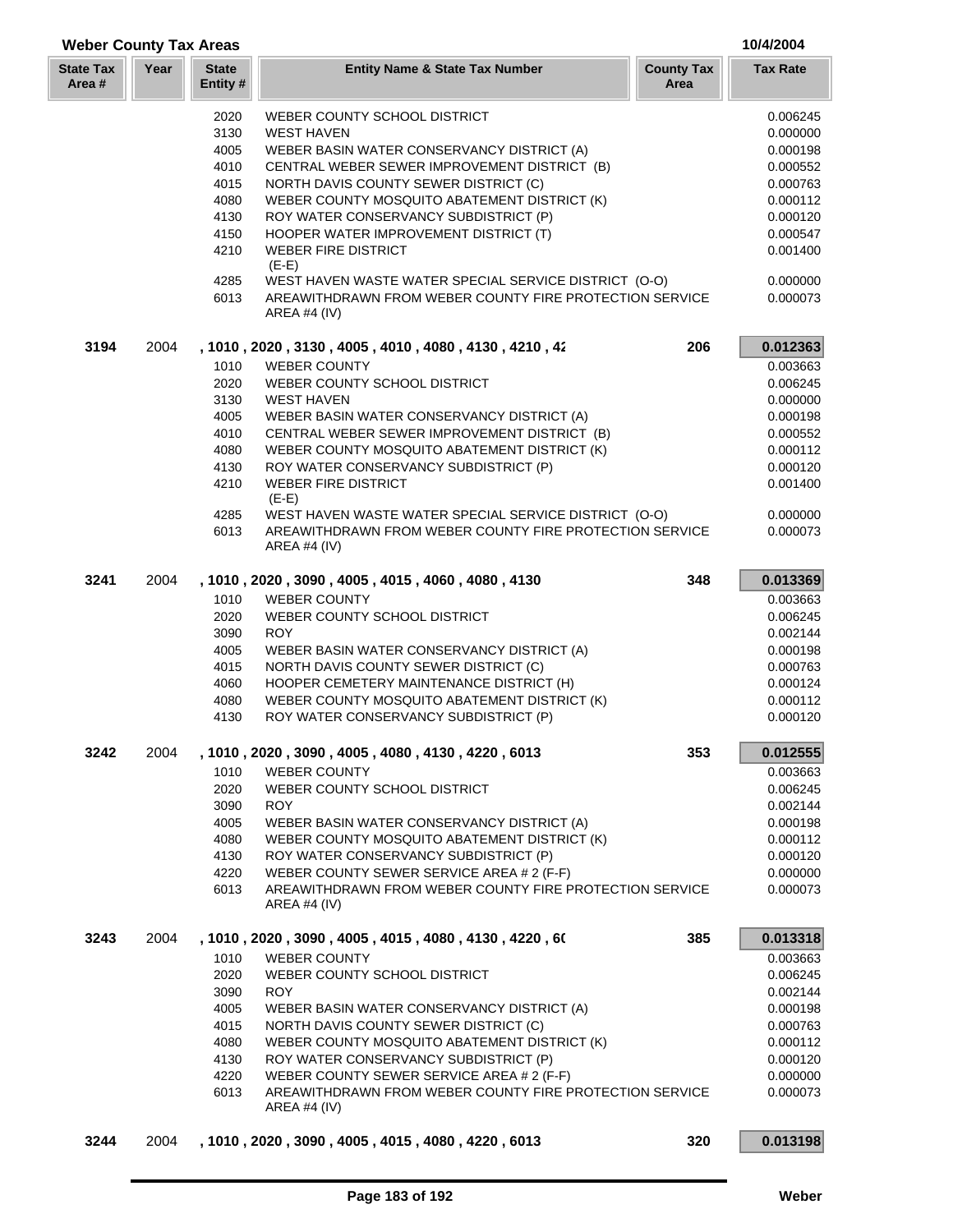| <b>Weber County Tax Areas</b> |      |                          |                                                                                |                           | 10/4/2004       |
|-------------------------------|------|--------------------------|--------------------------------------------------------------------------------|---------------------------|-----------------|
| <b>State Tax</b><br>Area #    | Year | <b>State</b><br>Entity # | <b>Entity Name &amp; State Tax Number</b>                                      | <b>County Tax</b><br>Area | <b>Tax Rate</b> |
|                               |      | 1010                     | <b>WEBER COUNTY</b>                                                            |                           | 0.003663        |
|                               |      | 2020                     | WEBER COUNTY SCHOOL DISTRICT                                                   |                           | 0.006245        |
|                               |      | 3090                     | <b>ROY</b>                                                                     |                           | 0.002144        |
|                               |      | 4005                     | WEBER BASIN WATER CONSERVANCY DISTRICT (A)                                     |                           | 0.000198        |
|                               |      | 4015                     | NORTH DAVIS COUNTY SEWER DISTRICT (C)                                          |                           | 0.000763        |
|                               |      | 4080                     | WEBER COUNTY MOSQUITO ABATEMENT DISTRICT (K)                                   |                           | 0.000112        |
|                               |      | 4220                     | WEBER COUNTY SEWER SERVICE AREA # 2 (F-F)                                      |                           | 0.000000        |
|                               |      | 6013                     | AREAWITHDRAWN FROM WEBER COUNTY FIRE PROTECTION SERVICE<br><b>AREA #4 (IV)</b> |                           | 0.000073        |
| 3246                          | 2004 |                          | , 1010, 2020, 4005, 4040, 4080, 4100, 4210, 6013                               | 053                       | 0.011780        |
|                               |      | 1010                     | <b>WEBER COUNTY</b>                                                            |                           | 0.003663        |
|                               |      | 2020                     | WEBER COUNTY SCHOOL DISTRICT                                                   |                           | 0.006245        |
|                               |      | 4005                     | WEBER BASIN WATER CONSERVANCY DISTRICT (A)                                     |                           | 0.000198        |
|                               |      | 4040                     | WEST WEBER-TAYLOR CEMETERY MAINTENANCE DISTRICT (F)                            |                           | 0.000089        |
|                               |      | 4080                     | WEBER COUNTY MOSQUITO ABATEMENT DISTRICT (K)                                   |                           | 0.000112        |
|                               |      | 4100                     | TAYLOR-WEST WEBER WATER IMPROVEMENT DISTRICT (M)                               |                           | 0.000000        |
|                               |      | 4210                     | <b>WEBER FIRE DISTRICT</b><br>$(E-E)$                                          |                           | 0.001400        |
|                               |      | 6013                     | AREAWITHDRAWN FROM WEBER COUNTY FIRE PROTECTION SERVICE<br><b>AREA #4 (IV)</b> |                           | 0.000073        |
| 3248                          | 2004 |                          | , 1010, 2020, 3090, 4005, 4015, 4080, 4130, 8056                               | 383                       | 0.013245        |
|                               |      | 1010                     | <b>WEBER COUNTY</b>                                                            |                           | 0.003663        |
|                               |      | 2020                     | WEBER COUNTY SCHOOL DISTRICT                                                   |                           | 0.006245        |
|                               |      | 3090                     | <b>ROY</b>                                                                     |                           | 0.002144        |
|                               |      | 4005                     | WEBER BASIN WATER CONSERVANCY DISTRICT (A)                                     |                           | 0.000198        |
|                               |      | 4015                     | NORTH DAVIS COUNTY SEWER DISTRICT (C)                                          |                           | 0.000763        |
|                               |      | 4080                     | WEBER COUNTY MOSQUITO ABATEMENT DISTRICT (K)                                   |                           | 0.000112        |
|                               |      | 4130                     | ROY WATER CONSERVANCY SUBDISTRICT (P)                                          |                           | 0.000120        |
|                               |      | 8056                     | 1900 WEST REDEVELOPMENT PROJECT AREA - ROY CITY - (B-5)                        |                           | 0.000000        |
| 3249                          | 2004 |                          | , 1010, 2010, 3050, 4005, 4010, 4080, 6030, 8020                               | 382                       | 0.016386        |
|                               |      | 1010                     | <b>WEBER COUNTY</b>                                                            |                           | 0.003663        |
|                               |      | 2010                     | OGDEN CITY SCHOOL DISTRICT                                                     |                           | 0.007342        |
|                               |      | 3050                     | <b>OGDEN</b>                                                                   |                           | 0.004161        |
|                               |      | 4005                     | WEBER BASIN WATER CONSERVANCY DISTRICT (A)                                     |                           | 0.000198        |
|                               |      | 4010                     | CENTRAL WEBER SEWER IMPROVEMENT DISTRICT (B)                                   |                           | 0.000552        |
|                               |      | 4080                     | WEBER COUNTY MOSQUITO ABATEMENT DISTRICT (K)                                   |                           | 0.000112        |
|                               |      | 6030                     | OGDEN CITY - SPECIAL MUNICIPAL LEVIES TO PURCHASE W.B.W.C.<br><b>WATER</b>     |                           | 0.000358        |
|                               |      | 8020                     | WEST 12TH STREET ECONOMIC DEVELOPMENT PLAN - OGDEN CITY -<br>$(A-20)$          |                           | 0.000000        |
| 3250                          | 2004 |                          | , 1010, 2010, 3050, 4005, 4010, 4080, 6030, 8021                               | 387                       | 0.016386        |
|                               |      | 1010                     | <b>WEBER COUNTY</b>                                                            |                           | 0.003663        |
|                               |      | 2010                     | OGDEN CITY SCHOOL DISTRICT                                                     |                           | 0.007342        |
|                               |      | 3050                     | <b>OGDEN</b>                                                                   |                           | 0.004161        |
|                               |      | 4005                     | WEBER BASIN WATER CONSERVANCY DISTRICT (A)                                     |                           | 0.000198        |
|                               |      | 4010                     | CENTRAL WEBER SEWER IMPROVEMENT DISTRICT (B)                                   |                           | 0.000552        |
|                               |      | 4080                     | WEBER COUNTY MOSQUITO ABATEMENT DISTRICT (K)                                   |                           | 0.000112        |
|                               |      | 6030                     | OGDEN CITY - SPECIAL MUNICIPAL LEVIES TO PURCHASE W.B.W.C.<br>WATER            |                           | 0.000358        |
|                               |      | 8021                     | HINCKLEY DRIVE ECONOMIC DEVELOPMENT PLAN - OGDEN CITY - (A-21)                 |                           | 0.000000        |
| 3253                          | 2004 |                          | , 1010, 2020, 3100, 4005, 4010, 4080, 6050, 8103                               | 381                       | 0.013794        |
|                               |      | 1010                     | <b>WEBER COUNTY</b>                                                            |                           | 0.003663        |
|                               |      | 2020                     | WEBER COUNTY SCHOOL DISTRICT                                                   |                           | 0.006245        |
|                               |      | 3100                     | SOUTH OGDEN                                                                    |                           | 0.003024        |
|                               |      | 4005                     | WEBER BASIN WATER CONSERVANCY DISTRICT (A)                                     |                           | 0.000198        |
|                               |      | 4010                     | CENTRAL WEBER SEWER IMPROVEMENT DISTRICT (B)                                   |                           | 0.000552        |

4080 WEBER COUNTY MOSQUITO ABATEMENT DISTRICT (K) 0.000112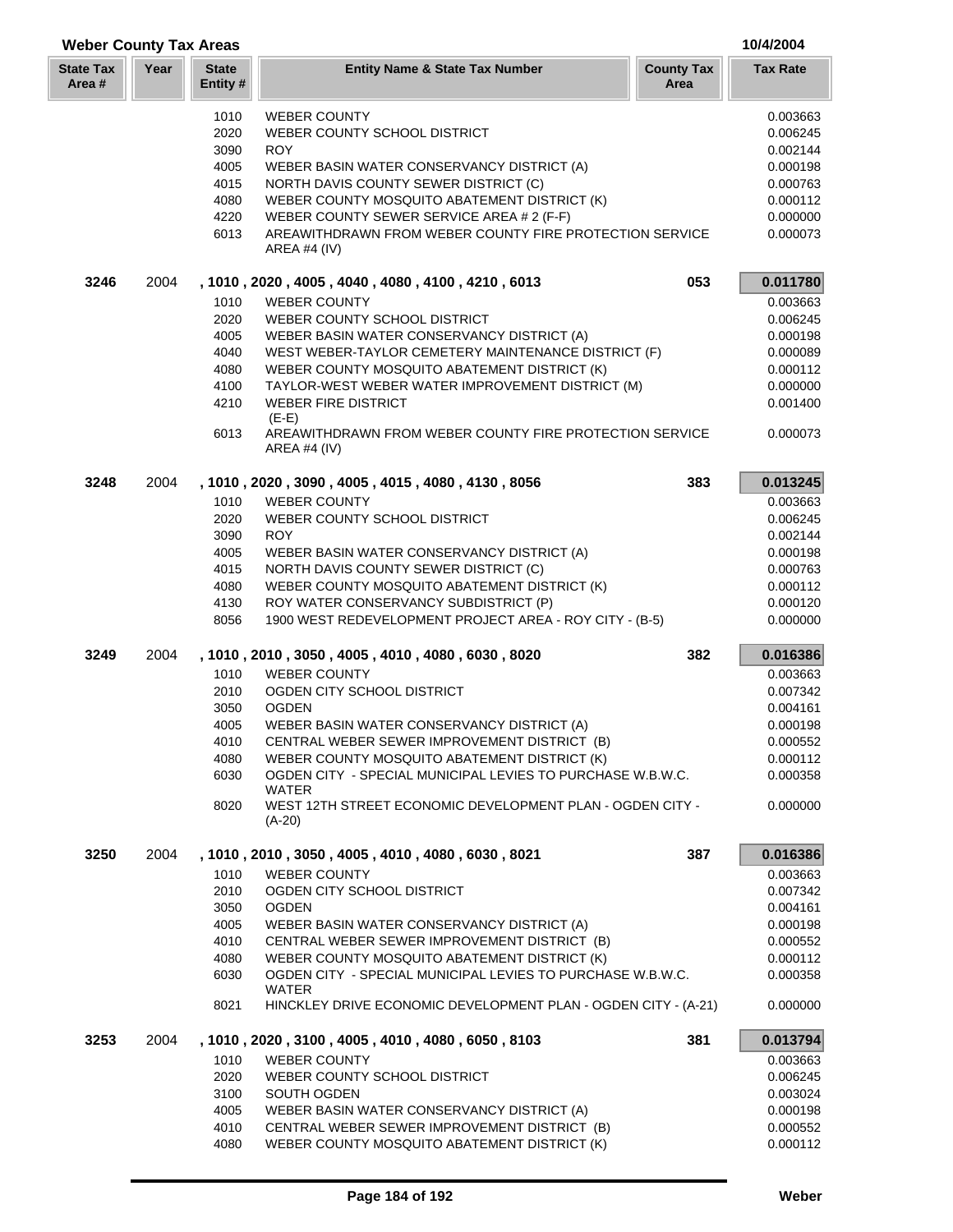| <b>Weber County Tax Areas</b> |      |                          |                                                                                           |                           | 10/4/2004            |
|-------------------------------|------|--------------------------|-------------------------------------------------------------------------------------------|---------------------------|----------------------|
| <b>State Tax</b><br>Area #    | Year | <b>State</b><br>Entity # | <b>Entity Name &amp; State Tax Number</b>                                                 | <b>County Tax</b><br>Area | <b>Tax Rate</b>      |
|                               |      | 6050                     | SOUTH OGDEN - SPECIAL MUNICIPAL LEVIES TO PURCHASE W.B.W.C.<br><b>WATER</b>               |                           | 0.000000             |
|                               |      | 8103                     | HINCKLEY REDEVELOPMENT PROJECT AREA - SOUTH OGDEN - (C-3)                                 |                           | 0.000000             |
| 3254                          | 2004 |                          | , 1010 , 2020 , 3025 , 4080 , 4210 , 6013                                                 | 059                       | 0.011867             |
|                               |      | 1010                     | <b>WEBER COUNTY</b>                                                                       |                           | 0.003663             |
|                               |      | 2020                     | WEBER COUNTY SCHOOL DISTRICT                                                              |                           | 0.006245             |
|                               |      | 3025                     | <b>HOOPER</b>                                                                             |                           | 0.000374             |
|                               |      | 4080                     | WEBER COUNTY MOSQUITO ABATEMENT DISTRICT (K)                                              |                           | 0.000112             |
|                               |      | 4210                     | <b>WEBER FIRE DISTRICT</b><br>$(E-E)$                                                     |                           | 0.001400             |
|                               |      | 6013                     | AREAWITHDRAWN FROM WEBER COUNTY FIRE PROTECTION SERVICE<br><b>AREA #4 (IV)</b>            |                           | 0.000073             |
| 3255                          | 2004 |                          | , 1010, 2020, 3025, 4005, 4040, 4080, 4210, 6013                                          | 379                       | 0.012154             |
|                               |      | 1010                     | <b>WEBER COUNTY</b>                                                                       |                           | 0.003663             |
|                               |      | 2020                     | WEBER COUNTY SCHOOL DISTRICT                                                              |                           | 0.006245             |
|                               |      | 3025                     | <b>HOOPER</b>                                                                             |                           | 0.000374             |
|                               |      | 4005                     | WEBER BASIN WATER CONSERVANCY DISTRICT (A)                                                |                           | 0.000198             |
|                               |      | 4040                     | WEST WEBER-TAYLOR CEMETERY MAINTENANCE DISTRICT (F)                                       |                           | 0.000089             |
|                               |      | 4080                     | WEBER COUNTY MOSQUITO ABATEMENT DISTRICT (K)                                              |                           | 0.000112             |
|                               |      | 4210                     | <b>WEBER FIRE DISTRICT</b>                                                                |                           | 0.001400             |
|                               |      | 6013                     | $(E-E)$<br>AREAWITHDRAWN FROM WEBER COUNTY FIRE PROTECTION SERVICE<br><b>AREA #4 (IV)</b> |                           | 0.000073             |
| 3256                          | 2004 |                          | , 1010, 2020, 3025, 4005, 4015, 4060, 4080, 4150, 42                                      | 191                       | 0.013499             |
|                               |      | 1010                     | <b>WEBER COUNTY</b>                                                                       |                           | 0.003663             |
|                               |      | 2020                     | WEBER COUNTY SCHOOL DISTRICT                                                              |                           | 0.006245             |
|                               |      | 3025                     | <b>HOOPER</b>                                                                             |                           | 0.000374             |
|                               |      | 4005                     | WEBER BASIN WATER CONSERVANCY DISTRICT (A)                                                |                           | 0.000198             |
|                               |      | 4015                     | NORTH DAVIS COUNTY SEWER DISTRICT (C)                                                     |                           | 0.000763             |
|                               |      | 4060                     | HOOPER CEMETERY MAINTENANCE DISTRICT (H)                                                  |                           | 0.000124             |
|                               |      | 4080                     | WEBER COUNTY MOSQUITO ABATEMENT DISTRICT (K)                                              |                           | 0.000112             |
|                               |      | 4150                     | HOOPER WATER IMPROVEMENT DISTRICT (T)                                                     |                           | 0.000547             |
|                               |      | 4210                     | <b>WEBER FIRE DISTRICT</b>                                                                |                           | 0.001400             |
|                               |      |                          | $(E-E)$                                                                                   |                           |                      |
|                               |      | 4220                     | WEBER COUNTY SEWER SERVICE AREA # 2 (F-F)                                                 |                           | 0.000000             |
|                               |      | 6013                     | AREAWITHDRAWN FROM WEBER COUNTY FIRE PROTECTION SERVICE<br>AREA #4 (IV)                   |                           | 0.000073             |
| 3257                          | 2004 |                          | , 1010, 2020, 3025, 4005, 4060, 4080, 4100, 4150, 41                                      | 088                       | 0.012736             |
|                               |      | 1010                     | <b>WEBER COUNTY</b>                                                                       |                           | 0.003663             |
|                               |      | 2020                     | WEBER COUNTY SCHOOL DISTRICT                                                              |                           | 0.006245             |
|                               |      | 3025                     | <b>HOOPER</b>                                                                             |                           | 0.000374             |
|                               |      | 4005                     | WEBER BASIN WATER CONSERVANCY DISTRICT (A)                                                |                           | 0.000198             |
|                               |      | 4060<br>4080             | HOOPER CEMETERY MAINTENANCE DISTRICT (H)<br>WEBER COUNTY MOSQUITO ABATEMENT DISTRICT (K)  |                           | 0.000124<br>0.000112 |
|                               |      | 4100                     | TAYLOR-WEST WEBER WATER IMPROVEMENT DISTRICT (M)                                          |                           | 0.000000             |
|                               |      | 4150                     | HOOPER WATER IMPROVEMENT DISTRICT (T)                                                     |                           | 0.000547             |
|                               |      | 4160                     | HOOPER PARK SERVICE AREA (W)                                                              |                           | 0.000000             |
|                               |      | 4210                     | <b>WEBER FIRE DISTRICT</b>                                                                |                           | 0.001400             |
|                               |      |                          | $(E-E)$                                                                                   |                           |                      |
|                               |      | 6013                     | AREAWITHDRAWN FROM WEBER COUNTY FIRE PROTECTION SERVICE<br><b>AREA #4 (IV)</b>            |                           | 0.000073             |
| 3258                          | 2004 |                          | , 1010, 2020, 3025, 4005, 4060, 4080, 4100, 4160, 42                                      | 032                       | 0.012189             |
|                               |      | 1010                     | <b>WEBER COUNTY</b>                                                                       |                           | 0.003663             |
|                               |      | 2020                     | WEBER COUNTY SCHOOL DISTRICT                                                              |                           | 0.006245             |
|                               |      | 3025                     | <b>HOOPER</b>                                                                             |                           | 0.000374             |
|                               |      | 4005                     | WEBER BASIN WATER CONSERVANCY DISTRICT (A)                                                |                           | 0.000198             |
|                               |      | 4060                     | HOOPER CEMETERY MAINTENANCE DISTRICT (H)                                                  |                           | 0.000124             |
|                               |      | 4080                     | WEBER COUNTY MOSQUITO ABATEMENT DISTRICT (K)                                              |                           | 0.000112             |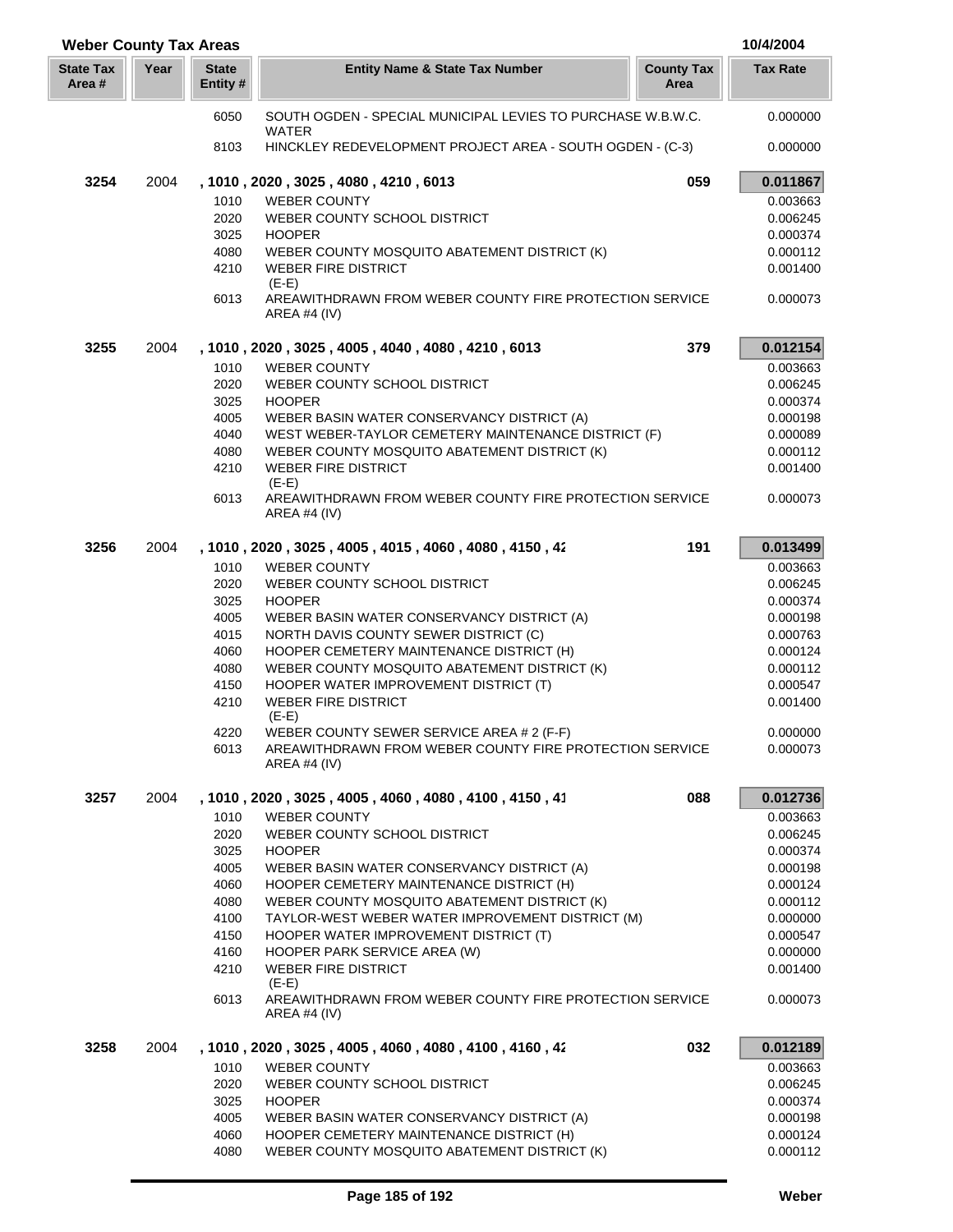| <b>Weber County Tax Areas</b> |      |                         |                                                                                    |                           | 10/4/2004       |
|-------------------------------|------|-------------------------|------------------------------------------------------------------------------------|---------------------------|-----------------|
| <b>State Tax</b><br>Area #    | Year | <b>State</b><br>Entity# | <b>Entity Name &amp; State Tax Number</b>                                          | <b>County Tax</b><br>Area | <b>Tax Rate</b> |
|                               |      | 4100                    | TAYLOR-WEST WEBER WATER IMPROVEMENT DISTRICT (M)                                   |                           | 0.000000        |
|                               |      | 4160                    | HOOPER PARK SERVICE AREA (W)                                                       |                           | 0.000000        |
|                               |      | 4210                    | <b>WEBER FIRE DISTRICT</b><br>$(E-E)$                                              |                           | 0.001400        |
|                               |      | 6013                    | AREAWITHDRAWN FROM WEBER COUNTY FIRE PROTECTION SERVICE<br>AREA #4 $(IV)$          |                           | 0.000073        |
| 3259                          | 2004 |                         | , 1010 , 2020 , 3025 , 4005 , 4015 , 4080 , 4130 , 4210 , 60                       | 378                       | 0.012948        |
|                               |      | 1010                    | <b>WEBER COUNTY</b>                                                                |                           | 0.003663        |
|                               |      | 2020                    | WEBER COUNTY SCHOOL DISTRICT                                                       |                           | 0.006245        |
|                               |      | 3025                    | <b>HOOPER</b>                                                                      |                           | 0.000374        |
|                               |      | 4005                    | WEBER BASIN WATER CONSERVANCY DISTRICT (A)                                         |                           | 0.000198        |
|                               |      | 4015                    | NORTH DAVIS COUNTY SEWER DISTRICT (C)                                              |                           | 0.000763        |
|                               |      | 4080                    | WEBER COUNTY MOSQUITO ABATEMENT DISTRICT (K)                                       |                           | 0.000112        |
|                               |      | 4130                    | ROY WATER CONSERVANCY SUBDISTRICT (P)                                              |                           | 0.000120        |
|                               |      | 4210                    | <b>WEBER FIRE DISTRICT</b><br>$(E-E)$                                              |                           | 0.001400        |
|                               |      | 6013                    | AREAWITHDRAWN FROM WEBER COUNTY FIRE PROTECTION SERVICE<br>AREA #4 $(IV)$          |                           | 0.000073        |
| 3260                          | 2004 |                         | , 1010, 2020, 3025, 4005, 4015, 4080, 4210, 6013                                   | 037                       | 0.012828        |
|                               |      | 1010                    | <b>WEBER COUNTY</b>                                                                |                           | 0.003663        |
|                               |      | 2020                    | WEBER COUNTY SCHOOL DISTRICT                                                       |                           | 0.006245        |
|                               |      | 3025                    | <b>HOOPER</b>                                                                      |                           | 0.000374        |
|                               |      | 4005                    | WEBER BASIN WATER CONSERVANCY DISTRICT (A)                                         |                           | 0.000198        |
|                               |      | 4015                    | NORTH DAVIS COUNTY SEWER DISTRICT (C)                                              |                           | 0.000763        |
|                               |      | 4080                    | WEBER COUNTY MOSQUITO ABATEMENT DISTRICT (K)                                       |                           | 0.000112        |
|                               |      | 4210                    | <b>WEBER FIRE DISTRICT</b>                                                         |                           | 0.001400        |
|                               |      | 6013                    | $(E-E)$<br>AREAWITHDRAWN FROM WEBER COUNTY FIRE PROTECTION SERVICE<br>AREA #4 (IV) |                           | 0.000073        |
| 3261                          | 2004 |                         | , 1010, 2020, 3025, 4005, 4015, 4060, 4080, 4130, 41                               | 347                       | 0.013619        |
|                               |      | 1010                    | <b>WEBER COUNTY</b>                                                                |                           | 0.003663        |
|                               |      | 2020                    | WEBER COUNTY SCHOOL DISTRICT                                                       |                           | 0.006245        |
|                               |      | 3025                    | <b>HOOPER</b>                                                                      |                           | 0.000374        |
|                               |      | 4005                    | WEBER BASIN WATER CONSERVANCY DISTRICT (A)                                         |                           | 0.000198        |
|                               |      | 4015                    | NORTH DAVIS COUNTY SEWER DISTRICT (C)                                              |                           | 0.000763        |
|                               |      | 4060                    | HOOPER CEMETERY MAINTENANCE DISTRICT (H)                                           |                           | 0.000124        |
|                               |      | 4080                    | WEBER COUNTY MOSQUITO ABATEMENT DISTRICT (K)                                       |                           | 0.000112        |
|                               |      | 4130                    | ROY WATER CONSERVANCY SUBDISTRICT (P)                                              |                           | 0.000120        |
|                               |      | 4150                    | HOOPER WATER IMPROVEMENT DISTRICT (T)                                              |                           | 0.000547        |
|                               |      | 4160                    | HOOPER PARK SERVICE AREA (W)                                                       |                           | 0.000000        |
|                               |      | 4210                    | <b>WEBER FIRE DISTRICT</b><br>$(E-E)$                                              |                           | 0.001400        |
|                               |      | 4220                    | WEBER COUNTY SEWER SERVICE AREA # 2 (F-F)                                          |                           | 0.000000        |
|                               |      | 6013                    | AREAWITHDRAWN FROM WEBER COUNTY FIRE PROTECTION SERVICE<br>AREA #4 $(IV)$          |                           | 0.000073        |
| 3262                          | 2004 |                         | , 1010, 2020, 3025, 4005, 4015, 4060, 4080, 4150, 41                               | 190                       | 0.013499        |
|                               |      | 1010                    | <b>WEBER COUNTY</b>                                                                |                           | 0.003663        |
|                               |      | 2020                    | WEBER COUNTY SCHOOL DISTRICT                                                       |                           | 0.006245        |
|                               |      | 3025                    | <b>HOOPER</b>                                                                      |                           | 0.000374        |
|                               |      | 4005                    | WEBER BASIN WATER CONSERVANCY DISTRICT (A)                                         |                           | 0.000198        |
|                               |      | 4015                    | NORTH DAVIS COUNTY SEWER DISTRICT (C)                                              |                           | 0.000763        |
|                               |      | 4060                    | HOOPER CEMETERY MAINTENANCE DISTRICT (H)                                           |                           | 0.000124        |
|                               |      | 4080                    | WEBER COUNTY MOSQUITO ABATEMENT DISTRICT (K)                                       |                           | 0.000112        |
|                               |      | 4150                    | HOOPER WATER IMPROVEMENT DISTRICT (T)                                              |                           | 0.000547        |
|                               |      | 4160                    | HOOPER PARK SERVICE AREA (W)                                                       |                           | 0.000000        |
|                               |      | 4210                    | <b>WEBER FIRE DISTRICT</b>                                                         |                           | 0.001400        |
|                               |      | 4220                    | $(E-E)$<br>WEBER COUNTY SEWER SERVICE AREA # 2 (F-F)                               |                           | 0.000000        |
|                               |      |                         |                                                                                    |                           |                 |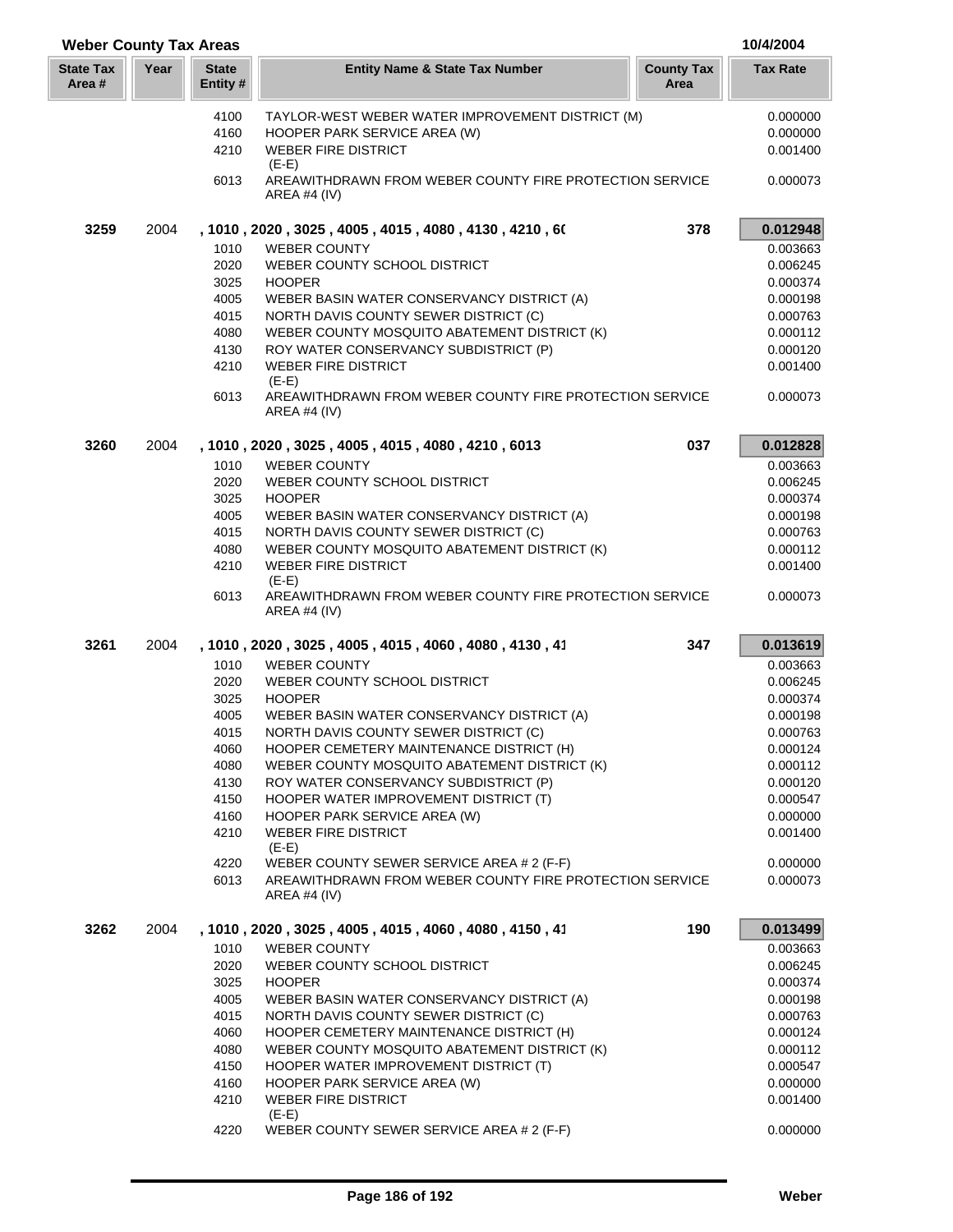| <b>Weber County Tax Areas</b> |      |                          |                                                                                           |                           | 10/4/2004       |
|-------------------------------|------|--------------------------|-------------------------------------------------------------------------------------------|---------------------------|-----------------|
| <b>State Tax</b><br>Area #    | Year | <b>State</b><br>Entity # | <b>Entity Name &amp; State Tax Number</b>                                                 | <b>County Tax</b><br>Area | <b>Tax Rate</b> |
|                               |      | 6013                     | AREAWITHDRAWN FROM WEBER COUNTY FIRE PROTECTION SERVICE<br>AREA #4 $(IV)$                 |                           | 0.000073        |
| 3263                          | 2004 |                          | , 1010, 2020, 3025, 4005, 4015, 4060, 4080, 4130, 41                                      | 346                       | 0.013072        |
|                               |      | 1010                     | <b>WEBER COUNTY</b>                                                                       |                           | 0.003663        |
|                               |      | 2020                     | WEBER COUNTY SCHOOL DISTRICT                                                              |                           | 0.006245        |
|                               |      | 3025                     | <b>HOOPER</b>                                                                             |                           | 0.000374        |
|                               |      | 4005                     | WEBER BASIN WATER CONSERVANCY DISTRICT (A)                                                |                           | 0.000198        |
|                               |      | 4015                     | NORTH DAVIS COUNTY SEWER DISTRICT (C)                                                     |                           | 0.000763        |
|                               |      | 4060                     | HOOPER CEMETERY MAINTENANCE DISTRICT (H)                                                  |                           | 0.000124        |
|                               |      | 4080                     | WEBER COUNTY MOSQUITO ABATEMENT DISTRICT (K)                                              |                           | 0.000112        |
|                               |      |                          |                                                                                           |                           |                 |
|                               |      | 4130                     | ROY WATER CONSERVANCY SUBDISTRICT (P)                                                     |                           | 0.000120        |
|                               |      | 4160                     | HOOPER PARK SERVICE AREA (W)                                                              |                           | 0.000000        |
|                               |      | 4210                     | <b>WEBER FIRE DISTRICT</b>                                                                |                           | 0.001400        |
|                               |      | 6013                     | $(E-E)$<br>AREAWITHDRAWN FROM WEBER COUNTY FIRE PROTECTION SERVICE<br><b>AREA #4 (IV)</b> |                           | 0.000073        |
| 3264                          | 2004 |                          | , 1010, 2020, 3025, 4005, 4015, 4080, 4150, 4210, 42                                      | 188                       | 0.013375        |
|                               |      | 1010                     | <b>WEBER COUNTY</b>                                                                       |                           | 0.003663        |
|                               |      | 2020                     | WEBER COUNTY SCHOOL DISTRICT                                                              |                           | 0.006245        |
|                               |      | 3025                     | <b>HOOPER</b>                                                                             |                           | 0.000374        |
|                               |      |                          |                                                                                           |                           |                 |
|                               |      | 4005                     | WEBER BASIN WATER CONSERVANCY DISTRICT (A)                                                |                           | 0.000198        |
|                               |      | 4015                     | NORTH DAVIS COUNTY SEWER DISTRICT (C)                                                     |                           | 0.000763        |
|                               |      | 4080                     | WEBER COUNTY MOSQUITO ABATEMENT DISTRICT (K)                                              |                           | 0.000112        |
|                               |      | 4150                     | HOOPER WATER IMPROVEMENT DISTRICT (T)                                                     |                           | 0.000547        |
|                               |      | 4210                     | <b>WEBER FIRE DISTRICT</b><br>$(E-E)$                                                     |                           | 0.001400        |
|                               |      | 4220                     | WEBER COUNTY SEWER SERVICE AREA # 2 (F-F)                                                 |                           | 0.000000        |
|                               |      | 6013                     | AREAWITHDRAWN FROM WEBER COUNTY FIRE PROTECTION SERVICE<br><b>AREA #4 (IV)</b>            |                           | 0.000073        |
| 3265                          | 2004 |                          | , 1010, 2020, 3025, 4005, 4060, 4080, 4130, 4150, 41                                      | 345                       | 0.012856        |
|                               |      | 1010                     | <b>WEBER COUNTY</b>                                                                       |                           | 0.003663        |
|                               |      | 2020                     | WEBER COUNTY SCHOOL DISTRICT                                                              |                           | 0.006245        |
|                               |      | 3025                     | <b>HOOPER</b>                                                                             |                           | 0.000374        |
|                               |      | 4005                     | WEBER BASIN WATER CONSERVANCY DISTRICT (A)                                                |                           | 0.000198        |
|                               |      | 4060                     | HOOPER CEMETERY MAINTENANCE DISTRICT (H)                                                  |                           | 0.000124        |
|                               |      | 4080                     | WEBER COUNTY MOSQUITO ABATEMENT DISTRICT (K)                                              |                           | 0.000112        |
|                               |      | 4130                     | ROY WATER CONSERVANCY SUBDISTRICT (P)                                                     |                           | 0.000120        |
|                               |      | 4150                     | HOOPER WATER IMPROVEMENT DISTRICT (T)                                                     |                           | 0.000547        |
|                               |      | 4160                     | HOOPER PARK SERVICE AREA (W)                                                              |                           | 0.000000        |
|                               |      | 4210                     | <b>WEBER FIRE DISTRICT</b>                                                                |                           | 0.001400        |
|                               |      |                          | $(E-E)$                                                                                   |                           |                 |
|                               |      | 6013                     | AREAWITHDRAWN FROM WEBER COUNTY FIRE PROTECTION SERVICE<br>AREA #4 $(IV)$                 |                           | 0.000073        |
| 3266                          | 2004 |                          | , 1010, 2020, 3025, 4005, 4060, 4080, 4130, 4160, 42                                      | 344                       | 0.012309        |
|                               |      | 1010                     | <b>WEBER COUNTY</b>                                                                       |                           | 0.003663        |
|                               |      | 2020                     | WEBER COUNTY SCHOOL DISTRICT                                                              |                           | 0.006245        |
|                               |      | 3025                     | <b>HOOPER</b>                                                                             |                           | 0.000374        |
|                               |      | 4005                     | WEBER BASIN WATER CONSERVANCY DISTRICT (A)                                                |                           | 0.000198        |
|                               |      | 4060                     | HOOPER CEMETERY MAINTENANCE DISTRICT (H)                                                  |                           | 0.000124        |
|                               |      | 4080                     | WEBER COUNTY MOSQUITO ABATEMENT DISTRICT (K)                                              |                           | 0.000112        |
|                               |      | 4130                     | ROY WATER CONSERVANCY SUBDISTRICT (P)                                                     |                           | 0.000120        |
|                               |      | 4160                     | HOOPER PARK SERVICE AREA (W)                                                              |                           | 0.000000        |
|                               |      | 4210                     | <b>WEBER FIRE DISTRICT</b>                                                                |                           | 0.001400        |
|                               |      |                          | $(E-E)$                                                                                   |                           |                 |
|                               |      | 6013                     | AREAWITHDRAWN FROM WEBER COUNTY FIRE PROTECTION SERVICE                                   |                           | 0.000073        |
|                               |      |                          | AREA #4 $(IV)$                                                                            |                           |                 |
| 3267                          | 2004 |                          | , 1010 , 2020 , 3025 , 4005 , 4060 , 4080 , 4160 , 4210 , 60                              | 030                       | 0.012189        |
|                               |      | 1010                     | <b>WEBER COUNTY</b>                                                                       |                           | 0.003663        |
|                               |      |                          |                                                                                           |                           |                 |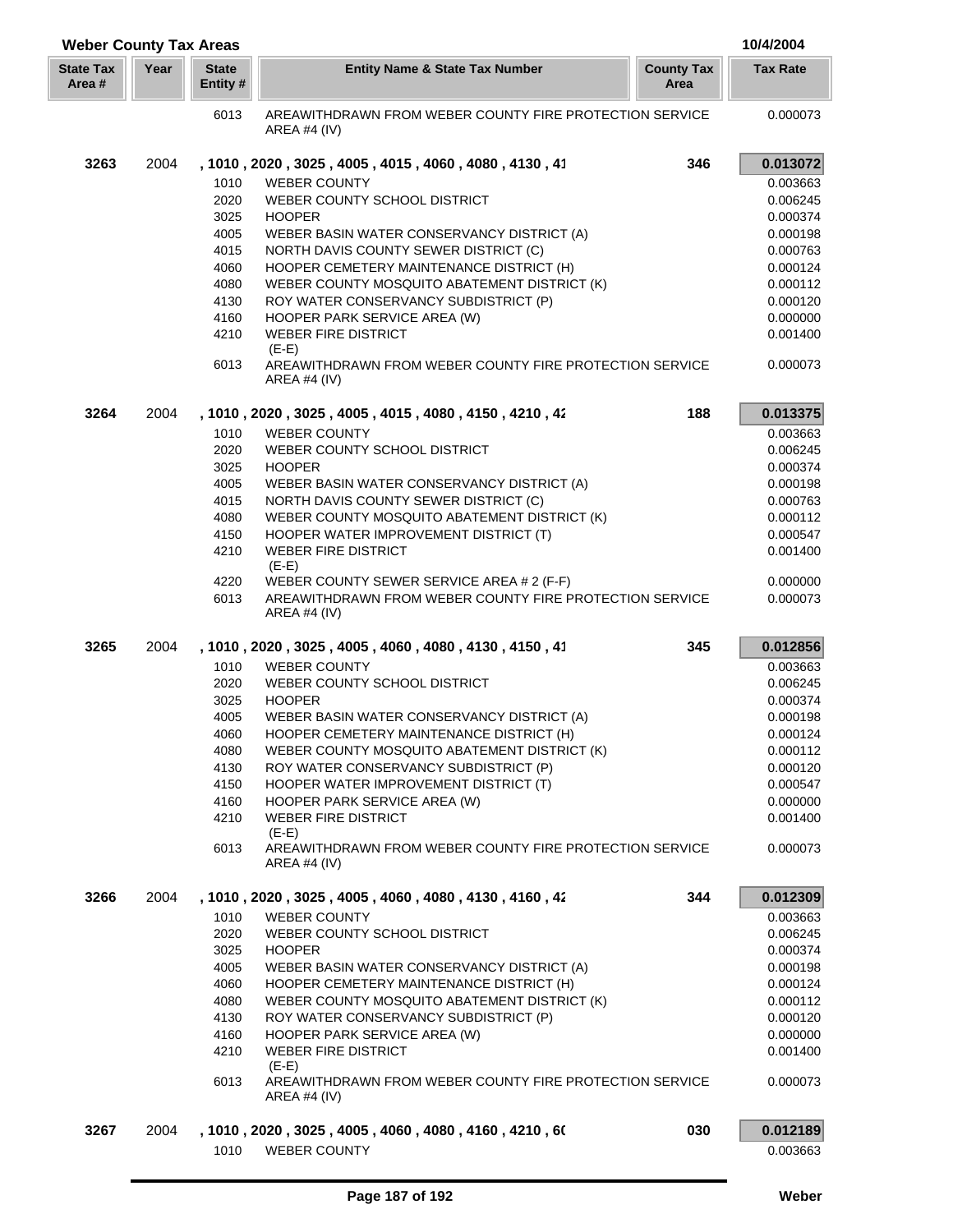| <b>Weber County Tax Areas</b> |      |                          |                                                                                      |                           | 10/4/2004       |
|-------------------------------|------|--------------------------|--------------------------------------------------------------------------------------|---------------------------|-----------------|
| <b>State Tax</b><br>Area #    | Year | <b>State</b><br>Entity # | <b>Entity Name &amp; State Tax Number</b>                                            | <b>County Tax</b><br>Area | <b>Tax Rate</b> |
|                               |      | 2020                     | WEBER COUNTY SCHOOL DISTRICT                                                         |                           | 0.006245        |
|                               |      | 3025                     | <b>HOOPER</b>                                                                        |                           | 0.000374        |
|                               |      | 4005                     | WEBER BASIN WATER CONSERVANCY DISTRICT (A)                                           |                           | 0.000198        |
|                               |      | 4060                     | HOOPER CEMETERY MAINTENANCE DISTRICT (H)                                             |                           | 0.000124        |
|                               |      | 4080                     | WEBER COUNTY MOSQUITO ABATEMENT DISTRICT (K)                                         |                           | 0.000112        |
|                               |      | 4160                     | HOOPER PARK SERVICE AREA (W)                                                         |                           | 0.000000        |
|                               |      | 4210                     | <b>WEBER FIRE DISTRICT</b><br>$(E-E)$                                                |                           | 0.001400        |
|                               |      | 6013                     | AREAWITHDRAWN FROM WEBER COUNTY FIRE PROTECTION SERVICE<br><b>AREA #4 (IV)</b>       |                           | 0.000073        |
| 3268                          | 2004 |                          | , 1010, 2020, 3025, 4005, 4010, 4060, 4080, 4150, 41                                 | 031                       | 0.013288        |
|                               |      | 1010                     | <b>WEBER COUNTY</b>                                                                  |                           | 0.003663        |
|                               |      | 2020                     | WEBER COUNTY SCHOOL DISTRICT                                                         |                           | 0.006245        |
|                               |      | 3025                     | <b>HOOPER</b>                                                                        |                           | 0.000374        |
|                               |      | 4005                     | WEBER BASIN WATER CONSERVANCY DISTRICT (A)                                           |                           | 0.000198        |
|                               |      | 4010                     | CENTRAL WEBER SEWER IMPROVEMENT DISTRICT (B)                                         |                           | 0.000552        |
|                               |      | 4060                     | HOOPER CEMETERY MAINTENANCE DISTRICT (H)                                             |                           | 0.000124        |
|                               |      | 4080                     | WEBER COUNTY MOSQUITO ABATEMENT DISTRICT (K)                                         |                           | 0.000112        |
|                               |      | 4150                     | HOOPER WATER IMPROVEMENT DISTRICT (T)                                                |                           | 0.000547        |
|                               |      | 4160                     | HOOPER PARK SERVICE AREA (W)<br><b>WEBER FIRE DISTRICT</b>                           |                           | 0.000000        |
|                               |      | 4210                     | $(E-E)$                                                                              |                           | 0.001400        |
|                               |      | 6013                     | AREAWITHDRAWN FROM WEBER COUNTY FIRE PROTECTION SERVICE<br>AREA #4 $(IV)$            |                           | 0.000073        |
| 3269                          | 2004 |                          | , 1010 , 2020 , 3025 , 4005 , 4080 , 4210 , 6013                                     | 379                       | 0.012065        |
|                               |      | 1010                     | <b>WEBER COUNTY</b>                                                                  |                           | 0.003663        |
|                               |      | 2020                     | WEBER COUNTY SCHOOL DISTRICT                                                         |                           | 0.006245        |
|                               |      | 3025                     | <b>HOOPER</b>                                                                        |                           | 0.000374        |
|                               |      | 4005                     | WEBER BASIN WATER CONSERVANCY DISTRICT (A)                                           |                           | 0.000198        |
|                               |      | 4080                     | WEBER COUNTY MOSQUITO ABATEMENT DISTRICT (K)                                         |                           | 0.000112        |
|                               |      | 4210                     | <b>WEBER FIRE DISTRICT</b>                                                           |                           | 0.001400        |
|                               |      | 6013                     | $(E-E)$<br>AREAWITHDRAWN FROM WEBER COUNTY FIRE PROTECTION SERVICE<br>AREA #4 $(IV)$ |                           | 0.000073        |
| 3271                          | 2004 |                          | 1010, 2010, 3050, 4005, 4010, 4080, 6030, 8019                                       | 375                       | 0.016386        |
|                               |      | 1010                     | <b>WEBER COUNTY</b>                                                                  |                           | 0.003663        |
|                               |      | 2010                     | OGDEN CITY SCHOOL DISTRICT                                                           |                           | 0.007342        |
|                               |      | 3050                     | <b>OGDEN</b>                                                                         |                           | 0.004161        |
|                               |      | 4005                     | WEBER BASIN WATER CONSERVANCY DISTRICT (A)                                           |                           | 0.000198        |
|                               |      | 4010                     | CENTRAL WEBER SEWER IMPROVEMENT DISTRICT (B)                                         |                           | 0.000552        |
|                               |      | 4080                     | WEBER COUNTY MOSQUITO ABATEMENT DISTRICT (K)                                         |                           | 0.000112        |
|                               |      | 6030                     | OGDEN CITY - SPECIAL MUNICIPAL LEVIES TO PURCHASE W.B.W.C.                           |                           | 0.000358        |
|                               |      | 8019                     | WATER<br>WALL AVENUE REDEVELOPMENT PLAN - OGDEN CITY - (A-19)                        |                           | 0.000000        |
| 3272                          | 2004 |                          | , 1010, 2020, 3090, 4005, 4015, 4060, 4080                                           | 235                       | 0.013249        |
|                               |      | 1010                     | <b>WEBER COUNTY</b>                                                                  |                           | 0.003663        |
|                               |      | 2020                     | WEBER COUNTY SCHOOL DISTRICT                                                         |                           | 0.006245        |
|                               |      | 3090                     | <b>ROY</b>                                                                           |                           | 0.002144        |
|                               |      | 4005                     | WEBER BASIN WATER CONSERVANCY DISTRICT (A)                                           |                           | 0.000198        |
|                               |      | 4015                     | NORTH DAVIS COUNTY SEWER DISTRICT (C)                                                |                           | 0.000763        |
|                               |      | 4060                     | HOOPER CEMETERY MAINTENANCE DISTRICT (H)                                             |                           | 0.000124        |
|                               |      | 4080                     | WEBER COUNTY MOSQUITO ABATEMENT DISTRICT (K)                                         |                           | 0.000112        |
| 3273                          | 2004 |                          | , 1010, 2020, 3040, 4005, 4010, 4020, 4080, 6013                                     | 355                       | 0.013424        |
|                               |      | 1010                     | <b>WEBER COUNTY</b>                                                                  |                           | 0.003663        |
|                               |      | 2020                     | WEBER COUNTY SCHOOL DISTRICT                                                         |                           | 0.006245        |
|                               |      | 3040                     | NORTH OGDEN                                                                          |                           | 0.002487        |
|                               |      | 4005                     | WEBER BASIN WATER CONSERVANCY DISTRICT (A)                                           |                           | 0.000198        |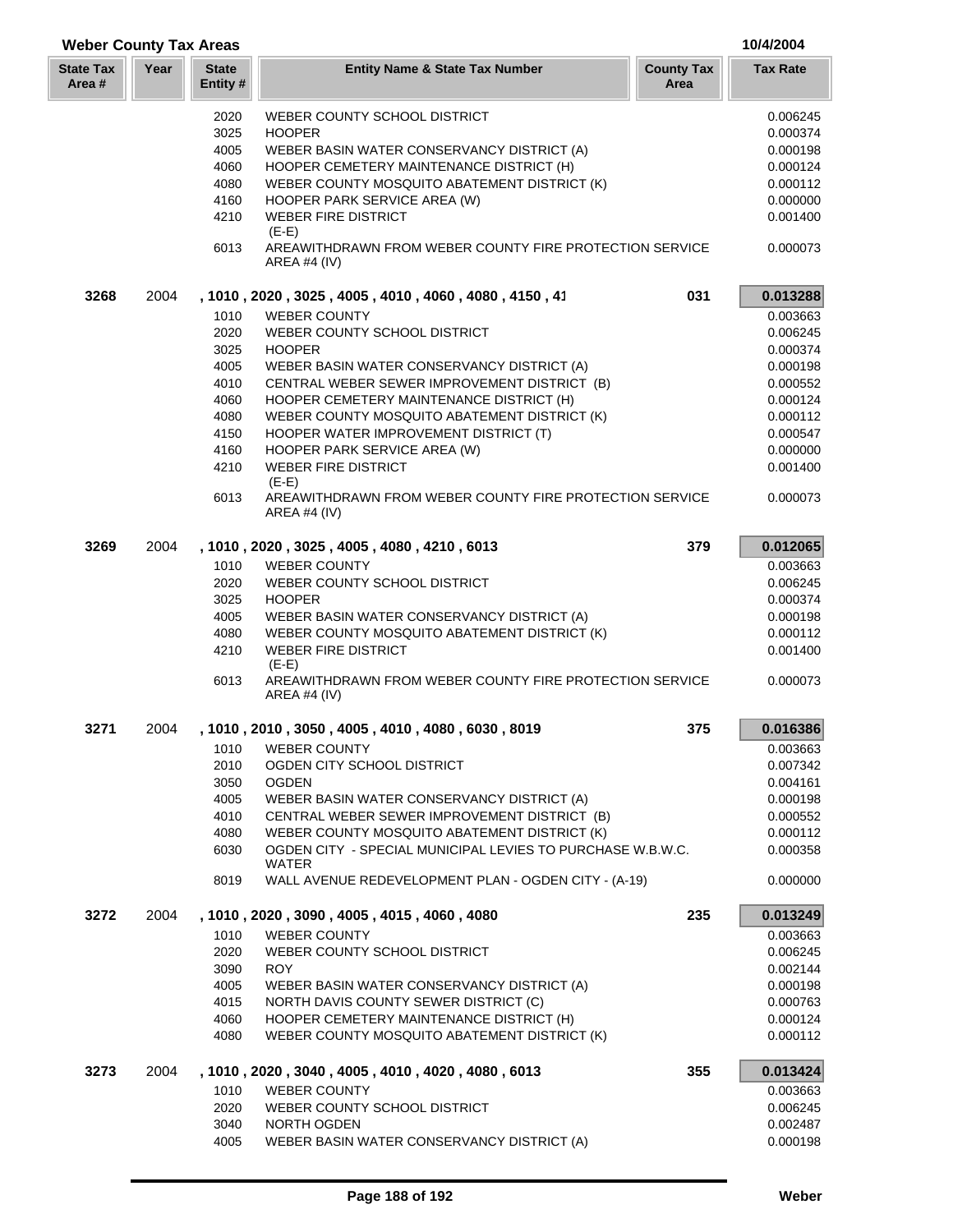| <b>Weber County Tax Areas</b> |      |                          |                                                                                                         | 10/4/2004                 |                      |
|-------------------------------|------|--------------------------|---------------------------------------------------------------------------------------------------------|---------------------------|----------------------|
| <b>State Tax</b><br>Area #    | Year | <b>State</b><br>Entity # | <b>Entity Name &amp; State Tax Number</b>                                                               | <b>County Tax</b><br>Area | <b>Tax Rate</b>      |
|                               |      | 4010                     | CENTRAL WEBER SEWER IMPROVEMENT DISTRICT (B)                                                            |                           | 0.000552             |
|                               |      | 4020                     | BEN LOMON CEMETERY MAINT. DIST. (D)                                                                     |                           | 0.000094             |
|                               |      | 4080                     | WEBER COUNTY MOSQUITO ABATEMENT DISTRICT (K)                                                            |                           | 0.000112             |
|                               |      | 6013                     | AREAWITHDRAWN FROM WEBER COUNTY FIRE PROTECTION SERVICE                                                 |                           | 0.000073             |
|                               |      |                          | AREA #4 (IV)                                                                                            |                           |                      |
| 3276                          | 2004 |                          | , 1010, 2010, 3050, 4005, 4010, 4080, 6013, 6030                                                        | 336                       | 0.016459             |
|                               |      | 1010                     | <b>WEBER COUNTY</b>                                                                                     |                           | 0.003663             |
|                               |      | 2010                     | OGDEN CITY SCHOOL DISTRICT                                                                              |                           | 0.007342             |
|                               |      | 3050                     | <b>OGDEN</b>                                                                                            |                           | 0.004161             |
|                               |      | 4005                     | WEBER BASIN WATER CONSERVANCY DISTRICT (A)                                                              |                           | 0.000198             |
|                               |      | 4010<br>4080             | CENTRAL WEBER SEWER IMPROVEMENT DISTRICT (B)                                                            |                           | 0.000552<br>0.000112 |
|                               |      | 6013                     | WEBER COUNTY MOSQUITO ABATEMENT DISTRICT (K)<br>AREAWITHDRAWN FROM WEBER COUNTY FIRE PROTECTION SERVICE |                           | 0.000073             |
|                               |      |                          | AREA #4 $(IV)$                                                                                          |                           |                      |
|                               |      | 6030                     | OGDEN CITY - SPECIAL MUNICIPAL LEVIES TO PURCHASE W.B.W.C.<br><b>WATER</b>                              |                           | 0.000358             |
| 3277                          | 2004 |                          | , 1010, 2020, 4005, 4010, 4040, 4080, 4100, 4210, 60                                                    | 377                       | 0.012332             |
|                               |      | 1010                     | <b>WEBER COUNTY</b>                                                                                     |                           | 0.003663             |
|                               |      | 2020                     | WEBER COUNTY SCHOOL DISTRICT                                                                            |                           | 0.006245             |
|                               |      | 4005                     | WEBER BASIN WATER CONSERVANCY DISTRICT (A)                                                              |                           | 0.000198             |
|                               |      | 4010                     | CENTRAL WEBER SEWER IMPROVEMENT DISTRICT (B)                                                            |                           | 0.000552             |
|                               |      | 4040                     | WEST WEBER-TAYLOR CEMETERY MAINTENANCE DISTRICT (F)                                                     |                           | 0.000089             |
|                               |      | 4080                     | WEBER COUNTY MOSQUITO ABATEMENT DISTRICT (K)                                                            |                           | 0.000112             |
|                               |      | 4100                     | TAYLOR-WEST WEBER WATER IMPROVEMENT DISTRICT (M)                                                        |                           | 0.000000             |
|                               |      | 4210                     | WEBER FIRE DISTRICT<br>$(E-E)$                                                                          |                           | 0.001400             |
|                               |      | 6013                     | AREAWITHDRAWN FROM WEBER COUNTY FIRE PROTECTION SERVICE<br><b>AREA #4 (IV)</b>                          |                           | 0.000073             |
| 3278                          | 2004 |                          | , 1010, 2020, 3090, 4005, 4015, 4060, 4080, 4160, 42                                                    | 384                       | 0.013322             |
|                               |      | 1010                     | <b>WEBER COUNTY</b>                                                                                     |                           | 0.003663             |
|                               |      | 2020                     | WEBER COUNTY SCHOOL DISTRICT                                                                            |                           | 0.006245             |
|                               |      | 3090                     | <b>ROY</b>                                                                                              |                           | 0.002144             |
|                               |      | 4005                     | WEBER BASIN WATER CONSERVANCY DISTRICT (A)                                                              |                           | 0.000198             |
|                               |      | 4015                     | NORTH DAVIS COUNTY SEWER DISTRICT (C)                                                                   |                           | 0.000763             |
|                               |      | 4060                     | HOOPER CEMETERY MAINTENANCE DISTRICT (H)                                                                |                           | 0.000124             |
|                               |      | 4080                     | WEBER COUNTY MOSQUITO ABATEMENT DISTRICT (K)                                                            |                           | 0.000112             |
|                               |      | 4160<br>4220             | HOOPER PARK SERVICE AREA (W)                                                                            |                           | 0.000000             |
|                               |      | 6013                     | WEBER COUNTY SEWER SERVICE AREA # 2 (F-F)<br>AREAWITHDRAWN FROM WEBER COUNTY FIRE PROTECTION SERVICE    |                           | 0.000000<br>0.000073 |
|                               |      |                          | AREA #4 $(IV)$                                                                                          |                           |                      |
| 3279                          | 2004 |                          | , 1010, 2020, 3090, 4005, 4015, 4080, 4130, 4220                                                        | 386                       | 0.013245             |
|                               |      | 1010                     | <b>WEBER COUNTY</b>                                                                                     |                           | 0.003663             |
|                               |      | 2020                     | WEBER COUNTY SCHOOL DISTRICT                                                                            |                           | 0.006245             |
|                               |      | 3090<br>4005             | <b>ROY</b><br>WEBER BASIN WATER CONSERVANCY DISTRICT (A)                                                |                           | 0.002144<br>0.000198 |
|                               |      | 4015                     | NORTH DAVIS COUNTY SEWER DISTRICT (C)                                                                   |                           | 0.000763             |
|                               |      | 4080                     | WEBER COUNTY MOSQUITO ABATEMENT DISTRICT (K)                                                            |                           | 0.000112             |
|                               |      | 4130                     | ROY WATER CONSERVANCY SUBDISTRICT (P)                                                                   |                           | 0.000120             |
|                               |      | 4220                     | WEBER COUNTY SEWER SERVICE AREA # 2 (F-F)                                                               |                           | 0.000000             |
| 3280                          | 2004 |                          | , 1010, 2020, 3090, 4005, 4015, 4060, 4080, 4150, 41                                                    | 369                       | 0.013869             |
|                               |      | 1010                     | <b>WEBER COUNTY</b>                                                                                     |                           | 0.003663             |
|                               |      | 2020                     | WEBER COUNTY SCHOOL DISTRICT                                                                            |                           | 0.006245             |
|                               |      | 3090                     | <b>ROY</b>                                                                                              |                           | 0.002144             |
|                               |      | 4005<br>4015             | WEBER BASIN WATER CONSERVANCY DISTRICT (A)<br>NORTH DAVIS COUNTY SEWER DISTRICT (C)                     |                           | 0.000198<br>0.000763 |
|                               |      | 4060                     | HOOPER CEMETERY MAINTENANCE DISTRICT (H)                                                                |                           | 0.000124             |
|                               |      | 4080                     | WEBER COUNTY MOSQUITO ABATEMENT DISTRICT (K)                                                            |                           | 0.000112             |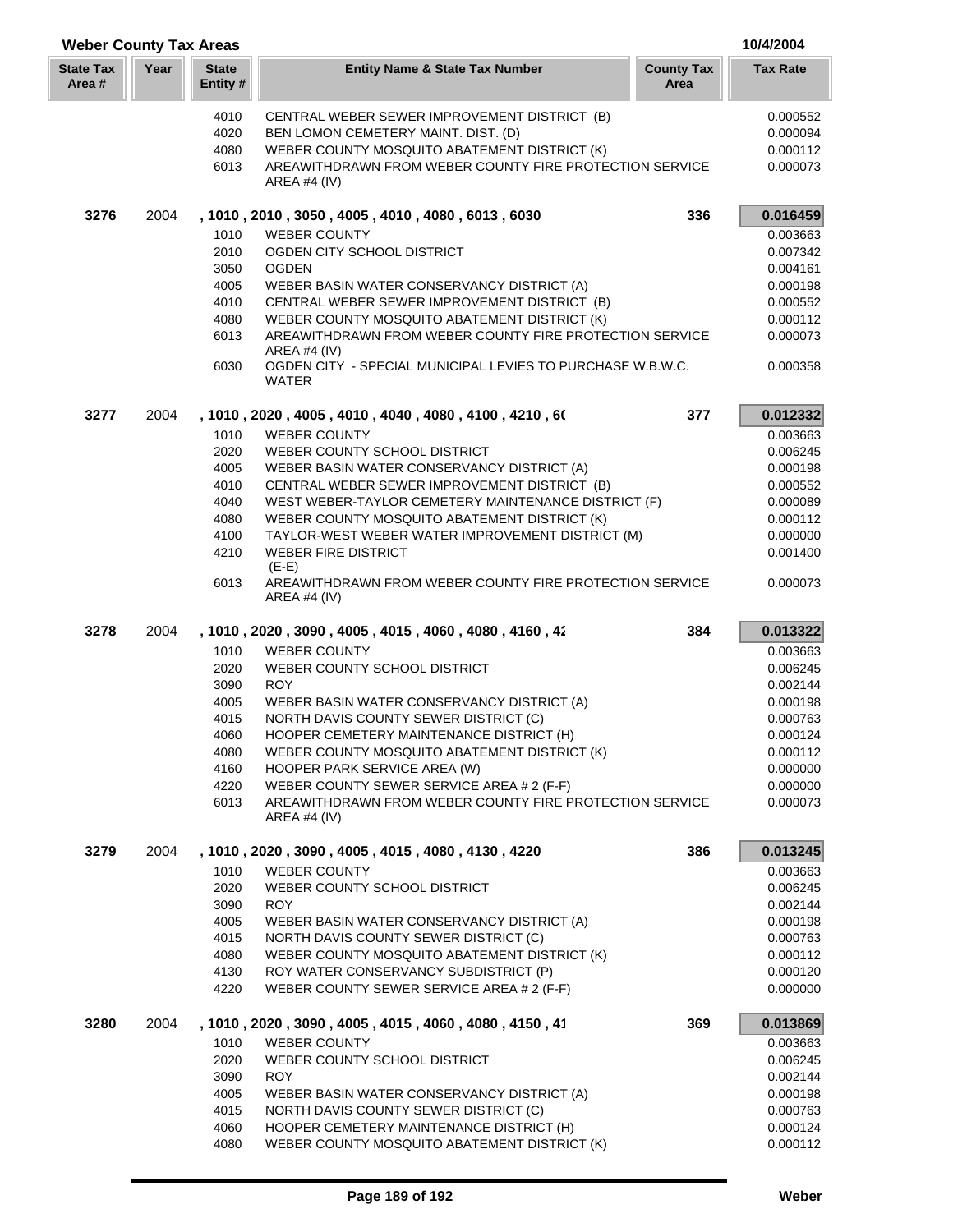| <b>Weber County Tax Areas</b> |      |                          |                                                                                                     |                           | 10/4/2004            |
|-------------------------------|------|--------------------------|-----------------------------------------------------------------------------------------------------|---------------------------|----------------------|
| <b>State Tax</b><br>Area #    | Year | <b>State</b><br>Entity # | <b>Entity Name &amp; State Tax Number</b>                                                           | <b>County Tax</b><br>Area | <b>Tax Rate</b>      |
|                               |      | 4150                     | HOOPER WATER IMPROVEMENT DISTRICT (T)                                                               |                           | 0.000547             |
|                               |      | 4160                     | HOOPER PARK SERVICE AREA (W)                                                                        |                           | 0.000000             |
|                               |      | 4220                     | WEBER COUNTY SEWER SERVICE AREA # 2 (F-F)                                                           |                           | 0.000000             |
|                               |      | 6013                     | AREAWITHDRAWN FROM WEBER COUNTY FIRE PROTECTION SERVICE                                             |                           | 0.000073             |
|                               |      |                          | AREA #4 (IV)                                                                                        |                           |                      |
| 3281                          | 2004 |                          | , 1010, 2020, 4005, 4050, 4080, 4180, 4210, 4280, 42                                                | 389                       | 0.012601             |
|                               |      | 1010                     | <b>WEBER COUNTY</b>                                                                                 |                           | 0.003663             |
|                               |      | 2020                     | WEBER COUNTY SCHOOL DISTRICT                                                                        |                           | 0.006245             |
|                               |      | 4005                     | WEBER BASIN WATER CONSERVANCY DISTRICT (A)                                                          |                           | 0.000198             |
|                               |      | 4050                     | WARREN-WEST WARREN CEMETERY MAINTENANCE DISTRICT (G)                                                |                           | 0.000114<br>0.000112 |
|                               |      | 4080<br>4180             | WEBER COUNTY MOSQUITO ABATEMENT DISTRICT (K)<br>WEST WARREN-WARREN WATER IMPROVEMENT DISTRICT (A-A) |                           | 0.000468             |
|                               |      | 4210                     | <b>WEBER FIRE DISTRICT</b>                                                                          |                           | 0.001400             |
|                               |      |                          | $(E-E)$                                                                                             |                           |                      |
|                               |      | 4280                     | WEBER COUNTY SERVICE AREA NO. 6 - WEST WARREN PARK (N-N)                                            |                           | 0.000328             |
|                               |      | 4290                     | WEBER CO INDUSTRIAL SERV AREA # 1 (P-P)                                                             |                           | 0.000000             |
|                               |      | 6013                     | AREAWITHDRAWN FROM WEBER COUNTY FIRE PROTECTION SERVICE<br>AREA #4 (IV)                             |                           | 0.000073             |
| 3282                          | 2004 |                          | , 1010 , 2020 , 4005 , 4050 , 4080 , 4210 , 4280 , 4290 , 60                                        | 389                       | 0.012133             |
|                               |      | 1010                     | <b>WEBER COUNTY</b>                                                                                 |                           | 0.003663             |
|                               |      | 2020                     | WEBER COUNTY SCHOOL DISTRICT                                                                        |                           | 0.006245             |
|                               |      | 4005                     | WEBER BASIN WATER CONSERVANCY DISTRICT (A)                                                          |                           | 0.000198             |
|                               |      | 4050                     | WARREN-WEST WARREN CEMETERY MAINTENANCE DISTRICT (G)                                                |                           | 0.000114             |
|                               |      | 4080                     | WEBER COUNTY MOSQUITO ABATEMENT DISTRICT (K)                                                        |                           | 0.000112             |
|                               |      | 4210                     | <b>WEBER FIRE DISTRICT</b><br>$(E-E)$                                                               |                           | 0.001400             |
|                               |      | 4280                     | WEBER COUNTY SERVICE AREA NO. 6 - WEST WARREN PARK (N-N)                                            |                           | 0.000328             |
|                               |      | 4290                     | WEBER CO INDUSTRIAL SERV AREA # 1 (P-P)                                                             |                           | 0.000000             |
|                               |      | 6013                     | AREAWITHDRAWN FROM WEBER COUNTY FIRE PROTECTION SERVICE<br><b>AREA #4 (IV)</b>                      |                           | 0.000073             |
| 3285                          | 2004 |                          | , 1010, 2010, 3050, 4005, 4010, 4080, 6030, 8022                                                    | 390                       | 0.016386             |
|                               |      | 1010                     | <b>WEBER COUNTY</b>                                                                                 |                           | 0.003663             |
|                               |      | 2010                     | OGDEN CITY SCHOOL DISTRICT                                                                          |                           | 0.007342             |
|                               |      | 3050                     | <b>OGDEN</b>                                                                                        |                           | 0.004161             |
|                               |      | 4005                     | WEBER BASIN WATER CONSERVANCY DISTRICT (A)                                                          |                           | 0.000198             |
|                               |      | 4010                     | CENTRAL WEBER SEWER IMPROVEMENT DISTRICT (B)                                                        |                           | 0.000552             |
|                               |      | 4080                     | WEBER COUNTY MOSQUITO ABATEMENT DISTRICT (K)                                                        |                           | 0.000112             |
|                               |      | 6030                     | OGDEN CITY - SPECIAL MUNICIPAL LEVIES TO PURCHASE W.B.W.C.<br><b>WATER</b>                          |                           | 0.000358             |
|                               |      | 8022                     | OGDEN RIVER REDEVELOPMENT PROJECT AREA PLAN (A-22)                                                  |                           | 0.000000             |
| 3286                          | 2004 |                          | , 1010, 2020, 3120, 4005, 4010, 4080, 6013, 6070, 81                                                | 392                       | 0.014437             |
|                               |      | 1010                     | <b>WEBER COUNTY</b>                                                                                 |                           | 0.003663             |
|                               |      | 2020                     | WEBER COUNTY SCHOOL DISTRICT                                                                        |                           | 0.006245             |
|                               |      | 3120<br>4005             | <b>WASHINGTON TERRACE</b><br>WEBER BASIN WATER CONSERVANCY DISTRICT (A)                             |                           | 0.003594<br>0.000198 |
|                               |      | 4010                     | CENTRAL WEBER SEWER IMPROVEMENT DISTRICT (B)                                                        |                           | 0.000552             |
|                               |      | 4080                     | WEBER COUNTY MOSQUITO ABATEMENT DISTRICT (K)                                                        |                           | 0.000112             |
|                               |      | 6013                     | AREAWITHDRAWN FROM WEBER COUNTY FIRE PROTECTION SERVICE                                             |                           | 0.000073             |
|                               |      | 6070                     | AREA #4 $(IV)$<br>WASHINGTON TERRACE - SPECIAL MUNICIPAL LEVIES TO PURCHASE                         |                           | 0.000000             |
|                               |      | 8153                     | W.B.W.C WATER<br>ADAMS AVENUE ECONOMIC DEVELOPMENT PROJECT (D-3)                                    |                           | 0.000000             |
| 3364                          | 2004 |                          | , 1010 , 2020 , 4005 , 4080 , 4120 , 4135 , 4210 , 4240 , 60                                        | 374                       | 0.012480             |
|                               |      | 1010                     | <b>WEBER COUNTY</b>                                                                                 |                           | 0.003663             |
|                               |      | 2020                     | WEBER COUNTY SCHOOL DISTRICT                                                                        |                           | 0.006245             |
|                               |      | 4005                     | WEBER BASIN WATER CONSERVANCY DISTRICT (A)                                                          |                           | 0.000198             |
|                               |      | 4080                     | WEBER COUNTY MOSQUITO ABATEMENT DISTRICT (K)                                                        |                           | 0.000112             |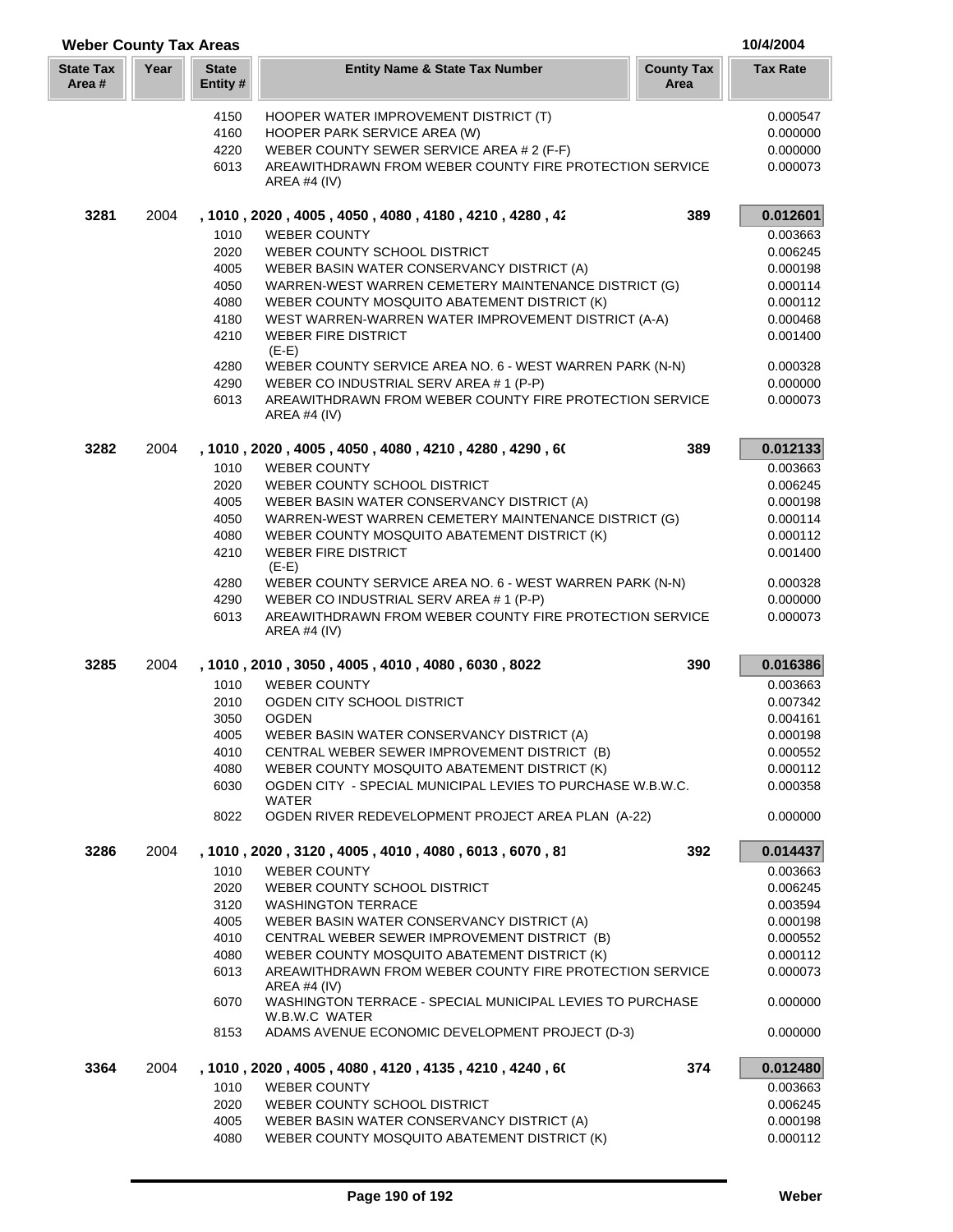| <b>Weber County Tax Areas</b> |      |                          |                                                                                          |                           | 10/4/2004            |
|-------------------------------|------|--------------------------|------------------------------------------------------------------------------------------|---------------------------|----------------------|
| <b>State Tax</b><br>Area #    | Year | <b>State</b><br>Entity # | <b>Entity Name &amp; State Tax Number</b>                                                | <b>County Tax</b><br>Area | <b>Tax Rate</b>      |
|                               |      | 4120                     | LIBERTY CEMETERY MAINTENANCE DISTRICT (O)                                                |                           | 0.000068             |
|                               |      | 4135                     | POWDER MOUNTAIN WATER AND SEWER IMPROVEMENT DIST. (R)                                    |                           | 0.000721             |
|                               |      | 4210                     | <b>WEBER FIRE DISTRICT</b><br>$(E-E)$                                                    |                           | 0.001400             |
|                               |      | 4240                     | WEBER COUNTY SERVICE AREA NO. 5 - LIBERTY PARK (H-H)                                     |                           | 0.000000             |
|                               |      | 6013                     | AREAWITHDRAWN FROM WEBER COUNTY FIRE PROTECTION SERVICE<br>AREA #4 $(IV)$                |                           | 0.000073             |
| 3386                          | 2004 |                          | , 1010, 2020, 3025, 4005, 4010, 4060, 4080, 4100, 41                                     | 397                       | 0.012741             |
|                               |      | 1010                     | <b>WEBER COUNTY</b>                                                                      |                           | 0.003663             |
|                               |      | 2020                     | WEBER COUNTY SCHOOL DISTRICT                                                             |                           | 0.006245             |
|                               |      | 3025                     | <b>HOOPER</b>                                                                            |                           | 0.000374             |
|                               |      | 4005                     | WEBER BASIN WATER CONSERVANCY DISTRICT (A)                                               |                           | 0.000198             |
|                               |      | 4010<br>4060             | CENTRAL WEBER SEWER IMPROVEMENT DISTRICT (B)                                             |                           | 0.000552<br>0.000124 |
|                               |      | 4080                     | HOOPER CEMETERY MAINTENANCE DISTRICT (H)<br>WEBER COUNTY MOSQUITO ABATEMENT DISTRICT (K) |                           | 0.000112             |
|                               |      | 4100                     | TAYLOR-WEST WEBER WATER IMPROVEMENT DISTRICT (M)                                         |                           | 0.000000             |
|                               |      | 4160                     | HOOPER PARK SERVICE AREA (W)                                                             |                           | 0.000000             |
|                               |      | 4210                     | <b>WEBER FIRE DISTRICT</b>                                                               |                           | 0.001400             |
|                               |      | 6013                     | $(E-E)$<br>AREAWITHDRAWN FROM WEBER COUNTY FIRE PROTECTION SERVICE<br>AREA #4 $(IV)$     |                           | 0.000073             |
| 3387                          | 2004 |                          | , 1010, 2020, 3090, 4005, 4015, 4070, 4080, 4130, 42                                     | 399                       | 0.013640             |
|                               |      | 1010                     | <b>WEBER COUNTY</b>                                                                      |                           | 0.003663             |
|                               |      | 2020                     | WEBER COUNTY SCHOOL DISTRICT                                                             |                           | 0.006245             |
|                               |      | 3090                     | <b>ROY</b>                                                                               |                           | 0.002144             |
|                               |      | 4005<br>4015             | WEBER BASIN WATER CONSERVANCY DISTRICT (A)<br>NORTH DAVIS COUNTY SEWER DISTRICT (C)      |                           | 0.000198<br>0.000763 |
|                               |      | 4070                     | BONA VISTA WATER IMPROVEMENT DISTRICT (J)                                                |                           | 0.000322             |
|                               |      | 4080                     | WEBER COUNTY MOSQUITO ABATEMENT DISTRICT (K)                                             |                           | 0.000112             |
|                               |      | 4130                     | ROY WATER CONSERVANCY SUBDISTRICT (P)                                                    |                           | 0.000120             |
|                               |      | 4220                     | WEBER COUNTY SEWER SERVICE AREA # 2 (F-F)                                                |                           | 0.000000             |
|                               |      | 6013                     | AREAWITHDRAWN FROM WEBER COUNTY FIRE PROTECTION SERVICE<br><b>AREA #4 (IV)</b>           |                           | 0.000073             |
| 3388                          | 2004 |                          | , 1010 , 2020 , 3090 , 4005 , 4015 , 4080 , 4130 , 4210 , 42                             | 385                       | 0.014718             |
|                               |      | 1010                     | <b>WEBER COUNTY</b>                                                                      |                           | 0.003663             |
|                               |      | 2020                     | WEBER COUNTY SCHOOL DISTRICT                                                             |                           | 0.006245             |
|                               |      | 3090                     | <b>ROY</b>                                                                               |                           | 0.002144             |
|                               |      | 4005                     | WEBER BASIN WATER CONSERVANCY DISTRICT (A)                                               |                           | 0.000198             |
|                               |      | 4015                     | NORTH DAVIS COUNTY SEWER DISTRICT (C)                                                    |                           | 0.000763             |
|                               |      | 4080<br>4130             | WEBER COUNTY MOSQUITO ABATEMENT DISTRICT (K)<br>ROY WATER CONSERVANCY SUBDISTRICT (P)    |                           | 0.000112<br>0.000120 |
|                               |      | 4210                     | <b>WEBER FIRE DISTRICT</b>                                                               |                           | 0.001400             |
|                               |      |                          | $(E-E)$                                                                                  |                           |                      |
|                               |      | 4220                     | WEBER COUNTY SEWER SERVICE AREA # 2 (F-F)                                                |                           | 0.000000             |
|                               |      | 6013                     | AREAWITHDRAWN FROM WEBER COUNTY FIRE PROTECTION SERVICE<br>AREA #4 $(IV)$                |                           | 0.000073             |
| 3389                          | 2004 |                          | , 1010 , 2020 , 3090 , 4005 , 4015 , 4080 , 4130 , 4210 , 60                             | 385                       | 0.014718             |
|                               |      | 1010                     | <b>WEBER COUNTY</b>                                                                      |                           | 0.003663             |
|                               |      | 2020                     | WEBER COUNTY SCHOOL DISTRICT                                                             |                           | 0.006245             |
|                               |      | 3090                     | <b>ROY</b>                                                                               |                           | 0.002144             |
|                               |      | 4005                     | WEBER BASIN WATER CONSERVANCY DISTRICT (A)                                               |                           | 0.000198             |
|                               |      | 4015<br>4080             | NORTH DAVIS COUNTY SEWER DISTRICT (C)<br>WEBER COUNTY MOSQUITO ABATEMENT DISTRICT (K)    |                           | 0.000763<br>0.000112 |
|                               |      | 4130                     | ROY WATER CONSERVANCY SUBDISTRICT (P)                                                    |                           | 0.000120             |
|                               |      | 4210                     | <b>WEBER FIRE DISTRICT</b>                                                               |                           | 0.001400             |
|                               |      |                          | $(E-E)$                                                                                  |                           |                      |
|                               |      | 6013                     | AREAWITHDRAWN FROM WEBER COUNTY FIRE PROTECTION SERVICE<br><b>AREA #4 (IV)</b>           |                           | 0.000073             |